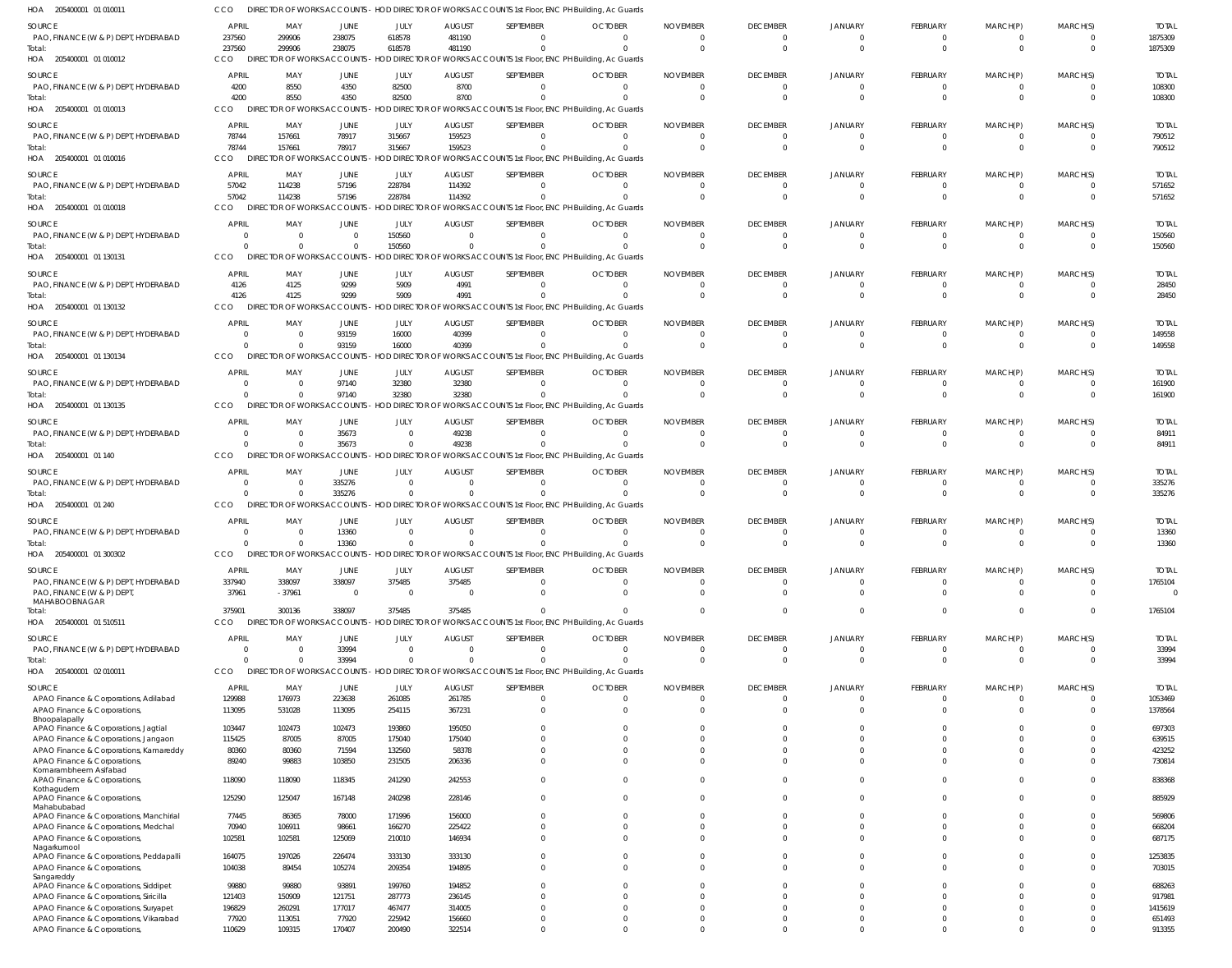205400001 02 010011 HOA CCO DIRECTOR OF WORKS ACCOUNTS - HOD DIRECTOR OF WORKS ACCOUNTS 1st Floor, ENC PH Building, Ac Guards

| SOURCE                                                               | <b>APRIL</b>   | MAY              | JUNE            | JULY             | <b>AUGUST</b>    | SEPTEMBER            | <b>OCTOBER</b>                                                                                    | <b>NOVEMBER</b>      | <b>DECEMBER</b>      | <b>JANUARY</b>          | FEBRUARY             | MARCH(P)             | MARCH(S)             | <b>TOTAL</b>      |
|----------------------------------------------------------------------|----------------|------------------|-----------------|------------------|------------------|----------------------|---------------------------------------------------------------------------------------------------|----------------------|----------------------|-------------------------|----------------------|----------------------|----------------------|-------------------|
| Wanaparthy                                                           |                |                  |                 |                  |                  |                      |                                                                                                   |                      |                      |                         |                      |                      |                      |                   |
| APAO Finance & Corporations, Yadadri                                 | 156936         | 120297           | 142880          | 248170           | 281430           | $\Omega$             |                                                                                                   | $\Omega$             | $\overline{0}$       | $\Omega$                | $\Omega$             | $\Omega$             | $\overline{0}$       | 949713            |
|                                                                      |                |                  |                 |                  |                  |                      |                                                                                                   |                      |                      |                         |                      |                      |                      |                   |
| APAO, PJP (FINANCE), Jogulamba Gadwal                                | 31085          | 52555            | 35673           | 62870            | 63900            | $\Omega$             |                                                                                                   | $\Omega$             | $\Omega$             | $\Omega$                | $\Omega$             | $\Omega$             | $\Omega$             | 246083            |
| APAO, SRSP (FINANCE), WARANGAL RURAL                                 | 178758         | 182600           | 204649          | 406716           | 353350           | $\Omega$             |                                                                                                   |                      | $\Omega$             | $\Omega$                |                      |                      | $\Omega$             | 1326073           |
| PAO, AMRP (FINANCE) NALGONDA                                         | 228859         | 264559           | 241420          | 472801           | 466001           | $\Omega$             |                                                                                                   |                      | $\Omega$             | $\Omega$                |                      |                      |                      | 1673640           |
|                                                                      |                |                  |                 |                  |                  |                      |                                                                                                   |                      |                      |                         |                      |                      |                      |                   |
| PAO, FINANCE (W & P) DEPT, HYDERABAD                                 | 290779         | 372668           | 377703          | 754326           | 614805           | $\cap$               |                                                                                                   | $\Omega$             | $\Omega$             | $\Omega$                |                      |                      |                      | 2410281           |
| PAO, FINANCE (W & P) DEPT, KARIMNAGAR                                | 568928         | 609264           | 561773          | 1166678          | 965635           | $\Omega$             |                                                                                                   |                      | $\Omega$             | $\cap$                  |                      |                      |                      | 3872278           |
| PAO, FINANCE (W & P) DEPT, KHAMMAM                                   | 208133         | 248163           | 214710          | 473044           | 404483           | $\cap$               |                                                                                                   |                      | $\Omega$             | $\cap$                  |                      |                      | $\Omega$             | 1548533           |
|                                                                      |                |                  |                 |                  |                  |                      |                                                                                                   |                      |                      |                         |                      |                      |                      |                   |
| PAO, FINANCE (W & P) DEPT,                                           | 128955         | 161927           | 128159          | 304082           | 232184           | $\Omega$             |                                                                                                   | $\Omega$             | $\Omega$             | $\Omega$                | $\Omega$             | $\Omega$             | $\Omega$             | 955307            |
| MAHABOOBNAGAR                                                        |                |                  |                 |                  |                  |                      |                                                                                                   |                      |                      |                         |                      |                      |                      |                   |
| PAO, FINANCE (W & P) DEPT, MEDAK                                     | 66693          | 111475           | 91945           | 185025           | 218317           | $\Omega$             |                                                                                                   |                      | $\Omega$             | $\Omega$                |                      |                      | $\Omega$             | 673455            |
| PAO, FINANCE (W & P) DEPT, NIRMAL                                    | 94340          | 125172           | 95210           | 332299           | 190970           | $\Omega$             |                                                                                                   |                      | $\Omega$             | $\Omega$                |                      |                      |                      | 837991            |
|                                                                      |                |                  |                 |                  |                  |                      |                                                                                                   |                      |                      |                         |                      |                      |                      |                   |
| PAO, FINANCE (W & P) DEPT, NIZAMABAD                                 | 213157         | 210030           | 211140          | 383660           | 474978           | $\cap$               |                                                                                                   | <sup>0</sup>         | $\Omega$             | $\Omega$                |                      |                      | $\Omega$             | 1492965           |
| PAO, FINANCE (W & P) DEPT, RANGA                                     | 187115         | 168476           | 200912          | 378624           | 452244           | $\Omega$             |                                                                                                   |                      | $\Omega$             | $\Omega$                |                      |                      | $\Omega$             | 1387371           |
| REDDY                                                                |                |                  |                 |                  |                  |                      |                                                                                                   |                      |                      |                         |                      |                      |                      |                   |
| PAO, FINANCE (W & P) DEPT, WARANGAL                                  | 210495         | 241033           | 246586          | 442810           | 445841           | $\cap$               |                                                                                                   |                      | $\Omega$             | $\Omega$                |                      | $\Omega$             | $\Omega$             | 1586765           |
|                                                                      |                |                  |                 |                  |                  |                      |                                                                                                   |                      |                      |                         |                      |                      |                      |                   |
| Total:                                                               | 4564908        | 5504861          | 5014372         | 9813060          | 9179214          | $\cap$               |                                                                                                   | $\Omega$             | $\Omega$             | $\Omega$                | $\Omega$             | $\Omega$             | $\Omega$             | 34076415          |
| HOA 205400001 02 010012                                              | <b>CCO</b>     |                  |                 |                  |                  |                      | DIRECTOR OF WORKS ACCOUNTS - HOD DIRECTOR OF WORKS ACCOUNTS 1st Floor, ENC PH Building, Ac Guards |                      |                      |                         |                      |                      |                      |                   |
|                                                                      |                |                  |                 |                  |                  |                      |                                                                                                   |                      |                      |                         |                      |                      |                      |                   |
| SOURCE                                                               | <b>APRIL</b>   | MAY              | <b>JUNE</b>     | JULY             | <b>AUGUST</b>    | SEPTEMBER            | <b>OCTOBER</b>                                                                                    | <b>NOVEMBER</b>      | <b>DECEMBER</b>      | JANUARY                 | FEBRUARY             | MARCH(P)             | MARCH(S)             | <b>TOTAL</b>      |
|                                                                      |                |                  | $\overline{0}$  |                  | $\mathbf 0$      | $\Omega$             |                                                                                                   | $\Omega$             |                      |                         | $\Omega$             |                      | $\Omega$             |                   |
| APAO Finance & Corporations, Adilabad                                |                | $\overline{0}$   |                 | 74400            |                  |                      |                                                                                                   |                      | $\overline{0}$       | 0                       |                      | $\overline{0}$       |                      | 74400             |
| APAO Finance & Corporations,                                         |                | 252              | $\overline{0}$  | $\overline{0}$   | 74100            | $\Omega$             | $\Omega$                                                                                          | $\Omega$             | $\overline{0}$       | $\Omega$                | $\Omega$             | $\mathbf 0$          | $\Omega$             | 74352             |
| Bhoopalapally                                                        |                |                  |                 |                  |                  |                      |                                                                                                   |                      |                      |                         |                      |                      |                      |                   |
| APAO Finance & Corporations, Jagtial                                 |                | 0                | $\overline{0}$  | 65100            | $\mathbf 0$      | $\Omega$             |                                                                                                   | 0                    | $\Omega$             | $\Omega$                |                      | $\Omega$             | $\Omega$             | 65100             |
|                                                                      |                |                  |                 |                  |                  | $\Omega$             |                                                                                                   | $\Omega$             |                      |                         | $\Omega$             |                      | $\Omega$             |                   |
| APAO Finance & Corporations, Kamareddy                               |                | $\Omega$         | $\overline{0}$  | $\overline{0}$   | 37200            |                      |                                                                                                   |                      | $\Omega$             | $\Omega$                |                      | $\Omega$             |                      | 37200             |
| APAO Finance & Corporations,                                         | $\Omega$       | $\Omega$         | 25              | $\mathbf 0$      | 25               | $\Omega$             |                                                                                                   | $\Omega$             | $\Omega$             | $\Omega$                | $\Omega$             | $\Omega$             | $\Omega$             | 50                |
| Komarambheem Asifabad                                                |                |                  |                 |                  |                  |                      |                                                                                                   |                      |                      |                         |                      |                      |                      |                   |
| APAO Finance & Corporations,                                         | 2502           | 2502             | 2502            | 70100            | 12506            | $\Omega$             |                                                                                                   | $\Omega$             | $\Omega$             | $\Omega$                | $\Omega$             | $\Omega$             | $\Omega$             | 90112             |
| Kothagudem                                                           |                |                  |                 |                  |                  |                      |                                                                                                   |                      |                      |                         |                      |                      |                      |                   |
|                                                                      |                | $\Omega$         |                 |                  |                  | $\Omega$             |                                                                                                   |                      | $\Omega$             | $\Omega$                | $\Omega$             | $\Omega$             | $\Omega$             |                   |
| APAO Finance & Corporations,                                         | $\Omega$       |                  | $\overline{0}$  | 74400            | $\mathbf 0$      |                      |                                                                                                   | $\Omega$             |                      |                         |                      |                      |                      | 74400             |
| Mahabubabad                                                          |                |                  |                 |                  |                  |                      |                                                                                                   |                      |                      |                         |                      |                      |                      |                   |
| APAO Finance & Corporations, Manchirial                              | $\Omega$       | $\Omega$         | $\overline{0}$  | 46500            | 17500            | $\Omega$             |                                                                                                   | $\Omega$             | $\Omega$             | $\Omega$                | $\Omega$             | $\Omega$             | $\Omega$             | 64000             |
| APAO Finance & Corporations, Medchal                                 | $\Omega$       | $\Omega$         | $\overline{0}$  | $\mathbf 0$      | 46500            | $\Omega$             |                                                                                                   | <sup>0</sup>         | $\Omega$             | $\Omega$                | $\Omega$             | $\Omega$             | $\Omega$             | 46500             |
|                                                                      | 1000           | 1000             | 2000            | 2000             | 4000             | $\Omega$             |                                                                                                   | $\Omega$             | $\Omega$             | $\Omega$                | $\Omega$             | $\Omega$             | $\Omega$             | 10000             |
| APAO Finance & Corporations,                                         |                |                  |                 |                  |                  |                      |                                                                                                   |                      |                      |                         |                      |                      |                      |                   |
| Nagarkurnool                                                         |                |                  |                 |                  |                  |                      |                                                                                                   |                      |                      |                         |                      |                      |                      |                   |
| APAO Finance & Corporations, Peddapalli                              | $\overline{0}$ | $\overline{0}$   | $\overline{0}$  | 93000            | $\mathbf 0$      | $\Omega$             |                                                                                                   | <sup>0</sup>         | $\Omega$             | $\Omega$                | $\Omega$             | $\mathbf 0$          | $\Omega$             | 93000             |
| APAO Finance & Corporations,                                         | 1000           | 1000             | 1000            | 63800            | 7000             | $\Omega$             |                                                                                                   | $\Omega$             | $\Omega$             | $\Omega$                | $\Omega$             | $\Omega$             | $\Omega$             | 73800             |
| Sangareddy                                                           |                |                  |                 |                  |                  |                      |                                                                                                   |                      |                      |                         |                      |                      |                      |                   |
|                                                                      |                |                  |                 |                  |                  |                      |                                                                                                   |                      |                      |                         |                      |                      |                      |                   |
| APAO Finance & Corporations, Siddipet                                | $\overline{0}$ | $\overline{0}$   | $\overline{0}$  | 46500            | $\mathbf 0$      | $\Omega$             |                                                                                                   |                      | $\Omega$             | $\Omega$                |                      | $\Omega$             | $\Omega$             | 46500             |
| APAO Finance & Corporations, Siricilla                               | 1314           | 1460             | 1460            | 66603            | 1503             | $\cap$               |                                                                                                   | $\Omega$             | $\Omega$             | $\Omega$                | $\cap$               | $\Omega$             | $\Omega$             | 72340             |
| APAO Finance & Corporations, Suryapet                                | $\overline{0}$ | $\overline{0}$   | $\overline{0}$  | 74400            | $\mathbf 0$      | $\Omega$             |                                                                                                   |                      | $\Omega$             | $\Omega$                |                      | $\Omega$             | $\Omega$             | 74400             |
|                                                                      |                |                  |                 |                  |                  |                      |                                                                                                   |                      |                      |                         |                      |                      |                      |                   |
| APAO Finance & Corporations, Vikarabad                               | $\Omega$       | $\Omega$         | $\overline{0}$  | $\overline{0}$   | 37200            | $\cap$               |                                                                                                   |                      | $\Omega$             | $\Omega$                |                      | $\cap$               | $\Omega$             | 37200             |
| APAO, SRSP (FINANCE), WARANGAL RURAL                                 | 2872           | 2900             | 5350            | 104200           | 5600             | $\cap$               |                                                                                                   |                      | $\Omega$             | $\Omega$                |                      | $\Omega$             | $\Omega$             | 120922            |
| PAO, AMRP (FINANCE) NALGONDA                                         | 1000           | 2000             | 140500          | 4000             | 2000             | $\Omega$             |                                                                                                   |                      | $\Omega$             | $\Omega$                |                      | $\Omega$             | $\Omega$             | 149500            |
|                                                                      |                |                  |                 |                  |                  |                      |                                                                                                   |                      |                      |                         |                      |                      |                      |                   |
| PAO, FINANCE (W & P) DEPT, HYDERABAD                                 | 6130           | 12750            | 7350            | 182920           | 12800            | $\cap$               |                                                                                                   |                      | $\Omega$             | $\Omega$                |                      | $\cap$               | $\Omega$             | 221950            |
| PAO, FINANCE (W & P) DEPT, KARIMNAGAR                                | 8634           | 15918            | 8774            | 352986           | 15068            | $\cap$               |                                                                                                   |                      | $\Omega$             | $\Omega$                |                      | $\Omega$             | $\Omega$             | 401380            |
|                                                                      |                |                  |                 |                  |                  |                      |                                                                                                   |                      |                      |                         |                      |                      |                      |                   |
| PAO, FINANCE (W & P) DEPT, KHAMMAM                                   | 4364           | 9532             | 5438            | 144938           | 8588             | $\Omega$             |                                                                                                   |                      | $\Omega$             | $\Omega$                |                      | $\Omega$             | $\Omega$             | 172860            |
| PAO, FINANCE (W & P) DEPT,                                           | $\Omega$       | $\mathbf{0}$     | 65100           | $\overline{0}$   | 0                | $\cap$               |                                                                                                   | $\Omega$             | $\Omega$             | $\Omega$                | $\Omega$             | $\Omega$             | $\Omega$             | 65100             |
| MAHABOOBNAGAR                                                        |                |                  |                 |                  |                  |                      |                                                                                                   |                      |                      |                         |                      |                      |                      |                   |
| PAO, FINANCE (W & P) DEPT, MEDAK                                     | $\Omega$       | $\mathbf{0}$     | $\overline{0}$  | 41700            | 0                | $\Omega$             |                                                                                                   |                      | $\Omega$             | $\Omega$                |                      |                      | $\Omega$             | 41700             |
|                                                                      |                |                  |                 |                  |                  |                      |                                                                                                   |                      |                      |                         |                      |                      |                      |                   |
| PAO, FINANCE (W & P) DEPT, NIRMAL                                    | 450            | 900              | 450             | 57600            | 900              | $\cap$               |                                                                                                   | <sup>0</sup>         | $\Omega$             | $\Omega$                |                      | $\Omega$             | $\Omega$             | 60300             |
| PAO, FINANCE (W & P) DEPT, NIZAMABAD                                 | 2280           | 2350             | 2350            | 4000             | 98850            |                      |                                                                                                   |                      |                      | $\cap$                  |                      | $\Omega$             | $\Omega$             | 109830            |
| PAO, FINANCE (W & P) DEPT, RANGA                                     | 3550           | 3380             | 100350          | 12208            | 9342             | $\Omega$             | $\Omega$                                                                                          | $\Omega$             | $\Omega$             | $\Omega$                | $\Omega$             | $\mathbf{0}$         | $\Omega$             | 128830            |
|                                                                      |                |                  |                 |                  |                  |                      |                                                                                                   |                      |                      |                         |                      |                      |                      |                   |
| REDDY                                                                |                |                  |                 |                  |                  |                      |                                                                                                   |                      |                      |                         |                      |                      |                      |                   |
| PAO, FINANCE (W & P) DEPT, WARANGAL                                  | 3150           | 3522             | 6400            | 6500             | 117090           | $\Omega$             | $\mathbf 0$                                                                                       | $\Omega$             | $\overline{0}$       | $\overline{0}$          | $\Omega$             | $\mathbf 0$          | $\overline{0}$       | 136662            |
| Total:                                                               | 38246          | 59466            | 349049          | 1587855          | 507772           | $\Omega$             | $\Omega$                                                                                          | $\Omega$             | $\Omega$             | $\overline{0}$          | $\Omega$             | $\mathbf 0$          | $\Omega$             | 2542388           |
| HOA 205400001 02 010013                                              | <b>CCO</b>     |                  |                 |                  |                  |                      | DIRECTOR OF WORKS ACCOUNTS - HOD DIRECTOR OF WORKS ACCOUNTS 1st Floor, ENC PH Building, Ac Guards |                      |                      |                         |                      |                      |                      |                   |
|                                                                      |                |                  |                 |                  |                  |                      |                                                                                                   |                      |                      |                         |                      |                      |                      |                   |
| SOURCE                                                               | <b>APRIL</b>   | MAY              | JUNE            | JULY             | <b>AUGUST</b>    | SEPTEMBER            | <b>OCTOBER</b>                                                                                    | <b>NOVEMBER</b>      | <b>DECEMBER</b>      | <b>JANUARY</b>          | FEBRUARY             | MARCH(P)             | MARCH(S)             | <b>TOTAL</b>      |
|                                                                      |                |                  |                 |                  |                  |                      |                                                                                                   |                      |                      |                         |                      |                      |                      |                   |
| APAO Finance & Corporations, Adilabad                                | 43184          | 86368            | 129552          | 86734            | 86969            | $\Omega$             | $\Omega$                                                                                          | $\Omega$             | $\overline{0}$       | $\mathbf 0$             | $\Omega$             | $\mathbf 0$          | $\overline{0}$       | 432807            |
| APAO Finance & Corporations,                                         | 36804          | 146368           | 36804           | 112683           | 179994           | $\Omega$             | $\Omega$                                                                                          | $\Omega$             | $\overline{0}$       | $\Omega$                | $\Omega$             | $\mathbf 0$          | $\Omega$             | 512653            |
| Bhoopalapally                                                        |                |                  |                 |                  |                  |                      |                                                                                                   |                      |                      |                         |                      |                      |                      |                   |
| APAO Finance & Corporations, Jagtial                                 | 34355          | 34938            | 34937           | 64390            | 64789            | $\Omega$             |                                                                                                   | <sup>0</sup>         | $\Omega$             | $\Omega$                |                      | $\Omega$             | $\Omega$             | 233409            |
|                                                                      |                |                  |                 |                  |                  |                      |                                                                                                   |                      |                      |                         |                      |                      |                      |                   |
| APAO Finance & Corporations, Jangaon                                 | 38301          | 28871            | 28871           | 58085            | 58085            | $\Omega$             | $\Omega$                                                                                          | $\Omega$             | $\Omega$             | $\Omega$                |                      | $\Omega$             | $\Omega$             | 212213            |
| APAO Finance & Corporations, Kamareddy                               | 26646          | 26646            | 48625           | 43956            | 75289            | $\Omega$             | $\Omega$                                                                                          | $\Omega$             | $\Omega$             | $\Omega$                | $\Omega$             | $\Omega$             | $\Omega$             | 221162            |
| APAO Finance & Corporations,                                         | 29607          | 59214            | 33549           | 118861           | 82499            | $\Omega$             |                                                                                                   | $\Omega$             | $\Omega$             | $\Omega$                |                      | $\Omega$             | $\Omega$             | 323730            |
|                                                                      |                |                  |                 |                  |                  |                      |                                                                                                   |                      |                      |                         |                      |                      |                      |                   |
| Komarambheem Asifabad                                                |                |                  |                 |                  |                  |                      |                                                                                                   |                      |                      |                         |                      |                      |                      |                   |
|                                                                      |                |                  | 39303           | 80144            | 197372           | $\Omega$             | $\Omega$                                                                                          | $\Omega$             | $\Omega$             | $\Omega$                | $\Omega$             | $\Omega$             | $\Omega$             | 395253            |
| APAO Finance & Corporations,                                         | 39217          | 39217            |                 |                  |                  |                      |                                                                                                   |                      |                      |                         |                      |                      |                      |                   |
| Kothagudem                                                           |                |                  |                 |                  |                  |                      |                                                                                                   |                      |                      |                         |                      |                      |                      |                   |
| APAO Finance & Corporations,                                         | 41565          | 42381            | 114775          | 109096           | 75703            | $\Omega$             | $\Omega$                                                                                          | $\Omega$             | $\Omega$             | $\Omega$                | $\Omega$             | $\Omega$             | $\Omega$             | 383520            |
|                                                                      |                |                  |                 |                  |                  |                      |                                                                                                   |                      |                      |                         |                      |                      |                      |                   |
| Mahabubabad                                                          |                |                  |                 |                  |                  | $\Omega$             |                                                                                                   | $\Omega$             | $\Omega$             | $\Omega$                |                      | $\Omega$             | $\Omega$             |                   |
| APAO Finance & Corporations, Manchirial                              | 25782          | 51750            | 25968           | 103869           | 51933            |                      |                                                                                                   |                      |                      |                         |                      |                      |                      | 259302            |
| APAO Finance & Corporations, Medchal                                 | 23535          | 53632            | 32707           | 55246            | 110243           | $\Omega$             | $\Omega$                                                                                          | $\Omega$             | $\Omega$             | $\Omega$                |                      | $\Omega$             | $\Omega$             | 275363            |
| APAO Finance & Corporations,                                         | 34022          | 34022            | 69559           | 69667            | 111224           | $\Omega$             | $\Omega$                                                                                          | $\Omega$             | $\Omega$             | $\Omega$                | $\Omega$             | $\Omega$             | $\Omega$             | 318494            |
|                                                                      |                |                  |                 |                  |                  |                      |                                                                                                   |                      |                      |                         |                      |                      |                      |                   |
| Nagarkurnool                                                         |                |                  |                 |                  |                  |                      |                                                                                                   |                      |                      |                         |                      |                      |                      |                   |
| APAO Finance & Corporations, Peddapalli                              | 54499          | 109588           | 165585          | 110661           | 110661           | $\Omega$             | $\Omega$                                                                                          | $\Omega$             | $\Omega$             | $\Omega$                |                      | $\Omega$             | $\Omega$             | 550994            |
| APAO Finance & Corporations,                                         | 34508          | 29670            | 34988           | 99333            | 64725            | $\Omega$             | $\Omega$                                                                                          | $\Omega$             | $\Omega$             | $\Omega$                | $\Omega$             | $\Omega$             | $\Omega$             | 263224            |
| Sangareddy                                                           |                |                  |                 |                  |                  |                      |                                                                                                   |                      |                      |                         |                      |                      |                      |                   |
|                                                                      | 33120          | 33120            | 66240           | 66237            | 132902           | $\Omega$             |                                                                                                   | $\Omega$             | $\Omega$             | $\Omega$                |                      | $\Omega$             | $\Omega$             | 331619            |
| APAO Finance & Corporations, Siddipet                                |                |                  |                 |                  |                  |                      |                                                                                                   |                      |                      |                         |                      |                      |                      |                   |
| APAO Finance & Corporations, Siricilla                               | 40388          | 77261            | 41279           | 150572           | 78544            | $\Omega$             |                                                                                                   | $\Omega$             | $\Omega$             | $\Omega$                |                      | $\Omega$             | $\Omega$             | 388044            |
| APAO Finance & Corporations, Suryapet                                | 65349          | 110726           | 61271           | 187434           | 104155           | $\Omega$             |                                                                                                   | $\Omega$             | $\Omega$             | $\Omega$                |                      | $\Omega$             | $\Omega$             | 528935            |
| APAO Finance & Corporations, Vikarabad                               | 25865          | 51730            | 25865           | 103456           | 52001            | $\Omega$             |                                                                                                   | $\Omega$             | $\Omega$             | $\Omega$                | $\Omega$             | $\Omega$             | $\Omega$             | 258917            |
|                                                                      |                |                  |                 |                  |                  |                      |                                                                                                   |                      |                      |                         |                      |                      |                      |                   |
| APAO Finance & Corporations,                                         | 36712          | 37629            | 66083           | 66535            | 123443           | $\Omega$             |                                                                                                   | $\Omega$             | $\Omega$             | $\Omega$                |                      | $\Omega$             | $\Omega$             | 330402            |
| Wanaparthy                                                           |                |                  |                 |                  |                  |                      |                                                                                                   |                      |                      |                         |                      |                      |                      |                   |
| APAO Finance & Corporations, Yadadri                                 | 52215          | 40816            | 48388           | 82446            | 93521            | $\Omega$             |                                                                                                   | $\Omega$             | $\Omega$             | $\Omega$                |                      | $\Omega$             | $\Omega$             | 317386            |
| APAO, PJP (FINANCE), Jogulamba Gadwal                                | 10319          | 17444            | 20756           | 20873            | 21218            | $\Omega$             |                                                                                                   | $\Omega$             | $\Omega$             | $\Omega$                |                      | $\Omega$             | $\Omega$             | 90610             |
|                                                                      |                |                  |                 |                  |                  | $\Omega$             | $\Omega$                                                                                          | $\Omega$             | $\Omega$             | $\Omega$                | $\Omega$             | $\Omega$             | $\Omega$             |                   |
| APAO, SRSP (FINANCE), WARANGAL RURAL                                 | 59317          | 60596            | 114013          | 233266           | 117278           |                      |                                                                                                   |                      |                      |                         |                      |                      |                      | 584470            |
| PAO, AMRP (FINANCE) NALGONDA<br>PAO, FINANCE (W & P) DEPT, HYDERABAD | 76112<br>96460 | 143021<br>212396 | 83106<br>131512 | 264902<br>393641 | 155084<br>203938 | $\Omega$<br>$\Omega$ | <sup>0</sup><br>$\Omega$                                                                          | $\Omega$<br>$\Omega$ | $\Omega$<br>$\Omega$ | $\mathbf 0$<br>$\Omega$ | $\Omega$<br>$\Omega$ | $\Omega$<br>$\Omega$ | $\Omega$<br>$\Omega$ | 722225<br>1037947 |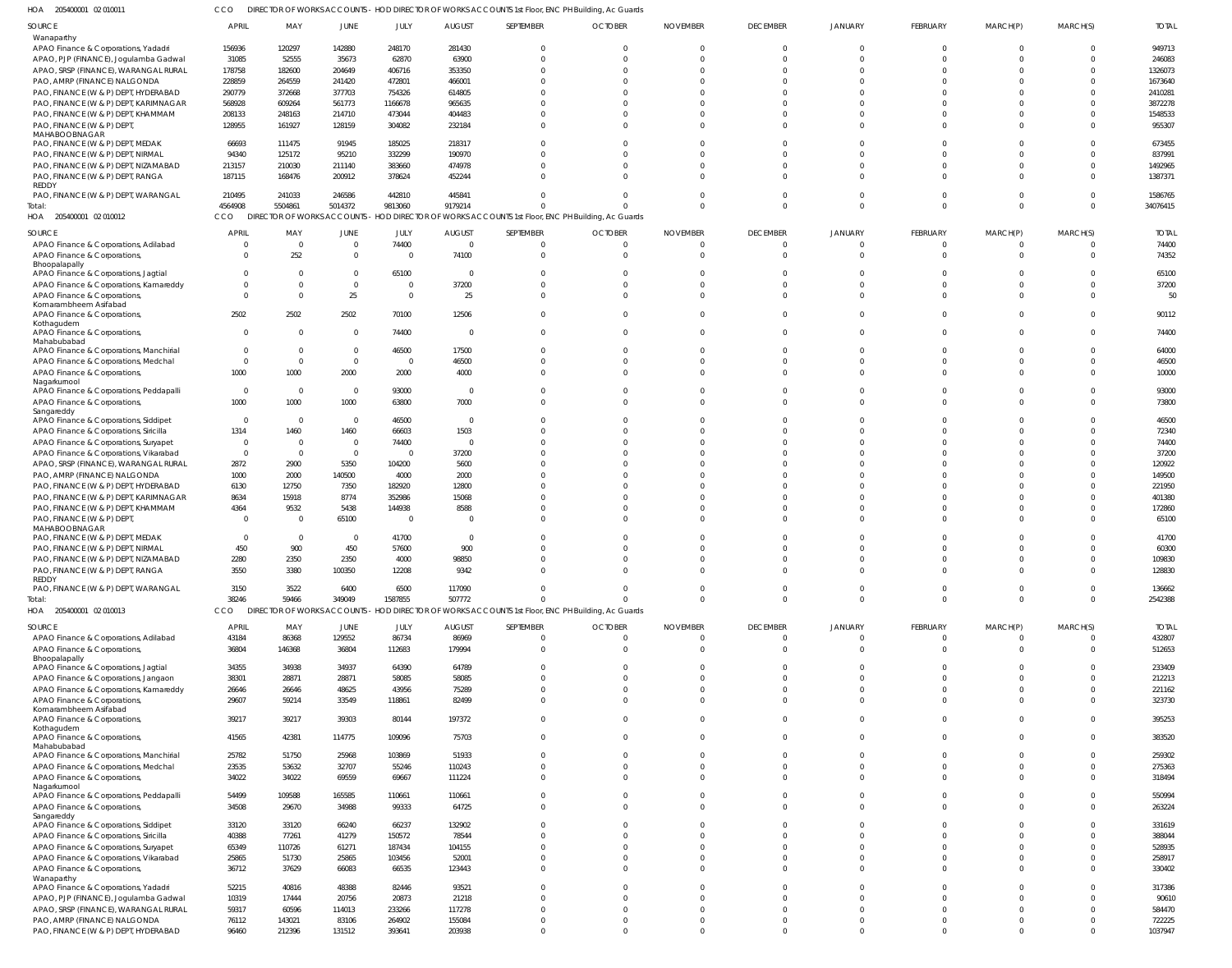| 2010013 | DIRECTOR OF WORKS ACCOUNTS - HOD DIRECTOR OF WORKS ACCOUNTS 1st Floor, ENC PH Building, Ac Guards |  |  |
|---------|---------------------------------------------------------------------------------------------------|--|--|

| HOA<br>205400001 02 010013                                                      | CCO                  |                      |                |                      |                   | DIRECTOR OF WORKS ACCOUNTS - HOD DIRECTOR OF WORKS ACCOUNTS 1st Floor, ENC PH Building, Ac Guards |                        |                      |                            |                      |                            |                            |                      |                  |
|---------------------------------------------------------------------------------|----------------------|----------------------|----------------|----------------------|-------------------|---------------------------------------------------------------------------------------------------|------------------------|----------------------|----------------------------|----------------------|----------------------------|----------------------------|----------------------|------------------|
| SOURCE                                                                          | APRIL                | MAY                  | JUNE           | JULY                 | <b>AUGUST</b>     | SEPTEMBER                                                                                         | <b>OCTOBER</b>         | <b>NOVEMBER</b>      | <b>DECEMBER</b>            | JANUARY              | <b>FEBRUARY</b>            | MARCH(P)                   | MARCH(S)             | <b>TOTAL</b>     |
| PAO, FINANCE (W & P) DEPT, KARIMNAGAR                                           | 189231               | 340909               | 194872         | 641984               | 321324            |                                                                                                   | $\Omega$               | $\Omega$             | $\overline{0}$             | $\Omega$             | $\overline{0}$             | $\Omega$                   | $\Omega$             | 1688320          |
| PAO, FINANCE (W & P) DEPT, KHAMMAM<br>PAO, FINANCE (W & P) DEPT,                | 69267<br>42832       | 134962<br>77301      | 73714<br>44230 | 259664<br>145122     | 134653<br>92207   | $\Omega$<br>$\Omega$                                                                              | $\Omega$<br>$\Omega$   | $\Omega$<br>$\Omega$ | $\overline{0}$<br>$\Omega$ | $\Omega$<br>$\Omega$ | $\overline{0}$<br>$\Omega$ | $\overline{0}$<br>$\Omega$ | $\Omega$<br>$\Omega$ | 672260<br>401692 |
| MAHABOOBNAGAR                                                                   |                      |                      |                |                      |                   |                                                                                                   |                        |                      |                            |                      |                            |                            |                      |                  |
| PAO, FINANCE (W & P) DEPT, MEDAK                                                | 22122                | 49795                | 31631          | 61463                | 100533            |                                                                                                   | - 0                    | $\Omega$             | $\Omega$                   | $\Omega$             | $\Omega$                   | $\cap$                     | $\Omega$             | 265544           |
| PAO, FINANCE (W & P) DEPT, NIRMAL                                               | 31301                | 63002                | 31593          | 153970               | 63366             |                                                                                                   | $\Omega$               | $\Omega$             | $\Omega$                   | $\Omega$             | $\Omega$                   |                            | $\Omega$             | 343232           |
| PAO, FINANCE (W & P) DEPT, NIZAMABAD                                            | 70806                | 72721                | 73093          | 127433               | 237450            |                                                                                                   | $\Omega$<br>$\Omega$   | $\Omega$<br>$\Omega$ | $\Omega$<br>$\Omega$       | $\Omega$<br>$\cap$   | $\Omega$<br>$\Omega$       | $\Omega$<br>$\Omega$       | $\Omega$<br>$\Omega$ | 581503           |
| PAO, FINANCE (W & P) DEPT, RANGA<br>REDDY                                       | 65607                | 59453                | 134326         | 229510               | 155931            |                                                                                                   |                        |                      |                            |                      |                            |                            |                      | 644827           |
| PAO, FINANCE (W & P) DEPT, WARANGAL                                             | 69867                | 80108                | 142484         | 147049               | 143690            |                                                                                                   | $\Omega$               | $\Omega$             | $\Omega$                   | $\Omega$             | $\Omega$                   | $\Omega$                   | $\Omega$             | 583198           |
| Total:                                                                          | 1518915              | 2405655              | 2179679        | 4448282              | 3600724           |                                                                                                   | $\Omega$               | $\Omega$             | $\Omega$                   | $\Omega$             | $\Omega$                   | $\Omega$                   | $\Omega$             | 14153255         |
| HOA 205400001 02 010016                                                         | CCO                  |                      |                |                      |                   | DIRECTOR OF WORKS ACCOUNTS - HOD DIRECTOR OF WORKS ACCOUNTS 1st Floor, ENC PH Building, Ac Guards |                        |                      |                            |                      |                            |                            |                      |                  |
| SOURCE                                                                          | <b>APRIL</b>         | MAY                  | JUNE           | JULY                 | <b>AUGUST</b>     | SEPTEMBER                                                                                         | <b>OCTOBER</b>         | <b>NOVEMBER</b>      | <b>DECEMBER</b>            | <b>JANUARY</b>       | FEBRUARY                   | MARCH(P)                   | MARCH(S)             | <b>TOTAL</b>     |
| APAO Finance & Corporations, Adilabad                                           | 18673                | 37346                | 56019          | 37500                | 37602             | 0                                                                                                 | $\circ$                | $\Omega$             | $\overline{0}$             | $\Omega$             | $\overline{0}$             | 0                          | $\Omega$             | 187140           |
| APAO Finance & Corporations,<br>Bhoopalapally                                   | 13422                | 79330                | 13422          | 41077                | 66047             | $\Omega$                                                                                          | $\Omega$               | $\Omega$             | $\Omega$                   | $\Omega$             | $\overline{0}$             | $\Omega$                   | $\Omega$             | 213298           |
| APAO Finance & Corporations, Jagtial                                            | 21653                | 22044                | 22044          | 40327                | 40500             |                                                                                                   | -0                     | -0                   | $\Omega$                   |                      | $\Omega$                   |                            | $\Omega$             | 146568           |
| APAO Finance & Corporations, Jangaon                                            | 16561                | 12484                | 12484          | 25114                | 25114             |                                                                                                   | $\Omega$               | $\Omega$             | $\Omega$                   | $\Omega$             | $\Omega$                   | $\Omega$                   | $\Omega$             | 91757            |
| APAO Finance & Corporations, Kamareddy                                          | 11521                | 11521                | 21024          | 19006                | 32553             |                                                                                                   | -0                     | $\Omega$             | $\Omega$                   | $\Omega$             | $\Omega$                   | $\Omega$                   | $\Omega$             | 95625            |
| APAO Finance & Corporations,<br>Komarambheem Asifabad                           | 10595                | 21190                | 10595          | 37649                | 26048             | $\Omega$                                                                                          | $\Omega$               | $\Omega$             | $\Omega$                   | $\Omega$             | $\Omega$                   | $\Omega$                   | $\Omega$             | 106077           |
| APAO Finance & Corporations,                                                    | 23673                | 23673                | 23730          | 48123                | 118979            | $\Omega$                                                                                          | $\Omega$               | $\Omega$             | $\Omega$                   | $\Omega$             | $\overline{0}$             | $\Omega$                   | $\Omega$             | 238178           |
| Kothagudem                                                                      |                      |                      |                |                      |                   |                                                                                                   |                        |                      |                            |                      |                            |                            |                      |                  |
| APAO Finance & Corporations,<br>Mahabubabad                                     | 14874                | 15166                | 41073          | 39038                | 27088             | $\Omega$                                                                                          | $\Omega$               | $\Omega$             | $\Omega$                   | $\Omega$             | $\overline{0}$             | $\Omega$                   | $\Omega$             | 137239           |
| APAO Finance & Corporations, Manchirial                                         | 11148                | 22377                | 11229          | 44912                | 22454             | 0                                                                                                 | -0                     | $\Omega$             | $\Omega$                   | $\Omega$             | $\mathbf{0}$               | $\Omega$                   | $\Omega$             | 112120           |
| APAO Finance & Corporations, Medchal                                            | 21053                | 46220                | 29370          | 49422                | 98250             |                                                                                                   | $\Omega$               | $\Omega$             | $\Omega$                   | $\Omega$             | $\Omega$                   | $\Omega$                   | $\Omega$             | 244315           |
| APAO Finance & Corporations,                                                    | 12174                | 12174                | 24889          | 24929                | 39799             | $\Omega$                                                                                          | $\Omega$               | $\Omega$             | $\Omega$                   | $\Omega$             | $\Omega$                   | $\Omega$                   | $\Omega$             | 113965           |
| Nagarkurnool<br>APAO Finance & Corporations, Peddapalli                         | 29093                | 58397                | 88026          | 58817                | 58817             | <sup>0</sup>                                                                                      | $\Omega$               | $\Omega$             | $\Omega$                   | $\Omega$             | $\Omega$                   | $\Omega$                   | $\Omega$             | 293150           |
| APAO Finance & Corporations,                                                    | 12822                | 10730                | 13030          | 36535                | 23670             | $\Omega$                                                                                          | $\Omega$               | $\Omega$             | $\Omega$                   | $\Omega$             | $\Omega$                   | $\Omega$                   | $\Omega$             | 96787            |
| Sangareddy                                                                      |                      |                      |                |                      |                   |                                                                                                   |                        |                      |                            |                      |                            |                            |                      |                  |
| APAO Finance & Corporations, Siddipet<br>APAO Finance & Corporations, Siricilla | 14320<br>17464       | 14320<br>33408       | 28640<br>17849 | 28638<br>65106       | 57462<br>33961    |                                                                                                   | - 0<br>- 0             | $\Omega$<br>$\Omega$ | $\Omega$<br>$\Omega$       | $\cap$               | $\Omega$<br>$\Omega$       | $\cap$                     | $\Omega$<br>$\Omega$ | 143380<br>167788 |
| APAO Finance & Corporations, Suryapet                                           | 18369                | 34750                | 15775          | 67661                | 52674             |                                                                                                   | $\Omega$               | $\Omega$             | $\Omega$                   | $\Omega$             | $\Omega$                   | $\Omega$                   | $\Omega$             | 189229           |
| APAO Finance & Corporations, Vikarabad                                          | 11183                | 22366                | 11183          | 44730                | 22483             |                                                                                                   | - 0                    | $\Omega$             | $\Omega$                   | $\Omega$             | $\Omega$                   | $\Omega$                   | $\Omega$             | 111945           |
| APAO Finance & Corporations,                                                    | 15872                | 16269                | 28571          | 28767                | 53371             | $\Omega$                                                                                          | $\Omega$               | $\Omega$             | $\Omega$                   | $\Omega$             | $\Omega$                   | $\Omega$                   | $\Omega$             | 142850           |
| Wanaparthy<br>APAO Finance & Corporations, Yadadri                              | 16251                | 11322                | 13805          | 22770                | 27558             |                                                                                                   | - 0                    | $\Omega$             | $\Omega$                   | $\Omega$             | $\Omega$                   |                            | $\Omega$             | 91706            |
| APAO, PJP (FINANCE), Jogulamba Gadwal                                           | 6440                 | 10521                | 12953          | 13025                | 13174             |                                                                                                   | $\Omega$               | $\Omega$             | $\Omega$                   | $\Omega$             | $\Omega$                   |                            | $\Omega$             | 56113            |
| APAO, SRSP (FINANCE), WARANGAL RURAL                                            | 30955                | 31718                | 58954          | 120833               | 60702             | <sup>0</sup>                                                                                      | - 0                    | $\Omega$             | $\Omega$                   | $\Omega$             | $\Omega$                   |                            | $\Omega$             | 303162           |
| PAO, AMRP (FINANCE) NALGONDA                                                    | 29026                | 58187                | 31619          | 110377               | 62739             |                                                                                                   |                        | $\Omega$             | $\Omega$                   |                      | $\Omega$                   |                            | $\Omega$             | 291948           |
| PAO, FINANCE (W & P) DEPT, HYDERABAD                                            | 86289                | 185337               | 110163         | 345918               | 179327            |                                                                                                   |                        | $\Omega$             | $\Omega$                   | $\Omega$             | $\Omega$                   |                            | $\Omega$             | 907034           |
| PAO, FINANCE (W & P) DEPT, KARIMNAGAR                                           | 112846               | 203296               | 116210         | 380390               | 191626            |                                                                                                   | - 0                    | $\Omega$             | $\Omega$                   | $\Omega$             | $\Omega$                   |                            | $\Omega$             | 1004368          |
| PAO, FINANCE (W & P) DEPT, KHAMMAM                                              | 41307                | 80484                | 43959          | 150067               | 80303             | <sup>0</sup>                                                                                      | $\Omega$               | $\Omega$             | $\Omega$                   | $\Omega$             | $\Omega$                   |                            | $\Omega$             | 396120           |
| PAO, FINANCE (W & P) DEPT,<br>MAHABOOBNAGAR                                     | 25542                | 46097                | 26376          | 86544                | 46023             |                                                                                                   |                        | $\Omega$             | $\Omega$                   | $\Omega$             | $\Omega$                   |                            | $\Omega$             | 230582           |
| PAO, FINANCE (W & P) DEPT, MEDAK                                                | 7916                 | 18041                | 11319          | 21994                | 35975             |                                                                                                   | - 0                    | -0                   | $\Omega$                   | $\Omega$             | $\Omega$                   |                            | $\Omega$             | 95245            |
| PAO, FINANCE (W & P) DEPT, NIRMAL                                               | 13534                | 27241                | 13660          | 66571                | 27397             |                                                                                                   | $\Omega$               | $\Omega$             | $\overline{0}$             | $\Omega$             | $\Omega$                   |                            |                      | 148403           |
| PAO, FINANCE (W & P) DEPT, NIZAMABAD                                            | 42022                | 43164                | 43386          | 75592                | 140042            | $\Omega$                                                                                          | $\Omega$               | $\Omega$             | $\Omega$                   | $\Omega$             | $\Omega$                   | $\Omega$                   | $\Omega$             | 344206           |
| PAO, FINANCE (W & P) DEPT, RANGA<br><b>REDDY</b>                                | 53054                | 48770                | 112405         | 185171               | 129455            |                                                                                                   |                        |                      |                            |                      |                            |                            |                      | 528855           |
| PAO, FINANCE (W & P) DEPT, WARANGAL                                             | 40871                | 46979                | 83382          | 85702                | 86293             | 0                                                                                                 | $\overline{0}$         | 0                    | $\overline{0}$             | $\overline{0}$       | $\mathbf{0}$               | $\overline{0}$             | $\Omega$             | 343227           |
| Total:                                                                          | 800523               | 1304922              | 1147144        | 2402305              | 1917486           | $\Omega$                                                                                          | $\Omega$               | $\Omega$             | $\Omega$                   | $\Omega$             | $\overline{0}$             | $\overline{0}$             | $\Omega$             | 7572380          |
| HOA 205400001 02 010017                                                         | CCO                  |                      |                |                      |                   | DIRECTOR OF WORKS ACCOUNTS - HOD DIRECTOR OF WORKS ACCOUNTS 1st Floor, ENC PH Building, Ac Guards |                        |                      |                            |                      |                            |                            |                      |                  |
| SOURCE                                                                          | <b>APRIL</b>         | MAY                  | JUNE           | JULY                 | <b>AUGUST</b>     | SEPTEMBER                                                                                         | <b>OCTOBER</b>         | <b>NOVEMBER</b>      | <b>DECEMBER</b>            | <b>JANUARY</b>       | <b>FEBRUARY</b>            | MARCH(P)                   | MARCH(S)             | <b>TOTAL</b>     |
| APAO Finance & Corporations, Manchirial                                         | $\Omega$             | $\Omega$             | $\Omega$       | $\Omega$             | 17250             | $\Omega$                                                                                          | $\Omega$               | $\Omega$             | $\Omega$                   | $\Omega$             | $\Omega$                   | $\Omega$                   | $\Omega$             | 17250            |
| APAO Finance & Corporations, Peddapalli                                         | $\Omega$             | $\Omega$             |                | $\Omega$             | 13325             |                                                                                                   | $\Omega$               | $\Omega$             | $\Omega$                   | $\Omega$             | $\Omega$                   | $\Omega$                   | $\Omega$             | 13325            |
| APAO Finance & Corporations, Siddipet                                           | $\Omega$             | $\Omega$<br>$\Omega$ | 4000<br>- 0    | $\Omega$<br>$\Omega$ | $\Omega$<br>11200 |                                                                                                   | - 0                    | $\Omega$<br>$\Omega$ | $\Omega$<br>$\Omega$       | $\cap$<br>$\Omega$   | $\Omega$<br>$\cap$         |                            | $\Omega$             | 4000<br>11200    |
| APAO Finance & Corporations, Suryapet<br>PAO, FINANCE (W & P) DEPT, NIZAMABAD   | $\Omega$             | 44050                |                | $\Omega$             | $\overline{0}$    |                                                                                                   | $\Omega$               | $\Omega$             | $\Omega$                   | $\Omega$             | $\Omega$                   | $\Omega$                   |                      | 44050            |
| Total:                                                                          | $\cap$               | 44050                | 4000           |                      | 41775             |                                                                                                   |                        | $\Omega$             | $\Omega$                   | $\Omega$             | $\Omega$                   | $\Omega$                   | $\Omega$             | 89825            |
| HOA 205400001 02 010018                                                         | CCO                  | <b>DIRECT</b>        |                |                      |                   | R OF WORKS ACCOUNTS - HOD DIRECTOR OF WORKS ACCOUNTS 1st Floor, ENC PH Building, Ac Guards        |                        |                      |                            |                      |                            |                            |                      |                  |
| SOURCE                                                                          | <b>APRIL</b>         | MAY                  | JUNE           | JULY                 | <b>AUGUST</b>     | SEPTEMBER                                                                                         | <b>OCTOBER</b>         | <b>NOVEMBER</b>      | <b>DECEMBER</b>            | <b>JANUARY</b>       | <b>FEBRUARY</b>            | MARCH(P)                   | MARCH(S)             | <b>TOTAL</b>     |
| APAO Finance & Corporations, Adilabad                                           | $\overline{0}$       | $\overline{0}$       | $\overline{0}$ | $\Omega$             | 146884            | $\mathbf 0$                                                                                       | $\overline{0}$         | $\overline{0}$       | $\overline{0}$             | $\overline{0}$       | $\overline{0}$             | $\overline{0}$             | $\Omega$             | 146884           |
| APAO Finance & Corporations,                                                    | $\Omega$             | $\Omega$             | $\Omega$       | 29303                | $\overline{0}$    | $\mathbf 0$                                                                                       | $\Omega$               | $\Omega$             | $\Omega$                   | $\Omega$             | $\overline{0}$             | $\overline{0}$             | $\Omega$             | 29303            |
| Komarambheem Asifabad<br>APAO Finance & Corporations,                           | $\Omega$             | $\overline{0}$       | $\Omega$       | $\overline{0}$       | 45345             | $\Omega$                                                                                          | $\Omega$               | $\Omega$             | $\Omega$                   | $\Omega$             | $\overline{0}$             | $\Omega$                   | $\Omega$             | 45345            |
| Kothagudem                                                                      |                      |                      |                |                      |                   |                                                                                                   |                        |                      |                            |                      |                            |                            |                      |                  |
| APAO Finance & Corporations,                                                    | $\Omega$             | $\Omega$             | $\Omega$       | 104773               | - 0               | $\Omega$                                                                                          | $\Omega$               | $\Omega$             | $\Omega$                   | $\Omega$             | $\Omega$                   | $\Omega$                   | $\Omega$             | 104773           |
| Mahabubabad<br>APAO Finance & Corporations, Manchirial                          | $\Omega$             | $\Omega$             | $\Omega$       | $\Omega$             | 67720             | $\Omega$                                                                                          | $\Omega$               | $\Omega$             | $\Omega$                   | $\Omega$             | $\Omega$                   | $\Omega$                   | $\Omega$             | 67720            |
| APAO Finance & Corporations, Medchal                                            | $\overline{0}$       | $\Omega$             |                | $\Omega$             | 117012            | $\Omega$                                                                                          | $\Omega$               | $\Omega$             | $\Omega$                   | $\Omega$             | $\Omega$                   | $\Omega$                   | $\Omega$             | 117012           |
| APAO Finance & Corporations,                                                    | $\Omega$             | $\Omega$             |                | $\Omega$             | 51904             | $\Omega$                                                                                          | $\Omega$               | $\Omega$             | $\Omega$                   | $\Omega$             | $\Omega$                   | $\Omega$                   | $\Omega$             | 51904            |
| Sangareddy                                                                      |                      |                      |                |                      |                   |                                                                                                   |                        |                      |                            |                      |                            |                            |                      |                  |
| APAO Finance & Corporations, Siddipet<br>APAO Finance & Corporations, Siricilla | $\Omega$<br>$\Omega$ | $\Omega$<br>$\Omega$ |                | $\Omega$<br>$\Omega$ | 129465<br>82286   |                                                                                                   | $\Omega$<br>$\sqrt{ }$ | $\Omega$<br>$\Omega$ | $\Omega$<br>$\Omega$       | $\Omega$<br>$\Omega$ | $\Omega$<br>$\Omega$       | $\Omega$                   | $\Omega$<br>$\Omega$ | 129465<br>82286  |
| APAO Finance & Corporations, Suryapet                                           | $\Omega$             | $\Omega$             |                | $\Omega$             | 137729            |                                                                                                   | - 0                    | $\Omega$             | $\Omega$                   | $\Omega$             | $\Omega$                   |                            | $\Omega$             | 137729           |
| APAO Finance & Corporations, Vikarabad                                          | $\Omega$             | $\Omega$             |                | $\Omega$             | 44635             |                                                                                                   | $\Omega$               | $\Omega$             | $\Omega$                   | $\Omega$             | $\Omega$                   |                            |                      | 44635            |
| APAO Finance & Corporations,                                                    | $\Omega$             | $\Omega$             |                | $\Omega$             | 106823            |                                                                                                   |                        | $\Omega$             | $\Omega$                   | $\Omega$             | $\Omega$                   |                            |                      | 106823           |
| Wanaparthy<br>APAO, SRSP (FINANCE), WARANGAL RURAL                              | $\Omega$             | $\Omega$             |                | $\Omega$             | 207106            |                                                                                                   |                        | $\Omega$             | $\Omega$                   | $\cap$               | $\Omega$                   |                            |                      | 207106           |
| PAO, AMRP (FINANCE) NALGONDA                                                    | $\Omega$             | $\Omega$             |                | $\Omega$             | 74432             |                                                                                                   | - 0                    | $\Omega$             | $\Omega$                   | $\Omega$             | $\Omega$                   |                            | $\Omega$             | 74432            |
| PAO, FINANCE (W & P) DEPT, KARIMNAGAR                                           | $\Omega$             | $\Omega$             |                | $\Omega$             | 463546            |                                                                                                   |                        | $\Omega$             | $\Omega$                   | $\Omega$             | $\Omega$                   |                            |                      | 463546           |
| PAO, FINANCE (W & P) DEPT, KHAMMAM                                              | $\overline{0}$       | - 0                  |                | 6102                 | 76546             |                                                                                                   | - 0                    | $\Omega$             | $\Omega$                   | $\Omega$             | $\mathbf{0}$               | $\Omega$                   | $\Omega$             | 82648            |
| PAO, FINANCE (W & P) DEPT,                                                      | $\Omega$             | $\Omega$             |                | $\mathbf 0$          | 57446             | $\Omega$                                                                                          | $\Omega$               | $\Omega$             | $\Omega$                   | $\Omega$             | $\Omega$                   | $\Omega$                   | $\Omega$             | 57446            |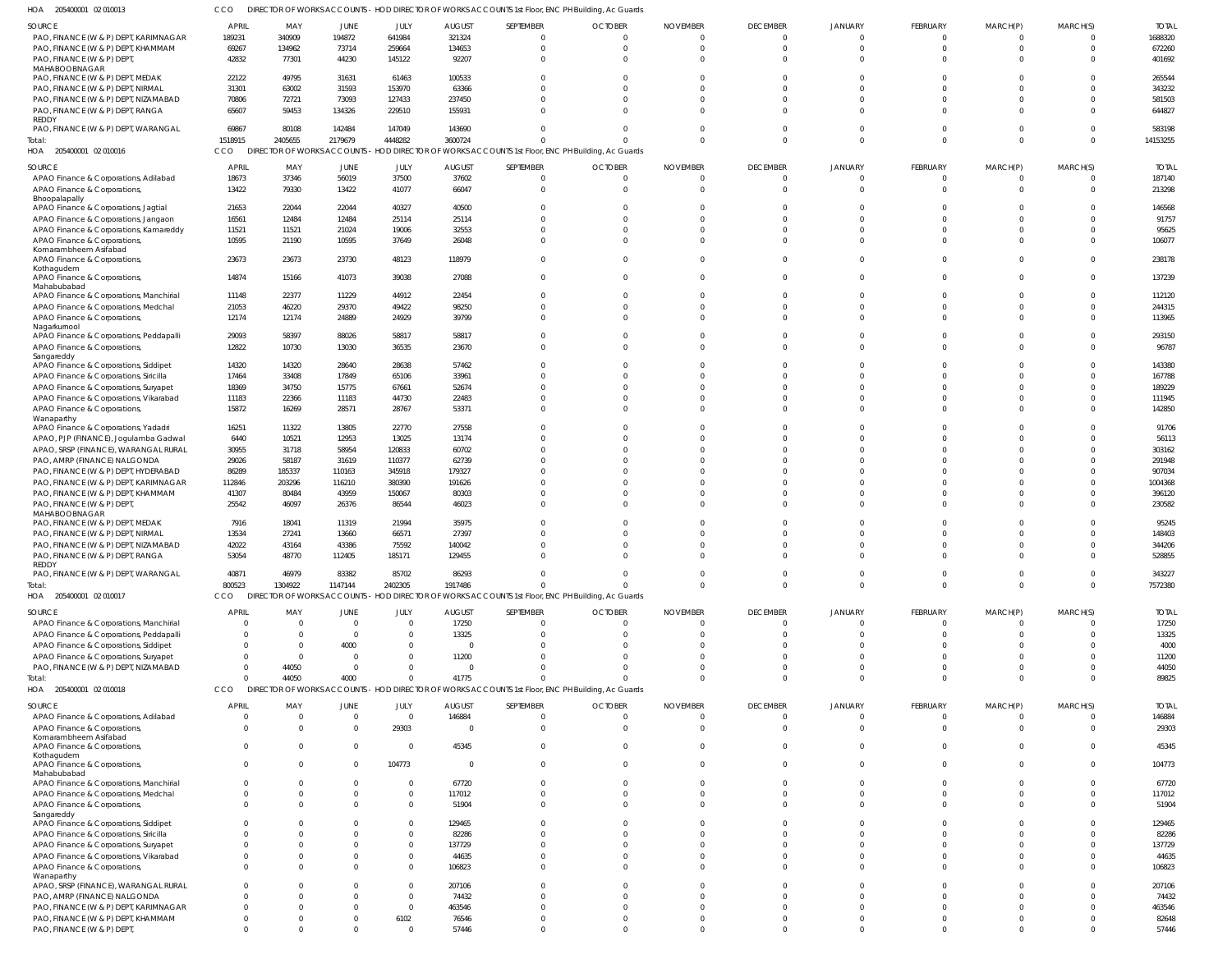205400001 02 010018 HOA CCO DIRECTOR OF WORKS ACCOUNTS - HOD DIRECTOR OF WORKS ACCOUNTS 1st Floor, ENC PH Building, Ac Guards

| SOURCE                                                                          | APRIL                   | MAY                                       | JUNE                       | JULY                   | <b>AUGUST</b>                   | SEPTEMBER                                                                                         | <b>OCTOBER</b>       | <b>NOVEMBER</b>                  | <b>DECEMBER</b>      | JANUARY       | FEBRUARY                       | MARCH(P)                   | MARCH(S) | <b>TOTAL</b>   |
|---------------------------------------------------------------------------------|-------------------------|-------------------------------------------|----------------------------|------------------------|---------------------------------|---------------------------------------------------------------------------------------------------|----------------------|----------------------------------|----------------------|---------------|--------------------------------|----------------------------|----------|----------------|
| MAHABOOBNAGAR                                                                   |                         |                                           |                            |                        |                                 |                                                                                                   |                      |                                  |                      |               |                                |                            |          |                |
| PAO, FINANCE (W & P) DEPT, MEDAK                                                |                         | $\Omega$                                  | $\Omega$                   | $\Omega$               | 53623                           |                                                                                                   |                      | $\Omega$                         | $\Omega$             |               | - 0                            | $\Omega$                   |          | 53623          |
| PAO, FINANCE (W & P) DEPT, NIRMAL                                               |                         | $\Omega$                                  | $\Omega$                   | $\Omega$               | 117967                          |                                                                                                   |                      | $\Omega$                         | $\Omega$             |               | $\Omega$                       | $\Omega$                   |          | 117967         |
| PAO, FINANCE (W & P) DEPT, NIZAMABAD                                            |                         | $\Omega$                                  | $\Omega$                   | $\Omega$               | 183607                          |                                                                                                   |                      | $\Omega$                         |                      |               | $\Omega$                       | $\Omega$                   |          | 183607         |
| PAO, FINANCE (W & P) DEPT, RANGA                                                |                         | $\Omega$                                  | $\Omega$                   | $\Omega$               | 183846                          |                                                                                                   |                      | $\Omega$                         | $\Omega$             |               | $\Omega$                       | $\Omega$                   |          | 183846         |
| REDDY<br>PAO, FINANCE (W & P) DEPT, WARANGAL                                    | $\Omega$                | $\Omega$                                  | $\Omega$                   | $\Omega$               | 146030                          |                                                                                                   |                      | $\Omega$                         | $\Omega$             |               | $\Omega$                       | $\Omega$                   |          | 146030         |
| Total:                                                                          | $\Omega$                | $\Omega$                                  | $\Omega$                   | 140178                 | 2493952                         |                                                                                                   |                      | $\Omega$                         | $\Omega$             |               | $\Omega$                       | $\Omega$                   |          | 2634130        |
| HOA 205400001 02 020021                                                         | CCO                     |                                           |                            |                        |                                 | DIRECTOR OF WORKS ACCOUNTS - HOD DIRECTOR OF WORKS ACCOUNTS 1st Floor, ENC PH Building, Ac Guards |                      |                                  |                      |               |                                |                            |          |                |
|                                                                                 | <b>APRIL</b>            | MAY                                       | JUNE                       |                        | AUGUST                          | SEPTEMBER                                                                                         | <b>OCTOBER</b>       | <b>NOVEMBER</b>                  | <b>DECEMBER</b>      | JANUARY       | FEBRUARY                       |                            | MARCH(S) | <b>TOTAL</b>   |
| SOURCE<br>APAO, SRSP (FINANCE), WARANGAL RURAL                                  | 3600                    | 4000                                      | 3600                       | JULY<br>$\overline{0}$ | 7600                            |                                                                                                   |                      | $\Omega$                         | $\Omega$             |               | $\Omega$                       | MARCH(P)<br>$\Omega$       |          | 18800          |
| PAO, FINANCE (W & P) DEPT, KARIMNAGAR                                           | $\overline{0}$          | $\overline{\mathbf{0}}$                   | 32000                      | $\Omega$               | $\overline{0}$                  |                                                                                                   | $\Omega$             | $\Omega$                         | $\Omega$             | $\Omega$      | - 0                            | $\Omega$                   | $\Omega$ | 32000          |
| PAO, FINANCE (W & P) DEPT, WARANGAL                                             | $\overline{0}$          | 3246                                      | 1623                       | 1623                   | $\Omega$                        |                                                                                                   |                      | $\Omega$                         | $\Omega$             |               | $\Omega$                       | $\Omega$                   |          | 6492           |
| Total:                                                                          | 3600                    | 7246                                      | 37223                      | 1623                   | 7600                            |                                                                                                   |                      | $\Omega$                         | $\Omega$             |               | $\Omega$                       | $\Omega$                   | $\Omega$ | 57292          |
| HOA 205400001 02 110111                                                         | CCO                     |                                           |                            |                        |                                 | DIRECTOR OF WORKS ACCOUNTS - HOD DIRECTOR OF WORKS ACCOUNTS 1st Floor, ENC PH Building, Ac Guards |                      |                                  |                      |               |                                |                            |          |                |
| SOURCE                                                                          | <b>APRIL</b>            | MAY                                       | JUNE                       | JULY                   | AUGUST                          | SEPTEMBER                                                                                         | <b>OCTOBER</b>       | <b>NOVEMBER</b>                  | <b>DECEMBER</b>      | JANUARY       | FEBRUARY                       | MARCH(P)                   | MARCH(S) | <b>TOTAL</b>   |
| APAO Finance & Corporations, Jagtial                                            | <sup>0</sup>            | $\Omega$                                  | $\Omega$                   | $\Omega$               | 9670                            |                                                                                                   | $\Omega$             | $\Omega$                         | $\Omega$             |               | $\Omega$                       | $\Omega$                   |          | 9670           |
| APAO Finance & Corporations,                                                    |                         | $\Omega$                                  | $\Omega$                   | $\Omega$               | 9621                            |                                                                                                   | $\Omega$             | $\Omega$                         | $\Omega$             |               | $\Omega$                       | $\Omega$                   |          | 9621           |
| Komarambheem Asifabad                                                           |                         |                                           |                            |                        |                                 |                                                                                                   |                      |                                  |                      |               |                                |                            |          |                |
| APAO Finance & Corporations, Peddapalli                                         |                         | $\Omega$                                  | $\Omega$                   |                        | 6100                            |                                                                                                   |                      | $\Omega$                         | $\Omega$             |               | $\Omega$                       |                            |          | 6100           |
| APAO Finance & Corporations,<br>Sangareddy                                      |                         | $\Omega$                                  | $\Omega$                   |                        | 9855                            |                                                                                                   |                      | $\Omega$                         |                      |               | $\Omega$                       | $\Omega$                   |          | 9855           |
| APAO Finance & Corporations, Suryapet                                           |                         |                                           | $\Omega$                   |                        | 9500                            |                                                                                                   |                      |                                  |                      |               |                                |                            |          | 9500           |
| APAO Finance & Corporations, Yadadri                                            |                         | $\Omega$                                  | -0                         |                        | 8701                            |                                                                                                   |                      |                                  |                      |               | -C                             |                            |          | 8701           |
| PAO, AMRP (FINANCE) NALGONDA                                                    |                         | $\Omega$                                  | -0                         |                        | 9760                            |                                                                                                   |                      | <sup>0</sup>                     |                      |               | -C                             |                            |          | 9760           |
| PAO, FINANCE (W & P) DEPT, KARIMNAGAR                                           |                         | $\Omega$                                  | $\Omega$                   |                        | 2660                            |                                                                                                   |                      |                                  |                      |               |                                |                            |          | 2660           |
| PAO, FINANCE (W & P) DEPT, NIZAMABAD                                            |                         | $\Omega$                                  | $\Omega$                   |                        | 10000                           |                                                                                                   |                      | <sup>0</sup>                     |                      |               | $\Omega$                       |                            |          | 10000          |
| Total:                                                                          |                         | $\Omega$                                  | $\Omega$                   |                        | 75867                           |                                                                                                   |                      | $\Omega$                         |                      |               | $\Omega$                       | $\Omega$                   |          | 75867          |
| HOA 205400001 02 130131                                                         | CCO                     |                                           |                            |                        |                                 | DIRECTOR OF WORKS ACCOUNTS - HOD DIRECTOR OF WORKS ACCOUNTS 1st Floor, ENC PH Building, Ac Guards |                      |                                  |                      |               |                                |                            |          |                |
| SOURCE                                                                          | APRIL                   | MAY                                       | JUNE                       | JULY                   | <b>AUGUST</b>                   | SEPTEMBER                                                                                         | <b>OCTOBER</b>       | <b>NOVEMBER</b>                  | <b>DECEMBER</b>      | JANUARY       | FEBRUARY                       | MARCH(P)                   | MARCH(S) | <b>TOTAL</b>   |
| APAO Finance & Corporations,                                                    | $\Omega$                | 3427                                      | $\overline{0}$             | $\overline{0}$         | $\overline{0}$                  | $\Omega$                                                                                          | $\Omega$             | $\Omega$                         | $\Omega$             | $\Omega$      | $\Omega$                       | $\Omega$                   | $\Omega$ | 3427           |
| Bhoopalapally                                                                   |                         |                                           |                            |                        |                                 |                                                                                                   |                      |                                  |                      |               |                                |                            |          |                |
| APAO Finance & Corporations, Jagtial                                            | $\overline{0}$          | 614                                       | 1224                       | $\Omega$               | 607                             |                                                                                                   |                      | $\Omega$                         | $\Omega$             |               | $\Omega$                       | n                          |          | 2445           |
| APAO Finance & Corporations, Jangaon                                            | 1233<br>$\overline{0}$  | $\overline{\mathbf{0}}$<br>9422           | - 0<br>- 0                 | $\Omega$<br>$\Omega$   | 3773<br>$\overline{\mathbf{0}}$ |                                                                                                   |                      | $\Omega$<br>$\Omega$             | $\Omega$<br>$\Omega$ |               | $\Omega$<br>$\Omega$           | $\Omega$                   |          | 5006<br>9422   |
| APAO Finance & Corporations, Kamareddy<br>APAO Finance & Corporations,          | $\Omega$                | - 0                                       | $\Omega$                   | $\Omega$               | 10000                           |                                                                                                   |                      | $\Omega$                         | $\Omega$             |               | $\Omega$                       | $\Omega$                   |          | 10000          |
| Kothagudem                                                                      |                         |                                           |                            |                        |                                 |                                                                                                   |                      |                                  |                      |               |                                |                            |          |                |
| APAO Finance & Corporations,                                                    | 0                       | 1296                                      | 1599                       | 1607                   | 607                             |                                                                                                   |                      | $\Omega$                         | $\Omega$             |               | $\Omega$                       |                            |          | 5109           |
| Mahabubabad                                                                     | $\mathbf 0$             | $\overline{\mathbf{0}}$                   | $\overline{0}$             | $\overline{0}$         | 9335                            | $\Omega$                                                                                          |                      | $\Omega$                         | $\Omega$             |               | $\Omega$                       | $\Omega$                   | $\Omega$ | 9335           |
| APAO Finance & Corporations, Manchirial<br>APAO Finance & Corporations, Medchal | 625                     | 625                                       | 589                        | 598                    | 5132                            |                                                                                                   | <sup>0</sup>         | $\Omega$                         | $\Omega$             |               | $\Omega$                       | $\Omega$                   |          | 7569           |
| APAO Finance & Corporations,                                                    | $\Omega$                | 15241                                     | 1645                       | $\overline{0}$         | $\overline{\mathbf{0}}$         |                                                                                                   |                      | $\Omega$                         | $\Omega$             |               | $\Omega$                       | $\Omega$                   |          | 16886          |
| Nagarkurnool                                                                    |                         |                                           |                            |                        |                                 |                                                                                                   |                      |                                  |                      |               |                                |                            |          |                |
| APAO Finance & Corporations, Peddapalli                                         | $\mathbf{0}$            | $\overline{\mathbf{0}}$                   | 3500                       | 1250                   | 4750                            |                                                                                                   |                      | $\Omega$                         | $\Omega$             |               | $\Omega$                       | $\Omega$                   |          | 9500           |
| APAO Finance & Corporations,                                                    | $\Omega$                | $\overline{0}$                            | $\overline{0}$             | $\Omega$               | 2000                            | $\Omega$                                                                                          |                      | $\Omega$                         | $\Omega$             |               | $\Omega$                       | $\Omega$                   |          | 2000           |
| Sangareddy<br>APAO Finance & Corporations, Siddipet                             | $\Omega$                | 7500                                      | $\overline{0}$             | 2500                   | $\overline{\mathbf{0}}$         |                                                                                                   |                      | $\Omega$                         | n                    |               | -0                             |                            |          | 10000          |
| APAO Finance & Corporations, Siricilla                                          | $\Omega$                | 706                                       | 1414                       | 706                    | 707                             |                                                                                                   |                      | $\Omega$                         | $\Omega$             | $\Omega$      | $\Omega$                       |                            |          | 3533           |
| APAO Finance & Corporations, Suryapet                                           | 6565                    | 625                                       | $\overline{0}$             | $\overline{0}$         | 2800                            |                                                                                                   |                      |                                  |                      |               |                                |                            |          | 9990           |
| APAO Finance & Corporations, Vikarabad                                          | $\cap$                  | $\Omega$                                  | 2150                       | $\Omega$               | $\Omega$                        |                                                                                                   |                      |                                  |                      |               |                                |                            |          | 2150           |
| APAO Finance & Corporations,                                                    | <sup>0</sup>            | $\Omega$                                  | 5000                       | $\Omega$               | 5000                            |                                                                                                   |                      | $\Omega$                         | $\Omega$             |               | $\Omega$                       | $\Omega$                   |          | 10000          |
| Wanaparthy                                                                      |                         |                                           |                            |                        |                                 |                                                                                                   |                      |                                  |                      |               |                                |                            |          |                |
| APAO Finance & Corporations, Yadadri                                            | $\mathbf{0}$            | 5912                                      | $\overline{0}$             | $\Omega$               | 1180                            |                                                                                                   |                      | $\Omega$                         | $\Omega$             |               | $\Omega$                       | $\Omega$                   |          | 7092           |
| APAO, PJP (FINANCE), Jogulamba Gadwal<br>APAO, SRSP (FINANCE), WARANGAL RURAL   | $\mathbf 0$             | $\overline{0}$<br>$\overline{\mathbf{0}}$ | 7122<br>0                  | $\Omega$<br>$\Omega$   | $\overline{0}$                  |                                                                                                   |                      | $\Omega$<br>$\Omega$             | $\Omega$<br>$\Omega$ |               | $\Omega$<br>$\Omega$           | $\Omega$<br>$\Omega$       |          | 7122           |
| PAO, AMRP (FINANCE) NALGONDA                                                    | 7905<br>$\overline{0}$  | $\overline{0}$                            | 4892                       | $\Omega$               | 1767<br>$\overline{0}$          |                                                                                                   |                      | $\Omega$                         | $\Omega$             |               | $\Omega$                       | $\Omega$                   |          | 9672<br>4892   |
| PAO, FINANCE (W & P) DEPT, HYDERABAD                                            | 942                     | 943                                       | - 0                        | 2004                   | $\overline{0}$                  |                                                                                                   |                      | $\Omega$                         | $\Omega$             |               | $\Omega$                       | $\Omega$                   |          | 3889           |
| PAO, FINANCE (W & P) DEPT, KARIMNAGAR                                           | 20000                   | $\overline{0}$                            | $\overline{0}$             | $\Omega$               | $\overline{0}$                  |                                                                                                   |                      | $\Omega$                         | $\Omega$             |               | $\Omega$                       | $\Omega$                   |          | 20000          |
| PAO, FINANCE (W & P) DEPT, KHAMMAM                                              | $\Omega$                | $\overline{0}$                            | 5000                       | $\Omega$               | 4678                            |                                                                                                   |                      | $\Omega$                         | $\Omega$             |               | $\Omega$                       | $\Omega$                   |          | 9678           |
| PAO, FINANCE (W & P) DEPT,                                                      | $\Omega$                | - 0                                       | 707                        | $\Omega$               | 3412                            |                                                                                                   |                      | $\Omega$                         | $\Omega$             |               | $\Omega$                       | $\Omega$                   |          | 4119           |
| MAHABOOBNAGAR                                                                   |                         |                                           |                            |                        |                                 |                                                                                                   |                      |                                  |                      |               |                                |                            |          |                |
| PAO, FINANCE (W & P) DEPT, MEDAK                                                | $\Omega$<br>$\mathbf 0$ | $\overline{\mathbf{0}}$<br>17702          | $\overline{0}$<br>$-16520$ | 3302                   | 6008<br>589                     |                                                                                                   |                      | $\Omega$<br>$\Omega$             | $\Omega$<br>$\Omega$ |               | $\Omega$<br>$\Omega$           | $\Omega$<br>$\Omega$       |          | 9310<br>2918   |
| PAO, FINANCE (W & P) DEPT, NIRMAL<br>PAO, FINANCE (W & P) DEPT, NIZAMABAD       | $\overline{0}$          | $\overline{0}$                            | 5107                       | 1147<br>$\overline{0}$ | 4890                            |                                                                                                   |                      | $\Omega$                         | $\Omega$             | $\Omega$      | $\Omega$                       | $\Omega$                   |          | 9997           |
| PAO, FINANCE (W & P) DEPT, RANGA                                                | 3404                    | $\overline{\mathbf{0}}$                   | 9762                       | $\Omega$               | $\overline{\mathbf{0}}$         | $\Omega$                                                                                          | $\Omega$             | $\Omega$                         | $\Omega$             | U             | $\Omega$                       | $\Omega$                   | $\Omega$ | 13166          |
| REDDY                                                                           |                         |                                           |                            |                        |                                 |                                                                                                   |                      |                                  |                      |               |                                |                            |          |                |
| PAO, FINANCE (W & P) DEPT, WARANGAL                                             | $\Omega$                | 20890                                     | 0                          | $\Omega$               | $\overline{\mathbf{0}}$         | $\Omega$                                                                                          |                      | $\Omega$                         | $\Omega$             | 0             | $\overline{0}$                 | $\Omega$                   | $\Omega$ | 20890          |
| Total:                                                                          | 40674                   | 84903                                     | 33191                      | 13114                  | 67235                           | $\Omega$                                                                                          |                      | $\Omega$                         | $\Omega$             | $\Omega$      | $\Omega$                       | $\Omega$                   | $\Omega$ | 239117         |
| HOA 205400001 02 130132                                                         | CCO                     |                                           |                            |                        |                                 | DIRECTOR OF WORKS ACCOUNTS - HOD DIRECTOR OF WORKS ACCOUNTS 1st Floor, ENC PH Building, Ac Guards |                      |                                  |                      |               |                                |                            |          |                |
| SOURCE                                                                          | <b>APRIL</b>            | MAY                                       | JUNE                       | JULY                   | <b>AUGUST</b>                   | SEPTEMBER                                                                                         | <b>OCTOBER</b>       | <b>NOVEMBER</b>                  | <b>DECEMBER</b>      | JANUARY       | FEBRUARY                       | MARCH(P)                   | MARCH(S) | <b>TOTAL</b>   |
| APAO Finance & Corporations,                                                    | $\Omega$                | $\overline{0}$                            | $\overline{0}$             | $\Omega$               | 13800                           | $\Omega$                                                                                          | $\Omega$             | $\Omega$                         | $\overline{0}$       | 0             | $\overline{0}$                 | $\Omega$                   |          | 13800          |
| Bhoopalapally                                                                   |                         |                                           |                            |                        |                                 |                                                                                                   |                      |                                  |                      |               |                                |                            |          |                |
| APAO Finance & Corporations, Kamareddy                                          | $\Omega$                | $\overline{0}$<br>$\Omega$                | $\mathbf 0$                | 30000                  | $\overline{\mathbf{0}}$         |                                                                                                   | $\Omega$<br>$\Omega$ | $\overline{0}$                   | $\Omega$<br>$\Omega$ | 0             | $\mathbf{0}$                   | $\Omega$<br>$\Omega$       |          | 30000          |
| APAO Finance & Corporations,<br>Komarambheem Asifabad                           | $\Omega$                |                                           | $\overline{0}$             | $\Omega$               | 2650                            | $\Omega$                                                                                          |                      | $\overline{0}$                   |                      | $\Omega$      | $\Omega$                       |                            |          | 2650           |
| APAO Finance & Corporations                                                     | $\Omega$                | $\overline{0}$                            | $\overline{0}$             | $\Omega$               | 76350                           | $\Omega$                                                                                          | $\Omega$             | $\overline{0}$                   | $\Omega$             | $\Omega$      | $\overline{0}$                 | $\overline{0}$             |          | 76350          |
| Kothagudem                                                                      |                         |                                           |                            |                        |                                 |                                                                                                   |                      |                                  |                      |               |                                |                            |          |                |
| APAO Finance & Corporations,<br>Mahabubabad                                     | $\Omega$                | $\Omega$                                  | $\Omega$                   | 22579                  | $\overline{\mathbf{0}}$         | $\Omega$                                                                                          |                      | $\Omega$                         | $\Omega$             | 0             | $\overline{0}$                 | $\Omega$                   |          | 22579          |
| APAO Finance & Corporations, Manchirial                                         | $\Omega$                | $\Omega$                                  | $\Omega$                   | $\Omega$               | 66490                           |                                                                                                   |                      | $\overline{0}$                   | $\Omega$             | U             | $\Omega$                       | $\Omega$                   |          | 66490          |
| APAO Finance & Corporations, Medchal                                            | $\Omega$                | $\Omega$                                  | $\mathbf 0$                | $\Omega$               | 32750                           |                                                                                                   |                      | $\Omega$                         | $\Omega$             | $\Omega$      | $\Omega$                       | $\Omega$                   |          | 32750          |
| APAO Finance & Corporations,                                                    | $\Omega$                | $\Omega$                                  | $\Omega$                   | $\Omega$               | 8900                            |                                                                                                   |                      | $\Omega$                         | $\Omega$             | $\Omega$      | $\Omega$                       | $\Omega$                   |          | 8900           |
| Nagarkurnool                                                                    |                         |                                           |                            |                        |                                 |                                                                                                   |                      |                                  |                      |               |                                |                            |          |                |
| APAO Finance & Corporations, Peddapalli                                         | 0<br>$\Omega$           | $\Omega$<br>$\overline{0}$                | $\Omega$<br>$\Omega$       | $\Omega$<br>8857       | 77012<br>14530                  | $\Omega$                                                                                          | $\Omega$<br>$\Omega$ | $\overline{0}$<br>$\overline{0}$ | $\Omega$<br>$\Omega$ | 0<br>$\Omega$ | $\mathbf{0}$<br>$\overline{0}$ | $\Omega$<br>$\overline{0}$ | $\Omega$ | 77012<br>23387 |
| APAO Finance & Corporations,<br>Sangareddy                                      |                         |                                           |                            |                        |                                 |                                                                                                   |                      |                                  |                      |               |                                |                            |          |                |
|                                                                                 |                         |                                           |                            |                        |                                 |                                                                                                   |                      |                                  |                      |               |                                |                            |          |                |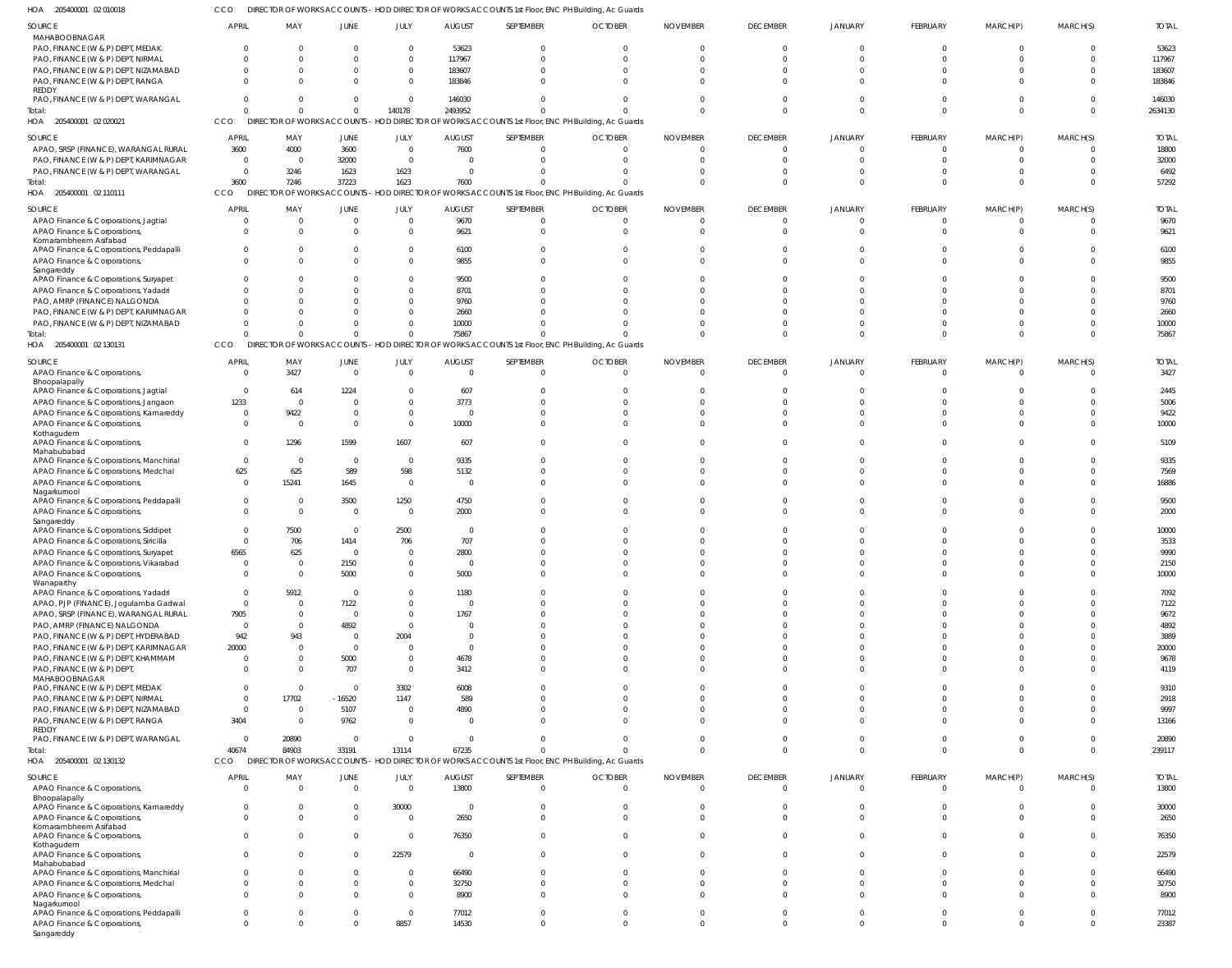205400001 02 130132 HOA CCO DIRECTOR OF WORKS ACCOUNTS - HOD DIRECTOR OF WORKS ACCOUNTS 1st Floor, ENC PH Building, Ac Guards

| SOURCE                                  | <b>APRIL</b>   | MAY            | JUNE                    | JULY           | <b>AUGUST</b>  | SEPTEMBER      | <b>OCTOBER</b>                                                                                    | <b>NOVEMBER</b> | <b>DECEMBER</b> | <b>JANUARY</b> | FEBRUARY       | MARCH(P)       | MARCH(S)       | <b>TOTAL</b> |
|-----------------------------------------|----------------|----------------|-------------------------|----------------|----------------|----------------|---------------------------------------------------------------------------------------------------|-----------------|-----------------|----------------|----------------|----------------|----------------|--------------|
| APAO Finance & Corporations, Siddipet   | 0              | $\Omega$       | $\overline{0}$          | $\mathbf 0$    | 76909          | $\overline{0}$ | $\cap$                                                                                            | $\cap$          | $\Omega$        |                | $\overline{0}$ | $\mathbf 0$    | $\Omega$       | 76909        |
| APAO Finance & Corporations, Siricilla  | $\Omega$       | $\Omega$       | $\Omega$                | $\mathbf 0$    | 44342          | $\Omega$       |                                                                                                   |                 | $\Omega$        |                | $\Omega$       | $\Omega$       | $\Omega$       | 44342        |
|                                         |                |                |                         |                |                |                |                                                                                                   |                 |                 |                |                |                |                |              |
| APAO Finance & Corporations, Suryapet   | -0             |                | $\Omega$                | $\mathbf 0$    | 83920          | $\Omega$       |                                                                                                   |                 |                 |                | $\Omega$       |                | $\Omega$       | 83920        |
| APAO Finance & Corporations, Vikarabad  | $\Omega$       |                | 32136                   | $\mathbf 0$    | 24556          | $\Omega$       |                                                                                                   |                 |                 |                | $\Omega$       |                | $\Omega$       | 56692        |
| APAO Finance & Corporations,            | $\Omega$       |                | 8000                    | $\Omega$       | 10800          | $\Omega$       |                                                                                                   |                 | $\Omega$        |                | $\Omega$       | $\Omega$       | $\Omega$       | 18800        |
| Wanaparthy                              |                |                |                         |                |                |                |                                                                                                   |                 |                 |                |                |                |                |              |
| APAO, PJP (FINANCE), Jogulamba Gadwal   | $\Omega$       |                | 58500                   | $\mathbf 0$    | $\Omega$       | $\Omega$       |                                                                                                   |                 |                 |                | $\cap$         |                | $\cap$         | 58500        |
|                                         |                |                |                         |                |                |                |                                                                                                   |                 |                 |                |                |                |                |              |
| APAO, SRSP (FINANCE), WARANGAL RURAL    | -0             |                | $\overline{\mathbf{0}}$ | $\mathbf 0$    | 7030           | $\Omega$       |                                                                                                   |                 |                 |                | $\cap$         |                | $\Omega$       | 7030         |
| PAO, AMRP (FINANCE) NALGONDA            | $\Omega$       |                | 20100                   | 20000          | 44890          | $\Omega$       |                                                                                                   |                 |                 |                | $\Omega$       |                | $\Omega$       | 84990        |
| PAO, FINANCE (W & P) DEPT, HYDERABAD    | $\Omega$       |                | 60457                   | 44543          | 71316          | $\Omega$       |                                                                                                   |                 |                 |                | $\cap$         |                | $\cap$         | 176316       |
|                                         |                |                |                         |                |                |                |                                                                                                   |                 |                 |                |                |                |                |              |
| PAO, FINANCE (W & P) DEPT, KARIMNAGAR   | $\Omega$       |                | 38000                   | $\mathbf 0$    | 64192          | $\Omega$       |                                                                                                   |                 |                 |                | $\cap$         |                | $\Omega$       | 102192       |
| PAO, FINANCE (W & P) DEPT, KHAMMAM      | $\Omega$       |                | $\overline{0}$          | $\mathbf 0$    | 66163          | $\Omega$       |                                                                                                   |                 |                 |                | $\Omega$       |                | $\Omega$       | 66163        |
| PAO, FINANCE (W & P) DEPT,              | $\Omega$       |                | $\Omega$                | $\mathbf 0$    | 20854          | $\Omega$       |                                                                                                   |                 |                 |                | $\Omega$       | $\Omega$       | $\Omega$       | 20854        |
|                                         |                |                |                         |                |                |                |                                                                                                   |                 |                 |                |                |                |                |              |
| MAHABOOBNAGAR                           |                |                |                         |                |                |                |                                                                                                   |                 |                 |                |                |                |                |              |
| PAO, FINANCE (W & P) DEPT, NIRMAL       | $\Omega$       |                | 24365                   | 5500           | 35767          | $\Omega$       |                                                                                                   |                 |                 |                | $\Omega$       |                | $\Omega$       | 65632        |
| PAO, FINANCE (W & P) DEPT, NIZAMABAD    | $\Omega$       |                | $\Omega$                | 30000          | 53725          | $\Omega$       |                                                                                                   |                 |                 |                | $\Omega$       | $\Omega$       | $\Omega$       | 83725        |
| PAO, FINANCE (W & P) DEPT, RANGA        | $\Omega$       |                | 31434                   | 5596           | 43528          | $\Omega$       |                                                                                                   |                 |                 |                | $\Omega$       | $\Omega$       | $\Omega$       | 80558        |
| REDDY                                   |                |                |                         |                |                |                |                                                                                                   |                 |                 |                |                |                |                |              |
|                                         | $\Omega$       | - 0            | $\Omega$                | $\overline{0}$ | 81955          | $\Omega$       |                                                                                                   |                 |                 |                | $\Omega$       | $\Omega$       | $\Omega$       | 81955        |
| PAO, FINANCE (W & P) DEPT, WARANGAL     |                |                |                         |                |                |                |                                                                                                   |                 |                 |                |                |                |                |              |
| Total:                                  | $\Omega$       | $\Omega$       | 272992                  | 167075         | 1022429        | $\Omega$       |                                                                                                   |                 | $\Omega$        |                | $\Omega$       | $\Omega$       | $\overline{0}$ | 1462496      |
| HOA 205400001 02 130133                 | CCO            |                |                         |                |                |                | DIRECTOR OF WORKS ACCOUNTS - HOD DIRECTOR OF WORKS ACCOUNTS 1st Floor, ENC PH Building, Ac Guards |                 |                 |                |                |                |                |              |
|                                         |                |                |                         |                |                |                |                                                                                                   |                 |                 |                |                |                |                |              |
| SOURCE                                  | <b>APRIL</b>   | MAY            | <b>JUNE</b>             | JULY           | <b>AUGUST</b>  | SEPTEMBER      | <b>OCTOBER</b>                                                                                    | <b>NOVEMBER</b> | <b>DECEMBER</b> | JANUARY        | FEBRUARY       | MARCH(P)       | MARCH(S)       | <b>TOTAL</b> |
| APAO Finance & Corporations,            | $\overline{0}$ | $\Omega$       | $\overline{0}$          | $\mathbf 0$    | 1000           | $\mathbf{0}$   | $\cap$                                                                                            |                 | $\Omega$        | $\Omega$       | $\overline{0}$ | $\overline{0}$ | $\Omega$       | 1000         |
|                                         |                |                |                         |                |                |                |                                                                                                   |                 |                 |                |                |                |                |              |
| Kothagudem                              |                |                |                         |                |                |                |                                                                                                   |                 |                 |                |                |                |                |              |
| APAO Finance & Corporations, Peddapalli | $\overline{0}$ | - 0            | 540                     | $\Omega$       | $\Omega$       | $\mathbf 0$    |                                                                                                   |                 |                 |                | $\Omega$       | $\Omega$       | $\Omega$       | 540          |
| APAO Finance & Corporations, Suryapet   | 2054           | $\Omega$       | $\overline{0}$          | $\Omega$       | $\Omega$       | $\mathbf 0$    |                                                                                                   |                 |                 |                | $\Omega$       | $\Omega$       | $\Omega$       | 2054         |
| PAO, FINANCE (W & P) DEPT,              | $\overline{0}$ | 3420           | $\Omega$                | $\Omega$       | $\Omega$       | $\Omega$       |                                                                                                   |                 | $\Omega$        |                | $\Omega$       | $\Omega$       | $\Omega$       | 3420         |
| MAHABOOBNAGAR                           |                |                |                         |                |                |                |                                                                                                   |                 |                 |                |                |                |                |              |
| PAO, FINANCE (W & P) DEPT, NIRMAL       |                |                |                         | $\Omega$       | $\Omega$       | $\mathbf 0$    |                                                                                                   |                 |                 |                | $\Omega$       | $\Omega$       | $\Omega$       | $\Omega$     |
|                                         | $\overline{0}$ | 6585           | $-6585$                 |                |                |                |                                                                                                   |                 |                 |                |                |                |                |              |
| PAO, FINANCE (W & P) DEPT, NIZAMABAD    | - 0            | - 0            | 2180                    | $\Omega$       | $\Omega$       | $\Omega$       |                                                                                                   |                 |                 |                | $\mathbf 0$    | $\Omega$       | $\Omega$       | 2180         |
| Total:                                  | 2054           | 10005          | $-3865$                 | $\Omega$       | 1000           | $\Omega$       |                                                                                                   |                 | $\Omega$        | $\Omega$       | $\Omega$       | $\Omega$       | $\Omega$       | 9194         |
| 205400001 02 130134                     | CCO            |                |                         |                |                |                | DIRECTOR OF WORKS ACCOUNTS - HOD DIRECTOR OF WORKS ACCOUNTS 1st Floor, ENC PH Building, Ac Guards |                 |                 |                |                |                |                |              |
| HOA                                     |                |                |                         |                |                |                |                                                                                                   |                 |                 |                |                |                |                |              |
| SOURCE                                  | <b>APRIL</b>   | MAY            | <b>JUNE</b>             | JULY           | <b>AUGUST</b>  | SEPTEMBER      | <b>OCTOBER</b>                                                                                    | <b>NOVEMBER</b> | <b>DECEMBER</b> | JANUARY        | FEBRUARY       | MARCH(P)       | MARCH(S)       | <b>TOTAL</b> |
|                                         |                |                |                         |                |                |                |                                                                                                   |                 |                 |                |                |                |                |              |
| PAO, FINANCE (W & P) DEPT, HYDERABAD    | $\overline{0}$ | 68000          | $\overline{0}$          | 68000          | 34000          | $\overline{0}$ |                                                                                                   |                 | 0               |                | $\Omega$       | $\Omega$       | $\Omega$       | 170000       |
| PAO, FINANCE (W & P) DEPT, KARIMNAGAR   | $\overline{0}$ | - 0            | 66000                   | $\overline{0}$ | $\Omega$       | $\overline{0}$ |                                                                                                   |                 | $\Omega$        |                | $\overline{0}$ | $\mathbf{0}$   | $\Omega$       | 66000        |
| Total:                                  | $\Omega$       | 68000          | 66000                   | 68000          | 34000          | $\Omega$       |                                                                                                   |                 | $\Omega$        |                | $\Omega$       | $\Omega$       | $\Omega$       | 236000       |
|                                         |                |                |                         |                |                |                |                                                                                                   |                 |                 |                |                |                |                |              |
| HOA 205400001 02 130135                 | CCO            |                |                         |                |                |                | DIRECTOR OF WORKS ACCOUNTS - HOD DIRECTOR OF WORKS ACCOUNTS 1st Floor, ENC PH Building, Ac Guards |                 |                 |                |                |                |                |              |
|                                         |                |                |                         |                |                |                |                                                                                                   |                 |                 |                |                |                |                |              |
| SOURCE                                  | <b>APRIL</b>   | MAY            | <b>JUNE</b>             | JULY           | <b>AUGUST</b>  | SEPTEMBER      | <b>OCTOBER</b>                                                                                    | <b>NOVEMBER</b> | <b>DECEMBER</b> | JANUARY        | FEBRUARY       | MARCH(P)       | MARCH(S)       | <b>TOTAL</b> |
| APAO Finance & Corporations, Kamareddy  | $\overline{0}$ | 5569           | 11701                   | $\mathbf 0$    | $\Omega$       | $\overline{0}$ |                                                                                                   | $\sqrt{ }$      | $\Omega$        |                | $\overline{0}$ | $\mathbf 0$    | $\Omega$       | 17270        |
| APAO Finance & Corporations,            | $\Omega$       | - 0            | 4095                    | $\mathbf 0$    | $\Omega$       | $\overline{0}$ |                                                                                                   |                 | $\Omega$        |                | $\mathbf{0}$   | $\mathbf{0}$   | $\Omega$       | 4095         |
|                                         |                |                |                         |                |                |                |                                                                                                   |                 |                 |                |                |                |                |              |
| Komarambheem Asifabad                   |                |                |                         |                |                |                |                                                                                                   |                 |                 |                |                |                |                |              |
| APAO Finance & Corporations,            | $\Omega$       | - 0            | $\overline{0}$          | 17271          | $\Omega$       | $\mathbf 0$    |                                                                                                   |                 | $\Omega$        |                | $\Omega$       | $\Omega$       | $\Omega$       | 17271        |
| Kothagudem                              |                |                |                         |                |                |                |                                                                                                   |                 |                 |                |                |                |                |              |
| APAO Finance & Corporations,            | $\Omega$       | - 0            | $\overline{0}$          | 7862           | 2528           | $\Omega$       |                                                                                                   |                 | $\Omega$        |                | $\Omega$       | $\Omega$       | $\Omega$       | 10390        |
| Mahabubabad                             |                |                |                         |                |                |                |                                                                                                   |                 |                 |                |                |                |                |              |
| APAO Finance & Corporations, Manchirial | $\Omega$       | $\Omega$       | $\overline{0}$          | 2729           | 2964           | $\Omega$       |                                                                                                   |                 |                 |                | $\Omega$       | $\Omega$       | $\Omega$       | 5693         |
| APAO Finance & Corporations,            | $\Omega$       | 3167           | 925                     | 2116           | 1491           | $\Omega$       |                                                                                                   |                 |                 |                | $\Omega$       | $\Omega$       | $\Omega$       | 7699         |
| Nagarkurnool                            |                |                |                         |                |                |                |                                                                                                   |                 |                 |                |                |                |                |              |
|                                         | $\Omega$       | $\Omega$       |                         |                | $\Omega$       | $\Omega$       |                                                                                                   |                 |                 |                | $\Omega$       |                | $\Omega$       |              |
| APAO Finance & Corporations, Peddapalli |                |                | 12602                   | 4842           |                |                |                                                                                                   |                 |                 |                |                |                |                | 17444        |
| APAO Finance & Corporations, Siddipet   | $\Omega$       | $\Omega$       | 2739                    | 13912          | 3772           | $\cap$         |                                                                                                   |                 |                 |                | $\Omega$       |                | $\cap$         | 20423        |
| APAO Finance & Corporations, Siricilla  | $\overline{0}$ | $\Omega$       | 8927                    | $\Omega$       | 2061           | $\Omega$       |                                                                                                   |                 | $\Omega$        | $\Omega$       | $\Omega$       | $\Omega$       | $\Omega$       | 10988        |
| APAO Finance & Corporations, Suryapet   | $\mathbf 0$    | 1428           | $\overline{0}$          | $\mathbf 0$    | 973            | $\mathbf 0$    |                                                                                                   |                 | $\Omega$        | $\Omega$       | $\mathbf{0}$   | $\Omega$       | $\Omega$       | 2401         |
|                                         |                |                |                         |                |                |                |                                                                                                   |                 |                 |                |                |                |                |              |
| APAO Finance & Corporations, Vikarabad  | $\mathbf 0$    | - 0            | 7518                    | $\mathbf 0$    | 3683           | $\mathbf 0$    |                                                                                                   |                 | $\Omega$        | $\Omega$       | $\Omega$       | $\Omega$       | $\Omega$       | 11201        |
| APAO Finance & Corporations,            | $\Omega$       | 2541           | 13544                   | $\mathbf 0$    | 7863           | $\Omega$       |                                                                                                   | $\cap$          | $\Omega$        | $\Omega$       | $\mathbf{0}$   | $\Omega$       | $\Omega$       | 23948        |
| Wanaparthy                              |                |                |                         |                |                |                |                                                                                                   |                 |                 |                |                |                |                |              |
| APAO Finance & Corporations, Yadadri    | $\Omega$       | 1412           | $\overline{0}$          | 2000           | 800            | $\Omega$       |                                                                                                   |                 | $\Omega$        | $\Omega$       | $\Omega$       | $\Omega$       | $\Omega$       | 4212         |
|                                         |                | $\Omega$       | $\overline{0}$          |                | $\Omega$       | $\Omega$       |                                                                                                   |                 | $\Omega$        | $\Omega$       | $\Omega$       | $\Omega$       | $\Omega$       |              |
| APAO, SRSP (FINANCE), WARANGAL RURAL    | 0              |                |                         | 7407           |                |                |                                                                                                   |                 |                 |                |                |                |                | 7407         |
| PAO, AMRP (FINANCE) NALGONDA            | $\Omega$       | $\Omega$       | 10629                   | $\mathbf 0$    | $\Omega$       | $\Omega$       |                                                                                                   |                 | $\Omega$        | $\Omega$       | $\Omega$       | $\Omega$       | $\Omega$       | 10629        |
| PAO, FINANCE (W & P) DEPT, KARIMNAGAR   | $\Omega$       | $\Omega$       | 40023                   | $\overline{0}$ | $\Omega$       | $\Omega$       |                                                                                                   |                 | $\Omega$        | $\Omega$       | $\Omega$       | $\Omega$       | $\Omega$       | 40023        |
| PAO, FINANCE (W & P) DEPT, KHAMMAM      | $\Omega$       | - 0            | $\overline{0}$          | 17918          | 1193           | $\Omega$       |                                                                                                   |                 | $\Omega$        | $\Omega$       | $\Omega$       | $\Omega$       | $\Omega$       | 19111        |
|                                         |                |                |                         |                |                |                |                                                                                                   |                 |                 |                |                |                |                |              |
| PAO, FINANCE (W & P) DEPT,              | $\Omega$       | $\Omega$       | 19224                   | 5890           | $\Omega$       | $\Omega$       |                                                                                                   |                 | $\Omega$        | $\Omega$       | $\Omega$       | $\Omega$       | $\Omega$       | 25114        |
| MAHABOOBNAGAR                           |                |                |                         |                |                |                |                                                                                                   |                 |                 |                |                |                |                |              |
| PAO, FINANCE (W & P) DEPT, NIRMAL       | $\Omega$       | - 0            | 23847                   | 2010           | $\Omega$       | $\Omega$       |                                                                                                   |                 | $\Omega$        | $\Omega$       | $\Omega$       | $\Omega$       | $\Omega$       | 25857        |
| PAO, FINANCE (W & P) DEPT, NIZAMABAD    | $\Omega$       | $\Omega$       | 35303                   | 3788           | 10694          | $\Omega$       |                                                                                                   |                 | $\Omega$        | $\Omega$       | $\Omega$       | $\Omega$       | $\Omega$       | 49785        |
| PAO, FINANCE (W & P) DEPT, WARANGAL     | $\Omega$       | $\Omega$       | $\overline{\mathbf{0}}$ | $\mathbf 0$    | 38867          | $\Omega$       |                                                                                                   |                 | $\Omega$        | $\Omega$       | $\mathbf 0$    | $\Omega$       | $\Omega$       | 38867        |
|                                         |                |                |                         |                |                | $\Omega$       |                                                                                                   |                 | $\Omega$        | $\Omega$       | $\Omega$       |                | $\Omega$       |              |
| Total:                                  | $\Omega$       | 14117          | 191077                  | 87745          | 76889          |                |                                                                                                   |                 |                 |                |                | $\mathbf 0$    |                | 369828       |
| HOA 205400001 02 140                    | CCO            |                |                         |                |                |                | DIRECTOR OF WORKS ACCOUNTS - HOD DIRECTOR OF WORKS ACCOUNTS 1st Floor, ENC PH Building, Ac Guards |                 |                 |                |                |                |                |              |
|                                         |                |                |                         |                |                |                |                                                                                                   |                 |                 |                |                |                |                |              |
| SOURCE                                  | <b>APRIL</b>   | MAY            | JUNE                    | JULY           | <b>AUGUST</b>  | SEPTEMBER      | <b>OCTOBER</b>                                                                                    | <b>NOVEMBER</b> | <b>DECEMBER</b> | JANUARY        | FEBRUARY       | MARCH(P)       | MARCH(S)       | <b>TOTAL</b> |
| APAO Finance & Corporations,            | $\overline{0}$ | $\overline{0}$ | $\overline{0}$          | 14000          | $\overline{0}$ | $\overline{0}$ | $\Omega$                                                                                          | $\Omega$        | $\mathbf 0$     | $\Omega$       | $\Omega$       | $\Omega$       | $\overline{0}$ | 14000        |
| Kothagudem                              |                |                |                         |                |                |                |                                                                                                   |                 |                 |                |                |                |                |              |
| APAO Finance & Corporations,            | $\Omega$       | - 0            | $\overline{0}$          | $\mathbf 0$    | 20000          | $\overline{0}$ | $\Omega$                                                                                          | $\Omega$        | $\Omega$        | <sup>0</sup>   | $\Omega$       | $\Omega$       | $\Omega$       | 20000        |
| Nagarkurnool                            |                |                |                         |                |                |                |                                                                                                   |                 |                 |                |                |                |                |              |
|                                         |                |                |                         |                |                |                |                                                                                                   |                 |                 |                | $\Omega$       |                |                |              |
| APAO Finance & Corporations, Peddapalli | $\Omega$       | $\Omega$       | 16800                   | $\Omega$       | $\Omega$       | $\Omega$       |                                                                                                   | $\Omega$        | $\Omega$        | <sup>0</sup>   |                | $\Omega$       | $\Omega$       | 16800        |
| APAO Finance & Corporations, Siddipet   | $\Omega$       | $\Omega$       | - 0                     | $\Omega$       | 15750          | $\Omega$       |                                                                                                   |                 | <sup>0</sup>    |                | $\Omega$       | $\Omega$       | $\Omega$       | 15750        |
| APAO Finance & Corporations, Siricilla  | $\Omega$       | $\Omega$       | 13000                   | $\Omega$       | $\Omega$       | $\Omega$       |                                                                                                   |                 |                 |                | $\Omega$       | $\Omega$       | $\Omega$       | 13000        |
|                                         |                |                |                         |                |                |                |                                                                                                   |                 |                 |                |                |                |                |              |
| APAO Finance & Corporations, Suryapet   | $\Omega$       | - 0            | 12000                   | $\Omega$       | $\Omega$       | $\Omega$       |                                                                                                   |                 |                 |                | $\Omega$       | $\Omega$       | $\Omega$       | 12000        |
| APAO Finance & Corporations, Vikarabad  | $\Omega$       | $\Omega$       | $\Omega$                | $\Omega$       | 18438          | $\Omega$       |                                                                                                   |                 |                 |                | $\Omega$       | $\Omega$       | $\Omega$       | 18438        |
| PAO, FINANCE (W & P) DEPT, HYDERABAD    | $\Omega$       | - 0            | 232708                  | $\mathbf 0$    | $\Omega$       | $\Omega$       |                                                                                                   | $\Omega$        | <sup>0</sup>    | $\Omega$       | $\Omega$       | $\Omega$       | $\Omega$       | 232708       |
|                                         | $\Omega$       |                |                         |                | $\Omega$       | $\Omega$       |                                                                                                   |                 | $\Omega$        |                | $\Omega$       | $\Omega$       | $\Omega$       |              |
| PAO, FINANCE (W & P) DEPT,              |                | $\Omega$       | 12410                   | $\Omega$       |                |                |                                                                                                   |                 |                 |                |                |                |                | 12410        |
| MAHABOOBNAGAR                           |                |                |                         |                |                |                |                                                                                                   |                 |                 |                |                |                |                |              |
| PAO, FINANCE (W & P) DEPT, NIRMAL       | $\Omega$       |                | 20000                   | $\mathbf 0$    | $\Omega$       | $\overline{0}$ | $\Omega$                                                                                          | $\Omega$        | $\mathbf 0$     | $\mathbf 0$    | $\overline{0}$ | $\mathbf 0$    | $\Omega$       | 20000        |
| Total:                                  | $\mathbf 0$    | $\Omega$       | 306918                  | 14000          | 54188          | $\mathbf 0$    | $\Omega$                                                                                          | $\Omega$        | $\Omega$        | $\Omega$       | $\Omega$       | $\Omega$       | $\Omega$       | 375106       |
|                                         |                |                |                         |                |                |                |                                                                                                   |                 |                 |                |                |                |                |              |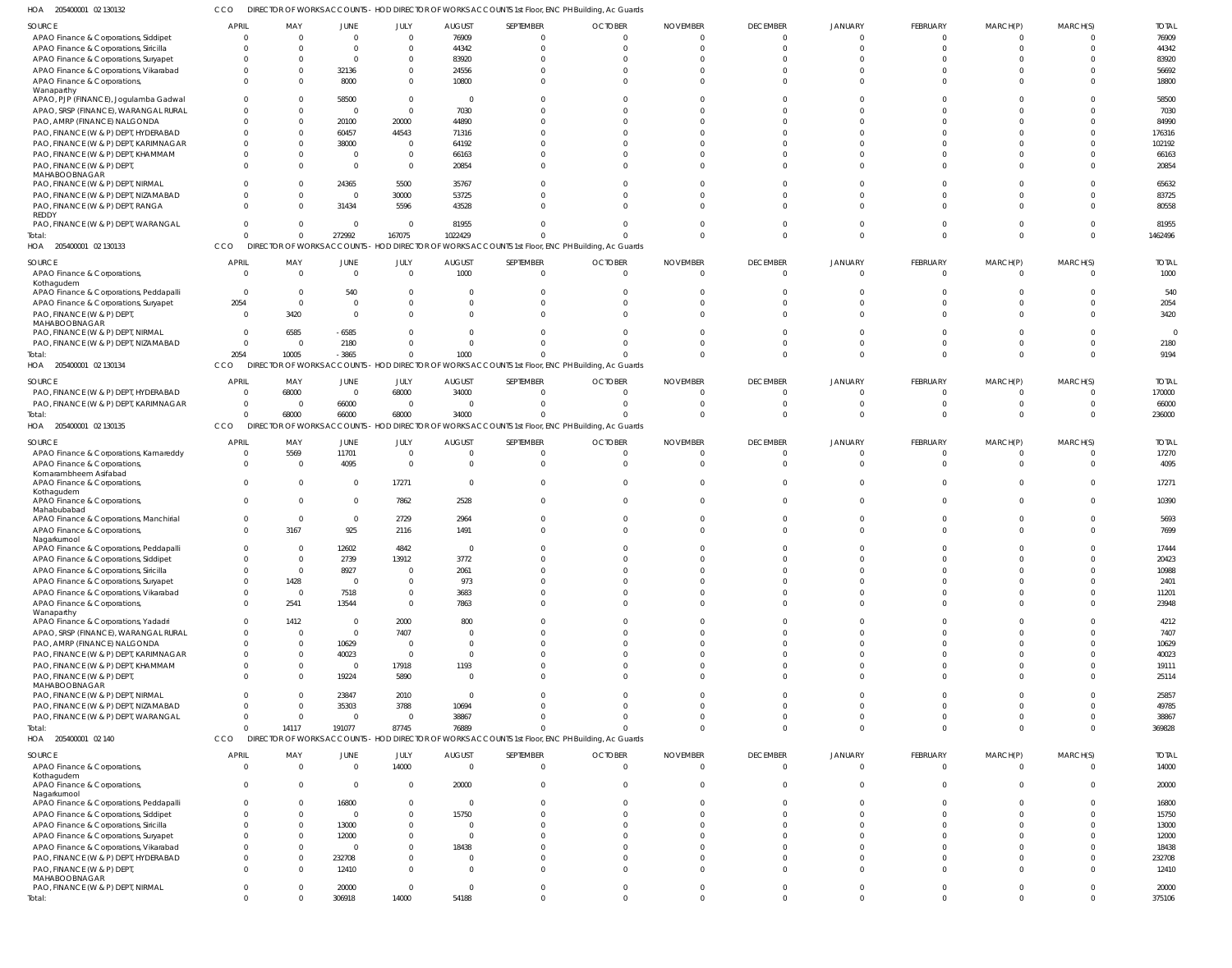205400001 02 300302 HOA CCO DIRECTOR OF WORKS ACCOUNTS - HOD DIRECTOR OF WORKS ACCOUNTS 1st Floor, ENC PH Building, Ac Guards

| <b>SOURCE</b>                                 | <b>APRIL</b>            | MAY                      | JUNE        | JULY           | <b>AUGUST</b>  | SEPTEMBER                                                                                         | <b>OCTOBER</b>        | <b>NOVEMBER</b> | <b>DECEMBER</b> | JANUARY        | FEBRUARY        | MARCH(P)       | MARCH(S)                | <b>TOTAL</b> |
|-----------------------------------------------|-------------------------|--------------------------|-------------|----------------|----------------|---------------------------------------------------------------------------------------------------|-----------------------|-----------------|-----------------|----------------|-----------------|----------------|-------------------------|--------------|
|                                               | 38747                   | 38746                    | 38746       | 43052          | 43052          | - 0                                                                                               | $\bigcap$             |                 | $\Omega$        | $\Omega$       | $\mathbf 0$     | $\mathbf 0$    | $\overline{0}$          | 202343       |
| APAO Finance & Corporations, Adilabad         |                         |                          |             |                |                |                                                                                                   |                       |                 |                 |                |                 |                |                         |              |
| APAO Finance & Corporations,                  | 38524                   | 38524                    | 38524       | 42804          | 42804          | $\Omega$                                                                                          |                       |                 | $\Omega$        |                | $\Omega$        | $\Omega$       | $\Omega$                | 201180       |
| Bhoopalapally                                 | 39224                   | 39224                    | 39224       | $\overline{0}$ | 87164          | $\Omega$                                                                                          |                       |                 |                 |                | $\Omega$        | $\Omega$       | $\Omega$                | 204836       |
| APAO Finance & Corporations, Jagtial          |                         |                          |             |                |                |                                                                                                   |                       |                 |                 |                |                 |                |                         |              |
| APAO Finance & Corporations, Jangaon          | 18996                   | 18996                    | 18996       | 21107          | 21107          | $\Omega$                                                                                          |                       |                 |                 |                | $\Omega$        | $\Omega$       | $\Omega$                | 99202        |
| APAO Finance & Corporations, Kamareddy        | 56111                   | 56111                    | 56111       | 62346          | 62346          | $\Omega$                                                                                          |                       |                 |                 |                | $\Omega$        | $\Omega$       | $\Omega$                | 293025       |
| APAO Finance & Corporations,                  | 38747                   | $\overline{\phantom{0}}$ | 77492       | 43052          | 43052          | $\Omega$                                                                                          |                       |                 |                 |                | $\Omega$        | $\Omega$       | $\Omega$                | 202343       |
| Komarambheem Asifabad                         |                         |                          |             |                |                |                                                                                                   |                       |                 |                 |                |                 |                |                         |              |
| APAO Finance & Corporations                   | 38587                   | 38587                    | 38587       | 42874          | 42874          | $\Omega$                                                                                          |                       |                 |                 |                | $\Omega$        | $\Omega$       | $\Omega$                | 201509       |
| Kothagudem                                    | 37994                   | 37994                    | 37994       | 42216          | 42216          | $\Omega$                                                                                          |                       |                 | $\Omega$        |                | $\Omega$        | $\Omega$       | $\Omega$                | 198414       |
| APAO Finance & Corporations,<br>Mahabubabad   |                         |                          |             |                |                |                                                                                                   |                       |                 |                 |                |                 |                |                         |              |
| APAO Finance & Corporations, Manchirial       | 38747                   | $\overline{\phantom{0}}$ | 77492       | 43052          | 43052          | $\Omega$                                                                                          |                       |                 |                 |                | $\Omega$        | $\Omega$       | $\Omega$                | 202343       |
| APAO Finance & Corporations, Medchal          | 37599                   | 37599                    | 37599       | 41772          | 41772          | $\Omega$                                                                                          |                       |                 | $\Omega$        |                | $\Omega$        | $\Omega$       | $\Omega$                | 196341       |
|                                               |                         |                          |             | 41778          | 41778          | $\Omega$                                                                                          |                       |                 |                 |                | $\Omega$        | $\Omega$       | $\Omega$                | 196356       |
| APAO Finance & Corporations,<br>Nagarkurnool  | 37600                   | 37600                    | 37600       |                |                |                                                                                                   |                       |                 |                 |                |                 |                |                         |              |
| APAO Finance & Corporations, Peddapalli       | 38747                   | $\overline{0}$           | $\Omega$    | 118204         | 42216          | $\Omega$                                                                                          |                       |                 | $\Omega$        | $\Omega$       | $\Omega$        | $\Omega$       | $\Omega$                | 199167       |
| APAO Finance & Corporations,                  | 38471                   | $\overline{0}$           | 76942       | 42746          | 42746          | $\Omega$                                                                                          |                       |                 | $\Omega$        |                | $\Omega$        | $\Omega$       | $\Omega$                | 200905       |
| Sangareddy                                    |                         |                          |             |                |                |                                                                                                   |                       |                 |                 |                |                 |                |                         |              |
| APAO Finance & Corporations, Siddipet         | 55023                   | 55023                    | 55023       | 61137          | 61137          | $\Omega$                                                                                          |                       |                 | <sup>0</sup>    |                | $\Omega$        | $\Omega$       | $\Omega$                | 287343       |
| APAO Finance & Corporations, Siricilla        | $\overline{\mathbf{0}}$ | 38747                    | 78808       | 43052          | 43052          | $\Omega$                                                                                          |                       |                 |                 |                | $\Omega$        | $\Omega$       | $\Omega$                | 203659       |
|                                               |                         |                          |             |                |                |                                                                                                   |                       |                 |                 |                |                 |                | $\Omega$                |              |
| APAO Finance & Corporations, Suryapet         | 37895                   | 37527                    | 37527       | 41697          | 41697          | $\Omega$                                                                                          |                       |                 |                 |                | $\Omega$        | $\Omega$       |                         | 196343       |
| APAO Finance & Corporations, Vikarabad        | $\overline{\mathbf{0}}$ | 41189                    | $\Omega$    | 60022          | $\mathfrak{c}$ | $\Omega$                                                                                          |                       |                 |                 |                | $\Omega$        | $\Omega$       | $\Omega$                | 101211       |
| APAO Finance & Corporations,                  | 37560                   | 37560                    | 37560       | 41733          | 41733          | $\Omega$                                                                                          |                       |                 |                 |                | $\Omega$        | $\Omega$       | $\Omega$                | 196146       |
| Wanaparthy                                    |                         |                          |             |                |                |                                                                                                   |                       |                 |                 |                |                 |                |                         |              |
| APAO Finance & Corporations, Yadadri          | 37598                   | 37598                    | 37598       | 111933         | 62664          | $\Omega$                                                                                          |                       |                 |                 |                | $\Omega$        | $\Omega$       | $\Omega$                | 287391       |
| APAO, PJP (FINANCE), Jogulamba Gadwal         | 52583                   | 52583                    | 52583       | 58426          | 58426          | $\Omega$                                                                                          |                       |                 |                 |                | $\Omega$        | $\Omega$       | $\Omega$                | 274601       |
| APAO, SRSP (FINANCE), WARANGAL RURAL          | 67243                   | 67243                    | 68389       | 75988          | 75988          | $\Omega$                                                                                          |                       |                 |                 |                | $\Omega$        | $\Omega$       | $\Omega$                | 354851       |
| PAO, AMRP (FINANCE) NALGONDA                  | 80808                   | 80808                    | 80808       | 86808          | 86808          | $\Omega$                                                                                          |                       |                 |                 |                | $\Omega$        | $\Omega$       | $\Omega$                | 416040       |
| PAO, FINANCE (W & P) DEPT, HYDERABAD          | 145573                  | 143163                   | 143840      | 159821         | 159821         | $\Omega$                                                                                          |                       |                 |                 |                | $\Omega$        | $\Omega$       | $\Omega$                | 752218       |
|                                               |                         | 78448                    | 78448       | 66827          | 80836          | $\Omega$                                                                                          |                       |                 |                 |                | $\Omega$        |                | $\Omega$                | 383007       |
| PAO, FINANCE (W & P) DEPT, KARIMNAGAR         | 78448                   |                          |             |                |                |                                                                                                   |                       |                 |                 |                |                 |                |                         |              |
| PAO, FINANCE (W & P) DEPT, KHAMMAM            | 77173                   | 77174                    | $\Omega$    | $\Omega$       | - C            | $\Omega$                                                                                          |                       |                 |                 |                | $\Omega$        | $\Omega$       | $\Omega$                | 154347       |
| PAO, FINANCE (W & P) DEPT,                    | $\overline{\mathbf{0}}$ | 75922                    | 37961       | 42179          | 42179          | $\Omega$                                                                                          |                       |                 |                 |                | $\Omega$        | $\Omega$       | $\Omega$                | 198241       |
| MAHABOOBNAGAR                                 |                         |                          |             |                |                |                                                                                                   |                       |                 |                 |                |                 |                |                         |              |
| PAO, FINANCE (W & P) DEPT, MEDAK              | 39302                   | 39303                    | 39303       | 43669          | 43669          | $\Omega$                                                                                          |                       |                 |                 |                | $\Omega$        | $\Omega$       | $\Omega$                | 205246       |
| PAO, FINANCE (W & P) DEPT, NIRMAL             | 54245                   | 54244                    | 54244       | 60272          | 60272          | $\Omega$                                                                                          |                       |                 |                 |                | $\Omega$        | $\Omega$       | $\Omega$                | 283277       |
| PAO, FINANCE (W & P) DEPT, NIZAMABAD          | 56589                   | 62877                    | 62877       | 62877          | 62877          | $\Omega$                                                                                          |                       |                 |                 |                | $\Omega$        | $\Omega$       | $\Omega$                | 308097       |
| PAO, FINANCE (W & P) DEPT, RANGA              | 73187                   | 73187                    | 73187       | 81319          | 81319          | $\Omega$                                                                                          |                       |                 |                 |                | $\Omega$        | $\Omega$       | $\Omega$                | 382199       |
| REDDY                                         |                         |                          |             |                |                |                                                                                                   |                       |                 |                 |                |                 |                |                         |              |
| PAO, FINANCE (W & P) DEPT, WARANGAL           | 53262                   | 53192                    | 53192       | 59180          | 59180          | $\Omega$                                                                                          |                       |                 | $\Omega$        | $\Omega$       | $\mathbf 0$     | $\mathbf 0$    | $\Omega$                | 278006       |
| Total:                                        | 1444583                 | 1449169                  | 1566655     | 1741943        | 1657837        | $\Omega$                                                                                          |                       |                 | $\Omega$        | $\Omega$       | $\overline{0}$  | $\overline{0}$ | $\overline{0}$          | 7860187      |
| HOA 205400001 02 310318                       | CCO                     |                          |             |                |                | DIRECTOR OF WORKS ACCOUNTS - HOD DIRECTOR OF WORKS ACCOUNTS 1st Floor, ENC PH Building, Ac Guards |                       |                 |                 |                |                 |                |                         |              |
|                                               |                         |                          |             |                |                |                                                                                                   |                       |                 |                 |                |                 |                |                         |              |
| SOURCE                                        | <b>APRIL</b>            | MAY                      | JUNE        | JULY           | <b>AUGUST</b>  | SEPTEMBER                                                                                         | <b>OCTOBER</b>        | <b>NOVEMBER</b> | <b>DECEMBER</b> | JANUARY        | FEBRUARY        | MARCH(P)       | MARCH(S)                | <b>TOTAL</b> |
| PAO, FINANCE (W & P) DEPT, RANGA              | $\Omega$                | $\overline{0}$           | $\Omega$    | $\Omega$       | 20000          | $\overline{0}$                                                                                    | $\Omega$              | - 0             | $\Omega$        | $\Omega$       | $\overline{0}$  | $\Omega$       | $\Omega$                | 20000        |
| REDDY                                         |                         |                          |             |                |                |                                                                                                   |                       |                 |                 |                |                 |                |                         |              |
| Total:                                        | $\Omega$                | $\Omega$                 | $\Omega$    | $\Omega$       | 20000          | $\Omega$                                                                                          | $\Omega$              | - 0             | $\Omega$        | $\Omega$       | $\overline{0}$  | $\overline{0}$ | $\overline{\mathbf{0}}$ | 20000        |
| HOA 205901053 04 270272                       | CCO                     |                          |             |                |                | THE ENGINEER-IN-CHIEF, CRF OFFICE OF THE ENGINEER-IN-CHIEF (R&B), IV FLOOR, ERRAM MANZIL,         |                       |                 |                 |                |                 |                |                         |              |
|                                               |                         |                          |             |                |                |                                                                                                   |                       |                 |                 |                |                 |                |                         |              |
| <b>SOURCE</b>                                 | <b>APRIL</b>            | MAY                      | JUNE        | JULY           | <b>AUGUST</b>  | SEPTEMBER                                                                                         | <b>OCTOBER</b>        | <b>NOVEMBER</b> | <b>DECEMBER</b> | JANUARY        | FEBRUARY        | MARCH(P)       | MARCH(S)                | <b>TOTAL</b> |
| APAO Roads & Buildings (R&B)                  | $\overline{0}$          | $\Omega$                 | $\Omega$    | 757808         | $\Omega$       | $\overline{0}$                                                                                    | $\Omega$              |                 | $\Omega$        | $\Omega$       | $\mathbf{0}$    | $\overline{0}$ | - 0                     | 757808       |
| Nagarkurnool                                  |                         |                          |             |                |                |                                                                                                   |                       |                 |                 |                |                 |                |                         |              |
| Total:                                        |                         |                          |             |                |                |                                                                                                   |                       |                 |                 |                |                 |                |                         |              |
|                                               | $\Omega$                | $\Omega$                 | $\Omega$    | 757808         | $\Omega$       | $\Omega$                                                                                          | $\cap$                |                 | $\Omega$        | $\Omega$       | $\mathbf 0$     | $\mathbf{0}$   | $\overline{0}$          | 757808       |
| HOA<br>205901053 04 290291                    | CCO                     |                          |             |                |                | THE ENGINEER-IN-CHIEF, CRF OFFICE OF THE ENGINEER-IN-CHIEF (R&B), IV FLOOR, ERRAM MANZIL,         |                       |                 |                 |                |                 |                |                         |              |
|                                               |                         |                          |             |                |                |                                                                                                   |                       |                 |                 |                |                 |                |                         |              |
| <b>SOURCE</b>                                 | <b>APRIL</b>            | MAY                      | JUNE        | JULY           | <b>AUGUST</b>  | SEPTEMBER                                                                                         | <b>OCTOBER</b>        | <b>NOVEMBER</b> | <b>DECEMBER</b> | JANUARY        | <b>FEBRUARY</b> | MARCH(P)       | MARCH(S)                | <b>TOTAL</b> |
| APAO (R&B) HYDERABAD                          | 747366                  | 683226                   | 792953      | 1016019        | 1033170        | $\overline{0}$                                                                                    | $\cap$                | $\cap$          | $\Omega$        | $\Omega$       | $\mathbf{0}$    | 0              | $\overline{0}$          | 4272734      |
| APAO (R&B) MEDAK (HYD)                        | 34695                   | 32959                    | 32959       | 38550          | 39580          | $\overline{0}$                                                                                    |                       |                 | $\Omega$        | $\Omega$       | $\mathbf 0$     | $\mathbf 0$    | $\overline{0}$          | 178743       |
| APAO (R&B) POCHAMPAD (NIZAMABAD)              | 139641                  | 133027                   | 132968      | 164000         | 164000         | $\overline{0}$                                                                                    |                       |                 |                 |                | $\Omega$        | $\Omega$       | $\Omega$                | 733636       |
| APAO (R&B) RANGAREDDY (HYD)                   | 61254                   | 58094                    | 58094       | 68060          | 72500          | $\Omega$                                                                                          |                       |                 |                 | $\Omega$       | $\Omega$        | $\Omega$       | $\Omega$                | 318002       |
| APAO (R&B) TEKULAPALLY                        | 105228                  | 98921                    | 98921       | 116920         | 75090          | $\Omega$                                                                                          |                       |                 |                 | $\Omega$       | $\Omega$        | $\Omega$       | $\Omega$                | 495080       |
|                                               |                         |                          |             |                |                | $\Omega$                                                                                          |                       |                 |                 | $\Omega$       | $\Omega$        | $\Omega$       | $\Omega$                |              |
| APAO Roads & Buildings (R&B), Adilabad        | 76734                   | 72798                    | 72798       | 85260          | 85260          |                                                                                                   |                       |                 |                 | $\Omega$       |                 |                |                         | 392850       |
| APAO Roads & Buildings (R&B), Jagtial         | 24192                   | 22914                    | 22914       | 27640          | 27640          | $\Omega$                                                                                          |                       |                 |                 |                | $\Omega$        | $\Omega$       | $\Omega$                | 125300       |
| APAO Roads & Buildings (R&B), Kamareddy       | 62964                   | 59612                    | 59612       | 29240          | 110680         | $\Omega$                                                                                          |                       |                 | $\Omega$        | $\Omega$       | $\Omega$        | $\Omega$       | $\Omega$                | 322108       |
| APAO Roads & Buildings (R&B)                  | 71271                   | 69606                    | 69606       | 80300          | 80300          | $\Omega$                                                                                          |                       |                 | $\Omega$        | $\Omega$       | $\Omega$        | $\Omega$       | $\Omega$                | 371083       |
| Komarambheem Asifabad                         |                         |                          |             |                |                |                                                                                                   |                       |                 |                 |                |                 |                |                         |              |
| APAO Roads & Buildings (R&B), Mancherial      | 19323                   | 18611                    | 18611       | 21470          | 21470          | $\Omega$                                                                                          |                       |                 | $\Omega$        | $\Omega$       | $\Omega$        | $\Omega$       | $\mathbf{0}$            | 99485        |
| APAO Roads & Buildings (R&B)                  | 83664                   | 117724                   | 79276       | 94070          | 94070          | $\Omega$                                                                                          | $\Omega$              |                 | $\Omega$        | $\Omega$       | $\Omega$        | $\Omega$       | $\Omega$                | 468804       |
| Nagarkurnool                                  |                         |                          |             |                |                |                                                                                                   |                       |                 |                 |                |                 |                |                         |              |
| APAO Roads & Buildings (R&B)                  | 73332                   | 70409                    | 70409       | 82590          | 82590          | $\Omega$                                                                                          | $\cap$                |                 | $\Omega$        | $\Omega$       | $\Omega$        | $\Omega$       | $\Omega$                | 379330       |
| Sangareddy                                    |                         |                          |             |                |                |                                                                                                   |                       |                 |                 |                |                 |                |                         |              |
| APAO Roads & Buildings (R&B), Vikarabad       | 98478                   | 93378                    | 93378       | 290913         | 150110         | $\Omega$                                                                                          |                       |                 | $\Omega$        | $\Omega$       | $\Omega$        | $\Omega$       | $\Omega$                | 726257       |
| APAO Roads & Buildings (R&B), Yadadri         | 62730                   | 59517                    | 60465       | 70810          | 70810          | $\Omega$                                                                                          |                       |                 | $\Omega$        | $\Omega$       | $\Omega$        | $\Omega$       | $\Omega$                | 324332       |
| PAO (R&B) (NIRMAL)                            | 95139                   | 90300                    | 66254       | 75990          | 75990          | $\Omega$                                                                                          |                       |                 |                 | $\Omega$       | $\Omega$        | $\Omega$       | $\Omega$                | 403673       |
| PAO (R&B) MAHABOOBNAGAR                       | 253790                  | 242752                   | 222045      | 262140         | 264147         | $\Omega$                                                                                          |                       |                 |                 | $\Omega$       | $\Omega$        | $\Omega$       | $\Omega$                | 1244874      |
| PAO (R&B) NALGONDA                            | 61038                   | 57888                    | 58589       | 68640          | 68640          | $\Omega$                                                                                          |                       |                 |                 | $\Omega$       | $\mathbf 0$     | $\mathbf 0$    | $\overline{0}$          | 314795       |
|                                               |                         |                          |             |                |                | $\Omega$                                                                                          | $\cap$                |                 | $\Omega$        | $\Omega$       | $\Omega$        | $\overline{0}$ | $\Omega$                |              |
| Total:                                        | 2070839                 | 1981736                  | 2009852     | 2592612        | 2516047        |                                                                                                   |                       |                 |                 |                |                 |                |                         | 11171086     |
| HOA 205901053 04 290292                       | CCO                     |                          |             |                |                | THE ENGINEER-IN-CHIEF, CRF OFFICE OF THE ENGINEER-IN-CHIEF (R&B), IV FLOOR, ERRAM MANZIL,         |                       |                 |                 |                |                 |                |                         |              |
|                                               | APRIL                   |                          |             |                |                |                                                                                                   |                       |                 |                 |                |                 |                |                         |              |
| SOURCE                                        |                         | MAY                      | <b>JUNE</b> | JULY           | <b>AUGUST</b>  | SEPTEMBER                                                                                         | <b>OCTOBER</b><br>- 0 | <b>NOVEMBER</b> | <b>DECEMBER</b> | JANUARY        | <b>FEBRUARY</b> | MARCH(P)       | MARCH(S)                | <b>TOTAL</b> |
| APAO (R&B) HYDERABAD                          | 16760                   | 23200                    | 25950       | 28833          | 29754          | $\overline{0}$                                                                                    |                       |                 | $\mathbf{0}$    | $\Omega$       | $\mathbf{0}$    | $\overline{0}$ | $\overline{0}$          | 124497       |
| APAO (R&B) POCHAMPAD (NIZAMABAD)              | 3411                    | 3541                     | 3541        | 5782           | 5782           | $\overline{0}$                                                                                    |                       |                 | $\Omega$        | $\Omega$       | $\mathbf 0$     | $\mathbf 0$    | $\overline{0}$          | 22057        |
| APAO (R&B) RANGAREDDY (HYD)                   | 540                     | 600                      | 600         | 600            | 600            | $\Omega$                                                                                          |                       |                 | $\Omega$        | $\Omega$       | $\mathbf 0$     | $\Omega$       | $\Omega$                | 2940         |
| APAO (R&B) TEKULAPALLY                        | 1080                    | 1200                     | 1200        | 1200           | 700            | $\Omega$                                                                                          |                       |                 | $\Omega$        | $\Omega$       | $\mathbf 0$     | $\mathbf 0$    | $\Omega$                | 5380         |
| APAO Roads & Buildings (R&B), Kamareddy       | 1800                    | 2000                     | 2000        | 2000           | 2000           | $\Omega$                                                                                          |                       |                 | $\Omega$        | $\Omega$       | $\mathbf 0$     | $\mathbf 0$    | $\Omega$                | 9800         |
|                                               | 1800                    | 2000                     | 2000        | 2000           | 2000           | $\Omega$                                                                                          |                       |                 | $\Omega$        | $\Omega$       | $\Omega$        | $\Omega$       | $\Omega$                | 9800         |
| APAO Roads & Buildings (R&B),<br>Nagarkurnool |                         |                          |             |                |                |                                                                                                   |                       |                 |                 |                |                 |                |                         |              |
|                                               | $\overline{\mathbf{0}}$ | 20000                    | $\Omega$    | $\overline{0}$ | $\overline{0}$ | $\overline{0}$                                                                                    | $\Omega$              |                 | $\mathbf{0}$    | $\overline{0}$ | $\mathbf{0}$    | $\mathbf{0}$   | $\overline{0}$          | 20000        |
| PAO (R&B) (NIRMAL)<br>Total:                  | 25391                   | 52541                    | 35291       | 40415          | 40836          | $\overline{0}$                                                                                    | $\Omega$              | $\Omega$        | $\Omega$        | $\Omega$       | $\mathbf 0$     | $\mathbf 0$    | $\Omega$                | 194474       |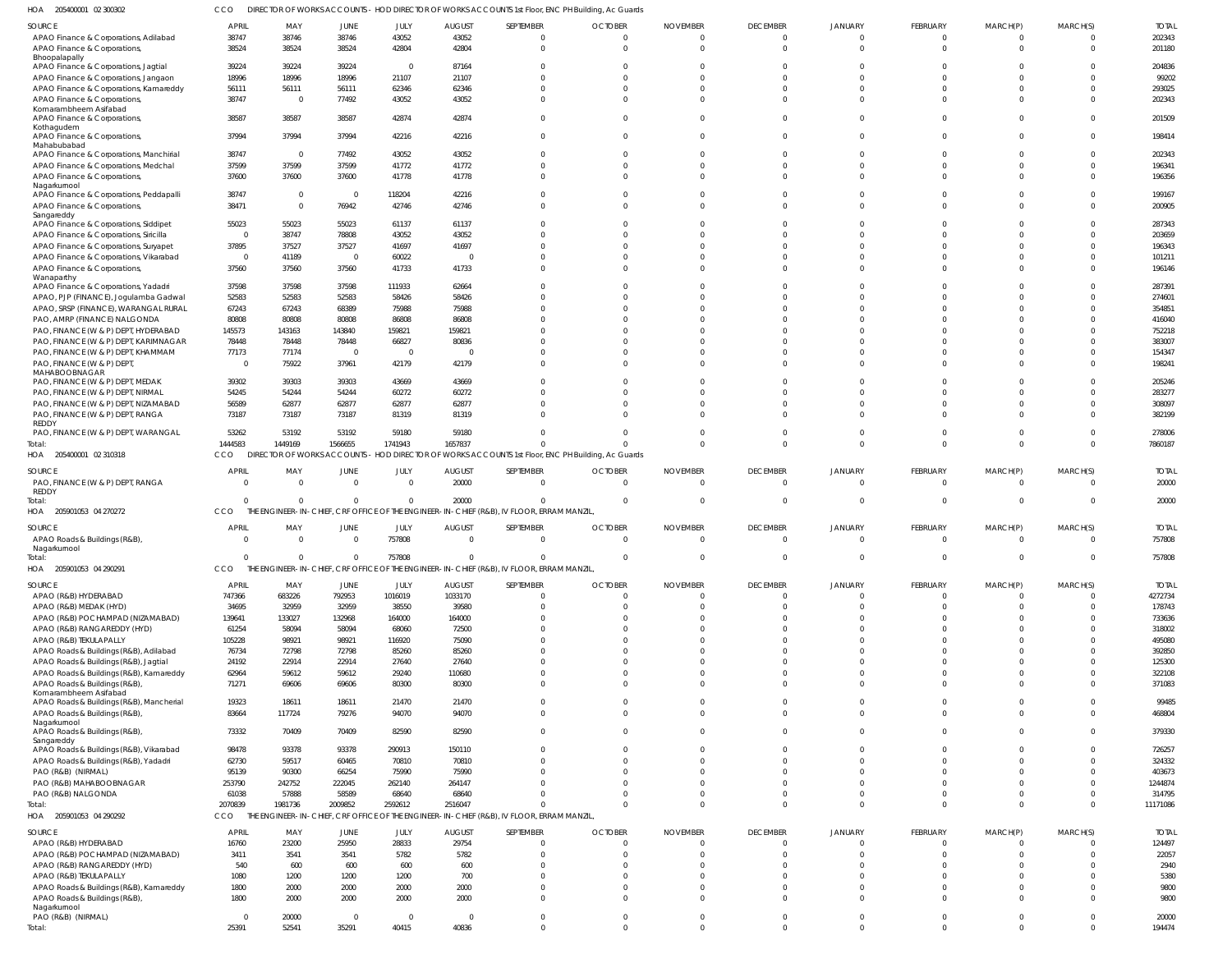205901053 04 290293 HOA CCO THE ENGINEER-IN-CHIEF, CRF OFFICE OF THE ENGINEER-IN-CHIEF (R&B), IV FLOOR, ERRAM MANZIL,

| SOURCE                                          | <b>APRIL</b>        | MAY                                           | <b>JUNE</b> | JULY                        | <b>AUGUST</b>  | SEPTEMBER                                                                                                    | <b>OCTOBER</b>    | <b>NOVEMBER</b>  | <b>DECEMBER</b>      | <b>JANUARY</b>       | FEBRUARY                | MARCH(P)                    | MARCH(S)                    | <b>TOTAL</b>   |
|-------------------------------------------------|---------------------|-----------------------------------------------|-------------|-----------------------------|----------------|--------------------------------------------------------------------------------------------------------------|-------------------|------------------|----------------------|----------------------|-------------------------|-----------------------------|-----------------------------|----------------|
| APAO (R&B) HYDERABAD                            | 248199              | 279721                                        | 321653      | 339178                      | 378896         |                                                                                                              | $\overline{0}$    | $\Omega$         | $\Omega$             |                      | $\Omega$                | $\Omega$                    | $\mathbf{0}$                | 1567647        |
| APAO (R&B) MEDAK (HYD)                          | 11508               | 12787                                         | 12787       | 12787                       | 13133          |                                                                                                              | $\Omega$          | $\Omega$         | $\Omega$             | $\cap$               | $\Omega$                | $\Omega$                    | $\Omega$                    | 63002          |
| APAO (R&B) POCHAMPAD (NIZAMABAD)                | 53241               | 58402                                         | 58439       | 68243                       | 68243          |                                                                                                              | $\Omega$          | C                | $\Omega$             |                      |                         |                             | $\Omega$                    | 306568         |
|                                                 |                     |                                               |             |                             |                |                                                                                                              |                   |                  |                      |                      |                         |                             |                             |                |
| APAO (R&B) RANGAREDDY (HYD)                     | 20307               | 22563                                         | 22563       | 22563                       | 24051          |                                                                                                              | $\Omega$          | C                | $\cap$               |                      |                         |                             | $\Omega$                    | 112047         |
| APAO (R&B) TEKULAPALLY                          | 34885               | 38761                                         | 38761       | 38761                       | 24884          |                                                                                                              | $\Omega$          | C                | $\cap$               |                      |                         |                             | $\Omega$                    | 176052         |
| APAO Roads & Buildings (R&B), Adilabad          | 25452               | 28281                                         | 28281       | 28281                       | 28281          |                                                                                                              | $\Omega$          | $\Omega$         | $\cap$               |                      |                         |                             | $\Omega$                    | 138576         |
| APAO Roads & Buildings (R&B), Jagtial           | 8029                | 8921                                          | 8921        | 9175                        | 9175           |                                                                                                              | $\Omega$          | C                |                      |                      |                         |                             | $\Omega$                    | 44221          |
|                                                 |                     |                                               |             |                             |                |                                                                                                              |                   |                  |                      |                      |                         |                             |                             |                |
| APAO Roads & Buildings (R&B), Kamareddy         | 20890               | 23210                                         | 23210       | 9705                        | 36715          |                                                                                                              | $\Omega$          | C                | $\cap$               |                      |                         | $\Omega$                    | $\Omega$                    | 113730         |
| APAO Roads & Buildings (R&B),                   | 23638               | 26638                                         | 26638       | 26638                       | 26638          |                                                                                                              | $\Omega$          | $\Omega$         | $\cap$               |                      | $\Omega$                | $\Omega$                    | $\Omega$                    | 130190         |
| Komarambheem Asifabad                           |                     |                                               |             |                             |                |                                                                                                              |                   |                  |                      |                      |                         |                             |                             |                |
| APAO Roads & Buildings (R&B), Mancherial        | 6408                | 7120                                          | 7120        | 7120                        | 7120           |                                                                                                              | $\Omega$          | $\Omega$         | $\cap$               |                      | $\Omega$                | <sup>0</sup>                | $\Omega$                    | 34888          |
| APAO Roads & Buildings (R&B)                    | 27753               | 30837                                         | 30837       | 31209                       | 31209          |                                                                                                              | $\Omega$          | $\Omega$         | $\Omega$             |                      | $\Omega$                | $\Omega$                    | $\Omega$                    | 151845         |
| Nagarkurnool                                    |                     |                                               |             |                             |                |                                                                                                              |                   |                  |                      |                      |                         |                             |                             |                |
| APAO Roads & Buildings (R&B),                   | 24310               | 27382                                         | 27382       | 27382                       | 27382          | $\Omega$                                                                                                     | $\Omega$          | $\Omega$         | $\Omega$             |                      | $\Omega$                | $\Omega$                    | $\Omega$                    | 133838         |
| Sangareddy                                      |                     |                                               |             |                             |                |                                                                                                              |                   |                  |                      |                      |                         |                             |                             |                |
| APAO Roads & Buildings (R&B), Vikarabad         | 32673               | 36303                                         | 36303       | 102340                      | 49808          |                                                                                                              | $\Omega$          | $\Omega$         | $\Omega$             |                      |                         |                             | $\Omega$                    | 257427         |
|                                                 |                     |                                               |             |                             |                |                                                                                                              | $\Omega$          | $\Omega$         | $\cap$               | $\cap$               | $\Omega$                | $\cap$                      | $\Omega$                    |                |
| APAO Roads & Buildings (R&B), Yadadri           | 20802               | 23113                                         | 23485       | 23485                       | 23485          |                                                                                                              |                   |                  |                      |                      |                         |                             |                             | 114370         |
| PAO (R&B) (NIRMAL)                              | 31549               | 35054                                         | 25599       | 25199                       | 25199          |                                                                                                              | $\Omega$          | $\Omega$         | $\cap$               |                      |                         |                             | $\Omega$                    | 142600         |
| PAO (R&B) MAHABOOBNAGAR                         | 84191               | 99754                                         | 86620       | 228073                      | 115215         |                                                                                                              | $\Omega$          | $\Omega$         | $\cap$               | $\cap$               |                         | $\Omega$                    | $\Omega$                    | 613853         |
| PAO (R&B) NALGONDA                              | 20243               | 22492                                         | 22767       | 22767                       | 22767          |                                                                                                              | $\Omega$          | $\Omega$         | $\Omega$             | $\cap$               | $\Omega$                | <sup>0</sup>                | $\Omega$                    | 111036         |
|                                                 | 694078              | 781339                                        | 801366      | 1022906                     | 912201         |                                                                                                              | $\Omega$          | $\Omega$         | $\Omega$             | $\cap$               | $\Omega$                | $\Omega$                    | $\Omega$                    | 4211890        |
| Total:                                          |                     |                                               |             |                             |                |                                                                                                              |                   |                  |                      |                      |                         |                             |                             |                |
| HOA 205901053 04 290294                         | CCO                 |                                               |             |                             |                | THE ENGINEER-IN-CHIEF, CRF OFFICE OF THE ENGINEER-IN-CHIEF (R&B), IV FLOOR, ERRAM MANZIL                     |                   |                  |                      |                      |                         |                             |                             |                |
|                                                 |                     |                                               |             |                             |                |                                                                                                              |                   |                  |                      |                      |                         |                             |                             |                |
| SOURCE                                          | <b>APRIL</b>        | MAY                                           | JUNE        | JULY                        | <b>AUGUST</b>  | SEPTEMBER                                                                                                    | <b>OCTOBER</b>    | <b>NOVEMBER</b>  | <b>DECEMBER</b>      | <b>JANUARY</b>       | FEBRUARY                | MARCH(P)                    | MARCH(S)                    | <b>TOTAL</b>   |
| APAO (R&B) HYDERABAD                            | 212014              | 250227                                        | 287739      | 321035                      | 327817         | 0                                                                                                            | $\overline{0}$    | $\Omega$         | $\Omega$             | $\Omega$             | $\mathbf 0$             | $\overline{0}$              | $\overline{0}$              | 1398832        |
| APAO (R&B) MEDAK (HYD)                          | 4118                | 4576                                          | 4576        | 4576                        | 4699           |                                                                                                              | $\Omega$          | C                | $\Omega$             | $\cap$               | $\Omega$                | $\Omega$                    | $\mathbf 0$                 | 22545          |
| APAO (R&B) POCHAMPAD (NIZAMABAD)                | 25114               | 27971                                         | 27993       | 29196                       | 29196          |                                                                                                              | $\Omega$          | C                | $\cap$               |                      |                         |                             | $\Omega$                    | 139470         |
|                                                 |                     |                                               |             |                             |                |                                                                                                              |                   |                  |                      |                      |                         |                             |                             |                |
| APAO (R&B) RANGAREDDY (HYD)                     | 7592                | 8436                                          | 8436        | 8436                        | 8436           |                                                                                                              | 0                 | C                | $\cap$               |                      |                         |                             | $\Omega$                    | 41336          |
| APAO (R&B) TEKULAPALLY                          | 20804               | 23116                                         | 23116       | 23116                       | 14840          |                                                                                                              | $\Omega$          | C                | $\cap$               |                      |                         |                             | $\Omega$                    | 104992         |
| APAO Roads & Buildings (R&B), Adilabad          | 9966                | 11073                                         | 11073       | 11073                       | 11073          |                                                                                                              | $\Omega$          | C                | $\cap$               |                      |                         |                             | $\Omega$                    | 54258          |
| APAO Roads & Buildings (R&B), Jagtial           | 3471                | 3857                                          | 3857        | 3967                        | 3967           |                                                                                                              | $\Omega$          | C                | $\cap$               |                      |                         |                             | $\Omega$                    | 19119          |
|                                                 |                     |                                               |             |                             |                |                                                                                                              |                   |                  |                      |                      |                         |                             |                             |                |
| APAO Roads & Buildings (R&B), Kamareddy         | 7475                | 8305                                          | 8305        | 3473                        | 13137          |                                                                                                              | $\Omega$          | C                | $\cap$               |                      | U                       | <sup>0</sup>                | $\Omega$                    | 40695          |
| APAO Roads & Buildings (R&B),                   | 9931                | 11034                                         | 11034       | 11168                       | 11168          |                                                                                                              | $\Omega$          | $\Omega$         | $\Omega$             | $\cap$               | $\Omega$                | $\Omega$                    | $\mathbf 0$                 | 54335          |
| Nagarkurnool                                    |                     |                                               |             |                             |                |                                                                                                              |                   |                  |                      |                      |                         |                             |                             |                |
| APAO Roads & Buildings (R&B),                   | 10510               | 11839                                         | 11839       | 11839                       | 11839          | $\Omega$                                                                                                     | $\Omega$          | $\Omega$         | $\Omega$             |                      | $\Omega$                | $\Omega$                    | $\Omega$                    | 57866          |
| Sangareddy                                      |                     |                                               |             |                             |                |                                                                                                              |                   |                  |                      |                      |                         |                             |                             |                |
| APAO Roads & Buildings (R&B), Vikarabad         | 13220               | 14689                                         | 14689       | 43240                       | 20528          |                                                                                                              | $\Omega$          | $\Omega$         | $\cap$               |                      | $\Omega$                | $\Omega$                    | $\mathbf 0$                 | 106366         |
| APAO Roads & Buildings (R&B), Yadadri           | 8113                | 9014                                          | 9147        | 9147                        | 9147           |                                                                                                              | $\Omega$          | C                | $\cap$               | $\cap$               |                         | $\Omega$                    | $\Omega$                    | 44568          |
|                                                 |                     |                                               |             |                             |                |                                                                                                              | $\Omega$          | $\Omega$         | $\cap$               | $\cap$               |                         | <sup>0</sup>                | $\Omega$                    |                |
| PAO (R&B) (NIRMAL)                              | 11998               | 13331                                         | 9947        | 9804                        | 9804           |                                                                                                              |                   |                  |                      |                      |                         |                             |                             | 54884          |
| PAO (R&B) MAHABOOBNAGAR                         | 42426               | 50754                                         | 42922       | 43128                       | 47266          |                                                                                                              | $\Omega$          | C                | $\cap$               |                      |                         | <sup>0</sup>                | $\Omega$                    | 226496         |
| PAO (R&B) NALGONDA                              | 8102                | 9002                                          | 9100        | 9100                        | 9100           |                                                                                                              | $\Omega$          | $\Omega$         | $\Omega$             | $\Omega$             | $\Omega$                | $\Omega$                    | $\mathbf 0$                 | 44404          |
| Total:                                          | 394854              | 457224                                        | 483773      | 542298                      | 532017         |                                                                                                              | $\Omega$          | $\Omega$         | $\cap$               | $\cap$               | $\Omega$                | $\Omega$                    | $\Omega$                    | 2410166        |
|                                                 |                     |                                               |             |                             |                |                                                                                                              |                   |                  |                      |                      |                         |                             |                             |                |
| HOA 205901053 04 290295                         | CCO                 |                                               |             |                             |                | THE ENGINEER-IN-CHIEF, CRF OFFICE OF THE ENGINEER-IN-CHIEF (R&B), IV FLOOR, ERRAM MANZIL,                    |                   |                  |                      |                      |                         |                             |                             |                |
| SOURCE                                          | <b>APRIL</b>        | MAY                                           | <b>JUNE</b> | JULY                        | <b>AUGUST</b>  | SEPTEMBER                                                                                                    | <b>OCTOBER</b>    | <b>NOVEMBER</b>  | <b>DECEMBER</b>      | <b>JANUARY</b>       | FEBRUARY                | MARCH(P)                    | MARCH(S)                    | <b>TOTAL</b>   |
|                                                 |                     |                                               |             |                             |                |                                                                                                              |                   |                  |                      |                      |                         |                             |                             |                |
| APAO (R&B) HYDERABAD                            | $\Omega$            | 0                                             | $\Omega$    | $\overline{0}$              | 100000         | 0                                                                                                            | $\Omega$          | $\Omega$         | $\Omega$             |                      | $\Omega$                | $\Omega$                    | $^{\circ}$                  | 100000         |
| APAO Roads & Buildings (R&B),                   | $\Omega$            | $\Omega$                                      | $\Omega$    | $\Omega$                    | 28000          | $\Omega$                                                                                                     | $\Omega$          | $\Omega$         | $\Omega$             | $\Omega$             | $\Omega$                | $\Omega$                    | $\Omega$                    | 28000          |
| Sangareddy                                      |                     |                                               |             |                             |                |                                                                                                              |                   |                  |                      |                      |                         |                             |                             |                |
| Total:                                          | $\Omega$            | $\Omega$                                      | $\Omega$    | $\mathbf 0$                 | 128000         | $\Omega$                                                                                                     | $\Omega$          | $\Omega$         | $\Omega$             | $\Omega$             | $\Omega$                | $\Omega$                    | $\mathbf{0}$                | 128000         |
| HOA 205901053 04 290296                         | CCO                 |                                               |             |                             |                | THE ENGINEER-IN-CHIEF, CRF OFFICE OF THE ENGINEER-IN-CHIEF (R&B), IV FLOOR, ERRAM MANZIL,                    |                   |                  |                      |                      |                         |                             |                             |                |
|                                                 |                     |                                               |             |                             |                |                                                                                                              |                   |                  |                      |                      |                         |                             |                             |                |
| <b>SOURCE</b>                                   | <b>APRIL</b>        | MAY                                           | JUNE        | JULY                        | <b>AUGUST</b>  | SEPTEMBER                                                                                                    | <b>OCTOBER</b>    | <b>NOVEMBER</b>  | <b>DECEMBER</b>      | <b>JANUARY</b>       | <b>FEBRUARY</b>         | MARCH(P)                    | MARCH(S)                    | <b>TOTAL</b>   |
| APAO (R&B) HYDERABAD                            | $\Omega$            | $\Omega$                                      |             | $\Omega$                    | 285514         |                                                                                                              | $\Omega$          | $\Omega$         | $\cap$               |                      | $\Omega$                | $\Omega$                    | $\Omega$                    | 285514         |
| APAO (R&B) POCHAMPAD (NIZAMABAD)                | $\Omega$            |                                               |             |                             |                |                                                                                                              |                   | $\Omega$         | $\Omega$             | $\Omega$             | $\Omega$                | $\Omega$                    | $\Omega$                    |                |
|                                                 |                     | $\Omega$                                      |             | $\mathbf{0}$                | 63182          |                                                                                                              | $\Omega$          |                  |                      |                      |                         |                             |                             | 63182          |
| APAO (R&B) TEKULAPALLY                          | $\Omega$            | $\Omega$                                      |             | $\Omega$                    | 56962          |                                                                                                              | $\Omega$          | $\Omega$         | $\cap$               | $\cap$               | $\Omega$                | $\Omega$                    | $\Omega$                    | 56962          |
| APAO Roads & Buildings (R&B), Vikarabad         | $\Omega$            | 0                                             |             | $\Omega$                    | 120368         |                                                                                                              | $\Omega$          | $\Omega$         | $\cap$               | $\Omega$             | $\Omega$                | $\Omega$                    | $\mathbf 0$                 | 120368         |
| Total:                                          | $\Omega$            | $\Omega$                                      | $\cap$      | $\Omega$                    | 526026         |                                                                                                              | $\Omega$          | $\Omega$         | $\Omega$             | $\Omega$             | $\Omega$                | $\Omega$                    | $\mathbf 0$                 | 526026         |
| HOA 205901053 04 310318                         | CCO                 |                                               |             |                             |                | THE ENGINEER-IN-CHIEF, CRF OFFICE OF THE ENGINEER-IN-CHIEF (R&B), IV FLOOR, ERRAM MANZIL,                    |                   |                  |                      |                      |                         |                             |                             |                |
|                                                 |                     |                                               |             |                             |                |                                                                                                              |                   |                  |                      |                      |                         |                             |                             |                |
| SOURCE                                          | <b>APRIL</b>        | MAY                                           | <b>JUNE</b> | JULY                        | <b>AUGUST</b>  | SEPTEMBER                                                                                                    | <b>OCTOBER</b>    | <b>NOVEMBER</b>  | <b>DECEMBER</b>      | JANUARY              | FEBRUARY                | MARCH(P)                    | MARCH(S)                    | <b>TOTAL</b>   |
| APAO (R&B) HYDERABAD                            | $\Omega$            | $\overline{0}$                                | $\Omega$    | 20000                       | $\Omega$       | $\mathbf{0}$                                                                                                 | $\overline{0}$    | $\overline{0}$   | $\Omega$             | - 0                  | $\overline{0}$          | $\overline{0}$              | $\mathbf{0}$                | 20000          |
|                                                 |                     |                                               |             |                             |                |                                                                                                              |                   |                  |                      |                      |                         |                             |                             |                |
| Total:                                          | $\Omega$            | $\Omega$                                      | $\Omega$    | 20000                       | $\Omega$       | $\Omega$                                                                                                     | $\Omega$          | $\Omega$         | $\Omega$             | $\Omega$             | $\Omega$                | $\mathbf{0}$                | $\overline{0}$              | 20000          |
| HOA 205901053 06 270272                         | CCO                 |                                               |             |                             |                | THE ENGINEER-IN-CHIEF, CRF OFFICE OF THE ENGINEER-IN-CHIEF (R&B), IV FLOOR, ERRAM MANZIL                     |                   |                  |                      |                      |                         |                             |                             |                |
|                                                 |                     |                                               |             |                             |                |                                                                                                              |                   |                  |                      |                      |                         |                             |                             |                |
| SOURCE                                          | <b>APRIL</b>        | MAY                                           | JUNE        | JULY                        | <b>AUGUST</b>  | SEPTEMBER                                                                                                    | <b>OCTOBER</b>    | <b>NOVEMBER</b>  | <b>DECEMBER</b>      | <b>JANUARY</b>       | FEBRUARY                | MARCH(P)                    | MARCH(S)                    | <b>TOTAL</b>   |
| APAO (R&B) HYDERABAD                            | $\overline{0}$      | 0                                             | $\Omega$    | $\overline{0}$              | 11731221       | 0                                                                                                            | $\overline{0}$    | $\overline{0}$   | $\Omega$             | $\Omega$             | $\overline{0}$          | $\overline{0}$              | $\overline{0}$              | 11731221       |
| Total:                                          | $\Omega$            | $\Omega$                                      | $\cap$      | $\Omega$                    | 11731221       | 0                                                                                                            | $\overline{0}$    | $\Omega$         | $\Omega$             | $\Omega$             | $\overline{0}$          | $\mathbf{0}$                | $\overline{0}$              | 11731221       |
| HOA 205901053 09 270272                         | CCO                 | The Registrar, Telangana High Court, Nayapul, |             |                             |                |                                                                                                              |                   |                  |                      |                      |                         |                             |                             |                |
|                                                 |                     |                                               |             |                             |                |                                                                                                              |                   |                  |                      |                      |                         |                             |                             |                |
| SOURCE                                          | <b>APRIL</b>        | MAY                                           | <b>JUNE</b> | JULY                        | <b>AUGUST</b>  | SEPTEMBER                                                                                                    | <b>OCTOBER</b>    | <b>NOVEMBER</b>  | <b>DECEMBER</b>      | JANUARY              | FEBRUARY                | MARCH(P)                    | MARCH(S)                    | <b>TOTAL</b>   |
|                                                 |                     |                                               |             |                             |                |                                                                                                              |                   |                  |                      |                      |                         |                             |                             |                |
| APAO Finance & Corporations, Adilabad           | $\overline{0}$      | $\overline{0}$                                | 543030      | $\overline{0}$              | - 0            | 0                                                                                                            | $\overline{0}$    | $\Omega$         | $\Omega$             | $\Omega$             | $\Omega$                | $\Omega$                    | $^{\circ}$                  | 543030         |
| APAO Finance & Corporations,                    | $\Omega$            | $\overline{0}$                                | 332355      | $\overline{0}$              | $\mathsf{C}$   | $\mathbf{0}$                                                                                                 | $\overline{0}$    | $\overline{0}$   | $\Omega$             | $\Omega$             | $\Omega$                | $\overline{0}$              | $\mathbf 0$                 | 332355         |
| Mahabubabad                                     |                     |                                               |             |                             |                |                                                                                                              |                   |                  |                      |                      |                         |                             |                             |                |
| APAO Finance & Corporations,                    | $\Omega$            | 0                                             | 823242      | $\Omega$                    |                | $\Omega$                                                                                                     | $\Omega$          | $\Omega$         | $\Omega$             |                      | $\Omega$                | $\Omega$                    | $\Omega$                    | 823242         |
| Nagarkurnool                                    |                     |                                               |             |                             |                |                                                                                                              |                   |                  |                      |                      |                         |                             |                             |                |
| APAO Finance & Corporations, Siddipet           | $\Omega$            | $\Omega$                                      | 331256      | $\Omega$                    |                |                                                                                                              | 0                 | $\Omega$         | $\Omega$             |                      |                         |                             | $\Omega$                    | 331256         |
| PAO, AMRP (FINANCE) NALGONDA                    | $\Omega$            | $\Omega$                                      | 7013133     | $\Omega$                    | 1738538        |                                                                                                              | $\Omega$          | $\Omega$         | $\Omega$             |                      |                         |                             | $\Omega$                    | 8751671        |
|                                                 | $\Omega$            | $\Omega$                                      |             | <sup>0</sup>                |                |                                                                                                              |                   | C                | $\Omega$             |                      |                         |                             | $\Omega$                    |                |
| PAO, FINANCE (W & P) DEPT, HYDERABAD            |                     |                                               | 30125230    |                             |                |                                                                                                              | -0                |                  |                      |                      |                         |                             |                             | 30125230       |
| PAO, FINANCE (W & P) DEPT, KHAMMAM              | $\Omega$            | $\Omega$                                      | 1149048     | <sup>0</sup>                |                |                                                                                                              |                   |                  |                      |                      |                         |                             | $\Omega$                    | 1149048        |
| PAO, FINANCE (W & P) DEPT, NIZAMABAD            | $\Omega$            | $\Omega$                                      | 1676690     |                             |                |                                                                                                              |                   |                  |                      |                      |                         |                             | -C                          | 1676690        |
| PAO, FINANCE (W & P) DEPT, WARANGAL             | $\Omega$            | $\Omega$                                      | 2072286     | <sup>0</sup>                |                |                                                                                                              | $\cap$            | -C               | $\Omega$             |                      | U                       | <sup>0</sup>                | $\Omega$                    | 2072286        |
| Total:                                          | $\Omega$            | $\Omega$                                      | 44066270    | $\Omega$                    | 1738538        |                                                                                                              | $\Omega$          | $\Omega$         | $\Omega$             | $\cap$               | $\Omega$                | $\Omega$                    | $\Omega$                    | 45804808       |
|                                                 |                     |                                               |             |                             |                |                                                                                                              |                   |                  |                      |                      |                         |                             |                             |                |
|                                                 |                     |                                               |             |                             |                |                                                                                                              |                   |                  |                      |                      |                         |                             |                             |                |
| HOA 205980001 03 010017                         | CCO                 |                                               |             |                             |                | THE ENGINEER-IN-CHIEF, (R&B,NH,ADMN,ROB/RUBS), OFFICE OF THE ENGINEER-IN-CHIEF(R&B), IV FLOOR, ERRAM MANZIL, |                   |                  |                      |                      |                         |                             |                             |                |
|                                                 |                     |                                               |             |                             |                |                                                                                                              |                   |                  |                      |                      |                         |                             |                             |                |
| SOURCE                                          | <b>APRIL</b>        | MAY                                           | JUNE        | JULY                        | <b>AUGUST</b>  | SEPTEMBER                                                                                                    | <b>OCTOBER</b>    | <b>NOVEMBER</b>  | <b>DECEMBER</b>      | <b>JANUARY</b>       | FEBRUARY                | MARCH(P)                    | MARCH(S)                    | <b>TOTAL</b>   |
| APAO Roads & Buildings (R&B), Jangaon<br>Total: | 0<br>$\overline{0}$ | 0                                             | $\Omega$    | $\mathbf{0}$<br>$\mathbf 0$ | 31060<br>31060 | 0<br>0                                                                                                       | 0<br>$\mathbf{0}$ | 0<br>$\mathbf 0$ | $\Omega$<br>$\Omega$ | $\Omega$<br>$\Omega$ | $\mathbf 0$<br>$\Omega$ | $\mathbf{0}$<br>$\mathbf 0$ | $\mathbf{0}$<br>$\mathbf 0$ | 31060<br>31060 |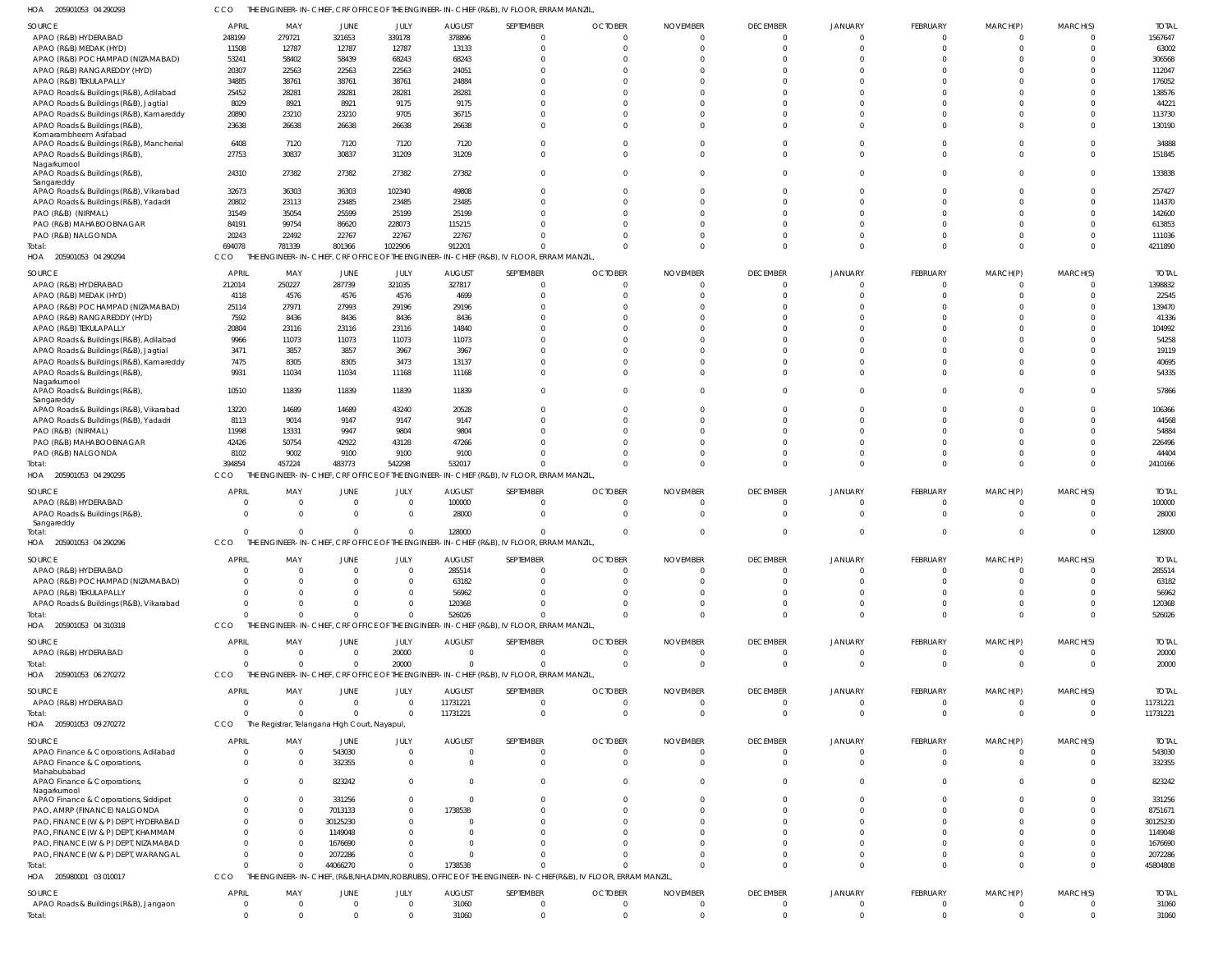| 207101101 04 040041<br>HOA                                            | CCO                     |                            | FINANCE - HOD SECRETARY, FINANCE AP SECRETARIAT             |                      |                              |                       |                                  |                             |                                |                                  |                          |               |                         |                        |
|-----------------------------------------------------------------------|-------------------------|----------------------------|-------------------------------------------------------------|----------------------|------------------------------|-----------------------|----------------------------------|-----------------------------|--------------------------------|----------------------------------|--------------------------|---------------|-------------------------|------------------------|
| SOURCE                                                                | <b>APRIL</b>            | MAY                        | JUNE                                                        | JULY                 | <b>AUGUST</b>                | SEPTEMBER             | <b>OCTOBER</b>                   | <b>NOVEMBER</b>             | <b>DECEMBER</b>                | JANUARY                          | FEBRUARY                 | MARCH(P)      | MARCH(S)                | <b>TOTAL</b>           |
| APAO Irrigation, Sangareddy                                           |                         | $\Omega$                   | $\overline{0}$                                              | 271397               | $\overline{0}$               | $\Omega$              | $\overline{0}$                   |                             | $\mathbf 0$                    | $\overline{0}$                   | $\mathbf{0}$             | 0             | $\overline{0}$          | 271397                 |
| APAO Irrigation, Siricilla<br>APAO, SRSP SSP, KARIMNAGAR              |                         | $\Omega$<br>$\overline{0}$ | $\overline{0}$<br>$\mathbf{0}$                              | $\Omega$<br>713252   | 4536<br>$\Omega$             | $\Omega$<br>$\Omega$  | $\Omega$<br>$\Omega$             |                             | $\Omega$<br>$\Omega$           | $\Omega$<br>$\Omega$             | $\Omega$<br>$\Omega$     |               | $\Omega$<br>$\Omega$    | 4536<br>713252         |
| PAO (W&P), Waranagal (Urban)                                          |                         | $\Omega$                   | 18340                                                       | $\Omega$             | $\Omega$                     | $\Omega$              | $\Omega$                         |                             |                                | $\Omega$                         | $\Omega$                 |               | $\Omega$                | 18340                  |
| PAO, SRSP, SSP, NIRMAL                                                |                         | $\Omega$                   | $\overline{0}$                                              | 300631               | $\Omega$                     | $\Omega$              | $\Omega$                         |                             |                                | $\Omega$                         | $\Omega$                 |               | $\Omega$                | 300631                 |
| Total:                                                                |                         | $\Omega$                   | 18340                                                       | 1285280              | 4536                         | $\Omega$              | $\Omega$                         |                             | $\Omega$                       | $\overline{0}$                   | $\Omega$                 | $\Omega$      | $\Omega$                | 1308156                |
| HOA 207101115 04 040041                                               | CCO                     |                            | FINANCE - HOD SECRETARY, FINANCE AP SECRETARIAT             |                      |                              |                       |                                  |                             |                                |                                  |                          |               |                         |                        |
| SOURCE                                                                | <b>APRIL</b>            | MAY                        | <b>JUNE</b>                                                 | JULY                 | <b>AUGUST</b>                | SEPTEMBER             | <b>OCTOBER</b>                   | <b>NOVEMBER</b>             | <b>DECEMBER</b>                | <b>JANUARY</b>                   | FEBRUARY                 | MARCH(P)      | MARCH(S)                | <b>TOTAL</b>           |
| APAO (PR) Medak                                                       |                         | $\Omega$                   | $\mathbf{0}$                                                | $\Omega$<br>$\Omega$ | 231295                       | $\Omega$<br>$\Omega$  | $\Omega$<br>$\Omega$             |                             | 0                              | $\Omega$                         | $\Omega$<br>$\Omega$     |               | $\Omega$<br>$\Omega$    | 231295                 |
| APAO (PR) Ranga Reddy Dist<br>APAO (R&B) HYDERABAD                    |                         | $\Omega$<br>$\Omega$       | $\overline{0}$<br>$\Omega$                                  | 343523               | 354397<br>$\Omega$           |                       | <sup>0</sup>                     |                             | $\Omega$                       | $\Omega$<br>$\Omega$             | $\Omega$                 |               | $\Omega$                | 354397<br>343523       |
| APAO (R&B) POCHAMPAD (NIZAMABAD)                                      |                         | 488881                     | $\Omega$                                                    | 485413               | $\Omega$                     | $\Omega$              |                                  |                             |                                |                                  |                          |               | $\Omega$                | 974294                 |
| APAO (R&B) RANGAREDDY (HYD)                                           |                         | $\Omega$                   | $\Omega$                                                    | - 0                  | 364578                       |                       |                                  |                             |                                |                                  |                          |               | $\Omega$                | 364578                 |
| APAO (R&B) TEKULAPALLY                                                |                         | $\Omega$                   | $\Omega$                                                    | 591787               | 244196                       | $\Omega$              |                                  |                             |                                | $\Omega$                         |                          |               | $\Omega$                | 835983                 |
| APAO Irrigation, Adilabad<br>APAO Irrigation, Bhoopalapally           |                         | $\Omega$                   | $\Omega$<br>$\Omega$                                        | - 0<br>$\Omega$      | 1186127<br>392285            |                       |                                  |                             |                                |                                  |                          |               | $\Omega$<br>$\Omega$    | 1186127<br>392285      |
| APAO Irrigation, Jangaon                                              |                         | $\Omega$                   | $\Omega$                                                    | 239338               | $\Omega$                     |                       |                                  |                             |                                | <sup>0</sup>                     |                          |               | $\Omega$                | 239338                 |
| APAO Irrigation, Kamareddy                                            |                         | $\Omega$                   | $\Omega$                                                    | $\Omega$             | 442499                       |                       |                                  |                             |                                | $\Omega$                         |                          |               | $\Omega$                | 442499                 |
| APAO Irrigation, Kothagudem                                           |                         | $\Omega$                   | 2896387                                                     | 716080               | 1556269                      |                       |                                  |                             |                                |                                  |                          |               | $\Omega$                | 5168736                |
| APAO Irrigation, Mancherial                                           |                         | $\Omega$                   | $\Omega$                                                    | $\Omega$             | 376875                       |                       |                                  |                             |                                |                                  |                          |               | $\Omega$                | 376875                 |
| APAO Irrigation, Nagarkurnool<br>APAO Irrigation, Sangareddy          |                         | $\Omega$<br>$\Omega$       | $\Omega$<br>$\Omega$                                        | 330447<br>$\Omega$   | 1515583<br>622037            |                       |                                  |                             |                                | $\Omega$                         |                          |               | $\Omega$<br>$\Omega$    | 1846030<br>622037      |
| APAO Irrigation, Siddipet                                             |                         | $\Omega$                   | $\Omega$                                                    | 552907               | 352606                       |                       |                                  |                             |                                | $\Omega$                         |                          |               | $\Omega$                | 905513                 |
| APAO Irrigation, Vikarabad                                            |                         | $\Omega$                   | $\Omega$                                                    | $\sqrt{ }$           | 863338                       |                       |                                  |                             |                                |                                  |                          |               |                         | 863338                 |
| APAO Irrigation, Wanaparthy                                           |                         | $\Omega$                   | $\Omega$                                                    | 2096487              | $\Omega$                     |                       |                                  |                             |                                | $\Omega$                         |                          |               | $\Omega$                | 2096487                |
| APAO Irrigation, Yadadri                                              |                         | $\Omega$<br>$\Omega$       | $\Omega$<br>$\Omega$                                        | 1181637<br>$\Omega$  | $\Omega$<br>383536           | $\Omega$<br>$\Omega$  | $\Omega$                         |                             |                                | $\Omega$<br>$\Omega$             | $\Omega$<br>$\Omega$     |               | $\Omega$<br>$\Omega$    | 1181637<br>383536      |
| APAO Panchayat Raj (PR), Medchal<br>Malkajigiri                       |                         |                            |                                                             |                      |                              |                       |                                  |                             |                                |                                  |                          |               |                         |                        |
| APAO Panchayat Raj (PR), Siddipet                                     |                         | $\Omega$                   | $\Omega$                                                    | $\Omega$             | 248471                       | $\Omega$              |                                  |                             |                                | $\Omega$                         | $\Omega$                 |               | $\Omega$                | 248471                 |
| APAO Panchayat Raj (PR), Siricilla                                    |                         | $\Omega$                   | $\mathbf{0}$                                                | 540597               | 287099                       | $\Omega$              |                                  |                             |                                | $\Omega$                         | $\Omega$                 |               | $\Omega$                | 827696                 |
| APAO Projects, Adilabad<br>APAO Projects, Jagtial                     |                         | $\Omega$<br>$\Omega$       | 1006500<br>873160                                           | $\Omega$<br>$\Omega$ | 1292524<br>3334166           | $\Omega$              |                                  |                             |                                | $\Omega$<br>$\Omega$             | $\Omega$<br>$\Omega$     |               | $\Omega$<br>$\Omega$    | 2299024<br>4207326     |
| APAO Projects, Peddapalli                                             |                         | $\Omega$                   | $\overline{0}$                                              | 1008862              | 1540035                      |                       |                                  |                             |                                | $\Omega$                         | $\Omega$                 |               | $\Omega$                | 2548897                |
| APAO Projects, Siddipet                                               |                         | $\Omega$                   | $\overline{0}$                                              | 277461               | $\Omega$                     | $\Omega$              |                                  |                             |                                | $\Omega$                         | $\Omega$                 |               | $\Omega$                | 277461                 |
| APAO Roads & Buildings (R&B),                                         |                         | $\Omega$                   | 601359                                                      | - 0                  | $\Omega$                     | $\Omega$              | $\Omega$                         |                             |                                | $\Omega$                         | $\Omega$                 |               | $\Omega$                | 601359                 |
| Komarambheem Asifabad<br>APAO Roads & Buildings (R&B),                |                         | $\Omega$                   | $\overline{0}$                                              | $\Omega$             | 846927                       | $\Omega$              | $\Omega$                         |                             | $\Omega$                       | $\Omega$                         | $\Omega$                 |               | $\Omega$                | 846927                 |
| Kothagudem                                                            |                         |                            |                                                             |                      |                              |                       |                                  |                             |                                |                                  |                          |               |                         |                        |
| APAO Roads & Buildings (R&B),<br>Nagarkurnool                         | <sup>0</sup>            | $\Omega$                   | $\Omega$                                                    | 321057               | $\Omega$                     | $\Omega$              | $\Omega$                         |                             | $\Omega$                       | $\Omega$                         | $\Omega$                 |               | $\Omega$                | 321057                 |
| APAO Roads & Buildings (R&B),                                         | $\Omega$                | $\Omega$                   | $\Omega$                                                    | 332870               | $\Omega$                     | $\Omega$              | $\Omega$                         |                             | $\Omega$                       | $\Omega$                         | $\Omega$                 |               | $\Omega$                | 332870                 |
| Sangareddy<br>APAO, SRSP SSP, KARIMNAGAR                              |                         | $\Omega$                   | $\Omega$                                                    | 4193227              | 3141751                      | $\Omega$              |                                  |                             |                                | <sup>0</sup>                     | $\Omega$                 |               | $\Omega$                | 7334978                |
| APAO, SRSP, NIZAMABAD                                                 |                         | $\Omega$                   | $\Omega$                                                    | 1446108              | 2429070                      |                       | U                                |                             |                                | $\Omega$                         | $\Omega$                 |               | $\Omega$                | 3875178                |
| PAO (PR) (IW), LMD Colony, Karimnagar                                 |                         | $\Omega$                   | $\Omega$                                                    | $\Omega$             | 185497                       |                       |                                  |                             |                                |                                  | $\Omega$                 |               | $\Omega$                | 185497                 |
| PAO (PR) KCC, Warangal (Urban)                                        |                         | $\Omega$                   | $\Omega$                                                    | 294090               | 13010                        |                       |                                  |                             |                                |                                  |                          |               | $\Omega$                | 307100                 |
| PAO (PR) MAHABOOBNAGAR                                                |                         | $\Omega$                   | $\Omega$<br>$\Omega$                                        | 665129               | 316854<br>$\Omega$           | $\Omega$              |                                  |                             |                                |                                  |                          |               | $\Omega$                | 316854<br>665129       |
| PAO (PR) Nalgonda<br>PAO (PR), Nirmal                                 |                         |                            |                                                             | 228915               | 299170                       |                       |                                  |                             |                                |                                  |                          |               |                         | 528085                 |
| PAO (R&B) (NIRMAL)                                                    |                         | $\Omega$                   | $\Omega$                                                    | $\Omega$             | 247233                       |                       |                                  |                             |                                |                                  |                          |               |                         | 247233                 |
| PAO (R&B) LMD                                                         |                         | $\Omega$                   | $\Omega$                                                    | $\Omega$             | 337090                       | $\Omega$              | $\Omega$                         |                             |                                | $\Omega$                         | $\Omega$                 |               |                         | 337090                 |
| PAO (R&B) MAHABOOBNAGAR                                               |                         | $\Omega$<br>$\Omega$       | $\Omega$                                                    | $\Omega$<br>$\Omega$ | 340141                       | $\Omega$              | $\Omega$                         |                             |                                | $\Omega$<br>$\Omega$             |                          |               |                         | 340141                 |
| PAO (R&B) NALGONDA<br>PAO (W&P) NSP, TEKULAPALLY                      |                         | $\Omega$                   | $\Omega$<br>$\Omega$                                        | 3092661              | 305101<br>1976868            |                       |                                  |                             |                                |                                  |                          |               |                         | 305101<br>5069529      |
| PAO (W&P), Waranagal (Urban)                                          |                         | $\Omega$                   | $\Omega$                                                    | 1047417              | 1189410                      | $\Omega$              |                                  |                             |                                | $\Omega$                         | $\Omega$                 |               | $\Omega$                | 2236827                |
| PAO - IRRIGATION DIVISION WARANGAL                                    |                         | $\Omega$                   | $\Omega$                                                    | $\Omega$             | 612545                       | $\Omega$              | $\Omega$                         |                             |                                | $\Omega$                         | $\Omega$                 |               | $\Omega$                | 612545                 |
| (Urban)<br>PAO A M R P (SLBC), NALGONDA                               |                         |                            | $\Omega$                                                    | 957965               | 5237674                      | $\Omega$              |                                  |                             |                                | $\Omega$                         | $\Omega$                 |               |                         | 6195639                |
| PAO IRRIGATION DIVISION HYDERABAD                                     |                         | $\Omega$                   | $\Omega$                                                    | 5118071              | 5834326                      | $\Omega$              | $\Omega$                         |                             |                                | $\Omega$                         | $\Omega$                 |               | $\Omega$                | 10952397               |
| PAO IRRIGATION DIVISION KHAMMAM                                       |                         | $\Omega$                   | $\Omega$                                                    | 936851               | 499293                       | $\Omega$              |                                  |                             |                                | $\Omega$                         | $\Omega$                 |               | $\Omega$                | 1436144                |
| PAO IRRIGATION DIVISION NALGONDA                                      |                         | $\Omega$                   | $\Omega$                                                    | 996688               | 1198427                      | $\Omega$              |                                  |                             |                                | $\Omega$                         | $\Omega$                 |               | $\Omega$                | 2195115                |
| PAO IRRIGATION DIVISION,<br>MAHABOOBNAGAR                             |                         | $\Omega$                   | $\Omega$                                                    | 2781144              | 1533838                      | $\Omega$              | $\Omega$                         |                             |                                | $\Omega$                         | $\Omega$                 |               | $\Omega$                | 4314982                |
| PAO IRRIGATION NIZAMABAD                                              |                         | $\Omega$                   | $\Omega$                                                    | 1250959              | 1983184                      |                       | <sup>0</sup>                     |                             |                                | $\Omega$                         |                          |               | $\Omega$                | 3234143                |
| PAO IRRIGATION RANGA REDDY DISTRICT                                   |                         | $\Omega$                   | $\Omega$                                                    | 4364163              | 1819585                      |                       |                                  |                             |                                | $\Omega$                         |                          |               |                         | 6183748                |
| PAO Irrigation Nirmal<br>PAO MEDAK(IW), MEDAK                         |                         | $\Omega$<br>$\Omega$       | $\Omega$<br>$\Omega$                                        | 462687<br>307073     | 333201<br>938049             |                       | <sup>0</sup>                     |                             |                                | $\Omega$<br>$\Omega$             | $\Omega$                 |               | $\Omega$                | 795888<br>1245122      |
| PAO, FINANCE (W & P) DEPT, HYDERABAD                                  |                         | $\Omega$                   | $\Omega$                                                    | 500112               | $\Omega$                     |                       |                                  |                             |                                | $\Omega$                         |                          |               |                         | 500112                 |
| PAO, PJP, Jogulamba Gadwal                                            |                         | $\Omega$                   | $\Omega$                                                    | 3200955              | 2479692                      |                       |                                  |                             |                                | $\Omega$                         |                          |               |                         | 5680647                |
| PAO, SRSP, SSP, NIRMAL                                                |                         | $\Omega$                   | $\Omega$                                                    | $\Omega$             | 1344973                      |                       |                                  |                             |                                | $\Omega$                         |                          |               |                         | 1344973                |
| PAO, NSP (W&P), HYDERABAD                                             | $\Omega$                | $\Omega$                   | $\Omega$                                                    | 1068587              | 1112867                      | $\Omega$<br>$\Omega$  | $\Omega$<br>$\Omega$             |                             |                                | $\Omega$<br>$\Omega$             | $\Omega$<br>$\Omega$     |               | $\Omega$<br>$\Omega$    | 2181454                |
| Total:<br>HOA 207101115 04 040043                                     | CCO                     | 488881                     | 5377406<br>FINANCE - HOD SECRETARY, FINANCE AP SECRETARIAT, | 41931268             | 52143692                     |                       |                                  |                             |                                |                                  |                          |               |                         | 99941247               |
|                                                                       |                         |                            |                                                             |                      |                              |                       |                                  |                             |                                |                                  |                          |               |                         |                        |
| SOURCE<br>APAO Irrigation, Medchal Malkajigiri                        | <b>APRIL</b><br>0       | MAY<br>$\Omega$            | <b>JUNE</b><br>$\overline{0}$                               | JULY<br>311152       | <b>AUGUST</b><br>$\mathbf 0$ | SEPTEMBER<br>$\Omega$ | <b>OCTOBER</b><br>$\overline{0}$ | <b>NOVEMBER</b><br>$\Omega$ | <b>DECEMBER</b><br>$\mathbf 0$ | <b>JANUARY</b><br>$\overline{0}$ | FEBRUARY<br>$\mathbf{0}$ | MARCH(P)<br>0 | MARCH(S)<br>$\mathbf 0$ | <b>TOTAL</b><br>311152 |
| Total:                                                                | $\Omega$                | $\Omega$                   | $\overline{0}$                                              | 311152               | $\Omega$                     | $\Omega$              | $\Omega$                         |                             | $\Omega$                       | $\Omega$                         | $\Omega$                 | $\Omega$      | $\Omega$                | 311152                 |
| HOA 207101117 04 320                                                  | CCO                     |                            | FINANCE - HOD SECRETARY, FINANCE AP SECRETARIAT,            |                      |                              |                       |                                  |                             |                                |                                  |                          |               |                         |                        |
| SOURCE                                                                | <b>APRIL</b>            | MAY                        | JUNE                                                        | JULY                 | <b>AUGUST</b>                | SEPTEMBER             | <b>OCTOBER</b>                   | <b>NOVEMBER</b>             | <b>DECEMBER</b>                | <b>JANUARY</b>                   | FEBRUARY                 | MARCH(P)      | MARCH(S)                | <b>TOTAL</b>           |
| APAO (R&B) POCHAMPAD (NIZAMABAD)                                      | $\Omega$                | 6178                       | 6178                                                        | $\Omega$             | 12356                        | $\Omega$              | $\Omega$                         |                             | 0                              | $\Omega$                         | $\Omega$                 |               | $\Omega$                | 24712                  |
| APAO (R&B) RANGAREDDY (HYD)                                           | $\Omega$                | 17629                      | 9434                                                        | $\Omega$             | 10947                        | $\Omega$              | $\Omega$                         |                             | $\Omega$                       | $\Omega$                         | $\Omega$                 |               | $\Omega$                | 38010                  |
| APAO Finance & Corporations, Adilabad<br>APAO Finance & Corporations, | $\mathbf 0$<br>$\Omega$ | $\overline{0}$<br>29311    | 12460<br>$\mathbf{0}$                                       | $\Omega$             | $\Omega$<br>$\Omega$         | $\Omega$<br>$\Omega$  | $\Omega$<br>$\Omega$             |                             | 0<br>$\Omega$                  | $\Omega$<br>$\Omega$             | $\Omega$<br>$\Omega$     | $\Omega$      | $\Omega$<br>$\Omega$    | 12460<br>29311         |
| Bhoopalapally                                                         |                         |                            |                                                             |                      |                              |                       |                                  |                             |                                |                                  |                          |               |                         |                        |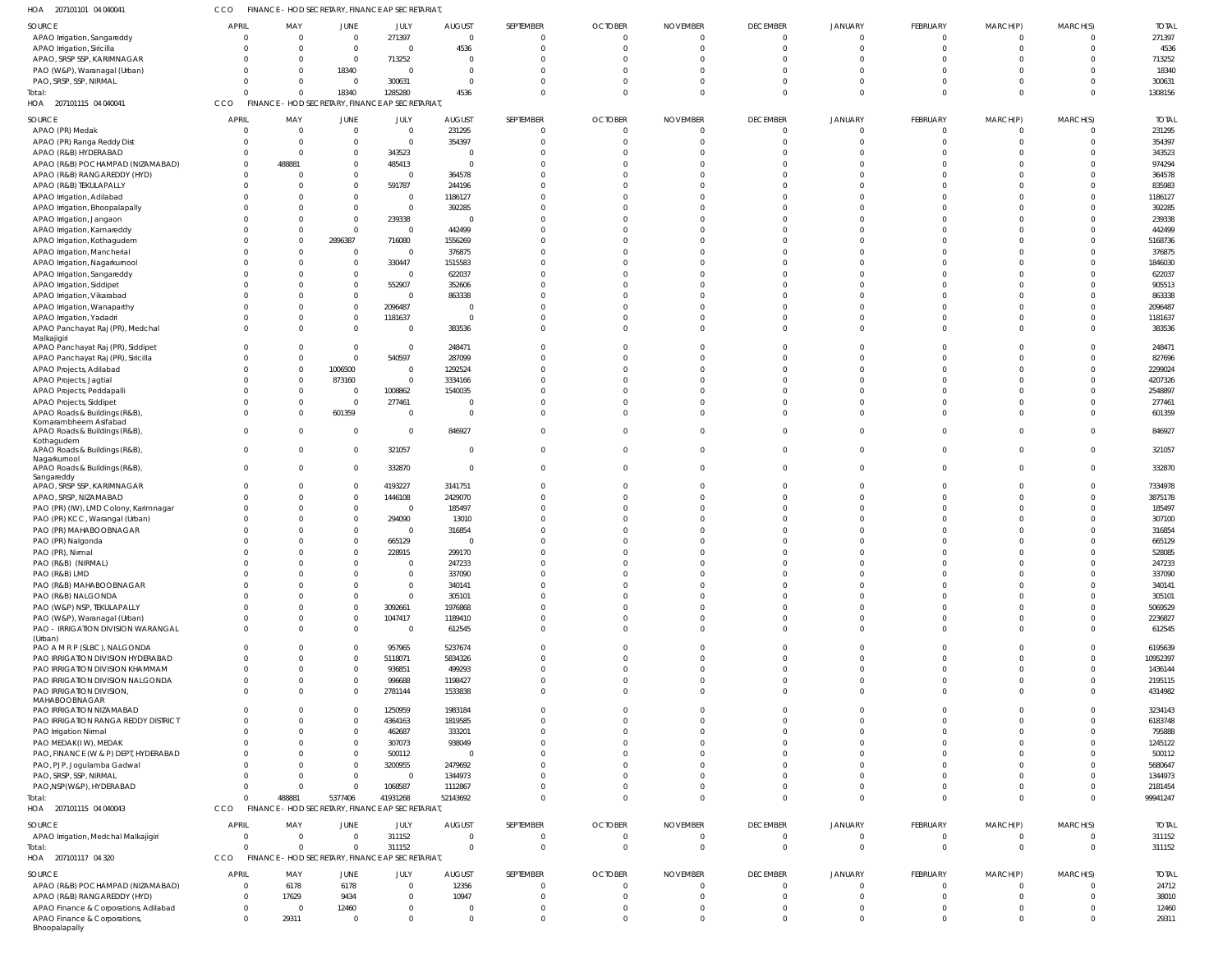| HOA | 207101117 04 320 | FINANCE - HOD SECRETARY, FINANCE AP SECRETARIAT, |
|-----|------------------|--------------------------------------------------|
|     |                  |                                                  |

| SOURCE                                                     | <b>APRIL</b>         | MAY                     | JUNE              | JULY                             | <b>AUGUST</b>           | SEPTEMBER            | <b>OCTOBER</b> | <b>NOVEMBER</b>  | <b>DECEMBER</b>      | <b>JANUARY</b> | FEBRUARY | MARCH(P) | MARCH(S)             | <b>TOTAL</b>     |
|------------------------------------------------------------|----------------------|-------------------------|-------------------|----------------------------------|-------------------------|----------------------|----------------|------------------|----------------------|----------------|----------|----------|----------------------|------------------|
| APAO Finance & Corporations, Jagtial                       | $\overline{0}$       | 21156                   | $\overline{0}$    | $\overline{0}$                   | $\overline{0}$          | $\overline{0}$       | $\overline{0}$ | $\overline{0}$   | $\overline{0}$       | $\overline{0}$ | $\Omega$ | $\Omega$ | $\mathbf 0$          | 21156            |
| APAO Finance & Corporations                                | $\Omega$             | $\Omega$                | $\overline{0}$    | $\overline{0}$                   | 13056                   | $\Omega$             | $\Omega$       | $\Omega$         | $\Omega$             | $\Omega$       | $\Omega$ | $\Omega$ | $\Omega$             | 13056            |
| Komarambheem Asifabad                                      |                      |                         |                   |                                  |                         |                      |                |                  |                      |                |          |          |                      |                  |
| APAO Finance & Corporations,                               | 0                    | 13077                   | $\Omega$          | $\overline{0}$                   | $\overline{0}$          | $\mathbf 0$          | $\Omega$       | $\Omega$         | $\Omega$             | $\Omega$       |          |          | $\Omega$             | 13077            |
| Kothagudem<br>APAO Finance & Corporations,                 | $\Omega$             | 12256                   | $\overline{0}$    | $\overline{0}$                   | $\Omega$                | $\Omega$             | $\Omega$       | $\Omega$         | $\Omega$             | $\Omega$       | $\Omega$ |          | $\Omega$             | 12256            |
| Mahabubabad                                                |                      |                         |                   |                                  |                         |                      |                |                  |                      |                |          |          |                      |                  |
| APAO Finance & Corporations, Manchirial                    | 0                    | - 0                     | $\overline{0}$    | 9924                             | $\overline{0}$          | 0                    | $\overline{0}$ | $\overline{0}$   | 0                    | $\Omega$       |          |          | $\mathbf 0$          | 9924             |
| APAO Finance & Corporations,                               | $\mathbf 0$          | $\Omega$                | 17199             | $\overline{0}$                   | $\overline{0}$          | $\Omega$             | $\Omega$       | $\Omega$         | $\Omega$             | $\Omega$       | $\Omega$ | $\Omega$ | $\mathbf 0$          | 17199            |
| Nagarkurnool<br>APAO Finance & Corporations, Peddapalli    | 0                    | 38634                   | $\overline{0}$    | 19418                            | 38836                   | 0                    | $\overline{0}$ | $\Omega$         | 0                    | $\Omega$       |          |          | $\mathbf 0$          | 96888            |
| APAO Finance & Corporations,                               | $\Omega$             | 35907                   | $\overline{0}$    | $\overline{0}$                   | $\Omega$                | $\Omega$             | $\Omega$       | $\Omega$         | $\Omega$             | $\Omega$       |          |          | $\Omega$             | 35907            |
| Sangareddy                                                 |                      |                         |                   |                                  |                         |                      |                |                  |                      |                |          |          |                      |                  |
| APAO Finance & Corporations, Siddipet                      | $\Omega$             | 14224                   | $\Omega$          | 0                                | $\Omega$                | $\Omega$             |                | $\Omega$         | $\Omega$             |                |          |          | $\Omega$             | 14224            |
| APAO Finance & Corporations, Siricilla                     | $\Omega$             | 7139                    | $\overline{0}$    | $\Omega$                         | $\Omega$                | $\Omega$             | $\Omega$       | $\Omega$         | $\Omega$             | $\Omega$       |          |          | $\Omega$             | 7139             |
| APAO Finance & Corporations, Suryapet                      | $\mathbf 0$          | 12844                   | 12844             | $\mathbf{0}$                     | $\Omega$                | $\Omega$             |                | $\Omega$         | $\Omega$             | C              |          |          | $\Omega$             | 25688            |
| APAO Finance & Corporations, Vikarabad                     | $\Omega$             | 7129                    | 7222              | $\mathbf{0}$                     | 21666                   | $\Omega$             | $\Omega$       | $\Omega$         | $\Omega$             | $\Omega$       |          |          | $\Omega$             | 36017            |
| APAO Finance & Corporations,                               | $\Omega$             | $\overline{\mathbf{0}}$ | 3357              | $\mathbf{0}$                     | $\Omega$                | $\Omega$             | $\Omega$       | $\Omega$         | $\Omega$             | $\Omega$       |          |          | $\Omega$             | 3357             |
| Wanaparthy                                                 |                      |                         |                   |                                  |                         |                      |                |                  |                      |                |          |          |                      |                  |
| APAO Irrigation, Adilabad                                  | $\Omega$             | $\overline{0}$          | 161630            | $\Omega$                         | $\overline{0}$          | $\Omega$             | $\Omega$       | $\Omega$         | $\Omega$             | $\Omega$       |          |          | $\Omega$             | 161630           |
| APAO Irrigation, Bhoopalapally                             | $\Omega$             | 297751                  | $\Omega$          | $\Omega$                         | $\Omega$<br>$\Omega$    | $\Omega$             | $\Omega$       | $\cap$<br>$\cap$ | $\Omega$<br>$\Omega$ | C              |          |          | $\Omega$             | 297751           |
| APAO Irrigation, Jagtial                                   | $\Omega$             | 120174                  | $\overline{0}$    | $\overline{0}$<br>$\overline{0}$ | 96388                   | $\Omega$             |                |                  | $\Omega$             | $\Omega$<br>C  |          |          | $\Omega$<br>$\Omega$ | 120174           |
| APAO Irrigation, Komarambheem Asifabad                     | $\Omega$<br>$\Omega$ | - 0                     | $\overline{0}$    |                                  | $\Omega$                | $\Omega$<br>$\Omega$ | $\cap$         |                  | $\Omega$             | $\Omega$       |          |          | $\Omega$             | 96388            |
| APAO Irrigation, Kothagudem<br>APAO Irrigation, Mancherial | $\Omega$             | 704630<br>0             | 93371<br>$\Omega$ | 683466<br>30465                  | $\Omega$                | $\Omega$             |                |                  | $\Omega$             |                |          |          | $\Omega$             | 1481467<br>30465 |
| APAO Irrigation, Nagarkurnool                              | $\Omega$             | $\overline{0}$          | 3962041           | $\overline{0}$                   | $\Omega$                | $\Omega$             | $\cap$         |                  | $\Omega$             |                |          |          | $\Omega$             | 3962041          |
| APAO Irrigation, Peddapalli                                | $\Omega$             | 195256                  | $\overline{0}$    | 11575                            | 95278                   | -0                   |                |                  | $\Omega$             | C              |          |          | $\Omega$             | 302109           |
| APAO Irrigation, Sangareddy                                | $\Omega$             | 1105630                 | $\overline{0}$    | $\overline{0}$                   | $\Omega$                | $\Omega$             | $\cap$         |                  | $\Omega$             | $\Omega$       |          |          | $\Omega$             | 1105630          |
| APAO Irrigation, Siddipet                                  | $\Omega$             | 1434360                 | $\overline{0}$    | $\overline{0}$                   | $\Omega$                | $\Omega$             |                |                  | $\Omega$             |                |          |          | $\Omega$             | 1434360          |
| APAO Irrigation, Siricilla                                 | $\Omega$             | 109206                  | $\Omega$          | $\overline{0}$                   | $\Omega$                | $\Omega$             |                |                  | $\Omega$             |                |          |          | $\Omega$             | 109206           |
| APAO Irrigation, Suryapet                                  |                      | 158441                  | 149152            | 13604                            | $\Omega$                | $\Omega$             |                |                  | $\Omega$             | C              |          |          | $\Omega$             | 321197           |
| APAO Irrigation, Vikarabad                                 | $\Omega$             | 126365                  | 13046             | 128388                           | 113581                  | $\Omega$             |                |                  | $\Omega$             | $\Omega$       |          |          | $\Omega$             | 381380           |
| APAO Irrigation, Wanaparthy                                | $\Omega$             | - 0                     | 49608             | $\overline{0}$                   | $\Omega$                | $\Omega$             |                |                  | $\Omega$             |                |          |          | $\Omega$             | 49608            |
| APAO Irrigation, Waranagal Rural                           | $\Omega$             | 18682                   | $\Omega$          | $\overline{0}$                   | 74135                   | $\Omega$             |                |                  | $\Omega$             | C              |          |          | $\Omega$             | 92817            |
| APAO Projects, Adilabad                                    | $\Omega$             | $\overline{0}$          | 227960            | $\overline{0}$                   | $\Omega$                | -0                   |                |                  | $\Omega$             | C              |          |          | $\Omega$             | 227960           |
| APAO Projects, Bhoopalapally                               | $\Omega$             | 742283                  | $\Omega$          | $\Omega$                         | $\Omega$                | $\Omega$             | $\cap$         |                  | $\Omega$             | $\Omega$       |          |          | $\Omega$             | 742283           |
| APAO Projects, Jagtial                                     |                      | 353887                  | $\overline{0}$    | $\Omega$                         | $\Omega$                | $\Omega$             |                |                  | $\Omega$             |                |          |          | $\Omega$             | 353887           |
| APAO Projects, Mahabubabad                                 | $\Omega$             | 245221                  | $\overline{0}$    | $\Omega$                         | $\Omega$                | $\Omega$             | $\cap$         |                  | $\Omega$             | ſ              |          |          | $\Omega$             | 245221           |
| APAO Projects, Mancherial                                  | $\Omega$             | - 0                     | $\overline{0}$    | 153906                           | $\Omega$                | $\Omega$             |                |                  | $\Omega$             | C              |          |          | $\Omega$             | 153906           |
| APAO Projects, Peddapalli                                  | $\Omega$             | 1120542                 | $\overline{0}$    | 574944                           | 77912                   | $\Omega$             | $\cap$         |                  | $\Omega$             | $\Omega$       |          |          | $\Omega$             | 1773398          |
| APAO Projects, Siddipet                                    | $\Omega$             | 215438                  | $\overline{0}$    | $\Omega$                         | $\Omega$                | $\Omega$             |                |                  | $\Omega$             |                |          |          | $\Omega$             | 215438           |
| APAO Projects, Siricilla                                   | $\Omega$             | 115503                  | $\overline{0}$    | $\overline{0}$                   | $\Omega$                | $\Omega$             |                |                  | $\Omega$             |                |          |          | $\Omega$             | 115503           |
| APAO Roads & Buildings (R&B), Adilabad                     | $\Omega$             | - 0                     | 17943             | $\overline{0}$                   | $\Omega$                | $\Omega$             |                |                  | $\Omega$             | C              |          |          | $\Omega$             | 17943            |
| APAO Roads & Buildings (R&B), Mancherial                   | $\Omega$             | $\overline{0}$          | $\overline{0}$    | 5670                             | $\Omega$                | $\Omega$             |                |                  | $\Omega$             | $\Omega$       |          |          | $\Omega$             | 5670             |
| APAO Roads & Buildings (R&B), Siricilla                    | $\Omega$             | 5978                    | $\overline{0}$    | $\overline{0}$                   | $\Omega$                | $\Omega$             |                |                  | C                    |                |          |          | $\Omega$             | 5978             |
| APAO Roads & Buildings (R&B), Suryapet                     | 0                    | 2007                    | 2065              | 2065                             | $\Omega$                | $\Omega$             |                |                  | $\Omega$             |                |          |          | $\Omega$             | 6137             |
| APAO, PJP (FINANCE), Jogulamba Gadwal                      | $\mathbf 0$          | 0                       | 13056             | $\overline{0}$                   | $\Omega$                | $\Omega$             |                |                  | C                    |                |          |          | $\Omega$             | 13056            |
| APAO, SRSP (FINANCE), WARANGAL RURAL                       | $\mathbf 0$          | 12876                   | 1950              | $\overline{0}$                   | 58168                   | $\Omega$             |                |                  | $\Omega$             | $\Omega$       |          |          | $\Omega$             | 72994            |
| APAO, SRSP SSP, KARIMNAGAR                                 | $\Omega$             | 1641197                 | 4397              | $\overline{0}$                   | 1838357                 | $\Omega$             | $\Omega$       | $\Omega$         | $\Omega$             | $\Omega$       |          |          | $\Omega$             | 3483951          |
| APAO, SRSP, NIZAMABAD                                      | $\Omega$             | 275649                  | 58365             | $\Omega$                         | 606766                  | $\Omega$             | $\Omega$       |                  | $\Omega$             |                |          |          | $\Omega$             | 940780           |
| PAO (R&B) (NIRMAL)                                         |                      | 3085                    |                   |                                  |                         |                      |                |                  |                      |                |          |          |                      | 3085             |
| PAO (R&B), HANUMAKONDA, Warangal                           | $\Omega$             | 5512                    | $\Omega$          | $\Omega$                         | $\Omega$                | $\Omega$             | $\Omega$       | $\Omega$         | $\Omega$             |                |          |          | $\Omega$             | 5512             |
| (Urban)<br>PAO (R&B) LMD                                   | $\Omega$             | 3552                    | $\Omega$          | $\Omega$                         | 3552                    | $\Omega$             | $\Omega$       | $\Omega$         | $\Omega$             | $\Omega$       |          |          | $\Omega$             | 7104             |
| PAO (W&P), Waranagal (Urban)                               | $\Omega$             | 2776543                 | $\mathbf{0}$      | $\mathbf{0}$                     | $\overline{0}$          | $\Omega$             | $\Omega$       | $\Omega$         | $\Omega$             | $\Omega$       |          |          | $\Omega$             | 2776543          |
| PAO - IRRIGATION DIVISION WARANGAL                         | $\Omega$             | 653952                  | $\Omega$          | $\overline{0}$                   | $\overline{0}$          | $\Omega$             | $\Omega$       | $\Omega$         | $\Omega$             | $\Omega$       | $\Omega$ |          | $\Omega$             | 653952           |
| (Urban)                                                    |                      |                         |                   |                                  |                         |                      |                |                  |                      |                |          |          |                      |                  |
| PAO A M R P (SLBC), NALGONDA                               | $\Omega$             | 4060071                 | $\Omega$          | $\Omega$                         | $\Omega$                | $\Omega$             | $\Omega$       | $\Omega$         | $\Omega$             | C              |          |          | $\Omega$             | 4060071          |
| PAO IRRIGATION KARIMNAGAR                                  | $\Omega$             | 201553                  | $\Omega$          | $\Omega$                         | 233490                  | $\Omega$             | $\Omega$       | $\Omega$         | $\Omega$             | C              |          |          | $\Omega$             | 435043           |
| PAO IRRIGATION DIVISION HYDERABAD                          | $\Omega$             | 5696101                 | $\Omega$          | $\Omega$                         | $\Omega$                | $\Omega$             | $\Omega$       | $\Omega$         | $\Omega$             | C              |          |          | $\Omega$             | 5696101          |
| PAO IRRIGATION DIVISION NALGONDA                           | $\Omega$             | 1388602                 | $\Omega$          | $\mathbf{0}$                     | $\Omega$                | $\Omega$             | $\Omega$       | $\Omega$         | $\Omega$             | $\Omega$       |          |          | $\Omega$             | 1388602          |
| PAO IRRIGATION DIVISION,                                   | $\Omega$             | 1713374                 | $\overline{0}$    | $\overline{0}$                   | $\Omega$                | $\Omega$             | $\Omega$       | $\Omega$         | $\Omega$             | $\Omega$       |          |          | $\Omega$             | 1713374          |
| MAHABOOBNAGAR<br>PAO IRRIGATION NIZAMABAD                  | $\Omega$             | 532172                  | 134570            | 0                                | 1011939                 | $\Omega$             | $\Omega$       | $\Omega$         | -C                   |                |          |          | $\Omega$             | 1678681          |
| PAO IRRIGATION RANGA REDDY DISTRICT                        | $\Omega$             | 1869404                 | 89249             | $\mathbf{0}$                     | 1801982                 | $\Omega$             | $\Omega$       | $\Omega$         | $\Omega$             | C              |          |          | $\Omega$             | 3760635          |
| PAO Irrigation Nirmal                                      | 290022               | 243762                  | $\Omega$          | $\mathbf{0}$                     | $\Omega$                |                      |                |                  | C                    | ſ              |          |          | $\Omega$             | 533784           |
| PAO MEDAK(IW), MEDAK                                       | $\Omega$             | 238569                  | $\Omega$          | $\Omega$                         | $\Omega$                |                      | $\Omega$       |                  | C                    |                |          |          | $\Omega$             | 238569           |
| PAO, AMRP (FINANCE) NALGONDA                               | $\Omega$             | 67474                   | $\Omega$          | $\Omega$                         | $\Omega$                |                      |                |                  |                      |                |          |          |                      | 67474            |
| PAO, FINANCE (W & P) DEPT, HYDERABAD                       | $\Omega$             | 201160                  | $\Omega$          | $\Omega$                         | $\Omega$                |                      |                |                  | C                    |                |          |          | $\Omega$             | 201160           |
| PAO, FINANCE (W & P) DEPT, KARIMNAGAR                      | $\Omega$             | 64370                   | $\Omega$          | $\mathbf{0}$                     | 68242                   | $\Omega$             | $\Omega$       | $\Omega$         | $\Omega$             | $\Omega$       |          |          | $\Omega$             | 132612           |
| PAO, FINANCE (W & P) DEPT,                                 | $\Omega$             | 23846                   | $\Omega$          | $\Omega$                         | $\Omega$                | $\Omega$             | $\Omega$       | $\Omega$         | $\Omega$             | $\Omega$       |          |          | $\Omega$             | 23846            |
| MAHABOOBNAGAR                                              |                      |                         |                   |                                  |                         |                      |                |                  |                      |                |          |          |                      |                  |
| PAO, FINANCE (W & P) DEPT, MEDAK                           | $\Omega$             | 2999                    | $\Omega$          | $\Omega$                         | $\Omega$                | $\Omega$             | $\Omega$       | $\Omega$         | -C                   |                |          |          | $\Omega$             | 2999             |
| PAO, FINANCE (W & P) DEPT, NIRMAL                          | $\Omega$             | 5981                    | $\overline{0}$    | $\Omega$                         | $\overline{0}$          | $\Omega$             | $\Omega$       | $\Omega$         | $\Omega$             | $\Omega$       |          |          | $\Omega$             | 5981             |
| PAO, FINANCE (W & P) DEPT, NIZAMABAD                       | $\Omega$             | 9944                    | 1950              | $\mathbf{0}$                     | 10850                   | $\Omega$             | $\Omega$       | $\Omega$         | $\Omega$             | $\Omega$       |          |          | $\Omega$             | 22744            |
| PAO, FINANCE (W & P) DEPT, RANGA                           | $\Omega$             | 8095                    | $\Omega$          | $\overline{0}$                   | 10484                   | $\Omega$             | $\Omega$       | $\Omega$         | $\Omega$             | $\Omega$       |          |          | $\Omega$             | 18579            |
| REDDY<br>PAO, FINANCE (W & P) DEPT, WARANGAL               | $\Omega$             | 48122                   | $\Omega$          | $\mathbf{0}$                     | $\overline{\mathbf{0}}$ | $\Omega$             | $\Omega$       | $\Omega$         | C                    | -C             |          |          | $\Omega$             | 48122            |
| PAO, PJP, Jogulamba Gadwal                                 | $\Omega$             | $\Omega$                | 3427343           | $\mathbf{0}$                     | $\Omega$                | $\Omega$             | $\Omega$       | $\Omega$         | $\Omega$             | $\Omega$       |          |          | $\Omega$             | 3427343          |
| PAO, S R S P, R R DISTRICT                                 | $\Omega$             | 85288                   | 11654             | $\mathbf{0}$                     | 166490                  | $\Omega$             |                | $\Omega$         | C                    | C              |          |          |                      | 263432           |
| PAO, SRSP, SSP, NIRMAL                                     | $\Omega$             | 177523                  | $\Omega$          | $\mathbf{0}$                     | $\Omega$                | $\Omega$             | $\Omega$       | $\Omega$         | -C                   | $\Omega$       |          |          |                      | 177523           |
| PAO, NSP(W&P), HYDERABAD                                   | $\Omega$             | 1531560                 | $\Omega$          | $\Omega$                         | $\Omega$                | $\Omega$             | $\Omega$       | $\Omega$         | $\Omega$             | $\Omega$       |          |          |                      | 1531560          |
| Total:                                                     | 290022               | 30829174                | 8488044           | 1633425                          | 6364475                 | $\Omega$             | $\Omega$       | $\Omega$         | $\Omega$             | $\Omega$       |          |          | $\Omega$             | 47605140         |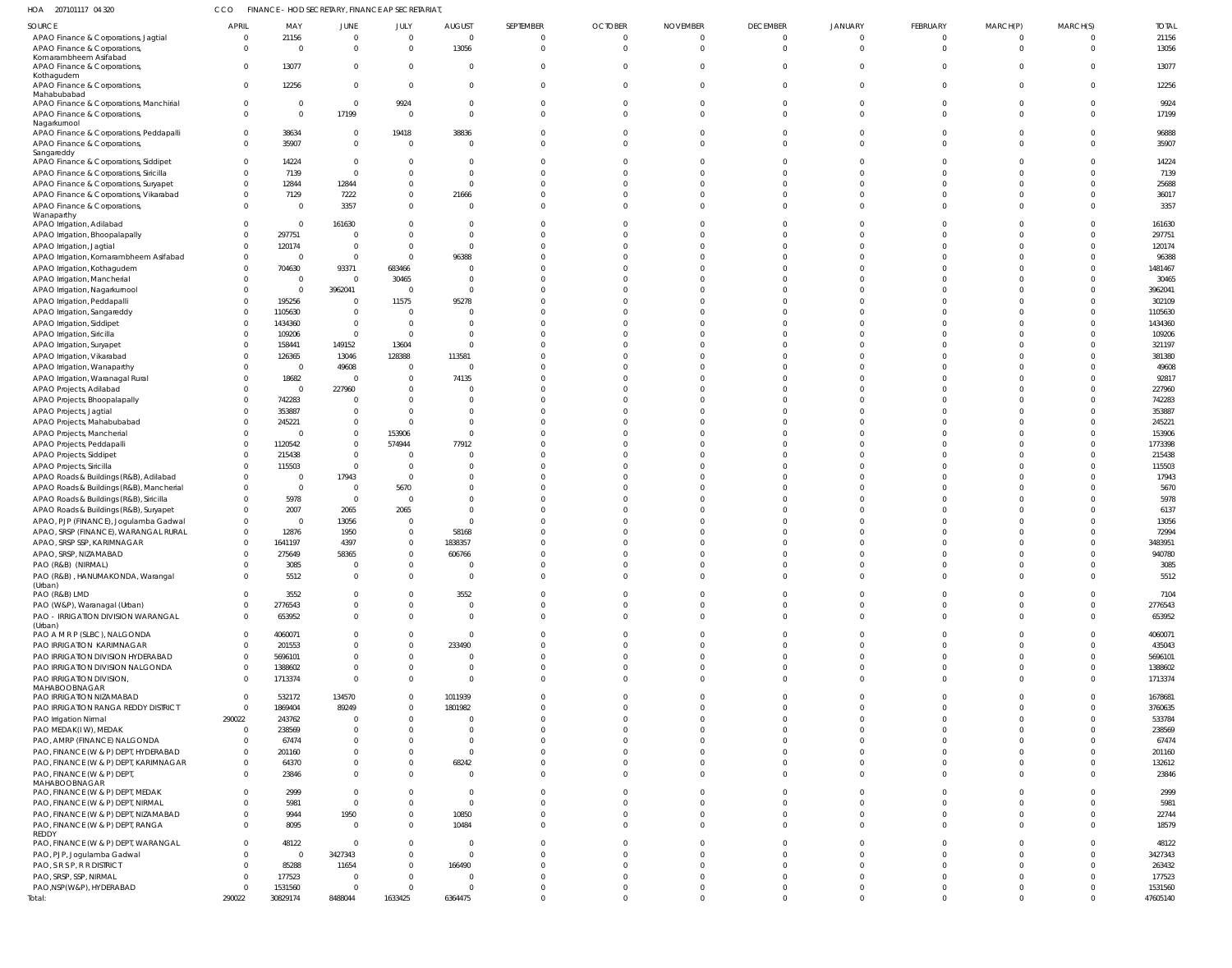| 207101800 06 040043<br>HOA                                                    | <b>CCO</b>           | FINANCE - HOD SECRETARY, FINANCE AP SECRETARIAT             |                         |                          |                                           |                      |                      |                      |                                  |                      |                      |                      |                      |                   |
|-------------------------------------------------------------------------------|----------------------|-------------------------------------------------------------|-------------------------|--------------------------|-------------------------------------------|----------------------|----------------------|----------------------|----------------------------------|----------------------|----------------------|----------------------|----------------------|-------------------|
| SOURCE                                                                        | <b>APRIL</b>         | MAY                                                         | JUNE                    | JULY                     | <b>AUGUST</b>                             | SEPTEMBER            | <b>OCTOBER</b>       | <b>NOVEMBER</b>      | <b>DECEMBER</b>                  | <b>JANUARY</b>       | FEBRUARY             | MARCH(P)             | MARCH(S)             | <b>TOTAL</b>      |
| APAO (R&B) HYDERABAD                                                          |                      | 0                                                           | 257964                  | $\mathbf 0$              | 28675                                     | $\overline{0}$       | $\overline{0}$       | $\mathbf 0$          | $\overline{0}$                   | $\mathbf{0}$         | $\Omega$             | $\overline{0}$       | $\overline{0}$       | 286639            |
| APAO (R&B) POCHAMPAD (NIZAMABAD)                                              | $\Omega$             | $\mathbf 0$                                                 | 20480                   | $\mathbf{0}$             | 10000                                     | $\Omega$             | $\Omega$             | $\Omega$             | $\mathbf 0$                      | $\Omega$             | C.                   | $\Omega$             | $\Omega$             | 30480             |
| APAO (R&B) TEKULAPALLY                                                        | $\Omega$             | $\mathbf 0$                                                 | 111800                  | $\mathbf 0$              | 124118                                    | $\Omega$             | $\Omega$             | $\Omega$             | $\Omega$                         | $\Omega$             | C.                   | $\Omega$             |                      | 235918            |
| APAO Irrigation, Bhoopalapally                                                |                      | $\mathbf 0$                                                 | 0                       | $\mathbf 0$              | 102845                                    | $\Omega$             | $\Omega$             | $\Omega$             | $\Omega$                         |                      | -C                   | $\Omega$             |                      | 102845            |
| APAO Irrigation, Jagtial                                                      |                      | $\mathbf 0$                                                 | $\Omega$                | $\Omega$                 | 114000                                    | $\Omega$             | $\Omega$             | $\Omega$             | $\Omega$                         |                      | -C                   | $\Omega$             |                      | 114000            |
| APAO Irrigation, Kamareddy                                                    | 0<br>$\Omega$        | $\Omega$<br>0                                               | 228691                  | $\mathbf{0}$<br>$\Omega$ | $\Omega$                                  | $\Omega$<br>$\Omega$ | $\Omega$<br>$\Omega$ | $\Omega$<br>$\Omega$ | $\Omega$<br>$\Omega$             |                      | -C<br>-C             | $\Omega$<br>$\Omega$ | $\Omega$             | 228691            |
| APAO Irrigation, Komarambheem Asifabad                                        |                      | $\mathbf 0$                                                 | 61751<br>301126         | $\mathbf 0$              | 160151<br>405663                          | $\Omega$             | $\Omega$             | $\Omega$             | $\Omega$                         |                      |                      | $\Omega$             | $\Omega$             | 221902<br>706789  |
| APAO Irrigation, Kothagudem<br>APAO Irrigation, Mancherial                    |                      | $\mathbf 0$                                                 | 0                       | $\Omega$                 | 564216                                    | $\Omega$             | $\Omega$             | $\Omega$             | $\Omega$                         |                      | -C                   | $\Omega$             |                      | 564216            |
| APAO Irrigation, Medchal Malkajigiri                                          |                      | $\mathbf 0$                                                 | 100000                  | $\mathbf 0$              | $\Omega$                                  | $\Omega$             | $\Omega$             | $\Omega$             | $\Omega$                         |                      | -C                   | $\Omega$             | $\Omega$             | 100000            |
| APAO Irrigation, Nagarkurnool                                                 |                      | 0                                                           | 108000                  | $\Omega$                 | 560789                                    | $\Omega$             | $\Omega$             | $\Omega$             | $\Omega$                         |                      | -C                   |                      | $\Omega$             | 668789            |
| APAO Irrigation, Peddapalli                                                   |                      | $\Omega$                                                    | 0                       | $\mathbf 0$              | 36114                                     | $\Omega$             | $\Omega$             | $\Omega$             | $\Omega$                         |                      |                      | $\Omega$             | $\Omega$             | 36114             |
| APAO Irrigation, Sangareddy                                                   |                      | 0                                                           | 74744                   | $\Omega$                 | 49000                                     | $\Omega$             | $\Omega$             | $\Omega$             | $\Omega$                         |                      | -C                   | $\Omega$             |                      | 123744            |
| APAO Irrigation, Siddipet                                                     |                      | 0                                                           | $\Omega$                | $\mathbf 0$              | 72150                                     | $\Omega$             | $\Omega$             | $\Omega$             | $\Omega$                         |                      | -C                   | $\Omega$             | $\Omega$             | 72150             |
| APAO Irrigation, Siricilla                                                    |                      | $\Omega$                                                    | $\Omega$                | $\Omega$                 | 31400                                     | $\Omega$             | $\Omega$             | $\Omega$             | $\Omega$                         |                      |                      | $\Omega$             | $\Omega$             | 31400             |
| APAO Irrigation, Suryapet                                                     |                      | 0                                                           | 16250                   | $\mathbf{0}$             | 184265                                    | $\Omega$             | $\Omega$             | $\Omega$             | $\Omega$                         |                      | -C                   | $\Omega$             | $\Omega$             | 200515            |
| APAO Irrigation, Vikarabad                                                    | $\Omega$             | 0                                                           | 105500                  | $\Omega$                 | 10000                                     | $\Omega$             | $\Omega$             | $\Omega$             | $\Omega$                         |                      | -C                   | $\Omega$             |                      | 115500            |
| APAO Panchayat Raj (PR), Kamareddy                                            | 0                    | 0                                                           | $\Omega$                | $\mathbf 0$              | 107328                                    | $\Omega$             | $\Omega$             | $\Omega$             | $\Omega$                         |                      |                      | $\Omega$             | $\Omega$             | 107328            |
| APAO Panchayat Raj (PR), Kothagudem                                           | $\Omega$             | $\Omega$                                                    | $\Omega$                | $\Omega$                 | 14313                                     | $\Omega$             | $\Omega$             | $\Omega$             | $\Omega$                         | $\Omega$             | C.                   | $\Omega$             | $\Omega$             | 14313             |
| APAO Panchayat Raj (PR), Medchal                                              | $\Omega$             | $\Omega$                                                    | $\Omega$                | $\mathbf 0$              | 29680                                     | $\Omega$             | $\Omega$             | $\Omega$             | $\Omega$                         | $\Omega$             | $\Omega$             | $\Omega$             | $\Omega$             | 29680             |
| Malkajigiri<br>APAO Panchayat Raj (PR), Nagarkurnool                          | $\Omega$             | 0                                                           | $\Omega$                | $\Omega$                 | 37000                                     | $\Omega$             | $\Omega$             | $\Omega$             | $\Omega$                         |                      | -C                   | $\Omega$             |                      | 37000             |
| APAO Panchayat Raj (PR), Sangareddy                                           | 0                    | $\mathbf 0$                                                 | 144741                  | $\mathbf 0$              | 32000                                     | $\Omega$             | $\Omega$             | $\Omega$             | $\Omega$                         |                      | -C                   | $\Omega$             |                      | 176741            |
| APAO Projects, Bhoopalapally                                                  |                      | 0                                                           | 98748                   | $\Omega$                 | $\Omega$                                  | $\Omega$             | $\Omega$             | $\Omega$             | $\Omega$                         | $\Omega$             | -C                   | $\Omega$             | $\Omega$             | 98748             |
| APAO Projects, Jagtial                                                        |                      | $\Omega$                                                    | 36000                   | $\mathbf{0}$             | 365856                                    | $\Omega$             | $\Omega$             | $\Omega$             | $\Omega$                         | $\Omega$             | -C                   | $\Omega$             | $\Omega$             | 401856            |
| APAO Projects, Jangaon                                                        |                      | $\mathbf 0$                                                 | $\Omega$                | $\Omega$                 | 71874                                     | $\Omega$             | $\Omega$             | $\Omega$             | $\Omega$                         |                      | -C                   | $\Omega$             |                      | 71874             |
| APAO Projects, Mancherial                                                     |                      | $\mathbf 0$                                                 | 214000                  | $\mathbf 0$              | 56194                                     | $\Omega$             | $\Omega$             | $\Omega$             | $\Omega$                         |                      |                      | $\Omega$             |                      | 270194            |
| APAO Projects, Peddapalli                                                     | <sup>0</sup>         | 0                                                           | 19065                   | $\Omega$                 | 404479                                    | $\Omega$             | $\Omega$             | $\Omega$             | $\Omega$                         | $\Omega$             | -C                   | $\Omega$             |                      | 423544            |
| APAO Projects, Siddipet                                                       | <sup>0</sup>         | $\mathbf 0$                                                 | 0                       | $\mathbf 0$              | 371418                                    | $\Omega$             | $\Omega$             | $\Omega$             | $\Omega$                         |                      | -C                   | $\Omega$             | $\Omega$             | 371418            |
| APAO Projects, Siricilla                                                      | $\Omega$             | $\mathbf 0$                                                 | 14000                   | $\Omega$                 | $\Omega$                                  | $\Omega$             | $\Omega$             | $\Omega$             | $\Omega$                         | $\Omega$             | C.                   | $\Omega$             | $\Omega$             | 14000             |
| APAO Roads & Buildings (R&B),                                                 | $\Omega$             | $\Omega$                                                    | 88765                   | $\Omega$                 | 42420                                     | $\Omega$             | $\Omega$             | $\Omega$             | $\Omega$                         | $\Omega$             | -C                   | $\Omega$             | $\Omega$             | 131185            |
| Kothagudem                                                                    |                      |                                                             |                         |                          |                                           |                      |                      |                      |                                  |                      |                      |                      |                      |                   |
| APAO Roads & Buildings (R&B), Mancherial                                      | $\Omega$             | $\mathbf 0$                                                 | $\overline{0}$          | $\Omega$                 | 60038                                     | $\Omega$             | $\Omega$             | $\Omega$             | $\Omega$                         | $\Omega$             | C.                   | $\Omega$             | $\Omega$             | 60038             |
| APAO Roads & Buildings (R&B), Medchal<br>Malkajigiri                          | $\Omega$             | $\mathbf 0$                                                 | 12000                   | $\mathbf 0$              | 100000                                    | $\Omega$             | $\Omega$             | $\Omega$             | $\Omega$                         | $\Omega$             | $\Omega$             | $\Omega$             | $\Omega$             | 112000            |
| APAO Roads & Buildings (R&B),                                                 | 0                    | $\mathbf 0$                                                 | 162336                  | $\mathbf 0$              | 8000                                      | $\Omega$             | $\Omega$             | $\Omega$             | $\Omega$                         | $\Omega$             | $\Omega$             | $\Omega$             | $\Omega$             | 170336            |
| Sangareddy                                                                    |                      |                                                             |                         |                          |                                           |                      |                      |                      |                                  |                      |                      |                      |                      |                   |
| APAO Roads & Buildings (R&B), Suryapet                                        | 0                    | 0                                                           | 44700                   | $\mathbf 0$              | $\overline{0}$                            | $\overline{0}$       | $\overline{0}$       | $\Omega$             | $\mathbf{0}$                     | $\Omega$             | $\Omega$             | $\mathbf{0}$         | $\mathbf{0}$         | 44700             |
| APAO Roads & Buildings (R&B), Vikarabad                                       | $\Omega$             | $\mathbf 0$                                                 | $\overline{0}$          | $\mathbf 0$              | 40874                                     | $\Omega$             | $\Omega$             | $\Omega$             | $\mathbf 0$                      | $\Omega$             | $\Omega$             | $\Omega$             | $\Omega$             | 40874             |
| APAO Roads & Buildings (R&B),                                                 | $\Omega$             | $\mathbf 0$                                                 | 80960                   | $\mathbf{0}$             | $\overline{0}$                            | $\Omega$             | $\Omega$             | $\Omega$             | $\Omega$                         | $\Omega$             | $\Omega$             | $\Omega$             | $\Omega$             | 80960             |
| Wanaparthy<br>APAO, SRSP SSP, KARIMNAGAR                                      |                      | 0                                                           | 786104                  | $\Omega$                 | 857985                                    | $\Omega$             | $\Omega$             | $\Omega$             | $\Omega$                         |                      |                      | $\Omega$             |                      | 1644089           |
| APAO, SRSP, NIZAMABAD                                                         |                      | 0                                                           | 30095                   | $\mathbf 0$              | 495158                                    | $\Omega$             | $\Omega$             | $\Omega$             | $\Omega$                         |                      | -C                   | $\Omega$             |                      | 525253            |
| PAO (PR) MAHABOOBNAGAR                                                        |                      | $\Omega$                                                    | $\Omega$                | $\Omega$                 | 60152                                     | $\Omega$             | $\Omega$             | $\Omega$             | $\Omega$                         |                      | -C                   | $\Omega$             | $\Omega$             | 60152             |
| PAO (PR), Nirmal                                                              |                      | 0                                                           | 0                       | $\mathbf{0}$             | 157975                                    | $\Omega$             | $\Omega$             |                      | $\Omega$                         |                      |                      |                      | $\Omega$             | 157975            |
| PAO (R&B) NALGONDA                                                            |                      | 0                                                           | $\Omega$                | $\Omega$                 | 60841                                     | $\Omega$             | $\Omega$             |                      | $\Omega$                         |                      |                      |                      |                      | 60841             |
| PAO (W&P) NSP, TEKULAPALLY                                                    |                      | 0                                                           | 112517                  | $\mathbf 0$              | 754697                                    |                      | $\Omega$             |                      | $\Omega$                         |                      | -C                   |                      |                      | 867214            |
| PAO (W&P), Waranagal (Urban)                                                  |                      | 0                                                           | 257213                  | $\Omega$                 | 242348                                    | $\Omega$             | $\Omega$             |                      | $\Omega$                         |                      |                      |                      |                      | 499561            |
| PAO - IRRIGATION DIVISION WARANGAL                                            |                      | $\Omega$                                                    | 264194                  | $\Omega$                 | 254304                                    | $\Omega$             |                      | $\Omega$             |                                  |                      |                      |                      |                      | 518498            |
| (Urban)                                                                       |                      |                                                             |                         |                          |                                           |                      |                      |                      |                                  |                      |                      |                      |                      |                   |
| PAO A M R P (SLBC), NALGONDA<br><b>PAO IRRIGATION KARIMNAGAR</b>              | $\Omega$<br>$\Omega$ | $\Omega$<br>$\mathbf 0$                                     | 207217<br>48294         | $\Omega$<br>$\mathbf 0$  | 1552792<br>299526                         | $\Omega$<br>$\Omega$ | $\Omega$<br>$\Omega$ | $\Omega$<br>$\Omega$ | $\overline{0}$<br>$\overline{0}$ | $\Omega$<br>$\Omega$ | $\Omega$<br>$\Omega$ | $\Omega$<br>$\Omega$ | $\Omega$<br>$\Omega$ | 1760009<br>347820 |
| PAO IRRIGATION DIVISION HYDERABAD                                             | $\Omega$             | $\mathbf 0$                                                 | 1315946                 | $\Omega$                 | 1966709                                   | $\Omega$             | $\Omega$             | $\Omega$             | $\Omega$                         | $\Omega$             | $\Omega$             | $\Omega$             |                      | 3282655           |
| PAO IRRIGATION DIVISION KHAMMAM                                               | $\Omega$             | $\mathbf 0$                                                 | 135913                  | $\mathbf 0$              | 286066                                    | $\Omega$             | $\Omega$             | $\Omega$             | $\Omega$                         | $\Omega$             | $\Omega$             | $\Omega$             | $\Omega$             | 421979            |
| PAO IRRIGATION DIVISION NALGONDA                                              | $\Omega$             | $\mathbf 0$                                                 | 125212                  | $\Omega$                 | 450510                                    | $\Omega$             | $\Omega$             | $\Omega$             | $\Omega$                         | $\Omega$             | $\Omega$             | $\Omega$             | $\Omega$             | 575722            |
| PAO IRRIGATION DIVISION,                                                      | <sup>0</sup>         | $\mathbf 0$                                                 | 153987                  | $\mathbf 0$              | 573170                                    | $\Omega$             | $\Omega$             | $\Omega$             | $\mathbf{0}$                     | $\Omega$             | $\Omega$             | $\Omega$             | $\Omega$             | 727157            |
| MAHABOOBNAGAR                                                                 |                      |                                                             |                         |                          |                                           |                      |                      |                      |                                  |                      |                      |                      |                      |                   |
| PAO IRRIGATION NIZAMABAD                                                      | <sup>0</sup>         | $\mathbf 0$                                                 | 141465                  | $\mathbf 0$              | 632087                                    | $\Omega$             | $\Omega$             | $\Omega$             | $\Omega$                         | $\Omega$             | $\Omega$             | $\Omega$             | $\Omega$             | 773552            |
| PAO IRRIGATION RANGA REDDY DISTRICT                                           |                      | $\mathbf 0$                                                 | 1166896                 | 296732                   | 1521889                                   | $\Omega$             | $\Omega$             | $\Omega$             | $\Omega$                         | $\Omega$             | $\Omega$             | $\Omega$             | $\Omega$             | 2985517           |
| PAO Irrigation Nirmal                                                         | <sup>0</sup>         | $\mathbf 0$                                                 | 114298                  | $\mathbf{0}$             | 146689                                    | $\Omega$             | $\Omega$             | $\Omega$             | $\Omega$                         | $\Omega$             | $\Omega$             | $\Omega$             | $\Omega$             | 260987            |
| PAO MEDAK(IW), MEDAK                                                          | $\Omega$             | $\mathbf 0$                                                 | $\overline{0}$          | $\mathbf 0$              | 100000                                    | $\Omega$             | $\Omega$             | $\Omega$             | $\Omega$                         | $\Omega$             | $\Omega$             | $\Omega$             | $\Omega$             | 100000            |
| PAO, AMRP (FINANCE) NALGONDA                                                  | $\Omega$             | $\mathbf 0$                                                 | 106408                  | $\mathbf 0$              | $\Omega$                                  | $\Omega$             | $\Omega$             | $\Omega$<br>$\Omega$ | $\Omega$                         | $\Omega$             | $\Omega$             | $\Omega$<br>$\Omega$ |                      | 106408            |
| PAO, FINANCE (W & P) DEPT, HYDERABAD<br>PAO, FINANCE (W & P) DEPT, KARIMNAGAR | $\Omega$<br>$\Omega$ | $\Omega$<br>$\Omega$                                        | $\overline{0}$<br>90200 | 19500<br>$\mathbf 0$     | 398120<br>$\overline{\mathbf{0}}$         | $\Omega$<br>$\Omega$ | $\Omega$<br>$\Omega$ | $\Omega$             | $\Omega$<br>$\Omega$             | $\Omega$<br>$\Omega$ | $\Omega$<br>$\Omega$ | $\Omega$             | $\Omega$             | 417620<br>90200   |
| PAO, FINANCE (W & P) DEPT, KHAMMAM                                            | $\Omega$             | $\boldsymbol{0}$                                            | $\Omega$                | $\mathbf 0$              | 100000                                    | $\Omega$             | $\Omega$             | $\Omega$             | $\Omega$                         | $\Omega$             | $\Omega$             | $\Omega$             | $\Omega$             | 100000            |
| PAO, FINANCE (W & P) DEPT, RANGA                                              | $\Omega$             | $\Omega$                                                    | $\Omega$                | $\Omega$                 | 60239                                     | $\Omega$             | $\Omega$             | $\Omega$             | $\Omega$                         | $\Omega$             | $\Omega$             | $\Omega$             | $\Omega$             | 60239             |
| REDDY                                                                         |                      |                                                             |                         |                          |                                           |                      |                      |                      |                                  |                      |                      |                      |                      |                   |
| PAO, FINANCE (W & P) DEPT, WARANGAL                                           | $\Omega$             | 0                                                           | 94022                   | $\mathbf{0}$             | 194331                                    | $\Omega$             | $\Omega$             | $\Omega$             | $\mathbf 0$                      | $\Omega$             | $\Omega$             | $\Omega$             | $\Omega$             | 288353            |
| PAO, PJP, Jogulamba Gadwal                                                    | $\Omega$             | $\Omega$                                                    | 100000                  | $\mathbf 0$              | 317171                                    | $\Omega$             | $\Omega$             | $\Omega$             | $\Omega$                         | $\Omega$             | $\Omega$             | $\Omega$             | $\Omega$             | 417171            |
| PAO, S R S P, R R DISTRICT                                                    | $\Omega$             | $\mathbf 0$                                                 | 81187                   | $\mathbf 0$              | 406661                                    | $\Omega$             | $\Omega$             | $\Omega$             | $\Omega$                         | $\Omega$             | $\Omega$             | $\Omega$             | $\Omega$             | 487848            |
| PAO, SRSP, SSP, NIRMAL                                                        | $\Omega$             | $\Omega$                                                    | $\overline{0}$          | $\mathbf 0$              | 325471                                    | $\Omega$             | $\Omega$             | $\Omega$             | $\Omega$                         | $\Omega$             | $\Omega$             | $\Omega$             | $\Omega$             | 325471            |
| PAO, NSP(W&P), HYDERABAD                                                      | $\Omega$             | $\mathbf 0$                                                 | 133000                  | $\mathbf 0$              | 393232                                    | $\Omega$             | $\Omega$             | $\Omega$             | $\mathbf 0$                      | $\mathbf{0}$         | $\Omega$             | $\Omega$             | $\Omega$             | 526232            |
| Total:                                                                        | $\Omega$             | $\Omega$                                                    | 7765789                 | 316232                   | 16802983                                  | $\Omega$             | $\Omega$             | $\Omega$             | $\Omega$                         | $\Omega$             | $\Omega$             | $\Omega$             | $\Omega$             | 24885004          |
| HOA 220280001 01 270272                                                       | CCO                  | SCHOOL EDUCATION                                            |                         |                          | HOD DIRECTOR OF SCHOOL EDUCATION SAIFABAD |                      |                      |                      |                                  |                      |                      |                      |                      |                   |
| SOURCE                                                                        | <b>APRIL</b>         | MAY                                                         | <b>JUNE</b>             | JULY                     | <b>AUGUST</b>                             | SEPTEMBER            | <b>OCTOBER</b>       | <b>NOVEMBER</b>      | <b>DECEMBER</b>                  | JANUARY              | FEBRUARY             | MARCH(P)             | MARCH(S)             | <b>TOTAL</b>      |
| APAO Finance & Corporations,                                                  | $\Omega$             | $\mathbf 0$                                                 | $\Omega$                | $\mathbf 0$              | 2452694                                   | $\Omega$             | $\mathbf{0}$         | $\overline{0}$       | $\overline{0}$                   | $\mathbf{0}$         | $\Omega$             | $\overline{0}$       | $\Omega$             | 2452694           |
| Sangareddy                                                                    |                      |                                                             |                         |                          |                                           |                      |                      |                      |                                  |                      |                      |                      |                      |                   |
| Total:                                                                        | $\Omega$             | $\mathbf 0$                                                 | $\mathbf{0}$            | $\mathbf 0$              | 2452694                                   | $\Omega$             | $\mathbf{0}$         | $\overline{0}$       | $\overline{0}$                   | $\mathbf{0}$         | $\overline{0}$       | $\overline{0}$       | $\Omega$             | 2452694           |
| HOA 221501101 10 290291                                                       | CCO                  | ENGINEER-IN-CHIEF, PUBLIC HEALTH KASANA BUILDING, AC GUARDS |                         |                          |                                           |                      |                      |                      |                                  |                      |                      |                      |                      |                   |
| SOURCE                                                                        | <b>APRIL</b>         | MAY                                                         | JUNE                    | JULY                     | <b>AUGUST</b>                             | SEPTEMBER            | <b>OCTOBER</b>       | <b>NOVEMBER</b>      | <b>DECEMBER</b>                  | <b>JANUARY</b>       | FEBRUARY             | MARCH(P)             | MARCH(S)             | <b>TOTAL</b>      |
| PAO (PH) KHAMMAM                                                              | $\Omega$             | $\mathbf 0$                                                 | 156092                  | 299372                   | 400074                                    | $\overline{0}$       | $\overline{0}$       | $\overline{0}$       | $\overline{0}$                   | $\mathbf{0}$         | $\overline{0}$       | - 0                  | $\Omega$             | 855538            |
| PAO (PH), HANUMAKONDA, Warangal                                               | 112955               | 187703                                                      | 106159                  | 37369                    | $\overline{0}$                            | $\overline{0}$       | $\mathbf{0}$         | $\overline{0}$       | $\mathbf 0$                      | $\Omega$             | $\Omega$             | $\Omega$             | $\Omega$             | 444186            |
| (Urban)<br>PAO Public Health (PH), Ranga Reddy                                | 33768                | 31341                                                       | 31341                   | 38550                    | 38550                                     | $\mathbf 0$          | $\overline{0}$       | $\mathbf{0}$         | $\mathbf 0$                      | $\mathbf 0$          | $\mathbf{0}$         | $\overline{0}$       | $\mathbf 0$          | 173550            |
|                                                                               |                      |                                                             |                         |                          |                                           |                      |                      |                      |                                  |                      |                      |                      |                      |                   |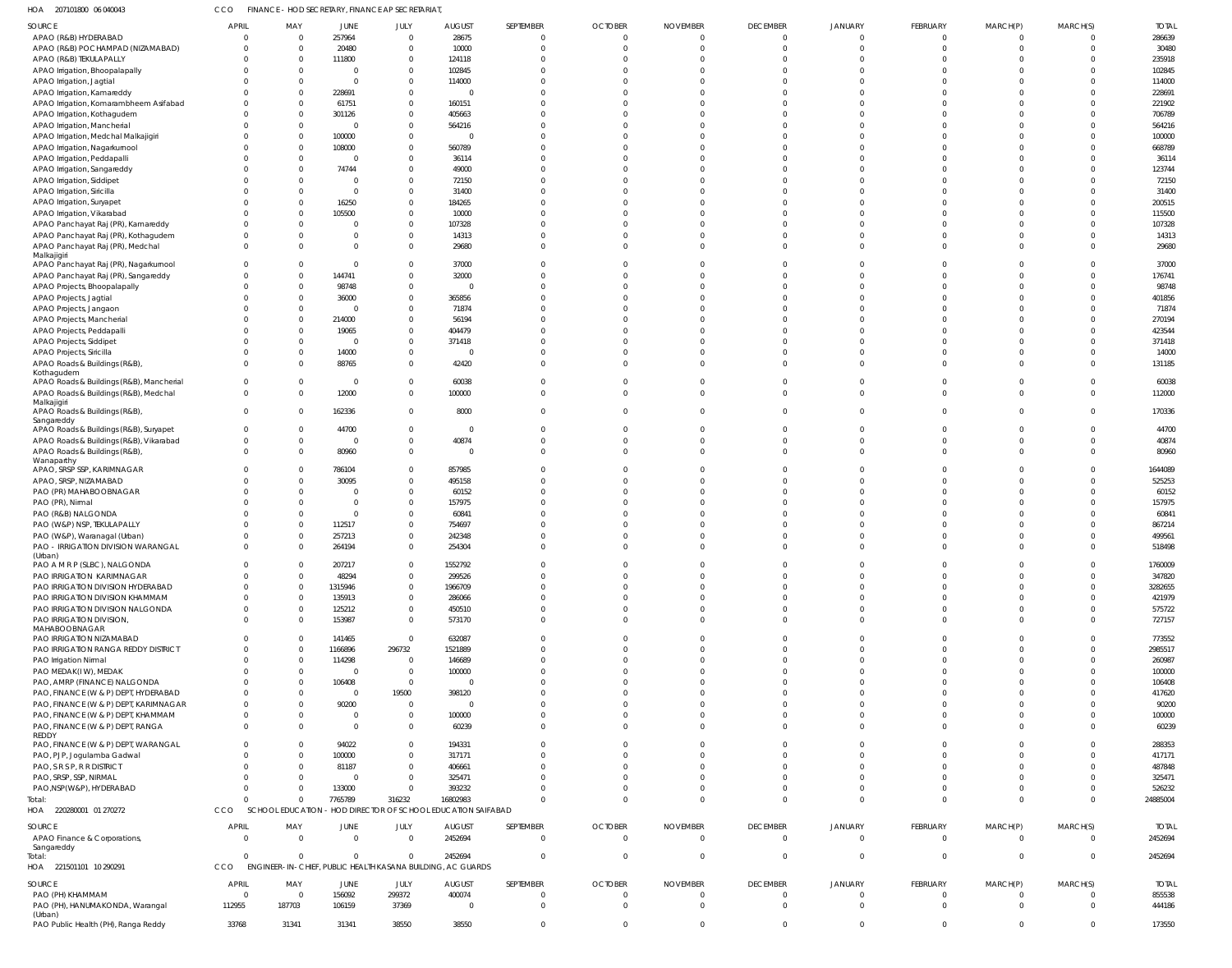221501101 10 290291 HOA 221501101 10 290292 HOA 221501101 10 290293 HOA 221501101 10 290294 HOA 221501102 03 010018 221501102 03 290291 HOA 221501102 03 290292 HOA 221501102 03 290293 HOA HOA ENGINEER-IN-CHIEF, PUBLIC HEALTH KASANA BUILDING, AC GUARDS ENGINEER-IN-CHIEF, PUBLIC HEALTH KASANA BUILDING, AC GUARDS ENGINEER-IN-CHIEF, PUBLIC HEALTH KASANA BUILDING, AC GUARDS CCO ENGINEER-IN-CHIEF, PUBLIC HEALTH KASANA BUILDING, AC GUARDS CHIEF ENGINEER RURAL WATER SUPPLY ERRA MANJIL CCO CHIEF ENGINEER RURAL WATER SUPPLY ERRA MANJIL CHIEF ENGINEER RURAL WATER SUPPLY ERRA MANJIL CHIEF ENGINEER RURAL WATER SUPPLY ERRA MANJIL CCO CCO. **CCO** CCO CCO CCO  $\Omega$   $\Omega$   $\Omega$   $\bigcap$   $\Omega$   $\Omega$  $\Omega$  $\Omega$   $\Omega$   $\Omega$  $\Omega$  $\Omega$  $\Omega$   $\Omega$  $\Omega$   $\Omega$   $\Omega$  $\Omega$  $\Omega$   $\cap$  $\Omega$   $\Omega$  $\Omega$  $\Omega$   $\Omega$  PAO (PH) KHAMMAM PAO (PH), HANUMAKONDA, Warangal (Urban) PAO Public Health (PH), Ranga Reddy PAO (PH) KHAMMAM PAO (PH), HANUMAKONDA, Warangal (Urban) PAO Public Health (PH), Ranga Reddy PAO (PH) KHAMMAM PAO (PH), HANUMAKONDA, Warangal (Urban) PAO Public Health (PH), Ranga Reddy APAO (PR) Tekulapapalli APAO (PR) Medak APAO (PR) Pochampad, Nizamabad APAO (PR) Tekulapapalli APAO (PR), PJP, Jogulamba Gadwal APAO Panchayat Raj (PR), Adilabad APAO Panchayat Raj (PR), Jagtial APAO Panchayat Raj (PR), Jangaon APAO Panchayat Raj (PR), Kamareddy APAO Panchayat Raj (PR), Komarambheem Asifabad APAO Panchayat Raj (PR), Kothagudem APAO Panchayat Raj (PR), Mahabubabad APAO Panchayat Raj (PR), Medchal Malkajigiri APAO Panchayat Raj (PR), Nagarkurnool APAO Panchayat Raj (PR), Peddapalli APAO Panchayat Raj (PR), Sangareddy APAO Panchayat Raj (PR), Siddipet APAO Panchayat Raj (PR), Siricilla APAO Panchayat Raj (PR), Suryapet APAO Panchayat Raj (PR), Waranagal Rural APAO Panchayat Raj (PR), Yadadri PAO (PR) (IW), LMD Colony, Karimnagar PAO (PR) KCC, Warangal (Urban) PAO (PR) MAHABOOBNAGAR PAO (PR) Nalgonda PAO (PR), Nirmal APAO (PR) Pochampad, Nizamabad APAO (PR) Tekulapapalli APAO (PR), PJP, Jogulamba Gadwal APAO Panchayat Raj (PR), Adilabad APAO Panchayat Raj (PR), Jagtial APAO Panchayat Raj (PR), Kothagudem APAO Panchayat Raj (PR), Nagarkurnool APAO Panchayat Raj (PR), Sangareddy APAO Panchayat Raj (PR), Siricilla PAO (PR) (IW), LMD Colony, Karimnagar PAO (PR) KCC, Warangal (Urban) PAO (PR) Nalgonda APAO (PR) Medak APAO (PR) Pochampad, Nizamabad APAO (PR) Tekulapapalli APAO (PR), PJP, Jogulamba Gadwal APAO Panchayat Raj (PR), Adilabad APAO Panchayat Raj (PR), Jagtial **SOURCE** SOURCE **SOURCE** SOURCE SOURCE SOURCE SOURCE **SOURCE**   $\overline{0}$  $\mathbf 0$  APRIL **APRIL** APRIL APRIL APRIL APRIL APRIL APRIL MAY MAY MAY MAY MAY MAY MAY MAY JUNE JUNE JUNE JUNE JUNE JUNE JUNE JUNE JULY JULY JULY JULY JULY JULY JULY JULY  $\mathbf 0$  AUGUST AUGUST AUGUST AUGUST AUGUST AUGUST AUGUST AUGUST  $\Omega$   $\Omega$   $\Omega$   $\Omega$   $\Omega$   $\bigcap$   $\Omega$ SEPTEMBER SEPTEMBER SEPTEMBER SEPTEMBER SEPTEMBER SEPTEMBER SEPTEMBER SEPTEMBER  $\Omega$   $\Omega$   $\Omega$   $\Omega$   $\Omega$   $\Omega$   $\Omega$   $\Omega$  $\Omega$   $\Omega$   $\Omega$   $\Omega$   $\Omega$   $\Omega$   $\Omega$   $\Omega$   $\Omega$   $\Omega$   $\Omega$ **OCTOBER** OCTOBER OCTOBER **OCTOBER** OCTOBER OCTOBER OCTOBER OCTOBER  $\Omega$   $\Omega$   $\Omega$   $\Omega$   $\Omega$   $\Omega$   $\Omega$   $\Omega$  $\Omega$   $\Omega$   $\Omega$   $\Omega$  $\Omega$   $\Omega$   $\Omega$   $\Omega$   $\Omega$  $\Omega$   $\Omega$   $\Omega$  $\Omega$   $\Omega$ NOVEMBER NOVEMBER NOVEMBER NOVEMBER NOVEMBER NOVEMBER NOVEMBER NOVEMBER  $\Omega$   $\Omega$   $\Omega$   $\Omega$   $\Omega$   $\Omega$   $\Omega$  $\theta$  DECEMBER DECEMBER DECEMBER **DECEMBER** DECEMBER DECEMBER DECEMBER DECEMBER  $\Omega$   $\Omega$   $\overline{0}$   $\Omega$  $\Omega$   $\Omega$   $\Omega$   $\Omega$   $\Omega$   $\Omega$  $\Omega$  $\Omega$   $\Omega$  $\Omega$   $\Omega$   $\Omega$   $\mathbf{0}$   $\Omega$ JANUARY JANUARY JANUARY JANUARY JANUARY JANUARY JANUARY **JANUARY**   $\Omega$   $\Omega$   $\Omega$   $\Omega$   $\Omega$   $\Omega$   $\Omega$ FEBRUARY FEBRUARY FEBRUARY FEBRUARY FEBRUARY FEBRUARY FEBRUARY FEBRUARY  $\Omega$   $\Omega$   $\Omega$  $\Omega$   $\Omega$   $\Omega$   $\Omega$   $\Omega$   $\Omega$  $\theta$  $\Omega$   $\Omega$   $\Omega$  $\Omega$   $\Omega$   $\theta$   $\Omega$ MARCH(P) MARCH(P) MARCH(P) MARCH(P) MARCH(P) MARCH(P) MARCH(P) MARCH(P)  $\Omega$   $\cap$   $\Omega$   $\Omega$   $\Omega$   $\Omega$   $\cap$   $\cap$   $\Omega$   $\cap$   $\Omega$   $\Omega$   $\Omega$ MARCH(S) MARCH(S) MARCH(S) MARCH(S) MARCH(S) MARCH(S) MARCH(S) MARCH(S) TOTAL TOTAL TOTAL TOTAL TOTAL TOTAL TOTAL TOTAL Total: Total: Total: Total: Total: Total: Total: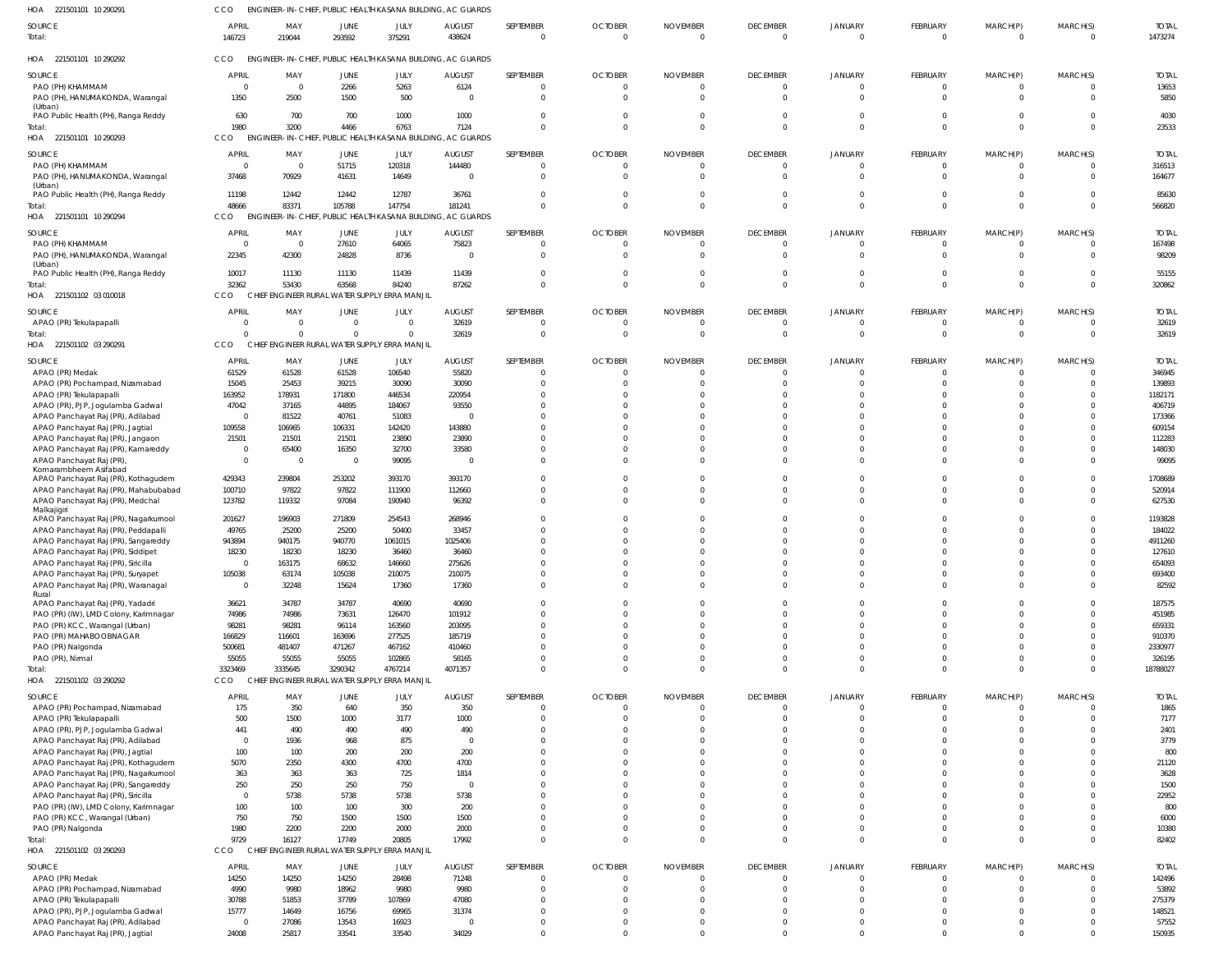| HOA 221501102 03 290293                              | CCO                  |                         |                  | CHIEF ENGINEER RURAL WATER SUPPLY ERRA MANJIL |                        |                                                                                           |                               |                               |                                             |                                           |                                |                            |                      |                       |
|------------------------------------------------------|----------------------|-------------------------|------------------|-----------------------------------------------|------------------------|-------------------------------------------------------------------------------------------|-------------------------------|-------------------------------|---------------------------------------------|-------------------------------------------|--------------------------------|----------------------------|----------------------|-----------------------|
| SOURCE                                               | APRIL                | MAY                     | JUNE             | JULY                                          | <b>AUGUST</b>          | SEPTEMBER                                                                                 | <b>OCTOBER</b>                | <b>NOVEMBER</b>               | <b>DECEMBER</b>                             | <b>JANUARY</b>                            | FEBRUARY                       | MARCH(P)                   | MARCH(S)             | <b>TOTAL</b>          |
| APAO Panchayat Raj (PR), Kamareddy                   | $\overline{0}$       | 21692                   | 5423             | 10846                                         | 11141                  | $\mathbf{0}$                                                                              | $\Omega$                      | $\Omega$                      | $\overline{0}$                              | $\Omega$                                  | $\mathbf{0}$                   | $\mathbf{0}$               | $\overline{0}$       | 49102                 |
| APAO Panchayat Raj (PR), Kothagudem                  | 143132               | 85309                   | 121772           | 131063                                        | 131063                 | $\Omega$                                                                                  | $\Omega$                      | $\Omega$                      | $\overline{0}$                              | $\overline{0}$                            | $\mathbf 0$                    | $\mathbf 0$                | $\overline{0}$       | 612339                |
| APAO Panchayat Raj (PR), Mahabubabad                 | 19144                | 21271                   | 21271            | 21271                                         | 21526                  | $\Omega$                                                                                  | $\Omega$                      |                               | $\Omega$                                    | $\Omega$                                  | $\Omega$                       | $\Omega$                   | $\Omega$             | 104483                |
| APAO Panchayat Raj (PR), Medchal<br>Malkajigiri      | 41065                | 43413                   | 63341            | 63340                                         | 59286                  | $\Omega$                                                                                  | $\Omega$                      | $\Omega$                      | $\Omega$                                    | $\Omega$                                  | $\Omega$                       | $\Omega$                   | $\overline{0}$       | 270445                |
| APAO Panchayat Raj (PR), Nagarkurnool                | 26658                | 26342                   | 54101            | 45515                                         | 107296                 | $\Omega$                                                                                  |                               |                               | $\Omega$                                    | $\Omega$                                  | $\Omega$                       | $\Omega$                   | $\Omega$             | 259912                |
| APAO Panchayat Raj (PR), Peddapalli                  | 16511                | 8362                    | 8362             | 16724                                         | 41597                  | $\Omega$                                                                                  |                               |                               | $\Omega$                                    | $\Omega$                                  | $\Omega$                       | $\Omega$                   | $\Omega$             | 91556                 |
| APAO Panchayat Raj (PR), Sangareddy                  | 32168                | 34906                   | 35106            | 50725                                         | 27754                  | $\Omega$                                                                                  |                               |                               | $\Omega$                                    | $\Omega$                                  | $\Omega$                       | $\Omega$                   | $\Omega$             | 180659                |
| APAO Panchayat Raj (PR), Siddipet                    | 6048                 | 6048                    | 6048             | 12096                                         | 12096                  | $\Omega$                                                                                  |                               |                               | $\Omega$                                    | $\Omega$                                  | $\Omega$                       | $\Omega$                   | $\Omega$             | 42336                 |
| APAO Panchayat Raj (PR), Siricilla                   | $\overline{0}$       | 59621                   | 59621            | 59621                                         | 93231                  | $\Omega$                                                                                  |                               |                               | $\Omega$                                    | $\Omega$                                  | $\Omega$                       | $\Omega$                   | $\Omega$             | 272094                |
| APAO Panchayat Raj (PR), Suryapet                    | 31550                | 63100                   | 31550            | 69626                                         | 69626                  | $\Omega$                                                                                  |                               |                               | $\Omega$                                    | $\Omega$                                  | $\Omega$                       | $\Omega$                   | $\Omega$             | 265452                |
| APAO Panchayat Raj (PR), Yadadri                     | 12155                | 13505                   | 13505            | 13505                                         | 13505                  | $\Omega$                                                                                  |                               |                               | $\Omega$                                    | $\Omega$                                  | $\Omega$                       | $\Omega$                   | $\Omega$             | 66175                 |
| PAO (PR) (IW), LMD Colony, Karimnagar                | 24868                | 24868                   | 25866            | 57913                                         | 33820                  | $\Omega$                                                                                  |                               |                               | $\Omega$                                    | $\Omega$                                  | $\Omega$                       | $\Omega$                   | $\Omega$             | 167335                |
| PAO (PR) KCC, Warangal (Urban)                       | 20259                | 20259                   | 40518            | 40515                                         | 41259                  | $\Omega$<br>$\Omega$                                                                      |                               |                               | $\Omega$<br>$\Omega$                        | $\Omega$<br>$\Omega$                      | $\Omega$<br>$\Omega$           | $\Omega$<br>$\Omega$       | $\Omega$<br>$\Omega$ | 162810                |
| PAO (PR) MAHABOOBNAGAR<br>PAO (PR) Nalgonda          | 55099<br>138211      | 90892<br>153093         | 57671<br>162029  | 91579<br>136259                               | 160198<br>111156       |                                                                                           |                               |                               | $\Omega$                                    | $\Omega$                                  | $\Omega$                       | $\Omega$                   | $\Omega$             | 455439<br>700748      |
| PAO (PR), Nirmal                                     | 12096                | 12096                   | 12096            | 27306                                         | 12442                  | $\Omega$                                                                                  | - 0                           |                               | $\Omega$                                    | $\Omega$                                  | $\Omega$                       | $\Omega$                   | $\Omega$             | 76036                 |
| Total:                                               | 668777               | 828412                  | 853121           | 1114679                                       | 1140707                | $\Omega$                                                                                  | $\Omega$                      | $\Omega$                      | $\Omega$                                    | $\Omega$                                  | $\Omega$                       | $\Omega$                   | $\overline{0}$       | 4605696               |
| HOA 221501102 03 290294                              | CCO                  |                         |                  | CHIEF ENGINEER RURAL WATER SUPPLY ERRA MANJIL |                        |                                                                                           |                               |                               |                                             |                                           |                                |                            |                      |                       |
| SOURCE                                               | <b>APRIL</b>         | MAY                     | JUNE             | JULY                                          | <b>AUGUST</b>          | SEPTEMBER                                                                                 | <b>OCTOBER</b>                | <b>NOVEMBER</b>               | <b>DECEMBER</b>                             | <b>JANUARY</b>                            | FEBRUARY                       | MARCH(P)                   | MARCH(S)             | <b>TOTAL</b>          |
| APAO (PR) Medak                                      | 5100                 | 5100                    | 5100             | 10198                                         | 25498                  | $\mathbf 0$                                                                               |                               |                               | $\overline{0}$                              | $\mathbf 0$                               | $\overline{0}$                 | 0                          | $\overline{0}$       | 50996                 |
| APAO (PR) Pochampad, Nizamabad                       | 2976                 | 5952                    | 11309            | 5952                                          | 5952                   | $\Omega$                                                                                  |                               |                               | $\Omega$                                    | $\Omega$                                  | $\mathbf 0$                    | $\mathbf 0$                | $\Omega$             | 32141                 |
| APAO (PR) Tekulapapalli                              | 14371                | 28708                   | 20321            | 68265                                         | 23645                  | $\Omega$                                                                                  |                               |                               | $\Omega$                                    | $\Omega$                                  | $\mathbf{0}$                   | $\Omega$                   | $\Omega$             | 155310                |
| APAO (PR), PJP, Jogulamba Gadwal                     | 5701                 | 6334                    | 6334             | 22450                                         | 10492                  | $\Omega$                                                                                  |                               |                               | $\Omega$                                    | $\Omega$                                  | $\mathbf 0$                    | $\Omega$                   | $\Omega$             | 51311                 |
| APAO Panchayat Raj (PR), Adilabad                    | $\overline{0}$       | 13292                   | 6646             | 8057                                          | - (                    | $\Omega$                                                                                  |                               |                               | $\Omega$                                    | $\Omega$                                  | $\Omega$                       | $\Omega$                   | $\Omega$             | 27995                 |
| APAO Panchayat Raj (PR), Jagtial                     | 10381                | 11163                   | 14503            | 14502                                         | 14713                  | $\Omega$                                                                                  |                               |                               | $\Omega$                                    | $\Omega$                                  | $\Omega$                       | $\Omega$                   | $\Omega$             | 65262                 |
| APAO Panchayat Raj (PR), Kamareddy                   | $\overline{0}$       | 9379                    | 2345             | 4689                                          | 4817                   | $\Omega$                                                                                  |                               |                               | $\Omega$                                    | $\Omega$                                  | $\Omega$                       | $\Omega$                   | $\Omega$             | 21230                 |
| APAO Panchayat Raj (PR), Kothagudem                  | 39479                | 17374                   | 31423            | 34744                                         | 34744                  | $\Omega$                                                                                  |                               |                               | $\Omega$                                    | $\Omega$                                  | $\Omega$                       | $\Omega$                   | $\Omega$             | 157764                |
| APAO Panchayat Raj (PR), Mahabubabad                 | 6850                 | 7611                    | 7611             | 7611                                          | 7702                   | $\Omega$                                                                                  |                               |                               | $\Omega$                                    | $\Omega$                                  | $\mathbf 0$                    | $\Omega$                   | $\Omega$             | 37385                 |
| APAO Panchayat Raj (PR), Medchal                     | 36008                | 38109                   | 55209            | 55208                                         | 52308                  | $\Omega$                                                                                  |                               |                               | $\Omega$                                    | $\Omega$                                  | $\Omega$                       | $\Omega$                   | $\Omega$             | 236842                |
| Malkajigiri<br>APAO Panchayat Raj (PR), Nagarkurnool | 10539                | 10426                   | 20359            | 18287                                         | 43395                  | $\Omega$                                                                                  |                               |                               | $\Omega$                                    | $\Omega$                                  | $\mathbf{0}$                   | $\mathbf 0$                | $\overline{0}$       | 103006                |
| APAO Panchayat Raj (PR), Peddapalli                  | 7903                 | 4987                    | 4987             | 9974                                          | 22864                  | $\Omega$                                                                                  |                               |                               | $\Omega$                                    | $\Omega$                                  | $\Omega$                       | $\Omega$                   | $\Omega$             | 50715                 |
| APAO Panchayat Raj (PR), Sangareddy                  | 11510                | 12490                   | 12562            | 18151                                         | 9932                   | $\Omega$                                                                                  |                               |                               | $\Omega$                                    | $\Omega$                                  | $\Omega$                       | $\Omega$                   | $\Omega$             | 64645                 |
| APAO Panchayat Raj (PR), Siddipet                    | 2615                 | 2615                    | 2615             | 5230                                          | 5230                   | $\Omega$                                                                                  |                               |                               | $\Omega$                                    | $\Omega$                                  | $\Omega$                       | $\Omega$                   | $\Omega$             | 18305                 |
| APAO Panchayat Raj (PR), Siricilla                   | $\overline{0}$       | 15434                   | 15434            | 15432                                         | 30919                  | $\Omega$                                                                                  |                               |                               | $\Omega$                                    | $\Omega$                                  | $\Omega$                       | $\Omega$                   | $\Omega$             | 77219                 |
| APAO Panchayat Raj (PR), Suryapet                    | 14319                | 28638                   | 14319            | 28634                                         | 28634                  | $\Omega$                                                                                  |                               |                               | $\Omega$                                    | $\Omega$                                  | $\Omega$                       | $\Omega$                   | $\Omega$             | 114544                |
| APAO Panchayat Raj (PR), Yadadri                     | 4349                 | 4832                    | 4832             | 4832                                          | 4832                   | $\Omega$                                                                                  |                               |                               | $\Omega$                                    | $\Omega$                                  | $\Omega$                       | $\Omega$                   | $\Omega$             | 23677                 |
| PAO (PR) (IW), LMD Colony, Karimnagar                | 8898                 | 8898                    | 9255             | 20722                                         | 12104                  | $\Omega$                                                                                  |                               |                               | $\Omega$                                    | $\Omega$                                  | $\Omega$                       | $\Omega$                   | $\Omega$             | 59877                 |
| PAO (PR) KCC, Warangal (Urban)                       | 12081                | 12081                   | 24162            | 24162                                         | 24606                  | $\Omega$                                                                                  |                               |                               | $\Omega$                                    | $\Omega$                                  | $\Omega$                       | $\Omega$                   | $\Omega$             | 97092                 |
| PAO (PR) MAHABOOBNAGAR                               | 29046                | 50147                   | 31947            | 52170                                         | 93093                  | $\Omega$                                                                                  |                               |                               | $\Omega$                                    | $\Omega$                                  | $\Omega$                       | $\Omega$                   | $\Omega$             | 256403                |
| PAO (PR) Nalgonda                                    | 55677<br>4779        | 61657<br>4779           | 65520<br>4779    | 54378<br>10908                                | 42651<br>4452          | $\Omega$<br>$\mathbf 0$                                                                   |                               |                               | $\Omega$<br>$\Omega$                        | $\Omega$<br>$\Omega$                      | $\Omega$<br>$\mathbf 0$        | $\Omega$<br>$\mathbf 0$    | $\Omega$<br>$\Omega$ | 279883<br>29697       |
| PAO (PR), Nirmal<br>Total:                           | 282582               | 360006                  | 371572           | 494556                                        | 502583                 | $\Omega$                                                                                  |                               |                               | $\Omega$                                    | $\Omega$                                  | $\Omega$                       | $\overline{0}$             | $\Omega$             | 2011299               |
| HOA 221501102 03 290295                              | CCO                  | <b>CHIE</b>             |                  | ENGINEER RURAL WATER SUPPLY ERRA MANJIL       |                        |                                                                                           |                               |                               |                                             |                                           |                                |                            |                      |                       |
|                                                      |                      |                         |                  |                                               |                        |                                                                                           |                               |                               |                                             |                                           |                                |                            |                      |                       |
| SOURCE                                               | <b>APRIL</b>         | MAY                     | JUNE             | JULY                                          | <b>AUGUST</b>          | SEPTEMBER                                                                                 | <b>OCTOBER</b>                | <b>NOVEMBER</b>               | <b>DECEMBER</b>                             | <b>JANUARY</b>                            | FEBRUARY                       | MARCH(P)                   | MARCH(S)             | <b>TOTAL</b>          |
| APAO (PR) Tekulapapalli                              | $\Omega$             | $\Omega$                | $\Omega$         | $\Omega$                                      | 88263                  | $\Omega$                                                                                  | $\Omega$                      | $\Omega$                      | $\overline{0}$                              | $\Omega$                                  | $\overline{0}$<br>$\mathbf{0}$ | $\Omega$                   | $\overline{0}$       | 88263<br>378972       |
| PAO (PR) Nalgonda<br>Total:                          | $\Omega$             | $\Omega$                | 163021<br>163021 | $\overline{0}$                                | 215951<br>304214       | $\mathbf 0$                                                                               | $\Omega$                      | $\Omega$                      | $\overline{0}$                              | $\Omega$                                  | $\overline{0}$                 | 0<br>$\mathbf{0}$          | $\Omega$             | 467235                |
| HOA 221501102 03 290296                              | CCO                  |                         |                  | CHIEF ENGINEER RURAL WATER SUPPLY ERRA MANJIL |                        |                                                                                           |                               |                               |                                             |                                           |                                |                            |                      |                       |
| SOURCE                                               | <b>APRIL</b>         | MAY                     | JUNE             | JULY                                          | <b>AUGUST</b>          | SEPTEMBER                                                                                 | <b>OCTOBER</b>                | <b>NOVEMBER</b>               | <b>DECEMBER</b>                             | <b>JANUARY</b>                            | FEBRUARY                       | MARCH(P)                   | MARCH(S)             | <b>TOTAL</b>          |
| APAO Panchayat Raj (PR), Suryapet                    | $\overline{0}$       | $\overline{0}$          | $\Omega$         | $\Omega$                                      | 54922                  | $\mathbf{0}$                                                                              |                               |                               | $\overline{0}$                              | $\overline{\mathbf{0}}$                   | $\overline{0}$                 | $\overline{0}$             | $\Omega$             | 54922                 |
| PAO (PR) KCC, Warangal (Urban)                       | $\overline{0}$       | $\overline{0}$          |                  | $\overline{0}$                                | 95274                  | $\mathbf{0}$                                                                              |                               |                               | $\overline{0}$                              | $\overline{0}$                            | $\overline{0}$                 | $\overline{0}$             | $\overline{0}$       | 95274                 |
| Total:                                               | $\Omega$             | $\Omega$                |                  | $\overline{0}$                                | 150196                 | $\mathbf 0$                                                                               |                               |                               | $\Omega$                                    | $\Omega$                                  | $\overline{0}$                 | $\overline{0}$             | $\Omega$             | 150196                |
| HOA 221501102 03 310318                              | CCO                  |                         |                  | CHIEF ENGINEER RURAL WATER SUPPLY ERRA MANJIL |                        |                                                                                           |                               |                               |                                             |                                           |                                |                            |                      |                       |
| SOURCE                                               | <b>APRIL</b>         | MAY                     | JUNE             | JULY                                          | <b>AUGUST</b>          | SEPTEMBER                                                                                 | <b>OCTOBER</b>                | <b>NOVEMBER</b>               | <b>DECEMBER</b>                             | <b>JANUARY</b>                            | FEBRUARY                       | MARCH(P)                   | MARCH(S)             | <b>TOTAL</b>          |
| PAO (PR) KCC, Warangal (Urban)                       | $\overline{0}$       | 20000                   | $\Omega$         | $\overline{0}$                                | $\Omega$               | $\mathbf{0}$                                                                              | $\overline{0}$                | $\Omega$                      | $\overline{0}$                              | $\overline{0}$                            | $\overline{0}$                 | $\overline{0}$             | $\overline{0}$       | 20000                 |
| Total:                                               | $\Omega$             | 20000                   | $\Omega$         | $\mathbf{0}$                                  | $\Omega$               | $\mathbf 0$                                                                               | $\Omega$                      | $\Omega$                      | $\overline{0}$                              | $\Omega$                                  | $\mathbf{0}$                   | $\mathbf{0}$               | $\overline{0}$       | 20000                 |
| HOA 221501196 05 270272                              | CCO                  |                         |                  | CHIEF ENGINEER RURAL WATER SUPPLY ERRA MANJIL |                        |                                                                                           |                               |                               |                                             |                                           |                                |                            |                      |                       |
| SOURCE                                               | <b>APRIL</b>         | MAY                     | JUNE             | JULY                                          | <b>AUGUST</b>          | SEPTEMBER                                                                                 | <b>OCTOBER</b>                | <b>NOVEMBER</b>               | <b>DECEMBER</b>                             | <b>JANUARY</b>                            | FEBRUARY                       | MARCH(P)                   | MARCH(S)             | <b>TOTAL</b>          |
| APAO (PR) Medak                                      | $\overline{0}$       | 28264136                | 21740652         | 5919553                                       | - 0                    | $\mathbf{0}$                                                                              |                               |                               | $\overline{0}$                              | $\overline{0}$                            | $\overline{0}$                 | $\overline{0}$             | $\Omega$             | 55924341              |
| APAO (PR), PJP, Jogulamba Gadwal                     | $\overline{0}$       | $\overline{\mathbf{0}}$ | $\Omega$         | 280000                                        |                        | $\mathbf 0$                                                                               |                               |                               | $\Omega$                                    | $\overline{0}$                            | $\overline{0}$                 | $\overline{0}$             | $\Omega$             | 280000                |
| APAO Panchayat Raj (PR), Sangareddy                  | $\overline{0}$       | 49672768                | 83214011         | 17359861                                      |                        | $\Omega$                                                                                  |                               |                               | $\Omega$                                    | $\Omega$                                  | $\mathbf{0}$                   | $\mathbf{0}$               | $\Omega$             | 150246640             |
| Total:                                               | $\Omega$             | 77936904                | 104954663        | 23559414                                      |                        | $\Omega$                                                                                  |                               |                               | $\Omega$                                    | $\overline{0}$                            | $\mathbf 0$                    | $\mathbf{0}$               | $\Omega$             | 206450981             |
| HOA 22150219125 05 310319                            | CCO                  |                         |                  | CHIEF ENGINEER RURAL WATER SUPPLY ERRA MANJIL |                        |                                                                                           |                               |                               |                                             |                                           |                                |                            |                      |                       |
| SOURCE                                               | <b>APRIL</b>         | MAY                     | JUNE             | JULY                                          | <b>AUGUST</b>          | SEPTEMBER                                                                                 | <b>OCTOBER</b>                | <b>NOVEMBER</b>               | <b>DECEMBER</b>                             | <b>JANUARY</b>                            | FEBRUARY                       | MARCH(P)                   | MARCH(S)             | <b>TOTAL</b>          |
| APAO (PR), PJP, Jogulamba Gadwal                     | $\overline{0}$       | $\overline{0}$          | $\Omega$         | 379705                                        | $\Omega$               | $\mathbf{0}$                                                                              | $\Omega$                      | $\Omega$                      | $\overline{\mathbf{0}}$                     | $\overline{0}$                            | $\mathbf{0}$                   | $\mathbf{0}$               | $\overline{0}$       | 379705                |
| Total:                                               | $\Omega$             | $\Omega$                | $\Omega$         | 379705                                        | $\Omega$               | $\Omega$                                                                                  | $\Omega$                      | $\Omega$                      | $\overline{0}$                              | $\overline{0}$                            | $\mathbf{0}$                   | $\mathbf{0}$               | $\overline{0}$       | 379705                |
| HOA 221605053 05 290291                              | <b>CCO</b>           |                         |                  |                                               |                        | THE ENGINEER-IN-CHIEF, CRF OFFICE OF THE ENGINEER-IN-CHIEF (R&B), IV FLOOR, ERRAM MANZIL, |                               |                               |                                             |                                           |                                |                            |                      |                       |
| SOURCE                                               | APRIL                | MAY                     | JUNE             | JULY                                          | <b>AUGUST</b>          | SEPTEMBER                                                                                 | <b>OCTOBER</b>                | <b>NOVEMBER</b>               | <b>DECEMBER</b>                             | <b>JANUARY</b>                            | FEBRUARY                       | MARCH(P)                   | MARCH(S)             | <b>TOTAL</b>          |
| APAO (R&B) HYDERABAD                                 | 294626               | 277594                  | 295469           | 384080                                        | 431836                 | $\mathbf{0}$                                                                              |                               |                               | $\overline{0}$                              | $\overline{0}$                            | $\overline{0}$                 | 0                          | $\overline{0}$       | 1683605               |
| Total:                                               | 294626               | 277594                  | 295469           | 384080                                        | 431836                 | $\mathbf{0}$                                                                              |                               | $\Omega$                      | $\overline{0}$                              | $\overline{0}$                            | $\mathbf{0}$                   | $\mathbf{0}$               | $\overline{0}$       | 1683605               |
| HOA 221605053 05 290292                              | CCO                  |                         |                  |                                               |                        | THE ENGINEER-IN-CHIEF, CRF OFFICE OF THE ENGINEER-IN-CHIEF (R&B), IV FLOOR, ERRAM MANZIL, |                               |                               |                                             |                                           |                                |                            |                      |                       |
|                                                      |                      |                         |                  |                                               |                        |                                                                                           |                               |                               |                                             |                                           |                                |                            | MARCH(S)             |                       |
| <b>SOURCE</b><br>APAO (R&B) HYDERABAD                | <b>APRIL</b><br>7270 | MAY<br>7900             | JUNE<br>8900     | JULY<br>9500                                  | <b>AUGUST</b><br>13611 | SEPTEMBER<br>$\mathbf{0}$                                                                 | <b>OCTOBER</b><br>$\mathbf 0$ | <b>NOVEMBER</b><br>$^{\circ}$ | <b>DECEMBER</b><br>$\overline{\phantom{0}}$ | <b>JANUARY</b><br>$\overline{\mathbf{0}}$ | FEBRUARY<br>$\mathbf 0$        | MARCH(P)<br>$\overline{0}$ | $\overline{0}$       | <b>TOTAL</b><br>47181 |
| Total:                                               | 7270                 | 7900                    | 8900             | 9500                                          | 13611                  | $\mathbf 0$                                                                               |                               |                               | $\overline{0}$                              | $\overline{0}$                            | $\overline{0}$                 | $\mathbf 0$                | $\mathbf{0}$         | 47181                 |
|                                                      |                      |                         |                  |                                               |                        |                                                                                           |                               |                               |                                             |                                           |                                |                            |                      |                       |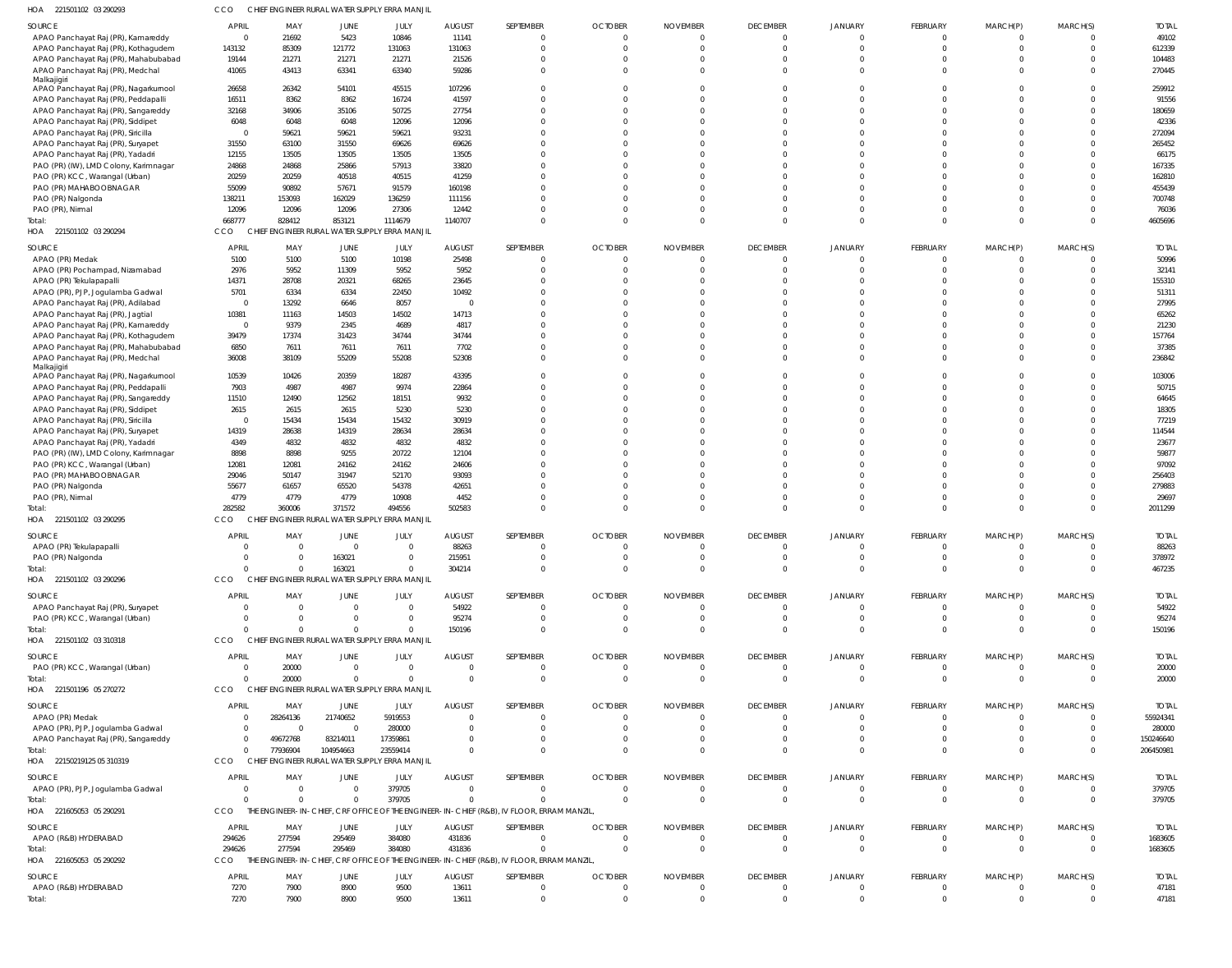221605053 05 290293 HOA CCO THE ENGINEER-IN-CHIEF, CRF OFFICE OF THE ENGINEER-IN-CHIEF (R&B), IV FLOOR, ERRAM MANZIL,

| SOURCE                                          | <b>APRIL</b>             | MAY                   | JUNE             | JULY             | <b>AUGUST</b>                                                   | SEPTEMBER                                                                                | <b>OCTOBER</b> | <b>NOVEMBER</b> | <b>DECEMBER</b>             | <b>JANUARY</b>             | FEBRUARY                    | MARCH(P)             | MARCH(S) | <b>TOTAL</b>      |
|-------------------------------------------------|--------------------------|-----------------------|------------------|------------------|-----------------------------------------------------------------|------------------------------------------------------------------------------------------|----------------|-----------------|-----------------------------|----------------------------|-----------------------------|----------------------|----------|-------------------|
| APAO (R&B) HYDERABAD                            | 97735                    | 106391                | 121306           | 127422           | 177134                                                          | $\Omega$                                                                                 |                |                 | $\Omega$                    | $\Omega$                   | 0                           | 0                    |          | 629988            |
| Total:                                          | 97735                    | 106391                | 121306           | 127422           | 177134                                                          | $\Omega$                                                                                 |                | - 0             | $\Omega$                    | $\Omega$                   | $\Omega$                    | $\Omega$             | $\Omega$ | 629988            |
| HOA 221605053 05 290294                         | CCO                      |                       |                  |                  |                                                                 | THE ENGINEER-IN-CHIEF, CRF OFFICE OF THE ENGINEER-IN-CHIEF (R&B), IV FLOOR, ERRAM MANZIL |                |                 |                             |                            |                             |                      |          |                   |
|                                                 |                          |                       |                  |                  |                                                                 |                                                                                          |                |                 |                             |                            |                             |                      |          |                   |
| SOURCE                                          | APRIL                    | MAY                   | JUNE             | JULY             | <b>AUGUST</b>                                                   | SEPTEMBER                                                                                | <b>OCTOBER</b> | <b>NOVEMBER</b> | <b>DECEMBER</b>             | JANUARY                    | FEBRUARY                    | MARCH(P)             | MARCH(S) | <b>TOTAL</b>      |
| APAO (R&B) HYDERABAD                            | 87428                    | 95174                 | 108517           | 113988           | 158460                                                          | $\mathbf 0$                                                                              | $\Omega$       |                 | 0                           | $\Omega$                   | $^{\circ}$                  | 0                    | $\Omega$ | 563567            |
| Total:                                          | 87428                    | 95174                 | 108517           | 113988           | 158460                                                          | $\Omega$                                                                                 |                | $\Omega$        | $\Omega$                    | $\Omega$                   | $\Omega$                    | $\mathbf 0$          | $\Omega$ | 563567            |
| HOA 221605053 05 290296                         | CCO                      |                       |                  |                  |                                                                 | THE ENGINEER-IN-CHIEF, CRF OFFICE OF THE ENGINEER-IN-CHIEF (R&B), IV FLOOR, ERRAM MANZIL |                |                 |                             |                            |                             |                      |          |                   |
| SOURCE                                          | <b>APRIL</b>             | MAY                   | JUNE             | JULY             | AUGUST                                                          | SEPTEMBER                                                                                | <b>OCTOBER</b> | <b>NOVEMBER</b> | <b>DECEMBER</b>             | JANUARY                    | <b>FEBRUARY</b>             | MARCH(P)             | MARCH(S) | <b>TOTAI</b>      |
| APAO (R&B) HYDERABAD                            |                          | <sup>0</sup>          | $\Omega$         | $\Omega$         | 34335                                                           | $\Omega$                                                                                 |                |                 | $\Omega$                    | $\Omega$                   | $\Omega$                    | $\Omega$             | $\Omega$ | 34335             |
| Total:                                          |                          | <sup>0</sup>          | $\Omega$         | $\Omega$         | 34335                                                           | $\Omega$                                                                                 |                |                 | $\Omega$                    | $\Omega$                   | $\Omega$                    | $\Omega$             | $\Omega$ | 34335             |
| HOA 221605053 07 270272                         | CCO                      | THE ENGINEER-IN-CHIEF |                  |                  |                                                                 | CRF OFFICE OF THE ENGINEER-IN-CHIEF (R&B), IV FLOOR, ERRAM MANZIL                        |                |                 |                             |                            |                             |                      |          |                   |
|                                                 |                          |                       |                  |                  |                                                                 |                                                                                          |                |                 |                             |                            |                             |                      |          |                   |
| SOURCE                                          | <b>APRIL</b>             | MAY                   | JUNE             | JULY             | <b>AUGUST</b>                                                   | SEPTEMBER                                                                                | <b>OCTOBER</b> | <b>NOVEMBER</b> | <b>DECEMBER</b>             | JANUARY                    | <b>FEBRUARY</b>             | MARCH(P)             | MARCH(S) | <b>TOTAL</b>      |
| APAO (R&B) HYDERABAD                            | - 0                      | $\Omega$              | $\Omega$         | $\overline{0}$   | 9478837                                                         | $\overline{0}$                                                                           | $\Omega$       | $\Omega$        | $\Omega$                    | $\Omega$                   | $\Omega$                    | 0                    | $\Omega$ | 9478837           |
| Total:                                          |                          | <sup>0</sup>          | $\Omega$         | $\Omega$         | 9478837                                                         | $\overline{0}$                                                                           |                | - 0             | $\Omega$                    | $\Omega$                   | $\overline{0}$              | $\mathbf{0}$         | $\Omega$ | 9478837           |
| HOA 222501277 31 270272                         | CCO                      |                       |                  |                  | SOCIAL WELFARE RESIDENTIAL EDUCATIONAL INSTITUTIONS SOCIETY XXX |                                                                                          |                |                 |                             |                            |                             |                      |          |                   |
| SOURCE                                          | <b>APRIL</b>             | MAY                   | <b>JUNE</b>      | JULY             | <b>AUGUST</b>                                                   | SEPTEMBER                                                                                | <b>OCTOBER</b> | <b>NOVEMBER</b> | <b>DECEMBER</b>             | JANUARY                    | FEBRUARY                    | MARCH(P)             | MARCH(S) | <b>TOTAL</b>      |
| PAO, FINANCE (W & P) DEPT,                      |                          | $\Omega$              | $\Omega$         | $\overline{0}$   | 125646                                                          | $\Omega$                                                                                 |                | $\Omega$        | $\Omega$                    | $\Omega$                   | $\Omega$                    | $\Omega$             | $\Omega$ | 125646            |
| MAHABOOBNAGAR                                   |                          |                       |                  |                  |                                                                 |                                                                                          |                |                 |                             |                            |                             |                      |          |                   |
| Total:                                          |                          | $\Omega$              | $\Omega$         | $\Omega$         | 125646                                                          | $\Omega$                                                                                 |                |                 | $\Omega$                    | $\Omega$                   | $\Omega$                    | $\Omega$             | $\Omega$ | 125646            |
| HOA 223560104 04 500503                         | CCO<br>THE               |                       |                  |                  | COMMISSIONER, PANCHAYAT RAJ URDU HALL LANE, HIMAYATNAGAR        |                                                                                          |                |                 |                             |                            |                             |                      |          |                   |
|                                                 |                          |                       |                  |                  |                                                                 |                                                                                          |                |                 |                             |                            |                             |                      |          |                   |
| SOURCE                                          | <b>APRIL</b>             | MAY                   | JUNE             | JULY             | <b>AUGUST</b>                                                   | SEPTEMBER                                                                                | <b>OCTOBER</b> | <b>NOVEMBER</b> | <b>DECEMBER</b>             | JANUARY                    | FEBRUARY                    | MARCH(P)             | MARCH(S) | <b>TOTAL</b>      |
| PAO (W&P) NSP, TEKULAPALLY                      |                          | $\Omega$              | $\Omega$         | $\Omega$         | 20000                                                           | $\mathbf{0}$                                                                             | $\Omega$       |                 | $\Omega$                    | $\Omega$                   | $\mathbf 0$                 | 0                    | $\Omega$ | 20000             |
| Total:                                          |                          | $\Omega$              | $\Omega$         | $\Omega$         | 20000                                                           | $\mathbf{0}$                                                                             |                | - 0             | $\Omega$                    | $\Omega$                   | $\overline{0}$              | $\mathbf 0$          | $\Omega$ | 20000             |
| HOA 22356010425 04 500503                       | CCO.                     |                       |                  |                  | THE COMMISSIONER, PANCHAYAT RAJ URDU HALL LANE, HIMAYATNAGAR    |                                                                                          |                |                 |                             |                            |                             |                      |          |                   |
| SOURCE                                          | <b>APRIL</b>             | MAY                   | <b>JUNE</b>      | JULY             | <b>AUGUST</b>                                                   | SEPTEMBER                                                                                | <b>OCTOBER</b> | <b>NOVEMBER</b> | <b>DECEMBER</b>             | JANUARY                    | <b>FEBRUARY</b>             | MARCH(P)             | MARCH(S) | <b>TOTAL</b>      |
| APAO (R&B) POCHAMPAD (NIZAMABAD)                |                          |                       | 0                | $\Omega$         | 20000                                                           | $\Omega$                                                                                 |                |                 |                             | <sup>0</sup>               | $\Omega$                    | O                    |          | 20000             |
| APAO (R&B) TEKULAPALLY                          |                          |                       |                  | $\Omega$         | 20000                                                           | $\Omega$                                                                                 |                |                 |                             |                            | n                           |                      |          | 20000             |
| APAO Irrigation, Siricilla                      |                          |                       |                  | $\Omega$         | 20000                                                           |                                                                                          |                |                 |                             |                            |                             |                      |          | 20000             |
| PAO (W&P) NSP, TEKULAPALLY                      |                          |                       |                  | 20000            | $\Omega$                                                        |                                                                                          |                |                 |                             |                            |                             |                      |          | 20000             |
| PAO A M R P (SLBC), NALGONDA                    |                          |                       |                  | 20000            | 20000                                                           | $\Omega$                                                                                 |                |                 |                             |                            |                             |                      |          | 40000             |
| PAO IRRIGATION DIVISION                         |                          |                       |                  | 40000            | $\Omega$                                                        | $\Omega$                                                                                 |                |                 |                             |                            | $\Omega$                    |                      |          | 40000             |
| MAHABOOBNAGAR                                   |                          |                       |                  |                  |                                                                 |                                                                                          |                |                 |                             |                            |                             |                      |          |                   |
| Total:                                          |                          | <sup>0</sup>          | $\Omega$         | 80000            | 80000                                                           | $\Omega$                                                                                 |                |                 |                             |                            | $\Omega$                    | $\Omega$             | $\Omega$ | 160000            |
| HOA 251500001 06 010015                         | CCO                      |                       |                  |                  |                                                                 | ENGINEER-IN-CHIEF, (GENL.&PR) ERRAMANZIL COLONY HYDERABAD ERRA MANJIL ANDHRA PRADESH     |                |                 |                             |                            |                             |                      |          |                   |
|                                                 | APRIL                    |                       |                  |                  |                                                                 | SEPTEMBER                                                                                | <b>OCTOBER</b> | <b>NOVEMBER</b> |                             |                            |                             |                      | MARCH(S) | <b>TOTAL</b>      |
| SOURCE                                          |                          | MAY<br>$\Omega$       | JUNE<br>$\Omega$ | JULY<br>$\Omega$ | <b>AUGUST</b><br>$\Omega$                                       | $\overline{0}$                                                                           | $\Omega$       | $\Omega$        | <b>DECEMBER</b><br>$\Omega$ | JANUARY<br>$\Omega$        | <b>FEBRUARY</b><br>$\Omega$ | MARCH(P)<br>$\Omega$ | $\Omega$ |                   |
| APAO Panchayat Raj (PR), Medchal<br>Malkajigiri | 665                      |                       |                  |                  |                                                                 |                                                                                          |                |                 |                             |                            |                             |                      |          | 665               |
| Total:                                          | 665                      | $\Omega$              | $\Omega$         | $\Omega$         | $\Omega$                                                        | $\mathbf 0$                                                                              |                |                 | $\Omega$                    | $\Omega$                   | $\Omega$                    | $\Omega$             | $\Omega$ | 665               |
| HOA 251500001 06 010017                         | CCO                      |                       |                  |                  |                                                                 | ENGINEER-IN-CHIEF, (GENL.&PR) ERRAMANZIL COLONY HYDERABAD ERRA MANJIL ANDHRA PRADESH,    |                |                 |                             |                            |                             |                      |          |                   |
|                                                 |                          |                       |                  |                  |                                                                 |                                                                                          |                |                 |                             |                            |                             |                      |          |                   |
| SOURCE                                          | APRIL                    | MAY                   | JUNE             | JULY             | <b>AUGUST</b>                                                   | SEPTEMBER                                                                                | <b>OCTOBER</b> | <b>NOVEMBER</b> | <b>DECEMBER</b>             | <b>JANUARY</b>             | <b>FEBRUARY</b>             | MARCH(P)             | MARCH(S) | <b>TOTAL</b>      |
| APAO (PR) Medak                                 |                          | $\Omega$              | 200000           | $\Omega$         | $\Omega$                                                        | $\Omega$                                                                                 |                |                 | $\Omega$                    | $\Omega$                   | $\Omega$                    | $\Omega$             | $\Omega$ | 200000            |
| Total:                                          |                          |                       | 200000           | $\Omega$         | $\Omega$                                                        | $\Omega$                                                                                 |                |                 | $\Omega$                    | $\Omega$                   | $\Omega$                    | $\Omega$             | $\Omega$ | 200000            |
| HOA 251500001 06 290291                         | CCO                      |                       |                  |                  |                                                                 | ENGINEER-IN-CHIEF, (GENL.&PR) ERRAMANZIL COLONY HYDERABAD ERRA MANJIL ANDHRA PRADESH     |                |                 |                             |                            |                             |                      |          |                   |
| SOURCE                                          | <b>APRIL</b>             | MAY                   | JUNE             | JULY             | <b>AUGUST</b>                                                   | SEPTEMBER                                                                                | <b>OCTOBER</b> | <b>NOVEMBER</b> | <b>DECEMBER</b>             | JANUARY                    | FEBRUARY                    | MARCH(P)             | MARCH(S) | <b>TOTAL</b>      |
| APAO (PR) Medak                                 | 118020                   | 118020                | 286111           | 365172           | 341000                                                          | $\Omega$                                                                                 |                |                 |                             |                            |                             |                      |          | 1228323           |
| APAO (PR) Pochampad, Nizamabad                  | 284589                   | 241879                | 162982           | 279130           | 414208                                                          | $\mathbf 0$                                                                              |                |                 |                             |                            | $\Omega$                    |                      | $\Omega$ | 1382788           |
| APAO (PR) Ranga Reddy Dist                      | 552207                   | 598732                | 640012           | 902179           | 658610                                                          | $\mathbf 0$                                                                              | $\Omega$       |                 | $\Omega$                    | $\Omega$                   | $\Omega$                    | $\Omega$             | $\Omega$ | 3351740           |
| APAO (PR) Tekulapapalli                         | 359572                   | 279008                | 375787           | 626820           | 626820                                                          | $\mathbf 0$                                                                              |                |                 | $\Omega$                    | $\Omega$                   | $\Omega$                    | $\Omega$             | $\Omega$ | 2268007           |
| APAO (PR), PJP, Jogulamba Gadwal                | 114650                   | 207297                | 98653            | 116790           | 116790                                                          | $\Omega$                                                                                 |                |                 | $\Omega$                    | $\Omega$                   | $\Omega$                    | $\Omega$             | $\Omega$ | 654180            |
| APAO Panchayat Raj (PR), Adilabad               | 162619                   | 134843                | 159345           | 229225           | 204683                                                          | $\Omega$                                                                                 |                |                 |                             | $\Omega$                   | $\Omega$                    | $\Omega$             | $\Omega$ | 890715            |
| APAO Panchayat Raj (PR), Bhoopalapally          | $\overline{0}$           | 277240                | $\overline{0}$   | 115381           | $\mathbf{0}$                                                    | $\Omega$                                                                                 |                |                 | $\Omega$                    | $\Omega$                   | $\Omega$                    | $\Omega$             | $\Omega$ | 392621            |
| APAO Panchayat Raj (PR), Jagtial                | $\overline{0}$           | 331558                | 162259           | 194540           | 194540                                                          | $\Omega$                                                                                 |                |                 |                             | $\Omega$                   | $\Omega$                    | $\Omega$             | $\Omega$ | 882897            |
| APAO Panchayat Raj (PR), Jangaon                | $\overline{0}$           | 439123                | $\overline{0}$   | $\mathbf 0$      | $\Omega$                                                        | $\Omega$                                                                                 |                |                 | $\Omega$                    | $\Omega$                   | $\Omega$                    | $\Omega$             | $\Omega$ | 439123            |
| APAO Panchayat Raj (PR), Kamareddy              |                          |                       | 403619           | 473430           | 474540                                                          | $\mathbf 0$                                                                              |                |                 | $\Omega$                    | $\Omega$                   | $\Omega$                    | $\Omega$             | $\Omega$ | 2177593           |
| APAO Panchayat Raj (PR), Kothagudem             |                          |                       |                  |                  |                                                                 |                                                                                          |                |                 |                             |                            |                             |                      |          | 1358351           |
|                                                 | 67482                    | 758522                |                  |                  |                                                                 |                                                                                          |                |                 |                             |                            |                             |                      |          |                   |
|                                                 | 221450                   | 245853                | 229789           | 305044           | 356215                                                          | $\Omega$                                                                                 |                |                 | $\Omega$                    | $\Omega$                   | $\Omega$                    | $\Omega$             | $\Omega$ |                   |
| APAO Panchayat Raj (PR), Mahabubabad            | 253338                   | 246893                | 247593           | 300828           | 283826                                                          | $\Omega$                                                                                 |                |                 | $\Omega$                    | $\Omega$                   | $\Omega$                    | $\Omega$             | $\Omega$ | 1332478           |
| APAO Panchayat Raj (PR), Mancherial             | 98001                    | 92865                 | 92865            | 108890           | 108890                                                          | $\mathbf 0$                                                                              |                |                 | $\Omega$                    | $\overline{0}$             | $\Omega$                    | $\Omega$             | $\Omega$ | 501511            |
| APAO Panchayat Raj (PR), Medchal                | 558823                   | 532746                | 532746           | 623598           | 627718                                                          | $\Omega$                                                                                 | $\Omega$       | $\Omega$        | $\Omega$                    | $\Omega$                   | $\Omega$                    | $\Omega$             | $\Omega$ | 2875631           |
| Malkajigiri                                     |                          |                       |                  |                  |                                                                 | $\Omega$                                                                                 |                |                 | $\Omega$                    | $\Omega$                   | $\Omega$                    | $\Omega$             | $\Omega$ |                   |
| APAO Panchayat Raj (PR), Nagarkurnool           | 305811<br>84553          | 290513<br>81135       | 395906<br>73821  | 341930<br>109105 | 344150<br>71605                                                 | $\mathbf 0$                                                                              |                |                 | $\Omega$                    | $\Omega$                   | $\Omega$                    | $\Omega$             | $\Omega$ | 1678310<br>420219 |
| APAO Panchayat Raj (PR), Peddapalli             |                          |                       |                  |                  |                                                                 | $\mathbf 0$                                                                              |                |                 | $\Omega$                    | $\overline{0}$             | $\Omega$                    | $\Omega$             | $\Omega$ |                   |
| APAO Panchayat Raj (PR), Sangareddy             | 135414                   | 143090                | 142609           | 165359           | 133880                                                          | $\Omega$                                                                                 |                |                 | $\Omega$                    | $\Omega$                   | $\Omega$                    | $\Omega$             | $\Omega$ | 720352            |
| APAO Panchayat Raj (PR), Siddipet               | 322274<br>$\overline{0}$ | 270542                | 322672           | 159600           | 824725                                                          | $\Omega$                                                                                 |                |                 | $\Omega$                    | $\Omega$                   | $\Omega$                    | $\Omega$             | $\Omega$ | 1899813           |
| APAO Panchayat Raj (PR), Siricilla              |                          | 76075                 | 101061           | 355277           | 155240<br>$\overline{0}$                                        | $\mathbf 0$                                                                              |                |                 |                             | $\Omega$                   | $\Omega$                    | $\Omega$             | $\Omega$ | 687653            |
| APAO Panchayat Raj (PR), Suryapet               | 33290                    | 18300                 | 33290            | 66580            |                                                                 | $\Omega$                                                                                 |                |                 | $\Omega$                    | $\Omega$                   | $\Omega$                    | $\Omega$             | $\Omega$ | 151460            |
| APAO Panchayat Raj (PR), Vikarabad              | $\overline{0}$           | 95415                 | 122606           | 101911           | 77340                                                           |                                                                                          | $\Omega$       |                 | $\Omega$                    |                            |                             | $\Omega$             | $\Omega$ | 397272            |
| APAO Panchayat Raj (PR), Wanaparthy             | 199976                   | 228427                | 193599           | 226440           | 228580                                                          | $\mathbf 0$<br>$\Omega$                                                                  | $\Omega$       |                 | $\Omega$                    | $\overline{0}$<br>$\Omega$ | $\mathbf 0$<br>$\Omega$     | $\Omega$             | $\Omega$ | 1077022           |
| APAO Panchayat Raj (PR), Waranagal<br>Rural     | 267318                   | 255551                | 233923           | 266080           | 237110                                                          |                                                                                          |                |                 |                             |                            |                             |                      |          | 1259982           |
| APAO Panchayat Raj (PR), Yadadri                | 241900                   | 379022                | 190459           | 244120           | 245390                                                          | $\mathbf 0$                                                                              | $\Omega$       | $\Omega$        | $\Omega$                    | $\mathbf 0$                | $\Omega$                    | $\Omega$             | $\Omega$ | 1300891           |
| PAO (PR) (IW), LMD Colony, Karimnagar           | $\overline{0}$           | 398930                | 298676           | 231255           | 232135                                                          | $\mathbf{0}$                                                                             | $\Omega$       | $\Omega$        | $\Omega$                    | $\Omega$                   | $\Omega$                    | $\Omega$             | $\Omega$ | 1160996           |
| PAO (PR) KCC, Warangal (Urban)                  | $\overline{0}$           | 531151                | 288269           | 338065           | 350645                                                          | $\mathbf 0$                                                                              |                |                 | $\Omega$                    | $\Omega$                   | $\Omega$                    | $\Omega$             | $\Omega$ | 1508130           |
| PAO (PR) MAHABOOBNAGAR                          | 388917                   | 916819                | 638777           | 748355           | 707635                                                          | $\Omega$                                                                                 |                |                 | $\Omega$                    | $\Omega$                   | $\Omega$                    | $\Omega$             | $\Omega$ | 3400503           |
| PAO (PR) Nalgonda                               | 375931                   | 895455                | 527808           | 619360           | 621500                                                          | $\mathbf 0$                                                                              |                |                 | $\Omega$                    | $\Omega$                   | $\Omega$                    | $\Omega$             | $\Omega$ | 3040054           |
| PAO (PR), Nirmal                                | 171684                   | 130658                | 130658           | 153270           | 155330                                                          | $\mathbf 0$                                                                              | $\Omega$       | $\Omega$        | $\overline{0}$              | $\overline{0}$             | $\mathbf 0$                 | 0                    | $\Omega$ | 741600            |
| Total:                                          | 5317819                  | 9215662               | 7085895          | 8767734          | 8793105                                                         | $\mathbf{0}$                                                                             | $\Omega$       | $\Omega$        | $\Omega$                    | $\Omega$                   | $\Omega$                    | $\Omega$             | $\Omega$ | 39180215          |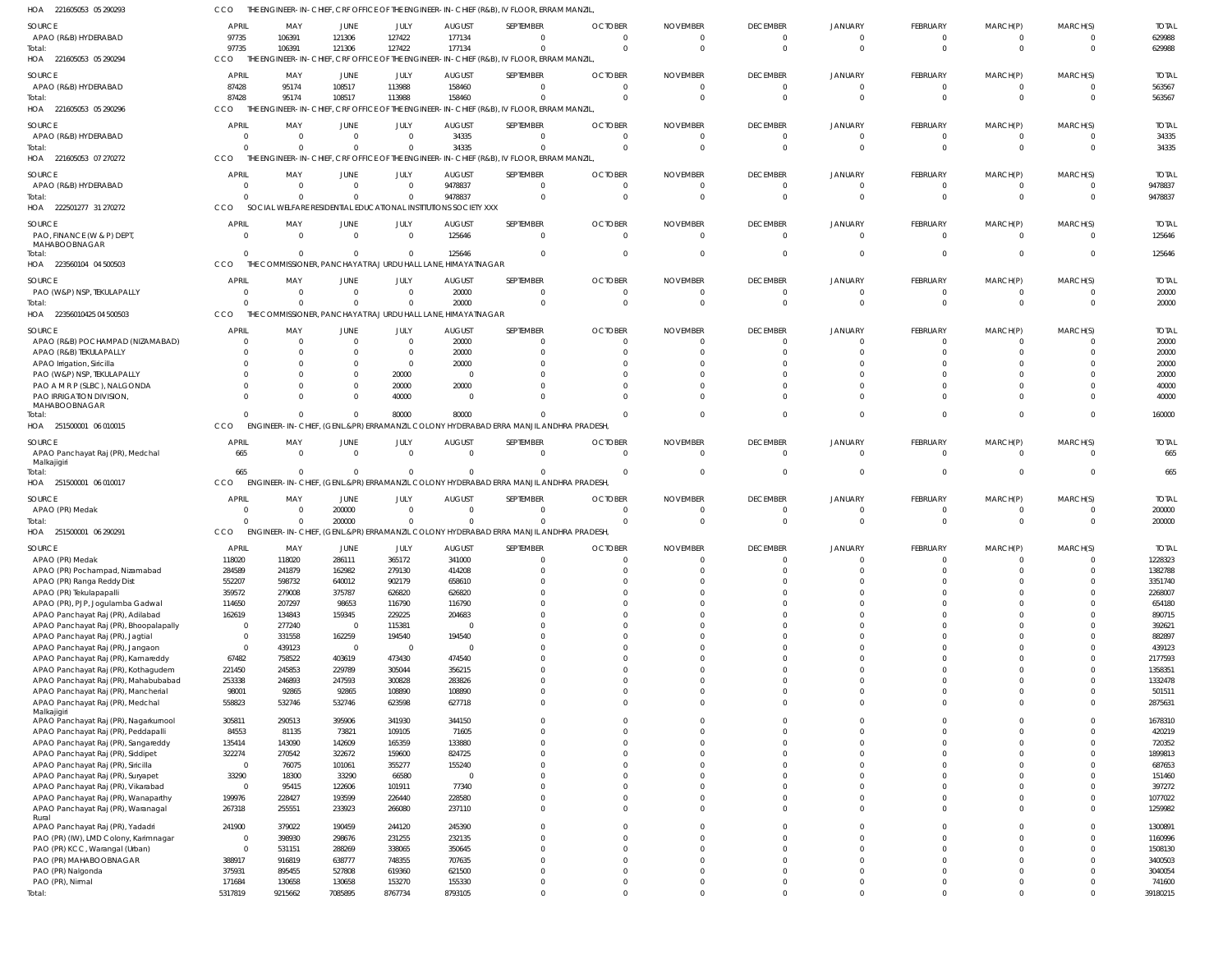251500001 06 290292 HOA CCO ENGINEER-IN-CHIEF, (GENL.&PR) ERRAMANZIL COLONY HYDERABAD ERRA MANJIL ANDHRA PRADESH,

| השוו<br><b>LUBUOUUT OU LIVLIL</b>      | 〜〜〜            |         |                |                |                | ENOTICENTIN'S CHIEF, (OENERN IN ENVANDANCE COLON I THIDENADAD ENVANDAMENTO INA FINADESIT |                |                 |                 |              |                |                |              |              |
|----------------------------------------|----------------|---------|----------------|----------------|----------------|------------------------------------------------------------------------------------------|----------------|-----------------|-----------------|--------------|----------------|----------------|--------------|--------------|
| SOURCE                                 | <b>APRIL</b>   | MAY     | JUNE           | JULY           | <b>AUGUST</b>  | SEPTEMBER                                                                                | <b>OCTOBER</b> | <b>NOVEMBER</b> | <b>DECEMBER</b> | JANUARY      | FEBRUARY       | MARCH(P)       | MARCH(S)     | <b>TOTAL</b> |
| APAO (PR) Medak                        | 500            | 500     | 1433           | 1480           | 1320           | $\Omega$                                                                                 | $\Omega$       | $\Omega$        | $\mathbf{0}$    | $\Omega$     |                |                | $\Omega$     | 5233         |
| APAO (PR) Pochampad, Nizamabad         | 1280           | 1160    | 1000           | 800            | 1800           | $\Omega$                                                                                 | $\Omega$       | $\Omega$        | $\mathbf 0$     | $\Omega$     |                |                | $\Omega$     | 6040         |
| APAO (PR) Ranga Reddy Dist             | 23646          | 38100   | 38100          | 42411          | 41411          | $\Omega$                                                                                 | $\Omega$       | $\Omega$        | $\Omega$        | $\Omega$     |                |                | $\Omega$     | 183668       |
| APAO (PR) Tekulapapalli                | 3075           | 4950    | 3225           | 4950           | 4950           |                                                                                          | $\Omega$       |                 | $\Omega$        | $\Omega$     |                |                |              | 21150        |
|                                        |                |         |                |                |                |                                                                                          | n              |                 |                 | $\Omega$     |                |                | $\Omega$     |              |
| APAO (PR), PJP, Jogulamba Gadwal       | 600            | 1080    | 600            | 600            | 600            |                                                                                          |                |                 | $\Omega$        |              |                |                |              | 3480         |
| APAO Panchayat Raj (PR), Adilabad      | 1263           | 1825    | 1350           | 1825           | 2300           |                                                                                          | $\Omega$       |                 | $\Omega$        | $\Omega$     |                |                | $\Omega$     | 8563         |
| APAO Panchayat Raj (PR), Bhoopalapally | $\mathbf 0$    | 1800    | $\overline{0}$ | 400            | $\overline{0}$ |                                                                                          | $\cap$         |                 | $\Omega$        | $\Omega$     |                |                | $\Omega$     | 2200         |
| APAO Panchayat Raj (PR), Jagtial       | $\Omega$       | 650     | 650            | 650            | 650            |                                                                                          | $\Omega$       |                 | $\Omega$        | $\Omega$     |                |                | $\Omega$     | 2600         |
| APAO Panchayat Raj (PR), Jangaon       | $\Omega$       | 1940    | $\overline{0}$ | - 0            | $\overline{0}$ |                                                                                          | $\cap$         |                 | $\Omega$        | $\Omega$     |                |                | $\Omega$     | 1940         |
| APAO Panchayat Raj (PR), Kamareddy     | 360            | 2542    | 1525           | 1525           | 1525           |                                                                                          | $\Omega$       |                 | $\Omega$        | $\Omega$     |                |                | $\Omega$     | 7477         |
| APAO Panchayat Raj (PR), Mahabubabad   | 540            | 600     | 600            | 600            | 600            |                                                                                          | $\cap$         |                 | $\Omega$        | $\Omega$     |                |                | $\Omega$     | 2940         |
| APAO Panchayat Raj (PR), Mancherial    | 450            | 500     | 500            | 500            | 500            | $\Omega$                                                                                 | $\Omega$       | $\Omega$        | $\Omega$        | $\Omega$     |                |                | $\Omega$     | 2450         |
| APAO Panchayat Raj (PR), Medchal       | $\Omega$       | 665     | 665            | 1329           | 1329           | $\Omega$                                                                                 | $\Omega$       | $\Omega$        | $\Omega$        | $\Omega$     |                |                | $\Omega$     | 3988         |
| Malkajigiri                            |                |         |                |                |                |                                                                                          |                |                 |                 |              |                |                |              |              |
| APAO Panchayat Raj (PR), Peddapalli    | 360            | 400     | 400            | 400            | 200            | $\Omega$                                                                                 | $\Omega$       | $\Omega$        | $\Omega$        | $\Omega$     |                |                |              | 1760         |
|                                        | 720            | 800     | 800            | 800            | 600            | $\Omega$                                                                                 | $\Omega$       | $\Omega$        | $\Omega$        | $\Omega$     |                |                | $\Omega$     | 3720         |
| APAO Panchayat Raj (PR), Sangareddy    |                |         |                |                |                | $\Omega$                                                                                 | $\Omega$       | $\Omega$        |                 |              |                |                | $\Omega$     |              |
| APAO Panchayat Raj (PR), Siddipet      | 3979           | 4291    | 7832           | 500            | 8082           |                                                                                          |                |                 | $\Omega$        | $\Omega$     |                |                |              | 24684        |
| APAO Panchayat Raj (PR), Siricilla     | $\Omega$       | 325     | $\circ$        | 3467           | 2525           |                                                                                          | $\Omega$       | $\Omega$        | $\Omega$        | $\Omega$     |                |                | $\Omega$     | 6317         |
| APAO Panchayat Raj (PR), Suryapet      | 100            | 200     | 100            | 200            | $\overline{0}$ | $\Omega$                                                                                 | $\Omega$       | $\Omega$        | $\Omega$        | $\Omega$     |                |                | $\Omega$     | 600          |
| APAO Panchayat Raj (PR), Waranagal     | 1396           | 1550    | 1550           | 1550           | 1350           | $\Omega$                                                                                 | $\Omega$       | $\Omega$        | $\Omega$        | $\Omega$     |                |                | $\Omega$     | 7396         |
| Rural                                  |                |         |                |                |                |                                                                                          |                |                 |                 |              |                |                |              |              |
| APAO Panchayat Raj (PR), Yadadri       | 1200           | 2200    | 1100           | 1200           | 1200           | $\Omega$                                                                                 | $\Omega$       | $\Omega$        | $\Omega$        | $\Omega$     |                |                |              | 6900         |
| PAO (PR) (IW), LMD Colony, Karimnagar  | $\overline{0}$ | 3960    | 3435           | 2290           | 2290           | $\Omega$                                                                                 | $\cap$         | $\Omega$        | $\Omega$        | $\Omega$     |                |                | $\Omega$     | 11975        |
| PAO (PR) KCC, Warangal (Urban)         | $\overline{0}$ | 5922    | 3080           | 3780           | 3780           | <sup>0</sup>                                                                             | $\Omega$       |                 | $\Omega$        | $\Omega$     |                |                | $\Omega$     | 16562        |
| PAO (PR) Nalgonda                      | 3309           | 5995    | 4475           | 4475           | 4475           | $\Omega$                                                                                 | $\Omega$       | $\Omega$        | $\Omega$        | $\Omega$     |                |                | $\Omega$     | 22729        |
| Total:                                 | 42778          | 81955   | 72420          | 75732          | 81487          | $\Omega$                                                                                 | $\Omega$       | $\Omega$        | $\Omega$        | $\Omega$     | $\Omega$       | $\Omega$       | $\Omega$     | 354372       |
| HOA 251500001 06 290293                | <b>CCO</b>     |         |                |                |                | ENGINEER-IN-CHIEF, (GENL.&PR) ERRAMANZIL COLONY HYDERABAD ERRA MANJIL ANDHRA PRADESH     |                |                 |                 |              |                |                |              |              |
|                                        |                |         |                |                |                |                                                                                          |                |                 |                 |              |                |                |              |              |
| SOURCE                                 | <b>APRIL</b>   | MAY     | JUNE           | JULY           | <b>AUGUST</b>  | SEPTEMBER                                                                                | <b>OCTOBER</b> | <b>NOVEMBER</b> | <b>DECEMBER</b> | JANUARY      | FEBRUARY       | MARCH(P)       | MARCH(S)     | <b>TOTAL</b> |
| APAO (PR) Medak                        | 39149          | 39149   | 106343         | 121133         | 113268         | $\mathbf{0}$                                                                             | $\Omega$       | $\Omega$        | $\mathbf 0$     | $\Omega$     |                |                | $\Omega$     | 419042       |
| APAO (PR) Pochampad, Nizamabad         | 94540          | 85568   | 78568          | 93035          | 141182         | $\Omega$                                                                                 | $\overline{0}$ | $\Omega$        | $\mathbf 0$     | $\mathbf{0}$ |                |                | $\Omega$     | 492893       |
| APAO (PR) Ranga Reddy Dist             | 165889         | 195112  | 208956         | 198573         | 183924         | <sup>0</sup>                                                                             | $\Omega$       | $\Omega$        | $\Omega$        | $\Omega$     |                |                | $\Omega$     | 952454       |
|                                        |                |         |                |                |                | <sup>0</sup>                                                                             | $\Omega$       | $\Omega$        | $\Omega$        |              |                |                | $\Omega$     |              |
| APAO (PR) Tekulapapalli                | 119691         | 197258  | 134269         | 208432         | 208432         |                                                                                          |                |                 |                 | $\Omega$     |                |                |              | 868082       |
| APAO (PR), PJP, Jogulamba Gadwal       | 38016          | 68741   | 38362          | 38734          | 38734          | <sup>0</sup>                                                                             | $\Omega$       | $\Omega$        | $\Omega$        | $\Omega$     |                |                | $\Omega$     | 222587       |
| APAO Panchayat Raj (PR), Adilabad      | 37074          | 56943   | 39225          | 57288          | 75006          |                                                                                          | $\Omega$       | $\Omega$        | $\Omega$        | $\Omega$     |                |                | $\Omega$     | 265536       |
| APAO Panchayat Raj (PR), Bhoopalapally | $\overline{0}$ | 101853  | $\overline{0}$ | 24246          | $\overline{0}$ | <sup>0</sup>                                                                             | $\Omega$       | $\Omega$        | $\Omega$        | $\Omega$     |                |                | <sup>0</sup> | 126099       |
| APAO Panchayat Raj (PR), Jagtial       | $\overline{0}$ | 119860  | 63085          | 64547          | 64547          |                                                                                          | $\Omega$       | $\Omega$        | $\Omega$        | $\Omega$     |                |                | $\Omega$     | 312039       |
| APAO Panchayat Raj (PR), Jangaon       | $\overline{0}$ | 150771  | $\overline{0}$ | $\Omega$       | $\overline{0}$ | <sup>0</sup>                                                                             | $\Omega$       | $\Omega$        | $\Omega$        | $\Omega$     |                |                | $\Omega$     | 150771       |
| APAO Panchayat Raj (PR), Kamareddy     | 22396          | 274711  | 157088         | 157088         | 157460         | $\Omega$                                                                                 | $\Omega$       | $\Omega$        | $\Omega$        | $\Omega$     |                |                | $\Omega$     | 768743       |
|                                        |                |         |                |                |                | <sup>0</sup>                                                                             | $\Omega$       | $\Omega$        | $\Omega$        | $\Omega$     |                |                | $\Omega$     | 490513       |
| APAO Panchayat Raj (PR), Kothagudem    | 73640          | 78279   | 78279          | 142044         | 118271         |                                                                                          |                |                 |                 |              |                |                |              |              |
| APAO Panchayat Raj (PR), Mahabubabad   | 42318          | 47021   | 47296          | 53380          | 47805          | <sup>0</sup>                                                                             | $\Omega$       | $\Omega$        | $\Omega$        | $\Omega$     |                |                | $\Omega$     | 237820       |
| APAO Panchayat Raj (PR), Mancherial    | 32495          | 36105   | 36105          | 36105          | 36105          | $\Omega$                                                                                 | $\Omega$       | $\Omega$        | $\Omega$        | $\Omega$     |                |                | $\Omega$     | 176915       |
| APAO Panchayat Raj (PR), Medchal       | 130580         | 144344  | 144344         | 151058         | 152438         | $\Omega$                                                                                 | $\Omega$       | $\Omega$        | $\Omega$        | $\Omega$     |                |                | $\Omega$     | 722764       |
| Malkajigiri                            |                |         |                |                |                |                                                                                          |                |                 |                 |              |                |                |              |              |
| APAO Panchayat Raj (PR), Nagarkurnool  | 101401         | 112668  | 102219         | 113386         | 230462         | $\Omega$                                                                                 | $\Omega$       | $\Omega$        | $\Omega$        | $\Omega$     |                |                | <sup>0</sup> | 660136       |
| APAO Panchayat Raj (PR), Peddapalli    | 27967          | 30455   | 36026          | 36025          | 23583          | $\Omega$                                                                                 | $\Omega$       | $\Omega$        | $\Omega$        | $\Omega$     |                |                | $\Omega$     | 154056       |
| APAO Panchayat Raj (PR), Sangareddy    | 44888          | 49875   | 49875          | 49875          | 38841          | <sup>0</sup>                                                                             |                | $\Omega$        | $\Omega$        | $\Omega$     |                |                |              | 233354       |
| APAO Panchayat Raj (PR), Siddipet      | 116132         | 114837  | 142370         | 52957          | 418566         |                                                                                          | $\Omega$       | $\Omega$        | $\mathbf 0$     | $\Omega$     |                |                |              | 844862       |
| APAO Panchayat Raj (PR), Siricilla     | $\overline{0}$ | 25229   | $\circ$        | 112936         | 39080          | $\Omega$                                                                                 | $\Omega$       | $\Omega$        | $\Omega$        | $\Omega$     |                |                | $\Omega$     | 177245       |
| APAO Panchayat Raj (PR), Suryapet      | 11038          | 22076   | 11038          | 22076          |                |                                                                                          |                |                 |                 |              |                |                |              | 66228        |
| APAO Panchayat Raj (PR), Vikarabad     | $\overline{0}$ | 18717   | 51310          | 25655          | 25655          | $\mathbf 0$                                                                              | $\Omega$       | $\Omega$        | $\Omega$        | $\Omega$     |                |                | $\Omega$     | 121337       |
|                                        |                |         |                |                |                |                                                                                          |                |                 |                 |              |                |                |              |              |
| APAO Panchayat Raj (PR), Wanaparthy    | 66327          | 88610   | 75105          | 75105          | 75822          | $\mathbf 0$                                                                              | $\overline{0}$ | $\overline{0}$  | $\mathbf 0$     | $\mathbf 0$  |                |                | $\Omega$     | 380969       |
| APAO Panchayat Raj (PR), Waranagal     | 76965          | 85515   | 76768          | 75259          | 65656          | $\Omega$                                                                                 | $\Omega$       | $\Omega$        | $\Omega$        | $\Omega$     |                |                | $\Omega$     | 380163       |
| Rural                                  |                |         |                |                |                |                                                                                          |                |                 |                 |              |                |                |              |              |
| APAO Panchayat Raj (PR), Yadadri       | 80236          | 144598  | 72672          | 80980          | 81405          | $\Omega$                                                                                 | $\Omega$       | $\Omega$        | $\Omega$        | $\mathbf 0$  |                |                | $\Omega$     | 459891       |
| PAO (PR) (IW), LMD Colony, Karimnagar  | $\overline{0}$ | 155612  | 115132         | 76717          | 77012          | $\Omega$                                                                                 | $\Omega$       | $\Omega$        | $\Omega$        | $\mathbf 0$  |                |                | <sup>0</sup> | 424473       |
| PAO (PR) KCC, Warangal (Urban)         | $\overline{0}$ | 170500  | 89017          | 102707         | 106930         | $\Omega$                                                                                 | $\Omega$       | $\Omega$        | $\mathbf 0$     | $\mathbf 0$  |                |                | $\Omega$     | 469154       |
| PAO (PR) MAHABOOBNAGAR                 | 128987         | 339908  | 247850         | 248222         | 234717         | $\Omega$                                                                                 | $\Omega$       | $\Omega$        | $\Omega$        | $\mathbf 0$  |                |                | $\Omega$     | 1199684      |
| PAO (PR) Nalgonda                      | 124660         | 326750  | 205024         | 205396         | 206114         |                                                                                          | $\Omega$       | $\Omega$        | $\Omega$        | $\mathbf 0$  |                |                | $\Omega$     | 1067944      |
| PAO (PR), Nirmal                       | 56969          | 50857   | 50857          | 50857          | 51549          | $\Omega$                                                                                 | $\Omega$       | $\Omega$        | $\mathbf 0$     | $\mathbf 0$  |                |                | $\Omega$     | 261089       |
| Total:                                 | 1631358        | 3331922 | 2457183        | 2673816        | 3012564        | $\Omega$                                                                                 | $\Omega$       | $\overline{0}$  | $\mathbf 0$     | $\mathbf 0$  |                | $\Omega$       | $\mathbf{0}$ | 13106843     |
| HOA 251500001 06 290294                | CCO            |         |                |                |                | ENGINEER-IN-CHIEF, (GENL.&PR) ERRAMANZIL COLONY HYDERABAD ERRA MANJIL ANDHRA PRADESH     |                |                 |                 |              |                |                |              |              |
|                                        |                |         |                |                |                |                                                                                          |                |                 |                 |              |                |                |              |              |
| SOURCE                                 | <b>APRIL</b>   | MAY     | JUNE           | JULY           | <b>AUGUST</b>  | SEPTEMBER                                                                                | <b>OCTOBER</b> | <b>NOVEMBER</b> | <b>DECEMBER</b> | JANUARY      | FEBRUARY       | MARCH(P)       | MARCH(S)     | <b>TOTAL</b> |
| APAO (PR) Medak                        | 14009          | 14009   | 38054          | 43345          | 40529          | $\overline{0}$                                                                           | $\overline{0}$ | $\Omega$        | $\mathbf 0$     | $\Omega$     | $\Omega$       | $\Omega$       | $\Omega$     | 149946       |
| APAO (PR) Pochampad, Nizamabad         | 35500          | 32547   | 28694          | 24812          | 48612          | $\Omega$                                                                                 | $\circ$        | $\Omega$        | $\mathbf 0$     | $\mathbf{0}$ |                | $\Omega$       | $\Omega$     | 170165       |
| APAO (PR) Ranga Reddy Dist             | 98290          | 112186  | 112186         | 121402         | 108298         | $\Omega$                                                                                 | $\Omega$       | $\Omega$        | $\Omega$        | $\Omega$     |                |                | $\Omega$     | 552362       |
| APAO (PR) Tekulapapalli                | 59710          | 102207  | 66892          | 104993         | 104993         | $\Omega$                                                                                 | $\Omega$       | $\Omega$        | $\Omega$        | $\Omega$     |                |                | $\Omega$     | 438795       |
|                                        |                |         |                |                |                |                                                                                          | $\Omega$       | $\Omega$        | $\Omega$        | $\Omega$     |                |                | $\Omega$     |              |
| APAO (PR), PJP, Jogulamba Gadwal       | 15484          | 28005   | 15634          | 15795          | 15795          |                                                                                          |                |                 |                 |              |                |                |              | 90713        |
| APAO Panchayat Raj (PR), Adilabad      | 17381          | 26484   | 18415          | 26607          | 34676          |                                                                                          | $\Omega$       | $\Omega$        | $\Omega$        | $\Omega$     |                |                | $\Omega$     | 123563       |
| APAO Panchayat Raj (PR), Bhoopalapally | $\overline{0}$ | 36447   | $\overline{0}$ | 8676           | $\overline{0}$ | <sup>0</sup>                                                                             | $\Omega$       | $\Omega$        | $\Omega$        | $\Omega$     |                |                | $\Omega$     | 45123        |
| APAO Panchayat Raj (PR), Jagtial       | $\overline{0}$ | 48049   | 25289          | 25867          | 25867          | $\Omega$                                                                                 | $\Omega$       | $\Omega$        | $\Omega$        | $\Omega$     |                |                | $\Omega$     | 125072       |
| APAO Panchayat Raj (PR), Jangaon       | $\overline{0}$ | 55666   | $\overline{0}$ | $\overline{0}$ | $\overline{0}$ | $\Omega$                                                                                 | $\Omega$       | $\Omega$        | $\Omega$        | $\Omega$     |                |                | $\Omega$     | 55666        |
| APAO Panchayat Raj (PR), Kamareddy     | 8014           | 114151  | 66066          | 66066          | 66227          | $\Omega$                                                                                 | $\Omega$       | $\Omega$        | $\Omega$        | $\Omega$     |                |                | $\Omega$     | 320524       |
| APAO Panchayat Raj (PR), Kothagudem    | 26349          | 20559   | 25801          | 50825          | 41973          | $\Omega$                                                                                 | $\Omega$       | $\Omega$        | $\Omega$        | $\Omega$     |                |                | $\Omega$     | 165507       |
|                                        | 15143          | 16825   | 16924          | 19172          | 17106          | $\Omega$                                                                                 | $\Omega$       | $\Omega$        | $\Omega$        | $\Omega$     |                |                | $\Omega$     | 85170        |
| APAO Panchayat Raj (PR), Mahabubabad   |                |         |                |                |                |                                                                                          |                |                 |                 |              |                |                |              |              |
| APAO Panchayat Raj (PR), Mancherial    | 13280          | 14756   | 14756          | 14756          | 14756          | $\Omega$                                                                                 | $\mathbf{0}$   | $\Omega$        | $\Omega$        | $\mathbf 0$  |                |                | $\Omega$     | 72304        |
| APAO Panchayat Raj (PR), Medchal       | 111714         | 124026  | 124026         | 124932         | 126168         | $\Omega$                                                                                 | $\Omega$       | $\Omega$        | $\Omega$        | $\Omega$     | $\Omega$       | $\cap$         | $\Omega$     | 610866       |
| Malkajigiri                            |                |         |                |                |                |                                                                                          |                |                 |                 |              |                |                |              |              |
| APAO Panchayat Raj (PR), Nagarkurnool  | 36282          | 40314   | 36576          | 40572          | 40838          | $\Omega$                                                                                 | $\Omega$       | $\Omega$        | $\Omega$        | $\mathbf 0$  |                |                | $\Omega$     | 194582       |
| APAO Panchayat Raj (PR), Peddapalli    | 10007          | 10897   | 12890          | 12890          | 8438           | $\Omega$                                                                                 | $\Omega$       | $\Omega$        | $\Omega$        | $\Omega$     |                |                | $\Omega$     | 55122        |
| APAO Panchayat Raj (PR), Sangareddy    | 19408          | 21564   | 21564          | 21564          | 16794          | $\Omega$                                                                                 | $\Omega$       | $\Omega$        | $\Omega$        | $\Omega$     |                |                | $\Omega$     | 100894       |
| APAO Panchayat Raj (PR), Siddipet      | 41857          | 40422   | 46584          | 21969          | 97893          | $\Omega$                                                                                 | $\Omega$       | $\Omega$        | $\Omega$        | $\Omega$     |                | $\cap$         | $\Omega$     | 248725       |
| APAO Panchayat Raj (PR), Siricilla     | $\overline{0}$ | 10006   | $\overline{0}$ | 45235          | 15969          | $\mathbf 0$                                                                              | $\overline{0}$ | $\mathbf{0}$    | $\mathbf 0$     | $\mathbf 0$  | $\overline{0}$ | $\overline{0}$ | $\Omega$     | 71210        |
| APAO Panchayat Raj (PR), Suryapet      | 4322           | 8644    | 4322           | 8643           | $\overline{0}$ | $\mathbf 0$                                                                              | $\Omega$       | $\Omega$        | $\mathbf 0$     | $\mathbf 0$  | $\Omega$       | $\Omega$       | $\Omega$     | 25931        |
|                                        |                |         |                |                |                |                                                                                          |                |                 |                 |              |                |                |              |              |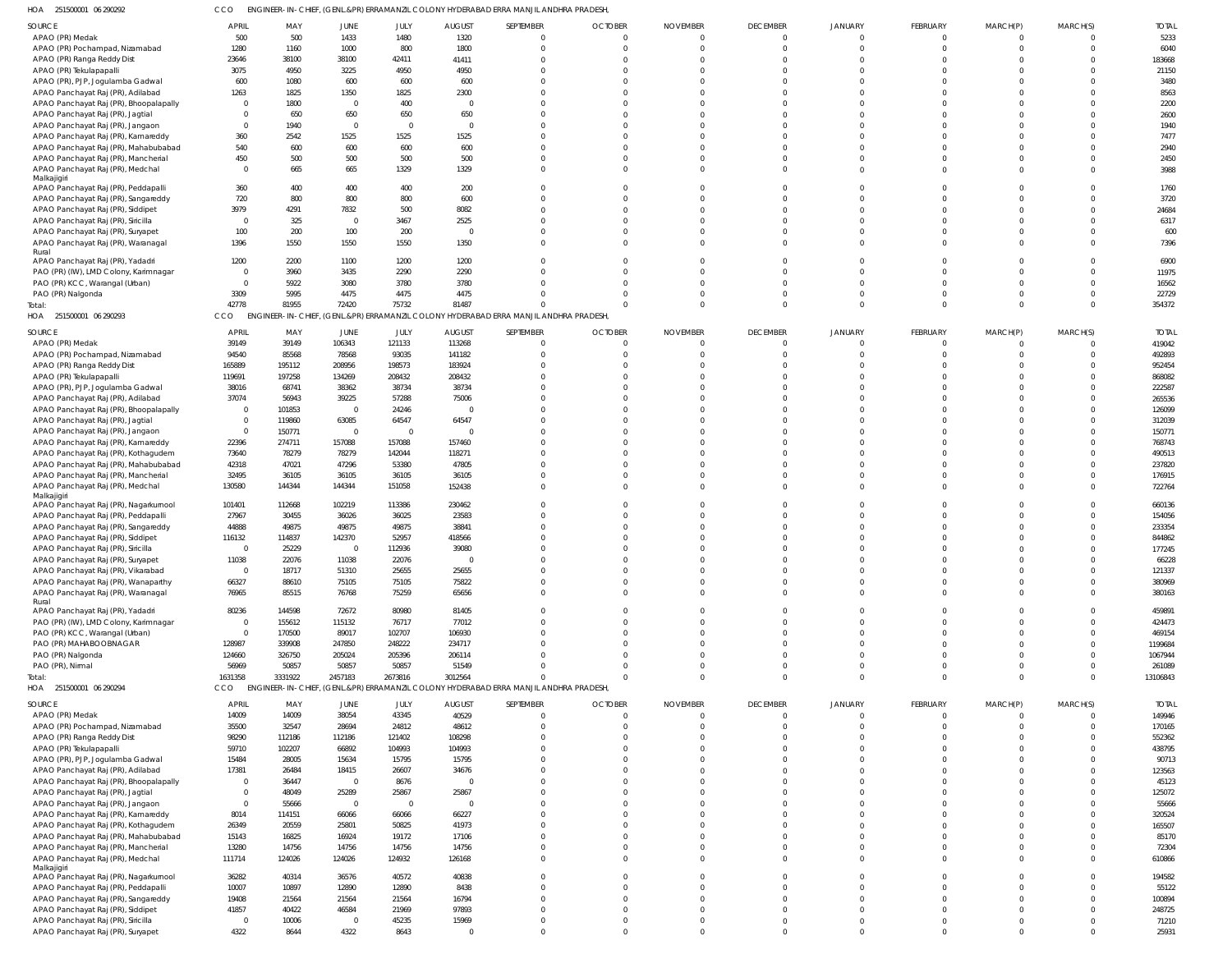| HOA<br>251500001 06 290294                                 | CCO                     |                                     |                      |                         |                          | ENGINEER-IN-CHIEF, (GENL.&PR) ERRAMANZIL COLONY HYDERABAD ERRA MANJIL ANDHRA PRADESH,                       |                            |                             |                        |                      |                  |              |          |                         |
|------------------------------------------------------------|-------------------------|-------------------------------------|----------------------|-------------------------|--------------------------|-------------------------------------------------------------------------------------------------------------|----------------------------|-----------------------------|------------------------|----------------------|------------------|--------------|----------|-------------------------|
| SOURCE                                                     | <b>APRIL</b>            | MAY                                 | JUNE                 | JULY                    | <b>AUGUST</b>            | SEPTEMBER                                                                                                   | <b>OCTOBER</b>             | <b>NOVEMBER</b>             | <b>DECEMBER</b>        | <b>JANUARY</b>       | <b>FEBRUARY</b>  | MARCH(P)     | MARCH(S) | <b>TOTAI</b>            |
| APAO Panchayat Raj (PR), Vikarabad                         | $\overline{0}$          | 7575                                | 20116                | 10058                   | 10058                    | $\Omega$                                                                                                    | $\Omega$                   | $\Omega$                    | $\Omega$               | $\Omega$             | 0                |              |          | 47807                   |
| APAO Panchayat Raj (PR), Wanaparthy                        | 23732                   | 31705                               | 26873                | 26873                   | 27131                    | $\Omega$                                                                                                    | $\Omega$                   | $\Omega$                    | $\Omega$               | $\Omega$             | $\Omega$         |              | $\Omega$ | 136314                  |
| APAO Panchayat Raj (PR), Waranagal<br>Rural                | 27542                   | 30602                               | 27472                | 26931                   | 23493                    | $\Omega$                                                                                                    | $\Omega$                   | $\cup$                      | $\Omega$               | $\cap$               |                  |              |          | 136040                  |
| APAO Panchayat Raj (PR), Yadadri                           | 30667                   | 55654                               | 27960                | 30961                   | 31113                    |                                                                                                             | $\Omega$                   | $\cup$                      |                        |                      |                  |              |          | 176355                  |
| PAO (PR) (IW), LMD Colony, Karimnagar                      | $\overline{\mathbf{0}}$ | 73296                               | 58908                | 39308                   | 39484                    |                                                                                                             |                            | $\cup$                      |                        |                      |                  |              |          | 210996                  |
| PAO (PR) KCC, Warangal (Urban)                             | $\overline{0}$<br>46154 | 83654<br>123389                     | 43599<br>89614       | 51764<br>89748          | 54280<br>84915           |                                                                                                             | -C<br>-C                   | $\cup$<br>$\cup$            |                        |                      |                  |              |          | 233297<br>433820        |
| PAO (PR) MAHABOOBNAGAR<br>PAO (PR) Nalgonda                | 47605                   | 120251                              | 76697                | 76830                   | 77086                    |                                                                                                             | -C                         | n                           |                        |                      |                  |              |          | 398469                  |
| PAO (PR), Nirmal                                           | 24633                   | 21990                               | 21990                | 21990                   | 22290                    |                                                                                                             |                            | $\cup$                      | $\cap$                 |                      |                  |              |          | 112893                  |
| Total:                                                     | 727083                  | 1425880                             | 1067902              | 1172584                 | 1194782                  |                                                                                                             | $\sqrt{ }$                 | $\Omega$                    | $\Omega$               | $\cap$               | $\Omega$         |              |          | 5588231                 |
| HOA 251500001 06 290295                                    | CCO                     | <b>ENGINEER-IN-CHIEF</b>            |                      |                         |                          | (GENL.&PR) ERRAMANZIL COLONY HYDERABAD ERRA MANJIL ANDHRA PRADESH                                           |                            |                             |                        |                      |                  |              |          |                         |
| SOURCE                                                     | <b>APRIL</b>            | MAY                                 | JUNE                 | JULY                    | <b>AUGUST</b>            | SEPTEMBER                                                                                                   | <b>OCTOBER</b>             | <b>NOVEMBER</b>             | <b>DECEMBER</b>        | <b>JANUARY</b>       | FEBRUARY         | MARCH(P)     | MARCH(S) | <b>TOTAI</b>            |
| APAO Panchayat Raj (PR), Sangareddy                        | $\Omega$                | $\overline{0}$                      | $\overline{0}$       | $\Omega$                | 13000                    | $\Omega$                                                                                                    | $\overline{0}$             | $\mathbf 0$                 | $\Omega$               | $\Omega$             | $\mathbf 0$      |              |          | 13000                   |
| PAO (PR) Nalgonda                                          | $\Omega$                | 0                                   | 0                    | $\Omega$                | 37914                    | $\Omega$                                                                                                    | $\Omega$                   | $\Omega$                    | $\Omega$               | $\Omega$             | 0                |              | $\Omega$ | 37914                   |
| Total:<br>HOA 251500001 06 290296                          | $\Omega$<br>CCO         | $\overline{0}$                      | $\mathbf 0$          |                         | 50914                    | $\Omega$<br>ENGINEER-IN-CHIEF, (GENL.&PR) ERRAMANZIL COLONY HYDERABAD ERRA MANJIL ANDHRA PRADESH,           | $\Omega$                   | C                           | $\Omega$               | $\Omega$             | $\Omega$         |              | $\Omega$ | 50914                   |
|                                                            |                         |                                     |                      |                         |                          |                                                                                                             |                            |                             |                        |                      |                  |              |          |                         |
| SOURCE                                                     | <b>APRIL</b>            | MAY                                 | JUNE                 | JULY                    | <b>AUGUST</b>            | SEPTEMBER                                                                                                   | <b>OCTOBER</b>             | <b>NOVEMBER</b>             | <b>DECEMBER</b>        | <b>JANUARY</b>       | FEBRUARY         | MARCH(P)     | MARCH(S) | <b>TOTAI</b>            |
| PAO (PR) Nalgonda<br>PAO (PR), Nirmal                      | - 0<br>$\Omega$         | $\overline{\mathbf{0}}$<br>$\Omega$ | $\Omega$<br>$\Omega$ | $\Omega$<br>$\Omega$    | 58302<br>113012          | $\Omega$<br>$\Omega$                                                                                        | $\Omega$<br>$\Omega$       | $\Omega$<br>$\Omega$        | $\Omega$<br>$\Omega$   | $\Omega$             | 0<br>$\Omega$    |              | $\Omega$ | 58302<br>113012         |
| Total:                                                     | $\Omega$                | $\Omega$                            | $\mathbf{0}$         | $\Omega$                | 171314                   | $\Omega$                                                                                                    | $\Omega$                   | C                           | $\Omega$               | $\Omega$             | $\Omega$         |              | $\Omega$ | 171314                  |
| HOA 251500001 06 310318                                    | CCO                     |                                     |                      |                         |                          | ENGINEER-IN-CHIEF, (GENL.&PR) ERRAMANZIL COLONY HYDERABAD ERRA MANJIL ANDHRA PRADESH,                       |                            |                             |                        |                      |                  |              |          |                         |
| SOURCE                                                     | <b>APRIL</b>            | MAY                                 | JUNE                 | JULY                    | <b>AUGUST</b>            | SEPTEMBER                                                                                                   | <b>OCTOBER</b>             | <b>NOVEMBER</b>             | <b>DECEMBER</b>        | <b>JANUARY</b>       | <b>FEBRUARY</b>  | MARCH(P)     | MARCH(S) | <b>TOTAL</b>            |
| APAO (PR) Medak                                            | $\Omega$                | - 0                                 | 20000                | $\overline{\mathbf{0}}$ | 0                        | 0                                                                                                           | $\Omega$                   | $\Omega$                    | $\Omega$               |                      | 0                |              |          | 20000                   |
| APAO (PR) Ranga Reddy Dist                                 | $\Omega$                | $\overline{0}$                      | $\overline{0}$       | 20000                   | $\overline{0}$           | $\Omega$                                                                                                    | 0                          | $\Omega$                    | $\Omega$               | $\Omega$             | $\Omega$         |              |          | 20000                   |
| APAO Panchayat Raj (PR), Waranagal                         | $\Omega$                | $\Omega$                            | 40000                | $\Omega$                | $\Omega$                 | $\Omega$                                                                                                    | $\Omega$                   | $\Omega$                    | $\Omega$               | $\cap$               | $\Omega$         |              |          | 40000                   |
| Rural<br>Total:                                            | $\Omega$                | $\Omega$                            | 60000                | 20000                   | $\Omega$                 | $\Omega$                                                                                                    |                            | $\Omega$                    | $\Omega$               | $\Omega$             | $\Omega$         |              | $\Omega$ | 80000                   |
| HOA 270001101 25 010011                                    | CCO                     |                                     |                      |                         |                          | THE CHIEF ENGINEER, Nagarjuna Sagar Project & AMR SLBC Proj, Vth Floor, Jalasoudha Buildings, Erram Manzil, |                            |                             |                        |                      |                  |              |          |                         |
| SOURCE                                                     | APRIL                   | MAY                                 | JUNE                 | JULY                    | <b>AUGUST</b>            | SEPTEMBER                                                                                                   | <b>OCTOBER</b>             | <b>NOVEMBER</b>             | <b>DECEMBER</b>        | <b>JANUARY</b>       | <b>FEBRUARY</b>  | MARCH(P)     | MARCH(S) | <b>TOTAI</b>            |
| PAO (W&P) NSP, TEKULAPALLY                                 | 3101201                 | 3212490                             | 3091484              | 6974480                 | 5793406                  | $\Omega$                                                                                                    | $\Omega$                   | $\Omega$                    | $\Omega$               | $\cap$               | 0                |              |          | 22173061                |
| PAO A M R P (SLBC), NALGONDA                               | 5595510                 | 6185393                             | 5510749              | 11068077                | 9714735                  | $\Omega$                                                                                                    | $\Omega$                   | $\Omega$                    | $\Omega$               |                      |                  |              |          | 38074464                |
| PAO, NSP(W&P), HYDERABAD                                   | 33225                   | 27778                               | 27778                | $\Omega$                | $\Omega$                 |                                                                                                             | -C                         | $\Omega$                    | $\Omega$               |                      |                  |              |          | 88781                   |
| Total:                                                     | 8729936                 | 9425661                             | 863001               | 18042557                | 15508141                 |                                                                                                             |                            | C                           | $\Omega$               | $\cap$               | $\Omega$         | $\Omega$     | $\Omega$ | 60336306                |
| HOA 270001101 25 010012                                    | <b>CCO</b>              |                                     |                      |                         |                          | THE CHIEF ENGINEER, Nagarjuna Sagar Project & AMR SLBC Proj, Vth Floor, Jalasoudha Buildings, Erram Manzil, |                            |                             |                        |                      |                  |              |          |                         |
| SOURCE                                                     | <b>APRIL</b>            | MAY                                 | JUNE                 | JULY                    | <b>AUGUST</b>            | SEPTEMBER                                                                                                   | <b>OCTOBER</b>             | <b>NOVEMBER</b>             | <b>DECEMBER</b>        | <b>JANUARY</b>       | <b>FEBRUARY</b>  | MARCH(P)     | MARCH(S) | <b>TOTAL</b>            |
| PAO (W&P) NSP, TEKULAPALLY                                 | 23022                   | 41178                               | 24462                | 93441                   | 52705                    | $\Omega$                                                                                                    | - 0                        | $\Omega$                    | $\Omega$               | $\cap$               | 0                |              |          | 234808                  |
| PAO A M R P (SLBC), NALGONDA<br>PAO, NSP(W&P), HYDERABAD   | 7914<br>700             | 11622<br>700                        | 8460<br>700          | 17460<br>- 0            | 18960<br>$\Omega$        |                                                                                                             | -0<br>-C                   | $\Omega$<br>$\Omega$        | $\Omega$<br>$\Omega$   | $\Omega$             | 0                |              | $\Omega$ | 64416<br>2100           |
| Total:                                                     | 31636                   | 53500                               | 33622                | 110901                  | 71665                    |                                                                                                             |                            | C                           | $\Omega$               | $\cap$               | $\Omega$         |              | $\cap$   | 301324                  |
| HOA 270001101 25 010013                                    | CCO                     |                                     |                      |                         |                          | THE CHIEF ENGINEER, Nagarjuna Sagar Project & AMR SLBC Proj, Vth Floor, Jalasoudha Buildings, Erram Manzil, |                            |                             |                        |                      |                  |              |          |                         |
| SOURCE                                                     | <b>APRIL</b>            | MAY                                 | JUNE                 | JULY                    | <b>AUGUST</b>            | SEPTEMBER                                                                                                   | <b>OCTOBER</b>             | <b>NOVEMBER</b>             | <b>DECEMBER</b>        | <b>JANUARY</b>       | <b>FEBRUARY</b>  | MARCH(P)     | MARCH(S) | <b>TOTAI</b>            |
| PAO (W&P) NSP, TEKULAPALLY                                 | 1044890                 | 1929748                             | 1081625              | 3332078                 | 2347629                  | $\Omega$                                                                                                    | $\Omega$                   | $\Omega$                    | - 0                    |                      |                  |              |          | 9735970                 |
| PAO A M R P (SLBC), NALGONDA                               | 1858472                 | 3269613                             | 1911403              | 5939934                 | 3227003                  |                                                                                                             |                            |                             |                        |                      |                  |              |          | 16206425                |
| PAO, NSP(W&P), HYDERABAD                                   | 10846                   | 10846                               | 10846                | $\Omega$                | $\Omega$                 | U                                                                                                           | $\cap$                     |                             | $\cap$                 |                      |                  |              |          | 32538                   |
| lotal                                                      | 2914208                 | 5210207                             | 3003874              | 9272012                 | 5574632                  |                                                                                                             |                            |                             |                        |                      |                  |              |          | 25974933                |
| HOA 270001101 25 010015                                    | <b>CCO</b>              |                                     |                      |                         |                          | THE CHIEF ENGINEER, Nagarjuna Sagar Project & AMR SLBC Proj, Vth Floor, Jalasoudha Buildings, Erram Manzil, |                            |                             |                        |                      |                  |              |          |                         |
| SOURCE                                                     | <b>APRIL</b>            | MAY                                 | JUNE                 | JULY                    | <b>AUGUST</b>            | SEPTEMBER                                                                                                   | <b>OCTOBER</b>             | <b>NOVEMBER</b>             | <b>DECEMBER</b>        | <b>JANUARY</b>       | FEBRUARY         | MARCH(P)     | MARCH(S) | <b>TOTAL</b>            |
| PAO (W&P) NSP, TEKULAPALLY<br>Total:                       | 4546<br>4546            | 7601<br>7601                        | 4732<br>4732         | 1863<br>1863            | 1863<br>1863             | 0<br>$\Omega$                                                                                               | 0<br>$\Omega$              | $\Omega$<br>- 0             | $\Omega$<br>$\Omega$   | $\Omega$             | 0<br>$\mathbf 0$ | $\mathbf{0}$ | $\Omega$ | 20605<br>20605          |
| HOA 270001101 25 010016                                    | CCO                     |                                     |                      |                         |                          | THE CHIEF ENGINEER, Nagarjuna Sagar Project & AMR SLBC Proj, Vth Floor, Jalasoudha Buildings, Erram Manzil, |                            |                             |                        |                      |                  |              |          |                         |
|                                                            |                         |                                     |                      |                         |                          |                                                                                                             |                            |                             |                        |                      |                  |              |          |                         |
| SOURCE<br>PAO (W&P) NSP, TEKULAPALLY                       | APRIL<br>655588         | MAY<br>1199277                      | JUNE<br>684400       | JULY<br>2806654         | <b>AUGUST</b><br>1455911 | SEPTEMBER                                                                                                   | <b>OCTOBER</b><br>$\Omega$ | <b>NOVEMBER</b><br>$\Omega$ | <b>DECEMBER</b><br>- 0 | <b>JANUARY</b>       | FEBRUARY         | MARCH(P)     | MARCH(S) | <b>TOTAL</b><br>6801830 |
| PAO A M R P (SLBC), NALGONDA                               | 602242                  | 1069583                             | 628140               | 1970724                 | 1048569                  |                                                                                                             | $\Omega$                   | $\Omega$                    | $\Omega$               |                      |                  |              |          | 5319258                 |
| PAO, NSP(W&P), HYDERABAD                                   | 9702                    | 9702                                | 9702                 | $\Omega$                | $\Omega$                 |                                                                                                             |                            |                             |                        |                      |                  |              |          | 29106                   |
| Total:                                                     | 1267532                 | 2278562                             | 1322242              | 4777378                 | 2504480                  |                                                                                                             |                            | C                           | $\Omega$               | $\Omega$             | $\Omega$         |              |          | 12150194                |
| HOA 270001101 25 010017                                    | <b>CCO</b>              |                                     |                      |                         |                          | THE CHIEF ENGINEER, Nagarjuna Sagar Project & AMR SLBC Proj, Vth Floor, Jalasoudha Buildings, Erram Manzil, |                            |                             |                        |                      |                  |              |          |                         |
| SOURCE                                                     | <b>APRIL</b>            | MAY                                 | JUNE                 | JULY                    | <b>AUGUST</b>            | SEPTEMBER                                                                                                   | <b>OCTOBER</b>             | <b>NOVEMBER</b>             | <b>DECEMBER</b>        | <b>JANUARY</b>       | FEBRUARY         | MARCH(P)     | MARCH(S) | <b>TOTAL</b>            |
| PAO (W&P) NSP, TEKULAPALLY                                 | $\Omega$                | $\overline{\mathbf{0}}$             | 148903               | $\Omega$                | 76500                    | $\Omega$                                                                                                    | - 0                        | 0                           | $\Omega$               | $\cap$               | 0                |              |          | 225403                  |
| PAO A M R P (SLBC), NALGONDA                               | $\Omega$                | $\overline{\mathbf{0}}$             | $\overline{0}$       |                         | 168904                   |                                                                                                             | $\Omega$                   | $\Omega$                    | $\Omega$               | $\Omega$             | 0                |              |          | 168904                  |
| Total:<br>HOA 270001101 25 010018                          | $\Omega$<br>CCO         | $\overline{\mathbf{0}}$             | 148903               |                         | 245404                   | THE CHIEF ENGINEER, Nagarjuna Sagar Project & AMR SLBC Proj, Vth Floor, Jalasoudha Buildings, Erram Manzil, |                            | C                           | $\Omega$               | $\cap$               | 0                |              |          | 394307                  |
|                                                            |                         |                                     |                      |                         |                          |                                                                                                             |                            |                             |                        |                      |                  |              |          |                         |
| SOURCE                                                     | <b>APRIL</b>            | MAY                                 | JUNE                 | JULY                    | <b>AUGUST</b>            | SEPTEMBER                                                                                                   | <b>OCTOBER</b>             | <b>NOVEMBER</b>             | <b>DECEMBER</b>        | <b>JANUARY</b>       | FEBRUARY         | MARCH(P)     | MARCH(S) | <b>TOTAL</b>            |
| PAO (W&P) NSP, TEKULAPALLY<br>PAO A M R P (SLBC), NALGONDA | $\Omega$<br>$\Omega$    | $\Omega$<br>$\overline{0}$          | $\Omega$<br>$\Omega$ | $\Omega$<br>$\Omega$    | 1541185<br>3809952       | $\Omega$<br>$\Omega$                                                                                        | $\Omega$<br>$\Omega$       | $\Omega$<br>$\Omega$        | - 0<br>$\Omega$        | $\Omega$             | $\Omega$         |              |          | 1541185<br>3809952      |
| Total:                                                     | $\Omega$                | $\Omega$                            | $\Omega$             | $\Omega$                | 5351137                  |                                                                                                             |                            | C                           | $\Omega$               | $\Omega$             |                  |              |          | 5351137                 |
| HOA 270001101 25 020021                                    | CCO                     |                                     |                      |                         |                          | THE CHIEF ENGINEER, Nagarjuna Sagar Project & AMR SLBC Proj, Vth Floor, Jalasoudha Buildings, Erram Manzil, |                            |                             |                        |                      |                  |              |          |                         |
| SOURCE                                                     | <b>APRIL</b>            | MAY                                 | JUNE                 | JULY                    | <b>AUGUST</b>            | SEPTEMBER                                                                                                   | <b>OCTOBER</b>             | <b>NOVEMBER</b>             | <b>DECEMBER</b>        | <b>JANUARY</b>       | FEBRUARY         | MARCH(P)     | MARCH(S) | <b>TOTAL</b>            |
| PAO (W&P) NSP, TEKULAPALLY                                 | $\Omega$                | $\overline{\mathbf{0}}$             | $\overline{0}$       | 13032                   | 16000                    | 0                                                                                                           | $\Omega$                   | $\Omega$                    |                        |                      |                  |              |          | 29032                   |
| PAO A M R P (SLBC), NALGONDA                               | $\overline{0}$          | 8000                                | 52000                | 20000                   | 32000                    | $\Omega$                                                                                                    | - 0                        | $\Omega$                    | $\Omega$               | $\Omega$             | 0                |              |          | 112000                  |
| Total:                                                     | $\Omega$                | 8000                                | 52000                | 33032                   | 48000                    |                                                                                                             |                            |                             | $\Omega$               | $\Omega$             |                  | 0            |          | 141032                  |
| HOA 270001101 25 110111                                    | <b>CCO</b>              |                                     |                      |                         |                          | THE CHIEF ENGINEER, Nagarjuna Sagar Project & AMR SLBC Proj, Vth Floor, Jalasoudha Buildings, Erram Manzil, |                            |                             |                        |                      |                  |              |          |                         |
| SOURCE                                                     | <b>APRIL</b>            | MAY                                 | JUNE                 | JULY                    | <b>AUGUST</b>            | SEPTEMBER                                                                                                   | <b>OCTOBER</b>             | <b>NOVEMBER</b>             | <b>DECEMBER</b>        | <b>JANUARY</b>       | <b>FEBRUARY</b>  | MARCH(P)     | MARCH(S) | <b>TOTAL</b>            |
| PAO (W&P) NSP, TEKULAPALLY                                 | - 0                     | $\overline{\mathbf{0}}$             | $\overline{0}$       | $\Omega$                | 841569                   | $\mathbf 0$                                                                                                 | $\Omega$                   | $\Omega$                    | - 0                    | $\Omega$             |                  |              |          | 841569                  |
| PAO A M R P (SLBC), NALGONDA<br>Total:                     | 0<br>$\Omega$           | 0<br>$\Omega$                       | 0<br>$\Omega$        | $\Omega$                | 1066815<br>1908384       | $\Omega$<br>$\Omega$                                                                                        | 0<br>$\Omega$              | 0<br>$\Omega$               | $\Omega$<br>$\Omega$   | $\Omega$<br>$\Omega$ | $\Omega$         |              |          | 1066815<br>1908384      |
|                                                            |                         |                                     |                      |                         |                          |                                                                                                             |                            |                             |                        |                      |                  |              |          |                         |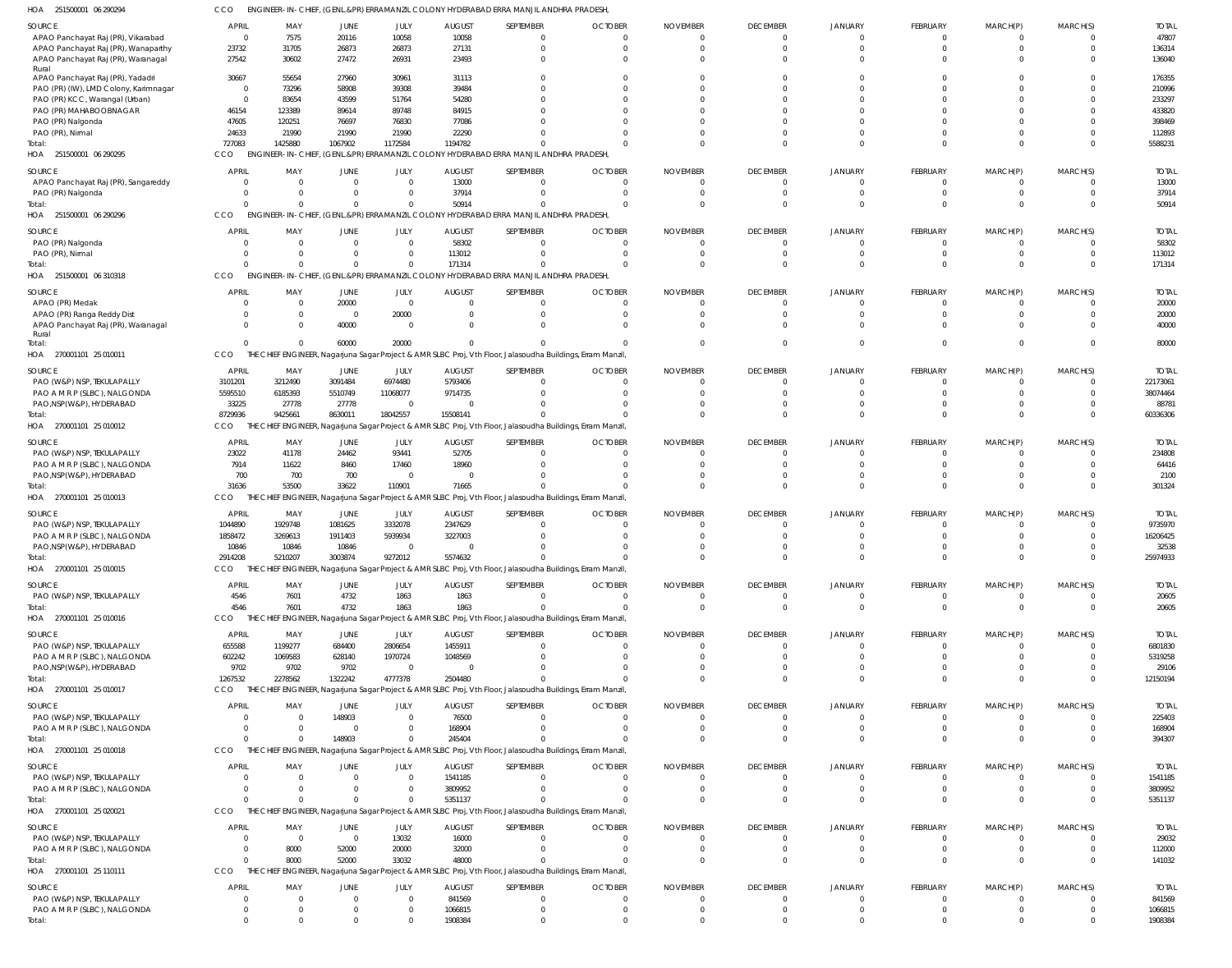| SOURCE                                                     | APRIL                  | MAY                                 | <b>JUNE</b>                | JULY                             | <b>AUGUST</b>            | SEPTEMBER                                                                                                   | <b>OCTOBER</b>             | <b>NOVEMBER</b>             | <b>DECEMBER</b> | <b>JANUARY</b> | FEBRUARY                    | MARCH(P)                         | MARCH(S) | <b>TOTAL</b>            |
|------------------------------------------------------------|------------------------|-------------------------------------|----------------------------|----------------------------------|--------------------------|-------------------------------------------------------------------------------------------------------------|----------------------------|-----------------------------|-----------------|----------------|-----------------------------|----------------------------------|----------|-------------------------|
| PAO (W&P) NSP, TEKULAPALLY<br>PAO A M R P (SLBC), NALGONDA |                        | $\overline{\mathbf{0}}$<br>11437    | 12428<br>47506             | $\overline{0}$<br>$\Omega$       | 14808<br>109470          |                                                                                                             | $\Omega$                   | $\Omega$                    |                 |                | $\Omega$                    | $\Omega$                         |          | 27236<br>168413         |
| Total:                                                     |                        | 11437                               | 59934                      | $\mathbf{0}$                     | 124278                   |                                                                                                             |                            | $\Omega$                    |                 |                |                             |                                  |          | 195649                  |
| HOA 270001101 25 130132                                    | <b>CCO</b>             |                                     |                            |                                  |                          | THE CHIEF ENGINEER, Nagarjuna Sagar Project & AMR SLBC Proj, Vth Floor, Jalasoudha Buildings, Erram Manzil, |                            |                             |                 |                |                             |                                  |          |                         |
| SOURCE                                                     | <b>APRIL</b>           | MAY                                 | JUNE                       | JULY                             | <b>AUGUST</b>            | SEPTEMBER                                                                                                   | <b>OCTOBER</b>             | <b>NOVEMBER</b>             | <b>DECEMBER</b> | JANUARY        | FEBRUARY                    | MARCH(P)                         | MARCH(S) | <b>TOTAL</b>            |
| PAO (W&P) NSP, TEKULAPALLY<br>PAO A M R P (SLBC), NALGONDA |                        | $\overline{0}$<br>$\Omega$          | $\overline{0}$<br>$\Omega$ | $\mathbf{0}$<br>$\overline{0}$   | 3500<br>62931            |                                                                                                             | $\Omega$<br>$\Omega$       | $\Omega$<br>$\Omega$        |                 |                | $\Omega$                    |                                  |          | 3500<br>62931           |
| Total:                                                     |                        |                                     | $\Omega$                   | $\Omega$                         | 66431                    |                                                                                                             |                            | $\Omega$                    |                 |                |                             |                                  |          | 66431                   |
| HOA 270001101 25 130134                                    | <b>CCO</b>             |                                     |                            |                                  |                          | THE CHIEF ENGINEER, Nagarjuna Sagar Project & AMR SLBC Proj, Vth Floor, Jalasoudha Buildings, Erram Manzil, |                            |                             |                 |                |                             |                                  |          |                         |
| SOURCE                                                     | APRIL                  | MAY                                 | JUNE                       | JULY                             | <b>AUGUST</b>            | SEPTEMBER                                                                                                   | <b>OCTOBER</b>             | <b>NOVEMBER</b>             | <b>DECEMBER</b> | <b>JANUARY</b> | FEBRUARY                    | MARCH(P)                         | MARCH(S) | <b>TOTAL</b>            |
| PAO (W&P) NSP, TEKULAPALLY                                 |                        | $\overline{0}$                      | $\overline{0}$             | $\overline{0}$                   | 250800                   |                                                                                                             | $\Omega$                   |                             |                 |                |                             |                                  |          | 250800                  |
| PAO A M R P (SLBC), NALGONDA                               |                        |                                     |                            | 0                                | 31429                    |                                                                                                             |                            |                             |                 |                |                             |                                  |          | 31429                   |
| Total:<br>HOA 270001101 25 130135                          | <b>CCO</b>             |                                     | $\Omega$                   | $\Omega$                         | 282229                   | THE CHIEF ENGINEER, Nagarjuna Sagar Project & AMR SLBC Proj, Vth Floor, Jalasoudha Buildings, Erram Manzil, |                            |                             |                 |                | $\Omega$                    |                                  |          | 282229                  |
|                                                            |                        |                                     |                            |                                  |                          |                                                                                                             |                            |                             |                 |                |                             |                                  |          |                         |
| SOURCE<br>PAO (W&P) NSP, TEKULAPALLY                       | <b>APRIL</b>           | MAY<br>$\overline{0}$               | JUNE<br>93147              | JULY<br>$\overline{0}$           | <b>AUGUST</b><br>53152   | SEPTEMBER                                                                                                   | <b>OCTOBER</b><br>$\Omega$ | <b>NOVEMBER</b><br>$\Omega$ | <b>DECEMBER</b> | JANUARY        | <b>FEBRUARY</b>             | MARCH(P)                         | MARCH(S) | <b>TOTAI</b><br>146299  |
| PAO A M R P (SLBC), NALGONDA                               |                        | 32536                               | 98281                      | $\Omega$                         | 106762                   |                                                                                                             | $\Omega$                   | $\Omega$                    |                 |                |                             |                                  |          | 237579                  |
| Total:                                                     |                        | 32536                               | 191428                     | $\Omega$                         | 159914                   |                                                                                                             |                            |                             |                 |                | $\Omega$                    |                                  |          | 383878                  |
| HOA 270001101 25 240                                       | CCO                    |                                     |                            |                                  |                          | THE CHIEF ENGINEER, Nagarjuna Sagar Project & AMR SLBC Proj, Vth Floor, Jalasoudha Buildings, Erram Manzil, |                            |                             |                 |                |                             |                                  |          |                         |
| SOURCE                                                     | <b>APRIL</b>           | MAY                                 | JUNE                       | JULY                             | <b>AUGUST</b>            | SEPTEMBER                                                                                                   | <b>OCTOBER</b>             | <b>NOVEMBER</b>             | <b>DECEMBER</b> | <b>JANUARY</b> | FEBRUARY                    | MARCH(P)                         | MARCH(S) | <b>TOTAI</b>            |
| PAO (W&P) NSP, TEKULAPALLY                                 |                        | $^{\circ}$<br>$\Omega$              | 287910                     | $\overline{0}$<br>$\Omega$       | 129735<br>187392         |                                                                                                             | $\Omega$                   | $\Omega$                    |                 |                | $\Omega$                    | $\Omega$                         |          | 417645                  |
| PAO A M R P (SLBC), NALGONDA<br>Total:                     |                        | $\overline{\mathbf{0}}$             | 286436<br>574346           | $^{\circ}$                       | 317127                   |                                                                                                             |                            |                             |                 |                |                             |                                  |          | 473828<br>891473        |
| HOA 270001101 25 290291                                    | CCO                    | THE CHIEF ENGINEER,                 |                            |                                  |                          | Nagarjuna Sagar Project & AMR SLBC Proj, Vth Floor, Jalasoudha Buildings, Erram Manzil,                     |                            |                             |                 |                |                             |                                  |          |                         |
| SOURCE                                                     | <b>APRIL</b>           | MAY                                 | JUNE                       | JULY                             | <b>AUGUST</b>            | SEPTEMBER                                                                                                   | <b>OCTOBER</b>             | <b>NOVEMBER</b>             | <b>DECEMBER</b> | JANUARY        | <b>FEBRUARY</b>             | MARCH(P)                         | MARCH(S) | <b>TOTAI</b>            |
| PAO (W&P) NSP, TEKULAPALLY                                 | 5792932                | 6125826                             | 6132189                    | 7267431                          | 7491985                  |                                                                                                             | $\Omega$                   | $\Omega$                    |                 |                | $\Omega$                    |                                  |          | 32810363                |
| PAO A M R P (SLBC), NALGONDA                               | 8939412                | 9026723                             | 8852163                    | 11086038                         | 16313697                 |                                                                                                             | $\Omega$                   | $\Omega$                    | $\Omega$        |                | $\Omega$                    |                                  |          | 54218033                |
| Total:                                                     | 14732344               | 15152549                            | 14984352                   | 18353469                         | 23805682                 |                                                                                                             |                            |                             |                 |                |                             |                                  |          | 87028396                |
| HOA 270001101 25 290292                                    | <b>CCO</b>             |                                     |                            |                                  |                          | THE CHIEF ENGINEER, Nagarjuna Sagar Project & AMR SLBC Proj, Vth Floor, Jalasoudha Buildings, Erram Manzil, |                            |                             |                 |                |                             |                                  |          |                         |
| SOURCE                                                     | APRIL                  | MAY                                 | JUNE                       | JULY                             | <b>AUGUST</b>            | SEPTEMBER                                                                                                   | <b>OCTOBER</b>             | <b>NOVEMBER</b>             | <b>DECEMBER</b> | JANUARY        | FEBRUARY                    | MARCH(P)                         | MARCH(S) | <b>TOTAL</b>            |
| PAO (W&P) NSP, TEKULAPALLY<br>PAO A M R P (SLBC), NALGONDA | 22347<br>38155         | 30431<br>53768                      | 22215<br>43809             | 27605<br>54872                   | 34608<br>89825           |                                                                                                             | $\Omega$                   |                             |                 |                |                             |                                  |          | 137206<br>280429        |
|                                                            | 60502                  | 84199                               | 66024                      | 82477                            | 124433                   |                                                                                                             |                            |                             |                 |                |                             |                                  |          | 417635                  |
| HOA 270001101 25 290293                                    | CCO                    |                                     |                            |                                  |                          | THE CHIEF ENGINEER, Nagarjuna Sagar Project & AMR SLBC Proj, Vth Floor, Jalasoudha Buildings, Erram Manzil, |                            |                             |                 |                |                             |                                  |          |                         |
| SOURCE                                                     | <b>APRIL</b>           | MAY                                 | JUNE                       | JULY                             | <b>AUGUST</b>            | SEPTEMBER                                                                                                   | <b>OCTOBER</b>             | <b>NOVEMBER</b>             | <b>DECEMBER</b> | JANUARY        | FEBRUARY                    | MARCH(P)                         | MARCH(S) | <b>TOTAI</b>            |
| PAO (W&P) NSP, TEKULAPALLY                                 | 1661083                | 2143579                             | 1754290                    | 2061843                          | 2616572                  |                                                                                                             | $\Omega$                   | $\Omega$                    |                 |                | $\Omega$                    |                                  |          | 10237367                |
| PAO A M R P (SLBC), NALGONDA                               | 1931320                | 2440421<br>4584000                  | 2150392                    | 2499620                          | 3330045<br>5946617       |                                                                                                             |                            | $\Omega$                    |                 |                |                             |                                  |          | 12351798                |
| lotal:<br>HOA 270001101 25 290294                          | 3592403<br>CCO         |                                     | 3904682                    | 4561463                          |                          | THE CHIEF ENGINEER, Nagarjuna Sagar Project & AMR SLBC Proj, Vth Floor, Jalasoudha Buildings, Erram Manzil, |                            |                             |                 |                |                             |                                  |          | 22589165                |
|                                                            |                        |                                     |                            |                                  |                          |                                                                                                             |                            |                             |                 |                |                             |                                  |          |                         |
| SOURCE<br>PAO (W&P) NSP, TEKULAPALLY                       | <b>APRIL</b><br>957533 | MAY<br>1228470                      | JUNE<br>1010249            | JULY<br>1182656                  | <b>AUGUST</b><br>1479073 | SEPTEMBER                                                                                                   | <b>OCTOBER</b><br>$\Omega$ | <b>NOVEMBER</b><br>$\Omega$ | <b>DECEMBER</b> | <b>JANUARY</b> | <b>FEBRUARY</b><br>$\Omega$ | MARCH(P)<br>$\Omega$             | MARCH(S) | <b>TOTAL</b><br>5857981 |
| PAO A M R P (SLBC), NALGONDA                               | 444493                 | 562292                              | 512217                     | 590145                           | 803997                   |                                                                                                             |                            |                             |                 |                |                             |                                  |          | 2913144                 |
| lotal:                                                     | 1402026                | 1790762                             | 1522466                    | 1772801                          | 2283070                  |                                                                                                             |                            |                             |                 |                |                             |                                  |          | 8771125                 |
| HOA 270001101 25 290295                                    | CCO                    |                                     |                            |                                  |                          | THE CHIEF ENGINEER, Nagarjuna Sagar Project & AMR SLBC Proj, Vth Floor, Jalasoudha Buildings, Erram Manzil, |                            |                             |                 |                |                             |                                  |          |                         |
| SOURCE                                                     | <b>APRIL</b>           | MAY                                 | <b>JUNE</b>                | JULY                             | <b>AUGUST</b>            | SEPTEMBER                                                                                                   | <b>OCTOBER</b>             | <b>NOVEMBER</b>             | <b>DECEMBER</b> | JANUARY        | FEBRUARY                    | MARCH(P)                         | MARCH(S) | <b>TOTAL</b>            |
| PAO (W&P) NSP, TEKULAPALLY<br>PAO A M R P (SLBC), NALGONDA | $\Omega$<br>1659       | $\Omega$<br>$\Omega$                | $\Omega$<br>$\Omega$       | $\overline{0}$<br>$\overline{0}$ | 133941<br>281728         |                                                                                                             | $\overline{0}$<br>$\Omega$ | $\Omega$<br>$\Omega$        | $\Omega$        | $\Omega$       | $^{\circ}$<br>$\Omega$      | $\Omega$                         |          | 133941<br>283387        |
| Total:                                                     | 1659                   | $\Omega$                            | $\Omega$                   | $\Omega$                         | 415669                   |                                                                                                             |                            | $\Omega$                    | $\Omega$        | $\Omega$       |                             |                                  |          | 417328                  |
| HOA 270001101 25 290296                                    | CCO                    |                                     |                            |                                  |                          | THE CHIEF ENGINEER, Nagarjuna Sagar Project & AMR SLBC Proj, Vth Floor, Jalasoudha Buildings, Erram Manzil, |                            |                             |                 |                |                             |                                  |          |                         |
| SOURCE                                                     | APRIL                  | MAY                                 | <b>JUNE</b>                | JULY                             | <b>AUGUST</b>            | SEPTEMBER                                                                                                   | <b>OCTOBER</b>             | <b>NOVEMBER</b>             | <b>DECEMBER</b> | <b>JANUARY</b> | FEBRUARY                    | MARCH(P)                         | MARCH(S) | <b>TOTAL</b>            |
| PAO (W&P) NSP, TEKULAPALLY                                 |                        | $\Omega$                            | $\Omega$                   | $\overline{0}$                   | 3255370                  |                                                                                                             | $\Omega$                   |                             |                 |                | 0                           |                                  |          | 3255370                 |
| PAO A M R P (SLBC), NALGONDA                               |                        | $\Omega$                            | $\Omega$                   | $\overline{0}$                   | 3508755                  |                                                                                                             | $\Omega$                   |                             |                 |                | $\Omega$                    | $\Omega$                         |          | 3508755                 |
| Total:<br>HOA 270001101 25 310318                          | <b>CCO</b>             | $\Omega$                            | $\Omega$                   | $\Omega$                         | 6764125                  | THE CHIEF ENGINEER, Nagarjuna Sagar Project & AMR SLBC Proj, Vth Floor, Jalasoudha Buildings, Erram Manzil, |                            |                             |                 |                |                             | $\Omega$                         |          | 6764125                 |
|                                                            |                        |                                     |                            |                                  |                          |                                                                                                             |                            |                             |                 |                |                             |                                  |          |                         |
| <b>SOURCE</b><br>PAO (W&P) NSP, TEKULAPALLY                | <b>APRIL</b>           | MAY<br>$\Omega$                     | JUNE<br>$\overline{0}$     | JULY<br>$\overline{0}$           | <b>AUGUST</b><br>40000   | SEPTEMBER                                                                                                   | <b>OCTOBER</b><br>$\Omega$ | <b>NOVEMBER</b><br>$\Omega$ | <b>DECEMBER</b> | JANUARY        | FEBRUARY<br>0               | MARCH(P)                         | MARCH(S) | <b>TOTAL</b><br>40000   |
| PAO A M R P (SLBC), NALGONDA                               |                        | 20000                               | $\overline{0}$             | $\overline{0}$                   | 20000                    |                                                                                                             |                            |                             |                 |                |                             |                                  |          | 40000                   |
| PAO, SRSP, SSP, NIRMAL                                     |                        | $\Omega$                            | 20000                      | $\Omega$                         | - 0                      |                                                                                                             |                            |                             |                 |                |                             |                                  |          | 20000                   |
| Total:                                                     | $\Omega$               | 20000                               | 20000                      | $\overline{0}$                   | 60000                    |                                                                                                             |                            | $\Omega$                    |                 |                |                             |                                  |          | 100000                  |
| HOA 270001101 25 510511                                    | CCO                    |                                     |                            |                                  |                          | THE CHIEF ENGINEER, Nagarjuna Sagar Project & AMR SLBC Proj, Vth Floor, Jalasoudha Buildings, Erram Manzil, |                            |                             |                 |                |                             |                                  |          |                         |
| SOURCE                                                     | APRIL                  | MAY                                 | <b>JUNE</b>                | JULY                             | <b>AUGUST</b>            | SEPTEMBER                                                                                                   | <b>OCTOBER</b>             | <b>NOVEMBER</b>             | <b>DECEMBER</b> | <b>JANUARY</b> | FEBRUARY                    | MARCH(P)                         | MARCH(S) | <b>TOTAL</b>            |
| PAO A M R P (SLBC), NALGONDA<br>Total:                     | $\Omega$               | $\overline{\mathbf{0}}$<br>$\Omega$ | $\overline{0}$<br>$\Omega$ | $\overline{0}$<br>$\mathbf{0}$   | 39945<br>39945           |                                                                                                             | 0<br>$\Omega$              | 0<br>$\overline{0}$         | $\Omega$        | $\Omega$       | 0<br>$\Omega$               | 0<br>$\Omega$                    |          | 39945<br>39945          |
| HOA 270001110 27 290291                                    | <b>CCO</b>             |                                     |                            |                                  |                          | Chief Engineer (Projects), Mahaboobnagar Vth Floor, Jalasoudha Building, Errum Manzil,                      |                            |                             |                 |                |                             |                                  |          |                         |
| SOURCE                                                     | <b>APRIL</b>           | MAY                                 | JUNE                       | JULY                             | <b>AUGUST</b>            | SEPTEMBER                                                                                                   | <b>OCTOBER</b>             | <b>NOVEMBER</b>             | <b>DECEMBER</b> | <b>JANUARY</b> | FEBRUARY                    | MARCH(P)                         | MARCH(S) | <b>TOTAL</b>            |
| PAO, PJP, Jogulamba Gadwal                                 | 1233753                | 1176114                             | 1179642                    | 1493355                          | 1579320                  | - 0                                                                                                         | $\Omega$                   | $\mathbf 0$                 |                 |                | $^{\circ}$                  | $\Omega$                         |          | 6662184                 |
| Total:                                                     | 1233753                | 1176114                             | 1179642                    | 1493355                          | 1579320                  | - 0                                                                                                         | $\Omega$                   | $\Omega$                    | $\Omega$        |                | $\Omega$                    | $\Omega$                         | $\Omega$ | 6662184                 |
| HOA 270001110 27 290292                                    | CCO                    |                                     |                            |                                  |                          | Chief Engineer (Projects), Mahaboobnagar Vth Floor, Jalasoudha Building, Errum Manzil,                      |                            |                             |                 |                |                             |                                  |          |                         |
| SOURCE                                                     | APRIL                  | MAY                                 | JUNE                       | JULY                             | <b>AUGUST</b>            | SEPTEMBER                                                                                                   | <b>OCTOBER</b>             | <b>NOVEMBER</b>             | <b>DECEMBER</b> | <b>JANUARY</b> | FEBRUARY                    | MARCH(P)                         | MARCH(S) | <b>TOTAL</b>            |
| PAO, PJP, Jogulamba Gadwal                                 | 250                    | 250                                 | 500                        | 500                              | 1000                     |                                                                                                             | $\overline{0}$<br>$\Omega$ | $\Omega$<br>$\Omega$        | - 0<br>$\Omega$ | $\Omega$       | $^{\circ}$<br>$\Omega$      | $\overline{0}$<br>$\overline{0}$ | $\Omega$ | 2500                    |
| Total:<br>HOA 270001110 27 290293                          | 250<br><b>CCO</b>      | 250                                 | 500                        | 500                              | 1000                     | Chief Engineer (Projects), Mahaboobnagar Vth Floor, Jalasoudha Building, Errum Manzil,                      |                            |                             |                 |                |                             |                                  |          | 2500                    |
|                                                            | <b>APRIL</b>           |                                     |                            |                                  |                          |                                                                                                             | <b>OCTOBER</b>             |                             | <b>DECEMBER</b> |                | FEBRUARY                    | MARCH(P)                         | MARCH(S) |                         |
| SOURCE<br>PAO, PJP, Jogulamba Gadwal                       | 409931                 | MAY<br>450864                       | JUNE<br>493007             | JULY<br>496195                   | <b>AUGUST</b><br>610701  | SEPTEMBER                                                                                                   | 0                          | <b>NOVEMBER</b><br>0        |                 | <b>JANUARY</b> | 0                           |                                  |          | <b>TOTAL</b><br>2460698 |
| Total:                                                     | 409931                 | 450864                              | 493007                     | 496195                           | 610701                   |                                                                                                             |                            |                             |                 |                |                             |                                  |          | 2460698                 |

CCO THE CHIEF ENGINEER, Nagarjuna Sagar Project & AMR SLBC Proj, Vth Floor, Jalasoudha Buildings, Erram Manzil,

270001101 25 130131 HOA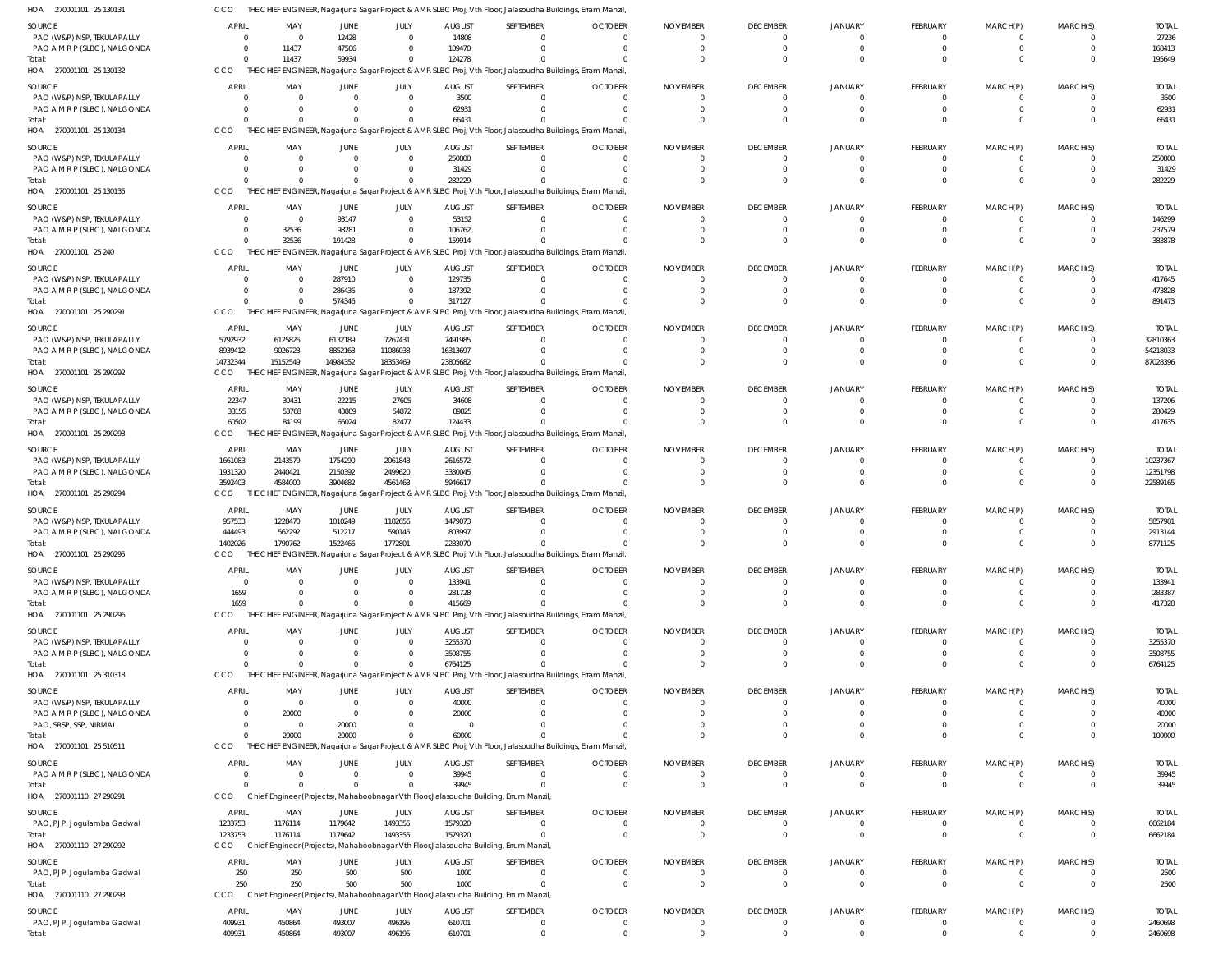| HOA 270001110 27 290294                              | CCO                        |                                     |                            |                            |                         | Chief Engineer (Projects), Mahaboobnagar Vth Floor, Jalasoudha Building, Errum Manzil |                                                                                                                      |                             |                             |                            |                      |                      |                                  |                        |
|------------------------------------------------------|----------------------------|-------------------------------------|----------------------------|----------------------------|-------------------------|---------------------------------------------------------------------------------------|----------------------------------------------------------------------------------------------------------------------|-----------------------------|-----------------------------|----------------------------|----------------------|----------------------|----------------------------------|------------------------|
| SOURCE                                               | APRIL                      | MAY                                 | JUNE                       | JULY                       | <b>AUGUST</b>           | SEPTEMBER                                                                             | <b>OCTOBER</b>                                                                                                       | <b>NOVEMBER</b>             | <b>DECEMBER</b>             | <b>JANUARY</b>             | <b>FEBRUARY</b>      | MARCH(P)             | MARCH(S)                         | <b>TOTAL</b>           |
| PAO, PJP, Jogulamba Gadwal                           | 218811                     | 241030                              | 258947                     | 260739                     | 312280                  | $\mathbf{0}$                                                                          | $\Omega$                                                                                                             | $\Omega$                    | $\mathbf{0}$                | $\overline{0}$             | $\Omega$             | $\Omega$             | $\overline{0}$                   | 1291807                |
| Total:                                               | 218811                     | 241030                              | 258947                     | 260739                     | 312280                  | $\Omega$                                                                              | $\Omega$                                                                                                             | $\Omega$                    | $\Omega$                    | $\overline{0}$             | $\Omega$             | $\Omega$             | $\overline{0}$                   | 1291807                |
| HOA 270001110 27 290296                              | CCO                        |                                     |                            |                            |                         | Chief Engineer (Projects), Mahaboobnagar Vth Floor, Jalasoudha Building, Errum Manzil |                                                                                                                      |                             |                             |                            |                      |                      |                                  |                        |
| SOURCE                                               | <b>APRIL</b>               | MAY                                 | JUNE                       | JULY                       | <b>AUGUST</b>           | SEPTEMBER                                                                             | <b>OCTOBER</b>                                                                                                       | <b>NOVEMBER</b>             | <b>DECEMBER</b>             | JANUARY                    | FEBRUARY             | MARCH(P)             | MARCH(S)                         | <b>TOTAL</b>           |
| PAO, PJP, Jogulamba Gadwal                           | $\Omega$                   | $\overline{\mathbf{0}}$             | $\overline{0}$             | $\Omega$                   | 797898                  | $\mathbf{0}$                                                                          |                                                                                                                      | $\Omega$                    | $\overline{0}$              | $\overline{0}$             | $\Omega$             | $\Omega$             | $\overline{0}$                   | 797898                 |
| Total:                                               | $\Omega$                   | - 0                                 | $\Omega$                   | $\Omega$                   | 797898                  | $\Omega$                                                                              |                                                                                                                      | $\cap$                      | $\Omega$                    | $\Omega$                   | $\Omega$             | $\Omega$             | $\Omega$                         | 797898                 |
| HOA 270001112 25 010011                              | CCO                        |                                     |                            |                            |                         |                                                                                       | THE ADMINISTRATOR-CUM-CHIEF ENGINEER, SRSP, Stage I Sriramsagar Project, Stage-I, Jalasoudha Building, Errum Manzil, |                             |                             |                            |                      |                      |                                  |                        |
| SOURCE                                               | APRIL                      | MAY                                 | JUNE                       | JULY                       | <b>AUGUST</b>           | SEPTEMBER                                                                             | <b>OCTOBER</b>                                                                                                       | <b>NOVEMBER</b>             | <b>DECEMBER</b>             | <b>JANUARY</b>             | FEBRUARY             | MARCH(P)             | MARCH(S)                         | <b>TOTAL</b>           |
| PAO, SRSP, SSP, NIRMAL                               | 859948                     | 985421                              | 832156                     | 1793675                    | 1745600                 | $\Omega$                                                                              |                                                                                                                      | $\Omega$                    | $\Omega$                    | $\mathbf{0}$               |                      | $\Omega$             | $\overline{0}$                   | 6216800                |
| Total:                                               | 859948                     | 985421                              | 832156                     | 1793675                    | 1745600                 | $\Omega$                                                                              |                                                                                                                      | $\Omega$                    | $\Omega$                    | $\Omega$                   | $\Omega$             | $\Omega$             | $\overline{0}$                   | 6216800                |
| HOA 270001112 25 010012                              | CCO                        |                                     |                            |                            |                         |                                                                                       | THE ADMINISTRATOR-CUM-CHIEF ENGINEER, SRSP, Stage I Sriramsagar Project, Stage-I, Jalasoudha Building, Errum Manzil, |                             |                             |                            |                      |                      |                                  |                        |
| SOURCE                                               | <b>APRIL</b>               | MAY                                 | JUNE                       | JULY                       | <b>AUGUST</b>           | SEPTEMBER                                                                             | <b>OCTOBER</b>                                                                                                       | <b>NOVEMBER</b>             | <b>DECEMBER</b>             | JANUARY                    | FEBRUARY             | MARCH(P)             | MARCH(S)                         | <b>TOTAL</b>           |
| PAO, SRSP, SSP, NIRMAL                               | 1000                       | 2000                                | 1000                       | 4000                       | 2000                    | $\mathbf{0}$                                                                          |                                                                                                                      |                             | $\overline{0}$              | $\overline{0}$             | $\Omega$             | $\overline{0}$       | $\overline{0}$                   | 10000                  |
| lotal:                                               | 1000                       | 2000                                | 1000                       | 4000                       | 2000                    | $\Omega$                                                                              |                                                                                                                      |                             | $\overline{0}$              | $\Omega$                   | $\Omega$             | $\Omega$             | $\overline{0}$                   | 10000                  |
| HOA 270001112 25 010013                              | CCO                        |                                     |                            |                            |                         |                                                                                       | THE ADMINISTRATOR-CUM-CHIEF ENGINEER, SRSP, Stage I Sriramsagar Project, Stage-I, Jalasoudha Building, Errum Manzil, |                             |                             |                            |                      |                      |                                  |                        |
| SOURCE                                               | <b>APRIL</b>               | MAY                                 | JUNE                       | JULY                       | <b>AUGUST</b>           | SEPTEMBER                                                                             | <b>OCTOBER</b>                                                                                                       | <b>NOVEMBER</b>             | <b>DECEMBER</b>             | JANUARY                    | FEBRUARY             | MARCH(P)             | MARCH(S)                         | <b>TOTAL</b>           |
| PAO, SRSP, SSP, NIRMAL                               | 285774                     | 529824                              | 300867                     | 1023270                    | 588476                  | $\Omega$                                                                              | $\cap$                                                                                                               | $\Omega$                    | $\Omega$                    | $\mathbf{0}$               | $\Omega$             | $\Omega$             | $\overline{0}$                   | 2728211                |
| Total:<br>HOA 270001112 25 010016                    | 285774<br>CCO              | 529824<br>THE ADMINISTRATOR-        | 300867                     | 1023270                    | 588476                  | $\Omega$                                                                              | CUM-CHIEF ENGINEER, SRSP, Stage I Sriramsagar Project, Stage-I, Jalasoudha Building, Errum Manzil,                   | $\Omega$                    | $\Omega$                    | $\Omega$                   | $\Omega$             | $\Omega$             | $\overline{0}$                   | 2728211                |
|                                                      |                            |                                     |                            |                            |                         |                                                                                       |                                                                                                                      |                             |                             |                            |                      |                      |                                  |                        |
| SOURCE                                               | APRIL                      | MAY                                 | JUNE                       | JULY                       | <b>AUGUST</b>           | SEPTEMBER                                                                             | <b>OCTOBER</b>                                                                                                       | <b>NOVEMBER</b>             | <b>DECEMBER</b>             | <b>JANUARY</b>             | FEBRUARY             | MARCH(P)             | MARCH(S)                         | <b>TOTAL</b>           |
| PAO, SRSP, SSP, NIRMAL                               | 151309                     | 272224                              | 154555                     | 509020                     | 294693                  | $\mathbf{0}$<br>$\Omega$                                                              |                                                                                                                      | $\Omega$                    | $\overline{0}$<br>$\Omega$  | $\overline{0}$<br>$\Omega$ | $\Omega$<br>$\Omega$ | $\Omega$<br>$\Omega$ | $\overline{0}$<br>$\Omega$       | 1381801                |
| Total:<br>HOA 270001112 25 010018                    | 151309<br><b>CCO</b>       | 272224                              | 154555                     | 509020                     | 294693                  |                                                                                       | THE ADMINISTRATOR-CUM-CHIEF ENGINEER, SRSP, Stage I Sriramsagar Project, Stage-I, Jalasoudha Building, Errum Manzil, |                             |                             |                            |                      |                      |                                  | 1381801                |
|                                                      |                            |                                     |                            |                            |                         |                                                                                       |                                                                                                                      |                             |                             |                            |                      |                      |                                  |                        |
| SOURCE                                               | <b>APRIL</b>               | MAY                                 | JUNE                       | JULY                       | <b>AUGUST</b>           | SEPTEMBER                                                                             | <b>OCTOBER</b>                                                                                                       | <b>NOVEMBER</b>             | <b>DECEMBER</b>             | JANUARY                    | FEBRUARY             | MARCH(P)             | MARCH(S)                         | <b>TOTAL</b>           |
| PAO, SRSP, SSP, NIRMAL                               | $\overline{0}$<br>$\Omega$ | $\overline{\mathbf{0}}$<br>$\Omega$ | $\mathbf 0$<br>$\Omega$    | $\overline{0}$<br>$\Omega$ | 368497<br>368497        | $\Omega$<br>$\Omega$                                                                  | $\cap$                                                                                                               | $\Omega$<br>$\Omega$        | $\mathbf{0}$<br>$\Omega$    | $\Omega$<br>$\Omega$       | $\Omega$<br>$\Omega$ | $\Omega$<br>$\Omega$ | $\overline{0}$<br>$\overline{0}$ | 368497<br>368497       |
| Total:<br>HOA 270001112 25 020021                    | CCO                        |                                     |                            |                            |                         |                                                                                       | THE ADMINISTRATOR-CUM-CHIEF ENGINEER, SRSP, Stage I Sriramsagar Project, Stage-I, Jalasoudha Building, Errum Manzil, |                             |                             |                            |                      |                      |                                  |                        |
|                                                      |                            |                                     |                            |                            |                         |                                                                                       |                                                                                                                      |                             |                             |                            |                      |                      |                                  |                        |
| SOURCE                                               | <b>APRIL</b>               | MAY                                 | JUNE                       | JULY                       | <b>AUGUST</b>           | SEPTEMBER                                                                             | <b>OCTOBER</b>                                                                                                       | <b>NOVEMBER</b>             | <b>DECEMBER</b>             | JANUARY                    | FEBRUARY             | MARCH(P)             | MARCH(S)                         | <b>TOTAL</b>           |
| PAO, SRSP, SSP, NIRMAL<br>Total:                     | 7200<br>7200               | 7200<br>7200                        | 7200<br>7200               | $\overline{0}$<br>$\Omega$ | 8000<br>8000            | $\mathbf{0}$<br>$\Omega$                                                              |                                                                                                                      |                             | $\overline{0}$<br>$\Omega$  | $\overline{0}$<br>$\Omega$ | $\Omega$<br>$\Omega$ | $\Omega$<br>$\Omega$ | $\overline{0}$<br>$\overline{0}$ | 29600<br>29600         |
| HOA 270001112 25 110111                              | CCO                        | THE ADM                             |                            |                            |                         |                                                                                       | NISTRATOR-CUM-CHIEF ENGINEER, SRSP, Stage I Sriramsagar Project, Stage-I, Jalasoudha Building, Errum Manzil,         |                             |                             |                            |                      |                      |                                  |                        |
|                                                      |                            |                                     |                            |                            |                         |                                                                                       |                                                                                                                      |                             |                             |                            |                      |                      |                                  |                        |
| SOURCE<br>PAO, SRSP, SSP, NIRMAL                     | APRIL<br>$\Omega$          | MAY<br>$\overline{\mathbf{0}}$      | JUNE<br>$\Omega$           | JULY<br>$\Omega$           | <b>AUGUST</b><br>152661 | SEPTEMBER<br>$\Omega$                                                                 | <b>OCTOBER</b>                                                                                                       | <b>NOVEMBER</b><br>$\Omega$ | <b>DECEMBER</b><br>0        | JANUARY<br>$\overline{0}$  | FEBRUARY<br>$\Omega$ | MARCH(P)<br>$\Omega$ | MARCH(S)<br>$\overline{0}$       | <b>TOTAL</b><br>152661 |
| Total:                                               | $\Omega$                   | $\Omega$                            | $\Omega$                   | $\overline{0}$             | 152661                  | $\Omega$                                                                              |                                                                                                                      | $\Omega$                    | $\Omega$                    | $\Omega$                   | $\Omega$             | $\Omega$             | $\Omega$                         | 152661                 |
| HOA 270001112 25 130131                              | CCO                        |                                     |                            |                            |                         |                                                                                       | THE ADMINISTRATOR-CUM-CHIEF ENGINEER, SRSP, Stage I Sriramsagar Project, Stage-I, Jalasoudha Building, Errum Manzil, |                             |                             |                            |                      |                      |                                  |                        |
| SOURCE                                               | <b>APRIL</b>               | MAY                                 | JUNE                       | JULY                       | <b>AUGUST</b>           | SEPTEMBER                                                                             | <b>OCTOBER</b>                                                                                                       | <b>NOVEMBER</b>             | <b>DECEMBER</b>             | <b>JANUARY</b>             | FEBRUARY             | MARCH(P)             | MARCH(S)                         | <b>TOTAL</b>           |
| PAO, SRSP, SSP, NIRMAL                               | $\overline{0}$             | 1812                                | 4774                       | $\overline{0}$             | 1178                    | $\mathbf{0}$                                                                          | $\cap$                                                                                                               | $\Omega$                    | $\overline{0}$              | $\overline{0}$             | $\Omega$             | $\Omega$             | $\overline{0}$                   | 7764                   |
| Total:                                               | $\Omega$                   | 1812                                | 4774                       | $\Omega$                   | 1178                    | $\Omega$                                                                              |                                                                                                                      |                             | $\Omega$                    | $\Omega$                   | $\Omega$             | $\Omega$             | $\Omega$                         | 7764                   |
| HOA 270001112 25 130132                              | CCO                        | THE ADN                             |                            |                            |                         |                                                                                       | NISTRATOR-CUM-CHIEF ENGINEER, SRSP, Stage I Sriramsagar Project, Stage-I, Jalasoudha Building, Errum Manzil,         |                             |                             |                            |                      |                      |                                  |                        |
| SOURCE                                               | <b>APRIL</b>               | MAY                                 | JUNE                       | JULY                       | <b>AUGUST</b>           | SEPTEMBER                                                                             | <b>OCTOBER</b>                                                                                                       | <b>NOVEMBER</b>             | <b>DECEMBER</b>             | JANUARY                    | FEBRUARY             | MARCH(P)             | MARCH(S)                         | <b>TOTAL</b>           |
| PAO, SRSP, SSP, NIRMAL                               | $\Omega$                   | - 0                                 | $\Omega$                   | $\Omega$                   | 42120                   | $\Omega$                                                                              |                                                                                                                      |                             | $\Omega$                    | $\Omega$                   |                      |                      | $\Omega$                         | 42120                  |
| Total:                                               | $\Omega$                   | - 0                                 | $\Omega$                   | $\Omega$                   | 42120                   |                                                                                       |                                                                                                                      | $\Omega$                    | $\Omega$                    | $\Omega$                   | $\Omega$             | $\Omega$             | $\Omega$                         | 42120                  |
| HOA 270001112 25 130134                              | CCO                        |                                     |                            |                            |                         |                                                                                       | THE ADMINISTRATOR-CUM-CHIEF ENGINEER, SRSP, Stage   Sriramsagar Project, Stage-I, Jalasoudha Building, Errum Manzil, |                             |                             |                            |                      |                      |                                  |                        |
| SOURCE                                               | <b>APRIL</b>               | MAY                                 | JUNE                       | JULY                       | <b>AUGUST</b>           | SEPTEMBER                                                                             | <b>OCTOBER</b>                                                                                                       | <b>NOVEMBER</b>             | <b>DECEMBER</b>             | <b>JANUARY</b>             | <b>FEBRUARY</b>      | MARCH(P)             | MARCH(S)                         | <b>TOTAL</b>           |
| PAO, SRSP, SSP, NIRMAL                               | $\overline{0}$             | $\overline{0}$                      | $\overline{0}$             | $\Omega$                   | 293337                  | $\mathbf{0}$                                                                          |                                                                                                                      |                             | $\overline{0}$              | $\mathbf{0}$               | $\Omega$             | $\Omega$             | $\overline{0}$                   | 293337                 |
| Total:                                               | $\Omega$                   | $\overline{0}$                      | $\Omega$                   | $\Omega$                   | 293337                  | $\mathbf 0$                                                                           |                                                                                                                      | $\Omega$                    | $\mathbf 0$                 | $\overline{0}$             | $\Omega$             | $\Omega$             | $\overline{0}$                   | 293337                 |
| HOA 270001112 25 290291                              | CCO                        |                                     |                            |                            |                         |                                                                                       | THE ADMINISTRATOR-CUM-CHIEF ENGINEER, SRSP, Stage I Sriramsagar Project, Stage-I, Jalasoudha Building, Errum Manzil, |                             |                             |                            |                      |                      |                                  |                        |
| SOURCE                                               | APRIL                      | MAY                                 | JUNE                       | JULY                       | <b>AUGUST</b>           | SEPTEMBER                                                                             | <b>OCTOBER</b>                                                                                                       | <b>NOVEMBER</b>             | <b>DECEMBER</b>             | JANUARY                    | FEBRUARY             | MARCH(P)             | MARCH(S)                         | <b>TOTAL</b>           |
| PAO, SRSP, SSP, NIRMAL                               | 1212250                    | 1087693                             | 1025422                    | 1489693                    | 1281161                 | $\mathbf{0}$                                                                          | $\Omega$                                                                                                             | $\Omega$                    | $\mathbf{0}$                | $\overline{0}$             | $\Omega$             | $\Omega$             | $\overline{0}$                   | 6096219                |
| Total:                                               | 1212250                    | 1087693                             | 1025422                    | 1489693                    | 1281161                 | $\Omega$                                                                              |                                                                                                                      | $\Omega$                    | $\overline{0}$              | $\mathbf 0$                | $\Omega$             | $\Omega$             | $\overline{0}$                   | 6096219                |
| HOA 270001112 25 290293                              | CCO                        |                                     |                            |                            |                         |                                                                                       | THE ADMINISTRATOR-CUM-CHIEF ENGINEER, SRSP, Stage I Sriramsagar Project, Stage-I, Jalasoudha Building, Errum Manzil, |                             |                             |                            |                      |                      |                                  |                        |
| SOURCE                                               | APRIL                      | MAY                                 | JUNE                       | JULY                       | <b>AUGUST</b>           | SEPTEMBER                                                                             | <b>OCTOBER</b>                                                                                                       | <b>NOVEMBER</b>             | <b>DECEMBER</b>             | JANUARY                    | FEBRUARY             | MARCH(P)             | MARCH(S)                         | <b>TOTAL</b>           |
| PAO, SRSP, SSP, NIRMAL                               | 402057                     | 434775                              | 415884                     | 553034                     | 425100                  | $\mathbf{0}$                                                                          | - 0                                                                                                                  | $\Omega$                    | $\overline{0}$              | $\overline{0}$             | $\overline{0}$       | $\overline{0}$       | $\overline{0}$                   | 2230850                |
| Total:<br>HOA 270001112 25 290294                    | 402057                     | 434775                              | 415884                     | 553034                     | 425100                  | $\Omega$                                                                              |                                                                                                                      | $\Omega$                    | $\Omega$                    | $\overline{0}$             | $\Omega$             | $\Omega$             | $\overline{0}$                   | 2230850                |
|                                                      | <b>CCO</b>                 |                                     |                            |                            |                         |                                                                                       | THE ADMINISTRATOR-CUM-CHIEF ENGINEER, SRSP, Stage I Sriramsagar Project, Stage-I, Jalasoudha Building, Errum Manzil, |                             |                             |                            |                      |                      |                                  |                        |
| SOURCE                                               | APRIL                      | MAY                                 | JUNE                       | JULY                       | <b>AUGUST</b>           | SEPTEMBER                                                                             | <b>OCTOBER</b>                                                                                                       | <b>NOVEMBER</b>             | <b>DECEMBER</b>             | JANUARY                    | FEBRUARY             | MARCH(P)             | MARCH(S)                         | <b>TOTAL</b>           |
| PAO, SRSP, SSP, NIRMAL                               | 204468                     | 221577                              | 211819                     | 280195                     | 216114                  | $\Omega$                                                                              | $\cap$                                                                                                               | $\Omega$                    | $\mathbf{0}$                | $\overline{0}$             | $\Omega$             | $\Omega$             | $\overline{0}$                   | 1134173                |
| Total:<br>HOA 270001112 25 290296                    | 204468<br>CCO              | 221577                              | 211819                     | 280195                     | 216114                  | $\Omega$                                                                              | THE ADMINISTRATOR-CUM-CHIEF ENGINEER, SRSP, Stage I Sriramsagar Project, Stage-I, Jalasoudha Building, Errum Manzil, | $\Omega$                    | $\mathbf{0}$                | $\overline{0}$             | $\overline{0}$       | $\overline{0}$       | $\overline{0}$                   | 1134173                |
|                                                      |                            |                                     |                            |                            |                         |                                                                                       |                                                                                                                      |                             |                             |                            |                      |                      |                                  |                        |
| SOURCE                                               | <b>APRIL</b>               | MAY                                 | JUNE                       | JULY                       | <b>AUGUST</b>           | SEPTEMBER                                                                             | <b>OCTOBER</b>                                                                                                       | <b>NOVEMBER</b>             | <b>DECEMBER</b>             | <b>JANUARY</b>             | FEBRUARY             | MARCH(P)             | MARCH(S)                         | <b>TOTAL</b>           |
| PAO, SRSP, SSP, NIRMAL                               | $\overline{0}$<br>$\Omega$ | $\overline{\mathbf{0}}$             | $\overline{0}$             | $\overline{0}$             | 922491                  | $\mathbf{0}$                                                                          |                                                                                                                      |                             | $\mathbf{0}$                | $\overline{0}$             | $\overline{0}$       | $\Omega$             | $\overline{0}$                   | 922491                 |
| Total:<br>HOA 270001112 27 270272                    | CCO                        | $\Omega$                            | $\Omega$                   | $\Omega$                   | 922491                  | $\Omega$                                                                              | THE ADMINISTRATOR-CUM-CHIEF ENGINEER, SRSP, Stage I Sriramsagar Project, Stage-I, Jalasoudha Building, Errum Manzil, | $\Omega$                    | $\overline{0}$              | $\overline{0}$             | $\mathbf{0}$         | $\Omega$             | $\overline{\mathbf{0}}$          | 922491                 |
|                                                      |                            |                                     |                            |                            |                         |                                                                                       |                                                                                                                      |                             |                             |                            |                      |                      |                                  |                        |
| SOURCE                                               | <b>APRIL</b>               | MAY                                 | JUNE                       | JULY                       | <b>AUGUST</b>           | SEPTEMBER                                                                             | <b>OCTOBER</b>                                                                                                       | <b>NOVEMBER</b>             | <b>DECEMBER</b>             | JANUARY                    | FEBRUARY             | MARCH(P)             | MARCH(S)                         | <b>TOTAL</b>           |
| PAO, SRSP, SSP, NIRMAL                               | $\Omega$<br>$\Omega$       | $\overline{\mathbf{0}}$<br>- 0      | $\overline{0}$<br>$\Omega$ | 1140406                    | $\Omega$<br>$\Omega$    | $\mathbf{0}$<br>$\Omega$                                                              | $\Omega$                                                                                                             | $\Omega$<br>$\Omega$        | $\mathbf{0}$<br>$\mathbf 0$ | $\overline{0}$<br>$\Omega$ | $\Omega$<br>$\Omega$ | $\Omega$<br>$\Omega$ | $\overline{0}$<br>$\overline{0}$ | 1140406                |
| Total:<br>HOA 270001116 25 010011                    | CCO                        |                                     |                            | 1140406                    |                         |                                                                                       | THE ADMINISTRATOR-CUM-CHIEF ENGINEER, SRSP, Stage I Sriramsagar Project, Stage-I, Jalasoudha Building, Errum Manzil, |                             |                             |                            |                      |                      |                                  | 1140406                |
|                                                      |                            |                                     |                            |                            |                         |                                                                                       |                                                                                                                      |                             |                             |                            |                      |                      |                                  |                        |
| SOURCE                                               | <b>APRIL</b>               | MAY                                 | JUNE                       | JULY                       | <b>AUGUST</b>           | SEPTEMBER                                                                             | <b>OCTOBER</b>                                                                                                       | <b>NOVEMBER</b>             | <b>DECEMBER</b>             | JANUARY                    | FEBRUARY             | MARCH(P)             | MARCH(S)                         | <b>TOTAL</b>           |
| APAO Projects, Jagtial<br>APAO Projects, Mahabubabad | 1951670<br>725815          | 2357012<br>731177                   | 2393480<br>722677          | 3770499<br>1681797         | 4738074<br>1343670      | $\mathbf{0}$<br>$\mathbf 0$                                                           |                                                                                                                      |                             | $\overline{0}$<br>$\Omega$  | $\overline{0}$<br>$\Omega$ | $\Omega$<br>$\Omega$ | $\Omega$<br>$\Omega$ | $\overline{0}$<br>$\Omega$       | 15210735<br>5205136    |
| APAO Projects, Peddapalli                            | 2208246                    | 1967551                             | 1888580                    | 3748358                    | 3358729                 |                                                                                       |                                                                                                                      |                             |                             | $\Omega$                   |                      |                      | $\Omega$                         | 13171464               |
| APAO, SRSP SSP, KARIMNAGAR                           | 4165362                    | 4824693                             | 4514737                    | 7704863                    | 6582682                 |                                                                                       |                                                                                                                      |                             | 0                           | $\Omega$                   |                      |                      | $\Omega$                         | 27792337               |
| APAO, SRSP, NIZAMABAD                                | 2099244                    | 2294493                             | 2789666                    | 3121328                    | 3759032                 | $\Omega$                                                                              |                                                                                                                      |                             | $\Omega$                    | $\overline{0}$             | $\Omega$             | $\Omega$             | $\Omega$                         | 14063763               |
| PAO (W&P), Waranagal (Urban)                         | 1534420                    | 1605479                             | 1835946                    | 3095373                    | 2787255                 | $\Omega$                                                                              |                                                                                                                      |                             | $\Omega$                    | $\overline{0}$             | $\Omega$             | $\Omega$             | $\Omega$                         | 10858473               |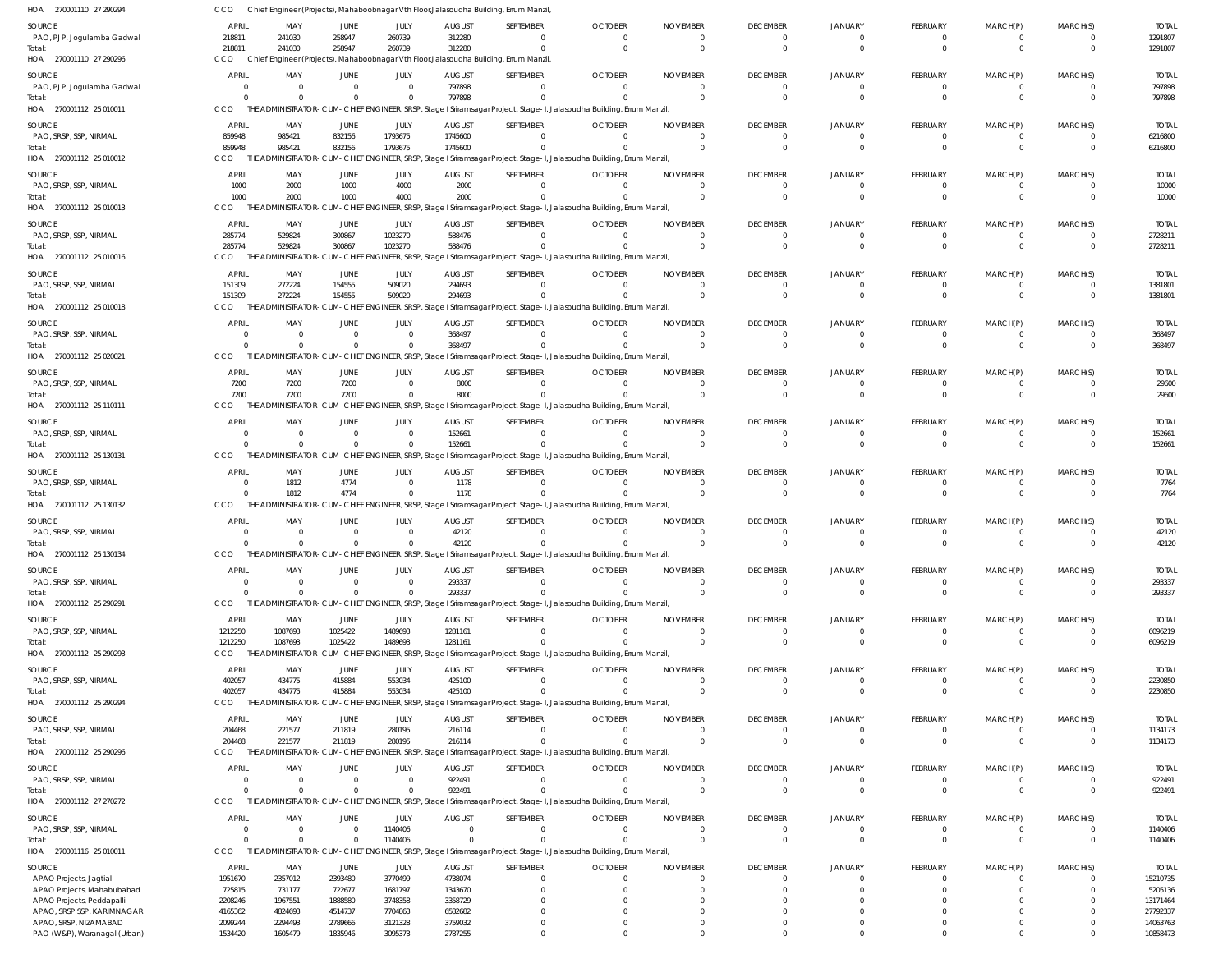270001116 25 010011 HOA 270001116 25 010012 HOA 270001116 25 010013 HOA 270001116 25 010016 HOA 270001116 25 010017 HOA 270001116 25 010018 HOA 270001116 25 020021 HOA 270001116 25 020022 HOA 270001116 25 060 HOA THE ADMINISTRATOR-CUM-CHIEF ENGINEER, SRSP, Stage I Sriramsagar Project, Stage-I, Jalasoudha Building, Errum Manzil, THE ADMINISTRATOR-CUM-CHIEF ENGINEER, SRSP, Stage I Sriramsagar Project, Stage-I, Jalasoudha Building, Errum Manzil, CCO THE ADMINISTRATOR-CUM-CHIEF ENGINEER, SRSP, Stage I Sriramsagar Project, Stage-I, Jalasoudha Building, Errum Manzil, THE ADMINISTRATOR-CUM-CHIEF ENGINEER, SRSP, Stage I Sriramsagar Project, Stage-I, Jalasoudha Building, Errum Manzil, THE ADMINISTRATOR-CUM-CHIEF ENGINEER, SRSP, Stage I Sriramsagar Project, Stage-I, Jalasoudha Building, Errum Manzil, THE ADMINISTRATOR-CUM-CHIEF ENGINEER, SRSP, Stage I Sriramsagar Project, Stage-I, Jalasoudha Building, Errum Manzil, THE ADMINISTRATOR-CUM-CHIEF ENGINEER, SRSP, Stage I Sriramsagar Project, Stage-I, Jalasoudha Building, Errum Manzil, THE ADMINISTRATOR-CUM-CHIEF ENGINEER, SRSP, Stage I Sriramsagar Project, Stage-I, Jalasoudha Building, Errum Manzil, THE ADMINISTRATOR-CUM-CHIEF ENGINEER, SRSP, Stage I Sriramsagar Project, Stage-I, Jalasoudha Building, Errum Manzil, CCO CCO **CCO** CCO **CCO CCO** CCO CCO 13299279 90874 4422234 2408916  $\Omega$ 0 86362 16078 0 14396891 148542 5773743 3135498  $\bigcap$ 0 53154 198088 0 14741402 156110 7032481 3765181 129680 0 16449 128534 0 24357258 222628 11074260 5984857  $\bigcap$ 0 16449 188347 0 23687989 198063 9692344 5170710 748684 4146281 6492 217901 21623 0 0 0 0 0 0 0 0 0  $\Omega$ 0 0 0  $\Omega$ 0 0 0 0 0 0  $\bigcap$ 0  $\bigcap$ 0  $\sqrt{2}$  $\sqrt{2}$ 0 0 0  $\Omega$  $\Omega$  $\bigcap$ 0  $\Omega$  $\Omega$ 0 0  $\mathbf{C}$ 0 0  $\Omega$ 0  $\Omega$  $\Omega$ 0 0 0  $\bigcap$ 0  $\bigcap$ 0  $\sqrt{2}$  $\bigcap$ 0 0 0 0 0  $\Omega$ 0  $\Omega$  $\Omega$ 0 0 0  $\Omega$  $\Omega$  $\Omega$ 0  $\Omega$  $\Omega$ 0 90482819 816217 37995062 20465162 878364 4146281 178906 748948 21623 PAO IRRIGATION KARIMNAGAR PAO, S R S P, R R DISTRICT PAO, SRSP, SSP, NIRMAL APAO Projects, Jagtial APAO Projects, Mahabubabad APAO Projects, Peddapalli APAO, SRSP SSP, KARIMNAGAR APAO, SRSP, NIZAMABAD PAO (W&P), Waranagal (Urban) PAO IRRIGATION KARIMNAGAR PAO, S R S P, R R DISTRICT APAO Projects, Jagtial APAO Projects, Mahabubabad APAO Projects, Peddapalli APAO, SRSP SSP, KARIMNAGAR APAO, SRSP, NIZAMABAD PAO (W&P), Waranagal (Urban) PAO IRRIGATION KARIMNAGAR PAO, S R S P, R R DISTRICT PAO, SRSP, SSP, NIRMAL APAO Projects, Jagtial APAO Projects, Mahabubabad APAO Projects, Peddapalli APAO, SRSP SSP, KARIMNAGAR APAO, SRSP, NIZAMABAD PAO (W&P), Waranagal (Urban) PAO IRRIGATION KARIMNAGAR PAO, S R S P, R R DISTRICT PAO, SRSP, SSP, NIRMAL APAO Projects, Jagtial APAO Projects, Peddapalli APAO, SRSP SSP, KARIMNAGAR APAO, SRSP, NIZAMABAD PAO (W&P), Waranagal (Urban) PAO, S R S P, R R DISTRICT APAO Projects, Jagtial APAO Projects, Peddapalli APAO, SRSP SSP, KARIMNAGAR APAO, SRSP, NIZAMABAD PAO (W&P), Waranagal (Urban) PAO IRRIGATION KARIMNAGAR PAO, S R S P, R R DISTRICT PAO, SRSP, SSP, NIRMAL APAO Projects, Jagtial APAO Projects, Peddapalli APAO, SRSP SSP, KARIMNAGAR APAO, SRSP, NIZAMABAD APAO Projects, Jagtial APAO Projects, Mahabubabad APAO, SRSP SSP, KARIMNAGAR APAO, SRSP, NIZAMABAD PAO (W&P), Waranagal (Urban) APAO Projects, Jagtial SOURCE SOURCE **SOURCE** SOURCE SOURCE SOURCE **SOURCE** SOURCE SOURCE 70965 459772 83785 9066 1000 7950 37807 8895 15415 500 10241 652915 249248 733462 1375796 697138 509875 23562 152424 27814 350696 122748 389563 779744 325458 282249 12623 133807 12028  $\Omega$  $\Omega$  $\mathbf{C}$  $\Omega$ 0  $\Omega$  $\Omega$ 0  $\Omega$ 0  $\Omega$  $\Omega$  $\mathbf{C}$  $\Omega$ 54386 0  $\Omega$ 31976 0 0  $\Omega$  $\mathfrak{g}$ 16078 0 APRIL APRIL APRIL APRIL **APRIL** APRIL APRIL APRIL APRIL 70900 469053 76533 16552 1000 14055 73669 14150 17066 1000 11050 810152 256258 1111337 2028023 749033 553088 47124 163100 55628 429851 126348 584726 1143640 349588 308686 25246 143357 24056 0 0 0  $\Omega$ 0 0  $\Omega$ 0  $\sqrt{2}$ 0  $\Omega$  $\Omega$ 0  $\Omega$ 0 32898 20256 0 0 0 53566 31976 112546 0 MAY MAY MAY MAY MAY MAY MAY MAY MAY 70965 426326 99025 14924 2000 7564 62818 20975 31538 500 15791 1219164 461774 654093 2001991 1320405 1089096 23562 229470 32926 645964 226320 347541 1136362 580436 601515 12623 200184 14236 167150 24000  $\mathbf{C}$  $\Omega$ 19717 -81187  $\Omega$ 0  $\Omega$ 0  $\Omega$  $\Omega$ 0  $\Omega$ 0 16449 0 0 32246 0  $\Omega$ 31976 64312 0 JUNE JUNE JUNE JUNE JUNE JUNE **JUNE** JUNE JUNE 141930 923000 170110 14924 4000 25339 112257 16080 30795 1000 18233 1262499 987972 2073097 4317005 1036845 1028731 47124 264509 56478 676343 473359 1070240 2297562 480174 704287 25246 233226 24420 0  $\Omega$ 0  $\Omega$ 0  $\Omega$  $\Omega$ 0  $\Omega$ 0  $\Omega$  $\Omega$ 0  $\Omega$  $\Omega$ 16449 0 0 24123 57240  $\Omega$ 35528 71456 0 JULY JULY JULY JULY JULY JULY JULY JULY JULY 141930 837811 138806 18924 2000 19289 61411 19990 48550 1000 26899 2579067 462768 1127616 2194952 1854362 926136 47124 387033 113286 1318008 227105 597136 1234275 843996 537366 25246 338592 48986 0  $\Omega$ 620592 51955 76137  $\Omega$ 679025 609287 1339758 847935 414016 39843 162169 54248 0  $\Omega$ 6492 0 40123 17228 53566 35528 71456 21623 AUGUST AUGUST AUGUST AUGUST AUGUST AUGUST **AUGUST** AUGUST AUGUST 0 0  $\sqrt{2}$ 0 0 0 0 0 0 0 0 0 0 0 0 0 0 0 0 0  $\Omega$ 0 0 0 0 0 0 0 0 0 0 0 0 0 0  $\Omega$ 0 0 0 0 0 0 0 0 0 0 0 0 0 0 0 0  $\Omega$ SEPTEMBER SEPTEMBER SEPTEMBER SEPTEMBER SEPTEMBER SEPTEMBER SEPTEMBER SEPTEMBER SEPTEMBER 0 0  $\Omega$ 0 0 0 0 0 0 0 0 0 0 0 0 0 0 0 0 0 0 0 0 0 0 0 0 0 0 0 0 0 0 0 0  $\Omega$ 0 0 0 0 0 0  $\Omega$ 0 0 0 0  $\Omega$ 0 0 0 0  $\Omega$ **OCTOBER OCTOBER** OCTOBER OCTOBER OCTOBER OCTOBER OCTOBER **OCTOBER** OCTOBER 0 0  $\Omega$ 0 0 0 0 0 0 0 0 0  $\Omega$ 0 0  $\Omega$ 0 0 0  $\Omega$ 0 0  $\Omega$ 0 0 0 0  $\sqrt{2}$ 0  $\Omega$  $\Omega$ 0  $\Omega$ 0  $\Omega$  $\Omega$ 0  $\sqrt{2}$ 0  $\Omega$  $\Omega$ 0  $\Omega$ 0  $\Omega$  $\Omega$ 0 0 0  $\Omega$ 0 0  $\Omega$ NOVEMBER NOVEMBER NOVEMBER NOVEMBER NOVEMBER NOVEMBER NOVEMBER NOVEMBER NOVEMBER 0 0  $\Omega$ 0 0  $\bigcap$ 0  $\bigcap$ 0  $\Omega$ 0 0  $\Omega$ 0  $\Omega$  $\Omega$ 0  $\bigcap$ 0 0 0 0  $\Omega$ 0 0 0 0  $\cap$ 0  $\Omega$  $\Omega$ 0  $\bigcap$ 0  $\Omega$  $\Omega$ 0  $\cap$ 0  $\Omega$  $\Omega$ 0  $\Omega$ 0  $\Omega$  $\Omega$ 0  $\Omega$ 0  $\Omega$  $\bigcap$ 0 0 DECEMBER DECEMBER DECEMBER DECEMBER DECEMBER DECEMBER **DECEMBER** DECEMBER DECEMBER  $\Omega$ 0  $\Omega$ 0  $\mathsf{C}$  $\mathfrak{g}$ 0  $\Omega$ 0  $\Omega$  $\Omega$  $\mathbf{C}$  $\Omega$ 0  $\mathsf{C}$  $\Omega$ 0  $\Omega$ 0 0  $\Omega$  $\mathbf{C}$  $\Omega$ 0  $\mathsf{C}$  $\mathfrak{g}$ 0  $\Omega$  $\mathfrak{c}$ 0  $\Omega$  $\mathbf{C}$  $\Omega$ 0 0  $\Omega$ 0  $\Omega$ 0  $\Omega$  $\Omega$ 0  $\Omega$ 0  $\Omega$  $\Omega$ 0 0 0  $\Omega$  $\Omega$  $\mathbf{C}$ 0 JANUARY JANUARY JANUARY JANUARY JANUARY JANUARY JANUARY JANUARY JANUARY  $\Omega$ 0  $\Omega$ 0  $\Omega$ 0 0  $\sqrt{2}$ 0 0 0 0  $\Omega$ 0 0  $\sqrt{2}$ 0  $\sqrt{2}$ 0  $\Omega$  $\Omega$ 0  $\Omega$ 0 0 0 0  $\sqrt{2}$ 0  $\Omega$  $\Omega$ 0  $\sqrt{2}$ 0  $\Omega$  $\Omega$ 0  $\sqrt{2}$ 0 0 0 0  $\sqrt{2}$ 0  $\Omega$  $\sqrt{2}$ 0 0 0  $\Omega$ 0 0 0 FEBRUARY FEBRUARY FEBRUARY FEBRUARY FEBRUARY FEBRUARY FEBRUARY FEBRUARY FEBRUARY  $\Omega$ 0  $\Omega$ 0 0  $\sqrt{2}$ 0  $\Omega$ 0  $\Omega$  $\Omega$ 0  $\Omega$ 0 0  $\Omega$ 0  $\Omega$ 0 0  $\Omega$ 0  $\Omega$  $\Omega$  $\sqrt{ }$  $\Omega$ 0  $\Omega$ 0  $\sqrt{2}$  $\Omega$ 0  $\Omega$ 0  $\Omega$  $\Omega$ 0  $\Omega$ 0  $\Omega$  $\Omega$ 0  $\Omega$ 0  $\Omega$  $\Omega$ 0  $\Omega$  $\Omega$  $\Omega$  $\Omega$ 0 0 MARCH(P) MARCH(P) MARCH(P) MARCH(P) MARCH(P) MARCH(P) MARCH(P) MARCH(P) MARCH(P) 0 0  $\Omega$ 0 0 0 0  $\cap$ 0  $\Omega$  $\Omega$ 0  $\Omega$ 0 0  $\Omega$ 0  $\cap$ 0  $\Omega$  $\bigcap$ 0  $\cap$ 0 0 0 0  $\cap$ 0  $\Omega$  $\Omega$ 0  $\cap$ 0  $\Omega$  $\Omega$ 0  $\cap$ 0  $\Omega$  $\Omega$ 0  $\Omega$ 0  $\Omega$  $\Omega$ 0  $\Omega$ 0  $\Omega$  $\Omega$ 0  $\Omega$ MARCH(S) MARCH(S) MARCH(S) MARCH(S) MARCH(S) MARCH(S) MARCH(S) MARCH(S) MARCH(S) 496690 3115962 568259 74390 10000 74197 347962 80090 143364 4000 82214 6523797 2418020 5699605 11917767 5657783 4106926 188496 1196536 286132 3420862 1175880 2989206 6591583 2579652 2434103 100984 1049166 123726 167150 24000 620592 51955 95854 -81187 679025 609287 1339758 847935 414016 39843 162169 54248 54386 65796 26748 31976 96492 74468 107132 135008 335848 21623 TOTAL TOTAL TOTAL TOTAL TOTAL TOTAL TOTAL TOTAL TOTAL Total: Total: Total: Total: Total: Total: Total: Total: Total: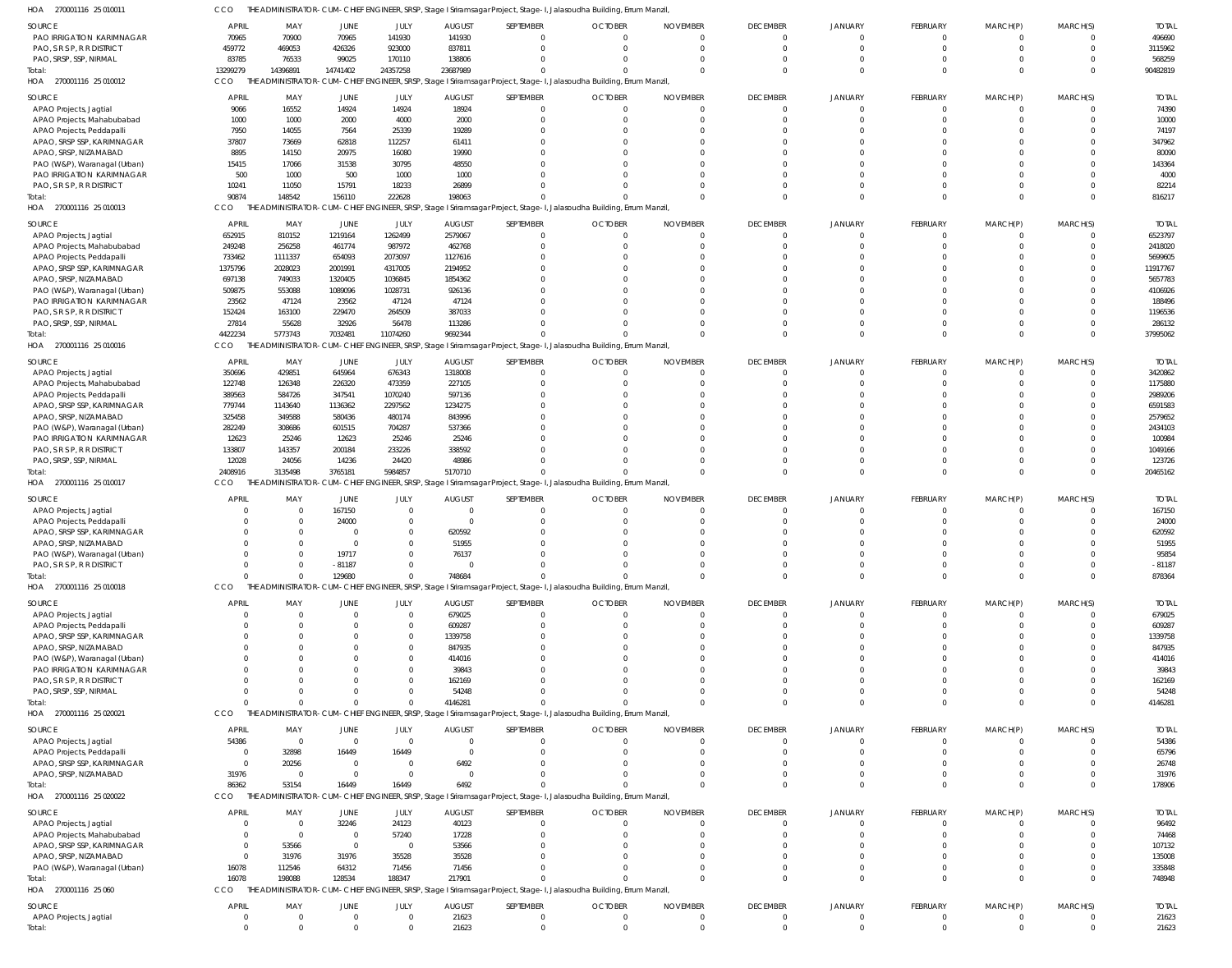| HOA<br>270001116 25 110111                               |                |                |                         |               |               |                      | THE ADMINISTRATOR-CUM-CHIEF ENGINEER, SRSP, Stage I Sriramsagar Project, Stage-I, Jalasoudha Building, Errum Manzil, |                                |                 |                                  |                                  |                              |                      |               |
|----------------------------------------------------------|----------------|----------------|-------------------------|---------------|---------------|----------------------|----------------------------------------------------------------------------------------------------------------------|--------------------------------|-----------------|----------------------------------|----------------------------------|------------------------------|----------------------|---------------|
| <b>SOURCE</b>                                            | <b>APRIL</b>   | MAY            | JUNE                    | JULY          | <b>AUGUST</b> | SEPTEMBER            | <b>OCTOBER</b>                                                                                                       | <b>NOVEMBER</b>                | <b>DECEMBER</b> | <b>JANUARY</b>                   | FEBRUARY                         | MARCH(P)                     | MARCH(S)             | <b>TOTAL</b>  |
| APAO Projects, Peddapalli                                | $\Omega$       | $\overline{0}$ | $\Omega$                | $\Omega$      | 298978        | $\Omega$             |                                                                                                                      | $\Omega$                       | $\Omega$        | $\Omega$                         | $\mathbf 0$                      | $\Omega$                     |                      | 298978        |
| APAO, SRSP SSP, KARIMNAGAR                               | $\Omega$       | $\Omega$       | $\Omega$                | - 0           | 443094        | $\Omega$             | $\Omega$                                                                                                             | $\Omega$                       | $\Omega$        | $\Omega$                         | $\Omega$                         | $\Omega$                     | $\Omega$             | 443094        |
| PAO (W&P), Waranagal (Urban)                             | $\Omega$       | $\Omega$       | $\Omega$                |               | 2640          | 0                    |                                                                                                                      | $\Omega$                       |                 | $\Omega$                         | $\Omega$                         |                              |                      | 2640          |
| PAO, SRSP, SSP, NIRMAL                                   | $\Omega$       | $\Omega$       | $\Omega$                |               | 24984         | $\Omega$             |                                                                                                                      | $\Omega$                       |                 | $\Omega$                         | $\Omega$                         | $\Omega$                     |                      | 24984         |
| Total:                                                   | $\Omega$       | $\Omega$       | $\Omega$                | $\Omega$      | 769696        | $\Omega$             |                                                                                                                      | $\Omega$                       | $\Omega$        | $\Omega$                         | $\Omega$                         | $\Omega$                     | $\Omega$             | 769696        |
| HOA<br>270001116 25 130131                               | CCO            |                |                         |               |               |                      | THE ADMINISTRATOR-CUM-CHIEF ENGINEER, SRSP, Stage I Sriramsagar Project, Stage-I, Jalasoudha Building, Errum Manzil, |                                |                 |                                  |                                  |                              |                      |               |
| <b>SOURCE</b>                                            | <b>APRIL</b>   | MAY            | JUNE                    | JULY          | <b>AUGUST</b> | SEPTEMBER            | <b>OCTOBER</b>                                                                                                       | <b>NOVEMBER</b>                | <b>DECEMBER</b> | <b>JANUARY</b>                   | FEBRUARY                         | MARCH(P)                     | MARCH(S)             | <b>TOTAL</b>  |
| APAO Projects, Jagtial                                   | $\overline{0}$ | $\overline{0}$ | $\overline{0}$          | $\mathbf 0$   | 3000          | $\overline{0}$       |                                                                                                                      | $\overline{0}$                 |                 | $\overline{0}$                   | $\mathbf 0$                      | $\Omega$                     |                      | 3000          |
| APAO Projects, Peddapalli                                | $\Omega$       | $\overline{0}$ | 23157                   |               | 22826         | $\overline{0}$       | $\Omega$                                                                                                             | $\mathbf{0}$                   |                 | $\Omega$                         | $\mathbf 0$                      | $\Omega$                     | $\Omega$             | 45983         |
| APAO, SRSP SSP, KARIMNAGAR                               | $\Omega$       | $\overline{0}$ | 16905                   |               | 72661         | $\Omega$             |                                                                                                                      | $\Omega$                       |                 |                                  | $\Omega$                         |                              |                      | 89566         |
| APAO, SRSP, NIZAMABAD                                    | $\Omega$       | $\Omega$       | $\Omega$                |               | 47267         | $\Omega$             |                                                                                                                      | $\Omega$                       |                 |                                  | $\Omega$                         |                              |                      | 47267         |
| PAO (W&P), Waranagal (Urban)                             | $\Omega$       | $\mathbf 0$    | $\overline{0}$          |               | 5065          |                      |                                                                                                                      | $\Omega$                       |                 | $\Omega$                         | $\mathbf 0$                      | $\Omega$                     | $\Omega$             | 5065          |
| Total:                                                   | $\Omega$       | $\mathbf 0$    | 40062                   |               | 150819        | $\Omega$             |                                                                                                                      | $\Omega$                       |                 | $\Omega$                         | $\mathbf 0$                      | $\Omega$                     | $\Omega$             | 190881        |
| HOA<br>270001116 25 130132                               | CCO            |                |                         |               |               |                      | THE ADMINISTRATOR-CUM-CHIEF ENGINEER, SRSP, Stage I Sriramsagar Project, Stage-I, Jalasoudha Building, Errum Manzil, |                                |                 |                                  |                                  |                              |                      |               |
| SOURCE                                                   | <b>APRIL</b>   | MAY            | JUNE                    | JULY          | <b>AUGUST</b> | SEPTEMBER            | <b>OCTOBER</b>                                                                                                       | <b>NOVEMBER</b>                | <b>DECEMBER</b> | <b>JANUARY</b>                   | FEBRUARY                         | MARCH(P)                     | MARCH(S)             | <b>TOTAL</b>  |
| APAO Projects, Peddapalli                                | $\Omega$       | $\overline{0}$ | $\Omega$                | $\Omega$      | 6492          | $\Omega$             |                                                                                                                      | $\Omega$                       | $\Omega$        | $\overline{0}$                   | $\overline{0}$                   | $\Omega$                     |                      | 6492          |
| APAO, SRSP SSP, KARIMNAGAR                               | $\Omega$       | $\Omega$       | $\Omega$                | $\Omega$      | 157311        | $\Omega$             |                                                                                                                      | $\Omega$                       | $\Omega$        | $\Omega$                         | $\Omega$                         | $\Omega$                     | $\Omega$             | 157311        |
| PAO (W&P), Waranagal (Urban)                             | - 0            | $\Omega$       | $\Omega$                |               | 45398         | 0                    |                                                                                                                      | $\Omega$                       |                 | n                                | $\Omega$                         |                              |                      | 45398         |
| PAO, SRSP, SSP, NIRMAL                                   | $\Omega$       | $\Omega$       | $\Omega$                |               | 19710         | $\Omega$             |                                                                                                                      | $\Omega$                       | $\Omega$        | $\Omega$                         | $\Omega$                         | $\Omega$                     |                      | 19710         |
| Total:                                                   | $\Omega$       | $\Omega$       | $\Omega$                | $\Omega$      | 228911        | $\Omega$             |                                                                                                                      | $\Omega$                       | $\Omega$        | $\Omega$                         | $\Omega$                         | $\Omega$                     | $\Omega$             | 228911        |
| HOA<br>270001116 25 130134                               | CCO            |                |                         |               |               |                      | THE ADMINISTRATOR-CUM-CHIEF ENGINEER, SRSP, Stage I Sriramsagar Project, Stage-I, Jalasoudha Building, Errum Manzil, |                                |                 |                                  |                                  |                              |                      |               |
|                                                          |                |                |                         |               |               |                      |                                                                                                                      |                                |                 |                                  |                                  |                              |                      |               |
| <b>SOURCE</b>                                            | <b>APRIL</b>   | MAY            | <b>JUNE</b>             | JULY          | <b>AUGUST</b> | SEPTEMBER            | <b>OCTOBER</b>                                                                                                       | <b>NOVEMBER</b>                | <b>DECEMBER</b> | <b>JANUARY</b>                   | FEBRUARY                         | MARCH(P)                     | MARCH(S)             | <b>TOTAL</b>  |
| APAO, SRSP SSP, KARIMNAGAR                               | $\overline{0}$ | $\overline{0}$ | $\overline{0}$          | $\mathbf 0$   | 971222        | $\overline{0}$       |                                                                                                                      | $\overline{0}$                 |                 | $\Omega$                         | $\mathbf 0$                      | $\Omega$                     |                      | 971222        |
| APAO, SRSP, NIZAMABAD                                    | $\overline{0}$ | $\overline{0}$ | $\Omega$                | $\Omega$      | 742995        | $\Omega$             |                                                                                                                      | $\mathbf 0$                    |                 | $\Omega$                         | $\mathbf 0$                      | $\Omega$                     | $\Omega$             | 742995        |
| PAO, SRSP, SSP, NIRMAL                                   | $\Omega$       | $\overline{0}$ | $\Omega$                |               | 125716        | $\Omega$             |                                                                                                                      | $\Omega$                       |                 | $\Omega$                         | $\mathbf 0$                      | $\Omega$                     | $\Omega$             | 125716        |
| Total:                                                   | $\Omega$       | $\Omega$       | $\Omega$                | $\Omega$      | 1839933       | $\Omega$             |                                                                                                                      | $\Omega$                       |                 | $\Omega$                         | $\mathbf 0$                      | $\Omega$                     | $\Omega$             | 1839933       |
| HOA 270001116 25 130135                                  | CCO            |                |                         |               |               |                      | THE ADMINISTRATOR-CUM-CHIEF ENGINEER, SRSP, Stage I Sriramsagar Project, Stage-I, Jalasoudha Building, Errum Manzil, |                                |                 |                                  |                                  |                              |                      |               |
| SOURCE                                                   | <b>APRIL</b>   | MAY            | JUNE                    | JULY          | <b>AUGUST</b> | SEPTEMBER            | <b>OCTOBER</b>                                                                                                       | <b>NOVEMBER</b>                | <b>DECEMBER</b> | <b>JANUARY</b>                   | FEBRUARY                         | MARCH(P)                     | MARCH(S)             | <b>TOTAL</b>  |
| APAO Projects, Peddapalli                                | $\Omega$       | $\overline{0}$ | 29205                   | $\Omega$      | $\mathbf 0$   | $\Omega$             | $\Omega$                                                                                                             | $\Omega$                       | $\Omega$        | $\Omega$                         | $\overline{0}$                   | $\Omega$                     |                      | 29205         |
| APAO, SRSP SSP, KARIMNAGAR                               | $\Omega$       | $\mathbf 0$    | $\Omega$                | - 0           | 159087        | $\Omega$             |                                                                                                                      | $\Omega$                       | - 0             | $\Omega$                         | $\mathbf 0$                      | $\Omega$                     | $\Omega$             | 159087        |
| PAO (W&P), Waranagal (Urban)                             | $\Omega$       | $\mathbf 0$    | $\overline{0}$          | - 0           | 30479         | $\Omega$             |                                                                                                                      | $\Omega$                       | $\Omega$        | $\Omega$                         | $\mathbf 0$                      | $\Omega$                     |                      | 30479         |
| Total:                                                   |                | $\Omega$       | 29205                   | $\Omega$      | 189566        | $\Omega$             |                                                                                                                      | $\Omega$                       |                 | $\Omega$                         | $\Omega$                         | $\Omega$                     | $\Omega$             | 218771        |
| HOA<br>270001116 25 240                                  | CCO            |                |                         |               |               |                      | THE ADMINISTRATOR-CUM-CHIEF ENGINEER, SRSP, Stage I Sriramsagar Project, Stage-I, Jalasoudha Building, Errum Manzil, |                                |                 |                                  |                                  |                              |                      |               |
| SOURCE                                                   | <b>APRIL</b>   | MAY            | JUNE                    | JULY          | <b>AUGUST</b> | SEPTEMBER            | <b>OCTOBER</b>                                                                                                       | <b>NOVEMBER</b>                | <b>DECEMBER</b> | <b>JANUARY</b>                   | FEBRUARY                         | MARCH(P)                     | MARCH(S)             | <b>TOTAL</b>  |
| APAO, SRSP, NIZAMABAD                                    | $\overline{0}$ | $\overline{0}$ | $\overline{0}$          | $\Omega$      | 49033         | $\Omega$             | $\Omega$                                                                                                             | $\overline{0}$                 | $\Omega$        | $\overline{0}$                   | $\overline{0}$                   | $\overline{0}$               | $\Omega$             | 49033         |
| PAO (W&P), Waranagal (Urban)                             | $\overline{0}$ | $\overline{0}$ | $\mathbf{0}$            |               | 43961         | $\Omega$             | $\Omega$                                                                                                             | $\overline{0}$                 |                 | $\Omega$                         | $\overline{0}$                   | $\overline{0}$               | $\Omega$             | 43961         |
| Total:                                                   | $\Omega$       | $\Omega$       | $\Omega$                |               | 92994         | $\Omega$             |                                                                                                                      | $\mathbf 0$                    | $\Omega$        | $\Omega$                         | $\mathbf{0}$                     | $\Omega$                     | $\Omega$             | 92994         |
| HOA 270001116 25 300302                                  | CCO            |                |                         |               |               |                      | THE ADMINISTRATOR-CUM-CHIEF ENGINEER, SRSP, Stage I Sriramsagar Project, Stage-I, Jalasoudha Building, Errum Manzil, |                                |                 |                                  |                                  |                              |                      |               |
| <b>SOURCE</b>                                            | <b>APRIL</b>   | MAY            | JUNE                    | JULY          | <b>AUGUST</b> | SEPTEMBER            | <b>OCTOBER</b>                                                                                                       | <b>NOVEMBER</b>                | <b>DECEMBER</b> | <b>JANUARY</b>                   | FEBRUARY                         | MARCH(P)                     | MARCH(S)             | <b>TOTAL</b>  |
| APAO Projects, Jagtial                                   | 11700          | $-11700$       | 35100                   | 13000         | 21069         | $\Omega$             |                                                                                                                      | $\Omega$                       | $\Omega$        | $\Omega$                         | $\overline{0}$                   | $\Omega$                     |                      | 69169         |
| APAO Projects, Peddapalli                                | 253985         | 234327         | 252006                  | 279286        | 240791        | $\Omega$             |                                                                                                                      | $\Omega$                       |                 |                                  | $\Omega$                         |                              |                      | 1260395       |
| APAO, SRSP SSP, KARIMNAGAR                               | 300082         | 473973         | 319179                  | 237953        | 318246        | $\Omega$             |                                                                                                                      |                                |                 |                                  |                                  |                              |                      | 1649433       |
| APAO, SRSP, NIZAMABAD                                    | $\Omega$       | $\overline{0}$ | $\overline{\mathbf{0}}$ | $\Omega$      | 42450         | $\Omega$             |                                                                                                                      | $\Omega$                       |                 |                                  | $\Omega$                         |                              |                      | 42450         |
| PAO (W&P), Waranagal (Urban)                             | 18997          | $\overline{0}$ | 37994                   | 21108         | 21108         | $\Omega$             |                                                                                                                      | $\Omega$                       |                 | $\cap$                           | $\Omega$                         |                              |                      | 99207         |
| PAO, SRSP, SSP, NIRMAL                                   | 108515         | 124203         | 124203                  | 120572        | 155436        |                      |                                                                                                                      |                                |                 |                                  |                                  |                              |                      | 632929        |
| Total:                                                   | 693279         | 820803         | 768482                  | 671919        | 799100        | $\Omega$             |                                                                                                                      | $\Omega$                       | $\Omega$        | $\Omega$                         | $\mathbf{0}$                     | $\overline{0}$               | $\Omega$             | 3753583       |
| HOA 270001116 25 310318                                  | CCO            |                |                         |               |               |                      | THE ADMINISTRATOR-CUM-CHIEF ENGINEER, SRSP, Stage I Sriramsagar Project, Stage-I, Jalasoudha Building, Errum Manzil, |                                |                 |                                  |                                  |                              |                      |               |
| <b>SOURCE</b>                                            | <b>APRIL</b>   | MAY            | <b>JUNE</b>             | JULY          | <b>AUGUST</b> | SEPTEMBER            | <b>OCTOBER</b>                                                                                                       | <b>NOVEMBER</b>                | <b>DECEMBER</b> | <b>JANUARY</b>                   | FEBRUARY                         | MARCH(P)                     | MARCH(S)             | <b>TOTAL</b>  |
| APAO, SRSP SSP, KARIMNAGAR                               | $\overline{0}$ | $\overline{0}$ | $\overline{0}$          | $\Omega$      | 20000         | $\Omega$             | $\Omega$                                                                                                             | $\mathbf{0}$                   |                 | $\overline{0}$                   | $\overline{0}$                   | $\overline{0}$               |                      | 20000         |
| APAO, SRSP, NIZAMABAD                                    | $\overline{0}$ | 20000          | 20000                   | - 0           | $\mathbf{0}$  | $\overline{0}$       | $\Omega$                                                                                                             | $\mathbf{0}$                   |                 | $\overline{0}$                   | $\overline{0}$                   | $\overline{0}$               | $\Omega$             | 40000         |
| Total:                                                   | $\Omega$       | 20000          | 20000                   | $\Omega$      | 20000         | $\Omega$             |                                                                                                                      | $\Omega$                       |                 | $\Omega$                         | $\Omega$                         | $\Omega$                     |                      | 60000         |
| HOA 270001116 26 270272                                  | CCO            |                |                         |               |               |                      | THE ADMINISTRATOR-CUM-CHIEF ENGINEER, SRSP, Stage I Sriramsagar Project, Stage-I, Jalasoudha Building, Errum Manzil, |                                |                 |                                  |                                  |                              |                      |               |
|                                                          |                |                |                         |               |               |                      |                                                                                                                      |                                |                 |                                  |                                  |                              |                      |               |
| <b>SOURCE</b>                                            | <b>APRIL</b>   | MAY            | JUNE                    | JULY          | <b>AUGUST</b> | SEPTEMBER            | <b>OCTOBER</b>                                                                                                       | <b>NOVEMBER</b>                | <b>DECEMBER</b> | <b>JANUARY</b>                   | FEBRUARY                         | MARCH(P)                     | MARCH(S)             | <b>TOTAL</b>  |
| APAO, SRSP, NIZAMABAD                                    | $\Omega$       | $\overline{0}$ | 4864175                 | 1116166       | $\Omega$      | $\Omega$             | $\Omega$                                                                                                             | $\overline{0}$                 | $\Omega$        | $^{\circ}$                       | $\mathbf 0$                      | $^{\circ}$                   |                      | 5980341       |
| Total:                                                   | $\Omega$       | $\overline{0}$ | 4864175                 | 1116166       | $\Omega$      | $\overline{0}$       | $\cap$                                                                                                               | $\mathbf 0$                    | $\Omega$        | $\Omega$                         | $\overline{0}$                   | $\overline{0}$               | $\Omega$             | 5980341       |
| HOA 270001116 27 270272                                  | CCO            |                |                         |               |               |                      | THE ADMINISTRATOR-CUM-CHIEF ENGINEER, SRSP, Stage I Sriramsagar Project, Stage-I, Jalasoudha Building, Errum Manzil, |                                |                 |                                  |                                  |                              |                      |               |
| <b>SOURCE</b>                                            | <b>APRIL</b>   | MAY            | JUNE                    | JULY          | <b>AUGUST</b> | SEPTEMBER            | <b>OCTOBER</b>                                                                                                       | <b>NOVEMBER</b>                | <b>DECEMBER</b> | <b>JANUARY</b>                   | FEBRUARY                         | MARCH(P)                     | MARCH(S)             | <b>TOTAL</b>  |
| APAO, SRSP, NIZAMABAD                                    | $\overline{0}$ | $\overline{0}$ | 851497                  | 425569        | $\Omega$      | $\overline{0}$       | $\Omega$                                                                                                             | $\mathbf{0}$                   |                 | $^{\circ}$                       | $\overline{0}$                   | - 0                          |                      | 1277066       |
| PAO, SRSP, SSP, NIRMAL                                   | $\Omega$       | $\overline{0}$ | 3833692                 | $\Omega$      |               | $\Omega$             | $\Omega$                                                                                                             | $\overline{0}$                 |                 | $^{\circ}$                       | $\overline{0}$                   | $\overline{0}$               | $\Omega$             | 3833692       |
| Total:                                                   | $\Omega$       | $\mathbf 0$    | 4685189                 | 425569        | $\Omega$      | $\Omega$             |                                                                                                                      | $\Omega$                       |                 | $\overline{0}$                   | $\overline{0}$                   | $\overline{0}$               | $\Omega$             | 5110758       |
| HOA<br>270001127 26 290291                               | CCO            |                |                         |               |               |                      | THE CHIEF ENGINEER, Nagarjuna Sagar Project & AMR SLBC Proj, Vth Floor, Jalasoudha Buildings, Erram Manzil,          |                                |                 |                                  |                                  |                              |                      |               |
| <b>SOURCE</b>                                            | <b>APRIL</b>   | MAY            | JUNE                    | JULY          | <b>AUGUST</b> | SEPTEMBER            | <b>OCTOBER</b>                                                                                                       | <b>NOVEMBER</b>                | <b>DECEMBER</b> | <b>JANUARY</b>                   | FEBRUARY                         | MARCH(P)                     | MARCH(S)             | <b>TOTAL</b>  |
| PAO A M R P (SLBC), NALGONDA                             | 543560         | 566350         | 831626                  | 837971        | 623820        | $\Omega$             | $\Omega$                                                                                                             | $\Omega$                       | - 0             | $\Omega$                         | $\Omega$                         | $\Omega$                     |                      | 3403327       |
| PAO, NSP(W&P), HYDERABAD                                 | 43524          | 40417          | 40417                   | 48360         | 48360         | $\Omega$             | $\Omega$                                                                                                             | $\Omega$                       | - 0             | $\overline{0}$                   | $\mathbf 0$                      | $\overline{0}$               | $\Omega$             | 221078        |
| Total:                                                   | 587084         | 606767         | 872043                  | 886331        | 672180        | $\Omega$             |                                                                                                                      | $\Omega$                       | $\Omega$        | $\Omega$                         | $\mathbf 0$                      | $\Omega$                     | $\Omega$             | 3624405       |
| HOA 270001127 26 290292                                  | CCO            |                |                         |               |               |                      | THE CHIEF ENGINEER, Nagarjuna Sagar Project & AMR SLBC Proj, Vth Floor, Jalasoudha Buildings, Erram Manzil,          |                                |                 |                                  |                                  |                              |                      |               |
|                                                          |                |                |                         |               |               |                      |                                                                                                                      |                                |                 |                                  |                                  |                              |                      |               |
| SOURCE                                                   | <b>APRIL</b>   | MAY            | JUNE                    | JULY          | <b>AUGUST</b> | SEPTEMBER            | <b>OCTOBER</b><br>$\Omega$                                                                                           | <b>NOVEMBER</b>                | <b>DECEMBER</b> | <b>JANUARY</b>                   | FEBRUARY                         | MARCH(P)                     | MARCH(S)<br>$\Omega$ | <b>TOTAL</b>  |
| PAO A M R P (SLBC), NALGONDA<br>PAO, NSP(W&P), HYDERABAD | 6867<br>900    | 9629<br>1000   | 8685<br>1000            | 10700<br>1000 | 11879<br>1000 | $\Omega$<br>$\Omega$ | $\Omega$                                                                                                             | $\overline{0}$<br>$\mathbf{0}$ | -0              | $\overline{0}$<br>$\overline{0}$ | $\overline{0}$<br>$\overline{0}$ | $^{\circ}$<br>$\overline{0}$ | $\Omega$             | 47760<br>4900 |
| Total:                                                   | 7767           | 10629          | 9685                    | 11700         | 12879         | $\Omega$             |                                                                                                                      | $\Omega$                       |                 | $\overline{0}$                   | $\mathbf 0$                      | $\overline{0}$               | $\Omega$             | 52660         |
| HOA 270001127 26 290293                                  | CCO            |                |                         |               |               |                      | THE CHIEF ENGINEER, Nagarjuna Sagar Project & AMR SLBC Proj, Vth Floor, Jalasoudha Buildings, Erram Manzil,          |                                |                 |                                  |                                  |                              |                      |               |
|                                                          |                |                |                         |               |               |                      |                                                                                                                      |                                |                 |                                  |                                  |                              |                      |               |
| <b>SOURCE</b>                                            | <b>APRIL</b>   | MAY            | JUNE                    | JULY          | <b>AUGUST</b> | SEPTEMBER            | <b>OCTOBER</b>                                                                                                       | <b>NOVEMBER</b>                | <b>DECEMBER</b> | <b>JANUARY</b>                   | FEBRUARY                         | MARCH(P)                     | MARCH(S)             | <b>TOTAL</b>  |
| PAO A M R P (SLBC), NALGONDA                             | 180163         | 244524         | 294178                  | 282179        | 329019        | $\Omega$             | $\Omega$                                                                                                             | $\Omega$                       | $\Omega$        | $\mathbf{0}$                     | $\mathbf 0$                      | $\mathbf{0}$                 |                      | 1330063       |
| PAO, NSP(W&P), HYDERABAD                                 | 14286          | 15873          | 15873                   | 15873         | 15873         | $\mathbf{0}$         |                                                                                                                      | $\mathbf{0}$                   | $\Omega$        | $\overline{0}$                   | $\mathbf{0}$                     | $\overline{0}$               |                      | 77778         |
| Total:                                                   | 194449         | 260397         | 310051                  | 298052        | 344892        | $\Omega$             |                                                                                                                      | $\Omega$                       |                 | $\Omega$                         | $\Omega$                         |                              |                      | 1407841       |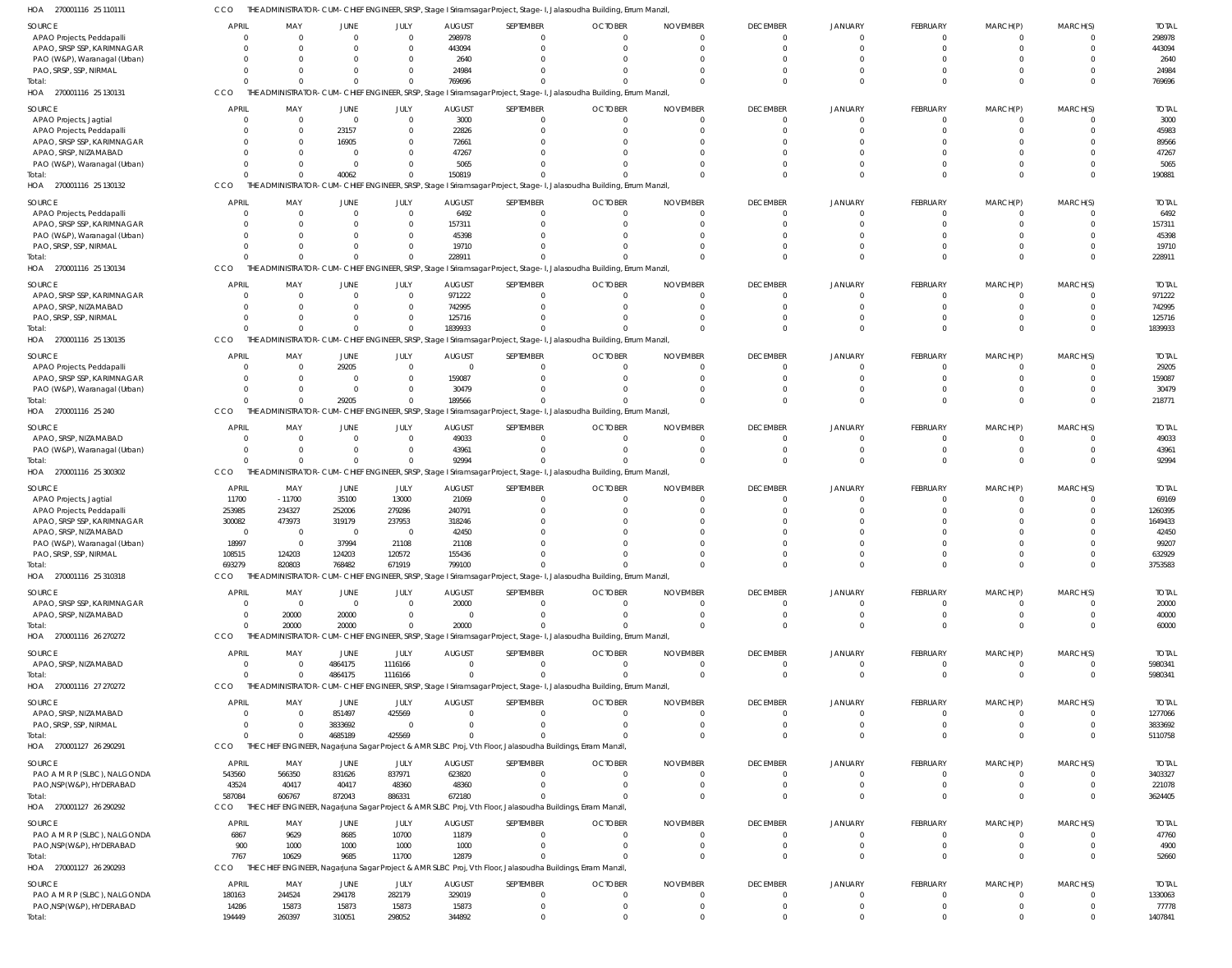| HOA 270001127 26 290294                                   | CCO               |                                                  |                            |                                  |                         | THE CHIEF ENGINEER, Nagarjuna Sagar Project & AMR SLBC Proj, Vth Floor, Jalasoudha Buildings, Erram Manzil,                                   |                            |                             |                             |                      |                |                |              |                        |
|-----------------------------------------------------------|-------------------|--------------------------------------------------|----------------------------|----------------------------------|-------------------------|-----------------------------------------------------------------------------------------------------------------------------------------------|----------------------------|-----------------------------|-----------------------------|----------------------|----------------|----------------|--------------|------------------------|
| SOURCE                                                    | <b>APRIL</b>      | MAY                                              | JUNE                       | JULY                             | <b>AUGUST</b>           | SEPTEMBER                                                                                                                                     | <b>OCTOBER</b>             | <b>NOVEMBER</b>             | <b>DECEMBER</b>             | <b>JANUARY</b>       | FEBRUARY       | MARCH(P)       | MARCH(S)     | <b>TOTAL</b>           |
| PAO A M R P (SLBC), NALGONDA                              | 22684             | 33377                                            | 24163                      | 38955                            | 47450                   | $\Omega$                                                                                                                                      | $\Omega$                   | $\Omega$                    | 0                           | $\Omega$             | -0             | -0             |              | 166629                 |
| PAO, NSP (W&P), HYDERABAD                                 | 12779             | 14199                                            | 14199                      | 14199                            | 14199                   | $\Omega$                                                                                                                                      | $\Omega$                   | $\Omega$                    | $\mathbf 0$                 | $\Omega$             | $\Omega$       | $\Omega$       | 0            | 69575                  |
| Total:                                                    | 35463             | 47576                                            | 38362                      | 53154                            | 61649                   | $\Omega$                                                                                                                                      |                            | $\Omega$                    | $\Omega$                    | $\Omega$             |                |                | 0            | 236204                 |
| HOA 270001127 26 290296                                   | CCO               |                                                  |                            |                                  |                         | THE CHIEF ENGINEER, Nagarjuna Sagar Project & AMR SLBC Proj, Vth Floor, Jalasoudha Buildings, Erram Manzil,                                   |                            |                             |                             |                      |                |                |              |                        |
| SOURCE                                                    | <b>APRIL</b>      | MAY                                              | JUNE                       | JULY                             | <b>AUGUST</b>           | SEPTEMBER                                                                                                                                     | <b>OCTOBER</b>             | <b>NOVEMBER</b>             | <b>DECEMBER</b>             | JANUARY              | FEBRUARY       | MARCH(P)       | MARCH(S)     | <b>TOTAL</b>           |
| PAO A M R P (SLBC), NALGONDA<br>PAO, NSP (W&P), HYDERABAD |                   | $\Omega$<br>$\Omega$<br>$\mathbf{0}$<br>$\Omega$ | $\overline{0}$<br>$\Omega$ | $\overline{0}$<br>$\overline{0}$ | 376545<br>39452         | $\mathbf{0}$<br>$^{\circ}$                                                                                                                    | $\Omega$<br>$\Omega$       | $\Omega$<br>$\Omega$        | $\Omega$<br>$\Omega$        | $\Omega$<br>$\Omega$ |                |                | 0            | 376545<br>39452        |
|                                                           |                   | $\Omega$<br>$\Omega$                             | $\overline{0}$             | $\overline{0}$                   | 415997                  | $\Omega$                                                                                                                                      |                            |                             | $\Omega$                    |                      |                |                |              | 415997                 |
| HOA 270001800 05 270272                                   | CCO               |                                                  |                            |                                  |                         | Engineer-in-Chief, Major Irrigation, Flood Controland Drainage Engineer-in-Chief, Major Irrigation, Flood Control & Drainage, Jalasoudha Bldg |                            |                             |                             |                      |                |                |              |                        |
| SOURCE                                                    | <b>APRIL</b>      | MAY                                              | JUNE                       | JULY                             | <b>AUGUST</b>           | SEPTEMBER                                                                                                                                     | <b>OCTOBER</b>             | <b>NOVEMBER</b>             | <b>DECEMBER</b>             | JANUARY              | FEBRUARY       | MARCH(P)       | MARCH(S)     | <b>TOTAL</b>           |
| PAO, PJP, Jogulamba Gadwal                                |                   | $\mathbf{0}$<br>$\Omega$                         | $\overline{0}$             | 3712021                          | $\Omega$                | $\mathbf{0}$                                                                                                                                  | $\Omega$                   | $\Omega$                    | 0                           | $\Omega$             | -0             | 0              | 0            | 3712021                |
| Total:                                                    |                   | $\Omega$<br>$\Omega$                             | $\overline{0}$             | 3712021                          | $\Omega$                | $\Omega$                                                                                                                                      | $\Omega$                   | $\Omega$                    | $\mathbf 0$                 | $\Omega$             | $\Omega$       | $\Omega$       | $\mathbf{0}$ | 3712021                |
| HOA 270001800 09 010011                                   | <b>CCO</b>        |                                                  |                            |                                  |                         | THE CHIEF ENGINEER, Nagarjuna Sagar Project & AMR SLBC Proj, Vth Floor, Jalasoudha Buildings, Erram Manzil,                                   |                            |                             |                             |                      |                |                |              |                        |
| SOURCE                                                    | <b>APRIL</b>      | MAY                                              | JUNE                       | JULY                             | <b>AUGUST</b>           | SEPTEMBER                                                                                                                                     | <b>OCTOBER</b>             | <b>NOVEMBER</b>             | <b>DECEMBER</b>             | JANUARY              | FEBRUARY       | MARCH(P)       | MARCH(S)     | <b>TOTAL</b>           |
| PAO A M R P (SLBC), NALGONDA                              | 6625723           | 6783281                                          | 6821484                    | 13180595                         | 12487932                | $\mathbf{0}$                                                                                                                                  | $\Omega$                   | - 0                         | $\Omega$                    | 0                    |                |                |              | 45899015               |
| PAO, NSP (W&P), HYDERABAD                                 | 1450306           | 1446014                                          | 1564986                    | 2387897                          | 2727690                 | $\Omega$                                                                                                                                      | $\Omega$                   | $\Omega$                    | $\mathbf 0$                 | $\Omega$             |                |                | 0            | 9576893                |
| Total:                                                    | 8076029           | 8229295                                          | 8386470                    | 15568492                         | 15215622                | $\Omega$                                                                                                                                      |                            | $\Omega$                    | $\Omega$                    | $\Omega$             |                |                | 0            | 55475908               |
| HOA 270001800 09 010012                                   | CCO               |                                                  |                            |                                  |                         | CHIEF ENGINEER, Nagarjuna Sagar Project & AMR SLBC Proj, Vth Floor, Jalasoudha Buildings, Erram Manzil,                                       |                            |                             |                             |                      |                |                |              |                        |
| SOURCE                                                    | <b>APRIL</b>      | MAY                                              | JUNE                       | JULY                             | <b>AUGUST</b>           | SEPTEMBER                                                                                                                                     | <b>OCTOBER</b>             | <b>NOVEMBER</b>             | <b>DECEMBER</b>             | <b>JANUARY</b>       | FEBRUARY       | MARCH(P)       | MARCH(S)     | <b>TOTAL</b>           |
| PAO A M R P (SLBC), NALGONDA                              | 5475              | 10660                                            | 5765                       | 32663                            | 35400                   | $\mathbf{0}$                                                                                                                                  |                            | $\Omega$<br>$\Omega$        | $\Omega$                    | $\Omega$             |                | -0             |              | 89963                  |
| PAO, NSP (W&P), HYDERABAD<br>Total:                       | 32620<br>38095    | 60530<br>71190                                   | 35362<br>41127             | 105497<br>138160                 | 59722<br>95122          | $\Omega$<br>$\Omega$                                                                                                                          | $\Omega$                   | $\Omega$                    | $\mathbf 0$<br>$\Omega$     | $\Omega$<br>$\Omega$ |                | -0             | 0            | 293731<br>383694       |
| HOA 270001800 09 010013                                   | CCO               |                                                  |                            |                                  |                         | CHIEF ENGINEER, Nagarjuna Sagar Project & AMR SLBC Proj, Vth Floor, Jalasoudha Buildings, Erram Manzil,                                       |                            |                             |                             |                      |                |                |              |                        |
| SOURCE                                                    | <b>APRIL</b>      | MAY                                              | JUNE                       | JULY                             | <b>AUGUST</b>           | SEPTEMBER                                                                                                                                     | <b>OCTOBER</b>             | <b>NOVEMBER</b>             | <b>DECEMBER</b>             | <b>JANUARY</b>       | FEBRUARY       | MARCH(P)       | MARCH(S)     | <b>TOTAL</b>           |
| PAO A M R P (SLBC), NALGONDA                              | 2201157           | 3556127                                          | 2562630                    | 5777846                          | 6759509                 | $\mathbf{0}$                                                                                                                                  | $\Omega$                   | $\Omega$                    | $\mathbf 0$                 | $\Omega$             | -0             | -0             | 0            | 20857269               |
| PAO, NSP (W&P), HYDERABAD                                 | 481180            | 923234                                           | 528262                     | 1666330                          | 905057                  | $\Omega$                                                                                                                                      |                            | $\Omega$                    | $\Omega$                    | $\Omega$             |                |                | 0            | 4504063                |
| Total:                                                    | 2682337           | 4479361                                          | 3090892                    | 7444176                          | 7664566                 | $\Omega$                                                                                                                                      |                            |                             | $\Omega$                    | $\Omega$             |                |                | $\Omega$     | 25361332               |
| HOA 270001800 09 010015                                   | CCO               |                                                  |                            |                                  |                         | CHIEF ENGINEER, Nagarjuna Sagar Project & AMR SLBC Proj, Vth Floor, Jalasoudha Buildings, Erram Manzil,                                       |                            |                             |                             |                      |                |                |              |                        |
| SOURCE                                                    | <b>APRIL</b>      | MAY                                              | JUNE                       | JULY                             | <b>AUGUST</b>           | SEPTEMBER                                                                                                                                     | <b>OCTOBER</b>             | <b>NOVEMBER</b>             | <b>DECEMBER</b>             | <b>JANUARY</b>       | FEBRUARY       | MARCH(P)       | MARCH(S)     | <b>TOTAL</b>           |
| PAO A M R P (SLBC), NALGONDA                              |                   | 970<br>$\Omega$                                  | 2972                       | 1939                             | 3879                    | $\mathbf{0}$                                                                                                                                  | $\Omega$                   | $\Omega$                    | 0                           | $\Omega$             | -0             | 0              |              | 9760                   |
| Total:                                                    |                   | 970<br>$\Omega$                                  | 2972                       | 1939                             | 3879                    | $\Omega$                                                                                                                                      |                            | $\Omega$                    | $\Omega$                    | $\Omega$             | $\Omega$       | $\Omega$       | $\Omega$     | 9760                   |
| HOA 270001800 09 010016                                   | CCO               |                                                  |                            |                                  |                         | THE CHIEF ENGINEER, Nagarjuna Sagar Project & AMR SLBC Proj, Vth Floor, Jalasoudha Buildings, Erram Manzil,                                   |                            |                             |                             |                      |                |                |              |                        |
| SOURCE                                                    | <b>APRIL</b>      | MAY                                              | JUNE                       | JULY                             | <b>AUGUST</b>           | SEPTEMBER                                                                                                                                     | <b>OCTOBER</b>             | <b>NOVEMBER</b>             | <b>DECEMBER</b>             | <b>JANUARY</b>       | FEBRUARY       | MARCH(P)       | MARCH(S)     | <b>TOTAL</b>           |
| PAO A M R P (SLBC), NALGONDA                              | 871861            | 1404768                                          | 991739                     | 2297296                          | 2716803                 | $\mathbf{0}$                                                                                                                                  | $\Omega$                   | $\Omega$                    | $\Omega$                    | $\Omega$             |                | -0             | 0            | 8282467                |
| PAO, NSP(W&P), HYDERABAD<br>Total:                        | 388511<br>1260372 | 756050<br>2160818                                | 421018<br>1412757          | 1369539<br>3666835               | 742672<br>3459475       | $\Omega$<br>$\Omega$                                                                                                                          | $\Omega$                   | $\Omega$<br>$\Omega$        | $\Omega$<br>$\Omega$        | $\Omega$<br>$\Omega$ |                |                | $\Omega$     | 3677790<br>11960257    |
| HOA 270001800 09 010017                                   | CCO               |                                                  |                            |                                  |                         | THE CHIEF ENGINEER, Nagarjuna Sagar Project & AMR SLBC Proj, Vth Floor, Jalasoudha Buildings, Erram Manzil,                                   |                            |                             |                             |                      |                |                |              |                        |
|                                                           | <b>APRIL</b>      |                                                  |                            |                                  |                         |                                                                                                                                               |                            |                             |                             |                      |                |                |              |                        |
| SOURCE<br>PAO A M R P (SLBC), NALGONDA                    |                   | MAY<br>0<br>$\mathbf 0$                          | JUNE<br>183120             | JULY<br>$\overline{0}$           | <b>AUGUST</b><br>107725 | SEPTEMBER<br>$\mathbf{0}$                                                                                                                     | <b>OCTOBER</b><br>$\Omega$ | <b>NOVEMBER</b><br>$\Omega$ | <b>DECEMBER</b><br>$\Omega$ | JANUARY<br>$\Omega$  | FEBRUARY<br>-0 | MARCH(P)<br>-0 | MARCH(S)     | <b>TOTAL</b><br>290845 |
| PAO, NSP (W&P), HYDERABAD                                 |                   | $\Omega$<br>$\Omega$                             | 100000                     | $\overline{0}$                   | 429647                  | $\Omega$                                                                                                                                      | $\Omega$                   | $\Omega$                    | $\Omega$                    | $\Omega$             | -0             | -0             | 0            | 529647                 |
| Total:                                                    |                   | $\Omega$<br>$\Omega$                             | 283120                     | $\Omega$                         | 537372                  | $\Omega$                                                                                                                                      |                            | $\Omega$                    | $\Omega$                    | $\Omega$             | $\Omega$       |                | $\Omega$     | 820492                 |
| HOA 270001800 09 010018                                   | CCO               |                                                  |                            |                                  |                         | THE CHIEF ENGINEER, Nagarjuna Sagar Project & AMR SLBC Proj, Vth Floor, Jalasoudha Buildings, Erram Manzil,                                   |                            |                             |                             |                      |                |                |              |                        |
| SOURCE                                                    | <b>APRIL</b>      | MAY                                              | JUNE                       | JULY                             | AUGUST                  | SEPTEMBER                                                                                                                                     | <b>OCTOBER</b>             | <b>NOVEMBER</b>             | <b>DECEMBER</b>             | <b>JANUARY</b>       | FEBRUARY       | MARCH(P)       | MARCH(S)     | <b>TOTAL</b>           |
| PAO A M R P (SLBC), NALGONDA                              |                   |                                                  |                            | 0                                | 2320357                 |                                                                                                                                               |                            |                             |                             |                      |                |                |              | 2320357                |
| PAO, NSP(W&P), HYDERABAD                                  |                   | $\Omega$<br>$\Omega$                             | $\Omega$                   | $\overline{0}$                   | 471099                  | $\Omega$                                                                                                                                      |                            | $\Omega$                    | $\Omega$                    |                      |                |                | 0            | 471099                 |
| Total:<br>HOA 270001800 09 020021                         | CCO               | $\Omega$<br>$\cap$                               | $\Omega$                   | $\overline{0}$                   | 2791456                 | $\Omega$<br>THE CHIEF ENGINEER, Nagarjuna Sagar Project & AMR SLBC Proj, Vth Floor, Jalasoudha Buildings, Erram Manzil,                       |                            | $\Omega$                    | $\Omega$                    | $\Omega$             |                |                | $\Omega$     | 2791456                |
|                                                           |                   |                                                  |                            |                                  |                         |                                                                                                                                               |                            |                             |                             |                      |                |                |              |                        |
| SOURCE                                                    | <b>APRIL</b>      | MAY                                              | JUNE                       | JULY                             | <b>AUGUST</b>           | SEPTEMBER                                                                                                                                     | <b>OCTOBER</b>             | <b>NOVEMBER</b>             | <b>DECEMBER</b>             | JANUARY              | FEBRUARY       | MARCH(P)       | MARCH(S)     | <b>TOTAL</b>           |
| PAO A M R P (SLBC), NALGONDA<br>Total:                    |                   | 4000<br>$\mathbf{0}$<br>4000<br>$\Omega$         | 11600<br>11600             | 11200<br>11200                   | 20000<br>20000          | $\mathbf{0}$<br>$\Omega$                                                                                                                      | $\Omega$                   | - 0<br>$\Omega$             | 0<br>$\Omega$               | 0<br>$\Omega$        | -0<br>$\Omega$ | -0<br>$\Omega$ | 0            | 46800<br>46800         |
| HOA 270001800 09 110111                                   | <b>CCO</b>        |                                                  |                            |                                  |                         | THE CHIEF ENGINEER, Nagarjuna Sagar Project & AMR SLBC Proj, Vth Floor, Jalasoudha Buildings, Erram Manzil,                                   |                            |                             |                             |                      |                |                |              |                        |
|                                                           | <b>APRIL</b>      | MAY                                              |                            | JULY                             | <b>AUGUST</b>           | SEPTEMBER                                                                                                                                     | <b>OCTOBER</b>             | <b>NOVEMBER</b>             | <b>DECEMBER</b>             | JANUARY              | FEBRUARY       | MARCH(P)       | MARCH(S)     | <b>TOTAL</b>           |
| SOURCE<br>PAO A M R P (SLBC), NALGONDA                    |                   | $\overline{0}$<br>0                              | JUNE<br>$\overline{0}$     | $\overline{0}$                   | 1036361                 | 0                                                                                                                                             | $\Omega$                   | - 0                         | 0                           |                      |                |                |              | 1036361                |
| PAO, NSP (W&P), HYDERABAD                                 |                   | $\mathbf{0}$                                     | $\Omega$                   | $\overline{0}$                   | 504                     | 0                                                                                                                                             | $\Omega$                   | $\Omega$                    | $\Omega$                    | $\Omega$             |                |                | 0            | 504                    |
| Total:                                                    |                   | $\Omega$                                         | $\Omega$                   | $\Omega$                         | 1036865                 | $\Omega$                                                                                                                                      |                            | $\Omega$                    | $\Omega$                    | $\Omega$             |                |                | 0            | 1036865                |
| HOA 270001800 09 130131                                   | CCO               |                                                  |                            |                                  |                         | THE CHIEF ENGINEER, Nagarjuna Sagar Project & AMR SLBC Proj, Vth Floor, Jalasoudha Buildings, Erram Manzil,                                   |                            |                             |                             |                      |                |                |              |                        |
| SOURCE                                                    | <b>APRIL</b>      | MAY                                              | JUNE                       | JULY                             | <b>AUGUST</b>           | SEPTEMBER                                                                                                                                     | <b>OCTOBER</b>             | <b>NOVEMBER</b>             | <b>DECEMBER</b>             | <b>JANUARY</b>       | FEBRUARY       | MARCH(P)       | MARCH(S)     | <b>TOTAL</b>           |
| PAO A M R P (SLBC), NALGONDA                              |                   | 62130<br>0                                       | 22481                      | $\overline{0}$                   | 32214                   | $\Omega$                                                                                                                                      |                            |                             | $\Omega$                    | 0                    |                |                |              | 116825                 |
| PAO, NSP (W&P), HYDERABAD                                 |                   | 29729<br>$\Omega$                                | 15885                      | $\overline{0}$                   | $\Omega$                | $\Omega$                                                                                                                                      | - 0                        | $\Omega$                    | $\Omega$                    | $\Omega$             |                | -0             | 0            | 45614                  |
| Total:<br>HOA 270001800 09 130132                         | CCO               | 91859<br>$\Omega$                                | 38366                      | $\Omega$                         | 32214                   | $\Omega$<br>THE CHIEF ENGINEER, Nagarjuna Sagar Project & AMR SLBC Proj, Vth Floor, Jalasoudha Buildings, Erram Manzil,                       |                            | $\Omega$                    | $\Omega$                    | $\Omega$             |                |                |              | 162439                 |
|                                                           |                   |                                                  |                            |                                  |                         |                                                                                                                                               |                            |                             |                             |                      |                |                |              |                        |
| SOURCE                                                    | <b>APRIL</b>      | MAY                                              | JUNE                       | JULY                             | <b>AUGUST</b>           | SEPTEMBER                                                                                                                                     | <b>OCTOBER</b>             | <b>NOVEMBER</b>             | <b>DECEMBER</b>             | <b>JANUARY</b>       | FEBRUARY       | MARCH(P)       | MARCH(S)     | <b>TOTAL</b>           |
| PAO A M R P (SLBC), NALGONDA<br>PAO, NSP (W&P), HYDERABAD |                   | $\Omega$<br>$\Omega$<br>$\Omega$<br>$\Omega$     | $\Omega$<br>$\Omega$       | $\overline{0}$<br>$\overline{0}$ | 451420<br>78087         | $\mathbf{0}$<br>0                                                                                                                             | $\Omega$<br>$\Omega$       | $\Omega$<br>$\Omega$        | $\mathbf 0$<br>$\Omega$     | $\Omega$<br>$\Omega$ |                | -0             | 0<br>0       | 451420<br>78087        |
| Total:                                                    |                   | $\Omega$<br>$\Omega$                             | $\mathbf{0}$               | $\overline{0}$                   | 529507                  | $\Omega$                                                                                                                                      |                            |                             | $\Omega$                    | $\Omega$             |                |                | 0            | 529507                 |
| HOA 270001800 09 130133                                   | CCO               |                                                  |                            |                                  |                         | HIEF ENGINEER, Nagarjuna Sagar Project & AMR SLBC Proj, Vth Floor, Jalasoudha Buildings, Erram Manzil                                         |                            |                             |                             |                      |                |                |              |                        |
| SOURCE                                                    | <b>APRIL</b>      | MAY                                              | JUNE                       | JULY                             | <b>AUGUST</b>           | SEPTEMBER                                                                                                                                     | <b>OCTOBER</b>             | <b>NOVEMBER</b>             | <b>DECEMBER</b>             | <b>JANUARY</b>       | FEBRUARY       | MARCH(P)       | MARCH(S)     | <b>TOTAL</b>           |
| PAO A M R P (SLBC), NALGONDA                              |                   | $\mathbf{0}$<br>$\Omega$                         | $\overline{0}$             | $\overline{0}$                   | 6000                    | 0                                                                                                                                             | $\Omega$                   | - 0                         | 0                           | $\Omega$             | -0             | -0             |              | 6000                   |
| Total:                                                    |                   | $\Omega$<br>$\Omega$                             | $\overline{0}$             | $\overline{0}$                   | 6000                    | $\Omega$                                                                                                                                      | $\Omega$                   | $\Omega$                    | $\mathbf 0$                 | $\Omega$             | $\Omega$       | $\mathbf 0$    | $\Omega$     | 6000                   |
| HOA 270001800 09 130134                                   | CCO               |                                                  |                            |                                  |                         | THE CHIEF ENGINEER, Nagarjuna Sagar Project & AMR SLBC Proj, Vth Floor, Jalasoudha Buildings, Erram Manzil,                                   |                            |                             |                             |                      |                |                |              |                        |
| SOURCE                                                    | <b>APRIL</b>      | MAY                                              | JUNE                       | JULY                             | <b>AUGUST</b>           | SEPTEMBER                                                                                                                                     | <b>OCTOBER</b>             | <b>NOVEMBER</b>             | <b>DECEMBER</b>             | JANUARY              | FEBRUARY       | MARCH(P)       | MARCH(S)     | <b>TOTAL</b>           |
| PAO A M R P (SLBC), NALGONDA                              |                   | $\Omega$<br>0                                    | $\overline{0}$             | $\overline{0}$                   | 666289                  | $\overline{0}$                                                                                                                                | $\Omega$                   | $\Omega$                    | 0                           | 0                    | -0             | -0             |              | 666289                 |
| PAO, NSP(W&P), HYDERABAD                                  |                   | $^{\circ}$<br>$\Omega$                           | $\overline{0}$             | $\overline{0}$                   | 380795                  | $\mathbf{0}$                                                                                                                                  | $\Omega$                   | $\Omega$                    | 0                           | 0                    |                | -0             |              | 380795                 |
| Total:                                                    |                   | $\mathbf 0$<br>$\Omega$                          | $\overline{0}$             | $\overline{0}$                   | 1047084                 | $\mathbf{0}$                                                                                                                                  |                            |                             |                             | $\mathbf{0}$         |                |                | $\Omega$     | 1047084                |

CCO THE CHIEF ENGINEER, Nagarjuna Sagar Project & AMR SLBC Proj, Vth Floor, Jalasoudha Buildings, Erram Manzil,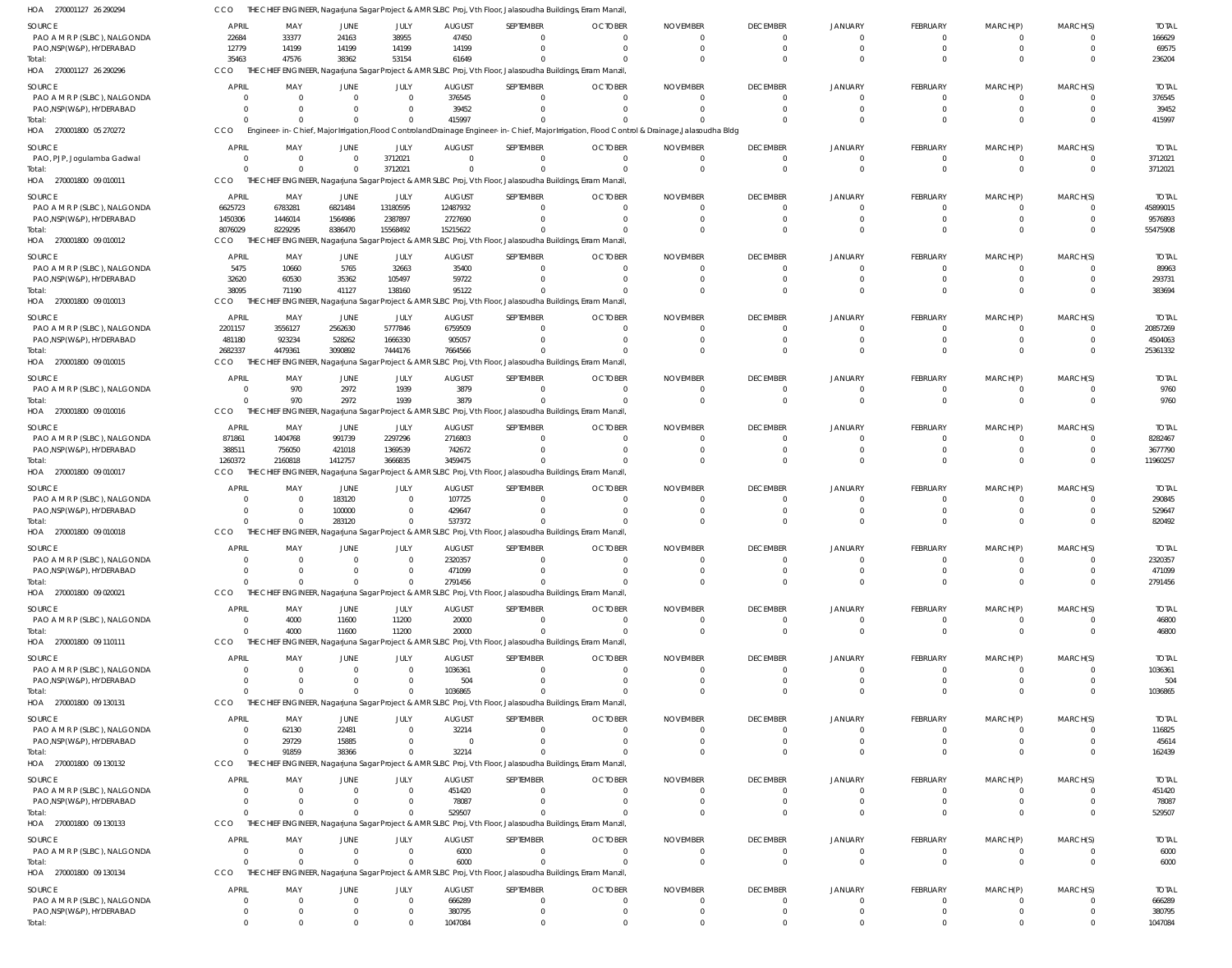| HOA 270001800 09 130135                                            | ссо                  |                                     |                                   |                            |                            | THE CHIEF ENGINEER, Nagarjuna Sagar Project & AMR SLBC Proj, Vth Floor, Jalasoudha Buildings, Erram Manzil,   |                     |                            |                             |                |                      |                |          |                   |
|--------------------------------------------------------------------|----------------------|-------------------------------------|-----------------------------------|----------------------------|----------------------------|---------------------------------------------------------------------------------------------------------------|---------------------|----------------------------|-----------------------------|----------------|----------------------|----------------|----------|-------------------|
| SOURCE                                                             | <b>APRIL</b>         | MAY                                 | JUNE                              | JULY                       | <b>AUGUST</b>              | SEPTEMBER                                                                                                     | <b>OCTOBER</b>      | <b>NOVEMBER</b>            | <b>DECEMBER</b>             | <b>JANUARY</b> | <b>FEBRUARY</b>      | MARCH(P)       | MARCH(S) | <b>TOTAL</b>      |
| PAO A M R P (SLBC), NALGONDA                                       | $\Omega$             | 2491                                | 49916                             | $\Omega$                   | 67215                      |                                                                                                               | $\Omega$            | $\overline{0}$             | $\Omega$                    |                | $\overline{0}$       | $\Omega$       |          | 119622            |
| Total:                                                             | $\Omega$             | 2491                                | 49916                             | $\overline{0}$             | 67215                      | $\Omega$                                                                                                      | $\Omega$            | $\Omega$                   | $\Omega$                    | $\Omega$       | $\Omega$             | $\Omega$       | $\Omega$ | 119622            |
| HOA 270001800 09 140                                               | CCO                  |                                     |                                   |                            |                            | THE CHIEF ENGINEER, Nagarjuna Sagar Project & AMR SLBC Proj, Vth Floor, Jalasoudha Buildings, Erram Manzil,   |                     |                            |                             |                |                      |                |          |                   |
| SOURCE                                                             | APRIL                | MAY                                 | JUNE                              | JULY                       | <b>AUGUST</b>              | SEPTEMBER                                                                                                     | <b>OCTOBER</b>      | <b>NOVEMBER</b>            | <b>DECEMBER</b>             | <b>JANUARY</b> | <b>FEBRUARY</b>      | MARCH(P)       | MARCH(S) | <b>TOTAL</b>      |
| PAO, NSP(W&P), HYDERABAD                                           | $\Omega$             | $\overline{0}$                      | $\overline{0}$                    | $\overline{0}$             | 489005                     |                                                                                                               | $\overline{0}$      | $\overline{0}$             | $\Omega$                    | $\Omega$       | 0                    | $\overline{0}$ | $\Omega$ | 489005            |
| Total:                                                             | $\cap$               | $\Omega$                            | $\Omega$                          | $\Omega$                   | 489005                     |                                                                                                               | - 0                 | $\Omega$                   | $\Omega$                    |                | $\Omega$             | $\Omega$       |          | 489005            |
| HOA 270001800 09 240                                               | CCO                  |                                     |                                   |                            |                            | THE CHIEF ENGINEER, Nagarjuna Sagar Project & AMR SLBC Proj, Vth Floor, Jalasoudha Buildings, Erram Manzil,   |                     |                            |                             |                |                      |                |          |                   |
| SOURCE                                                             | <b>APRIL</b>         | MAY                                 | JUNE                              | JULY                       | <b>AUGUST</b>              | SEPTEMBER                                                                                                     | <b>OCTOBER</b>      | <b>NOVEMBER</b>            | <b>DECEMBER</b>             | <b>JANUARY</b> | FEBRUARY             | MARCH(P)       | MARCH(S) | <b>TOTAL</b>      |
| PAO A M R P (SLBC), NALGONDA                                       | $\Omega$             | $\overline{0}$                      | 106935                            | $\overline{0}$             | $\overline{0}$             |                                                                                                               | $\Omega$            | $\Omega$                   |                             |                |                      |                |          | 106935            |
| PAO, NSP(W&P), HYDERABAD                                           |                      | $\overline{\mathbf{0}}$<br>$\Omega$ | $\overline{\mathbf{0}}$<br>106935 | $\overline{0}$<br>$\Omega$ | 160749<br>160749           |                                                                                                               | - 0                 | $\overline{0}$<br>$\Omega$ |                             |                |                      |                |          | 160749<br>267684  |
| Total:<br>HOA 270001800 09 300302                                  | CCO                  |                                     |                                   |                            |                            | THE CHIEF ENGINEER, Nagarjuna Sagar Project & AMR SLBC Proj, Vth Floor, Jalasoudha Buildings, Erram Manzil,   |                     |                            |                             |                |                      |                |          |                   |
|                                                                    |                      |                                     |                                   |                            |                            |                                                                                                               |                     |                            |                             |                |                      |                |          |                   |
| SOURCE                                                             | APRIL                | MAY                                 | JUNE                              | JULY                       | <b>AUGUST</b>              | SEPTEMBER                                                                                                     | <b>OCTOBER</b>      | <b>NOVEMBER</b>            | <b>DECEMBER</b><br>$\Omega$ | <b>JANUARY</b> | <b>FEBRUARY</b>      | MARCH(P)       | MARCH(S) | <b>TOTAI</b>      |
| PAO A M R P (SLBC), NALGONDA<br>PAO, NSP (W&P), HYDERABAD          | 693835<br>37779      | 717888<br>37778                     | 696601<br>37778                   | 44607<br>41977             | 1266833<br>41977           |                                                                                                               | 0<br>$\Omega$       | $\overline{0}$<br>$\Omega$ |                             |                | $\Omega$<br>$\Omega$ | 0              |          | 3419764<br>197289 |
| Total:                                                             | 731614               | 755666                              | 734379                            | 86584                      | 1308810                    |                                                                                                               |                     | $\Omega$                   | $\Omega$                    |                |                      |                | $\Omega$ | 3617053           |
| HOA 270001800 09 310318                                            | CCO                  |                                     |                                   |                            |                            | THE CHIEF ENGINEER, Nagarjuna Sagar Project & AMR SLBC Proj, Vth Floor, Jalasoudha Buildings, Erram Manzil,   |                     |                            |                             |                |                      |                |          |                   |
| SOURCE                                                             | APRIL                | MAY                                 | JUNE                              | JULY                       | <b>AUGUST</b>              | SEPTEMBER                                                                                                     | <b>OCTOBER</b>      | <b>NOVEMBER</b>            | <b>DECEMBER</b>             | <b>JANUARY</b> | <b>FEBRUARY</b>      | MARCH(P)       | MARCH(S) | <b>TOTAL</b>      |
| PAO A M R P (SLBC), NALGONDA                                       | $\Omega$             | $\overline{0}$                      | $\overline{\mathbf{0}}$           | 20000                      | $\overline{0}$             |                                                                                                               | - 0                 | $\overline{0}$             |                             |                | $\overline{0}$       | $\Omega$       |          | 20000             |
| Total:                                                             | $\cap$               | $\Omega$                            | $\overline{0}$                    | 20000                      | $\Omega$                   | $\Omega$                                                                                                      | $\Omega$            | $\Omega$                   | $\Omega$                    |                | $\Omega$             | $\Omega$       | $\Omega$ | 20000             |
| HOA 270001800 09 510511                                            | <b>CCO</b>           |                                     |                                   |                            |                            | THE CHIEF ENGINEER, Nagarjuna Sagar Project & AMR SLBC Proj, Vth Floor, Jalasoudha Buildings, Erram Manzil,   |                     |                            |                             |                |                      |                |          |                   |
| SOURCE                                                             | <b>APRIL</b>         | MAY                                 | JUNE                              | JULY                       | <b>AUGUST</b>              | SEPTEMBER                                                                                                     | <b>OCTOBER</b>      | <b>NOVEMBER</b>            | <b>DECEMBER</b>             | <b>JANUARY</b> | <b>FEBRUARY</b>      | MARCH(P)       | MARCH(S) | <b>TOTAL</b>      |
| PAO, NSP (W&P), HYDERABAD                                          | $\Omega$             | $\overline{0}$                      | $\overline{0}$                    | $\overline{0}$             | 12800                      |                                                                                                               | $\overline{0}$      | $\overline{0}$             | $\Omega$                    | $\Omega$       | $\Omega$             | $\overline{0}$ |          | 12800             |
| Total:                                                             | $\cap$               | $\Omega$                            | $\overline{0}$                    | $\Omega$                   | 12800                      |                                                                                                               | $\Omega$            | $\Omega$                   | $\Omega$                    |                | $\Omega$             | $\Omega$       | $\Omega$ | 12800             |
| HOA 270080001 01 010011                                            | CCO                  |                                     |                                   |                            |                            | THE ENGINEER-IN-CHIEF(Administration).) The Engineer-in-Chief(Administration) Ist Floor,JALASOUDHA BUILDING,  |                     |                            |                             |                |                      |                |          |                   |
| SOURCE                                                             | APRIL                | MAY                                 | JUNE                              | JULY                       | <b>AUGUST</b>              | SEPTEMBER                                                                                                     | <b>OCTOBER</b>      | <b>NOVEMBER</b>            | <b>DECEMBER</b>             | <b>JANUARY</b> | FEBRUARY             | MARCH(P)       | MARCH(S) | <b>TOTAL</b>      |
| APAO Irrigation, Sangareddy                                        | 151955               | 151955                              | 146907                            | 383599                     | 314442                     | $\Omega$                                                                                                      | $\Omega$            | $\Omega$                   |                             |                |                      |                |          | 1148858           |
| PAO IRRIGATION RANGA REDDY DISTRICT                                | 2515389              | 2507733                             | 2560836                           | 4356189                    | 4387776                    |                                                                                                               | $\Omega$            | $\Omega$                   |                             |                |                      |                |          | 16327923          |
| Total:                                                             | 2667344              | 2659688                             | 2707743                           | 4739788                    | 4702218                    |                                                                                                               | $\Omega$            | $\Omega$                   |                             |                | $\Omega$             |                |          | 17476781          |
| HOA 270080001 01 010012                                            | CCO                  |                                     |                                   |                            |                            | THE ENGINEER-IN-CHIEF(Administration).) The Engineer-in-Chief(Administration) Ist Floor,JALASOUDHA BUILDING,  |                     |                            |                             |                |                      |                |          |                   |
| SOURCE                                                             | APRIL                | MAY                                 | JUNE                              | JULY                       | <b>AUGUST</b>              | SEPTEMBER                                                                                                     | <b>OCTOBER</b>      | <b>NOVEMBER</b>            | <b>DECEMBER</b>             | <b>JANUARY</b> | FEBRUARY             | MARCH(P)       | MARCH(S) | <b>TOTAL</b>      |
| PAO IRRIGATION RANGA REDDY DISTRICT                                | 53419                | 55110                               | 91663                             | 123081                     | 128650                     |                                                                                                               | $\overline{0}$      | $\overline{0}$             | $\Omega$                    |                | 0                    | $\overline{0}$ | $\Omega$ | 451923            |
| Total:                                                             | 53419                | 55110                               | 91663                             | 123081                     | 128650                     |                                                                                                               | $\Omega$            | $\Omega$                   | $\Omega$                    | $\Omega$       | $\Omega$             | $\Omega$       | $\Omega$ | 451923            |
| HOA 270080001 01 010013                                            | CCO                  |                                     |                                   |                            |                            | THE ENGINEER-IN-CHIEF(Administration).) The Engineer-in-Chief(Administration) Ist Floor,JALASOUDHA BUILDING,  |                     |                            |                             |                |                      |                |          |                   |
| SOURCE                                                             | APRIL                | MAY                                 | JUNE                              | JULY                       | <b>AUGUST</b>              | SEPTEMBER                                                                                                     | <b>OCTOBER</b>      | <b>NOVEMBER</b>            | <b>DECEMBER</b>             | <b>JANUARY</b> | FEBRUARY             | MARCH(P)       | MARCH(S) | <b>TOTAL</b>      |
| APAO Irrigation, Sangareddy                                        | 59417                | 59417                               | 53682                             | 127387                     | 104325                     |                                                                                                               | $\Omega$            | $\Omega$                   |                             |                |                      |                |          | 404228            |
| PAO IRRIGATION RANGA REDDY DISTRICT                                | 834851               | 871484                              | 1477325                           | 1997929                    | 2055270                    |                                                                                                               | $\Omega$            |                            |                             |                |                      |                |          | 7236859           |
| Total:<br>HOA 270080001 01 010015                                  | 894268<br>CCO        | 930901                              | 1531007                           | 2125316                    | 2159595                    | THE ENGINEER-IN-CHIEF(Administration).) The Engineer-in-Chief(Administration) Ist Floor, JALASOUDHA BUILDING, | $\Omega$            | $\Omega$                   |                             |                |                      |                |          | 7641087           |
|                                                                    |                      |                                     |                                   |                            |                            |                                                                                                               |                     |                            |                             |                |                      |                |          |                   |
| SOURCE                                                             | APRIL                | MAY                                 | JUNE                              | JULY                       | <b>AUGUST</b>              | SEPTEMBER                                                                                                     | <b>OCTOBER</b>      | <b>NOVEMBER</b>            | <b>DECEMBER</b>             | <b>JANUARY</b> | <b>FEBRUARY</b>      | MARCH(P)       | MARCH(S) | <b>TOTAL</b>      |
| APAO Irrigation, Sangareddy                                        | 4044                 | 4044                                | 2218                              | $\overline{0}$             | $\overline{0}$<br>$\Omega$ |                                                                                                               | $\overline{0}$      | $\overline{0}$<br>$\Omega$ |                             |                | $\Omega$             |                |          | 10306             |
| HOA 270080001 01 010016                                            | 4044<br>CCO          | 4044                                | 2218                              | $\Omega$                   |                            | THE ENGINEER-IN-CHIEF(Administration).) The Engineer-in-Chief(Administration) Ist Floor, JALASOUDHA BUILDING  |                     |                            |                             |                |                      |                |          | 10306             |
|                                                                    |                      |                                     |                                   |                            |                            |                                                                                                               |                     |                            |                             |                |                      |                |          |                   |
| SOURCE                                                             | <b>APRIL</b>         | MAY                                 | JUNE                              | JULY<br>54738              | <b>AUGUST</b>              | SEPTEMBER                                                                                                     | <b>OCTOBER</b>      | <b>NOVEMBER</b>            | <b>DECEMBER</b>             | <b>JANUARY</b> | FEBRUARY             | MARCH(P)       | MARCH(S) | <b>TOTAL</b>      |
| APAO Irrigation, Sangareddy<br>PAO IRRIGATION RANGA REDDY DISTRICT | 21351<br>705318      | 21351<br>731694                     | 20754<br>1231141                  | 1645879                    | 44765<br>1710969           |                                                                                                               | $\Omega$<br>- 0     | $\Omega$<br>$\Omega$       |                             |                |                      |                |          | 162959<br>6025001 |
| Total:                                                             | 726669               | 753045                              | 1251895                           | 1700617                    | 1755734                    |                                                                                                               | $\Omega$            | $\Omega$                   |                             |                |                      |                |          | 6187960           |
| HOA 270080001 01 010017                                            | CCO                  |                                     |                                   |                            |                            | THE ENGINEER-IN-CHIEF(Administration).) The Engineer-in-Chief(Administration) Ist Floor,JALASOUDHA BUILDING,  |                     |                            |                             |                |                      |                |          |                   |
| SOURCE                                                             | APRIL                | MAY                                 | JUNE                              | JULY                       | <b>AUGUST</b>              | SEPTEMBER                                                                                                     | <b>OCTOBER</b>      | <b>NOVEMBER</b>            | <b>DECEMBER</b>             | <b>JANUARY</b> | <b>FEBRUARY</b>      | MARCH(P)       | MARCH(S) | <b>TOTAL</b>      |
| APAO Irrigation, Sangareddy                                        |                      | $\overline{0}$                      | $\overline{0}$                    | $\overline{0}$             | 64000                      |                                                                                                               | $\Omega$            | $\Omega$                   |                             |                |                      |                |          | 64000             |
| PAO IRRIGATION RANGA REDDY DISTRICT                                | $\Omega$             | $\overline{0}$                      | $\overline{0}$                    | $\Omega$                   | 200000                     |                                                                                                               | $\Omega$            | $\Omega$                   |                             |                |                      |                |          | 200000            |
| Total:                                                             | $\cap$               | $\Omega$                            | $\Omega$                          | $\Omega$                   | 264000                     |                                                                                                               | $\Omega$            | $\Omega$                   |                             |                |                      |                |          | 264000            |
| HOA 270080001 01 010018                                            | CCO                  |                                     |                                   |                            |                            | THE ENGINEER-IN-CHIEF(Administration).) The Engineer-in-Chief(Administration) Ist Floor,JALASOUDHA BUILDING,  |                     |                            |                             |                |                      |                |          |                   |
| SOURCE                                                             | <b>APRIL</b>         | MAY                                 | JUNE                              | JULY                       | <b>AUGUST</b>              | SEPTEMBER                                                                                                     | <b>OCTOBER</b>      | <b>NOVEMBER</b>            | <b>DECEMBER</b>             | <b>JANUARY</b> | <b>FEBRUARY</b>      | MARCH(P)       | MARCH(S) | <b>TOTAL</b>      |
| APAO Irrigation, Sangareddy                                        |                      | $\overline{\mathbf{0}}$             | $\overline{0}$                    | $\overline{0}$             | 64492                      |                                                                                                               | $\Omega$            | $\Omega$                   |                             |                |                      |                |          | 64492             |
| PAO IRRIGATION RANGA REDDY DISTRICT                                | $\Omega$             | $\Omega$                            | $\Omega$                          | $\Omega$                   | 1096966                    |                                                                                                               | $\Omega$            | $\Omega$                   |                             |                |                      |                |          | 1096966           |
| Total:                                                             | $\cap$               | $\Omega$                            | $\Omega$                          | $\Omega$                   | 1161458                    |                                                                                                               | $\Omega$            | $\Omega$                   |                             |                |                      |                |          | 1161458           |
| HOA 270080001 01 110111                                            | CCO                  |                                     |                                   |                            |                            | THE ENGINEER-IN-CHIEF(Administration).) The Engineer-in-Chief(Administration) Ist Floor, JALASOUDHA BUILDING  |                     |                            |                             |                |                      |                |          |                   |
| SOURCE                                                             | <b>APRIL</b>         | MAY                                 | JUNE                              | JULY                       | <b>AUGUST</b>              | SEPTEMBER                                                                                                     | <b>OCTOBER</b>      | <b>NOVEMBER</b>            | <b>DECEMBER</b>             | <b>JANUARY</b> | FEBRUARY             | MARCH(P)       | MARCH(S) | <b>TOTAL</b>      |
| PAO IRRIGATION RANGA REDDY DISTRICT                                | $\Omega$             | $\overline{0}$                      | $\overline{\mathbf{0}}$           | $\overline{0}$             | 1425                       |                                                                                                               | $\overline{0}$      | $\Omega$                   |                             |                |                      |                |          | 1425              |
| Total:                                                             | $\Omega$             | $\overline{0}$                      | $\overline{0}$                    | $\Omega$                   | 1425                       |                                                                                                               | $\overline{0}$      | $\overline{0}$             | $\Omega$                    | $\Omega$       | $\mathbf 0$          | $\Omega$       | $\Omega$ | 1425              |
| HOA 270080001 01 130131                                            | CCO                  |                                     |                                   |                            |                            | THE ENGINEER-IN-CHIEF(Administration).) The Engineer-in-Chief(Administration) Ist Floor,JALASOUDHA BUILDING,  |                     |                            |                             |                |                      |                |          |                   |
| SOURCE                                                             | <b>APRIL</b>         | MAY                                 | JUNE                              | JULY                       | <b>AUGUST</b>              | SEPTEMBER                                                                                                     | <b>OCTOBER</b>      | <b>NOVEMBER</b>            | <b>DECEMBER</b>             | <b>JANUARY</b> | <b>FEBRUARY</b>      | MARCH(P)       | MARCH(S) | <b>TOTAL</b>      |
| PAO IRRIGATION RANGA REDDY DISTRICT                                | $\Omega$             | $\overline{0}$                      | 43510                             | 15360                      | 16319                      | $\Omega$                                                                                                      | 0                   | 0                          |                             |                | 0                    |                |          | 75189             |
| Total:                                                             | $\cap$               | $\Omega$                            | 43510                             | 15360                      | 16319                      | $\Omega$                                                                                                      | $\Omega$            | $\Omega$                   | $\Omega$                    |                | $\Omega$             | $\Omega$       |          | 75189             |
| HOA 270080001 01 130132                                            | CCO                  |                                     |                                   |                            |                            | THE ENGINEER-IN-CHIEF(Administration).) The Engineer-in-Chief(Administration) Ist Floor,JALASOUDHA BUILDING,  |                     |                            |                             |                |                      |                |          |                   |
| SOURCE                                                             | APRIL                | MAY                                 | JUNE                              | JULY                       | <b>AUGUST</b>              | SEPTEMBER                                                                                                     | <b>OCTOBER</b>      | <b>NOVEMBER</b>            | <b>DECEMBER</b>             | JANUARY        | <b>FEBRUARY</b>      | MARCH(P)       | MARCH(S) | <b>TOTAL</b>      |
| PAO IRRIGATION RANGA REDDY DISTRICT                                | $\Omega$             | $\overline{0}$                      | $\overline{0}$                    | $\overline{0}$             | 122895                     |                                                                                                               | $\overline{0}$      | $\overline{0}$             | $\Omega$                    |                |                      | 0              |          | 122895            |
| Total:<br>HOA 270080001 01 130134                                  | $\Omega$<br>CCO      | $\overline{0}$                      | $\overline{0}$                    | $\Omega$                   | 122895                     | THE ENGINEER-IN-CHIEF(Administration).) The Engineer-in-Chief(Administration) Ist Floor,JALASOUDHA BUILDING,  | $\Omega$            | - 0                        | $\Omega$                    | $\Omega$       | $\Omega$             | $\overline{0}$ |          | 122895            |
|                                                                    |                      |                                     |                                   |                            |                            |                                                                                                               |                     |                            |                             |                |                      |                |          |                   |
| SOURCE                                                             | <b>APRIL</b>         | MAY                                 | JUNE                              | JULY                       | <b>AUGUST</b>              | SEPTEMBER                                                                                                     | <b>OCTOBER</b>      | <b>NOVEMBER</b>            | <b>DECEMBER</b>             | <b>JANUARY</b> | FEBRUARY             | MARCH(P)       | MARCH(S) | <b>TOTAL</b>      |
| PAO IRRIGATION RANGA REDDY DISTRICT                                | $\Omega$<br>$\Omega$ | $\overline{0}$<br>$\overline{0}$    | $\overline{0}$<br>$\overline{0}$  | $\overline{0}$             | 581723                     |                                                                                                               | 0<br>$\overline{0}$ | 0<br>$\overline{0}$        | $\Omega$<br>$\Omega$        | $\Omega$       | 0<br>$\mathbf 0$     | $\overline{0}$ | $\Omega$ | 581723            |
| Total:                                                             |                      |                                     |                                   | $\overline{0}$             | 581723                     | $\overline{0}$                                                                                                |                     |                            |                             |                |                      |                |          | 581723            |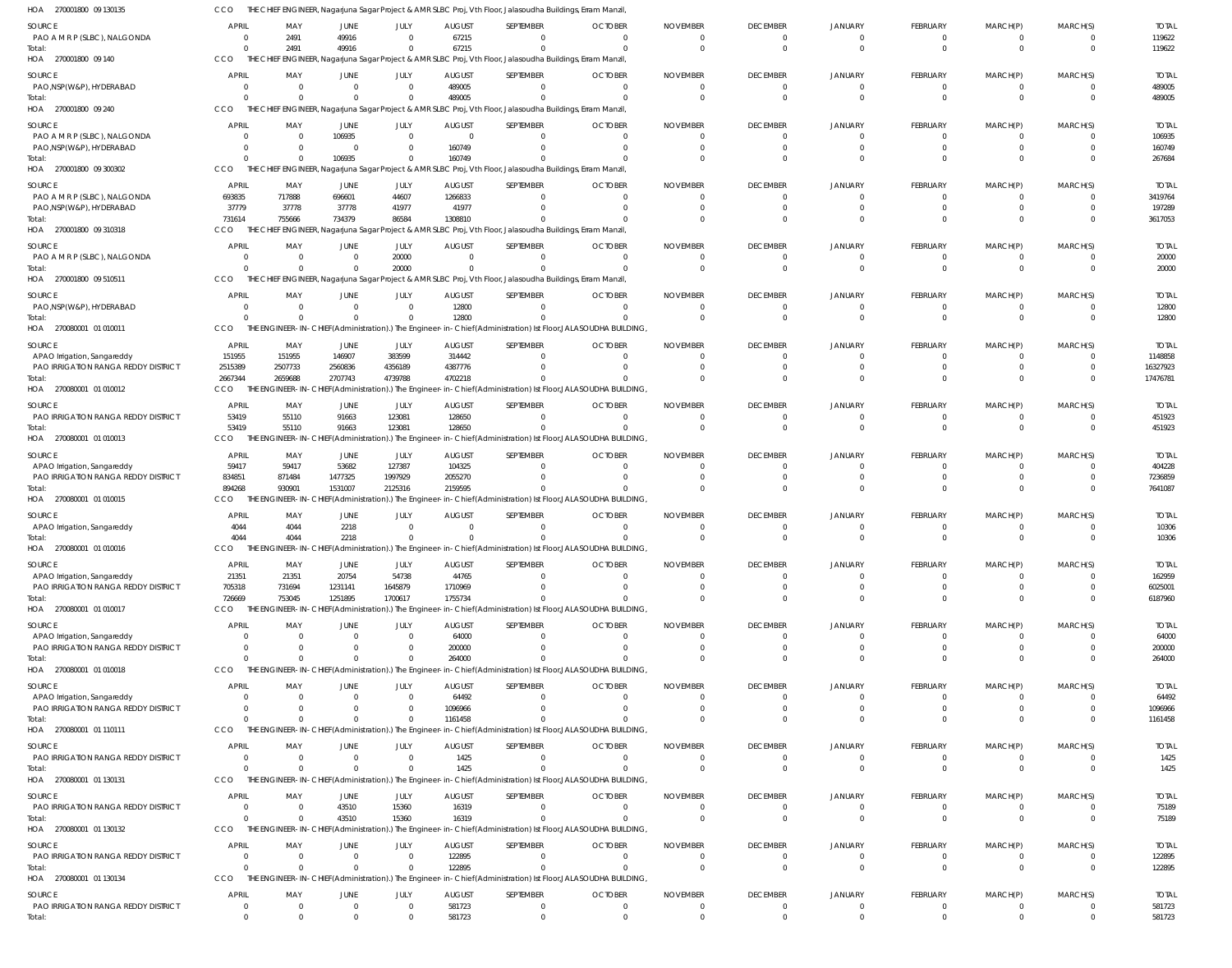| HOA 270080001 01 240                                                 |                          |                          |                                  |                         |                                   |                                                                                                               | THE ENGINEER-IN-CHIEF(Administration).) The Engineer-in-Chief(Administration) Ist Floor,JALASOUDHA BUILDING |                             |                        |                      |                              |                            |                      |                       |
|----------------------------------------------------------------------|--------------------------|--------------------------|----------------------------------|-------------------------|-----------------------------------|---------------------------------------------------------------------------------------------------------------|-------------------------------------------------------------------------------------------------------------|-----------------------------|------------------------|----------------------|------------------------------|----------------------------|----------------------|-----------------------|
| <b>SOURCE</b>                                                        | <b>APRIL</b>             | MAY                      | JUNE                             | JULY                    | <b>AUGUST</b>                     | SEPTEMBER                                                                                                     | <b>OCTOBER</b>                                                                                              | <b>NOVEMBER</b>             | <b>DECEMBER</b>        | <b>JANUARY</b>       | <b>FEBRUARY</b>              | MARCH(P)                   | MARCH(S)             | <b>TOTAL</b>          |
| PAO IRRIGATION RANGA REDDY DISTRICT                                  | $\Omega$                 | $\overline{0}$           | $\overline{0}$                   | 31347                   | 31316                             | $\Omega$                                                                                                      | $\overline{0}$                                                                                              | $\overline{0}$              | $\Omega$               | - 0                  | $\mathbf{0}$                 | 0                          | - 0                  | 62663                 |
| Total:                                                               |                          | $\Omega$                 | $\Omega$                         | 31347                   | 31316                             | $\Omega$                                                                                                      | $\Omega$                                                                                                    | $\Omega$                    | $\Omega$               | $\Omega$             | $\mathbf 0$                  | $\mathbf 0$                | $\Omega$             | 62663                 |
| 270080001 01 300302<br>HOA                                           | <b>CCO</b>               |                          |                                  |                         |                                   | THE ENGINEER-IN-CHIEF(Administration).) The Engineer-in-Chief(Administration) Ist Floor, JALASOUDHA BUILDING, |                                                                                                             |                             |                        |                      |                              |                            |                      |                       |
| SOURCE                                                               | <b>APRIL</b>             | MAY                      | JUNE                             | <b>JULY</b>             | <b>AUGUST</b>                     | SEPTEMBER                                                                                                     | <b>OCTOBER</b>                                                                                              | <b>NOVEMBER</b>             | <b>DECEMBER</b>        | <b>JANUARY</b>       | <b>FEBRUARY</b>              | MARCH(P)                   | MARCH(S)             | <b>TOTAL</b>          |
| PAO IRRIGATION RANGA REDDY DISTRICT                                  | 90669                    | 181334                   | 181334<br>181334                 | 201484<br>201484        | 201484<br>201484                  | $\Omega$                                                                                                      | $\overline{0}$<br>$\Omega$                                                                                  | $\overline{0}$<br>$\Omega$  | $\Omega$<br>$\Omega$   | $\Omega$<br>$\Omega$ | $\mathbf{0}$<br>$\mathbf{0}$ | $\mathbf 0$<br>$\mathbf 0$ | $\Omega$             | 856305                |
| Total:<br>HOA 270080001 01 310318                                    | 90669<br>CCO             | 181334                   |                                  |                         |                                   | THE ENGINEER-IN-CHIEF(Administration).) The Engineer-in-Chief(Administration) Ist Floor, JALASOUDHA BUILDING, |                                                                                                             |                             |                        |                      |                              |                            |                      | 856305                |
|                                                                      |                          |                          |                                  |                         |                                   |                                                                                                               |                                                                                                             |                             |                        |                      |                              |                            |                      |                       |
| SOURCE<br>PAO IRRIGATION RANGA REDDY DISTRICT                        | <b>APRIL</b><br>$\Omega$ | MAY<br>$\overline{0}$    | JUNE<br>$\overline{0}$           | JULY<br>20000           | <b>AUGUST</b><br>$\overline{0}$   | SEPTEMBER<br>$\Omega$                                                                                         | <b>OCTOBER</b><br>$\Omega$                                                                                  | <b>NOVEMBER</b><br>$\Omega$ | <b>DECEMBER</b><br>- 0 | <b>JANUARY</b>       | <b>FEBRUARY</b><br>0         | MARCH(P)<br>-0             | MARCH(S)             | <b>TOTAL</b><br>20000 |
| Total:                                                               | $\Omega$                 | $\Omega$                 | $\overline{0}$                   | 20000                   | $\Omega$                          | $\Omega$                                                                                                      | $\Omega$                                                                                                    | $\overline{0}$              | $\Omega$               | $\cap$               | $\mathbf{0}$                 | $\mathbf 0$                | $\Omega$             | 20000                 |
| HOA 270080001 02010011                                               | <b>CCO</b>               |                          |                                  |                         |                                   | THE ENGINEER-IN-CHIEF(Administration).) The Engineer-in-Chief(Administration) Ist Floor, JALASOUDHA BUILDING, |                                                                                                             |                             |                        |                      |                              |                            |                      |                       |
| SOURCE                                                               | <b>APRIL</b>             | MAY                      | JUNE                             | JULY                    | <b>AUGUST</b>                     | SEPTEMBER                                                                                                     | <b>OCTOBER</b>                                                                                              | <b>NOVEMBER</b>             | <b>DECEMBER</b>        | <b>JANUARY</b>       | <b>FEBRUARY</b>              | MARCH(P)                   | MARCH(S)             | <b>TOTAL</b>          |
| APAO Irrigation, Jagtial                                             | 891047                   | 917126                   | 959548                           | 1571875                 | 1588431                           |                                                                                                               | $\circ$                                                                                                     | $^{\circ}$                  | $\Omega$               |                      | 0                            | 0                          |                      | 5928027               |
| APAO Irrigation, Peddapalli                                          | 646399                   | 702776                   | 853739                           | 1406256                 | 1253265                           |                                                                                                               | $\Omega$                                                                                                    | $\Omega$                    | $\Omega$               |                      | $\Omega$                     | $\Omega$                   |                      | 4862435               |
| APAO Irrigation, Sangareddy                                          | 87403                    | 103010                   | 91764                            | 172662                  | 161300                            |                                                                                                               | $\Omega$                                                                                                    | $\Omega$                    |                        |                      | $\Omega$                     |                            |                      | 616139                |
| PAO - IRRIGATION DIVISION WARANGAL                                   | 2596522                  | 3177348                  | 2749295                          | 4577018                 | 4370020                           |                                                                                                               | $\Omega$                                                                                                    | $\Omega$                    | $\cap$                 | $\cap$               | $\Omega$                     | $\Omega$                   | $\Omega$             | 17470203              |
| (Urban)<br>PAO IRRIGATION KARIMNAGAR                                 | 1021755                  | 1015535                  | 1157562                          | 1785342                 | 1692339                           |                                                                                                               |                                                                                                             | $\Omega$                    |                        |                      | $\Omega$                     |                            |                      | 6672533               |
| PAO IRRIGATION DIVISION HYDERABAD                                    | 669173                   | $\overline{0}$           | $\overline{0}$                   | $\overline{0}$          | $\overline{\mathbf{0}}$           |                                                                                                               | $\Omega$                                                                                                    | $\Omega$                    | $\cap$                 |                      | $\Omega$                     |                            |                      | 669173                |
| PAO IRRIGATION DIVISION KHAMMAM                                      | 1066295                  | 1023770                  | 1217944                          | 2156859                 | 1969000                           |                                                                                                               |                                                                                                             | $\Omega$                    | $\cap$                 |                      | $\Omega$                     |                            |                      | 7433868               |
| PAO IRRIGATION NIZAMABAD                                             | 3238986                  | $\overline{0}$           | $\overline{0}$                   | $\overline{0}$          | - 0                               |                                                                                                               |                                                                                                             | $\Omega$                    | $\cap$                 |                      | $\Omega$                     |                            |                      | 3238986               |
| PAO MEDAK(IW), MEDAK                                                 | 450651                   | 487200                   | 488631                           | 809960                  | 815173                            |                                                                                                               | $\Omega$                                                                                                    | $\Omega$<br>$\Omega$        | $\cap$<br>$\Omega$     | $\Omega$             | $\Omega$<br>$\Omega$         | $\Omega$<br>$\Omega$       | $\Omega$<br>$\Omega$ | 3051615               |
| Total:<br>HOA 270080001 02 010012                                    | 10668231<br>CCO          | 7426765                  | 7518483                          | 12479972                | 11849528                          | THE ENGINEER-IN-CHIEF(Administration).) The Engineer-in-Chief(Administration) Ist Floor,JALASOUDHA BUILDING,  |                                                                                                             |                             |                        |                      |                              |                            |                      | 49942979              |
|                                                                      |                          |                          |                                  |                         |                                   |                                                                                                               |                                                                                                             |                             |                        |                      |                              |                            |                      |                       |
| SOURCE                                                               | <b>APRIL</b>             | MAY                      | JUNE                             | JULY                    | <b>AUGUST</b>                     | SEPTEMBER                                                                                                     | <b>OCTOBER</b>                                                                                              | <b>NOVEMBER</b>             | <b>DECEMBER</b>        | JANUARY              | <b>FEBRUARY</b>              | MARCH(P)                   | MARCH(S)             | <b>TOTAL</b>          |
| APAO Irrigation, Peddapalli<br>APAO Irrigation, Sangareddy           | 965<br>1000              | 1025<br>1000             | 1450<br>1000                     | 2300<br>2000            | 1450<br>2000                      | $\Omega$<br>$\Omega$                                                                                          | $\circ$<br>$\Omega$                                                                                         | -0<br>$\Omega$              | $\Omega$<br>$\Omega$   |                      | 0<br>$\Omega$                | $\Omega$<br>$\Omega$       | $\Omega$<br>$\Omega$ | 7190<br>7000          |
| PAO - IRRIGATION DIVISION WARANGAL                                   | 32553                    | 35071                    | 34884                            | 54309                   | 53209                             | $\Box$                                                                                                        | $\Omega$                                                                                                    | $\Omega$                    | $\Omega$               | $\cap$               | $\Omega$                     | $\Omega$                   | $\Omega$             | 210026                |
| (Urban)                                                              |                          |                          |                                  |                         |                                   |                                                                                                               |                                                                                                             |                             |                        |                      |                              |                            |                      |                       |
| PAO IRRIGATION KARIMNAGAR                                            | 9091                     | 14055                    | 11550                            | 22932<br>$\overline{0}$ | 14080                             |                                                                                                               |                                                                                                             | $\Omega$<br>$\Omega$        |                        |                      | n                            |                            |                      | 71708                 |
| PAO IRRIGATION DIVISION HYDERABAD<br>PAO IRRIGATION DIVISION KHAMMAM | 16870<br>8694            | $\overline{0}$<br>16239  | $\overline{0}$<br>12126          | 18038                   | $\overline{\mathbf{0}}$<br>17764  |                                                                                                               |                                                                                                             | $\cap$                      |                        |                      |                              |                            |                      | 16870<br>72861        |
| PAO IRRIGATION NIZAMABAD                                             | 33334                    | $\overline{0}$           | $\overline{\mathbf{0}}$          | $\overline{0}$          | $\overline{\mathbf{0}}$           |                                                                                                               |                                                                                                             | $\cap$                      |                        |                      |                              |                            |                      | 33334                 |
| PAO MEDAK(IW), MEDAK                                                 | 1000                     | 2000                     | 2000                             | 2000                    | 2000                              |                                                                                                               |                                                                                                             | $\Omega$                    | $\cap$                 |                      | $\Omega$                     | $\Omega$                   |                      | 9000                  |
| Total:                                                               | 103507                   | 69390                    | 63010                            | 101579                  | 90503                             |                                                                                                               |                                                                                                             | $\Omega$                    | $\Omega$               | $\Omega$             | $\Omega$                     | $\Omega$                   | $\Omega$             | 427989                |
| HOA 270080001 02 010013                                              | CCO                      |                          |                                  |                         |                                   | THE ENGINEER-IN-CHIEF(Administration).) The Engineer-in-Chief(Administration) Ist Floor, JALASOUDHA BUILDING, |                                                                                                             |                             |                        |                      |                              |                            |                      |                       |
| SOURCE                                                               | <b>APRIL</b>             | MAY                      | JUNE                             | JULY                    | <b>AUGUST</b>                     | SEPTEMBER                                                                                                     | <b>OCTOBER</b>                                                                                              | <b>NOVEMBER</b>             | <b>DECEMBER</b>        | <b>JANUARY</b>       | <b>FEBRUARY</b>              | MARCH(P)                   | MARCH(S)             | <b>TOTAL</b>          |
| APAO Irrigation, Jagtial                                             | 296161                   | 319492                   | 531158                           | 522542                  | 962253                            |                                                                                                               | $\Omega$                                                                                                    | $\Omega$                    | $\Omega$               |                      | 0                            | $\Omega$                   |                      | 2631606               |
| APAO Irrigation, Peddapalli                                          | 214829                   | 242078                   | 458946                           | 788853                  | 416583                            |                                                                                                               | $\Omega$                                                                                                    | $\Omega$                    | $\Omega$               |                      | $\Omega$                     |                            |                      | 2121289               |
| APAO Irrigation, Sangareddy<br>PAO - IRRIGATION DIVISION WARANGAL    | 28992<br>862093          | 37266<br>1096712         | 32893<br>961100                  | 57270<br>1519517        | 53511<br>1451229                  |                                                                                                               | $\Omega$<br>$\Omega$                                                                                        | $\Omega$<br>$\Omega$        | - 0<br>$\Omega$        | $\cap$               | $\Omega$<br>$\Omega$         | $\Omega$                   |                      | 209932<br>5890651     |
| (Urban)                                                              |                          |                          |                                  |                         |                                   |                                                                                                               |                                                                                                             |                             |                        |                      |                              |                            |                      |                       |
| PAO IRRIGATION KARIMNAGAR                                            | 339323                   | 566629                   | 410373                           | 987415                  | 562189                            |                                                                                                               |                                                                                                             | $\Omega$                    |                        |                      | $\Omega$                     |                            |                      | 2865929               |
| PAO IRRIGATION DIVISION HYDERABAD                                    | 222084                   | $\overline{0}$           | $\overline{0}$<br>420951         | $\overline{0}$          | $\overline{\mathbf{0}}$           |                                                                                                               | $\Omega$<br>$\cap$                                                                                          | $\Omega$<br>$\Omega$        | - 0<br>$\cap$          |                      | $\Omega$<br>$\Omega$         |                            |                      | 222084                |
| PAO IRRIGATION DIVISION KHAMMAM<br>PAO IRRIGATION NIZAMABAD          | 353966<br>1075693        | 645352<br>$\overline{0}$ | $\overline{0}$                   | 721720<br>$\circ$       | 653817<br>$\overline{\mathbf{0}}$ |                                                                                                               | $\cap$                                                                                                      | $\Omega$                    | $\cap$                 |                      | $\Omega$                     |                            | $\Omega$             | 2795806<br>1075693    |
| PAO MEDAK(IW), MEDAK                                                 | 149486                   | 174228                   | 174748                           | 268658                  | 270397                            |                                                                                                               | $\Omega$                                                                                                    | $\Omega$                    |                        |                      | 0                            |                            |                      | 1037517               |
| Total:                                                               | 3542627                  | 3081757                  | 2990169                          | 4865975                 | 4369979                           | $\Omega$                                                                                                      | $\Omega$                                                                                                    | $\Omega$                    | $\Omega$               | $\Omega$             | $\mathbf 0$                  | $\mathbf 0$                | $\Omega$             | 18850507              |
| HOA 270080001 02 010016                                              | CCO                      |                          |                                  |                         |                                   | THE ENGINEER-IN-CHIEF(Administration).) The Engineer-in-Chief(Administration) Ist Floor,JALASOUDHA BUILDING,  |                                                                                                             |                             |                        |                      |                              |                            |                      |                       |
| SOURCE                                                               | <b>APRIL</b>             | MAY                      | JUNE                             | JULY                    | <b>AUGUST</b>                     | SEPTEMBER                                                                                                     | <b>OCTOBER</b>                                                                                              | <b>NOVEMBER</b>             | <b>DECEMBER</b>        | <b>JANUARY</b>       | <b>FEBRUARY</b>              | MARCH(P)                   | MARCH(S)             | <b>TOTAL</b>          |
| APAO Irrigation, Jagtial                                             | 122381                   | 132344                   | 220607                           | 214232                  | 393957                            | $\Omega$                                                                                                      | $\overline{0}$                                                                                              | $\overline{0}$              | $\Omega$               | $\cap$               | $\mathbf{0}$                 | 0                          | $\Omega$             | 1083521               |
| APAO Irrigation, Peddapalli                                          | 84320                    | 94493                    | 176121                           | 301148                  | 160652                            | $\Omega$                                                                                                      | $\circ$                                                                                                     | $^{\circ}$                  | $\Omega$               | $\cap$               | $\Omega$                     | $\Omega$                   | $\Omega$             | 816734                |
| APAO Irrigation, Sangareddy                                          | 10064                    | 13367                    | 11476                            | 22016                   | 20310                             |                                                                                                               | $\circ$                                                                                                     | $^{\circ}$                  | $\Omega$               | $\Omega$             | $\Omega$                     | $\Omega$                   |                      | 77233                 |
| PAO - IRRIGATION DIVISION WARANGAL<br>(Urban)                        | 448612                   | 556813                   | 509373                           | 780001                  | 748964                            | $\Omega$                                                                                                      | $\Omega$                                                                                                    | $\Omega$                    | $\Omega$               | $\Omega$             | $\Omega$                     | $\Omega$                   | $\Omega$             | 3043763               |
| PAO IRRIGATION KARIMNAGAR                                            | 162890                   | 268614                   | 204773                           | 465901                  | 269625                            |                                                                                                               | $\Omega$                                                                                                    | $\Omega$                    |                        |                      |                              |                            |                      | 1371803               |
| PAO IRRIGATION DIVISION HYDERABAD                                    | 192653                   | $\overline{0}$           | $\overline{0}$                   | $\overline{0}$          | $\Omega$                          |                                                                                                               | $\Omega$                                                                                                    | $\Omega$                    | $\Omega$               | $\Omega$             |                              |                            | $\Omega$             | 192653                |
| PAO IRRIGATION DIVISION KHAMMAM                                      | 158982                   | 293108                   | 187704                           | 324638                  | 295769                            |                                                                                                               | $\Omega$                                                                                                    | $\Omega$                    |                        | $\Omega$             |                              |                            |                      | 1260201               |
| PAO IRRIGATION NIZAMABAD<br>PAO MEDAK(IW), MEDAK                     | 539848<br>48264          | $\overline{0}$<br>57117  | $\overline{\mathbf{0}}$<br>57303 | $\overline{0}$<br>85678 | $\Omega$<br>86300                 |                                                                                                               | $\Omega$                                                                                                    | $\Omega$<br>$\Omega$        | $\Omega$               | $\Omega$             | $\Omega$                     | $\Omega$                   |                      | 539848<br>334662      |
| Total:                                                               | 1768014                  | 1415856                  | 1367357                          | 2193614                 | 1975577                           |                                                                                                               | $\Omega$                                                                                                    | $\Omega$                    | $\Omega$               | $\Omega$             | $\Omega$                     | $\Omega$                   | $\Omega$             | 8720418               |
| HOA 270080001 02 010017                                              | CCO                      |                          |                                  |                         |                                   | THE ENGINEER-IN-CHIEF(Administration).) The Engineer-in-Chief(Administration) Ist Floor, JALASOUDHA BUILDING, |                                                                                                             |                             |                        |                      |                              |                            |                      |                       |
| SOURCE                                                               | <b>APRIL</b>             | MAY                      | JUNE                             | JULY                    | <b>AUGUST</b>                     | SEPTEMBER                                                                                                     | <b>OCTOBER</b>                                                                                              | <b>NOVEMBER</b>             | <b>DECEMBER</b>        | <b>JANUARY</b>       | <b>FEBRUARY</b>              | MARCH(P)                   | MARCH(S)             | <b>TOTAL</b>          |
| APAO Irrigation, Jagtial                                             |                          | $\overline{0}$           | $\overline{0}$                   | $\overline{0}$          | 100000                            | $\mathbf{0}$                                                                                                  | $\overline{0}$                                                                                              | $\overline{0}$              | $\Omega$               | $\Omega$             | $\mathbf{0}$                 | $\mathbf 0$                | $\Omega$             | 100000                |
| APAO Irrigation, Peddapalli                                          |                          | $\overline{0}$           | $\overline{\mathbf{0}}$          | $\overline{0}$          | 8000                              |                                                                                                               | $\overline{0}$                                                                                              | $\overline{0}$              | $\Omega$               | $\Omega$             | $\mathbf{0}$                 | $\mathbf 0$                | $\Omega$             | 8000                  |
| PAO - IRRIGATION DIVISION WARANGAL                                   |                          | $\Omega$                 | 44680                            | $\overline{0}$          | 2810                              | $\Omega$                                                                                                      | $\Omega$                                                                                                    | $\overline{0}$              | $\Omega$               | $\Omega$             | $\mathbf{0}$                 | $\Omega$                   | $\Omega$             | 47490                 |
| (Urban)<br>PAO IRRIGATION KARIMNAGAR                                 |                          | $\overline{0}$           | $\overline{\mathbf{0}}$          | $\overline{0}$          | 59579                             |                                                                                                               | $\overline{0}$                                                                                              | $\overline{0}$              | $\Omega$               | $\Omega$             | $\mathbf{0}$                 | $\mathbf 0$                | $\Omega$             | 59579                 |
| PAO IRRIGATION DIVISION KHAMMAM                                      | $\cap$                   | $\Omega$                 | 14000                            | $\Omega$                | 9049                              |                                                                                                               | $\Omega$                                                                                                    | $\overline{0}$              | $\Omega$               | $\Omega$             | $\mathbf{0}$                 | $\mathbf 0$                | $\Omega$             | 23049                 |
| Total:                                                               | $\cap$                   | $\Omega$                 | 58680                            | $\Omega$                | 179438                            |                                                                                                               | $\Omega$                                                                                                    | $\Omega$                    | $\Omega$               | $\Omega$             | $\Omega$                     | $\mathbf 0$                | $\Omega$             | 238118                |
| HOA 270080001 02 010018                                              | <b>CCO</b>               |                          |                                  |                         |                                   | THE ENGINEER-IN-CHIEF(Administration).) The Engineer-in-Chief(Administration) Ist Floor, JALASOUDHA BUILDING, |                                                                                                             |                             |                        |                      |                              |                            |                      |                       |
| SOURCE                                                               | <b>APRIL</b>             | MAY                      | JUNE                             | JULY                    | <b>AUGUST</b>                     | SEPTEMBER                                                                                                     | <b>OCTOBER</b>                                                                                              | <b>NOVEMBER</b>             | <b>DECEMBER</b>        | <b>JANUARY</b>       | <b>FEBRUARY</b>              | MARCH(P)                   | MARCH(S)             | <b>TOTAL</b>          |
| APAO Irrigation, Jagtial                                             |                          | $\overline{0}$           | $\overline{0}$                   | $\overline{0}$          | 351569                            | $\Omega$                                                                                                      | $\overline{0}$                                                                                              | $\Omega$                    | $\Omega$               | $\Omega$             | $\Omega$                     | 0                          | $\Omega$             | 351569                |
| APAO Irrigation, Peddapalli                                          |                          | $\overline{0}$           | $\mathbf 0$                      | $\overline{0}$          | 265400                            | $\Omega$                                                                                                      | $\overline{0}$                                                                                              | $^{\circ}$                  | $\Omega$               | $\Omega$             | $\Omega$                     | 0                          | $\Omega$             | 265400                |
| PAO - IRRIGATION DIVISION WARANGAL<br>(Urban)                        |                          | $\Omega$                 | $\Omega$                         | $\overline{0}$          | 1126030                           | $\Omega$                                                                                                      | $\Omega$                                                                                                    | $\Omega$                    | $\Omega$               | $\Omega$             | $\Omega$                     | $\Omega$                   | $\Omega$             | 1126030               |
| PAO IRRIGATION KARIMNAGAR                                            |                          | $\Omega$                 | $\Omega$                         | $\overline{0}$          | 561505                            |                                                                                                               | $\Omega$                                                                                                    | $^{\circ}$                  | $\Omega$               |                      | $\Omega$                     |                            |                      | 561505                |
| PAO IRRIGATION DIVISION KHAMMAM                                      |                          | $\Omega$                 | $\Omega$                         | $\overline{0}$          | 225293                            | $\Omega$                                                                                                      | $\Omega$                                                                                                    | $\Omega$                    | $\Omega$               | $\Omega$             | $\Omega$                     | n                          | $\Omega$             | 225293                |
| PAO MEDAK(IW), MEDAK                                                 | 807                      | $\overline{0}$           | 0                                | $\mathbf 0$             | 129512                            | $\Omega$                                                                                                      | $\circ$                                                                                                     | $\overline{0}$              | $\Omega$               | $\Omega$             | $\mathbf 0$                  | 0                          | $\Omega$             | 130319                |
| Total:                                                               | 807                      | $\Omega$                 | $\Omega$                         | $\Omega$                | 2659309                           | $\Omega$                                                                                                      | $\Omega$                                                                                                    | $\Omega$                    | $\Omega$               | $\Omega$             | $\Omega$                     | $\Omega$                   | $\Omega$             | 2660116               |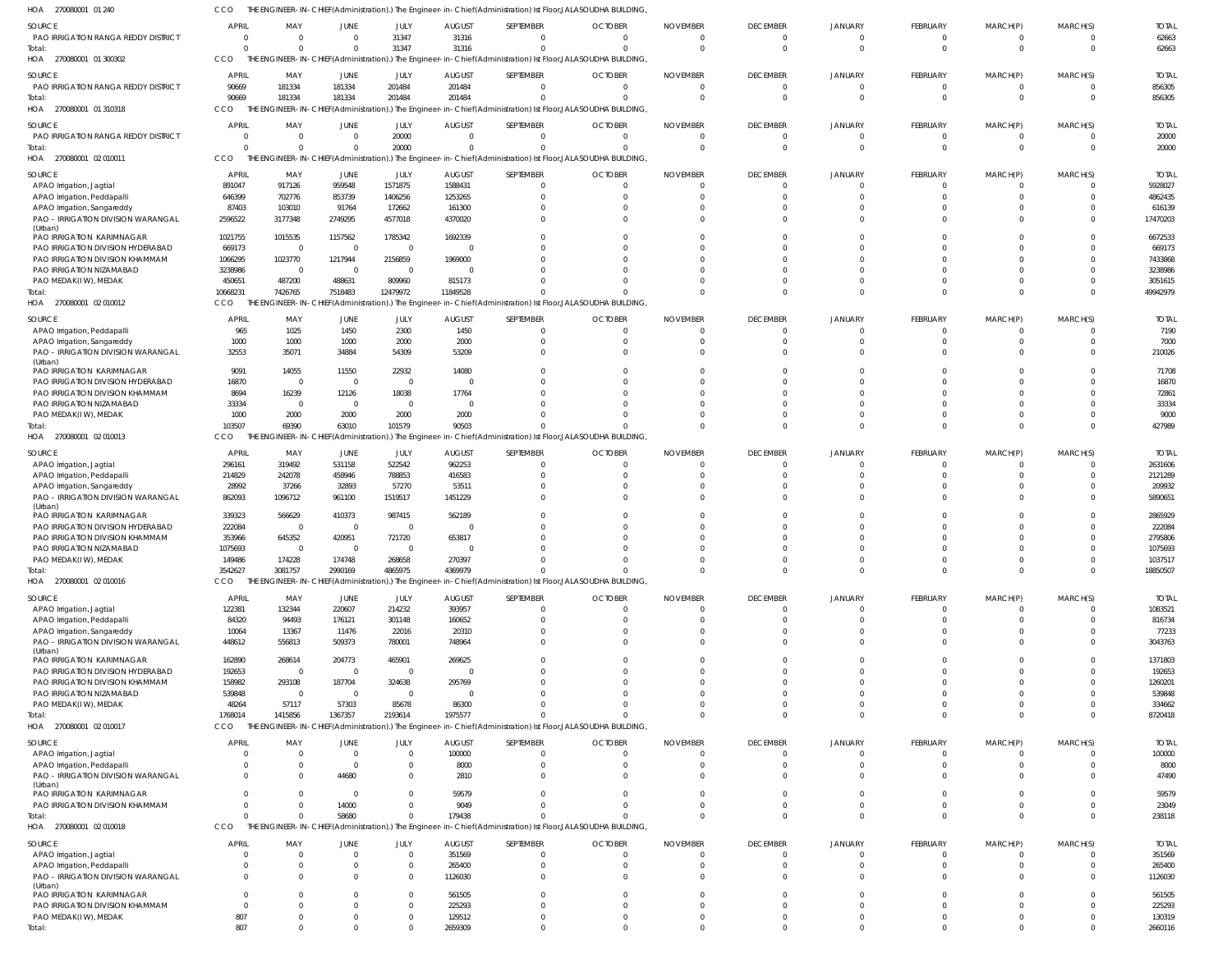| HOA<br>270080001 02 130131                         |                          |                         |                          |                           |                                 |                       | ,THE ENGINEER-IN-CHIEF(Administration).) The Engineer-in-Chief(Administration) Ist Floor,JALASOUDHA BUILDING تا           |                                                                                                                                             |                                   |                                  |                         |                               |                            |                         |
|----------------------------------------------------|--------------------------|-------------------------|--------------------------|---------------------------|---------------------------------|-----------------------|---------------------------------------------------------------------------------------------------------------------------|---------------------------------------------------------------------------------------------------------------------------------------------|-----------------------------------|----------------------------------|-------------------------|-------------------------------|----------------------------|-------------------------|
| <b>SOURCE</b>                                      | <b>APRIL</b>             | MAY                     | <b>JUNE</b>              | JULY                      | <b>AUGUST</b>                   | SEPTEMBER             | <b>OCTOBER</b>                                                                                                            | <b>NOVEMBER</b>                                                                                                                             | <b>DECEMBER</b>                   | <b>JANUARY</b>                   | FEBRUARY                | MARCH(P)                      | MARCH(S)                   | <b>TOTAL</b>            |
| PAO IRRIGATION NIZAMABAD<br>Total:                 |                          | 2971<br>2971            | $\mathbf{0}$<br>$\Omega$ | $^{\circ}$<br>$\mathbf 0$ | 5400<br>5400                    | $\Omega$              | $\Omega$<br>$\Omega$                                                                                                      | $\Omega$<br>$\Omega$                                                                                                                        | $\overline{0}$<br>$\overline{0}$  | $\Omega$<br>$\Omega$             | - 0<br>$\mathbf 0$      | $\overline{0}$<br>$\mathbf 0$ | $\Omega$<br>$\Omega$       | 8371<br>8371            |
| HOA 270080001 02 130132                            | CCO                      |                         |                          |                           |                                 |                       | THE ENGINEER-IN-CHIEF(Administration).) The Engineer-in-Chief(Administration) Ist Floor,JALASOUDHA BUILDING,              |                                                                                                                                             |                                   |                                  |                         |                               |                            |                         |
| SOURCE                                             | <b>APRI</b>              | MAY                     | <b>JUNE</b>              | JULY                      | <b>AUGUST</b>                   | SEPTEMBER             | <b>OCTOBER</b>                                                                                                            | <b>NOVEMBER</b>                                                                                                                             | <b>DECEMBER</b>                   | <b>JANUARY</b>                   | <b>FEBRUARY</b>         | MARCH(P)                      | MARCH(S)                   | <b>TOTAL</b>            |
| PAO IRRIGATION NIZAMABAD                           |                          | $\Omega$                | $\mathbf{0}$             | $\overline{0}$            | 174477                          | $\Omega$              | $\Omega$                                                                                                                  | $\Omega$                                                                                                                                    | $\overline{0}$                    | $\overline{0}$                   | $\Omega$                | $\mathbf{0}$                  | $\Omega$                   | 174477                  |
| PAO Irrigation Nirmal                              |                          | $\Omega$                | $\mathbf{0}$             | $\mathbf 0$               | 42997                           | $\Omega$              | $\Omega$                                                                                                                  | <sup>0</sup>                                                                                                                                | $\circ$                           | $\Omega$                         | $\Omega$                | $\mathbf 0$                   | $\Omega$<br>$\Omega$       | 42997                   |
| Total:<br>HOA 270080001 02 130133                  | CCO                      | $\Omega$                | $\Omega$                 | $\mathbf{0}$              | 217474                          | $\Omega$              | $\Omega$<br>THE ENGINEER-IN-CHIEF(Administration).) The Engineer-in-Chief(Administration) Ist Floor,JALASOUDHA BUILDING,  | <sup>0</sup>                                                                                                                                | $\Omega$                          | $\Omega$                         | $\Omega$                | $\mathbf 0$                   |                            | 217474                  |
| SOURCE                                             | <b>APRI</b>              | MAY                     | <b>JUNE</b>              | JULY                      | <b>AUGUST</b>                   | SEPTEMBER             | <b>OCTOBER</b>                                                                                                            | <b>NOVEMBER</b>                                                                                                                             | <b>DECEMBER</b>                   | <b>JANUARY</b>                   | FEBRUARY                | MARCH(P)                      | MARCH(S)                   | <b>TOTAL</b>            |
| APAO Irrigation, Peddapalli                        |                          | $\Omega$                | 4800                     | $\mathbf 0$               | $\mathbf 0$                     |                       | $\Omega$                                                                                                                  | $\Omega$                                                                                                                                    | $\Omega$                          | $\Omega$                         |                         | - 0                           | $\Omega$                   | 4800                    |
| PAO IRRIGATION NIZAMABAD                           |                          | $\Omega$                | $\mathbf{0}$             | $\mathbf 0$               | 5670                            |                       | $\Omega$                                                                                                                  | $\Omega$                                                                                                                                    | $\overline{0}$                    | $\Omega$                         | $\Omega$                | $\overline{0}$                | $\Omega$                   | 5670                    |
| Total:<br>HOA 270080001 02 130135                  | CCO                      | $\Omega$                | 4800                     | $\Omega$                  | 5670                            |                       | THE ENGINEER-IN-CHIEF(Administration).) The Engineer-in-Chief(Administration) Ist Floor, JALASOUDHA BUILDING,             |                                                                                                                                             | $\Omega$                          | $\Omega$                         | $\Omega$                | $\Omega$                      | $\Omega$                   | 10470                   |
|                                                    |                          |                         |                          |                           |                                 |                       |                                                                                                                           |                                                                                                                                             |                                   |                                  |                         |                               |                            |                         |
| SOURCE<br>APAO Irrigation, Peddapalli              | <b>APRI</b>              | MAY<br>$\overline{0}$   | <b>JUNE</b><br>6154      | JULY<br>$\overline{0}$    | <b>AUGUST</b><br>$\overline{0}$ | SEPTEMBER             | <b>OCTOBER</b><br>0                                                                                                       | <b>NOVEMBER</b><br>0                                                                                                                        | <b>DECEMBER</b><br>$\overline{0}$ | <b>JANUARY</b><br>$\Omega$       | FEBRUARY                | MARCH(P)<br>$^{\circ}$        | MARCH(S)                   | <b>TOTAL</b><br>6154    |
| PAO IRRIGATION KARIMNAGAR                          |                          | 996                     | $\mathbf{0}$             | $\mathbf 0$               | 16648                           |                       |                                                                                                                           | $\Omega$                                                                                                                                    | $\Omega$                          | $\Omega$                         | $\Omega$                | $\Omega$                      | $\Omega$                   | 17644                   |
| PAO IRRIGATION NIZAMABAD                           |                          | $\Omega$                | $\mathbf{0}$             | $\mathbf 0$               | 53818                           |                       |                                                                                                                           |                                                                                                                                             | $\Omega$                          | $\Omega$                         | $\Omega$                | $\Omega$                      |                            | 53818                   |
| Total:<br>HOA 270080001 02 300302                  | CCO                      | 996                     | 6154                     | $\mathbf{0}$              | 70466                           |                       | $\Omega$<br>THE ENGINEER-IN-CHIEF(Administration).) The Engineer-in-Chief(Administration) Ist Floor, JALASOUDHA BUILDING, |                                                                                                                                             | $\Omega$                          | $\Omega$                         | $\Omega$                | $\Omega$                      | $\Omega$                   | 77616                   |
|                                                    |                          |                         |                          |                           |                                 |                       |                                                                                                                           |                                                                                                                                             |                                   |                                  |                         |                               |                            |                         |
| SOURCE<br>APAO Irrigation, Peddapalli              | <b>APRIL</b><br>$\Omega$ | MAY<br>75990            | JUNE<br>37995            | JULY<br>$\mathbf{0}$      | <b>AUGUST</b><br>84432          | SEPTEMBER             | <b>OCTOBER</b><br>$\Omega$                                                                                                | <b>NOVEMBER</b><br>$\Omega$                                                                                                                 | <b>DECEMBER</b><br>$\Omega$       | <b>JANUARY</b><br>$\Omega$       | FEBRUARY<br>-0          | MARCH(P)<br>$^{\circ}$        | MARCH(S)<br>$\Omega$       | <b>TOTAL</b><br>198417  |
| PAO - IRRIGATION DIVISION WARANGAL                 | $\Omega$                 | 95109                   | $\overline{0}$           | 17262                     |                                 | $\Omega$              | $\Omega$                                                                                                                  | $\Omega$                                                                                                                                    | $\Omega$                          | $\Omega$                         | $\Omega$                | $\Omega$                      | $\Omega$                   | 112371                  |
| (Urban)<br>PAO IRRIGATION NIZAMABAD                | 56589                    | $\overline{\mathbf{0}}$ | 125754                   | 62877                     | 62877                           |                       |                                                                                                                           |                                                                                                                                             | $\Omega$                          | $\Omega$                         |                         | $^{\circ}$                    | $\Omega$                   | 308097                  |
| Total:                                             | 56589                    | 171099                  | 163749                   | 80139                     | 147309                          |                       |                                                                                                                           | $\Omega$                                                                                                                                    | $\Omega$                          | $\Omega$                         | $\Omega$                | $\Omega$                      | $\Omega$                   | 618885                  |
| 270080001 05 290291<br>HOA                         | CCO                      |                         |                          |                           |                                 |                       | COMMISSIONER, PLANNING AND DEVELOPMENT of GODAVARI BASIN Vth Floor, Godavari Basin, Jalasoudha Building                   |                                                                                                                                             |                                   |                                  |                         |                               |                            |                         |
| SOURCE                                             | <b>APRIL</b>             | MAY                     | JUNE                     | JULY                      | <b>AUGUST</b>                   | SEPTEMBER             | <b>OCTOBER</b>                                                                                                            | <b>NOVEMBER</b>                                                                                                                             | <b>DECEMBER</b>                   | <b>JANUARY</b>                   | FEBRUARY                | MARCH(P)                      | MARCH(S)                   | <b>TOTAL</b>            |
| PAO IRRIGATION DIVISION HYDERABAD                  | 1717916<br>1717916       | 1673347<br>1673347      | 1588531<br>1588531       | 2716714<br>2716714        | 2599386<br>2599386              | $\Omega$<br>$\Omega$  | $\overline{0}$<br>$\Omega$                                                                                                | $\Omega$<br>$\Omega$                                                                                                                        | $\overline{0}$<br>$\Omega$        | $\overline{0}$<br>$\Omega$       | $\mathbf 0$<br>$\Omega$ | $\mathbf 0$<br>$\overline{0}$ | $\overline{0}$<br>$\Omega$ | 10295894<br>10295894    |
| Total:<br>HOA 270080001 05 290292                  | CCO                      |                         |                          |                           |                                 |                       | COMMISSIONER, PLANNING AND DEVELOPMENT of GODAVARI BASIN Vth Floor, Godavari Basin, Jalasoudha Building                   |                                                                                                                                             |                                   |                                  |                         |                               |                            |                         |
| SOURCE                                             | <b>APRI</b>              | MAY                     | JUNE                     | JULY                      | <b>AUGUST</b>                   | SEPTEMBER             | <b>OCTOBER</b>                                                                                                            | <b>NOVEMBER</b>                                                                                                                             | <b>DECEMBER</b>                   | <b>JANUARY</b>                   | FEBRUARY                | MARCH(P)                      | MARCH(S)                   | <b>TOTAL</b>            |
| PAO IRRIGATION DIVISION HYDERABAD                  | 39390                    | 66400                   | 39100                    | 107573                    | 66044                           | $\Omega$              | $\Omega$                                                                                                                  | $\Omega$                                                                                                                                    | $\overline{0}$                    | $\Omega$                         | -0                      | $^{\circ}$                    | $\Omega$                   | 318507                  |
| Total:                                             | 39390                    | 66400                   | 39100                    | 107573                    | 66044                           |                       |                                                                                                                           | $\Omega$                                                                                                                                    | $\Omega$                          | $\Omega$                         | $\Omega$                | $\mathbf 0$                   | $\Omega$                   | 318507                  |
| HOA 270080001 05 290293                            | CCO                      |                         |                          |                           |                                 |                       | COMMISSIONER, PLANNING AND DEVELOPMENT of GODAVARI BASIN Vth Floor, Godavari Basin, Jalasoudha Building                   |                                                                                                                                             |                                   |                                  |                         |                               |                            |                         |
| <b>SOURCE</b><br>PAO IRRIGATION DIVISION HYDERABAD | <b>APRIL</b><br>569420   | MAY<br>972575           | JUNE<br>562457           | JULY<br>1591487           | <b>AUGUST</b><br>852918         | SEPTEMBER<br>$\Omega$ | <b>OCTOBER</b><br>$\Omega$                                                                                                | <b>NOVEMBER</b><br>$\Omega$                                                                                                                 | <b>DECEMBER</b><br>$\overline{0}$ | <b>JANUARY</b><br>$\Omega$       | FEBRUARY<br>$\Omega$    | MARCH(P)<br>$^{\circ}$        | MARCH(S)<br>$\Omega$       | <b>TOTAL</b><br>4548857 |
| Total:                                             | 569420                   | 972575                  | 562457                   | 1591487                   | 852918                          | $\Omega$              |                                                                                                                           | $\Omega$                                                                                                                                    | $\overline{0}$                    | $\Omega$                         | $\mathbf 0$             | $\mathbf 0$                   | $\Omega$                   | 4548857                 |
| HOA 270080001 05 290294                            | CCO                      |                         |                          |                           |                                 |                       | COMMISSIONER, PLANNING AND DEVELOPMENTof GODAVARI BASIN Vth Floor, Godavari Basin, Jalasoudha Building                    |                                                                                                                                             |                                   |                                  |                         |                               |                            |                         |
| SOURCE                                             | APRII                    | MAY                     | JUNE                     | JULY                      | <b>AUGUST</b>                   | SEPTEMBER             | <b>OCTOBER</b>                                                                                                            | <b>NOVEMBER</b>                                                                                                                             | <b>DECEMBER</b>                   | <b>JANUARY</b>                   | FEBRUARY                | MARCH(P)                      | MARCH(S)                   | <b>TOTAL</b>            |
| PAO IRRIGATION DIVISION HYDERABAD                  | 498354                   | 847973                  | 492127                   | 1379582                   | 755151                          | $\Omega$              | $\Omega$                                                                                                                  | $\Omega$                                                                                                                                    | $\overline{0}$                    | $\Omega$                         | -0                      | $\overline{0}$                | $\overline{0}$             | 3973187                 |
| Total:<br>HOA 270080001 05 290295                  | 498354<br>CCO            | 847973                  | 492127                   | 1379582                   | 755151                          |                       | $\Omega$<br>COMMISSIONER, PLANNING AND DEVELOPMENT of GODAVARI BASIN Vth Floor, Godavari Basin, Jalasoudha Building       | $\Omega$                                                                                                                                    | $\Omega$                          | $\Omega$                         | $\Omega$                | $\Omega$                      | $\Omega$                   | 3973187                 |
| SOURCE                                             | <b>APRIL</b>             | MAY                     | JUNE                     | JULY                      | <b>AUGUST</b>                   | SEPTEMBER             | <b>OCTOBER</b>                                                                                                            | <b>NOVEMBER</b>                                                                                                                             | <b>DECEMBER</b>                   | <b>JANUARY</b>                   | FEBRUARY                | MARCH(P)                      | MARCH(S)                   | <b>TOTAL</b>            |
| PAO IRRIGATION DIVISION HYDERABAD                  |                          |                         | $\cap$                   | $\Omega$                  | 26875                           |                       |                                                                                                                           |                                                                                                                                             |                                   |                                  |                         |                               |                            | 26875                   |
| Total:                                             | $\Omega$                 | $\Omega$                | $\mathbf 0$              | $\overline{0}$            | 26875                           |                       |                                                                                                                           | $\Omega$                                                                                                                                    | $\Omega$                          | $\overline{0}$                   | $\Omega$                | $\overline{0}$                | $\Omega$                   | 26875                   |
| HOA 270080001 05 290296                            | CCO                      |                         |                          |                           |                                 |                       | COMMISSIONER, PLANNING AND DEVELOPMENT of GODAVARI BASIN Vth Floor, Godavari Basin, Jalasoudha Building                   |                                                                                                                                             |                                   |                                  |                         |                               |                            |                         |
| SOURCE<br>PAO IRRIGATION DIVISION HYDERABAD        | <b>APRIL</b><br>$\Omega$ | MAY<br>$\Omega$         | JUNE<br>$\mathbf{0}$     | JULY<br>$\overline{0}$    | <b>AUGUST</b><br>817201         | SEPTEMBER<br>$\Omega$ | <b>OCTOBER</b><br>- 0                                                                                                     | <b>NOVEMBER</b><br>$\overline{0}$                                                                                                           | <b>DECEMBER</b><br>$\overline{0}$ | <b>JANUARY</b><br>$\overline{0}$ | <b>FEBRUARY</b><br>- 0  | MARCH(P)<br>$\mathbf{0}$      | MARCH(S)<br>$\Omega$       | <b>TOTAL</b><br>817201  |
| Total:                                             | $\Omega$                 | $\Omega$                | $\Omega$                 | $\mathbf 0$               | 817201                          |                       | $\Omega$                                                                                                                  | $\Omega$                                                                                                                                    | $\overline{0}$                    | $\overline{0}$                   | $\mathbf 0$             | $\overline{0}$                | $\Omega$                   | 817201                  |
| HOA 270080001 06 010011                            | CCO                      |                         |                          |                           |                                 |                       |                                                                                                                           | THE CHIEF ENGINEER, Telangana Engineering Research, The Chief Engineer, Telangana Engineering Research, HIMAYATSAGAR, Kismatpur             |                                   |                                  |                         |                               |                            |                         |
| SOURCE                                             | <b>APRIL</b>             | MAY                     | JUNE                     | JULY                      | <b>AUGUST</b>                   | SEPTEMBER             | <b>OCTOBER</b>                                                                                                            | <b>NOVEMBER</b>                                                                                                                             | <b>DECEMBER</b>                   | <b>JANUARY</b>                   | FEBRUARY                | MARCH(P)                      | MARCH(S)                   | <b>TOTAL</b>            |
| PAO - IRRIGATION DIVISION WARANGAL                 | 212466                   | 205442                  | 172567                   | 304184                    | 288580                          | $\Omega$              | $\overline{0}$                                                                                                            | $\overline{0}$                                                                                                                              | $\overline{\mathbf{0}}$           | $\overline{0}$                   | $\Omega$                | $\overline{0}$                | $\Omega$                   | 1183239                 |
| (Urban)<br>PAO IRRIGATION DIVISION HYDERABAD       | 3504580                  | 3105844                 | 3346046                  | 4940961                   | 5441646                         | $\Omega$              | $\Omega$                                                                                                                  | $\Omega$                                                                                                                                    | $\Omega$                          | $\overline{0}$                   | $\Omega$                | $\mathbf 0$                   | $\Omega$                   | 20339077                |
| Total:                                             | 3717046                  | 3311286                 | 3518613                  | 5245145                   | 5730226                         |                       | $\Omega$                                                                                                                  | $\Omega$                                                                                                                                    | $\Omega$                          | $\overline{0}$                   | $\Omega$                | $\overline{0}$                | $\Omega$                   | 21522316                |
| HOA 270080001 06 010012                            | CCO                      |                         |                          |                           |                                 |                       |                                                                                                                           | THE CHIEF ENGINEER, Telangana Engineering Research, The Chief Engineer, Telangana Engineering Research, HIMAYATSAGAR, Kismatpur             |                                   |                                  |                         |                               |                            |                         |
| SOURCE                                             | <b>APRIL</b>             | MAY                     | JUNE                     | JULY                      | <b>AUGUST</b>                   | SEPTEMBER             | <b>OCTOBER</b>                                                                                                            | <b>NOVEMBER</b>                                                                                                                             | <b>DECEMBER</b>                   | <b>JANUARY</b>                   | FEBRUARY                | MARCH(P)                      | MARCH(S)                   | <b>TOTAL</b>            |
| PAO - IRRIGATION DIVISION WARANGAL<br>(Urban)      | 4890                     | 5260                    | 6570                     | 6320                      | 6320                            | $\Omega$              | $\overline{0}$                                                                                                            | $\Omega$                                                                                                                                    | $\overline{0}$                    | $\overline{0}$                   | $\Omega$                | $\mathbf{0}$                  | $\Omega$                   | 29360                   |
| PAO IRRIGATION DIVISION HYDERABAD                  | 92330                    | 144442                  | 96360                    | 235993                    | 145100                          |                       | $\Omega$                                                                                                                  | $\Omega$                                                                                                                                    | $\Omega$                          | $\overline{0}$                   | - 0                     | $\overline{0}$                | $\Omega$                   | 714225                  |
| Total:<br>HOA 270080001 06 010013                  | 97220<br>CCO             | 149702                  | 102930                   | 242313                    | 151420                          |                       | $\Omega$                                                                                                                  | $\Omega$<br>THE CHIEF ENGINEER, Telangana Engineering Research, The Chief Engineer, Telangana Engineering Research, HIMAYATSAGAR, Kismatpur | $\Omega$                          | $\Omega$                         | $\Omega$                | $\overline{0}$                | $\Omega$                   | 743585                  |
|                                                    |                          |                         |                          |                           |                                 |                       |                                                                                                                           |                                                                                                                                             |                                   |                                  |                         |                               |                            |                         |
| SOURCE<br>PAO - IRRIGATION DIVISION WARANGAL       | <b>APRIL</b><br>70474    | MAY<br>74642            | JUNE<br>101210           | JULY<br>100776            | <b>AUGUST</b><br>95757          | SEPTEMBER<br>$\Omega$ | <b>OCTOBER</b><br>$\Omega$                                                                                                | <b>NOVEMBER</b><br>$\Omega$                                                                                                                 | <b>DECEMBER</b><br>$\overline{0}$ | <b>JANUARY</b><br>$\overline{0}$ | FEBRUARY<br>$\Omega$    | MARCH(P)<br>$\overline{0}$    | MARCH(S)<br>$\Omega$       | <b>TOTAL</b><br>442859  |
| (Urban)                                            |                          |                         |                          |                           |                                 |                       |                                                                                                                           |                                                                                                                                             |                                   |                                  |                         |                               |                            |                         |
| PAO IRRIGATION DIVISION HYDERABAD<br>Total:        | 1162790<br>1233264       | 1803607<br>1878249      | 1222075<br>1323285       | 2977337<br>3078113        | 1806000<br>1901757              | $\Omega$<br>$\Omega$  | 0<br>$\Omega$                                                                                                             | $\Omega$<br>$\Omega$                                                                                                                        | $\Omega$<br>$\Omega$              | $\overline{0}$<br>$\Omega$       | $\mathbf 0$<br>$\Omega$ | $\overline{0}$<br>$\mathbf 0$ | $\Omega$<br>$\overline{0}$ | 8971809<br>9414668      |
| HOA 270080001 06 010016                            | CCO                      |                         |                          |                           |                                 |                       |                                                                                                                           | THE CHIEF ENGINEER, Telangana Engineering Research, The Chief Engineer, Telangana Engineering Research, HIMAYATSAGAR, Kismatpur             |                                   |                                  |                         |                               |                            |                         |
| <b>SOURCE</b>                                      | <b>APRIL</b>             | MAY                     | JUNE                     | JULY                      | <b>AUGUST</b>                   | SEPTEMBER             | <b>OCTOBER</b>                                                                                                            | <b>NOVEMBER</b>                                                                                                                             | <b>DECEMBER</b>                   | <b>JANUARY</b>                   | FEBRUARY                | MARCH(P)                      | MARCH(S)                   | <b>TOTAL</b>            |
| PAO - IRRIGATION DIVISION WARANGAL                 | 40814                    | 43300                   | 57715                    | 57368                     | 54248                           | $\Omega$              | $\Omega$                                                                                                                  | $\Omega$                                                                                                                                    | $\overline{\mathbf{0}}$           | $\Omega$                         | $\Omega$                | $\mathbf{0}$                  | $\Omega$                   | 253445                  |
| (Urban)<br>PAO IRRIGATION DIVISION HYDERABAD       | 1216404                  | 1858297                 | 1275861                  | 2981540                   | 1855857                         | $\Omega$              | 0                                                                                                                         | $\Omega$                                                                                                                                    | $\overline{0}$                    | $\overline{0}$                   | $^{\circ}$              | $\mathbf{0}$                  | $\overline{0}$             | 9187959                 |
| Total:                                             | 1257218                  | 1901597                 | 1333576                  | 3038908                   | 1910105                         |                       | $\Omega$                                                                                                                  | $\Omega$                                                                                                                                    | $\Omega$                          | $\Omega$                         | $\Omega$                | $\Omega$                      | $\Omega$                   | 9441404                 |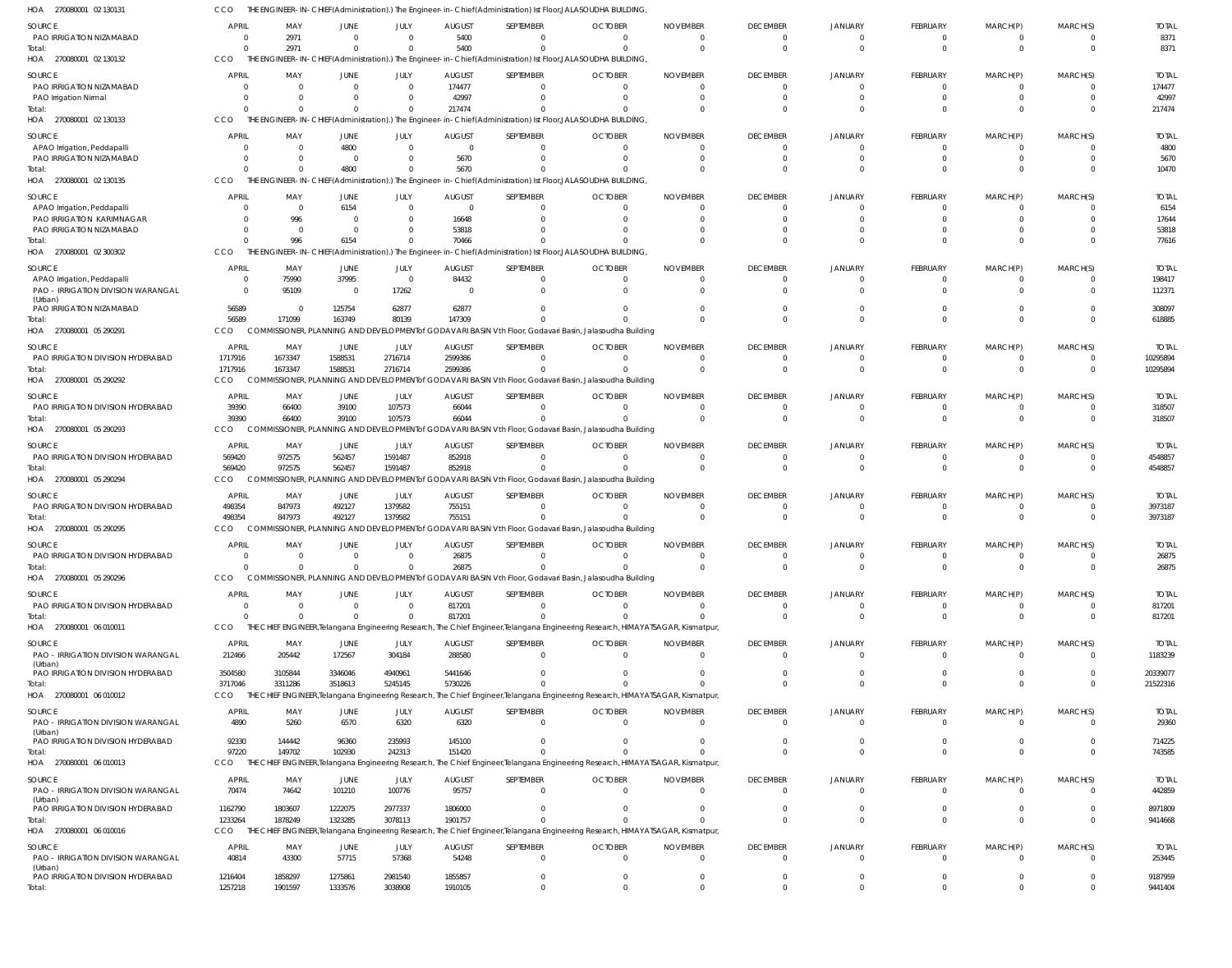| HOA 270080001 06 010017                              |                                |                            |                      |                            |                          | THE CHIEF ENGINEER,Telangana Engineering Research, The Chief Engineer,Telangana Engineering Research, HIMAYATSAGAR, Kismatpur,   |                            |                             |                                           |                                  |                             |                            |                                  |                         |
|------------------------------------------------------|--------------------------------|----------------------------|----------------------|----------------------------|--------------------------|----------------------------------------------------------------------------------------------------------------------------------|----------------------------|-----------------------------|-------------------------------------------|----------------------------------|-----------------------------|----------------------------|----------------------------------|-------------------------|
| SOURCE                                               | <b>APRIL</b>                   | MAY                        | <b>JUNE</b>          | JULY                       | <b>AUGUST</b>            | SEPTEMBER                                                                                                                        | <b>OCTOBER</b>             | <b>NOVEMBER</b>             | <b>DECEMBER</b>                           | <b>JANUARY</b>                   | <b>FEBRUARY</b>             | MARCH(P)                   | MARCH(S)                         | <b>TOTAL</b>            |
| PAO IRRIGATION DIVISION HYDERABAD                    | $\Omega$                       | $\Omega$                   | 39518                | $\overline{0}$             | 116318                   | $\Omega$                                                                                                                         |                            |                             | $\Omega$                                  | $\overline{0}$                   | - 0                         | $\Omega$                   | $\overline{0}$                   | 155836                  |
| Total:                                               | $\Omega$                       | $\Omega$                   | 39518                | $\mathbf{0}$               | 116318                   | $\Omega$                                                                                                                         |                            |                             | $\Omega$                                  | $\Omega$                         | $\Omega$                    | $\Omega$                   | $\Omega$                         | 155836                  |
| HOA 270080001 06 010018                              | CCO                            |                            |                      |                            |                          | THE CHIEF ENGINEER, Telangana Engineering Research, The Chief Engineer, Telangana Engineering Research, HIMAYATSAGAR, Kismatpur, |                            |                             |                                           |                                  |                             |                            |                                  |                         |
| SOURCE                                               | <b>APRIL</b>                   | MAY                        | JUNE                 | JULY                       | <b>AUGUST</b>            | SEPTEMBER                                                                                                                        | <b>OCTOBER</b>             | <b>NOVEMBER</b>             | <b>DECEMBER</b>                           | <b>JANUARY</b>                   | FEBRUARY                    | MARCH(P)                   | MARCH(S)                         | <b>TOTAL</b>            |
| PAO - IRRIGATION DIVISION WARANGAL                   | $\Omega$                       | $\overline{0}$             | $\Omega$             | $\overline{0}$             | 67117                    | $\overline{0}$                                                                                                                   | $\Omega$                   | $\Omega$                    | $\overline{0}$                            | $\overline{0}$                   | $\Omega$                    | $\overline{0}$             | $\overline{0}$                   | 67117                   |
| (Urban)<br>PAO IRRIGATION DIVISION HYDERABAD         | $\Omega$                       | $\Omega$                   |                      | $\Omega$                   | 1048575                  | $\Omega$                                                                                                                         |                            |                             | $\Omega$                                  | $\Omega$                         | $\Omega$                    |                            | $\Omega$                         | 1048575                 |
| Total:                                               | $\Omega$                       | $\Omega$                   | $\Omega$             | $\overline{0}$             | 1115692                  | $\Omega$                                                                                                                         |                            |                             | $\Omega$                                  | $\Omega$                         | $\Omega$                    | $\Omega$                   | $\Omega$                         | 1115692                 |
| HOA 270080001 06 130131                              | CCO                            |                            |                      |                            |                          | THE CHIEF ENGINEER, Telangana Engineering Research, The Chief Engineer, Telangana Engineering Research, HIMAYATSAGAR, Kismatpur, |                            |                             |                                           |                                  |                             |                            |                                  |                         |
| SOURCE                                               | <b>APRIL</b>                   | MAY                        | JUNE                 | JULY                       | <b>AUGUST</b>            | SEPTEMBER                                                                                                                        | <b>OCTOBER</b>             | <b>NOVEMBER</b>             | <b>DECEMBER</b>                           | <b>JANUARY</b>                   | <b>FEBRUARY</b>             | MARCH(P)                   | MARCH(S)                         | <b>TOTAL</b>            |
| PAO - IRRIGATION DIVISION WARANGAL                   | $\Omega$                       | $\Omega$                   | $\Omega$             | $\overline{0}$             | 1929                     | $\Omega$                                                                                                                         |                            |                             | $\overline{0}$                            | $\Omega$                         | $\Omega$                    | $\Omega$                   | $\Omega$                         | 1929                    |
| (Urban)                                              |                                |                            |                      |                            |                          |                                                                                                                                  |                            |                             |                                           |                                  |                             |                            |                                  |                         |
| PAO IRRIGATION DIVISION HYDERABAD                    | $\Omega$<br>$\Omega$           | $\Omega$<br>$\Omega$       | 29677<br>29677       | $\overline{0}$<br>$\Omega$ | 13076<br>15005           | $\Omega$                                                                                                                         |                            |                             | $\Omega$<br>$\Omega$                      | $\Omega$<br>$\Omega$             | $\Omega$<br>$\Omega$        | $\Omega$                   | $\Omega$<br>$\Omega$             | 42753                   |
| Total:<br>HOA 270080001 06 130135                    | CCO                            |                            |                      |                            |                          | THE CHIEF ENGINEER, Telangana Engineering Research, The Chief Engineer, Telangana Engineering Research, HIMAYATSAGAR, Kismatpur, |                            |                             |                                           |                                  |                             |                            |                                  | 44682                   |
|                                                      |                                |                            |                      |                            |                          |                                                                                                                                  |                            |                             |                                           |                                  |                             |                            |                                  |                         |
| SOURCE<br>PAO IRRIGATION DIVISION HYDERABAD          | <b>APRIL</b><br>$\overline{0}$ | MAY<br>121361              | JUNE<br>70512        | JULY<br>$\overline{0}$     | <b>AUGUST</b><br>168323  | SEPTEMBER<br>$^{\circ}$                                                                                                          | <b>OCTOBER</b>             | <b>NOVEMBER</b>             | <b>DECEMBER</b><br>$\overline{0}$         | <b>JANUARY</b><br>$\Omega$       | <b>FEBRUARY</b><br>$\Omega$ | MARCH(P)<br>$\Omega$       | MARCH(S)<br>0                    | <b>TOTAL</b><br>360196  |
| Total:                                               | $\overline{0}$                 | 121361                     | 70512                | $\overline{0}$             | 168323                   | $\Omega$                                                                                                                         |                            |                             | $\Omega$                                  | $\Omega$                         | $\Omega$                    | $\Omega$                   | $\overline{0}$                   | 360196                  |
| HOA 270080001 06 290291                              | CCO                            |                            |                      |                            |                          | THE CHIEF ENGINEER, Telangana Engineering Research, The Chief Engineer, Telangana Engineering Research, HIMAYATSAGAR, Kismatpur, |                            |                             |                                           |                                  |                             |                            |                                  |                         |
|                                                      | <b>APRIL</b>                   | MAY                        |                      |                            |                          |                                                                                                                                  | <b>OCTOBER</b>             | <b>NOVEMBER</b>             | <b>DECEMBER</b>                           | <b>JANUARY</b>                   | <b>FEBRUARY</b>             |                            |                                  |                         |
| SOURCE<br>PAO IRRIGATION DIVISION HYDERABAD          | 1716584                        | 1552817                    | JUNE<br>1561783      | JULY<br>1882575            | <b>AUGUST</b><br>1839475 | SEPTEMBER<br>$\Omega$                                                                                                            |                            |                             | $\overline{0}$                            | $\Omega$                         | - 0                         | MARCH(P)<br>$\Omega$       | MARCH(S)<br>$\overline{0}$       | <b>TOTAL</b><br>8553234 |
| Total:                                               | 1716584                        | 1552817                    | 1561783              | 1882575                    | 1839475                  | $\Omega$                                                                                                                         |                            |                             | $\Omega$                                  | $\Omega$                         | $\Omega$                    | $\Omega$                   | $\Omega$                         | 8553234                 |
| HOA 270080001 06 290292                              | CCO                            |                            |                      |                            |                          | THE CHIEF ENGINEER, Telangana Engineering Research, The Chief Engineer, Telangana Engineering Research, HIMAYATSAGAR, Kismatpur, |                            |                             |                                           |                                  |                             |                            |                                  |                         |
| SOURCE                                               | <b>APRIL</b>                   | MAY                        | JUNE                 | JULY                       | <b>AUGUST</b>            | SEPTEMBER                                                                                                                        | <b>OCTOBER</b>             | <b>NOVEMBER</b>             | <b>DECEMBER</b>                           | <b>JANUARY</b>                   | FEBRUARY                    | MARCH(P)                   | MARCH(S)                         | <b>TOTAL</b>            |
| PAO IRRIGATION DIVISION HYDERABAD                    | 39841                          | 43090                      | 43690                | 43740                      | 43040                    | $\Omega$                                                                                                                         | $\cap$                     | $\Omega$                    | $\overline{\mathbf{0}}$                   | $\overline{0}$                   | $\Omega$                    | $\Omega$                   | $\overline{0}$                   | 213401                  |
| Total:                                               | 39841                          | 43090                      | 43690                | 43740                      | 43040                    |                                                                                                                                  |                            |                             | $\Omega$                                  | $\Omega$                         | $\Omega$                    | $\Omega$                   | $\Omega$                         | 213401                  |
| HOA 270080001 06 290293                              | CCO                            |                            |                      |                            |                          | THE CHIEF ENGINEER, Telangana Engineering Research, The Chief Engineer, Telangana Engineering Research, HIMAYATSAGAR, Kismatpur, |                            |                             |                                           |                                  |                             |                            |                                  |                         |
| SOURCE                                               | <b>APRIL</b>                   | MAY                        | JUNE                 | JULY                       | <b>AUGUST</b>            | SEPTEMBER                                                                                                                        | <b>OCTOBER</b>             | <b>NOVEMBER</b>             | <b>DECEMBER</b>                           | <b>JANUARY</b>                   | <b>FEBRUARY</b>             | MARCH(P)                   | MARCH(S)                         | <b>TOTAL</b>            |
| PAO IRRIGATION DIVISION HYDERABAD                    | 569599                         | 616755                     | 620008               | 624702                     | 610398                   | $\Omega$                                                                                                                         |                            |                             | $\Omega$                                  | $\Omega$                         | - 0                         | - 0                        | $\Omega$                         | 3041462                 |
| Total:                                               | 569599                         | 616755                     | 620008               | 624702                     | 610398                   | $\Omega$                                                                                                                         |                            |                             | $\Omega$                                  | $\Omega$                         | $\Omega$                    | $\Omega$                   | $\Omega$                         | 3041462                 |
| HOA 270080001 06 290294                              | <b>CCO</b>                     |                            |                      |                            |                          | THE CHIEF ENGINEER, Telangana Engineering Research, The Chief Engineer, Telangana Engineering Research, HIMAYATSAGAR, Kismatpur, |                            |                             |                                           |                                  |                             |                            |                                  |                         |
| SOURCE                                               | APRIL                          | MAY                        | JUNE                 | JULY                       | <b>AUGUST</b>            | SEPTEMBER                                                                                                                        | <b>OCTOBER</b>             | <b>NOVEMBER</b>             | <b>DECEMBER</b>                           | <b>JANUARY</b>                   | FEBRUARY                    | MARCH(P)                   | MARCH(S)                         | <b>TOTAL</b>            |
| PAO IRRIGATION DIVISION HYDERABAD                    | 595348                         | 644714                     | 647628               | 652825                     | 638030                   | $\overline{0}$                                                                                                                   |                            |                             | $\overline{0}$                            | $^{\circ}$                       | $\Omega$                    | $\Omega$                   | $\overline{0}$                   | 3178545                 |
| Total:                                               | 595348                         | 644714                     | 647628               | 652825                     | 638030                   | $\Omega$                                                                                                                         |                            |                             | $\Omega$                                  | $\Omega$                         | $\Omega$                    | $\Omega$                   | $\Omega$                         | 3178545                 |
| HOA 270080001 06 290295                              | CCO                            |                            |                      |                            |                          | THE CHIEF ENGINEER, Telangana Engineering Research, The Chief Engineer, Telangana Engineering Research, HIMAYATSAGAR, Kismatpur, |                            |                             |                                           |                                  |                             |                            |                                  |                         |
| SOURCE                                               | <b>APRIL</b>                   | MAY                        | JUNE                 | <b>JULY</b>                | <b>AUGUST</b>            | SEPTEMBER                                                                                                                        | <b>OCTOBER</b>             | <b>NOVEMBER</b>             | <b>DECEMBER</b>                           | <b>JANUARY</b>                   | FEBRUARY                    | MARCH(P)                   | MARCH(S)                         | <b>TOTAL</b>            |
| PAO IRRIGATION DIVISION HYDERABAD                    | $\Omega$                       | $\Omega$                   | $\Omega$             | $\overline{0}$             | 7000                     | $\Omega$                                                                                                                         | $\cap$                     | $\Omega$                    | $\Omega$                                  | $\Omega$                         | - 0                         | - 0                        | $\Omega$                         | 7000                    |
| Total:                                               | $\Omega$                       | $\Omega$                   | $\Omega$             | $\overline{0}$             | 7000                     | $\Omega$                                                                                                                         |                            |                             | $\Omega$                                  | $\Omega$                         | $\Omega$                    | $\Omega$                   | $\Omega$                         | 7000                    |
| HOA 270080001 06 290296                              | CCO                            |                            |                      |                            |                          | THE CHIEF ENGINEER, Telangana Engineering Research, The Chief Engineer, Telangana Engineering Research, HIMAYATSAGAR, Kismatpur, |                            |                             |                                           |                                  |                             |                            |                                  |                         |
| SOURCE                                               | <b>APRIL</b>                   | MAY                        | JUNE                 | JULY                       | <b>AUGUST</b>            | SEPTEMBER                                                                                                                        | <b>OCTOBER</b>             | <b>NOVEMBER</b>             | <b>DECEMBER</b>                           | <b>JANUARY</b>                   | FEBRUARY                    | MARCH(P)                   | MARCH(S)                         | <b>TOTAL</b>            |
| PAO IRRIGATION DIVISION HYDERABAD                    | $\Omega$                       | $\Omega$                   |                      | $\overline{0}$             | 1285137                  | $\overline{0}$                                                                                                                   |                            |                             | $\overline{0}$                            | $\overline{0}$                   | $\Omega$                    | $\Omega$                   | $\overline{0}$                   | 1285137                 |
| Total:                                               | $\Omega$                       |                            |                      | $\Omega$                   | 1285137                  |                                                                                                                                  |                            |                             | $\Omega$                                  | $\Omega$                         | $\Omega$                    | $\Omega$                   | $\Omega$                         | 1285137                 |
| HOA 270080001 13 010011                              | CCO                            |                            |                      |                            |                          | THE COMMISSIONER OF TENDERS Groundwater Building, Chintal Basthi, Opp. Government Degree College,                                |                            |                             |                                           |                                  |                             |                            |                                  |                         |
| SOURCE                                               | <b>APRIL</b>                   | MAY                        | JUNE                 | JULY                       | <b>AUGUST</b>            | SEPTEMBER                                                                                                                        | <b>OCTOBER</b>             | <b>NOVEMBER</b>             | <b>DECEMBER</b>                           | <b>JANUARY</b>                   | FEBRUAR\                    | MARCH(P)                   | MARCH(S)                         | <b>TOTAL</b>            |
| PAO IRRIGATION DIVISION HYDERABAD                    | 345758                         | 329120                     | 365237               | 598440                     | 601360                   | $\Omega$                                                                                                                         | - 0                        |                             | $\Omega$                                  | $\overline{0}$                   | - 0                         | $\Omega$                   | $\Omega$                         | 2239915                 |
| Total:                                               | 345758                         | 329120                     | 365237               | 598440                     | 601360                   | $\Omega$                                                                                                                         | $\cap$                     | $\Omega$                    | $\overline{0}$                            | $\overline{0}$                   | $\Omega$                    | $\Omega$                   | $\overline{0}$                   | 2239915                 |
| HOA 270080001 13 010012                              | CCO                            |                            |                      |                            |                          | THE COMMISSIONER OF TENDERS Groundwater Building, Chintal Basthi, Opp. Government Degree College,                                |                            |                             |                                           |                                  |                             |                            |                                  |                         |
| SOURCE                                               | <b>APRIL</b>                   | MAY                        | <b>JUNE</b>          | JULY                       | <b>AUGUST</b>            | SEPTEMBER                                                                                                                        | <b>OCTOBER</b>             | <b>NOVEMBER</b>             | <b>DECEMBER</b>                           | <b>JANUARY</b>                   | <b>FEBRUARY</b>             | MARCH(P)                   | MARCH(S)                         | <b>TOTAL</b>            |
| PAO IRRIGATION DIVISION HYDERABAD                    | 6660                           | 10920                      | 6960                 | 10920                      | 10920                    | $^{\circ}$                                                                                                                       |                            |                             | $\overline{0}$                            | $^{\circ}$                       | $\Omega$                    | - 0                        | 0                                | 46380                   |
| Total:                                               | 6660<br>CCO                    | 10920                      | 6960                 | 10920                      | 10920                    | $\Omega$                                                                                                                         |                            |                             | $\overline{0}$                            | $\overline{0}$                   | $\Omega$                    | $\Omega$                   | 0                                | 46380                   |
| HOA 270080001 13 010013                              |                                |                            |                      |                            |                          | THE COMMISSIONER OF TENDERS Groundwater Building, Chintal Basthi, Opp. Government Degree College                                 |                            |                             |                                           |                                  |                             |                            |                                  |                         |
| SOURCE                                               | <b>APRIL</b>                   | MAY                        | <b>JUNE</b>          | JULY                       | <b>AUGUST</b>            | SEPTEMBER                                                                                                                        | <b>OCTOBER</b>             | <b>NOVEMBER</b>             | <b>DECEMBER</b>                           | <b>JANUARY</b>                   | FEBRUARY                    | MARCH(P)                   | MARCH(S)                         | <b>TOTAL</b>            |
| PAO IRRIGATION DIVISION HYDERABAD                    | 114709                         | 195880                     | 128198               | 198578                     | 199558                   | $\Omega$                                                                                                                         | - 0                        | $\cap$                      | $\overline{0}$                            | $^{\circ}$                       | $\Omega$                    | $\Omega$                   | $\overline{0}$                   | 836923                  |
| Total:<br>HOA 270080001 13 010016                    | 114709<br>CCO                  | 195880                     | 128198               | 198578                     | 199558                   | $\Omega$<br>THE COMMISSIONER OF TENDERS Groundwater Building, Chintal Basthi, Opp. Government Degree College,                    |                            |                             | $\overline{0}$                            | $\overline{0}$                   | $\Omega$                    | $\Omega$                   | $\overline{0}$                   | 836923                  |
|                                                      |                                |                            |                      |                            |                          |                                                                                                                                  |                            |                             |                                           |                                  |                             |                            |                                  |                         |
| SOURCE                                               | APRIL                          | MAY                        | JUNE                 | JULY                       | <b>AUGUST</b>            | SEPTEMBER                                                                                                                        | <b>OCTOBER</b>             | <b>NOVEMBER</b>             | <b>DECEMBER</b>                           | <b>JANUARY</b>                   | FEBRUARY                    | MARCH(P)                   | MARCH(S)                         | <b>TOTAL</b>            |
| PAO IRRIGATION DIVISION HYDERABAD                    | 91532                          | 153059                     | 95809                | 153583                     | 154459                   | $\overline{0}$                                                                                                                   | $\Omega$                   |                             | $\overline{\mathbf{0}}$                   | $\overline{0}$                   | $\Omega$                    | $\Omega$                   | $\overline{0}$                   | 648442                  |
| Total:<br>HOA 270080001 13 010018                    | 91532<br>CCO                   | 153059                     | 95809                | 153583                     | 154459                   | $\Omega$<br>THE COMMISSIONER OF TENDERS Groundwater Building, Chintal Basthi, Opp. Government Degree College,                    |                            |                             | $\overline{0}$                            | $\overline{0}$                   | $\Omega$                    | $\Omega$                   | $\overline{0}$                   | 648442                  |
|                                                      |                                |                            |                      |                            |                          |                                                                                                                                  |                            |                             |                                           |                                  |                             |                            |                                  |                         |
| SOURCE                                               | <b>APRIL</b>                   | MAY                        | JUNE                 | JULY                       | <b>AUGUST</b>            | SEPTEMBER                                                                                                                        | <b>OCTOBER</b>             | <b>NOVEMBER</b>             | <b>DECEMBER</b>                           | <b>JANUARY</b>                   | FEBRUARY                    | MARCH(P)                   | MARCH(S)                         | <b>TOTAL</b>            |
| PAO IRRIGATION DIVISION HYDERABAD                    | $\Omega$<br>$\Omega$           | $\Omega$<br>$\Omega$       | $\Omega$<br>$\Omega$ | $\overline{0}$<br>$\Omega$ | 333596<br>333596         | $\Omega$<br>$\Omega$                                                                                                             |                            |                             | $\overline{0}$<br>$\overline{\mathbf{0}}$ | - 0<br>$\overline{0}$            | - 0<br>$\Omega$             | - 0<br>$\Omega$            | $\overline{0}$<br>$\overline{0}$ | 333596<br>333596        |
| Total:<br>HOA 270080001 13 130131                    | CCO                            |                            |                      |                            |                          | THE COMMISSIONER OF TENDERS Groundwater Building, Chintal Basthi, Opp. Government Degree College,                                |                            |                             |                                           |                                  |                             |                            |                                  |                         |
|                                                      |                                |                            |                      |                            |                          |                                                                                                                                  |                            |                             |                                           |                                  |                             |                            |                                  |                         |
| SOURCE                                               | <b>APRIL</b>                   | MAY                        | <b>JUNE</b>          | JULY                       | <b>AUGUST</b>            | SEPTEMBER                                                                                                                        | <b>OCTOBER</b>             | <b>NOVEMBER</b>             | <b>DECEMBER</b>                           | <b>JANUARY</b>                   | FEBRUARY                    | MARCH(P)                   | MARCH(S)                         | <b>TOTAL</b>            |
| PAO IRRIGATION DIVISION HYDERABAD<br>Total:          | $\mathbf{0}$<br>$\Omega$       | 3536<br>3536               | 46<br>46             | $\overline{0}$<br>$\Omega$ | $\Omega$                 | $\mathbf{0}$<br>$\Omega$                                                                                                         |                            |                             | $\overline{0}$<br>$\overline{0}$          | $\mathbf{0}$<br>$\overline{0}$   | $\Omega$<br>$\Omega$        | - 0<br>$\Omega$            | 0<br>0                           | 3582<br>3582            |
| HOA 27008000125 01 280284                            | CCO                            |                            |                      |                            |                          | THE ENGINEER-IN-CHIEF(Administration).) The Engineer-in-Chief(Administration) Ist Floor, JALASOUDHA BUILDING,                    |                            |                             |                                           |                                  |                             |                            |                                  |                         |
|                                                      |                                |                            |                      |                            |                          |                                                                                                                                  |                            |                             |                                           |                                  |                             |                            |                                  |                         |
| SOURCE                                               | <b>APRIL</b>                   | MAY                        | JUNE                 | JULY                       | <b>AUGUST</b>            | SEPTEMBER                                                                                                                        | <b>OCTOBER</b>             | <b>NOVEMBER</b>             | <b>DECEMBER</b>                           | <b>JANUARY</b>                   | FEBRUARY                    | MARCH(P)                   | MARCH(S)                         | <b>TOTAL</b>            |
| PAO IRRIGATION RANGA REDDY DISTRICT<br>Total:        | $\Omega$<br>$\Omega$           | $\overline{0}$<br>$\Omega$ | $\Omega$<br>$\Omega$ | $\overline{0}$<br>$\Omega$ | 760000<br>760000         | $\Omega$<br>$\Omega$                                                                                                             | $\Omega$<br>$\Omega$       | $\Omega$                    | $\overline{0}$<br>$\overline{0}$          | $\overline{0}$<br>$\overline{0}$ | $\Omega$<br>$\Omega$        | $\Omega$<br>$\Omega$       | $\overline{0}$<br>$\overline{0}$ | 760000<br>760000        |
| HOA 270080800 08 010011                              | CCO                            |                            |                      |                            |                          | THE CHIEF ENGINEER, Inter State Water Resources Inter State Water Resources, VI FLOOR, JALASOUDHA BUILDING                       |                            |                             |                                           |                                  |                             |                            |                                  |                         |
|                                                      |                                |                            |                      |                            |                          |                                                                                                                                  |                            |                             |                                           |                                  |                             |                            |                                  |                         |
| <b>SOURCE</b><br>PAO IRRIGATION RANGA REDDY DISTRICT | APRIL<br>1007401               | MAY<br>1010098             | JUNE<br>1109978      | JULY<br>1929929            | <b>AUGUST</b><br>1765091 | SEPTEMBER<br>$\overline{0}$                                                                                                      | <b>OCTOBER</b><br>$\Omega$ | <b>NOVEMBER</b><br>$\Omega$ | <b>DECEMBER</b><br>$\overline{0}$         | <b>JANUARY</b><br>$\overline{0}$ | FEBRUARY<br>$\overline{0}$  | MARCH(P)<br>$\overline{0}$ | MARCH(S)<br>$\overline{0}$       | <b>TOTAL</b><br>6822497 |
| Total:                                               | 1007401                        | 1010098                    | 1109978              | 1929929                    | 1765091                  | $\overline{0}$                                                                                                                   |                            |                             | $\overline{0}$                            | $\overline{0}$                   | $\Omega$                    | $\Omega$                   | $\overline{0}$                   | 6822497                 |
|                                                      |                                |                            |                      |                            |                          |                                                                                                                                  |                            |                             |                                           |                                  |                             |                            |                                  |                         |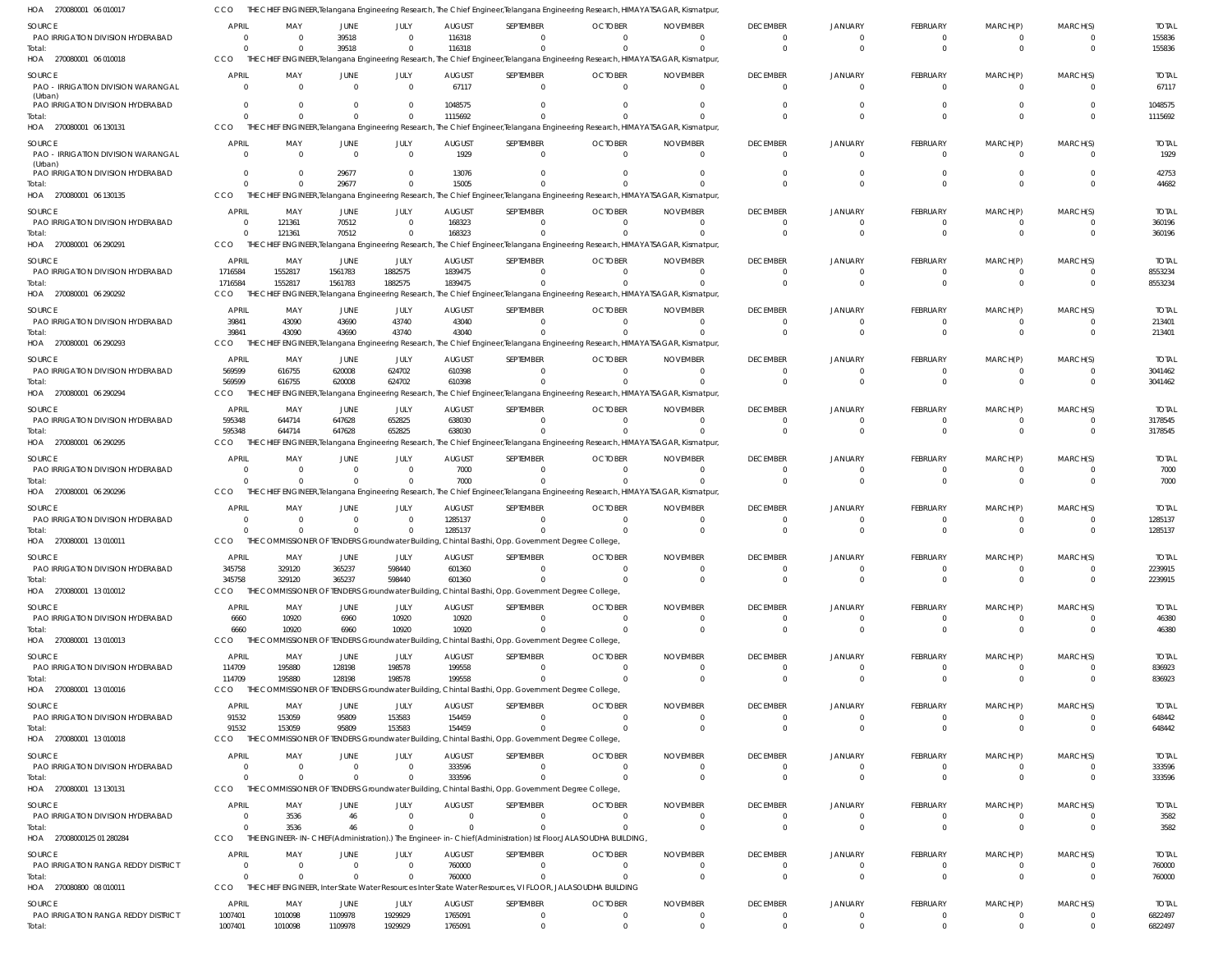| HOA<br>270080800 08 010012                                       |                  |                     |                   |                   |                         | THE CHIEF ENGINEER, Inter State Water Resources Inter State Water Resources, VI FLOOR, JALASOUDHA BUILDING |                      |                      |                            |                            |                      |                      |                                  |                         |
|------------------------------------------------------------------|------------------|---------------------|-------------------|-------------------|-------------------------|------------------------------------------------------------------------------------------------------------|----------------------|----------------------|----------------------------|----------------------------|----------------------|----------------------|----------------------------------|-------------------------|
| SOURCE                                                           | <b>APRIL</b>     | MAY                 | <b>JUNE</b>       | JULY              | <b>AUGUST</b>           | SEPTEMBER                                                                                                  | <b>OCTOBER</b>       | <b>NOVEMBER</b>      | <b>DECEMBER</b>            | <b>JANUARY</b>             | <b>FEBRUARY</b>      | MARCH(P)             | MARCH(S)                         | <b>TOTAL</b>            |
| PAO IRRIGATION RANGA REDDY DISTRICT                              | 14200            | 14969               | 29178             | 27423             | 26363                   | $\Omega$                                                                                                   | $\Omega$             | $\Omega$             | 0                          | $\overline{0}$             | - 0                  | $\Omega$             | $\overline{0}$                   | 112133                  |
| Total:                                                           | 14200            | 14969               | 29178             | 27423             | 26363                   | $\Omega$                                                                                                   | $\Omega$             | $\Omega$             | $\Omega$                   | $\Omega$                   | $\Omega$             | $\Omega$             | $\Omega$                         | 112133                  |
| HOA 270080800 08 010013                                          | CCO              |                     |                   |                   |                         | THE CHIEF ENGINEER, Inter State Water Resources Inter State Water Resources, VI FLOOR, JALASOUDHA BUILDING |                      |                      |                            |                            |                      |                      |                                  |                         |
| SOURCE                                                           | <b>APRIL</b>     | MAY                 | JUNE              | JULY              | <b>AUGUST</b>           | SEPTEMBER                                                                                                  | <b>OCTOBER</b>       | <b>NOVEMBER</b>      | <b>DECEMBER</b>            | <b>JANUARY</b>             | FEBRUARY             | MARCH(P)             | MARCH(S)                         | <b>TOTAL</b>            |
| PAO IRRIGATION RANGA REDDY DISTRICT                              | 268686           | 275928              | 531392            | 528207            | 480549                  | $\overline{0}$                                                                                             | $\overline{0}$       | $\Omega$             | $\overline{0}$             | $\overline{0}$             | $\Omega$             | $\Omega$             | $\overline{0}$                   | 2084762                 |
| Total:                                                           | 268686           | 275928              | 531392            | 528207            | 480549                  | $\Omega$                                                                                                   | $\Omega$             | $\Omega$             | $\Omega$                   | $\mathsf{C}$               | $\Omega$             | $\Omega$             | $\Omega$                         | 2084762                 |
| HOA 270080800 08 010016                                          | CCO              |                     |                   |                   |                         | THE CHIEF ENGINEER, Inter State Water Resources Inter State Water Resources, VI FLOOR, JALASOUDHA BUILDING |                      |                      |                            |                            |                      |                      |                                  |                         |
| SOURCE                                                           | <b>APRIL</b>     | MAY                 | JUNE              | JULY              | <b>AUGUST</b>           | SEPTEMBER                                                                                                  | <b>OCTOBER</b>       | <b>NOVEMBER</b>      | <b>DECEMBER</b>            | <b>JANUARY</b>             | FEBRUARY             | MARCH(P)             | MARCH(S)                         | <b>TOTAL</b>            |
| <b>PAO IRRIGATION RANGA REDDY DISTRICT</b>                       | 218845           | 227062              | 432781            | 418733            | 400831                  | $\Omega$                                                                                                   | $\Omega$             | $\Omega$             | $\Omega$                   | $\Omega$                   | - 0                  | - 0                  | $\Omega$                         | 1698252                 |
| Total:                                                           | 218845           | 227062              | 432781            | 418733            | 400831                  | $\Omega$                                                                                                   | $\Omega$             | $\Omega$             | $\overline{0}$             | $\Omega$                   | $\Omega$             | $\Omega$             | $\overline{0}$                   | 1698252                 |
| HOA 270080800 08 010018                                          | CCO              | THE CHIEF ENGINEER, |                   |                   |                         | , Inter State Water Resources Inter State Water Resources, VI FLOOR, JALASOUDHA BUILDING                   |                      |                      |                            |                            |                      |                      |                                  |                         |
| SOURCE                                                           | <b>APRIL</b>     | MAY                 | <b>JUNE</b>       | JULY              | <b>AUGUST</b>           | SEPTEMBER                                                                                                  | <b>OCTOBER</b>       | <b>NOVEMBER</b>      | <b>DECEMBER</b>            | <b>JANUARY</b>             | <b>FEBRUARY</b>      | MARCH(P)             | MARCH(S)                         | <b>TOTAL</b>            |
| PAO IRRIGATION RANGA REDDY DISTRICT                              | 0                | $\Omega$            | $\overline{0}$    | $\overline{0}$    | 226525                  | $\mathbf 0$                                                                                                | $\Omega$             | $\Omega$             | 0                          | 0                          | $\Omega$             | $\Omega$             | $\overline{0}$                   | 226525                  |
| Total:                                                           | $\Omega$         |                     | $\Omega$          | $\Omega$          | 226525                  | $\Omega$                                                                                                   | $\Omega$             | $\Omega$             | $\overline{0}$             | C                          | $\Omega$             | $\Omega$             | $\Omega$                         | 226525                  |
| HOA 270080800 08 130131                                          | <b>CCO</b>       |                     |                   |                   |                         | THE CHIEF ENGINEER, Inter State Water Resources Inter State Water Resources, VI FLOOR, JALASOUDHA BUILDING |                      |                      |                            |                            |                      |                      |                                  |                         |
| SOURCE                                                           | <b>APRIL</b>     | MAY                 | JUNE              | JULY              | <b>AUGUST</b>           | SEPTEMBER                                                                                                  | <b>OCTOBER</b>       | <b>NOVEMBER</b>      | <b>DECEMBER</b>            | <b>JANUARY</b>             | FEBRUARY             | MARCH(P)             | MARCH(S)                         | <b>TOTAL</b>            |
| PAO IRRIGATION RANGA REDDY DISTRICT                              | - 0              | $\Omega$            | 25042             | $\overline{0}$    | $\Omega$                | $\mathbf 0$                                                                                                | $\Omega$             | $\Omega$             | $\overline{0}$             | $\Omega$                   | $\Omega$             | $\Omega$             | $\Omega$                         | 25042                   |
| Total:                                                           | $\Omega$         | $\Omega$            | 25042             | $\overline{0}$    | $\Omega$                | $\Omega$                                                                                                   | $\Omega$             | $\Omega$             | $\Omega$                   | $\Omega$                   | $\Omega$             | $\Omega$             | $\Omega$                         | 25042                   |
| HOA 270080800 08 130132                                          | CCO<br>THE       |                     |                   |                   |                         | ENGINEER, Inter State Water Resources Inter State Water Resources, VI FLOOR, JALASOUDHA BUILDING           |                      |                      |                            |                            |                      |                      |                                  |                         |
| SOURCE                                                           | <b>APRIL</b>     | MAY                 | <b>JUNE</b>       | JULY              | <b>AUGUST</b>           | SEPTEMBER                                                                                                  | <b>OCTOBER</b>       | <b>NOVEMBER</b>      | <b>DECEMBER</b>            | <b>JANUARY</b>             | <b>FEBRUARY</b>      | MARCH(P)             | MARCH(S)                         | <b>TOTAL</b>            |
| PAO IRRIGATION RANGA REDDY DISTRICT                              | $\overline{0}$   | $\Omega$            | $\overline{0}$    | $\mathbf 0$       | 96070                   | $\mathbf 0$                                                                                                | $\Omega$             | $\Omega$             | 0                          | $\Omega$                   | $\Omega$             | $\Omega$             | $\circ$                          | 96070                   |
| Total:                                                           | $\Omega$         |                     | $\overline{0}$    | $\mathbf 0$       | 96070                   | $\Omega$                                                                                                   | $\Omega$             | $\Omega$             | $\Omega$                   | $\Omega$                   | $\Omega$             | $\Omega$             | $\Omega$                         | 96070                   |
| HOA 270080800 08 130134                                          | CCO              |                     |                   |                   |                         | THE CHIEF ENGINEER, Inter State Water Resources Inter State Water Resources, VI FLOOR, JALASOUDHA BUILDING |                      |                      |                            |                            |                      |                      |                                  |                         |
| SOURCE                                                           | <b>APRIL</b>     | MAY                 | <b>JUNE</b>       | JULY              | <b>AUGUST</b>           | SEPTEMBER                                                                                                  | <b>OCTOBER</b>       | <b>NOVEMBER</b>      | <b>DECEMBER</b>            | <b>JANUARY</b>             | <b>FEBRUARY</b>      | MARCH(P)             | MARCH(S)                         | <b>TOTAL</b>            |
| PAO IRRIGATION RANGA REDDY DISTRICT                              | - 0              | $\Omega$            | $\overline{0}$    | $\overline{0}$    | 623810                  | $\mathbf 0$                                                                                                | $\Omega$             | $\Omega$             | 0                          | $\Omega$                   | - 0                  | - 0                  | $\mathbf{0}$                     | 623810                  |
| Total:                                                           | $\Omega$         |                     | $\Omega$          | $\Omega$          | 623810                  | $\Omega$                                                                                                   | $\Omega$             | $\Omega$             | $\Omega$                   | $\Omega$                   | $\Omega$             | $\Omega$             | $\Omega$                         | 623810                  |
| HOA 270080800 08 130135                                          | <b>CCO</b>       |                     |                   |                   |                         | THE CHIEF ENGINEER, Inter State Water Resources Inter State Water Resources, VI FLOOR, JALASOUDHA BUILDING |                      |                      |                            |                            |                      |                      |                                  |                         |
| SOURCE                                                           | <b>APRIL</b>     | MAY                 | <b>JUNE</b>       | JULY              | <b>AUGUST</b>           | SEPTEMBER                                                                                                  | <b>OCTOBER</b>       | <b>NOVEMBER</b>      | <b>DECEMBER</b>            | <b>JANUARY</b>             | FEBRUARY             | MARCH(P)             | MARCH(S)                         | <b>TOTAL</b>            |
| PAO IRRIGATION RANGA REDDY DISTRICT                              | 0                | $\Omega$            | 550               | $\overline{0}$    | $\Omega$                | $\mathbf 0$                                                                                                | $\Omega$             |                      | 0                          | $\Omega$                   | $\Omega$             | $\Omega$             | - 0                              | 550                     |
| Total:                                                           | $\Omega$         |                     | 550               | $\mathbf 0$       | $\Omega$                | $\Omega$                                                                                                   | $\Omega$             | $\Omega$             | $\overline{0}$             | $\Omega$                   | $\Omega$             | $\Omega$             | $\overline{0}$                   | 550                     |
| HOA 270080800 08 300302                                          | CCO<br>THE       |                     |                   |                   |                         | CHIEF ENGINEER, Inter State Water Resources Inter State Water Resources, VI FLOOR, JALASOUDHA BUILDING     |                      |                      |                            |                            |                      |                      |                                  |                         |
| SOURCE                                                           | <b>APRIL</b>     | MAY                 | JUNE              | JULY              | <b>AUGUST</b>           | SEPTEMBER                                                                                                  | <b>OCTOBER</b>       | <b>NOVEMBER</b>      | <b>DECEMBER</b>            | <b>JANUARY</b>             | <b>FEBRUARY</b>      | MARCH(P)             | MARCH(S)                         | <b>TOTAL</b>            |
| PAO IRRIGATION RANGA REDDY DISTRICT                              | 145269           | 78705               | 231098            | 160905            | 182943                  | $\overline{0}$                                                                                             | $\Omega$             | $\Omega$             | 0                          | $\Omega$                   | - 0                  | $\Omega$             | $\overline{0}$                   | 798920                  |
| Total:                                                           | 145269           | 78705               | 231098            | 160905            | 182943                  | $\Omega$                                                                                                   | $\Omega$             | $\Omega$             | $\overline{0}$             | $\Omega$                   | $\Omega$             | $\Omega$             | $\Omega$                         | 798920                  |
| HOA 270080800 11 010011                                          | CCO              |                     |                   |                   |                         | THE CHIEF ENGINEER, Hydrology The Chief Engineer, Hydrology, V Floor, JALASOUDHA BUILDING                  |                      |                      |                            |                            |                      |                      |                                  |                         |
| SOURCE                                                           | <b>APRIL</b>     | MAY                 | JUNE              | JULY              | <b>AUGUST</b>           | SEPTEMBER                                                                                                  | <b>OCTOBER</b>       | <b>NOVEMBER</b>      | <b>DECEMBER</b>            | <b>JANUARY</b>             | FEBRUARY             | MARCH(P)             | MARCH(S)                         | <b>TOTAL</b>            |
| APAO Irrigation, Adilabad                                        | 523004           | 596692              | 539080            | 910769            | 800020                  | $\mathbf 0$                                                                                                | $\Omega$             |                      | $\overline{0}$             | C                          | $\Omega$             | $\Omega$             | $\Omega$                         | 3369565                 |
| APAO Irrigation, Kothagudem                                      | 600926           | 575951              | 563761            | 1106389           | 1141005                 | $\Omega$                                                                                                   |                      |                      | -C                         |                            | $\Omega$             |                      | $\Omega$                         | 3988032                 |
| APAO Projects, Jagtial                                           | 279886           | 398414              | 360078            | 570551            | $\Omega$                | $\Omega$                                                                                                   |                      |                      |                            |                            |                      |                      |                                  | 1608929                 |
| APAO, SRSP SSP, KARIMNAGAR<br>PAO IRRIGATION DIVISION NALGONDA   | 891364<br>183505 | 858449<br>185440    | 1012447<br>170402 | 1863542<br>844640 | 1677011<br>502384       | $\Omega$<br>$\Omega$                                                                                       |                      |                      |                            |                            |                      |                      | n                                | 6302813<br>1886371      |
| PAO IRRIGATION DIVISION,                                         | 296673           | 296673              | 380332            | 598985            | 617930                  | $\Omega$                                                                                                   |                      |                      |                            |                            | $\Omega$             | $\Omega$             | $\Omega$                         | 2190593                 |
| MAHABOOBNAGAR                                                    |                  |                     |                   |                   |                         |                                                                                                            |                      |                      |                            |                            |                      |                      |                                  |                         |
| PAO IRRIGATION RANGA REDDY DISTRICT                              | 1449873          | 1462153             | 1357574           | 2362429           | 2476256                 |                                                                                                            |                      |                      |                            |                            |                      |                      |                                  | 9108285                 |
| PAO, NSP (W&P), HYDERABAD                                        | 423789           | 513194              | 483580            | 922739            | 852950                  | $\mathbf{0}$                                                                                               | <sup>0</sup>         | <sup>0</sup>         | C                          | C                          | $\Omega$             | $\Omega$             | $\Omega$                         | 3196252                 |
| Total:<br>HOA 270080800 11 010012                                | 4649020<br>CCO   | 4886966             | 4867254           | 9180044           | 8067556                 | $\mathbf 0$<br>THE CHIEF ENGINEER, Hydrology The Chief Engineer, Hydrology, V Floor, JALASOUDHA BUILDING   | $\mathbf{0}$         | $\mathbf 0$          | $\overline{0}$             | $\overline{0}$             | $\overline{0}$       | $\Omega$             | $\overline{0}$                   | 31650840                |
|                                                                  |                  |                     |                   |                   |                         |                                                                                                            |                      |                      |                            |                            |                      |                      |                                  |                         |
| SOURCE                                                           | <b>APRIL</b>     | MAY                 | JUNE              | JULY              | <b>AUGUST</b>           | SEPTEMBER                                                                                                  | <b>OCTOBER</b>       | <b>NOVEMBER</b>      | <b>DECEMBER</b>            | <b>JANUARY</b>             | FEBRUARY             | MARCH(P)             | MARCH(S)                         | <b>TOTAL</b>            |
| APAO Irrigation, Adilabad                                        | 3800             | 6000                | 4000              | 7759              | 6000                    | $\overline{0}$<br>$\Omega$                                                                                 | $\Omega$<br>$\Omega$ | $\Omega$<br>$\Omega$ | $\overline{0}$<br>$\Omega$ | $\overline{0}$<br>$\Omega$ | $\Omega$<br>$\Omega$ | $\Omega$<br>$\Omega$ | $\Omega$<br>$\Omega$             | 27559                   |
| APAO Irrigation, Kothagudem<br>APAO Projects, Jagtial            | 11749<br>1075    | 12004<br>2200       | 19808<br>2706     | 7189<br>2425      | 11358<br>$\Omega$       | $\Omega$                                                                                                   |                      |                      | $\Omega$                   | $\Omega$                   | $\Omega$             |                      | $\Omega$                         | 62108<br>8406           |
| APAO, SRSP SSP, KARIMNAGAR                                       | 41044            | 48064               | 344912            | 88043             | 207978                  | $\Omega$                                                                                                   |                      |                      | $\Omega$                   | $\Omega$                   | $\Omega$             | $\cap$               | $\Omega$                         | 730041                  |
| PAO IRRIGATION DIVISION NALGONDA                                 | $\overline{0}$   | 110                 | 110               | 220               | 440                     | $\mathbf{0}$                                                                                               | <sup>0</sup>         | <sup>0</sup>         | $\Omega$                   | $\Omega$                   | $\Omega$             | $\Omega$             | $\overline{0}$                   | 880                     |
| PAO IRRIGATION DIVISION,                                         | 2625             | 2625                | 5690              | 5250              | 10242                   | $\Omega$                                                                                                   | $\Omega$             | $\Omega$             | $\Omega$                   | $\Omega$                   | $\Omega$             | $\Omega$             | $\Omega$                         | 26432                   |
| MAHABOOBNAGAR                                                    |                  |                     |                   |                   |                         | $\Omega$                                                                                                   |                      |                      | $\Omega$                   | $\Omega$                   | $\Omega$             |                      |                                  |                         |
| PAO IRRIGATION RANGA REDDY DISTRICT<br>PAO, NSP (W&P), HYDERABAD | 28785<br>10796   | 29809<br>18846      | 52248<br>12655    | 75209<br>37340    | 67490<br>19920          | $\Omega$                                                                                                   | $\Omega$             | $\Omega$             | $\Omega$                   | $\Omega$                   | $\Omega$             | $\Omega$<br>$\Omega$ | $\overline{0}$<br>$\overline{0}$ | 253541<br>99557         |
| Total:                                                           | 99874            | 119658              | 442129            | 223435            | 323428                  | $\Omega$                                                                                                   | $\Omega$             | $\Omega$             | $\Omega$                   | $\Omega$                   | $\Omega$             | $\Omega$             | $\overline{0}$                   | 1208524                 |
| HOA 270080800 11 010013                                          | CCO              |                     |                   |                   |                         | THE CHIEF ENGINEER, Hydrology The Chief Engineer, Hydrology, V Floor, JALASOUDHA BUILDING                  |                      |                      |                            |                            |                      |                      |                                  |                         |
|                                                                  | <b>APRIL</b>     |                     |                   |                   |                         |                                                                                                            | <b>OCTOBER</b>       |                      | <b>DECEMBER</b>            |                            |                      |                      |                                  |                         |
| SOURCE<br>APAO Irrigation, Adilabad                              | 173204           | MAY<br>298525       | JUNE<br>192413    | JULY<br>325122    | <b>AUGUST</b><br>264983 | SEPTEMBER<br>$\mathbf 0$                                                                                   |                      | <b>NOVEMBER</b>      | $\mathbf 0$                | <b>JANUARY</b><br>0        | FEBRUARY<br>$\Omega$ | MARCH(P)<br>$\Omega$ | MARCH(S)<br>$\overline{0}$       | <b>TOTAL</b><br>1254247 |
| APAO Irrigation, Kothagudem                                      | 198974           | 198952              | 351104            | 371771            | 672559                  | $\mathbf 0$                                                                                                | <sup>0</sup>         |                      | $\Omega$                   | C                          | $\Omega$             | $\Omega$             | $\Omega$                         | 1793360                 |
| APAO Projects, Jagtial                                           | 92995            | 133739              | 200466            | 189496            | $\Omega$                | $\mathbf 0$                                                                                                |                      |                      | C                          | C                          | $\Omega$             | $\Omega$             | $\Omega$                         | 616696                  |
| APAO, SRSP SSP, KARIMNAGAR                                       | 267131           | 466587              | 405853            | 810505            | 779934                  | $\Omega$                                                                                                   |                      |                      | C                          | $\Omega$                   | $\Omega$             | $\Omega$             | $\Omega$                         | 2730010                 |
| PAO IRRIGATION DIVISION NALGONDA                                 | 34924            | 61542               | 56554             | 255285            | 250929                  | $\mathbf{0}$                                                                                               | <sup>0</sup>         | <sup>0</sup>         | $\Omega$                   | $\Omega$                   | $\Omega$             | $\Omega$             | $\overline{0}$                   | 659234                  |
| PAO IRRIGATION DIVISION,                                         | 98704            | 98704               | 217979            | 199293            | 389149                  | $\Omega$                                                                                                   |                      | <sup>0</sup>         | $\Omega$                   | $\Omega$                   | $\Omega$             | $\Omega$             | $\Omega$                         | 1003829                 |
| MAHABOOBNAGAR<br>PAO IRRIGATION RANGA REDDY DISTRICT             | 481244           | 499450              | 909375            | 1323254           | 1179246                 | $\mathbf{0}$                                                                                               | $\Omega$             | $\Omega$             | $\Omega$                   | $\Omega$                   | $\Omega$             | $\Omega$             | $\overline{0}$                   | 4392569                 |
| PAO, NSP (W&P), HYDERABAD                                        | 140696           | 269374              | 165550            | 534099            | 283206                  | $\mathbf 0$                                                                                                | $\Omega$             | $\Omega$             | $\overline{0}$             | $\overline{0}$             | $\Omega$             | $\Omega$             | $\overline{0}$                   | 1392925                 |
| Total:                                                           | 1487872          | 2026873             | 2499294           | 4008825           | 3820006                 | $\Omega$                                                                                                   | $\Omega$             | $\Omega$             | $\Omega$                   | $\Omega$                   | $\Omega$             | $\Omega$             | $\Omega$                         | 13842870                |
| HOA 270080800 11 010015                                          | CCO              |                     |                   |                   |                         | THE CHIEF ENGINEER, Hydrology The Chief Engineer, Hydrology, V Floor, JALASOUDHA BUILDING                  |                      |                      |                            |                            |                      |                      |                                  |                         |
| SOURCE                                                           | APRIL            | MAY                 | JUNE              | JULY              | <b>AUGUST</b>           | SEPTEMBER                                                                                                  | <b>OCTOBER</b>       | <b>NOVEMBER</b>      | <b>DECEMBER</b>            | <b>JANUARY</b>             | <b>FEBRUARY</b>      | MARCH(P)             | MARCH(S)                         | <b>TOTAL</b>            |
| APAO Irrigation, Adilabad                                        | 0                | - 0                 | $\overline{0}$    | 16060             | $\overline{0}$          | $\mathbf 0$                                                                                                | $\Omega$             | $\Omega$             | $\overline{0}$             | $\Omega$                   | $\Omega$             | - 0                  | $\Omega$                         | 16060                   |
| APAO Irrigation, Kothagudem                                      | $\Omega$         |                     | 1646              | 3291              | 4937                    | $\Omega$                                                                                                   | $\Omega$             |                      | $\Omega$                   | $\Omega$                   | $\Omega$             | $\Omega$             | $\Omega$                         | 9874                    |
| APAO, SRSP SSP, KARIMNAGAR                                       | $\Omega$         |                     | 35904             | 0                 | $\Omega$                | $\mathbf 0$                                                                                                | $\Omega$             | <sup>0</sup>         | 0                          | $\Omega$                   | $\Omega$             | - 0                  | $\overline{0}$                   | 35904                   |
| Total:                                                           | $\Omega$         |                     | 37550             | 19351             | 4937                    | $\Omega$                                                                                                   | $\Omega$             | $\Omega$             | $\Omega$                   | $\Omega$                   | $\Omega$             | $\Omega$             | $\Omega$                         | 61838                   |
|                                                                  |                  |                     |                   |                   |                         |                                                                                                            |                      |                      |                            |                            |                      |                      |                                  |                         |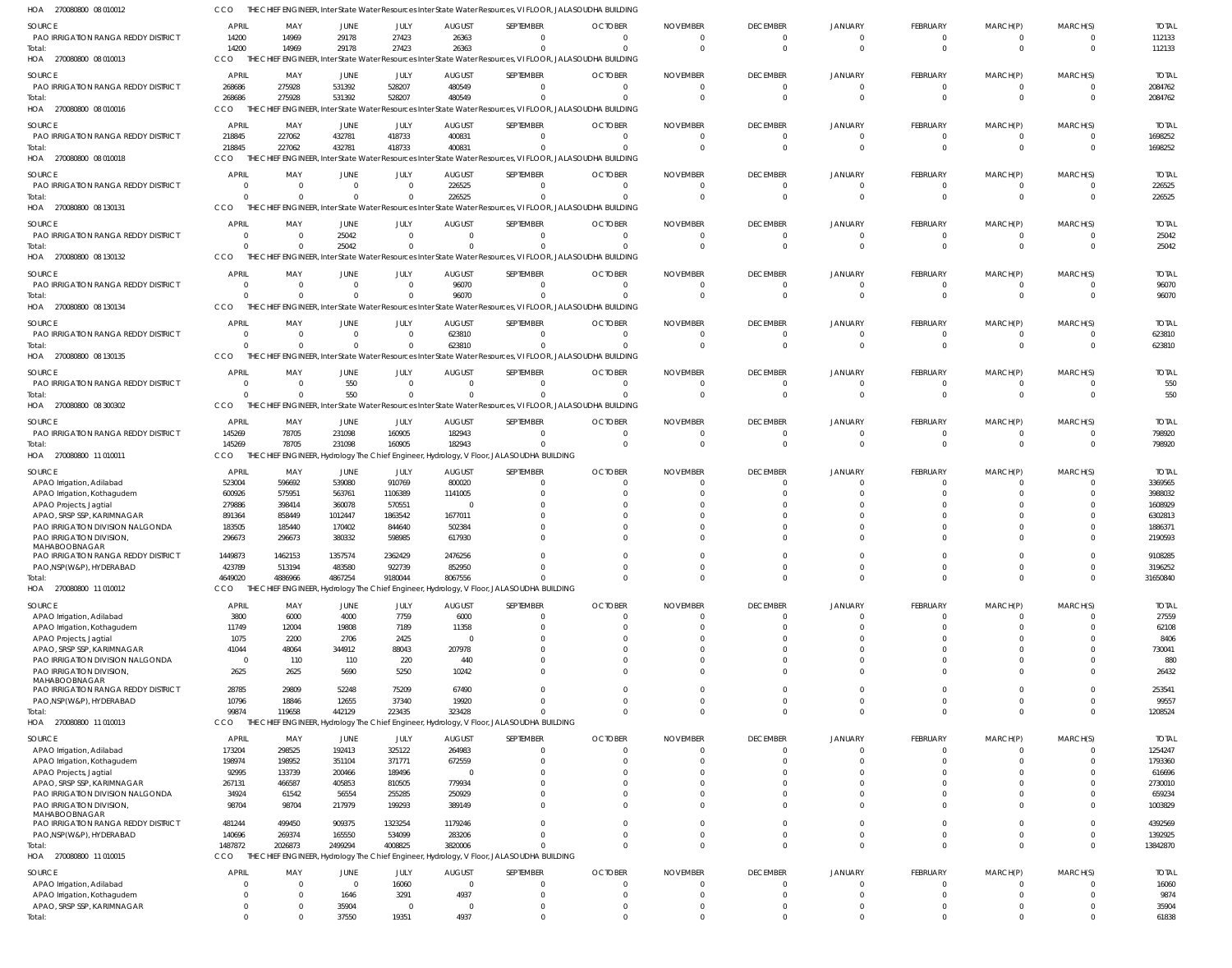| HOA<br>270080800 11 010016                                        | CCO                  |                |                  |                      |                  | THE CHIEF ENGINEER, Hydrology The Chief Engineer, Hydrology, V Floor, JALASOUDHA BUILDING |                |                 |                 |                      |                      |                      |                      |                  |
|-------------------------------------------------------------------|----------------------|----------------|------------------|----------------------|------------------|-------------------------------------------------------------------------------------------|----------------|-----------------|-----------------|----------------------|----------------------|----------------------|----------------------|------------------|
| SOURCE                                                            | APRIL                | MAY            | JUNE             | JULY                 | <b>AUGUST</b>    | SEPTEMBER                                                                                 | <b>OCTOBER</b> | <b>NOVEMBER</b> | <b>DECEMBER</b> | JANUARY              | FEBRUARY             | MARCH(P)             | MARCH(S)             | <b>TOTAI</b>     |
| APAO Irrigation, Adilabad                                         | 71814                | 125356         | 79776            | 126523               | 110789           | $\Omega$                                                                                  |                |                 | $\overline{0}$  | $\Omega$             | 0                    | $\Omega$             | $\Omega$             | 514258           |
| APAO Irrigation, Kothagudem                                       | 106512               | 108628         | 187899           | 196203               | 362198           | $\Omega$                                                                                  |                |                 | $\Omega$        | $\Omega$             | $\Omega$             | $\Omega$             | $\Omega$             | 961440           |
| APAO Projects, Jagtial                                            | 57351                | 78207          | 121055           | 115388               | - 0              | $\Omega$                                                                                  |                |                 |                 |                      | $\cup$               |                      |                      | 372001           |
| APAO, SRSP SSP, KARIMNAGAR                                        | 151439               | 261731         | 148343           | 453099               | 426711           | $\Omega$                                                                                  |                |                 |                 | $\Omega$             | $\Omega$             | C.                   | $\Omega$             | 1441323          |
| PAO IRRIGATION DIVISION NALGONDA                                  | 5281                 | 24399          | 22243            | 103927               | 96737            | $\Omega$<br>$\Omega$                                                                      |                |                 |                 | $\Omega$<br>$\Omega$ | $\Omega$<br>$\Omega$ | $\Omega$<br>$\Omega$ | $\Omega$<br>$\Omega$ | 252587           |
| PAO IRRIGATION DIVISION,<br>MAHABOOBNAGAR                         | 39015                | 39015          | 86823            | 78184                | 153382           |                                                                                           |                |                 |                 |                      |                      |                      |                      | 396419           |
| PAO IRRIGATION RANGA REDDY DISTRICT                               | 388567               | 401138         | 715865           | 1061718              | 897903           | $\Omega$                                                                                  |                |                 |                 | $\Omega$             | $\cup$               | C.                   | $\Omega$             | 3465191          |
| PAO, NSP (W&P), HYDERABAD                                         | 122748               | 234745         | 144982           | 465338               | 247126           | $\Omega$                                                                                  |                |                 | $\Omega$        | $\Omega$             | $\Omega$             | $\Omega$             | $\Omega$             | 1214939          |
| Total:                                                            | 942727               | 1273219        | 1506986          | 2600380              | 2294846          | $\Omega$                                                                                  |                |                 | $\Omega$        | $\Omega$             | $\Omega$             | $\Omega$             | $\Omega$             | 8618158          |
| HOA 270080800 11 010017                                           | CCO                  |                |                  |                      |                  | THE CHIEF ENGINEER, Hydrology The Chief Engineer, Hydrology, V Floor, JALASOUDHA BUILDING |                |                 |                 |                      |                      |                      |                      |                  |
| SOURCE                                                            | <b>APRIL</b>         | MAY            | JUNE             | JULY                 | <b>AUGUST</b>    | SEPTEMBER                                                                                 | <b>OCTOBER</b> | <b>NOVEMBER</b> | <b>DECEMBER</b> | JANUARY              | FEBRUARY             | MARCH(P)             | MARCH(S)             | <b>TOTAI</b>     |
| APAO Irrigation, Adilabad                                         | $\Omega$             |                | $\Omega$         | $\mathbf 0$          | 10773            | $\overline{0}$                                                                            |                |                 | $\overline{0}$  | $\Omega$             | $\overline{0}$       | O                    | $\Omega$             | 10773            |
| APAO, SRSP SSP, KARIMNAGAR                                        | $\Omega$             |                | $\Omega$         | $\Omega$             | 49125            | $\Omega$                                                                                  |                |                 | $\Omega$        | $\Omega$             | $\overline{0}$       | $\mathbf 0$          | $\Omega$             | 49125            |
| Total:                                                            | $\Omega$             |                | $\Omega$         | $\Omega$             | 59898            | $\Omega$                                                                                  |                |                 | $\Omega$        | $\Omega$             | $\mathbf 0$          | $\Omega$             | $\Omega$             | 59898            |
| HOA 270080800 11 010018                                           | CCO                  |                |                  |                      |                  | THE CHIEF ENGINEER, Hydrology The Chief Engineer, Hydrology, V Floor, JALASOUDHA BUILDING |                |                 |                 |                      |                      |                      |                      |                  |
| SOURCE                                                            | <b>APRIL</b>         | MAY            | JUNE             | JULY                 | <b>AUGUST</b>    | SEPTEMBER                                                                                 | <b>OCTOBER</b> | <b>NOVEMBER</b> | <b>DECEMBER</b> | JANUARY              | FEBRUARY             | MARCH(P)             | MARCH(S)             | <b>TOTAI</b>     |
| APAO Irrigation, Adilabad                                         | $\Omega$             | $\Omega$       | $\overline{0}$   | $\mathbf 0$          | 212608           | $\overline{0}$                                                                            |                |                 | $\Omega$        | $\Omega$             | 0                    | 0                    | $\Omega$             | 212608           |
| APAO Irrigation, Kothagudem                                       | $\Omega$             |                | $\Omega$         | $\Omega$             | 378803           | $\Omega$                                                                                  |                |                 |                 |                      | $\Omega$             |                      | $\Omega$             | 378803           |
| APAO, SRSP SSP, KARIMNAGAR<br>PAO IRRIGATION RANGA REDDY DISTRICT | $\Omega$<br>$\Omega$ |                | 9199<br>$\Omega$ | $\Omega$<br>$\Omega$ | 289586<br>542193 | $\Omega$<br>$\Omega$                                                                      |                |                 |                 |                      | $\cup$<br>$\Omega$   | $\cup$               | $\Omega$<br>$\Omega$ | 298785<br>542193 |
| PAO, NSP (W&P), HYDERABAD                                         | $\Omega$             |                | $\Omega$         | $\Omega$             | 61932            | $\Omega$                                                                                  |                |                 | $\Omega$        | $\Omega$             | $\Omega$             | $\Omega$             | $\Omega$             | 61932            |
| Total:                                                            | $\Omega$             |                | 9199             | $\Omega$             | 1485122          | $\Omega$                                                                                  |                |                 | $\Omega$        | $\Omega$             | $\Omega$             | $\mathbf{0}$         | $\Omega$             | 1494321          |
| HOA 270080800 11 020022                                           | CCO                  |                |                  |                      |                  | THE CHIEF ENGINEER, Hydrology The Chief Engineer, Hydrology, V Floor, JALASOUDHA BUILDING |                |                 |                 |                      |                      |                      |                      |                  |
| SOURCE                                                            | <b>APRIL</b>         | MAY            | JUNE             | JULY                 | <b>AUGUST</b>    | SEPTEMBER                                                                                 | <b>OCTOBER</b> | <b>NOVEMBER</b> | <b>DECEMBER</b> | JANUARY              | FEBRUARY             | MARCH(P)             | MARCH(S)             | <b>TOTAI</b>     |
| APAO Irrigation, Kothagudem                                       | 73418                | 73415          | 73415            | 65220                | 65220            | $\overline{0}$                                                                            |                |                 | $\Omega$        | $\Omega$             | 0                    | 0                    | $\Omega$             | 350688           |
| APAO, SRSP SSP, KARIMNAGAR                                        | $\overline{0}$       | - 0            | 31976            | 17764                | 17764            | $\overline{0}$                                                                            |                |                 | $\Omega$        | $\Omega$             | $\overline{0}$       | $\mathbf 0$          | $\Omega$             | 67504            |
| Total:                                                            | 73418                | 73415          | 105391           | 82984                | 82984            | $\Omega$                                                                                  |                |                 | $\Omega$        | $\Omega$             | $\mathbf{0}$         | $\Omega$             | $\Omega$             | 418192           |
| HOA 270080800 11 020023                                           | CCO<br>THE           |                |                  |                      |                  | ENGINEER, Hydrology The Chief Engineer, Hydrology, V Floor, JALASOUDHA BUILDING           |                |                 |                 |                      |                      |                      |                      |                  |
| SOURCE                                                            | <b>APRIL</b>         | MAY            | JUNE             | JULY                 | <b>AUGUST</b>    | SEPTEMBER                                                                                 | <b>OCTOBER</b> | <b>NOVEMBER</b> | <b>DECEMBER</b> | JANUARY              | FEBRUARY             | MARCH(P)             | MARCH(S)             | <b>TOTAI</b>     |
| APAO Irrigation, Adilabad                                         | $\overline{0}$       | $\overline{0}$ | 50406            | $\overline{0}$       | $\Omega$         | $\Omega$                                                                                  |                |                 | $\Omega$        | $\Omega$             | $\Omega$             | C.                   | $\Omega$             | 50406            |
| APAO Irrigation, Kothagudem                                       | 3600                 | 3600           | 3600             | 4000                 | 12000            | $\overline{0}$                                                                            |                |                 | $\Omega$        | $\Omega$             | $\mathbf 0$          | $\Omega$             | $\Omega$             | 26800            |
| APAO Projects, Jagtial                                            | $\Omega$             | $\overline{0}$ | 4000             | $\overline{0}$       | - 0              | $\Omega$                                                                                  |                |                 | $\Omega$        | $\Omega$             | $\Omega$             | $\Omega$             | $\Omega$             | 4000             |
| Total:                                                            | 3600                 | 3600           | 58006            | 4000                 | 12000            | $\Omega$                                                                                  |                |                 | $\Omega$        | $\Omega$             | $\Omega$             | $\mathbf{0}$         | $\Omega$             | 81206            |
| HOA 270080800 11 110111                                           | CCO                  | THE CHIEF      |                  |                      |                  | FINGINEER, Hydrology The Chief Engineer, Hydrology, V Floor, JALASOUDHA BUILDING          |                |                 |                 |                      |                      |                      |                      |                  |
| SOURCE                                                            | <b>APRIL</b>         | MAY            | JUNE             | JULY                 | <b>AUGUST</b>    | SEPTEMBER                                                                                 | <b>OCTOBER</b> | <b>NOVEMBER</b> | <b>DECEMBER</b> | JANUARY              | FEBRUARY             | MARCH(P)             | MARCH(S)             | <b>TOTAL</b>     |
| PAO, NSP (W&P), HYDERABAD                                         | $\overline{0}$       | $\Omega$       | $\Omega$         | $\mathbf 0$          | 2700             | $\overline{0}$                                                                            |                |                 | $\Omega$        | $\Omega$             | $\overline{0}$       | O                    | $\Omega$             | 2700             |
| Total:                                                            | $\Omega$             | $\Omega$       | $\overline{0}$   | $\Omega$             | 2700             | $\overline{0}$                                                                            |                |                 | $\overline{0}$  | $\Omega$             | $\mathbf{0}$         | $\mathbf{0}$         | $\overline{0}$       | 2700             |
| HOA 270080800 11 130131                                           | CCO                  |                |                  |                      |                  | THE CHIEF ENGINEER, Hydrology The Chief Engineer, Hydrology, V Floor, JALASOUDHA BUILDING |                |                 |                 |                      |                      |                      |                      |                  |
| SOURCE                                                            | <b>APRIL</b>         | MAY            | JUNE             | JULY                 | <b>AUGUST</b>    | SEPTEMBER                                                                                 | <b>OCTOBER</b> | <b>NOVEMBER</b> | <b>DECEMBER</b> | JANUARY              | FEBRUARY             | MARCH(P)             | MARCH(S)             | <b>TOTAI</b>     |
| APAO Irrigation, Kothagudem                                       | $\Omega$             | $\Omega$       | $\overline{0}$   | $\mathbf 0$          | 27377            | $\overline{0}$                                                                            |                |                 | 0               | $\Omega$             | $\mathbf 0$          | $\Omega$             | $\Omega$             | 27377            |
| APAO, SRSP SSP, KARIMNAGAR                                        | $\Omega$             | $\overline{0}$ | 8610             | $\mathbf 0$          | 12571            | $\Omega$                                                                                  |                |                 | $\Omega$        |                      | $\Omega$             | $\Omega$             | $\Omega$             | 21181            |
| PAO IRRIGATION DIVISION,                                          | $\Omega$             | $\Omega$       | $\Omega$         | $\Omega$             | 14079            | $\Omega$                                                                                  |                |                 | $\Omega$        | $\Omega$             | $\Omega$             | $\Omega$             | $\Omega$             | 14079            |
| MAHABOOBNAGAR<br>PAO IRRIGATION RANGA REDDY DISTRICT              | $\Omega$             | 34202          | 6895             | $\Omega$             | 42562            | $\Omega$                                                                                  |                |                 |                 | $\Omega$             | $\Omega$             | $\Omega$             | $\Omega$             | 83659            |
| PAO, NSP(W&P), HYDERABAD                                          |                      | 3663           | 4394             |                      | 2431             |                                                                                           |                |                 |                 |                      |                      |                      |                      | 10488            |
| Total:                                                            | $\Omega$             | 37865          | 19899            | $\Omega$             | 99020            | $\Omega$                                                                                  | $\cap$         |                 | $\Omega$        | $\Omega$             | $\Omega$             | $\Omega$             | $\Omega$             | 156784           |
| HOA 270080800 11 130132                                           | CCO                  |                |                  |                      |                  | THE CHIEF ENGINEER, Hydrology The Chief Engineer, Hydrology, V Floor, JALASOUDHA BUILDING |                |                 |                 |                      |                      |                      |                      |                  |
| SOURCE                                                            | <b>APRIL</b>         | MAY            | JUNE             | JULY                 | <b>AUGUST</b>    | SEPTEMBER                                                                                 | <b>OCTOBER</b> | <b>NOVEMBER</b> | <b>DECEMBER</b> | JANUARY              | FEBRUARY             | MARCH(P)             | MARCH(S)             | <b>TOTAL</b>     |
| APAO Irrigation, Kothagudem                                       | $\overline{0}$       | -0             | $\Omega$         | $\mathbf{0}$         | 8525             | $\overline{0}$                                                                            |                |                 | $\Omega$        | $\overline{0}$       | $\overline{0}$       | $^{\circ}$           | $\Omega$             | 8525             |
| APAO, SRSP SSP, KARIMNAGAR                                        | $\Omega$             |                |                  | $\mathbf{0}$         | 14100            | $\overline{0}$                                                                            |                |                 | $\Omega$        | $\Omega$             | $\mathbf 0$          | $\Omega$             | $\Omega$             | 14100            |
| PAO IRRIGATION RANGA REDDY DISTRICT                               | $\Omega$             |                |                  | 0                    | 9334             | $\Omega$                                                                                  |                |                 |                 | $\Omega$             | $\mathbf 0$          | $\Omega$             | $\Omega$             | 9334             |
| Total:                                                            | $\Omega$             |                | $\Omega$         | $\Omega$             | 31959            | $\Omega$                                                                                  |                |                 | $\Omega$        | $\Omega$             | $\Omega$             | $\Omega$             | $\Omega$             | 31959            |
| HOA 270080800 11 130133                                           | CCO                  |                |                  |                      |                  | THE CHIEF ENGINEER, Hydrology The Chief Engineer, Hydrology, V Floor, JALASOUDHA BUILDING |                |                 |                 |                      |                      |                      |                      |                  |
| SOURCE                                                            | <b>APRIL</b>         | MAY            | JUNE             | JULY                 | <b>AUGUST</b>    | SEPTEMBER                                                                                 | <b>OCTOBER</b> | <b>NOVEMBER</b> | <b>DECEMBER</b> | JANUARY              | <b>FEBRUARY</b>      | MARCH(P)             | MARCH(S)             | <b>TOTAL</b>     |
| APAO, SRSP SSP, KARIMNAGAR                                        | $\Omega$             | $\Omega$       | $\Omega$         | $\Omega$             | 1925             | $\overline{0}$                                                                            |                |                 | $\Omega$        | $\Omega$             | $\Omega$             | $\Omega$             | $\Omega$             | 1925             |
| PAO IRRIGATION RANGA REDDY DISTRICT                               | $\overline{0}$       | $\Omega$       | $\Omega$         | $\mathbf{0}$         | 17950            | $\overline{0}$                                                                            |                |                 | $\Omega$        | $\Omega$             | $\mathbf 0$          | $\mathbf 0$          | $\Omega$             | 17950            |
| Total:                                                            | $\Omega$             | $\Omega$       | $\Omega$         | $\Omega$             | 19875            | $\Omega$                                                                                  |                |                 | $\Omega$        | $\Omega$             | $\Omega$             | $\Omega$             | $\Omega$             | 19875            |
| HOA 270080800 11 130134                                           | CCO                  |                |                  |                      |                  | THE CHIEF ENGINEER, Hydrology The Chief Engineer, Hydrology, V Floor, JALASOUDHA BUILDING |                |                 |                 |                      |                      |                      |                      |                  |
| SOURCE                                                            | <b>APRIL</b>         | MAY            | JUNE             | JULY                 | <b>AUGUST</b>    | SEPTEMBER                                                                                 | <b>OCTOBER</b> | <b>NOVEMBER</b> | <b>DECEMBER</b> | JANUARY              | FEBRUARY             | MARCH(P)             | MARCH(S)             | <b>TOTAL</b>     |
| APAO Irrigation, Kothagudem                                       | $\overline{0}$       | $\Omega$       | $\overline{0}$   | $\mathbf 0$          | 132000           | $\overline{0}$                                                                            |                |                 | $\overline{0}$  | $\overline{0}$       | $\overline{0}$       | $\mathbf 0$          | $\Omega$             | 132000           |
| PAO IRRIGATION DIVISION,<br>MAHABOOBNAGAR                         | $\Omega$             | $\Omega$       | $\Omega$         | $\mathbf 0$          | 127742           | $\overline{0}$                                                                            |                |                 | $\Omega$        | $\Omega$             | $\Omega$             | $\Omega$             | $\Omega$             | 127742           |
| Total:                                                            | $\overline{0}$       | $\Omega$       | $\overline{0}$   | $\Omega$             | 259742           | $\overline{0}$                                                                            |                |                 | $\Omega$        | $\Omega$             | $\overline{0}$       | $\mathbf 0$          | $\Omega$             | 259742           |
| HOA 270080800 11 130135                                           | CCO<br>THE           |                |                  |                      |                  | CHIEF ENGINEER, Hydrology The Chief Engineer, Hydrology, V Floor, JALASOUDHA BUILDING     |                |                 |                 |                      |                      |                      |                      |                  |
| SOURCE                                                            | <b>APRIL</b>         | MAY            | JUNE             | JULY                 | <b>AUGUST</b>    | SEPTEMBER                                                                                 | <b>OCTOBER</b> | <b>NOVEMBER</b> | <b>DECEMBER</b> | JANUARY              | FEBRUARY             | MARCH(P)             | MARCH(S)             | <b>TOTAL</b>     |
| APAO Irrigation, Kothagudem                                       | $\Omega$             | $\Omega$       | $\Omega$         | $\Omega$             | 32237            | $\Omega$                                                                                  |                |                 | $\Omega$        | $\Omega$             | $\Omega$             | $\Omega$             | $\Omega$             | 32237            |
| APAO, SRSP SSP, KARIMNAGAR                                        | $\Omega$             | $\overline{0}$ | $\Omega$         | $\Omega$             | 21155            | $\Omega$                                                                                  |                |                 | $\Omega$        | $\Omega$             | $\Omega$             | $\mathbf 0$          | $\Omega$             | 21155            |
| PAO IRRIGATION RANGA REDDY DISTRICT                               | $\Omega$             | 51893          | 62755            | $\Omega$             | 195621           | $\overline{0}$                                                                            |                |                 |                 | $\Omega$             | $\mathbf 0$          | $\mathbf 0$          | $\Omega$             | 310269           |
| Total:                                                            | $\Omega$             | 51893          | 62755            | $\Omega$             | 249013           | $\Omega$                                                                                  |                |                 | $\Omega$        | $\Omega$             | $\Omega$             | $\Omega$             | $\Omega$             | 363661           |
| HOA 270080800 11 240                                              | CCO                  | THE CHIEF      |                  |                      |                  | ENGINEER, Hydrology The Chief Engineer, Hydrology, V Floor, JALASOUDHA BUILDING           |                |                 |                 |                      |                      |                      |                      |                  |
| SOURCE                                                            | <b>APRIL</b>         | MAY            | JUNE             | JULY                 | <b>AUGUST</b>    | SEPTEMBER                                                                                 | <b>OCTOBER</b> | <b>NOVEMBER</b> | <b>DECEMBER</b> | JANUARY              | FEBRUARY             | MARCH(P)             | MARCH(S)             | <b>TOTAL</b>     |
| PAO IRRIGATION RANGA REDDY DISTRICT                               | $\overline{0}$       | - 0            | $\Omega$         | $\mathbf{0}$         | 20530            | $\overline{0}$                                                                            | $\cap$         |                 | $\overline{0}$  | $\overline{0}$       | $\overline{0}$       | $^{\circ}$           | $\Omega$             | 20530            |
| PAO, NSP (W&P), HYDERABAD                                         | $\overline{0}$       | 13619          | 8136             | 0                    | 20032            | $\overline{0}$                                                                            |                |                 | $\overline{0}$  | $\overline{0}$       | $\mathbf 0$          | $\mathbf 0$          | $\overline{0}$       | 41787            |
| Total:                                                            | $\overline{0}$       | 13619          | 8136             | $\Omega$             | 40562            | $\Omega$                                                                                  |                |                 | $\Omega$        | $\Omega$             | $\Omega$             | $\Omega$             | $\Omega$             | 62317            |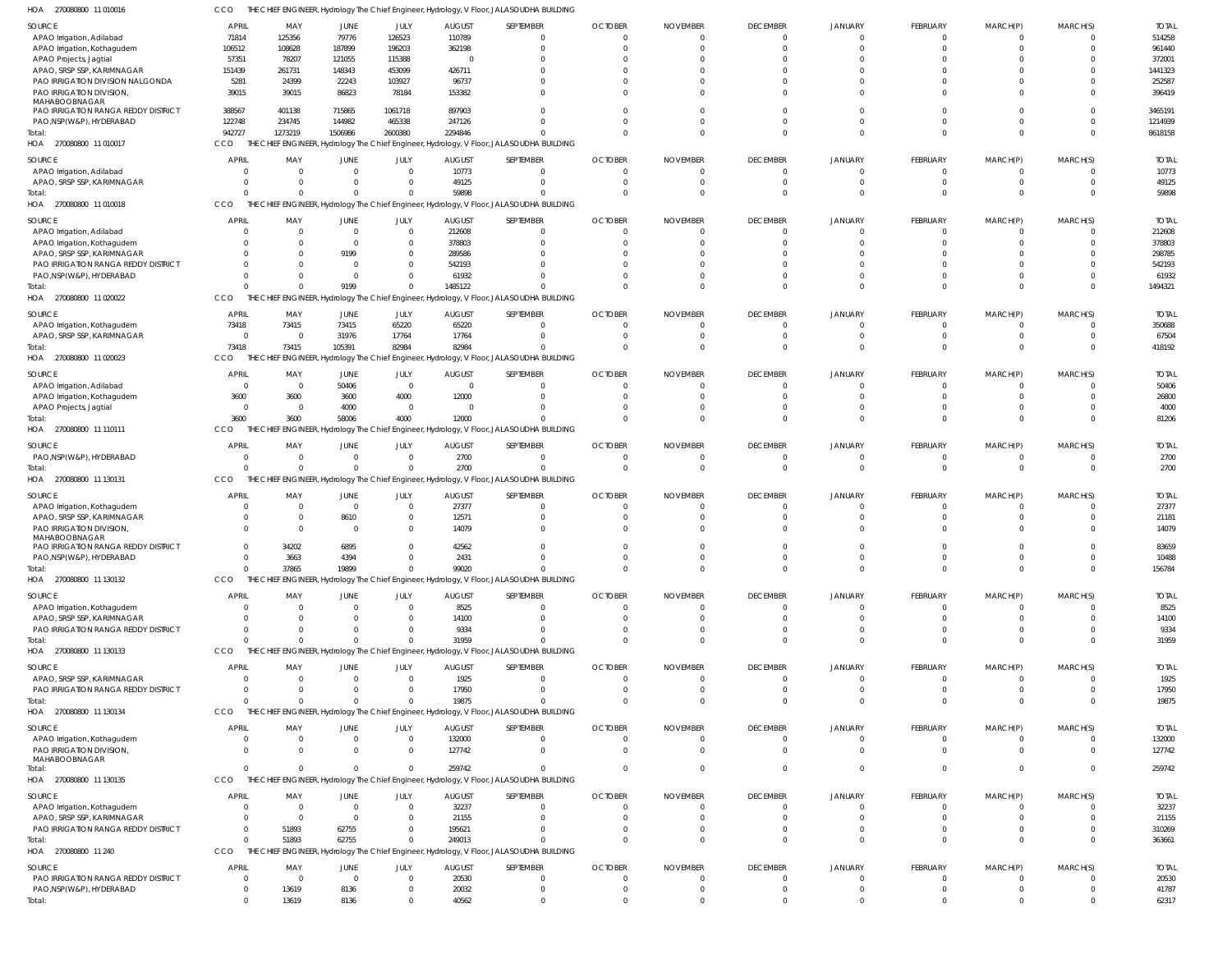| HOA<br>270080800 11 29029                                                       | CCO                          |                            |                               |                        |                          | THE CHIEF ENGINEER, Hydrology The Chief Engineer, Hydrology, V Floor, JALASOUDHA BUILDING                                |                                     |                                     |                                |                            |                            |                 |                         |                          |
|---------------------------------------------------------------------------------|------------------------------|----------------------------|-------------------------------|------------------------|--------------------------|--------------------------------------------------------------------------------------------------------------------------|-------------------------------------|-------------------------------------|--------------------------------|----------------------------|----------------------------|-----------------|-------------------------|--------------------------|
| SOURCE                                                                          | <b>APRIL</b>                 | MAY                        | JUNE                          | JULY                   | <b>AUGUST</b>            | SEPTEMBER                                                                                                                | <b>OCTOBER</b>                      | <b>NOVEMBER</b>                     | <b>DECEMBER</b>                | <b>JANUARY</b>             | <b>FEBRUARY</b>            | MARCH(P)        | MARCH(S)                | <b>TOTAL</b>             |
| APAO Irrigation, Kothagudem                                                     | 191873<br>191873             | 185121<br>185121           | 120817<br>120817              | 182175<br>182175       | 179787<br>179787         | $\Omega$<br>$\Omega$                                                                                                     | $\Omega$<br>$\Omega$                | $\overline{\mathbf{0}}$<br>$\Omega$ | 0<br>$\mathbf 0$               | 0<br>$\Omega$              | - 0<br>$\Omega$            | - 0<br>$\Omega$ | $\Omega$<br>$\mathbf 0$ | 859773<br>859773         |
| HOA 270080800 11 290292                                                         | CCO                          |                            |                               |                        |                          | THE CHIEF ENGINEER, Hydrology The Chief Engineer, Hydrology, V Floor, JALASOUDHA BUILDING                                |                                     |                                     |                                |                            |                            |                 |                         |                          |
| SOURCE                                                                          | <b>APRIL</b>                 | MAY                        | JUNE                          | JULY                   | <b>AUGUST</b>            | SEPTEMBER                                                                                                                | <b>OCTOBER</b>                      | <b>NOVEMBER</b>                     | <b>DECEMBER</b>                | <b>JANUARY</b>             | FEBRUARY                   | MARCH(P)        | MARCH(S)                | <b>TOTAL</b>             |
| APAO Irrigation, Kothagudem                                                     | 2931                         | 3150                       | 2750                          | 2275                   | 23700                    | 0                                                                                                                        | $\Omega$                            | $\overline{0}$                      | 0                              | 0                          | - 0                        |                 | 0                       | 34806                    |
| HOA 270080800 11 290293                                                         | 2931<br>CCO                  | 3150                       | 2750                          | 2275                   | 23700                    | -0<br>THE CHIEF ENGINEER, Hydrology The Chief Engineer, Hydrology, V Floor, JALASOUDHA BUILDING                          | $\Omega$                            | $\Omega$                            | $\Omega$                       | $\Omega$                   | - 0                        |                 | $\Omega$                | 34806                    |
|                                                                                 |                              |                            |                               |                        |                          |                                                                                                                          |                                     |                                     |                                |                            |                            |                 |                         |                          |
| SOURCE<br>APAO Irrigation, Kothagudem                                           | <b>APRIL</b><br>63575        | MAY<br>68581               | JUNE<br>67825                 | JULY<br>60361          | <b>AUGUST</b><br>93452   | SEPTEMBER<br>$\Omega$                                                                                                    | <b>OCTOBER</b><br>$\Omega$          | NOVEMBER<br>$\Omega$                | <b>DECEMBER</b><br>$\Omega$    | <b>JANUARY</b><br>$\Omega$ | FEBRUARY<br>- 0            | MARCH(P)        | MARCH(S)<br>$\Omega$    | <b>TOTAL</b><br>353794   |
|                                                                                 | 63575                        | 68581                      | 67825                         | 60361                  | 93452                    | $\Omega$                                                                                                                 | $\Omega$                            | $\overline{0}$                      | $\mathbf 0$                    | $\mathbf 0$                | $\Omega$                   | $\Omega$        | $\mathbf 0$             | 353794                   |
| HOA 270080800 11 290294                                                         | <b>CCO</b>                   |                            |                               |                        |                          | THE CHIEF ENGINEER, Hydrology The Chief Engineer, Hydrology, V Floor, JALASOUDHA BUILDING                                |                                     |                                     |                                |                            |                            |                 |                         |                          |
| SOURCE                                                                          | <b>APRIL</b>                 | MAY                        | JUNE                          | JULY                   | <b>AUGUST</b>            | SEPTEMBER                                                                                                                | <b>OCTOBER</b>                      | <b>NOVEMBER</b>                     | <b>DECEMBER</b>                | <b>JANUARY</b>             | <b>FEBRUARY</b>            | MARCH(P)        | MARCH(S)                | <b>TOTAL</b>             |
| APAO Irrigation, Kothagudem                                                     | 30149<br>30149               | 32541<br>32541             | 31271<br>31271                | 27599<br>27599         | 44441<br>44441           | 0<br>$\Omega$                                                                                                            | $\overline{\mathbf{0}}$<br>$\Omega$ | $\overline{0}$<br>$\Omega$          | 0<br>$\mathbf 0$               | 0<br>$\mathbf 0$           | - 0<br>$\Omega$            |                 | 0<br>$\mathbf 0$        | 166001<br>166001         |
| HOA 270080800 11 300302                                                         | CCO                          |                            |                               |                        |                          | THE CHIEF ENGINEER, Hydrology The Chief Engineer, Hydrology, V Floor, JALASOUDHA BUILDING                                |                                     |                                     |                                |                            |                            |                 |                         |                          |
| SOURCE                                                                          | <b>APRIL</b>                 | MAY                        | JUNE                          | JULY                   | <b>AUGUST</b>            | SEPTEMBER                                                                                                                | <b>OCTOBER</b>                      | <b>NOVEMBER</b>                     | <b>DECEMBER</b>                | <b>JANUARY</b>             | FEBRUARY                   | MARCH(P)        | MARCH(S)                | <b>TOTAL</b>             |
| APAO, SRSP SSP, KARIMNAGAR                                                      | $\Omega$<br>$\Omega$         | $\overline{0}$<br>$\Omega$ | 58836<br>$\Omega$             | $\overline{0}$         | 43582                    | $^{\circ}$                                                                                                               | $\overline{0}$<br>$\Omega$          | $\overline{0}$<br>$\Omega$          | $\Omega$                       | $\Omega$                   | $\Omega$<br>$\Omega$       | $\Omega$        | $\Omega$                | 102418                   |
| PAO IRRIGATION DIVISION<br>MAHABOOBNAGAR<br>PAO IRRIGATION RANGA REDDY DISTRICT | $\Omega$                     | $\Omega$                   | 214077                        | 49828<br>142717        | 41862<br>142717          | $\Omega$<br>$\Omega$                                                                                                     | - 0                                 | $\Omega$                            | $\Omega$<br>$\Omega$           | $\Omega$                   |                            |                 | $\Omega$<br>$\Omega$    | 91690<br>499511          |
| PAO, NSP(W&P), HYDERABAD                                                        | 37779                        |                            | 75560                         | 41862                  | 41978                    | $\Omega$                                                                                                                 | $\Omega$                            | $\Omega$                            | $\Omega$                       | $\Omega$                   |                            |                 | $\Omega$                | 197179                   |
| Total:<br>HOA 270080800 11310318                                                | 37779<br>CCO                 | $\Omega$                   | 348473                        | 234407                 | 270139                   | $\Omega$<br>THE CHIEF ENGINEER, Hydrology The Chief Engineer, Hydrology, V Floor, JALASOUDHA BUILDING                    | $\Omega$                            | $\Omega$                            | $\Omega$                       | $\Omega$                   | $\Omega$                   | $\Omega$        | $\Omega$                | 890798                   |
|                                                                                 | <b>APRIL</b>                 | MAY                        |                               |                        |                          |                                                                                                                          |                                     | <b>NOVEMBER</b>                     |                                |                            |                            |                 |                         |                          |
| SOURCE<br>APAO, SRSP SSP, KARIMNAGAR                                            | 0                            | $\Omega$                   | JUNE<br>$\overline{0}$        | JULY<br>$\overline{0}$ | <b>AUGUST</b><br>20000   | SEPTEMBER<br>0                                                                                                           | <b>OCTOBER</b><br>$\Omega$          | $\overline{0}$                      | <b>DECEMBER</b><br>0           | <b>JANUARY</b><br>0        | FEBRUARY                   | MARCH(P)        | MARCH(S)<br>$\Omega$    | <b>TOTAL</b><br>20000    |
| Total:                                                                          | $\Omega$                     | $\Omega$                   | $\overline{0}$                | $\overline{0}$         | 20000                    | 0                                                                                                                        | $\Omega$                            | $\overline{0}$                      | $\mathbf{0}$                   | $\mathbf 0$                | $\Omega$                   |                 | $\mathbf 0$             | 20000                    |
| HOA 270080800 11510511                                                          | CCO                          |                            |                               |                        |                          | THE CHIEF ENGINEER, Hydrology The Chief Engineer, Hydrology, V Floor, JALASOUDHA BUILDING                                |                                     |                                     |                                |                            |                            |                 |                         |                          |
| SOURCE<br>APAO, SRSP SSP, KARIMNAGAR                                            | <b>APRIL</b><br>$\Omega$     | MAY                        | JUNE<br>$\Omega$              | JULY<br>$\overline{0}$ | <b>AUGUST</b><br>7200    | SEPTEMBER<br>$\Omega$                                                                                                    | <b>OCTOBER</b><br>$\Omega$          | <b>NOVEMBER</b><br>$\Omega$         | <b>DECEMBER</b><br>$\Omega$    | <b>JANUARY</b><br>$\Omega$ | FEBRUARY<br>- 0            | MARCH(P)        | MARCH(S)<br>$\Omega$    | <b>TOTAL</b><br>7200     |
| PAO IRRIGATION RANGA REDDY DISTRICT                                             | $\Omega$                     | $\Omega$                   | $\Omega$                      | $\Omega$               | 25842                    | $\Omega$                                                                                                                 | $\Omega$                            | $\Omega$                            | $\Omega$                       | $\Omega$                   |                            |                 | $\Omega$                | 25842                    |
| Total:                                                                          | $\Omega$                     | $\Omega$                   | $\overline{0}$                | $\Omega$               | 33042                    | $\Omega$                                                                                                                 |                                     | $\Omega$                            | $\Omega$                       | $\Omega$                   |                            |                 | $\Omega$                | 33042                    |
| HOA 270080800 52010011                                                          | CCO                          |                            |                               |                        |                          | THE CHIEF ENGINEER, Central Design Organisation Central Designs Organisation, Vth Floor, Jalasoudha Building             |                                     |                                     |                                |                            |                            |                 |                         |                          |
| SOURCE<br>PAO IRRIGATION RANGA REDDY DISTRICT                                   | <b>APRIL</b><br>4897468      | MAY<br>4747755             | JUNE<br>4684191               | JULY<br>8257991        | <b>AUGUST</b><br>8626027 | SEPTEMBER<br>$\Omega$                                                                                                    | <b>OCTOBER</b><br>$\Omega$          | <b>NOVEMBER</b><br>$\overline{0}$   | <b>DECEMBER</b><br>0           | <b>JANUARY</b><br>0        | <b>FEBRUARY</b><br>- 0     | MARCH(P)        | MARCH(S)<br>0           | <b>TOTAL</b><br>31213432 |
| Total:                                                                          | 4897468                      | 4747755                    | 4684191                       | 8257991                | 8626027                  | $\Omega$                                                                                                                 | $\Omega$                            | $\Omega$                            | $\mathbf 0$                    | $\mathbf 0$                | $\Omega$                   |                 | $\mathbf 0$             | 31213432                 |
| HOA 270080800 52 010012                                                         | CCO                          |                            |                               |                        |                          | THE CHIEF ENGINEER, Central Design Organisation Central Designs Organisation, Vth Floor, Jalasoudha Building             |                                     |                                     |                                |                            |                            |                 |                         |                          |
| SOURCE                                                                          | <b>APRIL</b>                 | MAY                        | JUNE                          | JULY                   | <b>AUGUST</b>            | SEPTEMBER                                                                                                                | <b>OCTOBER</b>                      | <b>NOVEMBER</b>                     | <b>DECEMBER</b>                | <b>JANUARY</b>             | FEBRUARY                   | MARCH(P)        | MARCH(S)                | <b>TOTAL</b>             |
| PAO IRRIGATION RANGA REDDY DISTRICT<br>Total:                                   | 127024<br>127024             | 125841<br>125841           | 237171<br>237171              | 340233<br>340233       | 325207<br>325207         | $^{\circ}$<br>$\Omega$                                                                                                   | $\Omega$<br>$\Omega$                | $\overline{0}$<br>$\Omega$          | $\Omega$<br>$\Omega$           | $\Omega$<br>$\Omega$       | $\Omega$<br>$\Omega$       | $\Omega$        | $\Omega$<br>$\Omega$    | 1155476<br>1155476       |
| HOA 270080800 52010013                                                          | <b>CCO</b>                   |                            |                               |                        |                          | THE CHIEF ENGINEER, Central Design Organisation Central Designs Organisation, Vth Floor, Jalasoudha Building             |                                     |                                     |                                |                            |                            |                 |                         |                          |
| SOURCE                                                                          | <b>APRIL</b>                 | MAY                        | JUNE                          | JULY                   | <b>AUGUST</b>            | SEPTEMBER                                                                                                                | <b>OCTOBER</b>                      | <b>NOVEMBER</b>                     | <b>DECEMBER</b>                | <b>JANUARY</b>             | FEBRUARY                   | MARCH(P)        | MARCH(S)                | <b>TOTAL</b>             |
| PAO IRRIGATION RANGA REDDY DISTRICT                                             | 1625841<br>1625841           | 1649260<br>1649260         | 3031426<br>3031426            | 4174291<br>4174291     | 4213727<br>4213727       | 0<br>0                                                                                                                   | $\Omega$<br>$\Omega$                | $\Omega$<br>$\Omega$                | $\Omega$<br>$\Omega$           | 0<br>$\Omega$              | - 0                        |                 | 0<br>$\Omega$           | 14694545<br>14694545     |
| lotal:<br>HOA 270080800 52 010016                                               |                              |                            |                               |                        |                          | CCO THE CHIEF ENGINEER, Central Design Organisation Central Designs Organisation, Vth Floor, Jalasoudha Building         |                                     |                                     |                                |                            |                            |                 |                         |                          |
| SOURCE                                                                          | <b>APRIL</b>                 | MAY                        | JUNE                          | JULY                   | <b>AUGUST</b>            | SEPTEMBER                                                                                                                | <b>OCTOBER</b>                      | <b>NOVEMBER</b>                     | <b>DECEMBER</b>                | <b>JANUARY</b>             | <b>FEBRUARY</b>            | MARCH(P)        | MARCH(S)                | <b>TOTAL</b>             |
| <b>PAO IRRIGATION RANGA REDDY DISTRICT</b>                                      | 1383749                      | 1403214                    | 2562679                       | 3589878                | 3499641                  | $\Omega$                                                                                                                 | $\Omega$                            | $\Omega$                            | $\mathbf{0}$                   | $\overline{0}$             | - 0                        |                 | $\Omega$                | 12439161                 |
| Total:<br>HOA 270080800 52 010017                                               | 1383749<br>CCO               | 1403214                    | 2562679                       | 3589878                | 3499641                  | $\Omega$<br>THE CHIEF ENGINEER, Central Design Organisation Central Designs Organisation, Vth Floor, Jalasoudha Building | $\Omega$                            | $\overline{0}$                      | $\Omega$                       | $\mathbf 0$                | $\Omega$                   | $\Omega$        | $\mathbf{0}$            | 12439161                 |
| SOURCE                                                                          | APRIL                        | MAY                        | <b>JUNE</b>                   | JULY                   | <b>AUGUST</b>            | SEPTEMBER                                                                                                                | <b>OCTOBER</b>                      | <b>NOVEMBER</b>                     | <b>DECEMBER</b>                | <b>JANUARY</b>             | FEBRUARY                   | MARCH(P)        | MARCH(S)                | <b>TOTAL</b>             |
| PAO IRRIGATION RANGA REDDY DISTRICT                                             | $\mathbf{0}$                 | $\Omega$                   | 201688                        | $\overline{0}$         | 13500                    | $\Omega$                                                                                                                 | $\overline{\mathbf{0}}$             | $\overline{\mathbf{0}}$             | 0                              | 0                          | - 0                        |                 | $\Omega$                | 215188                   |
| Total:                                                                          | $\mathbf{0}$                 | $\Omega$                   | 201688                        | $\overline{0}$         | 13500                    | $\Omega$                                                                                                                 | $\Omega$                            | $\overline{0}$                      | $\mathbf{0}$                   | $\mathbf{0}$               | $\Omega$                   | - 0             | $\mathbf{0}$            | 215188                   |
| HOA 270080800 52 010018                                                         | CCO                          |                            |                               |                        |                          | THE CHIEF ENGINEER, Central Design Organisation Central Designs Organisation, Vth Floor, Jalasoudha Building             |                                     |                                     |                                |                            |                            |                 |                         |                          |
| SOURCE<br><b>PAO IRRIGATION RANGA REDDY DISTRICT</b>                            | <b>APRIL</b><br>$\Omega$     | MAY<br>$\Omega$            | <b>JUNE</b><br>$\overline{0}$ | JULY<br>20284          | <b>AUGUST</b><br>1682489 | SEPTEMBER<br>$\overline{0}$                                                                                              | <b>OCTOBER</b><br>$\Omega$          | <b>NOVEMBER</b><br>$\Omega$         | <b>DECEMBER</b><br>$\Omega$    | <b>JANUARY</b><br>$\Omega$ | FEBRUARY<br>- 0            | MARCH(P)<br>- 0 | MARCH(S)<br>$\Omega$    | <b>TOTAL</b><br>1702773  |
| Total:                                                                          | $\Omega$                     | $\Omega$                   | $\overline{0}$                | 20284                  | 1682489                  | $\Omega$                                                                                                                 | $\Omega$                            | $\Omega$                            | $\mathbf{0}$                   | $\mathbf 0$                | $\Omega$                   | $\Omega$        | $\mathbf 0$             | 1702773                  |
| HOA 270080800 52020023                                                          | CCO                          |                            |                               |                        |                          | THE CHIEF ENGINEER, Central Design Organisation Central Designs Organisation, Vth Floor, Jalasoudha Building             |                                     |                                     |                                |                            |                            |                 |                         |                          |
| SOURCE                                                                          | <b>APRIL</b>                 | MAY                        | JUNE                          | JULY                   | <b>AUGUST</b>            | SEPTEMBER                                                                                                                | <b>OCTOBER</b>                      | <b>NOVEMBER</b>                     | <b>DECEMBER</b>                | <b>JANUARY</b>             | FEBRUARY                   | MARCH(P)        | MARCH(S)                | <b>TOTAL</b>             |
| PAO IRRIGATION RANGA REDDY DISTRICT<br>Total:                                   | $\mathbf{0}$<br>0            | 16000<br>16000             | 8000<br>8000                  | 8000<br>8000           | 8000<br>8000             | $\overline{0}$<br>$\Omega$                                                                                               | $\overline{0}$<br>$\Omega$          | $\overline{0}$<br>$\Omega$          | $\mathbf 0$<br>$\Omega$        | 0<br>$\Omega$              | - 0<br>$\Omega$            | - 0<br>$\Omega$ | 0<br>$\Omega$           | 40000<br>40000           |
| HOA 270080800 52 110111                                                         | CCO                          |                            |                               |                        |                          | THE CHIEF ENGINEER, Central Design Organisation Central Designs Organisation, Vth Floor, Jalasoudha Building             |                                     |                                     |                                |                            |                            |                 |                         |                          |
| SOURCE                                                                          | <b>APRIL</b>                 | MAY                        | JUNE                          | JULY                   | <b>AUGUST</b>            | SEPTEMBER                                                                                                                | <b>OCTOBER</b>                      | <b>NOVEMBER</b>                     | <b>DECEMBER</b>                | <b>JANUARY</b>             | FEBRUARY                   | MARCH(P)        | MARCH(S)                | <b>TOTAL</b>             |
| PAO IRRIGATION RANGA REDDY DISTRICT                                             | $\Omega$                     | $\Omega$                   | $\overline{0}$                | $\overline{0}$         | 20105                    | $\Omega$                                                                                                                 | $\Omega$                            | $\Omega$                            | $\Omega$                       | $\Omega$                   | - 0                        |                 | $\Omega$                | 20105                    |
| Total:<br>HOA 270080800 52 130131                                               | $\Omega$<br>CCO              | $\Omega$                   | $\overline{0}$                | $\Omega$               | 20105                    | $\Omega$<br>THE CHIEF ENGINEER, Central Design Organisation Central Designs Organisation, Vth Floor, Jalasoudha Building | $\Omega$                            | $\Omega$                            | $\mathbf{0}$                   | $\mathbf 0$                | $\Omega$                   | $\Omega$        | $\mathbf{0}$            | 20105                    |
| SOURCE                                                                          | <b>APRIL</b>                 | MAY                        | JUNE                          | JULY                   | <b>AUGUST</b>            | SEPTEMBER                                                                                                                | <b>OCTOBER</b>                      | <b>NOVEMBER</b>                     | <b>DECEMBER</b>                | <b>JANUARY</b>             | FEBRUARY                   | MARCH(P)        | MARCH(S)                | <b>TOTAL</b>             |
| PAO IRRIGATION RANGA REDDY DISTRICT                                             | $\mathbf{0}$                 | 48587                      | 49063                         | $\overline{0}$         | 729                      | $^{\circ}$                                                                                                               | $\overline{\mathbf{0}}$             | $\overline{\mathbf{0}}$             | 0                              | 0                          | - 0                        |                 | $\Omega$                | 98379                    |
| Total:                                                                          | $\mathbf{0}$                 | 48587                      | 49063                         | $\overline{0}$         | 729                      | $\Omega$                                                                                                                 | $\Omega$                            | $\overline{0}$                      | $\mathbf{0}$                   | $\mathbf 0$                | $\Omega$                   | $\Omega$        | $\mathbf 0$             | 98379                    |
| HOA 270080800 52 130132                                                         | CCO                          |                            |                               |                        |                          | THE CHIEF ENGINEER, Central Design Organisation Central Designs Organisation, Vth Floor, Jalasoudha Building             |                                     |                                     |                                |                            |                            |                 |                         |                          |
| SOURCE<br>PAO IRRIGATION RANGA REDDY DISTRICT                                   | <b>APRIL</b><br>$\mathbf{0}$ | MAY<br>$\Omega$            | JUNE<br>$\overline{0}$        | JULY<br>$\overline{0}$ | <b>AUGUST</b><br>141993  | SEPTEMBER<br>$^{\circ}$                                                                                                  | <b>OCTOBER</b><br>$\overline{0}$    | <b>NOVEMBER</b><br>$\overline{0}$   | <b>DECEMBER</b><br>$\mathbf 0$ | <b>JANUARY</b><br>0        | FEBRUARY<br>$\overline{0}$ | MARCH(P)<br>- 0 | MARCH(S)<br>0           | <b>TOTAL</b><br>141993   |
| Total:                                                                          | $\mathbf{0}$                 | $\overline{0}$             | $\overline{0}$                | $\overline{0}$         | 141993                   | $\overline{0}$                                                                                                           | $\overline{0}$                      | $\overline{0}$                      | $\mathbf 0$                    | $\mathbf{0}$               | $\overline{0}$             | $\overline{0}$  | $\mathbf{0}$            | 141993                   |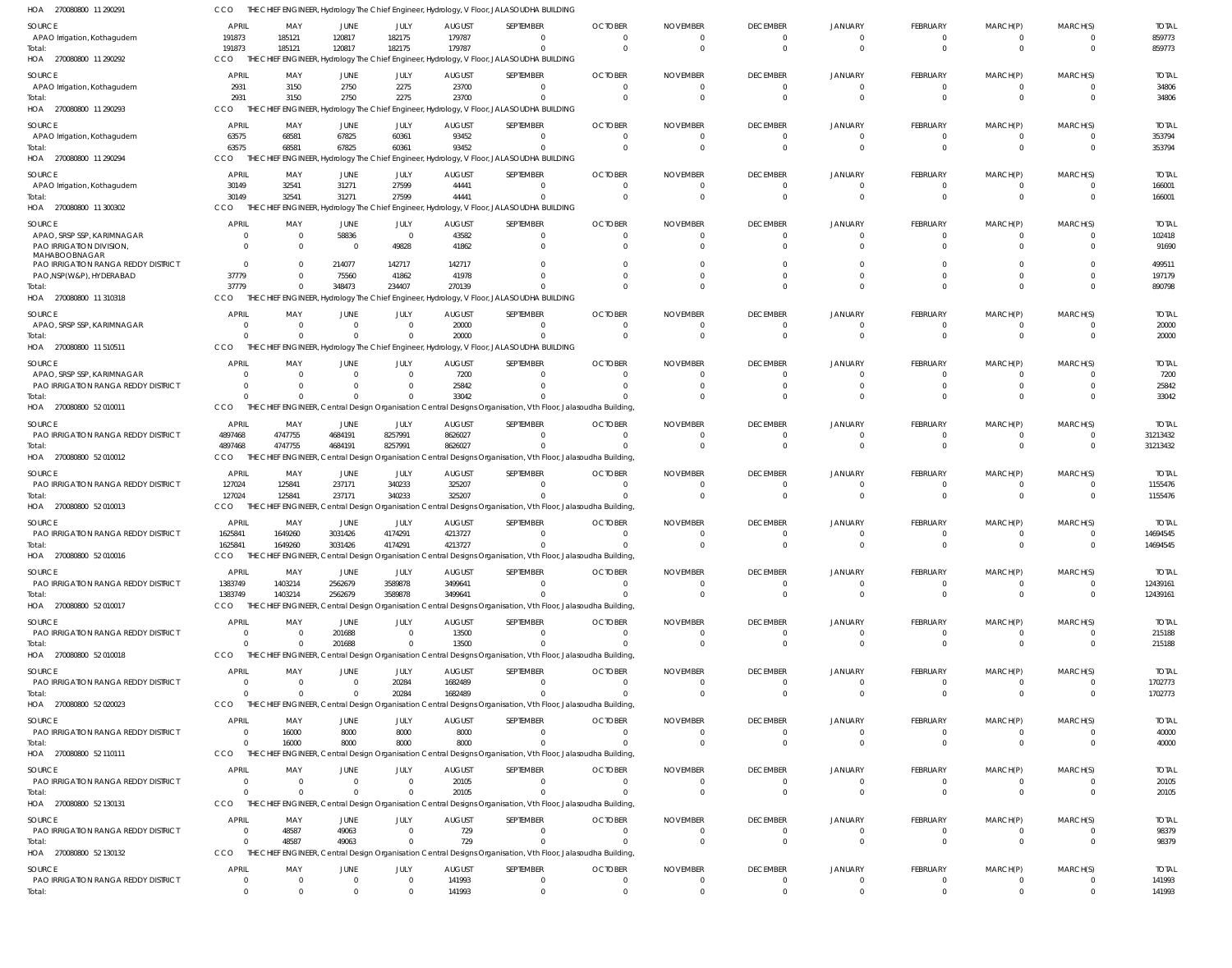| HOA 270080800 52 130134                       |                         |                            |                            |                                  |                                 | THE CHIEF ENGINEER, Central Design Organisation Central Designs Organisation, Vth Floor, Jalasoudha Building, |                                  |                                                                                                                                   |                                   |                            |                          |                          |                            |                         |
|-----------------------------------------------|-------------------------|----------------------------|----------------------------|----------------------------------|---------------------------------|---------------------------------------------------------------------------------------------------------------|----------------------------------|-----------------------------------------------------------------------------------------------------------------------------------|-----------------------------------|----------------------------|--------------------------|--------------------------|----------------------------|-------------------------|
| SOURCE                                        | <b>APRIL</b>            | MAY                        | JUNE                       | <b>JULY</b>                      | <b>AUGUST</b>                   | SEPTEMBER                                                                                                     | <b>OCTOBER</b>                   | <b>NOVEMBER</b>                                                                                                                   | <b>DECEMBER</b>                   | JANUARY                    | <b>FEBRUARY</b>          | MARCH(P)                 | MARCH(S)                   | <b>TOTAL</b>            |
| PAO IRRIGATION RANGA REDDY DISTRICT<br>Total: | $\Omega$<br>$\Omega$    | $\overline{0}$<br>$\Omega$ | $\mathbf 0$<br>$\Omega$    | $\Omega$<br>$\Omega$             | 926194<br>926194                | $\Omega$                                                                                                      | $\Omega$<br>$\Omega$             | $\Omega$<br>$\Omega$                                                                                                              | $\overline{0}$<br>$\Omega$        | $\Omega$<br>$\Omega$       | 0<br>$\mathbf 0$         | 0<br>$\Omega$            | $\overline{0}$<br>$\Omega$ | 926194<br>926194        |
| HOA 270080800 52 240                          | CCO                     |                            |                            |                                  |                                 | THE CHIEF ENGINEER, Central Design Organisation Central Designs Organisation, Vth Floor, Jalasoudha Building, |                                  |                                                                                                                                   |                                   |                            |                          |                          |                            |                         |
| SOURCE<br>PAO IRRIGATION RANGA REDDY DISTRICT | APRIL<br>$\Omega$       | MAY<br>$\overline{0}$      | JUNE<br>$\overline{0}$     | JULY<br>$\Omega$                 | <b>AUGUST</b><br>91285          | SEPTEMBER<br>$\Omega$                                                                                         | <b>OCTOBER</b><br>$\overline{0}$ | <b>NOVEMBER</b><br>$\overline{0}$                                                                                                 | <b>DECEMBER</b><br>$\overline{0}$ | <b>JANUARY</b><br>$\Omega$ | <b>FEBRUARY</b><br>0     | MARCH(P)<br>$\mathbf{0}$ | MARCH(S)<br>$\Omega$       | <b>TOTAL</b><br>91285   |
| Total:                                        | $\Omega$                | - 0                        | $\Omega$                   |                                  | 91285                           |                                                                                                               | $\Omega$                         | $\Omega$                                                                                                                          | $\Omega$                          | $\Omega$                   | $\Omega$                 | $\Omega$                 | $\Omega$                   | 91285                   |
| HOA 270080800 52 300302                       | CCO                     |                            |                            |                                  |                                 | THE CHIEF ENGINEER, Central Design Organisation Central Designs Organisation, Vth Floor, Jalasoudha Building, |                                  |                                                                                                                                   |                                   |                            |                          |                          |                            |                         |
| SOURCE                                        | APRIL                   | MAY                        | JUNE                       | JULY                             | <b>AUGUST</b>                   | SEPTEMBER<br>$\Omega$                                                                                         | <b>OCTOBER</b><br>$\Omega$       | <b>NOVEMBER</b><br>$\Omega$                                                                                                       | <b>DECEMBER</b><br>$\Omega$       | <b>JANUARY</b><br>$\Omega$ | <b>FEBRUARY</b>          | MARCH(P)                 | MARCH(S)<br>$\Omega$       | <b>TOTAL</b>            |
| PAO IRRIGATION RANGA REDDY DISTRICT<br>Total: | 109597<br>109597        | 109556<br>109556           | 109556<br>109556           | 121729<br>121729                 | 121729<br>121729                |                                                                                                               | $\Omega$                         | $\Omega$                                                                                                                          | $\Omega$                          | $\Omega$                   | $\Omega$<br>$\mathbf 0$  | $\Omega$<br>$\mathbf{0}$ | $\Omega$                   | 572167<br>572167        |
| HOA 270080800 52 510511                       | <b>CCO</b>              |                            |                            |                                  |                                 | THE CHIEF ENGINEER, Central Design Organisation Central Designs Organisation, Vth Floor, Jalasoudha Building, |                                  |                                                                                                                                   |                                   |                            |                          |                          |                            |                         |
| SOURCE<br>PAO IRRIGATION RANGA REDDY DISTRICT | APRIL<br>$\Omega$       | MAY<br>$\overline{0}$      | <b>JUNE</b>                | <b>JULY</b><br>- 0               | <b>AUGUST</b>                   | SEPTEMBER<br>$\Omega$                                                                                         | <b>OCTOBER</b>                   | <b>NOVEMBER</b>                                                                                                                   | <b>DECEMBER</b><br>$\Omega$       | <b>JANUARY</b><br>$\Omega$ | FEBRUARY                 | MARCH(P)                 | MARCH(S)<br>$\Omega$       | <b>TOTAL</b><br>19515   |
| Total:                                        | $\Omega$                | $\Omega$                   | $\overline{0}$<br>$\Omega$ | - 0                              | 19515<br>19515                  | $\Omega$                                                                                                      | -0<br>$\Omega$                   | -0<br>$\Omega$                                                                                                                    | $\Omega$                          | $\Omega$                   | 0<br>$\mathbf 0$         | 0<br>$\Omega$            | $\Omega$                   | 19515                   |
| HOA 270202001 01010011                        | CCO                     |                            |                            |                                  |                                 |                                                                                                               |                                  | THE DIRECTOR, GROUND WATER DEPARTMENT, GROUND WATER BUILDING, CHINTAL BASTHI, OPP. GOVT. DEGREE COLLEGE, KHAIRATABAD,             |                                   |                            |                          |                          |                            |                         |
| SOURCE<br>PAO IRRIGATION DIVISION HYDERABAD   | <b>APRIL</b><br>1379307 | MAY<br>1424953             | <b>JUNE</b><br>1274660     | JULY<br>2571731                  | <b>AUGUST</b><br>2342578        | SEPTEMBER<br>$\Omega$                                                                                         | <b>OCTOBER</b><br>$\Omega$       | <b>NOVEMBER</b><br>$\Omega$                                                                                                       | <b>DECEMBER</b><br>$\Omega$       | JANUARY<br>$\Omega$        | <b>FEBRUARY</b><br>0     | MARCH(P)<br>$\Omega$     | MARCH(S)<br>$\Omega$       | <b>TOTAL</b><br>8993229 |
| Total:                                        | 1379307                 | 1424953                    | 1274660                    | 2571731                          | 2342578                         | $\Omega$                                                                                                      | $\Omega$                         | $\Omega$                                                                                                                          | $\Omega$                          | $\Omega$                   | $\overline{0}$           | $\Omega$                 | $\Omega$                   | 8993229                 |
| HOA 270202001 01 010012                       | <b>CCO</b>              |                            |                            |                                  |                                 |                                                                                                               |                                  | THE DIRECTOR, GROUND WATER DEPARTMENT, GROUND WATER BUILDING, CHINTAL BASTHI, OPP. GOVT. DEGREE COLLEGE, KHAIRATABAD,             |                                   |                            |                          |                          |                            |                         |
| SOURCE<br>PAO IRRIGATION DIVISION HYDERABAD   | <b>APRIL</b>            | MAY                        | JUNE                       | <b>JULY</b><br>79480             | <b>AUGUST</b><br>43440          | SEPTEMBER<br>$\Omega$                                                                                         | <b>OCTOBER</b><br>$\Omega$       | <b>NOVEMBER</b><br>$\Omega$                                                                                                       | <b>DECEMBER</b><br>$\Omega$       | JANUARY<br>$\Omega$        | <b>FEBRUARY</b>          | MARCH(P)                 | MARCH(S)<br>$\overline{0}$ | <b>TOTAL</b>            |
| Total:                                        | 26990<br>26990          | 45040<br>45040             | 26820<br>26820             | 79480                            | 43440                           | $\Omega$                                                                                                      | $\Omega$                         |                                                                                                                                   | $\Omega$                          | $\Omega$                   | 0<br>$\mathbf 0$         | 0<br>$\Omega$            | $\Omega$                   | 221770<br>221770        |
| HOA 270202001 01 010013                       | <b>CCO</b>              |                            |                            |                                  |                                 |                                                                                                               |                                  | THE DIRECTOR, GROUND WATER DEPARTMENT, GROUND WATER BUILDING, CHINTAL BASTHI, OPP. GOVT. DEGREE COLLEGE, KHAIRATABAD,             |                                   |                            |                          |                          |                            |                         |
| SOURCE                                        | <b>APRIL</b>            | MAY                        | JUNE                       | JULY                             | <b>AUGUST</b>                   | SEPTEMBER                                                                                                     | <b>OCTOBER</b>                   | <b>NOVEMBER</b>                                                                                                                   | <b>DECEMBER</b>                   | <b>JANUARY</b>             | <b>FEBRUARY</b>          | MARCH(P)                 | MARCH(S)                   | <b>TOTAL</b>            |
| PAO IRRIGATION DIVISION HYDERABAD<br>Total:   | 457929<br>457929        | 768062<br>768062           | 469582<br>469582           | 1420328<br>1420328               | 778165<br>778165                | $\Omega$                                                                                                      | $\Omega$<br>$\Omega$             | $\Omega$<br>$\Omega$                                                                                                              | $\Omega$<br>$\Omega$              | $\Omega$<br>$\Omega$       | 0<br>$\Omega$            | $\Omega$<br>$\Omega$     | $\overline{0}$<br>$\Omega$ | 3894066<br>3894066      |
| HOA 270202001 01 010016                       | <b>CCO</b>              |                            |                            |                                  |                                 |                                                                                                               |                                  | THE DIRECTOR, GROUND WATER DEPARTMENT, GROUND WATER BUILDING, CHINTAL BASTHI, OPP. GOVT. DEGREE COLLEGE, KHAIRATABAD,             |                                   |                            |                          |                          |                            |                         |
| SOURCE                                        | <b>APRIL</b>            | MAY                        | JUNE                       | JULY                             | <b>AUGUST</b>                   | SEPTEMBER                                                                                                     | <b>OCTOBER</b>                   | <b>NOVEMBER</b>                                                                                                                   | <b>DECEMBER</b>                   | <b>JANUARY</b>             | <b>FEBRUARY</b>          | MARCH(P)                 | MARCH(S)                   | <b>TOTAL</b>            |
| PAO IRRIGATION DIVISION HYDERABAD<br>Total:   | 373598<br>373598        | 626387<br>626387           | 375022<br>375022           | 1130507<br>1130507               | 614357<br>614357                | $\Omega$<br>$\Omega$                                                                                          | $\Omega$<br>$\Omega$             | $\Omega$<br>$\Omega$                                                                                                              | $\Omega$<br>$\Omega$              |                            | 0<br>$\mathbf 0$         | $\Omega$<br>$\Omega$     | $\Omega$<br>$\Omega$       | 3119871<br>3119871      |
| HOA 270202001 01 010017                       | <b>CCO</b>              |                            |                            |                                  |                                 |                                                                                                               |                                  | THE DIRECTOR, GROUND WATER DEPARTMENT, GROUND WATER BUILDING, CHINTAL BASTHI, OPP. GOVT. DEGREE COLLEGE, KHAIRATABAD,             |                                   |                            |                          |                          |                            |                         |
| SOURCE                                        | <b>APRIL</b>            | MAY                        | JUNE                       | JULY                             | <b>AUGUST</b>                   | SEPTEMBER                                                                                                     | <b>OCTOBER</b>                   | <b>NOVEMBER</b>                                                                                                                   | <b>DECEMBER</b>                   | JANUARY                    | <b>FEBRUARY</b>          | MARCH(P)                 | MARCH(S)                   | <b>TOTAL</b>            |
| PAO IRRIGATION DIVISION HYDERABAD<br>Total:   | $\Omega$                | - 0<br>$\Omega$            | 38060<br>38060             | $\Omega$<br>$\Omega$             | $\Omega$<br>$\Omega$            | $\Omega$<br>$\Omega$                                                                                          | $\Omega$<br>$\Omega$             | $\Omega$<br>$\Omega$                                                                                                              | $\Omega$<br>$\Omega$              | $\Omega$<br>$\Omega$       | 0<br>$\Omega$            | $\Omega$<br>$\Omega$     | $\overline{0}$<br>$\Omega$ | 38060<br>38060          |
| HOA 270202001 01 010018                       | <b>CCO</b>              |                            |                            |                                  |                                 |                                                                                                               |                                  | THE DIRECTOR, GROUND WATER DEPARTMENT, GROUND WATER BUILDING, CHINTAL BASTHI, OPP. GOVT. DEGREE COLLEGE, KHAIRATABAD,             |                                   |                            |                          |                          |                            |                         |
| SOURCE                                        | <b>APRIL</b>            | MAY                        | JUNE                       | JULY                             | <b>AUGUST</b>                   | SEPTEMBER                                                                                                     | <b>OCTOBER</b>                   | <b>NOVEMBER</b>                                                                                                                   | <b>DECEMBER</b>                   | <b>JANUARY</b>             | <b>FEBRUARY</b>          | MARCH(P)                 | MARCH(S)                   | <b>TOTAL</b>            |
| PAO IRRIGATION DIVISION HYDERABAD<br>Total:   | $\Omega$<br>$\Omega$    | $\overline{0}$<br>$\Omega$ | $\overline{0}$<br>$\Omega$ | $\Omega$                         | 331242<br>331242                | $\overline{0}$                                                                                                | $\overline{0}$                   | $\Omega$                                                                                                                          | $\Omega$<br>$\Omega$              | $\Omega$                   | 0<br>$\Omega$            | 0<br>$\Omega$            | $\Omega$<br>$\Omega$       | 331242<br>331242        |
| HOA 270202001 01 110111                       | <b>CCO</b>              |                            |                            |                                  |                                 |                                                                                                               |                                  | THE DIRECTOR, GROUND WATER DEPARTMENT, GROUND WATER BUILDING, CHINTAL BASTHI, OPP. GOVT. DEGREE COLLEGE, KHAIRATABAD,             |                                   |                            |                          |                          |                            |                         |
| SOURCE                                        | <b>APRIL</b>            | MAY                        | JUNE                       | JULY                             | <b>AUGUST</b>                   | SEPTEMBER                                                                                                     | <b>OCTOBER</b>                   | <b>NOVEMBER</b>                                                                                                                   | <b>DECEMBER</b>                   | <b>JANUARY</b>             | <b>FEBRUARY</b>          | MARCH(P)                 | MARCH(S)                   | <b>TOTAL</b>            |
| PAO IRRIGATION DIVISION HYDERABAD<br>Total:   | $\Omega$<br>$\Omega$    | $\Omega$                   | $\Omega$<br>$\Omega$       | $\Omega$                         | 13876<br>13876                  | $\Omega$                                                                                                      | $\Omega$                         | $\Omega$                                                                                                                          | $\Omega$<br>$\Omega$              | $\Omega$                   | $\Omega$<br>$\Omega$     | $\Omega$                 | $\Omega$<br>$\Omega$       | 13876<br>13876          |
| HOA 270202001 01 130131                       | CCO                     |                            |                            |                                  |                                 |                                                                                                               |                                  | THE DIRECTOR, GROUND WATER DEPARTMENT, GROUND WATER BUILDING, CHINTAL BASTHI, OPP, GOVT, DEGREE COLLEGE, KHAIRATABAD,             |                                   |                            |                          |                          |                            |                         |
| SOURCE                                        | <b>APRIL</b>            | MAY                        | <b>JUNE</b>                | JULY                             | <b>AUGUST</b>                   | SEPTEMBER                                                                                                     | <b>OCTOBER</b>                   | <b>NOVEMBER</b>                                                                                                                   | <b>DECEMBER</b>                   | <b>JANUARY</b>             | <b>FEBRUARY</b>          | MARCH(P)                 | MARCH(S)                   | <b>TOTAL</b>            |
| PAO IRRIGATION DIVISION HYDERABAD<br>Total:   | $\Omega$<br>$\Omega$    | 20444<br>20444             | 9079<br>9079               | 5239<br>5239                     | 32396<br>32396                  | $\Omega$                                                                                                      | -0<br>$\Omega$                   | -0<br>$\overline{0}$                                                                                                              | $\Omega$<br>$\Omega$              | $\Omega$<br>$\Omega$       | 0<br>$\mathbf{0}$        | 0<br>$\mathbf{0}$        | $\Omega$<br>$\Omega$       | 67158<br>67158          |
| HOA 270202001 01 130132                       | <b>CCO</b>              |                            |                            |                                  |                                 |                                                                                                               |                                  | THE DIRECTOR, GROUND WATER DEPARTMENT, GROUND WATER BUILDING, CHINTAL BASTHI, OPP. GOVT. DEGREE COLLEGE, KHAIRATABAD,             |                                   |                            |                          |                          |                            |                         |
| SOURCE                                        | <b>APRIL</b>            | MAY                        | JUNE                       | JULY                             | <b>AUGUST</b>                   | SEPTEMBER                                                                                                     | <b>OCTOBER</b>                   | <b>NOVEMBER</b>                                                                                                                   | <b>DECEMBER</b>                   | JANUARY                    | <b>FEBRUARY</b>          | MARCH(P)                 | MARCH(S)                   | <b>TOTAL</b>            |
| PAO IRRIGATION DIVISION HYDERABAD<br>Total:   | $\Omega$<br>$\Omega$    | $\overline{0}$<br>$\Omega$ | $\Omega$<br>$\Omega$       | $\overline{0}$<br>$\overline{0}$ | 46116<br>46116                  | $\Omega$<br>$\Omega$                                                                                          | $\Omega$<br>$\Omega$             | $\Omega$<br>$\Omega$                                                                                                              | $\Omega$<br>$\Omega$              | $\Omega$<br>$\Omega$       | 0<br>$\mathbf{0}$        | 0<br>$\mathbf 0$         | $\Omega$<br>$\Omega$       | 46116<br>46116          |
| HOA 270202001 01 130133                       | CCO                     |                            |                            |                                  |                                 |                                                                                                               |                                  | THE DIRECTOR, GROUND WATER DEPARTMENT, GROUND WATER BUILDING, CHINTAL BASTHI, OPP. GOVT. DEGREE COLLEGE, KHAIRATABAD,             |                                   |                            |                          |                          |                            |                         |
| SOURCE                                        | <b>APRIL</b>            | MAY                        | JUNE                       | JULY                             | <b>AUGUST</b>                   | SEPTEMBER                                                                                                     | <b>OCTOBER</b>                   | <b>NOVEMBER</b>                                                                                                                   | <b>DECEMBER</b>                   | JANUARY                    | <b>FEBRUARY</b>          | MARCH(P)                 | MARCH(S)                   | <b>TOTAL</b>            |
| PAO IRRIGATION DIVISION HYDERABAD             | - 0                     | $\overline{0}$             | $\overline{0}$             | - 0                              | 10475                           | $\Omega$                                                                                                      | $\overline{0}$                   | - 0                                                                                                                               | $\Omega$<br>$\Omega$              | $\Omega$                   | 0                        | 0                        | $\Omega$                   | 10475                   |
| Total:<br>HOA 270202001 01 130134             | $\Omega$<br><b>CCO</b>  | $\Omega$                   | $\Omega$                   |                                  | 10475                           |                                                                                                               | -0                               | -0<br>THE DIRECTOR, GROUND WATER DEPARTMENT, GROUND WATER BUILDING, CHINTAL BASTHI, OPP. GOVT. DEGREE COLLEGE, KHAIRATABAD,       |                                   | $\Omega$                   | $\overline{0}$           | $\mathbf{0}$             | $\Omega$                   | 10475                   |
| SOURCE                                        | <b>APRIL</b>            | MAY                        | JUNE                       | JULY                             | AUGUST                          | SEPTEMBER                                                                                                     | <b>OCTOBER</b>                   | <b>NOVEMBER</b>                                                                                                                   | <b>DECEMBER</b>                   | <b>JANUARY</b>             | <b>FEBRUARY</b>          | MARCH(P)                 | MARCH(S)                   | <b>TOTAL</b>            |
| PAO IRRIGATION DIVISION HYDERABAD             | $\Omega$                | $\overline{0}$             | $\Omega$                   | $\overline{0}$                   | 89964                           | $\Omega$                                                                                                      | $\Omega$                         | $\Omega$                                                                                                                          | $\Omega$                          | $\Omega$                   | 0                        | $\Omega$                 | $\Omega$                   | 89964                   |
| Total:<br>HOA 270202001 01 130135             | $\Omega$<br>CCO         | $\Omega$                   | $\overline{0}$             | $\Omega$                         | 89964                           | $\Omega$                                                                                                      | $\Omega$                         | $\Omega$<br>THE DIRECTOR, GROUND WATER DEPARTMENT, GROUND WATER BUILDING, CHINTAL BASTHI, OPP. GOVT. DEGREE COLLEGE, KHAIRATABAD, | $\Omega$                          | $\Omega$                   | $\mathbf 0$              | $\mathbf{0}$             | $\overline{0}$             | 89964                   |
| SOURCE                                        | <b>APRIL</b>            | MAY                        | <b>JUNE</b>                | <b>JULY</b>                      | <b>AUGUST</b>                   | SEPTEMBER                                                                                                     | <b>OCTOBER</b>                   | <b>NOVEMBER</b>                                                                                                                   | <b>DECEMBER</b>                   | <b>JANUARY</b>             | <b>FEBRUARY</b>          | MARCH(P)                 | MARCH(S)                   | <b>TOTAL</b>            |
| PAO IRRIGATION DIVISION HYDERABAD             | $\Omega$                | 59775                      | 43287                      | - 0                              | 98678                           | $\Omega$                                                                                                      | - 0                              | 0                                                                                                                                 | $\Omega$                          | $\Omega$                   | 0                        | 0                        | $\overline{0}$             | 201740                  |
| Total:<br>HOA 270202001 01 240                | $\Omega$<br><b>CCO</b>  | 59775                      | 43287                      | $\Omega$                         | 98678                           | $\Omega$                                                                                                      | $\Omega$                         | $\Omega$<br>THE DIRECTOR, GROUND WATER DEPARTMENT, GROUND WATER BUILDING, CHINTAL BASTHI, OPP. GOVT. DEGREE COLLEGE, KHAIRATABAD, | $\Omega$                          | $\Omega$                   | $\mathbf{0}$             | $\mathbf{0}$             | $\Omega$                   | 201740                  |
| SOURCE                                        | <b>APRIL</b>            | MAY                        | JUNE                       | JULY                             | <b>AUGUST</b>                   | SEPTEMBER                                                                                                     | <b>OCTOBER</b>                   | <b>NOVEMBER</b>                                                                                                                   | <b>DECEMBER</b>                   | JANUARY                    | <b>FEBRUARY</b>          | MARCH(P)                 | MARCH(S)                   | <b>TOTAL</b>            |
| PAO IRRIGATION DIVISION HYDERABAD             | $\Omega$                | 8201                       | 10848                      | $\overline{0}$                   | 21118                           | $\Omega$                                                                                                      | $\Omega$                         | $\Omega$                                                                                                                          | $\Omega$                          | $\Omega$                   | 0                        | 0                        | $\Omega$                   | 40167                   |
| Total:<br>HOA 270202001 01 310318             | $\Omega$<br><b>CCO</b>  | 8201                       | 10848                      | $\Omega$                         | 21118                           | $\Omega$                                                                                                      | $\Omega$                         | $\Omega$<br>THE DIRECTOR, GROUND WATER DEPARTMENT, GROUND WATER BUILDING, CHINTAL BASTHI, OPP. GOVT. DEGREE COLLEGE, KHAIRATABAD, | $\Omega$                          | $\Omega$                   | $\mathbf 0$              | $\mathbf{0}$             | $\Omega$                   | 40167                   |
|                                               | <b>APRIL</b>            |                            | <b>JUNE</b>                |                                  |                                 |                                                                                                               |                                  |                                                                                                                                   |                                   |                            |                          |                          |                            |                         |
| SOURCE<br>PAO IRRIGATION DIVISION HYDERABAD   | $\overline{0}$          | MAY<br>$\overline{0}$      | 20000                      | JULY<br>$\Omega$                 | <b>AUGUST</b><br>$\overline{0}$ | SEPTEMBER<br>$^{\circ}$                                                                                       | <b>OCTOBER</b><br>$\overline{0}$ | <b>NOVEMBER</b><br>$\overline{0}$                                                                                                 | <b>DECEMBER</b><br>$\overline{0}$ | JANUARY<br>$\overline{0}$  | FEBRUARY<br>$\mathbf{0}$ | MARCH(P)<br>0            | MARCH(S)<br>$\overline{0}$ | <b>TOTAL</b><br>20000   |
| Total:                                        | $\Omega$                | $\Omega$                   | 20000                      |                                  | $\Omega$                        |                                                                                                               | $\Omega$                         | $\Omega$                                                                                                                          | $\Omega$                          | $\Omega$                   | $\Omega$                 | $\Omega$                 | $\Omega$                   | 20000                   |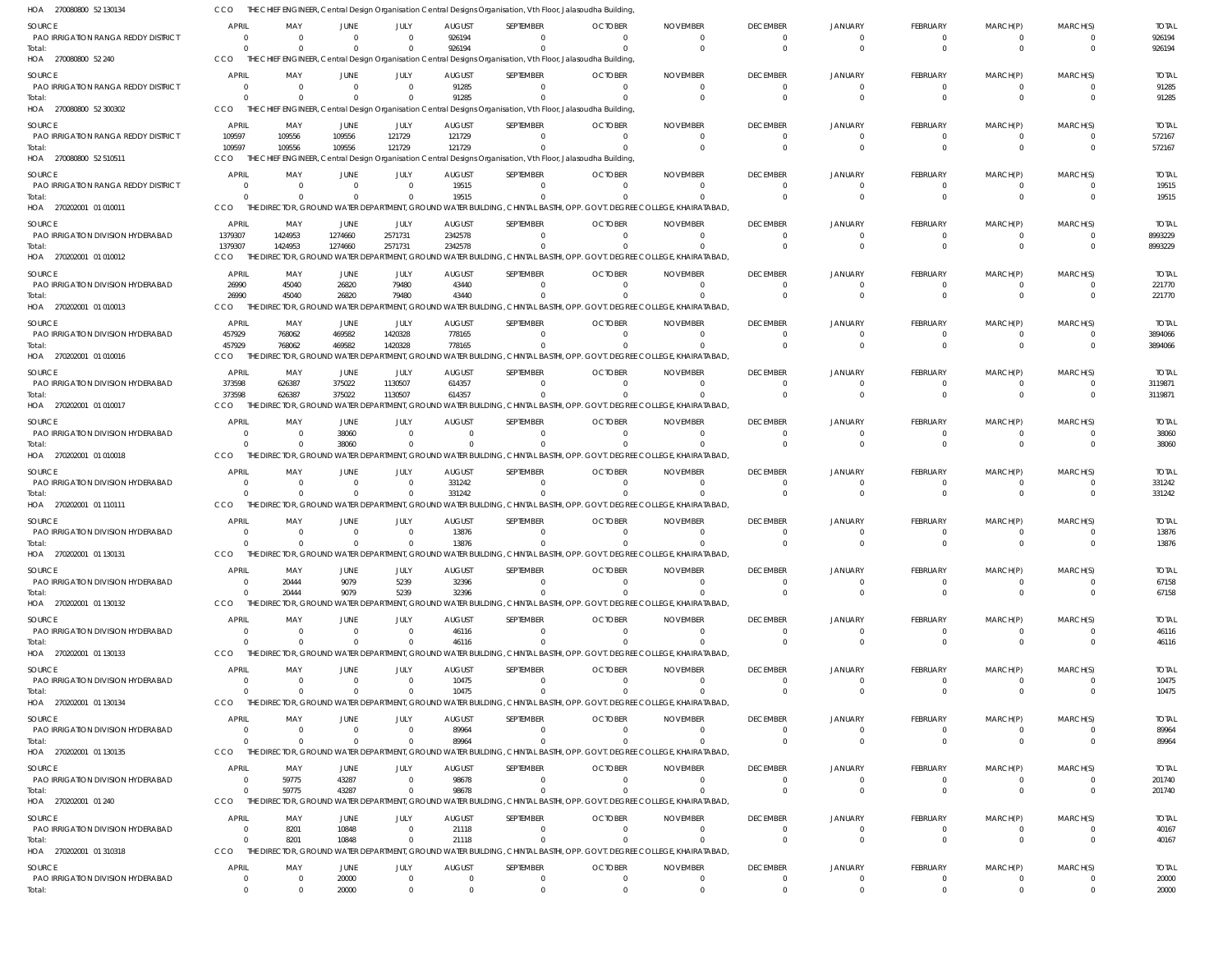270202005 04 010011 HOA CCO THE DIRECTOR, GROUND WATER DEPARTMENT, GROUND WATER BUILDING, CHINTAL BASTHI, OPP. GOVT. DEGREE COLLEGE, KHAIRATABAD,

| $\sim$<br>LICLOSS CTURE                |                |                         | $\cup$ . $\cup$ . $\cup$ . $\cup$ $\cup$ . $\cup$ . $\cup$ . $\cup$ . $\cup$ . $\cup$ |                         |               |           |                |                                                                                                                       |                 |                |                 |          |          |              |
|----------------------------------------|----------------|-------------------------|---------------------------------------------------------------------------------------|-------------------------|---------------|-----------|----------------|-----------------------------------------------------------------------------------------------------------------------|-----------------|----------------|-----------------|----------|----------|--------------|
| SOURCE                                 | <b>APRIL</b>   | MAY                     | JUNE                                                                                  | JULY                    | <b>AUGUST</b> | SEPTEMBER | <b>OCTOBER</b> | <b>NOVEMBER</b>                                                                                                       | <b>DECEMBER</b> | JANUARY        | <b>FEBRUARY</b> | MARCH(P) | MARCH(S) | <b>TOTAI</b> |
| APAO Irrigation, Adilabad              | 126220         | 124565                  | 139952                                                                                | 245049                  | 216070        | $\Omega$  | $\Omega$       | C                                                                                                                     | $\Omega$        | $\Omega$       |                 |          |          | 851856       |
| APAO Irrigation, Bhoopalapally         | 86704          | 91693                   | 86058                                                                                 | 175457                  | 179837        |           | -C             | C                                                                                                                     | $\Omega$        | $\cap$         |                 |          |          | 619749       |
| APAO Irrigation, Jagtial               | 39395          | 39395                   | 42018                                                                                 | $\Omega$                | 162686        |           | -C             | C                                                                                                                     | $\Omega$        |                |                 |          |          | 283494       |
| APAO Irrigation, Jangaon               | 74210          | 74210                   | 74210                                                                                 | 148420                  | 148420        |           |                | C                                                                                                                     | $\cap$          |                |                 |          |          | 519470       |
| APAO Irrigation, Kamareddy             | 140020         | 138188                  | 161120                                                                                | 269335                  | 337506        |           | ſ              |                                                                                                                       |                 |                |                 |          |          | 1046169      |
| APAO Irrigation, Komarambheem Asifabad | $\overline{0}$ | $\overline{\mathbf{0}}$ | $\overline{0}$                                                                        | 61750                   | 24700         |           |                | C                                                                                                                     |                 | $\cap$         |                 |          |          | 86450        |
| APAO Irrigation, Kothagudem            | 141387         | 163194                  | 321603                                                                                | 295850                  | 255737        |           |                |                                                                                                                       |                 |                |                 |          |          | 1177771      |
| APAO Irrigation, Mahabubabad           | 89033          | 87179                   | 68267                                                                                 | 112306                  | 231350        |           |                |                                                                                                                       |                 |                |                 |          |          | 588135       |
| APAO Irrigation, Mancherial            | 49765          | 49765                   | 49765                                                                                 | 57650                   | 154925        |           |                |                                                                                                                       |                 |                |                 |          |          | 361870       |
| APAO Irrigation, Medchal Malkajigiri   | 163540         | 162032                  | 232363                                                                                | 322530                  | 319571        |           | ſ              | C                                                                                                                     |                 | $\cap$         |                 |          |          | 1200036      |
|                                        | 96220          | 96220                   | 131174                                                                                | 194960                  | 261748        |           |                |                                                                                                                       |                 | $\cap$         |                 |          |          | 780322       |
| APAO Irrigation, Nagarkurnool          |                |                         |                                                                                       |                         |               |           |                |                                                                                                                       |                 |                |                 |          |          |              |
| APAO Irrigation, Peddapalli            | 111408         | 123644                  | 110385                                                                                | 205280                  | 205280        |           |                |                                                                                                                       |                 |                |                 |          |          | 755997       |
| APAO Irrigation, Sangareddy            | 261530         | 256756                  | 256756                                                                                | 459681                  | 526117        |           | -C             |                                                                                                                       |                 |                |                 |          |          | 1760840      |
| APAO Irrigation, Siddipet              | 74270          | 225445                  | 106255                                                                                | 217100                  | 201110        |           |                |                                                                                                                       |                 | $\cap$         |                 |          |          | 824180       |
| APAO Irrigation, Siricilla             | 60898          | 54327                   | 60217                                                                                 | 110460                  | 110890        |           | -C             | C                                                                                                                     |                 | $\Omega$       |                 |          |          | 396792       |
| APAO Irrigation, Suryapet              | 142720         | 164666                  | 142720                                                                                | 338923                  | 288580        |           |                |                                                                                                                       |                 |                |                 |          |          | 1077609      |
| APAO Irrigation, Vikarabad             | 134541         | 141035                  | 202910                                                                                | 260660                  | 292892        |           | ſ              |                                                                                                                       |                 |                |                 |          |          | 1032038      |
| APAO Irrigation, Wanaparthy            | 54733          | 53559                   | 54155                                                                                 | 90390                   | 91090         |           | ſ              | C                                                                                                                     |                 | $\cap$         |                 |          |          | 343927       |
| APAO Irrigation, Waranagal Rural       | 105363         | 104584                  | 105079                                                                                | 209921                  | 203720        |           | ſ              |                                                                                                                       |                 | $\Omega$       |                 |          |          | 728667       |
| APAO Irrigation, Yadadri               | 143889         | 135992                  | 144271                                                                                | 246360                  | 266950        |           | -C             | C                                                                                                                     | $\Omega$        | $\Omega$       |                 |          |          | 937462       |
| PAO - IRRIGATION DIVISION WARANGAL     | 161627         | 160666                  | 160666                                                                                | 309350                  | 311050        | U         | $\Omega$       |                                                                                                                       | $\Omega$        | $\Omega$       |                 |          |          | 1103359      |
| (Urban)                                |                |                         |                                                                                       |                         |               |           |                |                                                                                                                       |                 |                |                 |          |          |              |
| PAO IRRIGATION KARIMNAGAR              | 97450          | 83699                   | 95148                                                                                 | 161020                  | 161020        |           | -C             | C                                                                                                                     |                 |                |                 |          |          | 598337       |
| PAO IRRIGATION DIVISION HYDERABAD      | 216690         | 201142                  | 216302                                                                                | 202106                  | 312910        |           | $\Omega$       | C                                                                                                                     | $\Omega$        | $\Omega$       |                 |          |          | 1149150      |
| PAO IRRIGATION DIVISION KHAMMAM        | 249311         | 282179                  | 244552                                                                                | 431945                  | 542234        |           | -C             | C                                                                                                                     | $\Omega$        | $\Omega$       |                 |          |          | 1750221      |
| PAO IRRIGATION DIVISION NALGONDA       | 198728         | 232965                  | 196261                                                                                | 433103                  | 360935        |           | -C             | C                                                                                                                     | $\Omega$        | $\Omega$       |                 |          |          | 1421992      |
| PAO IRRIGATION DIVISION,               | 151333         | 131175                  | 152183                                                                                | 317740                  | 307575        |           | -C             | C                                                                                                                     | $\Omega$        | $\Omega$       |                 |          |          | 1060006      |
| MAHABOOBNAGAR                          |                |                         |                                                                                       |                         |               |           |                |                                                                                                                       |                 |                |                 |          |          |              |
| PAO IRRIGATION NIZAMABAD               | 142415         | 142415                  | 188763                                                                                | 268659                  | 344869        |           | $\Omega$       | $\Omega$                                                                                                              | $\Omega$        | $\Omega$       |                 |          |          | 1087121      |
| PAO IRRIGATION RANGA REDDY DISTRICT    | 167571         | 165144                  | 128732                                                                                | 307890                  | 262336        |           |                | C                                                                                                                     | $\Omega$        | $\Omega$       |                 |          |          | 1031673      |
| PAO Irrigation Nirmal                  | 117286         | 135611                  | 115856                                                                                | 249891                  | 210500        |           | -C             |                                                                                                                       | $\cap$          | $\Omega$       |                 |          |          | 829144       |
| PAO MEDAK(IW), MEDAK                   | 111287         | 108165                  | 108588                                                                                | 167150                  | 167876        |           | -C             |                                                                                                                       | $\cap$          | $\cap$         |                 |          |          | 663066       |
| PAO, PJP, Jogulamba Gadwal             | 41290          | 41290                   | 41290                                                                                 | 82580                   | 82580         |           | -C             |                                                                                                                       |                 | $\Omega$       |                 |          |          | 289030       |
| Total:                                 | 3750834        | 3970900                 | 4137619                                                                               | 6953516                 | 7543064       |           |                |                                                                                                                       | $\Omega$        | $\Omega$       | $\Omega$        |          |          | 26355933     |
| HOA 270202005 04 010012                | CCO            |                         |                                                                                       |                         |               |           |                | THE DIRECTOR, GROUND WATER DEPARTMENT, GROUND WATER BUILDING, CHINTAL BASTHI, OPP. GOVT. DEGREE COLLEGE, KHAIRATABAD, |                 |                |                 |          |          |              |
| SOURCE                                 | <b>APRIL</b>   | MAY                     | JUNE                                                                                  | JULY                    | <b>AUGUST</b> | SEPTEMBER | <b>OCTOBER</b> | <b>NOVEMBER</b>                                                                                                       | <b>DECEMBER</b> | <b>JANUARY</b> | FEBRUARY        | MARCH(P) | MARCH(S) | <b>TOTAL</b> |
|                                        |                | 460                     | 920                                                                                   |                         |               | $\Omega$  | $\Omega$       | C                                                                                                                     | $\Omega$        |                | 0               |          |          | 4600         |
| APAO Irrigation, Adilabad              | 460            |                         |                                                                                       | 1840                    | 920           |           |                |                                                                                                                       | $\Omega$        |                |                 |          | $\Omega$ |              |
| APAO Irrigation, Bhoopalapally         | 250            | 250                     | 145                                                                                   | 667                     | 750           | $\Omega$  | $\Omega$       | C                                                                                                                     |                 | $\Omega$       | $\Omega$        |          |          | 2062         |
| APAO Irrigation, Jangaon               | 1000           | 1000                    | 1000                                                                                  | 2000                    | 2000          |           | -C             | -C                                                                                                                    | $\Omega$        | $\Omega$       |                 |          |          | 7000         |
| APAO Irrigation, Kothagudem            | 250            | 250                     | 500                                                                                   | 500                     | 1000          |           | -C             |                                                                                                                       | $\Omega$        | $\cap$         |                 |          |          | 2500         |
| APAO Irrigation, Mahabubabad           | 180            | 200                     | $\overline{0}$                                                                        | $\overline{\mathbf{0}}$ | 200           |           | -C             |                                                                                                                       | $\Omega$        | $\Omega$       |                 |          |          | 580          |
| APAO Irrigation, Medchal Malkajigiri   | 1000           | 1000                    | 1000                                                                                  | 2000                    | 5000          |           | -C             |                                                                                                                       | $\Omega$        | $\Omega$       |                 |          |          | 10000        |
| APAO Irrigation, Sangareddy            | 1755           | 1950                    | 1950                                                                                  | 1950                    | 1950          |           | -C             |                                                                                                                       | $\cap$          | $\Omega$       |                 |          |          | 9555         |
| APAO Irrigation, Vikarabad             | 1314           | 1460                    | 1460                                                                                  | 1460                    | 1503          |           |                |                                                                                                                       | $\cap$          |                |                 |          |          | 7197         |
| APAO Irrigation, Waranagal Rural       | 1180           | 1200                    | 2200                                                                                  | 4200                    | 2200          |           |                |                                                                                                                       | $\Omega$        |                |                 |          |          | 10980        |
| APAO Irrigation, Yadadri               | 160            | 160                     | 160                                                                                   | 320                     | 320           |           | -C             |                                                                                                                       | $\Omega$        |                |                 |          |          | 1120         |
| PAO - IRRIGATION DIVISION WARANGAL     | 1520           | 1550                    | 1550                                                                                  | 2800                    | 2800          | $\Omega$  | $\Omega$       |                                                                                                                       | $\Omega$        |                |                 |          |          | 10220        |
| (Urban)                                |                |                         |                                                                                       |                         |               |           |                |                                                                                                                       |                 |                |                 |          |          |              |
| PAO IRRIGATION KARIMNAGAR              | 1290           | 2100                    | 1350                                                                                  | 2100                    | 2100          |           |                |                                                                                                                       |                 |                |                 |          |          | 8940         |
| PAO IRRIGATION DIVISION HYDERABAD      | 7150           | 12220                   | 7410                                                                                  | 20840                   | 11320         |           | $\Omega$       |                                                                                                                       |                 |                |                 |          |          | 58940        |
| PAO IRRIGATION DIVISION KHAMMAM        | 5440           | 8560                    | 5682                                                                                  | 8560                    | 14940         | $\Omega$  | $\Omega$       | $\Omega$                                                                                                              | $\Omega$        | $\Omega$       | $\Omega$        |          | $\Omega$ | 43182        |
| PAO IRRIGATION DIVISION NALGONDA       | 2639           | 2932                    | 2932                                                                                  | 2932                    | 2932          | O         | $\Omega$       | $\Omega$                                                                                                              | $\Omega$        | $\Omega$       |                 |          | $\Omega$ | 14367        |
| PAO IRRIGATION NIZAMABAD               | 1400           | 1400                    | 2800                                                                                  | 2800                    | 5600          |           | $\Omega$       | $\sqrt{2}$                                                                                                            | $\Omega$        | $\Omega$       |                 |          | $\Omega$ | 14000        |
| PAO IRRIGATION RANGA REDDY DISTRICT    | 3230           | 3300                    | 5900                                                                                  | 5900                    | 11906         |           | $\Omega$       | $\Omega$                                                                                                              | $\Omega$        | $\Omega$       |                 |          | $\Omega$ | 30236        |
| PAO MEDAK(IW), MEDAK                   | 948            | 948                     | 1896                                                                                  | 1895                    | 3791          | $\Omega$  | $\Omega$       | $\Omega$                                                                                                              | $\Omega$        | $\Omega$       | $\Omega$        | $\Omega$ | $\Omega$ | 9478         |
| Total:                                 | 31166          | 40940                   | 38855                                                                                 | 62764                   | 71232         | $\Omega$  | $\Omega$       |                                                                                                                       | $\Omega$        | $\Omega$       | $\Omega$        | $\Omega$ | $\Omega$ | 244957       |
| HOA 270202005 04 010013                | CCO            |                         |                                                                                       |                         |               |           |                | THE DIRECTOR, GROUND WATER DEPARTMENT, GROUND WATER BUILDING, CHINTAL BASTHI, OPP. GOVT. DEGREE COLLEGE, KHAIRATABAD, |                 |                |                 |          |          |              |
| SOURCE                                 | <b>APRIL</b>   | MAY                     | JUNE                                                                                  | JULY                    | <b>AUGUST</b> | SEPTEMBER | <b>OCTOBER</b> | <b>NOVEMBER</b>                                                                                                       | <b>DECEMBER</b> | <b>JANUARY</b> | FEBRUARY        | MARCH(P) | MARCH(S) | <b>TOTAL</b> |
| APAO Irrigation, Adilabad              | 41992          | 44107                   | 70185                                                                                 | 123550                  | 71901         | $\Omega$  | $\Omega$       | $\Omega$                                                                                                              | $\Omega$        | $\Omega$       | $\Omega$        |          |          | 351735       |
|                                        |                |                         |                                                                                       |                         |               | O         | $\Omega$       | $\Omega$                                                                                                              | $\Omega$        | $\Omega$       | $\Omega$        |          | $\Omega$ |              |
| APAO Irrigation, Bhoopalapally         | 28937          | 31344                   | 29473                                                                                 | 82461                   | 83948         |           |                | $\Omega$                                                                                                              | $\Omega$        | $\Omega$       |                 |          |          | 256163       |
| APAO Irrigation, Jagtial               | 13147          | 13147                   | 26294                                                                                 | - 0                     | 78878         |           | $\Omega$       |                                                                                                                       |                 |                |                 |          |          | 131466       |
| APAO Irrigation, Jangaon               | 24769          | 24769                   | 24769                                                                                 | 49536                   | 49536         |           | $\Omega$       | $\Omega$                                                                                                              | $\Omega$        | $\Omega$       |                 |          |          | 173379       |
| APAO Irrigation, Kamareddy             | 46557          | 47836                   | 76132                                                                                 | 89634                   | 153758        |           | $\Omega$       | $\Omega$                                                                                                              | $\Omega$        | $\Omega$       |                 |          |          | 413917       |
| APAO Irrigation, Komarambheem Asifabad | $\overline{0}$ | $\overline{\mathbf{0}}$ | $\overline{0}$                                                                        | 20490                   | 8196          |           | $\Omega$       | $\Omega$                                                                                                              | $\Omega$        | $\Omega$       |                 |          |          | 28686        |
| APAO Irrigation, Kothagudem            | 47077          | 56482                   | 144362                                                                                | 98491                   | 170971        |           | $\Omega$       | $\Omega$                                                                                                              | $\Omega$        | $\Omega$       |                 |          |          | 517383       |
| APAO Irrigation, Mahabubabad           | 29613          | 30963                   | 52374                                                                                 | 52372                   | 79085         |           | $\Omega$       | $\Omega$                                                                                                              | $\Omega$        | $\Omega$       |                 |          |          | 244407       |
| APAO Irrigation, Mancherial            | 16607          | 16607                   | 16607                                                                                 | 19334                   | 96909         |           | $\Omega$       | $\sqrt{2}$                                                                                                            | $\Omega$        | $\Omega$       |                 |          |          | 166064       |
| APAO Irrigation, Medchal Malkajigiri   | 54277          | 55073                   | 80417                                                                                 | 107095                  | 261897        |           | $\Omega$       | $\Omega$                                                                                                              | $\Omega$        | $\Omega$       |                 |          |          | 558759       |
| APAO Irrigation, Nagarkurnool          | 32019          | 32019                   | 64038                                                                                 | 64882                   | 128075        |           | $\Omega$       | $\Omega$                                                                                                              | $\Omega$        | $\Omega$       |                 |          |          | 321033       |
| APAO Irrigation, Peddapalli            | 36948          | 67870                   | 37701                                                                                 | 68085                   | 68085         |           | $\Omega$       | $\Omega$                                                                                                              | $\Omega$        | $\Omega$       |                 |          |          | 278689       |
| APAO Irrigation, Sangareddy            | 87130          | 90326                   | 90326                                                                                 | 202988                  | 275115        |           | $\Omega$       | C                                                                                                                     | $\Omega$        | $\Omega$       |                 |          |          | 745885       |
| APAO Irrigation, Siddipet              | 24865          | 75705                   | 58843                                                                                 | 72469                   | 67107         |           | $\Omega$       | $\Omega$                                                                                                              | $\Omega$        | $\Omega$       |                 |          |          | 298989       |
| APAO Irrigation, Siricilla             | 20424          | 37046                   | 20899                                                                                 | 37044                   | 37188         |           | $\Omega$       | $\Omega$                                                                                                              | $\Omega$        | $\Omega$       |                 |          |          | 152601       |
| APAO Irrigation, Suryapet              | 47611          | 95222                   | 47611                                                                                 | 193706                  | 96272         |           | $\Omega$       | $\Omega$                                                                                                              | $\Omega$        | $\Omega$       |                 |          |          | 480422       |
| APAO Irrigation, Vikarabad             | 44720          | 48560                   | 97566                                                                                 | 86667                   | 162511        |           | $\Omega$       | $\Omega$                                                                                                              | $\Omega$        | $\Omega$       |                 |          |          | 440024       |
| APAO Irrigation, Wanaparthy            | 18227          | 19047                   | 19282                                                                                 | 30132                   | 30367         |           | $\Omega$       | $\Omega$                                                                                                              | $\Omega$        | $\Omega$       |                 |          |          | 117055       |
| APAO Irrigation, Waranagal Rural       | 35142          | 35617                   | 66482                                                                                 | 131456                  | 67930         | O         | $\Omega$       | $\Omega$                                                                                                              | $\Omega$        | $\Omega$       |                 |          |          | 336627       |
| APAO Irrigation, Yadadri               | 47953          | 46543                   | 49291                                                                                 | 82177                   | 89003         | $\Omega$  | $\Omega$       | $\Omega$                                                                                                              | $\Omega$        | $\Omega$       | $\Omega$        |          |          | 314967       |
| PAO - IRRIGATION DIVISION WARANGAL     | 53818          | 54401                   | 54401                                                                                 | 102970                  | 103540        | $\Omega$  | $\Omega$       | $\Omega$                                                                                                              | $\Omega$        | $\Omega$       | $\Omega$        |          |          | 369130       |
| (Urban)                                |                |                         |                                                                                       |                         |               |           |                |                                                                                                                       |                 |                |                 |          |          |              |
| PAO IRRIGATION KARIMNAGAR              | 32538          | 53842                   | 33942                                                                                 | 53839                   | 53839         | $\Omega$  | $\overline{0}$ | $\Omega$                                                                                                              | $\Omega$        | $\Omega$       | $\Omega$        | $\Omega$ |          | 228000       |
| PAO IRRIGATION DIVISION HYDERABAD      | 72047          | 137538                  | 73346                                                                                 | 233671                  | 104125        | $\Omega$  | $\Omega$       | $\Omega$                                                                                                              | $\Omega$        | $\Omega$       | $\Omega$        | $\Omega$ |          | 620727       |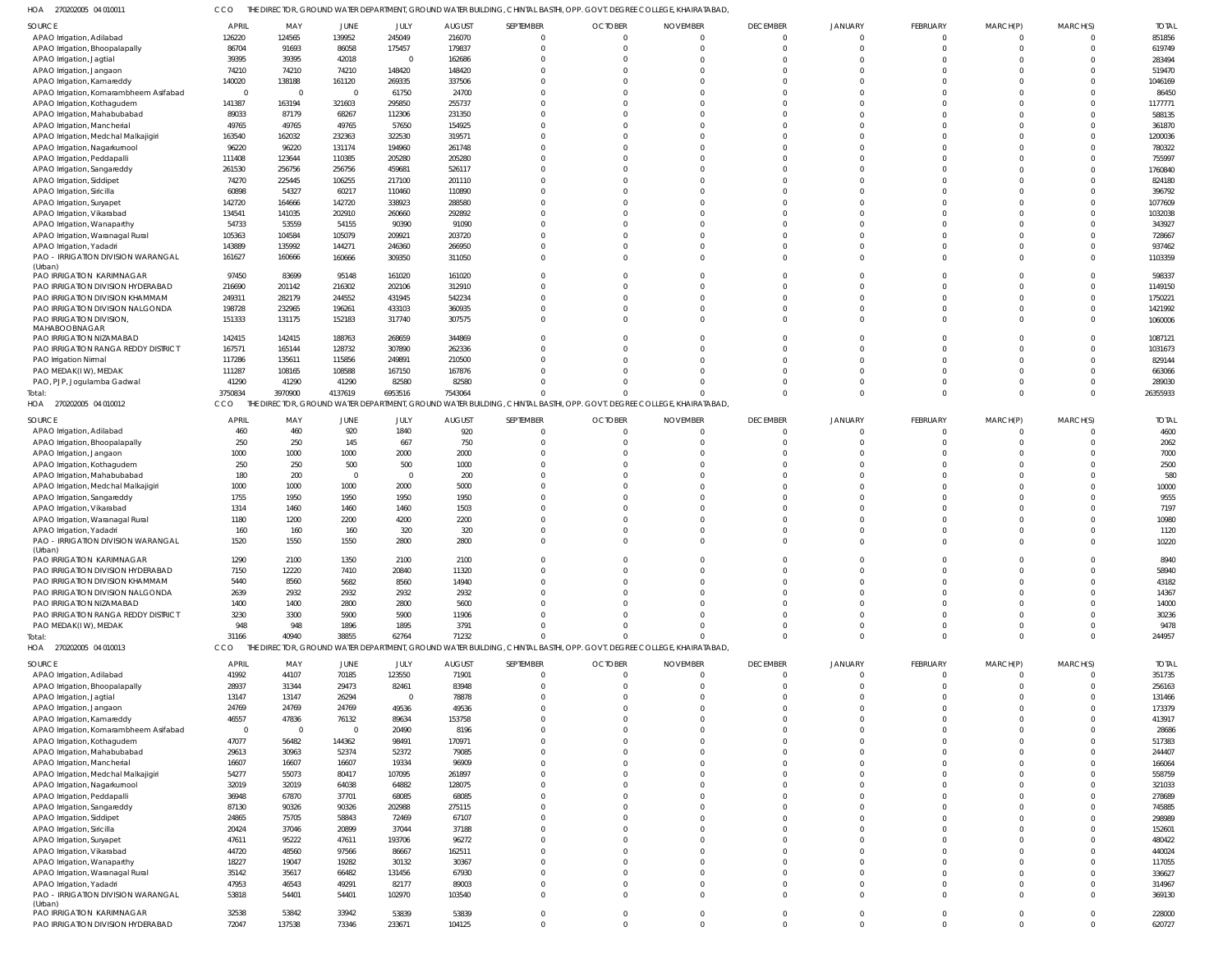270202005 04 010013 HOA 270202005 04 010016 HOA 270202005 04 010017 HOA 270202005 04 010018 HOA 270202005 04 020021 HOA THE DIRECTOR, GROUND WATER DEPARTMENT, GROUND WATER BUILDING, CHINTAL BASTHI, OPP. GOVT. DEGREE COLLEGE, KHAIRATABAD, THE DIRECTOR, GROUND WATER DEPARTMENT, GROUND WATER BUILDING, CHINTAL BASTHI, OPP. GOVT. DEGREE COLLEGE, KHAIRATABAD, THE DIRECTOR, GROUND WATER DEPARTMENT, GROUND WATER BUILDING, CHINTAL BASTHI, OPP. GOVT. DEGREE COLLEGE, KHAIRATABAD, THE DIRECTOR, GROUND WATER DEPARTMENT, GROUND WATER BUILDING, CHINTAL BASTHI, OPP. GOVT. DEGREE COLLEGE, KHAIRATABAD, THE DIRECTOR, GROUND WATER DEPARTMENT, GROUND WATER BUILDING, CHINTAL BASTHI, OPP. GOVT. DEGREE COLLEGE, KHAIRATABAD, CCO CCO CCO **CCO** CCO  $\Omega$  $\Omega$   $\Omega$   $\Omega$  $\bigcap$   $\bigcap$   $\Omega$  $\Omega$   $\bigcap$   $\Omega$   $\Omega$  $\Omega$   $\Omega$   $\Omega$   $\Omega$  $\Omega$  PAO IRRIGATION DIVISION KHAMMAM PAO IRRIGATION DIVISION NALGONDA PAO IRRIGATION DIVISION, MAHABOOBNAGAR PAO IRRIGATION NIZAMABAD PAO IRRIGATION RANGA REDDY DISTRICT PAO Irrigation Nirmal PAO MEDAK(I W), MEDAK PAO, PJP, Jogulamba Gadwal APAO Irrigation, Adilabad APAO Irrigation, Bhoopalapally APAO Irrigation, Jagtial APAO Irrigation, Jangaon APAO Irrigation, Kamareddy APAO Irrigation, Komarambheem Asifabad APAO Irrigation, Kothagudem APAO Irrigation, Mahabubabad APAO Irrigation, Mancherial APAO Irrigation, Medchal Malkajigiri APAO Irrigation, Nagarkurnool APAO Irrigation, Peddapalli APAO Irrigation, Sangareddy APAO Irrigation, Siddipet APAO Irrigation, Siricilla APAO Irrigation, Survapet APAO Irrigation, Vikarabad APAO Irrigation, Wanaparthy APAO Irrigation, Waranagal Rural APAO Irrigation, Yadadri PAO - IRRIGATION DIVISION WARANGAL (Urban) PAO IRRIGATION KARIMNAGAR PAO IRRIGATION DIVISION HYDERABAD PAO IRRIGATION DIVISION KHAMMAM PAO IRRIGATION DIVISION NALGONDA PAO IRRIGATION DIVISION, MAHABOOBNAGAR PAO IRRIGATION NIZAMABAD PAO IRRIGATION RANGA REDDY DISTRICT PAO Irrigation Nirmal PAO MEDAK(I W), MEDAK PAO, PJP, Jogulamba Gadwal APAO Irrigation, Siricilla PAO IRRIGATION DIVISION KHAMMAM PAO IRRIGATION DIVISION, MAHABOOBNAGAR APAO Irrigation, Adilabad APAO Irrigation, Kamareddy APAO Irrigation, Mahabubabad APAO Irrigation, Sangareddy APAO Irrigation, Siddipet APAO Irrigation, Suryapet APAO Irrigation, Vikarabad APAO Irrigation, Wanaparthy APAO Irrigation, Waranagal Rural PAO IRRIGATION DIVISION HYDERABAD PAO IRRIGATION DIVISION NALGONDA PAO IRRIGATION DIVISION, MAHABOOBNAGAR PAO IRRIGATION NIZAMABAD PAO Irrigation Nirmal APAO Irrigation, Jagtial APAO Irrigation, Mahabubabad APAO Irrigation, Mancherial APAO Irrigation, Nagarkurnool APAO Irrigation, Siricilla APAO Irrigation, Wanaparthy PAO IRRIGATION KARIMNAGAR SOURCE **SOURCE** SOURCE SOURCE SOURCE  $\Omega$   $\Omega$   $\mathfrak{g}$  $\mathbf{C}$  $\Omega$  $\mathfrak{c}$  $\Omega$  $\mathfrak{g}$  $\Omega$  $\Omega$   $\mathfrak{c}$  $\mathsf{C}$  $\Omega$  $\mathbf{C}$  $\Omega$   $\Omega$  $\Omega$  APRIL **APRIL** APRIL APRIL **APRIL**   $\sqrt{0}$   $\sqrt{0}$   $\Omega$   $\Omega$  $\Omega$  $\Omega$  $\Omega$   $\Omega$   $\Omega$   $\Omega$   $\Omega$  MAY MAY MAY MAY MAY  $\Omega$   $\Omega$   $\Omega$   $\Omega$   $\Omega$  $\mathfrak{g}$  $\Omega$  $\Omega$   $\mathbf 0$  $\Omega$   $\Omega$   $\Omega$  JUNE JUNE JUNE JUNE JUNE  $\bigcap$   $\Omega$   $\Omega$   $\Omega$   $\Omega$  $\Omega$   $\Omega$   $\Omega$  $\Omega$   $\Omega$   $\bigcap$  JULY JULY JULY JULY JULY AUGUST AUGUST AUGUST AUGUST AUGUST  $\Omega$   $\Omega$   $\Omega$   $\Omega$   $\Omega$   $\Omega$  $\Omega$   $\Omega$   $\Omega$   $\Omega$   $\bigcap$   $\Omega$   $\Omega$   $\Omega$   $\Omega$   $\sqrt{2}$   $\Omega$  $\bigcap$  SEPTEMBER SEPTEMBER SEPTEMBER SEPTEMBER SEPTEMBER  $\Omega$   $\Omega$   $\Omega$   $\Omega$   $\Omega$   $\Omega$   $\Omega$  $\Omega$   $\Omega$   $\Omega$   $\Omega$  $\Omega$   $\Omega$   $\Omega$  $\Omega$  **OCTOBER OCTOBER** OCTOBER **OCTOBER** OCTOBER  $\Omega$   $\sqrt{2}$   $\Omega$   $\Omega$   $\Omega$   $\Omega$  $\Omega$   $\Omega$   $\Omega$  $\Omega$   $\Omega$   $\Omega$  $\Omega$   $\Omega$   $\Omega$   $\Omega$   $\Omega$  $\Omega$   $\Omega$   $\Omega$  $\Omega$   $\Omega$   $\Omega$   $\Omega$  $\Omega$   $\Omega$   $\Omega$  $\Omega$   $\Omega$   $\Omega$  $\Omega$  NOVEMBER NOVEMBER NOVEMBER NOVEMBER NOVEMBER  $\Omega$   $\Omega$   $\Omega$   $\Omega$   $\Omega$  $\Omega$  $\Omega$   $\Omega$  $\Omega$   $\Omega$   $\Omega$  $\Omega$   $\Omega$   $\Omega$   $\Omega$  $\Omega$  $\Omega$  $\bigcap$   $\Omega$   $\Omega$  $\bigcap$   $\Omega$  $\Omega$   $\Omega$  DECEMBER DECEMBER DECEMBER DECEMBER DECEMBER  $\Omega$   $\Omega$   $\mathbf{C}$  $\Omega$   $\Omega$  $\Omega$  $\Omega$   $\Omega$  $\Omega$  $\Omega$   $\Omega$   $\Omega$  $\Omega$   $\Omega$   $\Omega$  $\Omega$  $\Omega$  $\Omega$   $\Omega$   $\Omega$   $\Omega$  $\sqrt{2}$  $\Omega$  $\Omega$   $\Omega$  $\mathbf 0$   $\theta$  JANUARY JANUARY JANUARY JANUARY JANUARY  $\Omega$   $\Omega$   $\Omega$   $\Omega$   $\Omega$  $\Omega$   $\Omega$   $\Omega$  $\Omega$   $\sqrt{2}$   $\Omega$  $\Omega$   $\Omega$   $\Omega$   $\Omega$   $\sqrt{2}$   $\Omega$   $\Omega$   $\Omega$   $\Omega$   $\Omega$  $\Omega$   $\Omega$   $\Omega$  FEBRUARY FEBRUARY FEBRUARY FEBRUARY FEBRUARY  $\Omega$   $\Omega$   $\Omega$   $\Omega$   $\Omega$  $\Omega$  $\Omega$  $\overline{0}$   $\Omega$  $\Omega$  $\Omega$   $\Omega$   $\Omega$  $\Omega$   $\Omega$   $\mathfrak{o}$   $\Omega$  $\Omega$  $\Omega$  $\Omega$   $\Omega$   $\Omega$   $\mathbf 0$  $\Omega$  $\Omega$  $\Omega$  $\Omega$  $\mathbf 0$   $\Omega$   $\Omega$   $\Omega$   $\Omega$  MARCH(P) MARCH(P) MARCH(P) MARCH(P) MARCH(P)  $\Omega$   $\Omega$   $\Omega$   $\bigcap$   $\Omega$  $\bigcap$  $\Omega$  $\Omega$   $\Omega$   $\Omega$   $\bigcap$   $^{\circ}$  $\Omega$   $\Omega$   $^{\circ}$   $\Omega$  $\Omega$   $\Omega$   $\Omega$   $\Omega$   $\Omega$  $\Omega$   $\Omega$  $\Omega$   $\Omega$  MARCH(S) MARCH(S) MARCH(S) MARCH(S) MARCH(S) TOTAL TOTAL TOTAL TOTAL TOTAL Total: Total: Total: Total:

PAO IRRIGATION DIVISION, MAHABOOBNAGAR

 $\Omega$ 

 $\Omega$ 

 $\Omega$ 

 $\Omega$ 

 $\sqrt{2}$ 

 $\Omega$ 

 $\Omega$ 

 $\Omega$ 

 $\Omega$ 

 $\Omega$ 

 $\Omega$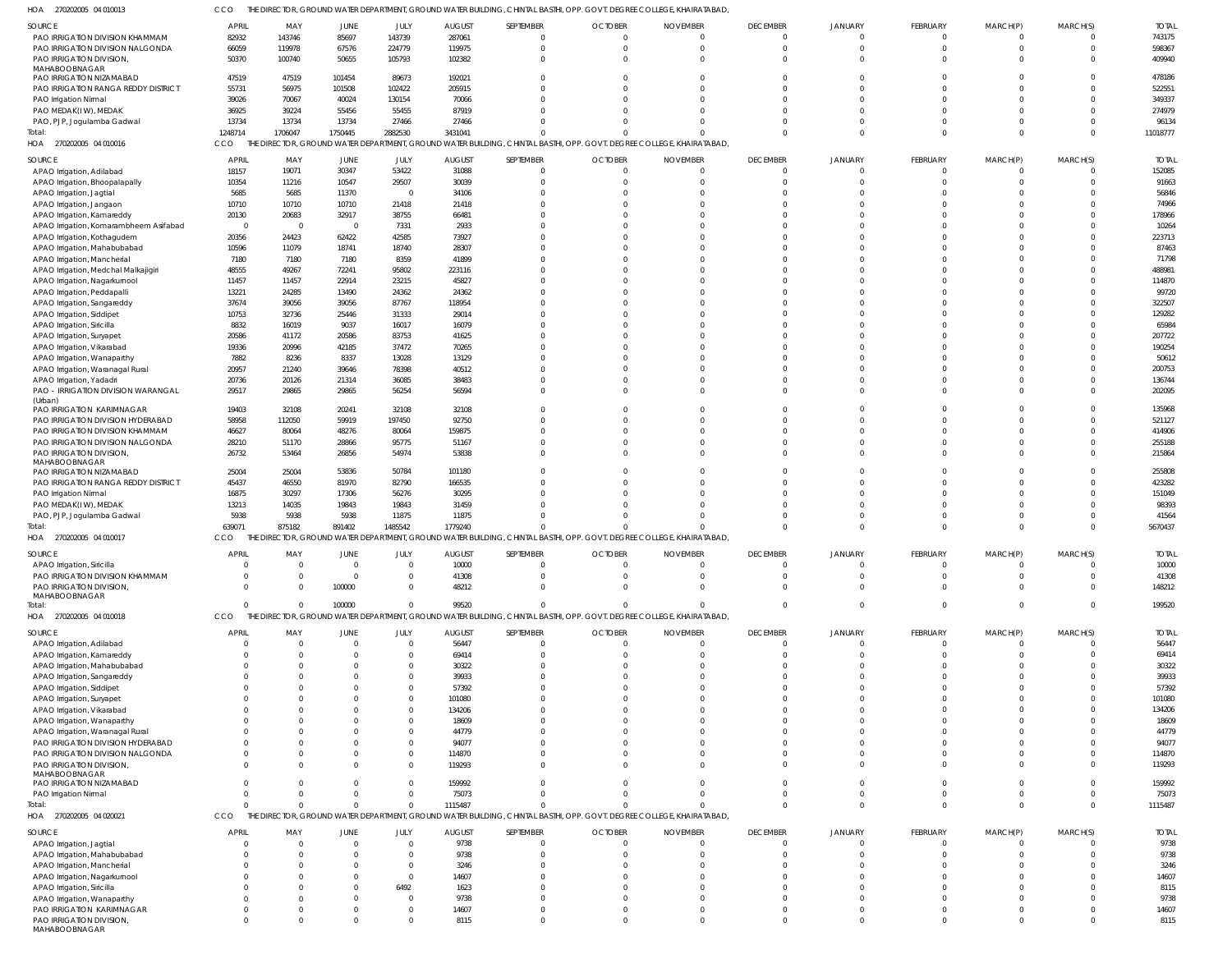CCO THE DIRECTOR, GROUND WATER DEPARTMENT, GROUND WATER BUILDING, CHINTAL BASTHI, OPP. GOVT. DEGREE COLLEGE, KHAIRATABAD,

| HOA<br>270202005 04 020021                                |                          |                 |                         |                   |                   |                       | the director, ground water department, ground water building, chintal basthi, OPP. Govt. Degree College, Khairatabad, |                             |                             |                            |                             |                      |                      |                |
|-----------------------------------------------------------|--------------------------|-----------------|-------------------------|-------------------|-------------------|-----------------------|-----------------------------------------------------------------------------------------------------------------------|-----------------------------|-----------------------------|----------------------------|-----------------------------|----------------------|----------------------|----------------|
| SOURCE                                                    | <b>APRIL</b>             | MAY             | JUNE                    | JULY              | <b>AUGUST</b>     | SEPTEMBER             | <b>OCTOBER</b>                                                                                                        | <b>NOVEMBER</b>             | <b>DECEMBER</b>             | <b>JANUARY</b>             | <b>FEBRUARY</b>             | MARCH(P)             | MARCH(S)             | <b>TOTAL</b>   |
| PAO Irrigation Nirmal                                     | $\Omega$                 | $\Omega$        | 12000                   | $\Omega$          | $\overline{0}$    | $\Omega$              |                                                                                                                       |                             | $\Omega$                    | $\Omega$                   | $\Omega$                    | 0                    | $\Omega$             | 12000          |
| PAO, PJP, Jogulamba Gadwal                                | 1461                     | $\Omega$        | $\Omega$                | $\Omega$          | $\Omega$          | $\Omega$              |                                                                                                                       | <sup>0</sup>                | $\Omega$                    | $\Omega$                   | $\Omega$                    | $\Omega$             | $\Omega$             | 1461           |
| Total:                                                    | 1461                     | $\overline{0}$  | 12000                   | 6492              | 71412             | $\Omega$              |                                                                                                                       |                             | $\Omega$                    | $\Omega$                   | $\Omega$                    |                      | $\Omega$             | 91365          |
| HOA 270202005 04 110111                                   | CCO                      |                 |                         |                   |                   |                       | THE DIRECTOR, GROUND WATER DEPARTMENT, GROUND WATER BUILDING, CHINTAL BASTHI, OPP. GOVT. DEGREE COLLEGE, KHAIRATABAD, |                             |                             |                            |                             |                      |                      |                |
| SOURCE                                                    | <b>APRIL</b>             | MAY             | <b>JUNE</b>             | JULY              | <b>AUGUST</b>     | SEPTEMBER             | <b>OCTOBER</b>                                                                                                        | <b>NOVEMBER</b>             | <b>DECEMBER</b>             | <b>JANUARY</b>             | FEBRUARY                    | MARCH(P)             | MARCH(S)             | <b>TOTAL</b>   |
| APAO Irrigation, Kothagudem                               | $\Omega$                 | $\overline{0}$  | $\Omega$                | $\Omega$          | 59812             | $\Omega$              |                                                                                                                       |                             | $\mathbf{0}$                | $\Omega$                   | $\overline{0}$              |                      | $\mathbf 0$          | 59812          |
| APAO Irrigation, Mancherial                               | $\Omega$                 | $\overline{0}$  | $\Omega$                | $\Omega$          | 8100              | $\Omega$              |                                                                                                                       |                             | $\Omega$                    | $\Omega$                   | $\Omega$                    |                      | $\mathbf 0$          | 8100           |
| APAO Irrigation, Nagarkurnool                             |                          | $\mathbf 0$     |                         | $\Omega$          | 51250             |                       |                                                                                                                       |                             | $\Omega$                    |                            |                             |                      | $\Omega$             | 51250          |
| APAO Irrigation, Sangareddy                               |                          | $\Omega$        |                         | $\Omega$          | 59450             |                       |                                                                                                                       |                             | $\Omega$                    |                            | $\Omega$                    |                      | $\Omega$             | 59450          |
| APAO Irrigation, Vikarabad                                |                          | $\Omega$        |                         | $\Omega$          | 58890             |                       |                                                                                                                       |                             | $\Omega$                    |                            |                             |                      | $\Omega$             | 58890          |
| APAO Irrigation, Waranagal Rural                          |                          | $\Omega$        |                         | $\Omega$          | 48100             |                       |                                                                                                                       |                             | $\Omega$                    |                            |                             |                      | $\Omega$             | 48100          |
| PAO IRRIGATION KARIMNAGAR                                 |                          | $\Omega$        |                         | $\Omega$          | 59960             |                       |                                                                                                                       |                             | $\Omega$                    |                            |                             |                      | $\Omega$             | 59960          |
| PAO IRRIGATION DIVISION NALGONDA                          |                          | $\Omega$        |                         | $\Omega$          | 40200             |                       |                                                                                                                       |                             | $\Omega$                    |                            | $\Omega$                    |                      | $\Omega$             | 40200          |
| PAO IRRIGATION DIVISION,                                  | $\Omega$                 | $\Omega$        |                         | $\Omega$          | 22340             |                       |                                                                                                                       |                             | $\Omega$                    |                            | $\Omega$                    |                      | $\Omega$             | 22340          |
| MAHABOOBNAGAR                                             |                          |                 |                         |                   |                   |                       |                                                                                                                       |                             |                             |                            |                             |                      |                      |                |
| PAO IRRIGATION NIZAMABAD                                  | $\Omega$                 | $\Omega$        |                         | $\Omega$          | 42594             | $\cap$                |                                                                                                                       |                             | $\Omega$                    |                            | $\Omega$                    |                      | $\Omega$             | 42594          |
| PAO IRRIGATION RANGA REDDY DISTRICT                       | $\Omega$                 | $\Omega$        | $\Omega$                | $\Omega$          | 53545             | $\cap$                |                                                                                                                       |                             | $\Omega$                    |                            | $\Omega$                    |                      | $\Omega$             | 53545          |
| PAO Irrigation Nirmal                                     | $\Omega$                 | $\Omega$        | $\Omega$                | $\Omega$          | 83571             |                       |                                                                                                                       |                             | $\Omega$                    | $\Omega$                   | $\Omega$                    |                      | $\Omega$             | 83571          |
| Total:                                                    | $\Omega$                 | $\Omega$        | $\Omega$                | $\Omega$          | 587812            |                       |                                                                                                                       |                             | $\Omega$                    | $\Omega$                   | $\Omega$                    |                      | $\Omega$             | 587812         |
| HOA 270202005 04 130131                                   | CCO                      |                 |                         |                   |                   |                       | THE DIRECTOR, GROUND WATER DEPARTMENT, GROUND WATER BUILDING, CHINTAL BASTHI, OPP. GOVT. DEGREE COLLEGE, KHAIRATABAD, |                             |                             |                            |                             |                      |                      |                |
| SOURCE                                                    | <b>APRIL</b>             | MAY             | JUNE                    | JULY              | <b>AUGUST</b>     | SEPTEMBER             | <b>OCTOBER</b>                                                                                                        | <b>NOVEMBER</b>             | <b>DECEMBER</b>             | JANUARY                    | FEBRUARY                    | MARCH(P)             | MARCH(S)             | <b>TOTAL</b>   |
| APAO Irrigation, Kamareddy                                |                          | $\Omega$        | $\Omega$                | $\Omega$          | 3055              | $\Omega$              |                                                                                                                       |                             | $\Omega$                    | $\Omega$                   | $\Omega$                    |                      | $\Omega$             | 3055           |
| APAO Irrigation, Kothagudem                               |                          | $\Omega$        |                         | $\Omega$          | 4425              | $\Omega$              |                                                                                                                       |                             | $\Omega$                    |                            |                             |                      |                      | 4425           |
| APAO Irrigation, Mahabubabad                              |                          | $\Omega$        |                         | 4300              | $\Omega$          |                       |                                                                                                                       |                             | $\Omega$                    |                            |                             |                      |                      | 4300           |
| APAO Irrigation, Mancherial                               |                          | $\Omega$        |                         | 3348              | 841               |                       |                                                                                                                       |                             |                             |                            |                             |                      |                      | 4189           |
| APAO Irrigation, Medchal Malkajigiri                      |                          | $\Omega$        |                         | $\Omega$          | 4602              |                       |                                                                                                                       |                             |                             |                            |                             |                      |                      | 4602           |
| APAO Irrigation, Nagarkurnool                             |                          | 4305            |                         | $\Omega$          | 6456              |                       |                                                                                                                       |                             |                             |                            |                             |                      |                      | 10761          |
| APAO Irrigation, Sangareddy                               | $\Omega$                 | $\Omega$        |                         | 5051              | 3089              |                       |                                                                                                                       |                             |                             |                            |                             |                      |                      | 8140           |
| APAO Irrigation, Siddipet                                 |                          | 1103            | 2284                    | 1139              | $\Omega$          |                       |                                                                                                                       |                             |                             |                            |                             |                      |                      | 4526           |
| APAO Irrigation, Suryapet                                 | $\Omega$                 | $\Omega$        |                         | $\Omega$          | 3228              |                       |                                                                                                                       |                             |                             |                            |                             |                      |                      | 3228           |
| APAO Irrigation, Vikarabad                                |                          | $\Omega$        |                         | $\Omega$          | 3727              |                       |                                                                                                                       |                             |                             |                            |                             |                      |                      | 3727           |
| PAO IRRIGATION KARIMNAGAR                                 |                          | $\Omega$        | $\Omega$                | $\Omega$          | 9562              |                       |                                                                                                                       |                             |                             |                            |                             |                      |                      | 9562           |
| PAO IRRIGATION DIVISION HYDERABAD                         |                          | $\Omega$        | 3339                    | $\Omega$          | $\Omega$          |                       |                                                                                                                       |                             |                             |                            |                             |                      |                      | 3339           |
| PAO IRRIGATION DIVISION NALGONDA                          | $\Omega$                 | $\Omega$        | $\Omega$                | $\Omega$          | 8415              |                       |                                                                                                                       |                             | $\Omega$                    |                            | $\Omega$                    |                      | $\Omega$             | 8415           |
| PAO IRRIGATION DIVISION,                                  | $\Omega$                 | $\Omega$        | 2405                    | $\Omega$          | 6731              |                       |                                                                                                                       |                             |                             |                            | $\Omega$                    |                      |                      | 9136           |
| MAHABOOBNAGAR<br>PAO IRRIGATION RANGA REDDY DISTRICT      | $\Omega$                 | $\Omega$        | $\Omega$                | $\Omega$          | 4145              |                       |                                                                                                                       |                             | $\Omega$                    |                            |                             |                      | $\Omega$             | 4145           |
| PAO Irrigation Nirmal                                     | $\Omega$                 | 3320            | 1650                    | $\Omega$          | 3188              |                       |                                                                                                                       |                             |                             |                            |                             |                      |                      | 8158           |
| PAO, PJP, Jogulamba Gadwal                                | $\Omega$                 | $\overline{0}$  | $\Omega$                | $\Omega$          | 6254              |                       |                                                                                                                       |                             | $\Omega$                    | $\Omega$                   | $\Omega$                    |                      | $\Omega$             | 6254           |
| Total:                                                    | $\Omega$                 | 8728            | 9678                    | 13838             | 67718             |                       |                                                                                                                       |                             | $\Omega$                    | $\Omega$                   | $\Omega$                    |                      | $\Omega$             | 99962          |
| HOA 270202005 04 130132                                   | CCO                      |                 |                         |                   |                   |                       | THE DIRECTOR, GROUND WATER DEPARTMENT, GROUND WATER BUILDING, CHINTAL BASTHI, OPP. GOVT. DEGREE COLLEGE, KHAIRATABAD, |                             |                             |                            |                             |                      |                      |                |
|                                                           |                          |                 |                         |                   |                   |                       |                                                                                                                       |                             |                             |                            |                             |                      |                      |                |
| SOURCE                                                    | <b>APRIL</b>             | MAY             | JUNE                    | JULY              | <b>AUGUST</b>     | SEPTEMBER             | <b>OCTOBER</b>                                                                                                        | <b>NOVEMBER</b>             | <b>DECEMBER</b>             | <b>JANUARY</b>             | <b>FEBRUARY</b>             | MARCH(P)             | MARCH(S)             | <b>TOTAL</b>   |
|                                                           |                          |                 |                         | $\Omega$          | 8100              | $\Omega$              |                                                                                                                       |                             | $\mathbf{0}$                | $\Omega$                   | $\overline{0}$              |                      | $\Omega$             | 8100           |
| APAO Irrigation, Medchal Malkajigiri                      | $\Omega$                 | $\mathbf{0}$    | $\Omega$                |                   |                   |                       |                                                                                                                       |                             | $\Omega$                    |                            | $\Omega$                    |                      | $\Omega$             | 10400          |
| APAO Irrigation, Siddipet                                 | $\Omega$                 | $\Omega$        | $\Omega$                | $\Omega$          | 10400             | $\Omega$              |                                                                                                                       |                             |                             |                            |                             |                      |                      |                |
| APAO Irrigation, Vikarabad                                |                          | $\Omega$        |                         | $\Omega$          | 5519              |                       |                                                                                                                       |                             | $\Omega$                    |                            |                             |                      | $\Omega$             | 5519           |
| APAO Irrigation, Waranagal Rural                          |                          | $\Omega$        |                         | $\Omega$          | 3308              |                       |                                                                                                                       |                             | $\Omega$                    |                            |                             |                      | $\Omega$             | 3308           |
| PAO IRRIGATION RANGA REDDY DISTRICT                       | $\cap$                   | $\Omega$        |                         | $\Omega$          | 11052             |                       |                                                                                                                       |                             |                             |                            |                             |                      | $\Omega$             | 11052          |
| PAO Irrigation Nirmal                                     | $\Omega$                 | $\Omega$        | $\Omega$                | $\Omega$          | 4000              | $\Omega$              |                                                                                                                       |                             | $\Omega$                    | $\Omega$                   | $\Omega$                    | $\Omega$             | $\Omega$             | 4000           |
| Total:                                                    | $\Omega$                 | $\overline{0}$  | $\Omega$                | $\Omega$          | 42379             | $\cap$                |                                                                                                                       |                             | $\Omega$                    | $\Omega$                   | $\overline{0}$              | $\mathbf 0$          | $\overline{0}$       | 42379          |
| HOA 270202005 04 130133                                   | CCO                      |                 |                         |                   |                   |                       | THE DIRECTOR, GROUND WATER DEPARTMENT, GROUND WATER BUILDING, CHINTAL BASTHI, OPP. GOVT. DEGREE COLLEGE, KHAIRATABAD, |                             |                             |                            |                             |                      |                      |                |
| SOURCE                                                    | <b>APRIL</b>             | MAY             | JUNE                    | JULY              | <b>AUGUST</b>     | SEPTEMBER             | <b>OCTOBER</b>                                                                                                        | <b>NOVEMBER</b>             | <b>DECEMBER</b>             | <b>JANUARY</b>             | <b>FEBRUARY</b>             | MARCH(P)             | MARCH(S)             | <b>TOTAL</b>   |
| APAO Irrigation, Kothagudem                               | $\overline{0}$           | $\overline{0}$  | $\Omega$                | $\Omega$          | 390               | $\Omega$              | $\Omega$                                                                                                              | $\Omega$                    | $\Omega$                    | $\Omega$                   | $\Omega$                    | <sup>0</sup>         | $\Omega$             | 390            |
| APAO Irrigation, Mancherial                               | $\Omega$                 | $\Omega$        |                         | 5000              | $\Omega$          | $\Omega$              |                                                                                                                       |                             | $\Omega$                    | $\Omega$                   | $\Omega$                    |                      | $\Omega$             | 5000           |
| APAO Irrigation, Vikarabad                                | $\Omega$                 | $\Omega$        |                         | $\Omega$          | 1575              | $\Omega$              |                                                                                                                       |                             | $\Omega$                    | $\Omega$                   | $\Omega$                    |                      | $\Omega$             | 1575           |
| PAO IRRIGATION DIVISION KHAMMAM                           | $\Omega$                 | $\Omega$        |                         | $\Omega$          | 3280              | $\Omega$              |                                                                                                                       |                             | $\Omega$                    | $\Omega$                   | $\Omega$                    |                      | $\Omega$             | 3280           |
| Total:                                                    | $\Omega$                 | $\Omega$        |                         | 5000              | 5245              | $\Omega$              |                                                                                                                       |                             | $\Omega$                    | $\Omega$                   | $\Omega$                    | $\Omega$             | $\Omega$             | 10245          |
| HOA 270202005 04 130134                                   | CCO                      |                 |                         |                   |                   |                       | THE DIRECTOR, GROUND WATER DEPARTMENT, GROUND WATER BUILDING, CHINTAL BASTHI, OPP. GOVT. DEGREE COLLEGE, KHAIRATABAD, |                             |                             |                            |                             |                      |                      |                |
| SOURCE                                                    | <b>APRIL</b>             | MAY             | JUNE                    | JULY              | <b>AUGUST</b>     | SEPTEMBER             | <b>OCTOBER</b>                                                                                                        | <b>NOVEMBER</b>             | <b>DECEMBER</b>             | <b>JANUARY</b>             | <b>FEBRUARY</b>             | MARCH(P)             | MARCH(S)             | <b>TOTAL</b>   |
| APAO Irrigation, Kamareddy                                | $\overline{0}$           | $\overline{0}$  | $\Omega$                | $\Omega$          | 99000             | $\Omega$              | $\mathbf 0$                                                                                                           | $\Omega$                    | $\overline{0}$              | $\overline{0}$             | $\overline{0}$              | $\mathbf 0$          | $\mathbf 0$          | 99000          |
| APAO Irrigation, Medchal Malkajigiri                      | $\overline{0}$           | $\overline{0}$  | $\Omega$                | $\Omega$          | 33000             | $\Omega$              | $\Omega$                                                                                                              |                             | $\Omega$                    | $\Omega$                   | $\Omega$                    | $\Omega$             | $\Omega$             |                |
|                                                           | $\Omega$                 | $\Omega$        | $\cap$                  | $\Omega$          | 29594             | $\Omega$              |                                                                                                                       |                             | $\Omega$                    | $\Omega$                   | $\Omega$                    | <sup>0</sup>         | $\Omega$             | 33000<br>29594 |
| APAO Irrigation, Vikarabad<br>PAO Irrigation Nirmal       | $\Omega$                 | $\mathbf{0}$    | $\Omega$                | $\Omega$          | 99000             | $\Omega$              |                                                                                                                       |                             | $\Omega$                    | $\Omega$                   | $\Omega$                    | $\Omega$             | $\Omega$             | 99000          |
| Total:                                                    | $\Omega$                 | $\mathbf 0$     | $\Omega$                | $\Omega$          | 260594            | $\Omega$              |                                                                                                                       | $\Omega$                    | $\Omega$                    | $\Omega$                   | $\Omega$                    | $\Omega$             | $\Omega$             | 260594         |
| HOA 270202005 04 130135                                   | CCO                      |                 |                         |                   |                   |                       | THE DIRECTOR, GROUND WATER DEPARTMENT, GROUND WATER BUILDING, CHINTAL BASTHI, OPP. GOVT. DEGREE COLLEGE, KHAIRATABAD, |                             |                             |                            |                             |                      |                      |                |
|                                                           |                          |                 |                         |                   |                   |                       |                                                                                                                       |                             |                             |                            |                             |                      |                      |                |
| SOURCE                                                    | <b>APRIL</b><br>$\Omega$ | MAY<br>$\Omega$ | <b>JUNE</b><br>$\Omega$ | JULY<br>$\Omega$  | <b>AUGUST</b>     | SEPTEMBER<br>$\Omega$ | <b>OCTOBER</b>                                                                                                        | <b>NOVEMBER</b><br>$\Omega$ | <b>DECEMBER</b><br>$\Omega$ | <b>JANUARY</b><br>$\Omega$ | <b>FEBRUARY</b><br>$\Omega$ | MARCH(P)<br>$\Omega$ | MARCH(S)<br>$\Omega$ | <b>TOTAL</b>   |
| APAO Irrigation, Jagtial                                  | $\Omega$                 | $\Omega$        |                         | $\Omega$          | 6510              | $\Omega$              |                                                                                                                       |                             | $\Omega$                    | $\Omega$                   | $\Omega$                    | $\Omega$             | $\Omega$             | 6510           |
| APAO Irrigation, Kothagudem                               | $\Omega$                 | $\Omega$        |                         |                   | 10961<br>$\Omega$ | $\Omega$              |                                                                                                                       |                             | $\Omega$                    | $\Omega$                   | $\Omega$                    |                      | $\Omega$             | 10961          |
| APAO Irrigation, Mahabubabad                              | $\Omega$                 | $\Omega$        |                         | 4912              | $\Omega$          | $\Omega$              |                                                                                                                       |                             | n                           | $\Omega$                   | $\cap$                      |                      | $\Omega$             | 4912           |
| APAO Irrigation, Mancherial                               |                          |                 |                         | 11215<br>$\Omega$ |                   | $\Omega$              |                                                                                                                       |                             |                             |                            |                             |                      |                      | 11215          |
| APAO Irrigation, Nagarkurnool                             | $\cap$                   | 296<br>$\Omega$ | $\Omega$                |                   | 9422<br>$\Omega$  | $\cap$                |                                                                                                                       |                             |                             |                            |                             |                      | $\Omega$             | 9718           |
| APAO Irrigation, Sangareddy                               |                          | $\Omega$        | 2659                    | 9173<br>$\Omega$  | $\Omega$          | $\Omega$              |                                                                                                                       |                             |                             |                            |                             |                      |                      | 9173<br>2659   |
| APAO Irrigation, Siddipet                                 |                          | $\Omega$        |                         | $\Omega$          | 516               |                       |                                                                                                                       |                             |                             |                            |                             |                      |                      | 516            |
| APAO Irrigation, Suryapet                                 |                          | $\Omega$        |                         | $\Omega$          | 2915              | $\Omega$              |                                                                                                                       |                             |                             |                            |                             |                      |                      | 2915           |
| APAO Irrigation, Vikarabad<br>APAO Irrigation, Wanaparthy |                          | $\Omega$        |                         | $\Omega$          | 8205              | $\cap$                |                                                                                                                       |                             | n                           |                            | $\cap$                      |                      |                      | 8205           |
| PAO IRRIGATION KARIMNAGAR                                 |                          | $\Omega$        | $\Omega$                | $\Omega$          | 60000             | $\Omega$              |                                                                                                                       |                             |                             |                            | $\cap$                      |                      |                      | 60000          |
| PAO IRRIGATION DIVISION HYDERABAD                         | $\cap$                   | $\Omega$        | 9550                    | $\Omega$          | 9400              | $\Omega$              |                                                                                                                       |                             | $\Omega$                    | $\Omega$                   | $\cap$                      |                      |                      | 18950          |
| PAO IRRIGATION DIVISION NALGONDA                          | $\Omega$                 | $\Omega$        | $\Omega$                | $\Omega$          | 34227             | $\Omega$              |                                                                                                                       |                             | $\Omega$                    | $\Omega$                   | $\Omega$                    |                      |                      | 34227          |
| PAO IRRIGATION DIVISION,<br>MAHABOOBNAGAR                 | $\Omega$                 | $\Omega$        | 2405                    | $\Omega$          | 2099              | $\Omega$              |                                                                                                                       | $\Omega$                    | $\Omega$                    | $\Omega$                   | $\Omega$                    |                      | $\Omega$             | 4504           |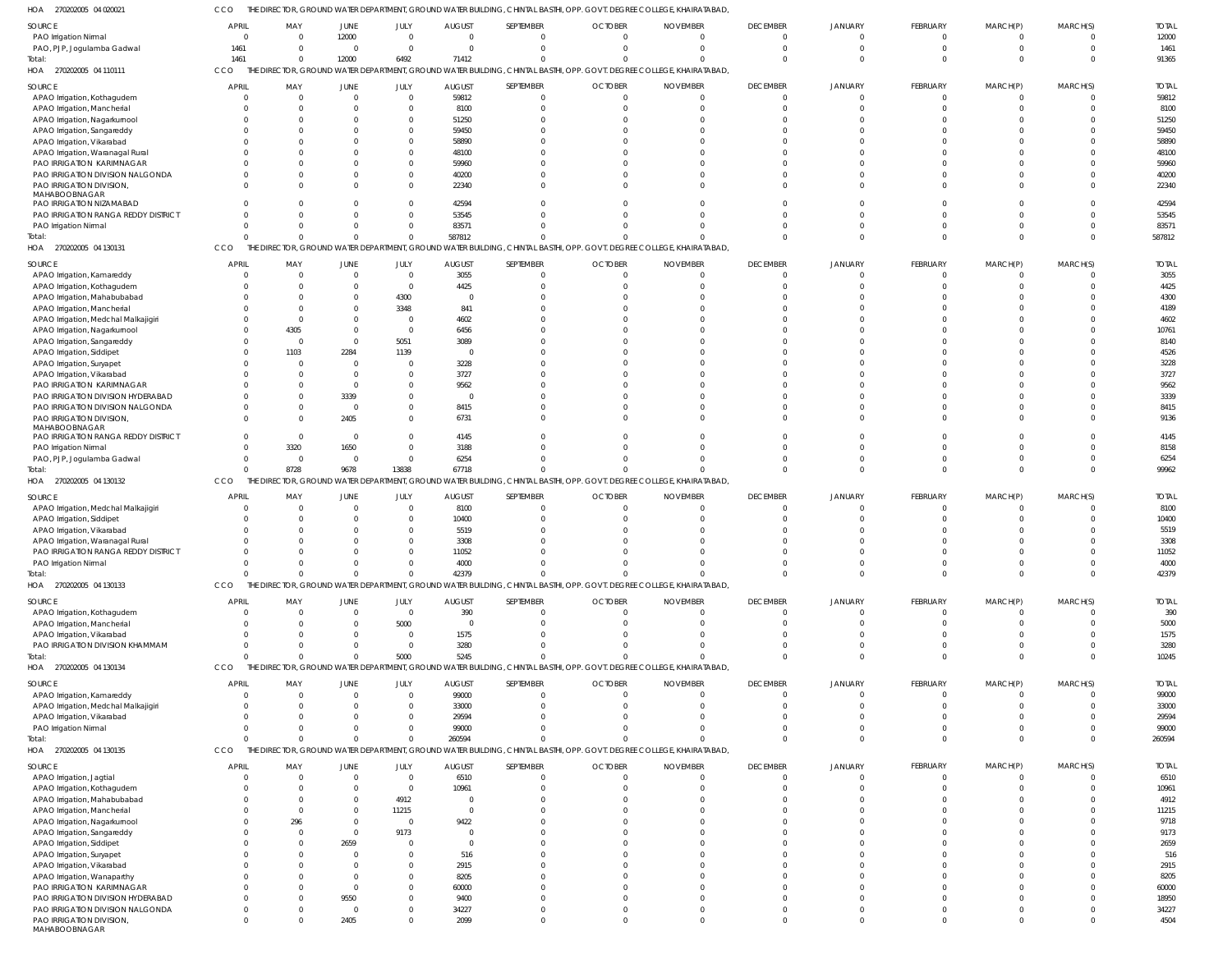CCO THE DIRECTOR, GROUND WATER DEPARTMENT, GROUND WATER BUILDING, CHINTAL BASTHI, OPP. GOVT. DEGREE COLLEGE, KHAIRATABAD,

| HOA<br>270202005 04 130135                                             |                                  |                                  |                               |                      |                        |                       | ihe Director, Ground water Department, Ground water Building, Chintal Basthi, Opp. Govt. Degree College, Khairatabad, |                             |                                   |                                |                                |                              |                      |                       |
|------------------------------------------------------------------------|----------------------------------|----------------------------------|-------------------------------|----------------------|------------------------|-----------------------|-----------------------------------------------------------------------------------------------------------------------|-----------------------------|-----------------------------------|--------------------------------|--------------------------------|------------------------------|----------------------|-----------------------|
| SOURCE                                                                 | <b>APRIL</b>                     | MAY                              | <b>JUNE</b>                   | JULY                 | <b>AUGUST</b>          | SEPTEMBER             | <b>OCTOBER</b>                                                                                                        | <b>NOVEMBER</b>             | <b>DECEMBER</b>                   | <b>JANUARY</b>                 | FEBRUARY                       | MARCH(P)                     | MARCH(S)             | <b>TOTAI</b>          |
| PAO Irrigation Nirmal                                                  |                                  | $\Omega$                         | 5757                          | $\Omega$             | 1962                   | $\Omega$              |                                                                                                                       |                             | $\Omega$                          |                                | $\mathbf{0}$                   | $\Omega$                     | $\Omega$             | 7719                  |
| PAO, PJP, Jogulamba Gadwal                                             |                                  | $\Omega$                         | $\overline{0}$                | $\Omega$             | 2540                   | $\Omega$              |                                                                                                                       |                             | $\Omega$                          |                                | $\mathbf{0}$                   | $\Omega$                     | $\Omega$             | 2540                  |
| Total:<br>HOA 270202005 04 140                                         | <b>CCO</b>                       | 296                              | 20371                         | 25300                | 148757                 | $\Omega$              | THE DIRECTOR, GROUND WATER DEPARTMENT, GROUND WATER BUILDING, CHINTAL BASTHI, OPP. GOVT. DEGREE COLLEGE, KHAIRATABAD, |                             | $\Omega$                          |                                | $\Omega$                       | $\Omega$                     | $\Omega$             | 194724                |
|                                                                        |                                  |                                  |                               |                      |                        |                       |                                                                                                                       |                             |                                   |                                |                                |                              |                      |                       |
| SOURCE<br>APAO Irrigation, Kothagudem                                  | <b>APRIL</b>                     | MAY<br>$\Omega$                  | <b>JUNE</b><br>$\overline{0}$ | JULY<br>$\Omega$     | <b>AUGUST</b><br>40970 | SEPTEMBER<br>$\Omega$ | <b>OCTOBER</b>                                                                                                        | <b>NOVEMBER</b>             | <b>DECEMBER</b><br>$\overline{0}$ | JANUARY                        | FEBRUARY<br>0                  | MARCH(P)<br>$\Omega$         | MARCH(S)             | <b>TOTAL</b><br>40970 |
| APAO Irrigation, Siddipet                                              |                                  | $\Omega$                         | $\Omega$                      | $\Omega$             | 33000                  | $\Omega$              |                                                                                                                       |                             | $\Omega$                          |                                | $\Omega$                       | $\Omega$                     | $\Omega$             | 33000                 |
| APAO Irrigation, Vikarabad                                             |                                  | $\Omega$                         | $\Omega$                      | $\Omega$             | 36018                  | $\cap$                |                                                                                                                       |                             | $\Omega$                          |                                | $\Omega$                       |                              | $\cap$               | 36018                 |
| APAO Irrigation, Waranagal Rural                                       |                                  | $\Omega$                         | $\Omega$                      | $\Omega$             | 14232                  | $\cap$                |                                                                                                                       |                             | $\Omega$                          |                                | $\Omega$                       |                              | $\cap$               | 14232                 |
| PAO IRRIGATION KARIMNAGAR<br>PAO IRRIGATION DIVISION HYDERABAD         |                                  | $\Omega$<br>$\Omega$             | $\Omega$<br>$\Omega$          | $\Omega$<br>$\Omega$ | 472100<br>333366       | $\cap$<br>$\cap$      |                                                                                                                       |                             | $\Omega$<br>$\Omega$              |                                | $\Omega$<br>$\Omega$           |                              | $\Omega$<br>$\cap$   | 472100<br>333366      |
| PAO IRRIGATION DIVISION,                                               |                                  | $\Omega$                         | $\Omega$                      | $\Omega$             | 17775                  | $\cap$                |                                                                                                                       |                             | $\Omega$                          |                                | $\Omega$                       | $\Omega$                     | $\cap$               | 17775                 |
| MAHABOOBNAGAR                                                          |                                  |                                  |                               |                      |                        |                       |                                                                                                                       |                             |                                   |                                |                                |                              |                      |                       |
| PAO IRRIGATION NIZAMABAD<br>PAO Irrigation Nirmal                      |                                  | $\Omega$<br>$\Omega$             | $\Omega$<br>$\mathbf 0$       | $\Omega$<br>$\Omega$ | 65792<br>6480          | $\cap$<br>$\cap$      |                                                                                                                       |                             | $\Omega$<br>$\Omega$              |                                | $\Omega$<br>$\Omega$           | $\Omega$<br>$\Omega$         | $\cap$<br>$\Omega$   | 65792<br>6480         |
| Total:                                                                 |                                  | $\Omega$                         | $\mathbf{0}$                  | $\Omega$             | 1019733                | $\cap$                |                                                                                                                       |                             | $\Omega$                          | $\Omega$                       | $\mathbf 0$                    | $\Omega$                     | $\Omega$             | 1019733               |
| HOA 270202005 04 240                                                   | <b>CCO</b>                       |                                  |                               |                      |                        |                       | THE DIRECTOR, GROUND WATER DEPARTMENT, GROUND WATER BUILDING, CHINTAL BASTHI, OPP. GOVT. DEGREE COLLEGE, KHAIRATABAD, |                             |                                   |                                |                                |                              |                      |                       |
| SOURCE                                                                 | <b>APRIL</b>                     | MAY                              | <b>JUNE</b>                   | JULY                 | <b>AUGUST</b>          | SEPTEMBER             | <b>OCTOBER</b>                                                                                                        | <b>NOVEMBER</b>             | <b>DECEMBER</b>                   | <b>JANUARY</b>                 | FEBRUARY                       | MARCH(P)                     | MARCH(S)             | <b>TOTAL</b>          |
| APAO Irrigation, Kothagudem                                            | $\Omega$                         | $\mathbf 0$                      | $\overline{0}$                | $\Omega$             | 47519                  | $\Omega$              | $\Omega$                                                                                                              | $\Omega$                    | $\Omega$                          |                                | $\mathbf{0}$                   | $\overline{0}$               | $\Omega$             | 47519                 |
| Total:                                                                 |                                  | $\Omega$                         | $\mathbf{0}$                  | $\Omega$             | 47519                  | $\Omega$              | $\Omega$                                                                                                              | $\Omega$                    | $\overline{0}$                    | $\Omega$                       | $\mathbf{0}$                   | $\overline{0}$               | $\Omega$             | 47519                 |
| HOA 270202005 04 290291                                                | CCO                              |                                  |                               |                      |                        |                       | THE DIRECTOR, GROUND WATER DEPARTMENT, GROUND WATER BUILDING, CHINTAL BASTHI, OPP. GOVT. DEGREE COLLEGE, KHAIRATABAD, |                             |                                   |                                |                                |                              |                      |                       |
| SOURCE                                                                 | <b>APRIL</b>                     | MAY                              | JUNE                          | JULY                 | <b>AUGUST</b>          | SEPTEMBER             | <b>OCTOBER</b>                                                                                                        | <b>NOVEMBER</b>             | <b>DECEMBER</b>                   | <b>JANUARY</b>                 | FEBRUARY                       | MARCH(P)                     | MARCH(S)             | <b>TOTAL</b>          |
| APAO Irrigation, Jangaon                                               | 19828                            | 19828                            | 19828                         | 39655                | 39655                  | $\Omega$<br>$\Omega$  | $\Omega$                                                                                                              |                             | $\overline{0}$<br>$\Omega$        |                                | $\mathbf{0}$<br>$\Omega$       | $\Omega$                     | $\Omega$<br>$\cap$   | 138794                |
| APAO Irrigation, Komarambheem Asifabad<br>APAO Irrigation, Mancheria   | $\overline{\mathbf{0}}$<br>40190 | $\overline{\mathbf{0}}$<br>41260 | $\overline{0}$<br>41260       | 145519<br>82520      | 39580<br>114163        | $\cap$                |                                                                                                                       |                             | $\Omega$                          |                                | $\Omega$                       |                              | $\Omega$             | 185099<br>319393      |
| APAO Irrigation, Waranagal Rural                                       | 35717                            | 33570                            | 33570                         | 39685                | 39685                  | $\Omega$              |                                                                                                                       |                             | $\Omega$                          |                                | $\Omega$                       |                              | $\Omega$             | 182227                |
| PAO - IRRIGATION DIVISION WARANGAL                                     | 19843                            | 19843                            | 19843                         | 39685                | 39685                  | $\Omega$              |                                                                                                                       |                             | $\Omega$                          |                                | $\Omega$                       | $\Omega$                     | $\Omega$             | 138899                |
| (Urban)<br>PAO IRRIGATION NIZAMABAD                                    | 57043                            | 55022                            | 59969                         | 86370                | 91630                  | $\Omega$              |                                                                                                                       |                             | $\Omega$                          |                                | $\Omega$                       |                              | $\Omega$             | 350034                |
| PAO Irrigation Nirmal                                                  | 20915                            | 23781                            | 21470                         | 46988                | 42940                  | $\cap$                |                                                                                                                       |                             | $\Omega$                          |                                | $\Omega$                       | $\Omega$                     | $\Omega$             | 156094                |
| Total:                                                                 | 193536                           | 193304                           | 195940                        | 480422               | 407338                 | $\cap$                |                                                                                                                       |                             | $\Omega$                          | $\Omega$                       | $\Omega$                       | $\Omega$                     | $\Omega$             | 1470540               |
| 270202005 04 290292<br>HOA                                             | CCO                              | THE D                            |                               |                      |                        |                       | ECTOR, GROUND WATER DEPARTMENT, GROUND WATER BUILDING, CHINTAL BASTHI, OPP. GOVT. DEGREE COLLEGE, KHAIRATABAD,        |                             |                                   |                                |                                |                              |                      |                       |
| SOURCE                                                                 | <b>APRIL</b>                     | MAY                              | JUNE                          | JULY                 | <b>AUGUST</b>          | SEPTEMBER             | <b>OCTOBER</b>                                                                                                        | <b>NOVEMBER</b>             | <b>DECEMBER</b>                   | <b>JANUARY</b>                 | FEBRUARY                       | MARCH(P)                     | MARCH(S)             | <b>TOTAI</b>          |
| APAO Irrigation, Waranagal Rural<br>PAO - IRRIGATION DIVISION WARANGAL | 450<br>250                       | 500<br>250                       | 500<br>250                    | 500<br>500           | 500<br>500             | $\Omega$<br>$\Omega$  | $\Omega$<br>$\Omega$                                                                                                  |                             | $\Omega$<br>$\Omega$              |                                | $\Omega$<br>$\Omega$           | 0<br>$\Omega$                | $\Omega$<br>$\Omega$ | 2450<br>1750          |
| (Urban)                                                                |                                  |                                  |                               |                      |                        |                       |                                                                                                                       |                             |                                   |                                |                                |                              |                      |                       |
| PAO IRRIGATION NIZAMABAD                                               | 565                              | 600                              | 1000                          | 1000                 | 1500                   | $\cap$                |                                                                                                                       |                             | $\Omega$                          |                                | $\Omega$                       | $\Omega$                     | $\Omega$             | 4665                  |
| Total:<br>HOA 270202005 04 290293                                      | 1265<br>CCO                      | 1350                             | 1750                          | 2000                 | 2500                   | $\cap$                | THE DIRECTOR, GROUND WATER DEPARTMENT, GROUND WATER BUILDING, CHINTAL BASTHI, OPP. GOVT. DEGREE COLLEGE, KHAIRATABAD, |                             | $\Omega$                          |                                | $\Omega$                       | $\Omega$                     | $\Omega$             | 8865                  |
|                                                                        |                                  |                                  |                               |                      |                        |                       |                                                                                                                       |                             |                                   |                                |                                |                              |                      |                       |
| SOURCE<br>APAO Irrigation, Jangaon                                     | <b>APRIL</b><br>6567             | MAY<br>6567                      | <b>JUNE</b><br>6567           | JULY<br>13133        | <b>AUGUST</b><br>13133 | SEPTEMBER<br>$\Omega$ | <b>OCTOBER</b>                                                                                                        | <b>NOVEMBER</b>             | <b>DECEMBER</b><br>$\overline{0}$ | <b>JANUARY</b>                 | FEBRUARY<br>$\overline{0}$     | MARCH(P)<br>$\Omega$         | MARCH(S)<br>$\cap$   | <b>TOTAL</b><br>45967 |
| APAO Irrigation, Komarambheem Asifabad                                 | $\overline{0}$                   | $\overline{0}$                   | $\overline{0}$                | 48280                | 13133                  | $\Omega$              |                                                                                                                       |                             | $\Omega$                          |                                | $\Omega$                       |                              | $\Omega$             | 61413                 |
| APAO Irrigation, Mancheria                                             | 13333                            | 13692                            | 13692                         | 27382                | 68099                  | $\cap$                |                                                                                                                       |                             | $\Omega$                          |                                | $\Omega$                       |                              | $\Omega$             | 136198                |
| APAO Irrigation, Waranagal Rural                                       | 11820                            | 13133                            | 13133                         | 13133                | 13133                  | $\Omega$              |                                                                                                                       |                             | $\Omega$                          |                                | $\Omega$                       |                              |                      | 64352                 |
| PAO - IRRIGATION DIVISION WARANGAL<br>(Urban)                          | 6567                             | 6567                             | 6567                          | 13133                | 13133                  | $\cap$                |                                                                                                                       |                             | $\Omega$                          |                                | $\Omega$                       | $\Omega$                     | $\cap$               | 45967                 |
| PAO IRRIGATION NIZAMABAD                                               | 18922                            | 20166                            | 28661                         | 28660                | 44321                  |                       |                                                                                                                       |                             |                                   |                                |                                |                              |                      | 140730                |
| PAO Irrigation Nirmal                                                  | 6939                             | 14064                            | 7125                          | 28499                | 14249                  |                       |                                                                                                                       |                             | $\Omega$                          |                                | $\mathbf 0$                    | $\Omega$                     | $\Omega$             | 70876                 |
| Total:<br>HOA 270202005 04 290294                                      | 64148<br>CCO                     | 74189                            | 75745                         | 172220               | 179201                 | $\cap$                | THE DIRECTOR, GROUND WATER DEPARTMENT, GROUND WATER BUILDING, CHINTAL BASTHI, OPP. GOVT. DEGREE COLLEGE, KHAIRATABAD, | $\Omega$                    | $\overline{0}$                    | $\Omega$                       | $\mathbf{0}$                   | $\overline{0}$               | $\Omega$             | 565503                |
|                                                                        |                                  |                                  |                               |                      |                        |                       |                                                                                                                       |                             |                                   |                                |                                |                              |                      |                       |
| SOURCE<br>APAO Irrigation, Jangaon                                     | <b>APRIL</b><br>2839             | MAY<br>2839                      | JUNE<br>2839                  | JULY<br>5678         | <b>AUGUST</b><br>5678  | SEPTEMBER<br>$\Omega$ | <b>OCTOBER</b><br>$\Omega$                                                                                            | <b>NOVEMBER</b><br>$\Omega$ | <b>DECEMBER</b><br>$\overline{0}$ | JANUARY<br>$\Omega$            | FEBRUARY<br>$\overline{0}$     | MARCH(P)<br>$\overline{0}$   | MARCH(S)<br>$\Omega$ | <b>TOTAL</b><br>19873 |
| APAO Irrigation, Komarambheem Asifabad                                 | $\overline{0}$                   | $\overline{0}$                   | $\overline{0}$                | 17275                | 4699                   | $\Omega$              |                                                                                                                       | $\Omega$                    | $\Omega$                          |                                | $\mathbf 0$                    | $\Omega$                     | $\Omega$             | 21974                 |
| APAO Irrigation, Mancherial                                            | 5765                             | 5920                             | 5920                          | 11839                | 29444                  | $\Omega$              |                                                                                                                       |                             | $\Omega$                          |                                | $\Omega$                       |                              | $\Omega$             | 58888                 |
| APAO Irrigation, Waranagal Rural                                       | 7049                             | 7832                             | 7832                          | 7832                 | 7832                   | $\Omega$<br>$\Omega$  |                                                                                                                       |                             | $\Omega$<br>$\Omega$              |                                | $\Omega$                       | $\Omega$<br>$\Omega$         | $\Omega$<br>$\Omega$ | 38377                 |
| PAO - IRRIGATION DIVISION WARANGAL<br>(Urban)                          | 3916                             | 3916                             | 3916                          | 7832                 | 7832                   |                       |                                                                                                                       |                             |                                   |                                | $\Omega$                       |                              |                      | 27412                 |
| PAO IRRIGATION NIZAMABAD                                               | 11284                            | 12026                            | 17092                         | 17092                | 26431                  | $\cap$                |                                                                                                                       |                             | $\Omega$                          |                                | $\Omega$                       | $\Omega$                     | $\Omega$             | 83925                 |
| PAO Irrigation Nirmal                                                  | 3000<br>33853                    | 6081<br>38614                    | 3081<br>40680                 | 12323<br>79871       | 6161<br>88077          | $\Omega$<br>$\cap$    |                                                                                                                       | $\Omega$<br>$\Omega$        | $\Omega$<br>$\Omega$              | $\Omega$                       | $\Omega$<br>$\Omega$           | $\Omega$<br>$\Omega$         | $\Omega$<br>$\Omega$ | 30646                 |
| Total:<br>HOA 270202005 04 290296                                      | CCO                              |                                  |                               |                      |                        |                       | THE DIRECTOR, GROUND WATER DEPARTMENT, GROUND WATER BUILDING, CHINTAL BASTHI, OPP. GOVT. DEGREE COLLEGE, KHAIRATABAD, |                             |                                   |                                |                                |                              |                      | 281095                |
|                                                                        | <b>APRIL</b>                     | MAY                              |                               |                      | <b>AUGUST</b>          | SEPTEMBER             | <b>OCTOBER</b>                                                                                                        |                             | <b>DECEMBER</b>                   |                                | FEBRUARY                       | MARCH(P)                     | MARCH(S)             | <b>TOTAL</b>          |
| SOURCE<br>PAO Irrigation Nirmal                                        | $\overline{0}$                   | $\mathbf 0$                      | JUNE<br>$\overline{0}$        | JULY<br>$\Omega$     | 31676                  | $\Omega$              | $\Omega$                                                                                                              | <b>NOVEMBER</b><br>$\Omega$ | $\overline{0}$                    | <b>JANUARY</b><br>$\mathbf{0}$ | $\overline{0}$                 | $\overline{0}$               | $\Omega$             | 31676                 |
| Total:                                                                 | $\Omega$                         | $\Omega$                         | $\mathbf 0$                   | $\Omega$             | 31676                  | $\Omega$              |                                                                                                                       |                             | $\Omega$                          | $\Omega$                       | $\mathbf{0}$                   | $\overline{0}$               | $\Omega$             | 31676                 |
| HOA 270202005 04 300302                                                | CCO                              |                                  |                               |                      |                        |                       | THE DIRECTOR, GROUND WATER DEPARTMENT, GROUND WATER BUILDING, CHINTAL BASTHI, OPP. GOVT. DEGREE COLLEGE, KHAIRATABAD, |                             |                                   |                                |                                |                              |                      |                       |
| SOURCE                                                                 | <b>APRIL</b>                     | MAY                              | JUNE                          | JULY                 | <b>AUGUST</b>          | SEPTEMBER             | <b>OCTOBER</b>                                                                                                        | <b>NOVEMBER</b>             | <b>DECEMBER</b>                   | <b>JANUARY</b>                 | FEBRUARY                       | MARCH(P)                     | MARCH(S)             | <b>TOTAL</b>          |
| PAO IRRIGATION DIVISION HYDERABAD                                      | 763537                           | 774257                           | 779674                        | 748869               | 953932                 | $\Omega$              | $\Omega$                                                                                                              | $\Omega$                    | $\overline{0}$                    | $\Omega$                       | $\mathbf{0}$                   | $^{\circ}$                   | $\Omega$             | 4020269               |
| Total:                                                                 | 763537                           | 774257                           | 779674                        | 748869               | 953932                 | $\Omega$              |                                                                                                                       | $\Omega$                    | $\Omega$                          | $\Omega$                       | $\mathbf{0}$                   | $\overline{0}$               | $\Omega$             | 4020269               |
| HOA 270500001 01 010011                                                | CCO                              | THE COMMISSIONER,                |                               |                      |                        |                       | COMMAND AREA DEVELOPMENT AUTHORITY, II FLOOR, JALASOUDHA BUILDING ERRUM MANZIL                                        |                             |                                   |                                |                                |                              |                      |                       |
| SOURCE                                                                 | <b>APRIL</b>                     | MAY                              | JUNE                          | JULY                 | <b>AUGUST</b>          | SEPTEMBER             | <b>OCTOBER</b>                                                                                                        | <b>NOVEMBER</b>             | <b>DECEMBER</b>                   | JANUARY                        | FEBRUARY                       | MARCH(P)                     | MARCH(S)             | <b>TOTAL</b>          |
| PAO IRRIGATION DIVISION HYDERABAD<br>Total:                            | 500062<br>500062                 | 474879<br>474879                 | 601547<br>601547              | 1192116<br>1192116   | 769343<br>769343       | $\Omega$<br>$\Omega$  | $\mathbf{0}$<br>$\Omega$                                                                                              | $\Omega$<br>$\Omega$        | $\overline{0}$<br>$\overline{0}$  | $\mathbf{0}$<br>$\Omega$       | $\overline{0}$<br>$\mathbf{0}$ | $^{\circ}$<br>$\overline{0}$ | $\Omega$<br>$\Omega$ | 3537947<br>3537947    |
| HOA 270500001 01 010012                                                | CCO                              | THE COMMISSIONER,                |                               |                      |                        |                       | COMMAND AREA DEVELOPMENT AUTHORITY, II FLOOR, JALASOUDHA BUILDING ERRUM MANZIL                                        |                             |                                   |                                |                                |                              |                      |                       |
| <b>SOURCE</b>                                                          | <b>APRIL</b>                     | MAY                              | JUNE                          | JULY                 | <b>AUGUST</b>          | SEPTEMBER             | <b>OCTOBER</b>                                                                                                        | <b>NOVEMBER</b>             | <b>DECEMBER</b>                   | <b>JANUARY</b>                 | FEBRUARY                       | MARCH(P)                     | MARCH(S)             | <b>TOTAL</b>          |
| PAO IRRIGATION DIVISION HYDERABAD                                      | 9649                             | 17345                            | 12102                         | 20908                | 32593                  | $\Omega$              | $\Omega$                                                                                                              | $\Omega$                    | $\overline{0}$                    | $\Omega$                       | $\mathbf 0$                    | $\Omega$                     | $\Omega$             | 92597                 |
| Total:                                                                 | 9649                             | 17345                            | 12102                         | 20908                | 32593                  | $\Omega$              |                                                                                                                       |                             |                                   |                                | $\Omega$                       |                              |                      | 92597                 |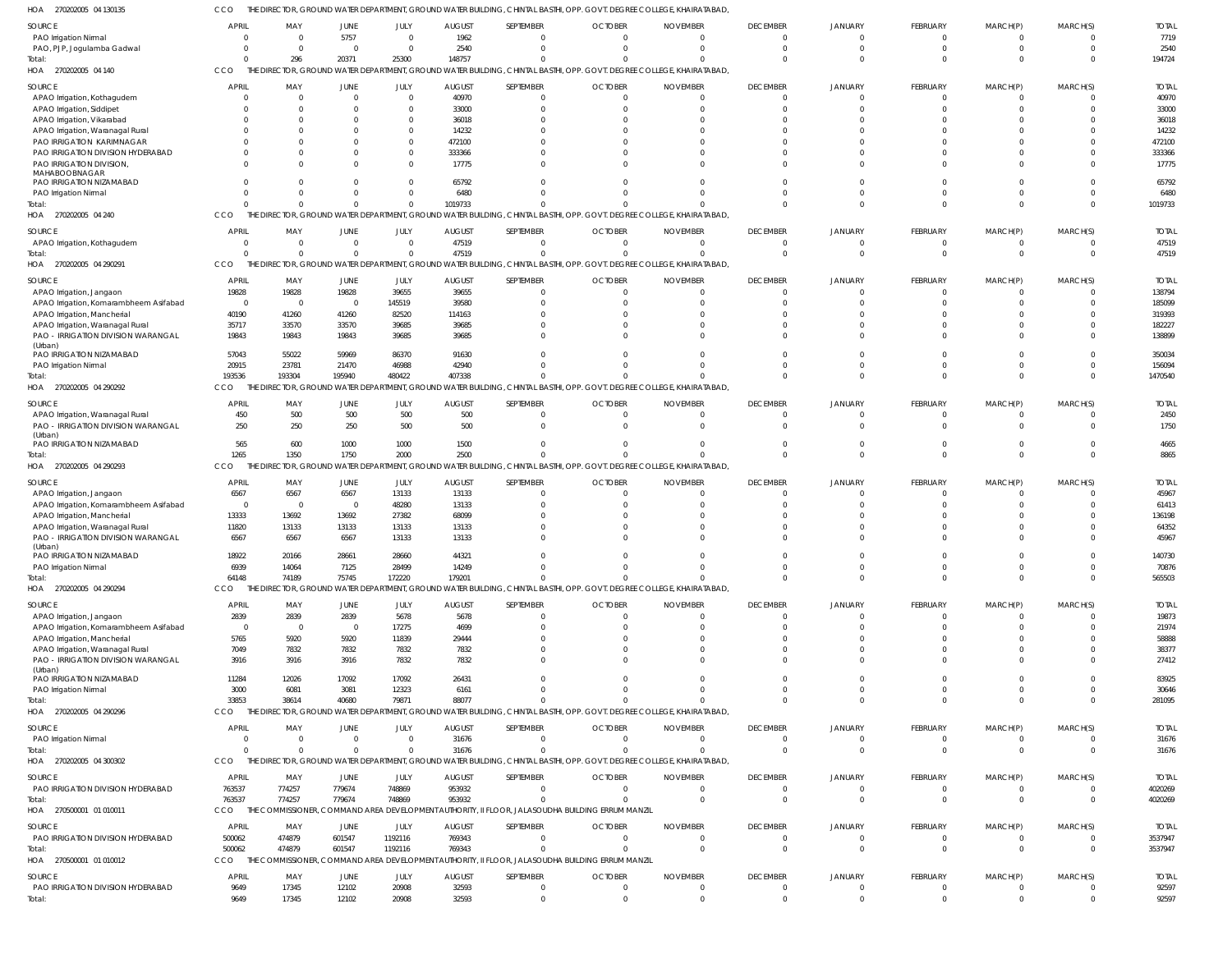| HOA 270500001 01 010013                                                 | cco                            |                                                       |                   |                      |                           |                                                                                                             | THE COMMISSIONER, COMMAND AREA DEVELOPMENT AUTHORITY, II FLOOR, JALASOUDHA BUILDING ERRUM MANZIL             |                             |                                |                      |                            |                      |                            |                          |
|-------------------------------------------------------------------------|--------------------------------|-------------------------------------------------------|-------------------|----------------------|---------------------------|-------------------------------------------------------------------------------------------------------------|--------------------------------------------------------------------------------------------------------------|-----------------------------|--------------------------------|----------------------|----------------------------|----------------------|----------------------------|--------------------------|
| <b>SOURCE</b>                                                           | <b>APRIL</b>                   | MAY                                                   | <b>JUNE</b>       | JULY                 | <b>AUGUST</b>             | SEPTEMBER                                                                                                   | <b>OCTOBER</b>                                                                                               | <b>NOVEMBER</b>             | <b>DECEMBER</b>                | <b>JANUARY</b>       | FEBRUARY                   | MARCH(P)             | MARCH(S)                   | <b>TOTAL</b>             |
| PAO IRRIGATION DIVISION HYDERABAD                                       | 165903                         | 297467                                                | 222126            | 374775               | 591056                    | $\Omega$                                                                                                    | $\Omega$                                                                                                     | $\Omega$                    | - 0                            | $\overline{0}$       | - 0                        | $\Omega$             | 0                          | 1651327                  |
| Total:<br>HOA 270500001 01 010016                                       | 165903<br>CCO                  | 297467<br>THE COMMISSIONER,                           | 222126            | 374775               | 591056                    | $\Omega$                                                                                                    | $\Omega$<br>COMMAND AREA DEVELOPMENT AUTHORITY, II FLOOR, JALASOUDHA BUILDING ERRUM MANZIL                   | $\Omega$                    | $\Omega$                       | $\Omega$             | $\Omega$                   | $\Omega$             | $\Omega$                   | 1651327                  |
| SOURCE                                                                  | <b>APRIL</b>                   | MAY                                                   | JUNE              | JULY                 | <b>AUGUST</b>             | SEPTEMBER                                                                                                   | <b>OCTOBER</b>                                                                                               | <b>NOVEMBER</b>             | <b>DECEMBER</b>                | <b>JANUARY</b>       | FEBRUARY                   | MARCH(P)             | MARCH(S)                   | <b>TOTAL</b>             |
| PAO IRRIGATION DIVISION HYDERABAD                                       | 144619                         | 261580                                                | 188425            | 332987               | 503014                    | $\mathbf{0}$                                                                                                | $\Omega$                                                                                                     | $\overline{0}$              | 0                              | 0                    | $\Omega$                   | $\overline{0}$       | $\overline{0}$             | 1430625                  |
| Total:                                                                  | 144619                         | 261580                                                | 188425            | 332987               | 503014                    | $\mathbf 0$                                                                                                 | $\Omega$                                                                                                     | $\Omega$                    | $\Omega$                       | $\Omega$             | $\Omega$                   | $\Omega$             | $\Omega$                   | 1430625                  |
| HOA 270500001 01 010017                                                 | CCO                            | THE COMMISSIONER, COMMAND AREA DEVELOPMENT AUTHORITY, |                   |                      |                           |                                                                                                             | II FLOOR, JALASOUDHA BUILDING ERRUM MANZIL                                                                   |                             |                                |                      |                            |                      |                            |                          |
| SOURCE                                                                  | <b>APRIL</b>                   | MAY                                                   | JUNE              | JULY                 | <b>AUGUST</b>             | SEPTEMBER                                                                                                   | <b>OCTOBER</b>                                                                                               | <b>NOVEMBER</b>             | <b>DECEMBER</b>                | <b>JANUARY</b>       | FEBRUARY                   | MARCH(P)             | MARCH(S)                   | <b>TOTAL</b>             |
| PAO IRRIGATION DIVISION HYDERABAD                                       | $\Omega$                       | $\Omega$                                              | 6750              | $\mathbf 0$          | $\Omega$                  | $\Omega$                                                                                                    | $\Omega$                                                                                                     | $\Omega$                    | $\Omega$                       | $\Omega$             | $\Omega$                   | $\Omega$             | $\Omega$                   | 6750                     |
| Total:<br>HOA 270500001 01 010018                                       | $\Omega$<br><b>CCO</b>         | $\Omega$                                              | 6750              | $\Omega$             |                           | $\Omega$                                                                                                    | $\Omega$<br>THE COMMISSIONER, COMMAND AREA DEVELOPMENT AUTHORITY, II FLOOR, JALASOUDHA BUILDING ERRUM MANZIL | $\Omega$                    | $\Omega$                       | $\Omega$             | $\Omega$                   | $\Omega$             | $\overline{0}$             | 6750                     |
|                                                                         |                                |                                                       |                   |                      |                           |                                                                                                             |                                                                                                              |                             |                                |                      |                            |                      |                            |                          |
| SOURCE<br>PAO IRRIGATION DIVISION HYDERABAD                             | <b>APRIL</b><br>$\Omega$       | MAY<br>$\overline{0}$                                 | JUNE<br>- 0       | JULY<br>$\mathbf{0}$ | <b>AUGUST</b><br>110269   | SEPTEMBER<br>$\overline{0}$                                                                                 | <b>OCTOBER</b><br>$\Omega$                                                                                   | <b>NOVEMBER</b><br>$\Omega$ | <b>DECEMBER</b><br>0           | JANUARY<br>0         | FEBRUARY                   | MARCH(P)<br>$\Omega$ | MARCH(S)<br>0              | <b>TOTAL</b><br>110269   |
| Total:                                                                  | $\Omega$                       | $\Omega$                                              | $\cap$            | $\Omega$             | 110269                    | $\mathbf 0$                                                                                                 | $\Omega$                                                                                                     | $\Omega$                    | - 0                            | 0                    | $\Omega$                   | $\Omega$             | $\Omega$                   | 110269                   |
| HOA 270500001 01 130131                                                 | CCO                            |                                                       |                   |                      |                           |                                                                                                             | THE COMMISSIONER, COMMAND AREA DEVELOPMENT AUTHORITY, II FLOOR, JALASOUDHA BUILDING ERRUM MANZIL             |                             |                                |                      |                            |                      |                            |                          |
| <b>SOURCE</b>                                                           | <b>APRIL</b>                   | MAY                                                   | JUNE              | JULY                 | <b>AUGUST</b>             | SEPTEMBER                                                                                                   | <b>OCTOBER</b>                                                                                               | <b>NOVEMBER</b>             | <b>DECEMBER</b>                | <b>JANUARY</b>       | FEBRUARY                   | MARCH(P)             | MARCH(S)                   | <b>TOTAL</b>             |
| PAO IRRIGATION DIVISION HYDERABAD                                       | 0                              | 18370                                                 | $\Omega$          | $\Omega$             | 12818                     | $\mathbf{0}$                                                                                                | $\Omega$                                                                                                     | $\Omega$                    | - 0                            | $\Omega$             |                            | $\Omega$             | 0                          | 31188                    |
| Total:<br>HOA 270500001 01 130132                                       | $\Omega$<br><b>CCO</b>         | 18370                                                 | $\Omega$          | $\Omega$             | 12818                     | $\Omega$                                                                                                    | $\Omega$<br>THE COMMISSIONER, COMMAND AREA DEVELOPMENT AUTHORITY, II FLOOR, JALASOUDHA BUILDING ERRUM MANZIL | $\Omega$                    | $\Omega$                       | $\Omega$             | $\Omega$                   | $\Omega$             | $\Omega$                   | 31188                    |
|                                                                         |                                |                                                       |                   |                      |                           |                                                                                                             |                                                                                                              |                             |                                |                      |                            |                      |                            |                          |
| SOURCE<br>PAO IRRIGATION DIVISION HYDERABAD                             | <b>APRIL</b><br>$\overline{0}$ | MAY<br>$\Omega$                                       | JUNE<br>- 0       | JULY<br>$\mathbf{0}$ | <b>AUGUST</b><br>66859    | SEPTEMBER<br>$\overline{0}$                                                                                 | <b>OCTOBER</b><br>$\Omega$                                                                                   | <b>NOVEMBER</b><br>$\Omega$ | <b>DECEMBER</b><br>0           | <b>JANUARY</b><br>0  | FEBRUARY<br>$\Omega$       | MARCH(P)<br>$\Omega$ | MARCH(S)<br>0              | <b>TOTAL</b><br>66859    |
| Total:                                                                  | $\Omega$                       | $\Omega$                                              | $\cap$            | $\Omega$             | 66859                     | $\Omega$                                                                                                    | $\Omega$                                                                                                     | <sup>0</sup>                | $\Omega$                       | $\Omega$             | $\Omega$                   | $\Omega$             | $\Omega$                   | 66859                    |
| HOA 270500001 01 240                                                    | CCO                            |                                                       |                   |                      |                           |                                                                                                             | THE COMMISSIONER, COMMAND AREA DEVELOPMENT AUTHORITY, II FLOOR, JALASOUDHA BUILDING ERRUM MANZIL             |                             |                                |                      |                            |                      |                            |                          |
| SOURCE                                                                  | <b>APRIL</b>                   | MAY                                                   | JUNE              | JULY                 | <b>AUGUST</b>             | SEPTEMBER                                                                                                   | <b>OCTOBER</b>                                                                                               | <b>NOVEMBER</b>             | <b>DECEMBER</b>                | <b>JANUARY</b>       | FEBRUARY                   | MARCH(P)             | MARCH(S)                   | <b>TOTAL</b>             |
| PAO IRRIGATION DIVISION HYDERABAD                                       | $\Omega$                       | $\Omega$                                              | 53327             | 21357                | 38891                     | $\Omega$                                                                                                    | $\Omega$                                                                                                     | $\Omega$                    | $\Omega$                       | $\Omega$             | $\Omega$                   | $\Omega$             | $^{\circ}$                 | 113575                   |
| Total:<br>HOA 270500001 01 300302                                       | $\Omega$<br><b>CCO</b>         | $\Omega$                                              | 53327             | 21357                | 38891                     | $\Omega$                                                                                                    | $\Omega$<br>THE COMMISSIONER, COMMAND AREA DEVELOPMENT AUTHORITY, II FLOOR, JALASOUDHA BUILDING ERRUM MANZIL | $\Omega$                    | $\Omega$                       | $\Omega$             |                            | $\Omega$             | $\Omega$                   | 113575                   |
|                                                                         |                                |                                                       |                   |                      |                           |                                                                                                             |                                                                                                              |                             |                                |                      |                            |                      |                            |                          |
| SOURCE<br>PAO IRRIGATION DIVISION HYDERABAD                             | <b>APRIL</b><br>44474          | MAY<br>38502                                          | JUNE<br>40425     | JULY<br>64167        | <b>AUGUST</b><br>49909    | SEPTEMBER<br>$\overline{0}$                                                                                 | <b>OCTOBER</b>                                                                                               | <b>NOVEMBER</b><br>$\Omega$ | <b>DECEMBER</b><br>0           | <b>JANUARY</b><br>0  | FEBRUARY                   | MARCH(P)             | MARCH(S)<br>0              | <b>TOTAL</b><br>237477   |
| Total:                                                                  | 44474                          | 38502                                                 | 40425             | 64167                | 49909                     | $\mathbf 0$                                                                                                 | $\Omega$                                                                                                     | <sup>0</sup>                | - 0                            | 0                    | $\Omega$                   | $\Omega$             | $\Omega$                   | 237477                   |
| HOA 270500001 01 310318                                                 | CCO                            | THE COMMISSIONER, COMMAND AREA                        |                   |                      | DEVELOPMENT AUTHORITY,    |                                                                                                             | II FLOOR, JALASOUDHA BUILDING ERRUM MANZIL                                                                   |                             |                                |                      |                            |                      |                            |                          |
| <b>SOURCE</b>                                                           | <b>APRIL</b>                   | MAY                                                   | JUNE              | JULY                 | <b>AUGUST</b>             | SEPTEMBER                                                                                                   | <b>OCTOBER</b>                                                                                               | <b>NOVEMBER</b>             | <b>DECEMBER</b>                | <b>JANUARY</b>       | FEBRUARY                   | MARCH(P)             | MARCH(S)                   | <b>TOTAL</b>             |
| PAO IRRIGATION DIVISION HYDERABAD                                       | $\Omega$                       | $\Omega$                                              | $\Omega$          | 20000                | 20000                     | $\Omega$                                                                                                    | $\Omega$                                                                                                     | $\Omega$                    | - 0                            | 0                    | - 0                        | $\Omega$             | 0                          | 40000                    |
| Total:                                                                  | $\Omega$                       | $\Omega$                                              | $\Omega$          | 20000                | 20000                     | $\Omega$                                                                                                    | $\Omega$<br>THE COMMISSIONER, COMMAND AREA DEVELOPMENT AUTHORITY, II FLOOR, JALASOUDHA BUILDING ERRUM MANZIL | $\Omega$                    | $\Omega$                       | $\Omega$             | $\Omega$                   | $\Omega$             | $\Omega$                   | 40000                    |
| HOA 270500200 06 310311                                                 | CCO                            |                                                       |                   |                      |                           |                                                                                                             |                                                                                                              |                             |                                |                      |                            |                      |                            |                          |
| SOURCE<br>PAO IRRIGATION RANGA REDDY DISTRICT                           | <b>APRIL</b><br>$\overline{0}$ | MAY<br>$\Omega$                                       | JUNE<br>$\Omega$  | JULY<br>30000000     | <b>AUGUST</b><br>$\Omega$ | SEPTEMBER<br>$\mathbf{0}$                                                                                   | <b>OCTOBER</b><br>$\Omega$                                                                                   | <b>NOVEMBER</b><br>$\Omega$ | <b>DECEMBER</b><br>0           | <b>JANUARY</b><br>0  | FEBRUARY                   | MARCH(P)<br>$\Omega$ | MARCH(S)<br>0              | <b>TOTAL</b><br>30000000 |
| Total:                                                                  | $\Omega$                       | $\Omega$                                              | $\Omega$          | 30000000             |                           | $\Omega$                                                                                                    |                                                                                                              |                             | $\Omega$                       | $\Omega$             | $\Omega$                   | $\Omega$             | -0                         | 30000000                 |
| HOA 305403337 04 270272                                                 | CCO                            |                                                       |                   |                      |                           | THE ENGINEER-IN-CHIEF, (State Roads) OFFICE OF THE ENGINEER-IN-CHIEF (R&B) V FLOOR, ERRUMMANZIL             |                                                                                                              |                             |                                |                      |                            |                      |                            |                          |
| SOURCE                                                                  | <b>APRIL</b>                   | MAY                                                   | JUNE              | JULY                 | <b>AUGUST</b>             | SEPTEMBER                                                                                                   | <b>OCTOBER</b>                                                                                               | <b>NOVEMBER</b>             | <b>DECEMBER</b>                | <b>JANUARY</b>       | FEBRUARY                   | MARCH(P)             | MARCH(S)                   | <b>TOTAL</b>             |
| APAO Roads & Buildings (R&B), Siddipet                                  | $\Omega$                       | $\Omega$                                              | $\Omega$          | 3709257              | $\Omega$                  | $\Omega$                                                                                                    |                                                                                                              |                             | $\Omega$                       | $\Omega$             |                            |                      | $\Omega$                   | 3709257                  |
| Total:<br>HOA 305403337 04 290291                                       | $\Omega$<br>CCO                | $\Omega$                                              | $\Omega$          | 3709257              |                           | $\Omega$<br>THE ENGINEER-IN-CHIEF, (State Roads) OFFICE OF THE ENGINEER-IN-CHIEF (R&B) V FLOOR, ERRUMMANZIL |                                                                                                              |                             | $\Omega$                       | $\Omega$             | $\Omega$                   | $\Omega$             | $\Omega$                   | 3709257                  |
|                                                                         |                                |                                                       |                   |                      |                           |                                                                                                             |                                                                                                              |                             |                                |                      |                            |                      |                            |                          |
| SOURCE<br>APAO (R&B) MEDAK (HYD)                                        | <b>APRIL</b><br>35622          | MAY<br>33819                                          | JUNE<br>33819     | JULY<br>39580        | <b>AUGUST</b><br>39580    | SEPTEMBER<br>$\mathbf 0$                                                                                    | <b>OCTOBER</b><br>$\Omega$                                                                                   | <b>NOVEMBER</b><br>$\Omega$ | <b>DECEMBER</b><br>$\mathbf 0$ | <b>JANUARY</b><br>0  | FEBRUARY<br>$\overline{0}$ | MARCH(P)<br>$\Omega$ | MARCH(S)<br>0              | <b>TOTAL</b><br>182420   |
| APAO (R&B) TEKULAPALLY                                                  | 254736                         | 241523                                                | 244103            | 304820               | 301577                    | $\mathbf 0$                                                                                                 | $\Omega$                                                                                                     | $\Omega$                    | $\Omega$                       | $\Omega$             | $\Omega$                   | $\Omega$             | $\Omega$                   | 1346759                  |
| APAO Roads & Buildings (R&B), Kamareddy                                 | 213508                         | 203298                                                | 185312            | 281841               | 347297                    | $\mathbf 0$                                                                                                 | <sup>0</sup>                                                                                                 | <sup>0</sup>                | $\Omega$                       | $\Omega$             | $\Omega$                   | $\Omega$             | $\mathbf 0$                | 1231256                  |
| APAO Roads & Buildings (R&B)<br>Komarambheem Asifabad                   | 103131                         | 97804                                                 | 97804             | 117527               | 115470                    | $\mathbf 0$                                                                                                 | <sup>0</sup>                                                                                                 | $\Omega$                    | $\Omega$                       | $\Omega$             | $\Omega$                   | $\Omega$             | $\Omega$                   | 531736                   |
| APAO Roads & Buildings (R&B), Mancherial                                | 94626                          | 89567                                                 | 89567             | 105900               | 105900                    | $\mathbf 0$                                                                                                 | 0                                                                                                            | $\Omega$                    | $\mathbf 0$                    | $\mathbf{0}$         | $\Omega$                   | $\overline{0}$       | $\mathbf 0$                | 485560                   |
| APAO Roads & Buildings (R&B)<br>Sangareddy                              | 28611                          | 27178                                                 | 27178             | 31790                | 31790                     | $\mathbf 0$                                                                                                 | $\Omega$                                                                                                     | $\Omega$                    | $\Omega$                       | $\Omega$             | $\Omega$                   | $\Omega$             | $\mathbf 0$                | 146547                   |
| APAO Roads & Buildings (R&B), Siddipet                                  | 33768                          | 32059                                                 | 32059             | 37520                | 37520                     | $\mathbf 0$                                                                                                 | $\Omega$                                                                                                     | $\Omega$                    | $\Omega$                       | $\Omega$             | $\Omega$                   | $\overline{0}$       | $\mathbf 0$                | 172926                   |
| APAO Roads & Buildings (R&B), Vikarabad                                 | 115782                         | 111032                                                | 117493            | 147260               | 160142                    | $\mathbf 0$                                                                                                 | $\Omega$                                                                                                     | $\Omega$                    | $\Omega$                       | $\Omega$             | $\Omega$                   | $\Omega$             | $\mathbf 0$                | 651709                   |
| APAO Roads & Buildings (R&B),<br>Wanaparthy                             | 26316                          | 24926                                                 | 24926             | 29240                | 103441                    | $\Omega$                                                                                                    | $\Omega$                                                                                                     | $\Omega$                    | $\Omega$                       | $\Omega$             | $\Omega$                   | $\Omega$             | $\Omega$                   | 208849                   |
| PAO (R&B) (NIRMAL)                                                      | 48825                          | 46380                                                 | 46380             | 54250                | 55130                     | $\Omega$                                                                                                    | $\Omega$                                                                                                     | $\Omega$                    | $\Omega$                       | $\Omega$             | $\Omega$                   | $\Omega$             | $\Omega$                   | 250965                   |
| PAO (R&B) NALGONDA<br>Total:                                            | 165915<br>1120840              | 157334<br>1064920                                     | 157334<br>1055975 | 186478<br>1336206    | 185110<br>1482957         | $\mathbf 0$<br>$\Omega$                                                                                     | $\Omega$<br>$\Omega$                                                                                         | $\Omega$<br>$\Omega$        | $\Omega$<br>$\Omega$           | $\Omega$<br>$\Omega$ | $\Omega$<br>$\Omega$       | $\Omega$<br>$\Omega$ | $\mathbf 0$<br>$\mathbf 0$ | 852171<br>6060898        |
| HOA 305403337 04 290292                                                 | CCO                            |                                                       |                   |                      |                           | THE ENGINEER-IN-CHIEF, (State Roads) OFFICE OF THE ENGINEER-IN-CHIEF (R&B) V FLOOR, ERRUMMANZIL             |                                                                                                              |                             |                                |                      |                            |                      |                            |                          |
| <b>SOURCE</b>                                                           | <b>APRIL</b>                   | MAY                                                   | <b>JUNE</b>       | JULY                 | <b>AUGUST</b>             | SEPTEMBER                                                                                                   | <b>OCTOBER</b>                                                                                               | <b>NOVEMBER</b>             | <b>DECEMBER</b>                | <b>JANUARY</b>       | FEBRUARY                   | MARCH(P)             | MARCH(S)                   | <b>TOTAL</b>             |
| APAO (R&B) MEDAK (HYD)                                                  | 180                            | 200                                                   | 200               | 200                  | 200                       | $\mathbf{0}$                                                                                                | $\Omega$                                                                                                     | $\Omega$                    | $\overline{0}$                 | $\mathbf{0}$         | $\Omega$                   | $\Omega$             | $\mathbf 0$                | 980                      |
| APAO (R&B) TEKULAPALLY                                                  | 3912                           | 14350                                                 | $\Omega$          | 5475                 | 5475                      | $\mathbf 0$                                                                                                 | $\Omega$                                                                                                     | $\Omega$                    | $\mathbf 0$                    | $\mathbf{0}$         | $\Omega$                   | $\Omega$             | $\mathbf 0$                | 29212                    |
| APAO Roads & Buildings (R&B),<br>Komarambheem Asifabad                  | 810                            | 900                                                   | 900               | 900                  | 900                       | $\Omega$                                                                                                    | $\Omega$                                                                                                     | $\Omega$                    | $\Omega$                       | $\Omega$             | $\Omega$                   | $\Omega$             | $\Omega$                   | 4410                     |
| APAO Roads & Buildings (R&B), Mancherial                                | 540                            | 600                                                   | 600               | 600                  | 600                       | $\Omega$                                                                                                    | $\Omega$                                                                                                     | $\Omega$                    | $\Omega$                       | $\Omega$             | $\Omega$                   | $\Omega$             | $\Omega$                   | 2940                     |
| APAO Roads & Buildings (R&B), Siddipet                                  | 180                            | 200                                                   | 200               | 200                  | 200                       | $\Omega$                                                                                                    | $\Omega$                                                                                                     | $\Omega$                    | $\Omega$                       | $\Omega$             | $\Omega$                   | $\Omega$             | $\Omega$                   | 980                      |
| PAO (R&B) NALGONDA<br>Total:                                            | 1080<br>6702                   | 1200<br>17450                                         | 1200<br>3100      | 1200<br>8575         | 1200<br>8575              | $\Omega$<br>$\Omega$                                                                                        | $\Omega$                                                                                                     | $\Omega$<br>$\cap$          | $\Omega$<br>$\Omega$           | $\Omega$<br>$\Omega$ | $\Omega$<br>$\Omega$       | $\Omega$<br>$\Omega$ | $\Omega$<br>$\Omega$       | 5880<br>44402            |
| HOA 305403337 04 290293                                                 | CCO                            |                                                       |                   |                      |                           | THE ENGINEER-IN-CHIEF, (State Roads) OFFICE OF THE ENGINEER-IN-CHIEF (R&B) V FLOOR, ERRUMMANZIL             |                                                                                                              |                             |                                |                      |                            |                      |                            |                          |
| SOURCE                                                                  | <b>APRIL</b>                   | MAY                                                   | JUNE              | JULY                 | <b>AUGUST</b>             | SEPTEMBER                                                                                                   | <b>OCTOBER</b>                                                                                               | <b>NOVEMBER</b>             | <b>DECEMBER</b>                | <b>JANUARY</b>       | FEBRUARY                   | MARCH(P)             | MARCH(S)                   | <b>TOTAL</b>             |
| APAO (R&B) MEDAK (HYD)                                                  | 11820                          | 13133                                                 | 13133             | 13133                | 13133                     | $\overline{0}$                                                                                              | 0                                                                                                            | $\Omega$                    | $\mathbf 0$                    | 0                    | $\Omega$                   | $\Omega$             | 0                          | 64352                    |
| APAO (R&B) TEKULAPALLY                                                  | 84487                          | 93016                                                 | 93388             | 101111               | 110777                    | $\mathbf 0$                                                                                                 | $\Omega$                                                                                                     | $\Omega$                    | $\Omega$                       | $\Omega$             | $\Omega$                   | $\Omega$             | $\mathbf 0$                | 482779                   |
| APAO Roads & Buildings (R&B), Kamareddy<br>APAO Roads & Buildings (R&B) | 70841<br>34208                 | 78125<br>38009                                        | 73104<br>38009    | 93521<br>39113       | 109916<br>38304           | $\mathbf 0$<br>$\mathbf 0$                                                                                  | $\Omega$<br><sup>0</sup>                                                                                     | $\Omega$<br>$\Omega$        | $\Omega$<br>$\Omega$           | $\Omega$<br>$\Omega$ | $\Omega$<br>$\Omega$       | $\Omega$<br>$\Omega$ | 0<br>$\Omega$              | 425507<br>187643         |
| Komarambheem Asifabad                                                   |                                |                                                       |                   |                      |                           |                                                                                                             |                                                                                                              |                             |                                |                      |                            |                      |                            |                          |
| APAO Roads & Buildings (R&B), Mancherial                                | 31404                          | 34894                                                 | 34894             | 35148                | 35148                     | $\mathbf 0$                                                                                                 | $\Omega$                                                                                                     | $\Omega$                    | $\mathbf 0$                    | $\mathbf 0$          | $\Omega$                   | $\Omega$             | $\mathbf 0$                | 171488                   |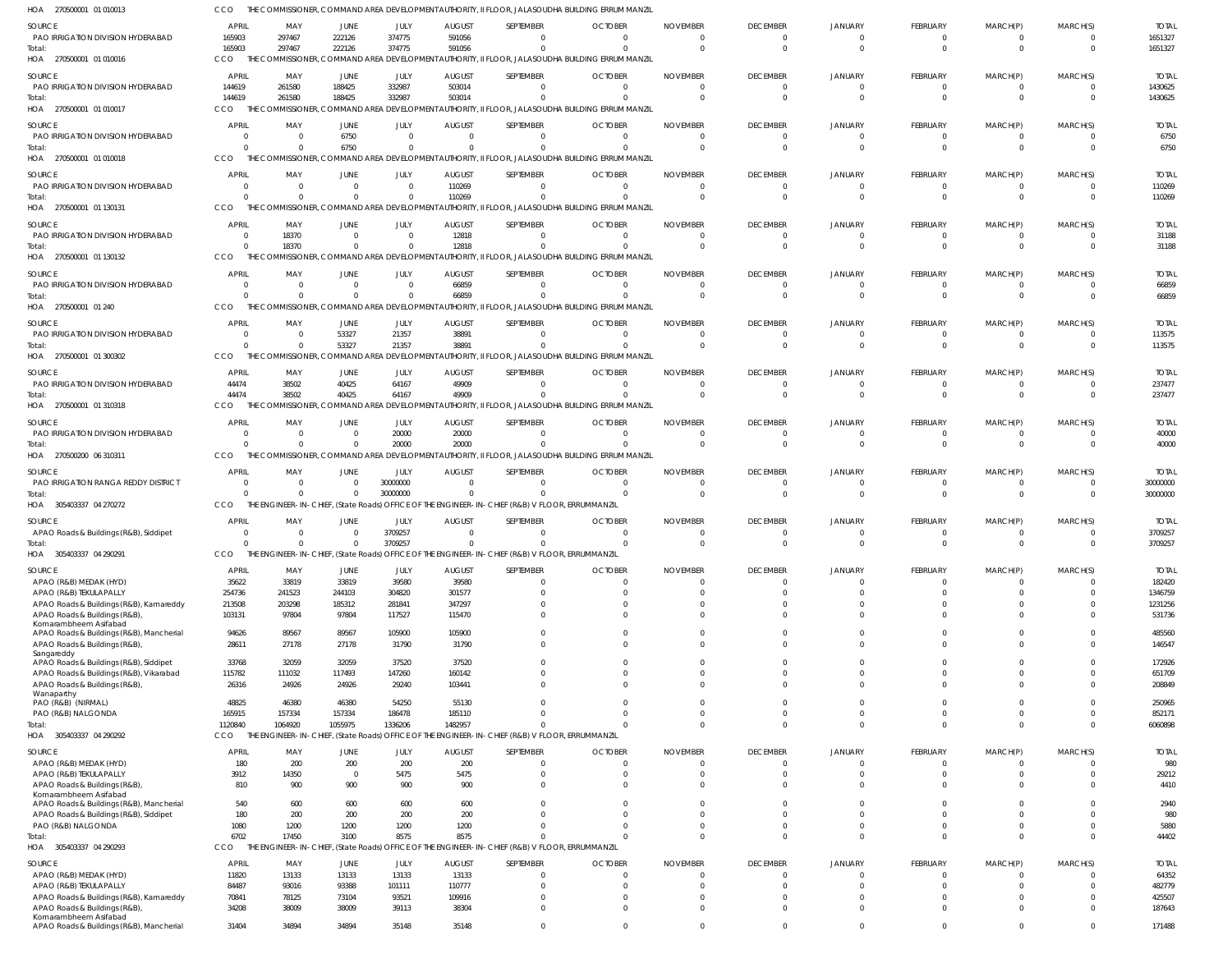305403337 04 290293 HOA CCO THE ENGINEER-IN-CHIEF, (State Roads) OFFICE OF THE ENGINEER-IN-CHIEF (R&B) V FLOOR, ERRUMMANZIL

| SOURCE<br>APAO Roads & Buildings (R&B),<br>Sangareddy                                  | <b>APRIL</b><br>9495 | MAY<br>10550     | JUNE<br>10550    | JULY<br>10550     | <b>AUGUST</b><br>10550 | SEPTEMBER<br>$\overline{0}$                                                                                 | <b>OCTOBER</b><br>$\Omega$ | <b>NOVEMBER</b><br>- 0 | <b>DECEMBER</b><br>$\overline{0}$ | JANUARY<br>$\overline{0}$ | FEBRUARY<br>$\overline{0}$     | MARCH(P)<br>$\overline{0}$ | MARCH(S)<br>$\overline{0}$ | <b>TOTAL</b><br>51695 |
|----------------------------------------------------------------------------------------|----------------------|------------------|------------------|-------------------|------------------------|-------------------------------------------------------------------------------------------------------------|----------------------------|------------------------|-----------------------------------|---------------------------|--------------------------------|----------------------------|----------------------------|-----------------------|
| APAO Roads & Buildings (R&B), Siddipet                                                 | 11198                | 12442            | 12442            | 12442             | 12442                  | $\Omega$                                                                                                    |                            |                        |                                   |                           | $\Omega$                       |                            |                            | 60966                 |
| APAO Roads & Buildings (R&B), Vikarabad<br>APAO Roads & Buildings (R&B),<br>Wanaparthy | 38418<br>8735        | 41916<br>9705    | 48855<br>9705    | 48854<br>9705     | 62732<br>9705          | $\Omega$<br>$\Omega$                                                                                        |                            |                        |                                   | $\Omega$                  | $\Omega$<br>$\Omega$           | $\Omega$<br>$\Omega$       | $\Omega$                   | 240775<br>47555       |
| PAO (R&B) (NIRMAL)                                                                     | 16202                | 18002            | 18002            | 18002             | 18297                  | $\Omega$                                                                                                    |                            |                        |                                   |                           | $\Omega$                       | $\Omega$                   |                            | 88505                 |
| PAO (R&B) NALGONDA                                                                     | 55044                | 61160            | 61160            | 61872             | 61414                  | $\Omega$                                                                                                    |                            |                        | $\Omega$                          | $\Omega$                  | $\Omega$                       | $\Omega$                   | $\Omega$                   | 300650                |
| Total:<br>HOA 305403337 04 290294                                                      | 371852<br>CCO        | 410952           | 413242           | 443451            | 482418                 | $\Omega$<br>THE ENGINEER-IN-CHIEF, (State Roads) OFFICE OF THE ENGINEER-IN-CHIEF (R&B) V FLOOR, ERRUMMANZIL |                            |                        | $\Omega$                          | $\Omega$                  | $\Omega$                       | $\Omega$                   | $\Omega$                   | 2121915               |
|                                                                                        | <b>APRIL</b>         | MAY              |                  |                   |                        | SEPTEMBER                                                                                                   | <b>OCTOBER</b>             | <b>NOVEMBER</b>        |                                   |                           |                                |                            |                            | <b>TOTAL</b>          |
| SOURCE<br>APAO (R&B) MEDAK (HYD)                                                       | 4229                 | 4699             | JUNE<br>4699     | JULY<br>4699      | <b>AUGUST</b><br>4699  | $\overline{0}$                                                                                              |                            |                        | <b>DECEMBER</b><br>$\Omega$       | JANUARY<br>$\Omega$       | FEBRUARY<br>$\mathbf 0$        | MARCH(P)<br>$\Omega$       | MARCH(S)<br>$\Omega$       | 23025                 |
| APAO (R&B) TEKULAPALLY                                                                 | 40991                | 35239            | 33417            | 48135             | 51595                  | $\Omega$                                                                                                    |                            |                        | $\Omega$                          | $\Omega$                  | $\Omega$                       | $\Omega$                   | $\Omega$                   | 209377                |
| APAO Roads & Buildings (R&B), Kamareddy                                                | 28602                | 31526            | 30142            | 37476             | 47180                  | $\Omega$                                                                                                    |                            |                        | $\Omega$                          |                           | $\mathbf 0$                    | $\Omega$                   | $\Omega$                   | 174926                |
| APAO Roads & Buildings (R&B)<br>Komarambheem Asifabad                                  | 12929                | 14366            | 14366            | 14844             | 14494                  | $\Omega$                                                                                                    |                            |                        |                                   | $\Omega$                  | $\Omega$                       | $\Omega$                   | $\Omega$                   | 70999                 |
| APAO Roads & Buildings (R&B), Mancherial<br>APAO Roads & Buildings (R&B),              | 13578<br>3398        | 15087<br>3775    | 15087<br>3775    | 15197<br>3775     | 15197<br>3775          | $\Omega$<br>$\Omega$                                                                                        |                            |                        | $\Omega$<br>$\Omega$              | $\Omega$<br>$\Omega$      | $\Omega$<br>$\Omega$           | $\Omega$<br>$\Omega$       | $\Omega$<br>$\Omega$       | 74146<br>18498        |
| Sangareddy                                                                             |                      |                  |                  |                   |                        |                                                                                                             |                            |                        |                                   |                           |                                |                            |                            |                       |
| APAO Roads & Buildings (R&B), Siddipet<br>APAO Roads & Buildings (R&B), Vikarabad      | 4007<br>14265        | 4452<br>15516    | 4452<br>18516    | 4452<br>18516     | 4452<br>24516          | $\Omega$<br>$\Omega$                                                                                        |                            |                        | $\Omega$                          | $\Omega$                  | $\Omega$<br>$\Omega$           | $\Omega$<br>$\Omega$       | $\Omega$<br>$\Omega$       | 21815<br>91329        |
| APAO Roads & Buildings (R&B),                                                          | 3776                 | 4196             | 4196             | 4196              | 4196                   | $\Omega$                                                                                                    |                            |                        |                                   | $\Omega$                  | $\Omega$                       | $\Omega$                   | $\Omega$                   | 20560                 |
| Wanaparthy                                                                             |                      |                  |                  |                   |                        |                                                                                                             |                            |                        |                                   |                           |                                |                            |                            |                       |
| PAO (R&B) (NIRMAL)                                                                     | 5798                 | 6442             | 6442             | 6442              | 6547                   | $\Omega$                                                                                                    |                            |                        |                                   | $\Omega$                  | $\Omega$                       | $\Omega$                   | $\Omega$                   | 31671                 |
| PAO (R&B) NALGONDA<br>Total:                                                           | 21105<br>152678      | 23451<br>158749  | 23451<br>158543  | 23759<br>181491   | 23561<br>200212        | $\Omega$<br>$\Omega$                                                                                        |                            |                        | $\Omega$<br>$\Omega$              | $\Omega$<br>$\Omega$      | $\mathbf 0$<br>$\Omega$        | $\Omega$<br>$\Omega$       | $\Omega$<br>$\Omega$       | 115327<br>851673      |
| HOA 305403337 04 290296                                                                | CCO                  |                  |                  |                   |                        | THE ENGINEER-IN-CHIEF, (State Roads) OFFICE OF THE ENGINEER-IN-CHIEF (R&B) V FLOOR, ERRUMMANZIL             |                            |                        |                                   |                           |                                |                            |                            |                       |
| SOURCE                                                                                 | <b>APRIL</b>         | MAY              | JUNE             | JULY              | <b>AUGUST</b>          | SEPTEMBER                                                                                                   | <b>OCTOBER</b>             | <b>NOVEMBER</b>        | <b>DECEMBER</b>                   | JANUARY                   | FEBRUARY                       | MARCH(P)                   | MARCH(S)                   | <b>TOTAI</b>          |
| APAO Roads & Buildings (R&B), Vikarabad                                                | $\Omega$             | $\Omega$         | $\Omega$         | $\Omega$          | 83659                  | $\Omega$                                                                                                    | $\sqrt{ }$                 |                        | $\Omega$                          | $\Omega$                  | $\mathbf 0$                    | 0                          | $\Omega$                   | 83659                 |
| Total:                                                                                 | $\Omega$             |                  | $\Omega$         | $\Omega$          | 83659                  | $\Omega$                                                                                                    |                            |                        | $\Omega$                          | $\Omega$                  | $\mathbf{0}$                   | $\mathbf 0$                | $\Omega$                   | 83659                 |
| HOA 305404800 07 270272                                                                | CCO                  |                  |                  |                   |                        | THE ENGINEER-IN-CHIEF, (State Roads) OFFICE OF THE ENGINEER-IN-CHIEF (R&B) V FLOOR, ERRUMMANZIL             |                            |                        |                                   |                           |                                |                            |                            |                       |
| SOURCE                                                                                 | <b>APRIL</b>         | MAY              | JUNE             | JULY              | <b>AUGUST</b>          | SEPTEMBER                                                                                                   | <b>OCTOBER</b>             | <b>NOVEMBER</b>        | <b>DECEMBER</b>                   | JANUARY                   | <b>FEBRUARY</b>                | MARCH(P)                   | MARCH(S)                   | <b>TOTAL</b>          |
| APAO (R&B) POCHAMPAD (NIZAMABAD)                                                       | $\Omega$             | $\Omega$         |                  | 54156002          | $\Omega$               | $\overline{0}$                                                                                              |                            |                        | $\Omega$                          | $\Omega$                  | $\Omega$                       | C                          | $\Omega$                   | 54156002              |
| APAO Roads & Buildings (R&B), Kamareddy                                                | $\overline{0}$       | $\Omega$         | 43583104         | $\Omega$          | $\Omega$               | $\overline{0}$                                                                                              | $\Omega$                   |                        | $\Omega$                          | $\Omega$                  | $\mathbf 0$                    | 0                          | $\Omega$                   | 43583104              |
| APAO Roads & Buildings (R&B),                                                          | $\Omega$             | $\Omega$         | 274776           | $\mathbf 0$       |                        | $\Omega$                                                                                                    |                            |                        | $\Omega$                          | $\Omega$                  | $\Omega$                       | $\Omega$                   | $\Omega$                   | 274776                |
| Nagarkurnool<br>APAO Roads & Buildings (R&B), Yadadri                                  | $\Omega$             | 11409878         | $\Omega$         | $\Omega$          | 18896588               | $\Omega$                                                                                                    |                            |                        | $\Omega$                          | $\Omega$                  | $\mathbf 0$                    | $\mathbf 0$                | $\Omega$                   | 30306466              |
| Total:                                                                                 | $\Omega$             | 11409878         | 43857880         | 54156002          | 18896588               | $\Omega$                                                                                                    |                            |                        | $\Omega$                          | $\Omega$                  | $\mathbf 0$                    | $\Omega$                   | $\Omega$                   | 128320348             |
| HOA 305404800 07 290291                                                                | CCO                  |                  |                  |                   |                        | THE ENGINEER-IN-CHIEF, (State Roads) OFFICE OF THE ENGINEER-IN-CHIEF (R&B) V FLOOR, ERRUMMANZIL             |                            |                        |                                   |                           |                                |                            |                            |                       |
| SOURCE                                                                                 | <b>APRIL</b>         | MAY              | <b>JUNE</b>      | JULY              | <b>AUGUST</b>          | SEPTEMBER                                                                                                   | <b>OCTOBER</b>             | <b>NOVEMBER</b>        | <b>DECEMBER</b>                   | JANUARY                   | FEBRUARY                       | MARCH(P)                   | MARCH(S)                   | <b>TOTAL</b>          |
| APAO (R&B) HYDERABAD                                                                   | 16145                | 16145            | 16145            | 25762             | 32290                  | $\Omega$                                                                                                    |                            |                        | $\Omega$                          | $\Omega$                  | $\mathbf 0$                    | C                          | $\Omega$                   | 106487                |
| APAO (R&B) MEDAK (HYD)                                                                 | 107721               | 102290           | 102290           | 120390            | 121210                 | $\Omega$                                                                                                    |                            |                        |                                   |                           | $\Omega$                       |                            |                            | 553901                |
| APAO (R&B) POCHAMPAD (NIZAMABAD)<br>APAO (R&B) RANGAREDDY (HYD)                        | 632487<br>594605     | 711947<br>566863 | 614890<br>556331 | 806312<br>707870  | 889291<br>653846       | $\Omega$                                                                                                    |                            |                        |                                   |                           | $\Omega$<br>$\Omega$           |                            |                            | 3654927<br>3079515    |
| APAO (R&B) TEKULAPALLY                                                                 | 1240768              | 1335728          | 1449869          | 1591430           | 1940344                | $\Omega$                                                                                                    |                            |                        |                                   |                           | $\Omega$                       |                            |                            | 7558139               |
| APAO Roads & Buildings (R&B), Adilabad                                                 | 105281               | 100387           | 100387           | 119010            | 119650                 | $\Omega$                                                                                                    |                            |                        |                                   |                           | $\Omega$                       |                            |                            | 544715                |
| APAO Roads & Buildings (R&B),                                                          | 1168665              | 1153157          | 1148926          | 1267632           | 1211949                | $\Omega$                                                                                                    |                            |                        |                                   |                           | $\Omega$                       | $\Omega$                   |                            | 5950329               |
| Bhoopalapally<br>APAO Roads & Buildings (R&B), Jagtial                                 | 24192                | 22961            | 22961            | 27640             | 27640                  | $\Omega$                                                                                                    |                            |                        |                                   |                           | $\Omega$                       | $\Omega$                   | $\Omega$                   | 125394                |
| APAO Roads & Buildings (R&B), Jangaon                                                  | 199995               | 196442           | 196442           | 299297            | 300407                 | $\Omega$                                                                                                    |                            |                        | $\Omega$                          | $\Omega$                  | $\mathbf 0$                    | $\Omega$                   | $\Omega$                   | 1192583               |
| APAO Roads & Buildings (R&B), Jogulamba                                                | 787166               | 748692           | 748692           | 872840            | 942739                 | $\overline{0}$                                                                                              |                            |                        | $\Omega$                          | $\Omega$                  | $\mathbf{0}$                   | $\Omega$                   | $\Omega$                   | 4100129               |
| Gadwal<br>APAO Roads & Buildings (R&B), Kamareddy                                      | 208643               | 199792           | 200673           | 235755            | 235755                 | $\Omega$                                                                                                    |                            |                        | $\Omega$                          | $\Omega$                  | $\mathbf 0$                    | $\Omega$                   | $\Omega$                   | 1080618               |
| APAO Roads & Buildings (R&B),                                                          | 1177219              | 1181199          | 1185701          | 2117522           | 1399228                | $\mathbf 0$                                                                                                 | $\cap$                     |                        | $\Omega$                          | $\Omega$                  | $\mathbf{0}$                   | $\Omega$                   | $\Omega$                   | 7060869               |
| Kothagudem<br>APAO Roads & Buildings (R&B),                                            | 400551               | 499685           | 403119           | 599529            | 491264                 | $\mathbf 0$                                                                                                 | $\Omega$                   | $\Omega$               | $\Omega$                          | $\Omega$                  | $\mathbf{0}$                   | $\mathbf 0$                | $\overline{0}$             | 2394148               |
| Mahabubabad                                                                            |                      |                  |                  |                   |                        |                                                                                                             |                            |                        |                                   |                           |                                |                            |                            |                       |
| APAO Roads & Buildings (R&B), Mancherial                                               | 102483               | 97561            | 98259            | 116330            | 116330                 | $\overline{0}$                                                                                              | $\cap$                     |                        | $\Omega$                          | $\Omega$                  | $\mathbf{0}$                   | $\mathbf 0$                | $\Omega$                   | 530963                |
| APAO Roads & Buildings (R&B), Medchal<br>Malkajigiri                                   | 593831               | 560340           | 585783           | 716200            | 723274                 | $\overline{0}$                                                                                              | $\Omega$                   |                        | $\Omega$                          | $\overline{0}$            | $\mathbf{0}$                   | $\mathbf 0$                | $\Omega$                   | 3179428               |
| APAO Roads & Buildings (R&B),<br>Nagarkurnool                                          | 472302               | 412634           | 450499           | 545381            | 554465                 | $\mathbf 0$                                                                                                 | $\cap$                     |                        | $\Omega$                          | $\overline{0}$            | $\mathbf{0}$                   | $\mathbf 0$                | $\Omega$                   | 2435281               |
| APAO Roads & Buildings (R&B), Peddapalli                                               | 168993               | 264307           | 357019           | 339745            | 336125                 | $\overline{0}$                                                                                              | $\Omega$                   |                        | $\Omega$                          | $\overline{0}$            | $\mathbf{0}$                   | $\mathbf 0$                | $\Omega$                   | 1466189               |
| APAO Roads & Buildings (R&B),                                                          | 499286               | 451294           | 494510           | 561620            | 521490                 | $\overline{0}$                                                                                              | $\cap$                     |                        | $\Omega$                          | $\Omega$                  | $\mathbf{0}$                   | $\Omega$                   | $\Omega$                   | 2528200               |
| Sangareddy<br>APAO Roads & Buildings (R&B), Siddipet                                   | 56484                | 53562            | 53562            | 62760             | 62760                  | $\Omega$                                                                                                    |                            |                        | $\Omega$                          | $\Omega$                  | $\Omega$                       | $\Omega$                   | $\Omega$                   | 289128                |
| APAO Roads & Buildings (R&B), Siricilla                                                | $\overline{0}$       | 821035           | 401872           | 488150            | 489180                 | $\Omega$                                                                                                    |                            |                        | $\Omega$                          | $\Omega$                  | $\Omega$                       | $\Omega$                   | $\Omega$                   | 2200237               |
| APAO Roads & Buildings (R&B), Suryapet                                                 | 444260               | 418676           | 392967           | 559552            | 575530                 | $\Omega$                                                                                                    |                            |                        | $\Omega$                          | $\Omega$                  | $\mathbf 0$                    | $\Omega$                   | $\Omega$                   | 2390985               |
| APAO Roads & Buildings (R&B), Vikarabad                                                | 574816               | 549596           | 572064           | 714550            | 734638                 | $\Omega$                                                                                                    |                            |                        | $\Omega$                          | $\Omega$                  | $\mathbf 0$                    | $\mathbf 0$                | $\Omega$                   | 3145664               |
| APAO Roads & Buildings (R&B),                                                          | 183341               | 175529           | 222969           | 228535            | 256278                 | $\overline{0}$                                                                                              |                            |                        | $\Omega$                          | $\Omega$                  | $\mathbf 0$                    | $\mathbf 0$                | $\Omega$                   | 1066652               |
| Wanaparthy<br>APAO Roads & Buildings (R&B), Waranagal                                  | 576479               | 578523           | 576257           | 738534            | 741597                 | $\mathbf 0$                                                                                                 | $\cap$                     |                        | $\Omega$                          | $\Omega$                  | $\mathbf{0}$                   | $\mathbf 0$                | $\Omega$                   | 3211390               |
| Rural<br>APAO Roads & Buildings (R&B), Yadadri                                         | 471146               | 474209           | 522766           | 834957            | 540975                 | $\mathbf 0$                                                                                                 |                            |                        | $\Omega$                          | $\Omega$                  | $\mathbf{0}$                   | $\Omega$                   | $\Omega$                   | 2844053               |
| PAO (R&B) (NIRMAL)                                                                     | 190206               | 180466           | 180466           | 212450            | 213150                 | $\overline{0}$                                                                                              |                            |                        | $\overline{0}$                    | $\overline{0}$            | $\mathbf{0}$                   | $\mathbf 0$                | $\Omega$                   | 976738                |
| PAO (R&B), HANUMAKONDA, Warangal                                                       | 770528               | 775597           | 776977           | 1109474           | 1112587                | $\mathbf 0$                                                                                                 |                            |                        | $\Omega$                          | $\Omega$                  | $\mathbf{0}$                   | $\mathbf 0$                | $\Omega$                   | 4545163               |
| (Urban)                                                                                |                      |                  |                  |                   |                        |                                                                                                             |                            |                        |                                   |                           |                                |                            |                            |                       |
| PAO (R&B) LMD<br>PAO (R&B) MAHABOOBNAGAR                                               | 429090<br>834241     | 399379<br>789825 | 409295<br>796616 | 512473<br>1187478 | 460645<br>895913       | $\overline{0}$<br>$\Omega$                                                                                  |                            |                        | $\Omega$<br>$\Omega$              | $\Omega$<br>$\Omega$      | $\overline{0}$<br>$\mathbf{0}$ | $\mathbf 0$<br>$\mathbf 0$ | $\Omega$<br>$\Omega$       | 2210882<br>4504073    |
| PAO (R&B) NALGONDA                                                                     | 625901               | 595416           | 596228           | 777234            | 691230                 | $\Omega$                                                                                                    |                            |                        | $\Omega$                          | $\overline{0}$            | $\mathbf{0}$                   | $\mathbf 0$                | $\Omega$                   | 3286009               |
| Total:                                                                                 | 13656825             | 14433237         | 14234535         | 18496412          | 17391780               | $\Omega$                                                                                                    |                            |                        | $\Omega$                          | $\Omega$                  | $\mathbf 0$                    | $\mathbf 0$                | $\Omega$                   | 78212789              |
| HOA 305404800 07 290292                                                                | CCO                  |                  |                  |                   |                        | THE ENGINEER-IN-CHIEF, (State Roads) OFFICE OF THE ENGINEER-IN-CHIEF (R&B) V FLOOR, ERRUMMANZIL             |                            |                        |                                   |                           |                                |                            |                            |                       |
| SOURCE                                                                                 | <b>APRIL</b>         | MAY              | JUNE             | JULY              | <b>AUGUST</b>          | SEPTEMBER                                                                                                   | <b>OCTOBER</b>             | <b>NOVEMBER</b>        | <b>DECEMBER</b>                   | JANUARY                   | <b>FEBRUARY</b>                | MARCH(P)                   | MARCH(S)                   | <b>TOTAL</b>          |
| APAO (R&B) HYDERABAD                                                                   | 350                  | 350              | 350              | 1400              | 700                    | $\overline{0}$                                                                                              | - 0                        | - 0                    | $\overline{0}$                    | $\overline{0}$            | $\overline{0}$                 | $\overline{0}$             | $\Omega$                   | 3150                  |
| APAO (R&B) MEDAK (HYD)                                                                 | 360                  | 400              | 400              | 400               | 400                    | $\overline{0}$                                                                                              | $\Omega$                   | $\Omega$               | $\overline{0}$                    | $\overline{0}$            | $\mathbf{0}$                   | $\mathbf 0$                | $\overline{0}$             | 1960                  |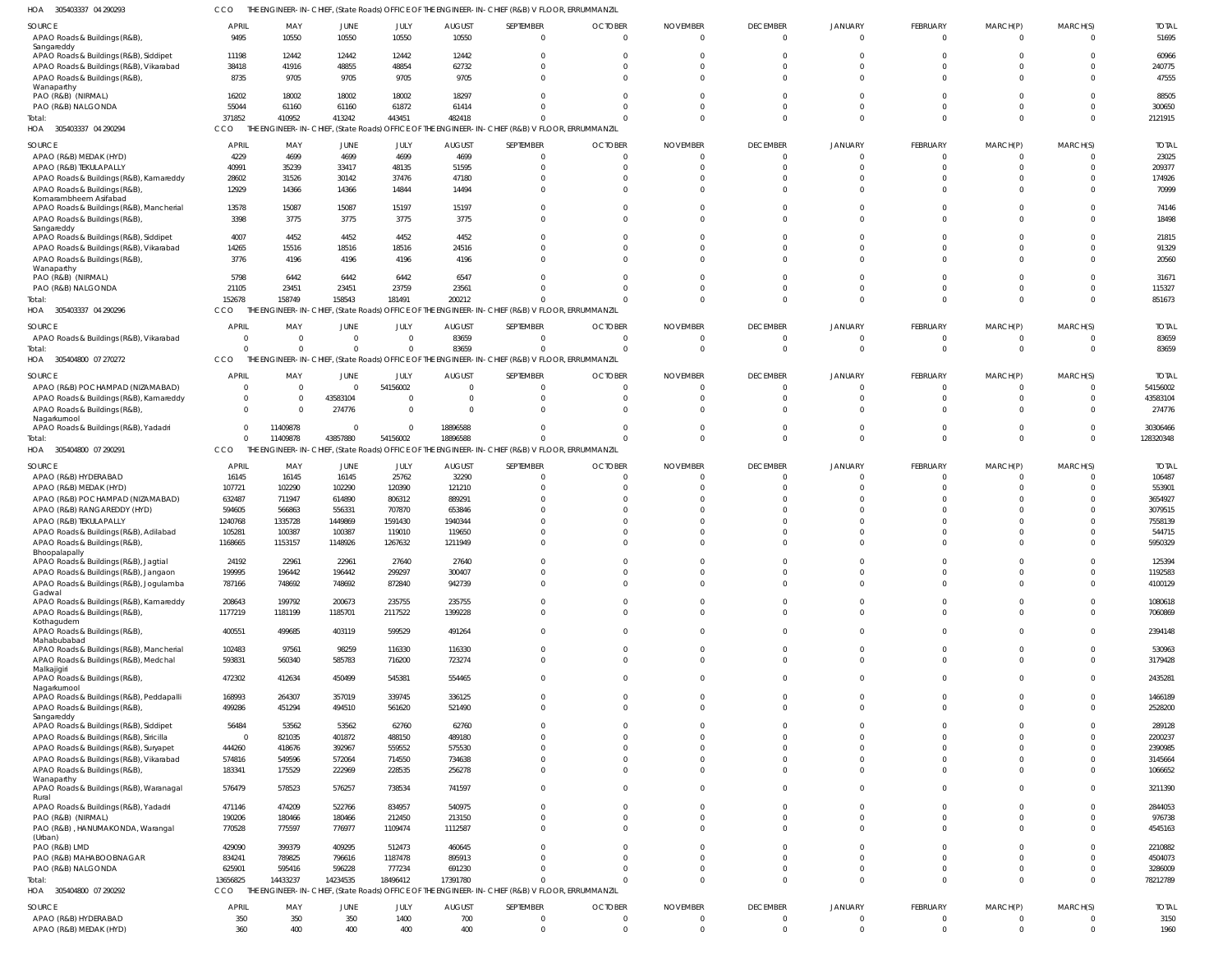305404800 07 290292 HOA CCO THE ENGINEER-IN-CHIEF, (State Roads) OFFICE OF THE ENGINEER-IN-CHIEF (R&B) V FLOOR, ERRUMMANZIL

| SOURCE                                            | <b>APRIL</b>   | MAY     | JUNE    | JULY    | <b>AUGUST</b> | SEPTEMBER                                                                                       | <b>OCTOBER</b> | <b>NOVEMBER</b> | <b>DECEMBER</b> | <b>JANUARY</b> | FEBRUARY    | MARCH(P)    | MARCH(S)     | <b>TOTAL</b> |
|---------------------------------------------------|----------------|---------|---------|---------|---------------|-------------------------------------------------------------------------------------------------|----------------|-----------------|-----------------|----------------|-------------|-------------|--------------|--------------|
| APAO (R&B) POCHAMPAD (NIZAMABAD)                  | 1730           | 41875   | 1875    | 2280    | 2300          |                                                                                                 | $\Omega$       | $\Omega$        | $\Omega$        |                | 0           |             |              | 50060        |
| APAO (R&B) RANGAREDDY (HYD)                       | 13635          | 14983   | 16483   | 16483   | 14500         |                                                                                                 | $\Omega$       | $\Omega$        | $\Omega$        | $\cap$         | $\Omega$    |             | $\cap$       | 76084        |
| APAO (R&B) TEKULAPALLY                            | 21899          | 27682   | 21482   | 26575   | 46833         |                                                                                                 | $\mathsf{C}$   | $\Omega$        | $\Omega$        |                |             |             |              | 144471       |
| APAO Roads & Buildings (R&B), Adilabad            | 896            | 1050    | 1050    | 1050    | 1050          |                                                                                                 | $\Omega$       | $\Omega$        | $\Omega$        | $\cap$         |             |             |              | 5096         |
| APAO Roads & Buildings (R&B),                     | 7112           | 5950    | 5950    | 5950    | 5950          |                                                                                                 | $\Omega$       | $\Omega$        | $\Omega$        | $\Omega$       | $\Omega$    |             |              | 30912        |
| Bhoopalapally                                     |                |         |         |         |               |                                                                                                 |                |                 |                 |                |             |             |              |              |
| APAO Roads & Buildings (R&B), Jagtial             | 180            | 200     | 200     | 200     | 200           |                                                                                                 | $\Omega$       | $\Omega$        |                 |                |             |             |              | 980          |
| APAO Roads & Buildings (R&B), Jangaon             | 1020           | 1050    | 1050    | 1800    | 1800          |                                                                                                 | $\mathsf{C}$   | $\cup$          | $\cap$          |                |             |             |              | 6720         |
| APAO Roads & Buildings (R&B),                     | 29179          | 12323   | 12240   | 12725   | 13325         | $\Omega$                                                                                        | $\Omega$       | $\Omega$        | $\Omega$        | $\Omega$       | 0           |             | $\Omega$     | 79792        |
| Kothagudem                                        |                |         |         |         |               |                                                                                                 |                |                 |                 |                |             |             |              |              |
| APAO Roads & Buildings (R&B),                     | 810            | 1200    | 900     | 2100    | 1200          | $\Omega$                                                                                        | $\Omega$       | $\Omega$        | $\Omega$        | $\Omega$       | 0           |             |              | 6210         |
| Mahabubabad                                       |                |         |         |         |               |                                                                                                 |                |                 |                 |                |             |             |              |              |
| APAO Roads & Buildings (R&B), Mancherial          | 3780           | 4200    | 4200    | 4200    | 4200          |                                                                                                 | $\Omega$       | $\Omega$        | $\Omega$        | $\Omega$       |             |             |              | 20580        |
| APAO Roads & Buildings (R&B),                     | 1800           | 2000    | 2000    | 2000    | 2000          | $\Omega$                                                                                        | $\Omega$       | $\Omega$        | $\Omega$        | $\Omega$       | $\Omega$    |             |              | 9800         |
| Nagarkurnool                                      |                |         |         |         |               |                                                                                                 |                |                 |                 |                |             |             |              |              |
| APAO Roads & Buildings (R&B), Peddapalli          | 775            | 1375    | 2150    | 1550    | 1900          |                                                                                                 |                | $\Omega$        |                 |                |             |             |              | 7750         |
| APAO Roads & Buildings (R&B), Siddipet            | 180            | 200     | 200     | 200     | 200           |                                                                                                 |                | $\cup$          |                 |                |             |             |              | 980          |
| APAO Roads & Buildings (R&B), Siricilla           | $\overline{0}$ | 5140    | 2700    | 2800    | 2800          |                                                                                                 |                | $\Omega$        |                 |                |             |             |              | 13440        |
| APAO Roads & Buildings (R&B), Suryapet            | 2450           | 4100    | 2550    | 7200    | 4100          |                                                                                                 | -0             | $\cup$          | $\cap$          |                |             |             |              | 20400        |
| APAO Roads & Buildings (R&B)                      | 4790           | 5322    | 5322    | 5322    | 12340         |                                                                                                 | $\Omega$       | $\Omega$        | $\Omega$        | $\Omega$       |             |             |              | 33096        |
| Wanaparthy                                        |                |         |         |         |               |                                                                                                 |                |                 |                 |                |             |             |              |              |
| APAO Roads & Buildings (R&B), Waranagal           | 1000           | 1000    | 2000    | 2000    | 2000          | $\Omega$                                                                                        | $\Omega$       | $\Omega$        | $\Omega$        |                | 0           |             |              | 8000         |
| Rural<br>APAO Roads & Buildings (R&B), Yadadri    | 4890           | 5300    | 5600    | 8288    | 6500          |                                                                                                 | $\Omega$       | $\Omega$        | $\Omega$        |                |             |             |              | 30578        |
| PAO (R&B), HANUMAKONDA, Warangal                  | 6890           | 7250    |         | 10900   | 10900         | $\Omega$                                                                                        | $\Omega$       | $\Omega$        | $\Omega$        | $\cap$         | $\Omega$    |             |              | 43190        |
| (Urban)                                           |                |         | 7250    |         |               |                                                                                                 |                |                 |                 |                |             |             |              |              |
| PAO (R&B) LMD                                     | 6140           | 7800    | 6700    | 10000   | 6800          |                                                                                                 | $\mathsf{C}$   | $\Omega$        |                 |                |             |             |              | 37440        |
| PAO (R&B) NALGONDA                                | 5020           | 5550    | 5550    | 6100    | 5500          |                                                                                                 | $\Omega$       | $\Omega$        | $\Omega$        | $\Omega$       | $\Omega$    |             | $\Omega$     | 27720        |
| Total:                                            | 114886         | 156300  | 108202  | 131523  | 147498        | $\Omega$                                                                                        | $\mathsf{C}$   | C               | $\Omega$        | $\Omega$       | $\Omega$    | $\Omega$    | $\Omega$     | 658409       |
| HOA 305404800 07 290293                           | CCO            |         |         |         |               | THE ENGINEER-IN-CHIEF, (State Roads) OFFICE OF THE ENGINEER-IN-CHIEF (R&B) V FLOOR, ERRUMMANZIL |                |                 |                 |                |             |             |              |              |
|                                                   |                |         |         |         |               |                                                                                                 |                |                 |                 |                |             |             |              |              |
| SOURCE                                            | <b>APRIL</b>   | MAY     | JUNE    | JULY    | <b>AUGUST</b> | SEPTEMBER                                                                                       | <b>OCTOBER</b> | <b>NOVEMBER</b> | <b>DECEMBER</b> | <b>JANUARY</b> | FEBRUARY    | MARCH(P)    | MARCH(S)     | <b>TOTAL</b> |
| APAO (R&B) HYDERABAD                              | 5275           | 5275    | 5275    | 21100   | 10550         | $\Omega$                                                                                        | $\Omega$       | $\Omega$        | $\Omega$        |                | $\Omega$    |             |              | 47475        |
| APAO (R&B) MEDAK (HYD)                            | 35731          | 39700   | 39700   | 39935   | 40210         | $\Omega$                                                                                        | $\Omega$       | $\Omega$        | $\Omega$        | $\Omega$       | $\Omega$    |             | $\Omega$     | 195276       |
| APAO (R&B) POCHAMPAD (NIZAMABAD)                  | 201317         | 276021  | 236732  | 244606  | 277524        |                                                                                                 |                | $\Omega$        |                 |                |             |             |              | 1236200      |
| APAO (R&B) RANGAREDDY (HYD)                       | 163833         | 180140  | 197232  | 197631  | 212222        |                                                                                                 |                |                 |                 |                |             |             |              | 951058       |
| APAO (R&B) TEKULAPALLY                            | 419884         | 458272  | 459056  | 527935  | 803003        |                                                                                                 |                | $\sqrt{ }$      |                 |                |             |             |              | 2668150      |
| APAO Roads & Buildings (R&B), Adilabad            | 37903          | 45222   | 45222   | 45436   | 45651         |                                                                                                 | $\mathsf{C}$   | $\cup$          | $\Omega$        | $\Omega$       |             |             |              | 219434       |
| APAO Roads & Buildings (R&B)                      | 105589         | 117617  | 117617  | 117617  | 118264        | $\Omega$                                                                                        | $\Omega$       | $\Omega$        | $\Omega$        |                |             |             |              | 576704       |
| Bhoopalapally                                     |                |         |         |         |               |                                                                                                 |                |                 |                 |                |             |             |              |              |
| APAO Roads & Buildings (R&B), Jagtial             | 8029           | 8921    | 8921    | 9175    | 9175          | $\Omega$                                                                                        | $\Omega$       | $\Omega$        |                 | $\Omega$       |             |             |              | 44221        |
| APAO Roads & Buildings (R&B), Jangaon             | 51485          | 54008   | 54008   | 82785   | 83157         |                                                                                                 | $\Omega$       | $\Omega$        | $\Omega$        | $\Omega$       | $\Omega$    |             |              | 325443       |
| APAO Roads & Buildings (R&B), Jogulamba           | 261070         | 288504  | 288504  | 289487  | 301707        | $\Omega$                                                                                        | $\Omega$       | $\Omega$        | $\Omega$        | $\Omega$       | $\Omega$    |             | $\Omega$     | 1429272      |
| Gadwal                                            |                |         |         |         |               |                                                                                                 |                |                 |                 |                |             |             |              |              |
| APAO Roads & Buildings (R&B), Kamareddy           | 69202          | 77545   | 77891   | 78209   | 78209         |                                                                                                 | $\Omega$       | $\Omega$        | $\Omega$        | $\Omega$       |             |             |              | 381056       |
| APAO Roads & Buildings (R&B),                     | 353814         | 403153  | 459946  | 456660  | 478093        | $\Omega$                                                                                        | $\Omega$       | $\Omega$        | $\Omega$        | $\Omega$       | $\Omega$    |             | $\Omega$     | 2151666      |
| Kothagudem                                        |                |         |         |         |               |                                                                                                 |                |                 |                 |                |             |             |              |              |
| APAO Roads & Buildings (R&B)                      | 47065          | 84046   | 52295   | 110024  | 64391         | $\Omega$                                                                                        | $\Omega$       | $\cup$          | $\Omega$        | $\Omega$       |             |             |              | 357821       |
| Mahabubabad                                       |                |         |         |         |               |                                                                                                 |                |                 |                 |                |             |             |              |              |
| APAO Roads & Buildings (R&B), Mancherial          | 34004          | 38056   | 38331   | 38606   | 38606         | $\Omega$                                                                                        | $\Omega$       | $\Omega$        | $\Omega$        | $\Omega$       | $\Omega$    |             |              | 187603       |
| APAO Roads & Buildings (R&B), Medchal             | 183864         | 202720  | 221728  | 223019  | 245770        | $\Omega$                                                                                        | $\Omega$       | $\Omega$        | $\Omega$        | $\cap$         |             |             |              | 1077101      |
| Malkajigiri<br>APAO Roads & Buildings (R&B),      | 143417         | 158750  | 164173  | 164815  | 165532        |                                                                                                 |                |                 |                 |                |             |             |              | 796687       |
| Nagarkurnool                                      |                |         |         |         |               |                                                                                                 |                |                 |                 |                |             |             |              |              |
| APAO Roads & Buildings (R&B), Peddapalli          | 56058          | 100646  | 150657  | 112708  | 142070        | $\mathbf 0$                                                                                     | $\overline{0}$ | $\mathbf 0$     | $\Omega$        | $\Omega$       | 0           |             | $\Omega$     | 562139       |
| APAO Roads & Buildings (R&B)                      | 165623         | 173805  | 188232  | 186319  | 173013        | $\mathbf 0$                                                                                     | $\Omega$       | $\Omega$        | $\Omega$        | $\Omega$       | $\mathbf 0$ | $\Omega$    | $\Omega$     | 886992       |
| Sangareddy                                        |                |         |         |         |               |                                                                                                 |                |                 |                 |                |             |             |              |              |
| APAO Roads & Buildings (R&B), Siddipet            | 18725          | 20805   | 20805   | 20805   | 20805         | $\Omega$                                                                                        | $\overline{0}$ | $\mathbf 0$     | $\Omega$        | $\Omega$       |             |             |              | 101945       |
| APAO Roads & Buildings (R&B), Siricilla           | $\overline{0}$ | 294058  | 155149  | 161914  | 162260        | $\Omega$                                                                                        | $\Omega$       | $\Omega$        | $\Omega$        | $\Omega$       | $\Omega$    |             | $\Omega$     | 773381       |
| APAO Roads & Buildings (R&B), Suryapet            | 147362         | 190144  | 147646  | 249841  | 190921        | $\Omega$                                                                                        | $\Omega$       | $\Omega$        | $\Omega$        | $\Omega$       | $\Omega$    |             | $\Omega$     | 925914       |
| APAO Roads & Buildings (R&B), Vikarabad           | 190683         | 208935  | 236139  | 237049  | 290070        | $\Omega$                                                                                        | $\Omega$       | $\Omega$        | $\Omega$        | $\Omega$       | $\Omega$    |             |              | 1162876      |
| APAO Roads & Buildings (R&B)                      | 65494          | 72417   | 115467  | 81007   | 255140        | $\Omega$                                                                                        | $\Omega$       | $\Omega$        | $\Omega$        | $\Omega$       | $\Omega$    |             |              | 589525       |
| Wanaparthy                                        |                |         |         |         |               |                                                                                                 |                |                 |                 |                |             |             |              |              |
| APAO Roads & Buildings (R&B), Waranagal           | 38111          | 38111   | 76408   | 76589   | 76961         | $\Omega$                                                                                        | $\Omega$       | $\Omega$        | $\Omega$        | $\Omega$       | $\Omega$    | $\Omega$    | $\Omega$     | 306180       |
| Rural                                             |                |         |         |         |               |                                                                                                 |                |                 |                 |                |             |             |              |              |
| APAO Roads & Buildings (R&B), Yadadri             | 156278         | 176572  | 192473  | 279006  | 179463        | $\Omega$                                                                                        | $\Omega$       | $\mathbf 0$     | $\Omega$        | $\Omega$       |             |             |              | 983792       |
| PAO (R&B) (NIRMAL)                                | 63105          | 70116   | 70116   | 70488   | 70723         | $\Omega$                                                                                        | $\Omega$       | $\overline{0}$  | $\Omega$        | $\Omega$       | $\Omega$    | $\Omega$    | $\Omega$     | 344548       |
| PAO (R&B), HANUMAKONDA, Warangal                  | 165958         | 175300  | 176179  | 261098  | 262048        | $\Omega$                                                                                        | $\Omega$       | $\Omega$        | $\Omega$        | $\Omega$       | $\Omega$    |             | $\Omega$     | 1040583      |
| (Urban)                                           |                |         |         |         |               | $\Omega$                                                                                        |                |                 | $\Omega$        | $\Omega$       |             |             |              |              |
| PAO (R&B) LMD                                     | 142346         | 175317  | 156751  | 213881  | 152835        |                                                                                                 | $\Omega$       | $\Omega$        |                 |                |             |             |              | 841130       |
| PAO (R&B) MAHABOOBNAGAR                           | 276745         | 336497  | 304665  | 885223  | 372862        |                                                                                                 | $\Omega$       | $\Omega$        | $\Omega$        | $\Omega$       | $\Omega$    |             | $\Omega$     | 2175992      |
| PAO (R&B) NALGONDA                                | 207528         | 229225  | 229544  | 257672  | 229133        | $\Omega$                                                                                        | $\Omega$       | $\Omega$        | $\Omega$        | $\Omega$       | $\Omega$    |             | $\Omega$     | 1153102      |
| Total:                                            | 3815498        | 4699898 | 4686862 | 5740640 | 5550368       | $\Omega$                                                                                        | $\Omega$       | $\Omega$        | $\Omega$        | $\Omega$       | $\Omega$    | $\Omega$    | $\Omega$     | 24493266     |
| HOA 305404800 07 290294                           | CCO            |         |         |         |               | THE ENGINEER-IN-CHIEF, (State Roads) OFFICE OF THE ENGINEER-IN-CHIEF (R&B) V FLOOR, ERRUMMANZIL |                |                 |                 |                |             |             |              |              |
| SOURCE                                            | <b>APRIL</b>   | MAY     | JUNE    | JULY    | <b>AUGUST</b> | SEPTEMBER                                                                                       | <b>OCTOBER</b> | <b>NOVEMBER</b> | <b>DECEMBER</b> | JANUARY        | FEBRUARY    | MARCH(P)    | MARCH(S)     | <b>TOTAL</b> |
| APAO (R&B) HYDERABAD                              | 4719           | 4719    | 4719    | 18876   | 9438          | $\mathbf 0$                                                                                     | $\overline{0}$ | $\mathbf 0$     | $\Omega$        | $\Omega$       | $\mathbf 0$ |             |              | 42471        |
|                                                   |                |         | 14206   |         | 14388         | $\Omega$                                                                                        | $\overline{0}$ | $\Omega$        | $\Omega$        | $\Omega$       | $\Omega$    |             | $\Omega$     | 69875        |
| APAO (R&B) MEDAK (HYD)                            | 12785          | 14206   |         | 14290   |               |                                                                                                 |                |                 |                 |                |             |             |              |              |
| APAO (R&B) POCHAMPAD (NIZAMABAD)                  | 88756          | 115458  | 104075  | 109380  | 127995        | $\Omega$                                                                                        | $\Omega$       | $\Omega$        | $\Omega$        | $\Omega$       |             |             | $\cap$       | 545664       |
| APAO (R&B) RANGAREDDY (HYD)                       | 99310          | 109395  | 117954  | 118311  | 123491        | $\Omega$                                                                                        | $\Omega$       | $\Omega$        | $\Omega$        | $\Omega$       |             |             | $\Omega$     | 568461       |
| APAO (R&B) TEKULAPALLY                            | 180264         | 192875  | 191216  | 229923  | 339194        | $\Omega$                                                                                        | $\Omega$       | $\Omega$        | $\Omega$        | $\Omega$       |             |             | $\Omega$     | 1133472      |
| APAO Roads & Buildings (R&B), Adilabad            | 13484          | 15184   | 15184   | 15261   | 15354         | $\Omega$                                                                                        | $\Omega$       | $\Omega$        | $\Omega$        | $\Omega$       | $\Omega$    |             | $\cap$       | 74467        |
| APAO Roads & Buildings (R&B),                     | 44983          | 50085   | 50085   | 50085   | 50317         | $\Omega$                                                                                        | $\Omega$       | $\Omega$        | $\Omega$        | $\Omega$       | $\Omega$    |             | $\Omega$     | 245555       |
| Bhoopalapally                                     |                |         |         |         |               | $\Omega$                                                                                        |                |                 | $\Omega$        | $\Omega$       |             |             | $\Omega$     |              |
| APAO Roads & Buildings (R&B), Jagtial             | 2873           | 3192    | 3192    | 3283    | 3283          |                                                                                                 | $\Omega$       | $\Omega$        |                 |                | $\Omega$    |             |              | 15823        |
| APAO Roads & Buildings (R&B), Jangaon             | 19708          | 20709   | 20709   | 31409   | 31542         | $\mathbf 0$                                                                                     | $\Omega$       | $\Omega$        | $\Omega$        | $\Omega$       | $\Omega$    |             | $\Omega$     | 124077       |
| APAO Roads & Buildings (R&B), Jogulamba           | 104932         | 115967  | 115967  | 116895  | 121457        | $\mathbf 0$                                                                                     | $\overline{0}$ | $\overline{0}$  | $\Omega$        | $\Omega$       | $\mathbf 0$ | $\Omega$    | $\Omega$     | 575218       |
| Gadwal<br>APAO Roads & Buildings (R&B), Kamareddy | 25433          | 28492   | 28615   | 28729   | 28729         | $\overline{0}$                                                                                  | $\mathbf{0}$   | $\overline{0}$  | $\overline{0}$  | $\mathbf{0}$   | $\mathbf 0$ | $\mathbf 0$ | $\mathbf{0}$ | 139998       |
|                                                   |                |         |         |         |               |                                                                                                 |                |                 |                 |                |             |             |              |              |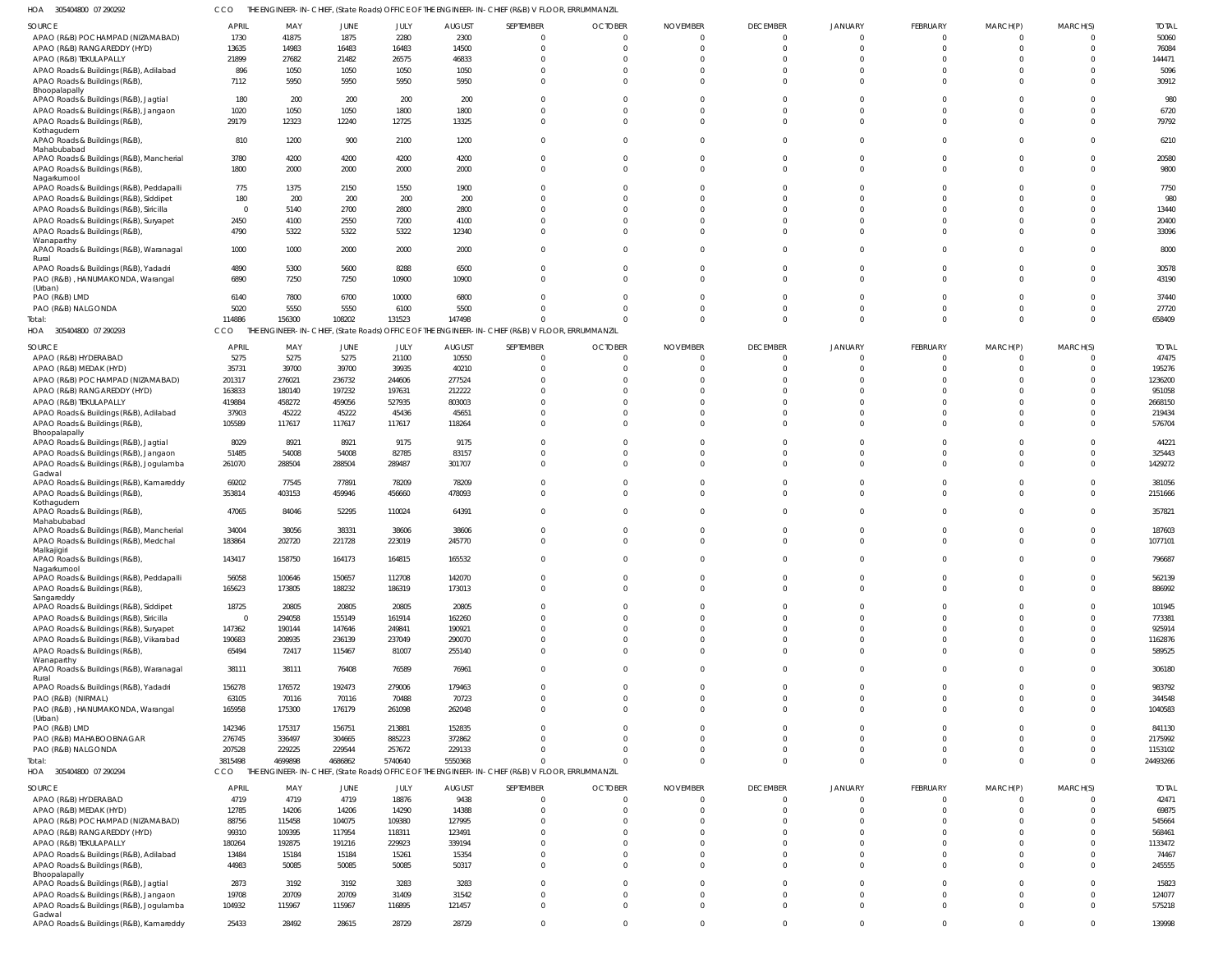305404800 07 290294 HOA CCO THE ENGINEER-IN-CHIEF, (State Roads) OFFICE OF THE ENGINEER-IN-CHIEF (R&B) V FLOOR, ERRUMMANZIL

|                                                                                        |                          |                                                |                          | .                    |                                 |                                                                                                                         |                                  |                                   |                             |                            |                                   |                            |                              |                          |
|----------------------------------------------------------------------------------------|--------------------------|------------------------------------------------|--------------------------|----------------------|---------------------------------|-------------------------------------------------------------------------------------------------------------------------|----------------------------------|-----------------------------------|-----------------------------|----------------------------|-----------------------------------|----------------------------|------------------------------|--------------------------|
| <b>SOURCE</b><br>APAO Roads & Buildings (R&B),                                         | <b>APRIL</b><br>189719   | MAY<br>160984                                  | JUNE<br>165539           | JULY<br>221695       | <b>AUGUST</b><br>229644         | SEPTEMBER<br>$\Omega$                                                                                                   | <b>OCTOBER</b><br>$\Omega$       | <b>NOVEMBER</b><br>$\Omega$       | <b>DECEMBER</b><br>$\Omega$ | <b>JANUARY</b>             | FEBRUARY<br>$\Omega$              | MARCH(P)<br>$\Omega$       | MARCH(S)<br>$\Omega$         | <b>TOTAL</b><br>967581   |
| Kothagudem<br>APAO Roads & Buildings (R&B),<br>Mahabubabad                             | 16841                    | 30802                                          | 18713                    | 37037                | 23041                           | $\Omega$                                                                                                                | $\Omega$                         | $\Omega$                          |                             |                            | $\Omega$                          | 0                          | $\Omega$                     | 126434                   |
| APAO Roads & Buildings (R&B), Mancherial<br>APAO Roads & Buildings (R&B), Medchal      | 12819<br>164479          | 14341<br>181346                                | 14460<br>198349          | 14558<br>199506      | 14558<br>220587                 | $\Omega$<br>$\Omega$                                                                                                    | $\Omega$<br>$\Omega$             | $\Omega$<br>$\Omega$              |                             |                            | $\Omega$<br>$\Omega$              | 0<br><sup>0</sup>          | $\Omega$<br>$\Omega$         | 70736<br>964267          |
| Malkajigiri<br>APAO Roads & Buildings (R&B),                                           | 54119                    | 59805                                          | 62746                    | 62974                | 63232                           | $\Omega$                                                                                                                | $\Omega$                         | $\Omega$                          |                             |                            | $\Omega$                          | $\Omega$                   | $\Omega$                     | 302876                   |
| Nagarkurnool<br>APAO Roads & Buildings (R&B), Peddapalli                               | 21354                    | 37306                                          | 56492                    | 42986                | 56079                           | $\Omega$                                                                                                                | $\Omega$                         | $\Omega$                          |                             |                            | $\Omega$                          |                            | $\Omega$                     | 214217                   |
| APAO Roads & Buildings (R&B),<br>Sangareddy<br>APAO Roads & Buildings (R&B), Siddipet  | 77339<br>7389            | 81415<br>8209                                  | 86726<br>8209            | 89348<br>8209        | 83711<br>8209                   | $\Omega$                                                                                                                | $\Omega$                         | $\Omega$<br>$\Omega$              |                             |                            | $\Omega$                          | $\Omega$                   | $\Omega$<br>$\Omega$         | 418539<br>40225          |
| APAO Roads & Buildings (R&B), Siricilla                                                | $\Omega$                 | 117233                                         | 61840                    | 64737                | 64860                           |                                                                                                                         |                                  | $\Omega$                          |                             |                            |                                   |                            | $\Omega$                     | 308670                   |
| APAO Roads & Buildings (R&B), Suryapet                                                 | 58564                    | 75075                                          | 58290                    | 97683                | 75352                           | U                                                                                                                       | $\Omega$                         | $\Omega$                          |                             |                            |                                   |                            | $\Omega$                     | 364964                   |
| APAO Roads & Buildings (R&B), Vikarabad<br>APAO Roads & Buildings (R&B),               | 72489<br>26059           | 79449<br>28801                                 | 89608<br>41609           | 89954<br>32515       | 109670<br>36206                 | <sup>0</sup>                                                                                                            | $\Omega$                         | $\Omega$                          |                             |                            | <sup>0</sup>                      |                            | $\Omega$<br>$\Omega$         | 441170<br>165190         |
| Wanaparthy<br>APAO Roads & Buildings (R&B), Waranagal                                  | 15480                    | 15480                                          | 31026                    | 31090                | 31224                           | $\Omega$                                                                                                                | $\Omega$                         | $\Omega$                          |                             |                            | $\Omega$                          | <sup>0</sup>               | $\Omega$                     | 124300                   |
| Rural<br>APAO Roads & Buildings (R&B), Yadadri                                         | 58938                    | 67522                                          | 73349                    | 110525               | 67614                           | $\Omega$                                                                                                                | $\Omega$                         | $\Omega$                          |                             |                            |                                   |                            | $\Omega$                     | 377948                   |
| PAO (R&B) (NIRMAL)<br>PAO (R&B), HANUMAKONDA, Warangal                                 | 24547<br>98973           | 27273<br>104542                                | 27273<br>105066          | 27406<br>155712      | 27490<br>156278                 | $\Omega$<br>$\Omega$                                                                                                    | $\Omega$<br>$\Omega$             | $\Omega$<br>$\Omega$              |                             |                            | U<br>$\Omega$                     | <sup>0</sup>               | $\Omega$<br>$\Omega$         | 133989<br>620571         |
| (Urban)                                                                                |                          |                                                |                          |                      |                                 |                                                                                                                         |                                  |                                   |                             |                            |                                   |                            |                              |                          |
| PAO (R&B) LMD                                                                          | 76727                    | 95484                                          | 84331<br>138853          | 118400<br>189579     | 81913                           |                                                                                                                         | $\Omega$                         | $\Omega$<br>$\Omega$              |                             |                            |                                   |                            | $\Omega$<br>$\Omega$         | 456855                   |
| PAO (R&B) MAHABOOBNAGAR<br>PAO (R&B) NALGONDA                                          | 126053<br>79621          | 152725<br>87877                                | 87991                    | 99046                | 175694<br>88804                 |                                                                                                                         | $\Omega$<br>$\Omega$             | $\Omega$                          |                             | $\Omega$                   | $\Omega$                          |                            | $\Omega$                     | 782904<br>443339         |
| Total:                                                                                 | 1778757                  | 2095951                                        | 2076392                  | 2429402              | 2479354                         | $\Omega$                                                                                                                | $\Omega$                         | $\Omega$                          |                             | $\Omega$                   | $\Omega$                          | $\Omega$                   | $\Omega$                     | 10859856                 |
| HOA 305404800 07 290295                                                                | CCO                      |                                                |                          |                      |                                 | THE ENGINEER-IN-CHIEF, (State Roads) OFFICE OF THE ENGINEER-IN-CHIEF (R&B) V FLOOR, ERRUMMANZIL                         |                                  |                                   |                             |                            |                                   |                            |                              |                          |
| SOURCE<br>APAO Roads & Buildings (R&B),                                                | <b>APRIL</b><br>$\Omega$ | MAY<br>$\Omega$                                | JUNE<br>$\overline{0}$   | JULY<br>$\Omega$     | <b>AUGUST</b><br>100000         | SEPTEMBER<br>$\overline{0}$                                                                                             | <b>OCTOBER</b><br>$\overline{0}$ | <b>NOVEMBER</b><br>$\Omega$       | <b>DECEMBER</b><br>$\Omega$ | <b>JANUARY</b>             | FEBRUARY<br>$\Omega$              | MARCH(P)<br>$\Omega$       | MARCH(S)<br>$\Omega$         | <b>TOTAL</b><br>100000   |
| Kothagudem<br>APAO Roads & Buildings (R&B),<br>Sangareddy                              | $\Omega$                 | - 0                                            | $\Omega$                 | $\Omega$             | 20000                           | $\Omega$                                                                                                                | $\Omega$                         | $\Omega$                          | $\Omega$                    |                            | $\Omega$                          | $\Omega$                   | $\mathbf 0$                  | 20000                    |
| APAO Roads & Buildings (R&B), Siricilla                                                |                          | $\Omega$                                       | 9000                     | - 0                  | 22607                           | $\Omega$                                                                                                                | $\Omega$                         | $\Omega$                          |                             |                            |                                   |                            | $\mathbf{0}$                 | 31607                    |
| APAO Roads & Buildings (R&B), Suryapet<br>PAO (R&B), HANUMAKONDA, Warangal<br>(Urban)  | $\Omega$                 | $\Omega$<br>$\Omega$                           | $\Omega$<br>$\Omega$     | $\Omega$<br>$\Omega$ | 54521<br>43301                  | $\Omega$<br>$\Omega$                                                                                                    | $\Omega$<br>$\Omega$             | $\Omega$<br>$\Omega$              | $\Omega$                    |                            | $\Omega$<br>$\Omega$              | $\Omega$<br>$\Omega$       | $\Omega$<br>$\Omega$         | 54521<br>43301           |
| PAO (R&B) LMD                                                                          |                          | $\Omega$                                       | $\Omega$                 |                      | 8000                            | $\Omega$                                                                                                                | $\Omega$                         | $\Omega$                          |                             |                            |                                   |                            | $\Omega$                     | 8000                     |
| PAO (R&B) NALGONDA                                                                     |                          | $\Omega$                                       | 11490                    |                      | $\overline{0}$                  | $\Omega$                                                                                                                | $\Omega$                         | $\Omega$                          | $\Omega$                    | $\Omega$                   | $\Omega$                          | 0                          | $\mathbf 0$                  | 11490                    |
| Total:<br>HOA 305404800 07 290296                                                      | CCO                      | $\Omega$                                       | 20490                    | $\Omega$             | 248429                          | $\Omega$<br>THE ENGINEER-IN-CHIEF, (State Roads) OFFICE OF THE ENGINEER-IN-CHIEF (R&B) V FLOOR, ERRUMMANZIL             | $\Omega$                         | $\Omega$                          | $\Omega$                    | $\Omega$                   | $\Omega$                          | $\Omega$                   | $\Omega$                     | 268919                   |
|                                                                                        |                          |                                                |                          |                      |                                 |                                                                                                                         |                                  |                                   |                             |                            |                                   |                            |                              |                          |
| <b>SOURCE</b><br>APAO (R&B) POCHAMPAD (NIZAMABAD)                                      | <b>APRIL</b><br>$\Omega$ | MAY<br>$\Omega$                                | JUNE<br>$\Omega$         | JULY<br>$\Omega$     | AUGUST<br>173687                | SEPTEMBER<br>$\Omega$                                                                                                   | <b>OCTOBER</b><br>$\Omega$       | <b>NOVEMBER</b><br>$\Omega$       | <b>DECEMBER</b>             | <b>JANUARY</b>             | <b>FEBRUARY</b><br>$\Omega$       | MARCH(P)<br>$\Omega$       | MARCH(S)<br>$\Omega$         | <b>TOTAL</b><br>173687   |
| APAO (R&B) RANGAREDDY (HYD)                                                            |                          | $\Omega$                                       | $\Omega$                 | $\Omega$             | 38162                           | U                                                                                                                       | $\Omega$                         | $\Omega$                          |                             |                            | $\Omega$                          |                            | $\Omega$                     | 38162                    |
| APAO (R&B) TEKULAPALLY                                                                 |                          | $\Omega$                                       | $\Omega$                 | $\Omega$             | 495863                          |                                                                                                                         | $\Omega$                         | $\Omega$                          |                             |                            |                                   |                            | $\Omega$                     | 495863                   |
| APAO Roads & Buildings (R&B), Jangaon                                                  |                          | $\Omega$                                       | $\Omega$                 | $\Omega$             | 31165                           |                                                                                                                         | $\Omega$                         | $\Omega$                          |                             |                            |                                   |                            | $\Omega$                     | 31165                    |
| APAO Roads & Buildings (R&B),<br>Mahabubabad                                           |                          | $\Omega$                                       | $\Omega$                 | 133823               | 0                               | $\Omega$                                                                                                                | $\Omega$                         | $\Omega$                          |                             |                            |                                   |                            | $\Omega$                     | 133823                   |
| APAO Roads & Buildings (R&B), Medchal<br>Malkajigiri                                   |                          | $\Omega$                                       | $\Omega$                 |                      | 243263                          | $\Omega$                                                                                                                |                                  | $\Omega$                          |                             |                            | $\Omega$                          | 0                          | $\Omega$                     | 243263                   |
| APAO Roads & Buildings (R&B), Vikarabad<br>APAO Roads & Buildings (R&B),<br>Wanaparthy | $\sqrt{2}$               | $\sqrt{ }$<br>$\Omega$                         | $\cap$                   | $\sqrt{2}$           | 408142<br>37919                 | $\Omega$                                                                                                                | $\Omega$                         | $\Omega$                          |                             |                            | $\Omega$                          | $\Omega$                   | $\cap$<br>$\Omega$           | 408142<br>37919          |
| PAO (R&B) NALGONDA                                                                     | $\Omega$                 | $\Omega$                                       | $\Omega$                 | $\Omega$             | 32331                           | $\Omega$                                                                                                                | $\Omega$                         | $\Omega$                          |                             |                            | $\mathbf 0$                       | $\Omega$                   | $\Omega$                     | 32331                    |
| Total:                                                                                 | $\Omega$                 | $\Omega$                                       | $\Omega$                 | 133823               | 1460532                         | $\Omega$                                                                                                                | $\Omega$                         | $\Omega$                          |                             | $\Omega$                   | $\Omega$                          | $\mathbf{0}$               | $\Omega$                     | 1594355                  |
| HOA 305404800 13 270272                                                                | CCO                      |                                                |                          |                      |                                 | THE CHIEF ENGINEER (R&B), EAP, RDC OFFICE OF THE ENGINEER-IN-CHIEF (R&B), II FLOOR, ERRUMMANZIL                         |                                  |                                   |                             |                            |                                   |                            |                              |                          |
| <b>SOURCE</b><br>APAO Roads & Buildings (R&B), Medchal<br>Malkajigiri                  | <b>APRIL</b><br>$\Omega$ | MAY<br>$\overline{0}$                          | JUNE<br>$\overline{0}$   | JULY<br>39784000     | <b>AUGUST</b><br>$\overline{0}$ | SEPTEMBER<br>$\mathbf{0}$                                                                                               | <b>OCTOBER</b><br>$\overline{0}$ | <b>NOVEMBER</b><br>$\overline{0}$ | <b>DECEMBER</b><br>$\Omega$ | <b>JANUARY</b><br>$\Omega$ | <b>FEBRUARY</b><br>$\overline{0}$ | MARCH(P)<br>$\overline{0}$ | MARCH(S)<br>$\mathbf 0$      | <b>TOTAL</b><br>39784000 |
| Total:<br>HOA 305480001 03 290291                                                      | $\Omega$<br>CCO          | $\Omega$                                       | $\overline{0}$           | 39784000             | $\Omega$                        | $\Omega$<br>THE ENGINEER-IN-CHIEF, (R&B,NH,ADMN,ROB/RUBS), OFFICE OF THE ENGINEER-IN-CHIEF(R&B), IV FLOOR, ERRAM MANZIL | $\Omega$                         | $\overline{\mathbf{0}}$           |                             |                            | $\overline{0}$                    | $\overline{0}$             | $^{\circ}$                   | 39784000                 |
| <b>SOURCE</b>                                                                          | <b>APRIL</b>             | MAY                                            | JUNE                     | JULY                 | <b>AUGUST</b>                   | SEPTEMBER                                                                                                               | <b>OCTOBER</b>                   | <b>NOVEMBER</b>                   | <b>DECEMBER</b>             | <b>JANUARY</b>             | <b>FEBRUARY</b>                   | MARCH(P)                   | MARCH(S)                     | <b>TOTAL</b>             |
| APAO (R&B) POCHAMPAD (NIZAMABAD)                                                       | 191580                   | 240863                                         | 254295                   | 283670               | 380992                          | 0                                                                                                                       | $\Omega$                         | $\Omega$                          |                             |                            | 0                                 | 0                          | 0                            | 1351400                  |
| APAO (R&B) RANGAREDDY (HYD)                                                            | 336990                   | 353444                                         | 448669                   | 488020               | 488020                          | $\Omega$                                                                                                                | $\overline{0}$                   | $\overline{0}$                    |                             |                            | $\Omega$                          | 0                          | $\mathbf{0}$                 | 2115143                  |
| PAO (R&B), HANUMAKONDA, Warangal<br>(Urban)                                            | $\overline{0}$           | 58350                                          | 36579                    | 58350                | 63800                           | $\Omega$                                                                                                                | $\Omega$                         | $\Omega$                          |                             |                            | $\Omega$                          | $\Omega$                   | $\Omega$                     | 217079                   |
| PAO (R&B) LMD                                                                          | 304304                   | 136704                                         | $\overline{0}$           | 304304               | 160160                          | $\Omega$                                                                                                                | $\Omega$                         | $\Omega$                          |                             |                            | $\Omega$                          | $\Omega$                   | $\mathbf{0}$                 | 905472                   |
| Total:                                                                                 | 832874                   | 789361                                         | 739543                   | 1134344              | 1092972                         | $\Omega$                                                                                                                | $\Omega$                         | $\Omega$                          |                             |                            | $\Omega$                          | $\Omega$                   | $\Omega$                     | 4589094                  |
| HOA 305480001 03 290292                                                                | CCO                      | THE ENGINEER-IN-CHIEF, (R&B,NH,ADMN,ROB/RUBS), |                          |                      |                                 | OFFICE OF THE ENGINEER-IN-CHIEF(R&B), IV FLOOR, ERRAM MANZIL                                                            |                                  |                                   |                             |                            |                                   |                            |                              |                          |
| <b>SOURCE</b>                                                                          | <b>APRIL</b>             | MAY                                            | JUNE                     | JULY                 | <b>AUGUST</b>                   | SEPTEMBER                                                                                                               | <b>OCTOBER</b>                   | <b>NOVEMBER</b>                   | <b>DECEMBER</b>             | JANUARY                    | <b>FEBRUARY</b>                   | MARCH(P)                   | MARCH(S)                     | <b>TOTAL</b>             |
| APAO (R&B) POCHAMPAD (NIZAMABAD)<br>APAO (R&B) RANGAREDDY (HYD)                        | 1040<br>5950             | 21600<br>7500                                  | 2100<br>8500             | 1600<br>8500         | 2187<br>8500                    | $\mathbf{0}$<br>$\mathbf{0}$                                                                                            | - 0<br>$\overline{0}$            | - 0<br>$\overline{0}$             | $\Omega$                    |                            | $\mathbf{0}$<br>0                 | 0<br>0                     | $\mathbf{0}$<br>$\mathbf{0}$ | 28527<br>38950           |
| PAO (R&B), HANUMAKONDA, Warangal                                                       | $\overline{0}$           | 850                                            | 425                      | 850                  | 1300                            | $\Omega$                                                                                                                | $\Omega$                         | $\Omega$                          |                             |                            | $\Omega$                          | $\Omega$                   | $\Omega$                     | 3425                     |
| (Urban)<br>PAO (R&B) LMD                                                               | 1520                     | 800                                            | $\overline{0}$           | 1520                 | 800                             | $\Omega$                                                                                                                | $\overline{0}$                   | $\overline{0}$                    |                             | $\Omega$                   | $\mathbf 0$                       | $\mathbf{0}$               | $\mathbf{0}$                 | 4640                     |
| Total:<br>HOA 305480001 03 290293                                                      | 8510<br>CCO              | 30750                                          | 11025                    | 12470                | 12787                           | $\Omega$<br>THE ENGINEER-IN-CHIEF, (R&B,NH,ADMN,ROB/RUBS), OFFICE OF THE ENGINEER-IN-CHIEF(R&B), IV FLOOR, ERRAM MANZIL | $\Omega$                         | $\Omega$                          | $\Omega$                    | $\Omega$                   | $\Omega$                          | $\Omega$                   | $\mathbf 0$                  | 75542                    |
|                                                                                        |                          |                                                |                          |                      |                                 |                                                                                                                         |                                  |                                   |                             |                            |                                   |                            |                              |                          |
| <b>SOURCE</b><br>APAO (R&B) POCHAMPAD (NIZAMABAD)                                      | <b>APRIL</b><br>63547    | MAY<br>93716                                   | JUNE<br>119716           | JULY<br>94088        | <b>AUGUST</b><br>127093         | SEPTEMBER<br>$\overline{0}$                                                                                             | <b>OCTOBER</b><br>$\overline{0}$ | <b>NOVEMBER</b><br>$\circ$        | <b>DECEMBER</b>             | <b>JANUARY</b>             | FEBRUARY<br>$\overline{0}$        | MARCH(P)<br>$\Omega$       | MARCH(S)<br>0                | <b>TOTAL</b><br>498160   |
| APAO (R&B) RANGAREDDY (HYD)                                                            | 111767                   | 134669                                         | 189714                   | 161862               | 161862                          | $\mathbf 0$                                                                                                             | $\Omega$                         | $\circ$                           |                             |                            | 0                                 |                            | $\Omega$                     | 759874                   |
| PAO (R&B), HANUMAKONDA, Warangal<br>(Urban)                                            | $\Omega$                 | 19364                                          | 13143                    | 19364                | 21191                           | $\Omega$                                                                                                                | $\Omega$                         | $\Omega$                          |                             |                            | $\Omega$                          |                            | $\Omega$                     | 73062                    |
| PAO (R&B) LMD<br>Total:                                                                | 100954<br>276268         | 53134<br>300883                                | $\overline{0}$<br>322573 | 100954<br>376268     | 53134<br>363280                 | $\mathbf 0$<br>$\Omega$                                                                                                 | $\Omega$<br>$\Omega$             | $\overline{0}$<br>$\Omega$        | $\Omega$                    | $\Omega$                   | $\mathbf{0}$<br>$\Omega$          | $\overline{0}$<br>$\Omega$ | $\mathbf 0$<br>$\Omega$      | 308176<br>1639272        |
|                                                                                        |                          |                                                |                          |                      |                                 |                                                                                                                         |                                  |                                   |                             |                            |                                   |                            |                              |                          |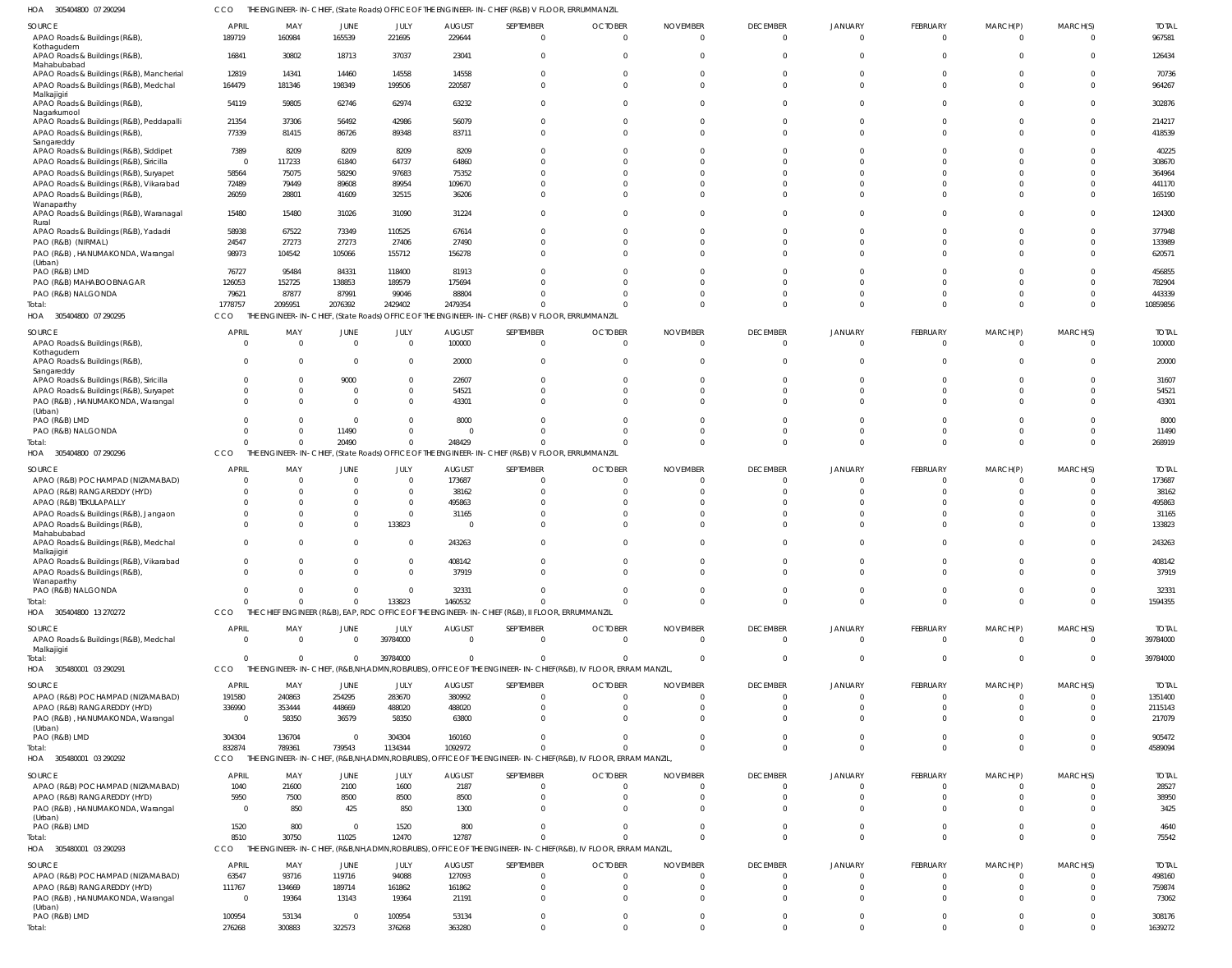| HOA 305480001 03 290294                                                  | CCO                      |                                    |                  |                                                                                     |                                 |                              | THE ENGINEER-IN-CHIEF, (R&B,NH,ADMN,ROB/RUBS), OFFICE OF THE ENGINEER-IN-CHIEF(R&B), IV FLOOR, ERRAM MANZIL, |                             |                                   |                            |                                |                            |                         |                           |
|--------------------------------------------------------------------------|--------------------------|------------------------------------|------------------|-------------------------------------------------------------------------------------|---------------------------------|------------------------------|--------------------------------------------------------------------------------------------------------------|-----------------------------|-----------------------------------|----------------------------|--------------------------------|----------------------------|-------------------------|---------------------------|
| SOURCE                                                                   | APRIL                    | MAY                                | JUNE             | JULY                                                                                | <b>AUGUST</b>                   | SEPTEMBER                    | <b>OCTOBER</b>                                                                                               | <b>NOVEMBER</b>             | <b>DECEMBER</b>                   | <b>JANUARY</b>             | <b>FEBRUARY</b>                | MARCH(P)                   | MARCH(S)                | <b>TOTAL</b>              |
| APAO (R&B) POCHAMPAD (NIZAMABAD)                                         | 26191                    | 39091                              | 50334            | 39252                                                                               | 51580                           | $^{\circ}$                   |                                                                                                              | $\Omega$                    | $\overline{0}$                    |                            | $\Omega$                       | $\Omega$                   | $\Omega$                | 206448                    |
| APAO (R&B) RANGAREDDY (HYD)                                              | 86981                    | 106648                             | 137388           | 125348                                                                              | 125348                          | $\mathbf 0$                  | $\Omega$                                                                                                     |                             | $\Omega$                          |                            | $\Omega$                       | $\Omega$                   | $\mathbf 0$             | 581713                    |
| PAO (R&B), HANUMAKONDA, Warangal<br>(Urban)                              | $\Omega$                 | 9898                               | 6187             | 9897                                                                                | 10799                           | $\Omega$                     |                                                                                                              |                             | $\Omega$                          |                            |                                |                            | $\Omega$                | 36781                     |
| PAO (R&B) LMD                                                            | 38882                    | 20464                              | $\mathbf{0}$     | 38882                                                                               | 20464                           | $\Omega$                     |                                                                                                              |                             | $\Omega$                          |                            |                                |                            | $\mathbf 0$             | 118692                    |
| Total:                                                                   | 152054                   | 176101                             | 193909           | 213379                                                                              | 208191                          | $\Omega$                     |                                                                                                              |                             | $\Omega$                          |                            | $\Omega$                       | $\Omega$                   | $\Omega$                | 943634                    |
| HOA 305480001 03 290296                                                  | CCO                      |                                    |                  |                                                                                     |                                 |                              | THE ENGINEER-IN-CHIEF, (R&B,NH,ADMN,ROB/RUBS), OFFICE OF THE ENGINEER-IN-CHIEF(R&B), IV FLOOR, ERRAM MANZIL, |                             |                                   |                            |                                |                            |                         |                           |
| SOURCE                                                                   | APRIL                    | MAY                                | <b>JUNE</b>      | JULY                                                                                | <b>AUGUST</b>                   | SEPTEMBER                    | <b>OCTOBER</b>                                                                                               | <b>NOVEMBER</b>             | <b>DECEMBER</b>                   | <b>JANUARY</b>             | FEBRUARY                       | MARCH(P)                   | MARCH(S)                | <b>TOTAL</b>              |
| APAO (R&B) POCHAMPAD (NIZAMABAD)<br>Total:                               |                          | $\Omega$<br>$\Omega$               | 0<br>$\Omega$    | $\overline{0}$<br>$\Omega$                                                          | 83571<br>83571                  | $\mathbf{0}$<br>$\mathbf{0}$ | $\Omega$                                                                                                     |                             | $\overline{0}$<br>$\overline{0}$  |                            | 0<br>$\Omega$                  | 0<br>$\Omega$              | 0<br>$\mathbf 0$        | 83571<br>83571            |
| HOA 40550000325 05 530531                                                | CCO                      |                                    |                  | The DG & IG of Police, Andhra Pradesh, Saifabad,                                    |                                 |                              |                                                                                                              |                             |                                   |                            |                                |                            |                         |                           |
|                                                                          |                          |                                    |                  |                                                                                     |                                 |                              |                                                                                                              |                             |                                   |                            |                                |                            |                         |                           |
| <b>SOURCE</b><br>PAO, FINANCE (W & P) DEPT, KARIMNAGAR                   | <b>APRIL</b><br>$\Omega$ | MAY<br>$\Omega$                    | <b>JUNE</b><br>0 | JULY<br>69085                                                                       | <b>AUGUST</b><br>$\overline{0}$ | SEPTEMBER<br>$\mathbf{0}$    | <b>OCTOBER</b><br>$\Omega$                                                                                   | <b>NOVEMBER</b>             | <b>DECEMBER</b><br>$\overline{0}$ | <b>JANUARY</b>             | <b>FEBRUARY</b>                | MARCH(P)                   | MARCH(S)<br>$\Omega$    | <b>TOTAL</b><br>69085     |
| PAO, FINANCE (W & P) DEPT, NIZAMABAD                                     | $\Omega$                 | $\Omega$                           | $\Omega$         | 1388864                                                                             | $\Omega$                        | $\mathbf 0$                  |                                                                                                              |                             | $\Omega$                          |                            |                                |                            | $\mathbf 0$             | 1388864                   |
| PAO, FINANCE (W & P) DEPT, RANGA                                         | $\Omega$                 | $\Omega$                           | $\Omega$         | 1005562                                                                             | 4451                            | $\Omega$                     |                                                                                                              |                             | $\Omega$                          |                            |                                |                            | $\Omega$                | 1010013                   |
| REDDY<br>PAO, FINANCE (W & P) DEPT, WARANGAL                             |                          | $\Omega$                           | $\Omega$         | 3354382                                                                             | $\Omega$                        | $\Omega$                     |                                                                                                              |                             | $\Omega$                          |                            |                                |                            | $\Omega$                | 3354382                   |
| Total:                                                                   |                          | $\Omega$                           | $\Omega$         | 5817893                                                                             | 4451                            | $\Omega$                     |                                                                                                              |                             | $\Omega$                          |                            | $\Omega$                       | $\Omega$                   | $\mathbf 0$             | 5822344                   |
| HOA 40550020712 07 530531                                                | <b>CCO</b>               |                                    |                  | The DG & IG of Police, Andhra Pradesh, Saifabad                                     |                                 |                              |                                                                                                              |                             |                                   |                            |                                |                            |                         |                           |
| SOURCE                                                                   | <b>APRIL</b>             | MAY                                | <b>JUNE</b>      | JULY                                                                                | <b>AUGUST</b>                   | SEPTEMBER                    | <b>OCTOBER</b>                                                                                               | <b>NOVEMBER</b>             | <b>DECEMBER</b>                   | <b>JANUARY</b>             | FEBRUARY                       | MARCH(P)                   | MARCH(S)                | <b>TOTAL</b>              |
| APAO Finance & Corporations,                                             | $\Omega$                 | $\Omega$                           | $\mathbf 0$      | 572228                                                                              | $\Omega$                        | $\mathbf{0}$                 | $\Omega$                                                                                                     |                             | $\overline{0}$                    |                            | $\Omega$                       | $\Omega$                   | $\Omega$                | 572228                    |
| Sangareddy                                                               |                          | $\Omega$                           | $\Omega$         |                                                                                     | $\Omega$                        | $\Omega$                     |                                                                                                              |                             | $\Omega$                          |                            |                                |                            | $\Omega$                |                           |
| PAO, FINANCE (W & P) DEPT, NIZAMABAD<br>PAO, FINANCE (W & P) DEPT, RANGA | $\Omega$                 | $\Omega$                           | $\Omega$         | 228217<br>17464941                                                                  | $\Omega$                        | $\Omega$                     |                                                                                                              |                             | $\Omega$                          |                            |                                | $\Omega$                   | $\Omega$                | 228217<br>17464941        |
| <b>REDDY</b>                                                             |                          |                                    |                  |                                                                                     |                                 |                              |                                                                                                              |                             |                                   |                            |                                |                            |                         |                           |
| PAO, FINANCE (W & P) DEPT, WARANGAL                                      |                          | $\Omega$                           | $\Omega$         | 13354407                                                                            | 2516505                         | $\Omega$                     |                                                                                                              |                             | $\Omega$                          |                            |                                |                            | $\Omega$                | 15870912                  |
| Total:<br>HOA 40550020712 11 530531                                      | CCO                      | $\Omega$                           | $\mathbf 0$      | 31619793<br>The Commissioner of Police, Hyderabad City Police, Basheerbagh X Roads, | 2516505                         | $\Omega$                     |                                                                                                              |                             | $\Omega$                          |                            | $\Omega$                       | $\Omega$                   | $\Omega$                | 34136298                  |
|                                                                          |                          |                                    |                  |                                                                                     |                                 |                              |                                                                                                              |                             |                                   |                            |                                |                            |                         |                           |
| SOURCE                                                                   | <b>APRIL</b><br>$\Omega$ | MAY<br>$\Omega$                    | JUNE             | JULY<br>133300000                                                                   | <b>AUGUST</b><br>$\Omega$       | SEPTEMBER<br>$\overline{0}$  | <b>OCTOBER</b><br>$\Omega$                                                                                   | <b>NOVEMBER</b><br>$\Omega$ | <b>DECEMBER</b><br>$\overline{0}$ | <b>JANUARY</b><br>$\Omega$ | <b>FEBRUARY</b><br>$\mathbf 0$ | MARCH(P)<br>$\overline{0}$ | MARCH(S)<br>$\mathbf 0$ | <b>TOTAL</b><br>133300000 |
| APAO Finance & Corporations,<br>Kothagudem                               |                          |                                    | 0                |                                                                                     |                                 |                              |                                                                                                              |                             |                                   |                            |                                |                            |                         |                           |
| Total:                                                                   | $\Omega$                 | $\Omega$                           | $\mathbf 0$      | 133300000                                                                           | $\Omega$                        | $\overline{0}$               | $\Omega$                                                                                                     |                             | $\overline{0}$                    |                            | 0                              | $\Omega$                   | $\mathbf 0$             | 133300000                 |
| HOA 40550020725 04 530531                                                | CCO                      |                                    |                  | The DG & IG of Police, Andhra Pradesh, Saifabad                                     |                                 |                              |                                                                                                              |                             |                                   |                            |                                |                            |                         |                           |
| SOURCE                                                                   | <b>APRIL</b>             | MAY                                | <b>JUNE</b>      | JULY                                                                                | <b>AUGUST</b>                   | SEPTEMBER                    | <b>OCTOBER</b>                                                                                               | <b>NOVEMBER</b>             | <b>DECEMBER</b>                   | <b>JANUARY</b>             | <b>FEBRUARY</b>                | MARCH(P)                   | MARCH(S)                | <b>TOTAL</b>              |
| APAO Finance & Corporations, Adilabad                                    |                          | $\Omega$                           | 0                | 2269435                                                                             | $\Omega$                        | 0                            |                                                                                                              |                             | $\overline{0}$                    |                            | 0                              | 0                          | 0                       | 2269435                   |
| APAO Finance & Corporations,<br>Sangareddy                               |                          | $\Omega$                           | $\Omega$         | 771307                                                                              | $\Omega$                        | $\Omega$                     |                                                                                                              |                             | $\Omega$                          |                            |                                |                            | $\Omega$                | 771307                    |
| PAO, FINANCE (W & P) DEPT, KARIMNAGAR                                    |                          | $\Omega$                           | $\mathbf 0$      | 194239                                                                              | $\Omega$                        | $\Omega$                     |                                                                                                              |                             | $\Omega$                          |                            |                                |                            | $\Omega$                | 194239                    |
| PAO, FINANCE (W & P) DEPT, NIZAMABAD                                     |                          | $\Omega$                           | $\Omega$         | 2383831                                                                             | 304101                          | $\Omega$                     |                                                                                                              |                             |                                   |                            |                                |                            | $\Omega$                | 2687932                   |
| PAO, FINANCE (W & P) DEPT, RANGA<br><b>REDDY</b>                         |                          | $\Omega$                           | $\Omega$         | 11946196                                                                            | $\Omega$                        | $\Omega$                     |                                                                                                              |                             | $\Omega$                          |                            |                                |                            | $\Omega$                | 11946196                  |
| PAO, FINANCE (W & P) DEPT, WARANGAL                                      |                          | <sup>0</sup>                       | 0                | 1966408                                                                             | $\Omega$                        | $\Omega$                     |                                                                                                              |                             | $\Omega$                          |                            |                                |                            | $\Omega$                | 1966408                   |
| Total:                                                                   |                          | $\Omega$                           | $\mathbf 0$      | 19531416                                                                            | 304101                          | $\Omega$                     |                                                                                                              |                             | $\Omega$                          |                            | $\Omega$                       | $\Omega$                   | $\Omega$                | 19835517                  |
| HOA 40550020725 06 530531                                                | CCO                      | I.G.Greyhounds GreenLands Begumpet |                  |                                                                                     |                                 |                              |                                                                                                              |                             |                                   |                            |                                |                            |                         |                           |
| SOURCE                                                                   | <b>APRIL</b>             | MAY                                | JUNE             | JULY                                                                                | <b>AUGUST</b>                   | SEPTEMBER                    | <b>OCTOBER</b>                                                                                               | <b>NOVEMBER</b>             | <b>DECEMBER</b>                   | <b>JANUARY</b>             | <b>FEBRUARY</b>                | MARCH(P)                   | MARCH(S)                | <b>TOTAL</b>              |
| PAO, FINANCE (W & P) DEPT, RANGA<br><b>REDDY</b>                         | $\Omega$                 | $\Omega$                           | 0                | 10795957                                                                            | $\overline{0}$                  | $\mathbf 0$                  | $\Omega$                                                                                                     | $\Omega$                    | $\Omega$                          | $\Omega$                   | $\Omega$                       | $\overline{0}$             | $^{\circ}$              | 10795957                  |
| Total:                                                                   |                          |                                    |                  | 10795957                                                                            |                                 |                              |                                                                                                              |                             |                                   |                            |                                |                            |                         | 10795957                  |
| 40550020725 09 530531<br>HOA                                             | CCO                      |                                    |                  | The DG & IG of Police, Andhra Pradesh, Saifabad                                     |                                 |                              |                                                                                                              |                             |                                   |                            |                                |                            |                         |                           |
| SOURCE                                                                   | <b>APRIL</b>             | MAY                                | <b>JUNE</b>      | JULY                                                                                | <b>AUGUST</b>                   | SEPTEMBER                    | <b>OCTOBER</b>                                                                                               | <b>NOVEMBER</b>             | <b>DECEMBER</b>                   | <b>JANUARY</b>             | FEBRUARY                       | MARCH(P)                   | MARCH(S)                | <b>TOTAL</b>              |
| APAO Finance & Corporations, Adilabad                                    | $\Omega$                 | $\Omega$                           | 2613077          | 11099808                                                                            | 333344                          | $\mathbf{0}$                 |                                                                                                              |                             | $\overline{0}$                    |                            | $\Omega$                       | 0                          | 0                       | 14046229                  |
| APAO Finance & Corporations,                                             |                          | $\Omega$                           | 12267474         | 15510846                                                                            | $\overline{0}$                  | $\mathbf 0$                  |                                                                                                              |                             | $\Omega$                          | $\Omega$                   | $\Omega$                       | $\mathbf 0$                | $\mathbf 0$             | 27778320                  |
| Sangareddy<br>PAO, FINANCE (W & P) DEPT, KARIMNAGAR                      | $\Omega$                 |                                    | 2882047          | 25039178                                                                            | $\overline{0}$                  | $\mathbf{0}$                 |                                                                                                              |                             | $\Omega$                          |                            |                                |                            | 0                       | 27921225                  |
| PAO, FINANCE (W & P) DEPT, NIZAMABAD                                     |                          | $\Omega$                           | 79557            | 339219                                                                              | 2040810                         | $\Omega$                     |                                                                                                              |                             | $\Omega$                          | $\Omega$                   |                                | $\Omega$                   | $\mathbf 0$             | 2459586                   |
| PAO, FINANCE (W & P) DEPT, RANGA                                         | $\Omega$                 | $\Omega$                           | $\mathbf 0$      | 21169221                                                                            | 1269538                         | $\mathbf 0$                  |                                                                                                              |                             | $\Omega$                          |                            |                                | $\Omega$                   | $\mathbf 0$             | 22438759                  |
| REDDY<br>PAO, FINANCE (W & P) DEPT, WARANGAL                             |                          | $\Omega$                           | $\mathbf 0$      | 17462682                                                                            | 270392                          | $\mathbf 0$                  |                                                                                                              |                             | $\Omega$                          | $\cap$                     | $\Omega$                       | $\Omega$                   | $\mathbf 0$             | 17733074                  |
| Total:                                                                   | $\cap$                   | $\Omega$                           | 17842155         | 90620954                                                                            | 3914084                         | $\mathbf{0}$                 |                                                                                                              |                             | $\Omega$                          | $\Omega$                   | $\mathbf 0$                    | $\overline{0}$             | $\overline{0}$          | 112377193                 |
| HOA 40550020725 11 530531                                                | CCO                      |                                    |                  | The Commissioner of Police, Hyderabad City Police, Basheerbagh X Roads,             |                                 |                              |                                                                                                              |                             |                                   |                            |                                |                            |                         |                           |
| SOURCE                                                                   | <b>APRIL</b>             | MAY                                | JUNE             | JULY                                                                                | <b>AUGUST</b>                   | SEPTEMBER                    | <b>OCTOBER</b>                                                                                               | <b>NOVEMBER</b>             | <b>DECEMBER</b>                   | <b>JANUARY</b>             | <b>FEBRUARY</b>                | MARCH(P)                   | MARCH(S)                | <b>TOTAL</b>              |
| PAO, FINANCE (W & P) DEPT, HYDERABAD                                     | $\Omega$                 | $\Omega$                           | $\mathbf 0$      | 206352718                                                                           | 114466                          | $\overline{0}$               | $\Omega$                                                                                                     | $\Omega$                    | $\overline{0}$                    | $\Omega$                   | 0                              | $^{\circ}$                 | $\overline{0}$          | 206467184                 |
| Total:                                                                   | $\cap$                   | $\Omega$                           | $\mathbf 0$      | 206352718                                                                           | 114466                          | $\mathbf{0}$                 | $\Omega$                                                                                                     | - 0                         | $\overline{0}$                    | $\Omega$                   | $\mathbf 0$                    | $\Omega$                   | $\overline{0}$          | 206467184                 |
| HOA 40550020725 12 530531                                                | CCO                      |                                    |                  | The Commissioner of Police, Hyderabad City Police, Basheerbagh X Roads,             |                                 |                              |                                                                                                              |                             |                                   |                            |                                |                            |                         |                           |
| SOURCE                                                                   | <b>APRIL</b>             | MAY                                | JUNE             | JULY                                                                                | <b>AUGUST</b>                   | SEPTEMBER                    | <b>OCTOBER</b>                                                                                               | <b>NOVEMBER</b>             | <b>DECEMBER</b>                   | <b>JANUARY</b>             | <b>FEBRUARY</b>                | MARCH(P)                   | MARCH(S)                | <b>TOTAL</b>              |
| PAO, FINANCE (W & P) DEPT, RANGA<br>REDDY                                | - 0                      | $\Omega$                           | 9907594          | 6102560                                                                             | $\overline{0}$                  | $\overline{0}$               | $\Omega$                                                                                                     | $\Omega$                    | $\overline{0}$                    | $\Omega$                   | $\mathbf 0$                    | $\overline{0}$             | $\overline{0}$          | 16010154                  |
| Total:                                                                   | $\cap$                   | $\Omega$                           | 9907594          | 6102560                                                                             | $\overline{0}$                  | $\mathbf{0}$                 | $\Omega$                                                                                                     |                             | $\overline{0}$                    | $\Omega$                   | $\mathbf 0$                    | $\overline{0}$             | $\overline{0}$          | 16010154                  |
| HOA 40550020725 14 530531                                                | CCO                      |                                    |                  | The DG & IG of Police, Andhra Pradesh, Saifabad,                                    |                                 |                              |                                                                                                              |                             |                                   |                            |                                |                            |                         |                           |
| SOURCE                                                                   | <b>APRIL</b>             | MAY                                | <b>JUNE</b>      | JULY                                                                                | <b>AUGUST</b>                   | SEPTEMBER                    | <b>OCTOBER</b>                                                                                               | <b>NOVEMBER</b>             | <b>DECEMBER</b>                   | <b>JANUARY</b>             | <b>FEBRUARY</b>                | MARCH(P)                   | MARCH(S)                | <b>TOTAL</b>              |
| APAO Finance & Corporations,                                             | $\cap$                   | $\Omega$                           | $\Omega$         | 344991                                                                              | $\Omega$                        | $\overline{0}$               | $\Omega$                                                                                                     | -0                          | $\overline{0}$                    | $\Omega$                   | $\Omega$                       | $\Omega$                   | $^{\circ}$              | 344991                    |
| Sangareddy<br>PAO, FINANCE (W & P) DEPT, WARANGAL                        | $\Omega$                 | $\Omega$                           | $\mathbf 0$      | 215807                                                                              | $\Omega$                        | $\overline{0}$               | $\Omega$                                                                                                     | -0                          | $\overline{0}$                    | $\Omega$                   | $\Omega$                       | $\overline{0}$             | $\mathbf 0$             | 215807                    |
| Total:                                                                   |                          | $\Omega$                           | $\Omega$         | 560798                                                                              | $\Omega$                        | $\mathbf{0}$                 | $\cap$                                                                                                       |                             | $\Omega$                          | $\Omega$                   | $\Omega$                       | $\Omega$                   | $\mathbf 0$             | 560798                    |
| HOA 40550020725 16 530531                                                | CCO                      |                                    |                  | The Commissioner of Police, Hyderabad City Police, Basheerbagh X Roads,             |                                 |                              |                                                                                                              |                             |                                   |                            |                                |                            |                         |                           |
| SOURCE                                                                   | <b>APRIL</b>             | MAY                                | <b>JUNE</b>      | JULY                                                                                | <b>AUGUST</b>                   | SEPTEMBER                    | <b>OCTOBER</b>                                                                                               | <b>NOVEMBER</b>             | <b>DECEMBER</b>                   | <b>JANUARY</b>             | <b>FEBRUARY</b>                | MARCH(P)                   | MARCH(S)                | <b>TOTAL</b>              |
| PAO, FINANCE (W & P) DEPT, RANGA                                         | $\Omega$                 | $\overline{0}$                     | $\mathbf 0$      | 63577884                                                                            | 15552000                        | $\overline{0}$               | $\Omega$                                                                                                     | $\Omega$                    | $\overline{0}$                    | $\Omega$                   | $\overline{0}$                 | $\overline{0}$             | $\overline{0}$          | 79129884                  |
| REDDY<br>Total:                                                          | $\Omega$                 | $\mathbf 0$                        | 0                | 63577884                                                                            | 15552000                        | $\overline{0}$               | $\Omega$                                                                                                     |                             | $\overline{0}$                    | $\Omega$                   | $\mathbf 0$                    | $\mathbf 0$                | $\overline{0}$          | 79129884                  |
|                                                                          |                          |                                    |                  |                                                                                     |                                 |                              |                                                                                                              |                             |                                   |                            |                                |                            |                         |                           |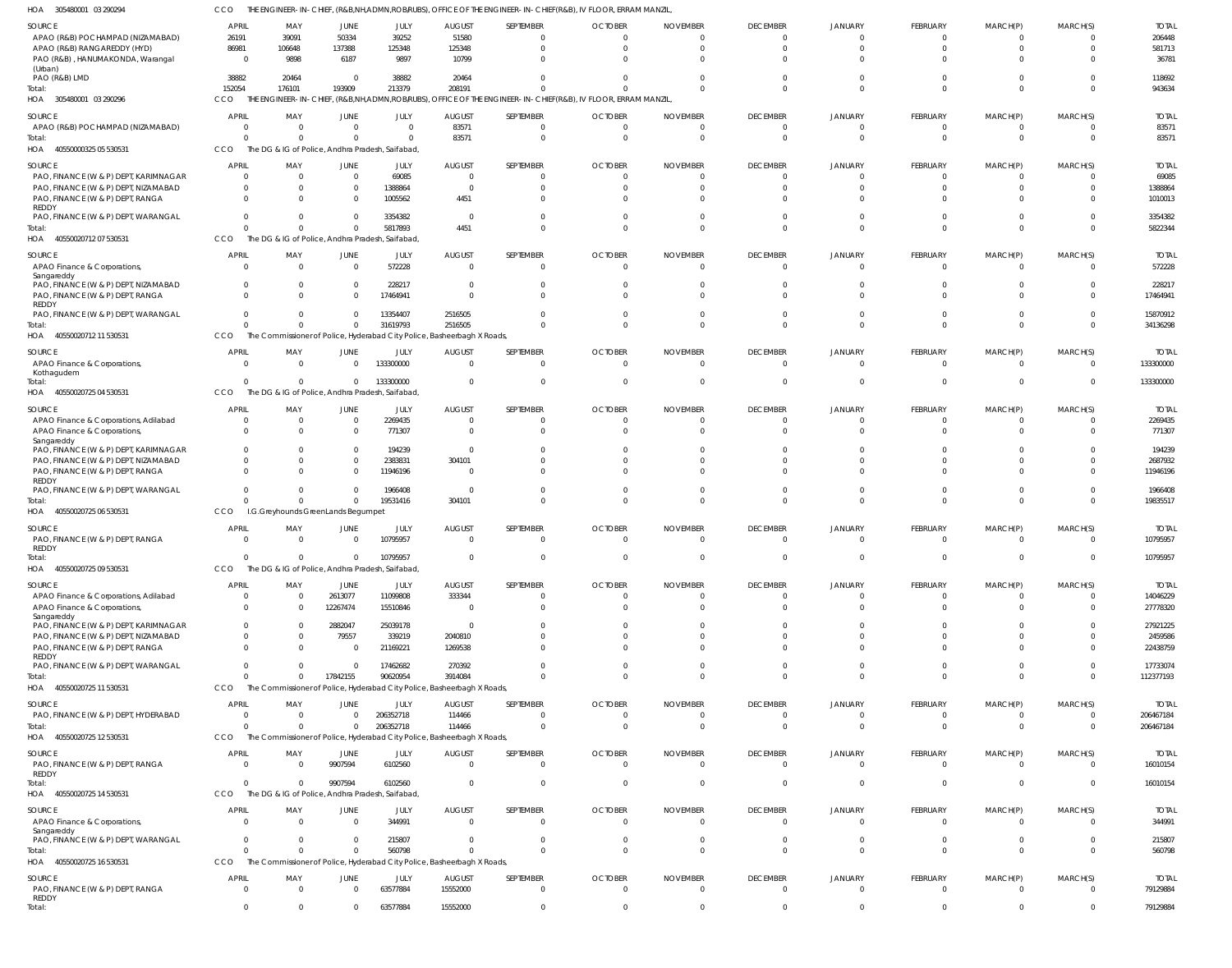| HOA<br>40550020725 22 530531                      | CCO                              |                                                 |                         | The DG & IG of Police, Andhra Pradesh, Saifabad                  |                                                                     |                                                                                                |                          |                      |                            |                                  |                      |                      |                      |                    |
|---------------------------------------------------|----------------------------------|-------------------------------------------------|-------------------------|------------------------------------------------------------------|---------------------------------------------------------------------|------------------------------------------------------------------------------------------------|--------------------------|----------------------|----------------------------|----------------------------------|----------------------|----------------------|----------------------|--------------------|
| SOURCE                                            | <b>APRIL</b>                     | MAY                                             | JUNE                    | JULY                                                             | <b>AUGUST</b>                                                       | SEPTEMBER                                                                                      | <b>OCTOBER</b>           | <b>NOVEMBER</b>      | <b>DECEMBER</b>            | <b>JANUARY</b>                   | FEBRUARY             | MARCH(P)             | MARCH(S)             | <b>TOTAL</b>       |
| PAO, FINANCE (W & P) DEPT, WARANGAL               | $\overline{0}$                   | - 0                                             | $\Omega$                | 191079                                                           | $\Omega$                                                            | $\mathbf 0$                                                                                    | $\Omega$                 | $\Omega$             | $\overline{0}$             | $\overline{0}$                   | $\Omega$             | $\Omega$             | $\overline{0}$       | 191079             |
| Total:                                            | $\Omega$                         | $\Omega$                                        | $\Omega$                | 191079                                                           | $\Omega$                                                            | $\overline{0}$                                                                                 | $\Omega$                 | $\Omega$             | $\overline{0}$             | $\overline{0}$                   | $\Omega$             | $\Omega$             | $\overline{0}$       | 191079             |
| HOA 40550020725 27 530531                         | CCO                              | The DG & IG of Police, Andhra Pradesh, Saifabad |                         |                                                                  |                                                                     |                                                                                                |                          |                      |                            |                                  |                      |                      |                      |                    |
| SOURCE                                            | <b>APRIL</b>                     | MAY                                             | JUNE                    | JULY                                                             | <b>AUGUST</b>                                                       | SEPTEMBER                                                                                      | <b>OCTOBER</b>           | <b>NOVEMBER</b>      | <b>DECEMBER</b>            | <b>JANUARY</b>                   | FEBRUARY             | MARCH(P)             | MARCH(S)             | <b>TOTAL</b>       |
| APAO Finance & Corporations, Adilabad             | $\circ$                          | - 0                                             | $\overline{0}$          | 20530601                                                         | 2910517                                                             | $\overline{0}$                                                                                 | $\Omega$                 | $\Omega$             | $\overline{0}$             | $\overline{0}$                   | $\Omega$             | $\Omega$             | $\overline{0}$       | 23441118           |
| PAO, FINANCE (W & P) DEPT, RANGA                  | $\Omega$                         |                                                 | $\Omega$                | 14053384                                                         | $\Omega$                                                            | $\overline{0}$                                                                                 | $\Omega$                 |                      | $\Omega$                   | $\Omega$                         | $\Omega$             | $\Omega$             | $\Omega$             | 14053384           |
| REDDY                                             |                                  |                                                 |                         |                                                                  |                                                                     |                                                                                                |                          |                      |                            |                                  |                      |                      |                      |                    |
| PAO, FINANCE (W & P) DEPT, WARANGAL               | $\Omega$                         |                                                 | $\Omega$                | 1005638                                                          | $\Omega$                                                            | $\mathbf 0$                                                                                    |                          |                      | $\Omega$                   | $\Omega$                         | $\Omega$             | $\Omega$             | $\Omega$             | 1005638            |
| Total:                                            | $\Omega$                         |                                                 | $\mathbf{0}$            | 35589623                                                         | 2910517                                                             | $\mathbf{0}$                                                                                   | $\Omega$                 | $\Omega$             | $\overline{0}$             | $\Omega$                         | $\Omega$             | $\Omega$             | $\overline{0}$       | 38500140           |
| HOA 40550020725 28 530531                         | CCO                              |                                                 |                         | The IG of Police, Andhra Pradesh, Intelligence Branch, Saifabad, |                                                                     |                                                                                                |                          |                      |                            |                                  |                      |                      |                      |                    |
| SOURCE                                            | <b>APRIL</b>                     | MAY                                             | JUNE                    | JULY                                                             | <b>AUGUST</b>                                                       | SEPTEMBER                                                                                      | <b>OCTOBER</b>           | <b>NOVEMBER</b>      | <b>DECEMBER</b>            | <b>JANUARY</b>                   | FEBRUARY             | MARCH(P)             | MARCH(S)             | <b>TOTAL</b>       |
| APAO Finance & Corporations, Adilabad             | $\Omega$                         | $\Omega$                                        | $\overline{0}$          | 15412                                                            | 176431                                                              | $\Omega$                                                                                       | $\Omega$                 | $\Omega$             | $\Omega$                   | $\Omega$                         | - 0                  | - 0                  | $\Omega$             | 191843             |
| PAO, AMRP (FINANCE) NALGONDA                      | $\Omega$                         |                                                 | $\Omega$                | 4608186                                                          | $\Omega$                                                            | $\mathbf 0$                                                                                    | $\Omega$                 | $\Omega$             | $\Omega$                   | $\Omega$                         | $\Omega$             | $\Omega$             | $\overline{0}$       | 4608186            |
| PAO, FINANCE (W & P) DEPT, WARANGAL               | $\Omega$                         | $\Omega$                                        | $\Omega$                | 76541                                                            | $\Omega$                                                            | $\Omega$                                                                                       | $\Omega$                 |                      | $\Omega$                   | $\Omega$                         | $\Omega$             | $\Omega$             | $\Omega$             | 76541              |
| Total:                                            | $\Omega$                         |                                                 | $\Omega$                | 4700139                                                          | 176431                                                              | $\Omega$                                                                                       | $\Omega$                 |                      | $\Omega$                   | $\Omega$                         | $\Omega$             | $\Omega$             | $\Omega$             | 4876570            |
| HOA 40550020725 33 530531                         | CCO                              | The DG & IG of Police, Andhra Pradesh, Saifabad |                         |                                                                  |                                                                     |                                                                                                |                          |                      |                            |                                  |                      |                      |                      |                    |
|                                                   |                                  |                                                 |                         |                                                                  |                                                                     |                                                                                                |                          |                      |                            |                                  |                      |                      |                      |                    |
| SOURCE                                            | <b>APRIL</b>                     | MAY                                             | JUNE                    | JULY                                                             | <b>AUGUST</b>                                                       | SEPTEMBER                                                                                      | <b>OCTOBER</b>           | <b>NOVEMBER</b>      | <b>DECEMBER</b>            | <b>JANUARY</b>                   | FEBRUARY             | MARCH(P)             | MARCH(S)             | <b>TOTAL</b>       |
| APAO Finance & Corporations, Adilabad             | $\circ$                          | - 0                                             | $\overline{0}$          | $\mathbf{0}$                                                     | 7112445                                                             | $\overline{0}$                                                                                 |                          |                      | $\overline{0}$             | $\overline{0}$                   | $\Omega$             | - 0                  | $\Omega$             | 7112445            |
| APAO Finance & Corporations<br>Sangareddy         | $\Omega$                         |                                                 | $\Omega$                | 19333019                                                         | $\Omega$                                                            | $\overline{0}$                                                                                 | $\Omega$                 | $\Omega$             | $\overline{0}$             | $\Omega$                         | $\Omega$             | $\Omega$             | $\Omega$             | 19333019           |
| PAO, FINANCE (W & P) DEPT, KARIMNAGAR             | $\overline{0}$                   |                                                 | 11287563                | 39808696                                                         | 0                                                                   | $\mathbf 0$                                                                                    |                          |                      | $\Omega$                   | n                                | $\Omega$             | - 0                  | $\Omega$             | 51096259           |
| PAO, FINANCE (W & P) DEPT, NIZAMABAD              | $\Omega$                         |                                                 | $\overline{0}$          | 40268217                                                         | 6728527                                                             | $\Omega$                                                                                       |                          |                      | $\Omega$                   | $\Omega$                         | $\Omega$             | $\cap$               | $\Omega$             | 46996744           |
| PAO, FINANCE (W & P) DEPT, RANGA                  | $\Omega$                         |                                                 | 10111801                | 85819455                                                         | 33307016                                                            | $\Omega$                                                                                       |                          |                      | $\Omega$                   | $\Omega$                         | $\Omega$             | $\Omega$             | $\Omega$             | 129238272          |
| REDDY                                             |                                  |                                                 |                         |                                                                  |                                                                     |                                                                                                |                          |                      |                            |                                  |                      |                      |                      |                    |
| PAO, FINANCE (W & P) DEPT, WARANGAL               | $\Omega$                         |                                                 | 0                       | 23885836                                                         | 3678177                                                             | $\Omega$                                                                                       |                          |                      | $\Omega$                   | $\Omega$                         | $\Omega$             | $\Omega$             | $\Omega$             | 27564013           |
| Total:                                            | $\Omega$                         |                                                 | 21399364                | 209115223                                                        | 50826165                                                            | $\Omega$                                                                                       | $\Omega$                 | $\Omega$             | $\Omega$                   | $\Omega$                         | $\Omega$             | $\Omega$             | $\Omega$             | 281340752          |
| HOA 40550020825 06 530531                         | CCO                              |                                                 |                         |                                                                  | The IG of Police, Special Protection Force, Budha Bhavan, M.G.Road, |                                                                                                |                          |                      |                            |                                  |                      |                      |                      |                    |
| SOURCE                                            | <b>APRIL</b>                     | MAY                                             | JUNE                    | JULY                                                             | <b>AUGUST</b>                                                       | SEPTEMBER                                                                                      | <b>OCTOBER</b>           | <b>NOVEMBER</b>      | <b>DECEMBER</b>            | <b>JANUARY</b>                   | FEBRUARY             | MARCH(P)             | MARCH(S)             | <b>TOTAL</b>       |
| APAO Finance & Corporations,                      | $\overline{0}$                   | $\Omega$                                        | $\overline{0}$          | 272645                                                           | $\Omega$                                                            | $\overline{0}$                                                                                 | $\Omega$                 | $\Omega$             | $\overline{0}$             | $\overline{0}$                   | $\Omega$             | $\Omega$             | $\Omega$             | 272645             |
| Sangareddy                                        |                                  |                                                 |                         |                                                                  |                                                                     |                                                                                                |                          |                      |                            |                                  |                      |                      |                      |                    |
| Total:                                            | $\Omega$                         | $\Omega$                                        | $\mathbf{0}$            | 272645                                                           | $\Omega$                                                            | $\Omega$                                                                                       | $\Omega$                 | $\Omega$             | $\overline{0}$             | $\overline{0}$                   | - 0                  | $\Omega$             | $\overline{0}$       | 272645             |
| HOA 40550080025 05 530531                         | CCO                              |                                                 |                         |                                                                  |                                                                     | DGP, OCTOPUS oloThe Addl DG of Police, Shanthi Nilayam Bds Balayogi Parayatak bhavan, Begumpet |                          |                      |                            |                                  |                      |                      |                      |                    |
| SOURCE                                            | <b>APRIL</b>                     | MAY                                             | JUNE                    | JULY                                                             | <b>AUGUST</b>                                                       | SEPTEMBER                                                                                      | <b>OCTOBER</b>           | <b>NOVEMBER</b>      | <b>DECEMBER</b>            | <b>JANUARY</b>                   | FEBRUARY             | MARCH(P)             | MARCH(S)             | <b>TOTAL</b>       |
| PAO, FINANCE (W & P) DEPT, RANGA                  | $\overline{0}$                   | $\Omega$                                        | $\overline{0}$          | 29818807                                                         | $\overline{0}$                                                      | $\overline{0}$                                                                                 | $\Omega$                 | $\Omega$             | $\overline{0}$             | $\overline{0}$                   | $\Omega$             | $\Omega$             | $\overline{0}$       | 29818807           |
| <b>REDDY</b>                                      |                                  |                                                 |                         |                                                                  |                                                                     |                                                                                                |                          |                      |                            |                                  |                      |                      |                      |                    |
| Total:                                            | $\Omega$                         | - 0                                             | $\overline{0}$          | 29818807                                                         | $\Omega$                                                            | $\overline{0}$                                                                                 | $\Omega$                 | $\Omega$             | $\overline{0}$             | $\overline{0}$                   | $\Omega$             | $\Omega$             | $\overline{0}$       | 29818807           |
| HOA 40590105125 12 530531                         | CCO                              |                                                 |                         |                                                                  |                                                                     | THE ENGINEER-IN-CHIEF, CRF OFFICE OF THE ENGINEER-IN-CHIEF (R&B), IV FLOOR, ERRAM MANZIL,      |                          |                      |                            |                                  |                      |                      |                      |                    |
| SOURCE                                            | <b>APRIL</b>                     | MAY                                             | JUNE                    | JULY                                                             | <b>AUGUST</b>                                                       | SEPTEMBER                                                                                      | <b>OCTOBER</b>           | <b>NOVEMBER</b>      | <b>DECEMBER</b>            | <b>JANUARY</b>                   | FEBRUARY             | MARCH(P)             | MARCH(S)             | <b>TOTAL</b>       |
| APAO Roads & Buildings (R&B), Suryapet            | $\overline{0}$                   | $\Omega$                                        | $\overline{\mathbf{0}}$ | $\mathbf{0}$                                                     | 887378                                                              | $\overline{0}$                                                                                 | $\Omega$                 | $\Omega$             | $\overline{0}$             | $\overline{0}$                   | - 0                  | - 0                  | $\overline{0}$       | 887378             |
| Total:                                            | $\Omega$                         | $\Omega$                                        | $\Omega$                | $\mathbf{0}$                                                     | 887378                                                              | $\mathbf{0}$                                                                                   | $\Omega$                 | $\Omega$             | $\Omega$                   | $\Omega$                         | $\Omega$             | $\Omega$             | $\Omega$             | 887378             |
| HOA 40590105125 13 530531                         | CCO                              |                                                 |                         |                                                                  |                                                                     | THE ENGINEER-IN-CHIEF, CRF OFFICE OF THE ENGINEER-IN-CHIEF (R&B), IV FLOOR, ERRAM MANZIL       |                          |                      |                            |                                  |                      |                      |                      |                    |
|                                                   |                                  |                                                 |                         |                                                                  |                                                                     |                                                                                                |                          |                      |                            |                                  |                      |                      |                      |                    |
|                                                   |                                  |                                                 |                         |                                                                  |                                                                     |                                                                                                |                          |                      |                            |                                  |                      |                      |                      |                    |
| SOURCE                                            | <b>APRIL</b>                     | MAY                                             | JUNE                    | JULY                                                             | <b>AUGUST</b>                                                       | SEPTEMBER                                                                                      | <b>OCTOBER</b>           | <b>NOVEMBER</b>      | <b>DECEMBER</b>            | <b>JANUARY</b>                   | FEBRUARY             | MARCH(P)             | MARCH(S)             | <b>TOTAL</b>       |
| APAO (R&B) HYDERABAD                              | - 0                              |                                                 | 10380061                | 12928656                                                         | 3495104                                                             | $\overline{0}$                                                                                 | $\Omega$                 | $\Omega$             | $\overline{0}$             | $\overline{0}$                   | $\Omega$             | $\Omega$             | $\overline{0}$       | 26803821           |
| Total:                                            | $\Omega$                         |                                                 | 10380061                | 12928656                                                         | 3495104                                                             | $\mathbf 0$                                                                                    | $\Omega$                 | $\Omega$             | $\Omega$                   | $\Omega$                         | $\Omega$             | $\Omega$             | $\Omega$             | 26803821           |
| HOA 40590105125 14 530531                         | CCO                              |                                                 |                         |                                                                  |                                                                     | THE ENGINEER-IN-CHIEF, CRF OFFICE OF THE ENGINEER-IN-CHIEF (R&B), IV FLOOR, ERRAM MANZIL,      |                          |                      |                            |                                  |                      |                      |                      |                    |
| SOURCE                                            | <b>APRIL</b>                     | MAY                                             | <b>JUNE</b>             | JULY                                                             | <b>AUGUST</b>                                                       | SEPTEMBER                                                                                      | <b>OCTOBER</b>           | <b>NOVEMBER</b>      | <b>DECEMBER</b>            | <b>JANUARY</b>                   | FEBRUARY             | MARCH(P)             | MARCH(S)             | <b>TOTAL</b>       |
| APAO (R&B) HYDERABAD                              | $\overline{0}$                   | -C                                              | 2377091                 | 22777653                                                         | 907821                                                              | $\overline{0}$                                                                                 | $\Omega$                 | $\Omega$             | $\Omega$                   | $\Omega$                         | $\Omega$             | $\Omega$             | $\Omega$             | 26062565           |
| APAO (R&B) POCHAMPAD (NIZAMABAD)                  | $\overline{0}$                   | - 0                                             | $\mathbf{0}$            | 7361737                                                          | $\Omega$                                                            | $\mathbf 0$                                                                                    | $\Omega$                 | $\Omega$             | $\Omega$                   | $\Omega$                         | $\Omega$             | $\Omega$             | $\Omega$             | 7361737            |
| APAO (R&B) RANGAREDDY (HYD)                       | $\Omega$                         |                                                 | $\Omega$                | 1757470                                                          | $\Omega$                                                            | $\Omega$                                                                                       | $\Omega$                 |                      | $\Omega$                   | $\Omega$                         | $\Omega$             | $\cap$               | $\Omega$             | 1757470            |
| APAO (R&B) TEKULAPALLY                            | $\Omega$                         |                                                 | $\Omega$                | 2837598                                                          | $\Omega$                                                            | $\Omega$                                                                                       | $\Omega$                 |                      | $\Omega$                   | $\Omega$                         | $\Omega$             | $\Omega$             | $\Omega$             | 2837598            |
| APAO Roads & Buildings (R&B), Adilabad            | $\Omega$                         |                                                 | $\Omega$                | 170141                                                           | $\Omega$                                                            | $\Omega$                                                                                       | $\Omega$                 | $\Omega$             | $\Omega$                   | $\Omega$                         | $\Omega$             | $\Omega$             | $\Omega$             | 170141             |
| APAO Roads & Buildings (R&B),                     | $\Omega$                         |                                                 | $\Omega$                | 995695                                                           | $\Omega$                                                            | $\Omega$                                                                                       | $\Omega$                 | $\Omega$             | $\Omega$                   | $\Omega$                         | $\Omega$             | $\Omega$             | $\Omega$             | 995695             |
| Bhoopalapally                                     |                                  |                                                 |                         |                                                                  |                                                                     |                                                                                                |                          |                      |                            |                                  |                      |                      |                      |                    |
| APAO Roads & Buildings (R&B), Jagtial             | $\Omega$                         |                                                 | $\overline{0}$          | 5859540                                                          | $\Omega$                                                            | $\Omega$                                                                                       | $\Omega$                 | $\Omega$             | $\Omega$                   | $\Omega$                         | $\Omega$             | $\Omega$             | $\Omega$             | 5859540            |
| APAO Roads & Buildings (R&B), Jangaon             | $\overline{0}$                   |                                                 | $\mathbf{0}$            | 3704431                                                          | $\Omega$                                                            | $\mathbf 0$                                                                                    | $\Omega$                 | $\Omega$<br>$\Omega$ | $\Omega$                   | $\Omega$                         | $\Omega$             | $\Omega$             | $\Omega$             | 3704431            |
| APAO Roads & Buildings (R&B), Jogulamba<br>Gadwal | $\Omega$                         |                                                 | $\Omega$                | 2117700                                                          | $\Omega$                                                            | $\Omega$                                                                                       | $\Omega$                 |                      | $\Omega$                   | $\Omega$                         | $\Omega$             | $\Omega$             | $\Omega$             | 2117700            |
| APAO Roads & Buildings (R&B), Kamareddy           | $\overline{0}$                   |                                                 | $\overline{0}$          | 2698267                                                          | $\Omega$                                                            | $\mathbf 0$                                                                                    | $\Omega$                 | $\Omega$             | $\Omega$                   | $\Omega$                         | $\Omega$             | $\Omega$             | $\Omega$             | 2698267            |
| APAO Roads & Buildings (R&B)                      | $\Omega$                         |                                                 | $\mathbf 0$             | 1512297                                                          | $\Omega$                                                            | $\Omega$                                                                                       | $\Omega$                 | $\Omega$             | $\Omega$                   | $\Omega$                         | $\Omega$             | $\Omega$             | $\Omega$             | 1512297            |
| Komarambheem Asifabad                             |                                  |                                                 |                         |                                                                  |                                                                     |                                                                                                |                          |                      |                            |                                  |                      |                      |                      |                    |
| APAO Roads & Buildings (R&B)                      | $\Omega$                         |                                                 | $\overline{0}$          | 8487485                                                          | $\Omega$                                                            | $\Omega$                                                                                       | $\Omega$                 | <sup>0</sup>         | $\Omega$                   | $\Omega$                         | $\Omega$             | $\Omega$             | $\Omega$             | 8487485            |
| Kothagudem                                        | $\Omega$                         |                                                 | $\Omega$                |                                                                  | $\Omega$                                                            | $\Omega$                                                                                       | $\Omega$                 | $\Omega$             | $\Omega$                   | $\Omega$                         | $\Omega$             | $\Omega$             | $\Omega$             |                    |
| APAO Roads & Buildings (R&B),<br>Mahabubabad      |                                  |                                                 |                         | 3864654                                                          |                                                                     |                                                                                                |                          |                      |                            |                                  |                      |                      |                      | 3864654            |
| APAO Roads & Buildings (R&B), Mancherial          | $\overline{0}$                   |                                                 | 2458598                 | $\Omega$                                                         |                                                                     | $\Omega$                                                                                       | <sup>0</sup>             | <sup>0</sup>         | $\Omega$                   | $\Omega$                         | $\Omega$             | $\Omega$             | $\Omega$             | 2458598            |
| APAO Roads & Buildings (R&B), Medchal             | $\Omega$                         |                                                 | $\Omega$                | 4515652                                                          | $\Omega$                                                            | $\Omega$                                                                                       | $\Omega$                 | $\Omega$             | $\Omega$                   | $\Omega$                         | $\Omega$             | $\Omega$             | $\Omega$             | 4515652            |
| Malkajigiri                                       |                                  |                                                 |                         |                                                                  |                                                                     |                                                                                                |                          |                      |                            |                                  |                      |                      |                      |                    |
| APAO Roads & Buildings (R&B),<br>Nagarkurnool     | $\overline{0}$                   |                                                 | $\Omega$                | 5628009                                                          | $\Omega$                                                            | $\Omega$                                                                                       | $\Omega$                 | $\Omega$             | $\Omega$                   | $\Omega$                         | $\Omega$             | $\Omega$             | $\Omega$             | 5628009            |
| APAO Roads & Buildings (R&B),                     | $\overline{0}$                   |                                                 | $\Omega$                | 4644339                                                          | $\Omega$                                                            | $\Omega$                                                                                       | $\Omega$                 | $\Omega$             | $\Omega$                   | $\Omega$                         | $\Omega$             | $\Omega$             | $\Omega$             | 4644339            |
| Sangareddy                                        |                                  |                                                 |                         |                                                                  |                                                                     |                                                                                                |                          |                      |                            |                                  |                      |                      |                      |                    |
| APAO Roads & Buildings (R&B), Siddipet            | $\Omega$                         |                                                 | $\Omega$                | 70748                                                            |                                                                     | $\Omega$                                                                                       |                          |                      | $\Omega$                   | $\Omega$                         | $\Omega$             | $\Omega$             | $\Omega$             | 70748              |
| APAO Roads & Buildings (R&B), Siricilla           | $\Omega$                         |                                                 | 99781                   | 14255978                                                         |                                                                     | $\Omega$                                                                                       | $\Omega$                 |                      | $\Omega$                   | $\Omega$                         | $\Omega$             | $\Omega$             | $\Omega$             | 14355759           |
| APAO Roads & Buildings (R&B), Suryapet            | $\Omega$                         |                                                 | $\Omega$                | 1072625                                                          |                                                                     | $\Omega$                                                                                       |                          |                      | $\Omega$                   | $\Omega$                         | $\Omega$             | $\Omega$             | $\Omega$             | 1072625            |
| APAO Roads & Buildings (R&B), Vikarabad           | $\Omega$                         |                                                 | $\Omega$                | 2804357                                                          |                                                                     | $\Omega$                                                                                       | U                        |                      | $\Omega$                   | $\Omega$                         | $\Omega$             | $\Omega$             | $\Omega$             | 2804357            |
| APAO Roads & Buildings (R&B),                     | $\Omega$                         |                                                 | 2049483                 | $\Omega$                                                         | $\Omega$                                                            | $\Omega$                                                                                       | $\Omega$                 | $\Omega$             | $\Omega$                   | $\Omega$                         | $\Omega$             | $\Omega$             | $\Omega$             | 2049483            |
| Wanaparthy                                        | $\overline{0}$                   |                                                 | $\Omega$                | 4060052                                                          | $\Omega$                                                            | $\Omega$                                                                                       | $\Omega$                 | $\Omega$             | $\Omega$                   | $\Omega$                         | $\Omega$             | $\Omega$             | $\Omega$             | 4060052            |
| APAO Roads & Buildings (R&B), Waranagal<br>Rural  |                                  |                                                 |                         |                                                                  |                                                                     |                                                                                                |                          |                      |                            |                                  |                      |                      |                      |                    |
| APAO Roads & Buildings (R&B), Yadadri             | $\overline{0}$                   |                                                 | $\mathbf{0}$            | 3543661                                                          |                                                                     | $\Omega$                                                                                       |                          |                      | $\Omega$                   | $\Omega$                         | $\Omega$             | $\Omega$             | $\Omega$             | 3543661            |
| PAO (R&B) (NIRMAL)                                | $\Omega$                         |                                                 | $\Omega$                | 2361383                                                          | <sup>0</sup>                                                        | $\Omega$                                                                                       | $\Omega$                 | $\Omega$             | $\Omega$                   | $\Omega$                         | $\Omega$             | $\Omega$             | $\Omega$             | 2361383            |
| PAO (R&B) LMD<br>PAO (R&B) MAHABOOBNAGAR          | $\overline{0}$<br>$\overline{0}$ |                                                 | $\Omega$<br>$\Omega$    | 7669256<br>6022183                                               | <sup>0</sup><br>$\Omega$                                            | $\mathbf 0$<br>$\Omega$                                                                        | <sup>0</sup><br>$\Omega$ | $\Omega$<br>$\Omega$ | $\overline{0}$<br>$\Omega$ | $\overline{0}$<br>$\overline{0}$ | $\Omega$<br>$\Omega$ | $\Omega$<br>$\Omega$ | $\Omega$<br>$\Omega$ | 7669256<br>6022183 |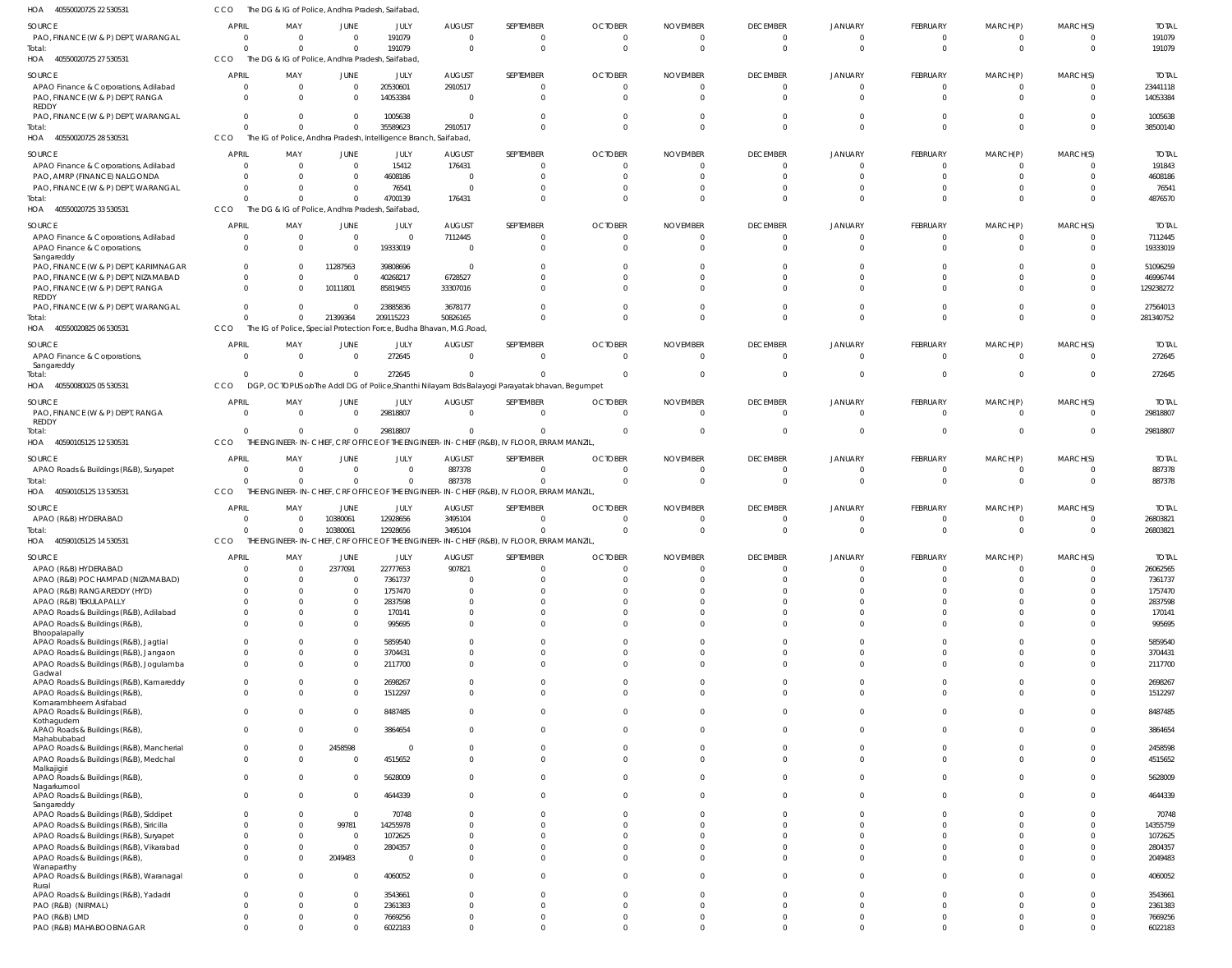40590105125 14 530531 HOA CCO THE ENGINEER-IN-CHIEF, CRF OFFICE OF THE ENGINEER-IN-CHIEF (R&B), IV FLOOR, ERRAM MANZIL,

| <b>SOURCE</b>                               |                |          |                                               |                |               |                                                                                           |                |                 |                 |                |                 |                |          |              |
|---------------------------------------------|----------------|----------|-----------------------------------------------|----------------|---------------|-------------------------------------------------------------------------------------------|----------------|-----------------|-----------------|----------------|-----------------|----------------|----------|--------------|
|                                             | <b>APRIL</b>   | MAY      | <b>JUNE</b>                                   | JULY           | <b>AUGUST</b> | SEPTEMBER                                                                                 | <b>OCTOBER</b> | <b>NOVEMBER</b> | <b>DECEMBER</b> | <b>JANUARY</b> | <b>FEBRUARY</b> | MARCH(P)       | MARCH(S) | <b>TOTAL</b> |
| PAO (R&B) NALGONDA                          | $\Omega$       |          | $\Omega$                                      | 1042736        | $\Omega$      | $\Omega$                                                                                  |                |                 | $\Omega$        |                | $\Omega$        |                |          | 1042736      |
| Total:                                      | $\Omega$       | $\Omega$ | 6984953                                       | 121835647      | 907821        | $\Omega$                                                                                  | $\Omega$       | $\Omega$        | $\Omega$        | $\Omega$       | $\Omega$        | $\Omega$       | $\Omega$ | 129728421    |
| HOA 40590105125 16 530531                   | <b>CCO</b>     |          |                                               |                |               | THE ENGINEER-IN-CHIEF, CRF OFFICE OF THE ENGINEER-IN-CHIEF (R&B), IV FLOOR, ERRAM MANZIL, |                |                 |                 |                |                 |                |          |              |
|                                             |                |          |                                               |                |               |                                                                                           |                |                 |                 |                |                 |                |          |              |
| SOURCE                                      | <b>APRIL</b>   | MAY      | JUNE                                          | JULY           | <b>AUGUST</b> | SEPTEMBER                                                                                 | <b>OCTOBER</b> | <b>NOVEMBER</b> | <b>DECEMBER</b> | <b>JANUARY</b> | FEBRUARY        | MARCH(P)       | MARCH(S) | <b>TOTAL</b> |
| APAO (R&B) MEDAK (HYD)                      | $\Omega$       | $\Omega$ | $\overline{0}$                                | 7729164        | $\Omega$      | $\Omega$                                                                                  | $\Omega$       | $\Omega$        | $\mathbf{0}$    | $\Omega$       | $\Omega$        |                |          | 7729164      |
| APAO (R&B) RANGAREDDY (HYD)                 | $\Omega$       | $\Omega$ | $\Omega$                                      | 37497266       | 17710234      | $\Omega$                                                                                  | $\Omega$       | $\Omega$        | $\Omega$        |                | $\Omega$        | $\Omega$       |          | 55207500     |
| APAO (R&B) TEKULAPALLY                      | $\Omega$       | $\Omega$ | $\overline{0}$                                | 39837510       | $\Omega$      | $\Omega$                                                                                  |                |                 | $\Omega$        |                | $\Omega$        |                |          | 39837510     |
| APAO Roads & Buildings (R&B),               | $\Omega$       | $\Omega$ | $\Omega$                                      | 10136661       | $\Omega$      | $\Omega$                                                                                  | $\Omega$       | $\Omega$        | $\Omega$        |                | $\Omega$        |                |          | 10136661     |
| Bhoopalapally                               |                |          |                                               |                |               |                                                                                           |                |                 |                 |                |                 |                |          |              |
| APAO Roads & Buildings (R&B), Jagtial       | $\Omega$       |          | $\Omega$                                      | 17751223       | $\Omega$      | $\Omega$                                                                                  |                |                 |                 |                |                 |                |          | 17751223     |
| APAO Roads & Buildings (R&B), Jangaon       | $\Omega$       | $\Omega$ | $\Omega$                                      | 143213974      | $\Omega$      | $\Omega$                                                                                  |                |                 | $\Omega$        |                | $\Omega$        |                |          | 143213974    |
| APAO Roads & Buildings (R&B), Kamareddy     | $\Omega$       | $\Omega$ | 20331879                                      | 754215         | $\Omega$      | $\Omega$                                                                                  |                |                 | $\Omega$        |                | $\Omega$        |                |          | 21086094     |
| APAO Roads & Buildings (R&B),               | $\Omega$       | $\Omega$ | 21017000                                      | 30874568       | $\Omega$      | $\Omega$                                                                                  |                |                 | $\Omega$        |                | $\Omega$        |                |          | 51891568     |
| Komarambheem Asifabad                       |                |          |                                               |                |               |                                                                                           |                |                 |                 |                |                 |                |          |              |
| APAO Roads & Buildings (R&B),               | $\Omega$       |          | $\Omega$                                      | 32529791       | $\Omega$      | $\Omega$                                                                                  |                |                 | $\Omega$        |                |                 |                |          | 32529791     |
| Kothagudem                                  |                |          |                                               |                |               |                                                                                           |                |                 |                 |                |                 |                |          |              |
| APAO Roads & Buildings (R&B),               | $\Omega$       | $\Omega$ | 66525209                                      | $\Omega$       | $\Omega$      | $\Omega$                                                                                  | $\Omega$       |                 | $\Omega$        | $\Omega$       | $\Omega$        |                | $\Omega$ | 66525209     |
| Mahabubabad                                 |                |          |                                               |                |               |                                                                                           |                |                 |                 |                |                 |                |          |              |
| APAO Roads & Buildings (R&B), Mancherial    | $\mathbf 0$    |          | $\Omega$                                      | 16960211       | $\Omega$      | $\Omega$                                                                                  |                |                 | $\Omega$        |                | $\Omega$        |                |          | 16960211     |
| APAO Roads & Buildings (R&B), Medchal       | $\Omega$       | $\Omega$ | $\Omega$                                      | 50254004       | $\Omega$      | $\Omega$                                                                                  |                | $\Omega$        | $\Omega$        |                | $\Omega$        | $\Omega$       |          | 50254004     |
| Malkajigiri                                 |                |          |                                               |                |               |                                                                                           |                |                 |                 |                |                 |                |          |              |
| APAO Roads & Buildings (R&B), Peddapalli    | $\Omega$       | $\Omega$ | $\Omega$                                      | 82005283       | $\Omega$      | $\Omega$                                                                                  |                |                 | <sup>0</sup>    |                |                 |                |          | 82005283     |
| APAO Roads & Buildings (R&B), Siddipet      | $\Omega$       | $\Omega$ | $\Omega$                                      | 1147897        | 55943975      | $\Omega$                                                                                  |                |                 | <sup>0</sup>    |                | $\Omega$        |                |          | 57091872     |
| APAO Roads & Buildings (R&B), Siricilla     | $\Omega$       | 13111386 | $\Omega$                                      | 649956         |               | $\Omega$                                                                                  |                |                 |                 |                |                 |                |          | 13761342     |
| APAO Roads & Buildings (R&B), Suryapet      | $\Omega$       | $\Omega$ | $\Omega$                                      | 15829354       | $\Omega$      | $\Omega$                                                                                  |                |                 |                 |                |                 |                |          | 15829354     |
| APAO Roads & Buildings (R&B), Vikarabad     | $\mathbf 0$    | $\Omega$ | 30697760                                      | $\mathbf 0$    | $\Omega$      | $\Omega$                                                                                  |                |                 |                 |                |                 |                |          | 30697760     |
| APAO Roads & Buildings (R&B),               | $\Omega$       | $\Omega$ | $\Omega$                                      | 123753533      | $\Omega$      | $\Omega$                                                                                  |                |                 | $\Omega$        |                | $\Omega$        |                |          | 123753533    |
| Wanaparthy                                  |                |          |                                               |                |               |                                                                                           |                |                 |                 |                |                 |                |          |              |
| APAO Roads & Buildings (R&B), Yadadri       | $\Omega$       | $\Omega$ | 58827929                                      | 48881687       | $\Omega$      | $\Omega$                                                                                  |                |                 | $\Omega$        |                | $\Omega$        |                |          | 107709616    |
| PAO (R&B) (NIRMAL)                          | $\Omega$       | $\Omega$ | $\Omega$                                      | 14503646       | $\Omega$      | $\Omega$                                                                                  |                |                 | $\Omega$        |                | $\Omega$        |                |          | 14503646     |
| PAO (R&B), HANUMAKONDA, Warangal            | $\Omega$       | $\Omega$ | $\Omega$                                      | 95274216       | $\Omega$      | $\Omega$                                                                                  |                |                 | $\Omega$        |                | $\Omega$        |                |          | 95274216     |
| (Urban)                                     |                |          |                                               |                |               |                                                                                           |                |                 |                 |                |                 |                |          |              |
| PAO (R&B) NALGONDA                          | $\Omega$       | $\Omega$ | $\Omega$                                      | 5435395        | $\Omega$      | $\Omega$                                                                                  |                |                 | $\Omega$        |                | $\Omega$        |                |          | 5435395      |
| Total:                                      | $\Omega$       | 13111386 | 197399777                                     | 775019554      | 73654209      | $\Omega$                                                                                  |                | $\Omega$        | $\Omega$        | $\Omega$       | $\Omega$        | $\Omega$       |          | 1059184926   |
| HOA<br>40590105125 29 530531                | <b>CCO</b>     |          |                                               |                |               | THE ENGINEER-IN-CHIEF, CRF OFFICE OF THE ENGINEER-IN-CHIEF (R&B), IV FLOOR, ERRAM MANZIL, |                |                 |                 |                |                 |                |          |              |
|                                             |                |          |                                               |                |               |                                                                                           |                |                 |                 |                |                 |                |          |              |
| SOURCE                                      | <b>APRIL</b>   | MAY      | JUNE                                          | JULY           | <b>AUGUST</b> | SEPTEMBER                                                                                 | <b>OCTOBER</b> | <b>NOVEMBER</b> | <b>DECEMBER</b> | <b>JANUARY</b> | <b>FEBRUARY</b> | MARCH(P)       | MARCH(S) | <b>TOTAL</b> |
| APAO (R&B) HYDERABAD                        | $\Omega$       | $\Omega$ | 5279341                                       | $\Omega$       | $\Omega$      | $\Omega$                                                                                  |                |                 | $\Omega$        |                | $\Omega$        | <sup>0</sup>   |          | 5279341      |
| Total:                                      | $\Omega$       | $\Omega$ | 5279341                                       | $\mathbf 0$    | $\Omega$      | $\Omega$                                                                                  | $\Omega$       | $\Omega$        | $\Omega$        | $\Omega$       | $\Omega$        | $\Omega$       | $\Omega$ | 5279341      |
| 40596005125 07 530531<br>HOA                | CCO            |          |                                               |                |               | THE ENGINEER-IN-CHIEF, CRF OFFICE OF THE ENGINEER-IN-CHIEF (R&B), IV FLOOR, ERRAM MANZIL, |                |                 |                 |                |                 |                |          |              |
|                                             |                |          |                                               |                |               |                                                                                           |                |                 |                 |                |                 |                |          |              |
| SOURCE                                      | <b>APRIL</b>   | MAY      | JUNE                                          | JULY           | <b>AUGUST</b> | SEPTEMBER                                                                                 | <b>OCTOBER</b> | <b>NOVEMBER</b> | <b>DECEMBER</b> | <b>JANUARY</b> | FEBRUARY        | MARCH(P)       | MARCH(S) | <b>TOTAL</b> |
| APAO (R&B) MEDAK (HYD)                      | $\Omega$       | $\Omega$ | $\Omega$                                      | 4293966        | $\Omega$      | $\Omega$                                                                                  | $\Omega$       | $\Omega$        | $\Omega$        | $\Omega$       | $\Omega$        | $\Omega$       | $\Omega$ | 4293966      |
| APAO (R&B) TEKULAPALLY                      | $\Omega$       | $\Omega$ | $\Omega$                                      | 71909          | $\Omega$      | $\Omega$                                                                                  | $\Omega$       | $\Omega$        | $\Omega$        |                | $\Omega$        | $\Omega$       |          | 71909        |
| APAO Roads & Buildings (R&B),               | $\Omega$       | $\Omega$ | $\Omega$                                      | 2674156        | $\Omega$      | $\Omega$                                                                                  |                |                 | $\Omega$        |                | $\Omega$        |                |          | 2674156      |
| Bhoopalapally                               |                |          |                                               |                |               |                                                                                           |                |                 |                 |                |                 |                |          |              |
| APAO Roads & Buildings (R&B), Jagtial       | $\Omega$       |          | $\Omega$                                      | 834434         | $\Omega$      | $\Omega$                                                                                  |                |                 |                 |                |                 |                |          | 834434       |
| APAO Roads & Buildings (R&B), Kamareddy     | $\Omega$       | $\Omega$ | $\Omega$                                      | 6220317        | $\Omega$      | $\Omega$                                                                                  |                |                 | <sup>0</sup>    |                | $\Omega$        |                |          | 6220317      |
| APAO Roads & Buildings (R&B)                | $\Omega$       |          | $\Omega$                                      | 3422234        | $\Omega$      | $\Omega$                                                                                  |                |                 | $\Omega$        |                | $\Omega$        |                |          | 3422234      |
| Komarambheem Asifabad                       |                |          |                                               |                |               |                                                                                           |                |                 |                 |                |                 |                |          |              |
| APAO Roads & Buildings (R&B), Mancherial    |                |          |                                               |                |               |                                                                                           |                |                 |                 |                |                 |                |          |              |
|                                             | $\Omega$       |          | $\Omega$                                      | 2972617        | $\Omega$      | $\Omega$                                                                                  |                |                 |                 |                |                 |                |          | 2972617      |
|                                             | $\Omega$       | $\Omega$ | $\Omega$                                      | 6083684        | $\Omega$      |                                                                                           |                |                 |                 |                |                 |                | $\Omega$ | 6083684      |
| APAO Roads & Buildings (R&B), Peddapalli    | $\mathbf 0$    |          | $\Omega$                                      |                |               | $\Omega$                                                                                  |                |                 | $\Omega$        |                | $\Omega$        | $\Omega$       |          |              |
| APAO Roads & Buildings (R&B),<br>Sangareddy |                |          |                                               | 503288         |               |                                                                                           |                |                 |                 |                |                 |                |          | 503288       |
| PAO (R&B), HANUMAKONDA, Warangal            | $\overline{0}$ |          |                                               | 3210182        |               | $\Omega$                                                                                  |                |                 | $\Omega$        | $\Omega$       | $\Omega$        | $\Omega$       |          | 3210182      |
| (Urban)                                     |                |          |                                               |                |               |                                                                                           |                |                 |                 |                |                 |                |          |              |
| PAO (R&B) MAHABOOBNAGAR                     | $\mathbf 0$    | $\Omega$ | $\Omega$                                      | 36500          | $\Omega$      | $\overline{0}$                                                                            |                | $\Omega$        | $\mathbf{0}$    | $\Omega$       | $\overline{0}$  | $\mathbf 0$    | $\Omega$ | 36500        |
| Total:                                      | $\Omega$       | $\Omega$ | $\Omega$                                      | 30323287       | $\Omega$      | $\Omega$                                                                                  | $\Omega$       | $\Omega$        | $\Omega$        | $\Omega$       | $\Omega$        | $\Omega$       | $\Omega$ | 30323287     |
| HOA 40596005125 29 530531                   | CCO            |          |                                               |                |               | THE ENGINEER-IN-CHIEF, CRF OFFICE OF THE ENGINEER-IN-CHIEF (R&B), IV FLOOR, ERRAM MANZIL, |                |                 |                 |                |                 |                |          |              |
|                                             |                |          |                                               |                |               |                                                                                           |                |                 |                 |                |                 |                |          |              |
| SOURCE                                      | <b>APRIL</b>   | MAY      | <b>JUNE</b>                                   | JULY           | <b>AUGUST</b> | SEPTEMBER                                                                                 | <b>OCTOBER</b> | <b>NOVEMBER</b> | <b>DECEMBER</b> | <b>JANUARY</b> | <b>FEBRUARY</b> | MARCH(P)       | MARCH(S) | <b>TOTAL</b> |
| APAO (R&B) HYDERABAD                        | $\overline{0}$ | $\Omega$ | 1030441                                       | $\overline{0}$ | $\Omega$      | $\overline{0}$                                                                            | $\Omega$       | $\Omega$        | $\overline{0}$  | $\Omega$       | $\overline{0}$  | $\Omega$       |          | 1030441      |
| Total:                                      | $\Omega$       | $\Omega$ | 1030441                                       | $\Omega$       | $\Omega$      | $\Omega$                                                                                  | $\Omega$       | $\Omega$        | $\mathbf{0}$    | $\Omega$       | $\overline{0}$  | $\Omega$       |          | 1030441      |
| HOA 40596005125 40 530531                   | CCO            |          | The Registrar, Telangana High Court, Nayapul, |                |               |                                                                                           |                |                 |                 |                |                 |                |          |              |
|                                             |                |          |                                               |                |               |                                                                                           |                |                 |                 |                |                 |                |          |              |
| SOURCE                                      | <b>APRIL</b>   | MAY      | <b>JUNE</b>                                   | <b>JULY</b>    | <b>AUGUST</b> | SEPTEMBER                                                                                 | <b>OCTOBER</b> | <b>NOVEMBER</b> | <b>DECEMBER</b> | <b>JANUARY</b> | FEBRUARY        | MARCH(P)       | MARCH(S) | <b>TOTAL</b> |
| APAO Finance & Corporations, Siricilla      | $\overline{0}$ | $\Omega$ | 1595520                                       | $\Omega$       | $\Omega$      | $\overline{0}$                                                                            | $\Omega$       | $\Omega$        | $\overline{0}$  | $\Omega$       | $\Omega$        | $\Omega$       |          | 1595520      |
| PAO, FINANCE (W & P) DEPT, WARANGAL         | $\overline{0}$ | 11753984 | $\Omega$                                      | $\Omega$       | $\Omega$      | $\overline{0}$                                                                            | $\Omega$       | $\Omega$        | $\mathbf{0}$    | $\Omega$       | $\overline{0}$  | $\overline{0}$ |          | 11753984     |
| Total:                                      | $\mathbf 0$    | 11753984 | 1595520                                       | $\Omega$       | $\Omega$      | $\Omega$                                                                                  | $\Omega$       | $\Omega$        | $\Omega$        | $\Omega$       | $\Omega$        | $\Omega$       |          | 13349504     |
| HOA<br>40596005125 44 530531                | CCO            |          |                                               |                |               | THE ENGINEER-IN-CHIEF, CRF OFFICE OF THE ENGINEER-IN-CHIEF (R&B), IV FLOOR, ERRAM MANZIL, |                |                 |                 |                |                 |                |          |              |
|                                             |                |          |                                               |                |               |                                                                                           |                |                 |                 |                |                 |                |          |              |
| SOURCE                                      | <b>APRIL</b>   | MAY      | JUNE                                          | JULY           | <b>AUGUST</b> | SEPTEMBER                                                                                 | <b>OCTOBER</b> | <b>NOVEMBER</b> | <b>DECEMBER</b> | <b>JANUARY</b> | FEBRUARY        | MARCH(P)       | MARCH(S) | <b>TOTAL</b> |
| APAO (R&B) HYDERABAD                        | $\overline{0}$ | $\Omega$ | $\overline{0}$                                | 10351427       | $\Omega$      | $\Omega$                                                                                  | $\Omega$       | $\Omega$        | $\overline{0}$  | $\mathbf 0$    | $\overline{0}$  | $\overline{0}$ |          | 10351427     |
| Total:                                      | $\Omega$       | $\Omega$ | $\overline{0}$                                | 10351427       | $\Omega$      | $\Omega$                                                                                  | $\Omega$       | $\Omega$        | $\mathbf{0}$    | $\Omega$       | $\Omega$        | $\Omega$       |          | 10351427     |
| HOA 40596005125 80 530531                   | CCO            |          |                                               |                |               | THE ENGINEER-IN-CHIEF, CRF OFFICE OF THE ENGINEER-IN-CHIEF (R&B), IV FLOOR, ERRAM MANZIL, |                |                 |                 |                |                 |                |          |              |
|                                             |                |          |                                               |                |               |                                                                                           |                |                 |                 |                |                 |                |          |              |
| SOURCE                                      | <b>APRIL</b>   | MAY      | JUNE                                          | JULY           | <b>AUGUST</b> | SEPTEMBER                                                                                 | <b>OCTOBER</b> | <b>NOVEMBER</b> | <b>DECEMBER</b> | <b>JANUARY</b> | FEBRUARY        | MARCH(P)       | MARCH(S) | <b>TOTAL</b> |
| APAO (R&B) HYDERABAD                        | $\mathbf{0}$   | $\Omega$ | 127240921                                     | 1856182        | $\Omega$      | $\overline{\mathbf{0}}$                                                                   | $\Omega$       | $\overline{0}$  | $\overline{0}$  | $\Omega$       | $\overline{0}$  | $\Omega$       | $\Omega$ | 129097103    |
| Total:                                      | $\overline{0}$ | $\Omega$ | 127240921                                     | 1856182        | $\Omega$      | $\Omega$                                                                                  | $\Omega$       | $\Omega$        | $\mathbf{0}$    | $\Omega$       | $\overline{0}$  | - 0            | $\Omega$ | 129097103    |
| HOA 40700080025 08 530531                   | CCO            |          |                                               |                |               | LAND ADMINISTRATION - HOD CHIEF COMMISSIONER, LAND ADMINISTRATION STATION ROAD, NAMPALLY, |                |                 |                 |                |                 |                |          |              |
|                                             |                |          |                                               |                |               |                                                                                           |                |                 |                 |                |                 |                |          |              |
| SOURCE                                      | <b>APRIL</b>   | MAY      | <b>JUNE</b>                                   | JULY           | <b>AUGUST</b> | SEPTEMBER                                                                                 | <b>OCTOBER</b> | <b>NOVEMBER</b> | <b>DECEMBER</b> | <b>JANUARY</b> | FEBRUARY        | MARCH(P)       | MARCH(S) | <b>TOTAL</b> |
| PAO, FINANCE (W & P) DEPT, KARIMNAGAR       | $\overline{0}$ | $\Omega$ | $\overline{0}$                                | 2533331        | $\Omega$      | $\overline{0}$                                                                            |                | $\Omega$        | $\overline{0}$  | $\Omega$       | $\overline{0}$  |                |          | 2533331      |
| PAO, FINANCE (W & P) DEPT, RANGA            | $\overline{0}$ | $\Omega$ | 3415265                                       | $\overline{0}$ | $\Omega$      | $\overline{0}$                                                                            | $\Omega$       | $\Omega$        | $\overline{0}$  | $\Omega$       | $\overline{0}$  | $\Omega$       |          | 3415265      |
| REDDY<br>Total:                             | $\overline{0}$ | $\Omega$ | 3415265                                       | 2533331        | $\Omega$      | $\overline{0}$                                                                            | $\Omega$       | $\mathbf 0$     | $\mathbf{0}$    | $\mathbf 0$    | $\overline{0}$  | $\mathbf 0$    | $\Omega$ | 5948596      |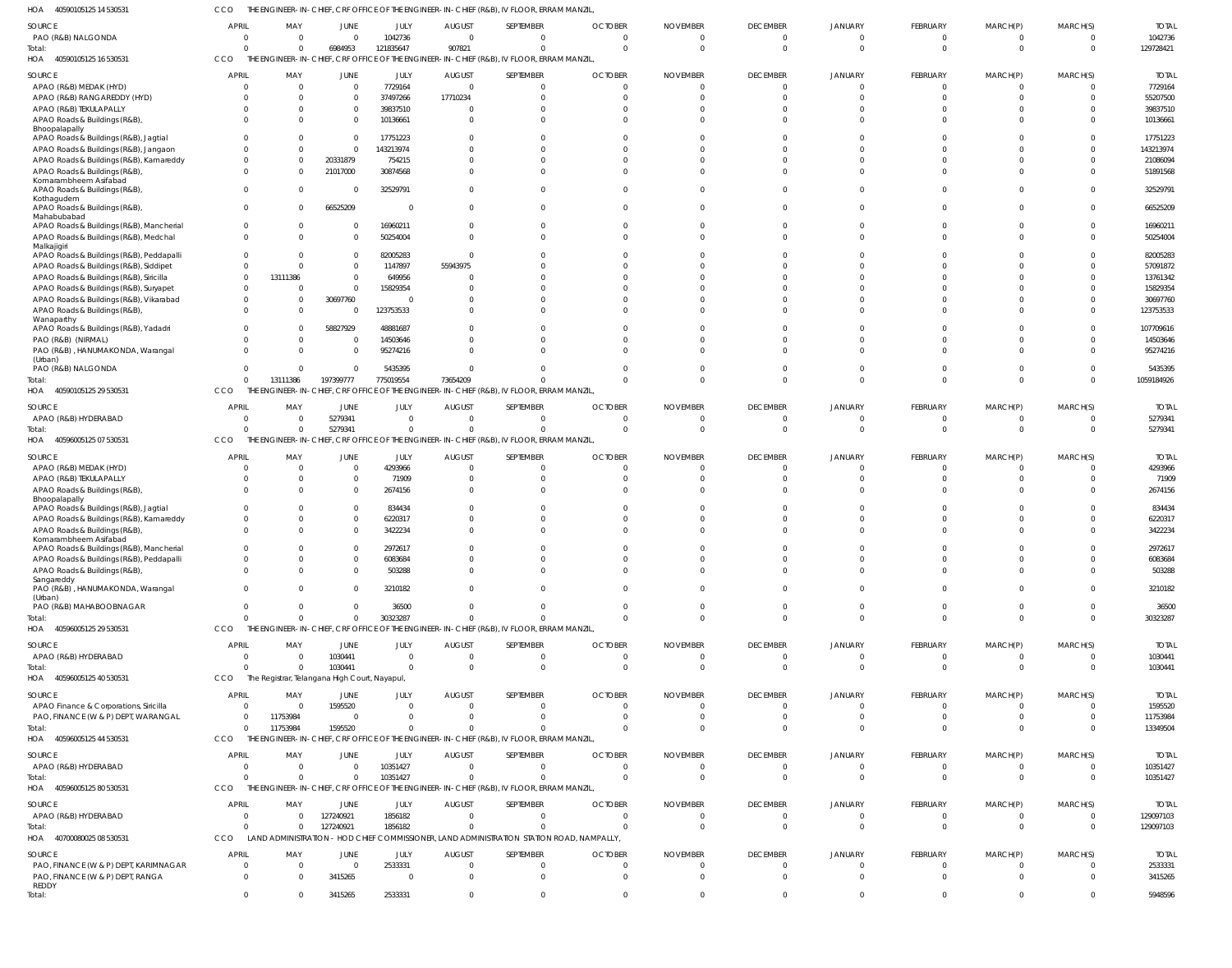| HOA<br>40700080025 10 530531                                             |                                |                                                                |                      |                    |                                                                           |                                                                                           | COMMISSIONER OF EXCISE - HOD COMMISSIONER OF STATE EXCISE, EXCISE BHAVAN, OPP AJANTA GATE, MJ ROAD,                |                                   |                                   |                            |                      |                      |                      |                          |
|--------------------------------------------------------------------------|--------------------------------|----------------------------------------------------------------|----------------------|--------------------|---------------------------------------------------------------------------|-------------------------------------------------------------------------------------------|--------------------------------------------------------------------------------------------------------------------|-----------------------------------|-----------------------------------|----------------------------|----------------------|----------------------|----------------------|--------------------------|
| SOURCE                                                                   | <b>APRIL</b>                   | MAY                                                            | JUNE                 | JULY               | <b>AUGUST</b>                                                             | SEPTEMBER                                                                                 | <b>OCTOBER</b>                                                                                                     | <b>NOVEMBER</b>                   | <b>DECEMBER</b>                   | JANUARY                    | FEBRUARY             | MARCH(P)             | MARCH(S)             | <b>TOTAL</b>             |
| APAO Finance & Corporations, Adilabad                                    | $\overline{0}$                 | $\overline{0}$                                                 | $\Omega$             | 939696             | 1538320                                                                   | $\Omega$                                                                                  | $\overline{0}$                                                                                                     | $\overline{0}$                    | $\mathbf 0$                       | $\Omega$                   | $\Omega$             | -0                   |                      | 2478016                  |
| APAO Finance & Corporations                                              | $\Omega$                       | $\Omega$                                                       | 31686                | 1341892            | $\overline{0}$                                                            | $\Omega$                                                                                  | $\Omega$                                                                                                           | $\Omega$                          | $\overline{0}$                    | $\Omega$                   | $\Omega$             | $\Omega$             | $\Omega$             | 1373578                  |
| Sangareddy                                                               |                                |                                                                |                      |                    |                                                                           |                                                                                           |                                                                                                                    |                                   |                                   |                            |                      |                      |                      |                          |
| PAO, FINANCE (W & P) DEPT, KARIMNAGAR                                    | $\Omega$<br>$\Omega$           | -0<br>$\Omega$                                                 | $\Omega$<br>$\Omega$ | 430525             | - 0<br>196193                                                             |                                                                                           | 0<br>$\Omega$                                                                                                      | $\Omega$                          | $\Omega$<br>$\Omega$              | $\Omega$                   |                      |                      |                      | 430525                   |
| PAO, FINANCE (W & P) DEPT, NIZAMABAD<br>PAO, FINANCE (W & P) DEPT, RANGA | $\Omega$                       | $\Omega$                                                       | $\Omega$             | 3075892<br>6581203 | 2034680                                                                   |                                                                                           | $\Omega$                                                                                                           | $\Omega$                          | $\Omega$                          | $\Omega$                   |                      |                      | $\Omega$             | 3272085<br>8615883       |
| REDDY                                                                    |                                |                                                                |                      |                    |                                                                           |                                                                                           |                                                                                                                    |                                   |                                   |                            |                      |                      |                      |                          |
| PAO, FINANCE (W & P) DEPT, WARANGAL                                      | $\Omega$                       | $\Omega$                                                       | $\Omega$             | 5079348            | $\Omega$                                                                  |                                                                                           | $\cap$                                                                                                             | $\cap$                            | $\Omega$                          | $\Omega$                   |                      |                      |                      | 5079348                  |
| Total:                                                                   | $\Omega$                       | $\Omega$                                                       | 31686                | 17448556           | 3769193                                                                   |                                                                                           |                                                                                                                    | $\Omega$                          | $\Omega$                          | $\Omega$                   |                      |                      | $\Omega$             | 21249435                 |
| 40700080025 12 530531<br>HOA                                             | CCO                            |                                                                |                      |                    |                                                                           |                                                                                           | ANTI CORRUPTION BUREAU - HOD DIRECTOR OF ANTI CORRUPTION BUREAU, Road No. 12, Banjara Hills, MLA Colony,           |                                   |                                   |                            |                      |                      |                      |                          |
| SOURCE                                                                   | <b>APRIL</b>                   | MAY                                                            | <b>JUNE</b>          | JULY               | <b>AUGUST</b>                                                             | SEPTEMBER                                                                                 | <b>OCTOBER</b>                                                                                                     | <b>NOVEMBER</b>                   | <b>DECEMBER</b>                   | JANUARY                    | <b>FEBRUARY</b>      | MARCH(P)             | MARCH(S)             | <b>TOTAL</b>             |
| PAO, FINANCE (W & P) DEPT, KARIMNAGAR                                    | $^{\circ}$                     | $\overline{0}$                                                 | $\Omega$             | 686322             | - 0                                                                       | $^{\circ}$                                                                                | $\overline{0}$                                                                                                     | $\overline{0}$                    | $^{\circ}$                        | 0                          | $\Omega$             |                      | 0                    | 686322                   |
| PAO, FINANCE (W & P) DEPT, RANGA                                         | $\overline{0}$                 | $\Omega$                                                       | $\Omega$             | 31000              | $\Omega$                                                                  | $\overline{0}$                                                                            | $\overline{0}$                                                                                                     | $\overline{0}$                    | $\overline{0}$                    | $\mathbf 0$                | $\Omega$             | $\Omega$             | $\Omega$             | 31000                    |
| REDDY                                                                    |                                |                                                                |                      |                    |                                                                           |                                                                                           |                                                                                                                    |                                   |                                   |                            |                      |                      |                      |                          |
| Total:                                                                   | $\Omega$                       | $\Omega$                                                       | $\Omega$             | 717322             | $\Omega$                                                                  | $\Omega$                                                                                  | $\Omega$                                                                                                           | $\overline{0}$                    | $\mathbf 0$                       | $\Omega$                   | $\cap$               | -0                   | $\Omega$             | 717322                   |
| 40700080025 14 530531<br>HOA                                             | CCO                            |                                                                |                      |                    |                                                                           |                                                                                           | CHIEF ELECTORAL OFFICER, ELECTIONS CHIEF ELECTORAL OFFICER & EX-OFFICIO SPL SECY TO GOVT, GEN.ADMN(ELECTIONS) DEPT |                                   |                                   |                            |                      |                      |                      |                          |
| SOURCE                                                                   | <b>APRIL</b>                   | MAY                                                            | JUNE                 | JULY               | <b>AUGUST</b>                                                             | SEPTEMBER                                                                                 | <b>OCTOBER</b>                                                                                                     | <b>NOVEMBER</b>                   | <b>DECEMBER</b>                   | <b>JANUARY</b>             | FEBRUARY             | MARCH(P)             | MARCH(S)             | <b>TOTAL</b>             |
| APAO Finance & Corporations,                                             | $\Omega$                       | $\overline{0}$                                                 | $\Omega$             | 209654             | $\overline{0}$                                                            | $\overline{0}$                                                                            | $\overline{0}$                                                                                                     | $\Omega$                          | $\overline{0}$                    | $\Omega$                   | $\Omega$             | $\Omega$             | $\Omega$             | 209654                   |
| Nagarkurnool<br>PAO, FINANCE (W & P) DEPT, RANGA                         | $\Omega$                       | - 0                                                            | 78559                | $\Omega$           | $\Omega$                                                                  | $\Omega$                                                                                  | $\Omega$                                                                                                           | $\Omega$                          | $\Omega$                          | $\Omega$                   |                      |                      |                      | 78559                    |
| REDDY                                                                    |                                |                                                                |                      |                    |                                                                           |                                                                                           |                                                                                                                    |                                   |                                   |                            |                      |                      |                      |                          |
| Total:                                                                   | $\Omega$                       | $\Omega$                                                       | 78559                | 209654             | $\Omega$                                                                  | $\Omega$                                                                                  | $\Omega$                                                                                                           | $\Omega$                          | $\mathbf 0$                       | $\Omega$                   | $\Omega$             | $\Omega$             | $\Omega$             | 288213                   |
| HOA<br>40700080025 17 530531                                             | CCO                            |                                                                |                      |                    | The DG of Fire Services, Andhra Pradesh, BRKR Offices Complex, Tank Bund, |                                                                                           |                                                                                                                    |                                   |                                   |                            |                      |                      |                      |                          |
| SOURCE                                                                   | <b>APRIL</b>                   | MAY                                                            | <b>JUNE</b>          | JULY               | <b>AUGUST</b>                                                             | SEPTEMBER                                                                                 | <b>OCTOBER</b>                                                                                                     | <b>NOVEMBER</b>                   | <b>DECEMBER</b>                   | <b>JANUARY</b>             | FEBRUARY             | MARCH(P)             | MARCH(S)             | <b>TOTAL</b>             |
| APAO Finance & Corporations                                              | $\overline{0}$                 | - 0                                                            | 100671               | $\overline{0}$     | $\overline{0}$                                                            | $\overline{0}$                                                                            | $\overline{0}$                                                                                                     | $\overline{0}$                    | $\overline{0}$                    | $\mathbf 0$                | $\Omega$             | $\Omega$             | $\Omega$             | 100671                   |
| Sangareddy                                                               |                                |                                                                |                      |                    |                                                                           |                                                                                           |                                                                                                                    |                                   |                                   |                            |                      |                      |                      |                          |
| PAO, FINANCE (W & P) DEPT, KARIMNAGAR                                    | $\overline{0}$                 | $\Omega$                                                       | 6162                 | 24466              | $\overline{0}$                                                            | $\Omega$                                                                                  | - 0                                                                                                                | $\overline{0}$                    | $^{\circ}$                        | $\Omega$                   |                      |                      |                      | 30628                    |
| PAO, FINANCE (W & P) DEPT, NIZAMABAD                                     | $\Omega$                       | -0                                                             | $\Omega$             | 4909557            | 550784                                                                    | $\Omega$                                                                                  | $\Omega$                                                                                                           | $\Omega$                          | $\mathbf 0$                       | $\Omega$                   |                      |                      | $\Omega$             | 5460341                  |
| PAO, FINANCE (W & P) DEPT, RANGA<br>REDDY                                | $\Omega$                       | $\Omega$                                                       | $\Omega$             | 3621599            | $\Omega$                                                                  | $\Omega$                                                                                  | $\Omega$                                                                                                           | $\Omega$                          | $\Omega$                          | $\Omega$                   |                      |                      | $\Omega$             | 3621599                  |
| Total:                                                                   | $\Omega$                       | $\Omega$                                                       | 106833               | 8555622            | 550784                                                                    | $\Omega$                                                                                  | $\Omega$                                                                                                           | $\Omega$                          | $\mathbf{0}$                      | $\Omega$                   | $\cap$               | $\Omega$             | $\Omega$             | 9213239                  |
| 40700080025 23 530531<br>HOA                                             | CCO                            | The DG & IG of Prisons, Andhra Pradesh, Chanchalguda           |                      |                    |                                                                           |                                                                                           |                                                                                                                    |                                   |                                   |                            |                      |                      |                      |                          |
|                                                                          |                                |                                                                |                      |                    |                                                                           |                                                                                           |                                                                                                                    |                                   |                                   |                            |                      |                      |                      |                          |
| SOURCE<br>APAO Finance & Corporations, Adilabad                          | <b>APRIL</b><br>$\Omega$       | MAY<br>$\Omega$                                                | JUNE<br>$\Omega$     | JULY<br>883033     | <b>AUGUST</b><br>$\Omega$                                                 | SEPTEMBER<br><sup>0</sup>                                                                 | <b>OCTOBER</b><br>$\Omega$                                                                                         | <b>NOVEMBER</b><br>$\Omega$       | <b>DECEMBER</b><br>0              | <b>JANUARY</b><br>$\Omega$ | FEBRUARY<br>- 0      | MARCH(P)             | MARCH(S)             | <b>TOTAL</b><br>883033   |
| PAO, FINANCE (W & P) DEPT, KARIMNAGAR                                    | $\Omega$                       | $\Omega$                                                       | - 0                  | 89184              | $\Omega$                                                                  | $\Omega$                                                                                  | $\Omega$                                                                                                           | $\Omega$                          | $^{\circ}$                        | $\Omega$                   |                      |                      |                      | 89184                    |
| PAO, FINANCE (W & P) DEPT, WARANGAL                                      | $\Omega$                       | $\Omega$                                                       | $\Omega$             | 1833361            | $\Omega$                                                                  |                                                                                           | $\Omega$                                                                                                           | $\Omega$                          | $\mathbf 0$                       | $\Omega$                   |                      |                      |                      | 1833361                  |
| Total:                                                                   | $\Omega$                       | $\Omega$                                                       | $\Omega$             | 2805578            | $\Omega$                                                                  | $\Omega$                                                                                  | $\Omega$                                                                                                           | $\Omega$                          | $\Omega$                          | $\Omega$                   |                      | $\Omega$             | $\Omega$             | 2805578                  |
| 40700080025 26 530531<br>HOA                                             | CCO                            |                                                                |                      |                    | The DG of Fire Services, Andhra Pradesh, BRKR Offices Complex, Tank Bund, |                                                                                           |                                                                                                                    |                                   |                                   |                            |                      |                      |                      |                          |
|                                                                          |                                |                                                                |                      |                    |                                                                           |                                                                                           |                                                                                                                    |                                   |                                   |                            |                      |                      |                      |                          |
| SOURCE                                                                   | <b>APRIL</b>                   | MAY                                                            | JUNE                 | JULY               | <b>AUGUST</b>                                                             | SEPTEMBER                                                                                 | <b>OCTOBER</b><br>$\overline{0}$                                                                                   | <b>NOVEMBER</b><br>$\overline{0}$ | <b>DECEMBER</b>                   | JANUARY                    | FEBRUARY<br>$\Omega$ | MARCH(P)             | MARCH(S)<br>$\Omega$ | <b>TOTAL</b>             |
| PAO, FINANCE (W & P) DEPT, RANGA<br><b>REDDY</b>                         | $\overline{0}$                 | $\overline{0}$                                                 | $\Omega$             | 1120986            | $\overline{0}$                                                            | $\overline{0}$                                                                            |                                                                                                                    |                                   | $\overline{0}$                    | $\overline{0}$             |                      | - 0                  |                      | 1120986                  |
| Total:                                                                   | $\Omega$                       | $\Omega$                                                       | $\Omega$             | 1120986            | $\Omega$                                                                  | $\Omega$                                                                                  | $\overline{0}$                                                                                                     | - 0                               | $\mathbf 0$                       | 0                          | $\Omega$             | $\Omega$             | $\Omega$             | 1120986                  |
| HOA<br>40700080025 36 530532                                             | CCO                            |                                                                |                      |                    |                                                                           | LAND ADMINISTRATION - HOD CHIEF COMMISSIONER, LAND ADMINISTRATION STATION ROAD, NAMPALLY, |                                                                                                                    |                                   |                                   |                            |                      |                      |                      |                          |
| SOURCE                                                                   | <b>APRIL</b>                   | MAY                                                            | JUNE                 | JULY               | <b>AUGUST</b>                                                             | SEPTEMBER                                                                                 | <b>OCTOBER</b>                                                                                                     | <b>NOVEMBER</b>                   | <b>DECEMBER</b>                   | <b>JANUARY</b>             | <b>FEBRUARY</b>      | MARCH(P)             | MARCH(S)             | <b>TOTAL</b>             |
| APAO Finance & Corporations, Manchirial                                  | $\Omega$                       | $\Omega$                                                       | $\Omega$             | 14915000           | $\Omega$                                                                  | $\Omega$                                                                                  | $\Omega$                                                                                                           | $\Omega$                          | 0                                 | $\Omega$                   |                      |                      | $\Omega$             | 14915000                 |
| Total:                                                                   | $\Omega$                       | $\Omega$                                                       | $\Omega$             | 14915000           | $\Omega$                                                                  | $\Omega$                                                                                  | $\Omega$                                                                                                           | $\Omega$                          | $\Omega$                          | $\Omega$                   | $\Omega$             |                      |                      | 14915000                 |
| HOA 42020120125 77 530531                                                | CCO                            |                                                                |                      |                    | SCHOOL EDUCATION - HOD DIRECTOR OF SCHOOL EDUCATION SAIFABAD              |                                                                                           |                                                                                                                    |                                   |                                   |                            |                      |                      |                      |                          |
|                                                                          |                                |                                                                |                      |                    |                                                                           |                                                                                           |                                                                                                                    |                                   |                                   |                            |                      |                      |                      |                          |
| SOURCE                                                                   | <b>APRIL</b><br>$\overline{0}$ | MAY<br>$\Omega$                                                | JUNE                 | JULY<br>4523889    | <b>AUGUST</b><br>3621905                                                  | SEPTEMBER<br>$\overline{0}$                                                               | <b>OCTOBER</b><br>$\overline{0}$                                                                                   | <b>NOVEMBER</b><br>$\overline{0}$ | <b>DECEMBER</b><br>$\overline{0}$ | JANUARY<br>$\mathbf 0$     | FEBRUARY<br>$\Omega$ | MARCH(P)<br>$\Omega$ | MARCH(S)<br>$\Omega$ | <b>TOTAL</b><br>12931840 |
| APAO Finance & Corporations,<br>Sangareddy                               |                                |                                                                | 4786046              |                    |                                                                           |                                                                                           |                                                                                                                    |                                   |                                   |                            |                      |                      |                      |                          |
| PAO, FINANCE (W & P) DEPT, KARIMNAGAR                                    | $\overline{0}$                 | $\Omega$                                                       | 3505399              | $\Omega$           | $\Omega$                                                                  | $\Omega$                                                                                  | $\Omega$                                                                                                           | $\Omega$                          | $\Omega$                          | $\Omega$                   |                      |                      | $\Omega$             | 3505399                  |
| PAO, FINANCE (W & P) DEPT,                                               | $\Omega$                       | $\Omega$                                                       | $\Omega$             | 1098575            | $\Omega$                                                                  | $\overline{0}$                                                                            | $\Omega$                                                                                                           | $\Omega$                          | $\overline{0}$                    | $\Omega$                   | $\Omega$             | $\Omega$             | $\Omega$             | 1098575                  |
| MAHABOOBNAGAR                                                            | $\Omega$                       | -0                                                             | 9530                 | $\overline{0}$     | $\overline{0}$                                                            | $\mathbf 0$                                                                               | $\Omega$                                                                                                           | $\Omega$                          | $\mathbf 0$                       | $\Omega$                   | $\Omega$             | $\Omega$             | $\Omega$             | 9530                     |
| PAO, FINANCE (W & P) DEPT, RANGA<br>REDDY                                |                                |                                                                |                      |                    |                                                                           |                                                                                           |                                                                                                                    |                                   |                                   |                            |                      |                      |                      |                          |
| PAO, FINANCE (W & P) DEPT, WARANGAL                                      | $\overline{0}$                 | - 0                                                            | 8487332              | 1150745            | $\overline{0}$                                                            | $\Omega$                                                                                  | $\overline{0}$                                                                                                     | $\overline{0}$                    | $\mathbf 0$                       | 0                          |                      | $\Omega$             | $\Omega$             | 9638077                  |
| Total:                                                                   | $\Omega$                       | $\Omega$                                                       | 16788307             | 6773209            | 3621905                                                                   | $\Omega$                                                                                  | $\Omega$                                                                                                           | $\Omega$                          | $\overline{0}$                    | $\overline{0}$             | $\Omega$             | $\Omega$             | $\Omega$             | 27183421                 |
| HOA 42020120207 06 530531                                                | CCO                            | Secretary, Telangana Residential Educational Inst. Society XXX |                      |                    |                                                                           |                                                                                           |                                                                                                                    |                                   |                                   |                            |                      |                      |                      |                          |
| SOURCE                                                                   | <b>APRIL</b>                   | MAY                                                            | <b>JUNE</b>          | JULY               | <b>AUGUST</b>                                                             | SEPTEMBER                                                                                 | <b>OCTOBER</b>                                                                                                     | <b>NOVEMBER</b>                   | <b>DECEMBER</b>                   | JANUARY                    | FEBRUARY             | MARCH(P)             | MARCH(S)             | <b>TOTAL</b>             |
| PAO, FINANCE (W & P) DEPT, KARIMNAGAR                                    | $\Omega$                       | $\Omega$                                                       | 23248468             | $\Omega$           | 1820541                                                                   | $\Omega$                                                                                  | $\overline{0}$                                                                                                     | $\mathbf{0}$                      | $\mathbf 0$                       | $\Omega$                   | $\Omega$             | $\Omega$             | $\Omega$             | 25069009                 |
| Total:                                                                   | $\Omega$                       | $\Omega$                                                       | 23248468             | $\Omega$           | 1820541                                                                   | $\Omega$                                                                                  | $\Omega$                                                                                                           | $\Omega$                          | $\Omega$                          | $\Omega$                   | $\Omega$             | $\Omega$             | $\Omega$             | 25069009                 |
| HOA 42020120207 07 530531                                                | CCO                            | Secretary, Telangana Residential Educational Inst. Society XXX |                      |                    |                                                                           |                                                                                           |                                                                                                                    |                                   |                                   |                            |                      |                      |                      |                          |
| SOURCE                                                                   | APRIL                          | MAY                                                            | JUNE                 | JULY               | <b>AUGUST</b>                                                             | SEPTEMBER                                                                                 | <b>OCTOBER</b>                                                                                                     | <b>NOVEMBER</b>                   | <b>DECEMBER</b>                   | JANUARY                    | FEBRUARY             | MARCH(P)             | MARCH(S)             | <b>TOTAL</b>             |
| APAO Finance & Corporations,                                             | $\overline{0}$                 | $\Omega$                                                       | $\Omega$             | $\overline{0}$     | 1009574                                                                   | $\overline{0}$                                                                            | $\overline{0}$                                                                                                     | $\overline{0}$                    | $\overline{0}$                    | $\overline{0}$             | $\Omega$             | $\Omega$             | $\overline{0}$       | 1009574                  |
| Sangareddy                                                               |                                |                                                                |                      |                    |                                                                           |                                                                                           |                                                                                                                    |                                   |                                   |                            |                      |                      |                      |                          |
| PAO, AMRP (FINANCE) NALGONDA                                             | $\overline{0}$                 | $\Omega$                                                       | 743831               | $\overline{0}$     | - 0                                                                       | 0                                                                                         | $\circ$                                                                                                            | $\overline{0}$                    | $^{\circ}$                        | $\Omega$                   |                      |                      |                      | 743831                   |
| PAO, FINANCE (W & P) DEPT, KARIMNAGAR                                    | $\Omega$                       | -0                                                             | 3984982              | $\Omega$           | $\Omega$                                                                  | $\Omega$                                                                                  | $\Omega$                                                                                                           | $\overline{0}$                    | $\overline{0}$                    | $\mathbf 0$                | $\Omega$             |                      | $\Omega$             | 3984982                  |
| PAO, FINANCE (W & P) DEPT,                                               | $\Omega$                       | - 0                                                            | 950330               | $\Omega$           | $\Omega$                                                                  | $\Omega$                                                                                  | $\Omega$                                                                                                           | $\Omega$                          | $\Omega$                          | $\Omega$                   |                      |                      |                      | 950330                   |
| MAHABOOBNAGAR<br>PAO, FINANCE (W & P) DEPT, WARANGAL                     | $\Omega$                       | - 0                                                            | $\Omega$             | $\Omega$           | 1941396                                                                   | $\Omega$                                                                                  | $\Omega$                                                                                                           | $\Omega$                          | $\mathbf 0$                       | $\Omega$                   | $\cap$               | $\Omega$             | $\Omega$             | 1941396                  |
| Total:                                                                   | $\Omega$                       | $\Omega$                                                       | 5679143              | $\Omega$           | 2950970                                                                   | $\Omega$                                                                                  | $\Omega$                                                                                                           | $\Omega$                          | $\overline{0}$                    | $\overline{0}$             | $\Omega$             | $\Omega$             | $\Omega$             | 8630113                  |
| HOA<br>42020120212 05 530531                                             | CCO                            | <b>SCHOOL EDUCATION</b>                                        |                      |                    | HOD DIRECTOR OF SCHOOL EDUCATION SAIFABAD                                 |                                                                                           |                                                                                                                    |                                   |                                   |                            |                      |                      |                      |                          |
|                                                                          |                                |                                                                |                      |                    |                                                                           |                                                                                           |                                                                                                                    |                                   |                                   |                            |                      |                      |                      |                          |
| SOURCE                                                                   | APRIL                          | MAY                                                            | JUNE                 | JULY               | <b>AUGUST</b>                                                             | SEPTEMBER                                                                                 | <b>OCTOBER</b>                                                                                                     | <b>NOVEMBER</b>                   | <b>DECEMBER</b>                   | JANUARY                    | FEBRUARY             | MARCH(P)             | MARCH(S)             | <b>TOTAL</b>             |
| APAO Finance & Corporations, Adilabad                                    | $\overline{0}$<br>$\Omega$     | - 0                                                            | $\Omega$<br>$\Omega$ | 4529217            | - 0                                                                       | $\Omega$<br>$\Omega$                                                                      | $\Omega$<br>$\Omega$                                                                                               | $\Omega$<br>$\Omega$              | $\Omega$<br>$\Omega$              | $\Omega$<br>$\Omega$       | $\Omega$             | $\Omega$             | $\Omega$             | 4529217                  |
| APAO Finance & Corporations<br>Sangareddy                                |                                | $\Omega$                                                       |                      | 15195491           | $\overline{0}$                                                            |                                                                                           |                                                                                                                    |                                   |                                   |                            |                      |                      |                      | 15195491                 |
| PAO, FINANCE (W & P) DEPT, KARIMNAGAR                                    | $\Omega$                       | $\Omega$                                                       | $\Omega$             | 11348505           | $\overline{0}$                                                            | $\Omega$                                                                                  | $\Omega$                                                                                                           | $\Omega$                          | $\Omega$                          | $\Omega$                   |                      |                      |                      | 11348505                 |
| PAO, FINANCE (W & P) DEPT, NIZAMABAD                                     | $\Omega$                       | $\Omega$                                                       | $\Omega$             | 1679180            | 4637658                                                                   | $\Omega$                                                                                  | $\Omega$                                                                                                           | $\Omega$                          | $\Omega$                          | $\Omega$                   |                      |                      |                      | 6316838                  |
| PAO, FINANCE (W & P) DEPT, RANGA                                         | $\Omega$                       | $\Omega$                                                       | $\Omega$             | 2406436            | 13310823                                                                  | $\Omega$                                                                                  | $\Omega$                                                                                                           | $\Omega$                          | $\Omega$                          | $\Omega$                   |                      |                      |                      | 15717259                 |
|                                                                          |                                |                                                                |                      |                    |                                                                           |                                                                                           |                                                                                                                    |                                   |                                   |                            |                      |                      |                      |                          |
| REDDY<br>Total:                                                          | $\mathbf 0$                    | $\mathbf 0$                                                    | $\mathbf{0}$         | 35158829           | 17948481                                                                  | $\mathbf 0$                                                                               | $\overline{0}$                                                                                                     | $\mathbf{0}$                      | $\mathbf{0}$                      | $\overline{0}$             | $\Omega$             | $\mathbf 0$          | $\mathbf 0$          | 53107310                 |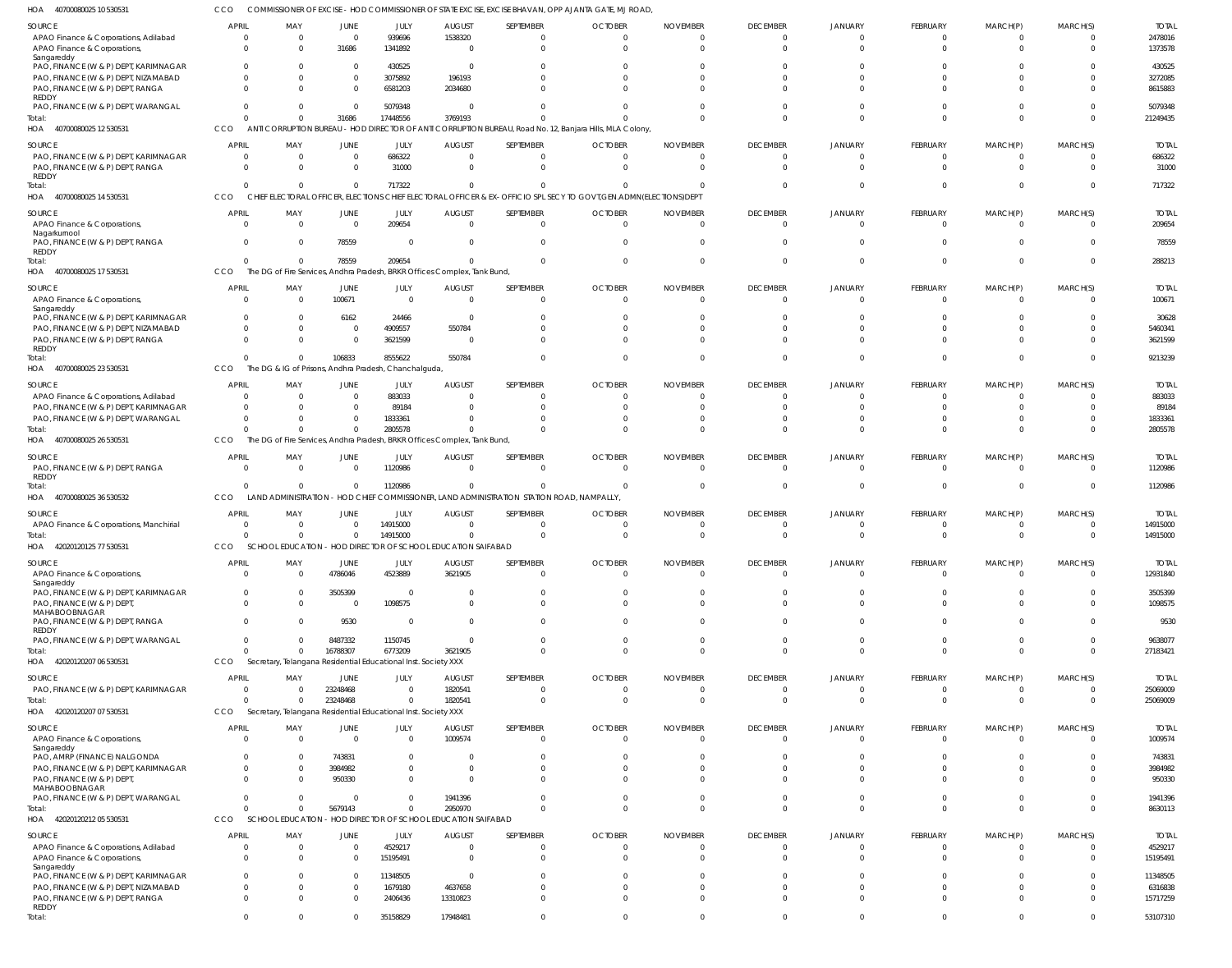| 1OA<br>42020120225 48 530531                                          | CCO          |                                                    |                        | Secretary, Telangana Residential Educational Inst. Society XXX |                     |                                                                                             |                |                 |                                |                         |                      |                      |                            |                         |
|-----------------------------------------------------------------------|--------------|----------------------------------------------------|------------------------|----------------------------------------------------------------|---------------------|---------------------------------------------------------------------------------------------|----------------|-----------------|--------------------------------|-------------------------|----------------------|----------------------|----------------------------|-------------------------|
| SOURCE                                                                | <b>APRIL</b> | MAY                                                | JUNE                   | JULY                                                           | <b>AUGUST</b>       | SEPTEMBER                                                                                   | <b>OCTOBER</b> | <b>NOVEMBER</b> | <b>DECEMBER</b>                | JANUARY                 | FEBRUARY             | MARCH(P)             | MARCH(S)                   | <b>TOTAL</b>            |
| APAO Finance & Corporations, Adilabad                                 |              | $\Omega$<br>- 0                                    | 6404127                | $\Omega$                                                       | $\overline{0}$      | 0                                                                                           | $\Omega$       |                 | 0                              | $\Omega$                | $\Omega$             | $\Omega$             | $\Omega$                   | 6404127                 |
| PAO, AMRP (FINANCE) NALGONDA                                          |              | $\cap$<br>$\Omega$                                 | 20136237               | $\Omega$                                                       | 7291375             | $\Omega$                                                                                    |                |                 | $\Omega$                       | $\Omega$                | $\Omega$             | $\Omega$             | $\Omega$                   | 27427612                |
| PAO, FINANCE (W & P) DEPT, HYDERABAD                                  |              | $\mathbf{0}$                                       | 8141983                | $\Omega$                                                       | $\Omega$            |                                                                                             |                |                 |                                |                         |                      |                      |                            | 8141983                 |
| PAO, FINANCE (W & P) DEPT, KHAMMAM                                    |              | $\Omega$                                           | 1995865                | $\Omega$                                                       | $\Omega$            |                                                                                             |                |                 | 0                              |                         | - 0                  |                      | $\Omega$                   | 1995865                 |
| PAO, FINANCE (W & P) DEPT, RANGA<br>REDDY                             |              | $\cap$                                             | 6036674                | $\Omega$                                                       | $\Omega$            |                                                                                             |                |                 |                                |                         | $\cap$               | $\Omega$             | $\Omega$                   | 6036674                 |
| PAO, FINANCE (W & P) DEPT, WARANGAL                                   |              | $\Omega$<br>$\Omega$                               | $\Omega$               | 1359391                                                        | $\Omega$            |                                                                                             |                |                 | $\Omega$                       | $\Omega$                | $\cap$               | $\Omega$             | $\Omega$                   | 1359391                 |
| Total:                                                                |              | $\Omega$<br>$\Omega$                               | 42714886               | 1359391                                                        | 7291375             | $\Omega$                                                                                    |                |                 | $\Omega$                       | $\Omega$                | $\Omega$             | $\Omega$             | $\Omega$                   | 51365652                |
| HOA 42020120225 74 530531                                             | CCO          | <b>SCHOOL EDUCATION</b>                            |                        | - HOD DIRECTOR OF SCHOOL EDUCATION SAIFABAD                    |                     |                                                                                             |                |                 |                                |                         |                      |                      |                            |                         |
| SOURCE                                                                | <b>APRIL</b> | MAY                                                | JUNE                   | JULY                                                           | <b>AUGUST</b>       | SEPTEMBER                                                                                   | <b>OCTOBER</b> | <b>NOVEMBER</b> | <b>DECEMBER</b>                | JANUARY                 | FEBRUARY             | MARCH(P)             | MARCH(S)                   | <b>TOTAL</b>            |
| APAO Finance & Corporations,                                          |              | $\Omega$<br>$\Omega$                               | 7306232                | 2019457                                                        | $\overline{0}$      | 0                                                                                           |                |                 | $\mathbf 0$                    | $\mathbf{0}$            | $\Omega$             | $\Omega$             | $\Omega$                   | 9325689                 |
| Sangareddy                                                            |              |                                                    |                        |                                                                |                     |                                                                                             |                |                 |                                |                         |                      |                      |                            |                         |
| PAO, FINANCE (W & P) DEPT, HYDERABAD                                  |              | $\cap$<br>$\Omega$                                 | 0                      | 2901231                                                        | 0                   |                                                                                             |                |                 | $\Omega$                       | $\Omega$                | $\Omega$             | $\Omega$             | $\Omega$                   | 2901231                 |
| PAO, FINANCE (W & P) DEPT, KARIMNAGAR                                 |              | $\Omega$<br>$\cap$                                 | $\overline{0}$         | 7675439                                                        | $\Omega$            |                                                                                             |                |                 | <sup>0</sup>                   | $\Omega$                | $\cap$               | $\Omega$             | $\Omega$                   | 7675439                 |
| Total:                                                                |              | $\Omega$<br>$\mathbf{0}$                           | 7306232                | 12596127                                                       | $\Omega$            | $\Omega$                                                                                    |                |                 | $\Omega$                       | $\Omega$                | $\Omega$             | $\Omega$             | $\Omega$                   | 19902359                |
| HOA 42020120225 83 530531                                             | CCO          | SCHOOL EDUCATION                                   |                        | - HOD DIRECTOR OF SCHOOL EDUCATION SAIFABAD                    |                     |                                                                                             |                |                 |                                |                         |                      |                      |                            |                         |
| SOURCE                                                                | <b>APRIL</b> | MAY                                                | JUNE                   | JULY                                                           | <b>AUGUST</b>       | SEPTEMBER                                                                                   | <b>OCTOBER</b> | <b>NOVEMBER</b> | <b>DECEMBER</b>                | JANUARY                 | FEBRUARY             | MARCH(P)             | MARCH(S)                   | <b>TOTAL</b>            |
| APAO Finance & Corporations, Adilabad                                 |              | $\overline{0}$<br>$\Omega$                         | $\overline{0}$         | 1061443                                                        | 185457              | 0                                                                                           | - 0            |                 | $\mathbf 0$                    | $\Omega$                | $\Omega$             | $\Omega$             | 0                          | 1246900                 |
| APAO Finance & Corporations,                                          |              | $\Omega$<br>$\Omega$                               | 234614                 | 148090                                                         | 0                   | $\Omega$                                                                                    | $\Omega$       |                 | $\Omega$                       | $\Omega$                | $\Omega$             | $\Omega$             | $\Omega$                   | 382704                  |
| Sangareddy<br>PAO, AMRP (FINANCE) NALGONDA                            |              |                                                    | $\overline{0}$         | 671257                                                         | - 0                 |                                                                                             |                |                 |                                |                         |                      |                      | $\Omega$                   | 671257                  |
| PAO, FINANCE (W & P) DEPT, NIZAMABAD                                  |              |                                                    | $\overline{0}$         | 1617208                                                        | 1085065             |                                                                                             |                |                 |                                |                         |                      | $\cap$               | $\Omega$                   | 2702273                 |
| PAO, FINANCE (W & P) DEPT, WARANGAL                                   |              |                                                    | $\overline{0}$         | 214882                                                         | $\overline{0}$      |                                                                                             |                |                 |                                |                         | $\Omega$             | $\Omega$             | $\Omega$                   | 214882                  |
| Total:                                                                |              |                                                    | 234614                 | 3712880                                                        | 1270522             |                                                                                             |                |                 | $\Omega$                       | $\Omega$                | $\Omega$             | $\Omega$             | $\Omega$                   | 5218016                 |
| 42020120225 87 530531<br>HOA                                          | CCO          | SCHOOL EDUCATION                                   |                        | HOD DIRECTOR OF SCHOOL EDUCATION SAIFABAD                      |                     |                                                                                             |                |                 |                                |                         |                      |                      |                            |                         |
|                                                                       |              |                                                    |                        |                                                                |                     |                                                                                             |                |                 |                                |                         |                      |                      |                            |                         |
| SOURCE<br>APAO Finance & Corporations,                                | <b>APRIL</b> | MAY<br>$\Omega$<br>$\Omega$                        | JUNE<br>$\overline{0}$ | JULY<br>1164291                                                | <b>AUGUST</b><br>0  | SEPTEMBER<br>0                                                                              | <b>OCTOBER</b> | <b>NOVEMBER</b> | <b>DECEMBER</b><br>$\mathbf 0$ | JANUARY<br>$\mathbf{0}$ | FEBRUARY<br>$\Omega$ | MARCH(P)<br>$\Omega$ | MARCH(S)<br>$\Omega$       | <b>TOTAL</b><br>1164291 |
| Sangareddy                                                            |              |                                                    |                        |                                                                |                     |                                                                                             |                |                 |                                |                         |                      |                      |                            |                         |
| PAO, FINANCE (W & P) DEPT, KARIMNAGAR                                 |              | $\Omega$<br>$\Omega$                               | $\mathbf 0$            | 1822560                                                        | 0                   | 0                                                                                           |                |                 | 0                              | $\Omega$                | $\Omega$             | $\Omega$             | $\Omega$                   | 1822560                 |
| PAO, FINANCE (W & P) DEPT, NIZAMABAD                                  |              | $\cap$                                             | $\Omega$               | 948861                                                         | $\Omega$            |                                                                                             |                |                 |                                |                         | $\cap$               | $\cap$               | $\Omega$                   | 948861                  |
| PAO, FINANCE (W & P) DEPT, WARANGAL                                   |              | $\cap$<br>$\Omega$                                 | $\mathbf 0$            | 8262269                                                        | 614994              |                                                                                             |                |                 | $\Omega$                       | $\Omega$                | $\Omega$             | $\Omega$             | $\Omega$                   | 8877263                 |
| Total:                                                                |              | $\Omega$<br>$\Omega$                               | $\overline{0}$         | 12197981                                                       | 614994              |                                                                                             |                |                 | $\Omega$                       | $\Omega$                | $\Omega$             | $\Omega$             | $\Omega$                   | 12812975                |
| HOA 42020120307 74 530531                                             | <b>CCO</b>   |                                                    |                        |                                                                |                     | INTERMEDIATE EDUCATION - HOD DIRECTOR, INTERMEDIATE EDUCATION, OPP. LATA TALKIES, NAMPALLY  |                |                 |                                |                         |                      |                      |                            |                         |
| SOURCE                                                                | <b>APRIL</b> | MAY                                                | JUNE                   | JULY                                                           | <b>AUGUST</b>       | SEPTEMBER                                                                                   | <b>OCTOBER</b> | <b>NOVEMBER</b> | <b>DECEMBER</b>                | JANUARY                 | FEBRUARY             | MARCH(P)             | MARCH(S)                   | <b>TOTAL</b>            |
| APAO Finance & Corporations, Adilabad                                 |              | $\overline{0}$<br>$\Omega$                         | 7485473                | $\Omega$                                                       | 5988392             | 0                                                                                           | - 0            |                 | $\mathbf 0$                    | $\Omega$                | $\Omega$             | - 0                  | 0                          | 13473865                |
| APAO Finance & Corporations,                                          |              | $\Omega$<br>$\Omega$                               | 2555869                | $\Omega$                                                       | 8062537             | $\Omega$                                                                                    |                |                 | $\Omega$                       | $\Omega$                | $\Omega$             | $\Omega$             | $\Omega$                   | 10618406                |
| Sangareddy                                                            |              |                                                    |                        |                                                                |                     |                                                                                             |                |                 |                                |                         |                      |                      |                            |                         |
| PAO, AMRP (FINANCE) NALGONDA<br>PAO, FINANCE (W & P) DEPT, KARIMNAGAR |              | $\Omega$                                           | 5399614<br>3358770     | - 0<br>$\Omega$                                                | 2816332<br>$\Omega$ |                                                                                             |                |                 | U                              |                         |                      |                      | $\Omega$                   | 8215946<br>3358770      |
| PAO, FINANCE (W & P) DEPT, KHAMMAM                                    |              |                                                    | $\overline{0}$         | $\Omega$                                                       | 1478036             |                                                                                             |                |                 |                                |                         |                      | $\Omega$             | $\Omega$                   | 1478036                 |
| PAO, FINANCE (W & P) DEPT,                                            |              |                                                    | 98153                  | 2882540                                                        | 3243122             |                                                                                             |                |                 | U                              |                         | $\cap$               | $\cap$               | $\Omega$                   | 6223815                 |
| MAHABOOBNAGAR                                                         |              |                                                    |                        |                                                                |                     |                                                                                             |                |                 |                                |                         |                      |                      |                            |                         |
| PAO, FINANCE (W & P) DEPT, NIZAMABAD                                  |              |                                                    | 8646491                | - 0                                                            | 44947               |                                                                                             |                |                 |                                |                         |                      |                      | $\Omega$                   | 8691438                 |
| PAO, FINANCE (W & P) DEPT, RANGA                                      |              | $\Omega$                                           | 4483444                | $\overline{0}$                                                 | $\Omega$            |                                                                                             |                |                 | U                              | $\Omega$                | $\cap$               | $\cap$               | $\Omega$                   | 4483444                 |
| REDDY<br>PAO, FINANCE (W & P) DEPT, WARANGAL                          |              |                                                    | 0                      | - 0                                                            | 637839              |                                                                                             |                |                 |                                |                         | $\Omega$             | - 0                  | $\Omega$                   | 637839                  |
| Total:                                                                |              | $\Omega$                                           | 32027814               | 2882540                                                        | 22271205            |                                                                                             |                |                 | $\Omega$                       | $\Omega$                | $\Omega$             | $\Omega$             | $\Omega$                   | 57181559                |
| HOA 42020120325 10 530531                                             | CCO          |                                                    |                        |                                                                |                     | INTERMEDIATE EDUCATION - HOD DIRECTOR, INTERMEDIATE EDUCATION, OPP. LATA TALKIES, NAMPALLY, |                |                 |                                |                         |                      |                      |                            |                         |
|                                                                       |              |                                                    |                        |                                                                |                     |                                                                                             |                |                 |                                |                         |                      |                      |                            |                         |
| SOURCE                                                                | APRIL        | MAY                                                | JUNE                   | JULY                                                           | <b>AUGUST</b>       | SEPTEMBER                                                                                   | <b>OCTOBER</b> | <b>NOVEMBER</b> | <b>DECEMBER</b>                | <b>JANUARY</b>          | FEBRUARY             | MARCH(P)             | MARCH(S)                   | <b>TOTAL</b>            |
| APAO Finance & Corporations, Adilabad                                 |              | $\Omega$<br>$\overline{0}$<br>$\Omega$<br>$\Omega$ | $\overline{0}$         | 1317963                                                        | $\overline{0}$<br>0 | 0<br>0                                                                                      | - 0            |                 | $\mathbf 0$<br>$\Omega$        | $\mathbf 0$<br>$\Omega$ | $\Omega$<br>$\Omega$ | $\Omega$<br>$\Omega$ | $\overline{0}$<br>$\Omega$ | 1317963                 |
| APAO Finance & Corporations,<br>Sangareddy                            |              |                                                    | 761697                 | 4537787                                                        |                     |                                                                                             |                |                 |                                |                         |                      |                      |                            | 5299484                 |
| PAO, AMRP (FINANCE) NALGONDA                                          |              | $\cap$<br>$\Omega$                                 | 158584                 | 6310521                                                        | $\mathbf 0$         | 0                                                                                           |                |                 | $\Omega$                       | $\Omega$                | $\Omega$             | $\cap$               | $\Omega$                   | 6469105                 |
| PAO, FINANCE (W & P) DEPT, HYDERABAD                                  |              | $\Omega$<br>$\Omega$                               | $\overline{0}$         | 199743                                                         | $\Omega$            |                                                                                             |                |                 | $\Omega$                       | $\Omega$                | $\cap$               | $\Omega$             | $\Omega$                   | 199743                  |
| PAO, FINANCE (W & P) DEPT, KARIMNAGAR                                 |              | $\Omega$<br>$\Omega$                               | 4924575                | 6467121                                                        | $\Omega$            |                                                                                             |                |                 | $\Omega$                       | $\Omega$                | $\cap$               | $\cap$               | $\Omega$                   | 11391696                |
| PAO, FINANCE (W & P) DEPT, KHAMMAM                                    |              | $\Omega$                                           | $\overline{0}$         | 15538252                                                       | $\Omega$            |                                                                                             |                |                 | U                              | $\Omega$                | $\cap$               | $\Omega$             | $\Omega$                   | 15538252                |
| PAO, FINANCE (W & P) DEPT,                                            |              | $\cap$                                             | $\overline{0}$         | 2519853                                                        | $\Omega$            |                                                                                             |                |                 | $\Omega$                       | $\Omega$                | $\cap$               | $\Omega$             | $\Omega$                   | 2519853                 |
| MAHABOOBNAGAR<br>PAO, FINANCE (W & P) DEPT, NIZAMABAD                 |              | $\Omega$<br>$\Omega$                               | $\overline{0}$         | 524100                                                         | $\Omega$            | 0                                                                                           |                |                 | $\Omega$                       | $\Omega$                | $\Omega$             | $\Omega$             | $\Omega$                   | 524100                  |
| PAO, FINANCE (W & P) DEPT, RANGA                                      |              | $\Omega$<br>$\Omega$                               | - 0                    | 3425785                                                        | $\Omega$            | $\Omega$                                                                                    |                |                 | $\Omega$                       | $\Omega$                | $\Omega$             | $\Omega$             | $\Omega$                   | 3425785                 |
| REDDY                                                                 |              |                                                    |                        |                                                                |                     |                                                                                             |                |                 |                                |                         |                      |                      |                            |                         |
| PAO, FINANCE (W & P) DEPT, WARANGAL                                   |              | $\Omega$<br>$\Omega$                               | 431665                 | 2196786                                                        | $\Omega$            | 0                                                                                           |                |                 | $\Omega$                       | $\Omega$                | $\Omega$             | $\Omega$             | $\overline{0}$             | 2628451                 |
| Total:                                                                |              | $\Omega$<br>$\Omega$                               | 6276521                | 43037911                                                       | $\Omega$            | $\Omega$                                                                                    |                |                 | $\Omega$                       | $\mathbf 0$             | $\Omega$             | $\Omega$             | $\Omega$                   | 49314432                |
| HOA 42020120325 70 530531                                             | CCO          |                                                    |                        |                                                                |                     | COLLEGIATE EDUCATION - HOD DIRECTOR OF COLLEGIATE EDUCATION, OPP. LATA TALKIES, NAMPALLY    |                |                 |                                |                         |                      |                      |                            |                         |
| SOURCE                                                                | <b>APRIL</b> | MAY                                                | JUNE                   | JULY                                                           | <b>AUGUST</b>       | SEPTEMBER                                                                                   | <b>OCTOBER</b> | <b>NOVEMBER</b> | <b>DECEMBER</b>                | JANUARY                 | FEBRUARY             | MARCH(P)             | MARCH(S)                   | <b>TOTAL</b>            |
| APAO Finance & Corporations, Adilabad                                 |              | $\overline{0}$<br>$\Omega$                         | 6747192                | 2456419                                                        | $\Omega$            | 0                                                                                           | -C             |                 | $\mathbf 0$                    | $\Omega$                | $\Omega$             | $\Omega$             | $\Omega$                   | 9203611                 |
| APAO Finance & Corporations,                                          |              | $\Omega$<br>$\Omega$                               | 3491034                | $\Omega$                                                       | $\Omega$            | $\Omega$                                                                                    |                |                 | $\Omega$                       | $\Omega$                | $\Omega$             | $\Omega$             | $\Omega$                   | 3491034                 |
| Sangareddy<br>APAO Finance & Corporations, Suryapet                   |              | $\Omega$                                           | 3013988                | $\Omega$                                                       | $\Omega$            |                                                                                             |                |                 | U                              | $\Omega$                | $\Omega$             | $\Omega$             | $\Omega$                   | 3013988                 |
| PAO, AMRP (FINANCE) NALGONDA                                          |              | $\Omega$<br>$\Omega$                               | 111258                 | $\Omega$                                                       | $\Omega$            |                                                                                             |                |                 | U                              | $\Omega$                | $\cap$               | $\Omega$             | $\Omega$                   | 111258                  |
| PAO, FINANCE (W & P) DEPT, HYDERABAD                                  |              | $\Omega$<br>$\Omega$                               | 362467                 | 4859399                                                        | $\Omega$            |                                                                                             |                |                 |                                | $\Omega$                | $\Omega$             | $\Omega$             |                            | 5221866                 |
| PAO, FINANCE (W & P) DEPT, KARIMNAGAR                                 |              | $\Omega$<br>$\Omega$                               | 6196113                | 20418623                                                       | $\Omega$            |                                                                                             |                |                 | U                              | $\Omega$                | $\Omega$             | $\Omega$             | $\Omega$                   | 26614736                |
| PAO, FINANCE (W & P) DEPT,                                            |              | $\Omega$<br>$\Omega$                               | - 0                    | 13036774                                                       | 2555842             |                                                                                             |                |                 | U                              | $\Omega$                | $\Omega$             | $\Omega$             | $\Omega$                   | 15592616                |
| MAHABOOBNAGAR                                                         |              |                                                    |                        |                                                                |                     |                                                                                             |                |                 |                                |                         |                      |                      |                            |                         |
| PAO, FINANCE (W & P) DEPT, NIZAMABAD                                  |              | $\Omega$<br>$\Omega$                               | 6119110                | 12658888                                                       | 1521349             | U                                                                                           |                |                 | $\Omega$                       | $\Omega$                | $\Omega$             | $\Omega$             | $\Omega$                   | 20299347                |
| PAO, FINANCE (W & P) DEPT, RANGA<br>REDDY                             |              | $\Omega$<br>$\Omega$                               | 7334253                | 2735896                                                        | 4146599             |                                                                                             |                |                 | $\Omega$                       | $\Omega$                | $\Omega$             | $\Omega$             | $\Omega$                   | 14216748                |
| PAO, FINANCE (W & P) DEPT, WARANGAL                                   |              | $\Omega$<br>$\Omega$                               | 4349711                | 2521349                                                        | - 0                 | $\Omega$                                                                                    |                |                 | $\Omega$                       | $\Omega$                | $\Omega$             | $\Omega$             | $\Omega$                   | 6871060                 |
| Total:                                                                |              | $\Omega$<br>$\mathbf 0$                            | 37725126               | 58687348                                                       | 8223790             |                                                                                             |                |                 | $\Omega$                       | $\Omega$                | $\Omega$             | $\Omega$             | $\Omega$                   | 104636264               |
| HOA 42020120325 77 530531                                             | CCO          |                                                    |                        |                                                                |                     | INTERMEDIATE EDUCATION - HOD DIRECTOR, INTERMEDIATE EDUCATION, OPP. LATA TALKIES, NAMPALLY, |                |                 |                                |                         |                      |                      |                            |                         |
| SOURCE                                                                | APRIL        | MAY                                                | JUNE                   | JULY                                                           | <b>AUGUST</b>       | SEPTEMBER                                                                                   | <b>OCTOBER</b> | <b>NOVEMBER</b> | <b>DECEMBER</b>                | JANUARY                 | <b>FEBRUARY</b>      | MARCH(P)             | MARCH(S)                   | <b>TOTAL</b>            |
| APAO Finance & Corporations,                                          |              | $\overline{0}$<br>$\overline{0}$                   | $\overline{0}$         | 14397716                                                       | $\overline{0}$      | 0                                                                                           | $\mathbf 0$    | $\Omega$        | $\overline{0}$                 | $\overline{0}$          | $\overline{0}$       | $\overline{0}$       | $\mathbf{0}$               | 14397716                |
| Sangareddy                                                            |              |                                                    |                        |                                                                |                     |                                                                                             |                |                 |                                |                         |                      |                      |                            |                         |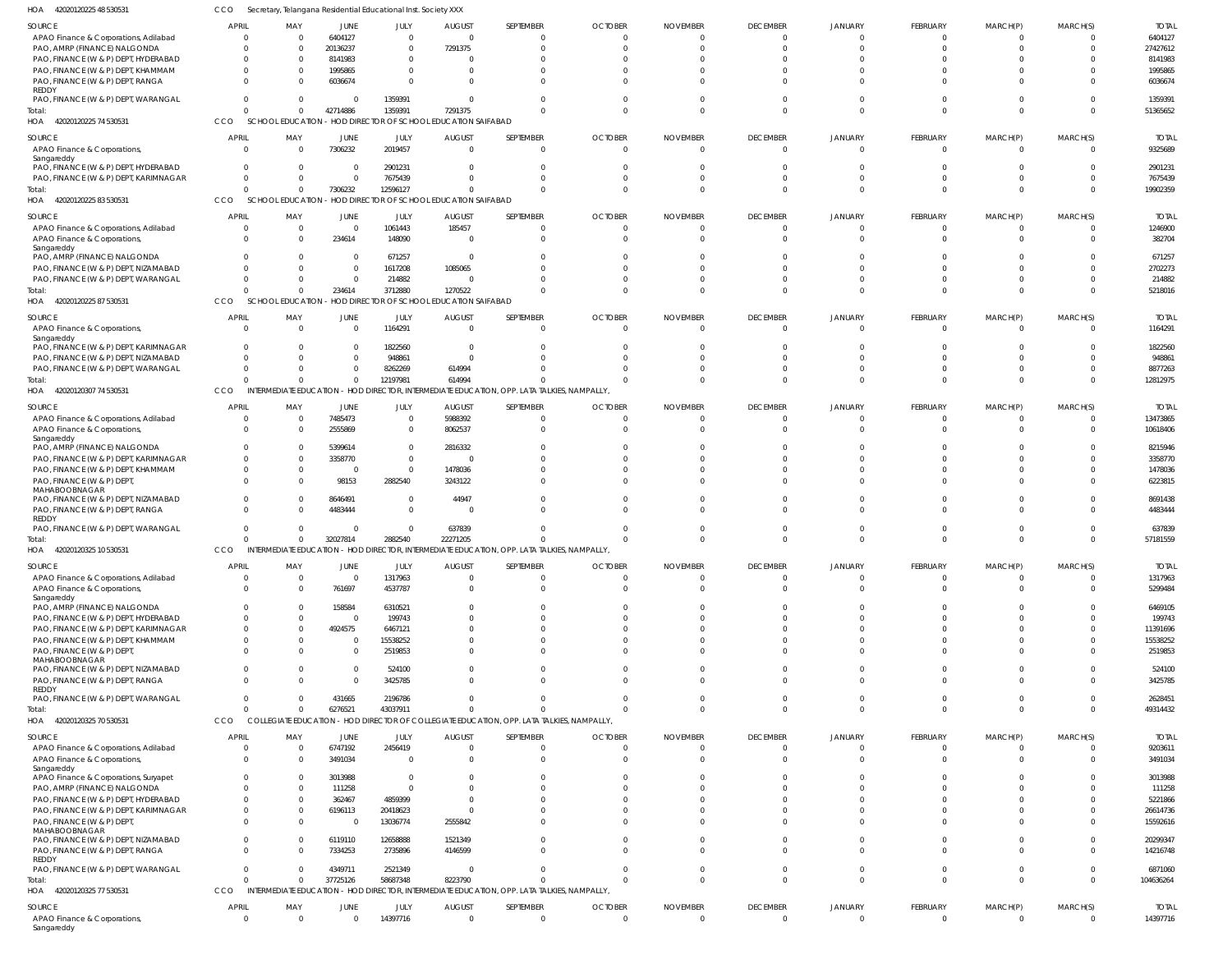| HOA<br>42020120325 77 530531                                                        | CCO                        |                                                                 |                      |                        |                              | INTERMEDIATE EDUCATION - HOD DIRECTOR, INTERMEDIATE EDUCATION, OPP. LATA TALKIES, NAMPALLY,          |                            |                             |                                  |                            |                                   |                            |                            |                          |
|-------------------------------------------------------------------------------------|----------------------------|-----------------------------------------------------------------|----------------------|------------------------|------------------------------|------------------------------------------------------------------------------------------------------|----------------------------|-----------------------------|----------------------------------|----------------------------|-----------------------------------|----------------------------|----------------------------|--------------------------|
| SOURCE<br>Total:                                                                    | <b>APRIL</b><br>$\Omega$   | MAY<br>$\Omega$                                                 | JUNE                 | JULY<br>14397716       | <b>AUGUST</b><br>$\Omega$    | SEPTEMBER<br>$\Omega$                                                                                | <b>OCTOBER</b><br>$\Omega$ | <b>NOVEMBER</b><br>$\Omega$ | <b>DECEMBER</b><br>$\Omega$      | <b>JANUARY</b><br>$\Omega$ | FEBRUARY<br>$\Omega$              | MARCH(P)<br>$\Omega$       | MARCH(S)<br>$\mathbf{0}$   | <b>TOTAL</b><br>14397716 |
| HOA 42020210407 74 530531                                                           | <b>CCO</b>                 |                                                                 |                      |                        |                              | DIRECTOR, TECHNICAL EDUCATION, 2ND FLOOR, VIDYA BHAVAN, OPP. TO LATA TALKIES                         |                            |                             |                                  |                            |                                   |                            |                            |                          |
| SOURCE<br>APAO Finance & Corporations,                                              | <b>APRIL</b><br>$\Omega$   | MAY<br>$\overline{0}$                                           | JUNE<br>$\Omega$     | JULY<br>$\overline{0}$ | <b>AUGUST</b><br>3834473     | SEPTEMBER<br>$\mathbf{0}$                                                                            | <b>OCTOBER</b><br>$\Omega$ | <b>NOVEMBER</b><br>$\Omega$ | <b>DECEMBER</b><br>$\mathbf{0}$  | <b>JANUARY</b><br>$\Omega$ | <b>FEBRUARY</b><br>$\overline{0}$ | MARCH(P)<br>$\overline{0}$ | MARCH(S)<br>$\Omega$       | <b>TOTAL</b><br>3834473  |
| Sangareddy<br>PAO, AMRP (FINANCE) NALGONDA<br>PAO, FINANCE (W & P) DEPT, KARIMNAGAR | $\Omega$<br>$\Omega$       | $\Omega$<br>$\Omega$                                            | 6389634              | $\Omega$<br>$\Omega$   | - 0<br>3497615               | $\Omega$<br>$\Omega$                                                                                 |                            |                             | $\Omega$<br>$\Omega$             | $\Omega$<br>$\Omega$       | $\Omega$<br>$\Omega$              | $\Omega$<br>$\Omega$       | $\Omega$<br>$\Omega$       | 6389634<br>3497615       |
| PAO, FINANCE (W & P) DEPT, KHAMMAM                                                  | $\Omega$                   | $\Omega$                                                        |                      | 0                      | 13915169                     | $\Omega$                                                                                             |                            |                             | $\Omega$                         | $\Omega$                   | $\Omega$                          | $\Omega$                   | $\Omega$                   | 13915169                 |
| PAO, FINANCE (W & P) DEPT,<br>MAHABOOBNAGAR                                         | $\Omega$                   | $\Omega$                                                        | 2108732              | $\Omega$               | 217059                       | <sup>0</sup>                                                                                         |                            |                             | $\Omega$                         | $\Omega$                   | $\Omega$                          | $\Omega$                   | $\Omega$                   | 2325791                  |
| PAO, FINANCE (W & P) DEPT, RANGA<br><b>REDDY</b>                                    | $\Omega$                   | $\Omega$                                                        | 6668513              | $\overline{0}$         | -C                           | $\Omega$                                                                                             |                            |                             | $\Omega$                         | $\Omega$                   | $\Omega$                          | $\Omega$                   | $\Omega$                   | 6668513                  |
| Total:<br>HOA 42020210425 74 530531                                                 | $\Omega$<br>CCO            | $\Omega$                                                        | 15166879             | $\Omega$               | 21464316                     | $\Omega$<br>DIRECTOR, TECHNICAL EDUCATION, 2ND FLOOR, VIDYA BHAVAN, OPP. TO LATA TALKIES             |                            |                             | $\Omega$                         | $\Omega$                   | $\overline{0}$                    | $\overline{0}$             | $\Omega$                   | 36631195                 |
| SOURCE<br>APAO Finance & Corporations,<br>Sangareddy                                | <b>APRIL</b><br>$\Omega$   | MAY<br>$\Omega$                                                 | JUNE<br>$\Omega$     | JULY<br>$\Omega$       | <b>AUGUST</b><br>7735786     | SEPTEMBER<br>$\Omega$                                                                                | <b>OCTOBER</b><br>$\Omega$ | <b>NOVEMBER</b><br>- 0      | <b>DECEMBER</b><br>$\Omega$      | <b>JANUARY</b><br>$\Omega$ | FEBRUARY<br>$\Omega$              | MARCH(P)<br>$\Omega$       | MARCH(S)<br>$\overline{0}$ | <b>TOTAL</b><br>7735786  |
| PAO, FINANCE (W & P) DEPT, HYDERABAD<br>PAO, FINANCE (W & P) DEPT,                  | $\Omega$<br>$\Omega$       | $\Omega$<br>$\Omega$                                            | $\Omega$             | 17263848<br>1613313    | - 0<br>$\mathsf{C}$          | $\Omega$<br>$\Omega$                                                                                 |                            |                             | $\Omega$<br>$\Omega$             | $\Omega$<br>$\Omega$       | $\Omega$<br>$\Omega$              | $\Omega$<br>$\Omega$       | $\Omega$<br>$\Omega$       | 17263848<br>1613313      |
| MAHABOOBNAGAR<br>Total:<br>HOA 42020310225 04 530531                                | $\Omega$<br>CCO            | $\Omega$<br>DIRECTOR, SPORTS AUTHORITY OF TELANGANA L.B.STADIUM | $\Omega$             | 18877161               | 7735786                      | $\Omega$                                                                                             |                            |                             | $\Omega$                         | $\Omega$                   | $\Omega$                          | $\Omega$                   | $\Omega$                   | 26612947                 |
| SOURCE                                                                              | <b>APRIL</b>               | MAY                                                             | JUNE                 | JULY                   | <b>AUGUST</b>                | SEPTEMBER                                                                                            | <b>OCTOBER</b>             | <b>NOVEMBER</b>             | <b>DECEMBER</b>                  | JANUARY                    | FEBRUARY                          | MARCH(P)                   | MARCH(S)                   | <b>TOTAL</b>             |
| APAO Finance & Corporations, Jangaon                                                | $\Omega$                   | $\Omega$                                                        | 0                    | $\Omega$               | 8157643                      | $\overline{0}$                                                                                       |                            |                             | $\overline{0}$                   | $\mathbf 0$                | $\overline{0}$                    | 0                          | $\Omega$                   | 8157643                  |
| APAO Finance & Corporations, Kamareddy                                              | $\Omega$                   | $\Omega$                                                        | $\Omega$             | 161014                 | -C                           | $\Omega$                                                                                             |                            |                             | $\Omega$                         | $\Omega$                   | $\mathbf{0}$                      | $\Omega$                   | $\Omega$                   | 161014                   |
| APAO Finance & Corporations,<br>Kothagudem                                          | $\Omega$                   | $\Omega$                                                        | $\Omega$             | 1764925                |                              | $\Omega$                                                                                             |                            |                             | $\Omega$                         | $\Omega$                   | $\Omega$                          | $\Omega$                   | $\Omega$                   | 1764925                  |
| APAO Finance & Corporations, Medchal<br>APAO Finance & Corporations,                | $\Omega$<br>$\Omega$       | $\Omega$<br>$\Omega$                                            | $\Omega$<br>2647467  | 2255772<br>$\Omega$    |                              | $\Omega$<br>$\Omega$                                                                                 |                            |                             | $\Omega$<br>$\Omega$             | $\Omega$<br>$\Omega$       | $\Omega$<br>$\Omega$              | $\Omega$<br>$\Omega$       | $\Omega$<br>$\Omega$       | 2255772<br>2647467       |
| Nagarkurnool<br>APAO Finance & Corporations,<br>Sangareddy                          | $\Omega$                   | $\Omega$                                                        | 2021779              | $\Omega$               |                              | $\Omega$                                                                                             |                            |                             | $\Omega$                         | $\Omega$                   | $\Omega$                          | $\Omega$                   | $\Omega$                   | 2021779                  |
| APAO Finance & Corporations, Siddipet                                               | $\Omega$                   | $\Omega$                                                        | - 0                  | 6125972                | -C                           | $\Omega$                                                                                             |                            |                             | $\Omega$                         | $\Omega$                   | $\Omega$                          | $\Omega$                   | $\Omega$                   | 6125972                  |
| APAO Finance & Corporations, Siricilla                                              | $\Omega$                   | $\Omega$                                                        | 2864278              | 3172655                |                              | $\Omega$                                                                                             |                            |                             | $\Omega$                         | $\Omega$                   | $\Omega$                          | $\Omega$                   | $\Omega$                   | 6036933                  |
| APAO Finance & Corporations, Yadadri<br>APAO, PJP (FINANCE), Jogulamba Gadwal       | $\Omega$<br>$\Omega$       | $\Omega$<br>$\Omega$                                            | 0<br>$\Omega$        | $\Omega$<br>1567470    | 1618008                      | $\Omega$                                                                                             |                            |                             | $\Omega$<br>$\Omega$             | $\Omega$<br>$\Omega$       | $\Omega$<br>$\Omega$              | $\Omega$<br>$\Omega$       | $\Omega$<br>$\Omega$       | 1618008<br>1567470       |
| PAO, AMRP (FINANCE) NALGONDA                                                        |                            | $\Omega$                                                        | $\mathbf{0}$         | 4313426                |                              | $\Omega$                                                                                             |                            |                             | $\Omega$                         |                            | $\Omega$                          | $\Omega$                   | $\Omega$                   | 4313426                  |
| PAO, FINANCE (W & P) DEPT, HYDERABAD                                                |                            | $\Omega$                                                        | 2608879              | 2628511                |                              |                                                                                                      |                            |                             | $\Omega$                         |                            | $\Omega$                          | $\Omega$                   | $\Omega$                   | 5237390                  |
| PAO, FINANCE (W & P) DEPT, KARIMNAGAR                                               |                            | $\Omega$                                                        | 6952317              | 1963833                |                              | $\Omega$                                                                                             |                            |                             | $\Omega$                         | $\Omega$                   | $\Omega$                          | $\Omega$                   | $\Omega$                   | 8916150                  |
| PAO, FINANCE (W & P) DEPT, KHAMMAM<br>PAO, FINANCE (W & P) DEPT, MEDAK              |                            | $\Omega$<br>$\Omega$                                            | - 0<br>0             | 2484800<br>1572870     |                              |                                                                                                      |                            |                             | $\Omega$<br>$\Omega$             | $\Omega$                   | $\Omega$<br>$\Omega$              | $\Omega$<br>$\Omega$       | $\Omega$<br>$\Omega$       | 2484800<br>1572870       |
| PAO, FINANCE (W & P) DEPT, NIRMAL                                                   |                            | $\Omega$                                                        | 3279468              | 14984245               | 303117                       | $\Omega$                                                                                             |                            |                             | $\Omega$                         | $\Omega$                   | $\Omega$                          | $\Omega$                   | $\Omega$                   | 18566830                 |
| PAO, FINANCE (W & P) DEPT, NIZAMABAD                                                |                            | $\Omega$                                                        | 4655531              | 9524245                | - 0                          | $\Omega$                                                                                             |                            |                             | $\Omega$                         | $\Omega$                   | $\Omega$                          | $\Omega$                   | $\Omega$                   | 14179776                 |
| Total:<br>HOA 42100111007 05 530531                                                 | CCO                        | $\Omega$<br>The Director of Health, Govt. of TS, Sultan Bazar,  | 25029719             | 52519738               | 10078768                     | $\Omega$                                                                                             |                            |                             | $\Omega$                         | $\Omega$                   | $\Omega$                          | $\Omega$                   | $\Omega$                   | 87628225                 |
| SOURCE                                                                              | <b>APRIL</b>               | MAY                                                             | JUNE                 | JULY                   | <b>AUGUST</b>                | SEPTEMBER                                                                                            | <b>OCTOBER</b>             | <b>NOVEMBER</b>             | <b>DECEMBER</b>                  | <b>JANUARY</b>             | FEBRUARY                          | MARCH(P)                   | MARCH(S)                   | <b>TOTAL</b>             |
| APAO Finance & Corporations, Adilabad                                               | $\Omega$                   | $\Omega$                                                        | 3990011              | $\Omega$               | 3145086                      | $\Omega$                                                                                             |                            | $\Omega$                    | $\Omega$                         | $\Omega$                   | $\Omega$                          | $\Omega$                   | $\Omega$                   | 7135097                  |
| APAO Finance & Corporations,<br>Sangareddy                                          |                            | $\Omega$                                                        |                      | 0                      | 2534059                      |                                                                                                      |                            |                             |                                  |                            | $\Omega$                          |                            | <sup>0</sup>               | 2534059                  |
| PAO, AMRP (FINANCE) NALGONDA                                                        |                            | $\Omega$                                                        | 1605284              | <sup>0</sup>           |                              |                                                                                                      |                            |                             | $\Omega$                         |                            | $\Omega$                          |                            |                            | 1605284                  |
| PAO, FINANCE (W & P) DEPT, HYDERABAD                                                |                            | $\Omega$                                                        | 1612468              |                        |                              |                                                                                                      |                            |                             |                                  |                            | $\Omega$                          |                            |                            | 1612468                  |
| PAO, FINANCE (W & P) DEPT, KARIMNAGAR<br>PAO, FINANCE (W & P) DEPT, KHAMMAM         |                            | $\Omega$<br>$\Omega$                                            | 1380320<br>2776887   |                        |                              |                                                                                                      |                            |                             | $\Omega$                         |                            | $\Omega$<br>$\Omega$              |                            |                            | 1380320<br>2776887       |
| PAO, FINANCE (W & P) DEPT,<br>MAHABOOBNAGAR                                         |                            | $\Omega$                                                        | 4629698              |                        |                              | $\Omega$                                                                                             |                            |                             |                                  |                            | $\Omega$                          | $\Omega$                   | $\Omega$                   | 4629698                  |
| PAO, FINANCE (W & P) DEPT, NIZAMABAD                                                |                            | $\Omega$                                                        | 2762778              | 0                      |                              |                                                                                                      |                            |                             | $\Omega$                         | $\Omega$                   | $\Omega$                          | $\Omega$                   | $\Omega$                   | 2762778                  |
| PAO, FINANCE (W & P) DEPT, WARANGAL<br>Total:                                       |                            | $\Omega$<br>$\Omega$                                            | -C<br>18757446       | 0<br><sup>0</sup>      | 1749733<br>7428878           | $\Omega$                                                                                             |                            |                             | $\Omega$<br>$\Omega$             | $\Omega$<br>$\Omega$       | $\Omega$<br>$\Omega$              | $\Omega$<br>$\Omega$       | $\Omega$                   | 1749733<br>26186324      |
| HOA 42100111025 22 530531                                                           | CCO                        | The Director, Medical Education, DMS Compound, Koti,            |                      |                        |                              |                                                                                                      |                            |                             |                                  |                            |                                   |                            |                            |                          |
| SOURCE                                                                              | <b>APRIL</b>               | MAY                                                             | JUNE                 | JULY                   | <b>AUGUST</b>                | SEPTEMBER                                                                                            | <b>OCTOBER</b>             | <b>NOVEMBER</b>             | <b>DECEMBER</b>                  | JANUARY                    | FEBRUARY                          | MARCH(P)                   | MARCH(S)                   | <b>TOTAL</b>             |
| APAO Finance & Corporations, Adilabad                                               | $\Omega$<br>$\Omega$       | $\Omega$<br>$\Omega$                                            | $\Omega$<br>92169004 | 5549735<br>13536290    | $\mathsf{C}$<br>$\mathsf{C}$ | $\Omega$<br>$\Omega$                                                                                 |                            |                             | $\Omega$<br>$\Omega$             | $\Omega$<br>$\Omega$       | $\Omega$<br>$\Omega$              | $\Omega$<br>$\Omega$       | $\Omega$<br>$\Omega$       | 5549735<br>105705294     |
| APAO Finance & Corporations, Siddipet<br>PAO, FINANCE (W & P) DEPT, HYDERABAD       | $\Omega$                   | $\Omega$                                                        | $\Omega$             | 6142285                | 7233712                      |                                                                                                      |                            |                             | $\Omega$                         | $\Omega$                   | $\Omega$                          | $\Omega$                   |                            | 13375997                 |
| PAO, FINANCE (W & P) DEPT, KARIMNAGAR<br>PAO, FINANCE (W & P) DEPT,                 | $\Omega$<br>$\Omega$       | $\overline{0}$<br>$\Omega$                                      | 72885713<br>- 0      | 647294<br>16911860     | - 0<br>37955909              | $\Omega$                                                                                             |                            |                             | $\Omega$<br>$\Omega$             | $\Omega$<br>$\Omega$       | $\Omega$<br>$\Omega$              | $\Omega$<br>$\Omega$       | $\Omega$<br>$\Omega$       | 73533007<br>54867769     |
| MAHABOOBNAGAR<br>PAO, FINANCE (W & P) DEPT, NIZAMABAD                               |                            | $\Omega$                                                        | $\Omega$             | 35573273               | - 0                          | $\Omega$                                                                                             |                            |                             | $\Omega$                         | $\Omega$                   | $\Omega$                          | $\Omega$                   | $\Omega$                   | 35573273                 |
| PAO, FINANCE (W & P) DEPT, WARANGAL                                                 | $\Omega$                   | $\Omega$                                                        |                      | 39295239               |                              | $\Omega$                                                                                             |                            |                             | $\Omega$                         | $\Omega$                   | $\Omega$                          | $\Omega$                   | $\Omega$                   | 39295239                 |
| Total:<br>HOA 42100111025 70 530531                                                 | $\Omega$<br>CCO            | $\Omega$                                                        | 165054717            | 117655976              | 45189621                     | $\Omega$<br>The Deputy Secretary to Government, Health, Medical and Welfare Department, Secretariat, |                            |                             | $\Omega$                         | $\Omega$                   | $\Omega$                          | $\Omega$                   | $\Omega$                   | 327900314                |
|                                                                                     |                            |                                                                 |                      |                        |                              |                                                                                                      |                            |                             |                                  |                            |                                   |                            |                            |                          |
| SOURCE<br>PAO, FINANCE (W & P) DEPT, HYDERABAD                                      | APRIL<br>$\Omega$          | MAY<br>$\Omega$                                                 | JUNE<br>$\Omega$     | JULY<br>$\Omega$       | <b>AUGUST</b><br>1055712     | SEPTEMBER<br>$\Omega$                                                                                | <b>OCTOBER</b>             | <b>NOVEMBER</b>             | <b>DECEMBER</b><br>$\Omega$      | JANUARY<br>$\Omega$        | FEBRUARY<br>$\Omega$              | MARCH(P)<br>0              | MARCH(S)<br>$\Omega$       | <b>TOTAL</b><br>1055712  |
| Total:                                                                              | $\Omega$                   | $\Omega$                                                        |                      | $\Omega$               | 1055712                      | $\Omega$                                                                                             |                            |                             | $\Omega$                         | $\Omega$                   | $\Omega$                          | $\Omega$                   | $\Omega$                   | 1055712                  |
| HOA 42100320025 05 530531                                                           | CCO                        |                                                                 |                      |                        |                              | The Commissioner, Olo The Commissioner, Dept of AYUSH 5th Floor, APGLI Building, Abids               |                            |                             |                                  |                            |                                   |                            |                            |                          |
| SOURCE                                                                              | <b>APRIL</b>               | MAY                                                             | JUNE                 | JULY                   | <b>AUGUST</b>                | SEPTEMBER                                                                                            | <b>OCTOBER</b>             | <b>NOVEMBER</b>             | <b>DECEMBER</b>                  | JANUARY                    | <b>FEBRUARY</b>                   | MARCH(P)                   | MARCH(S)                   | <b>TOTAL</b>             |
| PAO, FINANCE (W & P) DEPT, HYDERABAD                                                | $\Omega$<br>$\Omega$       | $\overline{0}$<br>$\Omega$                                      | $\Omega$             | 3756325                | 761834                       | $\mathbf{0}$                                                                                         | $\Omega$                   | $\Omega$                    | $\overline{0}$<br>$\overline{0}$ | $\Omega$<br>$\Omega$       | $\overline{0}$<br>$\overline{0}$  | 0<br>$\overline{0}$        | $\Omega$                   | 4518159                  |
| Total:<br>HOA 42100410725 74 530531                                                 | CCO                        | The Director of Health, Govt. of TS, Sultan Bazar,              | $\Omega$             | 3756325                | 761834                       | $\mathbf{0}$                                                                                         | $\Omega$                   | $\Omega$                    |                                  |                            |                                   |                            | $\overline{0}$             | 4518159                  |
| SOURCE                                                                              | <b>APRIL</b>               | MAY                                                             | JUNE                 | JULY                   | <b>AUGUST</b>                | SEPTEMBER                                                                                            | <b>OCTOBER</b>             | <b>NOVEMBER</b>             | <b>DECEMBER</b>                  | <b>JANUARY</b>             | FEBRUARY                          | MARCH(P)                   | MARCH(S)                   | <b>TOTAL</b>             |
| PAO, FINANCE (W & P) DEPT, KARIMNAGAR<br>PAO, FINANCE (W & P) DEPT, NIZAMABAD       | $\Omega$<br>$\overline{0}$ | $\Omega$<br>$\Omega$                                            | $\Omega$             | 2406299<br>2578989     | $\Omega$                     | $\Omega$<br>$\Omega$                                                                                 |                            | $\Omega$                    | $\overline{0}$<br>$\Omega$       | $\Omega$<br>$\Omega$       | $\overline{0}$<br>$\Omega$        | $\Omega$<br>$\Omega$       | $\overline{0}$<br>$\Omega$ | 2406299<br>2578989       |
|                                                                                     |                            |                                                                 |                      |                        |                              |                                                                                                      |                            |                             |                                  |                            |                                   |                            |                            |                          |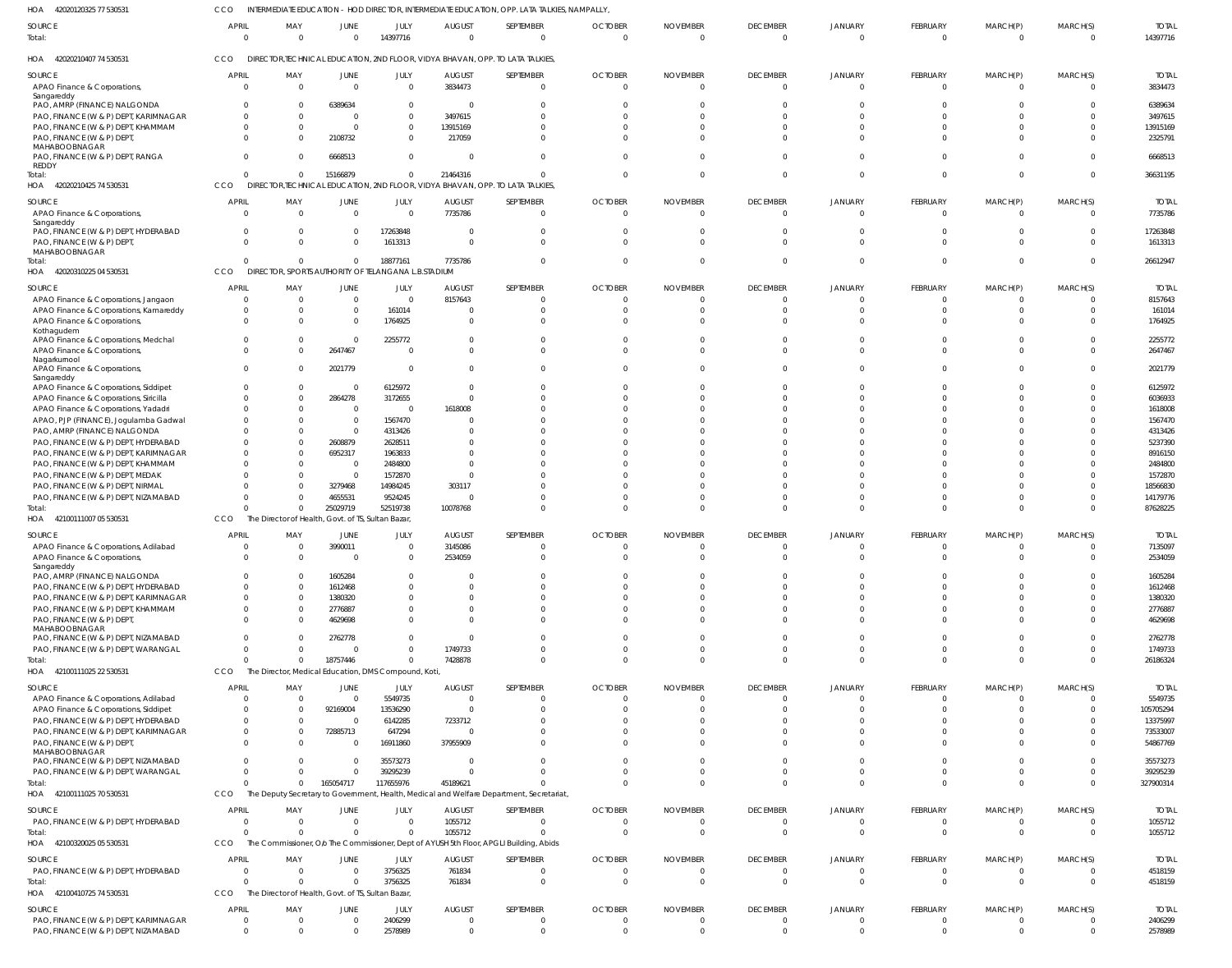| HOA<br>42100410725 74 530531                | CCO                      | The Director of Health, Govt. of TS, Sultan Bazar, |                  |                                                                     |                               |                                                                                           |                              |                             |                                 |                           |                      |                      |                            |                         |
|---------------------------------------------|--------------------------|----------------------------------------------------|------------------|---------------------------------------------------------------------|-------------------------------|-------------------------------------------------------------------------------------------|------------------------------|-----------------------------|---------------------------------|---------------------------|----------------------|----------------------|----------------------------|-------------------------|
| SOURCE<br>Total:                            | <b>APRIL</b><br>$\Omega$ | MAY<br>$\overline{0}$                              | JUNE<br>$\Omega$ | JULY<br>4985288                                                     | <b>AUGUST</b><br>$\mathsf{C}$ | SEPTEMBER<br>$\mathbf{0}$                                                                 | <b>OCTOBER</b><br>$\sqrt{ }$ | <b>NOVEMBER</b><br>$\Omega$ | <b>DECEMBER</b><br>$\mathbf{0}$ | JANUARY<br>$\overline{0}$ | FEBRUARY<br>$\Omega$ | MARCH(P)<br>$\Omega$ | MARCH(S)<br>$\overline{0}$ | <b>TOTAL</b><br>4985288 |
| HOA 42150110207 31 530531                   | CCO                      |                                                    |                  | CHIEF ENGINEER RURAL WATER SUPPLY ERRA MANJIL                       |                               |                                                                                           |                              |                             |                                 |                           |                      |                      |                            |                         |
| SOURCE                                      | <b>APRIL</b>             | MAY                                                | JUNE             | JULY                                                                | <b>AUGUST</b>                 | SEPTEMBER                                                                                 | <b>OCTOBER</b>               | <b>NOVEMBER</b>             | <b>DECEMBER</b>                 | JANUARY                   | FEBRUARY             | MARCH(P)             | MARCH(S)                   | <b>TOTAL</b>            |
| APAO (PR) Medak                             | $\Omega$                 | $\overline{0}$                                     | 2474021          | $\overline{0}$                                                      | C                             | $\Omega$                                                                                  |                              |                             | $\overline{0}$                  | $\overline{0}$            | - 0                  |                      | $\overline{0}$             | 2474021                 |
| APAO (PR) Pochampad, Nizamabad              | $\Omega$                 | $\overline{\mathbf{0}}$                            | 11483473         | $\Omega$                                                            | $\mathsf{C}$                  | $\Omega$                                                                                  |                              |                             | $\Omega$                        | $\Omega$                  | $\Omega$             | $\Omega$             | $\overline{0}$             | 11483473                |
| APAO (PR) Ranga Reddy Dist                  | $\Omega$                 | $\overline{\mathbf{0}}$                            | 114631541        | $\Omega$                                                            | 4038503                       | $\Omega$                                                                                  |                              |                             | U                               | $\Omega$                  |                      |                      | $\Omega$                   | 118670044               |
| APAO (PR) Tekulapapalli                     | $\Omega$                 | $\overline{\mathbf{0}}$                            | 66261214         | $\Omega$                                                            | 3456786                       |                                                                                           |                              |                             |                                 | $\Omega$                  |                      |                      | $\Omega$                   | 69718000                |
| APAO (PR), PJP, Jogulamba Gadwal            | $\Omega$                 | $\overline{\mathbf{0}}$                            | 55644553         | $\Omega$                                                            |                               | $\Omega$                                                                                  |                              |                             | U                               | $\Omega$                  |                      | $\cap$               | $\Omega$                   | 55644553                |
| APAO Panchayat Raj (PR), Bhoopalapally      | $\Omega$                 | $\overline{\mathbf{0}}$                            | 39436071         | $\Omega$                                                            | 1195568                       |                                                                                           |                              |                             |                                 |                           |                      | $\Omega$             | $\Omega$                   | 40631639                |
| APAO Panchayat Raj (PR), Kamareddy          | $\Omega$                 | - 0                                                | 1920670          | $\Omega$                                                            |                               |                                                                                           |                              |                             | U                               | $\Omega$                  |                      | $\cap$               | $\Omega$                   | 1920670                 |
| APAO Panchayat Raj (PR), Kothagudem         | $\Omega$                 | $\overline{\mathbf{0}}$                            | 343683           |                                                                     | -C                            | $\Omega$                                                                                  |                              |                             |                                 |                           |                      | $\Omega$             | $\Omega$                   | 343683                  |
| APAO Panchayat Raj (PR), Nagarkurnool       | $\Omega$                 | $\Omega$                                           | 120113058        | $\Omega$                                                            | -C                            | n                                                                                         |                              |                             | $\Omega$                        | n                         |                      | $\cap$               | $\Omega$                   | 120113058               |
| APAO Panchayat Raj (PR), Peddapalli         | $\Omega$                 | - 0                                                | 20970364         | $\Omega$                                                            | -C                            | $\Omega$                                                                                  |                              |                             |                                 | $\Omega$                  |                      | $\Omega$             | $\Omega$                   | 20970364                |
| APAO Panchayat Raj (PR), Sangareddy         | $\Omega$                 | $\overline{0}$                                     | 268540142        | $\Omega$                                                            | 2611830                       | $\Omega$                                                                                  |                              |                             | $\Omega$                        | $\Omega$                  |                      | $\cap$               | $\Omega$                   | 271151972               |
|                                             | $\Omega$                 | 0                                                  | 54340067         | $\Omega$                                                            | 49347796                      |                                                                                           |                              |                             | U                               | $\Omega$                  |                      | $\Omega$             | $\Omega$                   | 103687863               |
| APAO Panchayat Raj (PR), Siddipet           | $\Omega$                 | $\Omega$                                           |                  | $\Omega$                                                            |                               |                                                                                           |                              |                             | $\Omega$                        | $\Omega$                  |                      | $\cap$               | $\Omega$                   |                         |
| APAO Panchayat Raj (PR), Siricilla          | $\Omega$                 |                                                    | 1929897          |                                                                     |                               | $\Omega$                                                                                  |                              |                             | U                               | $\Omega$                  |                      | $\Omega$             |                            | 1929897                 |
| APAO Panchayat Raj (PR), Suryapet           |                          | - 0                                                | 77511485         | $\Omega$                                                            | 7828787                       |                                                                                           |                              |                             |                                 |                           |                      |                      | $\Omega$                   | 85340272                |
| APAO Panchayat Raj (PR), Wanaparthy         | $\Omega$                 | 0                                                  | 9409381          | $\Omega$                                                            | - 0                           | $\Omega$                                                                                  |                              |                             | $\Omega$                        | $\Omega$                  |                      | $\Omega$             | $\Omega$                   | 9409381                 |
| APAO Panchayat Raj (PR), Waranagal<br>Rural | $\Omega$                 | - 0                                                | 197824           | $\Omega$                                                            | -C                            | $\Omega$                                                                                  |                              |                             | $\Omega$                        | $\Omega$                  | $\Omega$             | $\Omega$             | $\Omega$                   | 197824                  |
| APAO Panchayat Raj (PR), Yadadri            | $\Omega$                 | 11081357                                           | $\Omega$         | $\Omega$                                                            | - 0                           | $\Omega$                                                                                  |                              |                             | $\Omega$                        | $\Omega$                  |                      | $\cap$               | $\Omega$                   | 11081357                |
| PAO (PR) (IW), LMD Colony, Karimnagar       | $\Omega$                 | 0                                                  | 49891645         | $\Omega$                                                            | 1539416                       | $\Omega$                                                                                  |                              |                             | $\Omega$                        | $\Omega$                  |                      | $\Omega$             | $\Omega$                   | 51431061                |
| PAO (PR) KCC, Warangal (Urban)              | $\Omega$                 | $\overline{0}$                                     | 4961181          | $\Omega$                                                            |                               | $\Omega$                                                                                  |                              |                             | $\Omega$                        | $\Omega$                  |                      | $\cap$               | $\Omega$                   | 4961181                 |
| PAO (PR) MAHABOOBNAGAR                      | $\Omega$                 | - 0                                                | 352734337        | $\Omega$                                                            | 10381618                      | $\Omega$                                                                                  |                              |                             |                                 | $\Omega$                  |                      | $\Omega$             | $\Omega$                   | 363115955               |
| PAO (PR) Nalgonda                           | $\Omega$                 | $\overline{0}$                                     | 9298381          | $\Omega$                                                            | 987915                        | $\Omega$                                                                                  |                              |                             | $\Omega$                        | $\Omega$                  | $\Omega$             | $\Omega$             | $\Omega$                   | 10286296                |
|                                             | $\Omega$                 | 11081357                                           | 1262092988       | $\Omega$                                                            | 81388219                      | $\Omega$                                                                                  | $\cap$                       |                             | $\Omega$                        | $\Omega$                  | $\Omega$             | $\Omega$             | $\Omega$                   | 1354562564              |
| Total:<br>HOA 42150110225 29 530531         | CCO                      |                                                    |                  | CHIEF ENGINEER RURAL WATER SUPPLY ERRA MANJIL                       |                               |                                                                                           |                              |                             |                                 |                           |                      |                      |                            |                         |
|                                             |                          |                                                    |                  |                                                                     |                               |                                                                                           |                              |                             |                                 |                           |                      |                      |                            |                         |
| SOURCE                                      | <b>APRIL</b>             | MAY                                                | JUNE             | JULY                                                                | <b>AUGUST</b>                 | SEPTEMBER                                                                                 | <b>OCTOBER</b>               | <b>NOVEMBER</b>             | <b>DECEMBER</b>                 | JANUARY                   | FEBRUARY             | MARCH(P)             | MARCH(S)                   | <b>TOTAL</b>            |
| APAO (PR) Pochampad, Nizamabad              | $\Omega$                 | $\overline{\mathbf{0}}$                            | 68162            | $\Omega$                                                            |                               | 0                                                                                         |                              |                             | $\overline{0}$                  | $\overline{0}$            | $\Omega$             | $\Omega$             | $\overline{0}$             | 68162                   |
| APAO (PR) Tekulapapalli                     | $\Omega$                 | $\overline{\mathbf{0}}$                            | 14184783         | $\Omega$                                                            | - 0                           | $\mathbf{0}$                                                                              |                              |                             | $\Omega$                        | $\Omega$                  | $\Omega$             | $\Omega$             | $\overline{0}$             | 14184783                |
| APAO (PR), PJP, Jogulamba Gadwal            | $\Omega$                 | $\overline{\mathbf{0}}$                            | $\circ$          | 600000                                                              |                               | $\Omega$                                                                                  |                              |                             | U                               | $\Omega$                  | $\cap$               | $\Omega$             | $\Omega$                   | 600000                  |
| APAO Panchayat Raj (PR), Wanaparthy         |                          | $\Omega$                                           | $\circ$          | $\Omega$                                                            | 440796                        | $\Omega$                                                                                  |                              |                             | $\Omega$                        | $\Omega$                  | $\Omega$             | $\Omega$             | $\Omega$                   | 440796                  |
| PAO (PR) MAHABOOBNAGAR                      | $\Omega$                 | $\overline{0}$                                     | 28535468         | $\Omega$                                                            |                               | $\Omega$                                                                                  |                              |                             | $\Omega$                        | $\Omega$                  | $\Omega$             | $\Omega$             | $\overline{0}$             | 28535468                |
| Total:                                      | $\Omega$                 | $\overline{\mathbf{0}}$                            | 42788413         | 600000                                                              | 440796                        | $\Omega$                                                                                  |                              |                             | $\Omega$                        | $\Omega$                  | $\Omega$             | $\Omega$             | $\Omega$                   | 43829209                |
| HOA 42150110225 31 530531                   | CCO                      |                                                    |                  | CHIEF ENGINEER RURAL WATER SUPPLY ERRA MANJIL                       |                               |                                                                                           |                              |                             |                                 |                           |                      |                      |                            |                         |
|                                             |                          |                                                    |                  |                                                                     |                               |                                                                                           |                              |                             |                                 |                           |                      |                      |                            |                         |
| SOURCE                                      | <b>APRIL</b>             | MAY                                                | JUNE             | JULY                                                                | <b>AUGUST</b>                 | SEPTEMBER                                                                                 | <b>OCTOBER</b>               | <b>NOVEMBER</b>             | <b>DECEMBER</b>                 | JANUARY                   | FEBRUARY             | MARCH(P)             | MARCH(S)                   | <b>TOTAI</b>            |
| APAO (PR) Ranga Reddy Dist                  | $\Omega$                 | $\overline{\mathbf{0}}$                            | $\mathbf{0}$     | 1331400000                                                          | $\mathsf{C}$                  | 0                                                                                         | $\sqrt{ }$                   |                             | $\overline{0}$                  | $\overline{0}$            | - 0                  | $\Omega$             | $\overline{0}$             | 1331400000              |
| Total:                                      | $\Omega$                 | $\Omega$                                           | $\mathbf{0}$     | 1331400000                                                          | $\Omega$                      | $\mathbf 0$                                                                               | $\Omega$                     | $\Omega$                    | $\overline{0}$                  | $\Omega$                  | $\Omega$             | $\Omega$             | $\Omega$                   | 1331400000              |
| HOA<br>42150178912 05 530531                | CCO                      |                                                    |                  | CHIEF ENGINEER RURAL WATER SUPPLY ERRA MANJIL                       |                               |                                                                                           |                              |                             |                                 |                           |                      |                      |                            |                         |
| SOURCE                                      | <b>APRIL</b>             | MAY                                                | JUNE             | JULY                                                                | <b>AUGUST</b>                 | SEPTEMBER                                                                                 | <b>OCTOBER</b>               | <b>NOVEMBER</b>             | <b>DECEMBER</b>                 | JANUARY                   | FEBRUARY             | MARCH(P)             | MARCH(S)                   | <b>TOTAL</b>            |
| APAO (PR) Ranga Reddy Dist                  | $\overline{0}$           | $\overline{\mathbf{0}}$                            | $\overline{0}$   | $\Omega$                                                            | 218095000                     | $\mathbf{0}$                                                                              | - 0                          | - 0                         | $\overline{0}$                  | $\overline{0}$            | $\Omega$             | $\Omega$             | $\overline{0}$             | 218095000               |
| Total:                                      | $\Omega$                 | $\Omega$                                           | $\mathbf 0$      |                                                                     | 218095000                     | $\mathbf 0$                                                                               | - 0                          |                             | $\overline{0}$                  | $\overline{0}$            | $\Omega$             | $\Omega$             | $\overline{\mathbf{0}}$    | 218095000               |
| HOA 4215017961205530531                     | CCO                      |                                                    |                  | CHIEF ENGINEER RURAL WATER SUPPLY ERRA MANJIL                       |                               |                                                                                           |                              |                             |                                 |                           |                      |                      |                            |                         |
|                                             |                          |                                                    |                  |                                                                     |                               |                                                                                           |                              |                             |                                 |                           |                      |                      |                            |                         |
| SOURCE                                      | <b>APRIL</b>             | MAY                                                | JUNE             | JULY                                                                | <b>AUGUST</b>                 | SEPTEMBER                                                                                 | <b>OCTOBER</b>               | <b>NOVEMBER</b>             | <b>DECEMBER</b>                 | JANUARY                   | FEBRUARY             | MARCH(P)             | MARCH(S)                   | <b>TOTAL</b>            |
| APAO (PR) Ranga Reddy Dist                  | $\overline{0}$           | $\overline{0}$                                     | $\mathbf{0}$     | $\Omega$                                                            | 77470000                      | $\mathbf{0}$                                                                              |                              | $\Omega$                    | $\mathbf{0}$                    | $\overline{0}$            | $\Omega$             | $\Omega$             | $\overline{0}$             | 77470000                |
| Total:                                      | $\Omega$                 | $\Omega$                                           | $\Omega$         | $\Omega$                                                            | 77470000                      | $\Omega$                                                                                  |                              | $\Omega$                    | $\overline{0}$                  | $\overline{0}$            | $\Omega$             | $\Omega$             | $\overline{0}$             | 77470000                |
| HOA 42160110625 04 530531                   | CCO                      |                                                    |                  |                                                                     |                               | THE ENGINEER-IN-CHIEF, CRF OFFICE OF THE ENGINEER-IN-CHIEF (R&B), IV FLOOR, ERRAM MANZIL, |                              |                             |                                 |                           |                      |                      |                            |                         |
| SOURCE                                      | <b>APRIL</b>             | MAY                                                | JUNE             | JULY                                                                | <b>AUGUST</b>                 | SEPTEMBER                                                                                 | <b>OCTOBER</b>               | <b>NOVEMBER</b>             | <b>DECEMBER</b>                 | JANUARY                   | FEBRUARY             | MARCH(P)             | MARCH(S)                   | <b>TOTAL</b>            |
| APAO (R&B) HYDERABAD                        | $\overline{0}$           | 1703214                                            | 1148999          | $\overline{0}$                                                      | C                             | $\mathbf{0}$                                                                              |                              |                             | $\mathbf{0}$                    | $\mathbf{0}$              | $\Omega$             | $\Omega$             | $\overline{0}$             | 2852213                 |
| APAO Roads & Buildings (R&B),               | $\Omega$                 | $\overline{0}$                                     | $\overline{0}$   | $\overline{0}$                                                      | 12202161                      | $\mathbf 0$                                                                               |                              | - 0                         | $\overline{0}$                  | $\overline{0}$            | $\Omega$             | $\Omega$             | $\overline{\mathbf{0}}$    | 12202161                |
| Bhoopalapally                               |                          |                                                    |                  |                                                                     |                               |                                                                                           |                              |                             |                                 |                           |                      |                      |                            |                         |
| APAO Roads & Buildings (R&B),               | $\Omega$                 | $\overline{0}$                                     | $\overline{0}$   | 3575606                                                             | - 0                           | $\mathbf 0$                                                                               |                              |                             | $\Omega$                        | $\mathbf 0$               | $\Omega$             | $\Omega$             | $\overline{0}$             | 3575606                 |
| Komarambheem Asifabad                       |                          |                                                    |                  |                                                                     |                               |                                                                                           |                              |                             |                                 |                           |                      |                      |                            |                         |
| Total:                                      | $\overline{0}$           | 1703214                                            | 1148999          | 3575606                                                             | 12202161                      | $\mathbf 0$                                                                               |                              | $\Omega$                    | $\overline{0}$                  | $\overline{0}$            | $\Omega$             | $\Omega$             | $\overline{0}$             | 18629980                |
| HOA 42160110625 05 530531                   | CCO                      |                                                    |                  |                                                                     |                               | THE ENGINEER-IN-CHIEF, CRF OFFICE OF THE ENGINEER-IN-CHIEF (R&B), IV FLOOR, ERRAM MANZIL, |                              |                             |                                 |                           |                      |                      |                            |                         |
| SOURCE                                      | <b>APRIL</b>             | MAY                                                | JUNE             | JULY                                                                | <b>AUGUST</b>                 | SEPTEMBER                                                                                 | <b>OCTOBER</b>               | <b>NOVEMBER</b>             | <b>DECEMBER</b>                 | JANUARY                   | FEBRUARY             | MARCH(P)             | MARCH(S)                   | <b>TOTAL</b>            |
| APAO (R&B) HYDERABAD                        | $\overline{0}$           | 4944719                                            | 2410701          | 37488683                                                            | $\Omega$                      | $\mathbf{0}$                                                                              | $\Omega$                     | $\Omega$                    | $\mathbf{0}$                    | $\overline{0}$            | $\overline{0}$       | $\Omega$             | $\overline{0}$             | 44844103                |
| Total:                                      | $\Omega$                 | 4944719                                            | 2410701          | 37488683                                                            | $\Omega$                      | $\Omega$                                                                                  | $\cap$                       | $\Omega$                    | $\overline{0}$                  | $\Omega$                  | $\Omega$             | $\Omega$             | $\overline{0}$             | 44844103                |
| HOA 42160110625 08 530531                   | CCO                      |                                                    |                  |                                                                     |                               | THE ENGINEER-IN-CHIEF, CRF OFFICE OF THE ENGINEER-IN-CHIEF (R&B), IV FLOOR, ERRAM MANZIL, |                              |                             |                                 |                           |                      |                      |                            |                         |
|                                             |                          |                                                    |                  |                                                                     |                               |                                                                                           |                              |                             |                                 |                           |                      |                      |                            |                         |
| SOURCE                                      | <b>APRIL</b>             | MAY                                                | JUNE             | JULY                                                                | <b>AUGUST</b>                 | SEPTEMBER                                                                                 | <b>OCTOBER</b>               | <b>NOVEMBER</b>             | <b>DECEMBER</b>                 | JANUARY                   | FEBRUARY             | MARCH(P)             | MARCH(S)                   | <b>TOTAL</b>            |
| APAO (R&B) HYDERABAD                        | $\overline{0}$           | $\overline{\mathbf{0}}$                            | 103631420        | $\Omega$                                                            | $\Omega$                      | $\mathbf{0}$                                                                              | - 0                          | - 0                         | $\mathbf{0}$                    | $\overline{0}$            | $\Omega$             | $\Omega$             | $\overline{\mathbf{0}}$    | 103631420               |
| Total:                                      | $\Omega$                 | $\overline{0}$                                     | 103631420        | $\Omega$                                                            |                               | $\mathbf 0$                                                                               | - 0                          |                             | $\overline{0}$                  | $\overline{0}$            | $\Omega$             | $\mathbf{0}$         | $\overline{0}$             | 103631420               |
| HOA 42160110625 09 530531                   | CCO                      |                                                    |                  |                                                                     |                               | THE ENGINEER-IN-CHIEF, CRF OFFICE OF THE ENGINEER-IN-CHIEF (R&B), IV FLOOR, ERRAM MANZIL, |                              |                             |                                 |                           |                      |                      |                            |                         |
| SOURCE                                      | <b>APRIL</b>             | MAY                                                | JUNE             | JULY                                                                | <b>AUGUST</b>                 | SEPTEMBER                                                                                 | <b>OCTOBER</b>               | <b>NOVEMBER</b>             | <b>DECEMBER</b>                 | JANUARY                   | FEBRUARY             |                      | MARCH(S)                   | <b>TOTAL</b>            |
|                                             |                          |                                                    |                  |                                                                     |                               |                                                                                           |                              |                             |                                 |                           |                      | MARCH(P)             |                            |                         |
| APAO (R&B) HYDERABAD                        | $\overline{0}$           | $\overline{\mathbf{0}}$                            | $\overline{0}$   | 8246828                                                             | $\overline{0}$                | $\mathbf{0}$                                                                              | - 0                          |                             | $\mathbf{0}$                    | $\overline{0}$            | - 0                  | $\Omega$             | $\overline{0}$             | 8246828                 |
| Total:                                      | $\Omega$                 | - 0                                                | $\overline{0}$   | 8246828                                                             | $\Omega$                      | $\Omega$                                                                                  | $\Omega$                     | $\Omega$                    | $\overline{0}$                  | $\overline{0}$            | $\Omega$             | $\Omega$             | $\overline{0}$             | 8246828                 |
| HOA 42250127725 34 530531                   | CCO                      |                                                    |                  | SOCIAL WELFARE RESIDENTIAL EDUCATIONAL INSTITUTIONS SOCIETY XXX     |                               |                                                                                           |                              |                             |                                 |                           |                      |                      |                            |                         |
| SOURCE                                      | <b>APRIL</b>             | MAY                                                | JUNE             | JULY                                                                | <b>AUGUST</b>                 | SEPTEMBER                                                                                 | <b>OCTOBER</b>               | <b>NOVEMBER</b>             | <b>DECEMBER</b>                 | JANUARY                   | FEBRUARY             | MARCH(P)             | MARCH(S)                   | <b>TOTAL</b>            |
| PAO, FINANCE (W & P) DEPT, RANGA            | $\overline{0}$           | $\overline{0}$                                     | $\overline{0}$   | 147140                                                              | - 0                           | $\mathbf{0}$                                                                              | $\Omega$                     | $\Omega$                    | $\overline{0}$                  | $\overline{0}$            | $\Omega$             | $\Omega$             | $\overline{0}$             | 147140                  |
| <b>REDDY</b>                                |                          |                                                    |                  |                                                                     |                               |                                                                                           |                              |                             |                                 |                           |                      |                      |                            |                         |
| Total:                                      | $\Omega$                 | - 0                                                | $\Omega$         | 147140                                                              | -C                            | $\mathbf 0$                                                                               | $\Omega$                     | $\Omega$                    | $\overline{0}$                  | $\overline{0}$            | $\Omega$             | $\overline{0}$       | $\overline{0}$             | 147140                  |
| HOA 42250180025 07 530531                   | CCO                      |                                                    |                  | The Commissioner Social Welfare, D.S. Samkshema Bhavan, Masab Tank, |                               |                                                                                           |                              |                             |                                 |                           |                      |                      |                            |                         |
| SOURCE                                      | <b>APRIL</b>             | MAY                                                | JUNE             | JULY                                                                | <b>AUGUST</b>                 | SEPTEMBER                                                                                 | <b>OCTOBER</b>               | <b>NOVEMBER</b>             | <b>DECEMBER</b>                 | JANUARY                   | FEBRUARY             | MARCH(P)             | MARCH(S)                   | <b>TOTAL</b>            |
| APAO Finance & Corporations, Siddipet       | $\overline{\mathbf{0}}$  | $\overline{\mathbf{0}}$                            | $\overline{0}$   | 211753                                                              | $\Omega$                      | $\mathbf{0}$                                                                              | $\Omega$                     | $\Omega$                    | $\mathbf{0}$                    | $\mathbf{0}$              | $\Omega$             | $\Omega$             | - 0                        | 211753                  |
| PAO, FINANCE (W & P) DEPT, HYDERABAD        | $\overline{0}$           | - 0                                                | 1362008          | 732897                                                              | $\Omega$                      | $\mathbf{0}$                                                                              |                              |                             | $\overline{0}$                  | $\overline{0}$            | $\Omega$             | $\Omega$             | $\overline{0}$             | 2094905                 |
| Total:                                      | $\overline{0}$           | $\Omega$                                           | 1362008          | 944650                                                              |                               |                                                                                           |                              |                             |                                 | $\Omega$                  |                      |                      | $\Omega$                   | 2306658                 |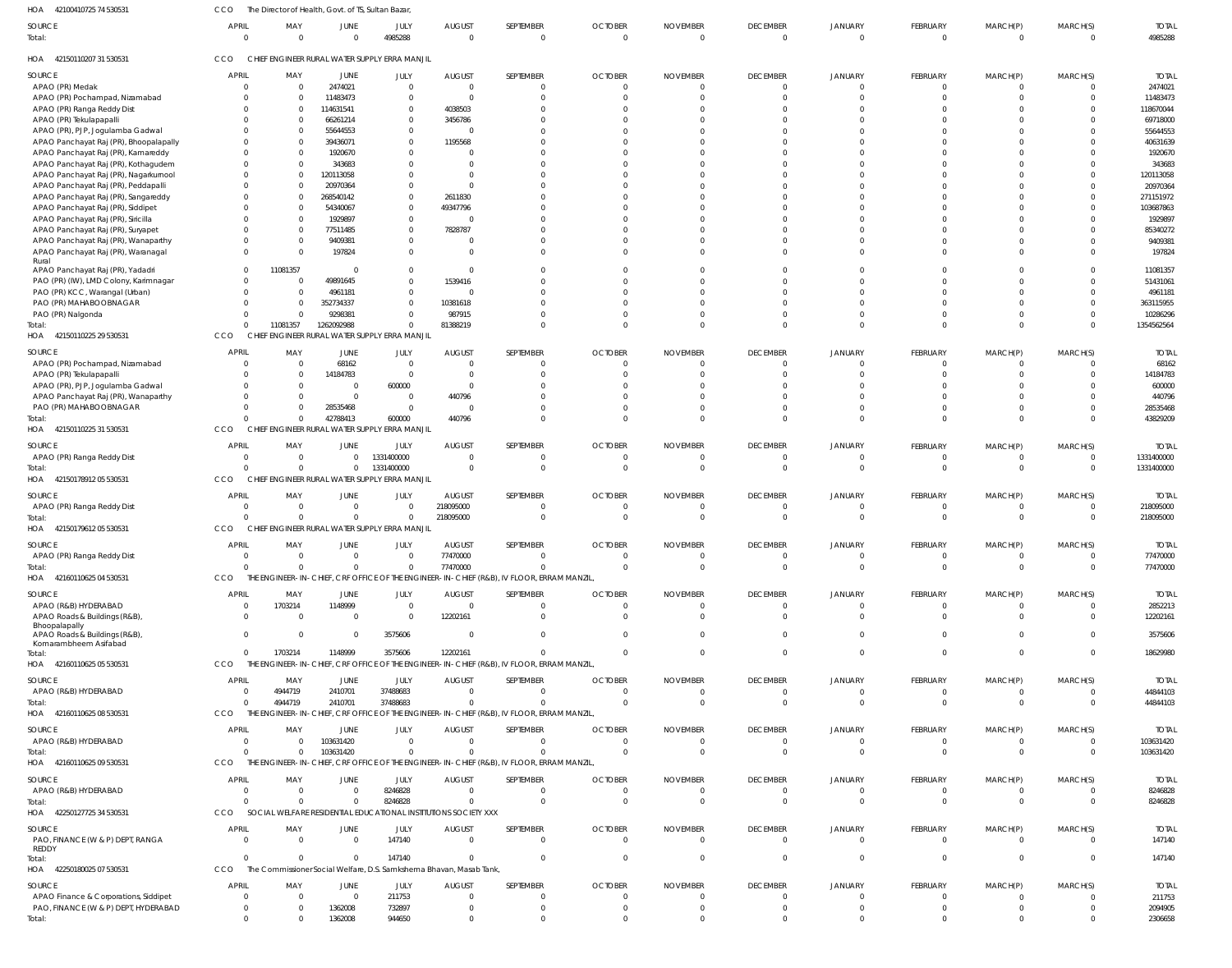| HOA<br>422502277 75 290291                                                      |                                |                                                                  |                          |                         |                                                                               | The Accounts Officer, O a The Commissioner of Tribal Welfare D.S. Samkshema Bhavan, Masab Tank,              |                            |                        |                             |                            |                               |                              |                                           |                          |
|---------------------------------------------------------------------------------|--------------------------------|------------------------------------------------------------------|--------------------------|-------------------------|-------------------------------------------------------------------------------|--------------------------------------------------------------------------------------------------------------|----------------------------|------------------------|-----------------------------|----------------------------|-------------------------------|------------------------------|-------------------------------------------|--------------------------|
| SOURCE                                                                          | <b>APRIL</b>                   | MAY                                                              | <b>JUNE</b>              | JULY                    | <b>AUGUST</b>                                                                 | SEPTEMBER                                                                                                    | <b>OCTOBER</b>             | <b>NOVEMBER</b>        | <b>DECEMBER</b>             | <b>JANUARY</b>             | FEBRUARY                      | MARCH(P)                     | MARCH(S)                                  | <b>TOTAL</b>             |
| PAO, FINANCE (W & P) DEPT, HYDERABAD                                            | 119133                         | $\Omega$                                                         | $\Omega$                 | $\mathbf 0$             | $\Omega$                                                                      | $\Omega$                                                                                                     | $\Omega$                   | $\Omega$               | $\Omega$                    | $\Omega$                   | $^{\circ}$                    | $^{\circ}$                   | $\overline{0}$                            | 119133                   |
| Total:                                                                          | 119133                         | $\Omega$                                                         | $\Omega$                 | $\Omega$                | $\Omega$                                                                      | $\Omega$                                                                                                     | $\cap$                     | $\Omega$               | $\Omega$                    | $\Omega$                   | $\mathbf{0}$                  | $\mathbf{0}$                 | $\overline{0}$                            | 119133                   |
| 42250227725 81 530531<br>HOA                                                    | <b>CCO</b>                     |                                                                  |                          |                         |                                                                               | The Accounts Officer, O \o The Commissioner of Tribal Welfare D.S. Samkshema Bhavan, Masab Tank,             |                            |                        |                             |                            |                               |                              |                                           |                          |
| SOURCE                                                                          | <b>APRIL</b>                   | MAY                                                              | JUNE                     | JULY                    | <b>AUGUST</b>                                                                 | SEPTEMBER                                                                                                    | <b>OCTOBER</b>             | <b>NOVEMBER</b>        | <b>DECEMBER</b>             | <b>JANUARY</b>             | FEBRUARY                      | MARCH(P)                     | MARCH(S)                                  | <b>TOTAL</b>             |
| PAO, FINANCE (W & P) DEPT, HYDERABAD                                            | $\overline{0}$                 |                                                                  | 11174438                 | 1803296                 | $\Omega$                                                                      | $\mathbf 0$                                                                                                  | - 0                        | $\Omega$               | $\mathbf 0$                 | $\Omega$                   | $\overline{0}$                | $\overline{0}$               | $\overline{0}$                            | 12977734                 |
| Total:<br>42250227725 83 530531<br>HOA                                          | $\Omega$<br>CCO                |                                                                  | 11174438                 | 1803296                 |                                                                               | $\Omega$<br>The Accounts Officer, O \o The Commissioner of Tribal Welfare D.S. Samkshema Bhavan, Masab Tank, | - 0                        |                        | $\Omega$                    |                            | $\mathbf{0}$                  | $\overline{0}$               | $\Omega$                                  | 12977734                 |
|                                                                                 |                                |                                                                  |                          |                         |                                                                               |                                                                                                              |                            |                        |                             |                            |                               |                              |                                           |                          |
| SOURCE                                                                          | <b>APRIL</b>                   | MAY                                                              | JUNE                     | JULY                    | <b>AUGUST</b>                                                                 | SEPTEMBER                                                                                                    | <b>OCTOBER</b>             | <b>NOVEMBER</b>        | <b>DECEMBER</b>             | <b>JANUARY</b>             | FEBRUARY                      | MARCH(P)                     | MARCH(S)                                  | <b>TOTAL</b>             |
| PAO, FINANCE (W & P) DEPT, HYDERABAD                                            | $\Omega$<br>$\Omega$           | $\Omega$                                                         | $\Omega$<br>$\mathbf{0}$ | 20619303                | 8343121                                                                       | $\Omega$<br>$\Omega$                                                                                         | - 0<br>- 0                 | $\Omega$<br>$\Omega$   | $\Omega$<br>$\Omega$        | $\Omega$                   | $^{\circ}$<br>$\overline{0}$  | $\mathbf{0}$<br>$\mathbf{0}$ | $\overline{\mathbf{0}}$<br>$\overline{0}$ | 28962424                 |
| Total:<br>HOA 42250280007 77 530531                                             | CCO                            |                                                                  |                          | 20619303                | 8343121                                                                       | The Accounts Officer, O \o The Commissioner of Tribal Welfare D.S. Samkshema Bhavan, Masab Tank,             |                            |                        |                             |                            |                               |                              |                                           | 28962424                 |
|                                                                                 |                                |                                                                  |                          |                         |                                                                               |                                                                                                              |                            |                        |                             |                            |                               |                              |                                           |                          |
| SOURCE<br>PAO, FINANCE (W & P) DEPT, HYDERABAD                                  | <b>APRIL</b><br>$^{\circ}$     | MAY                                                              | JUNE<br>4081037          | JULY<br>$\mathbf 0$     | <b>AUGUST</b><br>$\Omega$                                                     | SEPTEMBER<br>$\overline{0}$                                                                                  | <b>OCTOBER</b>             | <b>NOVEMBER</b>        | <b>DECEMBER</b><br>0        | <b>JANUARY</b><br>0        | FEBRUARY<br>$\overline{0}$    | MARCH(P)<br>$\mathbf{0}$     | MARCH(S)<br>0                             | <b>TOTAL</b><br>4081037  |
| Total:                                                                          | $\mathsf{C}$                   |                                                                  | 4081037                  | $\Omega$                |                                                                               | $\Omega$                                                                                                     |                            |                        | $\Omega$                    |                            | $\mathbf{0}$                  | $\mathbf{0}$                 | $\Omega$                                  | 4081037                  |
| HOA 42250280025 15 530531                                                       | CCO                            |                                                                  |                          |                         |                                                                               | The Accounts Officer, O \o The Commissioner of Tribal Welfare D.S. Samkshema Bhavan, Masab Tank,             |                            |                        |                             |                            |                               |                              |                                           |                          |
| SOURCE                                                                          | <b>APRIL</b>                   | MAY                                                              | JUNE                     | JULY                    | <b>AUGUST</b>                                                                 | SEPTEMBER                                                                                                    | <b>OCTOBER</b>             | <b>NOVEMBER</b>        | <b>DECEMBER</b>             | <b>JANUARY</b>             | FEBRUARY                      | MARCH(P)                     | MARCH(S)                                  | <b>TOTAL</b>             |
| APAO Finance & Corporations, Adilabad                                           | $^{\circ}$                     | - 0                                                              | 2949728                  | $\mathbf 0$             | $\Omega$                                                                      | $\overline{0}$                                                                                               | $\Omega$                   | $\Omega$               | $\Omega$                    | $\Omega$                   | $\overline{0}$                | $\mathbf{0}$                 | $\Omega$                                  | 2949728                  |
| APAO Finance & Corporations                                                     | $\Omega$                       | - 0                                                              | $\Omega$                 | 18636880                | 16108406                                                                      | $\Omega$                                                                                                     | $\cap$                     | $\cap$                 | $\Omega$                    |                            | $\mathbf 0$                   | $\Omega$                     | $\Omega$                                  | 34745286                 |
| Bhoopalapally                                                                   |                                |                                                                  |                          |                         |                                                                               |                                                                                                              |                            |                        |                             |                            |                               |                              |                                           |                          |
| Total:<br>HOA 42250280025 16 530531                                             | $\Omega$<br>CCO                | $\Omega$<br>The Accounts Officer, O\o The Commissioner of Tribal | 2949728                  | 18636880                | 16108406                                                                      | $\Omega$<br>Welfare D.S. Samkshema Bhavan, Masab Tank,                                                       |                            |                        | $\Omega$                    |                            | $\mathbf 0$                   | $\mathbf 0$                  | $\Omega$                                  | 37695014                 |
|                                                                                 |                                |                                                                  |                          |                         |                                                                               |                                                                                                              |                            |                        |                             |                            |                               |                              |                                           |                          |
| SOURCE                                                                          | <b>APRIL</b>                   | MAY                                                              | <b>JUNE</b>              | JULY                    | <b>AUGUST</b>                                                                 | SEPTEMBER                                                                                                    | <b>OCTOBER</b>             | <b>NOVEMBER</b>        | <b>DECEMBER</b>             | <b>JANUARY</b>             | FEBRUARY                      | MARCH(P)                     | MARCH(S)                                  | <b>TOTAL</b>             |
| APAO Finance & Corporations,<br>Sangareddy                                      | - 0                            |                                                                  | - 0                      | $\Omega$                | 5515736                                                                       | $\mathbf 0$                                                                                                  | $\cap$                     |                        | $\Omega$                    | 0                          | $\overline{0}$                | $\mathbf 0$                  | $\Omega$                                  | 5515736                  |
| APAO Finance & Corporations, Siddipet                                           | $\Omega$                       |                                                                  | $\Omega$                 | 8748363                 | - 0                                                                           | $\Omega$                                                                                                     |                            |                        |                             |                            | $\mathbf 0$                   | $\Omega$                     | $\Omega$                                  | 8748363                  |
| APAO Finance & Corporations, Suryapet                                           | $\Omega$                       |                                                                  | 45111728                 | $\mathbf 0$             | - 0                                                                           | $\Omega$                                                                                                     |                            |                        |                             |                            | $\mathbf 0$                   | $\Omega$                     | $\Omega$                                  | 45111728                 |
| PAO, FINANCE (W & P) DEPT, HYDERABAD                                            | -C                             |                                                                  | $\Omega$                 | 29652872                | 677224                                                                        | $\Omega$                                                                                                     |                            |                        |                             |                            | $\Omega$                      | $\Omega$                     | $\Omega$                                  | 30330096                 |
| PAO, FINANCE (W & P) DEPT, MEDAK<br>Total:                                      | $\Omega$<br>C                  |                                                                  | $\Omega$<br>45111728     | 22802787<br>61204022    | 1546567<br>7739527                                                            | $\Omega$<br>$\Omega$                                                                                         |                            |                        |                             |                            | $\mathbf 0$<br>$\mathbf 0$    | $\mathbf 0$<br>$\mathbf 0$   | $\Omega$<br>$\Omega$                      | 24349354<br>114055277    |
| HOA 42250327725 74 530531                                                       | CCO                            | The                                                              |                          |                         | Commissioner, Backward Classes Welfare, D.S. Samkshema Bhavan, Masab Tank,    |                                                                                                              |                            |                        |                             |                            |                               |                              |                                           |                          |
|                                                                                 |                                |                                                                  |                          |                         |                                                                               |                                                                                                              |                            |                        |                             |                            |                               |                              |                                           |                          |
| SOURCE<br>APAO Finance & Corporations, Adilabad                                 | <b>APRIL</b><br>$\Omega$       | MAY                                                              | JUNE<br>41274880         | JULY<br>51053334        | <b>AUGUST</b><br>$\cap$                                                       | SEPTEMBER<br>$\Omega$                                                                                        | <b>OCTOBER</b>             | <b>NOVEMBER</b>        | <b>DECEMBER</b><br>$\Omega$ | <b>JANUARY</b>             | FEBRUARY<br>$\mathbf 0$       | MARCH(P)<br>$\mathbf{0}$     | MARCH(S)<br>$\Omega$                      | <b>TOTAL</b><br>92328214 |
| PAO, FINANCE (W & P) DEPT, KARIMNAGAR                                           | $\Omega$                       |                                                                  | $\Omega$                 | 12909600                | 5329751                                                                       | $\Omega$                                                                                                     |                            |                        | $\Omega$                    |                            | $\mathbf 0$                   | $\Omega$                     | $\Omega$                                  | 18239351                 |
| PAO, FINANCE (W & P) DEPT                                                       | $\Omega$                       |                                                                  | $\Omega$                 | 11163728                | $\cap$                                                                        | $\Omega$                                                                                                     |                            |                        |                             |                            | $\Omega$                      | $\Omega$                     | $\Omega$                                  | 11163728                 |
| MAHABOOBNAGAR                                                                   |                                |                                                                  |                          |                         |                                                                               |                                                                                                              |                            |                        |                             |                            |                               |                              |                                           |                          |
| PAO, FINANCE (W & P) DEPT, NIZAMABAD<br>PAO, FINANCE (W & P) DEPT, RANGA        | $\Omega$<br>$\Omega$           |                                                                  | $\Omega$<br>7134377      | 27526978<br>$\Omega$    | $\cap$                                                                        | $\Omega$<br>$\Omega$                                                                                         |                            |                        |                             |                            | $\Omega$<br>$\Omega$          | $\Omega$<br>$\Omega$         | $\Omega$<br>$\Omega$                      | 27526978<br>7134377      |
| REDDY                                                                           |                                |                                                                  |                          |                         |                                                                               |                                                                                                              |                            |                        |                             |                            |                               |                              |                                           |                          |
| PAO, FINANCE (W & P) DEPT, WARANGAL                                             | $\Omega$                       |                                                                  | $\Omega$                 | 17072941                | 580670                                                                        | $\Omega$                                                                                                     |                            |                        | $\Omega$                    |                            | $\mathbf 0$                   | $\Omega$                     | $\overline{0}$                            | 17653611                 |
| Total:<br>HOA 42350210125 05 530531                                             | $\Omega$                       | $\Omega$                                                         | 48409257                 | 119726581               | 5910421                                                                       | $\Omega$                                                                                                     |                            |                        | $\Omega$                    |                            | $\Omega$                      | $\Omega$                     | $\Omega$                                  | 174046259                |
|                                                                                 | CCO                            | Commissioner, Disabale Welfare, VI Floor, Chandravihar, MJ Road, |                          |                         |                                                                               |                                                                                                              |                            |                        |                             |                            |                               |                              |                                           |                          |
| SOURCE                                                                          | <b>APRIL</b>                   | MAY                                                              | JUNE                     | JULY                    | <b>AUGUST</b>                                                                 | SEPTEMBER                                                                                                    | <b>OCTOBER</b>             | <b>NOVEMBER</b>        | <b>DECEMBER</b>             | JANUARY                    | FEBRUARY                      | MARCH(P)                     | MARCH(S)                                  | <b>TOTAL</b>             |
| PAO, FINANCE (W & P) DEPT, WARANGAL<br>Total:                                   | C<br>C                         |                                                                  | 0<br>$\Omega$            | $\mathbf 0$<br>$\Omega$ | 263492<br>263492                                                              | $\overline{0}$<br>$\Omega$                                                                                   |                            |                        | $\mathbf 0$<br>$\Omega$     |                            | $\overline{0}$<br>$\mathbf 0$ | 0<br>$\Omega$                | $\overline{0}$<br>$\Omega$                | 263492<br>263492         |
| HOA 42350210207 04 530531                                                       | <b>CCO</b>                     |                                                                  |                          |                         | The Commissioner, Women and Child Welfare, Door No.8-3-222, Vengal Rao Nagar, |                                                                                                              |                            |                        |                             |                            |                               |                              |                                           |                          |
|                                                                                 |                                |                                                                  |                          |                         |                                                                               |                                                                                                              |                            |                        |                             |                            |                               |                              |                                           |                          |
| SOURCE<br>PAO, FINANCE (W & P) DEPT, KARIMNAGAR                                 | <b>APRIL</b><br>$\overline{0}$ | MAY<br>$\Omega$                                                  | JUNE<br>481276           | JULY<br>$\mathbf 0$     | <b>AUGUST</b><br>6005                                                         | SEPTEMBER<br>$\overline{0}$                                                                                  | <b>OCTOBER</b><br>$\Omega$ | <b>NOVEMBER</b><br>- 0 | <b>DECEMBER</b><br>$\Omega$ | <b>JANUARY</b><br>$\Omega$ | FEBRUARY<br>$\mathbf 0$       | MARCH(P)<br>$\mathbf{0}$     | MARCH(S)<br>$\Omega$                      | <b>TOTAL</b><br>487281   |
| PAO, FINANCE (W & P) DEPT                                                       | $\Omega$                       | $\Omega$                                                         | $\Omega$                 | $\mathbf 0$             | 710458                                                                        | $\mathbf 0$                                                                                                  | $\Omega$                   | $\Omega$               | $\Omega$                    | $\Omega$                   | $\overline{0}$                | $\mathbf{0}$                 | $\Omega$                                  | 710458                   |
| MAHABOOBNAGAR                                                                   |                                |                                                                  |                          |                         |                                                                               |                                                                                                              |                            |                        |                             |                            |                               |                              |                                           |                          |
| Total:                                                                          | $\Omega$                       |                                                                  | 481276                   | $\Omega$                | 716463                                                                        | $\overline{0}$                                                                                               | - 0                        |                        | $\Omega$                    | $\Omega$                   | $\mathbf 0$                   | $\overline{0}$               | $\overline{\mathbf{0}}$                   | 1197739                  |
| HOA 42350210212 05 530531                                                       | CCO                            |                                                                  |                          |                         | The Commissioner, Women and Child Welfare, Door No.8-3-222, Vengal Rao Nagar, |                                                                                                              |                            |                        |                             |                            |                               |                              |                                           |                          |
| SOURCE                                                                          | APRIL                          | MAY                                                              | <b>JUNE</b>              | JULY                    | <b>AUGUST</b>                                                                 | SEPTEMBER                                                                                                    | <b>OCTOBER</b>             | <b>NOVEMBER</b>        | <b>DECEMBER</b>             | <b>JANUARY</b>             | FEBRUARY                      | MARCH(P)                     | MARCH(S)                                  | <b>TOTAL</b>             |
| APAO Finance & Corporations, Kamareddy                                          | $\mathbf{0}$                   |                                                                  | - 0                      | 228650                  | $\Omega$                                                                      | 0                                                                                                            |                            |                        | 0                           |                            | $\mathbf 0$                   | $\mathbf{0}$                 | - 0                                       | 228650                   |
| APAO Finance & Corporations, Siddipet<br>APAO Finance & Corporations, Siricilla | - 0<br>$\Omega$                |                                                                  | $\Omega$<br>$\Omega$     | 49545<br>232973         | 125886                                                                        | $\Omega$<br>$\Omega$                                                                                         |                            |                        | $\Omega$                    |                            | $\mathbf{0}$<br>$\mathbf 0$   | $\mathbf 0$<br>$\Omega$      | $\Omega$<br>$\Omega$                      | 175431<br>232973         |
| APAO Finance & Corporations, Suryapet                                           | $\Omega$                       |                                                                  | $\Omega$                 | 49785                   |                                                                               | $\Omega$                                                                                                     |                            |                        |                             |                            | $\mathbf 0$                   | $\Omega$                     | $\Omega$                                  | 49785                    |
| PAO, FINANCE (W & P) DEPT, KARIMNAGAR                                           | $\Omega$                       |                                                                  | $\Omega$                 | 54010                   |                                                                               | $\Omega$                                                                                                     |                            |                        |                             |                            | $\mathbf 0$                   | $\Omega$                     | $\Omega$                                  | 54010                    |
| PAO, FINANCE (W & P) DEPT                                                       | $\Omega$                       |                                                                  | $\Omega$                 | 0                       | 235871                                                                        | $\mathbf 0$                                                                                                  |                            |                        |                             |                            | $\mathbf 0$                   | $\mathbf 0$                  | $\Omega$                                  | 235871                   |
| MAHABOOBNAGAR<br>PAO, FINANCE (W & P) DEPT, MEDAK                               | $\Omega$                       |                                                                  | 0                        | 256954                  | $\overline{0}$                                                                | $\Omega$                                                                                                     |                            |                        |                             |                            | $\mathbf 0$                   | $\mathbf 0$                  | $\Omega$                                  | 256954                   |
| PAO, FINANCE (W & P) DEPT, NIZAMABAD                                            | C                              |                                                                  | $\Omega$                 | $\mathbf 0$             | 338549                                                                        | $\Omega$                                                                                                     |                            |                        |                             |                            | $\mathbf 0$                   | $\Omega$                     | $\Omega$                                  | 338549                   |
| PAO, FINANCE (W & P) DEPT, RANGA                                                | $\Omega$                       |                                                                  | $\Omega$                 | 95253                   |                                                                               | $\mathbf 0$                                                                                                  |                            |                        |                             |                            | $\mathbf{0}$                  | $\Omega$                     | $\Omega$                                  | 95253                    |
| REDDY<br>Total:                                                                 | $\Omega$                       |                                                                  | $\mathbf{0}$             | 967170                  | 700306                                                                        | $\Omega$                                                                                                     |                            |                        | $\Omega$                    | $\Omega$                   | $\mathbf{0}$                  | $\mathbf{0}$                 | $\overline{0}$                            | 1667476                  |
| HOA 42350210325 08 530531                                                       | CCO                            | The                                                              |                          |                         | Commissioner, Women and Child Welfare, Door No.8-3-222, Vengal Rao Nagar,     |                                                                                                              |                            |                        |                             |                            |                               |                              |                                           |                          |
|                                                                                 |                                |                                                                  |                          |                         |                                                                               |                                                                                                              |                            |                        |                             |                            |                               |                              |                                           |                          |
| SOURCE<br>APAO Finance & Corporations, Siricilla                                | <b>APRIL</b><br>- 0            | MAY<br>- 0                                                       | JUNE<br>$\Omega$         | JULY<br>1808097         | <b>AUGUST</b><br>$\Omega$                                                     | SEPTEMBER<br>0                                                                                               | <b>OCTOBER</b><br>- 0      | <b>NOVEMBER</b><br>- 0 | <b>DECEMBER</b><br>$\Omega$ | <b>JANUARY</b><br>0        | FEBRUARY<br>$^{\circ}$        | MARCH(P)<br>$\mathbf{0}$     | MARCH(S)<br>- 0                           | <b>TOTAL</b><br>1808097  |
| PAO, FINANCE (W & P) DEPT, KHAMMAM                                              | $\Omega$                       | $\Omega$                                                         | $\Omega$                 | 10282849                | 1000932                                                                       | $\overline{0}$                                                                                               | $\Omega$                   | $\Omega$               | $\mathbf 0$                 | $\Omega$                   | $\overline{0}$                | $\overline{0}$               | $\overline{0}$                            | 11283781                 |
| Total:                                                                          | $\Omega$                       | $\Omega$                                                         | $\overline{0}$           | 12090946                | 1000932                                                                       | $\mathbf 0$                                                                                                  | $\Omega$                   | $\cap$                 | $\Omega$                    | $\Omega$                   | $\mathbf 0$                   | $\overline{0}$               | - 0                                       | 13091878                 |
| HOA 42356080025 05 530531                                                       | CCO                            | The Director, FAC, Sainik Welfare. Block IV, Il Floor,           |                          |                         |                                                                               |                                                                                                              |                            |                        |                             |                            |                               |                              |                                           |                          |
| SOURCE                                                                          | <b>APRIL</b>                   | MAY                                                              | <b>JUNE</b>              | JULY                    | <b>AUGUST</b>                                                                 | SEPTEMBER                                                                                                    | <b>OCTOBER</b>             | <b>NOVEMBER</b>        | <b>DECEMBER</b>             | <b>JANUARY</b>             | FEBRUARY                      | MARCH(P)                     | MARCH(S)                                  | <b>TOTAL</b>             |
| PAO, FINANCE (W & P) DEPT, NIZAMABAD                                            | C                              |                                                                  | $\Omega$                 | 5006696                 | 609633                                                                        | 0                                                                                                            |                            |                        | 0                           | 0                          | $\overline{0}$                | $\mathbf{0}$                 | - 0                                       | 5616329                  |
| PAO, FINANCE (W & P) DEPT, RANGA                                                | $\overline{0}$                 |                                                                  | 0                        | 7293747                 | $\Omega$                                                                      | $\mathbf 0$                                                                                                  | $\Omega$                   | $\Omega$               | $\Omega$                    | $\Omega$                   | $\overline{0}$                | $\mathbf{0}$                 | $\Omega$                                  | 7293747                  |
| REDDY<br>PAO, FINANCE (W & P) DEPT, WARANGAL                                    | $\overline{0}$                 | - 0                                                              | 0                        | 221346                  | $\Omega$                                                                      | $\mathbf 0$                                                                                                  | $\Omega$                   | $\Omega$               | $\mathbf 0$                 | $\mathbf 0$                | $\mathbf 0$                   | $\overline{0}$               | $\overline{\mathbf{0}}$                   | 221346                   |
| Total:                                                                          | $\mathbf 0$                    |                                                                  | $\Omega$                 | 12521789                | 609633                                                                        | $\mathbf 0$                                                                                                  |                            | $\Omega$               | $\Omega$                    | $\Omega$                   | $\overline{0}$                | $\mathbf 0$                  | $\mathbf{0}$                              | 13131422                 |
|                                                                                 |                                |                                                                  |                          |                         |                                                                               |                                                                                                              |                            |                        |                             |                            |                               |                              |                                           |                          |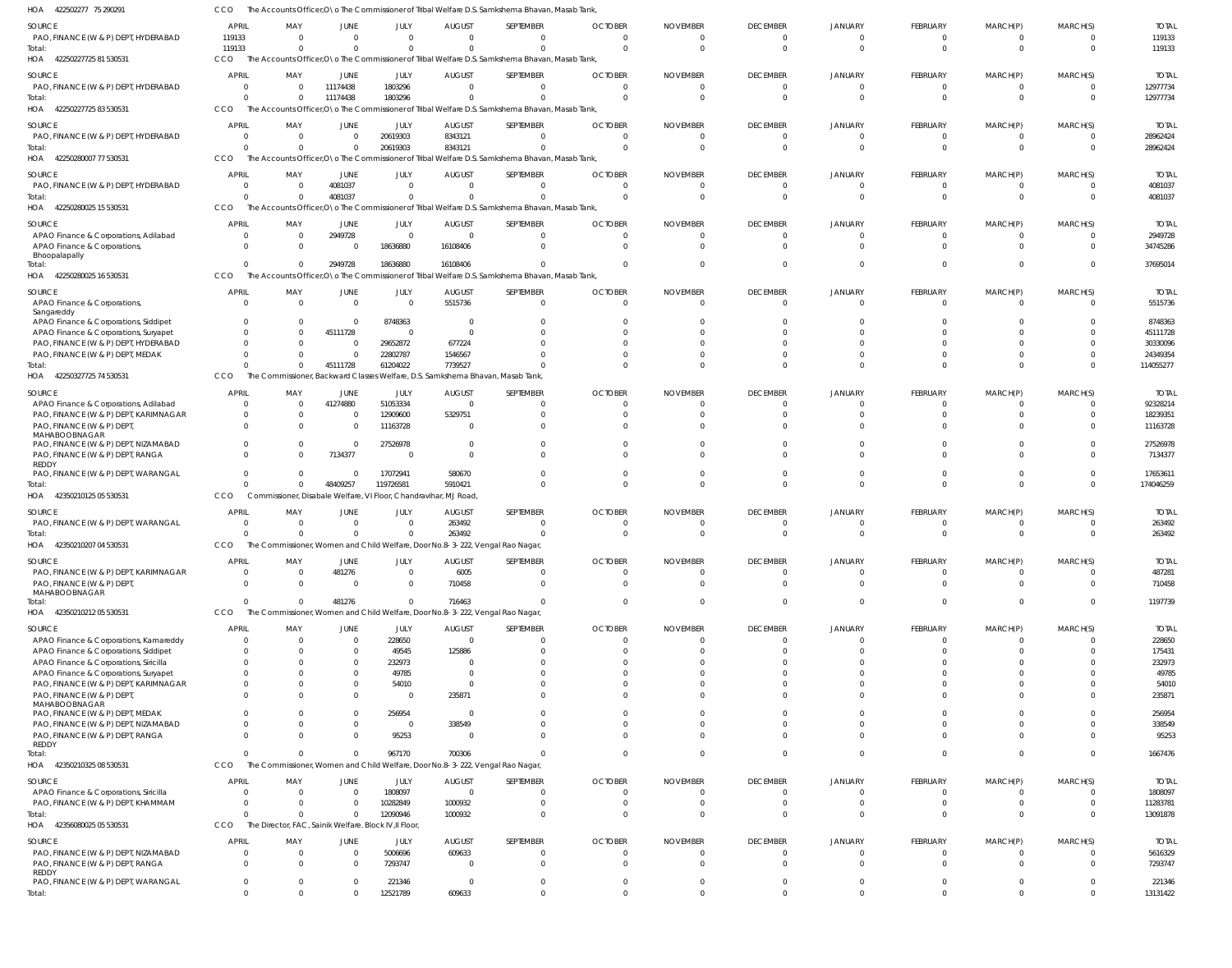42500020325 76 530531 HOA CCO The Commissioner, Employment & Training Department, BRKR Offices Complex, Tank Bund,

| SOURCE                                  | <b>APRIL</b> | MAY                                    | JUNE           | JULY           | <b>AUGUST</b>                                                       | SEPTEMBER                                                                      | <b>OCTOBER</b> | <b>NOVEMBER</b> | <b>DECEMBER</b> | JANUARY     | FEBRUARY       | MARCH(P)       | MARCH(S)       | <b>TOTAL</b> |
|-----------------------------------------|--------------|----------------------------------------|----------------|----------------|---------------------------------------------------------------------|--------------------------------------------------------------------------------|----------------|-----------------|-----------------|-------------|----------------|----------------|----------------|--------------|
| APAO Finance & Corporations, Adilabad   | $\Omega$     | $\Omega$                               | 5931084        | 5662839        |                                                                     | $\Omega$                                                                       | $\Omega$       |                 | $\mathbf{0}$    |             | $\overline{0}$ | $\Omega$       | $\Omega$       | 11593923     |
| APAO Finance & Corporations, Yadadri    |              | $\Omega$                               | 9134592        | $\Omega$       |                                                                     | $\Omega$                                                                       | $\Omega$       |                 | $\Omega$        |             | $\Omega$       | $\Omega$       | $\Omega$       | 9134592      |
| PAO, AMRP (FINANCE) NALGONDA            |              | $\Omega$                               | $\overline{0}$ | 2755652        |                                                                     |                                                                                |                |                 | $\Omega$        |             | $\Omega$       | $\Omega$       |                | 2755652      |
| PAO, FINANCE (W & P) DEPT, HYDERABAD    |              | $\Omega$                               | $\mathbf 0$    | 8011979        |                                                                     |                                                                                |                |                 | $\Omega$        |             | $\Omega$       |                |                | 8011979      |
| PAO, FINANCE (W & P) DEPT, KARIMNAGAR   |              | $\Omega$                               | 2466431        | $\overline{0}$ | 784581                                                              |                                                                                |                |                 | $\Omega$        |             | $\Omega$       | $\Omega$       | $\Omega$       | 3251012      |
|                                         |              |                                        |                |                |                                                                     |                                                                                |                |                 |                 |             |                |                |                |              |
| PAO, FINANCE (W & P) DEPT, KHAMMAM      |              | $\Omega$                               | $\mathbf{0}$   | $\overline{0}$ | 6600191                                                             |                                                                                |                |                 | $\Omega$        |             | $\Omega$       | $\Omega$       | $\Omega$       | 6600191      |
| PAO, FINANCE (W & P) DEPT,              |              | $\Omega$                               | $\Omega$       | 13024025       |                                                                     |                                                                                |                |                 | $\Omega$        |             | $\Omega$       | $\Omega$       | $\Omega$       | 13024025     |
| MAHABOOBNAGAR                           |              |                                        |                |                |                                                                     |                                                                                |                |                 |                 |             |                |                |                |              |
| Total:                                  |              | $\Omega$                               | 17532107       | 29454495       | 7384772                                                             | $\Omega$                                                                       | <sup>0</sup>   |                 | $\Omega$        |             | $\Omega$       | $\Omega$       | $\Omega$       | 54371374     |
| HOA 44030010107 05 520521               | CCO          |                                        |                |                | THE DIRECTOR, ANIMAL HUSBANDRY & FISHERIES SHANTHI NAGAR, HYDERABAD |                                                                                |                |                 |                 |             |                |                |                |              |
| SOURCE                                  | <b>APRIL</b> | MAY                                    | JUNE           | JULY           | <b>AUGUST</b>                                                       | SEPTEMBER                                                                      | <b>OCTOBER</b> | <b>NOVEMBER</b> | <b>DECEMBER</b> | JANUARY     | FEBRUARY       | MARCH(P)       | MARCH(S)       | <b>TOTAL</b> |
|                                         |              |                                        |                |                |                                                                     |                                                                                |                |                 |                 |             |                |                |                |              |
| APAO Finance & Corporations, Adilabad   |              | $\Omega$                               | 742059         | $\overline{0}$ |                                                                     | $\Omega$                                                                       | $\Omega$       |                 | $\overline{0}$  | $\Omega$    | $\mathbf 0$    | 0              | $\overline{0}$ | 742059       |
| APAO Finance & Corporations,            |              | $\Omega$                               | 562861         | $\Omega$       |                                                                     | $\Omega$                                                                       | $\Omega$       |                 | $\Omega$        | $\Omega$    | $\mathbf{0}$   | $\mathbf{0}$   | $\Omega$       | 562861       |
| Bhoopalapally                           |              |                                        |                |                |                                                                     |                                                                                |                |                 |                 |             |                |                |                |              |
| APAO Finance & Corporations, Jangaon    |              |                                        | 443474         | $\Omega$       |                                                                     |                                                                                |                |                 | $\Omega$        |             | $\Omega$       |                |                | 443474       |
| APAO Finance & Corporations, Peddapalli |              |                                        | 2503004        | $\Omega$       |                                                                     |                                                                                |                |                 | $\Omega$        |             | $\Omega$       |                |                | 2503004      |
| APAO, SRSP (FINANCE), WARANGAL RURAL    |              |                                        | 5204           | $\Omega$       |                                                                     |                                                                                |                |                 | $\Omega$        |             | $\Omega$       |                |                | 5204         |
| PAO, AMRP (FINANCE) NALGONDA            |              |                                        | 10009760       | $\Omega$       |                                                                     |                                                                                |                |                 |                 |             | $\Omega$       |                |                | 10009760     |
| PAO, FINANCE (W & P) DEPT, HYDERABAD    |              |                                        | 8057387        | $\Omega$       |                                                                     |                                                                                |                |                 | $\Omega$        |             | $\Omega$       |                |                | 8057387      |
| PAO, FINANCE (W & P) DEPT, KARIMNAGAR   |              |                                        | 8920326        | $\Omega$       |                                                                     |                                                                                |                |                 | $\Omega$        |             | $\Omega$       |                |                | 8920326      |
|                                         |              |                                        |                |                |                                                                     |                                                                                |                |                 |                 |             |                |                |                |              |
| PAO, FINANCE (W & P) DEPT,              |              |                                        | 4862600        | $\Omega$       |                                                                     |                                                                                |                |                 | $\Omega$        |             | $\Omega$       | $\Omega$       | $\Omega$       | 4862600      |
| MAHABOOBNAGAR                           |              |                                        |                | $\Omega$       |                                                                     | $\Omega$                                                                       |                |                 | $\Omega$        |             | $\Omega$       | $\Omega$       | $\Omega$       | 1906754      |
| PAO, FINANCE (W & P) DEPT, WARANGAL     |              |                                        | 1906754        |                |                                                                     |                                                                                |                |                 |                 |             |                |                |                |              |
| Total:                                  |              | $\Omega$                               | 38013429       | $\Omega$       | $\Omega$                                                            | $\Omega$                                                                       | $\Omega$       |                 | $\Omega$        | $\Omega$    | $\Omega$       | $\Omega$       | $\Omega$       | 38013429     |
| HOA 44030010107 05 530531               | CCO          |                                        |                |                | THE DIRECTOR, ANIMAL HUSBANDRY & FISHERIES SHANTHI NAGAR, HYDERABAD |                                                                                |                |                 |                 |             |                |                |                |              |
|                                         | <b>APRIL</b> | MAY                                    | JUNE           | JULY           | <b>AUGUST</b>                                                       | SEPTEMBER                                                                      | <b>OCTOBER</b> | <b>NOVEMBER</b> | <b>DECEMBER</b> |             | FEBRUARY       | MARCH(P)       | MARCH(S)       | <b>TOTAL</b> |
| SOURCE                                  |              |                                        |                |                |                                                                     |                                                                                |                |                 |                 | JANUARY     |                |                |                |              |
| APAO Finance & Corporations, Jagtial    |              | $\Omega$                               | 148440         | $\mathbf{0}$   |                                                                     | $\Omega$                                                                       | $\Omega$       |                 | $\Omega$        | $\Omega$    | $\mathbf 0$    | $\mathbf{0}$   | $\Omega$       | 148440       |
| PAO, FINANCE (W & P) DEPT, MEDAK        | $\Omega$     | $\Omega$                               | 461867         | $\mathbf{0}$   | $\Omega$                                                            | $\Omega$                                                                       | $\Omega$       |                 | $\Omega$        | $\Omega$    | $\mathbf 0$    | $\mathbf 0$    | $\Omega$       | 461867       |
| Total:                                  |              | $\Omega$                               | 610307         | $\mathbf{0}$   |                                                                     | $\Omega$                                                                       | $\Omega$       |                 | $\Omega$        | $\Omega$    | $\mathbf 0$    | $\Omega$       | $\Omega$       | 610307       |
| HOA 44030010125 74 530531               | CCO          |                                        |                |                | THE DIRECTOR, ANIMAL HUSBANDRY & FISHERIES SHANTHI NAGAR, HYDERABAD |                                                                                |                |                 |                 |             |                |                |                |              |
|                                         |              |                                        |                |                |                                                                     |                                                                                |                |                 |                 |             |                |                |                |              |
| SOURCE                                  | <b>APRIL</b> | MAY                                    | <b>JUNE</b>    | JULY           | <b>AUGUST</b>                                                       | SEPTEMBER                                                                      | <b>OCTOBER</b> | <b>NOVEMBER</b> | <b>DECEMBER</b> | JANUARY     | FEBRUARY       | MARCH(P)       | MARCH(S)       | <b>TOTAL</b> |
| APAO Finance & Corporations, Adilabad   |              |                                        | $\mathbf{0}$   | 1551351        | 454907                                                              | $\Omega$                                                                       |                |                 | $\mathbf{0}$    | 0           | $\mathbf 0$    | 0              | $\overline{0}$ | 2006258      |
| APAO Finance & Corporations,            |              | $\Omega$                               | $\mathbf{0}$   | 699083         | 464938                                                              | $\Omega$                                                                       |                |                 | $\Omega$        |             | $\Omega$       | $\Omega$       | $\Omega$       | 1164021      |
| Bhoopalapally                           |              |                                        |                |                |                                                                     |                                                                                |                |                 |                 |             |                |                |                |              |
| APAO Finance & Corporations, Jagtial    |              | $\Omega$                               | $\mathbf{0}$   | 3015550        | 882270                                                              | $\Omega$                                                                       |                |                 | $\Omega$        |             | $\Omega$       | $\Omega$       | $\Omega$       | 3897820      |
| APAO Finance & Corporations, Kamareddy  |              | $\Omega$                               | $\Omega$       | 1589404        | 1744131                                                             |                                                                                |                |                 | $\Omega$        |             | $\Omega$       | $\Omega$       | $\Omega$       | 3333535      |
| APAO Finance & Corporations,            |              | <sup>0</sup>                           | $\Omega$       | 1939037        |                                                                     | $\Omega$                                                                       |                |                 | $\Omega$        |             | $\Omega$       | $\Omega$       | $\Omega$       | 1939037      |
| Komarambheem Asifabad                   |              |                                        |                |                |                                                                     |                                                                                |                |                 |                 |             |                |                |                |              |
| APAO Finance & Corporations,            |              |                                        | $\Omega$       | 946207         |                                                                     | $\Omega$                                                                       |                |                 | $\Omega$        |             | $\Omega$       | $\Omega$       | $\Omega$       | 946207       |
| Kothagudem                              |              |                                        |                |                |                                                                     |                                                                                |                |                 |                 |             |                |                |                |              |
| APAO Finance & Corporations,            |              | <sup>0</sup>                           | $\Omega$       | 542983         | $\Omega$                                                            | $\Omega$                                                                       | $\Omega$       |                 | $\Omega$        |             | $\Omega$       | $\Omega$       | $\Omega$       | 542983       |
| Mahabubabad                             |              |                                        |                |                |                                                                     |                                                                                |                |                 |                 |             |                |                |                |              |
| APAO Finance & Corporations, Manchirial |              | $\Omega$                               | $\Omega$       | 99544          | 325003                                                              | $\Omega$                                                                       |                |                 | $\Omega$        |             | $\Omega$       | $\Omega$       | $\Omega$       | 424547       |
| APAO Finance & Corporations, Medchal    |              | $\Omega$                               | $\mathbf 0$    | 1863775        | 507371                                                              |                                                                                |                |                 | $\Omega$        |             | $\Omega$       | $\Omega$       | $\Omega$       | 2371146      |
|                                         |              |                                        |                |                |                                                                     |                                                                                |                |                 |                 |             |                |                |                |              |
| APAO Finance & Corporations,            |              |                                        | $\Omega$       | 0              | 224908                                                              |                                                                                |                |                 | $\Omega$        |             | $\Omega$       | $\Omega$       | $\Omega$       | 224908       |
| Nagarkurnool                            |              |                                        |                |                |                                                                     |                                                                                |                |                 | $\Omega$        |             |                |                | $\Omega$       |              |
| APAO Finance & Corporations, Peddapalli |              |                                        | $\mathbf{0}$   | 1615820        | 1889042                                                             | $\Omega$                                                                       |                |                 |                 |             | $\Omega$       | $\Omega$       |                | 3504862      |
| APAO Finance & Corporations,            |              | $\Omega$                               | $\Omega$       | 275617         |                                                                     | $\Omega$                                                                       | $\Omega$       |                 | $\Omega$        |             | $\Omega$       | $\Omega$       | $\Omega$       | 275617       |
| Sangareddy                              |              |                                        |                |                |                                                                     |                                                                                |                |                 |                 |             |                |                |                |              |
| APAO Finance & Corporations, Siricilla  | $\cap$       | $\Omega$                               | 290213         | 226172         | 74667                                                               |                                                                                |                |                 |                 |             | $\Omega$       | $\Omega$       | $\Omega$       | 591052       |
| APAO Finance & Corporations, Suryapet   |              |                                        | $\Omega$       | 589413         | $\Omega$                                                            | $\Omega$                                                                       | $\Omega$       |                 | $\Omega$        |             | $\Omega$       | $\Omega$       | $\Omega$       | 589413       |
| APAO Finance & Corporations, Vikarabad  |              | $\Omega$                               | $\mathbf{0}$   | 1766614        | $\Omega$                                                            | $\Omega$                                                                       | $\Omega$       |                 | $\Omega$        | $\Omega$    | $\overline{0}$ | $\Omega$       | $\Omega$       | 1766614      |
| APAO Finance & Corporations,            |              | $\Omega$                               | $\Omega$       | 3447038        | 300000                                                              | $\Omega$                                                                       | $\Omega$       |                 | $\Omega$        | $\Omega$    | $\overline{0}$ | $\Omega$       | $\Omega$       | 3747038      |
| Wanaparthy                              |              |                                        |                |                |                                                                     |                                                                                |                |                 |                 |             |                |                |                |              |
| APAO Finance & Corporations, Yadadri    |              |                                        | $\mathbf{0}$   | 647731         | 824098                                                              | $\Omega$                                                                       | $\Omega$       |                 | $\Omega$        | 0           | $\mathbf 0$    | $\Omega$       | $\Omega$       | 1471829      |
| APAO, PJP (FINANCE), Jogulamba Gadwal   |              |                                        | $\Omega$       | 270266         | 149419                                                              | $\Omega$                                                                       |                |                 | $\Omega$        |             | $\Omega$       | $\Omega$       |                | 419685       |
| APAO, SRSP (FINANCE), WARANGAL RURAL    |              | $\Omega$                               | $\mathbf{0}$   | 292315         |                                                                     |                                                                                |                |                 | $\Omega$        |             | $\Omega$       | $\Omega$       | $\Omega$       | 292315       |
| PAO, AMRP (FINANCE) NALGONDA            |              |                                        | $\Omega$       | 6567746        | 1191255                                                             |                                                                                |                |                 | $\Omega$        |             | $\Omega$       | $\Omega$       |                | 7759001      |
|                                         |              | <sup>0</sup>                           | $\Omega$       |                |                                                                     |                                                                                |                |                 | $\Omega$        |             |                | $\Omega$       |                |              |
| PAO, FINANCE (W & P) DEPT, KARIMNAGAR   |              |                                        |                | 953733         | 1867752                                                             |                                                                                |                |                 |                 |             | $\Omega$       |                |                | 2821485      |
| PAO, FINANCE (W & P) DEPT, KHAMMAM      |              |                                        | $\Omega$       | 3346592        | $\Omega$                                                            |                                                                                |                |                 | $\Omega$        |             | $\Omega$       | $\Omega$       |                | 3346592      |
| PAO, FINANCE (W & P) DEPT,              |              | $\Omega$                               | $\Omega$       | 2072034        | $\Omega$                                                            | $\Omega$                                                                       | <sup>0</sup>   |                 | $\Omega$        | 0           | $\Omega$       | $\Omega$       | $\Omega$       | 2072034      |
| MAHABOOBNAGAR                           |              |                                        |                |                |                                                                     |                                                                                |                |                 |                 |             |                |                |                |              |
| PAO, FINANCE (W & P) DEPT, MEDAK        |              |                                        | $\Omega$       | 768910         | 1834893                                                             |                                                                                |                |                 | $\Omega$        |             | $\Omega$       | $\Omega$       |                | 2603803      |
| PAO, FINANCE (W & P) DEPT, NIRMAL       |              | $\Omega$                               | $\mathbf{0}$   | 434784         | 1054531                                                             |                                                                                | <sup>0</sup>   |                 | $\Omega$        | U           | $\Omega$       | $\Omega$       | $\Omega$       | 1489315      |
| PAO, FINANCE (W & P) DEPT, NIZAMABAD    |              | $\Omega$                               | $\Omega$       | 2928320        | 318872                                                              | $\Omega$                                                                       |                |                 | $\Omega$        |             | $\Omega$       | $\Omega$       |                | 3247192      |
| PAO, FINANCE (W & P) DEPT, RANGA        |              | <sup>0</sup>                           | $\Omega$       | 4995663        | 219258                                                              | $\Omega$                                                                       | <sup>0</sup>   |                 | $\Omega$        |             | $\Omega$       | $\Omega$       |                | 5214921      |
| REDDY                                   |              |                                        |                |                |                                                                     |                                                                                |                |                 |                 |             |                |                |                |              |
| PAO, FINANCE (W & P) DEPT, WARANGAL     |              | $\Omega$                               | $\mathbf{0}$   | 100000         | 382244                                                              | $\Omega$                                                                       | $\Omega$       |                 | $\Omega$        | $\Omega$    | $\mathbf 0$    | $\mathbf{0}$   | $\Omega$       | 482244       |
| Total:                                  |              | $\Omega$                               | 290213         | 43545702       | 14709559                                                            | $\Omega$                                                                       | $\Omega$       | $\Omega$        | $\Omega$        | $\Omega$    | $\overline{0}$ | $\mathbf{0}$   | $\Omega$       | 58545474     |
| 44050080025 05 530531<br>HOA            | CCO          | THE DIRECTOR, FISHERIES SHANTHI NAGAR, |                |                |                                                                     |                                                                                |                |                 |                 |             |                |                |                |              |
|                                         |              |                                        |                |                |                                                                     |                                                                                |                |                 |                 |             |                |                |                |              |
| SOURCE                                  | <b>APRIL</b> | MAY                                    | <b>JUNE</b>    | JULY           | <b>AUGUST</b>                                                       | SEPTEMBER                                                                      | <b>OCTOBER</b> | <b>NOVEMBER</b> | <b>DECEMBER</b> | JANUARY     | FEBRUARY       | MARCH(P)       | MARCH(S)       | <b>TOTAL</b> |
| PAO, FINANCE (W & P) DEPT, RANGA        | $\Omega$     | $\Omega$                               | 36037912       | 1946264        | $\Omega$                                                            | $\overline{0}$                                                                 | $\overline{0}$ | $\Omega$        | $\overline{0}$  | $\Omega$    | $\overline{0}$ | $\overline{0}$ | $\overline{0}$ | 37984176     |
| REDDY                                   |              |                                        |                |                |                                                                     |                                                                                |                |                 |                 |             |                |                |                |              |
| Total:                                  | $\Omega$     | $^{\circ}$                             | 36037912       | 1946264        | $\Omega$                                                            | $\Omega$                                                                       | $\overline{0}$ | $\Omega$        | $\overline{0}$  | $\mathbf 0$ | $\overline{0}$ | $\mathbf 0$    | $\overline{0}$ | 37984176     |
| HOA 44350110107 06 530531               | CCO          |                                        |                |                |                                                                     | DEVELOPMENT OF MARKETING - HOD DIRECTOR OF MARKETING BRKR BLDG, TANK BUND ROAD |                |                 |                 |             |                |                |                |              |
|                                         |              |                                        |                |                |                                                                     |                                                                                |                |                 |                 |             |                |                |                |              |
| SOURCE                                  | <b>APRIL</b> | MAY                                    | <b>JUNE</b>    | JULY           | <b>AUGUST</b>                                                       | SEPTEMBER                                                                      | <b>OCTOBER</b> | <b>NOVEMBER</b> | <b>DECEMBER</b> | JANUARY     | FEBRUARY       | MARCH(P)       | MARCH(S)       | <b>TOTAL</b> |
| PAO, FINANCE (W & P) DEPT, HYDERABAD    | $\Omega$     | $\Omega$                               | 168573         | $\mathbf{0}$   | $\Omega$                                                            | $\Omega$                                                                       | $\Omega$       |                 | $\mathbf{0}$    | $\Omega$    | $\mathbf 0$    | $\Omega$       | $\Omega$       | 168573       |
| PAO, FINANCE (W & P) DEPT, NIZAMABAD    |              | $\Omega$                               | 4517322        | $\overline{0}$ | 17586609                                                            | $\Omega$                                                                       | $\Omega$       |                 | $\Omega$        | $\Omega$    | $\overline{0}$ | $\Omega$       | $\Omega$       | 22103931     |
| PAO, FINANCE (W & P) DEPT, WARANGAL     | $\Omega$     |                                        | 32556166       | $\mathbf 0$    | 63648529                                                            | $\mathbf 0$                                                                    | $\Omega$       |                 | $\overline{0}$  | $\mathbf 0$ | $\overline{0}$ | $\mathbf{0}$   |                | 96204695     |
|                                         |              |                                        |                |                |                                                                     |                                                                                |                |                 |                 |             |                |                |                |              |
| Total:                                  | $\Omega$     | $\Omega$                               | 37242061       | $\mathbf 0$    | 81235138                                                            | $\Omega$                                                                       | $\Omega$       | $\Omega$        | $\Omega$        | $\Omega$    | $\mathbf{0}$   | $\mathbf 0$    | $\Omega$       | 118477199    |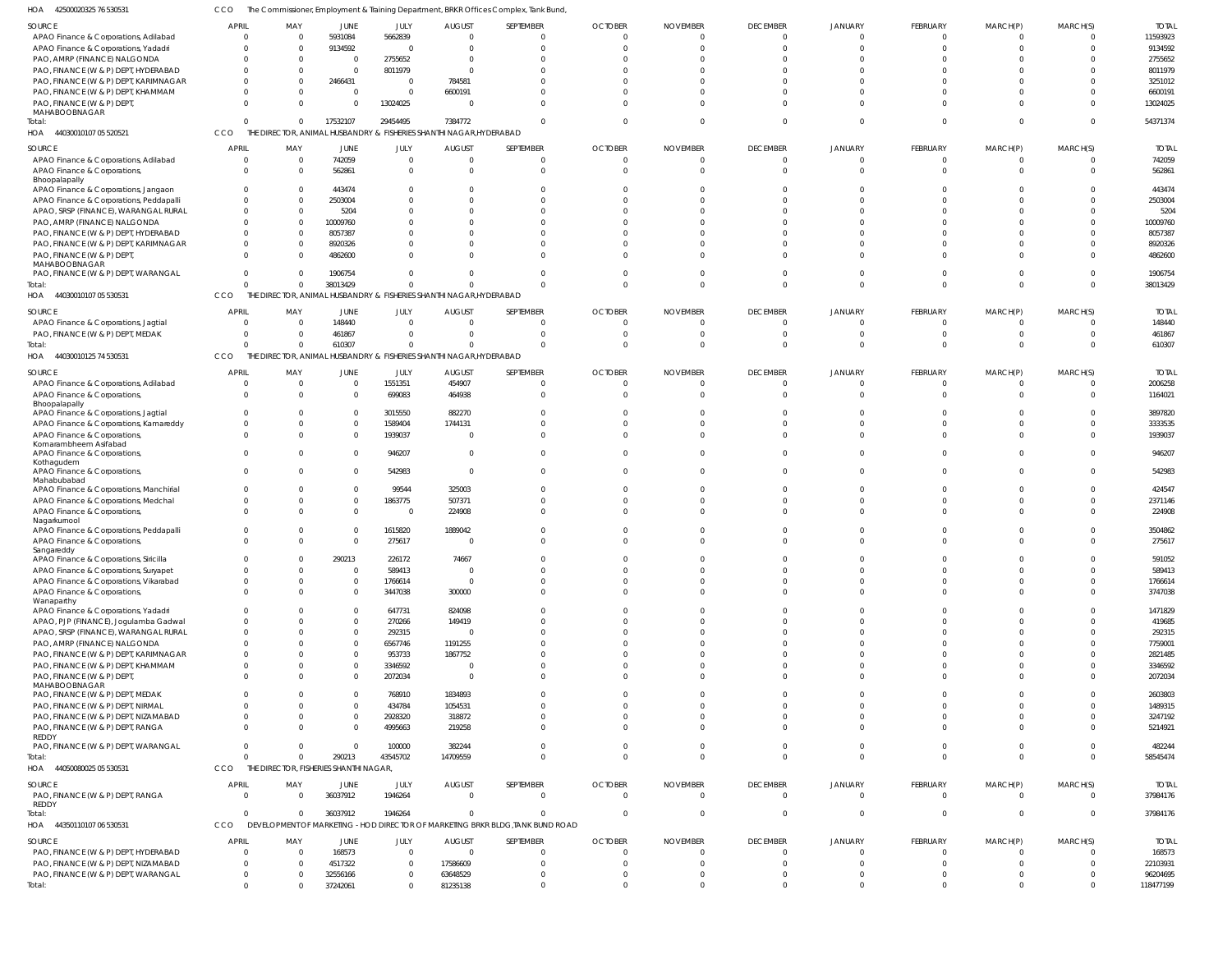45150010107 07 530531 HOA CCO ENGINEER-IN-CHIEF, (GENL.&PR) ERRAMANZIL COLONY HYDERABAD ERRA MANJIL ANDHRA PRADESH,

| SOURCE                                 | APRIL        | MAY      | JUNE                | JULY                 | <b>AUGUST</b>      | SEPTEMBER                                                                             | <b>OCTOBER</b> | <b>NOVEMBER</b> | <b>DECEMBER</b>      | JANUARY              | FEBRUARY             | MARCH(P)             | MARCH(S) | <b>TOTAI</b>        |
|----------------------------------------|--------------|----------|---------------------|----------------------|--------------------|---------------------------------------------------------------------------------------|----------------|-----------------|----------------------|----------------------|----------------------|----------------------|----------|---------------------|
| APAO (PR) Pochampad, Nizamabad         |              |          | 375097              | $\Omega$             | $\Omega$           | $\mathbf{0}$                                                                          |                |                 | $\Omega$             | $\Omega$             | $\overline{0}$       | $\Omega$             |          | 375097              |
| APAO Panchayat Raj (PR), Adilabad      |              |          | 4998178             | $\Omega$             |                    | $\Omega$                                                                              |                |                 | $\Omega$             | $\Omega$             | $\Omega$             |                      | $\Omega$ | 4998178             |
| APAO Panchayat Raj (PR), Jagtial       |              |          | 346745              | $\Omega$             |                    | $\Omega$                                                                              |                |                 |                      |                      |                      |                      |          | 346745              |
| APAO Panchayat Raj (PR), Jangaon       |              |          | 0                   | $\Omega$             | 1488427            | $\Omega$                                                                              |                |                 |                      |                      |                      |                      |          | 1488427             |
| APAO Panchayat Raj (PR), Kamareddy     |              |          | 6445281             | $\Omega$             |                    | $\Omega$                                                                              |                |                 |                      |                      |                      |                      |          | 6445281             |
| APAO Panchayat Raj (PR)                |              |          | 4592355             | $\Omega$             |                    | $\Omega$                                                                              |                |                 |                      |                      | $\Omega$             |                      | $\Omega$ | 4592355             |
| Komarambheem Asifabad                  |              |          |                     |                      |                    |                                                                                       |                |                 |                      |                      |                      |                      |          |                     |
| APAO Panchayat Raj (PR), Mahabubabad   |              |          | $\Omega$            | $\Omega$             | 4381343            | $\Omega$                                                                              |                |                 |                      |                      |                      |                      |          | 4381343             |
| APAO Panchayat Raj (PR), Mancherial    |              |          | 7275015             | $\Omega$             |                    | $\Omega$                                                                              |                |                 |                      |                      | $\Omega$             |                      |          | 7275015             |
|                                        |              |          | 8879625             | $\Omega$             |                    | $\Omega$                                                                              |                |                 |                      |                      |                      |                      |          | 8879625             |
| APAO Panchayat Raj (PR), Nagarkurnool  |              |          |                     |                      |                    |                                                                                       |                |                 |                      |                      |                      |                      |          |                     |
| APAO Panchayat Raj (PR), Peddapalli    |              |          | 569276              | $\Omega$             |                    | $\Omega$                                                                              |                |                 |                      |                      |                      |                      |          | 569276              |
| APAO Panchayat Raj (PR), Sangareddy    |              |          | 5036134             | $\Omega$             |                    | $\Omega$                                                                              |                |                 |                      |                      |                      |                      |          | 5036134             |
| APAO Panchayat Raj (PR), Siddipet      |              |          | 2360562             | $\Omega$             |                    | $\Omega$                                                                              |                |                 |                      |                      |                      |                      |          | 2360562             |
| APAO Panchayat Raj (PR), Siricilla     |              |          | 21722931            | $\Omega$             |                    |                                                                                       |                |                 |                      |                      |                      |                      |          | 21722931            |
| APAO Panchayat Raj (PR), Suryapet      |              |          | 2517194             | $\Omega$             | 1943758            |                                                                                       |                |                 |                      |                      |                      |                      |          | 4460952             |
| APAO Panchayat Raj (PR), Vikarabad     |              |          | 835494              | $\Omega$             |                    |                                                                                       |                |                 |                      |                      |                      |                      |          | 835494              |
| APAO Panchayat Raj (PR), Wanaparthy    |              |          | 6554380             | $\Omega$             |                    | $\Omega$                                                                              |                |                 |                      |                      |                      |                      |          | 6554380             |
| PAO (PR) (IW), LMD Colony, Karimnagar  |              |          | 757171              | $\Omega$             |                    |                                                                                       |                |                 |                      |                      |                      |                      |          | 757171              |
| PAO (PR) MAHABOOBNAGAR                 |              |          | 43258401            | $\Omega$             |                    |                                                                                       |                |                 |                      |                      |                      |                      |          | 43258401            |
|                                        |              |          |                     | $\Omega$             |                    |                                                                                       |                |                 |                      |                      |                      |                      |          |                     |
| PAO (PR) Nalgonda                      |              |          | 9560216             |                      |                    |                                                                                       |                |                 |                      |                      |                      |                      |          | 9560216             |
| PAO, AMRP (FINANCE) NALGONDA           |              |          | 0                   | $\Omega$             | 4294431            | $\Omega$                                                                              |                |                 |                      |                      | $\Omega$             |                      |          | 4294431             |
| Total:                                 |              | 0        | 126084055           | $\Omega$             | 12107959           | $\Omega$                                                                              |                |                 |                      | $\Omega$             | $\Omega$             | $\Omega$             | $\Omega$ | 138192014           |
| 45150010125 03 530531<br>HOA           | CCO          |          |                     |                      |                    | ENGINEER-IN-CHIEF, (GENL.&PR) ERRAMANZIL COLONY HYDERABAD ERRA MANJIL ANDHRA PRADESH  |                |                 |                      |                      |                      |                      |          |                     |
|                                        | <b>APRIL</b> | MAY      |                     |                      |                    |                                                                                       |                |                 |                      |                      |                      |                      |          | <b>TOTAI</b>        |
| SOURCE                                 |              |          | JUNE                | JULY                 | <b>AUGUST</b>      | SEPTEMBER                                                                             | <b>OCTOBER</b> | <b>NOVEMBER</b> | <b>DECEMBER</b>      | <b>JANUARY</b>       | <b>FEBRUARY</b>      | MARCH(P)             | MARCH(S) |                     |
| APAO Panchayat Raj (PR), Siddipet      | $\Omega$     | $\Omega$ | 5119047             | $\mathbf{0}$         | $\Omega$           | $\mathbf{0}$                                                                          |                | - 0             | $\Omega$             | $\Omega$             | $\overline{0}$       | $\Omega$             | $\Omega$ | 5119047             |
| Total:                                 |              | $\Omega$ | 5119047             | $\Omega$             | $\Omega$           | $\mathbf 0$                                                                           | $\Omega$       | - 0             | $\Omega$             | $\Omega$             | $\overline{0}$       | $\overline{0}$       | $\Omega$ | 5119047             |
| 45150010125 07 530531<br>HOA           | CCO          |          |                     |                      |                    | ENGINEER-IN-CHIEF, (GENL.&PR) ERRAMANZIL COLONY HYDERABAD ERRA MANJIL ANDHRA PRADESH, |                |                 |                      |                      |                      |                      |          |                     |
|                                        |              |          |                     |                      |                    |                                                                                       |                |                 |                      |                      |                      |                      |          |                     |
| SOURCE                                 | <b>APRIL</b> | MAY      | <b>JUNE</b>         | JULY                 | <b>AUGUST</b>      | SEPTEMBER                                                                             | <b>OCTOBER</b> | <b>NOVEMBER</b> | <b>DECEMBER</b>      | <b>JANUARY</b>       | FEBRUARY             | MARCH(P)             | MARCH(S) | <b>TOTAL</b>        |
| APAO (PR) Medak                        |              | 4918830  | $\Omega$            | 5087466              | 7188095            | $\mathbf{0}$                                                                          |                |                 | $\Omega$             | $\Omega$             | $\Omega$             | $\Omega$             |          | 17194391            |
| APAO Panchayat Raj (PR), Adilabad      |              |          | $\Omega$            | $\Omega$             | 1388363            | $\Omega$                                                                              |                |                 |                      |                      | $\Omega$             |                      |          | 1388363             |
| APAO Panchayat Raj (PR), Jagtial       |              |          | 2258029             | $\Omega$             |                    | $\Omega$                                                                              |                |                 |                      |                      |                      |                      |          | 2258029             |
| APAO Panchayat Raj (PR), Kamareddy     |              |          |                     | $\Omega$             | 631252             | $\Omega$                                                                              |                |                 |                      |                      |                      |                      |          | 631252              |
| APAO Panchayat Raj (PR), Sangareddy    |              |          | 0                   | $\Omega$             | 8048364            | $\Omega$                                                                              |                |                 |                      |                      |                      |                      |          | 8048364             |
| APAO Panchayat Raj (PR), Siddipet      |              |          | $\Omega$            | $\Omega$             | 6977132            |                                                                                       |                |                 |                      |                      |                      |                      |          | 6977132             |
| APAO Panchayat Raj (PR), Vikarabad     |              |          | 3832661             | $\overline{0}$       |                    | $\Omega$                                                                              |                |                 |                      |                      |                      |                      |          | 3832661             |
| APAO Panchayat Raj (PR), Waranagal     |              |          | $\Omega$            | 1575597              | $\Omega$           | $\Omega$                                                                              |                |                 |                      |                      | $\Omega$             |                      | $\Omega$ | 1575597             |
| Rural                                  |              |          |                     |                      |                    |                                                                                       |                |                 |                      |                      |                      |                      |          |                     |
| Total:                                 |              | 4918830  | 6090690             | 6663063              | 24233206           | $\Omega$                                                                              |                |                 | $\Omega$             | $\Omega$             | $\Omega$             | $\Omega$             | $\Omega$ | 41905789            |
| 45150010125 22 530531<br>HOA           | CCO          |          |                     |                      |                    | ENGINEER-IN-CHIEF, (GENL.&PR) ERRAMANZIL COLONY HYDERABAD ERRA MANJIL ANDHRA PRADESH  |                |                 |                      |                      |                      |                      |          |                     |
|                                        |              |          |                     |                      |                    |                                                                                       |                |                 |                      |                      |                      |                      |          |                     |
| SOURCE                                 | <b>APRIL</b> | MAY      | JUNE                | JULY                 | <b>AUGUST</b>      | SEPTEMBER                                                                             | <b>OCTOBER</b> | <b>NOVEMBER</b> | <b>DECEMBER</b>      | JANUARY              | <b>FEBRUARY</b>      | MARCH(P)             | MARCH(S) | <b>TOTAL</b>        |
| APAO (PR) Medak                        |              | $\Omega$ | $\mathbf 0$         | $\overline{0}$       | 12201205           | $\overline{0}$                                                                        |                |                 | $\Omega$             | $\Omega$             | $\Omega$             | $\Omega$             | $\Omega$ | 12201205            |
| APAO (PR) Pochampad, Nizamabad         |              | $\Omega$ | 31007269            | $\mathbf{0}$         | 5056054            | $\Omega$                                                                              |                |                 |                      |                      | $\Omega$             |                      |          | 36063323            |
| APAO (PR) Ranga Reddy Dist             |              | $\Omega$ | 17990548            | $\overline{0}$       | 11147201           | $\Omega$                                                                              |                |                 |                      |                      | $\Omega$             |                      |          | 29137749            |
| APAO (PR) Tekulapapalli                |              | $\Omega$ | $\mathbf 0$         | $\mathbf{0}$         | 9548397            | $\Omega$                                                                              |                |                 |                      |                      |                      |                      |          | 9548397             |
| APAO (PR), PJP, Jogulamba Gadwal       |              | $\Omega$ | 10232848            | 3359764              | 4880691            | $\Omega$                                                                              |                |                 |                      |                      |                      |                      |          | 18473303            |
|                                        |              |          |                     |                      |                    |                                                                                       |                |                 |                      |                      |                      |                      |          |                     |
| APAO Panchayat Raj (PR), Bhoopalapally |              | 19717067 | 5880918             | $\overline{0}$       | 50708568           | $\Omega$                                                                              |                |                 |                      |                      |                      |                      |          | 76306553            |
| APAO Panchayat Raj (PR), Jagtial       | $\Omega$     | $\Omega$ | 15543986            | 19851329             | 7796821            | $\Omega$                                                                              |                |                 |                      |                      |                      |                      | $\Omega$ | 43192136            |
| APAO Panchayat Raj (PR), Jangaon       |              |          |                     | 0                    | 24296416           |                                                                                       |                |                 |                      |                      |                      |                      |          | 24296416            |
| APAO Panchayat Raj (PR), Kamareddy     |              |          | 1461376             | $\overline{0}$       | 6251793            | $\Omega$                                                                              |                |                 |                      |                      | $\Omega$             |                      |          | 7713169             |
| APAO Panchayat Raj (PR), Kothagudem    |              | $\Omega$ | 5922711             | $\mathbf{0}$         | 14379909           | $\mathbf 0$                                                                           |                |                 | $\Omega$             | $\Omega$             | $\Omega$             |                      | $\Omega$ | 20302620            |
| APAO Panchayat Raj (PR), Mahabubabad   |              | $\Omega$ | 986453              | $\mathbf{0}$         | $\Omega$           | $\Omega$                                                                              |                |                 |                      | $\Omega$             | $\Omega$             |                      |          | 986453              |
| APAO Panchayat Raj (PR), Nagarkurnool  |              |          | 10453472            | $\overline{0}$       | 26979246           | $\Omega$                                                                              |                |                 |                      | $\Omega$             | $\Omega$             |                      |          | 37432718            |
| APAO Panchayat Raj (PR), Peddapalli    |              |          | 3137709             | 74027                | 26934923           | $\Omega$                                                                              |                |                 |                      | $\Omega$             | $\Omega$             |                      | $\Omega$ | 30146659            |
| APAO Panchayat Raj (PR), Sangareddy    |              | $\Omega$ | $\mathbf 0$         | $\overline{0}$       | 14374554           | $\Omega$                                                                              |                |                 |                      | $\Omega$             | $\Omega$             |                      |          | 14374554            |
|                                        |              |          |                     |                      |                    | $\Omega$                                                                              |                |                 |                      | $\Omega$             | $\Omega$             |                      |          |                     |
| APAO Panchayat Raj (PR), Siddipet      |              |          | 17769457            | $\overline{0}$       | 46025091           |                                                                                       |                |                 |                      |                      |                      |                      |          | 63794548            |
| APAO Panchayat Raj (PR), Siricilla     |              |          | 41433988            | $\overline{0}$       | 7253218            | $\mathbf 0$                                                                           |                |                 |                      | $\Omega$             | $\Omega$             |                      |          | 48687206            |
| APAO Panchayat Raj (PR), Suryapet      |              | $\Omega$ | $\Omega$            | 9596922              | 3430765            | $\Omega$                                                                              |                |                 |                      | $\Omega$             | $\Omega$             |                      | $\Omega$ | 13027687            |
| APAO Panchayat Raj (PR), Vikarabad     |              |          | 5669040             | $\overline{0}$       | 13110666           | $\Omega$                                                                              |                |                 |                      | $\Omega$             | $\Omega$             |                      | $\Omega$ | 18779706            |
| APAO Panchayat Raj (PR), Wanaparthy    |              | $\Omega$ | 3852848             | 28625416             | 17944028           | $\Omega$                                                                              |                |                 |                      | $\Omega$             | $\Omega$             | $\Omega$             | $\Omega$ | 50422292            |
| APAO Panchayat Raj (PR), Waranagal     |              | $\Omega$ | $\overline{0}$      | $\overline{0}$       | 42743127           | $\Omega$                                                                              |                |                 |                      | $\Omega$             | $\Omega$             | $\Omega$             | $\Omega$ | 42743127            |
| Rural                                  |              |          |                     |                      |                    |                                                                                       |                |                 |                      |                      |                      |                      |          |                     |
| APAO Panchayat Raj (PR), Yadadri       |              |          | $\Omega$            | $\overline{0}$       | 22434205           | $\Omega$                                                                              |                |                 | $\Omega$             | $\Omega$             | $\Omega$             | $\Omega$             | $\Omega$ | 22434205            |
| PAO (PR) (IW), LMD Colony, Karimnagar  |              |          | 20000449            | 30721                | 26722536           | $\mathbf 0$                                                                           |                |                 |                      | $\Omega$             | $\Omega$             |                      |          | 46753706            |
| PAO (PR) KCC, Warangal (Urban)         |              | $\Omega$ | $\Omega$            | $\overline{0}$       | 663368             | $\Omega$                                                                              |                |                 | $\Omega$             | $\Omega$             | $\Omega$             | $\Omega$             | $\Omega$ | 663368              |
| PAO (PR) MAHABOOBNAGAR                 |              |          | 28384940            | 8129499              | 10874025           | $\Omega$                                                                              |                |                 |                      | $\Omega$             | $\Omega$             |                      |          | 47388464            |
| PAO (PR) Nalgonda                      |              | $\Omega$ | 11284447            | $\overline{0}$       | 7195516            | $\Omega$                                                                              |                |                 |                      | $\Omega$             | $\Omega$             | $\Omega$             | $\Omega$ | 18479963            |
| PAO (PR), Nirmal                       |              | $\Omega$ | $\Omega$            | 12533799             | 4542338            | $\mathbf 0$                                                                           |                |                 |                      | $\Omega$             | $\Omega$             | $\Omega$             | $\Omega$ | 17076137            |
| Total:                                 |              |          |                     |                      |                    |                                                                                       |                |                 |                      | $\Omega$             | $\Omega$             | $\Omega$             | $\Omega$ | 750425664           |
|                                        |              |          |                     |                      |                    |                                                                                       |                |                 |                      |                      |                      |                      |          |                     |
|                                        |              | 19717067 | 231012459           | 82201477             | 417494661          | $\Omega$                                                                              |                |                 |                      |                      |                      |                      |          |                     |
| HOA 45150010125 25 530531              | CCO          |          |                     |                      |                    | ENGINEER-IN-CHIEF, (GENL.&PR) ERRAMANZIL COLONY HYDERABAD ERRA MANJIL ANDHRA PRADESH  |                |                 |                      |                      |                      |                      |          |                     |
| SOURCE                                 | APRIL        | MAY      | <b>JUNE</b>         | JULY                 | <b>AUGUST</b>      | SEPTEMBER                                                                             | <b>OCTOBER</b> | <b>NOVEMBER</b> | <b>DECEMBER</b>      | JANUARY              | FEBRUARY             | MARCH(P)             | MARCH(S) | <b>TOTAL</b>        |
|                                        |              |          |                     |                      | $\Omega$           |                                                                                       |                |                 |                      |                      |                      |                      | $\Omega$ |                     |
| APAO (PR) Ranga Reddy Dist             |              |          | 211081              | $\mathbf 0$          |                    | $\mathbf{0}$                                                                          |                |                 | $\overline{0}$       | $\overline{0}$       | $\overline{0}$       | $\mathbf 0$          |          | 211081              |
| APAO (PR), PJP, Jogulamba Gadwal       |              | $\Omega$ | $\mathbf 0$         | $\mathbf 0$          | 2647428            | $\mathbf 0$                                                                           |                |                 | $\Omega$             | $\Omega$             | $\Omega$             | $\Omega$             | $\Omega$ | 2647428             |
| APAO Panchayat Raj (PR), Kamareddy     |              |          | 549384              | $\mathbf 0$          | 1103340            | $\mathbf 0$                                                                           |                |                 | $\Omega$             | $\Omega$             | $\Omega$             | $\Omega$             | $\Omega$ | 1652724             |
| APAO Panchayat Raj (PR), Medchal       |              |          | 1137957             | $\mathbf 0$          | $\Omega$           | $\Omega$                                                                              |                |                 |                      | $\Omega$             | $\Omega$             | $\Omega$             | $\Omega$ | 1137957             |
| Malkajigiri                            |              |          |                     |                      |                    |                                                                                       |                |                 |                      |                      |                      |                      |          |                     |
| APAO Panchayat Raj (PR), Nagarkurnool  |              |          | 3020273             | $\Omega$             | 30142467           | $\Omega$                                                                              |                |                 |                      |                      | $\Omega$             |                      |          | 33162740            |
| APAO Panchayat Raj (PR), Peddapalli    |              | $\Omega$ | 482532              | $\overline{0}$       |                    | $\Omega$                                                                              |                |                 | $\Omega$             | $\Omega$             | $\Omega$             |                      |          | 482532              |
| APAO Panchayat Raj (PR), Siddipet      |              | $\Omega$ | 10558065            | $\Omega$             | $\Omega$           | $\Omega$                                                                              |                |                 |                      | $\Omega$             | $\Omega$             |                      |          | 10558065            |
| APAO Panchayat Raj (PR), Siricilla     |              | 11559269 | 6562128             | $\Omega$             | $\Omega$           | $\Omega$                                                                              |                |                 |                      | $\Omega$             | $\Omega$             |                      |          | 18121397            |
| PAO (PR), Nirmal<br>Total:             |              | 11559269 | 3298339<br>25819759 | $\Omega$<br>$\Omega$ | 755736<br>34648971 | $\mathbf 0$<br>$\Omega$                                                               |                |                 | $\Omega$<br>$\Omega$ | $\Omega$<br>$\Omega$ | $\Omega$<br>$\Omega$ | $\Omega$<br>$\Omega$ | $\Omega$ | 4054075<br>72027999 |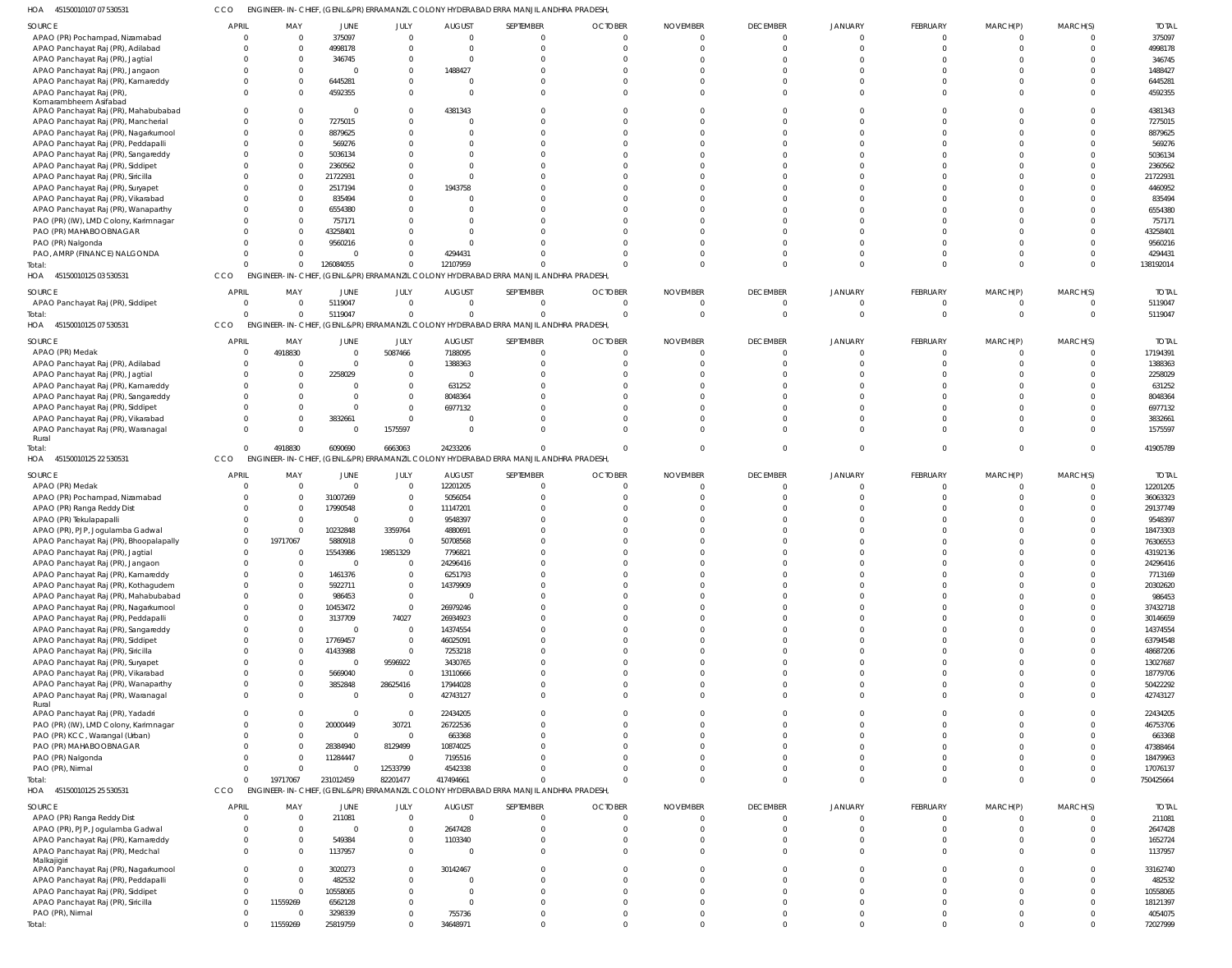45150079625 21 530531 HOA 470001101 26 290291 HOA 470001101 26 290292 470001101 26 290293 470001101 26 290294 HOA 470001101 26 290295 HOA 470001101 26 290296 HOA 470001101 27 290291 HOA 470001101 27 290292 HOA HOA HOA The Accounts Officer,O\o The Commissioner of Tribal Welfare D.S. Samkshema Bhavan, Masab Tank, THE ADMINISTRATOR-CUM-CHIEF ENGINEER, SRSP, Stage I Sriramsagar Project, Stage-I, Jalasoudha Building, Errum Manzil, THE ADMINISTRATOR-CUM-CHIEF ENGINEER, SRSP, Stage I Sriramsagar Project, Stage-I, Jalasoudha Building, Errum Manzil, THE ADMINISTRATOR-CUM-CHIEF ENGINEER, SRSP, Stage I Sriramsagar Project, Stage-I, Jalasoudha Building, Errum Manzil, THE ADMINISTRATOR-CUM-CHIEF ENGINEER, SRSP, Stage I Sriramsagar Project, Stage-I, Jalasoudha Building, Errum Manzil, THE ADMINISTRATOR-CUM-CHIEF ENGINEER, SRSP, Stage I Sriramsagar Project, Stage-I, Jalasoudha Building, Errum Manzil, THE ADMINISTRATOR-CUM-CHIEF ENGINEER, SRSP, Stage I Sriramsagar Project, Stage-I, Jalasoudha Building, Errum Manzil, THE ADMINISTRATOR-CUM-CHIEF ENGINEER, SRSP, Stage I Sriramsagar Project, Stage-I, Jalasoudha Building, Errum Manzil, THE ADMINISTRATOR-CUM-CHIEF ENGINEER, SRSP, Stage I Sriramsagar Project, Stage-I, Jalasoudha Building, Errum Manzil, **CCO** CCO **CCO** CCO CCO CCO **CCO** CCO **CCO** 0  $\Omega$ 1721269 8460 555829 156187  $\Omega$ 0 6300132 0 0 1559892 9400 593006 180357 0 0 5883635 36848413 91381 1595499 8900 616390 175171 0 0 5860622 65337166 42428468 1891720 8900 627122 169235  $\Omega$ 0 7242421 34018312 8889126 1884442 7200 629320 161351 103466 1056936 6456250 0 0 0 0 0 0 0 0 0  $\Omega$  $\Omega$ 0 0  $\Omega$ 0 0 0 0 0 0 0 0 0 0 0 0 0 0 0 0 0  $\Omega$ 0  $\Omega$ 0 0 0 0 0  $\Omega$ 0 0  $\Omega$ 0 0 0 0 0  $\Omega$ 0 0 0 0 0 0 0 0 0 0 0 0 0 0 0 0 0  $\Omega$ 0 0  $\Omega$ 0 0 136203891 51408975 8652822 42860 3021667 842301 103466 1056936 31743060 APAO Finance & Corporations, Adilabad APAO Finance & Corporations, Bhoopalapally APAO Finance & Corporations, Jagtial APAO Finance & Corporations, Kamareddy APAO Finance & Corporations, Komarambheem Asifabad APAO Finance & Corporations, Nagarkurnool APAO Finance & Corporations, Peddapalli APAO Finance & Corporations, Sangareddy APAO Finance & Corporations, Siricilla APAO Finance & Corporations, Suryapet APAO Finance & Corporations, Vikarabad APAO Finance & Corporations, Wanaparthy PAO, AMRP (FINANCE) NALGONDA PAO, FINANCE (W & P) DEPT, KARIMNAGAR PAO, FINANCE (W & P) DEPT, MEDAK PAO, FINANCE (W & P) DEPT, RANGA REDDY APAO Finance & Corporations, Bhoopalapally APAO Finance & Corporations, Mahabubabad APAO Finance & Corporations, Nagarkurnool APAO Finance & Corporations, Siricilla APAO Finance & Corporations, Vikarabad APAO Finance & Corporations, **Wanaparthy** PAO, FINANCE (W & P) DEPT, KHAMMAM PAO, FINANCE (W & P) DEPT, RANGA REDDY APAO, SRSP SSP, KARIMNAGAR APAO, SRSP, NIZAMABAD APAO, SRSP SSP, KARIMNAGAR APAO, SRSP SSP, KARIMNAGAR APAO, SRSP, NIZAMABAD APAO, SRSP SSP, KARIMNAGAR APAO, SRSP, NIZAMABAD APAO, SRSP SSP, KARIMNAGAR APAO, SRSP SSP, KARIMNAGAR APAO, SRSP, NIZAMABAD APAO Projects, Jagtial APAO Projects, Peddapalli APAO, SRSP SSP, KARIMNAGAR APAO, SRSP, NIZAMABAD PAO (W&P), Waranagal (Urban) APAO Projects, Jagtial APAO Projects, Peddapalli APAO, SRSP SSP, KARIMNAGAR PAO (W&P), Waranagal (Urban) SOURCE SOURCE SOURCE SOURCE SOURCE SOURCE SOURCE SOURCE SOURCE SOURCE 0  $\mathbf{C}$  $\mathfrak{g}$ 0  $\Omega$ 0 0  $\Omega$ 0  $\Omega$  $\mathfrak{g}$  $\Omega$ 0 0  $\sqrt{2}$  $\mathbf{C}$  $\mathfrak{g}$  $\sqrt{2}$ 0  $\mathfrak{g}$ 0  $\Omega$  $\Omega$  $\Omega$ 738150 983119 8460 229834 325995 121754 34433 0 0  $\Omega$ 1833468 1798044 1866936 300286 501398 8700 20912 14209 5723 APRIL APRIL APRIL **APRIL** APRIL **APRI APRIL APRI APRIL APRIL**  $\Omega$ 0  $\Omega$ 0 0  $\Omega$  $\Omega$ 0 0  $\Omega$  $\Omega$  $\Omega$ 0 0  $\Omega$ 0  $\Omega$  $\Omega$ 0 0 0 0 0  $\Omega$ 664524 895368 9400 255775 337231 135526 44831 0 0 0 1702687 1704134 1739419 250703 486692 9400 24724 16194 6131 MAY MAY MAY MAY MAY MAY MAY MAY MAY MAY  $\Omega$ 0  $\Omega$ 12126361  $\Omega$  $\Omega$ 0 0 24722052  $\Omega$ 0 0 0 0  $\Omega$ 0 0  $\Omega$ 0 91381  $\Omega$ 0 0  $\Omega$ 632047 963452 8900 241126 375264 126790 48381 0  $\Omega$  $\theta$ 1744113 1704483 1715440 250703 445883 9700 24287 15478 7652 JUNE JUNE JUNE JUNE JUNE JUNE **JUNE** JUNE JUNE JUNE 1310789 3210151 27572 0  $\Omega$ 457112 1744144 456424 2918109 33734819 14221939 1594882 192911 90037 256179 5122098 62310 14400452 0  $\Omega$ 11186704 45337 8960483 7773182 733500 1158220 8900 243013 384109 127678 41557 0 0 0 2093805 2061900 2088096 294040 704580 10200 24724 18038 7650 JULY JULY JULY JULY JULY JULY JULY JULY JULY JULY  $\Omega$ 0  $\Omega$ 0 13155736 8011378  $\Omega$ 0 273687 4427283 7850672 0  $\Omega$ 299556  $\Omega$ 0 492420  $\Omega$ 2912550  $\Omega$ 5484156 0 0  $\Omega$ 717645 1166797 7200 203377 425943 112316 49035 103466 427464 629472 1641225 1918423 2009487 209270 677845 8600 23424 14590 7650 AUGUST AUGUST AUGUST AUGUST AUGUST AUGUST AUGUST AUGUST AUGUST AUGUST  $\Omega$ 0 0 0  $\Omega$ 0 0 0 0 0 0 0 0 0 0 0  $\sqrt{2}$ 0 0 0 0  $\Omega$ 0 0 0  $\Omega$ 0 0  $\Omega$ 0 0  $\Omega$ 0 0 0 0 0 0 0 0 0 0 0 SEPTEMBER SEPTEMBER SEPTEMBER SEPTEMBER SEPTEMBER SEPTEMBER SEPTEMBER SEPTEMBER SEPTEMBER SEPTEMBER  $\Omega$ 0 0 0  $\Omega$ 0 0  $\Omega$ 0 0 0 0 0 0 0 0  $\Omega$ 0 0 0 0  $\Omega$ 0 0 0  $\Omega$ 0 0 0 0  $\Omega$ 0 0 0 0 0 0 0 0 0  $\Omega$ 0  $\Omega$ **OCTOBER** OCTOBER OCTOBER **OCTOBER** OCTOBER OCTOBER **OCTOBER** OCTOBER OCTOBER OCTOBER 0 0 0 0 0 0 0  $\Omega$ 0 0 0 0 0 0 0 0 0  $\sqrt{2}$ 0 0 0  $\Omega$ 0 0  $\Omega$ 0 0  $\Omega$ 0 0  $\Omega$ 0 0  $\Omega$ 0 0 0 0 0 0 0 0 0 NOVEMBER NOVEMBER NOVEMBER NOVEMBER NOVEMBER NOVEMBER NOVEMBER NOVEMBER NOVEMBER NOVEMBER 0 0 0 0  $\Omega$ 0 0  $\Omega$ 0  $\Omega$ 0  $\Omega$ 0  $\Omega$  $\bigcap$ 0 0  $\Omega$ 0 0 0 0 0 0  $\Omega$ 0 0 0 0 0  $\Omega$ 0 0 0 0  $\Omega$ 0  $\Omega$ 0 0 0 0 0 DECEMBER DECEMBER DECEMBER **DECEMBER** DECEMBER DECEMBER **DECEMBER** DECEMBER DECEMBER DECEMBER  $\Omega$ 0 0  $\mathbf{C}$  $\Omega$  $\mathsf{C}$ 0  $\Omega$ 0  $\Omega$ 0  $\Omega$ 0  $\Omega$  $\Omega$ 0 0 0 0 0 0  $\Omega$ 0  $\mathfrak{g}$ 0 0 0 0 0  $\Omega$  $\Omega$ 0 0  $\mathfrak{g}$ 0 0 0  $\Omega$  $\Omega$ 0 0 0  $\Omega$ JANUARY JANUARY JANUARY JANUARY JANUARY JANUARY JANUARY JANUARY JANUARY JANUARY  $\Omega$ 0 0 0 0 0 0 0 0 0 0 0 0 0 0 0  $\Omega$  $\sqrt{2}$ 0 0 0 0 0 0 0 0 0 0 0 0  $\Omega$ 0 0 0 0 0 0 0 0 0 0 0 0 FEBRUARY FEBRUARY FEBRUARY FEBRUARY FEBRUARY FEBRUARY FEBRUARY FEBRUARY FEBRUARY FEBRUARY  $\Omega$ 0  $\Omega$ 0  $\Omega$  $\Omega$  $\Omega$ 0 0  $\Omega$  $\Omega$  $\Omega$ 0  $\Omega$  $\Omega$ 0  $\Omega$  $\Omega$ 0  $\Omega$  $\Omega$  $\Omega$  $\Omega$ 0  $\Omega$ 0 0 0 0  $\Omega$ 0 0 0  $\Omega$ 0 0 0  $\Omega$  $\Omega$ 0 0 0  $\Omega$ MARCH(P) MARCH(P) MARCH(P) MARCH(P) MARCH(P) MARCH(P) MARCH(P) MARCH(P) MARCH(P) MARCH(P) 0 0 0 0  $\Omega$ 0 0  $\Omega$ 0  $\Omega$ 0  $\Omega$ 0  $\Omega$  $\bigcap$ 0  $\bigcap$  $\bigcap$ 0 0 0 0 0 0  $\Omega$  $\Omega$ 0  $\Omega$ 0 0 0 0 0 0 0  $\Omega$ 0  $\Omega$ 0 0 0 0  $\Omega$ MARCH(S) MARCH(S) MARCH(S) MARCH(S) MARCH(S) MARCH(S) MARCH(S) MARCH(S) MARCH(S) MARCH(S) 1310789 3210151 27572 12126361 13155736 8468490 1744144 456424 27913848 38162102 22072611 1594882 192911 389593 256179 5122098 554730 14400452 2912550 91381 16670860 45337 8960483 7773182 3485866 5166956 42860 1173125 1848542 624064 218237 103466 427464 629472 9015298 9186984 9419378 1305002 2816398 46600 118071 78509 34806 TOTAL TOTAL TOTAL TOTAL TOTAL TOTAL TOTAL TOTAL TOTAL TOTAL Total: Total: Total: Total: Total: Total: Total: Total: Total:

45150078925 21 530531 HOA

CCO

The Commissioner Social Welfare, D.S. Samkshema Bhavan, Masab Tank,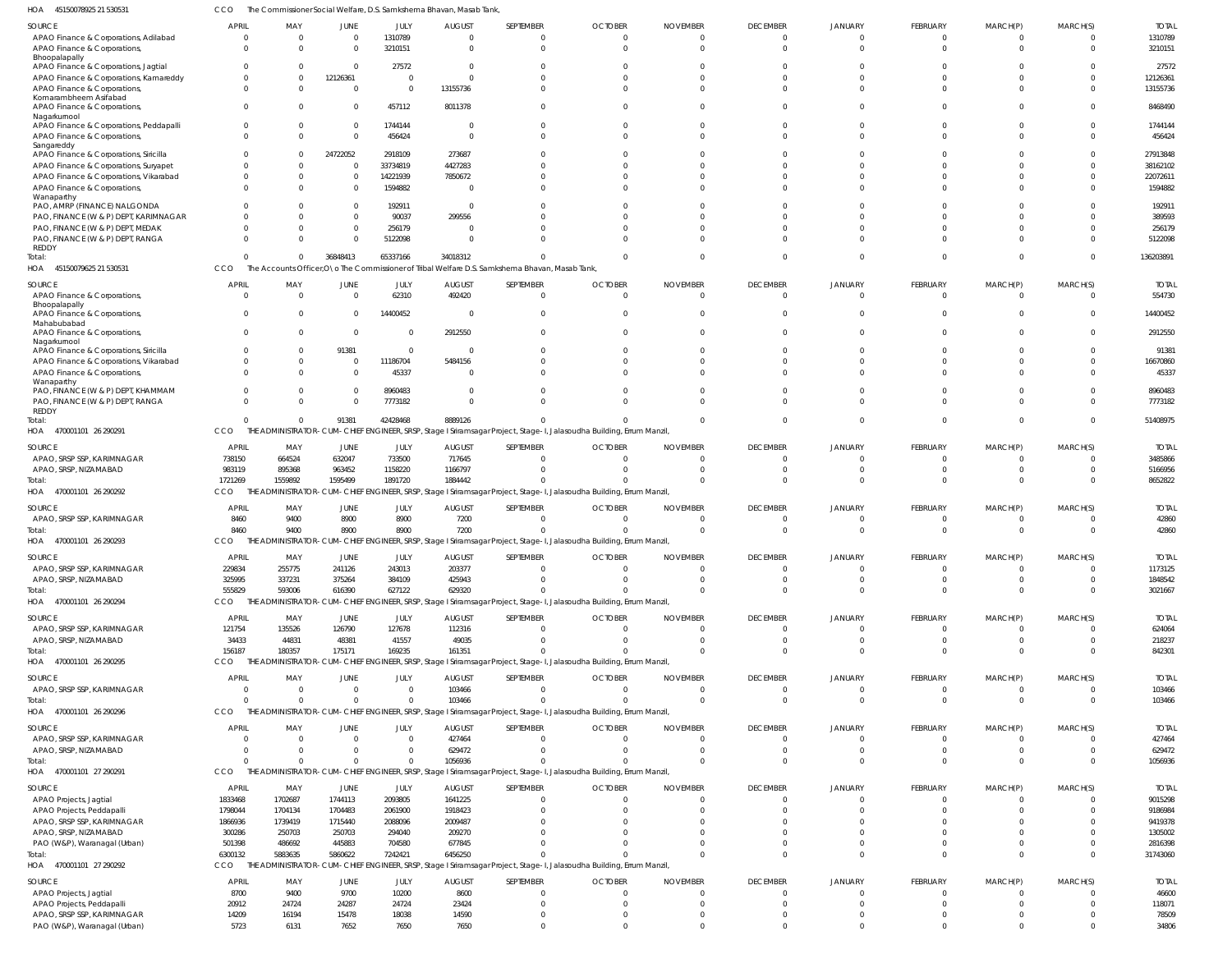| HOA 470001101 27 290292           | CCO                   |                               |                |                |                        |                                                                                       | THE ADMINISTRATOR-CUM-CHIEF ENGINEER, SRSP, Stage I Sriramsagar Project, Stage-I, Jalasoudha Building, Errum Manzil, |                             |                             |                            |                            |                            |                      |                        |
|-----------------------------------|-----------------------|-------------------------------|----------------|----------------|------------------------|---------------------------------------------------------------------------------------|----------------------------------------------------------------------------------------------------------------------|-----------------------------|-----------------------------|----------------------------|----------------------------|----------------------------|----------------------|------------------------|
| SOURCE<br>Total:                  | <b>APRIL</b><br>49544 | MAY<br>56449                  | JUNE<br>57117  | JULY<br>60612  | <b>AUGUST</b><br>54264 | SEPTEMBER<br>$\Omega$                                                                 | <b>OCTOBER</b><br>$\Omega$                                                                                           | <b>NOVEMBER</b><br>$\Omega$ | <b>DECEMBER</b><br>$\Omega$ | <b>JANUARY</b><br>$\Omega$ | FEBRUARY<br>$\overline{0}$ | MARCH(P)<br>$\overline{0}$ | MARCH(S)<br>$\Omega$ | <b>TOTAL</b><br>277986 |
| HOA 470001101 27 290293           | CCO                   |                               |                |                |                        |                                                                                       | THE ADMINISTRATOR-CUM-CHIEF ENGINEER, SRSP, Stage I Sriramsagar Project, Stage-I, Jalasoudha Building, Errum Manzil, |                             |                             |                            |                            |                            |                      |                        |
| SOURCE                            | <b>APRIL</b>          | MAY                           | JUNE           | JULY           | <b>AUGUST</b>          | SEPTEMBER                                                                             | <b>OCTOBER</b>                                                                                                       | <b>NOVEMBER</b>             | <b>DECEMBER</b>             | <b>JANUARY</b>             | <b>FEBRUARY</b>            | MARCH(P)                   | MARCH(S)             | <b>TOTAL</b>           |
| APAO Projects, Jagtial            | 607992                | 662268                        | 684200         | 694368         | 544299                 |                                                                                       | 0                                                                                                                    | 0                           | $\Omega$                    |                            | - 0                        | 0                          |                      | 3193127                |
| APAO Projects, Peddapalli         | 596206                | 680800                        | 663307         | 683748         | 636190                 |                                                                                       | $\Omega$                                                                                                             | $\Omega$                    | $\Omega$                    |                            | $\overline{0}$             | $\Omega$                   |                      | 3260251                |
| APAO, SRSP SSP, KARIMNAGAR        | 618461                | 740366                        | 682020         | 863861         | 660288                 |                                                                                       | $\Omega$                                                                                                             | $\Omega$                    |                             |                            | $\Omega$                   |                            |                      | 3564996                |
| APAO, SRSP, NIZAMABAD             | 99602                 | 97537                         | 97537          | 97537          | 69411                  |                                                                                       |                                                                                                                      | $\Omega$                    |                             |                            | $\Omega$                   |                            |                      | 461624                 |
|                                   |                       |                               |                |                |                        |                                                                                       |                                                                                                                      |                             |                             |                            |                            |                            |                      |                        |
| PAO (W&P), Waranagal (Urban)      | 166222                | 178314                        | 231826         | 233564         | 224697                 |                                                                                       |                                                                                                                      | $\Omega$                    |                             |                            | $\Omega$                   | $\Omega$                   |                      | 1034623                |
| Total:<br>HOA 470001101 27 290294 | 2088483<br>CCO        | 2359285<br>THE ADMINISTRATOR- | 2358890        | 2573078        | 2134885                |                                                                                       | CUM-CHIEF ENGINEER, SRSP, Stage I Sriramsagar Project, Stage-I, Jalasoudha Building, Errum Manzil,                   | $\Omega$                    | $\Omega$                    | $\Omega$                   | $\Omega$                   | $\Omega$                   | $\Omega$             | 11514621               |
| <b>SOURCE</b>                     | APRIL                 | MAY                           | JUNE           | JULY           | <b>AUGUST</b>          | SEPTEMBER                                                                             | <b>OCTOBER</b>                                                                                                       | <b>NOVEMBER</b>             | <b>DECEMBER</b>             | <b>JANUARY</b>             | <b>FEBRUARY</b>            | MARCH(P)                   | MARCH(S)             | <b>TOTAI</b>           |
|                                   |                       |                               |                |                |                        |                                                                                       |                                                                                                                      |                             |                             |                            |                            |                            |                      |                        |
| APAO Projects, Jagtial            | 319266                | 347356                        | 358806         | 367039         | 290244                 |                                                                                       | $\overline{0}$                                                                                                       | $\Omega$                    | $\Omega$                    | $\Omega$                   | $\overline{0}$             | - 0                        | $\Omega$             | 1682711                |
| APAO Projects, Peddapalli         | 323269                | 369409                        | 359234         | 370726         | 345259                 |                                                                                       | $\Omega$                                                                                                             | $\Omega$                    | $\Omega$                    | $\Omega$                   | $\Omega$                   | $\Omega$                   | $\Omega$             | 1767897                |
| APAO, SRSP SSP, KARIMNAGAR        | 273684                | 327848                        | 301536         | 394713         | 301637                 |                                                                                       | 0                                                                                                                    | 0                           |                             |                            | $\Omega$                   |                            |                      | 1599418                |
| APAO, SRSP, NIZAMABAD             | 37623                 | 41805                         | 41805          | 41805          | 27740                  |                                                                                       | $\Omega$                                                                                                             | $\Omega$                    |                             |                            | $\Omega$                   |                            |                      | 190778                 |
| PAO (W&P), Waranagal (Urban)      | 98133                 | 105345                        | 136208         | 137194         | 132989                 |                                                                                       |                                                                                                                      | $\Omega$                    | $\Omega$                    | $\Omega$                   | $\Omega$                   | $\Omega$                   |                      | 609869                 |
| Total:                            | 1051975               | 1191763                       | 1197589        | 1311477        | 1097869                |                                                                                       |                                                                                                                      | $\Omega$                    | $\Omega$                    | $\Omega$                   | $\Omega$                   | $\Omega$                   | $\Omega$             | 5850673                |
| HOA 470001101 27 290295           | CCO                   | THE ADMINISTRATOR-            |                |                |                        |                                                                                       | CUM-CHIEF ENGINEER, SRSP, Stage I Sriramsagar Project, Stage-I, Jalasoudha Building, Errum Manzil,                   |                             |                             |                            |                            |                            |                      |                        |
|                                   |                       |                               |                |                |                        |                                                                                       |                                                                                                                      |                             |                             |                            |                            |                            |                      |                        |
| <b>SOURCE</b>                     | <b>APRIL</b>          | MAY                           | JUNE           | JULY           | <b>AUGUST</b>          | SEPTEMBER                                                                             | <b>OCTOBER</b>                                                                                                       | <b>NOVEMBER</b>             | <b>DECEMBER</b>             | <b>JANUARY</b>             | <b>FEBRUARY</b>            | MARCH(P)                   | MARCH(S)             | <b>TOTAL</b>           |
| APAO Projects, Peddapalli         | $\Omega$              | $\overline{0}$                | $\overline{0}$ | $\Omega$       | 65986                  | $\Omega$                                                                              | $\overline{0}$                                                                                                       | $\overline{0}$              | $\Omega$                    | $\Omega$                   | $\overline{0}$             | $\overline{0}$             | $\Omega$             | 65986                  |
| PAO (W&P), Waranagal (Urban)      | $\Omega$              | $\overline{0}$                | 0              | - 0            | 160736                 |                                                                                       | 0                                                                                                                    | $\Omega$                    | $\Omega$                    |                            | $\overline{0}$             | $\Omega$                   | $\Omega$             | 160736                 |
| Total:                            | $\Omega$              | $\Omega$                      | $\Omega$       |                | 226722                 |                                                                                       | $\Omega$                                                                                                             | $\Omega$                    | $\Omega$                    | $\Omega$                   | $\overline{0}$             | $\Omega$                   | $\Omega$             | 226722                 |
| HOA 470001101 27 290296           | CCO                   |                               |                |                |                        |                                                                                       | THE ADMINISTRATOR-CUM-CHIEF ENGINEER, SRSP, Stage I Sriramsagar Project, Stage-I, Jalasoudha Building, Errum Manzil, |                             |                             |                            |                            |                            |                      |                        |
| SOURCE                            | <b>APRIL</b>          | MAY                           | JUNE           | JULY           | <b>AUGUST</b>          | SEPTEMBER                                                                             | <b>OCTOBER</b>                                                                                                       | <b>NOVEMBER</b>             | <b>DECEMBER</b>             | <b>JANUARY</b>             | <b>FEBRUARY</b>            | MARCH(P)                   | MARCH(S)             | <b>TOTAL</b>           |
| APAO Projects, Peddapalli         | $\Omega$              | $\overline{0}$                | 0              | $\Omega$       | 702992                 |                                                                                       | $\Omega$                                                                                                             | $\Omega$                    | $\Omega$                    | $\Omega$                   | $^{\circ}$                 | $\Omega$                   |                      | 702992                 |
| APAO, SRSP SSP, KARIMNAGAR        | $\Omega$              | $\Omega$                      | -0             | $\Omega$       | 1431230                |                                                                                       | 0                                                                                                                    | $\Omega$                    | $\Omega$                    |                            | $\Omega$                   | $\Omega$                   | $\Omega$             | 1431230                |
| APAO, SRSP, NIZAMABAD             | $\Omega$              | $\Omega$                      | $\Omega$       | $\Omega$       | 155619                 |                                                                                       | 0                                                                                                                    | $\Omega$                    |                             |                            | $\Omega$                   |                            |                      | 155619                 |
| PAO (W&P), Waranagal (Urban)      | $\Omega$              | $\Omega$                      | $\Omega$       |                | 502018                 |                                                                                       |                                                                                                                      | $\Omega$                    | $\Omega$                    |                            | $\Omega$                   | $\Omega$                   |                      | 502018                 |
| Total:                            | $\Omega$              | $\Omega$                      | $\mathbf 0$    | $\Omega$       | 2791859                |                                                                                       |                                                                                                                      | $\Omega$                    | $\Omega$                    | $\Omega$                   | $\Omega$                   | $\Omega$                   | $\Omega$             | 2791859                |
| HOA 47000110125 27 530531         | CCO                   |                               |                |                |                        |                                                                                       | THE ADMINISTRATOR-CUM-CHIEF ENGINEER, SRSP, Stage I Sriramsagar Project, Stage-I, Jalasoudha Building, Errum Manzil, |                             |                             |                            |                            |                            |                      |                        |
|                                   |                       |                               |                |                |                        |                                                                                       |                                                                                                                      |                             |                             |                            |                            |                            |                      |                        |
| SOURCE                            | <b>APRIL</b>          | MAY                           | JUNE           | JULY           | <b>AUGUST</b>          | SEPTEMBER                                                                             | <b>OCTOBER</b>                                                                                                       | <b>NOVEMBER</b>             | <b>DECEMBER</b>             | <b>JANUARY</b>             | FEBRUARY                   | MARCH(P)                   | MARCH(S)             | <b>TOTAL</b>           |
| APAO Projects, Jagtial            | $\Omega$              | 32536295                      | 7705057        | 22895796       | 5950766                |                                                                                       | 0                                                                                                                    | $\Omega$                    | $\Omega$                    |                            | $^{\circ}$                 | 0                          |                      | 69087914               |
| APAO Projects, Mahabubabad        | $\Omega$              | 11179072                      | 189819102      | $\Omega$       | 0                      |                                                                                       | $\Omega$                                                                                                             | $\Omega$                    |                             |                            | $\Omega$                   |                            |                      | 200998174              |
| APAO Projects, Peddapalli         | $\Omega$              | $\overline{0}$                | 99851908       | $\Omega$       | $\Omega$               |                                                                                       | -0                                                                                                                   | -0                          |                             |                            |                            |                            |                      | 99851908               |
| APAO, SRSP SSP, KARIMNAGAR        | $\Omega$              | 129439412                     | 796745         | 71277318       | 59223264               |                                                                                       | $\Omega$                                                                                                             | $\Omega$                    |                             |                            |                            |                            |                      | 260736739              |
| APAO, SRSP, NIZAMABAD             |                       | $\overline{0}$                | 54931882       | - 0            | $\Omega$               |                                                                                       | $\sqrt{ }$                                                                                                           | $\Omega$                    |                             |                            |                            |                            |                      | 54931882               |
|                                   |                       |                               |                |                |                        |                                                                                       |                                                                                                                      |                             |                             |                            |                            |                            |                      |                        |
| PAO (W&P), Waranagal (Urban)      |                       | $\overline{0}$                | 0              | 59439344       | $\Omega$               |                                                                                       | $\Omega$                                                                                                             | $\Omega$                    |                             |                            | $\Omega$                   |                            |                      | 59439344               |
| PAO, SRSP, SSP, NIRMAL            |                       | $\overline{0}$                | $\mathbf 0$    | 47372053       | $\sqrt{ }$             |                                                                                       |                                                                                                                      | $\Omega$                    | $\Omega$                    |                            | $\Omega$                   | $\Omega$                   |                      | 47372053               |
| Total:                            | $\Omega$              | 173154779                     | 353104694      | 200984511      | 65174030               |                                                                                       |                                                                                                                      | $\Omega$                    | $\Omega$                    |                            | $\Omega$                   | $\Omega$                   | $\Omega$             | 792418014              |
| HOA 47000110725 27 530531         | CCO                   |                               |                |                |                        |                                                                                       | COMMISSIONER, PLANNING AND DEVELOPMENT of GODAVARI BASIN Vth Floor, Godavari Basin, Jalasoudha Building              |                             |                             |                            |                            |                            |                      |                        |
| SOURCE                            | APRIL                 | MAY                           | JUNE           | JULY           | <b>AUGUST</b>          | SEPTEMBER                                                                             | <b>OCTOBER</b>                                                                                                       | <b>NOVEMBER</b>             | <b>DECEMBER</b>             | <b>JANUARY</b>             | <b>FEBRUARY</b>            | MARCH(P)                   | MARCH(S)             | <b>TOTAI</b>           |
| PAO IRRIGATION NIZAMABAD          |                       | 54644626                      | 1053073        | 205629330      | $\Omega$               |                                                                                       | $\Omega$                                                                                                             | $\Omega$                    | $\Omega$                    | $\Omega$                   | $\overline{0}$             | - 0                        | $\Omega$             | 261327029              |
| Total:                            | $\Omega$              | 54644626                      | 1053073        | 205629330      | $\Omega$               | $\Omega$                                                                              | $\Omega$                                                                                                             | $\Omega$                    | $\Omega$                    | $\Omega$                   | $\Omega$                   | $\Omega$                   | $\Omega$             | 261327029              |
| HOA 47000110825 26 530531         | CCO                   |                               |                |                |                        | Chief Engineer (Projects), Mahaboobnagar Vth Floor, Jalasoudha Building, Errum Manzil |                                                                                                                      |                             |                             |                            |                            |                            |                      |                        |
|                                   |                       |                               |                |                |                        |                                                                                       |                                                                                                                      |                             |                             |                            |                            |                            |                      |                        |
| SOURCE                            | <b>APRIL</b>          | MAY                           | JUNE           | JULY           | <b>AUGUST</b>          | SEPTEMBER                                                                             | <b>OCTOBER</b>                                                                                                       | <b>NOVEMBER</b>             | <b>DECEMBER</b>             | <b>JANUARY</b>             | FEBRUARY                   | MARCH(P)                   | MARCH(S)             | <b>TOTAL</b>           |
| PAO, PJP, Jogulamba Gadwal        | $\overline{0}$        | 97354530                      | $\overline{0}$ | $\Omega$       | $\overline{0}$         | $^{\circ}$                                                                            | $\overline{0}$                                                                                                       | $\overline{0}$              | $\overline{\mathbf{0}}$     | - 0                        | $^{\circ}$                 | $\overline{0}$             | $\Omega$             | 97354530               |
| Total:                            | $\mathbf{0}$          | 97354530                      | $\overline{0}$ |                | $\Omega$               | $\Omega$                                                                              | $\overline{0}$                                                                                                       | $\overline{0}$              | $\overline{0}$              | $\overline{0}$             | $\overline{0}$             | $\overline{0}$             | $\Omega$             | 97354530               |
| HOA 470001122 26 290291           | <b>CCO</b>            |                               |                |                |                        | Chief Engineer (Projects), Mahaboobnagar Vth Floor, Jalasoudha Building, Errum Manzil |                                                                                                                      |                             |                             |                            |                            |                            |                      |                        |
|                                   |                       |                               |                |                |                        |                                                                                       |                                                                                                                      |                             |                             |                            |                            |                            |                      |                        |
| SOURCE                            | APRIL                 | MAY                           | JUNE           | JULY           | <b>AUGUST</b>          | SEPTEMBER                                                                             | <b>OCTOBER</b>                                                                                                       | <b>NOVEMBER</b>             | <b>DECEMBER</b>             | <b>JANUARY</b>             | FEBRUARY                   | MARCH(P)                   | MARCH(S)             | <b>TOTAL</b>           |
| PAO, PJP, Jogulamba Gadwal        | 4014485               | 3924129                       | 4227986        | 5689850        | 5925084                | $\Omega$                                                                              | $\overline{0}$                                                                                                       | $\overline{0}$              | $^{\circ}$                  | 0                          | $^{\circ}$                 | $^{\circ}$                 | $\Omega$             | 23781534               |
| Total:                            | 4014485               | 3924129                       | 4227986        | 5689850        | 5925084                | $\Omega$                                                                              | $\overline{0}$                                                                                                       | $\overline{0}$              | $\overline{0}$              | $\Omega$                   | $\overline{0}$             | $\overline{0}$             | $\overline{0}$       | 23781534               |
| HOA 470001122 26 290292           | <b>CCO</b>            |                               |                |                |                        | Chief Engineer (Projects), Mahaboobnagar Vth Floor, Jalasoudha Building, Errum Manzil |                                                                                                                      |                             |                             |                            |                            |                            |                      |                        |
|                                   |                       |                               |                |                |                        |                                                                                       |                                                                                                                      |                             |                             |                            |                            |                            |                      |                        |
| SOURCE                            | <b>APRIL</b>          | MAY                           | JUNE           | JULY           | <b>AUGUST</b>          | SEPTEMBER                                                                             | <b>OCTOBER</b>                                                                                                       | <b>NOVEMBER</b>             | <b>DECEMBER</b>             | <b>JANUARY</b>             | FEBRUARY                   | MARCH(P)                   | MARCH(S)             | <b>TOTAL</b>           |
| PAO, PJP, Jogulamba Gadwal        | 5543                  | 5963                          | 7226           | 7225           | 9751                   | $^{\circ}$                                                                            | $\overline{0}$                                                                                                       | $\mathbf{0}$                | 0                           | $\Omega$                   | $^{\circ}$                 | $^{\circ}$                 | $\Omega$             | 35708                  |
| Total:                            | 5543                  | 5963                          | 7226           | 7225           | 9751                   | $\mathbf 0$                                                                           | $\overline{0}$                                                                                                       | $\overline{0}$              | $\overline{0}$              | $\overline{0}$             | $\overline{0}$             | $\overline{0}$             | $\overline{0}$       | 35708                  |
| HOA 470001122 26 290293           | <b>CCO</b>            |                               |                |                |                        | Chief Engineer (Projects), Mahaboobnagar Vth Floor, Jalasoudha Building, Errum Manzil |                                                                                                                      |                             |                             |                            |                            |                            |                      |                        |
| SOURCE                            | APRIL                 | MAY                           | JUNE           | JULY           | <b>AUGUST</b>          | SEPTEMBER                                                                             | <b>OCTOBER</b>                                                                                                       | <b>NOVEMBER</b>             | <b>DECEMBER</b>             | <b>JANUARY</b>             | <b>FEBRUARY</b>            | MARCH(P)                   | MARCH(S)             | <b>TOTAL</b>           |
|                                   | 1302984               | 1420767                       | 1911760        | 1867817        | 2797962                | $^{\circ}$                                                                            | $\overline{0}$                                                                                                       | $\overline{0}$              | $\overline{\mathbf{0}}$     | 0                          | $^{\circ}$                 | $^{\circ}$                 | $\Omega$             | 9301290                |
| PAO, PJP, Jogulamba Gadwal        |                       |                               |                |                |                        |                                                                                       |                                                                                                                      |                             |                             |                            |                            |                            |                      |                        |
| Total:                            | 1302984               | 1420767                       | 1911760        | 1867817        | 2797962                | $\Omega$                                                                              | $\Omega$                                                                                                             | $\overline{0}$              | $\Omega$                    | $\Omega$                   | $\overline{0}$             | $\overline{0}$             | $\Omega$             | 9301290                |
| HOA 470001122 26 290294           | CCO                   |                               |                |                |                        | Chief Engineer (Projects), Mahaboobnagar Vth Floor, Jalasoudha Building, Errum Manzil |                                                                                                                      |                             |                             |                            |                            |                            |                      |                        |
| SOURCE                            | <b>APRIL</b>          | MAY                           | JUNE           | JULY           | <b>AUGUST</b>          | SEPTEMBER                                                                             | <b>OCTOBER</b>                                                                                                       | <b>NOVEMBER</b>             | <b>DECEMBER</b>             | <b>JANUARY</b>             | <b>FEBRUARY</b>            | MARCH(P)                   | MARCH(S)             | <b>TOTAL</b>           |
| PAO, PJP, Jogulamba Gadwal        | 700475                | 766738                        | 1024577        | 1001906        | 1482852                | $\Omega$                                                                              | $\overline{0}$                                                                                                       | $\overline{0}$              | $\mathbf{0}$                | 0                          | $\overline{0}$             | $\overline{0}$             | $\Omega$             | 4976548                |
| Total:                            | 700475                | 766738                        | 1024577        | 1001906        | 1482852                | $\Omega$                                                                              | $\overline{0}$                                                                                                       | $\overline{0}$              | $\overline{0}$              | $\overline{0}$             | $\overline{0}$             | $\overline{0}$             | $\Omega$             | 4976548                |
| HOA 470001122 26 290295           | <b>CCO</b>            |                               |                |                |                        | Chief Engineer (Projects), Mahaboobnagar Vth Floor, Jalasoudha Building, Errum Manzil |                                                                                                                      |                             |                             |                            |                            |                            |                      |                        |
|                                   |                       |                               |                |                |                        |                                                                                       |                                                                                                                      |                             |                             |                            |                            |                            |                      |                        |
| SOURCE                            | <b>APRIL</b>          | MAY                           | <b>JUNE</b>    | JULY           | <b>AUGUST</b>          | SEPTEMBER                                                                             | <b>OCTOBER</b>                                                                                                       | <b>NOVEMBER</b>             | <b>DECEMBER</b>             | <b>JANUARY</b>             | <b>FEBRUARY</b>            | MARCH(P)                   | MARCH(S)             | <b>TOTAL</b>           |
| PAO, PJP, Jogulamba Gadwal        | $\overline{0}$        | $\overline{0}$                | $\overline{0}$ | $\overline{0}$ | 35324                  | $\overline{0}$                                                                        | $\mathbf 0$                                                                                                          | $\overline{0}$              | $\overline{\mathbf{0}}$     | $\Omega$                   | $\mathbf{0}$               | $\mathbf{0}$               | $\overline{0}$       | 35324                  |
| Total:                            | $\Omega$              | $\Omega$                      | $\mathbf{0}$   | $\Omega$       | 35324                  | $\Omega$                                                                              | $\overline{0}$                                                                                                       | $\overline{0}$              | $\overline{0}$              | $\Omega$                   | $\overline{0}$             | $\overline{0}$             | $\Omega$             | 35324                  |
| HOA 470001122 26 290296           | CCO                   |                               |                |                |                        | Chief Engineer (Projects), Mahaboobnagar Vth Floor, Jalasoudha Building, Errum Manzil |                                                                                                                      |                             |                             |                            |                            |                            |                      |                        |
|                                   |                       |                               |                |                |                        |                                                                                       |                                                                                                                      |                             |                             |                            |                            |                            |                      |                        |
| SOURCE                            | <b>APRIL</b>          | MAY                           | JUNE           | JULY           | <b>AUGUST</b>          | SEPTEMBER                                                                             | <b>OCTOBER</b>                                                                                                       | <b>NOVEMBER</b>             | <b>DECEMBER</b>             | <b>JANUARY</b>             | FEBRUARY                   | MARCH(P)                   | MARCH(S)             | <b>TOTAL</b>           |
| PAO, PJP, Jogulamba Gadwal        | $\mathbf 0$           | $\overline{0}$                | $\overline{0}$ | $\Omega$       | 3634972                | 0                                                                                     | $\overline{0}$                                                                                                       | $\overline{0}$              | $\overline{0}$              | 0                          | $\overline{0}$             | $\overline{0}$             | $\mathbf{0}$         | 3634972                |
| Total:                            | $\overline{0}$        | $\overline{0}$                | $\overline{0}$ | $\overline{0}$ | 3634972                | $\overline{0}$                                                                        | $\Omega$                                                                                                             | $\overline{0}$              | $\Omega$                    | $\Omega$                   | $\Omega$                   | $\overline{0}$             | $\Omega$             | 3634972                |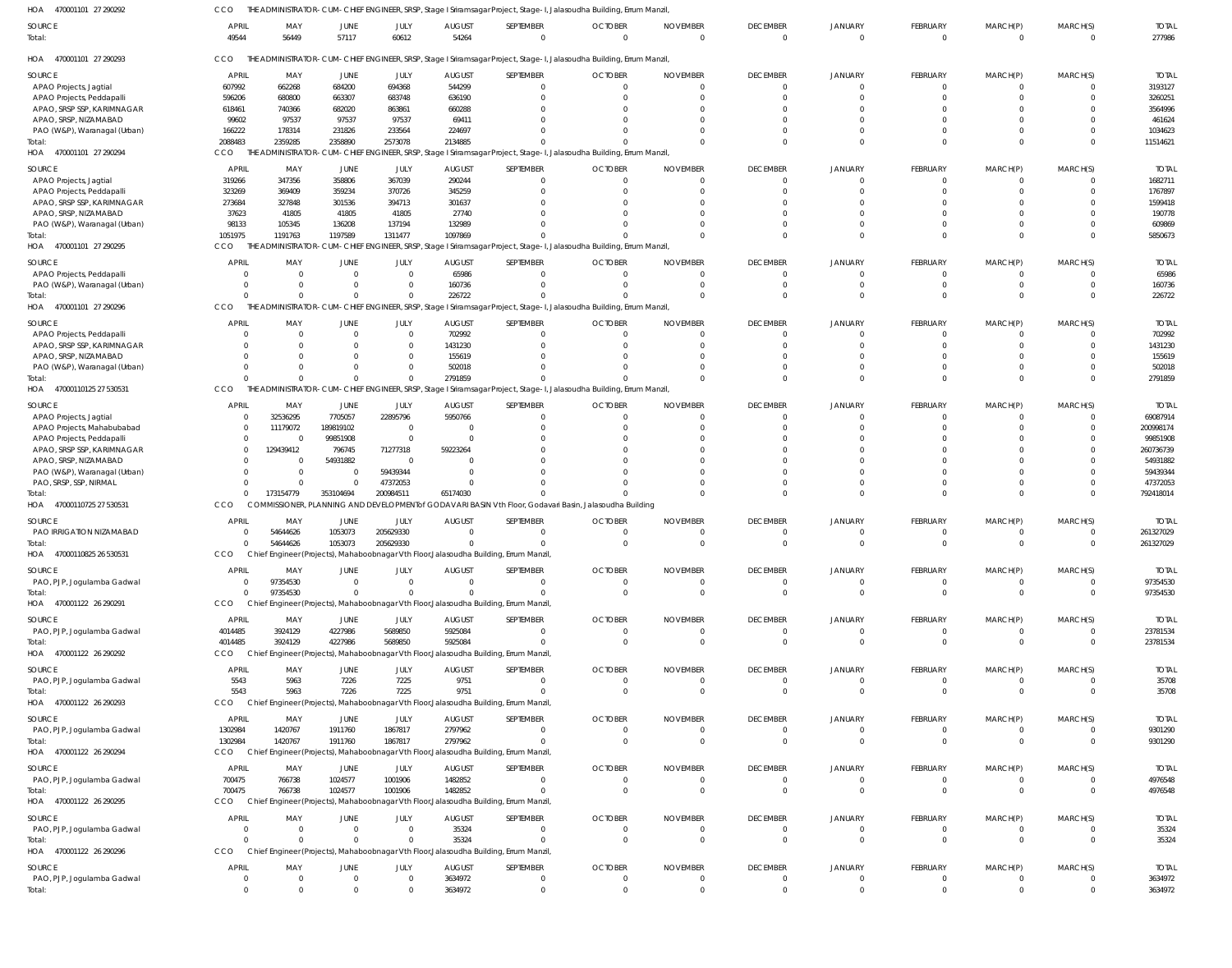| HOA 47000112225 26 530531                                  | CCO                            |                                                  |                               |                      |                            | Chief Engineer (Projects), Mahaboobnagar Vth Floor, Jalasoudha Building, Errum Manzil                             |                            |                             |                                |                            |                             |                              |                            |                           |
|------------------------------------------------------------|--------------------------------|--------------------------------------------------|-------------------------------|----------------------|----------------------------|-------------------------------------------------------------------------------------------------------------------|----------------------------|-----------------------------|--------------------------------|----------------------------|-----------------------------|------------------------------|----------------------------|---------------------------|
| SOURCE                                                     | <b>APRIL</b>                   | MAY                                              | JUNE                          | JULY                 | <b>AUGUST</b>              | SEPTEMBER                                                                                                         | <b>OCTOBER</b>             | <b>NOVEMBER</b>             | <b>DECEMBER</b>                | <b>JANUARY</b>             | FEBRUARY                    | MARCH(P)                     | MARCH(S)                   | <b>TOTAL</b>              |
| PAO, PJP, Jogulamba Gadwal                                 | $\overline{0}$                 | $\Omega$                                         | $\overline{0}$                | 9466520              | $\Omega$                   | $\overline{0}$                                                                                                    | $\Omega$                   | $\Omega$                    | 0                              | $\mathbf 0$                | $^{\circ}$                  | $\mathbf{0}$                 | 0                          | 9466520                   |
| Total:                                                     | $\mathsf{C}$                   | $\Omega$                                         | $\Omega$                      | 9466520              |                            | $\mathbf 0$                                                                                                       | $\Omega$                   | $\Omega$                    | $\mathbf 0$                    | $\Omega$                   | $\mathbf{0}$                | $\mathbf{0}$                 | $\overline{0}$             | 9466520                   |
| HOA 47000112225 27 530531                                  | CCO                            |                                                  |                               |                      |                            | Chief Engineer (Projects), Mahaboobnagar Vth Floor, Jalasoudha Building, Errum Manzil                             |                            |                             |                                |                            |                             |                              |                            |                           |
| SOURCE                                                     | <b>APRIL</b>                   | MAY                                              | JUNE                          | JULY                 | <b>AUGUST</b>              | SEPTEMBER                                                                                                         | <b>OCTOBER</b>             | <b>NOVEMBER</b>             | <b>DECEMBER</b>                | <b>JANUARY</b>             | FEBRUARY                    | MARCH(P)                     | MARCH(S)                   | <b>TOTAL</b>              |
| PAO, PJP, Jogulamba Gadwal<br>Total:                       | $\overline{0}$<br>$\Omega$     |                                                  | 3820662<br>3820662            | 7399216<br>7399216   |                            | $\mathbf 0$<br>$\Omega$                                                                                           | - 0                        |                             | $\Omega$<br>$\Omega$           | $\Omega$<br>$\Omega$       | $\mathbf 0$<br>$\mathbf{0}$ | $\mathbf{0}$<br>$\mathbf{0}$ | $\overline{0}$<br>$\Omega$ | 11219878<br>11219878      |
| HOA 47000112525 26 530531                                  | CCO                            |                                                  |                               |                      |                            | THE CHIEF ENGINEER, Nagarjuna Sagar Project & AMR SLBC Proj, Vth Floor, Jalasoudha Buildings, Erram Manzil,       |                            |                             |                                |                            |                             |                              |                            |                           |
| SOURCE                                                     | <b>APRIL</b>                   | MAY                                              | JUNE                          | JULY                 | <b>AUGUST</b>              | SEPTEMBER                                                                                                         | <b>OCTOBER</b>             | <b>NOVEMBER</b>             | <b>DECEMBER</b>                | <b>JANUARY</b>             | FEBRUARY                    | MARCH(P)                     | MARCH(S)                   | <b>TOTAL</b>              |
| PAO A M R P (SLBC), NALGONDA                               | $\overline{0}$                 | $\Omega$                                         | 328110432                     | 198109588            | $\Omega$                   | $\mathbf 0$                                                                                                       | $\Omega$                   | - 0                         | 0                              | $\Omega$                   | $^{\circ}$                  | $\mathbf{0}$                 | $\overline{\mathbf{0}}$    | 526220020                 |
| Total:                                                     | $\Omega$                       |                                                  | 328110432                     | 198109588            |                            | $\Omega$                                                                                                          |                            |                             | $\Omega$                       | $\Omega$                   | $\mathbf 0$                 | $\mathbf{0}$                 | $\overline{0}$             | 526220020                 |
| HOA 47000112525 27 530531                                  | CCO                            |                                                  |                               |                      |                            | THE CHIEF ENGINEER, Nagarjuna Sagar Project & AMR SLBC Proj, Vth Floor, Jalasoudha Buildings, Erram Manzil,       |                            |                             |                                |                            |                             |                              |                            |                           |
| SOURCE                                                     | <b>APRIL</b>                   | MAY                                              | JUNE                          | JULY                 | <b>AUGUST</b>              | SEPTEMBER                                                                                                         | <b>OCTOBER</b>             | <b>NOVEMBER</b>             | <b>DECEMBER</b>                | JANUARY                    | FEBRUARY                    | MARCH(P)                     | MARCH(S)                   | <b>TOTAL</b>              |
| PAO A M R P (SLBC), NALGONDA                               | - 0                            |                                                  | 199744685                     | $\Omega$             |                            | $\mathbf 0$                                                                                                       |                            |                             | 0                              | 0                          | $^{\circ}$                  | $\mathbf{0}$                 | $\overline{0}$             | 199744685                 |
| Total:<br>HOA 470001132 27 270272                          | $\Omega$<br>CCO                |                                                  | 199744685                     | $\mathbf 0$          |                            | $\Omega$<br>CHIEF ENGINEER, KANTHANAPALLI PROJECT Ist floor, Jalasoudha Building, Errum Manzil                    |                            |                             | $\mathbf 0$                    |                            | $\mathbf 0$                 | $\mathbf 0$                  | $\overline{0}$             | 199744685                 |
|                                                            |                                |                                                  |                               |                      |                            |                                                                                                                   |                            |                             |                                |                            |                             |                              |                            |                           |
| SOURCE                                                     | <b>APRIL</b><br>$\mathbf{0}$   | MAY<br>$\Omega$                                  | <b>JUNE</b><br>664745         | JULY<br>$\mathbf 0$  | <b>AUGUST</b><br>$\Omega$  | SEPTEMBER<br>0                                                                                                    | <b>OCTOBER</b><br>$\Omega$ | <b>NOVEMBER</b><br>$\Omega$ | <b>DECEMBER</b><br>0           | <b>JANUARY</b><br>$\Omega$ | FEBRUARY<br>0               | MARCH(P)<br>$\mathbf{0}$     | MARCH(S)<br>0              | <b>TOTAL</b><br>664745    |
| PAO (W&P), Waranagal (Urban)<br>Total:                     | $\mathsf{C}$                   |                                                  | 664745                        | $\mathbf 0$          |                            | $\mathbf 0$                                                                                                       | $\Omega$                   | $\Omega$                    | $\Omega$                       | $\Omega$                   | $\mathbf{0}$                | $\mathbf 0$                  | $\overline{0}$             | 664745                    |
| HOA 47000113221 27 270272                                  | CCO                            |                                                  |                               |                      |                            | CHIEF ENGINEER, KANTHANAPALLI PROJECT Ist floor, Jalasoudha Building, Errum Manzil                                |                            |                             |                                |                            |                             |                              |                            |                           |
| SOURCE                                                     | <b>APRIL</b>                   | MAY                                              | JUNE                          | JULY                 | <b>AUGUST</b>              | SEPTEMBER                                                                                                         | <b>OCTOBER</b>             | <b>NOVEMBER</b>             | <b>DECEMBER</b>                | <b>JANUARY</b>             | FEBRUARY                    | MARCH(P)                     | MARCH(S)                   | <b>TOTAL</b>              |
| PAO (W&P), Waranagal (Urban)                               | C                              | $\Omega$                                         | 737235                        | $\Omega$             |                            | $\overline{0}$                                                                                                    | - 0                        |                             | $\mathbf 0$                    | $\Omega$                   | $\mathbf 0$                 | $\mathbf{0}$                 | $\overline{0}$             | 737235                    |
| Total:                                                     | $\mathsf{C}$                   |                                                  | 737235                        | $\mathbf 0$          |                            | $\Omega$                                                                                                          |                            |                             | $\Omega$                       | $\Omega$                   | $\mathbf{0}$                | $\mathbf{0}$                 | $\Omega$                   | 737235                    |
| HOA 47000113221 27 530531                                  | CCO                            |                                                  |                               |                      |                            | CHIEF ENGINEER, KANTHANAPALLI PROJECT Ist floor, Jalasoudha Building, Errum Manzil                                |                            |                             |                                |                            |                             |                              |                            |                           |
| SOURCE                                                     | <b>APRIL</b>                   | MAY                                              | JUNE                          | JULY                 | <b>AUGUST</b>              | SEPTEMBER                                                                                                         | <b>OCTOBER</b>             | <b>NOVEMBER</b>             | <b>DECEMBER</b>                | <b>JANUARY</b>             | FEBRUARY                    | MARCH(P)                     | MARCH(S)                   | <b>TOTAL</b>              |
| APAO Projects, Jangaon                                     | C                              | $\Omega$                                         | $\mathbf{0}$                  | $\mathbf 0$          | 17069181                   | $\mathbf 0$                                                                                                       |                            | $\Omega$                    | $\Omega$                       |                            | $^{\circ}$                  | $\mathbf{0}$                 | $\overline{0}$             | 17069181                  |
| APAO Projects, Mahabubabad<br>Total:                       | $\overline{0}$<br>$\sqrt{2}$   | 3544398<br>3544398                               | $\mathbf{0}$<br>$\Omega$      | 50206968<br>50206968 | $\Omega$<br>17069181       | $\mathbf 0$<br>$\Omega$                                                                                           |                            |                             | $\Omega$<br>$\Omega$           |                            | 0<br>$\mathbf 0$            | $\mathbf{0}$<br>$\mathbf 0$  | $\Omega$<br>$\Omega$       | 53751366<br>70820547      |
| HOA 47000113221 27 530532                                  | CCO                            | CHIEF ENGINEER, KANTHANAPALLI PROJECT Ist floor, |                               |                      |                            | Jalasoudha Building, Errum Manzil                                                                                 |                            |                             |                                |                            |                             |                              |                            |                           |
| SOURCE                                                     | <b>APRIL</b>                   | MAY                                              | JUNE                          | JULY                 | <b>AUGUST</b>              | SEPTEMBER                                                                                                         | <b>OCTOBER</b>             | <b>NOVEMBER</b>             | <b>DECEMBER</b>                | <b>JANUARY</b>             | FEBRUARY                    | MARCH(P)                     | MARCH(S)                   | <b>TOTAL</b>              |
| APAO Projects, Mahabubabad                                 | $\overline{0}$                 | 94380                                            | $\Omega$                      | $\Omega$             |                            | $\mathbf 0$                                                                                                       |                            |                             | $\Omega$                       | $\Omega$                   | $\mathbf 0$                 | $\mathbf{0}$                 | $\Omega$                   | 94380                     |
| PAO IRRIGATION DIVISION KHAMMAM                            | $\mathbf{0}$                   | 7473750                                          | $\Omega$                      | 0                    |                            | $\mathbf 0$                                                                                                       |                            |                             | 0                              |                            | $\mathbf 0$                 | $\mathbf{0}$                 | $\Omega$                   | 7473750                   |
| Total:                                                     | $\Omega$                       | 7568130                                          | $\Omega$                      | $\Omega$             |                            | $\Omega$                                                                                                          |                            |                             | $\Omega$                       |                            | $\mathbf 0$                 | $\mathbf 0$                  | $\Omega$                   | 7568130                   |
| HOA 47000113225 27 530531                                  | CCO                            |                                                  |                               |                      |                            | CHIEF ENGINEER, KANTHANAPALLI PROJECT Ist floor, Jalasoudha Building, Errum Manzil                                |                            |                             |                                |                            |                             |                              |                            |                           |
| SOURCE                                                     | <b>APRIL</b>                   | MAY                                              | JUNE                          | JULY                 | <b>AUGUST</b>              | SEPTEMBER                                                                                                         | <b>OCTOBER</b>             | <b>NOVEMBER</b>             | <b>DECEMBER</b>                | <b>JANUARY</b>             | FEBRUARY                    | MARCH(P)                     | MARCH(S)                   | <b>TOTAL</b>              |
| APAO Projects, Jangaon                                     | - 0                            | $\Omega$<br>$\Omega$                             | 2972013<br>2516309            | 24855136<br>$\Omega$ |                            | 0<br>$\Omega$                                                                                                     |                            |                             | 0<br>$\Omega$                  |                            | 0<br>$\mathbf 0$            | $\Omega$<br>$\Omega$         | $\Omega$<br>$\Omega$       | 27827149<br>2516309       |
| APAO Projects, Mahabubabad<br>PAO (W&P), Waranagal (Urban) | $\Omega$                       |                                                  | - 0                           | 7795405              |                            | $\mathbf 0$                                                                                                       |                            |                             | $\Omega$                       |                            | $\mathbf 0$                 | $\mathbf{0}$                 | $\Omega$                   | 7795405                   |
| Total:                                                     | $\sqrt{2}$                     |                                                  | 5488322                       | 32650541             |                            | $\Omega$                                                                                                          |                            |                             |                                |                            | $\mathbf 0$                 | $\mathbf 0$                  | $\Omega$                   | 38138863                  |
| HOA 47000113225 27 530532                                  | CCO                            |                                                  |                               |                      |                            | CHIEF ENGINEER, KANTHANAPALLI PROJECT Ist floor, Jalasoudha Building, Errum Manzil                                |                            |                             |                                |                            |                             |                              |                            |                           |
| SOURCE                                                     | <b>APRIL</b>                   | MAY                                              | JUNE                          | JULY                 | <b>AUGUST</b>              | SEPTEMBER                                                                                                         | <b>OCTOBER</b>             | <b>NOVEMBER</b>             | <b>DECEMBER</b>                | <b>JANUARY</b>             | FEBRUARY                    | MARCH(P)                     | MARCH(S)                   | <b>TOTAL</b>              |
| APAO Irrigation, Mahabubabad                               | $\mathbf{0}$                   | 326250                                           | $\Omega$                      | $\mathbf 0$          |                            | 0                                                                                                                 |                            |                             | $\Omega$                       | $\Omega$                   | 0                           | $\Omega$                     | - 0                        | 326250                    |
| APAO Projects, Mahabubabad                                 | - 0<br>$\Omega$                | 50536261<br>27996750                             | $\Omega$                      | 0<br>$\Omega$        |                            | 0<br>$\Omega$                                                                                                     |                            |                             | $\Omega$                       |                            | 0<br>$\Omega$               | 0<br>$\Omega$                | $\Omega$                   | 50536261<br>27996750      |
| PAO IRRIGATION DIVISION KHAMMAM<br>Total:                  |                                | $\mathbf{0}$<br>78859261                         | $\mathbf{0}$                  | $\Omega$             |                            |                                                                                                                   |                            |                             |                                |                            | $^{\circ}$                  | $\Omega$                     | $\Omega$                   | 78859261                  |
| HOA 47000114425 27 530531                                  | CCO                            |                                                  |                               |                      |                            | Chief Engineer (Projects), Mahaboobnagar Vth Floor, Jalasoudha Building, Errum Manzil                             |                            |                             |                                |                            |                             |                              |                            |                           |
| SOURCE                                                     | <b>APRIL</b>                   | MAY                                              | <b>JUNE</b>                   | JULY                 | <b>AUGUST</b>              | SEPTEMBER                                                                                                         | <b>OCTOBER</b>             | <b>NOVEMBER</b>             | <b>DECEMBER</b>                | <b>JANUARY</b>             | FEBRUARY                    | MARCH(P)                     | MARCH(S)                   | <b>TOTAL</b>              |
| PAO, PJP, Jogulamba Gadwal                                 | $\overline{0}$                 | $\Omega$                                         | $\mathbf{0}$                  | 10615413             | 29362573                   | $\mathbf 0$                                                                                                       | $\Omega$                   | $\Omega$                    | 0                              | 0                          | $^{\circ}$                  | $^{\circ}$                   | $\overline{0}$             | 39977986                  |
| Total:                                                     | $\Omega$                       |                                                  | $\mathbf{0}$                  | 10615413             | 29362573                   | $\mathbf 0$                                                                                                       | $\Omega$                   | $\Omega$                    | $\mathbf{0}$                   | $\Omega$                   | $\overline{0}$              | $\mathbf{0}$                 | $\overline{0}$             | 39977986                  |
| HOA 47000114525 26 530531                                  | CCO                            |                                                  |                               |                      |                            | Chief Engineer (Projects), Mahaboobnagar Vth Floor, Jalasoudha Building, Errum Manzil                             |                            |                             |                                |                            |                             |                              |                            |                           |
| SOURCE                                                     | APRIL                          | MAY                                              | <b>JUNE</b>                   | JULY                 | <b>AUGUST</b>              | SEPTEMBER                                                                                                         | <b>OCTOBER</b>             | <b>NOVEMBER</b>             | <b>DECEMBER</b>                | <b>JANUARY</b>             | FEBRUARY                    | MARCH(P)                     | MARCH(S)                   | <b>TOTAL</b>              |
| APAO Irrigation, Nagarkurnool                              | $\mathbf{0}$                   |                                                  | 1117605                       | $\mathbf 0$          | $\Omega$                   | 0                                                                                                                 |                            |                             | 0                              | 0                          | 0                           | $\mathbf{0}$                 | 0                          | 1117605                   |
| Total:<br>HOA 47000114525 27 530531                        | $\Omega$<br>CCO                |                                                  | 1117605                       | $\mathbf 0$          |                            | $\Omega$<br>Chief Engineer (Projects), Mahaboobnagar Vth Floor, Jalasoudha Building, Errum Manzil                 |                            |                             | $\Omega$                       | $\Omega$                   | $\mathbf 0$                 | $\mathbf 0$                  | $\overline{0}$             | 1117605                   |
|                                                            |                                |                                                  |                               |                      |                            |                                                                                                                   |                            |                             |                                |                            |                             |                              |                            |                           |
| SOURCE<br>APAO Irrigation, Nagarkurnool                    | <b>APRIL</b><br>$\overline{0}$ | MAY<br>32710709                                  | <b>JUNE</b><br>$\overline{0}$ | JULY<br>$\mathbf 0$  | <b>AUGUST</b><br>466142321 | SEPTEMBER<br>$\mathbf 0$                                                                                          | <b>OCTOBER</b><br>$\Omega$ | <b>NOVEMBER</b><br>$\Omega$ | <b>DECEMBER</b><br>$\mathbf 0$ | <b>JANUARY</b><br>$\Omega$ | FEBRUARY<br>$\mathbf 0$     | MARCH(P)<br>$^{\circ}$       | MARCH(S)<br>$\overline{0}$ | <b>TOTAL</b><br>498853030 |
| Total:                                                     | $\Omega$                       | 32710709                                         | $\mathbf 0$                   | $\mathbf 0$          | 466142321                  | $\mathbf{0}$                                                                                                      | $\Omega$                   | $\Omega$                    | $\mathbf 0$                    | $\Omega$                   | $\mathbf{0}$                | $\mathbf 0$                  | $\overline{0}$             | 498853030                 |
| HOA 47000114525 27 530532                                  | CCO                            |                                                  |                               |                      |                            | Chief Engineer (Projects), Mahaboobnagar Vth Floor, Jalasoudha Building, Errum Manzil                             |                            |                             |                                |                            |                             |                              |                            |                           |
| SOURCE                                                     | APRIL                          | MAY                                              | <b>JUNE</b>                   | JULY                 | <b>AUGUST</b>              | SEPTEMBER                                                                                                         | <b>OCTOBER</b>             | <b>NOVEMBER</b>             | <b>DECEMBER</b>                | <b>JANUARY</b>             | FEBRUARY                    | MARCH(P)                     | MARCH(S)                   | <b>TOTAL</b>              |
| APAO Irrigation, Nagarkurnool                              | $\overline{0}$                 |                                                  | $^{\circ}$                    | 136398298            | $\Omega$                   | $\mathbf 0$                                                                                                       | $\Omega$                   |                             | 0                              | 0                          | 0                           | $\mathbf{0}$                 | $\overline{\mathbf{0}}$    | 136398298                 |
| Total:                                                     | $\Omega$                       |                                                  | $\mathbf{0}$                  | 136398298            |                            | $\mathbf{0}$                                                                                                      |                            |                             | $\Omega$                       | $\Omega$                   | $\mathbf{0}$                | $\mathbf{0}$                 | $\overline{0}$             | 136398298                 |
| HOA 470001154 27 270272                                    | CCO                            |                                                  |                               |                      |                            | Chief Engineer, FMC (SRSP) & SYP, LMD Colony, Karimnagar Chief Engineer, FMC (SRSP) & SYP, LMD Colony             |                            |                             |                                |                            |                             |                              |                            |                           |
| SOURCE                                                     | <b>APRIL</b>                   | MAY                                              | JUNE                          | JULY                 | <b>AUGUST</b>              | SEPTEMBER                                                                                                         | <b>OCTOBER</b>             | <b>NOVEMBER</b>             | <b>DECEMBER</b>                | <b>JANUARY</b>             | FEBRUARY                    | MARCH(P)                     | MARCH(S)                   | <b>TOTAL</b>              |
| APAO Projects, Jagtial                                     | $\overline{0}$                 | $\Omega$                                         | 2611323                       | $\mathbf 0$          | $\Omega$                   | $\mathbf 0$                                                                                                       | $\Omega$                   | $\Omega$                    | 0                              | $\Omega$                   | $^{\circ}$                  | $\mathbf{0}$                 | $\overline{0}$             | 2611323                   |
| Total:<br>HOA 47000115421 49 500501                        | $\Omega$<br>CCO                |                                                  | 2611323                       | $\Omega$             |                            | $\Omega$<br>Chief Engineer, FMC (SRSP) & SYP, LMD Colony, Karimnagar Chief Engineer, FMC (SRSP) & SYP, LMD Colony |                            | $\Omega$                    | $\Omega$                       | $\Omega$                   | $\mathbf 0$                 | $\mathbf 0$                  | $\Omega$                   | 2611323                   |
|                                                            |                                |                                                  |                               |                      |                            |                                                                                                                   |                            |                             |                                |                            |                             |                              |                            |                           |
| SOURCE<br>APAO Irrigation, Jagtial                         | <b>APRIL</b><br>$\overline{0}$ | MAY                                              | <b>JUNE</b><br>857211         | JULY<br>$\Omega$     | <b>AUGUST</b>              | SEPTEMBER<br>$\mathbf 0$                                                                                          | <b>OCTOBER</b>             | <b>NOVEMBER</b>             | <b>DECEMBER</b><br>$\Omega$    | <b>JANUARY</b><br>0        | FEBRUARY<br>0               | MARCH(P)<br>$\mathbf{0}$     | MARCH(S)<br>0              | <b>TOTAL</b><br>857211    |
| Total:                                                     | $\Omega$                       |                                                  | 857211                        | $\mathbf 0$          |                            | $\mathbf 0$                                                                                                       |                            |                             | $\mathbf 0$                    | $\Omega$                   | $\mathbf{0}$                | $\mathbf 0$                  | $\overline{0}$             | 857211                    |
| HOA 47000115425 27 530531                                  | CCO                            |                                                  |                               |                      |                            | Chief Engineer, FMC (SRSP) & SYP, LMD Colony, Karimnagar Chief Engineer, FMC (SRSP) & SYP, LMD Colony             |                            |                             |                                |                            |                             |                              |                            |                           |
| SOURCE                                                     | <b>APRIL</b>                   | MAY                                              | JUNE                          | JULY                 | <b>AUGUST</b>              | SEPTEMBER                                                                                                         | <b>OCTOBER</b>             | <b>NOVEMBER</b>             | <b>DECEMBER</b>                | <b>JANUARY</b>             | FEBRUARY                    | MARCH(P)                     | MARCH(S)                   | <b>TOTAL</b>              |
| APAO Projects, Jagtial                                     | $\overline{0}$                 | 27261872                                         | $^{\circ}$                    | $\mathbf 0$          | $\Omega$                   | $\mathbf 0$                                                                                                       | $\Omega$                   | $\Omega$                    | 0                              | 0                          | 0                           | $\mathbf{0}$                 | 0                          | 27261872                  |
| Total:                                                     | $\overline{0}$                 | 27261872                                         | $\mathbf 0$                   | $\mathbf{0}$         | $\mathbf 0$                | $\mathbf 0$                                                                                                       | $\Omega$                   | $\Omega$                    | $\Omega$                       | $\mathbf 0$                | $\mathbf{0}$                | $\mathbf{0}$                 | $\mathbf{0}$               | 27261872                  |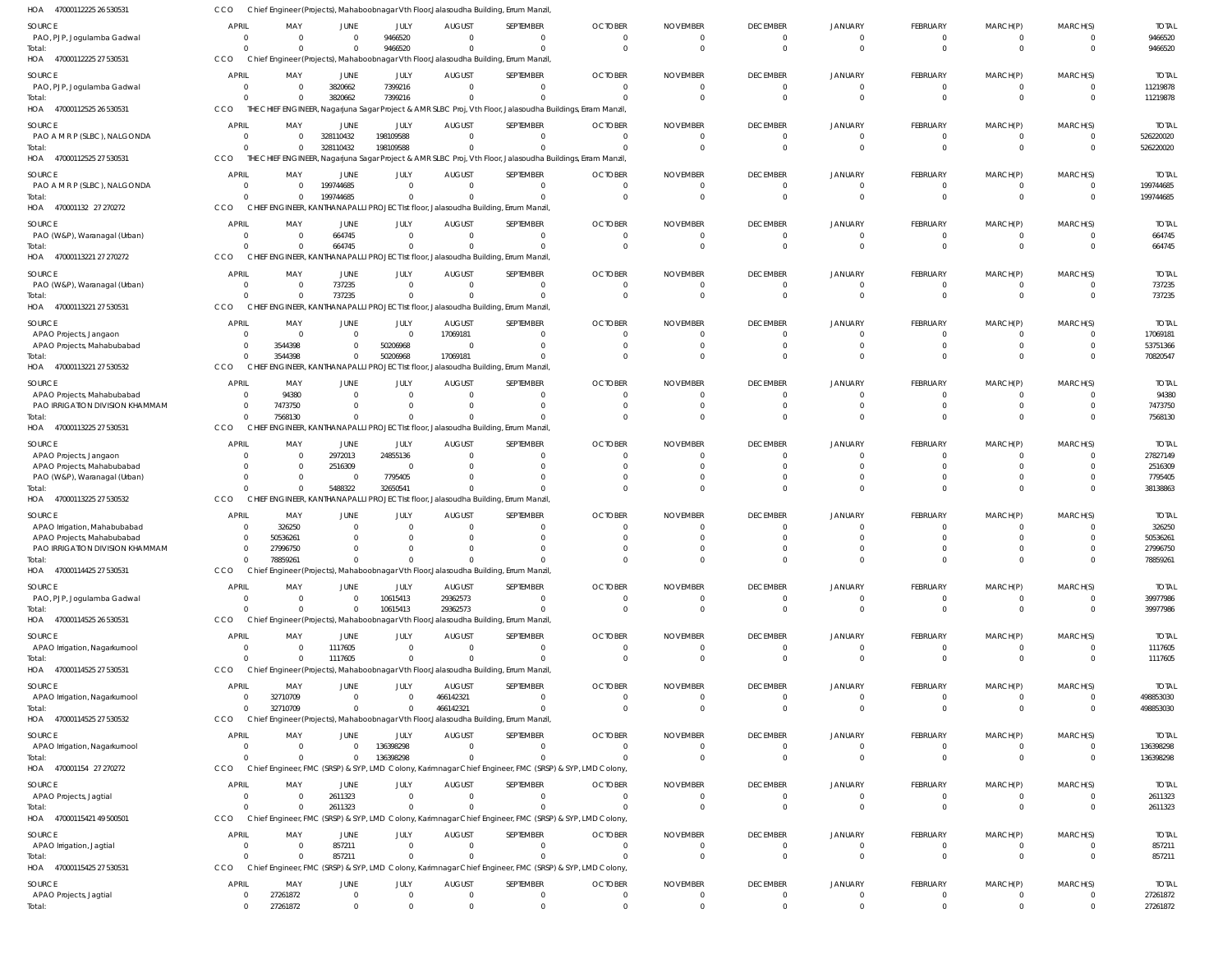| HOA<br>47000115425 27 530532                            | CCO                  |                            |                        |                                |                            | Chief Engineer, FMC (SRSP) & SYP, LMD Colony, Karimnagar Chief Engineer, FMC (SRSP) & SYP, LMD Colony                     |                 |                 |                                   |                            |                             |                                  |                                  |                        |
|---------------------------------------------------------|----------------------|----------------------------|------------------------|--------------------------------|----------------------------|---------------------------------------------------------------------------------------------------------------------------|-----------------|-----------------|-----------------------------------|----------------------------|-----------------------------|----------------------------------|----------------------------------|------------------------|
| SOURCE                                                  | APRIL                | MAY                        | JUNE                   | JULY                           | <b>AUGUST</b>              | SEPTEMBER                                                                                                                 | <b>OCTOBER</b>  | <b>NOVEMBER</b> | <b>DECEMBER</b>                   | <b>JANUARY</b>             | FEBRUARY                    | MARCH(P)                         | MARCH(S)                         | <b>TOTAL</b>           |
| APAO, SRSP SSP, KARIMNAGAR                              | $\Omega$             | 300000000                  | $\mathbf{0}$           | $\mathbf 0$                    | $\Omega$                   | $^{\circ}$                                                                                                                | $\Omega$        | - 0             | $\overline{0}$                    | $\Omega$                   | $\mathbf{0}$                | $\Omega$                         | $^{\circ}$                       | 300000000              |
| Total:                                                  | $\Omega$             | 300000000                  | $\mathbf 0$            | $\overline{0}$                 | $\Omega$                   | $\mathbf 0$                                                                                                               | $\Omega$        | $\Omega$        | $\overline{0}$                    | $\Omega$                   | $\mathbf 0$                 | $\Omega$                         | $\overline{0}$                   | 300000000              |
| 470001159 26 290291<br>HOA                              | <b>CCO</b>           |                            |                        |                                |                            | Chief Engineer (Projects), Mahaboobnagar Vth Floor, Jalasoudha Building, Errum Manzil,                                    |                 |                 |                                   |                            |                             |                                  |                                  |                        |
| SOURCE                                                  | <b>APRIL</b>         | MAY                        | JUNE                   | JULY                           | <b>AUGUST</b>              | SEPTEMBER                                                                                                                 | <b>OCTOBER</b>  | <b>NOVEMBER</b> | <b>DECEMBER</b>                   | <b>JANUARY</b>             | <b>FEBRUARY</b>             | MARCH(P)                         | MARCH(S)                         | <b>TOTAL</b>           |
| APAO Irrigation, Nagarkurnool                           | 73296                | 69628                      | 69628                  | 81440                          | 81440                      | $\mathbf{0}$                                                                                                              | - 0             |                 | $\overline{0}$                    | $\Omega$                   | $\mathbf{0}$                | $\mathbf{0}$                     | $\overline{0}$                   | 375432                 |
| PAO IRRIGATION DIVISION,                                | 597539               | 566565                     | 574012                 | 685505                         | 658271                     | $\mathbf{0}$                                                                                                              |                 |                 | $\Omega$                          |                            | $\Omega$                    |                                  | $\mathbf 0$                      | 3081892                |
| MAHABOOBNAGAR<br>PAO, PJP, Jogulamba Gadwal             | 39096                | 37671                      | 37671                  | 43440                          | 43440                      | $\mathbf 0$                                                                                                               |                 |                 | $\Omega$                          |                            | $\Omega$                    |                                  | $\mathbf 0$                      | 201318                 |
| Total:                                                  | 709931               | 673864                     | 681311                 | 810385                         | 783151                     | $\Omega$                                                                                                                  |                 |                 | $\Omega$                          | $\Omega$                   | $\mathbf 0$                 | $\Omega$                         | $\mathbf 0$                      | 3658642                |
| 470001159 26 290293<br>HOA                              | CCO                  |                            |                        |                                |                            | Chief Engineer (Projects), Mahaboobnagar Vth Floor, Jalasoudha Building, Errum Manzil                                     |                 |                 |                                   |                            |                             |                                  |                                  |                        |
| SOURCE                                                  | <b>APRIL</b>         | MAY                        | JUNE                   | JULY                           | <b>AUGUST</b>              | SEPTEMBER                                                                                                                 | <b>OCTOBER</b>  | <b>NOVEMBER</b> | <b>DECEMBER</b>                   | <b>JANUARY</b>             | FEBRUARY                    | MARCH(P)                         | MARCH(S)                         | <b>TOTAL</b>           |
| APAO Irrigation, Nagarkurnool                           | 24310                | 27010                      | 27010                  | 27010                          | 27010                      | $\mathbf 0$                                                                                                               |                 |                 | $\overline{0}$                    | $\Omega$                   | 0                           |                                  | 0                                | 132350                 |
| PAO IRRIGATION DIVISION,                                | 198020               | 220279                     | 226755                 | 227127                         | 226038                     | $\mathbf 0$                                                                                                               |                 |                 | $\Omega$                          | $\Omega$                   | $\Omega$                    |                                  | $\mathbf 0$                      | 1098219                |
| MAHABOOBNAGAR                                           |                      | 14249                      | 14249                  | 14249                          |                            | $\Omega$                                                                                                                  |                 |                 | $\Omega$                          |                            | $\Omega$                    |                                  | $\mathbf 0$                      |                        |
| PAO, PJP, Jogulamba Gadwal<br>Total:                    | 12824<br>235154      | 261538                     | 268014                 | 268386                         | 14249<br>267297            | $\Omega$                                                                                                                  |                 |                 | $\Omega$                          | $\Omega$                   | $\Omega$                    | $\Omega$                         | $\Omega$                         | 69820<br>1300389       |
| HOA 470001159 26 290294                                 | CCO                  |                            |                        |                                |                            | Chief Engineer (Projects), Mahaboobnagar Vth Floor, Jalasoudha Building, Errum Manzil,                                    |                 |                 |                                   |                            |                             |                                  |                                  |                        |
|                                                         |                      |                            |                        |                                |                            |                                                                                                                           |                 |                 |                                   |                            |                             |                                  |                                  |                        |
| SOURCE<br>APAO Irrigation, Nagarkurnool                 | <b>APRIL</b><br>8698 | MAY<br>9664                | JUNE<br>9664           | JULY<br>9664                   | <b>AUGUST</b><br>9664      | SEPTEMBER<br>$\overline{0}$                                                                                               | <b>OCTOBER</b>  | <b>NOVEMBER</b> | <b>DECEMBER</b><br>$\overline{0}$ | <b>JANUARY</b><br>$\Omega$ | FEBRUARY<br>$\mathbf{0}$    | MARCH(P)                         | MARCH(S)<br>$^{\circ}$           | <b>TOTAL</b><br>47354  |
| PAO IRRIGATION DIVISION,                                | 110652               | 123266                     | 125644                 | 125866                         | 125558                     | $\overline{0}$                                                                                                            |                 |                 | $\Omega$                          | $\Omega$                   | $\mathbf{0}$                | $\Omega$                         | $\mathbf 0$                      | 610986                 |
| MAHABOOBNAGAR                                           |                      |                            |                        |                                |                            |                                                                                                                           |                 |                 |                                   |                            |                             |                                  |                                  |                        |
| Total:                                                  | 119350               | 132930                     | 135308                 | 135530                         | 135222                     | $\mathbf 0$                                                                                                               | - 0             |                 | $\Omega$                          | $\Omega$                   | $\mathbf{0}$                | $\Omega$                         | $\mathbf{0}$                     | 658340                 |
| 470001159 26 290296<br>HOA                              | CCO                  |                            |                        |                                |                            | Chief Engineer (Projects), Mahaboobnagar Vth Floor, Jalasoudha Building, Errum Manzil                                     |                 |                 |                                   |                            |                             |                                  |                                  |                        |
| SOURCE                                                  | <b>APRIL</b>         | MAY                        | <b>JUNE</b>            | JULY                           | <b>AUGUST</b>              | SEPTEMBER                                                                                                                 | <b>OCTOBER</b>  | <b>NOVEMBER</b> | <b>DECEMBER</b>                   | <b>JANUARY</b>             | <b>FEBRUARY</b>             | MARCH(P)                         | MARCH(S)                         | <b>TOTAL</b>           |
| APAO Irrigation, Nagarkurnool                           | $\Omega$             | $\Omega$                   | $\mathbf{0}$           | $\overline{0}$                 | 58608                      | $^{\circ}$                                                                                                                |                 |                 | $\overline{0}$                    | $\Omega$                   | 0                           |                                  | $^{\circ}$                       | 58608                  |
| PAO IRRIGATION DIVISION,<br>MAHABOOBNAGAR               | $\Omega$             | $\Omega$                   | $\mathbf{0}$           | $\overline{0}$                 | 420848                     | $\overline{0}$                                                                                                            | - 0             |                 | $\overline{0}$                    | $\Omega$                   | $\Omega$                    | $\Omega$                         | $\mathbf{0}$                     | 420848                 |
| Total:                                                  |                      | $\Omega$                   | $\Omega$               | $\mathbf{0}$                   | 479456                     | $\Omega$                                                                                                                  | $\cap$          |                 | $\Omega$                          | $\Omega$                   | $\Omega$                    | $\Omega$                         | $\mathbf{0}$                     | 479456                 |
| 47000115921 26 530531<br>HOA                            | CCO                  |                            |                        |                                |                            | Chief Engineer (Projects), Mahaboobnagar Vth Floor, Jalasoudha Building, Errum Manzil                                     |                 |                 |                                   |                            |                             |                                  |                                  |                        |
| SOURCE                                                  | APRIL                | MAY                        | JUNE                   | JULY                           | <b>AUGUST</b>              | SEPTEMBER                                                                                                                 | <b>OCTOBER</b>  | <b>NOVEMBER</b> | <b>DECEMBER</b>                   | <b>JANUARY</b>             | FEBRUARY                    | MARCH(P)                         | MARCH(S)                         | <b>TOTAL</b>           |
| PAO, PJP, Jogulamba Gadwal                              |                      | $\Omega$                   | 796230                 | $\overline{0}$                 | $\overline{0}$             | $\overline{0}$                                                                                                            | - 0             |                 | $\overline{0}$                    | $\Omega$                   | $\mathbf{0}$                | $\mathbf{0}$                     | $\overline{0}$                   | 796230                 |
| Total:                                                  |                      | $\Omega$                   | 796230                 | $\mathbf 0$                    |                            | $\mathbf 0$                                                                                                               |                 |                 | $\Omega$                          | $\Omega$                   | $\mathbf{0}$                | $\Omega$                         | $\mathbf{0}$                     | 796230                 |
| 47000115925 27 530531<br>HOA                            | CCO                  |                            |                        |                                |                            | Chief Engineer (Projects), Mahaboobnagar Vth Floor, Jalasoudha Building, Errum Manzil,                                    |                 |                 |                                   |                            |                             |                                  |                                  |                        |
| SOURCE                                                  | APRIL                | MAY                        | <b>JUNE</b>            | JULY                           | <b>AUGUST</b>              | SEPTEMBER                                                                                                                 | <b>OCTOBER</b>  | <b>NOVEMBER</b> | <b>DECEMBER</b>                   | <b>JANUARY</b>             | FEBRUARY                    | MARCH(P)                         | MARCH(S)                         | <b>TOTAL</b>           |
| PAO IRRIGATION DIVISION,                                |                      | 38418550                   | $\mathbf{0}$           | 31033190                       | 6426941                    | $\overline{0}$                                                                                                            | $\cap$          | - 0             | $\overline{0}$                    | $\Omega$                   | $\mathbf{0}$                | $\Omega$                         | $\mathbf 0$                      | 75878681               |
| MAHABOOBNAGAR                                           |                      |                            |                        |                                |                            |                                                                                                                           |                 |                 |                                   |                            |                             |                                  |                                  |                        |
| Total:                                                  | CCO                  | 38418550                   | $\mathbf 0$            | 31033190                       | 6426941                    | $\Omega$                                                                                                                  | - 0             |                 | $\overline{0}$                    | $\Omega$                   | $\Omega$                    | $\Omega$                         | $\mathbf 0$                      | 75878681               |
| 47000115925 27 530532<br>HOA                            |                      |                            |                        |                                |                            | Chief Engineer (Projects), Mahaboobnagar Vth Floor, Jalasoudha Building, Errum Manzil                                     |                 |                 |                                   |                            |                             |                                  |                                  |                        |
| SOURCE                                                  | <b>APRIL</b>         | MAY                        | <b>JUNE</b>            | JULY                           | <b>AUGUST</b>              | SEPTEMBER                                                                                                                 | <b>OCTOBER</b>  | <b>NOVEMBER</b> | <b>DECEMBER</b>                   | <b>JANUARY</b>             | FEBRUARY                    | MARCH(P)                         | MARCH(S)                         | <b>TOTAL</b>           |
| APAO Irrigation, Wanaparthy                             |                      | $\overline{0}$             | $\overline{0}$         | 28977500                       | $\overline{0}$             | $\overline{0}$                                                                                                            |                 |                 | $\overline{0}$                    | $\Omega$                   | $\overline{0}$              |                                  | $^{\circ}$                       | 28977500               |
| Total:<br>HOA 470001164 27 270272                       | CCO                  | $\Omega$                   | $\mathbf 0$            | 28977500                       | $\Omega$                   | $\mathbf 0$<br>Chief Engineer, FMC (SRSP) & SYP, LMD Colony, Karimnagar Chief Engineer, FMC (SRSP) & SYP, LMD Colony      |                 |                 | $\overline{0}$                    | $\Omega$                   | $\mathbf 0$                 | $\overline{0}$                   | $\overline{0}$                   | 28977500               |
|                                                         |                      |                            |                        |                                |                            |                                                                                                                           |                 |                 |                                   |                            |                             |                                  |                                  |                        |
| SOURCE                                                  | APRIL                | MAY                        | JUNE                   | JULY                           | <b>AUGUST</b>              | SEPTEMBER                                                                                                                 | <b>OCTOBER</b>  | <b>NOVEMBER</b> | <b>DECEMBER</b>                   | <b>JANUARY</b>             | FEBRUARY                    | MARCH(P)                         | MARCH(S)                         | <b>TOTAL</b>           |
| APAO Projects, Peddapalli                               | $\Omega$             | $\Omega$                   | 1294483                | $\Omega$                       | $\Omega$<br>$\overline{0}$ | $^{\circ}$                                                                                                                | - 0<br>$\Omega$ | $\cap$          | $\overline{0}$<br>$\Omega$        | $\Omega$                   | 0<br>$\Omega$               | $\Omega$                         | $\Omega$<br>$\Omega$             | 1294483                |
| Total:<br>47000116425 26 530531<br>HOA                  | CCO                  |                            | 1294483                | $\overline{0}$                 |                            | $\overline{0}$<br>Chief Engineer, FMC (SRSP) & SYP, LMD Colony, Karimnagar Chief Engineer, FMC (SRSP) & SYP, LMD Colony   |                 |                 |                                   |                            |                             |                                  |                                  | 1294483                |
|                                                         |                      |                            |                        |                                |                            |                                                                                                                           |                 |                 |                                   |                            |                             |                                  |                                  |                        |
| SOURCE                                                  | <b>APRIL</b>         | MAY                        | <b>JUNE</b>            | JULY                           | <b>AUGUST</b>              | SEPTEMBER                                                                                                                 | <b>OCTOBER</b>  | <b>NOVEMBER</b> | <b>DECEMBER</b>                   | <b>JANUARY</b>             | FEBRUARY                    | MARCH(P)                         | MARCH(S)                         | <b>TOTAL</b>           |
| APAO Projects, Peddapalli<br>Total:                     | $\Omega$             | $\overline{0}$<br>$\Omega$ | 217373045<br>217373045 | $\mathbf{0}$<br>$\overline{0}$ | $\overline{0}$<br>$\Omega$ | $\overline{0}$<br>$\overline{0}$                                                                                          | $\Omega$        | - 0             | $\overline{0}$<br>$\overline{0}$  | $\Omega$<br>$\Omega$       | $\mathbf{0}$<br>$\mathbf 0$ | $\overline{0}$<br>$\overline{0}$ | $\overline{0}$<br>$\overline{0}$ | 217373045<br>217373045 |
| HOA 47000116425 27 530531                               | CCO                  |                            |                        |                                |                            | Chief Engineer, FMC (SRSP) & SYP, LMD Colony, Karimnagar Chief Engineer, FMC (SRSP) & SYP, LMD Colony                     |                 |                 |                                   |                            |                             |                                  |                                  |                        |
|                                                         |                      |                            |                        |                                |                            |                                                                                                                           |                 |                 |                                   |                            |                             |                                  |                                  |                        |
| SOURCE                                                  | <b>APRIL</b>         | MAY                        | <b>JUNE</b>            | JULY                           | <b>AUGUST</b>              | SEPTEMBER                                                                                                                 | <b>OCTOBER</b>  | <b>NOVEMBER</b> | <b>DECEMBER</b>                   | <b>JANUARY</b>             | <b>FEBRUARY</b>             | MARCH(P)                         | MARCH(S)                         | <b>TOTAL</b>           |
| APAO Projects, Peddapalli<br>APAO, SRSP SSP, KARIMNAGAR | $\Omega$<br>$\Omega$ | $\Omega$<br>$\Omega$       | 91087687<br>2043081    | $\Omega$<br>$\mathbf 0$        | $\Omega$<br>$\Omega$       | $^{\circ}$<br>$\mathbf 0$                                                                                                 |                 |                 | $\overline{0}$<br>$\Omega$        | $\Omega$<br>$\Omega$       | 0<br>$\Omega$               |                                  | $^{\circ}$<br>$\mathbf 0$        | 91087687<br>2043081    |
| Total:                                                  |                      | $\Omega$                   | 93130768               | $\Omega$                       | $\Omega$                   | $\Omega$                                                                                                                  |                 |                 | $\Omega$                          | $\Omega$                   | $\Omega$                    | $\Omega$                         | $\Omega$                         | 93130768               |
| 470001166 27 270272<br>HOA                              | CCO                  |                            |                        |                                |                            | THE CHIEF ENGINEER, Godavari Lift Irrigation Scheme Godavari Lift Irrigation Scheme, K C Colony, Chintagattu, Hanamkonda  |                 |                 |                                   |                            |                             |                                  |                                  |                        |
| SOURCE                                                  | <b>APRIL</b>         | MAY                        | JUNE                   | JULY                           | <b>AUGUST</b>              | SEPTEMBER                                                                                                                 | <b>OCTOBER</b>  | <b>NOVEMBER</b> | <b>DECEMBER</b>                   | <b>JANUARY</b>             | FEBRUARY                    | MARCH(P)                         | MARCH(S)                         | <b>TOTAL</b>           |
| PAO (W&P), Waranagal (Urban)                            |                      | 41090687                   | 19423920               | $\mathbf{0}$                   | $\overline{0}$             | $\overline{0}$                                                                                                            | $\Omega$        | $\Omega$        | $\overline{0}$                    | $\Omega$                   | $\mathbf{0}$                | $\overline{0}$                   | $\overline{0}$                   | 60514607               |
| Total:                                                  | $\Omega$             | 41090687                   | 19423920               | $\mathbf 0$                    | $\Omega$                   | $\mathbf 0$                                                                                                               |                 | $\Omega$        | $\Omega$                          | $\Omega$                   | $\mathbf{0}$                | $\overline{0}$                   | $\mathbf{0}$                     | 60514607               |
| 47000116625 27 530531<br>HOA                            | CCO                  |                            |                        |                                |                            | THE CHIEF ENGINEER, Godavari Lift Irrigation Scheme Godavari Lift Irrigation Scheme, K C Colony, Chintagattu, Hanamkonda, |                 |                 |                                   |                            |                             |                                  |                                  |                        |
| SOURCE                                                  | <b>APRIL</b>         | MAY                        | JUNE                   | JULY                           | <b>AUGUST</b>              | SEPTEMBER                                                                                                                 | <b>OCTOBER</b>  | <b>NOVEMBER</b> | <b>DECEMBER</b>                   | <b>JANUARY</b>             | FEBRUARY                    | MARCH(P)                         | MARCH(S)                         | <b>TOTAL</b>           |
| PAO (W&P), Waranagal (Urban)                            | $\Omega$             | 6996306                    | $\mathbf 0$            | $\mathbf{0}$                   | $\Omega$                   | $\overline{0}$                                                                                                            | $\Omega$        | $\Omega$        | $\overline{0}$                    | $\Omega$                   | $\mathbf{0}$                | $\Omega$                         | $^{\circ}$                       | 6996306                |
| Total:                                                  | $\Omega$             | 6996306                    | $\Omega$               | $\Omega$                       | $\Omega$                   | $\mathbf 0$                                                                                                               | $\Omega$        | $\Omega$        | $\overline{0}$                    | $\Omega$                   | $\mathbf{0}$                | $\Omega$                         | $\overline{0}$                   | 6996306                |
| HOA 470001167 25 010011                                 | CCO                  |                            |                        |                                |                            | Chief Engineer, Projects, Adilabad (Projects), Adilabad, IInd Floor, Jalasoudha Buildings                                 |                 |                 |                                   |                            |                             |                                  |                                  |                        |
| SOURCE                                                  | APRIL                | MAY                        | JUNE                   | JULY                           | <b>AUGUST</b>              | SEPTEMBER                                                                                                                 | <b>OCTOBER</b>  | <b>NOVEMBER</b> | <b>DECEMBER</b>                   | <b>JANUARY</b>             | FEBRUARY                    | MARCH(P)                         | MARCH(S)                         | <b>TOTAL</b>           |
| APAO Projects, Adilabad                                 | 1556475              | 1528687                    | 1502522                | 3232097                        | 2924411                    | $\mathbf 0$                                                                                                               |                 |                 | $\overline{0}$                    | $\Omega$                   | 0                           |                                  | $^{\circ}$                       | 10744192               |
| APAO Projects, Komarambheem Asifabad                    | 111361               | 87100                      | 204474                 | 190780                         | 251312                     | $\mathbf 0$                                                                                                               |                 |                 | $\Omega$                          | $\Omega$                   | $\Omega$                    |                                  | $\mathbf 0$                      | 845027                 |
| APAO Projects, Mancherial                               | 1865876              | 1771988                    | 2135601                | 3518112                        | 3434555                    | $\mathbf 0$                                                                                                               |                 |                 | $\Omega$                          |                            | $\mathbf 0$                 |                                  | $\mathbf 0$                      | 12726132               |
| Total:                                                  | 3533712              | 3387775                    | 3842597                | 6940989                        | 6610278                    | $\mathbf 0$                                                                                                               |                 |                 | $\Omega$                          | $\Omega$                   | $\Omega$                    | $\Omega$                         | $\mathbf{0}$                     | 24315351               |
| HOA 470001167 25 010012                                 | <b>CCO</b>           |                            |                        |                                |                            | Chief Engineer, Projects, Adilabad (Projects), Adilabad, IInd Floor, Jalasoudha Buildings                                 |                 |                 |                                   |                            |                             |                                  |                                  |                        |
| SOURCE                                                  | APRIL                | MAY                        | JUNE                   | JULY                           | <b>AUGUST</b>              | SEPTEMBER                                                                                                                 | <b>OCTOBER</b>  | <b>NOVEMBER</b> | <b>DECEMBER</b>                   | <b>JANUARY</b>             | FEBRUARY                    | MARCH(P)                         | MARCH(S)                         | <b>TOTAL</b>           |
| APAO Projects, Adilabad                                 | 7925                 | 13112                      | 8259                   | 21179                          | 11921                      | $\mathbf 0$                                                                                                               | $\Omega$        | $\Omega$        | $\overline{0}$                    | $\Omega$                   | $\mathbf{0}$                | $\Omega$                         | 0                                | 62396                  |
| APAO Projects, Mancherial                               | 8460                 | 8644                       | 12543                  | 17337                          | 27026                      | $\mathbf 0$                                                                                                               | $\Omega$        | - 0             | $\overline{0}$                    | $\Omega$                   | $\mathbf{0}$                | $\overline{0}$                   | $\mathbf 0$                      | 74010                  |
| Total:                                                  | 16385                | 21756                      | 20802                  | 38516                          | 38947                      | $\mathbf 0$                                                                                                               | $\Omega$        | $\cap$          | $\Omega$                          | $\Omega$                   | $\Omega$                    | $\Omega$                         | $\Omega$                         | 136406                 |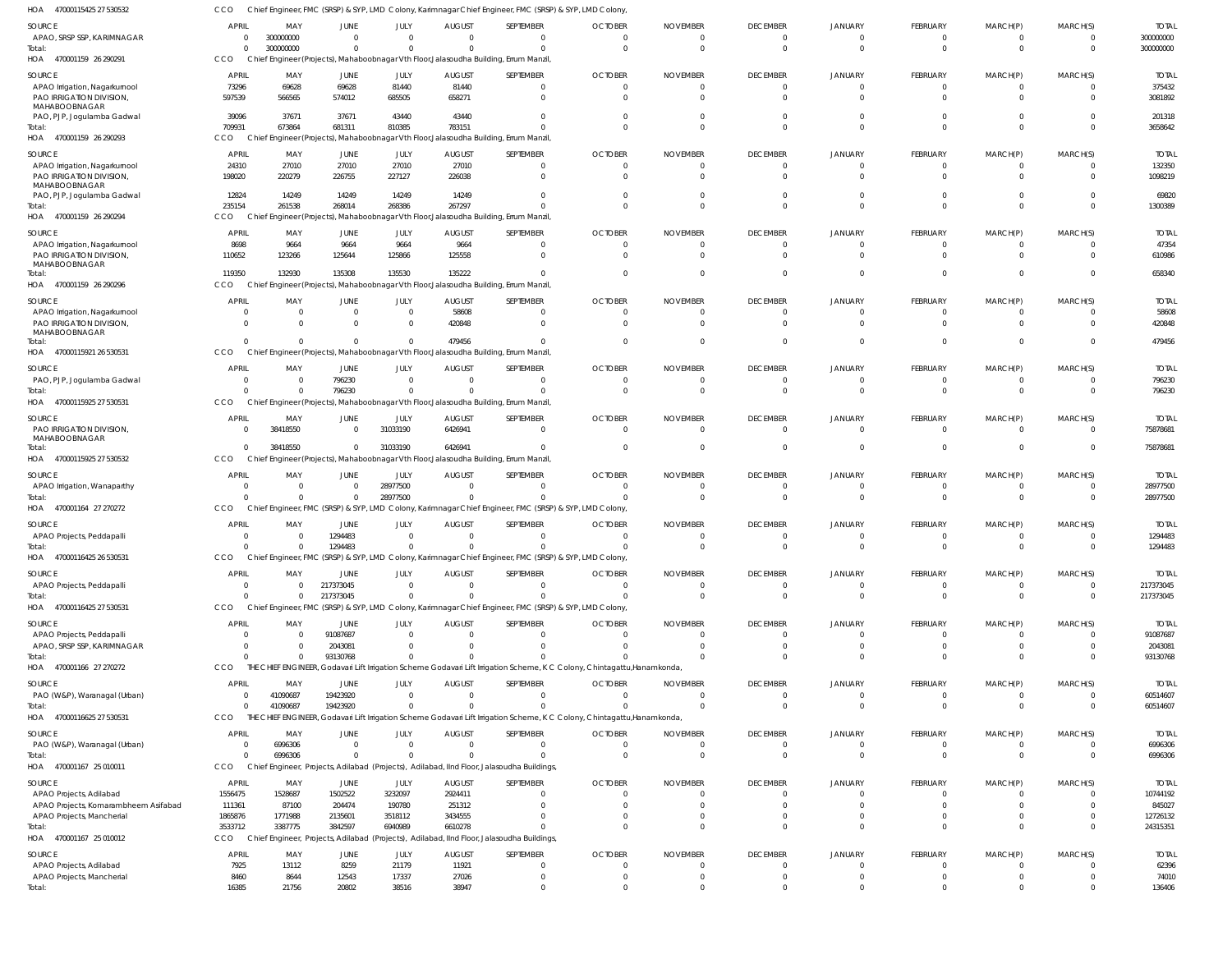| HOA 470001167 25 010013 | CCO Chief Engineer, Projects, Adilabad (Projects), Adilabad, IInd Floor, Jalasoudha Buildings, |  |
|-------------------------|------------------------------------------------------------------------------------------------|--|
|                         |                                                                                                |  |

| $\sim$<br>$10001101$ 20010010        |                  |                         |                          |                  |                                 | $100$ , $100$ cos, $100$ cos $\binom{10}{10}$ cos, $100$ condition, $100$ $100$ condition to be a condition |                                  |                         |                                 |                               |                            |                          |                      |                        |
|--------------------------------------|------------------|-------------------------|--------------------------|------------------|---------------------------------|-------------------------------------------------------------------------------------------------------------|----------------------------------|-------------------------|---------------------------------|-------------------------------|----------------------------|--------------------------|----------------------|------------------------|
| SOURCE                               | APRIL            | MAY                     | JUNE                     | JULY             | <b>AUGUST</b>                   | SEPTEMBER                                                                                                   | <b>OCTOBER</b>                   | <b>NOVEMBER</b>         | <b>DECEMBER</b>                 | JANUARY                       | <b>FEBRUARY</b>            | MARCH(P)                 | MARCH(S)             | <b>TOTAL</b>           |
| APAO Projects, Adilabad              | 526221           | 875938                  | 531329                   | 1611074          | 1066836                         |                                                                                                             | $\Omega$                         | $\Omega$                | $\Omega$                        | 0                             | $\Omega$                   | $\Omega$                 | $\Omega$             | 4611398                |
| APAO Projects, Komarambheem Asifabad | 35429            | 28892                   | 64652                    | 63303            | 82161                           |                                                                                                             | $\Omega$                         | $\Omega$                | $\Omega$                        | $\Omega$                      | <sup>0</sup>               |                          | $\Omega$             | 274437                 |
| APAO Projects, Mancherial            | 627080           | 612012                  | 960792                   | 1186611          | 1620055                         |                                                                                                             | $\Omega$                         | U                       | $\Omega$                        | $\Omega$                      | <sup>0</sup>               |                          | $\Omega$             | 5006550                |
| Total:                               | 1188730          | 1516842                 | 1556773                  | 2860988          | 2769052                         |                                                                                                             | $\Omega$                         | $\Omega$                | $\Omega$                        | $\Omega$                      | $\Omega$                   | $\Omega$                 | $\Omega$             | 9892385                |
| HOA 470001167 25 010015              | CCO              |                         |                          |                  |                                 | Chief Engineer, Projects, Adilabad (Projects), Adilabad, IInd Floor, Jalasoudha Buildings                   |                                  |                         |                                 |                               |                            |                          |                      |                        |
| SOURCE                               | <b>APRIL</b>     | MAY                     | <b>JUNE</b>              | JULY             | <b>AUGUST</b>                   | SEPTEMBER                                                                                                   | <b>OCTOBER</b>                   | <b>NOVEMBER</b>         | <b>DECEMBER</b>                 | JANUARY                       | <b>FEBRUARY</b>            | MARCH(P)                 | MARCH(S)             | <b>TOTAL</b>           |
| APAO Projects, Adilabad              | 2715             | 5430                    | 2715                     | 10860            | 5430                            | $\Omega$                                                                                                    | $\overline{0}$                   | $\mathbf 0$             | $\mathbf 0$                     | 0                             | $\overline{0}$             | 0                        | $\mathbf{0}$         | 27150                  |
| Total:                               | 2715             | 5430                    | 2715                     | 10860            | 5430                            |                                                                                                             | $\overline{0}$                   | $\mathbf 0$             | $\mathbf{0}$                    | $\mathbf 0$                   | $\mathbf 0$                | $\mathbf 0$              | $\overline{0}$       | 27150                  |
| HOA 470001167 25 010016              | CCO              |                         |                          |                  |                                 | Chief Engineer, Projects, Adilabad (Projects), Adilabad, IInd Floor, Jalasoudha Buildings                   |                                  |                         |                                 |                               |                            |                          |                      |                        |
| SOURCE                               | <b>APRIL</b>     | MAY                     | JUNE                     | JULY             | <b>AUGUST</b>                   | SEPTEMBER                                                                                                   | <b>OCTOBER</b>                   | <b>NOVEMBER</b>         | <b>DECEMBER</b>                 | <b>JANUARY</b>                | FEBRUARY                   | MARCH(P)                 | MARCH(S)             | <b>TOTAL</b>           |
| APAO Projects, Adilabad              | 219463           | 363899                  | 222587                   | 665121           | 442581                          |                                                                                                             | $\Omega$                         | $\Omega$                | $\Omega$                        | $\Omega$                      | $\Omega$                   | $\Omega$                 | $\Omega$             | 1913651                |
| APAO Projects, Komarambheem Asifabad | 13216            | 10338                   | 24446                    | 22651            | 30128                           |                                                                                                             | $\Omega$                         | $\Omega$                | $\Omega$                        | $\Omega$                      | <sup>0</sup>               | $\Omega$                 | $\Omega$             | 100779                 |
| APAO Projects, Mancherial            | 260535           | 253911                  | 398760                   | 492158           | 671422                          |                                                                                                             | $\Omega$                         |                         | $\Omega$                        | $\Omega$                      |                            |                          | $\Omega$             | 2076786                |
| Total:                               | 493214           | 628148                  | 645793                   | 1179930          | 1144131                         |                                                                                                             | $\Omega$                         | $\Omega$                | $\Omega$                        | $\Omega$                      | $\Omega$                   | $\Omega$                 | $\Omega$             | 4091216                |
| HOA<br>470001167 25 010017           | CCO              |                         |                          |                  |                                 | Chief Engineer, Projects, Adilabad (Projects), Adilabad, IInd Floor, Jalasoudha Buildings                   |                                  |                         |                                 |                               |                            |                          |                      |                        |
| SOURCE                               | <b>APRIL</b>     | MAY                     | JUNE                     | JULY             | <b>AUGUST</b>                   | SEPTEMBER                                                                                                   | <b>OCTOBER</b>                   | <b>NOVEMBER</b>         | <b>DECEMBER</b>                 | JANUARY                       | FEBRUARY                   | MARCH(P)                 | MARCH(S)             | <b>TOTAL</b>           |
| APAO Projects, Adilabad              | $\Omega$         | $\Omega$                | $\overline{0}$           | $\overline{0}$   | 157773                          | $\Omega$                                                                                                    | $\overline{0}$                   | $\mathbf 0$             | $\mathbf 0$                     | $\mathbf 0$                   | $\overline{0}$             | $\Omega$                 | $\mathbf{0}$         | 157773                 |
| APAO Projects, Mancherial            | $\Omega$         | $\Omega$                | $\overline{0}$           | $\overline{0}$   | 50620                           |                                                                                                             | $\Omega$                         | $\mathbf 0$             | $\mathbf 0$                     | $\mathbf 0$                   | $\Omega$                   | $\Omega$                 | $\mathbf 0$          | 50620                  |
| lotal:                               | $\cap$           | $\Omega$                | $\overline{0}$           | $\overline{0}$   | 208393                          |                                                                                                             | $\Omega$                         | $\Omega$                | $\mathbf 0$                     | $\mathbf 0$                   | $\Omega$                   |                          | $\Omega$             | 208393                 |
| HOA 470001167 25 010018              | CCO              |                         |                          |                  |                                 | Chief Engineer, Projects, Adilabad (Projects), Adilabad, IInd Floor, Jalasoudha Buildings                   |                                  |                         |                                 |                               |                            |                          |                      |                        |
| SOURCE                               | APRIL            | MAY                     | JUNE                     | JULY             | <b>AUGUST</b>                   | SEPTEMBER                                                                                                   | <b>OCTOBER</b>                   | <b>NOVEMBER</b>         | <b>DECEMBER</b>                 | <b>JANUARY</b>                | FEBRUARY                   | MARCH(P)                 | MARCH(S)             | <b>TOTAL</b>           |
| APAO Projects, Adilabad              |                  | $\Omega$                | $\Omega$                 | $\overline{0}$   | 207682                          |                                                                                                             | $\Omega$                         | $\mathbf 0$             | $\Omega$                        | $\Omega$                      | $\Omega$                   | $\Omega$                 | $\Omega$             | 207682                 |
| APAO Projects, Mancherial            | $\Omega$         | $\Omega$                | $\Omega$                 | $\Omega$         | 516781                          |                                                                                                             | $\Omega$                         | $\Omega$                | $\Omega$                        | $\Omega$                      | 0                          | $\Omega$                 | $\Omega$             | 516781                 |
| Total:                               | $\Omega$         | $\Omega$                | $\Omega$                 | $\mathbf 0$      | 724463                          |                                                                                                             | $\Omega$                         | $\Omega$                | $\Omega$                        | $\Omega$                      | <sup>0</sup>               | $\Omega$                 | $\Omega$             | 724463                 |
| HOA 470001167 25 110111              | CCO              |                         |                          |                  |                                 | Chief Engineer, Projects, Adilabad (Projects), Adilabad, IInd Floor, Jalasoudha Buildings                   |                                  |                         |                                 |                               |                            |                          |                      |                        |
| SOURCE                               | <b>APRIL</b>     | MAY                     | JUNE                     | JULY             | <b>AUGUST</b>                   | SEPTEMBER                                                                                                   | <b>OCTOBER</b>                   | <b>NOVEMBER</b>         | <b>DECEMBER</b>                 | JANUARY                       | FEBRUARY                   | MARCH(P)                 | MARCH(S)             | <b>TOTAL</b>           |
| APAO Projects, Mancherial            | $\Omega$         | $\overline{\mathbf{0}}$ | $\overline{0}$           | $\overline{0}$   | 312754                          | $\Omega$                                                                                                    | $\overline{0}$                   | $\mathbf 0$             | $\mathbf{0}$                    | 0                             | $\overline{0}$             | $\mathbf{0}$             | 0                    | 312754                 |
| Total:                               | $\Omega$         | $\Omega$                | $\overline{0}$           | $\Omega$         | 312754                          |                                                                                                             | $\Omega$                         | $\mathbf 0$             | $\mathbf 0$                     | $\mathbf 0$                   | $\Omega$                   | $\Omega$                 | $\overline{0}$       | 312754                 |
| HOA 470001167 25 130131              | CCO              |                         |                          |                  |                                 | Chief Engineer, Projects, Adilabad (Projects), Adilabad, IInd Floor, Jalasoudha Buildings                   |                                  |                         |                                 |                               |                            |                          |                      |                        |
| SOURCE                               | <b>APRIL</b>     | MAY                     | JUNE                     | JULY             | <b>AUGUST</b>                   | SEPTEMBER                                                                                                   | <b>OCTOBER</b>                   | <b>NOVEMBER</b>         | <b>DECEMBER</b>                 | JANUARY                       | FEBRUARY                   | MARCH(P)                 | MARCH(S)             | <b>TOTAL</b>           |
| APAO Projects, Adilabad              | $\Omega$         | $\overline{0}$          | $\overline{0}$           | $\overline{0}$   | 6553                            | $\Omega$                                                                                                    | $\Omega$                         | $\Omega$                | $\Omega$                        | $\Omega$                      | $\Omega$                   | $\Omega$                 | $\Omega$             | 6553                   |
| APAO Projects, Mancherial            | $\Omega$         | $\Omega$                | $\Omega$                 | $\overline{0}$   | 24384                           |                                                                                                             | $\Omega$                         | $\Omega$                | $\Omega$                        | $\Omega$                      | 0                          | $\Omega$                 | $\Omega$             | 24384                  |
| Total:                               |                  | $\Omega$                | $\Omega$                 | $\Omega$         | 30937                           |                                                                                                             | $\Omega$                         | $\Omega$                | $\Omega$                        | $\Omega$                      | $\Omega$                   | $\Omega$                 | $\Omega$             | 30937                  |
| HOA 470001167 25 140                 | CCO              |                         |                          |                  |                                 | Chief Engineer, Projects, Adilabad (Projects), Adilabad, IInd Floor, Jalasoudha Buildings                   |                                  |                         |                                 |                               |                            |                          |                      |                        |
| SOURCE                               | <b>APRIL</b>     | MAY                     | JUNE                     | JULY             | <b>AUGUST</b>                   | SEPTEMBER                                                                                                   | <b>OCTOBER</b>                   | <b>NOVEMBER</b>         | <b>DECEMBER</b>                 | JANUARY                       | <b>FEBRUARY</b>            | MARCH(P)                 | MARCH(S)             | <b>TOTAL</b>           |
| APAO Projects, Mancherial            | $\Omega$         | $\overline{\mathbf{0}}$ | $\overline{\mathbf{0}}$  | $\overline{0}$   | 6072                            | $\Omega$                                                                                                    | $\overline{0}$                   | $\mathbf 0$             | $\mathbf 0$                     | 0                             | 0                          |                          | $\Omega$             | 6072                   |
| Total:                               | $\Omega$         | $\Omega$                | $\overline{0}$           | $\overline{0}$   | 6072                            | $\Omega$                                                                                                    | $\overline{0}$                   | $\mathbf 0$             | $\mathbf{0}$                    | $\mathbf 0$                   | $\overline{0}$             | $\Omega$                 | $\mathbf 0$          | 6072                   |
| HOA 470001167 25 240                 | CCO              |                         |                          |                  |                                 | Chief Engineer, Projects, Adilabad (Projects), Adilabad, IInd Floor, Jalasoudha Buildings                   |                                  |                         |                                 |                               |                            |                          |                      |                        |
|                                      | <b>APRIL</b>     | MAY                     |                          | JULY             |                                 | SEPTEMBER                                                                                                   | <b>OCTOBER</b>                   | <b>NOVEMBER</b>         | <b>DECEMBER</b>                 | <b>JANUARY</b>                | FEBRUARY                   | MARCH(P)                 | MARCH(S)             | <b>TOTAL</b>           |
| SOURCE<br>APAO Projects, Adilabad    |                  | $\Omega$                | JUNE<br>$\Omega$         | $\overline{0}$   | <b>AUGUST</b><br>56475          |                                                                                                             | $\Omega$                         | $\Omega$                | $\Omega$                        | $\Omega$                      | $\Omega$                   | $\Omega$                 | $\Omega$             | 56475                  |
| APAO Projects, Mancherial            | $\Omega$         | $\Omega$                | $\Omega$                 | $\Omega$         | 64075                           |                                                                                                             | $\Omega$                         | $\Omega$                | $\overline{0}$                  | $\Omega$                      | 0                          |                          | $\Omega$             | 64075                  |
| Total:                               |                  | $\Omega$                | $\Omega$                 | $\Omega$         | 120550                          |                                                                                                             | $\Omega$                         | $\Omega$                | $\Omega$                        | $\Omega$                      | $\Omega$                   |                          | $\Omega$             | 120550                 |
| HOA 470001167 25 290291              | CCO              |                         |                          |                  |                                 | Chief Engineer, Projects, Adilabad (Projects), Adilabad, IInd Floor, Jalasoudha Buildings                   |                                  |                         |                                 |                               |                            |                          |                      |                        |
|                                      |                  |                         |                          |                  |                                 |                                                                                                             |                                  |                         |                                 |                               |                            |                          |                      |                        |
| SOURCE<br>APAO Projects, Mancherial  | APRIL<br>36648   | MAY<br>34714            | <b>JUNE</b><br>34714     | JULY<br>40720    | <b>AUGUST</b><br>$\overline{0}$ | SEPTEMBER<br>- 0                                                                                            | <b>OCTOBER</b><br>$\overline{0}$ | NOVEMBER<br>$\Omega$    | <b>DECEMBER</b><br>$\mathbf{0}$ | <b>JANUARY</b><br>$\mathbf 0$ | FEBRUARY<br>0              | MARCH(P)<br>0            | MARCH(S)<br>$\Omega$ | <b>TOTAL</b><br>146796 |
| Total:                               | 36648            | 34714                   | 34714                    | 40720            | $\Omega$                        | $\Omega$                                                                                                    | $\overline{0}$                   | $\mathbf 0$             | $\mathbf 0$                     | $\overline{0}$                | $\overline{0}$             | $\mathbf 0$              | $\overline{0}$       | 146796                 |
| HOA 470001167 25 290293              | CCO              |                         |                          |                  |                                 | Chief Engineer, Projects, Adilabad (Projects), Adilabad, IInd Floor, Jalasoudha Buildings                   |                                  |                         |                                 |                               |                            |                          |                      |                        |
|                                      |                  |                         |                          |                  |                                 |                                                                                                             |                                  |                         |                                 |                               |                            |                          |                      |                        |
| SOURCE                               | APRIL            | MAY                     | JUNE                     | JULY             | <b>AUGUST</b><br>$\Omega$       | SEPTEMBER                                                                                                   | <b>OCTOBER</b>                   | <b>NOVEMBER</b>         | <b>DECEMBER</b>                 | JANUARY                       | <b>FEBRUARY</b>            | MARCH(P)                 | MARCH(S)             | <b>TOTAL</b>           |
| APAO Projects, Mancherial<br>Total:  | 12155<br>12155   | 13505<br>13505          | 13505<br>13505           | 13505<br>13505   | $\Omega$                        | $\Omega$<br>$\Omega$                                                                                        | $\mathbf{0}$<br>$\Omega$         | $\mathbf 0$<br>$\Omega$ | $\mathbf{0}$<br>$\Omega$        | 0<br>$\Omega$                 | $\overline{0}$<br>$\Omega$ | $\mathbf{0}$<br>$\Omega$ | $\Omega$<br>$\Omega$ | 52670<br>52670         |
| HOA 470001167 25 290294              | CCO              |                         |                          |                  |                                 | Chief Engineer, Projects, Adilabad (Projects), Adilabad, IInd Floor, Jalasoudha Buildings,                  |                                  |                         |                                 |                               |                            |                          |                      |                        |
|                                      |                  |                         |                          |                  |                                 |                                                                                                             |                                  |                         |                                 |                               |                            |                          |                      |                        |
| SOURCE                               | <b>APRIL</b>     | MAY                     | JUNE                     | JULY             | <b>AUGUST</b>                   | SEPTEMBER                                                                                                   | <b>OCTOBER</b>                   | <b>NOVEMBER</b>         | <b>DECEMBER</b>                 | JANUARY                       | FEBRUARY                   | MARCH(P)                 | MARCH(S)             | <b>TOTAL</b>           |
| APAO Projects, Mancherial            | 5255             | 5839                    | 5839                     | 5839             | $\overline{0}$<br>$\Omega$      | $\Omega$                                                                                                    | $\overline{0}$<br>$\Omega$       | $\mathbf 0$<br>$\Omega$ | $\mathbf 0$                     | $\mathbf 0$                   | $\overline{0}$             | $\mathbf{0}$             | $\mathbf{0}$         | 22772                  |
| Total:<br>HOA 470001167 25 300302    | 5255<br>CCO      | 5839                    | 5839                     | 5839             |                                 | Chief Engineer, Projects, Adilabad (Projects), Adilabad, IInd Floor, Jalasoudha Buildings                   |                                  |                         | $\mathbf{0}$                    | $\mathbf{0}$                  | $\overline{0}$             | $\mathbf 0$              | $\mathbf{0}$         | 22772                  |
|                                      |                  |                         |                          |                  |                                 |                                                                                                             |                                  |                         |                                 |                               |                            |                          |                      |                        |
| SOURCE                               | <b>APRIL</b>     | MAY                     | <b>JUNE</b>              | JULY             | <b>AUGUST</b>                   | SEPTEMBER                                                                                                   | <b>OCTOBER</b>                   | <b>NOVEMBER</b>         | <b>DECEMBER</b>                 | JANUARY                       | FEBRUARY                   | MARCH(P)                 | MARCH(S)             | <b>TOTAL</b>           |
| APAO Projects, Adilabad              | $\Omega$         | 38746                   | 58120                    | $\overline{0}$   | 606136                          |                                                                                                             | $\Omega$                         | $\Omega$                | $\Omega$                        | $\Omega$                      | $\Omega$                   | $\Omega$                 | $\Omega$             | 703002                 |
| APAO Projects, Komarambheem Asifabad | 139768           | - 0                     | $\overline{\phantom{0}}$ | 434817           | 0                               |                                                                                                             | $\Omega$                         | $\Omega$                | $\Omega$                        | $\Omega$                      | 0                          | $\Omega$                 | $\Omega$             | 574585                 |
| APAO Projects, Mancherial<br>Total:  | 127476<br>267244 | - 0<br>38746            | 254950<br>313070         | 141640<br>576457 | 264841<br>870977                | $\Omega$                                                                                                    | $\Omega$<br>$\Omega$             | $\Omega$                | $\Omega$<br>$\Omega$            | $\mathbf 0$<br>$\Omega$       | <sup>0</sup><br>$\Omega$   | $\Omega$<br>$\Omega$     | $\Omega$<br>$\Omega$ | 788907<br>2066494      |
| HOA 470001175 27 270272              | CCO              |                         |                          |                  |                                 | COMMISSIONER, PLANNING AND DEVELOPMENT of GODAVARI BASIN Vth Floor, Godavari Basin, Jalasoudha Building     |                                  |                         |                                 |                               |                            |                          |                      |                        |
|                                      |                  |                         |                          |                  |                                 |                                                                                                             |                                  |                         |                                 |                               |                            |                          |                      |                        |
| SOURCE                               | <b>APRIL</b>     | MAY                     | JUNE                     | JULY             | <b>AUGUST</b>                   | SEPTEMBER                                                                                                   | <b>OCTOBER</b>                   | <b>NOVEMBER</b>         | <b>DECEMBER</b>                 | JANUARY                       | <b>FEBRUARY</b>            | MARCH(P)                 | MARCH(S)             | <b>TOTAL</b>           |
| APAO, SRSP, NIZAMABAD                | $\Omega$         | $\overline{\mathbf{0}}$ | 10921325                 | $\overline{0}$   | $\overline{0}$                  | $\Omega$                                                                                                    | $\overline{0}$                   | $\mathbf 0$             | $\mathbf 0$                     | 0                             | $\overline{0}$             | $\mathbf{0}$             | $\mathbf{0}$         | 10921325               |
| Total:                               | $\Omega$         | $\overline{0}$          | 10921325                 | $\overline{0}$   | $\mathbf{0}$                    | $\Omega$                                                                                                    | $\Omega$                         | $\Omega$                | $\overline{0}$                  | $\mathbf 0$                   | $\overline{0}$             | $\mathbf 0$              | $\mathbf{0}$         | 10921325               |
| HOA 47000117525 27 270274            | CCO              |                         |                          |                  |                                 | COMMISSIONER, PLANNING AND DEVELOPMENT of GODAVARI BASIN Vth Floor, Godavari Basin, Jalasoudha Building     |                                  |                         |                                 |                               |                            |                          |                      |                        |
| SOURCE                               | APRIL            | MAY                     | JUNE                     | JULY             | AUGUST                          | SEPTEMBER                                                                                                   | <b>OCTOBER</b>                   | <b>NOVEMBER</b>         | <b>DECEMBER</b>                 | JANUARY                       | FEBRUARY                   | MARCH(P)                 | MARCH(S)             | <b>TOTAL</b>           |
| APAO, SRSP, NIZAMABAD                | $\Omega$         | $\Omega$                | $\overline{0}$           | $\overline{0}$   | 93940                           | $\Omega$                                                                                                    | $\mathbf{0}$                     | $\mathbf 0$             | $\overline{0}$                  | 0                             | $\overline{0}$             | $\mathbf{0}$             | $\Omega$             | 93940                  |
| Total:                               | $\Omega$         | $\Omega$                | $\Omega$                 | $\Omega$         | 93940                           | $\Omega$                                                                                                    | $\Omega$                         | $\Omega$                | $\Omega$                        | $\Omega$                      | $\Omega$                   | $\Omega$                 | $\Omega$             | 93940                  |
| HOA 47000122725 26 530531            | CCO              |                         |                          |                  |                                 | Chief Engineer, Projects, Adilabad (Projects), Adilabad, IInd Floor, Jalasoudha Buildings                   |                                  |                         |                                 |                               |                            |                          |                      |                        |
| SOURCE                               | APRIL            | MAY                     | JUNE                     | JULY             | AUGUST                          | SEPTEMBER                                                                                                   | <b>OCTOBER</b>                   | <b>NOVEMBER</b>         | <b>DECEMBER</b>                 | JANUARY                       | FEBRUARY                   | MARCH(P)                 | MARCH(S)             | <b>TOTAL</b>           |
| APAO Projects, Adilabad              | $\overline{0}$   | $\overline{0}$          | 85722731                 | $\overline{0}$   | $\overline{0}$                  | $\Omega$                                                                                                    | $\overline{0}$                   | $\mathbf 0$             | $\mathbf{0}$                    | $\mathbf 0$                   | $\overline{0}$             | $\mathbf{0}$             | $\overline{0}$       | 85722731               |
| Total:                               | $\Omega$         | $\Omega$                | 85722731                 | $\Omega$         | $\Omega$                        |                                                                                                             |                                  |                         |                                 | $\Omega$                      |                            |                          |                      | 85722731               |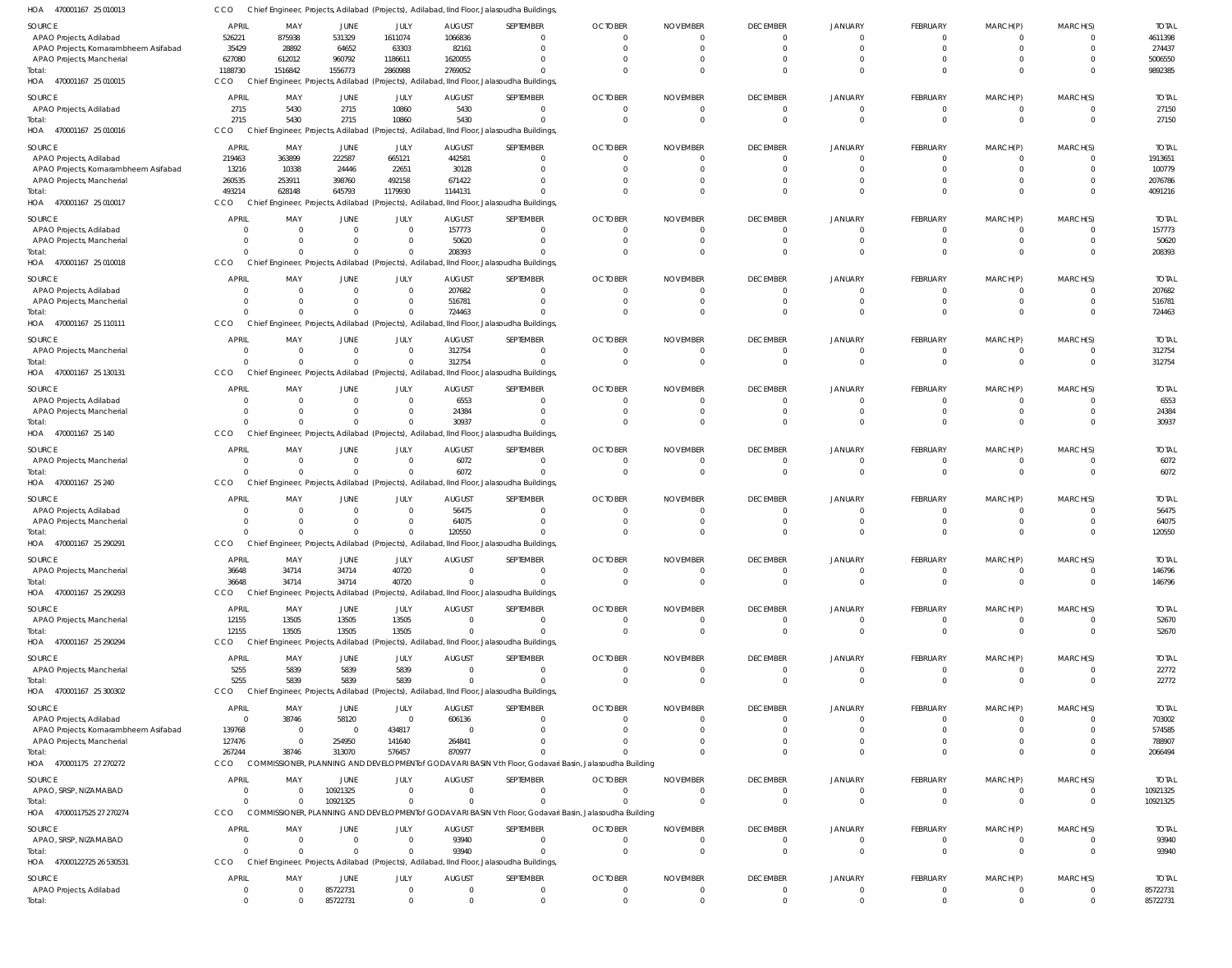| HOA<br>47000122725 27 530531                              | CCO                 |                                                                |                          |                               |                          | Chief Engineer, Projects, Adilabad (Projects), Adilabad, IInd Floor, Jalasoudha Buildings                         |                                  |                             |                                   |                                  |                            |                             |                            |                         |
|-----------------------------------------------------------|---------------------|----------------------------------------------------------------|--------------------------|-------------------------------|--------------------------|-------------------------------------------------------------------------------------------------------------------|----------------------------------|-----------------------------|-----------------------------------|----------------------------------|----------------------------|-----------------------------|----------------------------|-------------------------|
| <b>SOURCE</b>                                             | <b>APRIL</b>        | MAY                                                            | <b>JUNE</b>              | JULY                          | <b>AUGUST</b>            | SEPTEMBER                                                                                                         | <b>OCTOBER</b>                   | <b>NOVEMBER</b>             | <b>DECEMBER</b>                   | <b>JANUARY</b>                   | FEBRUARY                   | MARCH(P)                    | MARCH(S)                   | <b>TOTAL</b>            |
| APAO Projects, Adilabad                                   | $\Omega$            | $\Omega$                                                       | $\mathbf{0}$             | $\overline{0}$                | 13379104                 |                                                                                                                   | $\Omega$                         | $\Omega$                    | $\overline{0}$                    | $\mathbf{0}$                     | -0                         | $\mathbf{0}$                | $\Omega$                   | 13379104                |
| Total:<br>HOA 470001229 25 010011                         | $\cap$<br>CCO       | $\Omega$<br>Chief Engineer, Palamuru - Rangareddy LIS Palamuru | $\mathbf{0}$             | $\mathbf 0$                   | 13379104                 | $\Omega$<br>- Rangareddy LIS, V th Floor, Jalasoudha Building,                                                    | $\Omega$                         | $\Omega$                    | $\overline{0}$                    | $\Omega$                         | $\mathbf 0$                | $\overline{0}$              | $\Omega$                   | 13379104                |
| SOURCE                                                    | APRIL               | MAY                                                            | JUNE                     | JULY                          | <b>AUGUST</b>            | SEPTEMBER                                                                                                         | <b>OCTOBER</b>                   | <b>NOVEMBER</b>             | <b>DECEMBER</b>                   | <b>JANUARY</b>                   | FEBRUARY                   | MARCH(P)                    | MARCH(S)                   | <b>TOTAL</b>            |
| APAO Irrigation, Nagarkurnool                             | 2420847             | 2305568                                                        | 2433904                  | 4222941                       | 5043272                  | $\Omega$                                                                                                          | $\overline{0}$                   | $\Omega$                    | $\overline{0}$                    | $\overline{0}$                   | $\mathbf 0$                | $\overline{0}$              | $\overline{0}$             | 16426532                |
| PAO IRRIGATION DIVISION                                   | 3461622             | 3496571                                                        | 3483540                  | 6594669                       | 6466685                  | $\Omega$                                                                                                          | $\Omega$                         | $\Omega$                    | $\Omega$                          | $\Omega$                         | $\Omega$                   | $\mathbf{0}$                | $\Omega$                   | 23503087                |
| MAHABOOBNAGAR<br>PAO IRRIGATION RANGA REDDY DISTRICT      | 1097789             | 1067194                                                        | 1224490                  | 2179890                       | 1911651                  |                                                                                                                   |                                  | $\Omega$                    | $\Omega$                          | $\Omega$                         | $\Omega$                   | $\mathbf 0$                 | $\Omega$                   | 7481014                 |
| Total:                                                    | 6980258             | 6869333                                                        | 7141934                  | 12997500                      | 13421608                 |                                                                                                                   | $\Omega$                         | $\Omega$                    | $\Omega$                          | $\overline{0}$                   | $\Omega$                   | $\overline{0}$              | $\Omega$                   | 47410633                |
| 470001229 25 010012<br>HOA                                | CCO                 |                                                                |                          |                               |                          | Chief Engineer, Palamuru - Rangareddy LIS Palamuru - Rangareddy LIS, V th Floor, Jalasoudha Building,             |                                  |                             |                                   |                                  |                            |                             |                            |                         |
| SOURCE                                                    | <b>APRI</b>         | MAY                                                            | JUNE                     | JULY                          | <b>AUGUST</b>            | SEPTEMBER                                                                                                         | <b>OCTOBER</b>                   | <b>NOVEMBER</b>             | <b>DECEMBER</b>                   | <b>JANUARY</b>                   | <b>FEBRUARY</b>            | MARCH(P)                    | MARCH(S)                   | <b>TOTAL</b>            |
| APAO Irrigation, Nagarkurnool                             | 6675                | 6475                                                           | 11725                    | 12950                         | 27560                    | $\Omega$                                                                                                          | $\Omega$                         | $\Omega$                    | $\overline{0}$                    | $\Omega$                         | -0                         | - 0                         | $\Omega$                   | 65385                   |
| PAO IRRIGATION DIVISION<br>MAHABOOBNAGAR                  | 7364                | 9948                                                           | 12464                    | 16209                         | 12839                    | $\Omega$                                                                                                          | $\Omega$                         | $\Omega$                    | $\overline{0}$                    | $\Omega$                         | $\Omega$                   | $\mathbf 0$                 | $\Omega$                   | 58824                   |
| PAO IRRIGATION RANGA REDDY DISTRICT                       | 13790               | 13650                                                          | 25201                    | 26300                         | 23700                    |                                                                                                                   |                                  |                             | $\overline{0}$                    | $\Omega$                         | $\Omega$                   | $\mathbf{0}$                | $\Omega$                   | 102641                  |
| Total:                                                    | 27829               | 30073                                                          | 49390                    | 55459                         | 64099                    |                                                                                                                   | $\Omega$                         | $\Omega$                    | $\Omega$                          | $\Omega$                         | $\Omega$                   | $\Omega$                    | $\Omega$                   | 226850                  |
| HOA 470001229 25 010013                                   | CCO                 |                                                                |                          |                               |                          | Chief Engineer, Palamuru - Rangareddy LIS Palamuru - Rangareddy LIS, V th Floor, Jalasoudha Building,             |                                  |                             |                                   |                                  |                            |                             |                            |                         |
| SOURCE                                                    | <b>APRIL</b>        | MAY                                                            | JUNE                     | JULY                          | <b>AUGUST</b>            | SEPTEMBER                                                                                                         | <b>OCTOBER</b>                   | <b>NOVEMBER</b>             | <b>DECEMBER</b>                   | <b>JANUARY</b>                   | FEBRUARY                   | MARCH(P)                    | MARCH(S)                   | <b>TOTAL</b>            |
| APAO Irrigation, Nagarkurnool                             | 804679              | 785377                                                         | 1413102                  | 1403943                       | 2958257                  | $\Omega$<br>$\Omega$                                                                                              | 0<br>$\Omega$                    | $\mathbf{0}$<br>$\Omega$    | $\overline{0}$<br>$\overline{0}$  | $\mathbf{0}$<br>$\Omega$         | $\mathbf 0$<br>$\Omega$    | $\mathbf{0}$<br>$\mathbf 0$ | $\overline{0}$<br>$\Omega$ | 7365358                 |
| PAO IRRIGATION DIVISION<br>MAHABOOBNAGAR                  | 1149212             | 1799353                                                        | 1195517                  | 3213319                       | 2570387                  |                                                                                                                   |                                  |                             |                                   |                                  |                            |                             |                            | 9927788                 |
| PAO IRRIGATION RANGA REDDY DISTRICT                       | 364662              | 366378                                                         | 696291                   | 1021535                       | 633153                   | $\Omega$                                                                                                          | $\Omega$                         | $\Omega$                    | $\overline{0}$                    | $\mathbf{0}$                     | $\Omega$                   | $\mathbf 0$                 | $\Omega$                   | 3082019                 |
| Total:<br>HOA 470001229 25 010016                         | 2318553<br>CCO      | 2951108                                                        | 3304910                  | 5638797                       | 6161797                  | $\Omega$<br>Chief Engineer, Palamuru - Rangareddy LIS Palamuru - Rangareddy LIS, V th Floor, Jalasoudha Building, | $\Omega$                         | $\Omega$                    | $\overline{0}$                    | $\overline{0}$                   | $\mathbf 0$                | $\mathbf 0$                 | $\Omega$                   | 20375165                |
|                                                           |                     |                                                                |                          |                               |                          |                                                                                                                   |                                  |                             |                                   |                                  |                            |                             |                            |                         |
| SOURCE                                                    | APRII<br>286554     | MAY<br>279647                                                  | JUNE<br>503022           | JULY<br>500798                | <b>AUGUST</b><br>1050246 | SEPTEMBER<br>- 0                                                                                                  | <b>OCTOBER</b><br>$\Omega$       | <b>NOVEMBER</b><br>$\Omega$ | <b>DECEMBER</b><br>$\overline{0}$ | <b>JANUARY</b><br>$\overline{0}$ | FEBRUARY<br>$\overline{0}$ | MARCH(P)<br>$\mathbf{0}$    | MARCH(S)<br>$\Omega$       | <b>TOTAL</b><br>2620267 |
| APAO Irrigation, Nagarkurnool<br>PAO IRRIGATION DIVISION  | 571426              | 873940                                                         | 599901                   | 1523445                       | 1304655                  | $\Omega$                                                                                                          | $\Omega$                         | $\Omega$                    | $\Omega$                          | $\Omega$                         | $\Omega$                   | $\Omega$                    | $\Omega$                   | 4873367                 |
| MAHABOOBNAGAR                                             |                     |                                                                |                          |                               |                          |                                                                                                                   |                                  |                             |                                   |                                  |                            |                             |                            |                         |
| PAO IRRIGATION RANGA REDDY DISTRICT<br>Total:             | 204815<br>1062795   | 201660<br>1355247                                              | 388249<br>1491172        | 502341<br>2526584             | 359758<br>2714659        |                                                                                                                   | $\Omega$                         | <sup>0</sup><br>$\Omega$    | $\Omega$<br>$\Omega$              | $\Omega$<br>$\Omega$             | $\Omega$<br>$\Omega$       | $\overline{0}$<br>$\Omega$  | $\Omega$<br>$\Omega$       | 1656823<br>9150457      |
| 470001229 25 010017<br>HOA                                | CCO                 | Chief Engineer, Palamuru - Rangareddy LIS Palamuru             |                          |                               |                          | - Rangareddy LIS, V th Floor, Jalasoudha Building,                                                                |                                  |                             |                                   |                                  |                            |                             |                            |                         |
| SOURCE                                                    | <b>APRIL</b>        | MAY                                                            | JUNE                     | JULY                          | <b>AUGUST</b>            | SEPTEMBER                                                                                                         | <b>OCTOBER</b>                   | <b>NOVEMBER</b>             | <b>DECEMBER</b>                   | <b>JANUARY</b>                   | FEBRUARY                   | MARCH(P)                    | MARCH(S)                   | <b>TOTAL</b>            |
| APAO Irrigation, Nagarkurnool                             | - 0                 | $\Omega$                                                       | 100000                   | $\overline{0}$                | 211288                   | $\Omega$                                                                                                          | $\Omega$                         | $\Omega$                    | $\overline{0}$                    | $\mathbf{0}$                     | $\Omega$                   | $\mathbf 0$                 | $\Omega$                   | 311288                  |
| PAO IRRIGATION DIVISION                                   | $\cap$              | $\overline{0}$                                                 | $\overline{0}$           | $\mathbf 0$                   | 121006                   | $\Omega$                                                                                                          | $\Omega$                         | $\Omega$                    | $\overline{0}$                    | $\overline{0}$                   | $\Omega$                   | $\overline{0}$              | $\Omega$                   | 121006                  |
| MAHABOOBNAGAR<br>Total:                                   |                     | $\Omega$                                                       | 100000                   | $\overline{0}$                | 332294                   | $\Omega$                                                                                                          | $\Omega$                         | $\Omega$                    | $\overline{0}$                    | $\overline{0}$                   | $\Omega$                   | $\mathbf 0$                 | $\Omega$                   | 432294                  |
| HOA 470001229 25 010018                                   | CCO                 | Chief Engineer, Palamuru - Rangareddy LIS Palamuru             |                          |                               |                          | - Rangareddy LIS, V th Floor, Jalasoudha Building,                                                                |                                  |                             |                                   |                                  |                            |                             |                            |                         |
| SOURCE                                                    | <b>APRI</b>         | MAY                                                            | <b>JUNE</b>              | JULY                          | <b>AUGUST</b>            | SEPTEMBER                                                                                                         | <b>OCTOBER</b>                   | <b>NOVEMBER</b>             | <b>DECEMBER</b>                   | <b>JANUARY</b>                   | FEBRUARY                   | MARCH(P)                    | MARCH(S)                   | <b>TOTAL</b>            |
| APAO Irrigation, Nagarkurnool                             | $\Omega$            | $\overline{0}$                                                 | $\mathbf{0}$             | $\overline{0}$                | 1017815                  | - 0                                                                                                               | $\Omega$                         | $\Omega$                    | $\overline{0}$                    | $\Omega$                         | $\Omega$                   | $\mathbf{0}$                | $\Omega$                   | 1017815                 |
| PAO IRRIGATION DIVISION                                   | $\cap$              | $\Omega$                                                       | $\Omega$                 | $\mathbf 0$                   | 1855529                  | $\Omega$                                                                                                          | $\Omega$                         | $\Omega$                    | $\Omega$                          | $\Omega$                         | $\Omega$                   | $\Omega$                    | $\Omega$                   | 1855529                 |
| MAHABOOBNAGAR<br>PAO IRRIGATION RANGA REDDY DISTRICT      | $\Omega$            | $\Omega$                                                       | $\mathbf{0}$             | $\mathbf{0}$                  | 333070                   |                                                                                                                   |                                  | <sup>0</sup>                | $\Omega$                          | $\Omega$                         | $\Omega$                   | $\mathbf{0}$                | $\Omega$                   | 333070                  |
| Total:                                                    |                     | $\Omega$                                                       | $\Omega$                 | $\overline{0}$                | 3206414                  |                                                                                                                   | $\Omega$                         | $\Omega$                    | $\Omega$                          | $\Omega$                         | $\Omega$                   | $\Omega$                    | $\Omega$                   | 3206414                 |
| 470001229 25 020021<br>HOA                                | CCO                 |                                                                |                          |                               |                          | Chief Engineer, Palamuru - Rangareddy LIS Palamuru - Rangareddy LIS, V th Floor, Jalasoudha Building,             |                                  |                             |                                   |                                  |                            |                             |                            |                         |
| SOURCE                                                    | <b>APRIL</b>        | MAY                                                            | JUNE                     | JULY                          | <b>AUGUST</b>            | SEPTEMBER                                                                                                         | <b>OCTOBER</b>                   | <b>NOVEMBER</b>             | <b>DECEMBER</b>                   | <b>JANUARY</b>                   | FEBRUARY                   | MARCH(P)                    | MARCH(S)                   | <b>TOTAL</b>            |
| APAO Irrigation, Nagarkurnool<br>PAO IRRIGATION DIVISION, | $\Omega$<br>10800   | $\overline{0}$                                                 | 6492<br>60000            | $\overline{0}$<br>20000       | 35706<br>72000           | $\Omega$                                                                                                          | $\overline{0}$                   | $\Omega$                    | $\overline{0}$                    | $\overline{0}$                   | $\mathbf{0}$               | $\overline{0}$              | $\Omega$                   | 42198<br>162800         |
| MAHABOOBNAGAR                                             |                     |                                                                |                          |                               |                          |                                                                                                                   |                                  |                             |                                   |                                  |                            |                             |                            |                         |
| Total:                                                    | 10800               | $\Omega$                                                       | 66492                    | 20000                         | 107706                   | $\Omega$                                                                                                          | $\Omega$                         | $\Omega$                    | $\overline{0}$                    | $\overline{0}$                   | $\mathbf 0$                | $\overline{0}$              | $\overline{0}$             | 204998                  |
| HOA 470001229 25 110111                                   | CCO                 |                                                                |                          |                               |                          | Chief Engineer, Palamuru - Rangareddy LIS Palamuru - Rangareddy LIS, V th Floor, Jalasoudha Building,             |                                  |                             |                                   |                                  |                            |                             |                            |                         |
| SOURCE                                                    | <b>APRIL</b>        | MAY                                                            | <b>JUNE</b>              | JULY                          | <b>AUGUST</b>            | SEPTEMBER                                                                                                         | <b>OCTOBER</b>                   | <b>NOVEMBER</b>             | <b>DECEMBER</b>                   | <b>JANUARY</b>                   | FEBRUARY                   | MARCH(P)                    | MARCH(S)                   | <b>TOTAL</b>            |
| APAO Irrigation, Nagarkurnool<br>PAO IRRIGATION DIVISION  | $\Omega$<br>$\cap$  | $\overline{0}$<br>$\Omega$                                     | $\mathbf{0}$<br>$\Omega$ | $\overline{0}$<br>$\mathbf 0$ | 225975<br>940657         | - 0<br>$\Omega$                                                                                                   | $\mathbf 0$<br>$\Omega$          | $\Omega$<br>$\Omega$        | $\overline{0}$<br>$\Omega$        | $\overline{0}$<br>$\Omega$       | $\mathbf{0}$<br>$\Omega$   | $\mathbf{0}$<br>$\mathbf 0$ | $\Omega$<br>$\Omega$       | 225975<br>940657        |
| MAHABOOBNAGAR                                             |                     |                                                                |                          |                               |                          |                                                                                                                   |                                  |                             |                                   |                                  |                            |                             |                            |                         |
| PAO IRRIGATION RANGA REDDY DISTRICT                       | $\cap$              | $\Omega$                                                       | $\Omega$                 | $\Omega$                      | 89160                    |                                                                                                                   | $\Omega$                         | <sup>0</sup>                | $\Omega$                          | $\overline{0}$                   | $\Omega$                   | $\mathbf{0}$                | $\Omega$                   | 89160                   |
| Total:<br>HOA<br>470001229 25 130131                      | CCO                 | $\Omega$<br>Chief Engineer, Palamuru - Rangareddy LIS Palamuru | $\Omega$                 | $\Omega$                      | 1255792                  | Rangareddy LIS, V th Floor, Jalasoudha Building,                                                                  | $\Omega$                         | $\Omega$                    | $\Omega$                          | $\Omega$                         | $\Omega$                   | $\Omega$                    | $\Omega$                   | 1255792                 |
|                                                           |                     |                                                                |                          |                               |                          |                                                                                                                   |                                  |                             |                                   |                                  |                            |                             |                            |                         |
| SOURCE<br>APAO Irrigation, Nagarkurnool                   | <b>APRIL</b><br>- 0 | MAY<br>13291                                                   | JUNE<br>5439             | JULY<br>$\overline{0}$        | <b>AUGUST</b><br>54526   | SEPTEMBER<br>$\Omega$                                                                                             | <b>OCTOBER</b><br>$\overline{0}$ | <b>NOVEMBER</b><br>$\Omega$ | <b>DECEMBER</b><br>$\overline{0}$ | <b>JANUARY</b><br>$\mathbf{0}$   | FEBRUARY<br>$\Omega$       | MARCH(P)<br>$\overline{0}$  | MARCH(S)<br>$\Omega$       | <b>TOTAL</b><br>73256   |
| PAO IRRIGATION DIVISION                                   | $\Omega$            | 10467                                                          | 75268                    | $\overline{0}$                | 56265                    | $\Omega$                                                                                                          | $\Omega$                         | $\Omega$                    | $\Omega$                          | $\Omega$                         | $\Omega$                   | $\mathbf 0$                 | $\Omega$                   | 142000                  |
| MAHABOOBNAGAR                                             | $\Omega$            | $\Omega$                                                       |                          |                               |                          |                                                                                                                   | $\Omega$                         | $\Omega$                    | $\Omega$                          | $\overline{0}$                   | $\Omega$                   | $\mathbf 0$                 | $\Omega$                   |                         |
| PAO IRRIGATION RANGA REDDY DISTRICT<br>Total:             | $\Omega$            | 23758                                                          | 38925<br>119632          | $\overline{0}$<br>$\mathbf 0$ | 35890<br>146681          |                                                                                                                   | $\Omega$                         | $\Omega$                    | $\Omega$                          | $\mathbf 0$                      | $\Omega$                   | $\overline{0}$              | $\overline{0}$             | 74815<br>290071         |
| HOA 470001229 25 130132                                   | CCO                 | Chief Engineer, Palamuru - Rangareddy LIS Palamuru             |                          |                               |                          | Rangareddy LIS, V th Floor, Jalasoudha Building,                                                                  |                                  |                             |                                   |                                  |                            |                             |                            |                         |
| SOURCE                                                    | <b>APRI</b>         | MAY                                                            | <b>JUNE</b>              | JULY                          | <b>AUGUST</b>            | SEPTEMBER                                                                                                         | <b>OCTOBER</b>                   | <b>NOVEMBER</b>             | <b>DECEMBER</b>                   | <b>JANUARY</b>                   | FEBRUARY                   | MARCH(P)                    | MARCH(S)                   | <b>TOTAL</b>            |
| APAO Irrigation, Nagarkurnool                             |                     | $\Omega$                                                       | $\Omega$                 | $\overline{0}$                | 99384                    |                                                                                                                   | $\Omega$                         | $\Omega$                    | $\Omega$                          | $\Omega$                         |                            | -0                          | $\Omega$                   | 99384                   |
| PAO IRRIGATION RANGA REDDY DISTRICT                       | $\Omega$            | $\Omega$                                                       | $\Omega$                 | $\Omega$                      | 118756                   |                                                                                                                   | $\Omega$                         | $\Omega$                    | $\Omega$                          | $\Omega$                         | $\Omega$                   | $\overline{0}$              | $\Omega$                   | 118756                  |
| Total:                                                    |                     | $\Omega$                                                       | $\Omega$                 | $\Omega$                      | 218140                   |                                                                                                                   | $\Omega$                         | <sup>0</sup>                | $\Omega$                          | $\Omega$                         | $\Omega$                   | $\Omega$                    | $\Omega$                   | 218140                  |
| 470001229 25 130133<br>HOA                                | CCO                 |                                                                |                          |                               |                          | Chief Engineer, Palamuru - Rangareddy LIS Palamuru - Rangareddy LIS, V th Floor, Jalasoudha Building,             |                                  |                             |                                   |                                  |                            |                             |                            |                         |
| SOURCE                                                    | <b>APRIL</b>        | MAY                                                            | JUNE                     | JULY                          | <b>AUGUST</b>            | SEPTEMBER                                                                                                         | <b>OCTOBER</b>                   | <b>NOVEMBER</b>             | <b>DECEMBER</b>                   | <b>JANUARY</b>                   | FEBRUARY                   | MARCH(P)                    | MARCH(S)                   | <b>TOTAL</b>            |
| PAO IRRIGATION DIVISION<br>MAHABOOBNAGAR                  | $\Omega$            | $\overline{0}$                                                 | 1350                     | $\overline{0}$                | 6065                     | $\Omega$                                                                                                          | $\overline{0}$                   | $\Omega$                    | $\overline{\mathbf{0}}$           | $\overline{0}$                   | $\mathbf 0$                | $\overline{0}$              | $\Omega$                   | 7415                    |
| Total:                                                    | $\Omega$            | $\Omega$                                                       | 1350                     | $\overline{0}$                | 6065                     | $\Omega$                                                                                                          | $\Omega$                         | $\Omega$                    | $\overline{0}$                    | $\overline{0}$                   | $\mathbf 0$                | $\overline{0}$              | $\overline{0}$             | 7415                    |
| HOA 470001229 25 130134                                   | CCO                 |                                                                |                          |                               |                          | Chief Engineer, Palamuru - Rangareddy LIS Palamuru - Rangareddy LIS, V th Floor, Jalasoudha Building,             |                                  |                             |                                   |                                  |                            |                             |                            |                         |
| SOURCE                                                    | <b>APRIL</b>        | MAY                                                            | <b>JUNE</b>              | JULY                          | <b>AUGUST</b>            | SEPTEMBER                                                                                                         | <b>OCTOBER</b>                   | <b>NOVEMBER</b>             | <b>DECEMBER</b>                   | <b>JANUARY</b>                   | FEBRUARY                   | MARCH(P)                    | MARCH(S)                   | <b>TOTAL</b>            |
| APAO Irrigation, Nagarkurnool                             | $\Omega$            | $\Omega$                                                       | $\mathbf{0}$             | $\overline{0}$                | 930765                   |                                                                                                                   | $\Omega$                         | $\Omega$                    | $\Omega$                          | $\Omega$                         |                            | - 0                         | $\Omega$                   | 930765                  |
| PAO IRRIGATION DIVISION<br>MAHABOOBNAGAR                  | $\Omega$            | $\Omega$                                                       | $\Omega$                 | $\Omega$                      | 1723831                  | $\Omega$                                                                                                          | $\Omega$                         | $\Omega$                    | $\overline{0}$                    | $\Omega$                         | $\Omega$                   | $\Omega$                    | $\Omega$                   | 1723831                 |
| PAO IRRIGATION RANGA REDDY DISTRICT                       | $\Omega$            | $\mathbf{0}$                                                   | $\mathbf{0}$             | $\Omega$                      | 418002                   | $\Omega$                                                                                                          | 0                                | $\Omega$                    | $\overline{0}$                    | $\mathbf{0}$                     | $\overline{0}$             | $\mathbf 0$                 | $\overline{0}$             | 418002                  |
| Total:                                                    | $\Omega$            | $\Omega$                                                       | $\Omega$                 | $\Omega$                      | 3072598                  |                                                                                                                   | $\Omega$                         | $\Omega$                    | $\Omega$                          | $\Omega$                         | $\Omega$                   | $\Omega$                    | $\Omega$                   | 3072598                 |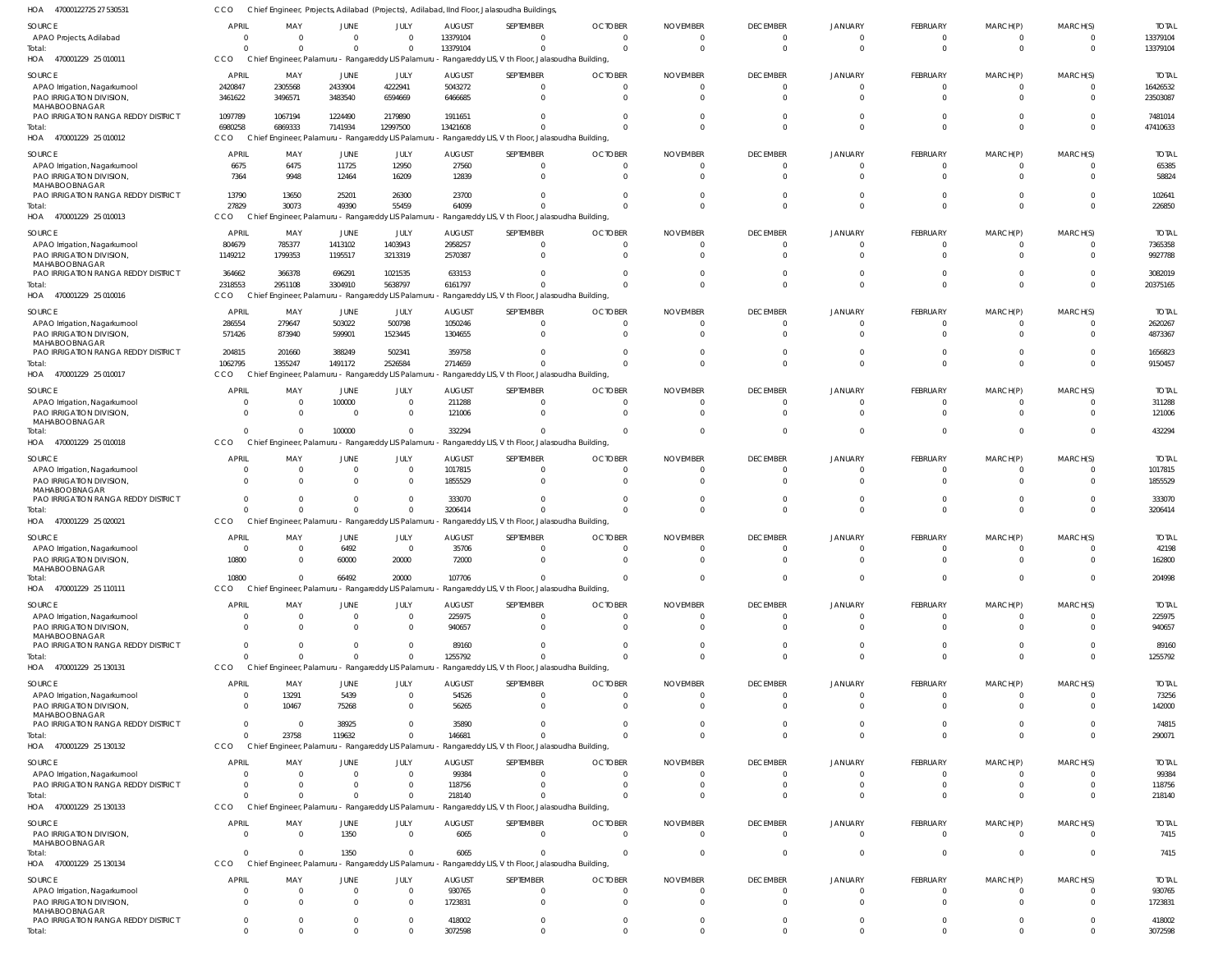| SOURCE                                               | <b>APRIL</b>   | MAY          | JUNE           | JULY                                                 | <b>AUGUST</b> | SEPTEMBER                                                                                             | <b>OCTOBER</b> | <b>NOVEMBER</b> | <b>DECEMBER</b> | <b>JANUARY</b> | FEBRUARY        | MARCH(P)    | MARCH(S)       | <b>TOTAL</b>  |
|------------------------------------------------------|----------------|--------------|----------------|------------------------------------------------------|---------------|-------------------------------------------------------------------------------------------------------|----------------|-----------------|-----------------|----------------|-----------------|-------------|----------------|---------------|
| APAO Irrigation, Nagarkurnool                        | - 0            | $\Omega$     | 8838           | $\Omega$                                             | 11655         | $\Omega$                                                                                              |                | - 0             | $\Omega$        |                | $\Omega$        | $\Omega$    | $\Omega$       | 20493         |
| PAO IRRIGATION DIVISION,                             | $\Omega$       |              | 34006          | $\Omega$                                             | 15653         | $\Omega$                                                                                              |                |                 | U               |                | $\Omega$        | $\Omega$    | $\Omega$       | 49659         |
| MAHABOOBNAGAR                                        | $\Omega$       |              |                | $\Omega$                                             |               | $\Omega$                                                                                              |                |                 |                 |                | $\Omega$        | $\Omega$    | $\Omega$       |               |
| PAO IRRIGATION RANGA REDDY DISTRICT                  | $\Omega$       | 1890<br>1890 | 1321<br>44165  | $\Omega$                                             | 3679<br>30987 | $\Omega$                                                                                              |                |                 | $\Omega$        |                | $\Omega$        | $\Omega$    | $\Omega$       | 6890<br>77042 |
| Total:<br>HOA 470001229 25 140                       | CCO            |              |                |                                                      |               | Chief Engineer, Palamuru - Rangareddy LIS Palamuru - Rangareddy LIS, V th Floor, Jalasoudha Building  |                |                 |                 |                |                 |             |                |               |
|                                                      |                |              |                |                                                      |               |                                                                                                       |                |                 |                 |                |                 |             |                |               |
| SOURCE                                               | <b>APRIL</b>   | MAY          | JUNE           | JULY                                                 | <b>AUGUST</b> | SEPTEMBER                                                                                             | <b>OCTOBER</b> | <b>NOVEMBER</b> | <b>DECEMBER</b> | JANUARY        | FEBRUARY        | MARCH(P)    | MARCH(S)       | <b>TOTAL</b>  |
| APAO Irrigation, Nagarkurnool                        | - 0            | $\Omega$     | $\overline{0}$ | $\overline{0}$                                       | 52536         | $\overline{0}$                                                                                        |                | $\Omega$        | 0               | $\Omega$       | $\mathbf{0}$    | $\Omega$    | $\Omega$       | 52536         |
| PAO IRRIGATION DIVISION,                             | $\Omega$       | $\Omega$     | 19354          | $\Omega$                                             | 28600         | $\Omega$                                                                                              |                |                 | $\Omega$        |                | $\Omega$        | $\Omega$    | $\Omega$       | 47954         |
| MAHABOOBNAGAR<br>PAO IRRIGATION RANGA REDDY DISTRICT | $\Omega$       | $\Omega$     | $\Omega$       | $\Omega$                                             | 13193         | $\Omega$                                                                                              |                |                 |                 |                | $\mathbf{0}$    | $\Omega$    | $\Omega$       | 13193         |
| Total:                                               | $\Omega$       |              | 19354          | $\Omega$                                             | 94329         | $\Omega$                                                                                              |                |                 | $\Omega$        | $\Omega$       | $\Omega$        | $\Omega$    | $\Omega$       | 113683        |
| HOA 470001229 25 240                                 | <b>CCO</b>     |              |                |                                                      |               | Chief Engineer, Palamuru - Rangareddy LIS Palamuru - Rangareddy LIS, V th Floor, Jalasoudha Building  |                |                 |                 |                |                 |             |                |               |
|                                                      |                |              |                |                                                      |               |                                                                                                       |                |                 |                 |                |                 |             |                |               |
| SOURCE                                               | <b>APRIL</b>   | MAY          | <b>JUNE</b>    | JULY                                                 | <b>AUGUST</b> | SEPTEMBER                                                                                             | <b>OCTOBER</b> | <b>NOVEMBER</b> | <b>DECEMBER</b> | <b>JANUARY</b> | FEBRUARY        | MARCH(P)    | MARCH(S)       | <b>TOTAL</b>  |
| PAO IRRIGATION DIVISION,                             | $\Omega$       | $\Omega$     | 21927          | $\Omega$                                             | 6193          | $\Omega$                                                                                              |                |                 | $\Omega$        | $\Omega$       | $\Omega$        | $\Omega$    | $\Omega$       | 28120         |
| MAHABOOBNAGAR<br>Total:                              | $\Omega$       |              | 21927          | $\Omega$                                             | 6193          | $\Omega$                                                                                              |                |                 | U               |                | $\Omega$        | $\Omega$    | $\Omega$       | 28120         |
| HOA 470001229 25 300301                              | <b>CCO</b>     |              |                |                                                      |               | Chief Engineer, Palamuru - Rangareddy LIS Palamuru - Rangareddy LIS, V th Floor, Jalasoudha Building  |                |                 |                 |                |                 |             |                |               |
|                                                      |                |              |                |                                                      |               |                                                                                                       |                |                 |                 |                |                 |             |                |               |
| SOURCE                                               | <b>APRIL</b>   | MAY          | JUNE           | JULY                                                 | <b>AUGUST</b> | SEPTEMBER                                                                                             | <b>OCTOBER</b> | <b>NOVEMBER</b> | <b>DECEMBER</b> | <b>JANUARY</b> | FEBRUARY        | MARCH(P)    | MARCH(S)       | <b>TOTAL</b>  |
| APAO Irrigation, Nagarkurnool                        | $\overline{0}$ | 26100        | 52200          | $\overline{\mathbf{0}}$                              | 246500        | $\overline{0}$                                                                                        |                | $\Omega$        | $\Omega$        | $\Omega$       | $\Omega$        | $\Omega$    | $\Omega$       | 324800        |
| PAO IRRIGATION DIVISION,                             | 26100          | - 0          | 113660         | 29000                                                | 92800         | $\Omega$                                                                                              |                |                 | $\Omega$        |                | $\Omega$        | $\Omega$    | $\Omega$       | 261560        |
| MAHABOOBNAGAR<br>PAO IRRIGATION RANGA REDDY DISTRICT | 52200          | - 0          | 104400         | 58000                                                | 58000         | $\Omega$                                                                                              |                |                 |                 |                | $\Omega$        | $\Omega$    | $\Omega$       | 272600        |
| Total:                                               | 78300          | 26100        | 270260         | 87000                                                | 397300        | $\Omega$                                                                                              |                |                 |                 |                | $\Omega$        | $\Omega$    | $\Omega$       | 858960        |
| HOA 470001229 25 300302                              | <b>CCO</b>     |              |                | Chief Engineer, Palamuru - Rangareddy LIS Palamuru - |               | - Rangareddy LIS, V th Floor, Jalasoudha Building,                                                    |                |                 |                 |                |                 |             |                |               |
|                                                      |                |              |                |                                                      |               |                                                                                                       |                |                 |                 |                |                 |             |                |               |
| SOURCE                                               | <b>APRIL</b>   | MAY          | JUNE           | JULY                                                 | <b>AUGUST</b> | SEPTEMBER                                                                                             | <b>OCTOBER</b> | <b>NOVEMBER</b> | <b>DECEMBER</b> | <b>JANUARY</b> | FEBRUARY        | MARCH(P)    | MARCH(S)       | <b>TOTAL</b>  |
| APAO Irrigation, Nagarkurnool                        | - 0            | - 0          | 102623         | $\Omega$                                             | 163105        | $\Omega$                                                                                              |                |                 | 0               |                | $\Omega$        | $\Omega$    | $\Omega$       | 265728        |
| PAO IRRIGATION DIVISION,                             | 15452          | 15452        | 30648          | 64702                                                | 17027         | $\Omega$                                                                                              |                |                 |                 |                | $\Omega$        | $\Omega$    | $\Omega$       | 143281        |
| MAHABOOBNAGAR<br>PAO IRRIGATION RANGA REDDY DISTRICT | 105778         | 107583       | 86889          | 109137                                               | 157410        | $\Omega$                                                                                              |                |                 | 0               |                | $\Omega$        | $\Omega$    | $\Omega$       | 566797        |
| Total:                                               | 121230         | 123035       | 220160         | 173839                                               | 337542        | $\Omega$                                                                                              |                |                 | $\Omega$        |                | $\Omega$        | $\Omega$    | $\Omega$       | 975806        |
| HOA 470001229 25 310318                              | CCO            |              |                |                                                      |               | Chief Engineer, Palamuru - Rangareddy LIS Palamuru - Rangareddy LIS, V th Floor, Jalasoudha Building, |                |                 |                 |                |                 |             |                |               |
|                                                      |                |              |                |                                                      |               |                                                                                                       |                |                 |                 |                |                 |             |                |               |
| SOURCE                                               | APRIL          | MAY          | JUNE           | JULY                                                 | <b>AUGUST</b> | SEPTEMBER                                                                                             | <b>OCTOBER</b> | <b>NOVEMBER</b> | <b>DECEMBER</b> | JANUARY        | FEBRUARY        | MARCH(P)    | MARCH(S)       | <b>TOTAL</b>  |
| PAO IRRIGATION DIVISION,                             | $\Omega$       | $\Omega$     | $\overline{0}$ | 20000                                                | 20000         | $\overline{0}$                                                                                        |                |                 | $\Omega$        |                | $\Omega$        | $\Omega$    | $\Omega$       | 40000         |
| MAHABOOBNAGAR<br>PAO IRRIGATION RANGA REDDY DISTRICT | - 0            |              | $\Omega$       | $\Omega$                                             | 20000         | $\Omega$                                                                                              |                |                 | $\Omega$        |                | $\mathbf{0}$    | $\Omega$    | $\Omega$       | 20000         |
| Total:                                               |                |              | $\Omega$       | 20000                                                | 40000         | $\Omega$                                                                                              |                |                 |                 |                | $\Omega$        | $\Omega$    | $\Omega$       | 60000         |
| HOA 47000122925 26 530531                            | CCO            |              |                |                                                      |               | Chief Engineer, Palamuru - Rangareddy LIS Palamuru - Rangareddy LIS, V th Floor, Jalasoudha Building, |                |                 |                 |                |                 |             |                |               |
|                                                      |                |              |                |                                                      |               |                                                                                                       |                |                 |                 |                |                 |             |                |               |
| SOURCE                                               | APRIL          | MAY          | JUNE           | <b>JULY</b>                                          | <b>AUGUST</b> | SEPTEMBER                                                                                             | <b>OCTOBER</b> | <b>NOVEMBER</b> | <b>DECEMBER</b> | <b>JANUARY</b> | FEBRUARY        | MARCH(P)    | MARCH(S)       | <b>TOTAI</b>  |
| APAO Irrigation, Nagarkurnool                        | $\Omega$       | 348697019    | 1610021988     | 403785038                                            | $\Omega$      | $\Omega$                                                                                              |                |                 | 0               |                | $\Omega$        | $\Omega$    | $\Omega$       | 2362504045    |
| PAO IRRIGATION DIVISION,                             | $\Omega$       | 591433511    | 743509038      | 5900000                                              | 1431741388    | $\Omega$                                                                                              |                |                 |                 |                | $\Omega$        | $\Omega$    | $\Omega$       | 2772583937    |
| MAHABOOBNAGAR<br>Total:                              | $\Omega$       | 940130530    | 2353531026     | 409685038                                            | 1431741388    | $\Omega$                                                                                              |                |                 | U               |                | $\Omega$        | $\Omega$    | $\Omega$       | 5135087982    |
| HOA 47000122925 26 530532                            | <b>CCO</b>     |              |                |                                                      |               | Chief Engineer, Palamuru - Rangareddy LIS Palamuru - Rangareddy LIS, V th Floor, Jalasoudha Building  |                |                 |                 |                |                 |             |                |               |
|                                                      |                |              |                |                                                      |               |                                                                                                       |                |                 |                 |                |                 |             |                |               |
| SOURCE                                               | <b>APRIL</b>   | MAY          | JUNE           | JULY                                                 | <b>AUGUST</b> | SEPTEMBER                                                                                             | <b>OCTOBER</b> | <b>NOVEMBER</b> | <b>DECEMBER</b> | <b>JANUARY</b> | FEBRUARY        | MARCH(P)    | MARCH(S)       | <b>TOTAL</b>  |
| APAO Irrigation, Nagarkurnool                        | $\Omega$       |              | $\Omega$       | 100000000                                            | $\Omega$      | $\Omega$                                                                                              |                |                 | 0               |                | $\Omega$        | $\Omega$    | $\Omega$       | 100000000     |
| Total:                                               | $\Omega$       | $\Omega$     | $\overline{0}$ | 100000000                                            | $\Omega$      | $\Omega$                                                                                              |                |                 | $\Omega$        | $\Omega$       | $\Omega$        | $\Omega$    | $\Omega$       | 100000000     |
| HOA 47000122925 27 530531                            | CCO            |              |                |                                                      |               | Chief Engineer, Palamuru - Rangareddy LIS Palamuru - Rangareddy LIS, V th Floor, Jalasoudha Building, |                |                 |                 |                |                 |             |                |               |
| SOURCE                                               | <b>APRIL</b>   | MAY          | <b>JUNE</b>    | JULY                                                 | <b>AUGUST</b> | SEPTEMBER                                                                                             | <b>OCTOBER</b> | <b>NOVEMBER</b> | <b>DECEMBER</b> | <b>JANUARY</b> | FEBRUARY        | MARCH(P)    | MARCH(S)       | <b>TOTAL</b>  |
| PAO IRRIGATION DIVISION,                             | $\Omega$       | $\Omega$     | 5771003        | $\Omega$                                             | $\Omega$      | $\Omega$                                                                                              | $\Omega$       | $\Omega$        | $\Omega$        | $\Omega$       | $\Omega$        | $\Omega$    | $\Omega$       | 5771003       |
| MAHABOOBNAGAR                                        |                |              |                |                                                      |               |                                                                                                       |                |                 |                 |                |                 |             |                |               |
| <b>PAO IRRIGATION RANGA REDDY DISTRICT</b>           | $\Omega$       | $\Omega$     | 4711843        | $\Omega$                                             | $\Omega$      | $\mathbf 0$                                                                                           |                | - 0             | $\Omega$        | $\Omega$       | $\mathbf 0$     | $\mathbf 0$ | $\Omega$       | 4711843       |
| Total:                                               | $\Omega$       |              | 10482846       | $\Omega$                                             | $\Omega$      | $\Omega$                                                                                              |                | $\Omega$        | $\Omega$        | $\Omega$       | $\mathbf{0}$    | $\mathbf 0$ | $\Omega$       | 10482846      |
| HOA 470001232 25 010011                              | <b>CCO</b>     |              |                |                                                      |               | Chief Engineer, Kaleswaram Project Kaleswaram Project, Ist Floor, Jalasoudha Building,                |                |                 |                 |                |                 |             |                |               |
| SOURCE                                               | <b>APRIL</b>   | MAY          | JUNE           | JULY                                                 | <b>AUGUST</b> | SEPTEMBER                                                                                             | <b>OCTOBER</b> | <b>NOVEMBER</b> | <b>DECEMBER</b> | <b>JANUARY</b> | <b>FEBRUARY</b> | MARCH(P)    | MARCH(S)       | <b>TOTAL</b>  |
| APAO Irrigation, Kamareddy                           | 626315         | 692701       | 651633         | 1101118                                              | 1279046       | $\overline{0}$                                                                                        |                | $\Omega$        | $\mathbf 0$     | $\Omega$       | $\overline{0}$  | 0           | $\Omega$       | 4350813       |
| APAO Irrigation, Siddipet                            | 3121553        | 3427808      | 3322642        | 6148489                                              | 7051055       | $\mathbf 0$                                                                                           |                |                 | $\Omega$        |                | $\mathbf 0$     | $\mathbf 0$ | $\Omega$       | 23071547      |
| APAO Irrigation, Yadadri                             | 1170834        | 1248327      | 1160105        | 2435240                                              | 2222154       | $\Omega$                                                                                              |                |                 | $\Omega$        | $\Omega$       | $\Omega$        | $\Omega$    | $\Omega$       | 8236660       |
| APAO Projects, Bhoopalapally                         | 1619695        | 1874052      | 1773377        | 2940378                                              | 2960858       | $\Omega$                                                                                              |                |                 |                 | $\Omega$       | $\Omega$        | $\Omega$    | $\Omega$       | 11168360      |
| APAO Projects, Peddapalli                            | 1229543        | 1049662      | 1012321        | 2003138                                              | 2279299       | $\Omega$                                                                                              |                |                 |                 | $\Omega$       | $\Omega$        | $\Omega$    |                | 7573963       |
| APAO Projects, Siricilla                             | 796839         | 828230       | 785314         | 1612222                                              | 1591550       | $\Omega$                                                                                              |                |                 |                 |                | $\Omega$        | $\Omega$    |                | 5614155       |
| APAO, SRSP SSP, KARIMNAGAR                           | 1520964        | 1664235      | 1605506        | 3027252                                              | 2810976       | $\Omega$                                                                                              |                |                 |                 | $\Omega$       | $\Omega$        | $\Omega$    |                | 10628933      |
| APAO, SRSP, NIZAMABAD                                | 104935         | 105410       | 112840         | 236320                                               | 225146        | $\Omega$                                                                                              |                |                 |                 | $\Omega$       | $\Omega$        | $\Omega$    |                | 784651        |
| PAO MEDAK(IW), MEDAK                                 | 492440         | 624190       | 525877         | 1027233                                              | 1087536       | $\Omega$                                                                                              |                |                 |                 | $\Omega$       | $\Omega$        | $\Omega$    |                | 3757276       |
| PAO, S R S P, R R DISTRICT                           | 619985         | 686708       | 1197901        | 1161268                                              | 1389527       | $\Omega$                                                                                              |                |                 | $\Omega$        | $\Omega$       | $\mathbf 0$     | $\mathbf 0$ | $\Omega$       | 5055389       |
| Total:                                               | 11303103       | 12201323     | 12147516       | 21692658                                             | 22897147      | $\Omega$                                                                                              |                |                 | $\Omega$        | $\Omega$       | $\Omega$        | $\Omega$    | $\Omega$       | 80241747      |
| HOA 470001232 25 010012                              | CCO            |              |                |                                                      |               | Chief Engineer, Kaleswaram Project Kaleswaram Project, Ist Floor, Jalasoudha Building,                |                |                 |                 |                |                 |             |                |               |
| SOURCE                                               | <b>APRIL</b>   | MAY          | JUNE           | JULY                                                 | <b>AUGUST</b> | SEPTEMBER                                                                                             | <b>OCTOBER</b> | <b>NOVEMBER</b> | <b>DECEMBER</b> | <b>JANUARY</b> | FEBRUARY        | MARCH(P)    | MARCH(S)       | <b>TOTAL</b>  |
| APAO Irrigation, Kamareddy                           | 1314           | 1460         | 1460           | 1503                                                 | 1503          | $\mathbf{0}$                                                                                          |                |                 | $\Omega$        | $\Omega$       | $\mathbf{0}$    | 0           | $\overline{0}$ | 7240          |
| APAO Irrigation, Siddipet                            | 5087           | 6006         | 9822           | 11049                                                | 11049         | $\mathbf 0$                                                                                           |                |                 | $\Omega$        |                | $\mathbf{0}$    | $\mathbf 0$ | $\Omega$       | 43013         |
| APAO Irrigation, Yadadri                             | 3000           | 3000         | 3000           | 6000                                                 | 10000         | $\Omega$                                                                                              |                |                 |                 |                | $\Omega$        | $\Omega$    | $\Omega$       | 25000         |
| APAO Projects, Bhoopalapally                         | 2000           | 10015        | 1000           | 3000                                                 | 4000          | $\Omega$                                                                                              |                |                 |                 |                | $\Omega$        | $\Omega$    | $\Omega$       | 20015         |
| APAO Projects, Peddapalli                            | 15015          | 25675        | 13700          | 48128                                                | 28640         | $\Omega$                                                                                              |                |                 |                 |                | $\Omega$        | $\Omega$    |                | 131158        |
| APAO Projects, Siricilla                             | 2390           | 4780         | 2390           | 9368                                                 | 4780          | $\Omega$                                                                                              |                |                 |                 |                | $\Omega$        | $\Omega$    | $\Omega$       | 23708         |
| APAO, SRSP SSP, KARIMNAGAR                           | 15015          | 26340        | 14844          | 44265                                                | 24227         | $\Omega$                                                                                              |                |                 |                 |                | $\Omega$        | $\Omega$    | $\Omega$       | 124691        |
| APAO, SRSP, NIZAMABAD                                | 1125           | 1125         | 2250           | 2519                                                 | 4500          | $\Omega$                                                                                              |                |                 | $\Omega$        | $\Omega$       | $\mathbf 0$     | $\Omega$    | $\Omega$       | 11519         |
| PAO MEDAK(IW), MEDAK                                 | 1000           | 1000         | 2000           | 2000                                                 | 4000          | $\mathbf 0$                                                                                           |                |                 | $\Omega$        | $\overline{0}$ | $\mathbf 0$     | $\mathbf 0$ | $\Omega$       | 10000         |
| PAO, S R S P, R R DISTRICT                           | 14926          | 16821        | 57929          | 56966                                                | 34003         | $\Omega$                                                                                              |                |                 |                 | $\Omega$       | $\Omega$        | $\Omega$    | $\Omega$       | 180645        |

CCO Chief Engineer, Palamuru - Rangareddy LIS Palamuru - Rangareddy LIS, V th Floor, Jalasoudha Building,

470001229 25 130135 HOA

Total:

 $\mathbf 0$ 

 $\mathbf 0$ 

 $\mathbf 0$ 

 $\,$  0  $\,$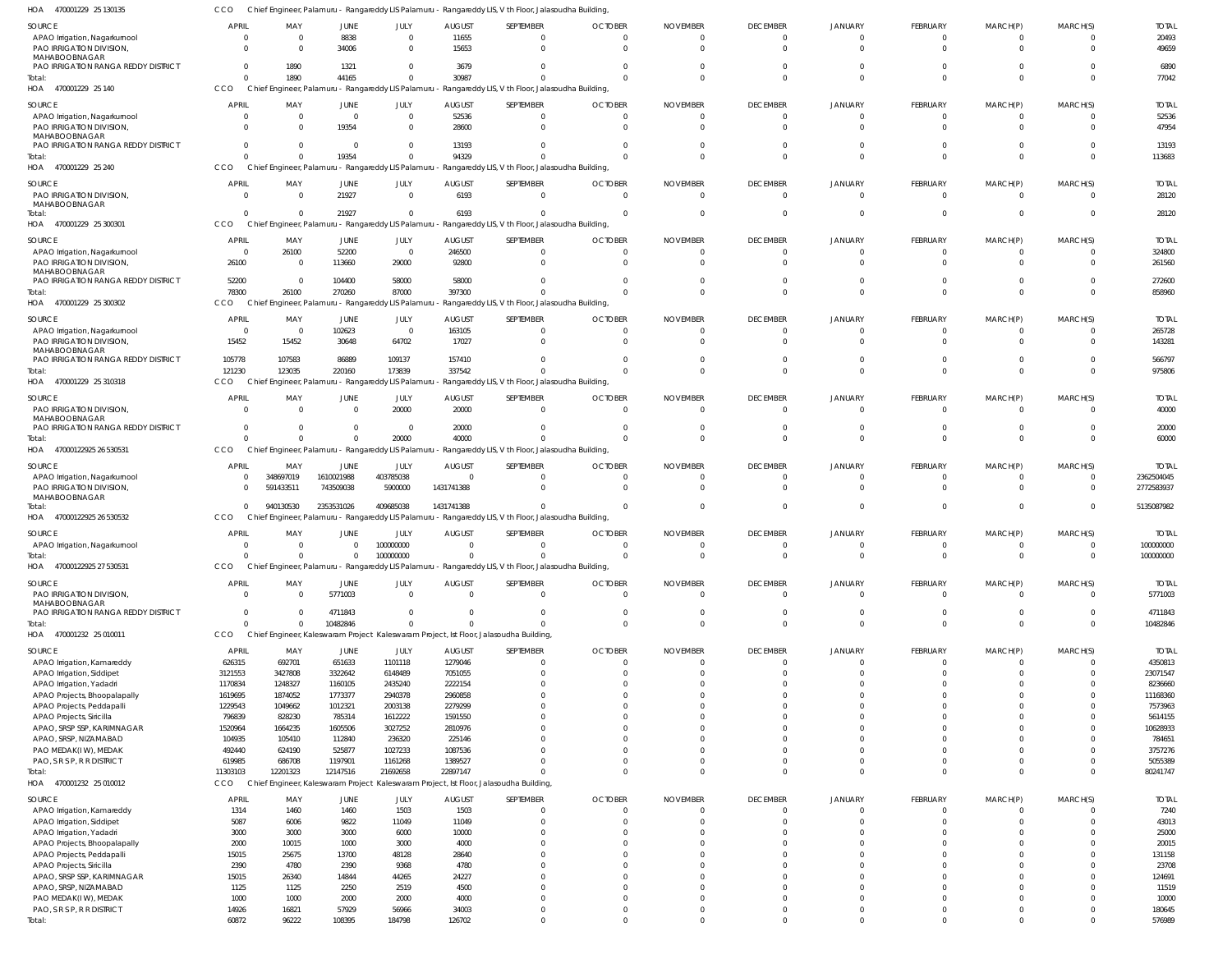|                                                          |                      |                      | ,                    |                                  | . <i>.</i> .     |                                                                                        |                         |                      |                      |                      |              |          |                         |                    |
|----------------------------------------------------------|----------------------|----------------------|----------------------|----------------------------------|------------------|----------------------------------------------------------------------------------------|-------------------------|----------------------|----------------------|----------------------|--------------|----------|-------------------------|--------------------|
| SOURCE                                                   | <b>APRIL</b>         | MAY                  | JUNE                 | JULY                             | AUGUST           | SEPTEMBER                                                                              | <b>OCTOBER</b>          | <b>NOVEMBER</b>      | <b>DECEMBER</b>      | <b>JANUARY</b>       | FEBRUARY     | MARCH(P) | MARCH(S)                | <b>TOTAL</b>       |
| APAO Irrigation, Kamareddy                               | 208360               | 234777               | 386764               | 373187                           | 723730           | $\Omega$                                                                               | $\mathbf 0$             | $\mathbf 0$          | $\mathbf{0}$         | $\Omega$             | 0            | 0        | $\Omega$                | 1926818            |
| APAO Irrigation, Siddipet                                | 1037115              | 1149224              | 1742868              | 2721318                          | 3517204          |                                                                                        | $\Omega$                | $\Omega$             | $\Omega$             | $\Omega$             | $\Omega$     |          | $\mathbf 0$             | 10167729           |
| APAO Irrigation, Yadadri                                 | 388635               | 422159               | 390863               | 815942                           | 985106           |                                                                                        |                         | $\Omega$             | $\Omega$             | $\Omega$             |              |          | $\Omega$                | 3002705            |
| APAO Projects, Bhoopalapally                             | 538464               | 602699               | 596528               | 1379867                          | 1774319          |                                                                                        |                         | $\Omega$             | $\Omega$             | $\Omega$             |              |          | $\Omega$                | 4891877            |
| APAO Projects, Peddapalli                                | 408659               | 652566               | 345751               | 1229894<br>990887                | 755006<br>528706 |                                                                                        |                         | $\Omega$             | $\Omega$<br>$\Omega$ | $\Omega$<br>$\Omega$ |              |          | $\Omega$<br>$\Omega$    | 3391876            |
| APAO Projects, Siricilla<br>APAO, SRSP SSP, KARIMNAGAR   | 264739<br>504996     | 503987<br>949507     | 263969<br>553220     | 1762056                          | 933348           |                                                                                        |                         |                      | $\Omega$             | $\Omega$             |              |          | $\Omega$                | 2552288<br>4703127 |
| APAO, SRSP, NIZAMABAD                                    | 34911                | 35070                | 69981                | 78590                            | 140276           |                                                                                        |                         |                      | $\Omega$             | $\Omega$             |              |          | $\Omega$                | 358828             |
| PAO MEDAK(IW), MEDAK                                     | 163554               | 189521               | 305566               | 322269                           | 600275           |                                                                                        |                         |                      | $\Omega$             | $\Omega$             |              |          | $\Omega$                | 1581185            |
| PAO, S R S P, R R DISTRICT                               | 220259               | 248763               | 557301               | 812429                           | 493083           |                                                                                        | $\Omega$                | $\Omega$             | $\Omega$             | $\Omega$             |              |          | $\Omega$                | 2331835            |
| Total:                                                   | 3769692              | 4988273              | 5212811              | 10486439                         | 10451053         |                                                                                        | $\Omega$                | $\Omega$             | $\Omega$             | $\Omega$             | $\Omega$     | $\Omega$ | $\Omega$                | 34908268           |
| 470001232 25 010016<br>HOA                               | CCO                  |                      |                      |                                  |                  | Chief Engineer, Kaleswaram Project Kaleswaram Project, Ist Floor, Jalasoudha Building, |                         |                      |                      |                      |              |          |                         |                    |
| SOURCE                                                   | <b>APRIL</b>         | MAY                  | JUNE                 | JULY                             | <b>AUGUST</b>    | SEPTEMBER                                                                              | <b>OCTOBER</b>          | <b>NOVEMBER</b>      | <b>DECEMBER</b>      | JANUARY              | FEBRUARY     | MARCH(P) | MARCH(S)                | <b>TOTAL</b>       |
| APAO Irrigation, Kamareddy                               | 85727                | 96184                | 158853               | 153669                           | 299178           | $\Omega$                                                                               | $\overline{0}$          | 0                    | $^{\circ}$           | $\mathbf{0}$         | $\Omega$     | $\Omega$ | $^{\circ}$              | 793611             |
| APAO Irrigation, Siddipet                                | 376592               | 427608               | 633955               | 973914                           | 1368374          |                                                                                        | $\Omega$                | $\Omega$             | $\mathbf 0$          | $\Omega$             | $\Omega$     | $\Omega$ | $\mathbf 0$             | 3780443            |
| APAO Irrigation, Yadadri                                 | 121139               | 126915               | 120952               | 264369                           | 297877           |                                                                                        | $\Omega$                | $\Omega$             | $\Omega$             | $\Omega$             |              |          | $\Omega$                | 931252             |
| APAO Projects, Bhoopalapally                             | 192675               | 208087               | 216618               | 494465                           | 634899           |                                                                                        |                         |                      | $\Omega$             | $\Omega$             |              |          | $\Omega$                | 1746744            |
| APAO Projects, Peddapalli                                | 236418               | 382288               | 202290               | 720637                           | 442502           |                                                                                        |                         | $\Omega$             | $\Omega$             | $\Omega$             |              |          | $\Omega$                | 1984135            |
| APAO Projects, Siricilla                                 | 114467               | 217913               | 114133               | 428430                           | 228590           |                                                                                        |                         |                      | $\Omega$             | $\Omega$             |              |          | $\Omega$                | 1103533            |
| APAO, SRSP SSP, KARIMNAGAR                               | 241148               | 454117               | 257854               | 845619                           | 443665           |                                                                                        |                         |                      | $\Omega$             | $\Omega$             |              |          | $\Omega$                | 2242403            |
| APAO, SRSP, NIZAMABAD                                    | 20819                | 20914                | 41733                | 46870                            | 83656            |                                                                                        |                         |                      | $\Omega$             | $\Omega$             |              |          | $\Omega$                | 213992             |
| PAO MEDAK(IW), MEDAK                                     | 56975                | 73101                | 106783               | 144865                           | 206831           |                                                                                        |                         |                      | $\Omega$             | $\Omega$             |              |          | $\Omega$                | 588555             |
| PAO, S R S P, R R DISTRICT                               | 176775               | 202272               | 470636               | 644400                           | 398977           |                                                                                        | $\Omega$                | $\Omega$             | $\Omega$             | $\mathbf 0$          | 0            | 0        | $\mathbf 0$             | 1893060            |
| Total:                                                   | 1622735              | 2209399              | 2323807              | 4717238                          | 4404549          | $\Omega$                                                                               | $\Omega$                | $\Omega$             | $\Omega$             | $\Omega$             | $\Omega$     | $\Omega$ | $\Omega$                | 15277728           |
| HOA<br>470001232 25 010017                               | CCO                  |                      |                      |                                  |                  | Chief Engineer, Kaleswaram Project Kaleswaram Project, Ist Floor, Jalasoudha Building, |                         |                      |                      |                      |              |          |                         |                    |
| SOURCE                                                   | <b>APRIL</b>         | MAY                  | JUNE                 | JULY                             | <b>AUGUST</b>    | SEPTEMBER                                                                              | <b>OCTOBER</b>          | <b>NOVEMBER</b>      | <b>DECEMBER</b>      | <b>JANUARY</b>       | FEBRUARY     | MARCH(P) | MARCH(S)                | <b>TOTAL</b>       |
| APAO Irrigation, Kamareddy                               | C                    | $\Omega$             | 10000                | $\overline{0}$                   | 54095            | $\Omega$                                                                               | $\overline{0}$          | $\Omega$             | $\mathbf{0}$         | $\Omega$             | $\mathbf 0$  | 0        | $\mathbf{0}$            | 64095              |
| APAO Irrigation, Siddipet                                |                      |                      | $\Omega$             | $\overline{0}$                   | 52413            |                                                                                        | $\Omega$                | $\Omega$             | $\Omega$             | $\Omega$             |              | 0        | $\Omega$                | 52413              |
| APAO Projects, Bhoopalapally                             |                      |                      | $\Omega$             | $\overline{0}$                   | 47394            |                                                                                        |                         | $\Omega$             | $\Omega$             | $\Omega$             |              |          | $\Omega$                | 47394              |
| APAO Projects, Peddapalli                                | $\Omega$             |                      | $\Omega$             | $\overline{0}$                   | 21450            |                                                                                        |                         | $\Omega$             | $\Omega$             | $\Omega$             |              |          | $\Omega$                | 21450              |
| APAO, SRSP SSP, KARIMNAGAR                               |                      |                      | 17614                | $\overline{0}$                   | 98274            |                                                                                        |                         | $\Omega$             | $\Omega$             | $\Omega$             |              |          | $\Omega$                | 115888             |
| PAO MEDAK(IW), MEDAK                                     | $\Omega$             | $\Omega$<br>$\Omega$ | $\Omega$             | $\Omega$<br>$\overline{0}$       | 30000            | $\Omega$                                                                               | $\Omega$<br>$\Omega$    | $\Omega$<br>$\Omega$ | $\Omega$<br>$\Omega$ | $\Omega$<br>$\Omega$ |              |          | $\Omega$<br>$\Omega$    | 30000              |
| Total<br>470001232 25 010018<br>HOA                      | CCO                  |                      | 27614                |                                  | 303626           | Chief Engineer, Kaleswaram Project Kaleswaram Project, Ist Floor, Jalasoudha Building, |                         |                      |                      |                      | 0            | 0        |                         | 331240             |
|                                                          |                      |                      |                      |                                  |                  |                                                                                        |                         |                      |                      |                      |              |          |                         |                    |
| SOURCE                                                   | <b>APRIL</b>         | MAY                  | <b>JUNE</b>          | JULY                             | <b>AUGUST</b>    | SEPTEMBER                                                                              | <b>OCTOBER</b>          | <b>NOVEMBER</b>      | <b>DECEMBER</b>      | <b>JANUARY</b>       | FEBRUARY     | MARCH(P) | MARCH(S)                | <b>TOTAL</b>       |
| APAO Irrigation, Kamareddy                               | C                    | $\Omega$             | $\Omega$             | $\overline{0}$                   | 361935           | $\Omega$                                                                               | $\overline{0}$          | $\overline{0}$       | $\mathbf{0}$         | 0                    | $\mathbf{0}$ | $\Omega$ | $\mathbf{0}$            | 361935             |
| APAO Irrigation, Siddipet                                | $\Omega$             | $\Omega$             | $\Omega$<br>$\Omega$ | $\overline{0}$<br>$\overline{0}$ | 936918           | $\Omega$                                                                               | $\Omega$                | $\Omega$             | $\Omega$             | $\Omega$<br>$\Omega$ | $\Omega$     | $\Omega$ | $\mathbf 0$<br>$\Omega$ | 936918             |
| APAO Irrigation, Yadadri<br>APAO Projects, Bhoopalapally | $\Omega$<br>$\Omega$ | $\Omega$             | $\Omega$             | $\overline{0}$                   | 197198<br>546858 |                                                                                        |                         | $\Omega$<br>$\Omega$ | $\Omega$<br>$\Omega$ | $\Omega$             |              |          | $\Omega$                | 197198<br>546858   |
| APAO Projects, Peddapalli                                | $\Omega$             |                      | $\Omega$             | $\overline{0}$                   | 639465           |                                                                                        | $\Omega$                | $\Omega$             | $\Omega$             | $\Omega$             |              |          | $\Omega$                | 639465             |
| APAO Projects, Siricilla                                 | $\Omega$             |                      | $\Omega$             | $\overline{0}$                   | 415460           |                                                                                        |                         |                      | $\Omega$             | $\Omega$             |              |          | $\Omega$                | 415460             |
| APAO, SRSP SSP, KARIMNAGAR                               | $\Omega$             |                      | $\Omega$             | $\overline{0}$                   | 611215           |                                                                                        |                         |                      | $\Omega$             | $\Omega$             |              |          | $\Omega$                | 611215             |
| PAO MEDAK(IW), MEDAK                                     | $\Omega$             |                      | $\Omega$             | $\overline{0}$                   | 150867           |                                                                                        |                         | $\Omega$             | $\Omega$             | $\Omega$             |              |          | $\Omega$                | 150867             |
| PAO, S R S P, R R DISTRICT                               | $\Omega$             | $\Omega$             | $\Omega$             | $\overline{0}$                   | 132556           |                                                                                        | $\Omega$                | $\Omega$             | $\Omega$             | $\Omega$             |              |          | $\mathbf 0$             | 132556             |
| Total                                                    |                      |                      | $\Omega$             | $\Omega$                         | 3992472          | $\Omega$                                                                               | $\Omega$                | $\Omega$             | $\Omega$             | $\Omega$             | $\Omega$     | $\Omega$ | $\mathbf 0$             | 3992472            |
| HOA 470001232 25 020021                                  | CCO                  |                      |                      |                                  |                  | Chief Engineer, Kaleswaram Project Kaleswaram Project, Ist Floor, Jalasoudha Building, |                         |                      |                      |                      |              |          |                         |                    |
| SOURCE                                                   | APRIL                | MAY                  | JUNE                 | JULY                             | <b>AUGUST</b>    | SEPTEMBER                                                                              | <b>OCTOBER</b>          | <b>NOVEMBER</b>      | <b>DECEMBER</b>      | JANUARY              | FEBRUARY     | MARCH(P) | MARCH(S)                | <b>TOTAL</b>       |
| APAO Projects, Siricilla                                 | 15656                | 15656                | 15656                | 17396                            | $\overline{0}$   | $\Omega$                                                                               | $\overline{\mathbf{0}}$ | $\overline{0}$       | 0                    | 0                    | $\Omega$     | $\Omega$ | $\Omega$                | 64364              |
| APAO, SRSP SSP, KARIMNAGAR                               | 16078                | 30577                | $\overline{0}$       | $\overline{\mathbf{0}}$          | $\Omega$         |                                                                                        | $\Omega$                | $\Omega$             | $\Omega$             | $\Omega$             |              | 0        | $\Omega$                | 46655              |
| Total:                                                   | 31734                | 46233                | 15656                | 17396                            | $\Omega$         | $\Omega$                                                                               | $\Omega$                | $\Omega$             | $\Omega$             | $\Omega$             |              | $\Omega$ | $\mathbf{0}$            | 111019             |
| 470001232 25 110111<br>HOA                               | <b>CCO</b>           |                      |                      |                                  |                  | Chief Engineer, Kaleswaram Project Kaleswaram Project, Ist Floor, Jalasoudha Building, |                         |                      |                      |                      |              |          |                         |                    |
| SOURCE                                                   | <b>APRIL</b>         | MAY                  | <b>JUNE</b>          | JULY                             | <b>AUGUST</b>    | SEPTEMBER                                                                              | <b>OCTOBER</b>          | <b>NOVEMBER</b>      | <b>DECEMBER</b>      | <b>JANUARY</b>       | FEBRUARY     | MARCH(P) | MARCH(S)                | <b>TOTAL</b>       |
| APAO Irrigation, Kamareddy                               | $\Omega$             | $\Omega$             | $\overline{0}$       | $\overline{0}$                   | 195400           | $\Omega$                                                                               | $\overline{0}$          | 0                    | $\mathbf{0}$         | 0                    | 0            | 0        | -0                      | 195400             |
| APAO Irrigation, Siddipet                                | $\Omega$             | $\Omega$             | $\Omega$             | $\overline{0}$                   | 646430           | $\Omega$                                                                               | $\Omega$                | $\Omega$             | $\mathbf{0}$         | $\mathbf{0}$         | $\Omega$     | $\Omega$ | $\mathbf{0}$            | 646430             |
| APAO Irrigation, Yadadri                                 | $\Omega$             |                      |                      | $\overline{0}$                   | 6125             |                                                                                        |                         |                      | $\Omega$             | $\Omega$             |              |          | $\Omega$                | 6125               |
| APAO, SRSP SSP, KARIMNAGAR                               | $\Omega$             |                      |                      | $\overline{0}$                   | 47803            |                                                                                        |                         | $\Omega$             | $\Omega$             | $\Omega$             |              |          | $\Omega$                | 47803              |
| PAO MEDAK(IW), MEDAK                                     | $\Omega$             | $\Omega$             | $\Omega$             | $\overline{0}$                   | 148244           | $\Omega$                                                                               | $\overline{0}$          | $\overline{0}$       | $\Omega$             | $\mathbf 0$          | 0            | 0        | $\mathbf{0}$            | 148244             |
| Total:                                                   | $\Omega$             | $\Omega$             | $\Omega$             | $\Omega$                         | 1044002          | $\Omega$                                                                               | $\Omega$                | $\Omega$             | $\Omega$             | $\Omega$             | $\Omega$     | $\Omega$ | $\mathbf 0$             | 1044002            |
| HOA<br>470001232 25 130131                               | CCO                  |                      |                      |                                  |                  | Chief Engineer, Kaleswaram Project Kaleswaram Project, Ist Floor, Jalasoudha Building, |                         |                      |                      |                      |              |          |                         |                    |
| SOURCE                                                   | <b>APRIL</b>         | MAY                  | JUNE                 | JULY                             | <b>AUGUST</b>    | SEPTEMBER                                                                              | <b>OCTOBER</b>          | <b>NOVEMBER</b>      | <b>DECEMBER</b>      | <b>JANUARY</b>       | FEBRUARY     | MARCH(P) | MARCH(S)                | <b>TOTAL</b>       |
| APAO Irrigation, Kamareddy                               | $\Omega$             | $\mathbf 0$          | 15679                | $\overline{0}$                   | 10135            | $\Omega$                                                                               | $\overline{0}$          | $\Omega$             | $\mathbf{0}$         | $\Omega$             | 0            | $\Omega$ | $\mathbf{0}$            | 25814              |
| APAO Irrigation, Siddipet                                | $\Omega$             | 47934                | 53603                | $\overline{0}$                   | 66885            |                                                                                        | $\Omega$                | $\Omega$             | $\Omega$             | $\Omega$             |              |          | $\Omega$                | 168422             |
| APAO Irrigation, Yadadri                                 | $\Omega$             | 20960                | 6607                 | $\overline{0}$                   | $\overline{0}$   |                                                                                        |                         |                      | $\Omega$             | $\Omega$             |              |          | $\Omega$                | 27567              |
| APAO Projects, Peddapalli                                | $\Omega$             | $\Omega$             | $\Omega$             | $\overline{0}$                   | 4625             |                                                                                        |                         |                      | $\Omega$             | $\Omega$             |              |          | $\Omega$                | 4625               |
| APAO Projects, Siricilla                                 | $\Omega$             | 20406                | 6904                 | $\overline{0}$                   | $\overline{0}$   |                                                                                        |                         |                      | $\Omega$             | $\Omega$             |              |          | $\Omega$                | 27310              |
| APAO, SRSP SSP, KARIMNAGAR                               | $\Omega$             | $\Omega$             | 121991               | $\overline{0}$                   | 24850            |                                                                                        |                         |                      | $\Omega$             | $\Omega$             |              |          | $\Omega$                | 146841             |
| PAO, S R S P, R R DISTRICT                               | $\Omega$             | 942                  | 18271                | 23588                            | 11947            |                                                                                        | $\Omega$                | $\mathbf 0$          | $\Omega$             | $\Omega$             |              |          | $\Omega$                | 54748              |
| Total:                                                   | $\Omega$             | 90242                | 223055               | 23588                            | 118442           |                                                                                        | $\Omega$                | $\Omega$             | $\Omega$             | $\Omega$             | $\Omega$     | $\Omega$ | $\Omega$                | 455327             |
| HOA<br>470001232 25 130132                               | CCO                  |                      |                      |                                  |                  | Chief Engineer, Kaleswaram Project Kaleswaram Project, Ist Floor, Jalasoudha Building, |                         |                      |                      |                      |              |          |                         |                    |
| SOURCE                                                   | <b>APRIL</b>         | MAY                  | <b>JUNE</b>          | JULY                             | AUGUST           | SEPTEMBER                                                                              | <b>OCTOBER</b>          | <b>NOVEMBER</b>      | <b>DECEMBER</b>      | <b>JANUARY</b>       | FEBRUARY     | MARCH(P) | MARCH(S)                | <b>TOTAL</b>       |
| APAO Irrigation, Kamareddy                               | $\Omega$             | $\Omega$             | $\overline{0}$       | $\overline{0}$                   | 63215            | $\Omega$                                                                               | $\Omega$                | $\Omega$             | $\mathbf{0}$         | 0                    | 0            | 0        | $\Omega$                | 63215              |
| APAO Irrigation, Siddipet                                | $\Omega$             | $\Omega$             | $\Omega$             | $\overline{0}$                   | 562047           |                                                                                        | - 0                     | $\Omega$             | $\Omega$             | $\Omega$             |              |          | $\mathbf{0}$            | 562047             |
| APAO, SRSP SSP, KARIMNAGAR                               | $\Omega$             |                      | $\Omega$             | $\overline{0}$                   | 43574            |                                                                                        | $\Omega$                | $\Omega$             | $\Omega$             | $\Omega$             |              |          | $\Omega$                | 43574              |
| PAO, S R S P, R R DISTRICT                               | $\Omega$             | $\Omega$             | $\overline{0}$       | $\overline{0}$                   | 37453            | $\Omega$                                                                               | $\overline{0}$          | $\overline{0}$       | $\mathbf{0}$         | $\mathbf 0$          | 0            | 0        | $\mathbf{0}$            | 37453              |
| Total:                                                   | $\Omega$             | $\Omega$             | $\Omega$             | $\mathbf 0$                      | 706289           | $\Omega$                                                                               | $\Omega$                | $\Omega$             | $\Omega$             | $\Omega$             | $\Omega$     | $\Omega$ | $\Omega$                | 706289             |

470001232 25 010013 HOA CCO Chief Engineer, Kaleswaram Project Kaleswaram Project, Ist Floor, Jalasoudha Building,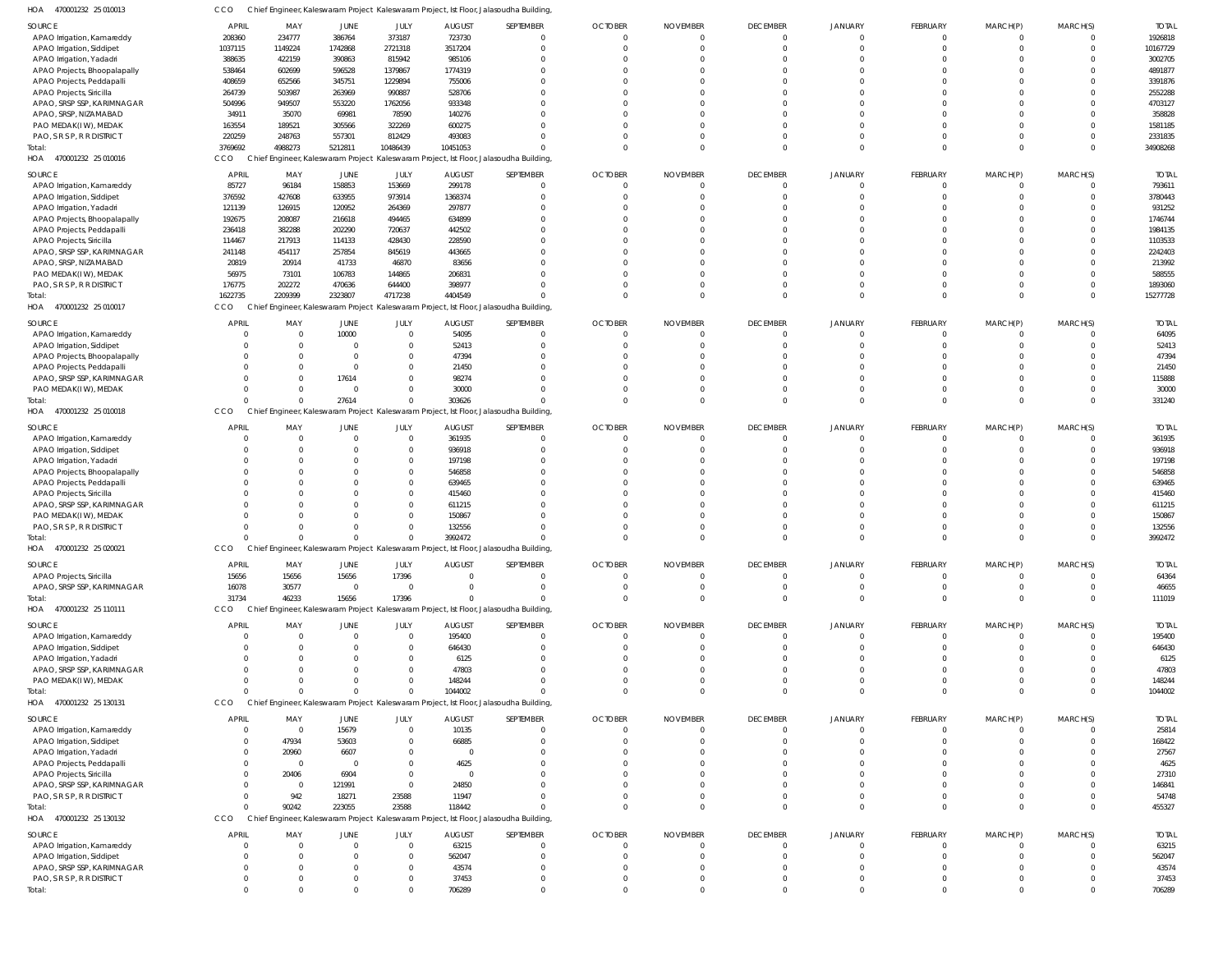| HOA<br>470001232 25 130133                              | CCO              |                            |                            |                                  |                        | Chief Engineer, Kaleswaram Project Kaleswaram Project, Ist Floor, Jalasoudha Building             |                      |                             |                                  |                                  |                      |                 |                         |                        |
|---------------------------------------------------------|------------------|----------------------------|----------------------------|----------------------------------|------------------------|---------------------------------------------------------------------------------------------------|----------------------|-----------------------------|----------------------------------|----------------------------------|----------------------|-----------------|-------------------------|------------------------|
| SOURCE                                                  | <b>APRIL</b>     | MAY                        | JUNE                       | JULY                             | <b>AUGUST</b>          | SEPTEMBER                                                                                         | <b>OCTOBER</b>       | <b>NOVEMBER</b>             | <b>DECEMBER</b>                  | <b>JANUARY</b>                   | FEBRUARY             | MARCH(P)        | MARCH(S)                | <b>TOTAL</b>           |
| APAO Irrigation, Siddipet                               | - 0              | $\Omega$                   | 8535                       | $\mathbf 0$                      | 9590                   | $\Omega$                                                                                          | $\Omega$             | $\Omega$                    | $\mathbf 0$                      | $\overline{0}$                   | $\Omega$             | $\Omega$        | $\Omega$                | 18125                  |
| PAO MEDAK(IW), MEDAK                                    |                  | $\Omega$                   | $\overline{0}$             | $\mathbf 0$                      | 2235                   | $\Omega$                                                                                          | $\Omega$             | $\mathbf 0$                 | $\overline{0}$                   | $\overline{0}$                   | $\Omega$             | $\Omega$        | $\mathbf 0$             | 2235                   |
| Total:                                                  |                  | $\Omega$                   | 8535                       | $\mathbf{0}$                     | 11825                  | $\Omega$                                                                                          |                      | $\Omega$                    | $\Omega$                         | $\Omega$                         | $\Omega$             | $\Omega$        | $\Omega$                | 20360                  |
| HOA 470001232 25 130134                                 | CCO              |                            |                            |                                  |                        | Chief Engineer, Kaleswaram Project Kaleswaram Project, Ist Floor, Jalasoudha Building             |                      |                             |                                  |                                  |                      |                 |                         |                        |
| SOURCE                                                  | <b>APRIL</b>     | MAY                        | JUNE                       | <b>JULY</b>                      | <b>AUGUST</b>          | SEPTEMBER                                                                                         | <b>OCTOBER</b>       | <b>NOVEMBER</b>             | <b>DECEMBER</b>                  | <b>JANUARY</b>                   | <b>FEBRUARY</b>      | MARCH(P)        | MARCH(S)                | <b>TOTAI</b>           |
| APAO Irrigation, Kamareddy                              |                  | $\overline{0}$<br>$\Omega$ | $\mathbf 0$<br>$\Omega$    | $\overline{0}$<br>$\overline{0}$ | 314290                 | $\Omega$<br>$\Omega$                                                                              |                      | 0<br>$\Omega$               | $\overline{0}$<br>$\overline{0}$ | $\overline{0}$<br>$\Omega$       | $\Omega$<br>$\Omega$ | $\Omega$        | 0<br>$\Omega$           | 314290                 |
| APAO Irrigation, Siddipet<br>APAO, SRSP SSP, KARIMNAGAR |                  | $\Omega$                   | $\Omega$                   | $\overline{0}$                   | 878586<br>313500       | $\Omega$                                                                                          |                      |                             | C                                | $\Omega$                         |                      |                 | $\Omega$                | 878586<br>313500       |
| PAO MEDAK(IW), MEDAK                                    |                  | $\Omega$                   | $\Omega$                   | $\mathbf{0}$                     | 323714                 | $\cap$                                                                                            |                      | $\Omega$                    | $\Omega$                         | $\Omega$                         | $\cap$               |                 | $\Omega$                | 323714                 |
| PAO, S R S P, R R DISTRICT                              |                  | $\Omega$                   | $\mathbf 0$                | $\mathbf 0$                      | 176420                 | $\Omega$                                                                                          |                      | $\Omega$                    | $\Omega$                         | $\Omega$                         | $\Omega$             | $\Omega$        | $\Omega$                | 176420                 |
| Total:                                                  |                  | $\Omega$                   | $\Omega$                   | $\mathbf 0$                      | 2006510                | $\Omega$                                                                                          |                      | $\Omega$                    | $\Omega$                         | $\Omega$                         | $\Omega$             | $\Omega$        | $\Omega$                | 2006510                |
| HOA 470001232 25 130135                                 | CCO              |                            |                            |                                  |                        | Chief Engineer, Kaleswaram Project Kaleswaram Project, Ist Floor, Jalasoudha Building             |                      |                             |                                  |                                  |                      |                 |                         |                        |
| SOURCE                                                  | <b>APRI</b>      | MAY                        | JUNE                       | JULY                             | <b>AUGUST</b>          | SEPTEMBER                                                                                         | <b>OCTOBER</b>       | <b>NOVEMBER</b>             | <b>DECEMBER</b>                  | <b>JANUARY</b>                   | <b>FEBRUARY</b>      | MARCH(P)        | MARCH(S)                | <b>TOTAL</b>           |
| APAO Irrigation, Kamareddy                              | - 0              | $\overline{0}$             | $\overline{0}$             | $\overline{0}$                   | 9077                   | $\Omega$                                                                                          |                      | $\Omega$                    | $\overline{0}$                   | $\overline{0}$                   | $\Omega$             |                 | $\Omega$                | 9077                   |
| APAO Irrigation, Siddipet                               |                  | 19408                      | 2672                       | $\mathbf 0$                      | 39341                  | $\Omega$                                                                                          |                      | $\Omega$                    | $\Omega$                         | $\Omega$                         | $\Omega$             |                 | $\Omega$                | 61421                  |
| APAO Irrigation, Yadadri<br>APAO Projects, Peddapalli   |                  | 8902<br>- 0                | 0<br>$\Omega$              | $\mathbf 0$<br>$\mathbf 0$       | 8394<br>1903           | $\Omega$                                                                                          |                      |                             | $\Omega$<br>$\Omega$             | $\Omega$<br>$\Omega$             |                      |                 |                         | 17296<br>1903          |
| APAO Projects, Siricilla                                |                  | 3672                       | 0                          | $\mathbf 0$                      | $\overline{0}$         |                                                                                                   |                      |                             | $\Omega$                         | $\Omega$                         |                      |                 |                         | 3672                   |
| APAO, SRSP SSP, KARIMNAGAR                              |                  | $\Omega$                   | 856                        | $\mathbf 0$                      | 1714                   |                                                                                                   |                      | $\Omega$                    | $\Omega$                         | $\Omega$                         |                      |                 |                         | 2570                   |
| PAO MEDAK(IW), MEDAK                                    |                  | $\overline{0}$             | $\overline{0}$             | $\mathbf{0}$                     | 1742                   | $\Omega$                                                                                          |                      | $\Omega$                    | $\Omega$                         | $\Omega$                         | $\Omega$             | $\Omega$        | $\Omega$                | 1742                   |
| Total:                                                  |                  | 31982                      | 3528                       | $\mathbf 0$                      | 62171                  |                                                                                                   |                      | $\Omega$                    | $\Omega$                         | $\Omega$                         | $\Omega$             | $\Omega$        | $\Omega$                | 97681                  |
| HOA 470001232 25 140                                    | CCO              |                            |                            |                                  |                        | Chief Engineer, Kaleswaram Project Kaleswaram Project, Ist Floor, Jalasoudha Building             |                      |                             |                                  |                                  |                      |                 |                         |                        |
| SOURCE                                                  | <b>APRIL</b>     | MAY                        | JUNE                       | JULY                             | <b>AUGUST</b>          | SEPTEMBER                                                                                         | <b>OCTOBER</b>       | <b>NOVEMBER</b>             | <b>DECEMBER</b>                  | <b>JANUARY</b>                   | <b>FEBRUARY</b>      | MARCH(P)        | MARCH(S)                | <b>TOTAL</b>           |
| APAO Irrigation, Siddipet                               | - 0              | 0                          | 84075                      | $\overline{0}$                   | 40446                  | $\Omega$                                                                                          | $\Omega$             | $^{\circ}$                  | $\overline{0}$                   | $\overline{0}$                   | $\Omega$             | $\Omega$        | $\mathbf 0$             | 124521                 |
| APAO Irrigation, Yadadri<br>PAO MEDAK(IW), MEDAK        |                  | 0<br>$\mathbf 0$           | 37520<br>$\overline{0}$    | $\overline{0}$<br>$\overline{0}$ | 0<br>14310             | $\Omega$<br>$\Omega$                                                                              |                      | $\Omega$<br>$\Omega$        | $\mathbf 0$<br>$\Omega$          | $\Omega$<br>$\Omega$             | $\Omega$<br>$\Omega$ | $\Omega$        | $\Omega$<br>$\Omega$    | 37520<br>14310         |
| Total:                                                  |                  | $\Omega$                   | 121595                     | $\overline{0}$                   | 54756                  | $\cap$                                                                                            |                      | $\Omega$                    | $\Omega$                         | $\Omega$                         | $\Omega$             | $\Omega$        | $\Omega$                | 176351                 |
| 470001232 25 240<br>HOA                                 | CCO              |                            |                            |                                  |                        | Chief Engineer, Kaleswaram Project Kaleswaram Project, Ist Floor, Jalasoudha Building             |                      |                             |                                  |                                  |                      |                 |                         |                        |
| SOURCE                                                  | <b>APRI</b>      | MAY                        | JUNE                       | JULY                             | <b>AUGUST</b>          | SEPTEMBER                                                                                         | <b>OCTOBER</b>       | <b>NOVEMBER</b>             | <b>DECEMBER</b>                  | <b>JANUARY</b>                   | FEBRUARY             | MARCH(P)        | MARCH(S)                | <b>TOTAL</b>           |
| APAO Irrigation, Siddipet                               |                  | 0                          | 43145                      | $\overline{0}$                   | 86426                  | $\Omega$                                                                                          |                      | $\Omega$                    | $\overline{0}$                   | $\overline{0}$                   | $\Omega$             |                 | $\Omega$                | 129571                 |
| PAO MEDAK(IW), MEDAK                                    | $\Omega$         | $\overline{0}$             | $\overline{0}$             | $\mathbf{0}$                     | 29245                  | $\Omega$                                                                                          |                      | $\Omega$                    | $\overline{0}$                   | $\Omega$                         | $\Omega$             | $\Omega$        | $\Omega$                | 29245                  |
| Total:                                                  |                  | $\Omega$                   | 43145                      | $\overline{0}$                   | 115671                 | $\Omega$                                                                                          |                      | $\Omega$                    | $\Omega$                         | $\Omega$                         | $\Omega$             | $\Omega$        | $\Omega$                | 158816                 |
| HOA 470001232 25 290291                                 | CCO              |                            |                            |                                  |                        | Chief Engineer, Kaleswaram Project Kaleswaram Project, Ist Floor, Jalasoudha Building             |                      |                             |                                  |                                  |                      |                 |                         |                        |
| SOURCE                                                  | <b>APRIL</b>     | MAY                        | JUNE                       | JULY                             | <b>AUGUST</b>          | SEPTEMBER                                                                                         | <b>OCTOBER</b>       | <b>NOVEMBER</b>             | <b>DECEMBER</b>                  | <b>JANUARY</b>                   | <b>FEBRUARY</b>      | MARCH(P)        | MARCH(S)                | <b>TOTAL</b>           |
| APAO Irrigation, Siddipet                               | $\Omega$         | $\overline{0}$             | $\overline{0}$             | $\overline{0}$                   | 20248                  | $\Omega$                                                                                          | $\Omega$             | $\overline{0}$              | $\overline{0}$                   | $\overline{0}$                   | $\Omega$             | $\Omega$        | $\mathbf 0$             | 20248                  |
| Total:                                                  |                  | $\Omega$                   | $\Omega$                   | $\mathbf 0$                      | 20248                  | $\Omega$                                                                                          | $\Omega$             | $\Omega$                    | $\overline{0}$                   | $\overline{0}$                   | $\Omega$             | $\Omega$        | $\Omega$                | 20248                  |
| HOA<br>470001232 25 290293                              | CCO              |                            |                            |                                  |                        | Chief Engineer, Kaleswaram Project Kaleswaram Project, Ist Floor, Jalasoudha Building             |                      |                             |                                  |                                  |                      |                 |                         |                        |
| SOURCE                                                  | <b>APRIL</b>     | MAY                        | JUNE                       | JULY                             | <b>AUGUST</b>          | SEPTEMBER                                                                                         | <b>OCTOBER</b>       | <b>NOVEMBER</b>             | <b>DECEMBER</b>                  | <b>JANUARY</b>                   | FEBRUARY             | MARCH(P)        | MARCH(S)                | <b>TOTAL</b>           |
| APAO Irrigation, Siddipet                               |                  | $\overline{0}$             | $\mathbf 0$                | $\overline{0}$                   | 6715                   | $\Omega$                                                                                          |                      | $\Omega$                    | 0                                | $\Omega$                         | $\Omega$             |                 | $\Omega$                | 6715                   |
| Total:<br>HOA 470001232 25 290294                       | CCO              | $\Omega$                   | $\Omega$                   | $\overline{0}$                   | 6715                   | $\Omega$<br>Chief Engineer, Kaleswaram Project Kaleswaram Project, Ist Floor, Jalasoudha Building | $\Omega$             | $\Omega$                    | $\overline{0}$                   | $\Omega$                         | $\overline{0}$       | $\Omega$        | $\Omega$                | 6715                   |
|                                                         |                  |                            |                            |                                  |                        |                                                                                                   |                      |                             |                                  |                                  |                      |                 |                         |                        |
| SOURCE                                                  | <b>APRIL</b>     | MAY                        | JUNE                       | JULY                             | <b>AUGUST</b>          | SEPTEMBER                                                                                         | <b>OCTOBER</b>       | <b>NOVEMBER</b>             | <b>DECEMBER</b>                  | <b>JANUARY</b>                   | FEBRUARY             | MARCH(P)        | MARCH(S)                | <b>TOTAL</b>           |
| APAO Irrigation, Siddipet<br>Total:                     | $\Omega$         | 0<br>$\Omega$              | $\mathbf 0$<br>$\mathbf 0$ | $\overline{0}$<br>$\overline{0}$ | 2403<br>2403           | $\Omega$<br>$\Omega$                                                                              | $\Omega$<br>$\Omega$ | 0<br>$\Omega$               | $\overline{0}$<br>$\Omega$       | $\overline{0}$<br>$\overline{0}$ | $\Omega$<br>$\Omega$ | $\Omega$        | $\Omega$<br>$\Omega$    | 2403<br>2403           |
| HOA<br>470001232 25 300302                              | CCO              |                            |                            |                                  |                        | Chief Engineer, Kaleswaram Project Kaleswaram Project, Ist Floor, Jalasoudha Building             |                      |                             |                                  |                                  |                      |                 |                         |                        |
|                                                         | <b>APRIL</b>     |                            |                            |                                  |                        | SEPTEMBER                                                                                         | <b>OCTOBER</b>       |                             | <b>DECEMBER</b>                  |                                  |                      |                 | MARCH(S)                |                        |
| SOURCE<br>APAO Irrigation, Kamareddy                    | 20556            | MAY<br>$\overline{0}$      | JUNE<br>81052              | JULY<br>37726                    | <b>AUGUST</b><br>37726 | $\Omega$                                                                                          | $\Omega$             | <b>NOVEMBER</b><br>$\Omega$ | 0                                | <b>JANUARY</b><br>$\overline{0}$ | FEBRUARY<br>$\Omega$ | MARCH(P)<br>- 0 | $\Omega$                | <b>TOTAI</b><br>177060 |
| APAO Irrigation, Siddipet                               | 169818           | 420785                     | 257548                     | 286167                           | 108986                 | $\Omega$                                                                                          |                      | $\Omega$                    | $\overline{0}$                   | $\overline{0}$                   | $\Omega$             | $\Omega$        | $\Omega$                | 1243304                |
| APAO Irrigation, Yadadri                                | 201874           | 201874                     | 201874                     | 224304                           | $\mathbf 0$            |                                                                                                   |                      |                             | $\Omega$                         | $\Omega$                         | $\Omega$             |                 |                         | 829926                 |
| APAO, SRSP SSP, KARIMNAGAR                              | - 0              | 38744                      | 39224                      | 58356                            | 125374                 |                                                                                                   |                      | $\Omega$                    | $\Omega$                         | $\Omega$                         | $\cap$               |                 |                         | 261698                 |
| APAO, SRSP, NIZAMABAD                                   | 72923            | $\overline{\mathbf{0}}$    | 218700                     | 92870                            | $\Omega$               |                                                                                                   |                      | $\Omega$                    | $\Omega$                         | $\Omega$                         | $\Omega$             |                 |                         | 384493                 |
| PAO, S R S P, R R DISTRICT<br>Total:                    | 437901<br>903072 | 117111<br>778514           | 117111<br>915509           | 117111<br>816534                 | 129843<br>401929       |                                                                                                   |                      | $\Omega$<br>$\Omega$        | $\Omega$<br>$\Omega$             | $\Omega$<br>$\Omega$             | $\Omega$<br>$\Omega$ | $\Omega$        | $\Omega$<br>$\mathbf 0$ | 919077<br>3815558      |
| HOA 470001232 25 310318                                 | CCO              |                            |                            |                                  |                        | Chief Engineer, Kaleswaram Project Kaleswaram Project, Ist Floor, Jalasoudha Building             |                      |                             |                                  |                                  |                      |                 |                         |                        |
| SOURCE                                                  | <b>APRIL</b>     | MAY                        | JUNE                       | JULY                             | <b>AUGUST</b>          | SEPTEMBER                                                                                         | <b>OCTOBER</b>       | <b>NOVEMBER</b>             | <b>DECEMBER</b>                  | <b>JANUARY</b>                   | <b>FEBRUARY</b>      | MARCH(P)        | MARCH(S)                | <b>TOTAL</b>           |
| APAO Irrigation, Yadadri                                |                  | $\overline{0}$             | $\mathbf 0$                | 20000                            | $\mathbf 0$            | $\Omega$                                                                                          | 0                    | $\overline{0}$              | $\overline{0}$                   | $\overline{0}$                   | $\overline{0}$       | $\Omega$        | 0                       | 20000                  |
| Total:                                                  |                  | $\Omega$                   | $\Omega$                   | 20000                            | $\Omega$               | $\Omega$                                                                                          | $\Omega$             | $\overline{0}$              | $\overline{0}$                   | $\overline{0}$                   | $\mathbf{0}$         | $\mathbf 0$     | $\mathbf 0$             | 20000                  |
| HOA 470001232 25 510511                                 | CCO              |                            |                            |                                  |                        | Chief Engineer, Kaleswaram Project Kaleswaram Project, Ist Floor, Jalasoudha Building             |                      |                             |                                  |                                  |                      |                 |                         |                        |
| SOURCE                                                  | <b>APRIL</b>     | MAY                        | JUNE                       | JULY                             | <b>AUGUST</b>          | SEPTEMBER                                                                                         | <b>OCTOBER</b>       | <b>NOVEMBER</b>             | <b>DECEMBER</b>                  | <b>JANUARY</b>                   | <b>FEBRUARY</b>      | MARCH(P)        | MARCH(S)                | <b>TOTAL</b>           |
| PAO MEDAK(IW), MEDAK                                    | - 0              | $\overline{0}$             | $\overline{0}$             | $\overline{0}$                   | 15700                  | $\Omega$                                                                                          | $\Omega$             | $\overline{0}$              | $\mathbf 0$                      | $\overline{0}$                   | $\overline{0}$       | $\Omega$        | $\mathbf 0$             | 15700                  |
| Total:                                                  | $\cap$           | $\Omega$                   | $\Omega$                   | $\mathbf 0$                      | 15700                  | $\Omega$                                                                                          | $\Omega$             | $\Omega$                    | $\overline{0}$                   | $\Omega$                         | $\Omega$             | $\Omega$        | $\mathbf 0$             | 15700                  |
| HOA<br>47000123225 26 530531                            | CCO              |                            |                            |                                  |                        | Chief Engineer, Kaleswaram Project Kaleswaram Project, Ist Floor, Jalasoudha Building,            |                      |                             |                                  |                                  |                      |                 |                         |                        |
| SOURCE                                                  | APRIL            | MAY                        | JUNE                       | JULY                             | <b>AUGUST</b>          | SEPTEMBER                                                                                         | <b>OCTOBER</b>       | <b>NOVEMBER</b>             | <b>DECEMBER</b>                  | <b>JANUARY</b>                   | <b>FEBRUARY</b>      | MARCH(P)        | MARCH(S)                | <b>TOTAL</b>           |
| APAO Irrigation, Siddipet                               |                  | 0                          | 1502982582                 | 3341383915                       | 2238518996             | $\Omega$                                                                                          | $\Omega$             | $\Omega$                    | $\overline{0}$                   | $\overline{0}$                   | $\Omega$             | $\Omega$        | $\mathbf 0$             | 7082885493             |
| APAO Irrigation, Yadadri                                |                  | 0                          | 2112655                    | 708938514                        |                        | $\Omega$                                                                                          |                      | $\Omega$                    | 0                                | $\overline{0}$                   | $\Omega$             | $\Omega$        | $\Omega$                | 711051169              |
| APAO Projects, Bhoopalapally                            |                  | $\overline{0}$             | 8000000                    | $\overline{0}$                   |                        | $\Omega$                                                                                          |                      | $\Omega$                    | $\Omega$                         | $\overline{0}$                   | $\Omega$             |                 |                         | 8000000                |
| APAO Projects, Kamareddy<br>APAO Projects, Peddapalli   |                  | 0<br>$\mathbf 0$           | 7908630<br>1669790         | $\overline{0}$<br>$\overline{0}$ | 0<br>$\Omega$          | $\Omega$                                                                                          |                      | $\Omega$<br>$\Omega$        | C<br>C                           | $\Omega$<br>$\Omega$             | $\Omega$             |                 |                         | 7908630<br>1669790     |
| APAO Projects, Siricilla                                | $\Omega$         | $\Omega$                   | 230000000                  | 367556958                        | 168013132              | $\Omega$                                                                                          |                      | $\Omega$                    | $\Omega$                         | $\Omega$                         | $\Omega$             |                 | $\Omega$                | 765570090              |
| PAO MEDAK(IW), MEDAK                                    |                  | 13778947                   | $\mathbf 0$                | $\mathbf{0}$                     | $\Omega$               | $\Omega$                                                                                          |                      | $\Omega$                    | $\Omega$                         | $\overline{0}$                   | $\Omega$             | $\Omega$        | $\Omega$                | 13778947               |
| Total:                                                  | $\Omega$         | 13778947                   | 1752673657                 | 4417879387                       | 2406532128             | $\cap$                                                                                            |                      | $\Omega$                    | $\Omega$                         | $\Omega$                         | $\Omega$             | $\Omega$        | $\Omega$                | 8590864119             |
| 47000123225 26 530532<br>HOA                            | CCO              |                            |                            |                                  |                        | Chief Engineer, Kaleswaram Project Kaleswaram Project, Ist Floor, Jalasoudha Building,            |                      |                             |                                  |                                  |                      |                 |                         |                        |
| SOURCE                                                  | APRIL            | MAY                        | JUNE                       | <b>JULY</b>                      | <b>AUGUST</b>          | SEPTEMBER                                                                                         | <b>OCTOBER</b>       | <b>NOVEMBER</b>             | <b>DECEMBER</b>                  | <b>JANUARY</b>                   | <b>FEBRUARY</b>      | MARCH(P)        | MARCH(S)                | <b>TOTAL</b>           |
| APAO Irrigation, Yadadri                                | - 0              | $\mathbf 0$                | 788800000                  | $\overline{0}$                   | $\mathbf 0$            | $\Omega$                                                                                          | $\Omega$             | $\mathbf 0$                 | $\overline{0}$                   | $\overline{0}$                   | $\Omega$             |                 | $\Omega$                | 788800000              |
| Total:                                                  | $\Omega$         | $\Omega$                   | 788800000                  | $\overline{0}$                   | $\Omega$               | $\Omega$                                                                                          | $\Omega$             | $\Omega$                    | $\Omega$                         | $\Omega$                         | $\Omega$             |                 | $\Omega$                | 788800000              |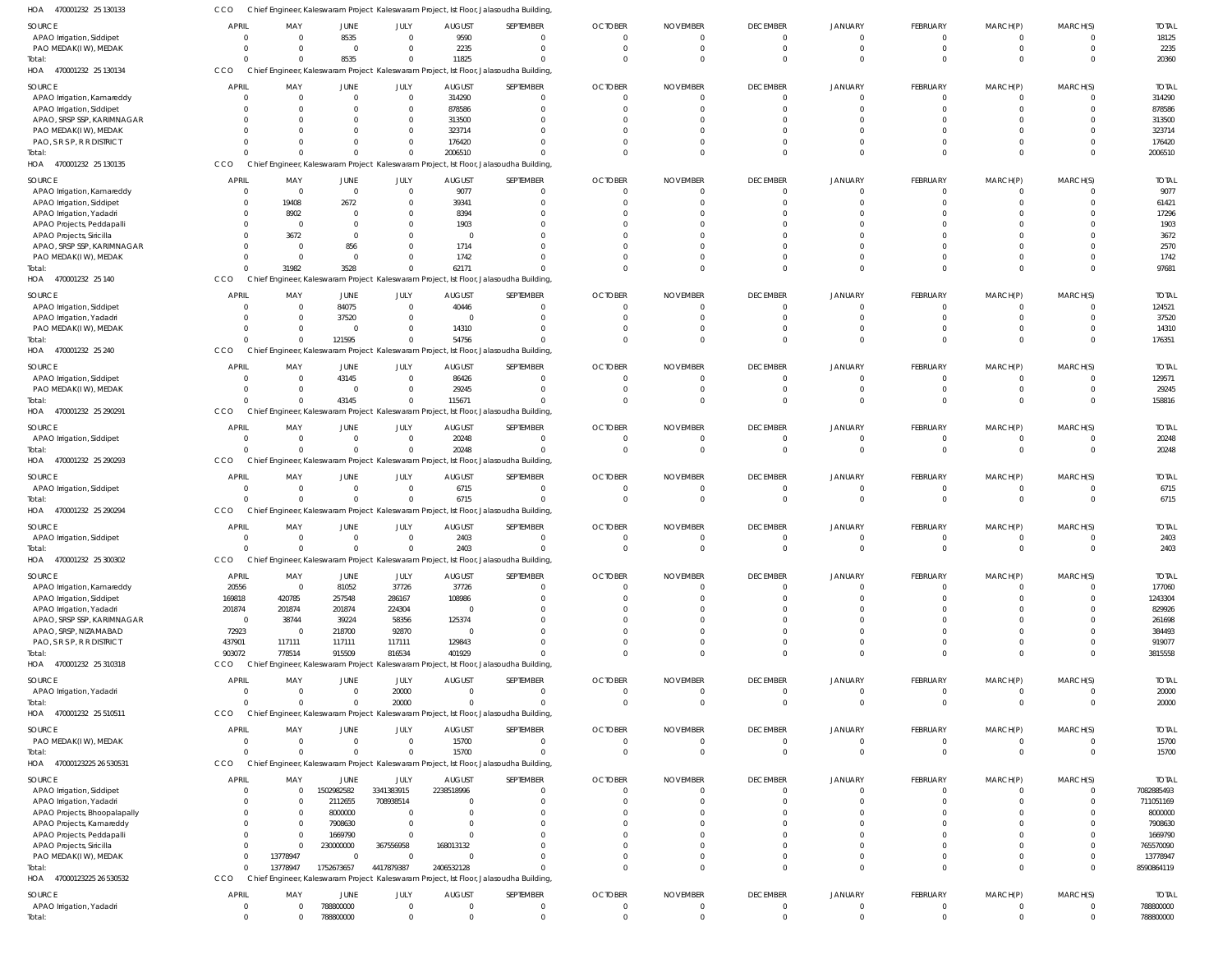47000123225 27 530531 HOA CCO Chief Engineer, Kaleswaram Project Kaleswaram Project, Ist Floor, Jalasoudha Building,

| SOURCE                          | <b>APRIL</b> | MAY       | <b>JUNE</b>             | JULY                    | <b>AUGUST</b>            | SEPTEMBER                                                                                      | <b>OCTOBER</b> | <b>NOVEMBER</b> | <b>DECEMBER</b> | JANUARY        | FEBRUARY        | MARCH(P)       | MARCH(S)    | <b>TOTAL</b> |
|---------------------------------|--------------|-----------|-------------------------|-------------------------|--------------------------|------------------------------------------------------------------------------------------------|----------------|-----------------|-----------------|----------------|-----------------|----------------|-------------|--------------|
| APAO Irrigation, Kothagudem     | $\mathbf{0}$ | $\Omega$  | 1176475                 | 1827790                 | $\overline{0}$           |                                                                                                | $\Omega$       | $\Omega$        | $\overline{0}$  | $\Omega$       | $\mathbf{0}$    |                |             | 3004265      |
| APAO Irrigation, Nagarkurnoo    | 0            | 18824805  | $\overline{0}$          | $\overline{0}$          | $\Omega$                 |                                                                                                |                | $\Omega$        | $\Omega$        | $\Omega$       | $\Omega$        |                | $\Omega$    | 18824805     |
| APAO Irrigation, Siddipet       | $\Omega$     | $\Omega$  | 681744                  | $\overline{0}$          | 26437556                 |                                                                                                |                |                 | $\Omega$        |                |                 |                |             | 27119300     |
| APAO Projects, Jagtial          |              | $\Omega$  | 8933509                 | $\overline{0}$          | $\Omega$                 |                                                                                                |                |                 | $\Omega$        |                |                 |                |             | 8933509      |
| APAO Projects, Jangaon          |              | $\Omega$  | 9514237                 | $\Omega$                |                          |                                                                                                |                |                 |                 |                |                 |                |             | 9514237      |
| APAO Projects, Kamareddy        |              | $\Omega$  | 52082729                | 19475422                |                          |                                                                                                |                |                 | $\Omega$        |                |                 |                |             | 71558151     |
| APAO Projects, Mahabubabad      | $\Omega$     | 5481839   | $\overline{0}$          | $\Omega$                |                          |                                                                                                |                |                 |                 |                |                 |                |             | 5481839      |
| APAO, SRSP SSP, KARIMNAGAR      | $\Omega$     | 9510671   | 1038184                 | $\Omega$                |                          |                                                                                                |                |                 | $\Omega$        |                |                 |                |             | 10548855     |
| APAO, SRSP, NIZAMABAD           |              | 1859468   | 0                       |                         |                          |                                                                                                |                |                 |                 |                |                 |                |             | 1859468      |
| PAO (W&P) NSP, TEKULAPALLY      | $\Omega$     | $\Omega$  | 1695547                 | $\Omega$                |                          |                                                                                                |                |                 |                 |                |                 |                |             | 1695547      |
| PAO (W&P), Waranagal (Urban)    | $\Omega$     | 16189412  | - 0                     | $\Omega$                |                          |                                                                                                |                |                 | $\Omega$        |                |                 |                |             | 16189412     |
| PAO A M R P (SLBC), NALGONDA    | $\Omega$     | $\Omega$  | 2365050                 | $\Omega$                |                          |                                                                                                |                |                 | $\Omega$        |                |                 |                |             | 2365050      |
| PAO IRRIGATION DIVISION,        | $\Omega$     | 4901176   | - 0                     | $\Omega$                | $\Omega$                 |                                                                                                |                |                 | $\Omega$        |                | $\Omega$        |                |             | 4901176      |
| MAHABOOBNAGAR                   |              |           |                         |                         |                          |                                                                                                |                |                 |                 |                |                 |                |             |              |
| PAO IRRIGATION NIZAMABAD        | $\Omega$     | $\Omega$  | 257644                  | $\Omega$                |                          |                                                                                                |                |                 | $\Omega$        |                |                 |                |             | 257644       |
| PAO MEDAK(IW), MEDAK            | $\Omega$     | 84880800  | 152491450               | $\Omega$                |                          |                                                                                                |                |                 | $\Omega$        |                |                 |                |             | 237372250    |
| PAO, PJP, Jogulamba Gadwal      | $\Omega$     | 10765001  | - 0                     | $\Omega$                |                          |                                                                                                |                |                 | $\Omega$        | $\Omega$       |                 |                |             | 10765001     |
| PAO, SRSP, SSP, NIRMAL          | $\Omega$     | $\Omega$  | 1034899                 | $\Omega$                |                          |                                                                                                |                |                 | $\Omega$        |                |                 |                |             | 1034899      |
| Total:                          | $\Omega$     | 152413172 | 231271468               | 21303212                | 26437556                 |                                                                                                |                |                 | $\Omega$        | $\Omega$       | $\Omega$        | $\Omega$       |             | 431425408    |
| 47000123225 27 530532<br>HOA    | CCO          |           |                         |                         |                          | Chief Engineer, Kaleswaram Project Kaleswaram Project, Ist Floor, Jalasoudha Building          |                |                 |                 |                |                 |                |             |              |
|                                 |              |           |                         |                         |                          |                                                                                                | <b>OCTOBER</b> |                 | <b>DECEMBER</b> |                |                 |                |             |              |
| SOURCE                          | <b>APRIL</b> | MAY       | <b>JUNE</b>             | JULY                    | <b>AUGUST</b>            | SEPTEMBER                                                                                      |                | <b>NOVEMBER</b> |                 | JANUARY        | <b>FEBRUARY</b> | MARCH(P)       | MARCH(S)    | <b>TOTAI</b> |
| APAO Irrigation, Siddipet       | 1360000000   | $\Omega$  | $\overline{0}$          | $\overline{0}$          | $\overline{0}$           |                                                                                                | $\Omega$       | $\Omega$        | $\Omega$        | $\Omega$       | $\mathbf{0}$    | 0              |             | 1360000000   |
| APAO, SRSP, NIZAMABAD           | $\Omega$     | $\Omega$  | 13638522                | $\overline{0}$          | $\Omega$                 |                                                                                                |                | $\Omega$        | $\Omega$        | $\Omega$       | $\Omega$        | $\Omega$       | $\Omega$    | 13638522     |
| otal:                           | 1360000000   | $\Omega$  | 13638522                | $\Omega$                | $\Omega$                 |                                                                                                |                |                 | $\Omega$        | $\Omega$       | $\Omega$        |                | $\Omega$    | 1373638522   |
| 47000123225 49 500501<br>HOA    | CCO          |           |                         |                         |                          | Chief Engineer, Kaleswaram Project Kaleswaram Project, Ist Floor, Jalasoudha Building          |                |                 |                 |                |                 |                |             |              |
| SOURCE                          | <b>APRIL</b> | MAY       | <b>JUNE</b>             | JULY                    | <b>AUGUST</b>            | SEPTEMBER                                                                                      | <b>OCTOBER</b> | <b>NOVEMBER</b> | <b>DECEMBER</b> | <b>JANUARY</b> | <b>FEBRUARY</b> | MARCH(P)       | MARCH(S)    | <b>TOTAI</b> |
| APAO Irrigation, Siddipet       | 0            | $\Omega$  | $\mathbf{0}$            | 750000000               | $\overline{0}$           | $\Omega$                                                                                       | $\Omega$       | $\Omega$        | $\overline{0}$  | $\Omega$       | $\mathbf{0}$    | 0              |             | 750000000    |
| Total                           | $\Omega$     | $\Omega$  | $\mathbf{0}$            | 750000000               | $\Omega$                 |                                                                                                | $\Omega$       | $\Omega$        | $\mathbf 0$     | $\Omega$       | $\Omega$        | $\Omega$       | $\mathbf 0$ | 750000000    |
| HOA<br>470001233 25 01001       | <b>CCO</b>   |           |                         |                         |                          | Chief Engineer(Projects), Khammam The Chief Engineer(Projects), Khammam, Jalasoudha Buildings, |                |                 |                 |                |                 |                |             |              |
|                                 |              |           |                         |                         |                          |                                                                                                |                |                 |                 |                |                 |                |             |              |
| SOURCE                          | <b>APRIL</b> | MAY       | JUNE                    | JULY                    | <b>AUGUST</b>            | SEPTEMBER                                                                                      | <b>OCTOBER</b> | <b>NOVEMBER</b> | <b>DECEMBER</b> | <b>JANUARY</b> | FEBRUARY        | MARCH(P)       | MARCH(S)    | <b>TOTAI</b> |
| APAO Irrigation, Kothagudem     | 2480077      | 2685145   | 2813793                 | 5003956                 | 5431542                  |                                                                                                | $\Omega$       | $\Omega$        | $\overline{0}$  | $\Omega$       | $\mathbf{0}$    | 0              |             | 18414513     |
| PAO IRRIGATION DIVISION KHAMMAM | 2002112      | 2110142   | 2108296                 | 4063589                 | 3917445                  |                                                                                                |                |                 | $\Omega$        | $\Omega$       | $\Omega$        |                |             | 14201584     |
| Total                           | 4482189      | 4795287   | 4922089                 | 9067545                 | 9348987                  |                                                                                                |                |                 | $\Omega$        | $\Omega$       | $\Omega$        |                | $\Omega$    | 32616097     |
| 470001233 25 010012<br>HOA      | CCO          |           |                         |                         |                          | Chief Engineer(Projects), Khammam The Chief Engineer(Projects), Khammam, Jalasoudha Buildings, |                |                 |                 |                |                 |                |             |              |
| SOURCE                          | <b>APRIL</b> | MAY       | <b>JUNE</b>             | JULY                    | <b>AUGUST</b>            | SEPTEMBER                                                                                      | <b>OCTOBER</b> | <b>NOVEMBER</b> | <b>DECEMBER</b> | <b>JANUARY</b> | FEBRUARY        | MARCH(P)       | MARCH(S)    | <b>TOTAI</b> |
| APAO Irrigation, Kothagudem     | 46517        | 32910     | 89596                   | 83589                   | 198005                   |                                                                                                | $\Omega$       | $\Omega$        | $\overline{0}$  | $\Omega$       | $\mathbf{0}$    | 0              |             | 450617       |
| PAO IRRIGATION DIVISION KHAMMAM | 24875        | 33550     | 15142                   | 27484                   | 44029                    |                                                                                                |                |                 | $\overline{0}$  | $\Omega$       | $\Omega$        |                | $\Omega$    | 145080       |
|                                 | 71392        | 66460     | 104738                  | 111073                  | 242034                   |                                                                                                |                |                 | $\Omega$        | $\Omega$       | $\Omega$        |                | $\Omega$    | 595697       |
| HOA<br>470001233 25 010013      | <b>CCO</b>   |           |                         |                         |                          |                                                                                                |                |                 |                 |                |                 |                |             |              |
|                                 |              |           |                         |                         |                          | Chief Engineer(Projects), Khammam The Chief Engineer(Projects), Khammam, Jalasoudha Buildings, |                |                 |                 |                |                 |                |             |              |
| SOURCE                          | <b>APRIL</b> | MAY       | JUNE                    | JULY                    | <b>AUGUST</b>            | SEPTEMBER                                                                                      | <b>OCTOBER</b> | <b>NOVEMBER</b> | <b>DECEMBER</b> | JANUARY        | <b>FEBRUARY</b> | MARCH(P)       | MARCH(S)    | <b>TOTAL</b> |
| APAO Irrigation, Kothagudem     | 822223       | 910105    | 1598960                 | 1669807                 | 3146601                  |                                                                                                |                |                 | $\Omega$        | $\Omega$       | $\Omega$        |                |             | 8147696      |
| PAO IRRIGATION DIVISION KHAMMAM | 664293       | 1278984   | 713162                  | 1785261                 | 1991715                  |                                                                                                |                |                 | $\Omega$        | $\Omega$       |                 |                |             | 6433415      |
|                                 | 1486516      | 2189089   | 2312122                 | 3455068                 | 5138316                  |                                                                                                |                |                 | $\Omega$        | $\Omega$       | $\Omega$        | $\Omega$       | $\Omega$    | 14581111     |
| 470001233 25 010016<br>HOA      | <b>CCO</b>   |           |                         |                         |                          | Chief Engineer(Projects), Khammam The Chief Engineer(Projects), Khammam, Jalasoudha Buildings, |                |                 |                 |                |                 |                |             |              |
|                                 | <b>APRIL</b> | MAY       |                         |                         |                          | SEPTEMBER                                                                                      | <b>OCTOBER</b> | <b>NOVEMBER</b> | <b>DECEMBER</b> | JANUARY        | <b>FEBRUARY</b> |                |             | <b>TOTAL</b> |
| SOURCE                          |              |           | <b>JUNE</b>             | JULY                    | <b>AUGUST</b><br>1698739 |                                                                                                | $\Omega$       | $\Omega$        | $\Omega$        |                |                 | MARCH(P)       | MARCH(S)    |              |
| APAO Irrigation, Kothagudem     | 435424       | 436933    | 838241                  | 863307                  |                          | $\Omega$                                                                                       |                |                 |                 | $\Omega$       | $\Omega$        |                |             | 4272644      |
| PAO IRRIGATION DIVISION KHAMMAM | 324807       | 598710    | 323037                  | 765521                  | 943468                   |                                                                                                |                |                 | $\mathbf 0$     | $\Omega$       | $\mathbf 0$     | $\Omega$       | $\Omega$    | 2955543      |
| Total:                          | 760231       | 1035643   | 1161278                 | 1628828                 | 2642207                  |                                                                                                |                | $\Omega$        | $\mathbf{0}$    | $\mathbf 0$    | $\mathbf{0}$    | $\overline{0}$ | $\Omega$    | 7228187      |
| HOA 470001233 25 010017         | <b>CCO</b>   |           |                         |                         |                          | Chief Engineer(Projects), Khammam The Chief Engineer(Projects), Khammam, Jalasoudha Buildings, |                |                 |                 |                |                 |                |             |              |
| SOURCE                          | <b>APRIL</b> | MAY       | <b>JUNE</b>             | JULY                    | <b>AUGUST</b>            | SEPTEMBER                                                                                      | <b>OCTOBER</b> | <b>NOVEMBER</b> | <b>DECEMBER</b> | JANUARY        | FEBRUARY        | MARCH(P)       | MARCH(S)    | <b>TOTAL</b> |
| APAO Irrigation, Kothagudem     | $\mathbf{0}$ | $\Omega$  | $\overline{0}$          | $\overline{0}$          | 15925                    |                                                                                                | $\Omega$       | $\Omega$        | $\overline{0}$  | $\overline{0}$ | $\overline{0}$  | 0              | $\Omega$    | 15925        |
| Total:                          | $\Omega$     | $\Omega$  | $\Omega$                | $\overline{0}$          | 15925                    |                                                                                                | $\Omega$       | $\Omega$        | $\Omega$        | $\Omega$       | $\overline{0}$  | $\mathbf 0$    | $\Omega$    | 15925        |
| HOA 470001233 25 010018         | CCO          |           |                         |                         |                          | Chief Engineer(Projects), Khammam The Chief Engineer(Projects), Khammam, Jalasoudha Buildings, |                |                 |                 |                |                 |                |             |              |
|                                 |              |           |                         |                         |                          |                                                                                                |                |                 |                 |                |                 |                |             |              |
| SOURCE                          | <b>APRIL</b> | MAY       | <b>JUNE</b>             | JULY                    | <b>AUGUST</b>            | SEPTEMBER                                                                                      | <b>OCTOBER</b> | <b>NOVEMBER</b> | <b>DECEMBER</b> | JANUARY        | FEBRUARY        | MARCH(P)       | MARCH(S)    | <b>TOTAL</b> |
| APAO Irrigation, Kothagudem     | $\Omega$     | $\Omega$  | $\overline{0}$          | $\overline{\mathbf{0}}$ | 931340                   |                                                                                                |                |                 | $\overline{0}$  | $\Omega$       | $\mathbf{0}$    |                |             | 931340       |
| PAO IRRIGATION DIVISION KHAMMAM | $\Omega$     | $\Omega$  | $\overline{0}$          | $\overline{\mathbf{0}}$ | 941585                   |                                                                                                |                |                 | $\mathbf{0}$    | $\overline{0}$ | $\mathbf{0}$    | 0              |             | 941585       |
| Total:                          | $\Omega$     | $\Omega$  | $\Omega$                | $\overline{0}$          | 1872925                  |                                                                                                |                |                 | $\Omega$        | $\Omega$       | $\Omega$        | $\Omega$       | $\Omega$    | 1872925      |
| HOA 470001233 25 020021         | CCO          |           |                         |                         |                          | Chief Engineer(Projects), Khammam The Chief Engineer(Projects), Khammam, Jalasoudha Buildings, |                |                 |                 |                |                 |                |             |              |
| SOURCE                          | <b>APRIL</b> | MAY       | JUNE                    | JULY                    | <b>AUGUST</b>            | SEPTEMBER                                                                                      | <b>OCTOBER</b> | <b>NOVEMBER</b> | <b>DECEMBER</b> | JANUARY        | FEBRUARY        | MARCH(P)       | MARCH(S)    | <b>TOTAL</b> |
| APAO Irrigation, Kothagudem     | 7200         | 8000      | 8000                    | $\overline{\mathbf{0}}$ | 16000                    |                                                                                                | $\Omega$       | $\Omega$        | $\mathbf 0$     | $\overline{0}$ | $\overline{0}$  | 0              |             | 39200        |
| Total:                          | 7200         | 8000      | 8000                    | $\overline{0}$          | 16000                    |                                                                                                | $\Omega$       | $\Omega$        | $\Omega$        | $\Omega$       | $\overline{0}$  | $\overline{0}$ | $\Omega$    | 39200        |
| HOA 470001233 25 110111         | CCO          |           |                         |                         |                          | Chief Engineer(Projects), Khammam The Chief Engineer(Projects), Khammam, Jalasoudha Buildings, |                |                 |                 |                |                 |                |             |              |
|                                 |              |           |                         |                         |                          |                                                                                                |                |                 |                 |                |                 |                |             |              |
| SOURCE                          | <b>APRIL</b> | MAY       | <b>JUNE</b>             | JULY                    | <b>AUGUST</b>            | SEPTEMBER                                                                                      | <b>OCTOBER</b> | <b>NOVEMBER</b> | <b>DECEMBER</b> | <b>JANUARY</b> | <b>FEBRUARY</b> | MARCH(P)       | MARCH(S)    | <b>TOTAL</b> |
| APAO Irrigation, Kothagudem     | $\Omega$     | $\Omega$  | $\overline{0}$          | $\overline{\mathbf{0}}$ | 424989                   |                                                                                                |                |                 | $\overline{0}$  | $\Omega$       | $\mathbf{0}$    |                |             | 424989       |
| PAO IRRIGATION DIVISION KHAMMAM | $\Omega$     | $\Omega$  | $\Omega$                | $\overline{\mathbf{0}}$ | 116266                   |                                                                                                |                | $\Omega$        | $\mathbf 0$     | $\Omega$       | $\mathbf{0}$    | $\mathbf 0$    | $\Omega$    | 116266       |
| Total:                          | $\Omega$     | $\Omega$  | $\Omega$                | $\Omega$                | 541255                   |                                                                                                |                |                 | $\Omega$        | $\Omega$       | $\Omega$        | $\Omega$       |             | 541255       |
| HOA 470001233 25 130131         | CCO          |           |                         |                         |                          | Chief Engineer(Projects), Khammam The Chief Engineer(Projects), Khammam, Jalasoudha Buildings, |                |                 |                 |                |                 |                |             |              |
|                                 |              |           |                         |                         |                          |                                                                                                |                |                 |                 |                |                 |                |             |              |
| SOURCE                          | <b>APRIL</b> | MAY       | <b>JUNE</b>             | JULY                    | <b>AUGUST</b>            | SEPTEMBER                                                                                      | <b>OCTOBER</b> | <b>NOVEMBER</b> | <b>DECEMBER</b> | JANUARY        | FEBRUARY        | MARCH(P)       | MARCH(S)    | <b>TOTAL</b> |
| APAO Irrigation, Kothagudem     | $\Omega$     | $\Omega$  | $\overline{\mathbf{0}}$ | $\overline{\mathbf{0}}$ | 19991                    |                                                                                                | $\Omega$       | $\Omega$        | $\Omega$        | $\Omega$       | $\overline{0}$  | 0              |             | 19991        |
| PAO IRRIGATION DIVISION KHAMMAM | $\Omega$     | $\Omega$  | 61378                   | $\overline{\mathbf{0}}$ | 22432                    |                                                                                                |                | $\Omega$        | $\Omega$        | $\Omega$       | 0               | 0              |             | 83810        |
| Total:                          | $\Omega$     | $\Omega$  | 61378                   | $\overline{0}$          | 42423                    |                                                                                                |                |                 | $\Omega$        | $\Omega$       | $\Omega$        |                |             | 103801       |
| HOA 470001233 25 130132         | CCO          |           |                         |                         |                          | Chief Engineer(Projects), Khammam The Chief Engineer(Projects), Khammam, Jalasoudha Buildings, |                |                 |                 |                |                 |                |             |              |
| SOURCE                          | <b>APRIL</b> | MAY       | <b>JUNE</b>             | JULY                    | <b>AUGUST</b>            | SEPTEMBER                                                                                      | <b>OCTOBER</b> | <b>NOVEMBER</b> | <b>DECEMBER</b> | JANUARY        | <b>FEBRUARY</b> | MARCH(P)       | MARCH(S)    | <b>TOTAL</b> |
| APAO Irrigation, Kothagudem     | $\Omega$     | $\Omega$  | $\overline{0}$          | $\overline{0}$          | 194555                   |                                                                                                | $\Omega$       | $\Omega$        | $\overline{0}$  | $\Omega$       | $\mathbf{0}$    | $\Omega$       |             | 194555       |
| PAO IRRIGATION DIVISION KHAMMAM | $\mathbf{0}$ | $\Omega$  | $\overline{0}$          | $\overline{0}$          | 28290                    | $\Omega$                                                                                       | $\overline{0}$ | $\Omega$        | $\mathbf{0}$    | $\overline{0}$ | $\mathbf{0}$    | 0              |             | 28290        |
| Total:                          | $\Omega$     | $\Omega$  | $\Omega$                | $\overline{0}$          | 222845                   |                                                                                                | $\Omega$       |                 | $\Omega$        | $\Omega$       | $\Omega$        | $\Omega$       | $\Omega$    | 222845       |
|                                 |              |           |                         |                         |                          |                                                                                                |                |                 |                 |                |                 |                |             |              |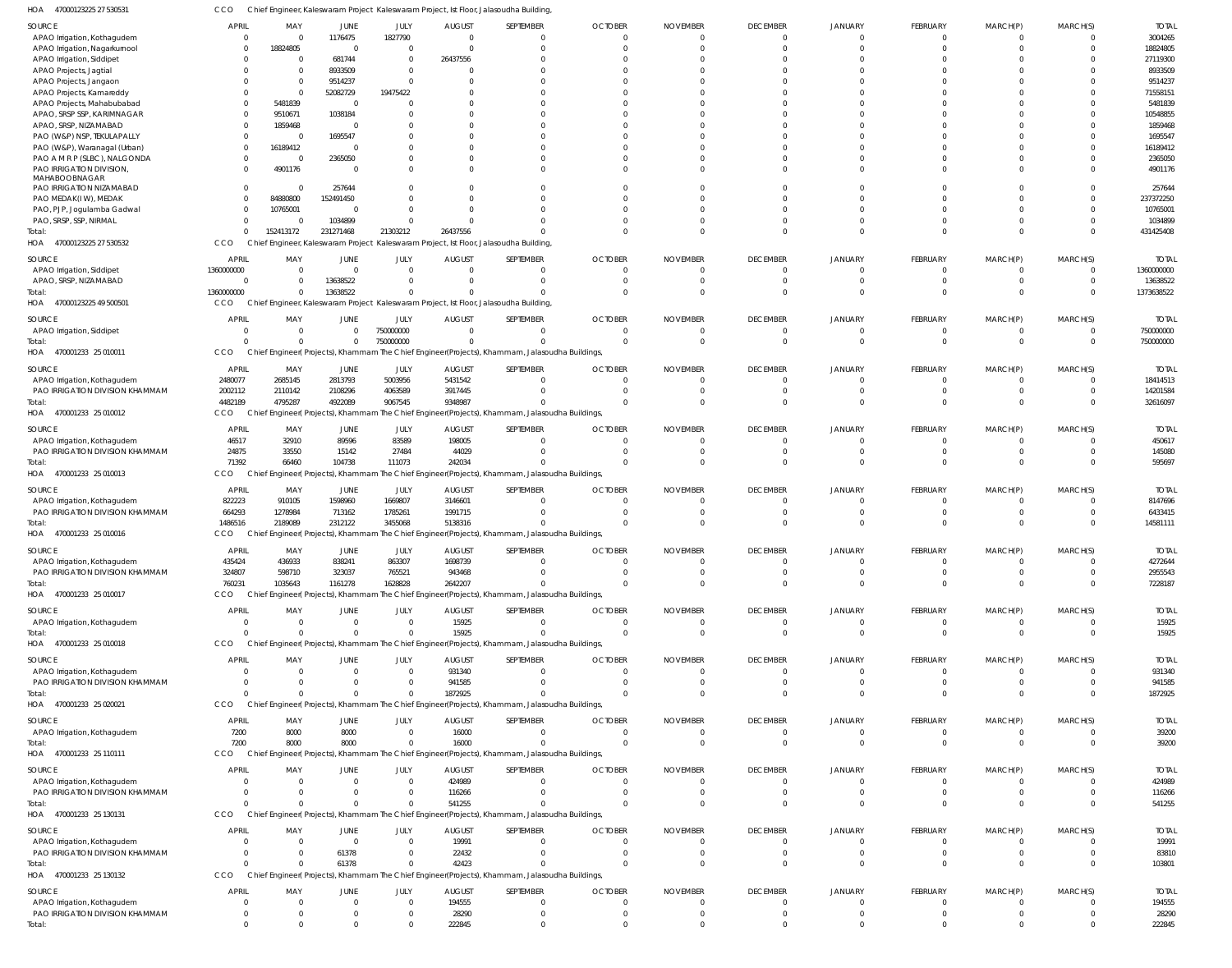| HOA<br>470001233 25 130134                                     | ссо            |                                |                               |                      |                | Chief Engineer( Projects), Khammam The Chief Engineer(Projects), Khammam, Jalasoudha Buildings |                                                                                                                                               |                 |                              |                            |                      |                      |                      |                |
|----------------------------------------------------------------|----------------|--------------------------------|-------------------------------|----------------------|----------------|------------------------------------------------------------------------------------------------|-----------------------------------------------------------------------------------------------------------------------------------------------|-----------------|------------------------------|----------------------------|----------------------|----------------------|----------------------|----------------|
| SOURCE                                                         | <b>APRIL</b>   | MAY                            | JUNE                          | JULY                 | <b>AUGUST</b>  | SEPTEMBER                                                                                      | <b>OCTOBER</b>                                                                                                                                | <b>NOVEMBER</b> | <b>DECEMBER</b>              | <b>JANUARY</b>             | <b>FEBRUARY</b>      | MARCH(P)             | MARCH(S)             | <b>TOTAL</b>   |
| APAO Irrigation, Kothagudem                                    | 0              | $\overline{0}$                 | $\mathbf{0}$                  | $\Omega$             | 705789         | $\Omega$                                                                                       | $\Omega$                                                                                                                                      | 0               | $\mathbf{0}$                 | $\mathbf{0}$               | $\Omega$             | -0                   |                      | 705789         |
| Total:                                                         |                | $\Omega$                       | $\mathbf{0}$                  | $\Omega$             | 705789         | $\Omega$                                                                                       | $\Omega$                                                                                                                                      | $\Omega$        | $\overline{0}$               | $\Omega$                   | $\Omega$             | $\Omega$             | $\Omega$             | 705789         |
| HOA 470001233 25 130135                                        | CCO            |                                |                               |                      |                | Chief Engineer(Projects), Khammam The Chief Engineer(Projects), Khammam, Jalasoudha Buildings  |                                                                                                                                               |                 |                              |                            |                      |                      |                      |                |
| SOURCE                                                         | <b>APRIL</b>   | MAY                            | JUNE                          | JULY                 | <b>AUGUST</b>  | SEPTEMBER                                                                                      | <b>OCTOBER</b>                                                                                                                                | <b>NOVEMBER</b> | <b>DECEMBER</b>              | <b>JANUARY</b>             | <b>FEBRUARY</b>      | MARCH(P)             | MARCH(S)             | <b>TOTAL</b>   |
| APAO Irrigation, Kothagudem                                    |                | $\mathbf{0}$                   | $\overline{0}$                | $\Omega$             | 71044          | $\Omega$                                                                                       | $\Omega$                                                                                                                                      | 0               | $\mathbf{0}$                 | $\mathbf{0}$               | $\Omega$             | $\Omega$             | $\Omega$             | 71044          |
| PAO IRRIGATION DIVISION KHAMMAM                                | 0              | $\overline{0}$                 | 12059                         | $\Omega$             | 37552          | $\Omega$                                                                                       | $\Omega$                                                                                                                                      |                 | 0                            | C                          | $\Omega$             | $\Omega$             |                      | 49611          |
| Total:                                                         | 0              | $\Omega$                       | 12059                         | $\Omega$             | 108596         | $\Omega$                                                                                       | $\Omega$                                                                                                                                      |                 | $\Omega$                     | C                          | $\Omega$             | $\Omega$             | $\Omega$             | 120655         |
| HOA 470001233 25 140                                           | CCO            |                                |                               |                      |                | Chief Engineer(Projects), Khammam The Chief Engineer(Projects), Khammam, Jalasoudha Buildings  |                                                                                                                                               |                 |                              |                            |                      |                      |                      |                |
| SOURCE                                                         | <b>APRIL</b>   | MAY                            | JUNE                          | JULY                 | <b>AUGUST</b>  | SEPTEMBER                                                                                      | <b>OCTOBER</b>                                                                                                                                | <b>NOVEMBER</b> | <b>DECEMBER</b>              | <b>JANUARY</b>             | FEBRUARY             | MARCH(P)             | MARCH(S)             | <b>TOTAL</b>   |
| APAO Irrigation, Kothagudem                                    |                | $\overline{0}$                 | $\overline{0}$                | $\Omega$             | 106127         | $\Omega$                                                                                       | $\Omega$                                                                                                                                      |                 | $\mathbf{0}$                 | $\Omega$                   | $\Omega$             |                      |                      | 106127         |
| PAO IRRIGATION DIVISION KHAMMAM                                |                | $\overline{0}$                 | 11550                         | $\Omega$             | 8925           | $\Omega$                                                                                       | $\Omega$                                                                                                                                      |                 | $\mathbf{0}$                 | C                          | $\Omega$             |                      | $\Omega$             | 20475          |
| Total:                                                         |                | $\Omega$                       | 11550                         | $\Omega$             | 115052         | $\Omega$                                                                                       |                                                                                                                                               |                 | $\Omega$                     | C                          | $\Omega$             | $\Omega$             | $\Omega$             | 126602         |
| HOA 470001233 25 240                                           | CCO            |                                |                               |                      |                | Chief Engineer(Projects), Khammam The Chief Engineer(Projects), Khammam, Jalasoudha Buildings  |                                                                                                                                               |                 |                              |                            |                      |                      |                      |                |
|                                                                |                |                                |                               |                      |                |                                                                                                |                                                                                                                                               |                 |                              |                            |                      |                      |                      |                |
| SOURCE                                                         | <b>APRIL</b>   | MAY                            | JUNE                          | JULY                 | <b>AUGUST</b>  | SEPTEMBER                                                                                      | <b>OCTOBER</b>                                                                                                                                | <b>NOVEMBER</b> | <b>DECEMBER</b>              | <b>JANUARY</b>             | <b>FEBRUARY</b>      | MARCH(P)             | MARCH(S)             | <b>TOTAL</b>   |
| APAO Irrigation, Kothagudem<br>PAO IRRIGATION DIVISION KHAMMAM |                | $\mathbf{0}$<br>$\overline{0}$ | $\overline{0}$<br>21908       | $\Omega$<br>$\Omega$ | 27718<br>0     | $\Omega$<br>$\Omega$                                                                           | $\Omega$<br>$\Omega$                                                                                                                          |                 | $\mathbf{0}$<br>$\mathbf{0}$ | 0<br>C                     | - 0<br>$\Omega$      | $\Omega$             |                      | 27718<br>21908 |
| Total:                                                         |                | $\Omega$                       | 21908                         | $\Omega$             | 27718          | $\Omega$                                                                                       | $\Omega$                                                                                                                                      |                 | $\Omega$                     | $\Omega$                   | $\Omega$             | $\Omega$             | $\Omega$             | 49626          |
| 470001233 25 290291<br>HOA                                     | CCO            |                                |                               |                      |                | Chief Engineer(Projects), Khammam The Chief Engineer(Projects), Khammam, Jalasoudha Buildings  |                                                                                                                                               |                 |                              |                            |                      |                      |                      |                |
|                                                                |                |                                |                               |                      |                |                                                                                                |                                                                                                                                               |                 |                              |                            |                      |                      |                      |                |
| SOURCE                                                         | <b>APRIL</b>   | MAY                            | JUNE                          | JULY                 | <b>AUGUST</b>  | SEPTEMBER                                                                                      | <b>OCTOBER</b>                                                                                                                                | <b>NOVEMBER</b> | <b>DECEMBER</b>              | <b>JANUARY</b>             | <b>FEBRUARY</b>      | MARCH(P)             | MARCH(S)             | <b>TOTAL</b>   |
| PAO IRRIGATION DIVISION KHAMMAM                                | 20040          | 16442                          | 20040                         | 40080                | 33954          | $\Omega$                                                                                       | $\Omega$                                                                                                                                      |                 | $\mathbf{0}$                 | $\Omega$                   | $\Omega$             |                      | $\Omega$             | 130556         |
| Total:                                                         | 20040          | 16442                          | 20040                         | 40080                | 33954          | $\Omega$                                                                                       | $\Omega$                                                                                                                                      |                 | $\overline{0}$               | $\Omega$                   | $\Omega$             | $\Omega$             | $\Omega$             | 130556         |
| HOA 470001233 25 290292                                        | CCO            |                                |                               |                      |                | Chief Engineer( Projects), Khammam The Chief Engineer(Projects), Khammam, Jalasoudha Buildings |                                                                                                                                               |                 |                              |                            |                      |                      |                      |                |
| SOURCE                                                         | <b>APRIL</b>   | MAY                            | JUNE                          | JULY                 | <b>AUGUST</b>  | SEPTEMBER                                                                                      | <b>OCTOBER</b>                                                                                                                                | <b>NOVEMBER</b> | <b>DECEMBER</b>              | <b>JANUARY</b>             | <b>FEBRUARY</b>      | MARCH(P)             | MARCH(S)             | <b>TOTAL</b>   |
| PAO IRRIGATION DIVISION KHAMMAM                                | 250            | 500                            | 250                           | 500                  | 1000           | $\Omega$                                                                                       | $\Omega$                                                                                                                                      | 0               | $\mathbf{0}$                 | 0                          | $\Omega$             | - 0                  | $\Omega$             | 2500           |
| Total:                                                         | 250            | 500                            | 250                           | 500                  | 1000           | $\Omega$                                                                                       | $\Omega$                                                                                                                                      |                 | $\mathbf{0}$                 | C                          | $\Omega$             | $\Omega$             | $\Omega$             | 2500           |
| HOA 470001233 25 290293                                        | CCO            |                                |                               |                      |                | Chief Engineer(Projects), Khammam The Chief Engineer(Projects), Khammam, Jalasoudha Buildings, |                                                                                                                                               |                 |                              |                            |                      |                      |                      |                |
| SOURCE                                                         | <b>APRIL</b>   | MAY                            | JUNE                          | JULY                 | <b>AUGUST</b>  | SEPTEMBER                                                                                      | <b>OCTOBER</b>                                                                                                                                | <b>NOVEMBER</b> | <b>DECEMBER</b>              | <b>JANUARY</b>             | FEBRUARY             | MARCH(P)             | MARCH(S)             | <b>TOTAL</b>   |
| PAO IRRIGATION DIVISION KHAMMAM                                | 6567           | 13134                          | 6567                          | 13133                | 26639          | $\Omega$                                                                                       | $\Omega$                                                                                                                                      |                 | $\mathbf{0}$                 | $\Omega$                   | $\Omega$             |                      |                      | 66040          |
| Total:                                                         | 6567           | 13134                          | 6567                          | 13133                | 26639          | $\Omega$                                                                                       | $\Omega$                                                                                                                                      |                 | $\Omega$                     | $\Omega$                   | $\Omega$             | $\Omega$             | $\Omega$             | 66040          |
| HOA<br>470001233 25 290294                                     | CCO            | Chief                          | ngineer( Projects), Khammam ' |                      |                | The Chief Engineer(Projects), Khammam, Jalasoudha Buildings                                    |                                                                                                                                               |                 |                              |                            |                      |                      |                      |                |
|                                                                |                |                                |                               |                      |                |                                                                                                |                                                                                                                                               |                 |                              |                            |                      |                      |                      |                |
| SOURCE                                                         | <b>APRIL</b>   | MAY                            | JUNE                          | JULY                 | <b>AUGUST</b>  | SEPTEMBER                                                                                      | <b>OCTOBER</b>                                                                                                                                | <b>NOVEMBER</b> | <b>DECEMBER</b>              | <b>JANUARY</b>             | FEBRUARY             | MARCH(P)             | MARCH(S)             | <b>TOTAL</b>   |
| PAO IRRIGATION DIVISION KHAMMAM                                | 3916<br>3916   | 7832                           | 3916<br>3916                  | 7832                 | 15886          | $\Omega$<br>$\Omega$                                                                           | $\overline{0}$<br>$\Omega$                                                                                                                    | $\Omega$        | $\overline{0}$<br>$\Omega$   | $\overline{0}$<br>$\Omega$ | $\Omega$<br>$\Omega$ | $\Omega$<br>$\Omega$ | $\Omega$<br>$\Omega$ | 39382<br>39382 |
| Total:<br>470001233 25 300302<br>HOA                           | CCO            | 7832                           |                               | 7832                 | 15886          |                                                                                                |                                                                                                                                               |                 |                              |                            |                      |                      |                      |                |
|                                                                |                |                                |                               |                      |                | Chief Engineer(Projects), Khammam The Chief Engineer(Projects), Khammam, Jalasoudha Buildings  |                                                                                                                                               |                 |                              |                            |                      |                      |                      |                |
| SOURCE                                                         | <b>APRIL</b>   | MAY                            | JUNE                          | JULY                 | <b>AUGUST</b>  | SEPTEMBER                                                                                      | <b>OCTOBER</b>                                                                                                                                | <b>NOVEMBER</b> | <b>DECEMBER</b>              | <b>JANUARY</b>             | <b>FEBRUARY</b>      | MARCH(P)             | MARCH(S)             | <b>TOTAL</b>   |
| APAO Irrigation, Kothagudem                                    | 358083         | $\overline{0}$                 | 37058                         | $\Omega$             | 1452828        | $\Omega$                                                                                       | $\Omega$                                                                                                                                      |                 | $\overline{0}$               | $\Omega$                   | $\Omega$             |                      | $\Omega$             | 1847969        |
| Total:                                                         | 358083         | $\Omega$                       | 37058                         | $\Omega$             | 1452828        | $\Omega$                                                                                       | $\Omega$                                                                                                                                      |                 | $\mathbf 0$                  | $\Omega$                   | $\Omega$             | $\Omega$             | $\Omega$             | 1847969        |
| HOA 47000123425 26 270272                                      | CCO            |                                |                               |                      |                | Chief Engineer(Projects), Khammam The Chief Engineer(Projects), Khammam, Jalasoudha Buildings, |                                                                                                                                               |                 |                              |                            |                      |                      |                      |                |
| <b>SOURCE</b>                                                  | <b>APRIL</b>   | MAY                            | <b>JUNE</b>                   | JULY                 | <b>AUGUST</b>  | SEPTEMBER                                                                                      | <b>OCTOBER</b>                                                                                                                                | <b>NOVEMBER</b> | <b>DECEMBER</b>              | <b>JANUARY</b>             | <b>FEBRUARY</b>      | MARCH(P)             | MARCH(S)             | <b>TOTAL</b>   |
| PAO IRRIGATION DIVISION KHAMMAM                                | 0              | $\Omega$                       | 2492546                       | $\Omega$             | $\overline{0}$ | $\Omega$                                                                                       | $\Omega$                                                                                                                                      |                 | $\mathbf{0}$                 | 0                          | $\Omega$             |                      | 0                    | 2492546        |
| Total:                                                         |                | $\Omega$                       | 2492546                       | $\Omega$             | $\mathbf 0$    | $\Omega$                                                                                       | $\Omega$                                                                                                                                      |                 | $\overline{0}$               | $\Omega$                   | $\Omega$             | $\Omega$             | $\Omega$             | 2492546        |
| HOA 47000123525 26 530531                                      | CCO            |                                |                               |                      |                |                                                                                                | THE CHIEF ENGINEER, Nagarjuna Sagar Project & AMR SLBC Proj, Vth Floor, Jalasoudha Buildings, Erram Manzil,                                   |                 |                              |                            |                      |                      |                      |                |
| <b>SOURCE</b>                                                  | APRIL          | MAY                            | JUNE                          | <b>JULY</b>          | <b>AUGUST</b>  | SEPTEMBER                                                                                      | <b>OCTOBER</b>                                                                                                                                | <b>NOVEMBER</b> | <b>DECEMBER</b>              | <b>JANUARY</b>             | FEBRUARY             | MARCH(P)             | MARCH(S)             | <b>TOTAL</b>   |
| PAO A M R P (SLBC), NALGONDA                                   |                | $\Omega$                       | 758480377                     | 579512804            | 301419073      |                                                                                                |                                                                                                                                               |                 | $\Omega$                     | $\Omega$                   | $\Omega$             | $\mathbf{0}$         | $\Omega$             | 1639412254     |
| Total:                                                         |                | $\Omega$                       | 758480377                     | 579512804            | 301419073      | $\cap$                                                                                         |                                                                                                                                               |                 | $\Omega$                     | $\Omega$                   | $\Omega$             | $\mathbf 0$          | $\Omega$             | 1639412254     |
| HOA 470001800 04 010011                                        | CCO            |                                |                               |                      |                |                                                                                                | Engineer-in-Chief, Major Irrigation, Flood Controland Drainage Engineer-in-Chief, Major Irrigation, Flood Control & Drainage, Jalasoudha Bldg |                 |                              |                            |                      |                      |                      |                |
|                                                                |                |                                |                               |                      |                |                                                                                                |                                                                                                                                               |                 |                              |                            |                      |                      |                      |                |
| SOURCE                                                         | <b>APRIL</b>   | MAY                            | JUNE                          | JULY                 | <b>AUGUST</b>  | SEPTEMBER                                                                                      | <b>OCTOBER</b>                                                                                                                                | <b>NOVEMBER</b> | <b>DECEMBER</b>              | <b>JANUARY</b>             | <b>FEBRUARY</b>      | MARCH(P)             | MARCH(S)             | <b>TOTAL</b>   |
| APAO Irrigation, Kamareddy                                     | 777419         | $\overline{0}$                 | $\overline{0}$                | $\overline{0}$       | $\overline{0}$ | $\Omega$                                                                                       | $\Omega$                                                                                                                                      |                 | $\mathbf{0}$                 | $\overline{0}$             | $\Omega$             | $\Omega$             |                      | 777419         |
| APAO Irrigation, Sangareddy                                    | 183699         | 220665                         | 220665                        | 481163               | 322824         | $\Omega$                                                                                       | $\Omega$                                                                                                                                      |                 | $\Omega$                     | C                          | $\Omega$             | $\Omega$             |                      | 1429016        |
| PAO IRRIGATION RANGA REDDY DISTRICT                            | 1721507        | 1736425                        | 1661318                       | 3353133              | 2816166        |                                                                                                |                                                                                                                                               |                 | 0<br>$\Omega$                | $\Omega$<br>$\mathsf{C}$   | $\Omega$<br>$\Omega$ | $\Omega$<br>$\Omega$ | $\Omega$             | 11288549       |
| Total:<br>470001800 04 010012<br>HOA                           | 2682625<br>CCO | 1957090                        | 1881983                       | 3834296              | 3138990        |                                                                                                | Engineer-in-Chief, Major Irrigation, Flood Controland Drainage Engineer-in-Chief, Major Irrigation, Flood Control & Drainage, Jalasoudha Bldg |                 |                              |                            |                      |                      |                      | 13494984       |
|                                                                |                |                                |                               |                      |                |                                                                                                |                                                                                                                                               |                 |                              |                            |                      |                      |                      |                |
| SOURCE                                                         | <b>APRIL</b>   | MAY                            | JUNE                          | JULY                 | <b>AUGUST</b>  | SEPTEMBER                                                                                      | <b>OCTOBER</b>                                                                                                                                | <b>NOVEMBER</b> | <b>DECEMBER</b>              | <b>JANUARY</b>             | FEBRUARY             | MARCH(P)             | MARCH(S)             | <b>TOTAL</b>   |
| APAO Irrigation, Kamareddy                                     | 2755           | $\overline{0}$                 | $\overline{0}$                | $\Omega$             | $\overline{0}$ | $\Omega$                                                                                       | $\Omega$                                                                                                                                      |                 | $\mathbf{0}$                 | $\mathbf{0}$               | - 0                  |                      |                      | 2755           |
| PAO IRRIGATION RANGA REDDY DISTRICT                            | 37048          | 38750                          | 71131                         | 71983                | 113629         | $\Omega$                                                                                       | $\Omega$                                                                                                                                      |                 | 0                            | $\Omega$                   | $\Omega$             | $\Omega$             |                      | 332541         |
| Total:                                                         | 39803          | 38750                          | 71131                         | 71983                | 113629         | $\Omega$                                                                                       |                                                                                                                                               |                 | $\Omega$                     | $\Omega$                   | $\Omega$             | $\Omega$             | $\Omega$             | 335296         |
| 470001800 04 010013<br>HOA                                     | CCO            |                                |                               |                      |                |                                                                                                | Engineer-in-Chief, Major Irrigation, Flood Controland Drainage Engineer-in-Chief, Major Irrigation, Flood Control & Drainage, Jalasoudha Bldg |                 |                              |                            |                      |                      |                      |                |
| SOURCE                                                         | <b>APRIL</b>   | MAY                            | JUNE                          | JULY                 | <b>AUGUST</b>  | SEPTEMBER                                                                                      | <b>OCTOBER</b>                                                                                                                                | <b>NOVEMBER</b> | <b>DECEMBER</b>              | <b>JANUARY</b>             | <b>FEBRUARY</b>      | MARCH(P)             | MARCH(S)             | <b>TOTAL</b>   |
| APAO Irrigation, Kamareddy                                     | 258328         | $\overline{0}$                 | $\overline{0}$                | $\Omega$             | $\overline{0}$ | $\Omega$                                                                                       | $\Omega$                                                                                                                                      |                 | $\mathbf{0}$                 | $\Omega$                   | $\Omega$             | $\Omega$             |                      | 258328         |
| APAO Irrigation, Sangareddy                                    | 60972          | 74410                          | 74410                         | 159787               | 107145         | $\Omega$                                                                                       | $\Omega$                                                                                                                                      |                 | $\Omega$                     | C                          | $\Omega$             | $\Omega$             |                      | 476724         |
| PAO IRRIGATION RANGA REDDY DISTRICT                            | 581948         | 603522                         | 1105991                       | 1134228              | 1819455        |                                                                                                | $\Omega$                                                                                                                                      |                 | 0                            | $\Omega$                   | $\Omega$             | $\Omega$             |                      | 5245144        |
| Total:                                                         | 901248         | 677932                         | 1180401                       | 1294015              | 1926600        |                                                                                                |                                                                                                                                               |                 | $\Omega$                     | $\Omega$                   | $\Omega$             | $\Omega$             | $\Omega$             | 5980196        |
| 470001800 04 010016<br>HOA                                     | CCO            |                                |                               |                      |                |                                                                                                | Engineer-in-Chief, Major Irrigation,Flood ControlandDrainage Engineer-in-Chief, Major Irrigation, Flood Control & Drainage,Jalasoudha Bldg    |                 |                              |                            |                      |                      |                      |                |
| SOURCE                                                         | <b>APRIL</b>   | MAY                            | JUNE                          | JULY                 | <b>AUGUST</b>  | SEPTEMBER                                                                                      | <b>OCTOBER</b>                                                                                                                                | <b>NOVEMBER</b> | <b>DECEMBER</b>              | <b>JANUARY</b>             | FEBRUARY             | MARCH(P)             | MARCH(S)             | <b>TOTAL</b>   |
| APAO Irrigation, Kamareddy                                     | 104886         | $\overline{0}$                 | $\overline{0}$                | $\Omega$             | $\overline{0}$ | $\Omega$                                                                                       | $\Omega$                                                                                                                                      |                 | $\Omega$                     | $\Omega$                   | - 0                  |                      |                      | 104886         |
| APAO Irrigation, Sangareddy                                    | 26363          | 32174                          | 32174                         | 69089                | 46328          | $\Omega$                                                                                       | $\Omega$                                                                                                                                      |                 | $\Omega$                     | $\Omega$                   | $\Omega$             |                      |                      | 206128         |
| PAO IRRIGATION RANGA REDDY DISTRICT                            | 493415         | 511743                         | 952430                        | 967149               | 1529467        | $\Omega$                                                                                       |                                                                                                                                               |                 | 0                            | $\Omega$                   | $\Omega$             |                      |                      | 4454204        |
| Total:                                                         | 624664         | 543917                         | 984604                        | 1036238              | 1575795        | $\cap$                                                                                         |                                                                                                                                               |                 | $\Omega$                     | $\Omega$                   | $\Omega$             | $\Omega$             | $\Omega$             | 4765218        |
| HOA 470001800 04 010017                                        | CCO            |                                |                               |                      |                |                                                                                                | Engineer-in-Chief, Major Irrigation, Flood Controland Drainage Engineer-in-Chief, Major Irrigation, Flood Control & Drainage, Jalasoudha Bldg |                 |                              |                            |                      |                      |                      |                |
|                                                                |                |                                |                               |                      |                |                                                                                                |                                                                                                                                               |                 |                              |                            |                      |                      |                      |                |
| <b>SOURCE</b>                                                  | <b>APRIL</b>   | MAY                            | JUNE                          | JULY                 | <b>AUGUST</b>  | SEPTEMBER                                                                                      | <b>OCTOBER</b>                                                                                                                                | <b>NOVEMBER</b> | <b>DECEMBER</b>              | <b>JANUARY</b>             | <b>FEBRUARY</b>      | MARCH(P)             | MARCH(S)             | <b>TOTAL</b>   |
| PAO IRRIGATION RANGA REDDY DISTRICT                            | 0              | $\mathbf{0}$                   | 29426                         | $\Omega$<br>$\Omega$ | $\overline{0}$ | $\overline{0}$                                                                                 | $\mathbf{0}$                                                                                                                                  | 0               | $\mathbf{0}$                 | 0                          | $\Omega$             | $\Omega$             |                      | 29426          |
| Total:                                                         | $\mathbf 0$    | $\overline{0}$                 | 29426                         |                      | $\mathbf{0}$   | $\Omega$                                                                                       | $\mathbf 0$                                                                                                                                   | 0               | $\mathbf{0}$                 | $\overline{0}$             | $\Omega$             | $\Omega$             | $\Omega$             | 29426          |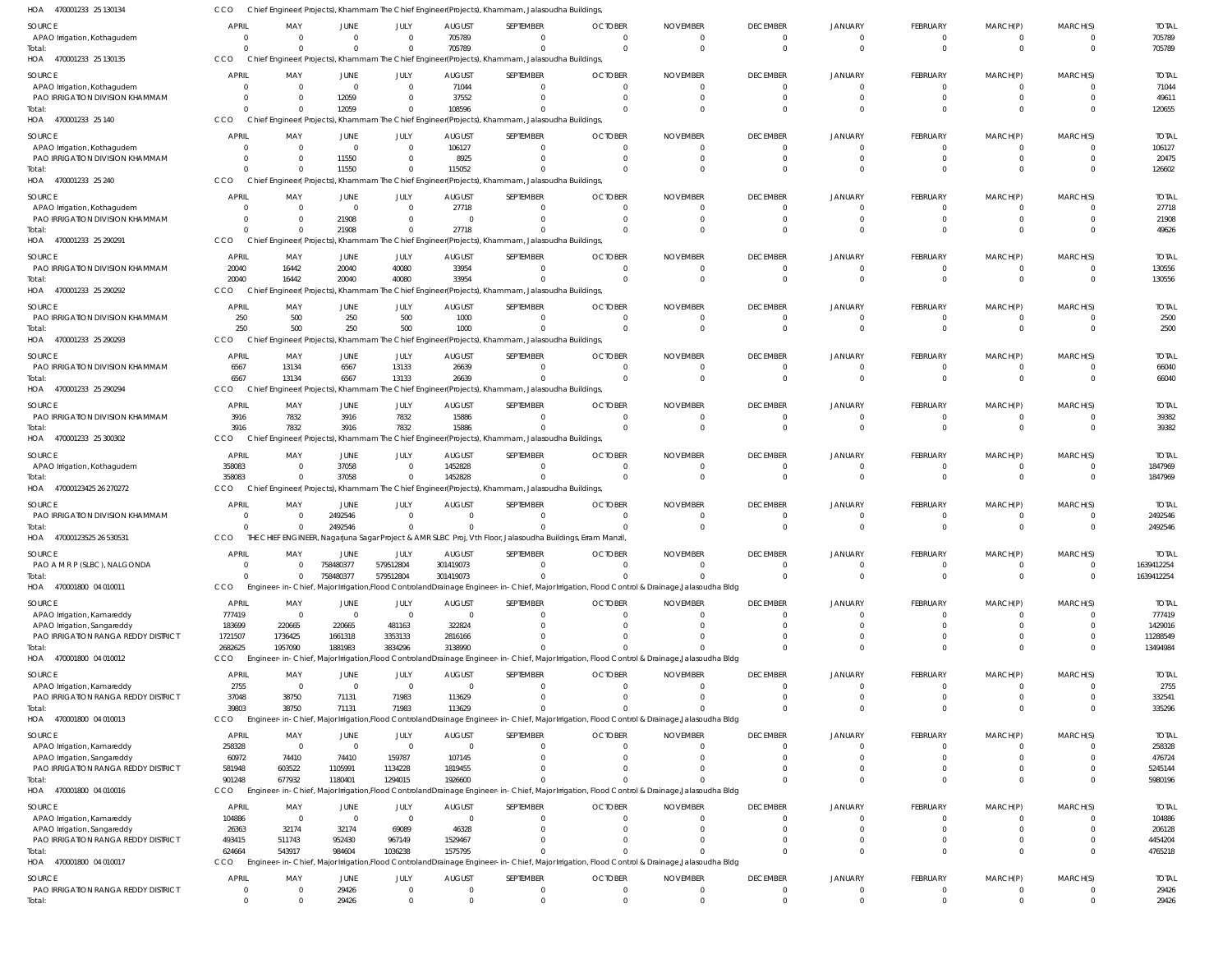470001800 04 010018 HOA CCO Engineer-in-Chief, Major Irrigation,Flood ControlandDrainage Engineer-in-Chief, Major Irrigation, Flood Control & Drainage,Jalasoudha Bldg

| SOURCE                              | <b>APRIL</b> | MAY            | JUNE        | JULY           | <b>AUGUST</b>  | SEPTEMBER    | <b>OCTOBER</b>                                                                                                                                | <b>NOVEMBER</b> | <b>DECEMBER</b> | <b>JANUARY</b> | <b>FEBRUARY</b> | MARCH(P) | MARCH(S) | <b>TOTAL</b> |
|-------------------------------------|--------------|----------------|-------------|----------------|----------------|--------------|-----------------------------------------------------------------------------------------------------------------------------------------------|-----------------|-----------------|----------------|-----------------|----------|----------|--------------|
| APAO Irrigation, Kamareddy          | $\Omega$     | $\Omega$       | $\Omega$    | $\Omega$       | 310832         |              | $\Omega$                                                                                                                                      | $\Omega$        | $\Omega$        | $\Omega$       | $\mathbf{0}$    |          |          | 310832       |
| APAO Irrigation, Sangareddy         |              | $\Omega$       |             | $\Omega$       | 54736          |              | $\Omega$                                                                                                                                      | $\Omega$        | $\Omega$        | $\Omega$       | 0               |          |          | 54736        |
| PAO IRRIGATION RANGA REDDY DISTRICT |              | $\Omega$       |             |                | 477302         |              |                                                                                                                                               |                 |                 | $\cap$         | <sup>0</sup>    |          |          | 477302       |
| Total                               | $\Omega$     | $\Omega$       |             | $\Box$         | 842870         |              | $\Omega$                                                                                                                                      |                 |                 | $\cap$         | $\Omega$        |          |          | 842870       |
| HOA 470001800 04 110111             | CCO          |                |             |                |                |              | Engineer-in-Chief, Major Irrigation,Flood ControlandDrainage Engineer-in-Chief, Major Irrigation, Flood Control & Drainage,Jalasoudha Bldg    |                 |                 |                |                 |          |          |              |
|                                     |              |                |             |                |                |              |                                                                                                                                               |                 |                 |                |                 |          |          |              |
| SOURCE                              | <b>APRIL</b> | MAY            | JUNE        | JULY           | <b>AUGUST</b>  | SEPTEMBER    | <b>OCTOBER</b>                                                                                                                                | <b>NOVEMBER</b> | <b>DECEMBER</b> | <b>JANUARY</b> | <b>FEBRUARY</b> | MARCH(P) | MARCH(S) | <b>TOTAI</b> |
| APAO Irrigation, Kamareddy          | $\Omega$     | $\Omega$       | $\Omega$    | $\Omega$       | 341850         | $\Omega$     | $\Omega$                                                                                                                                      | $\Omega$        | $\Omega$        | $\Omega$       | $\Omega$        | 0        |          | 341850       |
| Total:                              |              | $\Omega$       |             | $\Omega$       | 341850         |              |                                                                                                                                               | $\Omega$        | $\Omega$        |                | $\Omega$        | $\Omega$ | $\Omega$ | 341850       |
| HOA 470001800 04 130131             | CCO          |                |             |                |                |              | Engineer-in-Chief, Major Irrigation, Flood Controland Drainage Engineer-in-Chief, Major Irrigation, Flood Control & Drainage, Jalasoudha Bldg |                 |                 |                |                 |          |          |              |
| SOURCE                              | <b>APRIL</b> | MAY            | JUNE        | JULY           | <b>AUGUST</b>  | SEPTEMBER    | <b>OCTOBER</b>                                                                                                                                | <b>NOVEMBER</b> | <b>DECEMBER</b> | <b>JANUARY</b> | <b>FEBRUARY</b> | MARCH(P) | MARCH(S) | <b>TOTAL</b> |
| APAO Irrigation, Kamareddy          | $\Omega$     | $\overline{0}$ | 18000       | $\Omega$       | $\overline{0}$ |              | $\Omega$                                                                                                                                      | $\Omega$        | $\Omega$        | - 0            | $\Omega$        |          |          | 18000        |
| PAO IRRIGATION NIZAMABAD            |              | $\Omega$       | 2414        | $\Omega$       | 5276           |              | -0                                                                                                                                            | $\Omega$        |                 |                | 0               |          |          | 7690         |
| PAO IRRIGATION RANGA REDDY DISTRICT | $\Omega$     | 21460          | 12815       | $\Omega$       | 42936          |              |                                                                                                                                               |                 |                 |                |                 |          |          | 77211        |
|                                     | $\Omega$     | 21460          |             |                |                |              |                                                                                                                                               |                 |                 | $\Omega$       | $\Omega$        |          |          |              |
| Total:                              |              |                | 33229       |                | 48212          |              |                                                                                                                                               |                 |                 |                |                 |          |          | 102901       |
| HOA 470001800 04 130132             | CCO          |                |             |                |                |              | Engineer-in-Chief, Major Irrigation,Flood ControlandDrainage Engineer-in-Chief, Major Irrigation, Flood Control & Drainage,Jalasoudha Bldg    |                 |                 |                |                 |          |          |              |
| SOURCE                              | APRIL        | MAY            | JUNE        | JULY           | <b>AUGUST</b>  | SEPTEMBER    | <b>OCTOBER</b>                                                                                                                                | <b>NOVEMBER</b> | <b>DECEMBER</b> | <b>JANUARY</b> | <b>FEBRUARY</b> | MARCH(P) | MARCH(S) | <b>TOTAL</b> |
| APAO Irrigation, Kamareddy          |              | $\Omega$       |             | $\Omega$       | 189910         |              | $\Omega$                                                                                                                                      | $\Omega$        |                 |                |                 |          |          | 189910       |
| PAO IRRIGATION NIZAMABAD            |              | $\Omega$       |             | $\Omega$       | 35103          |              |                                                                                                                                               | $\Omega$        |                 |                |                 |          |          | 35103        |
| PAO IRRIGATION RANGA REDDY DISTRICT |              | $\Omega$       |             |                | 44598          |              |                                                                                                                                               |                 |                 |                |                 |          |          | 44598        |
| Total:                              |              |                |             | $\Omega$       | 269611         |              |                                                                                                                                               |                 |                 |                | $\Omega$        |          |          | 269611       |
| HOA 470001800 04 130133             | CCO          |                |             |                |                |              | Engineer-in-Chief, Major Irrigation, Flood Controland Drainage Engineer-in-Chief, Major Irrigation, Flood Control & Drainage, Jalasoudha Bldg |                 |                 |                |                 |          |          |              |
|                                     |              |                |             |                |                |              |                                                                                                                                               |                 |                 |                |                 |          |          |              |
| SOURCE                              | <b>APRIL</b> | MAY            | JUNE        | JULY           | <b>AUGUST</b>  | SEPTEMBER    | <b>OCTOBER</b>                                                                                                                                | <b>NOVEMBER</b> | <b>DECEMBER</b> | <b>JANUARY</b> | <b>FEBRUARY</b> | MARCH(P) | MARCH(S) | <b>TOTAL</b> |
| PAO IRRIGATION NIZAMABAD            | $\Omega$     | 2000           | 6800        | $\overline{0}$ | $\Omega$       | 0            | $\Omega$                                                                                                                                      | $\Omega$        |                 |                | 0               |          |          | 8800         |
| Total:                              | $\Omega$     | 2000           | 6800        | $\Omega$       | $\Omega$       | $\Omega$     | $\Omega$                                                                                                                                      | $\Omega$        | $\Omega$        | $\Omega$       | $\mathbf{0}$    | $\Omega$ | $\Omega$ | 8800         |
| HOA 470001800 04 130134             | <b>CCO</b>   | Engineer-      |             |                |                |              | -in-Chief, Major Irrigation,Flood ControlandDrainage Engineer-in-Chief, Major Irrigation, Flood Control & Drainage,Jalasoudha Bldg            |                 |                 |                |                 |          |          |              |
|                                     |              |                |             |                |                |              |                                                                                                                                               |                 |                 |                |                 |          |          |              |
| SOURCE                              | <b>APRIL</b> | MAY            | JUNE        | JULY           | <b>AUGUST</b>  | SEPTEMBER    | <b>OCTOBER</b>                                                                                                                                | <b>NOVEMBER</b> | <b>DECEMBER</b> | JANUARY        | <b>FEBRUARY</b> | MARCH(P) | MARCH(S) | <b>TOTAI</b> |
| APAO Irrigation, Kamareddy          |              | $\Omega$       |             | $\Omega$       | 99000          |              | $\Omega$                                                                                                                                      | $\Omega$        |                 |                | 0               |          |          | 99000        |
| PAO IRRIGATION RANGA REDDY DISTRICT |              | $\Omega$       |             | $\Omega$       | 388571         |              |                                                                                                                                               |                 |                 |                | <sup>0</sup>    |          |          | 388571       |
| Total:                              |              | $\Omega$       |             | $\Omega$       | 487571         |              |                                                                                                                                               |                 |                 |                | $\Omega$        |          |          | 487571       |
| HOA 470001800 04 240                | CCO          |                |             |                |                |              | Engineer-in-Chief, Major Irrigation,Flood ControlandDrainage Engineer-in-Chief, Major Irrigation, Flood Control & Drainage,Jalasoudha Bldg    |                 |                 |                |                 |          |          |              |
| SOURCE                              | <b>APRIL</b> | MAY            | JUNE        | JULY           | <b>AUGUST</b>  | SEPTEMBER    | <b>OCTOBER</b>                                                                                                                                | <b>NOVEMBER</b> | <b>DECEMBER</b> | <b>JANUARY</b> | <b>FEBRUARY</b> | MARCH(P) | MARCH(S) | <b>TOTAL</b> |
| PAO IRRIGATION RANGA REDDY DISTRICT | $\mathbf{0}$ | $\overline{0}$ | - 0         | $\Omega$       | 114484         | 0            | $\Omega$                                                                                                                                      | $\Omega$        |                 |                | $\mathbf{0}$    | 0        |          | 114484       |
| Total                               | $\Omega$     | $\Omega$       | $\Omega$    | $\Omega$       | 114484         |              | $\Omega$                                                                                                                                      | $\Omega$        | $\Omega$        | $\Omega$       | $\Omega$        | $\Omega$ | $\Omega$ | 114484       |
| HOA 470001800 04 300302             | CCO          |                |             |                |                |              |                                                                                                                                               |                 |                 |                |                 |          |          |              |
|                                     |              |                |             |                |                |              | Engineer-in-Chief, Major Irrigation,Flood ControlandDrainage Engineer-in-Chief, Major Irrigation, Flood Control & Drainage,Jalasoudha Bldg    |                 |                 |                |                 |          |          |              |
| SOURCE                              | <b>APRIL</b> | MAY            | JUNE        | JULY           | <b>AUGUST</b>  | SEPTEMBER    | <b>OCTOBER</b>                                                                                                                                | <b>NOVEMBER</b> | <b>DECEMBER</b> | JANUARY        | <b>FEBRUARY</b> | MARCH(P) | MARCH(S) | <b>TOTAI</b> |
| PAO IRRIGATION NIZAMABAD            | 18863        | $\overline{0}$ | $\Omega$    | $\Omega$       | $\overline{0}$ | <sup>0</sup> | $\Omega$                                                                                                                                      | $\Omega$        | $\Omega$        |                | 0               |          |          | 18863        |
| PAO IRRIGATION RANGA REDDY DISTRICT | 181337       | 162449         | 162449      | 231708         | 181056         |              | $\Omega$                                                                                                                                      | $\Omega$        |                 |                | 0               |          |          | 918999       |
| Total:                              | 200200       | 162449         | 162449      | 231708         | 181056         |              |                                                                                                                                               |                 |                 |                | $\Omega$        |          |          | 937862       |
| HOA 470001800 04 510511             | CCO          |                |             |                |                |              | Engineer-in-Chief, Major Irrigation, Flood Controland Drainage Engineer-in-Chief, Major Irrigation, Flood Control & Drainage, Jalasoudha Bldg |                 |                 |                |                 |          |          |              |
|                                     |              |                |             |                |                |              |                                                                                                                                               |                 |                 |                |                 |          |          |              |
| SOURCE                              | <b>APRIL</b> | MAY            | JUNE        | JULY           | <b>AUGUST</b>  | SEPTEMBER    | <b>OCTOBER</b>                                                                                                                                | <b>NOVEMBER</b> | <b>DECEMBER</b> | <b>JANUARY</b> | <b>FEBRUARY</b> | MARCH(P) | MARCH(S) | <b>TOTAL</b> |
| PAO IRRIGATION RANGA REDDY DISTRICT | $\Omega$     | $\overline{0}$ |             | $\Omega$       | 6800           | $\Omega$     | $\Omega$                                                                                                                                      | $\Omega$        |                 |                | 0               |          |          | 6800         |
| Total:                              | $\Omega$     | $\Omega$       |             | $\Omega$       | 6800           |              | $\Omega$                                                                                                                                      | $\Omega$        | $\Omega$        | $\Omega$       | $\Omega$        | 0        | $\Omega$ | 6800         |
| HOA 470001800 05 010011             | CCO          |                |             |                |                |              | Chief Engineer, FMC (SRSP) & SYP, LMD Colony, Karimnagar Chief Engineer, FMC (SRSP) & SYP, LMD Colony,                                        |                 |                 |                |                 |          |          |              |
| SOURCE                              | APRIL        | MAY            | <b>JUNE</b> | JULY           | <b>AUGUST</b>  | SEPTEMBER    | <b>OCTOBER</b>                                                                                                                                | <b>NOVEMBER</b> | <b>DECEMBER</b> | <b>JANUARY</b> | FEBRUARY        | MARCH(P) | MARCH(S) | <b>TOTAL</b> |
| APAO Projects, Jagtial              | 860274       | 827090         | 832612      | 1307300        | 1882913        |              | $\Omega$                                                                                                                                      | $\Omega$        | $\Omega$        |                |                 |          |          | 5710189      |
| APAO Projects, Jangaon              | 315572       | 307578         | 308528      | 475730         | 441200         | $\Omega$     | $\Omega$                                                                                                                                      | $\Omega$        | $\Omega$        | $\Omega$       | $\Omega$        | $\Omega$ |          | 1848608      |
|                                     |              |                |             |                |                |              | $\Omega$                                                                                                                                      | $\Omega$        | $\Omega$        | $\Omega$       | $\Omega$        |          |          | 3692728      |
| APAO Projects, Peddapalli           | 492658       | 436466         | 583553      | 1127592        | 1052459        |              |                                                                                                                                               |                 | $\Omega$        | $\Omega$       | $\Omega$        |          |          |              |
| APAO Projects, Siddipet             | 614408       | 619440         | 761603      | 1275871        | 1150535        |              | $\Omega$                                                                                                                                      | $\Omega$        |                 |                |                 |          |          | 4421857      |
| APAO Projects, Siricilla            | 139313       | 128267         | 136229      | 271909         | 229695         |              | $\Omega$                                                                                                                                      | $\Omega$        |                 | $\Omega$       |                 |          |          | 905413       |
| APAO, SRSP SSP, KARIMNAGAR          | 5530842      | 5263885        | 5927433     | 11070822       | 11138067       |              | $\Omega$                                                                                                                                      | $\Omega$        | $\Omega$        | $\Omega$       | $\Omega$        | $\Omega$ |          | 38931049     |
| Total:                              | 7953067      | 7582726        | 8549958     | 15529224       | 15894869       |              | $\Omega$                                                                                                                                      | $\Omega$        | $\Omega$        | $\Omega$       | $\Omega$        | $\Omega$ |          | 55509844     |
| HOA 470001800 05 010012             | CCO          |                |             |                |                |              | Chief Engineer, FMC (SRSP) & SYP, LMD Colony, Karimnagar Chief Engineer, FMC (SRSP) & SYP, LMD Colony,                                        |                 |                 |                |                 |          |          |              |
| SOURCE                              | <b>APRIL</b> | MAY            | JUNE        | JULY           | <b>AUGUST</b>  | SEPTEMBER    | <b>OCTOBER</b>                                                                                                                                | <b>NOVEMBER</b> | <b>DECEMBER</b> | <b>JANUARY</b> | FEBRUARY        | MARCH(P) | MARCH(S) | <b>TOTAL</b> |
| APAO Projects, Jagtial              | 2865         | 3065           | 3965        | 3800           | 6260           | 0            | $\overline{0}$                                                                                                                                | $\Omega$        | $\Omega$        | $\Omega$       | $\mathbf{0}$    | 0        |          | 19955        |
| APAO Projects, Jangaon              | 1000         | 1000           | 1000        | 2000           | 9500           |              | $\Omega$                                                                                                                                      | $\Omega$        | $\Omega$        | $\Omega$       | 0               | $\Omega$ | $\Omega$ | 14500        |
| APAO Projects, Peddapalli           | 7430         | 12367          | 8770        | 25766          | 15534          |              | $\Omega$                                                                                                                                      | $\Omega$        | $\Omega$        | $\Omega$       | $\Omega$        |          |          | 69867        |
|                                     |              |                |             |                |                |              | $\Omega$                                                                                                                                      | $\Omega$        | $\Omega$        | $\Omega$       | $\Omega$        |          |          |              |
| APAO Projects, Siddipet             | 1210         | 1210           | 2420        | 2420           | 2420           |              |                                                                                                                                               |                 |                 |                |                 |          |          | 9680         |
| APAO Projects, Siricilla            | 1000         | 2000           | 1000        | 4390           | 2000           |              | $\Omega$                                                                                                                                      | $\Omega$        | $\Omega$        | $\Omega$       | 0               |          |          | 10390        |
| APAO, SRSP SSP, KARIMNAGAR          | 121462       | 166327         | 183437      | 419177         | 238779         |              | $\Omega$                                                                                                                                      | $\Omega$        | $\Omega$        | $\Omega$       | $\Omega$        | 0        |          | 1129182      |
| Total:                              | 134967       | 185969         | 200592      | 457553         | 274493         |              | $\Omega$                                                                                                                                      | $\Omega$        | $\Omega$        | $\Omega$       | $\Omega$        | 0        | $\Omega$ | 1253574      |
| HOA 470001800 05 010013             | <b>CCO</b>   |                |             |                |                |              | Chief Engineer, FMC (SRSP) & SYP, LMD Colony, Karimnagar Chief Engineer, FMC (SRSP) & SYP, LMD Colony,                                        |                 |                 |                |                 |          |          |              |
| SOURCE                              | <b>APRIL</b> | MAY            | JUNE        | JULY           | <b>AUGUST</b>  | SEPTEMBER    | <b>OCTOBER</b>                                                                                                                                | <b>NOVEMBER</b> | <b>DECEMBER</b> | <b>JANUARY</b> | FEBRUARY        | MARCH(P) | MARCH(S) | <b>TOTAL</b> |
| APAO Projects, Jagtial              | 286147       | 286300         | 464402      | 434869         | 962253         |              | $\Omega$                                                                                                                                      | $\Omega$        | $\Omega$        | $\Omega$       | 0               |          |          | 2433971      |
| APAO Projects, Jangaon              | 104630       | 111495         | 111813      | 157709         | 146250         |              | $\Omega$                                                                                                                                      | $\Omega$        | $\Omega$        | $\Omega$       | $\Omega$        |          |          | 631897       |
|                                     |              |                | 200760      | 666500         | 349786         |              | $\Omega$                                                                                                                                      | $\Omega$        | $\Omega$        | $\Omega$       |                 |          |          | 1671970      |
|                                     |              |                |             |                |                |              |                                                                                                                                               | $\Omega$        |                 | $\Omega$       |                 |          |          | 1624124      |
| APAO Projects, Peddapalli           | 163716       | 291208         |             |                |                |              |                                                                                                                                               |                 |                 |                |                 |          |          |              |
| APAO Projects, Siddipet             | 204345       | 213132         | 399723      | 424255         | 382669         |              | $\Omega$                                                                                                                                      |                 |                 |                |                 |          |          |              |
| APAO Projects, Siricilla            | 46218        | 75216          | 48371       | 149011         | 76224          |              | $\Omega$                                                                                                                                      | $\Omega$        | $\Omega$        | $\Omega$       |                 |          |          | 395040       |
| APAO, SRSP SSP, KARIMNAGAR          | 1814527      | 3249119        | 2087431     | 6128274        | 3819448        |              | $\Omega$                                                                                                                                      | $\Omega$        |                 | $\Omega$       | $\Omega$        | 0        |          | 17098799     |
| Total:                              | 2619583      | 4226470        | 3312500     | 7960618        | 5736630        |              | $\Omega$                                                                                                                                      | $\Omega$        | $\Omega$        | $\Omega$       | $\Omega$        | $\Omega$ | $\Omega$ | 23855801     |
| HOA<br>470001800 05 010015          | CCO          |                |             |                |                |              | Chief Engineer, FMC (SRSP) & SYP, LMD Colony, Karimnagar Chief Engineer, FMC (SRSP) & SYP, LMD Colony,                                        |                 |                 |                |                 |          |          |              |
| SOURCE                              | <b>APRIL</b> | MAY            | JUNE        | JULY           | <b>AUGUST</b>  | SEPTEMBER    | <b>OCTOBER</b>                                                                                                                                | <b>NOVEMBER</b> | <b>DECEMBER</b> | <b>JANUARY</b> | FEBRUARY        | MARCH(P) | MARCH(S) | <b>TOTAL</b> |
| APAO, SRSP SSP, KARIMNAGAR          | 4122         | 6572           | 4331        | 11054          | 6572           | 0            | $\overline{0}$                                                                                                                                | $\overline{0}$  | $\Omega$        | $\Omega$       | $\mathbf 0$     | 0        | $\Omega$ | 32651        |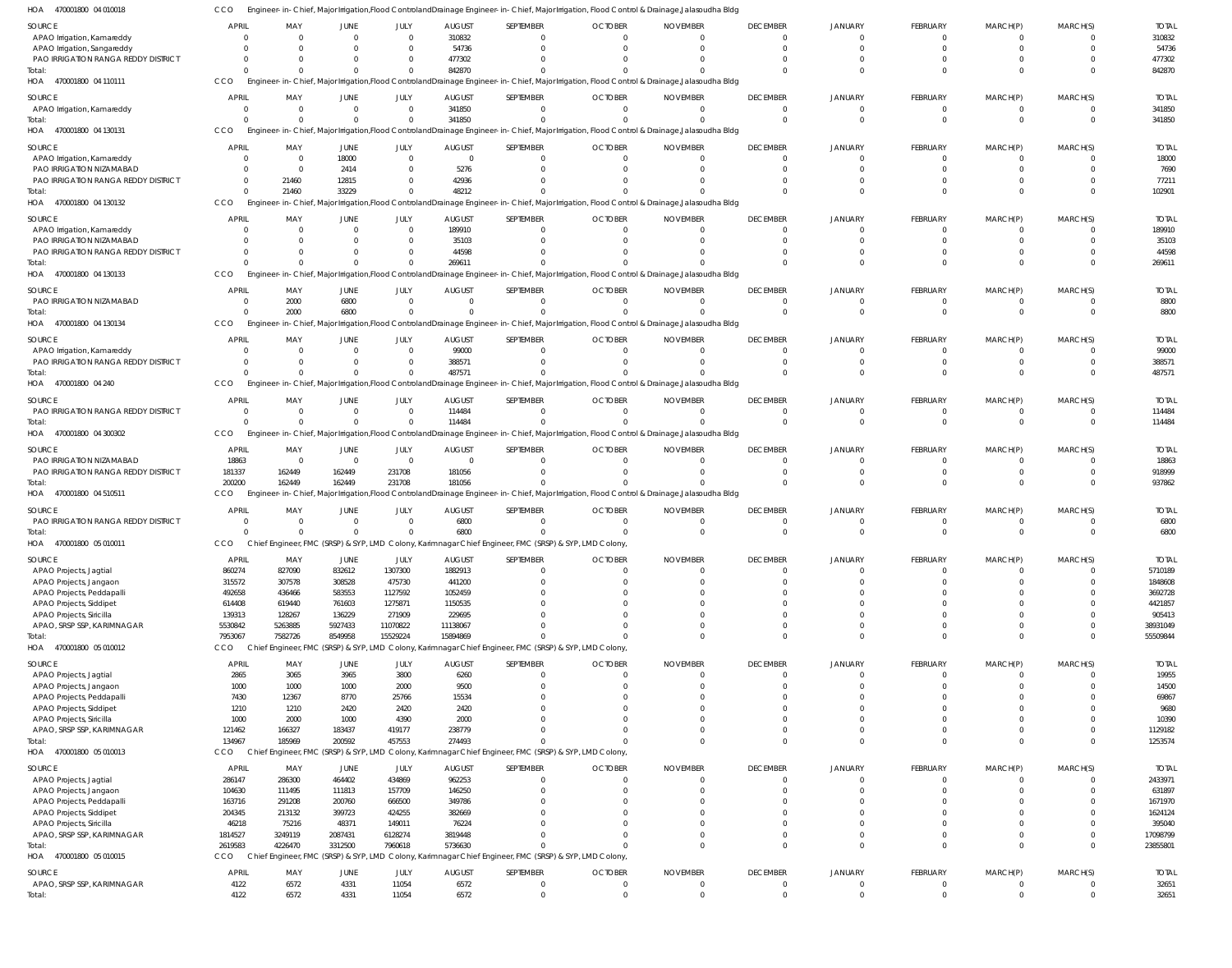| HOA<br>470001800 05 010016                            | CCO          |                  |                                       |                            |                   |                       | Chief Engineer, FMC (SRSP) & SYP, LMD Colony, Karimnagar Chief Engineer, FMC (SRSP) & SYP, LMD Colony  |                             |                             |                            |                    |                |                          |                   |
|-------------------------------------------------------|--------------|------------------|---------------------------------------|----------------------------|-------------------|-----------------------|--------------------------------------------------------------------------------------------------------|-----------------------------|-----------------------------|----------------------------|--------------------|----------------|--------------------------|-------------------|
| SOURCE                                                | APRIL        | MAY              | <b>JUNE</b>                           | JULY                       | <b>AUGUST</b>     | SEPTEMBER             | <b>OCTOBER</b>                                                                                         | <b>NOVEMBER</b>             | <b>DECEMBER</b>             | <b>JANUARY</b>             | FEBRUARY           | MARCH(P)       | MARCH(S)                 | <b>TOTAI</b>      |
| APAO Projects, Jagtial                                | 164196       | 164878           | 266235                                | 248520                     | 554237            | $\Omega$              |                                                                                                        | $\Omega$                    | $\mathbf{0}$                | $\overline{0}$             | $\Omega$           | - 0            | $\Omega$                 | 1398066           |
| APAO Projects, Jangaon                                | 37439        | 39896            | 40010                                 | 56431                      | 52331             | $\Omega$              |                                                                                                        |                             | $\Omega$                    | $\Omega$                   | $\Omega$           |                | $\Omega$                 | 226107            |
| APAO Projects, Peddapalli                             | 91935        | 165130           | 113670                                | 377888                     | 201045            | $\Omega$              |                                                                                                        |                             | $\Omega$                    |                            |                    |                |                          | 949668            |
| APAO Projects, Siddipet                               | 104522       | 109527           | 204391                                | 214322                     | 193505            |                       |                                                                                                        |                             | $\Omega$                    | $\Omega$                   |                    |                |                          | 826267            |
| APAO Projects, Siricilla                              | 19984        | 32523            | 20915                                 | 64629                      | 32957             |                       |                                                                                                        |                             | $\Omega$                    |                            |                    |                |                          | 171008            |
| APAO, SRSP SSP, KARIMNAGAR                            | 984913       | 1773014          | 1145423                               | 3366053                    | 2096326           |                       |                                                                                                        |                             | $\Omega$                    | $\Omega$                   | $\Omega$           |                | $\Omega$                 | 9365729           |
| Total:                                                | 1402989      | 2284968          | 1790644                               | 4327843                    | 3130401           |                       |                                                                                                        |                             | $\Omega$                    | $\Omega$                   | $\Omega$           | $\Omega$       | $\Omega$                 | 12936845          |
| HOA 470001800 05 010017                               | CCO          |                  |                                       |                            |                   |                       | Chief Engineer, FMC (SRSP) & SYP, LMD Colony, Karimnagar Chief Engineer, FMC (SRSP) & SYP, LMD Colony, |                             |                             |                            |                    |                |                          |                   |
| SOURCE                                                | <b>APRIL</b> | MAY              | JUNE                                  | JULY                       | <b>AUGUST</b>     | SEPTEMBER             | <b>OCTOBER</b>                                                                                         | <b>NOVEMBER</b>             | <b>DECEMBER</b>             | <b>JANUARY</b>             | <b>FEBRUARY</b>    | MARCH(P)       | MARCH(S)                 | <b>TOTAL</b>      |
| APAO Projects, Jangaon                                |              |                  | 28936                                 | $\mathbf{0}$               | $\overline{0}$    | $\Omega$              |                                                                                                        | $\Omega$                    | 0                           | $\mathbf{0}$               | $\Omega$           |                | $\Omega$                 | 28936             |
| APAO Projects, Peddapalli                             |              |                  | $\overline{0}$                        | $\mathbf{0}$               | 40643             | $\Omega$              |                                                                                                        |                             | $\Omega$                    | $\Omega$                   | $\Omega$           |                | $\Omega$                 | 40643             |
| APAO Projects, Siddipet                               |              |                  | $\overline{0}$                        | $\mathbf{0}$               | 11000             | $\Omega$              |                                                                                                        |                             | $\Omega$                    |                            | $\cap$             |                | <sup>0</sup>             | 11000             |
| APAO, SRSP SSP, KARIMNAGAR                            |              |                  | 85925                                 | $\mathbf{0}$               | 461420            | $\cap$                |                                                                                                        |                             | $\Omega$                    | $\Omega$                   | $\Omega$           |                |                          | 547345            |
| Total:                                                |              |                  | 114861                                | $\Omega$                   | 513063            | $\cap$                |                                                                                                        |                             | $\Omega$                    | $\Omega$                   | $\Omega$           | $\Omega$       | $\Omega$                 | 627924            |
| 470001800 05 010018<br>HOA                            | CCO          |                  |                                       |                            |                   |                       | Chief Engineer, FMC (SRSP) & SYP, LMD Colony, Karimnagar Chief Engineer, FMC (SRSP) & SYP, LMD Colony  |                             |                             |                            |                    |                |                          |                   |
|                                                       |              |                  |                                       |                            |                   |                       |                                                                                                        |                             |                             |                            |                    |                |                          |                   |
| SOURCE                                                | <b>APRIL</b> | MAY<br>$\Omega$  | JUNE<br>$\overline{0}$                | JULY<br>$\mathbf 0$        | <b>AUGUST</b>     | SEPTEMBER<br>$\Omega$ | <b>OCTOBER</b>                                                                                         | <b>NOVEMBER</b><br>$\Omega$ | <b>DECEMBER</b><br>$\Omega$ | <b>JANUARY</b><br>$\Omega$ | FEBRUARY<br>- 0    | MARCH(P)       | MARCH(S)<br>$\Omega$     | <b>TOTAI</b>      |
| APAO Projects, Jagtial                                |              |                  |                                       |                            | 239868            |                       |                                                                                                        |                             |                             |                            |                    |                |                          | 239868            |
| APAO Projects, Jangaon                                |              |                  | 0<br>$\Omega$                         | $\mathbf 0$<br>$\mathbf 0$ | 181764<br>71778   | $\Omega$<br>$\cap$    |                                                                                                        |                             | $\Omega$<br>$\Omega$        | $\Omega$                   | $\Omega$           |                | 0                        | 181764            |
| APAO Projects, Peddapalli                             |              |                  | $\Omega$                              | $\Omega$                   |                   | $\cap$                |                                                                                                        |                             | $\Omega$                    |                            |                    |                |                          | 71778             |
| APAO Projects, Siddipet<br>APAO, SRSP SSP, KARIMNAGAR |              |                  | $\Omega$                              | $\mathbf 0$                | 233645<br>2134561 |                       |                                                                                                        |                             | $\Omega$                    | $\Omega$                   | $\Omega$           |                | $\Omega$                 | 233645<br>2134561 |
| Total:                                                |              |                  | $\Omega$                              | $\Omega$                   | 2861616           |                       |                                                                                                        |                             | $\Omega$                    | $\Omega$                   | $\Omega$           | $\Omega$       | $\Omega$                 | 2861616           |
| HOA 470001800 05 020021                               | CCO          |                  |                                       |                            |                   |                       |                                                                                                        |                             |                             |                            |                    |                |                          |                   |
|                                                       |              |                  |                                       |                            |                   |                       | Chief Engineer, FMC (SRSP) & SYP, LMD Colony, Karimnagar Chief Engineer, FMC (SRSP) & SYP, LMD Colony, |                             |                             |                            |                    |                |                          |                   |
| SOURCE                                                | <b>APRIL</b> | MAY              | JUNE                                  | JULY                       | <b>AUGUST</b>     | SEPTEMBER             | <b>OCTOBER</b>                                                                                         | <b>NOVEMBER</b>             | <b>DECEMBER</b>             | <b>JANUARY</b>             | FEBRUARY           | MARCH(P)       | MARCH(S)                 | <b>TOTAI</b>      |
| APAO Projects, Peddapalli                             |              | 95928            | 47964                                 | 53292                      | $\overline{0}$    | $\Omega$              |                                                                                                        | $\Omega$                    | 0                           | 0                          | $\Omega$           |                | $\Omega$                 | 197184            |
| APAO Projects, Siddipet                               | $\Omega$     |                  | $\overline{0}$                        | $\mathbf 0$                | 24000             | $\Omega$              |                                                                                                        | $\Omega$                    | $\Omega$                    | $\Omega$                   | $\Omega$           | $\Omega$       | $\Omega$                 | 24000             |
| APAO, SRSP SSP, KARIMNAGAR                            | 40665        | $\overline{0}$   | 6869                                  | 5869                       | 138788            | $\Omega$              |                                                                                                        |                             | $\Omega$                    | $\Omega$                   | $\Omega$           | $\Omega$       | $\Omega$                 | 192191            |
| Total:                                                | 40665        | 95928            | 54833                                 | 59161                      | 162788            | $\Omega$              |                                                                                                        |                             | $\Omega$                    | $\Omega$                   | $\Omega$           | $\Omega$       | $\Omega$                 | 413375            |
| HOA 470001800 05 110111                               | CCO          |                  | Chief Engineer, FMC (SRSP) & SYP, LMD |                            |                   |                       | Colony, Karimnagar Chief Engineer, FMC (SRSP) & SYP, LMD Colony                                        |                             |                             |                            |                    |                |                          |                   |
| SOURCE                                                | <b>APRIL</b> | MAY              | JUNE                                  | JULY                       | <b>AUGUST</b>     | SEPTEMBER             | <b>OCTOBER</b>                                                                                         | <b>NOVEMBER</b>             | <b>DECEMBER</b>             | <b>JANUARY</b>             | FEBRUARY           | MARCH(P)       | MARCH(S)                 | <b>TOTAI</b>      |
| APAO Projects, Jagtial                                |              |                  | $\Omega$                              | $\Omega$                   | 78109             | $\Omega$              |                                                                                                        |                             | 0                           | $\Omega$                   | $\Omega$           |                | $\Omega$                 | 78109             |
| APAO Projects, Jangaon                                |              | $\Omega$         | $\Omega$                              | $\mathbf 0$                | 17130             | $\Omega$              |                                                                                                        |                             | $\Omega$                    | $\Omega$                   | $\Omega$           |                | $\Omega$                 | 17130             |
| APAO Projects, Siddipet                               |              |                  | $\Omega$                              | $\mathbf 0$                | 142371            | $\Omega$              |                                                                                                        |                             | $\Omega$                    | $\Omega$                   | $\Omega$           |                |                          | 142371            |
| APAO, SRSP SSP, KARIMNAGAR                            |              |                  | $\Omega$                              | $\mathbf 0$                | 936162            | $\cap$                |                                                                                                        |                             | $\Omega$                    | $\Omega$                   | $\Omega$           |                | $\Omega$                 | 936162            |
| Total:                                                |              |                  | $\Omega$                              | $\Omega$                   | 1173772           |                       |                                                                                                        |                             | $\Omega$                    | $\Omega$                   | $\Omega$           | $\Omega$       | $\Omega$                 | 1173772           |
| HOA 470001800 05 130131                               | CCO          |                  |                                       |                            |                   |                       | Chief Engineer, FMC (SRSP) & SYP, LMD Colony, Karimnagar Chief Engineer, FMC (SRSP) & SYP, LMD Colony, |                             |                             |                            |                    |                |                          |                   |
|                                                       |              |                  |                                       |                            |                   |                       |                                                                                                        |                             |                             |                            |                    |                |                          |                   |
| SOURCE                                                | <b>APRIL</b> | MAY              | JUNE                                  | JULY                       | <b>AUGUST</b>     | SEPTEMBER             | <b>OCTOBER</b>                                                                                         | <b>NOVEMBER</b>             | <b>DECEMBER</b>             | <b>JANUARY</b>             | <b>FEBRUARY</b>    | MARCH(P)       | MARCH(S)                 | <b>TOTAL</b>      |
| APAO Projects, Jagtial                                |              | 0                | $\overline{0}$                        | $\overline{0}$             | 6518              | $\Omega$              |                                                                                                        |                             | 0                           | $\Omega$                   | $\Omega$           |                | 0                        | 6518              |
| APAO Projects, Jangaon                                |              | $\Omega$         | $\overline{0}$                        | 2848                       | 4313              | $\Omega$<br>$\Omega$  |                                                                                                        |                             | $\Omega$                    | $\Omega$                   | $\Omega$<br>$\cap$ |                | $\Omega$<br><sup>0</sup> | 7161              |
| APAO Projects, Peddapalli                             |              | 0                | $\overline{0}$                        | $\mathbf 0$                | 60820             | $\cap$                |                                                                                                        |                             | $\Omega$                    |                            |                    |                |                          | 60820             |
| APAO Projects, Siddipet                               |              | 7943             | 1211                                  | $\mathbf{0}$               | 22910             | $\cap$                |                                                                                                        |                             | $\Omega$                    |                            | $\Omega$           |                | $\Omega$                 | 32064             |
| APAO, SRSP SSP, KARIMNAGAR                            |              | 104374<br>112317 | 44023<br>45234                        | $\mathbf{0}$<br>2848       | 119191<br>213752  | $\cap$                |                                                                                                        |                             | $\Omega$<br>$\Omega$        | $\Omega$<br>$\Omega$       | $\Omega$           | $\Omega$       | $\Omega$                 | 267588<br>374151  |
| Total:<br>HOA 470001800 05 130132                     | CCO          |                  |                                       |                            |                   |                       | Chief Engineer, FMC (SRSP) & SYP, LMD Colony, Karimnagar Chief Engineer, FMC (SRSP) & SYP, LMD Colony  |                             |                             |                            |                    |                |                          |                   |
|                                                       |              |                  |                                       |                            |                   |                       |                                                                                                        |                             |                             |                            |                    |                |                          |                   |
| SOURCE                                                | <b>APRIL</b> | MAY              | <b>JUNE</b>                           | <b>JULY</b>                | <b>AUGUST</b>     | SEPTEMBER             | <b>OCTOBER</b>                                                                                         | <b>NOVEMBER</b>             | <b>DECEMBER</b>             | <b>JANUARY</b>             | FEBRUARY           | MARCH(P)       | MARCH(S)                 | <b>TOTAL</b>      |
| APAO Projects, Jagtial                                |              |                  | $\Omega$                              | $\Omega$                   | 176605            |                       |                                                                                                        |                             | $\Omega$                    | $\Omega$                   | $\Omega$           |                | $\Omega$                 | 176605            |
| <b>APAO Projects, Siddipet</b>                        | $\Omega$     |                  | $\Omega$                              | $\overline{0}$             | 22220             | $\Omega$              |                                                                                                        | $\Omega$                    | $\Omega$                    | $\Omega$                   | $\Omega$           |                |                          | 22220             |
| APAO, SRSP SSP, KARIMNAGAR                            | $\Omega$     | 0                | $\overline{0}$                        | $\Omega$                   | 347400            | $\Omega$              |                                                                                                        | $\Omega$                    | $\Omega$                    | $\overline{0}$             | $\Omega$           | $\Omega$       |                          | 347400            |
| Total:                                                |              | $\Omega$         | $\Omega$                              | $\mathbf 0$                | 546225            | $\cap$                |                                                                                                        |                             | $\Omega$                    | $\Omega$                   | $\Omega$           | $\Omega$       | $\Omega$                 | 546225            |
| HOA 470001800 05 130133                               | CCO          |                  |                                       |                            |                   |                       | Chief Engineer, FMC (SRSP) & SYP, LMD Colony, Karimnagar Chief Engineer, FMC (SRSP) & SYP, LMD Colony, |                             |                             |                            |                    |                |                          |                   |
| SOURCE                                                | <b>APRIL</b> | MAY              | JUNE                                  | JULY                       | <b>AUGUST</b>     | SEPTEMBER             | <b>OCTOBER</b>                                                                                         | <b>NOVEMBER</b>             | <b>DECEMBER</b>             | <b>JANUARY</b>             | <b>FEBRUARY</b>    | MARCH(P)       | MARCH(S)                 | <b>TOTAL</b>      |
| APAO, SRSP SSP, KARIMNAGAR                            |              | 0                | 6960                                  | $\mathbf{0}$               | 14620             | $\Omega$              | $\mathbf 0$                                                                                            | $\overline{0}$              | $\overline{0}$              | $\overline{0}$             | $\Omega$           | $\Omega$       | 0                        | 21580             |
| Total:                                                |              |                  | 6960                                  | $\Omega$                   | 14620             | $\Omega$              |                                                                                                        |                             | $\overline{0}$              | $\overline{0}$             | $\Omega$           | $\Omega$       | $\Omega$                 | 21580             |
| 470001800 05 130134<br>HOA                            | <b>CCO</b>   |                  |                                       |                            |                   |                       | Chief Engineer, FMC (SRSP) & SYP, LMD Colony, Karimnagar Chief Engineer, FMC (SRSP) & SYP, LMD Colony, |                             |                             |                            |                    |                |                          |                   |
| SOURCE                                                | <b>APRIL</b> | MAY              | JUNE                                  | JULY                       | <b>AUGUST</b>     | SEPTEMBER             | <b>OCTOBER</b>                                                                                         | <b>NOVEMBER</b>             | <b>DECEMBER</b>             | <b>JANUARY</b>             | FEBRUARY           | MARCH(P)       | MARCH(S)                 | <b>TOTAL</b>      |
| APAO, SRSP SSP, KARIMNAGAR                            | $\Omega$     | $\mathbf 0$      | $\mathbf 0$                           | $\mathbf 0$                | 1473450           | $\Omega$              | $\Omega$                                                                                               | $\Omega$                    | $\overline{0}$              | $\overline{0}$             | $\Omega$           | - 0            | $\overline{0}$           | 1473450           |
|                                                       | $\Omega$     | $\Omega$         | $\mathbf 0$                           | $\mathbf 0$                | 1473450           | $\Omega$              | $\Omega$                                                                                               | $\Omega$                    | $\overline{0}$              | $\Omega$                   | $\overline{0}$     | $\overline{0}$ | $\overline{0}$           | 1473450           |
| Total:<br>HOA 470001800 05 130135                     | CCO          |                  |                                       |                            |                   |                       | Chief Engineer, FMC (SRSP) & SYP, LMD Colony, Karimnagar Chief Engineer, FMC (SRSP) & SYP, LMD Colony, |                             |                             |                            |                    |                |                          |                   |
|                                                       |              |                  |                                       |                            |                   |                       |                                                                                                        |                             |                             |                            |                    |                |                          |                   |
| SOURCE                                                | <b>APRIL</b> | MAY              | JUNE                                  | JULY                       | <b>AUGUST</b>     | SEPTEMBER             | <b>OCTOBER</b>                                                                                         | <b>NOVEMBER</b>             | <b>DECEMBER</b>             | <b>JANUARY</b>             | <b>FEBRUARY</b>    | MARCH(P)       | MARCH(S)                 | <b>TOTAL</b>      |
| APAO Projects, Jangaon                                |              | $\overline{0}$   | $\overline{0}$                        | $\mathbf 0$                | 4516              | $\Omega$              |                                                                                                        |                             | 0                           | 0                          | $\Omega$           |                | 0                        | 4516              |
| APAO Projects, Siddipet                               |              | 1237             | 80                                    | $\mathbf 0$                | 8609              | $\Omega$              |                                                                                                        | $\Omega$                    | $\Omega$                    | $\Omega$                   | $\Omega$           | $\Omega$       | $\Omega$                 | 9926              |
| APAO, SRSP SSP, KARIMNAGAR                            |              | $\overline{0}$   | $\mathbf 0$                           | $\mathbf{0}$               | 141183            | $\Omega$              |                                                                                                        |                             | 0                           | $\Omega$                   | $\Omega$           | $\Omega$       | $\overline{0}$           | 141183            |
| Total:                                                |              | 1237             | 80                                    | $\Omega$                   | 154308            | $\Omega$              |                                                                                                        |                             | $\Omega$                    | $\Omega$                   | $\Omega$           | $\Omega$       | $\overline{0}$           | 155625            |
| HOA 470001800 05 140                                  | CCO          |                  |                                       |                            |                   |                       | Chief Engineer, FMC (SRSP) & SYP, LMD Colony, Karimnagar Chief Engineer, FMC (SRSP) & SYP, LMD Colony, |                             |                             |                            |                    |                |                          |                   |
| SOURCE                                                | <b>APRIL</b> | MAY              | <b>JUNE</b>                           | JULY                       | <b>AUGUST</b>     | SEPTEMBER             | <b>OCTOBER</b>                                                                                         | <b>NOVEMBER</b>             | <b>DECEMBER</b>             | <b>JANUARY</b>             | <b>FEBRUARY</b>    | MARCH(P)       | MARCH(S)                 | <b>TOTAL</b>      |
| APAO Projects, Jagtial                                |              |                  | $\overline{0}$                        | $\mathbf 0$                | 6000              | - 0                   |                                                                                                        | $\Omega$                    | $\mathbf{0}$                | 0                          | $\Omega$           |                | $\Omega$                 | 6000              |
| APAO Projects, Jangaon                                |              |                  | $\overline{0}$                        | 29316                      | 43974             | $\Omega$              |                                                                                                        |                             | $\Omega$                    | $\Omega$                   | $\Omega$           |                | $\Omega$                 | 73290             |
| APAO Projects, Siddipet                               |              |                  | 29254                                 | $\mathbf 0$                | 58508             | $\Omega$              |                                                                                                        |                             | 0                           | $\Omega$                   | $\Omega$           |                |                          | 87762             |
| APAO, SRSP SSP, KARIMNAGAR                            |              |                  | 3612                                  | $\mathbf 0$                | 5418              | $\cap$                |                                                                                                        | $\Omega$                    | $\Omega$                    | $\Omega$                   | $\Omega$           |                | $\Omega$                 | 9030              |
| Total:                                                |              |                  | 32866                                 | 29316                      | 113900            | $\cap$                |                                                                                                        |                             | $\Omega$                    | $\Omega$                   | $\Omega$           | $\Omega$       | $\Omega$                 | 176082            |
| HOA 470001800 05 240                                  | CCO          |                  | Chief Engineer, FMC (SRSP) & SYP, LMD |                            |                   |                       | Colony, Karimnagar Chief Engineer, FMC (SRSP) & SYP, LMD Colony,                                       |                             |                             |                            |                    |                |                          |                   |
|                                                       |              |                  |                                       |                            |                   |                       |                                                                                                        |                             |                             |                            |                    |                |                          |                   |
| SOURCE                                                | <b>APRIL</b> | MAY              | JUNE                                  | JULY                       | <b>AUGUST</b>     | SEPTEMBER             | <b>OCTOBER</b>                                                                                         | <b>NOVEMBER</b>             | <b>DECEMBER</b>             | <b>JANUARY</b>             | <b>FEBRUARY</b>    | MARCH(P)       | MARCH(S)                 | <b>TOTAL</b>      |
| APAO, SRSP SSP, KARIMNAGAR                            | 0            | 0                | 35932                                 | $\mathbf 0$                | 166181            | $\Omega$              |                                                                                                        | $\mathbf 0$                 | $\overline{0}$              | $\overline{0}$             | $\overline{0}$     | $\Omega$       | $\overline{0}$           | 202113            |
| Total:                                                | $\Omega$     |                  | 35932                                 | $\mathbf 0$                | 166181            | $\Omega$              | $\Omega$                                                                                               | $\Omega$                    | $\overline{0}$              | $\overline{0}$             | $\Omega$           | $\Omega$       | $\mathbf 0$              | 202113            |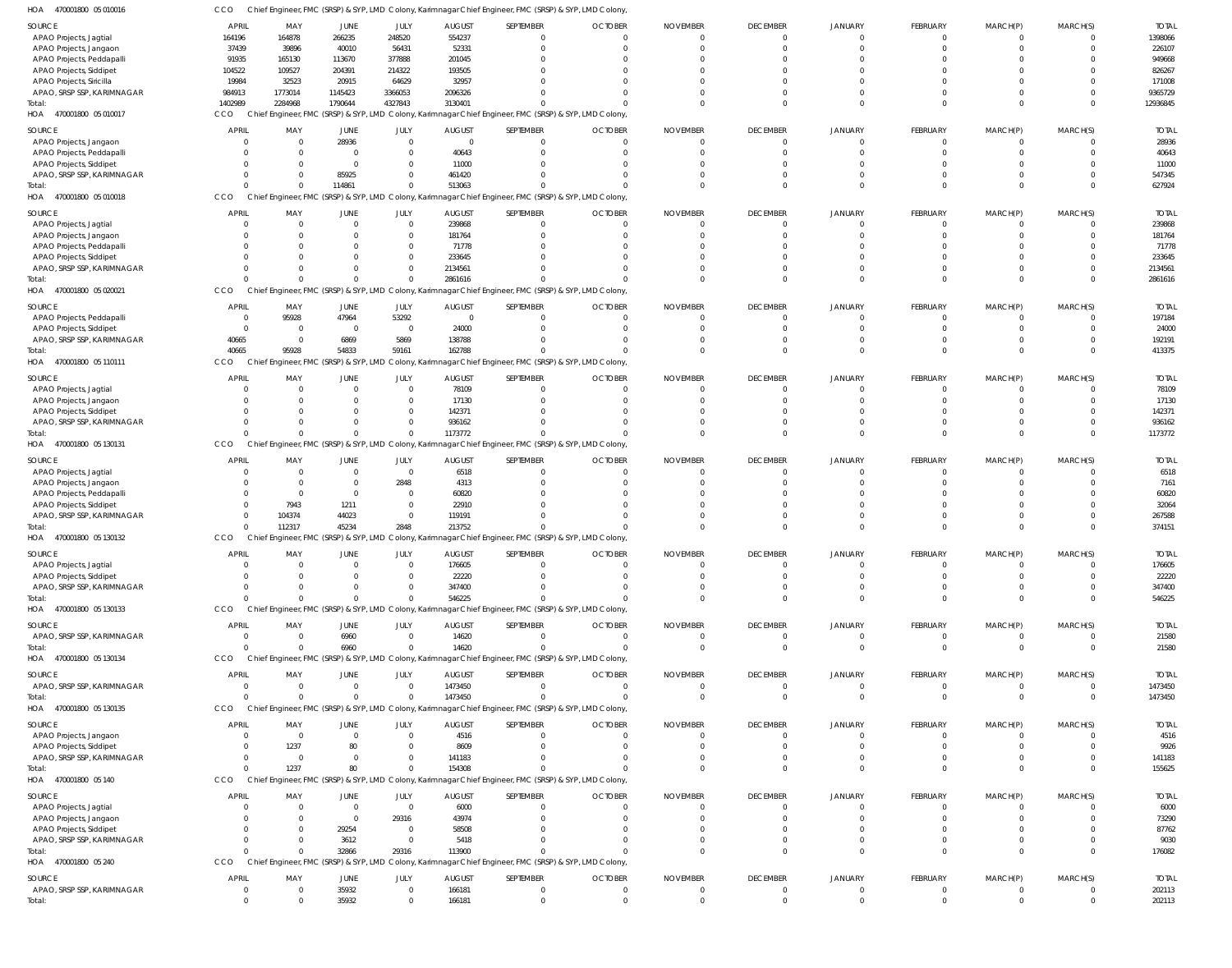| HOA<br>470001800 05 300302                                | ссо               |                   |                        |                          |                       | Chief Engineer, FMC (SRSP) & SYP, LMD Colony, Karimnagar Chief Engineer, FMC (SRSP) & SYP, LMD Colony, |                |                             |                                   |                      |                            |                             |                      |                      |
|-----------------------------------------------------------|-------------------|-------------------|------------------------|--------------------------|-----------------------|--------------------------------------------------------------------------------------------------------|----------------|-----------------------------|-----------------------------------|----------------------|----------------------------|-----------------------------|----------------------|----------------------|
| SOURCE                                                    | <b>APRIL</b>      | MAY               | <b>JUNE</b>            | JULY                     | <b>AUGUST</b>         | SEPTEMBER                                                                                              | <b>OCTOBER</b> | <b>NOVEMBER</b>             | <b>DECEMBER</b>                   | JANUARY              | FEBRUARY                   | MARCH(P)                    | MARCH(S)             | <b>TOTAI</b>         |
| APAO Projects, Jagtial                                    | 122753            | $-63801$          | 65129                  | $\overline{0}$           | 202624                | $\Omega$                                                                                               |                | $\Omega$                    | $\overline{0}$                    | $\Omega$             | $\mathbf 0$                | 0                           | $\Omega$             | 326705               |
| APAO Projects, Jangaon                                    | $\overline{0}$    | 85488             | 149604                 | 64116                    | 64116                 | $\Omega$                                                                                               |                | $\Omega$                    | $\overline{0}$                    | $\Omega$             | $\Omega$                   | $\Omega$                    | $\Omega$             | 363324               |
| APAO Projects, Peddapalli                                 | 44325             | $\overline{0}$    | $\overline{0}$         | 88650                    | 84202                 | $\Omega$                                                                                               |                |                             | $\Omega$                          | $\Omega$             | $\Omega$                   |                             |                      | 217177               |
| APAO Projects, Siricilla                                  | 0                 | $\Omega$          | $\Omega$               | $\overline{0}$           | 241293                | $\Omega$                                                                                               |                |                             | $\Omega$                          | $\Omega$             | $\Omega$                   |                             | $\Omega$             | 241293               |
| APAO, SRSP SSP, KARIMNAGAR<br>Total:                      | 122118<br>289196  | 79001<br>100688   | 178032<br>392765       | 106049<br>258815         | 331115<br>923350      | $\Omega$<br>$\Omega$                                                                                   |                |                             | $\Omega$<br>$\Omega$              | $\Omega$<br>$\Omega$ | $\Omega$<br>$\Omega$       | $\Omega$<br>$\Omega$        | $\Omega$<br>$\Omega$ | 816315<br>1964814    |
| 470001800 05 310318<br>HOA                                | CCO               |                   |                        |                          |                       | Chief Engineer, FMC (SRSP) & SYP, LMD Colony, Karimnagar Chief Engineer, FMC (SRSP) & SYP, LMD Colony, |                |                             |                                   |                      |                            |                             |                      |                      |
|                                                           |                   |                   |                        |                          |                       |                                                                                                        |                |                             |                                   |                      |                            |                             |                      |                      |
| SOURCE                                                    | <b>APRIL</b>      | MAY               | JUNE                   | JULY                     | <b>AUGUST</b>         | SEPTEMBER                                                                                              | <b>OCTOBER</b> | <b>NOVEMBER</b>             | <b>DECEMBER</b>                   | JANUARY              | FEBRUARY                   | MARCH(P)                    | MARCH(S)             | <b>TOTAI</b>         |
| APAO Projects, Peddapalli                                 | 0                 | 20000             | $\overline{0}$         | $\mathbf 0$              | $\Omega$              | $\overline{0}$                                                                                         |                | $\Omega$                    | $\overline{0}$                    | $\Omega$             | $\mathbf 0$                | $\mathbf{0}$                | $\Omega$             | 20000                |
| APAO, SRSP SSP, KARIMNAGAR                                | 0<br>$\Omega$     | $\Omega$<br>20000 | 20000<br>20000         | $\mathbf{0}$<br>$\Omega$ |                       | $\overline{0}$<br>$\Omega$                                                                             |                |                             | $\Omega$<br>$\Omega$              | $\Omega$<br>$\Omega$ | $\mathbf 0$<br>$\mathbf 0$ | $\mathbf{0}$<br>$\mathbf 0$ | $\Omega$<br>$\Omega$ | 20000                |
| Total:<br>HOA 470001800 05 510511                         | CCO               |                   |                        |                          |                       | Chief Engineer, FMC (SRSP) & SYP, LMD Colony, Karimnagar Chief Engineer, FMC (SRSP) & SYP, LMD Colony, |                |                             |                                   |                      |                            |                             |                      | 40000                |
|                                                           |                   |                   |                        |                          |                       |                                                                                                        |                |                             |                                   |                      |                            |                             |                      |                      |
| <b>SOURCE</b>                                             | <b>APRIL</b>      | MAY               | <b>JUNE</b>            | JULY                     | <b>AUGUST</b>         | SEPTEMBER                                                                                              | <b>OCTOBER</b> | <b>NOVEMBER</b>             | <b>DECEMBER</b>                   | JANUARY              | FEBRUARY                   | MARCH(P)                    | MARCH(S)             | <b>TOTAL</b>         |
| APAO, SRSP SSP, KARIMNAGAR                                | 0                 | - 0               | $\overline{0}$         | $\mathbf{0}$             | 39003                 | $\overline{0}$                                                                                         | - 0            | $\Omega$                    | $\overline{0}$                    | $\Omega$             | $\mathbf 0$                | 0                           | - 0                  | 39003                |
| Total:<br>470001800 12 010011<br>HOA                      | $\Omega$<br>CCO   |                   | $\Omega$               | $\Omega$                 | 39003                 | $\Omega$<br>Chief Engineer (Projects), Mahaboobnagar Vth Floor, Jalasoudha Building, Errum Manzil      | $\Omega$       | $\mathsf{C}$                | $\overline{0}$                    | $\Omega$             | $\mathbf 0$                | $\mathbf 0$                 | $\Omega$             | 39003                |
|                                                           |                   |                   |                        |                          |                       |                                                                                                        |                |                             |                                   |                      |                            |                             |                      |                      |
| SOURCE                                                    | <b>APRIL</b>      | MAY               | JUNE                   | JULY                     | <b>AUGUST</b>         | SEPTEMBER                                                                                              | <b>OCTOBER</b> | <b>NOVEMBER</b>             | <b>DECEMBER</b>                   | JANUARY              | <b>FEBRUARY</b>            | MARCH(P)                    | MARCH(S)             | <b>TOTAI</b>         |
| APAO Irrigation, Nagarkurnool                             | 1784217           | 2001692           | 1769264                | 3454630                  | 3563068               | $\overline{0}$                                                                                         |                | $\Omega$                    | $\overline{0}$                    | $\Omega$             | $\mathbf 0$                | $\mathbf{0}$                | $\Omega$             | 12572871             |
| APAO Irrigation, Wanaparthy                               | 74765             | 47475             | 47475                  | 94950                    | 94950                 | $\overline{0}$                                                                                         |                |                             | $\Omega$                          | $\Omega$             | $\mathbf 0$                | $\mathbf{0}$                | $\Omega$             | 359615               |
| PAO IRRIGATION DIVISION,<br>MAHABOOBNAGAR                 | 1477993           | 1415666           | 1657813                | 2571334                  | 2577698               | $\mathbf{0}$                                                                                           |                |                             | $\Omega$                          | $\Omega$             | $\Omega$                   | $\Omega$                    | $\Omega$             | 9700504              |
| PAO, PJP, Jogulamba Gadwal                                | 7545028           | 7903486           | 8895494                | 14822099                 | 14219745              | $\overline{0}$                                                                                         |                |                             | $\Omega$                          | $\Omega$             | $\mathbf 0$                | $\mathbf 0$                 | $\Omega$             | 53385852             |
| Total:                                                    | 10882003          | 11368319          | 12370046               | 20943013                 | 20455461              | $\Omega$                                                                                               |                |                             | $\Omega$                          | $\Omega$             | $\mathbf 0$                | $\mathbf 0$                 | $\Omega$             | 76018842             |
| HOA 470001800 12 010012                                   | CCO               |                   |                        |                          |                       | Chief Engineer (Projects), Mahaboobnagar Vth Floor, Jalasoudha Building, Errum Manzil                  |                |                             |                                   |                      |                            |                             |                      |                      |
| SOURCE                                                    | <b>APRIL</b>      | MAY               | JUNE                   | JULY                     | <b>AUGUST</b>         | SEPTEMBER                                                                                              | <b>OCTOBER</b> | <b>NOVEMBER</b>             | <b>DECEMBER</b>                   | JANUARY              | <b>FEBRUARY</b>            | MARCH(P)                    | MARCH(S)             | <b>TOTAI</b>         |
| APAO Irrigation, Nagarkurnool                             | 2320              | 2320              | 4640                   | 4640                     | 10030                 | $\overline{0}$                                                                                         |                | $\Omega$                    | $\overline{0}$                    | $\Omega$             | $\mathbf 0$                | 0                           | $\Omega$             | 23950                |
| APAO Irrigation, Wanaparthy                               | 1000              | 1000              | 1000                   | 2000                     | 2000                  | $\overline{0}$                                                                                         |                |                             | $\overline{0}$                    | $\Omega$             | $\Omega$                   | $\Omega$                    | $\Omega$             | 7000                 |
| PAO IRRIGATION DIVISION                                   | 2220              | 2420              | 2840                   | 3196                     | 3260                  | $\Omega$                                                                                               |                |                             | $\Omega$                          | $\Omega$             | $\Omega$                   | $\Omega$                    | $\Omega$             | 13936                |
| MAHABOOBNAGAR                                             |                   |                   |                        |                          |                       | $\Omega$                                                                                               |                |                             | $\Omega$                          | $\Omega$             | $\Omega$                   | $\Omega$                    | $\Omega$             |                      |
| PAO, PJP, Jogulamba Gadwal<br>Total:                      | 12210<br>17750    | 12410<br>18150    | 20820<br>29300         | 29646<br>39482           | 32920<br>48210        | $\Omega$                                                                                               |                |                             | $\Omega$                          | $\Omega$             | $\Omega$                   | $\Omega$                    | $\Omega$             | 108006<br>152892     |
| HOA 470001800 12 010013                                   | CCO               |                   |                        |                          |                       | Chief Engineer (Projects), Mahaboobnagar Vth Floor, Jalasoudha Building, Errum Manzil                  |                |                             |                                   |                      |                            |                             |                      |                      |
|                                                           |                   |                   |                        |                          |                       |                                                                                                        |                |                             |                                   |                      |                            |                             |                      |                      |
| SOURCE                                                    | <b>APRIL</b>      | MAY               | JUNE                   | JULY                     | <b>AUGUST</b>         | SEPTEMBER                                                                                              | <b>OCTOBER</b> | <b>NOVEMBER</b>             | <b>DECEMBER</b>                   | JANUARY              | <b>FEBRUARY</b>            | MARCH(P)                    | MARCH(S)             | <b>TOTAI</b>         |
| APAO Irrigation, Nagarkurnool                             | 594002            | 672419            | 1151077                | 1150147                  | 2292209               | $\overline{0}$<br>$\mathbf{0}$                                                                         |                |                             | $\overline{0}$<br>$\Omega$        | $\Omega$<br>$\Omega$ | $\mathbf 0$<br>$\mathbf 0$ | 0<br>$\Omega$               | $\Omega$             | 5859854              |
| APAO Irrigation, Wanaparthy<br>PAO IRRIGATION DIVISION,   | 24805<br>488281   | 15758<br>573784   | 15758<br>810640        | 31514<br>894638          | 31514<br>1122817      | $\Omega$                                                                                               |                |                             | $\Omega$                          | $\Omega$             | $\Omega$                   | $\Omega$                    | $\Omega$             | 119349<br>3890160    |
| MAHABOOBNAGAR                                             |                   |                   |                        |                          |                       |                                                                                                        |                |                             |                                   |                      |                            |                             |                      |                      |
| PAO, PJP, Jogulamba Gadwal                                | 2521440           | 2792170           | 4457626                | 6000470                  | 6645838               | $\Omega$                                                                                               |                |                             | $\Omega$                          | $\Omega$             | $\Omega$                   | $\Omega$                    | $\Omega$             | 22417544             |
| Total:                                                    | 3628528           | 4054131           | 6435101                | 8076769                  | 10092378              | $\Omega$                                                                                               |                |                             | $\Omega$                          | $\Omega$             | $\Omega$                   | $\mathbf 0$                 | $\Omega$             | 32286907             |
| 470001800 12 010015<br>HOA                                | CCO               |                   |                        |                          |                       | Chief Engineer (Projects), Mahaboobnagar Vth Floor, Jalasoudha Building, Errum Manzil                  |                |                             |                                   |                      |                            |                             |                      |                      |
| SOURCE                                                    | <b>APRIL</b>      | MAY               | JUNE                   | JULY                     | <b>AUGUST</b>         | SEPTEMBER                                                                                              | <b>OCTOBER</b> | <b>NOVEMBER</b>             | <b>DECEMBER</b>                   | JANUARY              | FEBRUARY                   | MARCH(P)                    | MARCH(S)             | <b>TOTAL</b>         |
| PAO, PJP, Jogulamba Gadwal                                | 1883              | 1883              | 1883                   | 3765                     | 22498                 | $\overline{0}$                                                                                         |                | -0                          | $\overline{0}$                    | $\Omega$             | 0                          | 0                           | $\Omega$             | 31912                |
| Total:                                                    | 1883              | 1883              | 1883                   | 3765                     | 22498                 | $\Omega$                                                                                               |                |                             | $\overline{0}$                    | $\Omega$             | $\mathbf 0$                | $\mathbf{0}$                | $\Omega$             | 31912                |
| HOA 470001800 12 010016                                   | CCO               |                   |                        |                          |                       | Chief Engineer (Projects), Mahaboobnagar Vth Floor, Jalasoudha Building, Errum Manzil                  |                |                             |                                   |                      |                            |                             |                      |                      |
| SOURCE                                                    | <b>APRIL</b>      | MAY               | JUNE                   | JULY                     | <b>AUGUST</b>         | SEPTEMBER                                                                                              | <b>OCTOBER</b> | <b>NOVEMBER</b>             | <b>DECEMBER</b>                   | <b>JANUARY</b>       | FEBRUARY                   | MARCH(P)                    | MARCH(S)             | <b>TOTAL</b>         |
| APAO Irrigation, Nagarkurnool                             | 213742            | 241801            | 414270                 | 413929                   | 832393                | 0                                                                                                      |                |                             |                                   |                      |                            |                             |                      | 2116135              |
| APAO Irrigation, Wanaparthy                               | 10725             | 6813              | 6813                   | 13626                    | 13626                 | $\mathbf 0$                                                                                            |                |                             | $\Omega$                          | $\Omega$             | $\Omega$                   | $\Omega$                    | $\cap$               | 51603                |
| PAO IRRIGATION DIVISION,                                  | 207773            | 255294            | 343145                 | 355716                   | 468775                | $\mathbf 0$                                                                                            | $\cap$         |                             | $\Omega$                          | $\Omega$             | $\mathbf 0$                | $\mathbf 0$                 | $\Omega$             | 1630703              |
| MAHABOOBNAGAR<br>PAO, PJP, Jogulamba Gadwal               | 1307038           | 1455481           | 2320542                | 2981080                  | 3433941               | $\Omega$                                                                                               | $\cap$         | $\Omega$                    | $\Omega$                          | $\Omega$             | $\mathbf 0$                | $\mathbf{0}$                | $\Omega$             | 11498082             |
| Total:                                                    | 1739278           | 1959389           | 3084770                | 3764351                  | 4748735               | $\Omega$                                                                                               |                |                             | $\Omega$                          | $\Omega$             | $\mathbf 0$                | $\mathbf 0$                 | $\Omega$             | 15296523             |
| 470001800 12 010017<br>HOA                                | CCO               |                   |                        |                          |                       | Chief Engineer (Projects), Mahaboobnagar Vth Floor, Jalasoudha Building, Errum Manzil,                 |                |                             |                                   |                      |                            |                             |                      |                      |
|                                                           |                   |                   |                        |                          |                       |                                                                                                        |                |                             |                                   |                      |                            |                             |                      |                      |
| SOURCE                                                    | <b>APRIL</b><br>0 | MAY<br>- 0        | JUNE<br>$\overline{0}$ | JULY<br>$\mathbf{0}$     | <b>AUGUST</b><br>6980 | SEPTEMBER<br>$\overline{0}$                                                                            | <b>OCTOBER</b> | <b>NOVEMBER</b><br>$\Omega$ | <b>DECEMBER</b><br>$\overline{0}$ | JANUARY<br>$\Omega$  | <b>FEBRUARY</b><br>0       | MARCH(P)<br>0               | MARCH(S)             | <b>TOTAL</b><br>6980 |
| APAO Irrigation, Nagarkurnool<br>PAO IRRIGATION DIVISION, | $\Omega$          | $\Omega$          | 100000                 | $\mathbf{0}$             | 92239                 | $\overline{0}$                                                                                         | $\Omega$       |                             | $\Omega$                          | $\Omega$             | $\Omega$                   | $\Omega$                    | $\Omega$             | 192239               |
| MAHABOOBNAGAR                                             |                   |                   |                        |                          |                       |                                                                                                        |                |                             |                                   |                      |                            |                             |                      |                      |
| PAO, PJP, Jogulamba Gadwal                                | $\mathbf{0}$      |                   | 200000                 | $\mathbf{0}$             | 121017                | $\overline{0}$                                                                                         | $\Omega$       | $\Omega$                    | $\overline{0}$                    | $\overline{0}$       | $\mathbf 0$                | $\mathbf{0}$                | $\Omega$             | 321017               |
| Total:                                                    | $\Omega$          | $\cap$            | 300000                 | $\mathbf 0$              | 220236                | $\Omega$                                                                                               | $\cap$         | $\Omega$                    | $\overline{0}$                    | $\Omega$             | $\mathbf 0$                | $\mathbf 0$                 | $\Omega$             | 520236               |
| HOA 470001800 12 010018                                   | CCO               |                   |                        |                          |                       | Chief Engineer (Projects), Mahaboobnagar Vth Floor, Jalasoudha Building, Errum Manzil                  |                |                             |                                   |                      |                            |                             |                      |                      |
| SOURCE                                                    | <b>APRIL</b>      | MAY               | <b>JUNE</b>            | JULY                     | <b>AUGUST</b>         | SEPTEMBER                                                                                              | <b>OCTOBER</b> | <b>NOVEMBER</b>             | <b>DECEMBER</b>                   | <b>JANUARY</b>       | FEBRUARY                   | MARCH(P)                    | MARCH(S)             | <b>TOTAL</b>         |
| APAO Irrigation, Nagarkurnool                             | 0                 | $\Omega$          | $\overline{0}$         | $\mathbf{0}$             | 529173                | $\overline{0}$                                                                                         |                |                             | $\overline{0}$                    | $\Omega$             | $\mathbf 0$                | 0                           | $\Omega$             | 529173               |
| APAO Irrigation, Wanaparthy                               | 0                 |                   | $\mathbf{0}$           | $\mathbf{0}$             | 38926                 | $\overline{0}$                                                                                         |                |                             | $\Omega$                          | $\Omega$             | $\mathbf 0$                | $\mathbf{0}$                | $\Omega$             | 38926                |
| PAO IRRIGATION DIVISION,                                  | $\Omega$          | $\Omega$          | $\Omega$               | $\mathbf 0$              | 371357                | $\overline{0}$                                                                                         |                |                             | $\Omega$                          | $\Omega$             | $\Omega$                   | $\Omega$                    | $\Omega$             | 371357               |
| MAHABOOBNAGAR<br>PAO, PJP, Jogulamba Gadwal               | $\mathbf{0}$      |                   | $\Omega$               | 1928                     | 4496840               | $\Omega$                                                                                               |                |                             | $\Omega$                          | $\Omega$             | $\mathbf 0$                | $\mathbf{0}$                | $\Omega$             | 4498768              |
| Total:                                                    | $\Omega$          |                   | $\Omega$               | 1928                     | 5436296               | $\Omega$                                                                                               |                |                             | $\overline{0}$                    | $\Omega$             | $\mathbf 0$                | $\mathbf 0$                 | $\Omega$             | 5438224              |
| 470001800 12 020021<br>HOA                                | CCO               |                   |                        |                          |                       | Chief Engineer (Projects), Mahaboobnagar Vth Floor, Jalasoudha Building, Errum Manzil                  |                |                             |                                   |                      |                            |                             |                      |                      |
| SOURCE                                                    | <b>APRIL</b>      | MAY               | JUNE                   | JULY                     | <b>AUGUST</b>         | SEPTEMBER                                                                                              | <b>OCTOBER</b> | <b>NOVEMBER</b>             | <b>DECEMBER</b>                   | JANUARY              | FEBRUARY                   | MARCH(P)                    | MARCH(S)             | <b>TOTAL</b>         |
| APAO Irrigation, Nagarkurnool                             | $\overline{0}$    | $\Omega$          | 24000                  | $\mathbf 0$              | 64000                 | $\Omega$                                                                                               | $\cap$         | -0                          | $\overline{0}$                    | $\Omega$             | $\Omega$                   | $\Omega$                    | $\Omega$             | 88000                |
| APAO Irrigation, Wanaparthy                               | 45900             | 45900             | 45900                  | 51000                    | - 0                   | $\overline{0}$                                                                                         |                | $\Omega$                    | $\overline{0}$                    | $\Omega$             | $\mathbf 0$                | 0                           | $\Omega$             | 188700               |
| PAO IRRIGATION DIVISION,                                  | 31010             | 34456             | 34456                  | 34456                    | $\Omega$              | $\Omega$                                                                                               | $\Omega$       |                             | $\Omega$                          | $\Omega$             | $\Omega$                   | $\Omega$                    | $\Omega$             | 134378               |
| MAHABOOBNAGAR                                             |                   |                   |                        |                          |                       |                                                                                                        |                |                             |                                   |                      |                            |                             |                      |                      |
| PAO, PJP, Jogulamba Gadwal                                | 93576             | 103972            | 81929                  | 120396                   | 35864                 | $\overline{0}$<br>$\Omega$                                                                             | $\cap$         | $\Omega$                    | $\overline{0}$<br>$\Omega$        | $\Omega$<br>$\Omega$ | $\mathbf 0$<br>$\Omega$    | $\mathbf 0$<br>$\Omega$     | $\Omega$<br>$\Omega$ | 435737               |
| Total:<br>HOA 470001800 12 110111                         | 170486<br>CCO     | 184328<br>Chief   | 186285                 | 205852                   | 99864                 | Engineer (Projects), Mahaboobnagar Vth Floor, Jalasoudha Building, Errum Manzil                        |                |                             |                                   |                      |                            |                             |                      | 846815               |
|                                                           |                   |                   |                        |                          |                       |                                                                                                        |                |                             |                                   |                      |                            |                             |                      |                      |
| SOURCE                                                    | <b>APRIL</b>      | MAY               | JUNE                   | JULY                     | <b>AUGUST</b>         | SEPTEMBER                                                                                              | <b>OCTOBER</b> | <b>NOVEMBER</b>             | <b>DECEMBER</b>                   | <b>JANUARY</b>       | FEBRUARY                   | MARCH(P)                    | MARCH(S)             | <b>TOTAL</b>         |
| APAO Irrigation, Nagarkurnool                             | 0                 | - 0               | $\overline{0}$         | $\mathbf{0}$             | 46200                 | $\overline{0}$                                                                                         | - 0            | $\Omega$                    | $\overline{0}$                    | $\overline{0}$       | $\mathbf 0$                | $\mathbf{0}$                | $\Omega$             | 46200                |
| PAO IRRIGATION DIVISION,<br>MAHABOOBNAGAR                 | $\mathbf 0$       | $\Omega$          | $\overline{0}$         | $\mathbf{0}$             | 277488                | $\mathbf 0$                                                                                            | $\Omega$       | $\Omega$                    | $\overline{0}$                    | $\overline{0}$       | $\mathbf 0$                | $\mathbf 0$                 | $\Omega$             | 277488               |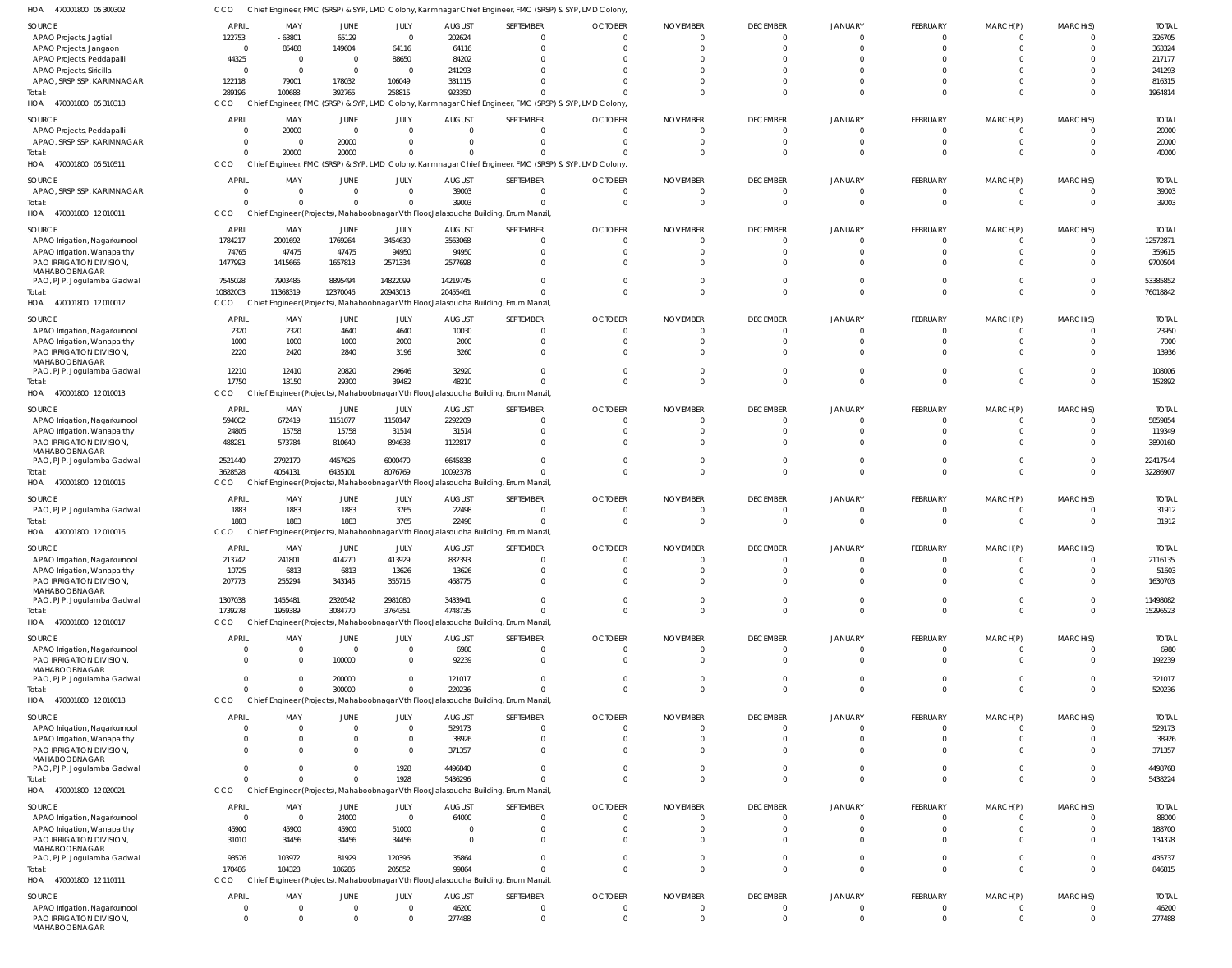| HOA<br>470001800 12 110111                              | CCO                        |                       |                        |                    |                         | Chief Engineer (Projects), Mahaboobnagar Vth Floor, Jalasoudha Building, Errum Manzil                                           |                                  |                                   |                                   |                            |                            |                            |                            |                        |
|---------------------------------------------------------|----------------------------|-----------------------|------------------------|--------------------|-------------------------|---------------------------------------------------------------------------------------------------------------------------------|----------------------------------|-----------------------------------|-----------------------------------|----------------------------|----------------------------|----------------------------|----------------------------|------------------------|
| <b>SOURCE</b><br>Total:                                 | APRIL<br>$\overline{0}$    | MAY<br>$\overline{0}$ | JUNE<br>$\overline{0}$ | JULY<br>$\Omega$   | <b>AUGUST</b><br>323688 | SEPTEMBER<br>$\overline{0}$                                                                                                     | <b>OCTOBER</b><br>$\overline{0}$ | <b>NOVEMBER</b><br>$\overline{0}$ | <b>DECEMBER</b><br>$\overline{0}$ | JANUARY<br>$\overline{0}$  | FEBRUARY<br>$\overline{0}$ | MARCH(P)<br>$\overline{0}$ | MARCH(S)<br>$\overline{0}$ | <b>TOTAL</b><br>323688 |
| HOA 470001800 12 130131                                 | CCO                        |                       |                        |                    |                         | Chief Engineer (Projects), Mahaboobnagar Vth Floor, Jalasoudha Building, Errum Manzil                                           |                                  |                                   |                                   |                            |                            |                            |                            |                        |
| SOURCE                                                  | <b>APRIL</b>               | MAY                   | JUNE                   | JULY               | <b>AUGUST</b>           | SEPTEMBER                                                                                                                       | <b>OCTOBER</b>                   | <b>NOVEMBER</b>                   | <b>DECEMBER</b>                   | <b>JANUARY</b>             | <b>FEBRUARY</b>            | MARCH(P)                   | MARCH(S)                   | <b>TOTAL</b>           |
| APAO Irrigation, Nagarkurnool                           | $\Omega$                   | $\overline{0}$        | 22108                  | $\overline{0}$     | 24479                   | $\Omega$                                                                                                                        | $\Omega$                         | $\Omega$                          | $\Omega$                          | $\Omega$                   | $\mathbf{0}$               | $\Omega$                   |                            | 46587                  |
| PAO IRRIGATION DIVISION,<br>MAHABOOBNAGAR               | $\Omega$                   | 3127                  | 0                      | $\Omega$           | 21410                   | $\Omega$                                                                                                                        | $\Omega$                         | $\Omega$                          | $\Omega$                          | $\Omega$                   | $\overline{0}$             | $\mathbf{0}$               | $\Omega$                   | 24537                  |
| PAO, PJP, Jogulamba Gadwal                              | $\overline{0}$             | 125858                | 15103                  | 151660             | 68803                   |                                                                                                                                 | $\Omega$                         | $\Omega$                          | $\Omega$                          |                            | $\Omega$                   | $\Omega$                   |                            | 361424                 |
| Total:                                                  | $\overline{0}$             | 128985                | 37211                  | 151660             | 114692                  |                                                                                                                                 | $\Omega$                         | $\Omega$                          | $\Omega$                          | $\Omega$                   | $\Omega$                   | $\Omega$                   | $\Omega$                   | 432548                 |
| HOA 470001800 12 130132                                 | CCO                        |                       |                        |                    |                         | Chief Engineer (Projects), Mahaboobnagar Vth Floor, Jalasoudha Building, Errum Manzil                                           |                                  |                                   |                                   |                            |                            |                            |                            |                        |
| SOURCE                                                  | <b>APRIL</b>               | MAY                   | JUNE                   | JULY               | <b>AUGUST</b>           | SEPTEMBER                                                                                                                       | <b>OCTOBER</b>                   | <b>NOVEMBER</b>                   | <b>DECEMBER</b>                   | <b>JANUARY</b>             | <b>FEBRUARY</b>            | MARCH(P)                   | MARCH(S)                   | <b>TOTAL</b>           |
| APAO Irrigation, Nagarkurnool                           | $\overline{0}$             | $\overline{0}$        | $\mathbf 0$            | $\Omega$           | 311592                  | $\Omega$                                                                                                                        | 0                                | 0                                 | 0                                 | 0                          | $\overline{0}$             | - 0                        |                            | 311592                 |
| Total:                                                  | $\Omega$                   | $\Omega$              | $\Omega$               | $\Omega$           | 311592                  | $\Omega$                                                                                                                        | $\Omega$                         | 0                                 | $\overline{0}$                    | $\Omega$                   | $\overline{0}$             | $\overline{0}$             | $\Omega$                   | 311592                 |
| HOA 470001800 12 130133                                 | <b>CCO</b>                 |                       |                        |                    |                         | Chief Engineer (Projects), Mahaboobnagar Vth Floor, Jalasoudha Building, Errum Manzil                                           |                                  |                                   |                                   |                            |                            |                            |                            |                        |
| SOURCE                                                  | <b>APRIL</b>               | MAY                   | JUNE                   | JULY               | <b>AUGUST</b>           | SEPTEMBER                                                                                                                       | <b>OCTOBER</b>                   | <b>NOVEMBER</b>                   | <b>DECEMBER</b>                   | <b>JANUARY</b>             | <b>FEBRUARY</b>            | MARCH(P)                   | MARCH(S)                   | <b>TOTAL</b>           |
| PAO IRRIGATION DIVISION,                                | $\overline{0}$             | 8500                  | $\overline{0}$         | $\overline{0}$     | $\overline{0}$          | $\overline{0}$                                                                                                                  | $\overline{0}$                   | $\Omega$                          | $\Omega$                          | $\Omega$                   | $\overline{0}$             | $\overline{0}$             | $\Omega$                   | 8500                   |
| MAHABOOBNAGAR                                           |                            |                       |                        |                    |                         |                                                                                                                                 |                                  |                                   |                                   |                            |                            |                            |                            |                        |
| Total:                                                  | $\Omega$                   | 8500                  | $\overline{0}$         | $\Omega$           | 0                       | $\Omega$                                                                                                                        | $\overline{0}$                   | 0                                 | $\mathbf{0}$                      | $\Omega$                   | $\overline{0}$             | $\overline{0}$             | $\mathbf 0$                | 8500                   |
| HOA 470001800 12 130134                                 | <b>CCO</b>                 |                       |                        |                    |                         | Chief Engineer (Projects), Mahaboobnagar Vth Floor, Jalasoudha Building, Errum Manzil                                           |                                  |                                   |                                   |                            |                            |                            |                            |                        |
| SOURCE                                                  | <b>APRIL</b>               | MAY                   | JUNE                   | JULY               | <b>AUGUST</b>           | SEPTEMBER                                                                                                                       | <b>OCTOBER</b>                   | <b>NOVEMBER</b>                   | <b>DECEMBER</b>                   | <b>JANUARY</b>             | <b>FEBRUARY</b>            | MARCH(P)                   | MARCH(S)                   | <b>TOTAL</b>           |
| APAO Irrigation, Nagarkurnool                           | $\overline{0}$             | $\overline{0}$        | $\overline{0}$         | $\Omega$           | 828300                  | $\Omega$                                                                                                                        | $\mathbf{0}$                     | 0                                 | $\Omega$                          | $\Omega$                   | $\overline{0}$             | - 0                        |                            | 828300                 |
| PAO IRRIGATION DIVISION,                                | $\Omega$                   | $\Omega$              | $\Omega$               | $\Omega$           | 330000                  | $\Omega$                                                                                                                        | $\Omega$                         | $\Omega$                          | $\Omega$                          | $\Omega$                   | $\Omega$                   | $\Omega$                   |                            | 330000                 |
| MAHABOOBNAGAR                                           | $\Omega$                   | $\overline{0}$        | $\overline{0}$         | $\Omega$           |                         | $\Omega$                                                                                                                        | $\Omega$                         |                                   | $\Omega$                          | $\Omega$                   | $\Omega$                   | $\Omega$                   | $\overline{0}$             | 1158300                |
| Total:<br>HOA 470001800 12 130135                       | CCO                        |                       |                        |                    | 1158300                 | Chief Engineer (Projects), Mahaboobnagar Vth Floor, Jalasoudha Building, Errum Manzil                                           |                                  | 0                                 |                                   |                            |                            |                            |                            |                        |
|                                                         |                            |                       |                        |                    |                         |                                                                                                                                 |                                  |                                   |                                   |                            |                            |                            |                            |                        |
| SOURCE                                                  | <b>APRIL</b>               | MAY                   | JUNE                   | JULY               | <b>AUGUST</b>           | SEPTEMBER                                                                                                                       | <b>OCTOBER</b>                   | <b>NOVEMBER</b>                   | <b>DECEMBER</b>                   | <b>JANUARY</b>             | <b>FEBRUARY</b>            | MARCH(P)                   | MARCH(S)                   | <b>TOTAL</b>           |
| APAO Irrigation, Nagarkurnool                           |                            | $\overline{0}$        | 14843                  | $\Omega$           | 14280                   | 0                                                                                                                               | 0                                | 0                                 | 0                                 |                            | $\overline{0}$             | - 0                        |                            | 29123                  |
| APAO Irrigation, Wanaparthy                             | $\Omega$                   | $\overline{0}$        | $\mathbf 0$            | $\Omega$           | 3355                    | $\Omega$                                                                                                                        | $\Omega$                         | $\Omega$                          | $\Omega$                          |                            | $\Omega$                   | $\Omega$                   |                            | 3355                   |
| PAO IRRIGATION DIVISION,<br>MAHABOOBNAGAR               | $\Omega$                   | 45734                 | 0                      | $\Omega$           | $\overline{\mathbf{0}}$ |                                                                                                                                 | $\Omega$                         | $\Omega$                          | $\Omega$                          |                            | $\Omega$                   | $\Omega$                   |                            | 45734                  |
| PAO, PJP, Jogulamba Gadwal                              | $\overline{0}$             | 10657                 | 26039                  | 17827              | 82224                   |                                                                                                                                 | $\Omega$                         | $\Omega$                          | $\Omega$                          | $\Omega$                   | $\Omega$                   | $\Omega$                   | $\Omega$                   | 136747                 |
| Total:                                                  | $\overline{0}$             | 56391                 | 40882                  | 17827              | 99859                   |                                                                                                                                 | $\Omega$                         | $\Omega$                          | $\Omega$                          | $\Omega$                   | $\Omega$                   | $\Omega$                   | $\Omega$                   | 214959                 |
| HOA 470001800 12 140                                    | CCO                        |                       |                        |                    |                         | Chief Engineer (Projects), Mahaboobnagar Vth Floor, Jalasoudha Building, Errum Manzil                                           |                                  |                                   |                                   |                            |                            |                            |                            |                        |
| SOURCE                                                  | <b>APRIL</b>               | MAY                   | JUNE                   | JULY               | <b>AUGUST</b>           | SEPTEMBER                                                                                                                       | <b>OCTOBER</b>                   | <b>NOVEMBER</b>                   | <b>DECEMBER</b>                   | <b>JANUARY</b>             | <b>FEBRUARY</b>            | MARCH(P)                   | MARCH(S)                   | <b>TOTAL</b>           |
| APAO Irrigation, Nagarkurnool                           | $\overline{0}$             | $\overline{0}$        | $^{\circ}$             | $\Omega$           | 105419                  | $\Omega$                                                                                                                        | 0                                | 0                                 | 0                                 | $\Omega$                   | $\overline{0}$             | - 0                        |                            | 105419                 |
| Total:                                                  | $\Omega$                   | $\Omega$              | $\Omega$               |                    | 105419                  |                                                                                                                                 | 0                                | 0                                 | $\overline{0}$                    |                            | $\overline{0}$             | $\overline{0}$             |                            | 105419                 |
| HOA 470001800 12 240                                    | <b>CCO</b>                 |                       |                        |                    |                         | Chief Engineer (Projects), Mahaboobnagar Vth Floor, Jalasoudha Building, Errum Manzil                                           |                                  |                                   |                                   |                            |                            |                            |                            |                        |
| SOURCE                                                  | <b>APRIL</b>               | MAY                   | JUNE                   | JULY               | <b>AUGUST</b>           | SEPTEMBER                                                                                                                       | <b>OCTOBER</b>                   | <b>NOVEMBER</b>                   | <b>DECEMBER</b>                   | <b>JANUARY</b>             | <b>FEBRUARY</b>            | MARCH(P)                   | MARCH(S)                   | <b>TOTAL</b>           |
| PAO, PJP, Jogulamba Gadwal                              | $\overline{0}$             | $\overline{0}$        | $\overline{0}$         | $\Omega$           | 130711                  | $\Omega$                                                                                                                        | $\overline{0}$                   | 0                                 | 0                                 | $\Omega$                   | $\overline{0}$             | - 0                        |                            | 130711                 |
| Total:                                                  | $\Omega$                   | $\overline{0}$        | $\mathbf{0}$           | $\Omega$           | 130711                  | $\overline{0}$                                                                                                                  | $\overline{0}$                   | $\overline{0}$                    | $\overline{0}$                    | $\Omega$                   | $\overline{0}$             | $\overline{0}$             | $\overline{0}$             | 130711                 |
| HOA 470001800 12 300302                                 | <b>CCO</b>                 |                       |                        |                    |                         | Chief Engineer (Projects), Mahaboobnagar Vth Floor, Jalasoudha Building, Errum Manzil                                           |                                  |                                   |                                   |                            |                            |                            |                            |                        |
| SOURCE                                                  | APRIL                      | MAY                   | JUNE                   | JULY               | <b>AUGUST</b>           | SEPTEMBER                                                                                                                       | <b>OCTOBER</b>                   | <b>NOVEMBER</b>                   | <b>DECEMBER</b>                   | <b>JANUARY</b>             | FEBRUARY                   | MARCH(P)                   | MARCH(S)                   | <b>TOTAL</b>           |
| APAO Irrigation, Nagarkurnool                           | 217301                     | 217301                | 227970                 | $\Omega$           | 681000                  |                                                                                                                                 | $\Omega$                         | 0                                 |                                   |                            | - 0                        | 0                          |                            | 1343572                |
| APAO Irrigation, Wanaparthy                             | 141489                     | 141489                | 141489                 | 157212             | 157210                  | $\Omega$                                                                                                                        | $\Omega$                         | $\Omega$                          | $\Omega$                          |                            | $\Omega$                   | $\Omega$                   |                            | 738889                 |
| PAO IRRIGATION DIVISION,                                | 495276                     | 299227                |                        | 631701             |                         |                                                                                                                                 |                                  |                                   |                                   |                            |                            |                            |                            | 1426204                |
| <b>MAHABOOBNAGAR</b>                                    |                            |                       |                        |                    |                         |                                                                                                                                 |                                  |                                   |                                   |                            |                            |                            |                            |                        |
| PAO, PJP, Jogulamba Gadwal                              | 439413                     | 338212                | 452373                 | 447488             | 698341                  | 0                                                                                                                               | $\mathbf{0}$                     | 0                                 | 0                                 | 0                          | $\overline{0}$             | $\overline{0}$             | $\Omega$                   | 2375827                |
| Total:<br>HOA 470001800 12 310318                       | 1293479<br>CCO             | 996229                | 821832                 | 1236401            | 1536551                 | $\Omega$<br>Chief Engineer (Projects), Mahaboobnagar Vth Floor, Jalasoudha Building, Errum Manzil,                              | $\Omega$                         | $\Omega$                          | $\Omega$                          | $\Omega$                   | $\overline{0}$             | $\Omega$                   | $\Omega$                   | 5884492                |
|                                                         |                            |                       |                        |                    |                         |                                                                                                                                 |                                  |                                   |                                   |                            |                            |                            |                            |                        |
| SOURCE                                                  | <b>APRIL</b>               | MAY                   | JUNE                   | JULY               | <b>AUGUST</b>           | SEPTEMBER                                                                                                                       | <b>OCTOBER</b>                   | <b>NOVEMBER</b>                   | <b>DECEMBER</b>                   | <b>JANUARY</b>             | <b>FEBRUARY</b>            | MARCH(P)                   | MARCH(S)                   | <b>TOTAL</b>           |
| PAO, PJP, Jogulamba Gadwal                              | $\overline{0}$<br>$\Omega$ | 20000                 | 20000                  | 40000              | $\overline{0}$          | $\Omega$<br>$\Omega$                                                                                                            | $\Omega$                         | $\Omega$                          | $\overline{0}$<br>$\Omega$        | $\Omega$<br>$\Omega$       | $\overline{0}$             | $\overline{0}$             | $\Omega$<br>$\Omega$       | 80000                  |
| Total:<br>HOA 470001800 19 010011                       | CCO                        | 20000                 | 20000                  | 40000              | $\Omega$                | Chief Engineer, Quality Control Wing for Telangana Region Ground water Building, Chintal Basthi, Opposite Govt. Degree College, | $\Omega$                         | $\Omega$                          |                                   |                            | $\overline{0}$             | $\overline{0}$             |                            | 80000                  |
|                                                         |                            |                       |                        |                    |                         |                                                                                                                                 |                                  |                                   |                                   |                            |                            |                            |                            |                        |
| <b>SOURCE</b>                                           | <b>APRIL</b>               | MAY                   | JUNE                   | JULY               | <b>AUGUST</b>           | SEPTEMBER                                                                                                                       | <b>OCTOBER</b>                   | <b>NOVEMBER</b>                   | <b>DECEMBER</b>                   | <b>JANUARY</b>             | <b>FEBRUARY</b>            | MARCH(P)                   | MARCH(S)                   | <b>TOTAL</b>           |
| APAO Irrigation, Siddipet                               | 389855                     | 391490                | 414155                 | 814018             | 1105724                 | $\Omega$                                                                                                                        | $\Omega$                         | $\Omega$                          | $\Omega$                          | $\Omega$                   | $\overline{0}$             | $\overline{0}$             | $\Omega$                   | 3115242                |
| APAO Projects, Peddapalli<br>APAO, SRSP SSP, KARIMNAGAR | 620825<br>804355           | 513701<br>810239      | 630875<br>792381       | 1202025<br>1762428 | 1070122<br>1458259      |                                                                                                                                 | $\Omega$<br>$\Omega$             | $\Omega$<br>$\mathcal{L}$         | $\Omega$                          | $\Omega$                   | $\Omega$<br>$\Omega$       | $\Omega$<br>$\Omega$       |                            | 4037548<br>5627662     |
| APAO, SRSP, NIZAMABAD                                   | 460383                     | 479999                | 479999                 | 950320             | 1019929                 |                                                                                                                                 | $\Omega$                         | $\Omega$                          |                                   | $\Omega$                   | $\Omega$                   |                            |                            | 3390630                |
| PAO (W&P), Waranagal (Urban)                            | 1552568                    | 1538232               | 1572959                | 2966907            | 3365455                 |                                                                                                                                 | $\Omega$                         | $\Omega$                          |                                   |                            | $\Omega$                   |                            |                            | 10996121               |
| PAO IRRIGATION DIVISION HYDERABAD                       | 1507824                    | 1580838               | 1734416                | 3014874            | 2648176                 |                                                                                                                                 | $\Omega$                         | $\Omega$                          |                                   |                            | $\Omega$                   |                            |                            | 10486128               |
| PAO IRRIGATION DIVISION KHAMMAM                         | 530353                     | 485834                | 506650                 | 1049810            | 1049142                 |                                                                                                                                 | $\Omega$                         | $\Omega$                          |                                   | $\Omega$                   | $\Omega$                   | $\Omega$                   |                            | 3621789                |
| PAO IRRIGATION DIVISION NALGONDA                        | 857255                     | 833180                | 855001                 | 1950118            | 1916170                 |                                                                                                                                 | $\Omega$                         | $\Omega$                          | $\Omega$                          | $\Omega$                   | $\Omega$                   | $\Omega$                   |                            | 6411724                |
| PAO IRRIGATION DIVISION,                                | 1111880                    | 1075140               | 1330218                | 1964495            | 2250799                 |                                                                                                                                 | $\Omega$                         | $\Omega$                          | $\Omega$                          | $\Omega$                   | $\Omega$                   | $\Omega$                   |                            | 7732532                |
| MAHABOOBNAGAR<br>PAO, SRSP, SSP, NIRMAL                 | 273670                     | 289762                | 315597                 | 628718             | 740466                  | $\Omega$                                                                                                                        | $\Omega$                         | $\Omega$                          | $\Omega$                          | $\Omega$                   | $\overline{0}$             | $\overline{0}$             | $\Omega$                   | 2248213                |
| Total:                                                  | 8108968                    | 7998415               | 8632251                | 16303713           | 16624242                | $\Omega$                                                                                                                        | $\Omega$                         | $\Omega$                          | $\Omega$                          | $\Omega$                   | $\Omega$                   | $\Omega$                   | $\Omega$                   | 57667589               |
| HOA 470001800 19 010012                                 | CCO                        |                       |                        |                    |                         | Chief Engineer, Quality Control Wing for Telangana Region Ground water Building, Chintal Basthi, Opposite Govt. Degree College  |                                  |                                   |                                   |                            |                            |                            |                            |                        |
|                                                         |                            |                       |                        |                    |                         |                                                                                                                                 |                                  |                                   |                                   |                            |                            |                            |                            |                        |
| SOURCE                                                  | <b>APRIL</b>               | MAY                   | JUNE<br>2000           | JULY               | <b>AUGUST</b>           | SEPTEMBER                                                                                                                       | <b>OCTOBER</b><br>$\overline{0}$ | <b>NOVEMBER</b><br>$\Omega$       | <b>DECEMBER</b><br>$\Omega$       | <b>JANUARY</b><br>$\Omega$ | FEBRUARY<br>$\overline{0}$ | MARCH(P)<br>$\Omega$       | MARCH(S)<br>$\Omega$       | <b>TOTAL</b><br>10000  |
| APAO Irrigation, Siddipet                               | 1000<br>6260               | 1000<br>11500         | 6391                   | 2000<br>12000      | 4000<br>22953           | $\Omega$                                                                                                                        | $\Omega$                         | $\Omega$                          | $\Omega$                          | $\Omega$                   | $\Omega$                   | $\Omega$                   | $\Omega$                   | 59104                  |
| APAO Projects, Peddapalli<br>APAO, SRSP SSP, KARIMNAGAR | 9820                       | 16000                 | 10275                  | 27450              | 35758                   |                                                                                                                                 | $\Omega$                         | $\mathcal{L}$                     | $\Omega$                          |                            | $\Omega$                   | $\Omega$                   |                            | 99303                  |
| APAO, SRSP, NIZAMABAD                                   | 2270                       | 2300                  | 2300                   | 4300               | 4800                    |                                                                                                                                 | $\Omega$                         | $\Omega$                          |                                   |                            | $\Omega$                   | $\Omega$                   |                            | 15970                  |
| PAO (W&P), Waranagal (Urban)                            | 17209                      | 19005                 | 26524                  | 29519              | 28840                   |                                                                                                                                 | $\Omega$                         | $\Omega$                          |                                   | $\Omega$                   | $\Omega$                   | $\Omega$                   |                            | 121097                 |
| PAO IRRIGATION DIVISION HYDERABAD                       | 23396                      | 44466                 | 24710                  | 71456              | 50446                   |                                                                                                                                 | $\Omega$                         | $\Omega$                          |                                   |                            | $\Omega$                   | $\Omega$                   |                            | 214474                 |
| PAO IRRIGATION DIVISION KHAMMAM                         | 7489                       | 13798                 | 7599                   | 13795              | 26193                   |                                                                                                                                 | $\Omega$                         | $\Omega$                          | $\Omega$                          | $\Omega$                   | $\Omega$                   | $\Omega$                   | $\Omega$                   | 68874                  |
| PAO IRRIGATION DIVISION NALGONDA                        | 2030                       | 4060                  | 2030                   | 12798              | 59090                   |                                                                                                                                 | $\Omega$                         | $\Omega$                          |                                   | $\Omega$                   | $\Omega$                   | $\Omega$                   |                            | 80008                  |
| PAO IRRIGATION DIVISION,                                | 1200                       | 1200                  | 2400                   | 2400               | 4800                    |                                                                                                                                 | $\Omega$                         | $\Omega$                          | $\Omega$                          | $\Omega$                   | $\Omega$                   | $\Omega$                   | $\Omega$                   | 12000                  |
| MAHABOOBNAGAR<br>PAO, SRSP, SSP, NIRMAL                 | 1110                       | 2220                  | 1110                   | 4440               | 2220                    | $\Omega$                                                                                                                        | $\Omega$                         | $\mathbf{0}$                      | $\Omega$                          | $\Omega$                   | $\overline{0}$             | $\overline{0}$             | $\overline{0}$             |                        |
|                                                         |                            |                       |                        |                    |                         |                                                                                                                                 |                                  |                                   |                                   |                            |                            |                            |                            | 11100                  |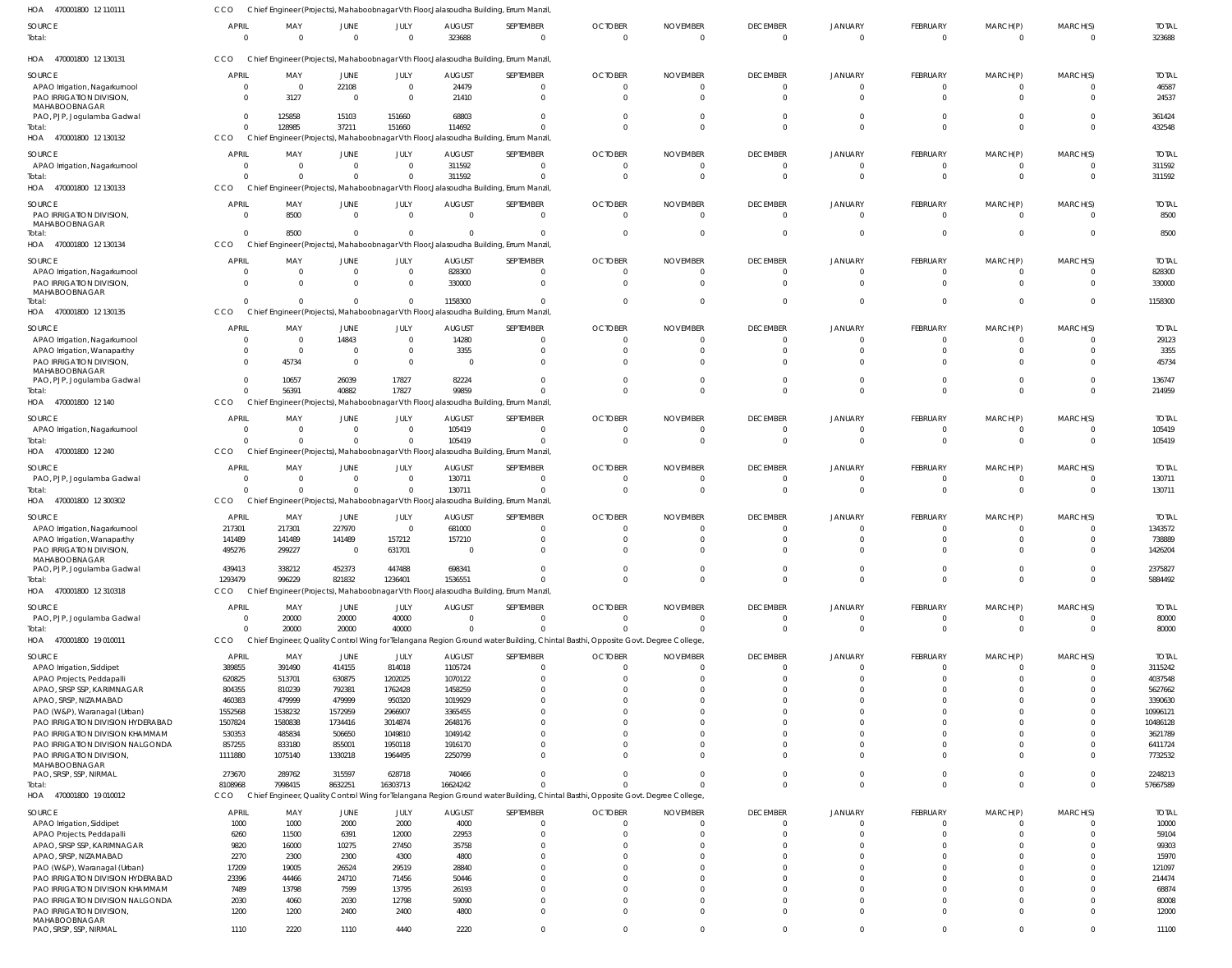| 470001800 19 010012<br>HOA                                        | CCO                      |                  |                  |                      |                        |                          | Chief Engineer, Quality Control Wing for Telangana Region Ground water Building, Chintal Basthi, Opposite Govt. Degree College |                 |                             |                            |                            |                      |                      |                       |
|-------------------------------------------------------------------|--------------------------|------------------|------------------|----------------------|------------------------|--------------------------|--------------------------------------------------------------------------------------------------------------------------------|-----------------|-----------------------------|----------------------------|----------------------------|----------------------|----------------------|-----------------------|
| SOURCE                                                            | <b>APRIL</b>             | MAY              | JUNE             | JULY                 | <b>AUGUST</b>          | SEPTEMBER                | <b>OCTOBER</b>                                                                                                                 | <b>NOVEMBER</b> | <b>DECEMBER</b>             | JANUARY                    | FEBRUARY                   | MARCH(P)             | MARCH(S)             | <b>TOTAL</b>          |
| Total:                                                            | 71784                    | 115549           | 85339            | 180158               | 239100                 | $\overline{0}$           | $\Omega$                                                                                                                       | $\Omega$        | $\overline{0}$              | $\Omega$                   | $\mathbf 0$                | $\overline{0}$       | $\Omega$             | 691930                |
| HOA 470001800 19 010013                                           | CCO                      |                  |                  |                      |                        |                          | Chief Engineer, Quality Control Wing for Telangana Region Ground water Building, Chintal Basthi, Opposite Govt. Degree College |                 |                             |                            |                            |                      |                      |                       |
| SOURCE                                                            | <b>APRIL</b>             | MAY              | JUNE             | JULY                 | <b>AUGUST</b>          | SEPTEMBER                | <b>OCTOBER</b>                                                                                                                 | <b>NOVEMBER</b> | <b>DECEMBER</b>             | <b>JANUARY</b>             | FEBRUARY                   | MARCH(P)             | MARCH(S)             | <b>TOTAL</b>          |
| APAO Irrigation, Siddipet                                         | 129791                   | 130339           | 264645           | 271007               | 530370                 | $\mathbf 0$              |                                                                                                                                |                 | $\Omega$                    | 0                          | $\Omega$                   | $\Omega$             | $\Omega$             | 1326152               |
| APAO Projects, Peddapalli                                         | 206620                   | 379736           | 211545           | 400487               | 777632                 | $\Omega$                 |                                                                                                                                |                 | $\Omega$                    |                            | $\Omega$                   | $\Omega$             | $\Omega$             | 1976020               |
| APAO, SRSP SSP, KARIMNAGAR<br>APAO, SRSP, NIZAMABAD               | 267417<br>153204         | 470533<br>160797 | 275795<br>160797 | 937457               | 485005<br>339706       | $\Omega$<br>$\Omega$     |                                                                                                                                |                 | $\Omega$                    |                            | $\Omega$<br>$\Omega$       | $\Omega$<br>$\Omega$ |                      | 2436207<br>1130869    |
| PAO (W&P), Waranagal (Urban)                                      | 523065                   | 537623           | 868293           | 316365<br>1000420    | 1072216                | $\Omega$                 |                                                                                                                                |                 | $\Omega$                    |                            | $\Omega$                   | $\Omega$             |                      | 4001617               |
| PAO IRRIGATION DIVISION HYDERABAD                                 | 500471                   | 969551           | 575172           | 1496354              | 1032451                | $\Omega$                 |                                                                                                                                |                 |                             |                            | $\Omega$                   | $\Omega$             |                      | 4573999               |
| PAO IRRIGATION DIVISION KHAMMAM                                   | 176348                   | 325121           | 173525           | 349290               | 638855                 | $\Omega$                 |                                                                                                                                |                 | $\Omega$                    |                            |                            | $\Omega$             |                      | 1663139               |
| PAO IRRIGATION DIVISION NALGONDA                                  | 287890                   | 589697           | 291643           | 647180               | 642562                 | $\Omega$                 |                                                                                                                                |                 | $\Omega$                    |                            | $\Omega$                   | $\Omega$             | $\Omega$             | 2458972               |
| PAO IRRIGATION DIVISION,                                          | 369539                   | 373690           | 697808           | 653015               | 1173467                | $\Omega$                 |                                                                                                                                |                 | $\Omega$                    | U                          | $\Omega$                   | $\Omega$             | $\Omega$             | 3267519               |
| MAHABOOBNAGAR                                                     | 91256                    | 183960           | 105180           | 404804               | 253347                 | $\Omega$                 |                                                                                                                                |                 | $\Omega$                    | 0                          | $\Omega$                   | $\Omega$             | $\Omega$             | 1038547               |
| PAO, SRSP, SSP, NIRMAL<br>Total:                                  | 2705601                  | 4121047          | 3624403          | 6476379              | 6945611                | $\Omega$                 |                                                                                                                                |                 | $\Omega$                    | $\Omega$                   | $\Omega$                   | $\Omega$             | $\Omega$             | 23873041              |
| HOA 470001800 19 010015                                           | CCO                      |                  |                  |                      |                        |                          | Chief Engineer, Quality Control Wing for Telangana Region Ground water Building, Chintal Basthi, Opposite Govt. Degree College |                 |                             |                            |                            |                      |                      |                       |
|                                                                   |                          |                  |                  |                      |                        |                          |                                                                                                                                |                 |                             |                            |                            |                      |                      |                       |
| SOURCE                                                            | <b>APRIL</b><br>$\Omega$ | MAY<br>$\Omega$  | JUNE<br>$\Omega$ | JULY<br>$\Omega$     | <b>AUGUST</b><br>1008  | SEPTEMBER<br>$\mathbf 0$ | <b>OCTOBER</b><br>$\Omega$                                                                                                     | <b>NOVEMBER</b> | <b>DECEMBER</b><br>$\Omega$ | <b>JANUARY</b><br>$\Omega$ | FEBRUARY<br>$\overline{0}$ | MARCH(P)<br>0        | MARCH(S)<br>$\Omega$ | <b>TOTAL</b><br>1008  |
| PAO (W&P), Waranagal (Urban)<br>Total:                            |                          |                  | $\Omega$         | $\Omega$             | 1008                   | $\mathbf 0$              |                                                                                                                                |                 | $\overline{0}$              | $\Omega$                   | $\overline{0}$             | $\mathbf{0}$         | $\overline{0}$       | 1008                  |
| HOA 470001800 19 010016                                           | CCO                      |                  |                  |                      |                        |                          | Chief Engineer, Quality Control Wing for Telangana Region Ground water Building, Chintal Basthi, Opposite Govt. Degree College |                 |                             |                            |                            |                      |                      |                       |
|                                                                   |                          |                  |                  |                      |                        |                          |                                                                                                                                |                 |                             |                            |                            |                      |                      |                       |
| SOURCE                                                            | <b>APRIL</b>             | MAY              | JUNE             | JULY                 | <b>AUGUST</b>          | SEPTEMBER                | <b>OCTOBER</b>                                                                                                                 | <b>NOVEMBER</b> | <b>DECEMBER</b>             | <b>JANUARY</b>             | FEBRUARY                   | MARCH(P)             | MARCH(S)             | <b>TOTAL</b>          |
| APAO Irrigation, Siddipet<br>APAO Projects, Peddapalli            | 52602<br>111770          | 51826<br>203558  | 105632<br>114644 | 109252<br>216040     | 210374<br>417770       | $\Omega$<br>$\Omega$     |                                                                                                                                |                 | $\Omega$<br>$\Omega$        | 0                          | $\Omega$<br>$\Omega$       | $\Omega$<br>$\Omega$ | $\Omega$<br>$\Omega$ | 529686<br>1063782     |
| APAO, SRSP SSP, KARIMNAGAR                                        | 141462                   | 246896           | 146169           | 478669               | 249147                 | $\Omega$                 |                                                                                                                                |                 | $\Omega$                    |                            | $\Omega$                   | $\Omega$             |                      | 1262343               |
| APAO, SRSP, NIZAMABAD                                             | 73899                    | 77289            | 77289            | 151279               | 163168                 | $\Omega$                 |                                                                                                                                |                 |                             |                            | $\Omega$                   | $\Omega$             |                      | 542924                |
| PAO (W&P), Waranagal (Urban)                                      | 285023                   | 293405           | 467962           | 540260               | 624957                 | $\Omega$                 |                                                                                                                                |                 | $\Omega$                    |                            | $\Omega$                   | $\Omega$             |                      | 2211607               |
| PAO IRRIGATION DIVISION HYDERABAD                                 | 350434                   | 677459           | 390441           | 1070373              | 737773                 | $\Omega$                 |                                                                                                                                |                 |                             |                            |                            | $\Omega$             |                      | 3226480               |
| PAO IRRIGATION DIVISION KHAMMAM                                   | 86105                    | 158132           | 85385            | 166515               | 304471                 | $\Omega$                 |                                                                                                                                |                 |                             |                            |                            | $\Omega$             |                      | 800608                |
| PAO IRRIGATION DIVISION NALGONDA                                  | 108534                   | 226308           | 115360           | 257979               | 249778                 | $\Omega$                 |                                                                                                                                |                 | $\Omega$                    |                            | $\Omega$                   | $\Omega$             | $\Omega$             | 957959                |
| PAO IRRIGATION DIVISION,                                          | 177939                   | 178706           | 336943           | 315455               | 566436                 | $\Omega$                 |                                                                                                                                |                 | $\Omega$                    |                            | $\Omega$                   | $\Omega$             | $\Omega$             | 1575479               |
| MAHABOOBNAGAR<br>PAO, SRSP, SSP, NIRMAL                           | 37453                    | 75532            | 43472            | 166959               | 105419                 | $\Omega$                 |                                                                                                                                |                 | $\Omega$                    | 0                          | $\Omega$                   | $\Omega$             | $\Omega$             | 428835                |
| Total:                                                            | 1425221                  | 2189111          | 1883297          | 3472781              | 3629293                | $\Omega$                 |                                                                                                                                |                 | $\Omega$                    | $\Omega$                   | $\Omega$                   | $\Omega$             | $\Omega$             | 12599703              |
| HOA 470001800 19 010017                                           | CCO                      |                  |                  |                      |                        |                          | Chief Engineer, Quality Control Wing for Telangana Region Ground water Building, Chintal Basthi, Opposite Govt. Degree College |                 |                             |                            |                            |                      |                      |                       |
|                                                                   |                          |                  |                  |                      |                        |                          |                                                                                                                                |                 |                             |                            |                            |                      |                      |                       |
| SOURCE<br>APAO, SRSP SSP, KARIMNAGAR                              | APRIL<br>- 0             | MAY              | JUNE<br>$\Omega$ | JULY<br>$\Omega$     | <b>AUGUST</b><br>43867 | SEPTEMBER<br>$\Omega$    | <b>OCTOBER</b>                                                                                                                 | <b>NOVEMBER</b> | <b>DECEMBER</b><br>$\Omega$ | <b>JANUARY</b><br>$\Omega$ | FEBRUARY<br>$\Omega$       | MARCH(P)<br>0        | MARCH(S)<br>$\Omega$ | <b>TOTAL</b><br>43867 |
| PAO IRRIGATION DIVISION HYDERABAD                                 | -0                       | $\Omega$         | 287664           | $\Omega$             | $\Omega$               | $\Omega$                 |                                                                                                                                |                 | $\Omega$                    | $\Omega$                   | $\Omega$                   | $\Omega$             | $\Omega$             | 287664                |
| PAO IRRIGATION DIVISION KHAMMAM                                   | -0                       | $\Omega$         | 43068            | $\Omega$             | $\Omega$               | $\Omega$                 |                                                                                                                                |                 | $\Omega$                    |                            | $\Omega$                   | $\Omega$             | $\Omega$             | 43068                 |
| PAO IRRIGATION DIVISION NALGONDA                                  | - 0                      |                  | 488768           | $\Omega$             | 85538                  | $\Omega$                 |                                                                                                                                |                 | $\Omega$                    | $\Omega$                   | $\Omega$                   | $\Omega$             | $\Omega$             | 574306                |
| PAO IRRIGATION DIVISION,                                          |                          |                  | 75348            | $\Omega$             | $\Omega$               | $\Omega$                 |                                                                                                                                |                 | $\Omega$                    |                            | $\Omega$                   | $\Omega$             | $\Omega$             | 75348                 |
| MAHABOOBNAGAR                                                     |                          |                  |                  |                      |                        |                          |                                                                                                                                |                 |                             |                            |                            |                      |                      |                       |
| Total:                                                            |                          |                  | 894848           | $\Omega$             | 129405                 | $\mathbf 0$              |                                                                                                                                |                 | $\Omega$                    | $\Omega$                   | $\Omega$                   | $\mathbf 0$          | $\Omega$             | 1024253               |
| HOA 470001800 19 010018                                           | <b>CCO</b>               |                  |                  |                      |                        |                          | Chief Engineer, Quality Control Wing for Telangana Region Ground water Building, Chintal Basthi, Opposite Govt. Degree College |                 |                             |                            |                            |                      |                      |                       |
| SOURCE                                                            | <b>APRIL</b>             | MAY              | JUNE             | JULY                 | <b>AUGUST</b>          | SEPTEMBER                | <b>OCTOBER</b>                                                                                                                 | <b>NOVEMBER</b> | <b>DECEMBER</b>             | JANUARY                    | FEBRUARY                   | MARCH(P)             | MARCH(S)             | <b>TOTAL</b>          |
| APAO Projects, Peddapalli                                         | $\Omega$                 |                  | $\Omega$         | $\Omega$             | 124343                 | $\Omega$                 | $\Omega$                                                                                                                       | $\Omega$        | $\Omega$                    | $\Omega$                   | $\Omega$                   | $\Omega$             | $\Omega$             | 124343                |
| APAO, SRSP SSP, KARIMNAGAR                                        |                          |                  |                  | 0                    | 410093                 | $\Omega$                 |                                                                                                                                |                 |                             |                            | - 0                        | -0                   |                      | 410093                |
| APAO, SRSP, NIZAMABAD                                             |                          |                  |                  | $\Omega$             | 174228                 | $\Omega$                 |                                                                                                                                |                 |                             |                            | $\Omega$                   | $\Omega$             |                      | 174228                |
| PAO (W&P), Waranagal (Urban)<br>PAO IRRIGATION DIVISION HYDERABAD |                          |                  |                  | $\Omega$<br>$\Omega$ | 218977<br>564138       | $\Omega$<br>$\Omega$     |                                                                                                                                |                 | $\Omega$<br>$\Omega$        |                            | $\Omega$                   | $\Omega$<br>$\Omega$ |                      | 218977<br>564138      |
| PAO IRRIGATION DIVISION KHAMMAM                                   |                          |                  |                  | $\Omega$             | 22846                  | $\Omega$                 |                                                                                                                                |                 |                             |                            |                            |                      |                      | 22846                 |
| PAO IRRIGATION DIVISION NALGONDA                                  |                          |                  |                  | $\Omega$             | 332618                 | $\Omega$                 |                                                                                                                                |                 | $\Omega$                    |                            | $\Omega$                   | $\Omega$             |                      | 332618                |
| PAO IRRIGATION DIVISION,                                          |                          |                  |                  | $\Omega$             | 523685                 | $\Omega$                 |                                                                                                                                |                 | $\Omega$                    |                            | $\Omega$                   | $\Omega$             |                      | 523685                |
| MAHABOOBNAGAR                                                     |                          |                  |                  |                      |                        |                          |                                                                                                                                |                 |                             |                            |                            |                      |                      |                       |
| PAO, SRSP, SSP, NIRMAL                                            | $\Omega$                 |                  | $\Omega$         | $\Omega$             | 43175                  | $\Omega$                 |                                                                                                                                |                 | $\Omega$                    | $\Omega$                   | $\Omega$                   | 0                    |                      | 43175                 |
| Total:                                                            | $\Omega$                 |                  | $\Omega$         | $\Omega$             | 2414103                | $\Omega$                 |                                                                                                                                |                 | $\Omega$                    | $\Omega$                   | $\Omega$                   | $\Omega$             | $\Omega$             | 2414103               |
| HOA 470001800 19 020022                                           | CCO                      |                  |                  |                      |                        |                          | Chief Engineer, Quality Control Wing for Telangana Region Ground water Building, Chintal Basthi, Opposite Govt. Degree College |                 |                             |                            |                            |                      |                      |                       |
| SOURCE                                                            | <b>APRIL</b>             | MAY              | JUNE             | JULY                 | <b>AUGUST</b>          | SEPTEMBER                | <b>OCTOBER</b>                                                                                                                 | <b>NOVEMBER</b> | <b>DECEMBER</b>             | JANUARY                    | FEBRUARY                   | MARCH(P)             | MARCH(S)             | <b>TOTAL</b>          |
| APAO, SRSP SSP, KARIMNAGAR                                        | - 0                      | $\Omega$         | 103164           | 34388                | $\overline{0}$         | $^{\circ}$               |                                                                                                                                |                 | $\mathbf{0}$                | $\Omega$                   | $\Omega$                   | 0                    | $\Omega$             | 137552                |
| APAO, SRSP, NIZAMABAD                                             | 16168                    | 17964            | 17964            | 17964                | $\Omega$               | $^{\circ}$               | $\Omega$                                                                                                                       |                 | $\Omega$                    | 0                          | $\Omega$                   | 0                    |                      | 70060                 |
| PAO (W&P), Waranagal (Urban)                                      | $\circ$                  | - 0              | 86136            | $\overline{0}$       | $\Omega$               | $\Omega$                 |                                                                                                                                |                 | $\Omega$                    | $\Omega$                   | $\mathbf 0$                | $^{\circ}$           | $\Omega$             | 86136                 |
| Total:<br>HOA 470001800 19 020023                                 | 16168<br><b>CCO</b>      | 17964            | 207264           | 52352                | <sup>0</sup>           | $\Omega$                 | Chief Engineer, Quality Control Wing for Telangana Region Ground water Building, Chintal Basthi, Opposite Govt. Degree College |                 | $\Omega$                    | $\Omega$                   | $\Omega$                   | $\Omega$             | $\Omega$             | 293748                |
|                                                                   |                          |                  |                  |                      |                        |                          |                                                                                                                                |                 |                             |                            |                            |                      |                      |                       |
| <b>SOURCE</b>                                                     | <b>APRIL</b>             | MAY              | JUNE             | JULY                 | <b>AUGUST</b>          | SEPTEMBER                | <b>OCTOBER</b>                                                                                                                 | <b>NOVEMBER</b> | <b>DECEMBER</b>             | JANUARY                    | FEBRUARY                   | MARCH(P)             | MARCH(S)             | <b>TOTAL</b>          |
| PAO IRRIGATION DIVISION NALGONDA                                  | $\Omega$                 | $\Omega$         | $\mathbf{0}$     | $\Omega$             | 72000                  | $\mathbf 0$              |                                                                                                                                |                 | $\mathbf{0}$                | 0                          | $\overline{0}$             | 0                    | $\Omega$             | 72000                 |
| Total:                                                            | $\Omega$                 |                  | $\Omega$         | $\Omega$             | 72000                  | $\Omega$                 |                                                                                                                                |                 | $\mathbf 0$                 | $\Omega$                   | $\Omega$                   | $\mathbf 0$          | $\Omega$             | 72000                 |
| HOA 470001800 19 110111                                           | CCO                      |                  |                  |                      |                        |                          | Chief Engineer, Quality Control Wing for Telangana Region Ground water Building, Chintal Basthi, Opposite Govt. Degree College |                 |                             |                            |                            |                      |                      |                       |
|                                                                   | <b>APRIL</b>             | MAY              | <b>JUNE</b>      | JULY                 | <b>AUGUST</b>          | SEPTEMBER                | <b>OCTOBER</b>                                                                                                                 | <b>NOVEMBER</b> | <b>DECEMBER</b>             | <b>JANUARY</b>             | FEBRUARY                   | MARCH(P)             | MARCH(S)             | <b>TOTAL</b>          |
| <b>SOURCE</b>                                                     |                          |                  |                  |                      |                        |                          |                                                                                                                                |                 | $\mathbf{0}$                | $\Omega$                   | $\mathbf{0}$               | 0                    |                      | 289324                |
| APAO Projects, Peddapalli                                         | $\Omega$                 | $\Omega$         | $\Omega$         | $\overline{0}$       | 289324                 | 0                        |                                                                                                                                |                 |                             |                            |                            |                      |                      |                       |
| APAO, SRSP SSP, KARIMNAGAR                                        | -0                       |                  |                  | $\overline{0}$       | 145450                 | $\Omega$                 |                                                                                                                                |                 | $\Omega$                    |                            | $\Omega$                   | $\Omega$             |                      | 145450                |
| APAO, SRSP, NIZAMABAD                                             |                          |                  |                  | $\overline{0}$       | 60498                  | $\Omega$                 |                                                                                                                                |                 |                             |                            | $\Omega$                   |                      |                      | 60498                 |
| PAO IRRIGATION DIVISION HYDERABAD                                 |                          |                  |                  | $\overline{0}$       | 499100                 | $\Omega$                 |                                                                                                                                |                 | $\Omega$                    |                            | $\Omega$                   |                      |                      | 499100                |
| PAO IRRIGATION DIVISION KHAMMAM                                   |                          |                  |                  | $\Omega$<br>$\Omega$ | 134978                 | $\Omega$<br>$\Omega$     |                                                                                                                                |                 | $\Omega$                    |                            | $\Omega$<br>$\Omega$       | $\Omega$             |                      | 134978                |
| PAO IRRIGATION DIVISION NALGONDA<br>PAO, SRSP, SSP, NIRMAL        | -0                       |                  |                  | $\Omega$             | 328008<br>246495       | $^{\circ}$               |                                                                                                                                |                 | $\Omega$                    | 0                          | $\overline{0}$             | 0                    |                      | 328008<br>246495      |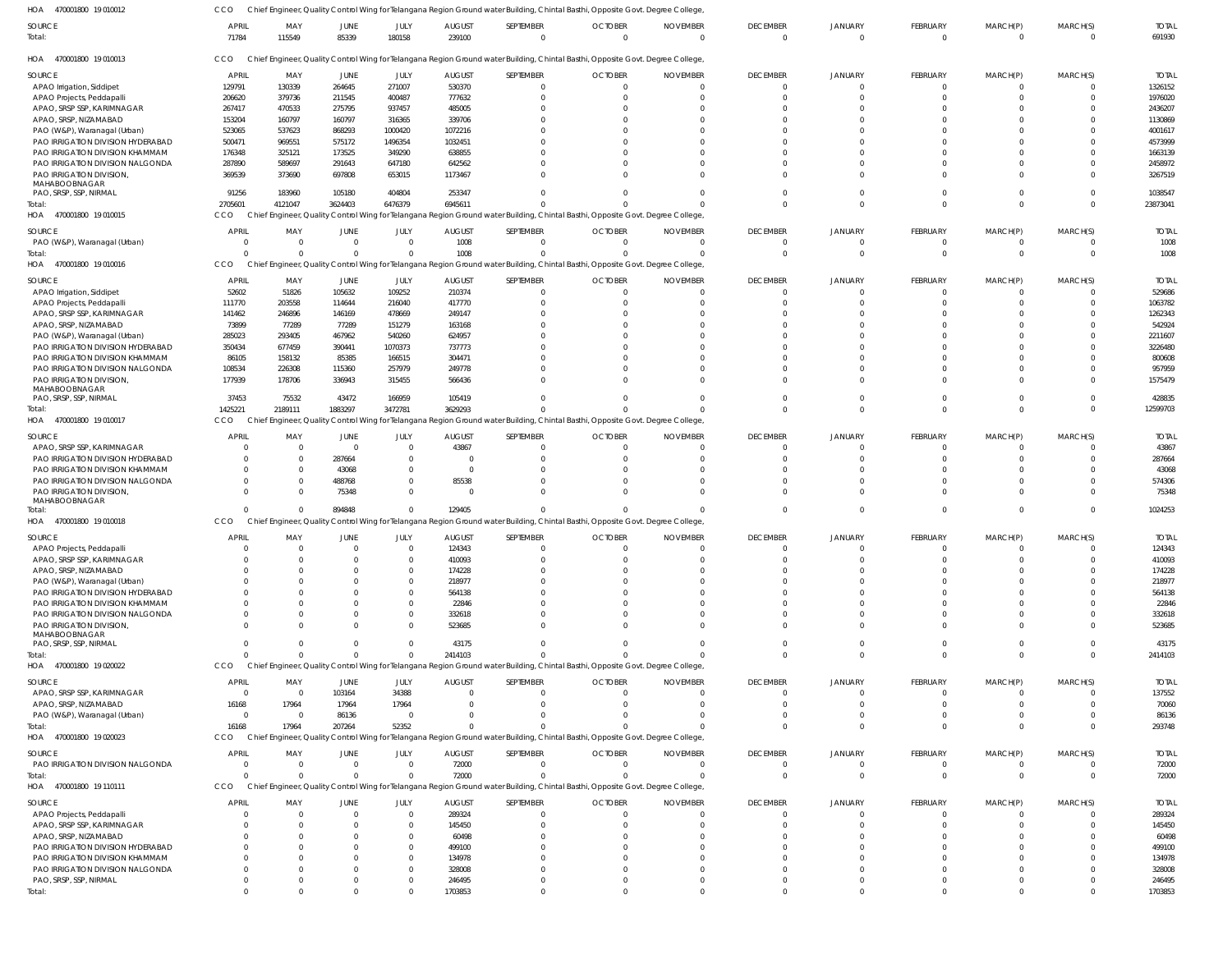CCO Chief Engineer, Quality Control Wing for Telangana Region Ground water Building, Chintal Basthi, Opposite Govt. Degree College,

| HOA<br>470001800 19 130131                                           |                      |                      |                      |                                  |                 |                      |                | Chief Engineer, Quality Control Wing for Telangana Region Ground water Building, Chintal Basthi, Opposite Govt. Degree College  |                 |                          |                      |                      |          |                 |
|----------------------------------------------------------------------|----------------------|----------------------|----------------------|----------------------------------|-----------------|----------------------|----------------|---------------------------------------------------------------------------------------------------------------------------------|-----------------|--------------------------|----------------------|----------------------|----------|-----------------|
| SOURCE                                                               | <b>APRIL</b>         | MAY                  | <b>JUNE</b>          | JULY                             | <b>AUGUST</b>   | SEPTEMBER            | <b>OCTOBER</b> | <b>NOVEMBER</b>                                                                                                                 | <b>DECEMBER</b> | <b>JANUARY</b>           | FEBRUARY             | MARCH(P)             | MARCH(S) | <b>TOTAL</b>    |
| APAO Projects, Peddapalli                                            | $\Omega$             |                      | $\Omega$             | $\Omega$                         | 9714            |                      |                | $\Omega$<br>$\Omega$                                                                                                            | - 0             | $\Omega$                 | $\Omega$             |                      |          | 9714            |
| APAO, SRSP SSP, KARIMNAGAR                                           | $\Omega$             | $\Omega$             | 10386                | $\Omega$                         | 18666           |                      |                | $\Omega$<br>$\Omega$                                                                                                            | $\Omega$        | $\Omega$                 | $\Omega$             |                      |          | 29052           |
| APAO, SRSP, NIZAMABAD                                                | $\Omega$             | $\Omega$             | $\Omega$             | $\Omega$                         | 6211            |                      |                | $\Omega$                                                                                                                        |                 |                          |                      |                      |          | 6211            |
| PAO IRRIGATION DIVISION HYDERABAD                                    | $\Omega$             | 1648                 | 866                  | $\Omega$                         | 20730           |                      |                | $\Omega$                                                                                                                        |                 |                          |                      |                      |          | 23244           |
| PAO IRRIGATION DIVISION KHAMMAM                                      | 0                    | - 0                  | $\Omega$             | $\Omega$                         | 22717           |                      |                | $\Omega$                                                                                                                        |                 |                          |                      |                      |          | 22717           |
| PAO IRRIGATION DIVISION NALGONDA                                     | $\Omega$             | $\Omega$             | 29017                | $\Omega$                         |                 |                      |                | $\Omega$                                                                                                                        |                 |                          |                      |                      |          | 29017           |
| PAO IRRIGATION DIVISION<br>MAHABOOBNAGAR                             | $\Omega$             | $\Omega$             | 11405                | $\Omega$                         | 7200            |                      |                | $\Omega$                                                                                                                        |                 | $\cap$                   | - 0                  |                      |          | 18605           |
| PAO, SRSP, SSP, NIRMAL                                               | $\Omega$             | 9076                 | 1682                 | $\Omega$                         | 18587           |                      |                |                                                                                                                                 |                 | $\cap$                   | $\cap$               |                      |          | 29345           |
| Total:                                                               | $\Omega$             | 10724                | 53356                | $\overline{0}$                   | 103825          |                      |                |                                                                                                                                 |                 | $\Omega$                 | $\Omega$             |                      | $\Omega$ | 167905          |
| HOA 470001800 19 130132                                              | CCO                  |                      |                      |                                  |                 |                      |                | Chief Engineer, Quality Control Wing for Telangana Region Ground water Building, Chintal Basthi, Opposite Govt. Degree College, |                 |                          |                      |                      |          |                 |
|                                                                      |                      |                      |                      |                                  |                 |                      |                |                                                                                                                                 |                 |                          |                      |                      |          |                 |
| SOURCE                                                               | <b>APRIL</b>         | MAY                  | <b>JUNE</b>          | JULY                             | <b>AUGUST</b>   | SEPTEMBER            | <b>OCTOBER</b> | <b>NOVEMBER</b>                                                                                                                 | <b>DECEMBER</b> | <b>JANUARY</b>           | <b>FEBRUARY</b>      | MARCH(P)             | MARCH(S) | <b>TOTAL</b>    |
| APAO, SRSP SSP, KARIMNAGAR                                           | $\Omega$             | $\Omega$             | $\Omega$             | $\overline{0}$                   | 21681           | $\Omega$             |                | 0<br>$\Omega$                                                                                                                   | -0              | $\Omega$                 | $\Omega$             |                      |          | 21681           |
| APAO, SRSP, NIZAMABAD                                                | $\Omega$             | $\Omega$             | $\Omega$<br>$\Omega$ | $\overline{0}$                   | 5460            |                      |                | $\Omega$                                                                                                                        |                 |                          | $\Omega$             |                      |          | 5460            |
| PAO IRRIGATION DIVISION HYDERABAD<br>PAO IRRIGATION DIVISION KHAMMAM | $\Omega$<br>$\Omega$ | $\Omega$             |                      | $\overline{0}$<br>$\Omega$       | 107159<br>48995 |                      |                | $\Omega$<br>$\Omega$                                                                                                            |                 |                          |                      |                      |          | 107159<br>48995 |
| PAO IRRIGATION DIVISION NALGONDA                                     | $\Omega$             |                      | $\cap$               | $\Omega$                         | 325925          |                      |                | $\Omega$                                                                                                                        |                 |                          |                      |                      |          | 325925          |
| PAO, SRSP, SSP, NIRMAL                                               | $\Omega$             |                      | $\cap$               | $\Omega$                         | 23025           |                      |                | $\Omega$                                                                                                                        |                 |                          | $\cap$               |                      |          | 23025           |
| Total:                                                               | $\Omega$             |                      | $\Omega$             | $\overline{0}$                   | 532245          |                      |                |                                                                                                                                 |                 | $\Omega$                 | $\Omega$             | $\cap$               |          | 532245          |
| 470001800 19 130133<br>HOA                                           | CCO                  |                      |                      |                                  |                 |                      |                | Chief Engineer, Quality Control Wing for Telangana Region Ground water Building, Chintal Basthi, Opposite Govt. Degree College  |                 |                          |                      |                      |          |                 |
|                                                                      |                      |                      |                      |                                  |                 |                      |                |                                                                                                                                 |                 |                          |                      |                      |          |                 |
| SOURCE                                                               | <b>APRIL</b>         | MAY                  | JUNE                 | JULY                             | <b>AUGUST</b>   | SEPTEMBER            | <b>OCTOBER</b> | <b>NOVEMBER</b>                                                                                                                 | <b>DECEMBER</b> | <b>JANUARY</b>           | FEBRUARY             | MARCH(P)             | MARCH(S) | <b>TOTAL</b>    |
| PAO IRRIGATION DIVISION HYDERABAD<br>PAO IRRIGATION DIVISION         | $\Omega$<br>$\Omega$ | - 0<br>$\Omega$      | $\Omega$<br>$\Omega$ | $\overline{0}$<br>$\overline{0}$ | 1530<br>3675    | $\Omega$<br>$\Omega$ |                | $\Omega$<br>$\Omega$<br>$\Omega$<br>$\Omega$                                                                                    | -0<br>$\Omega$  | $\Omega$<br>$\Omega$     | $\Omega$<br>$\Omega$ |                      |          | 1530<br>3675    |
| MAHABOOBNAGAR                                                        |                      |                      |                      |                                  |                 |                      |                |                                                                                                                                 |                 |                          |                      |                      |          |                 |
| Total:                                                               | $\Omega$             |                      | $\Omega$             | $\overline{0}$                   | 5205            |                      |                | $\Omega$                                                                                                                        | $\Omega$        | $\Omega$                 | $\Omega$             |                      | $\Omega$ | 5205            |
| 470001800 19 130134<br>HOA                                           | CCO                  |                      |                      |                                  |                 |                      |                | Chief Engineer, Quality Control Wing for Telangana Region Ground water Building, Chintal Basthi, Opposite Govt. Degree College, |                 |                          |                      |                      |          |                 |
| SOURCE                                                               | <b>APRIL</b>         | MAY                  | <b>JUNE</b>          | JULY                             | <b>AUGUST</b>   | SEPTEMBER            | <b>OCTOBER</b> | <b>NOVEMBER</b>                                                                                                                 | <b>DECEMBER</b> | <b>JANUARY</b>           | <b>FEBRUARY</b>      | MARCH(P)             | MARCH(S) | <b>TOTAL</b>    |
| APAO, SRSP SSP, KARIMNAGAR                                           | $\Omega$             | $\Omega$             | $\Omega$             | $\overline{0}$                   | 407550          | $\Omega$             |                | $\Omega$<br>$\Omega$                                                                                                            | - 0             | $\Omega$                 | $\Omega$             |                      |          | 407550          |
| PAO IRRIGATION DIVISION HYDERABAD                                    | $\mathbf{0}$         | $\Omega$             | $\Omega$             | $\overline{0}$                   | 506350          |                      |                | $\Omega$<br>$\Omega$                                                                                                            |                 | $\Omega$                 | $\Omega$             |                      |          | 506350          |
| PAO IRRIGATION DIVISION NALGONDA                                     | $\Omega$             | $\Omega$             | $\Omega$             | $\overline{0}$                   | 597142          |                      |                | $\Omega$                                                                                                                        |                 |                          | $\Omega$             |                      |          | 597142          |
| PAO IRRIGATION DIVISION                                              | $\Omega$             | $\cap$               | $\cap$               | $\overline{0}$                   | 485574          |                      |                | $\Omega$                                                                                                                        |                 | $\cap$                   | $\cap$               |                      |          | 485574          |
| MAHABOOBNAGAR                                                        |                      |                      |                      |                                  |                 |                      |                |                                                                                                                                 |                 |                          |                      |                      |          |                 |
| PAO, SRSP, SSP, NIRMAL                                               | $\Omega$             |                      | $\Omega$             | $\overline{0}$                   | 597151          |                      |                | $\Omega$                                                                                                                        |                 | $\Omega$                 | $\cap$               |                      |          | 597151          |
| Total:                                                               |                      |                      | $\Omega$             | $\overline{0}$                   | 2593767         |                      |                |                                                                                                                                 | $\Omega$        | $\Omega$                 | $\Omega$             | $\Omega$             | $\Omega$ | 2593767         |
| 470001800 19 130135<br>HOA                                           | CCO                  |                      |                      |                                  |                 |                      |                | Chief Engineer, Quality Control Wing for Telangana Region Ground water Building, Chintal Basthi, Opposite Govt. Degree College, |                 |                          |                      |                      |          |                 |
| SOURCE                                                               | <b>APRIL</b>         | MAY                  | JUNE                 | <b>JULY</b>                      | <b>AUGUST</b>   | SEPTEMBER            | <b>OCTOBER</b> | <b>NOVEMBER</b>                                                                                                                 | <b>DECEMBER</b> | <b>JANUARY</b>           | FEBRUARY             | MARCH(P)             | MARCH(S) | <b>TOTAL</b>    |
| APAO Projects, Peddapalli                                            | 0                    | $\Omega$             | $\Omega$             | $\overline{0}$                   | 3070            |                      |                | $\Omega$<br>$\Omega$                                                                                                            | - 0             | $\Omega$                 | - 0                  |                      |          | 3070            |
| APAO, SRSP SSP, KARIMNAGAR                                           | $\Omega$             |                      | $\Omega$             | $\overline{0}$                   | 39039           |                      |                | $\Omega$                                                                                                                        |                 |                          | $\Omega$             |                      |          | 39039           |
| APAO, SRSP, NIZAMABAD                                                | $\Omega$             |                      | $\Omega$             | $\Omega$                         | 32668           |                      |                | $\Omega$                                                                                                                        |                 |                          |                      |                      |          | 32668           |
| PAO IRRIGATION DIVISION KHAMMAM                                      | $\Omega$             | $\Omega$             | $\Omega$             | $\Omega$                         | 15527           |                      |                | $\Omega$                                                                                                                        |                 | $\Omega$                 | - 0                  |                      |          | 15527           |
| PAO IRRIGATION DIVISION                                              | $\Omega$             |                      | 8298                 | $\Omega$                         | 20331           |                      |                | $\Omega$                                                                                                                        |                 | $\cap$                   | $\cap$               |                      |          | 28629           |
| MAHABOOBNAGAR                                                        | $\Omega$             |                      | $\Omega$             | $\overline{0}$                   |                 |                      |                |                                                                                                                                 |                 | $\Omega$                 |                      |                      |          | 186             |
| PAO, SRSP, SSP, NIRMAL<br>Total:                                     |                      | 186<br>186           | 8298                 | $\overline{0}$                   | 110635          |                      |                |                                                                                                                                 | $\cap$          | $\Omega$                 | $\Omega$             | $\Omega$             | $\Omega$ | 119119          |
| HOA 470001800 19 140                                                 | CCO                  |                      |                      |                                  |                 |                      |                | Chief Engineer, Quality Control Wing for Telangana Region Ground water Building, Chintal Basthi, Opposite Govt. Degree College, |                 |                          |                      |                      |          |                 |
|                                                                      |                      |                      |                      |                                  |                 |                      |                |                                                                                                                                 |                 |                          |                      |                      |          |                 |
| SOURCE                                                               | <b>APRIL</b>         | MAY                  | <b>JUNE</b>          | JULY                             | <b>AUGUST</b>   | SEPTEMBER            | <b>OCTOBER</b> | <b>NOVEMBER</b>                                                                                                                 | <b>DECEMBER</b> | <b>JANUARY</b>           | FEBRUARY             | MARCH(P)             | MARCH(S) | <b>TOTAL</b>    |
| APAO Projects, Peddapalli                                            |                      |                      | $\bigcap$            | $\sqrt{ }$                       | 35128           |                      |                | $\cap$                                                                                                                          |                 |                          |                      |                      |          | 35128           |
| PAO IRRIGATION DIVISION HYDERABAD                                    | $\Omega$             |                      | $\Omega$             | $\Omega$                         | 10824           |                      |                |                                                                                                                                 |                 |                          | $\cap$               |                      |          | 10824           |
| PAO IRRIGATION DIVISION KHAMMAM                                      | $\mathbf 0$          | $\Omega$<br>$\Omega$ | $\Omega$<br>$\Omega$ | $\Omega$<br>$\Omega$             | 4695            |                      |                | $\Omega$<br>$\Omega$                                                                                                            |                 | 0                        | $\Omega$<br>$\Omega$ | $\Omega$<br>$\Omega$ |          | 4695            |
| Total:                                                               | $\Omega$             |                      |                      |                                  | 50647           |                      |                |                                                                                                                                 |                 | $\Omega$                 |                      |                      |          | 50647           |
| 470001800 19 240<br>HOA                                              | CCO                  |                      |                      |                                  |                 |                      |                | Chief Engineer, Quality Control Wing for Telangana Region Ground water Building, Chintal Basthi, Opposite Govt. Degree College, |                 |                          |                      |                      |          |                 |
| SOURCE                                                               | <b>APRIL</b>         | MAY                  | JUNE                 | JULY                             | <b>AUGUST</b>   | SEPTEMBER            | <b>OCTOBER</b> | <b>NOVEMBER</b>                                                                                                                 | <b>DECEMBER</b> | <b>JANUARY</b>           | FEBRUARY             | MARCH(P)             | MARCH(S) | <b>TOTAL</b>    |
| APAO, SRSP SSP, KARIMNAGAR                                           | $\mathbf{0}$         | $\Omega$             | $\overline{0}$       | $\overline{0}$                   | 21186           | $\Omega$             |                | $\Omega$<br>$\Omega$                                                                                                            | $\Omega$        | $\Omega$                 | $\Omega$             |                      |          | 21186           |
| PAO IRRIGATION DIVISION HYDERABAD                                    | $\Omega$             |                      | 10404                | $\overline{0}$                   | 85968           |                      |                | $\Omega$<br>$\Omega$                                                                                                            | $\Omega$        | $\Omega$                 | $\Omega$             | - 0                  |          | 96372           |
| Total:                                                               | $\Omega$             |                      | 10404                | $\Omega$                         | 107154          |                      |                | $\Omega$                                                                                                                        | $\Omega$        | $\Omega$                 | $\Omega$             | $\Omega$             |          | 117558          |
| HOA 470001800 19 290291                                              | CCO                  |                      |                      |                                  |                 |                      |                | Chief Engineer, Quality Control Wing for Telangana Region Ground water Building, Chintal Basthi, Opposite Govt. Degree College, |                 |                          |                      |                      |          |                 |
| SOURCE                                                               | APRIL                | MAY                  | <b>JUNE</b>          | JULY                             | <b>AUGUST</b>   | SEPTEMBER            | <b>OCTOBER</b> | <b>NOVEMBER</b>                                                                                                                 | <b>DECEMBER</b> | <b>JANUARY</b>           | FEBRUARY             | MARCH(P)             | MARCH(S) | <b>TOTAL</b>    |
| APAO, SRSP SSP, KARIMNAGAR                                           | 250457               | 244340               | 241968               | 296424                           | 248940          | $\Omega$             |                | $\mathbf 0$<br>$\Omega$                                                                                                         | $\Omega$        | $\mathbf{0}$             | $\Omega$             | $\Omega$             | $\Omega$ | 1282129         |
| APAO, SRSP, NIZAMABAD                                                | 91809                | 88424                | 88424                | 72210                            | 103120          | $\Omega$             |                | $\Omega$<br>$\Omega$                                                                                                            |                 | $\Omega$                 | $\Omega$             | $\Omega$             |          | 443987          |
| PAO (W&P), Waranagal (Urban)                                         | 507184               | 483280               | 541481               | 664444                           | 603740          |                      |                | $\Omega$<br>$\Omega$                                                                                                            |                 | 0                        | $\Omega$             |                      |          | 2800129         |
| PAO IRRIGATION DIVISION HYDERABAD                                    | 60351                | 48949                | 57989                | 133390                           | 91510           |                      |                | $\Omega$<br>$\Omega$                                                                                                            |                 | $\Omega$                 | $\Omega$             |                      |          | 392189          |
| PAO IRRIGATION DIVISION NALGONDA                                     | 55665                | 52724                | 52724                | 61850                            | 61850           |                      |                | $\Omega$<br>$\Omega$                                                                                                            |                 | $\Omega$                 | $\Omega$             |                      |          | 284813          |
| PAO IRRIGATION DIVISION                                              | 37647                | 35432                | 35432                | 41830                            | 41830           |                      |                | $\Omega$<br>n                                                                                                                   |                 | $\Omega$                 | $\Omega$             | $\cap$               |          | 192171          |
| MAHABOOBNAGAR<br>PAO, SRSP, SSP, NIRMAL                              | 72311                | 68495                | 69441                | 81455                            | 82565           |                      |                | $\Omega$<br>$\Omega$                                                                                                            |                 | $\Omega$                 | $\Omega$             | $\Omega$             |          | 374267          |
| Total:                                                               | 1075424              | 1021644              | 1087459              | 1351603                          | 1233555         |                      |                | $\cap$                                                                                                                          |                 | $\Omega$                 | $\Omega$             | $\Omega$             | $\Omega$ | 5769685         |
| 470001800 19 290292<br>HOA                                           | CCO                  |                      |                      |                                  |                 |                      |                | Chief Engineer, Quality Control Wing for Telangana Region Ground water Building, Chintal Basthi, Opposite Govt. Degree College, |                 |                          |                      |                      |          |                 |
|                                                                      |                      |                      |                      |                                  |                 |                      |                |                                                                                                                                 |                 |                          |                      |                      |          |                 |
| SOURCE                                                               | <b>APRIL</b>         | MAY                  | JUNE                 | JULY                             | <b>AUGUST</b>   | SEPTEMBER            | <b>OCTOBER</b> | <b>NOVEMBER</b><br>$\Omega$                                                                                                     | <b>DECEMBER</b> | <b>JANUARY</b>           | FEBRUARY             | MARCH(P)             | MARCH(S) | <b>TOTAL</b>    |
| APAO, SRSP SSP, KARIMNAGAR<br>PAO (W&P), Waranagal (Urban)           | 2165<br>6136         | 2850<br>6713         | 2350<br>7651         | 2850<br>7650                     | 1850<br>6700    | $\Omega$             |                | $\Omega$<br>$\Omega$<br>$\Omega$                                                                                                | -0              | $\Omega$<br>$\Omega$     | $\Omega$<br>$\Omega$ |                      |          | 12065<br>34850  |
| PAO IRRIGATION DIVISION HYDERABAD                                    | 1130                 | 1700                 | 1200                 | 2700                             | 1700            |                      |                | $\Omega$<br>$\Omega$                                                                                                            | -0              | $\Omega$                 | $\Omega$             |                      |          | 8430            |
| Total:                                                               | 9431                 | 11263                | 11201                | 13200                            | 10250           |                      |                | $\cap$                                                                                                                          | $\Omega$        | $\Omega$                 | $\Omega$             | $\Omega$             |          | 55345           |
| HOA 470001800 19 290293                                              | CCO                  |                      |                      |                                  |                 |                      |                | Chief Engineer, Quality Control Wing for Telangana Region Ground water Building, Chintal Basthi, Opposite Govt. Degree College, |                 |                          |                      |                      |          |                 |
|                                                                      |                      |                      |                      |                                  |                 |                      |                |                                                                                                                                 |                 |                          |                      |                      |          |                 |
| SOURCE                                                               | <b>APRIL</b>         | MAY                  | <b>JUNE</b>          | JULY                             | <b>AUGUST</b>   | SEPTEMBER            | <b>OCTOBER</b> | <b>NOVEMBER</b>                                                                                                                 | <b>DECEMBER</b> | <b>JANUARY</b>           | FEBRUARY             | MARCH(P)             | MARCH(S) | <b>TOTAL</b>    |
| APAO, SRSP SSP, KARIMNAGAR                                           | 82960                | 124311               | 88161                | 168912                           | 82363           | $\Omega$             |                | $\Omega$<br>0                                                                                                                   | -0              | 0                        | $\Omega$             |                      |          | 546707          |
| APAO, SRSP, NIZAMABAD                                                | 30454                | 33837                | 33837                | 23954                            | 34209           | $\Omega$             |                | $\Omega$<br>$\Omega$                                                                                                            |                 | $\Omega$                 | $\Omega$             |                      |          | 156291          |
| PAO (W&P), Waranagal (Urban)                                         | 168097               | 183414               | 223117               | 219881                           | 200055          |                      |                | $\Omega$<br>$\Omega$                                                                                                            |                 | 0                        | $\Omega$             |                      |          | 994564          |
| PAO IRRIGATION DIVISION HYDERABAD                                    | 19933                | 30190                | 21143                | 48283                            | 30189           | 0<br>$\Omega$        |                | $\mathbf 0$<br>$\mathbf 0$<br>$\Omega$<br>$\Omega$                                                                              |                 | $\mathbf{0}$<br>$\Omega$ | $\Omega$<br>$\Omega$ | $\Omega$             | $\Omega$ | 149738          |
| PAO IRRIGATION DIVISION NALGONDA                                     | 18477                | 20530                | 20530                | 20530                            | 20530           |                      |                |                                                                                                                                 |                 |                          |                      |                      |          | 100597          |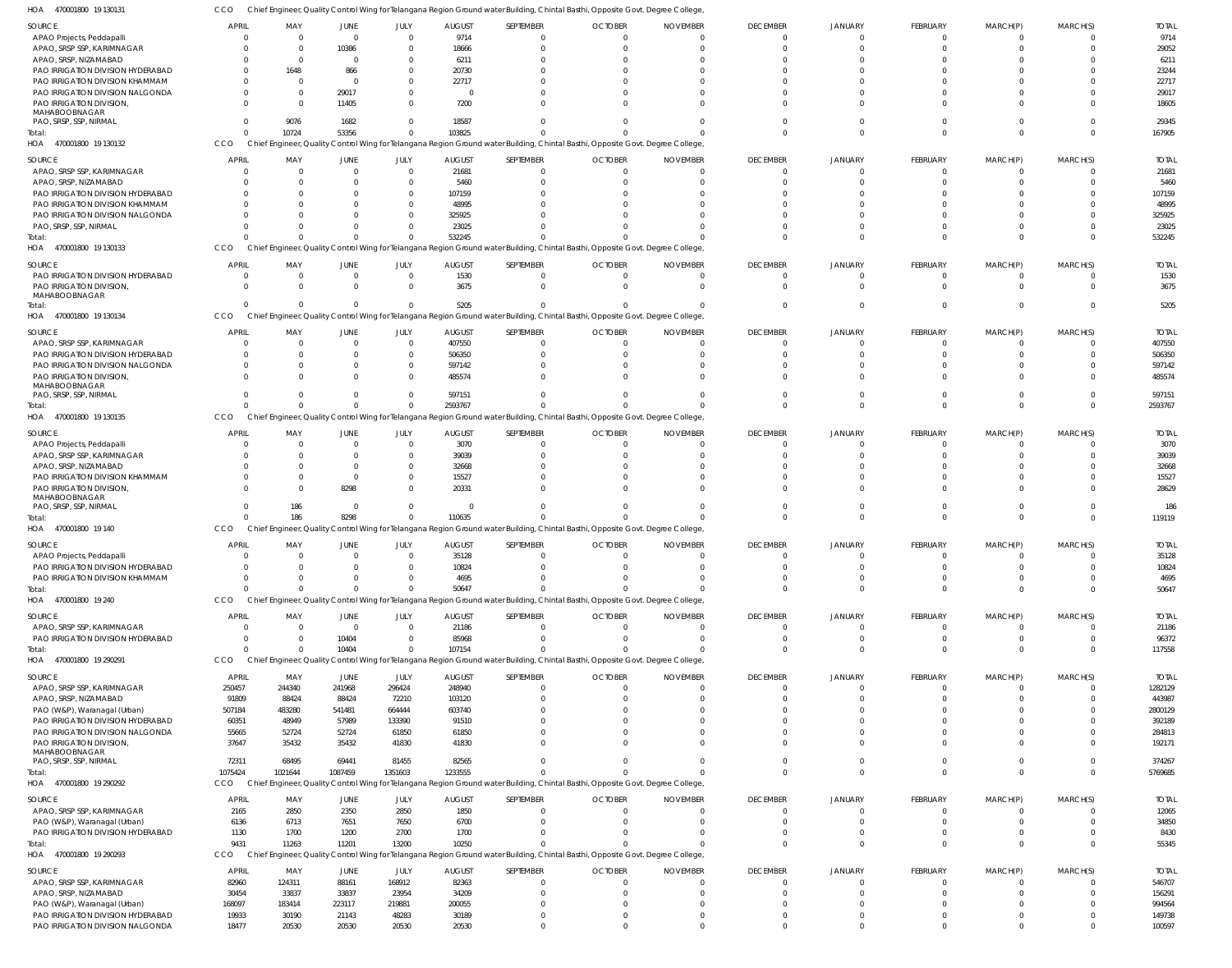| HOA<br>470001800 19 290293                                            |                          |                      |                      |                            |                        |                          | Chief Engineer, Quality Control Wing for Telangana Region Ground water Building, Chintal Basthi, Opposite Govt. Degree College  |                             |                                   |                                  |                               |                         |                      |                        |
|-----------------------------------------------------------------------|--------------------------|----------------------|----------------------|----------------------------|------------------------|--------------------------|---------------------------------------------------------------------------------------------------------------------------------|-----------------------------|-----------------------------------|----------------------------------|-------------------------------|-------------------------|----------------------|------------------------|
| <b>SOURCE</b>                                                         | <b>APRIL</b>             | MAY                  | <b>JUNE</b>          | JULY                       | <b>AUGUST</b>          | SEPTEMBER                | <b>OCTOBER</b>                                                                                                                  | <b>NOVEMBER</b>             | <b>DECEMBER</b>                   | <b>JANUARY</b>                   | <b>FEBRUARY</b>               | MARCH(P)                | MARCH(S)             | <b>TOTAI</b>           |
| PAO IRRIGATION DIVISION,                                              | 12489                    | 13877                | 13877                | 13877                      | 13877                  | $\mathbf 0$              | $\Omega$                                                                                                                        | $\cap$                      | $\Omega$                          | $\Omega$                         | $^{\circ}$                    | $\Omega$                | $\Omega$             | 67997                  |
| MAHABOOBNAGAR                                                         |                          |                      |                      |                            |                        |                          |                                                                                                                                 |                             |                                   |                                  |                               |                         |                      |                        |
| PAO, SRSP, SSP, NIRMAL                                                | 23975                    | 26638                | 34395                | 27010                      | 27382                  | $\mathbf 0$              |                                                                                                                                 |                             | $\Omega$                          | $\Omega$                         | $\Omega$                      | $\Omega$                | $\Omega$             | 139400                 |
| Total:<br>HOA 470001800 19 290294                                     | 356385<br>CCO            | 432797               | 435060               | 522447                     | 408605                 | $\Omega$                 |                                                                                                                                 |                             | $\Omega$                          | $\Omega$                         | $\Omega$                      | $\Omega$                | $\Omega$             | 2155294                |
|                                                                       |                          |                      |                      |                            |                        |                          | Chief Engineer, Quality Control Wing for Telangana Region Ground water Building, Chintal Basthi, Opposite Govt. Degree College  |                             |                                   |                                  |                               |                         |                      |                        |
| <b>SOURCE</b>                                                         | <b>APRIL</b>             | MAY                  | JUNE                 | JULY                       | <b>AUGUST</b>          | SEPTEMBER                | <b>OCTOBER</b>                                                                                                                  | <b>NOVEMBER</b>             | <b>DECEMBER</b>                   | <b>JANUARY</b>                   | <b>FEBRUARY</b>               | MARCH(P)                | MARCH(S)             | <b>TOTAI</b>           |
| APAO, SRSP SSP, KARIMNAGAR                                            | 45494                    | 66174                | 48596                | 84702                      | 43385                  | $\mathbf 0$              |                                                                                                                                 |                             | $\Omega$                          | $\Omega$                         | -0                            | 0                       |                      | 288351                 |
| PAO (W&P), Waranagal (Urban)                                          | 88472                    | 96478                | 118031               | 115256                     | 106129                 | $\mathbf 0$              |                                                                                                                                 |                             |                                   |                                  | $\Omega$                      |                         | $\Omega$             | 524366                 |
| PAO IRRIGATION DIVISION HYDERABAD<br>PAO IRRIGATION DIVISION NALGONDA | 17832<br>7990            | 27007<br>8877        | 18914<br>8877        | 43192<br>8877              | 27006<br>8877          | $\Omega$<br>$\Omega$     |                                                                                                                                 |                             |                                   |                                  | $\Omega$                      |                         | $\cap$               | 133951<br>43498        |
| PAO IRRIGATION DIVISION,                                              | 7448                     | 8276                 | 8276                 | 8276                       | 8276                   | $\Omega$                 |                                                                                                                                 |                             |                                   |                                  | $\Omega$                      |                         | $\cap$               | 40552                  |
| MAHABOOBNAGAR                                                         |                          |                      |                      |                            |                        |                          |                                                                                                                                 |                             |                                   |                                  |                               |                         |                      |                        |
| PAO, SRSP, SSP, NIRMAL                                                | 10365                    | 11517                | 11678                | 11678                      | 11839                  | $\Omega$                 |                                                                                                                                 |                             |                                   |                                  | $\Omega$                      |                         | $\Omega$             | 57077                  |
| Total:                                                                | 177601                   | 218329               | 214372               | 271981                     | 205512                 | $\Omega$                 |                                                                                                                                 |                             |                                   | $\Omega$                         | $\Omega$                      | $\Omega$                | $\Omega$             | 1087795                |
| 470001800 19 290296<br>HOA                                            | CCO                      |                      |                      |                            |                        |                          | Chief Engineer, Quality Control Wing for Telangana Region Ground water Building, Chintal Basthi, Opposite Govt. Degree College, |                             |                                   |                                  |                               |                         |                      |                        |
| <b>SOURCE</b>                                                         | <b>APRIL</b>             | MAY                  | JUNE                 | JULY                       | <b>AUGUST</b>          | SEPTEMBER                | <b>OCTOBER</b>                                                                                                                  | <b>NOVEMBER</b>             | <b>DECEMBER</b>                   | JANUARY                          | FEBRUARY                      | MARCH(P)                | MARCH(S)             | <b>TOTAI</b>           |
| APAO, SRSP SSP, KARIMNAGAR                                            |                          | $\Omega$             | $\Omega$             | $\overline{0}$             | 185675                 | $\mathbf 0$              |                                                                                                                                 | - 0                         | $\Omega$                          | $\Omega$                         | $\Omega$                      | 0                       | - 0                  | 185675                 |
| PAO (W&P), Waranagal (Urban)                                          |                          | $\Omega$             |                      | $\overline{0}$             | 441370                 | $^{\circ}$               |                                                                                                                                 |                             |                                   |                                  | $\Omega$                      |                         | $\Omega$             | 441370                 |
| PAO IRRIGATION DIVISION HYDERABAD                                     |                          | <sup>0</sup>         |                      | $\mathbf{0}$               | 44615                  | $\Omega$                 |                                                                                                                                 |                             |                                   |                                  | $\Omega$                      |                         |                      | 44615                  |
| PAO IRRIGATION DIVISION,<br>MAHABOOBNAGAR                             |                          |                      |                      | $\Omega$                   | 31767                  | $\Omega$                 |                                                                                                                                 |                             |                                   | $\cap$                           | $\Omega$                      |                         | $\cap$               | 31767                  |
| PAO, SRSP, SSP, NIRMAL                                                |                          |                      |                      | $\Omega$                   | 60437                  | $\Omega$                 |                                                                                                                                 |                             |                                   | $\Omega$                         | $\Omega$                      | $\Omega$                | $\Omega$             | 60437                  |
| Total:                                                                |                          |                      |                      | $\mathbf 0$                | 763864                 | $\Omega$                 |                                                                                                                                 |                             |                                   | $\Omega$                         | $\Omega$                      | $\Omega$                | $\Omega$             | 763864                 |
| HOA 470001800 19 300302                                               | CCO                      |                      |                      |                            |                        |                          | Chief Engineer, Quality Control Wing for Telangana Region Ground water Building, Chintal Basthi, Opposite Govt. Degree College  |                             |                                   |                                  |                               |                         |                      |                        |
| <b>SOURCE</b>                                                         | <b>APRIL</b>             | MAY                  | <b>JUNE</b>          | JULY                       | <b>AUGUST</b>          | SEPTEMBER                | <b>OCTOBER</b>                                                                                                                  | <b>NOVEMBER</b>             | <b>DECEMBER</b>                   | <b>JANUARY</b>                   | <b>FEBRUARY</b>               | MARCH(P)                | MARCH(S)             | <b>TOTAI</b>           |
| PAO IRRIGATION DIVISION HYDERABAD                                     | 180335                   | 175042               | 187707               | 201487                     | 201487                 | $\mathbf 0$              |                                                                                                                                 |                             | $\Omega$                          | $\Omega$                         | $^{\circ}$                    | 0                       |                      | 946058                 |
| PAO, SRSP, SSP, NIRMAL                                                | 19612                    | $\Omega$             | $\mathbf 0$          | $\overline{0}$             | 60272                  | $\mathbf 0$              |                                                                                                                                 |                             |                                   | $\Omega$                         | $\mathbf 0$                   | $\Omega$                | $\Omega$             | 79884                  |
| Total:                                                                | 199947                   | 175042               | 187707               | 201487                     | 261759                 | $\Omega$                 |                                                                                                                                 |                             |                                   | $\Omega$                         | $\Omega$                      | $\Omega$                | $\cap$               | 1025942                |
| 470001800 19 310318<br>HOA                                            | CCO                      |                      |                      |                            |                        |                          | Chief Engineer, Quality Control Wing for Telangana Region Ground water Building, Chintal Basthi, Opposite Govt. Degree College  |                             |                                   |                                  |                               |                         |                      |                        |
| SOURCE                                                                | <b>APRIL</b>             | MAY                  | JUNE                 | JULY                       | <b>AUGUST</b>          | SEPTEMBER                | <b>OCTOBER</b>                                                                                                                  | <b>NOVEMBER</b>             | <b>DECEMBER</b>                   | JANUARY                          | FEBRUARY                      | MARCH(P)                | MARCH(S)             | <b>TOTAI</b>           |
| PAO IRRIGATION DIVISION HYDERABAD                                     | - 0                      | $\Omega$             | $\Omega$             | 20000                      | 20000                  | $\overline{0}$           |                                                                                                                                 | $\Omega$                    |                                   | $\Omega$                         | $\Omega$                      | 0                       | $\Omega$             | 40000                  |
| PAO IRRIGATION DIVISION NALGONDA                                      |                          | 20000                | 0                    | $\overline{0}$             | $\Omega$               | $\mathbf 0$              |                                                                                                                                 |                             |                                   | $\Omega$                         | $^{\circ}$                    |                         | $\Omega$             | 20000                  |
| Total:                                                                |                          | 20000                | $\Omega$             | 20000                      | 20000                  | $\Omega$                 |                                                                                                                                 |                             |                                   | $\Omega$                         | $\Omega$                      | $\Omega$                | $\Omega$             | 60000                  |
| 470001800 19 510511<br>HOA                                            | CCO                      |                      |                      |                            |                        |                          | Chief Engineer, Quality Control Wing for Telangana Region Ground water Building, Chintal Basthi, Opposite Govt. Degree College, |                             |                                   |                                  |                               |                         |                      |                        |
| <b>SOURCE</b>                                                         | <b>APRIL</b>             | MAY                  | <b>JUNE</b>          | JULY                       | <b>AUGUST</b>          | SEPTEMBER                | <b>OCTOBER</b>                                                                                                                  | <b>NOVEMBER</b>             | <b>DECEMBER</b>                   | JANUARY                          | FEBRUARY                      | MARCH(P)                | MARCH(S)             | <b>TOTAL</b>           |
| PAO IRRIGATION DIVISION HYDERABAD                                     |                          | $\Omega$             | $\mathbf 0$          | $\overline{0}$             | 13776                  | $\mathbf{0}$             | $\cap$                                                                                                                          | $\Omega$                    | $\Omega$                          | $\Omega$                         | $\mathbf 0$                   | $\mathbf 0$             | $\Omega$             | 13776                  |
| Total:                                                                |                          |                      | $\Omega$             | $\Omega$                   | 13776                  | $\Omega$                 |                                                                                                                                 |                             | $\Omega$                          | $\Omega$                         | $\overline{0}$                | $\mathbf{0}$            | $\Omega$             | 13776                  |
| 470001800 21 010011<br>HOA                                            | CCO                      | THE                  |                      |                            |                        |                          | CHIEF ENGINEER, Godavari Lift Irrigation Scheme Godavari Lift Irrigation Scheme, K C Colony, Chintagattu, Hanamkonda,           |                             |                                   |                                  |                               |                         |                      |                        |
| SOURCE                                                                | <b>APRIL</b>             | MAY                  | <b>JUNE</b>          | JULY                       | <b>AUGUST</b>          | SEPTEMBER                | <b>OCTOBER</b>                                                                                                                  | <b>NOVEMBER</b>             | <b>DECEMBER</b>                   | <b>JANUARY</b>                   | FEBRUARY                      | MARCH(P)                | MARCH(S)             | <b>TOTAI</b>           |
| APAO Irrigation, Yadadri                                              | 120155                   | 120155               | 167417               | 273560                     | 273560                 | $^{\circ}$               |                                                                                                                                 |                             |                                   |                                  | 0                             |                         |                      | 954847                 |
| APAO Projects, Jangaon                                                | 469498                   | 711959               | 631121               | 1176138                    | 1286009                | $\mathbf 0$              |                                                                                                                                 |                             |                                   | $\Omega$                         | $\Omega$                      |                         | $\Omega$             | 4274725                |
| PAO (W&P), Waranagal (Urban)                                          | 3444103                  | 3523646              | 3363869              | 6636102                    | 7099577                | $\Omega$                 |                                                                                                                                 |                             |                                   | $\Omega$                         | $\Omega$                      |                         | $\Omega$             | 24067297               |
| Total:                                                                |                          |                      |                      | 8085800                    | 8659146                |                          |                                                                                                                                 |                             |                                   | $\Omega$                         | $\Omega$                      | $\Omega$                |                      | 29296869               |
| HOA 470001800 21 010012                                               | 4033756                  | 4355760              | 4162407              |                            |                        |                          |                                                                                                                                 |                             |                                   |                                  |                               |                         | $\Omega$             |                        |
|                                                                       | CCO.                     |                      |                      |                            |                        |                          | THE CHIEF ENGINEER, Godavari Lift Irrigation Scheme Godavari Lift Irrigation Scheme, K C Colony, Chintagattu, Hanamkonda        |                             |                                   |                                  |                               |                         |                      |                        |
| <b>SOURCE</b>                                                         | <b>APRIL</b>             | MAY                  | <b>JUNE</b>          | JULY                       | <b>AUGUST</b>          | SEPTEMBER                | <b>OCTOBER</b>                                                                                                                  | <b>NOVEMBER</b>             | <b>DECEMBER</b>                   | <b>JANUARY</b>                   | FEBRUARY                      | MARCH(P)                | MARCH(S)             | <b>TOTAL</b>           |
| PAO (W&P), Waranagal (Urban)                                          | 39226                    | 41034                | 59225                | 74559                      | 75993                  | $^{\circ}$               |                                                                                                                                 |                             |                                   | $\mathbf{0}$                     | $\Omega$                      |                         |                      | 290037                 |
| Total:                                                                | 39226                    | 41034                | 59225                | 74559                      | 75993                  | $\mathbf 0$              |                                                                                                                                 |                             | $\Omega$                          | $\Omega$                         | $\mathbf{0}$                  | $\mathbf 0$             | $\Omega$             | 290037                 |
| HOA 470001800 21 010013                                               | CCO                      |                      |                      |                            |                        |                          | THE CHIEF ENGINEER, Godavari Lift Irrigation Scheme Godavari Lift Irrigation Scheme, K C Colony, Chintagattu, Hanamkonda,       |                             |                                   |                                  |                               |                         |                      |                        |
| <b>SOURCE</b>                                                         | <b>APRIL</b>             | MAY                  | <b>JUNE</b>          | JULY                       | <b>AUGUST</b>          | SEPTEMBER                | <b>OCTOBER</b>                                                                                                                  | <b>NOVEMBER</b>             | <b>DECEMBER</b>                   | <b>JANUARY</b>                   | <b>FEBRUARY</b>               | MARCH(P)                | MARCH(S)             | <b>TOTAL</b>           |
| APAO Irrigation, Yadadri                                              | 39871                    | 39871                | 55526                | 90759                      | 90759                  | $\mathbf 0$              | $\Omega$                                                                                                                        | $\Omega$                    | $\Omega$                          | $\overline{0}$                   | $\mathbf 0$                   | $\mathbf 0$             |                      | 316786                 |
| APAO Projects, Jangaon                                                | 155333                   | 236184               | 211994               | 389792                     | 426351                 | $\mathbf 0$              | $\Omega$                                                                                                                        | $\Omega$                    | $\Omega$                          | $\Omega$                         | $\mathbf 0$                   | $\Omega$                | $\Omega$             | 1419654                |
| PAO (W&P), Waranagal (Urban)                                          | 1144467                  | 1186384              | 1739559              | 2207574                    | 2369839                | $\mathbf 0$              |                                                                                                                                 |                             |                                   | $\overline{0}$                   | $\mathbf 0$                   | 0                       | $\Omega$             | 8647823                |
| Total:                                                                | 1339671                  | 1462439              | 2007079              | 2688125                    | 2886949                | $\Omega$                 |                                                                                                                                 |                             |                                   | $\Omega$                         | $\Omega$                      | $\Omega$                | $\Omega$             | 10384263               |
| HOA 470001800 21 010016                                               | CCO                      |                      |                      |                            |                        |                          | THE CHIEF ENGINEER, Godavari Lift Irrigation Scheme Godavari Lift Irrigation Scheme, K C Colony, Chintagattu, Hanamkonda        |                             |                                   |                                  |                               |                         |                      |                        |
| <b>SOURCE</b>                                                         | <b>APRIL</b>             | MAY                  | <b>JUNE</b>          | JULY                       | <b>AUGUST</b>          | SEPTEMBER                | <b>OCTOBER</b>                                                                                                                  | <b>NOVEMBER</b>             | <b>DECEMBER</b>                   | <b>JANUARY</b>                   | <b>FEBRUARY</b>               | MARCH(P)                | MARCH(S)             | <b>TOTAL</b>           |
| APAO Irrigation, Yadadri                                              | 17239                    | 17239                | 24008                | 39241                      | 39241                  | $\mathbf{0}$             | $\Omega$                                                                                                                        | $\Omega$                    | $\overline{0}$                    | $\overline{0}$                   | $\mathbf 0$                   | $\mathbf 0$             | $\Omega$             | 136968                 |
| APAO Projects, Jangaon                                                | 67165                    | 102122               | 91663                | 168790                     | 184338                 | $\mathbf 0$              |                                                                                                                                 |                             | $\Omega$                          | $\Omega$                         | $\mathbf 0$                   | $\mathbf 0$             | $\Omega$             | 614078                 |
| PAO (W&P), Waranagal (Urban)                                          | 615946                   | 645928               | 932559               | 1173991                    | 1270150                | $\mathbf 0$              |                                                                                                                                 |                             | $\Omega$                          | $\overline{0}$                   | $\mathbf 0$                   | 0                       | $\Omega$             | 4638574                |
| Total:                                                                | 700350                   | 765289               | 1048230              | 1382022                    | 1493729                | $\Omega$                 |                                                                                                                                 |                             | $\Omega$                          | $\Omega$                         | $\Omega$                      | $\Omega$                | $\Omega$             | 5389620                |
| 470001800 21 010017<br>HOA                                            | CCO                      |                      |                      |                            |                        |                          | THE CHIEF ENGINEER, Godavari Lift Irrigation Scheme Godavari Lift Irrigation Scheme, K C Colony, Chintagattu, Hanamkonda,       |                             |                                   |                                  |                               |                         |                      |                        |
| <b>SOURCE</b>                                                         | <b>APRIL</b>             | MAY                  | JUNE                 | JULY                       | <b>AUGUST</b>          | SEPTEMBER                | <b>OCTOBER</b>                                                                                                                  | <b>NOVEMBER</b>             | <b>DECEMBER</b>                   | <b>JANUARY</b>                   | <b>FEBRUARY</b>               | MARCH(P)                | MARCH(S)             | <b>TOTAL</b>           |
| APAO Projects, Jangaon                                                | - 0                      | 33462                | $\Omega$             | $\overline{0}$             | $\mathbf{0}$           | $\overline{0}$           | $\Omega$                                                                                                                        | $\Omega$                    | $\Omega$                          | $\overline{0}$                   | $^{\circ}$                    | 0                       | $\Omega$             | 33462                  |
| PAO (W&P), Waranagal (Urban)                                          | $\Omega$                 | $\Omega$             | $\mathbf 0$          | $\mathbf 0$                | 59827                  | $\mathbf{0}$             | $\Omega$                                                                                                                        | $\Omega$                    | $\Omega$                          | $\overline{0}$                   | $\mathbf 0$                   | $\mathbf 0$             | $\Omega$             | 59827                  |
| Total:                                                                |                          | 33462                | $\Omega$             | $\Omega$                   | 59827                  | $\Omega$                 |                                                                                                                                 | $\cap$                      | $\Omega$                          | $\Omega$                         | $\overline{0}$                | $\Omega$                | $\Omega$             | 93289                  |
| HOA 470001800 21 010018                                               | CCO                      |                      |                      |                            |                        |                          | THE CHIEF ENGINEER, Godavari Lift Irrigation Scheme Godavari Lift Irrigation Scheme, K C Colony, Chintagattu, Hanamkonda        |                             |                                   |                                  |                               |                         |                      |                        |
| <b>SOURCE</b>                                                         | <b>APRIL</b>             | MAY                  | <b>JUNE</b>          | JULY                       | <b>AUGUST</b>          | SEPTEMBER                | <b>OCTOBER</b>                                                                                                                  | <b>NOVEMBER</b>             | <b>DECEMBER</b>                   | <b>JANUARY</b>                   | <b>FEBRUARY</b>               | MARCH(P)                | MARCH(S)             | <b>TOTAL</b>           |
| APAO Irrigation, Yadadri                                              | $\Omega$                 | $\Omega$             | $\mathbf 0$          | $\mathbf 0$                | 171678                 | $\mathbf{0}$             | $\Omega$                                                                                                                        | $\cap$                      | $\overline{0}$                    | $\overline{0}$                   | $\mathbf 0$                   | $\mathbf 0$             | $\Omega$             | 171678                 |
| APAO Projects, Jangaon                                                | 34094                    | $\Omega$             |                      | $\mathbf 0$                | 109247                 | $\mathbf 0$              |                                                                                                                                 |                             | $\Omega$                          | $\Omega$                         | $\mathbf 0$                   | $\mathbf 0$             | $\Omega$             | 143341                 |
| PAO (W&P), Waranagal (Urban)                                          | - 0                      | $\Omega$<br>$\Omega$ | 0<br>$\Omega$        | $\mathbf 0$<br>$\mathbf 0$ | 711808                 | $\mathbf 0$<br>$\Omega$  |                                                                                                                                 |                             | $\Omega$<br>$\Omega$              | $\overline{0}$<br>$\Omega$       | $\mathbf 0$<br>$\Omega$       | $\mathbf 0$<br>$\Omega$ | $\Omega$<br>$\Omega$ | 711808                 |
| Total:<br>470001800 21 020022<br>HOA                                  | 34094<br>CCO             |                      |                      |                            | 992733                 |                          | THE CHIEF ENGINEER, Godavari Lift Irrigation Scheme Godavari Lift Irrigation Scheme, K C Colony, Chintagattu, Hanamkonda,       |                             |                                   |                                  |                               |                         |                      | 1026827                |
|                                                                       |                          |                      |                      |                            |                        |                          |                                                                                                                                 |                             |                                   |                                  |                               |                         |                      |                        |
| <b>SOURCE</b><br>PAO (W&P), Waranagal (Urban)                         | <b>APRIL</b><br>$\Omega$ | MAY<br>64310         | <b>JUNE</b><br>32156 | JULY<br>35728              | <b>AUGUST</b><br>35728 | SEPTEMBER<br>$\mathbf 0$ | <b>OCTOBER</b><br>- 0                                                                                                           | <b>NOVEMBER</b><br>$\Omega$ | <b>DECEMBER</b><br>$\overline{0}$ | <b>JANUARY</b><br>$\overline{0}$ | <b>FEBRUARY</b><br>$^{\circ}$ | MARCH(P)<br>0           | MARCH(S)<br>$\Omega$ | <b>TOTAL</b><br>167922 |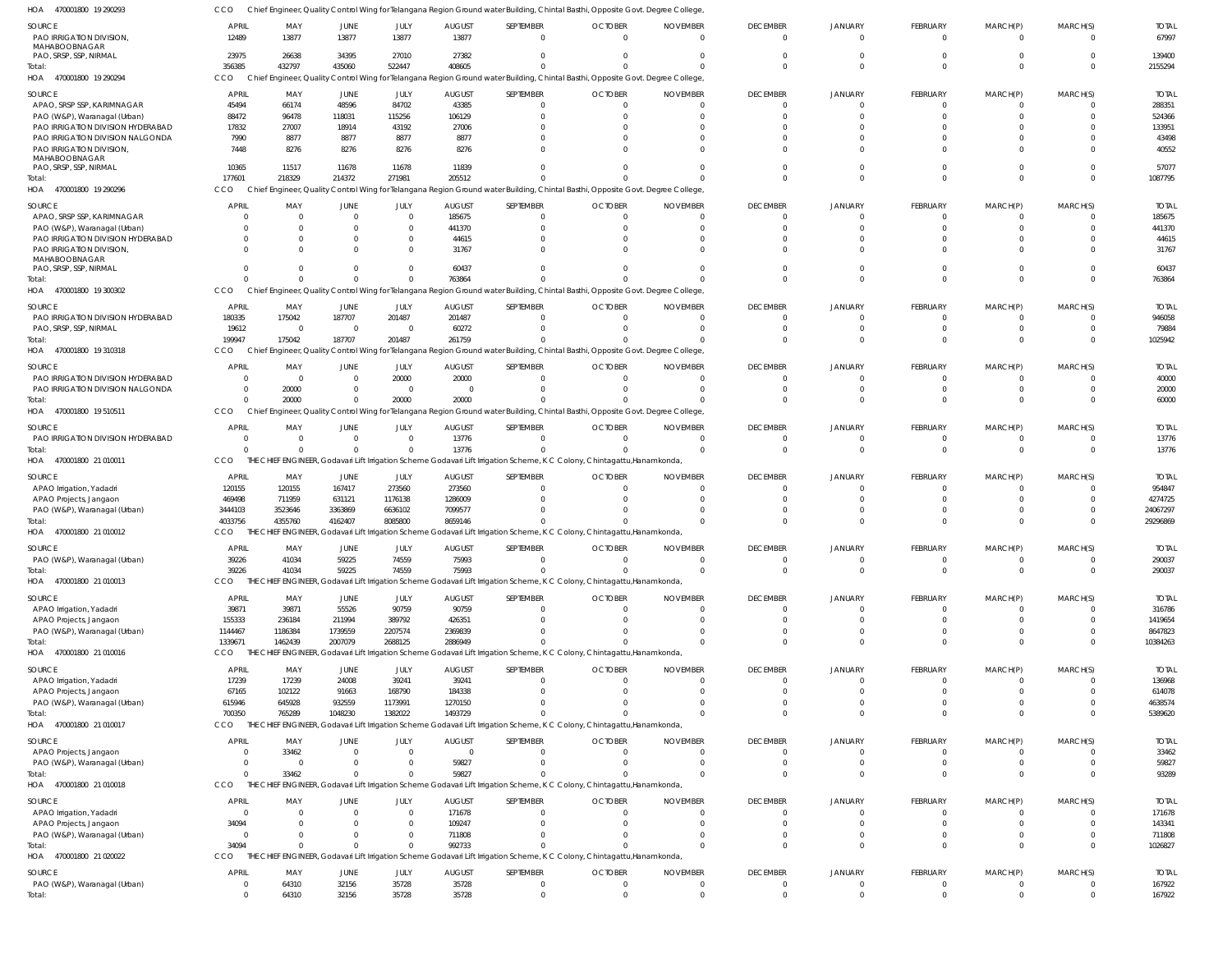THE CHIEF ENGINEER, Godavari Lift Irrigation Scheme Godavari Lift Irrigation Scheme, K C Colony, Chintagattu,Hanamkonda, CCO

| HOA<br>470001800 21 110111                                      | CCO                        |                            |                        |                      |                         |                       | THE CHIEF ENGINEER, Godavari Lift Irrigation Scheme Godavari Lift Irrigation Scheme, K C Colony, Chintagattu,Hanamkonda,  |                             |                                   |                      |                                   |                             |                      |                         |
|-----------------------------------------------------------------|----------------------------|----------------------------|------------------------|----------------------|-------------------------|-----------------------|---------------------------------------------------------------------------------------------------------------------------|-----------------------------|-----------------------------------|----------------------|-----------------------------------|-----------------------------|----------------------|-------------------------|
| SOURCE                                                          | <b>APRIL</b>               | MAY                        | JUNE                   | JULY                 | <b>AUGUST</b>           | SEPTEMBER             | <b>OCTOBER</b>                                                                                                            | <b>NOVEMBER</b>             | <b>DECEMBER</b>                   | <b>JANUARY</b>       | <b>FEBRUARY</b>                   | MARCH(P)                    | MARCH(S)             | <b>TOTAL</b>            |
| APAO Irrigation, Yadadri                                        |                            | $\overline{0}$             | $\mathbf 0$            | $\Omega$             | 205600                  | - 0                   |                                                                                                                           | $\Omega$                    | $\mathbf{0}$                      | $\Omega$             | $\overline{0}$                    | $\Omega$                    |                      | 205600                  |
| APAO Projects, Jangaon                                          |                            | $\Omega$                   | $\Omega$               | $\Omega$             | 188356                  | $\Omega$              |                                                                                                                           | $\Omega$                    | $\mathbf{0}$                      | $\Omega$             | $\overline{0}$                    | $\Omega$                    | $\Omega$             | 188356                  |
| PAO (W&P), Waranagal (Urban)                                    |                            | $\Omega$                   | $^{\circ}$             | $\Omega$             | 16064                   |                       |                                                                                                                           |                             | $\Omega$                          |                      | $\Omega$                          |                             |                      | 16064                   |
| Total:                                                          |                            | $\Omega$                   | $\Omega$               | $\Omega$             | 410020                  |                       |                                                                                                                           |                             | $\Omega$                          |                      | $\Omega$                          | $\Omega$                    | $\Omega$             | 410020                  |
| 470001800 21 130131<br>HOA                                      | CCO                        |                            |                        |                      |                         |                       | THE CHIEF ENGINEER, Godavari Lift Irrigation Scheme Godavari Lift Irrigation Scheme, K C Colony, Chintagattu, Hanamkonda, |                             |                                   |                      |                                   |                             |                      |                         |
| SOURCE                                                          | <b>APRIL</b>               | MAY                        | JUNE                   | JULY                 | <b>AUGUST</b>           | SEPTEMBER             | <b>OCTOBER</b>                                                                                                            | <b>NOVEMBER</b>             | <b>DECEMBER</b>                   | JANUARY              | <b>FEBRUARY</b>                   | MARCH(P)                    | MARCH(S)             | <b>TOTAL</b>            |
| PAO (W&P), Waranagal (Urban)                                    | 0                          | $\overline{0}$             | 31159                  | 1366                 | 32131                   | $\Omega$              | $\Omega$                                                                                                                  | $\Omega$                    | $\overline{0}$                    | $\Omega$             | $\overline{0}$                    | $\mathbf{0}$                | $\Omega$             | 64656                   |
| Total:                                                          | $\Omega$                   | $\overline{0}$             | 31159                  | 1366                 | 32131                   | $\Omega$              |                                                                                                                           | $\Omega$                    | $\Omega$                          | $\Omega$             | $\overline{0}$                    | $\mathbf 0$                 | $\Omega$             | 64656                   |
| HOA 470001800 21 130134                                         | CCO                        |                            |                        |                      |                         |                       | THE CHIEF ENGINEER, Godavari Lift Irrigation Scheme Godavari Lift Irrigation Scheme, K C Colony, Chintagattu, Hanamkonda, |                             |                                   |                      |                                   |                             |                      |                         |
|                                                                 |                            |                            |                        |                      |                         |                       |                                                                                                                           |                             |                                   |                      |                                   |                             |                      |                         |
| SOURCE                                                          | <b>APRIL</b>               | MAY                        | JUNE                   | JULY                 | <b>AUGUST</b>           | SEPTEMBER             | <b>OCTOBER</b>                                                                                                            | <b>NOVEMBER</b>             | <b>DECEMBER</b>                   | JANUARY              | FEBRUARY                          | MARCH(P)                    | MARCH(S)             | <b>TOTAL</b>            |
| APAO Projects, Jangaon                                          |                            | $\overline{0}$             | $\overline{0}$         | $\Omega$             | 62700                   | $\Omega$              | $\Omega$                                                                                                                  | $\Omega$                    | $\mathbf{0}$                      | $\Omega$             | $\mathbf{0}$                      | 0                           |                      | 62700                   |
| Total:                                                          |                            | $\Omega$                   | $\mathbf{0}$           | $\Omega$             | 62700                   | $\Omega$              |                                                                                                                           | $\Omega$                    | $\Omega$                          | $\Omega$             | $\overline{0}$                    | $\mathbf{0}$                | $\Omega$             | 62700                   |
| HOA 470001800 21 130135                                         | CCO                        |                            |                        |                      |                         |                       | THE CHIEF ENGINEER, Godavari Lift Irrigation Scheme Godavari Lift Irrigation Scheme, K C Colony, Chintagattu, Hanamkonda, |                             |                                   |                      |                                   |                             |                      |                         |
| SOURCE                                                          | <b>APRIL</b>               | MAY                        | <b>JUNE</b>            | JULY                 | <b>AUGUST</b>           | SEPTEMBER             | <b>OCTOBER</b>                                                                                                            | <b>NOVEMBER</b>             | <b>DECEMBER</b>                   | <b>JANUARY</b>       | <b>FEBRUARY</b>                   | MARCH(P)                    | MARCH(S)             | <b>TOTAL</b>            |
| PAO (W&P), Waranagal (Urban)                                    | 0                          | $\overline{0}$             | 106273                 | $\Omega$             | 33053                   | $\Omega$              | $\Omega$                                                                                                                  | $\Omega$                    | $\mathbf{0}$                      | $\Omega$             | $\mathbf{0}$                      | 0                           |                      | 139326                  |
| Total:                                                          | $\Omega$                   | $\overline{0}$             | 106273                 | $\Omega$             | 33053                   | $\Omega$              |                                                                                                                           | $\Omega$                    | $\overline{0}$                    | $\Omega$             | $\overline{0}$                    | $\mathbf{0}$                | $\Omega$             | 139326                  |
| HOA 470001800 21 240                                            | CCO                        |                            |                        |                      |                         |                       | THE CHIEF ENGINEER, Godavari Lift Irrigation Scheme Godavari Lift Irrigation Scheme, K C Colony, Chintagattu,Hanamkonda,  |                             |                                   |                      |                                   |                             |                      |                         |
| SOURCE                                                          | <b>APRIL</b>               | MAY                        | JUNE                   | JULY                 | <b>AUGUST</b>           | SEPTEMBER             | <b>OCTOBER</b>                                                                                                            | <b>NOVEMBER</b>             | <b>DECEMBER</b>                   | JANUARY              | <b>FEBRUARY</b>                   | MARCH(P)                    | MARCH(S)             | <b>TOTAL</b>            |
| PAO (W&P), Waranagal (Urban)                                    | $\mathbf 0$                | $\overline{0}$             | $\mathbf 0$            | $\Omega$             | 76713                   | $\Omega$              | $\Omega$                                                                                                                  | $\Omega$                    | 0                                 | $\Omega$             | $\mathbf{0}$                      | $\mathbf{0}$                |                      | 76713                   |
| Total:                                                          |                            | $\Omega$                   | $\mathbf 0$            | $\Omega$             | 76713                   | $\Omega$              |                                                                                                                           | $\Omega$                    | $\Omega$                          | $\Omega$             | $\overline{0}$                    | $\mathbf 0$                 | $\Omega$             | 76713                   |
| HOA 470001800 21 290291                                         | CCO                        |                            |                        |                      |                         |                       | THE CHIEF ENGINEER, Godavari Lift Irrigation Scheme Godavari Lift Irrigation Scheme, K C Colony, Chintagattu, Hanamkonda, |                             |                                   |                      |                                   |                             |                      |                         |
|                                                                 |                            |                            |                        |                      |                         |                       |                                                                                                                           |                             |                                   |                      |                                   |                             |                      |                         |
| SOURCE<br>PAO (W&P), Waranagal (Urban)                          | <b>APRIL</b><br>340983     | MAY<br>324861              | JUNE<br>304060         | JULY<br>445020       | <b>AUGUST</b><br>360130 | SEPTEMBER<br>$\Omega$ | <b>OCTOBER</b><br>$\Omega$                                                                                                | <b>NOVEMBER</b><br>$\Omega$ | <b>DECEMBER</b><br>$\overline{0}$ | JANUARY<br>$\Omega$  | <b>FEBRUARY</b><br>$\overline{0}$ | MARCH(P)<br>$\mathbf{0}$    | MARCH(S)<br>$\Omega$ | <b>TOTAL</b><br>1775054 |
| Total:                                                          | 340983                     | 324861                     | 304060                 | 445020               | 360130                  | $\cap$                |                                                                                                                           | $\Omega$                    | $\Omega$                          |                      | $\overline{0}$                    | $\mathbf{0}$                | $\Omega$             | 1775054                 |
| 470001800 21 290292<br>HOA                                      | CCO                        |                            |                        |                      |                         |                       | THE CHIEF ENGINEER, Godavari Lift Irrigation Scheme Godavari Lift Irrigation Scheme, K C Colony, Chintagattu, Hanamkonda, |                             |                                   |                      |                                   |                             |                      |                         |
|                                                                 |                            |                            |                        |                      |                         |                       |                                                                                                                           |                             |                                   |                      |                                   |                             |                      |                         |
| SOURCE                                                          | <b>APRIL</b>               | MAY                        | JUNE                   | JULY                 | <b>AUGUST</b>           | SEPTEMBER             | <b>OCTOBER</b>                                                                                                            | <b>NOVEMBER</b>             | <b>DECEMBER</b>                   | <b>JANUARY</b>       | <b>FEBRUARY</b>                   | MARCH(P)                    | MARCH(S)             | <b>TOTAL</b>            |
| PAO (W&P), Waranagal (Urban)                                    | 4055                       | 4418                       | 4418                   | 5195                 | 4180                    | $\Omega$              | $\Omega$                                                                                                                  | $\Omega$                    | $\Omega$                          | $\Omega$             | $\overline{0}$                    | 0                           |                      | 22266                   |
| Total:                                                          | 4055                       | 4418                       | 4418                   | 5195                 | 4180                    | $\cap$                |                                                                                                                           | $\Omega$                    | $\Omega$                          | $\Omega$             | $\overline{0}$                    | $\mathbf 0$                 | $\Omega$             | 22266                   |
| HOA 470001800 21 290293                                         | CCO                        |                            |                        |                      |                         |                       | THE CHIEF ENGINEER, Godavari Lift Irrigation Scheme Godavari Lift Irrigation Scheme, K C Colony, Chintagattu, Hanamkonda, |                             |                                   |                      |                                   |                             |                      |                         |
| SOURCE                                                          | <b>APRIL</b>               | MAY                        | JUNE                   | JULY                 | <b>AUGUST</b>           | SEPTEMBER             | <b>OCTOBER</b>                                                                                                            | <b>NOVEMBER</b>             | <b>DECEMBER</b>                   | <b>JANUARY</b>       | <b>FEBRUARY</b>                   | MARCH(P)                    | MARCH(S)             | <b>TOTAL</b>            |
| PAO (W&P), Waranagal (Urban)                                    | 113118                     | 122990                     | 122990                 | 147640               | 119486                  | $\Omega$              | $\Omega$                                                                                                                  | $\Omega$                    | $\mathbf{0}$                      | $\Omega$             | $\overline{0}$                    | 0                           |                      | 626224                  |
| Total:                                                          | 113118                     | 122990                     | 122990                 | 147640               | 119486                  | $\Omega$              |                                                                                                                           | $\Omega$                    | $\overline{0}$                    | $\Omega$             | $\overline{0}$                    | $\mathbf{0}$                | $\Omega$             | 626224                  |
| HOA 470001800 21 290294                                         | CCO                        |                            |                        |                      |                         |                       | THE CHIEF ENGINEER, Godavari Lift Irrigation Scheme Godavari Lift Irrigation Scheme, K C Colony, Chintagattu, Hanamkonda, |                             |                                   |                      |                                   |                             |                      |                         |
| SOURCE                                                          | <b>APRIL</b>               | MAY                        | JUNE                   | JULY                 | <b>AUGUST</b>           | SEPTEMBER             | <b>OCTOBER</b>                                                                                                            | <b>NOVEMBER</b>             | <b>DECEMBER</b>                   | <b>JANUARY</b>       | <b>FEBRUARY</b>                   | MARCH(P)                    | MARCH(S)             | <b>TOTAL</b>            |
| PAO (W&P), Waranagal (Urban)                                    | 67459                      | 73347                      | 73347                  | 88048                | 71258                   | $\Omega$              | $\Omega$                                                                                                                  | $\Omega$                    | $\overline{0}$                    | $\Omega$             | $\overline{0}$                    | 0                           |                      | 373459                  |
| Total:                                                          | 67459                      | 73347                      | 73347                  | 88048                | 71258                   | $\cap$                |                                                                                                                           | $\Omega$                    | $\Omega$                          | $\Omega$             | $\overline{0}$                    | $\Omega$                    | $\Omega$             | 373459                  |
| 470001800 21 290296<br>HOA                                      | CCO                        |                            |                        |                      |                         |                       | EF ENGINEER, Godavari Lift Irrigation Scheme Godavari Lift Irrigation Scheme, K C Colony, Chintagattu, Hanamkonda,        |                             |                                   |                      |                                   |                             |                      |                         |
| SOURCE                                                          | <b>APRIL</b>               | MAY                        | JUNE                   | JULY                 | <b>AUGUST</b>           | SEPTEMBER             | <b>OCTOBER</b>                                                                                                            | <b>NOVEMBER</b>             | <b>DECEMBER</b>                   | JANUARY              | <b>FEBRUARY</b>                   | MARCH(P)                    | MARCH(S)             | <b>TOTAL</b>            |
| PAO (W&P), Waranagal (Urban)                                    | 0                          | $\overline{0}$             | $\overline{0}$         | $\Omega$             | 228718                  | $\Omega$              | $\Omega$                                                                                                                  | $\Omega$                    | $\overline{0}$                    | $\Omega$             | $\overline{0}$                    | $\mathbf{0}$                | $\Omega$             | 228718                  |
| Total:                                                          | $\Omega$                   | $\Omega$                   | $\overline{0}$         | $\mathbf{0}$         | 228718                  | $\Omega$              |                                                                                                                           | $\Omega$                    | $\Omega$                          | $\Omega$             | $\Omega$                          | $\mathbf{0}$                | $\Omega$             | 228718                  |
| HOA 470001800 21 300302                                         | CCO                        |                            |                        |                      |                         |                       | THE CHIEF ENGINEER, Godavari Lift Irrigation Scheme Godavari Lift Irrigation Scheme, K C Colony, Chintagattu, Hanamkonda, |                             |                                   |                      |                                   |                             |                      |                         |
|                                                                 |                            |                            |                        |                      |                         |                       |                                                                                                                           |                             |                                   |                      |                                   |                             |                      |                         |
| SOURCE                                                          | <b>APRIL</b>               | MAY                        | <b>JUNE</b>            | JULY                 | <b>AUGUST</b>           | SEPTEMBER             | <b>OCTOBER</b>                                                                                                            | <b>NOVEMBER</b>             | <b>DECEMBER</b>                   | <b>JANUARY</b>       | FEBRUARY                          | MARCH(P)                    | MARCH(S)             | <b>TOTAL</b>            |
| APAO Irrigation, Yadadri<br>APAO Projects, Jangaon              | 236642                     | 236641<br>$\Omega$         | 167751                 | 293862               | 245766                  | $\mathbf 0$           | $\overline{0}$                                                                                                            | $\overline{0}$              | $\overline{0}$                    | $\overline{0}$       | $\mathbf{0}$                      |                             |                      | 1180662                 |
| PAO (W&P), Waranagal (Urban)                                    | 139648<br>216565           | 260471                     | 310328<br>480833       | 176225<br>362633     | 176225<br>382471        | $\Omega$              |                                                                                                                           | $\Omega$                    | $\overline{0}$                    | $\Omega$             | $\overline{0}$                    | $\Omega$                    |                      | 802426<br>1702973       |
| Total:                                                          | 592855                     | 497112                     | 958912                 | 832720               | 804462                  | $\Omega$              |                                                                                                                           | $\Omega$                    | $\Omega$                          | $\Omega$             | $\Omega$                          | $\Omega$                    |                      | 3686061                 |
| HOA 470001800 30 010011                                         | CCO                        |                            |                        |                      |                         |                       | COMMISSIONER, PLANNING AND DEVELOPMENT of GODAVARI BASIN Vth Floor, Godavari Basin, Jalasoudha Building                   |                             |                                   |                      |                                   |                             |                      |                         |
|                                                                 |                            |                            |                        |                      |                         |                       |                                                                                                                           |                             |                                   |                      |                                   |                             |                      |                         |
| SOURCE                                                          | <b>APRIL</b>               | MAY                        | JUNE                   | JULY                 | <b>AUGUST</b>           | SEPTEMBER             | <b>OCTOBER</b>                                                                                                            | <b>NOVEMBER</b>             | <b>DECEMBER</b>                   | <b>JANUARY</b>       | <b>FEBRUARY</b>                   | MARCH(P)                    | MARCH(S)             | <b>TOTAL</b>            |
| PAO IRRIGATION DIVISION HYDERABAD                               | 2054118                    | 1964860                    | 1982436                | 3223720              | 3308162                 | $\Omega$<br>$\Omega$  |                                                                                                                           |                             | $\mathbf{0}$                      |                      | $\overline{0}$                    | 0                           |                      | 12533296                |
| PAO IRRIGATION RANGA REDDY DISTRICT<br>PAO, NSP(W&P), HYDERABAD | 1072357<br>584662          | 1053447<br>646932          | 949373<br>596987       | 2130302<br>1047427   | 1752142<br>955260       | $\Omega$              |                                                                                                                           |                             | $\Omega$<br>$\Omega$              |                      | $\Omega$<br>$\overline{0}$        | $\Omega$<br>$\Omega$        |                      | 6957621<br>3831268      |
| Total:                                                          | 3711137                    | 3665239                    | 3528796                | 6401449              | 6015564                 | $\Omega$              |                                                                                                                           |                             | $\Omega$                          | $\Omega$             | $\Omega$                          | $\Omega$                    | $\Omega$             | 23322185                |
| HOA 470001800 30 010012                                         | CCO                        |                            |                        |                      |                         |                       | COMMISSIONER, PLANNING AND DEVELOPMENT of GODAVARI BASIN Vth Floor, Godavari Basin, Jalasoudha Building                   |                             |                                   |                      |                                   |                             |                      |                         |
|                                                                 |                            |                            |                        |                      |                         |                       |                                                                                                                           |                             |                                   |                      |                                   |                             |                      |                         |
| SOURCE                                                          | <b>APRIL</b>               | MAY                        | JUNE                   | JULY                 | <b>AUGUST</b>           | SEPTEMBER             | <b>OCTOBER</b>                                                                                                            | <b>NOVEMBER</b>             | <b>DECEMBER</b>                   | <b>JANUARY</b>       | <b>FEBRUARY</b>                   | MARCH(P)                    | MARCH(S)             | <b>TOTAL</b>            |
| PAO IRRIGATION DIVISION HYDERABAD                               | 44835                      | 71920                      | 47317                  | 116879               | 70885                   | - 0                   |                                                                                                                           | $\Omega$                    | $\Omega$                          |                      | $\overline{0}$                    | $\Omega$                    |                      | 351836                  |
| PAO IRRIGATION RANGA REDDY DISTRICT                             | 24860                      | 25194                      | 44082<br>13000         | 49331                | 74976                   | $\Omega$<br>$\Omega$  |                                                                                                                           |                             | $\Omega$<br>$\Omega$              |                      | $\Omega$<br>$\overline{0}$        | $\Omega$                    |                      | 218443                  |
| PAO, NSP(W&P), HYDERABAD<br>Total:                              | 12330<br>82025             | 23800<br>120914            | 104399                 | 40965<br>207175      | 21582<br>167443         | $\cap$                |                                                                                                                           |                             | $\Omega$                          |                      | $\Omega$                          | $\Omega$                    |                      | 111677<br>681956        |
| HOA 470001800 30 010013                                         | CCO                        |                            |                        |                      |                         |                       | COMMISSIONER, PLANNING AND DEVELOPMENT of GODAVARI BASIN Vth Floor, Godavari Basin, Jalasoudha Building                   |                             |                                   |                      |                                   |                             |                      |                         |
|                                                                 |                            |                            |                        |                      |                         |                       |                                                                                                                           |                             |                                   |                      |                                   |                             |                      |                         |
| SOURCE                                                          | <b>APRIL</b>               | MAY                        | JUNE                   | JULY                 | <b>AUGUST</b>           | SEPTEMBER             | <b>OCTOBER</b>                                                                                                            | <b>NOVEMBER</b>             | <b>DECEMBER</b>                   | <b>JANUARY</b>       | <b>FEBRUARY</b>                   | MARCH(P)                    | MARCH(S)             | <b>TOTAL</b>            |
| PAO IRRIGATION DIVISION HYDERABAD                               | 680943                     | 1131677                    | 706863                 | 1908752              | 1102037                 | $\Omega$              |                                                                                                                           | $\Omega$                    | $\overline{0}$                    | $\Omega$             | $\overline{0}$                    | 0                           |                      | 5530272                 |
| PAO IRRIGATION RANGA REDDY DISTRICT                             | 355925                     | 359153                     | 661910                 | 704931               | 1052213                 | $\Omega$              |                                                                                                                           |                             | $\Omega$                          |                      | $\Omega$                          | $\Omega$                    |                      | 3134132                 |
| PAO, NSP(W&P), HYDERABAD                                        | 194049                     | 374632                     | 204352                 | 645762               | 317008                  | $\Omega$<br>$\cap$    |                                                                                                                           |                             | $\Omega$<br>$\Omega$              | $\Omega$<br>$\Omega$ | $\Omega$<br>$\Omega$              | $\Omega$<br>$\Omega$        | $\cap$               | 1735803                 |
| Total:<br>HOA 470001800 30 010016                               | 1230917                    | 1865462                    | 1573125                | 3259445              | 2471258                 |                       | COMMISSIONER, PLANNING AND DEVELOPMENT of GODAVARI BASIN Vth Floor, Godavari Basin, Jalasoudha Building                   |                             |                                   |                      |                                   |                             |                      | 10400207                |
|                                                                 |                            |                            |                        |                      |                         |                       |                                                                                                                           |                             |                                   |                      |                                   |                             |                      |                         |
|                                                                 | CCO                        |                            |                        |                      | <b>AUGUST</b>           | SEPTEMBER             | <b>OCTOBER</b>                                                                                                            | <b>NOVEMBER</b>             | <b>DECEMBER</b>                   | JANUARY              | FEBRUARY                          | MARCH(P)                    | MARCH(S)             | <b>TOTAL</b>            |
| SOURCE                                                          | <b>APRIL</b>               | MAY                        | JUNE                   | JULY                 |                         |                       |                                                                                                                           |                             |                                   |                      |                                   |                             |                      |                         |
| PAO IRRIGATION DIVISION HYDERABAD                               | 579895                     | 953464                     | 608951                 | 1611613              | 914078                  | $\Omega$              |                                                                                                                           |                             | $\Omega$                          |                      | $\Omega$                          |                             |                      | 4668001                 |
| PAO IRRIGATION RANGA REDDY DISTRICT                             | 310587                     | 312031                     | 569398                 | 632226               | 917973                  | $\Omega$              |                                                                                                                           |                             | $\Omega$                          |                      | $\Omega$                          |                             |                      | 2742215                 |
| PAO, NSP(W&P), HYDERABAD                                        | 166459                     | 320870                     | 175028                 | 551954               | 281601                  | $\Omega$              |                                                                                                                           |                             | $\Omega$                          |                      | $\Omega$                          | $\Omega$                    |                      | 1495912                 |
| Total:                                                          | 1056941                    | 1586365                    | 1353377                | 2795793              | 2113652                 | $\Omega$              |                                                                                                                           |                             | $\Omega$                          | $\cap$               | $\Omega$                          | $\Omega$                    | $\Omega$             | 8906128                 |
| HOA 470001800 30 010017                                         | CCO                        |                            |                        |                      |                         |                       | COMMISSIONER, PLANNING AND DEVELOPMENT of GODAVARI BASIN Vth Floor, Godavari Basin, Jalasoudha Building                   |                             |                                   |                      |                                   |                             |                      |                         |
| SOURCE                                                          | <b>APRIL</b>               | MAY                        | <b>JUNE</b>            | JULY                 | <b>AUGUST</b>           | SEPTEMBER             | <b>OCTOBER</b>                                                                                                            | <b>NOVEMBER</b>             | <b>DECEMBER</b>                   | <b>JANUARY</b>       | <b>FEBRUARY</b>                   | MARCH(P)                    | MARCH(S)             | <b>TOTAL</b>            |
| PAO IRRIGATION DIVISION HYDERABAD                               | 0                          | $\Omega$                   | 5650                   | $\Omega$             | 53443                   | $\Omega$              |                                                                                                                           | $\Omega$                    | $\mathbf{0}$                      | $\Omega$             | $\overline{0}$                    | 0                           |                      | 59093                   |
| PAO IRRIGATION RANGA REDDY DISTRICT<br>Total:                   | $\mathbf 0$<br>$\mathbf 0$ | $\overline{0}$<br>$\Omega$ | $\overline{0}$<br>5650 | $\Omega$<br>$\Omega$ | 96349<br>149792         | $\Omega$<br>$\Omega$  | $\Omega$<br>$\Omega$                                                                                                      | $\Omega$<br>$\Omega$        | $\overline{0}$<br>$\overline{0}$  | $\Omega$<br>$\Omega$ | $\overline{0}$<br>$\Omega$        | $\mathbf{0}$<br>$\mathbf 0$ | $\Omega$             | 96349<br>155442         |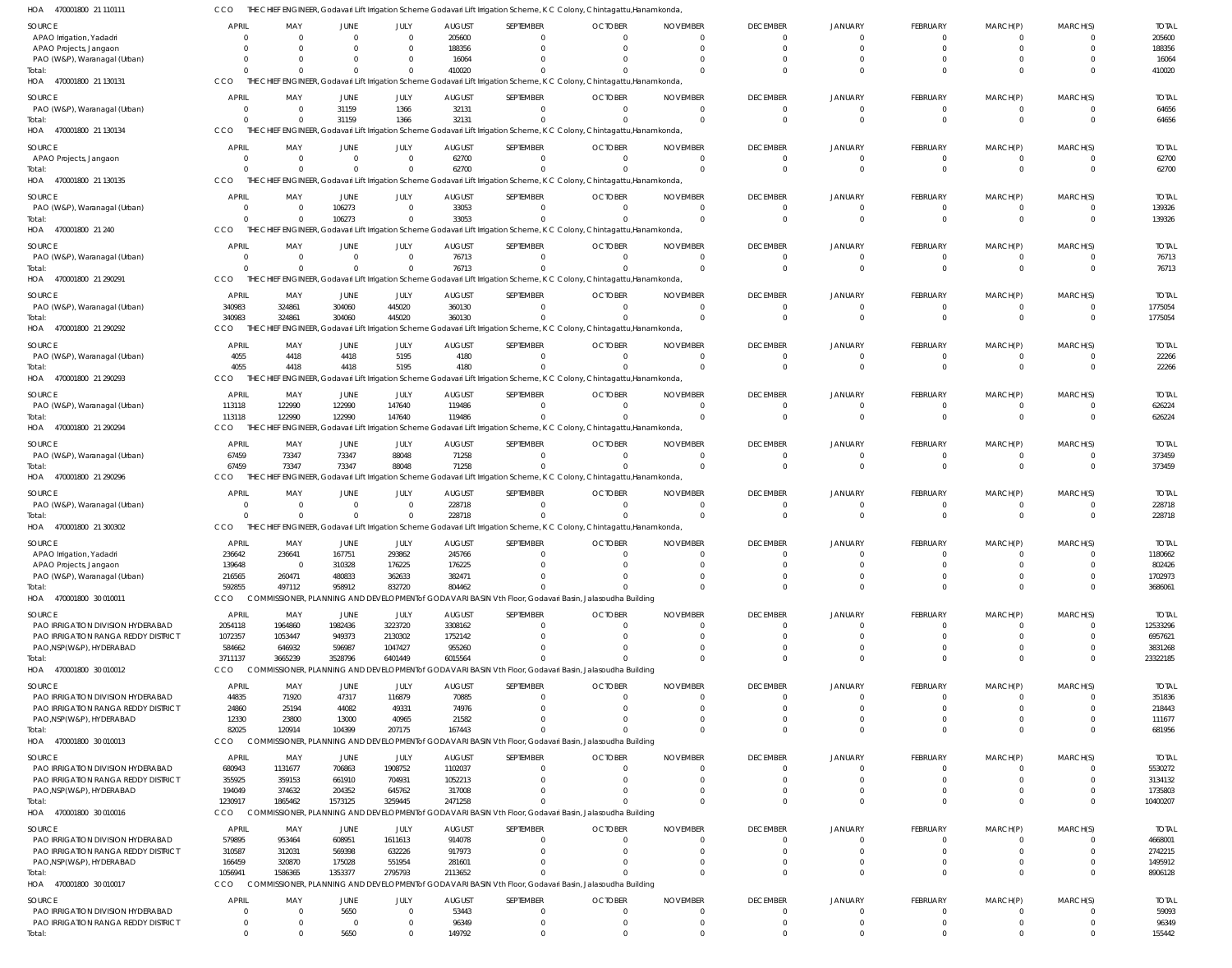| HOA 470001800 30 010018                                                  |                          |                            |                               |                         |                           | COMMISSIONER, PLANNING AND DEVELOPMENTof GODAVARI BASIN Vth Floor, Godavari Basin, Jalasoudha Building              |                |                 |                             |                                  |                      |                      |                            |                        |
|--------------------------------------------------------------------------|--------------------------|----------------------------|-------------------------------|-------------------------|---------------------------|---------------------------------------------------------------------------------------------------------------------|----------------|-----------------|-----------------------------|----------------------------------|----------------------|----------------------|----------------------------|------------------------|
| SOURCE                                                                   | APRIL                    | MAY                        | <b>JUNE</b>                   | JULY                    | <b>AUGUST</b>             | SEPTEMBER                                                                                                           | <b>OCTOBER</b> | <b>NOVEMBER</b> | <b>DECEMBER</b>             | <b>JANUARY</b>                   | FEBRUARY             | MARCH(P)             | MARCH(S)                   | <b>TOTAL</b>           |
| PAO IRRIGATION DIVISION HYDERABAD                                        |                          | $\Omega$                   | $\Omega$                      | $\Omega$                | 945857                    |                                                                                                                     |                |                 |                             | $\Omega$                         |                      | $\Omega$             | $\Omega$                   | 945857                 |
| PAO IRRIGATION RANGA REDDY DISTRICT                                      |                          | $\Omega$                   | 0                             | $\Omega$                | 218266                    |                                                                                                                     |                |                 |                             | $\Omega$                         |                      | $\Omega$             | $\Omega$<br>$\Omega$       | 218266                 |
| PAO, NSP(W&P), HYDERABAD<br>Total:                                       |                          |                            | 0<br>$\Omega$                 |                         | 132772<br>1296895         |                                                                                                                     |                |                 |                             |                                  |                      | $\Omega$             | $\Omega$                   | 132772<br>1296895      |
| HOA 470001800 30 020021                                                  | CCO                      |                            |                               |                         |                           | COMMISSIONER, PLANNING AND DEVELOPMENT of GODAVARI BASIN Vth Floor, Godavari Basin, Jalasoudha Building             |                |                 |                             |                                  |                      |                      |                            |                        |
| SOURCE                                                                   | APRIL                    | MAY                        | JUNE                          | JULY                    | <b>AUGUST</b>             | SEPTEMBER                                                                                                           | <b>OCTOBER</b> | <b>NOVEMBER</b> | <b>DECEMBER</b>             | <b>JANUARY</b>                   | FEBRUARY             | MARCH(P)             | MARCH(S)                   | <b>TOTAL</b>           |
| PAO IRRIGATION DIVISION HYDERABAD                                        |                          | $\Omega$                   | 32000                         | $\Omega$                | 16000                     | 0                                                                                                                   |                |                 | $\Omega$                    | $\Omega$                         | $\Omega$             | $\Omega$             | $\overline{0}$             | 48000                  |
| PAO IRRIGATION RANGA REDDY DISTRICT                                      |                          | - 0                        | $\overline{0}$                |                         | 5000                      |                                                                                                                     |                |                 |                             |                                  | $\Omega$             | $\Omega$             | $\overline{0}$             | 5000                   |
| Total:                                                                   | $\Omega$                 | $\Omega$                   | 32000                         |                         | 21000                     |                                                                                                                     |                |                 |                             |                                  |                      | $\Omega$             | $\Omega$                   | 53000                  |
| HOA 470001800 30 110111                                                  | CCO                      |                            |                               |                         |                           | COMMISSIONER, PLANNING AND DEVELOPMENT of GODAVARI BASIN Vth Floor, Godavari Basin, Jalasoudha Building             |                |                 |                             |                                  |                      |                      |                            |                        |
| SOURCE                                                                   | APRIL                    | MAY                        | JUNE                          | JULY                    | <b>AUGUST</b>             | SEPTEMBER                                                                                                           | <b>OCTOBER</b> | <b>NOVEMBER</b> | <b>DECEMBER</b>             | <b>JANUARY</b>                   | FEBRUARY             | MARCH(P)             | MARCH(S)                   | <b>TOTAL</b>           |
| PAO IRRIGATION DIVISION HYDERABAD<br>Total:                              | $\Omega$<br>$\Omega$     | $\overline{0}$<br>$\Omega$ | $\overline{0}$<br>$\Omega$    | $\Omega$<br>$\Omega$    | 77142<br>77142            | 0<br>$\Omega$                                                                                                       |                | - 0             | $\Omega$<br>$\Omega$        | $\Omega$<br>$\Omega$             | - 0<br>$\Omega$      | $\Omega$<br>$\Omega$ | $\overline{0}$<br>$\Omega$ | 77142<br>77142         |
| HOA 470001800 30 130131                                                  | <b>CCO</b>               |                            |                               |                         |                           | COMMISSIONER, PLANNING AND DEVELOPMENT of GODAVARI BASIN Vth Floor, Godavari Basin, Jalasoudha Building             |                |                 |                             |                                  |                      |                      |                            |                        |
| SOURCE                                                                   | APRIL                    | MAY                        | JUNE                          | JULY                    | <b>AUGUST</b>             | SEPTEMBER                                                                                                           | <b>OCTOBER</b> | <b>NOVEMBER</b> | <b>DECEMBER</b>             | <b>JANUARY</b>                   | FEBRUARY             | MARCH(P)             | MARCH(S)                   | <b>TOTAL</b>           |
| PAO IRRIGATION DIVISION HYDERABAD                                        | $\Omega$                 | 18999                      | 25148                         | $\Omega$                | 33971                     | 0                                                                                                                   |                |                 | $\Omega$                    | $\Omega$                         | $\Omega$             | $\Omega$             | $\overline{0}$             | 78118                  |
| PAO, NSP (W&P), HYDERABAD                                                | 4943                     | 5308                       | 5257                          | $\Omega$                | 11746                     | 0                                                                                                                   |                |                 |                             |                                  |                      | $\Omega$             | $\Omega$                   | 27254                  |
| Total:                                                                   | 4943                     | 24307                      | 30405                         | $\Omega$                | 45717                     | $\Omega$                                                                                                            |                |                 |                             |                                  |                      | $\Omega$             | $\Omega$                   | 105372                 |
| HOA 470001800 30 130132                                                  | <b>CCO</b>               |                            |                               |                         |                           | COMMISSIONER, PLANNING AND DEVELOPMENT of GODAVARI BASIN Vth Floor, Godavari Basin, Jalasoudha Building             |                |                 |                             |                                  |                      |                      |                            |                        |
| SOURCE                                                                   | <b>APRIL</b>             | MAY                        | <b>JUNE</b>                   | JULY                    | <b>AUGUST</b>             | SEPTEMBER                                                                                                           | <b>OCTOBER</b> | <b>NOVEMBER</b> | <b>DECEMBER</b>             | <b>JANUARY</b>                   | FEBRUARY             | MARCH(P)             | MARCH(S)                   | <b>TOTAL</b>           |
| PAO, NSP (W&P), HYDERABAD                                                | $\Omega$                 | $\overline{0}$<br>$\Omega$ | $\mathbf 0$<br>$\Omega$       | $\Omega$<br>$\Omega$    | 215744                    | 0<br>$\Omega$                                                                                                       | $\Omega$       |                 | $\Omega$<br>$\Omega$        | $\Omega$<br>$\Omega$             | $\Omega$             | $\Omega$<br>$\Omega$ | - 0<br>$\Omega$            | 215744                 |
| Total:<br>HOA 470001800 30 130133                                        | CCO                      |                            |                               |                         | 215744                    | COMMISSIONER, PLANNING AND DEVELOPMENT of GODAVARI BASIN Vth Floor, Godavari Basin, Jalasoudha Building             |                |                 |                             |                                  |                      |                      |                            | 215744                 |
|                                                                          |                          |                            |                               |                         |                           |                                                                                                                     |                |                 |                             |                                  |                      |                      |                            |                        |
| SOURCE<br>PAO IRRIGATION DIVISION HYDERABAD                              | <b>APRIL</b><br>$\Omega$ | MAY<br>23440               | JUNE<br>3612                  | JULY<br>$\Omega$        | <b>AUGUST</b><br>6990     | SEPTEMBER<br>$\Omega$                                                                                               | <b>OCTOBER</b> | <b>NOVEMBER</b> | <b>DECEMBER</b><br>$\Omega$ | <b>JANUARY</b><br>$\Omega$       | FEBRUARY<br>$\Omega$ | MARCH(P)<br>$\Omega$ | MARCH(S)<br>$\overline{0}$ | <b>TOTAL</b><br>34042  |
| Total:                                                                   | $\Omega$                 | 23440                      | 3612                          | $\Omega$                | 6990                      | $\Omega$                                                                                                            |                |                 | $\Omega$                    | $\Omega$                         | $\Omega$             | $\Omega$             | $\Omega$                   | 34042                  |
| HOA 470001800 30 130134                                                  | CCO                      |                            |                               |                         |                           | COMMISSIONER, PLANNING AND DEVELOPMENT of GODAVARI BASIN Vth Floor, Godavari Basin, Jalasoudha Building             |                |                 |                             |                                  |                      |                      |                            |                        |
| SOURCE                                                                   | <b>APRIL</b>             | MAY                        | JUNE                          | JULY                    | <b>AUGUST</b>             | SEPTEMBER                                                                                                           | <b>OCTOBER</b> | <b>NOVEMBER</b> | <b>DECEMBER</b>             | <b>JANUARY</b>                   | FEBRUARY             | MARCH(P)             | MARCH(S)                   | <b>TOTAL</b>           |
| PAO, NSP(W&P), HYDERABAD                                                 | $\Omega$                 | $\overline{0}$             | $\overline{0}$                | $\Omega$                | 34000                     | $\Omega$                                                                                                            |                |                 | $\Omega$                    | $\Omega$                         |                      | $\Omega$             | $\circ$                    | 34000                  |
| Total:                                                                   | $\Omega$                 | $\Omega$                   | $\Omega$                      | $\Omega$                | 34000                     |                                                                                                                     |                |                 |                             |                                  |                      | $\Omega$             | $\Omega$                   | 34000                  |
| HOA 470001800 30 130135                                                  | CCO                      |                            |                               |                         |                           | COMMISSIONER, PLANNING AND DEVELOPMENT of GODAVARI BASIN Vth Floor, Godavari Basin, Jalasoudha Building             |                |                 |                             |                                  |                      |                      |                            |                        |
| SOURCE                                                                   | <b>APRIL</b>             | MAY                        | <b>JUNE</b>                   | JULY                    | <b>AUGUST</b>             | SEPTEMBER                                                                                                           | <b>OCTOBER</b> | <b>NOVEMBER</b> | <b>DECEMBER</b>             | <b>JANUARY</b>                   | FEBRUARY             | MARCH(P)             | MARCH(S)                   | <b>TOTAL</b>           |
| PAO IRRIGATION DIVISION HYDERABAD                                        | $\Omega$                 | 42807                      | 22490                         | $\Omega$                | 57744                     | 0                                                                                                                   |                |                 |                             | $\Omega$                         |                      | $\Omega$             | $\circ$                    | 123041                 |
| Total:<br>HOA 470001800 30 240                                           | $\Omega$<br>CCO          | 42807                      | 22490                         | $\Omega$                | 57744                     | $\Omega$<br>COMMISSIONER, PLANNING AND DEVELOPMENT of GODAVARI BASIN Vth Floor, Godavari Basin, Jalasoudha Building |                |                 | $\Omega$                    | $\Omega$                         | $\mathbf{0}$         | $\Omega$             | $\overline{0}$             | 123041                 |
|                                                                          |                          |                            |                               |                         |                           |                                                                                                                     |                |                 |                             |                                  |                      |                      |                            |                        |
| SOURCE<br>PAO IRRIGATION DIVISION HYDERABAD                              | <b>APRIL</b>             | MAY<br>20657               | JUNE<br>13742                 | JULY<br>$\Omega$        | <b>AUGUST</b><br>40225    | SEPTEMBER                                                                                                           | <b>OCTOBER</b> | <b>NOVEMBER</b> | <b>DECEMBER</b>             | <b>JANUARY</b>                   | FEBRUARY             | MARCH(P)<br>- 0      | MARCH(S)<br>- 0            | <b>TOTAL</b><br>74624  |
| PAO, NSP (W&P), HYDERABAD                                                | $\Omega$                 | 10581                      | 16212                         | $\Omega$                | 29393                     |                                                                                                                     |                |                 |                             |                                  |                      |                      | $\Omega$                   | 56186                  |
| Total:                                                                   | $\Omega$                 | 31238                      | 29954                         | $\Omega$                | 69618                     |                                                                                                                     |                |                 |                             |                                  |                      | $\Omega$             | $\Omega$                   | 130810                 |
| HOA 470001800 30 290291                                                  | CCO                      |                            |                               |                         |                           | COMMISSIONER, PLANNING AND DEVELOPMENT of GODAVARI BASIN Vth Floor, Godavari Basin, Jalasoudha Building             |                |                 |                             |                                  |                      |                      |                            |                        |
| SOURCE                                                                   | <b>APRIL</b>             | MAY                        | <b>JUNE</b>                   | JULY                    | <b>AUGUST</b>             | SEPTEMBER                                                                                                           | <b>OCTOBER</b> | <b>NOVEMBER</b> | <b>DECEMBER</b>             | JANUARY                          | FEBRUARY             | MARCH(P)             | MARCH(S)                   | <b>TOTAL</b>           |
| APAO Irrigation, Kamareddy                                               | 367118                   | 351898                     | 356319                        | 427420                  | 376438                    |                                                                                                                     |                |                 |                             | 0                                |                      |                      | $\Omega$                   | 1879193                |
| PAO IRRIGATION NIZAMABAD                                                 | 1418234                  | $\overline{0}$             | $\Omega$                      | $\Omega$                | $\Omega$                  | $\Omega$                                                                                                            |                |                 |                             | $\Omega$                         | $\cap$               |                      | $\Omega$                   | 1418234                |
| Total:<br>HOA 470001800 30 290292                                        | 1785352<br><b>CCO</b>    | 351898                     | 356319                        | 427420                  | 376438                    | COMMISSIONER, PLANNING AND DEVELOPMENT of GODAVARI BASIN Vth Floor, Godavari Basin, Jalasoudha Building             |                |                 |                             |                                  |                      |                      | $\Omega$                   | 3297427                |
|                                                                          |                          |                            |                               |                         |                           |                                                                                                                     |                |                 |                             |                                  |                      |                      |                            |                        |
| SOURCE<br>PAO IRRIGATION NIZAMABAD                                       | APRIL<br>198             | MAY<br>$\overline{0}$      | <b>JUNE</b><br>$\overline{0}$ | JULY<br>$\Omega$        | <b>AUGUST</b><br>$\Omega$ | SEPTEMBER<br>$\Omega$                                                                                               | <b>OCTOBER</b> | <b>NOVEMBER</b> | <b>DECEMBER</b><br>0        | <b>JANUARY</b><br>$\overline{0}$ | FEBRUARY             | MARCH(P)<br>$\Omega$ | MARCH(S)<br>$\Omega$       | <b>TOTAL</b><br>198    |
| Total:                                                                   | 198                      | $\Omega$                   | $\overline{0}$                | $\Omega$                | $\Omega$                  | $\Omega$                                                                                                            |                | - 0             | $\Omega$                    | $\overline{0}$                   | 0                    | $\overline{0}$       | $\overline{\mathbf{0}}$    | 198                    |
| HOA 470001800 30 290293                                                  | CCO                      |                            |                               |                         |                           | COMMISSIONER, PLANNING AND DEVELOPMENT of GODAVARI BASIN Vth Floor, Godavari Basin, Jalasoudha Building             |                |                 |                             |                                  |                      |                      |                            |                        |
| SOURCE                                                                   | APRIL                    | MAY                        | JUNE                          | JULY                    | <b>AUGUST</b>             | SEPTEMBER                                                                                                           | <b>OCTOBER</b> | <b>NOVEMBER</b> | <b>DECEMBER</b>             | JANUARY                          | FEBRUARY             | MARCH(P)             | MARCH(S)                   | <b>TOTAL</b>           |
| APAO Irrigation, Kamareddy                                               | 121737                   | 135697                     | 141120                        | 141754                  | 124854                    |                                                                                                                     |                |                 |                             | 0                                |                      |                      | $\Omega$                   | 665162                 |
| PAO IRRIGATION NIZAMABAD                                                 | 470416                   | $\overline{0}$             | $\mathbf{0}$                  | $\Omega$                | $\Omega$                  | 0                                                                                                                   |                |                 |                             | $\Omega$                         | $\Omega$             | $\Omega$             | $\circ$                    | 470416                 |
| Total:<br>HOA 470001800 30 290294                                        | 592153<br>CCO            | 135697                     | 141120                        | 141754                  | 124854                    | $\Omega$<br>COMMISSIONER, PLANNING AND DEVELOPMENT of GODAVARI BASIN Vth Floor, Godavari Basin, Jalasoudha Building |                |                 |                             | $\Omega$                         |                      | $\Omega$             | $\Omega$                   | 1135578                |
|                                                                          |                          |                            |                               |                         |                           |                                                                                                                     |                |                 |                             |                                  |                      |                      |                            |                        |
| SOURCE                                                                   | APRIL                    | MAY                        | <b>JUNE</b>                   | JULY                    | <b>AUGUST</b>             | SEPTEMBER                                                                                                           | <b>OCTOBER</b> | <b>NOVEMBER</b> | <b>DECEMBER</b>             | JANUARY                          | FEBRUARY             | MARCH(P)             | MARCH(S)                   | <b>TOTAL</b>           |
| APAO Irrigation, Kamareddy<br>PAO IRRIGATION NIZAMABAD                   | 46307<br>183980          | 51660<br>$\overline{0}$    | 53601<br>$\overline{0}$       | 53829<br>$\overline{0}$ | 47531<br>$\Omega$         | 0                                                                                                                   |                |                 |                             | $\Omega$<br>0                    |                      |                      | $\Omega$<br>- 0            | 252928<br>183980       |
| Total:                                                                   | 230287                   | 51660                      | 53601                         | 53829                   | 47531                     |                                                                                                                     |                |                 |                             | $\Omega$                         |                      | $\Omega$             | $\Omega$                   | 436908                 |
| HOA 470001800 30 290295                                                  | CCO                      |                            |                               |                         |                           | COMMISSIONER, PLANNING AND DEVELOPMENT of GODAVARI BASIN Vth Floor, Godavari Basin, Jalasoudha Building             |                |                 |                             |                                  |                      |                      |                            |                        |
| SOURCE                                                                   | APRIL                    | MAY                        | <b>JUNE</b>                   | JULY                    | <b>AUGUST</b>             | SEPTEMBER                                                                                                           | <b>OCTOBER</b> | <b>NOVEMBER</b> | <b>DECEMBER</b>             | <b>JANUARY</b>                   | FEBRUARY             | MARCH(P)             | MARCH(S)                   | <b>TOTAL</b>           |
| APAO Irrigation, Kamareddy                                               | $\Omega$                 | 0                          | $\mathbf 0$                   | $\Omega$                | 114000                    | 0                                                                                                                   |                |                 | 0                           | $\overline{0}$                   | $\Omega$             | $\Omega$             | $\overline{0}$             | 114000                 |
| Total:                                                                   | $\Omega$                 | $\Omega$                   | $\Omega$                      |                         | 114000                    | $\Omega$                                                                                                            |                |                 | $\Omega$                    | $\overline{0}$                   | $\Omega$             | $\Omega$             | $\overline{0}$             | 114000                 |
| HOA 470001800 30 290296                                                  | CCO                      |                            |                               |                         |                           | COMMISSIONER, PLANNING AND DEVELOPMENT of GODAVARI BASIN Vth Floor, Godavari Basin, Jalasoudha Building             |                |                 |                             |                                  |                      |                      |                            |                        |
| SOURCE                                                                   | <b>APRIL</b>             | MAY                        | JUNE                          | JULY                    | <b>AUGUST</b>             | SEPTEMBER                                                                                                           | <b>OCTOBER</b> | <b>NOVEMBER</b> | <b>DECEMBER</b>             | <b>JANUARY</b>                   | FEBRUARY             | MARCH(P)             | MARCH(S)                   | <b>TOTAL</b>           |
| APAO Irrigation, Kamareddy                                               | $\Omega$                 | $\overline{0}$             | $\overline{0}$                | $\Omega$                | 61326                     | $\Omega$                                                                                                            |                |                 | 0                           | 0                                |                      | $\Omega$             | $\circ$                    | 61326                  |
| Total:<br>HOA 470001800 30 300302                                        | $\Omega$<br><b>CCO</b>   | $\Omega$                   | $\overline{0}$                | $\Omega$                | 61326                     | $\Omega$<br>COMMISSIONER, PLANNING AND DEVELOPMENT of GODAVARI BASIN Vth Floor, Godavari Basin, Jalasoudha Building |                | - 0             | $\Omega$                    | $\overline{0}$                   | 0                    | $\overline{0}$       | $\overline{\mathbf{0}}$    | 61326                  |
|                                                                          |                          |                            |                               |                         |                           |                                                                                                                     |                |                 |                             |                                  |                      |                      |                            |                        |
| SOURCE                                                                   | <b>APRIL</b>             | MAY                        | JUNE                          | JULY                    | <b>AUGUST</b>             | SEPTEMBER                                                                                                           | <b>OCTOBER</b> | <b>NOVEMBER</b> | <b>DECEMBER</b>             | JANUARY<br>0                     | FEBRUARY             | MARCH(P)             | MARCH(S)<br>$\Omega$       | <b>TOTAL</b><br>355085 |
| PAO IRRIGATION DIVISION HYDERABAD<br>PAO IRRIGATION RANGA REDDY DISTRICT | 73185<br>$\Omega$        | 73185<br>$\overline{0}$    | 73185<br>$\overline{0}$       | 54212<br>43211          | 81318<br>$\overline{0}$   |                                                                                                                     |                |                 |                             | $\Omega$                         |                      |                      | $\Omega$                   | 43211                  |
| PAO, NSP(W&P), HYDERABAD                                                 | $\Omega$                 | 19445                      | 38890                         | 21606                   | 21606                     |                                                                                                                     |                |                 |                             | $\Omega$                         |                      |                      | - 0                        | 101547                 |
| Total:                                                                   | 73185                    | 92630                      | 112075                        | 119029                  | 102924                    |                                                                                                                     |                |                 |                             | $\Omega$                         |                      | $\Omega$             | $\Omega$                   | 499843                 |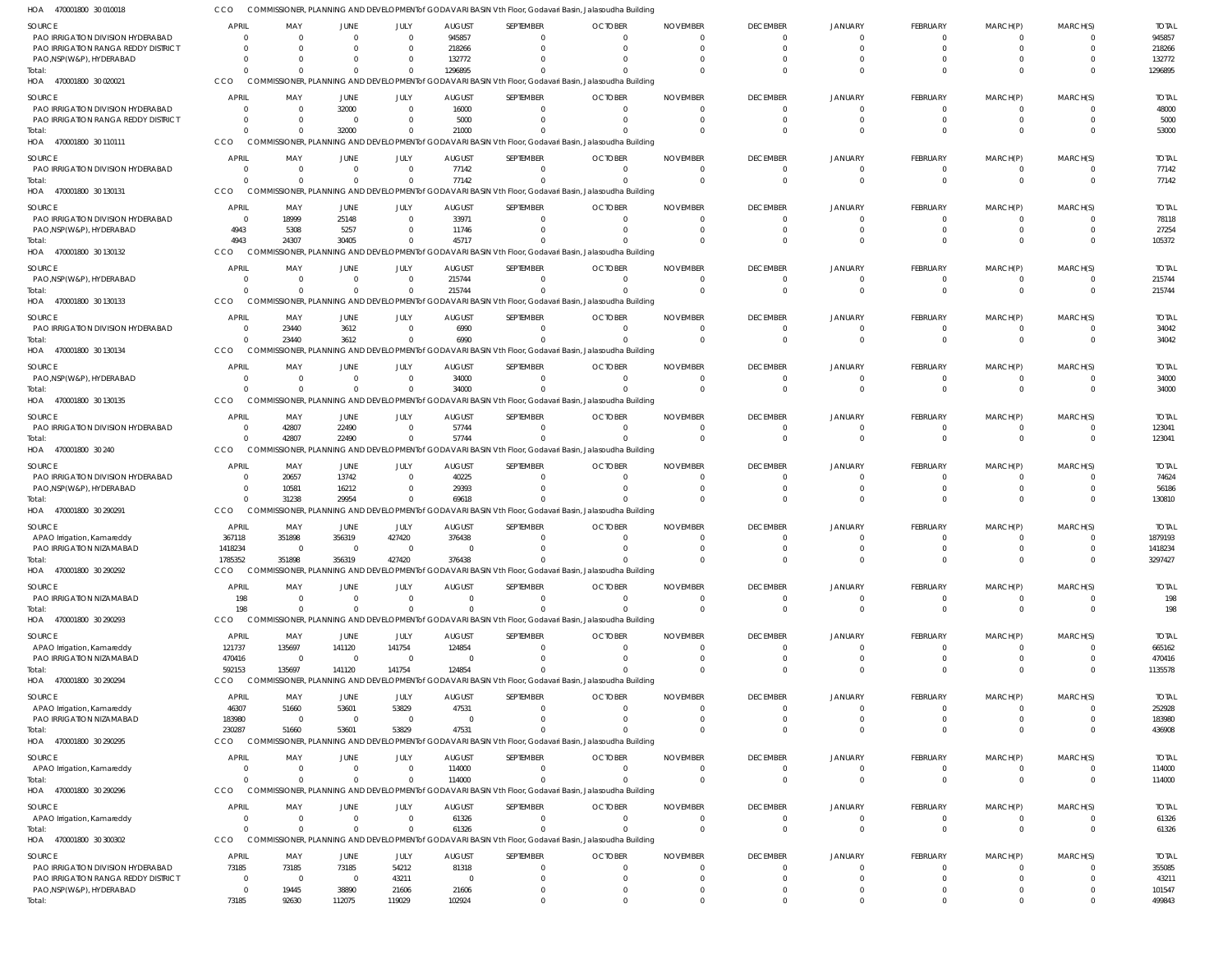| HOA<br>470001800 30 310318                                 | CCO                            |                                                                                 |                         |                      |                            | COMMISSIONER, PLANNING AND DEVELOPMENTof GODAVARI BASIN Vth Floor, Godavari Basin, Jalasoudha Building  |                            |                               |                             |                            |                            |                  |                      |                        |
|------------------------------------------------------------|--------------------------------|---------------------------------------------------------------------------------|-------------------------|----------------------|----------------------------|---------------------------------------------------------------------------------------------------------|----------------------------|-------------------------------|-----------------------------|----------------------------|----------------------------|------------------|----------------------|------------------------|
| SOURCE                                                     | <b>APRIL</b>                   | MAY                                                                             | JUNE                    | JULY                 | <b>AUGUST</b>              | SEPTEMBER                                                                                               | <b>OCTOBER</b>             | <b>NOVEMBER</b>               | <b>DECEMBER</b>             | <b>JANUARY</b>             | <b>FEBRUARY</b>            | MARCH(P)         | MARCH(S)             | <b>TOTAI</b>           |
| PAO IRRIGATION DIVISION HYDERABAD                          | $\overline{0}$                 | $\overline{\mathbf{0}}$                                                         | $\Omega$                | $\Omega$             | 40000                      | $\Omega$                                                                                                | $\Omega$                   | $\Omega$                      | $\Omega$                    | $\Omega$                   | 0                          |                  |                      | 40000                  |
| PAO IRRIGATION RANGA REDDY DISTRICT<br>Total:              | $\overline{0}$<br>$\Omega$     | 20000<br>20000                                                                  | $\Omega$<br>$\mathbf 0$ | $\Omega$<br>$\Omega$ | $\overline{0}$<br>40000    | $\Omega$<br>$\Omega$                                                                                    | $\Omega$                   | $\Omega$<br>$\Omega$          | $\Omega$<br>$\Omega$        | $\Omega$<br>$\Omega$       | 0<br>$\Omega$              | $\Omega$         | $\Omega$<br>$\Omega$ | 20000<br>60000         |
| HOA 470001800 30 510511                                    | CCO                            | <b>COMMIS</b>                                                                   |                         |                      |                            | SIONER, PLANNING AND DEVELOPMENTof GODAVARI BASIN Vth Floor, Godavari Basin, Jalasoudha Building        |                            |                               |                             |                            |                            |                  |                      |                        |
| SOURCE                                                     | <b>APRIL</b>                   | MAY                                                                             | JUNE                    | JULY                 | <b>AUGUST</b>              | SEPTEMBER                                                                                               | <b>OCTOBER</b>             | <b>NOVEMBER</b>               | <b>DECEMBER</b>             | <b>JANUARY</b>             | FEBRUARY                   | MARCH(P)         | MARCH(S)             | <b>TOTAL</b>           |
| PAO, NSP(W&P), HYDERABAD                                   | $\overline{0}$                 | $\overline{\mathbf{0}}$                                                         | $\overline{0}$          | $\Omega$             | 40756                      | $\mathbf 0$                                                                                             | 0                          | 0                             | $\Omega$                    |                            | 0                          |                  |                      | 40756                  |
| Total:                                                     | $\Omega$                       | $\overline{0}$                                                                  | $\mathbf 0$             | $\Omega$             | 40756                      | $\Omega$                                                                                                | $\overline{0}$             | $\overline{0}$                | $\Omega$                    | $\Omega$                   | $\mathbf 0$                | $\mathbf{0}$     | $\Omega$             | 40756                  |
| HOA 470001800 32010011                                     | CCO                            |                                                                                 |                         |                      |                            | CHIEF ENGINEER, KANTHANAPALLI PROJECT Ist floor, Jalasoudha Building, Errum Manzil,                     |                            |                               |                             |                            |                            |                  |                      |                        |
| SOURCE                                                     | APRIL                          | MAY                                                                             | JUNE                    | JULY                 | <b>AUGUST</b>              | SEPTEMBER                                                                                               | <b>OCTOBER</b>             | <b>NOVEMBER</b>               | <b>DECEMBER</b>             | <b>JANUARY</b>             | FEBRUARY                   | MARCH(P)         | MARCH(S)             | <b>TOTAI</b>           |
| APAO Projects, Bhoopalapally                               | 571234                         | 570433                                                                          | 517553                  | 1020894              | 1028018                    | $\Omega$                                                                                                | $\Omega$                   | $\Omega$                      | $\Omega$                    |                            | 0                          |                  |                      | 3708132                |
| APAO Projects, Jangaon                                     | 622042                         | 620791                                                                          | 590521                  | 1273861              | 1323633                    | $\Omega$                                                                                                | $\Omega$                   | $\Omega$                      | $\Omega$<br>$\Omega$        |                            |                            |                  |                      | 4430848                |
| APAO Projects, Mahabubabad<br>PAO (W&P), Waranagal (Urban) | 625391<br>1480598              | 628998<br>1469023                                                               | 598715<br>1976650       | 1107969<br>2918952   | 1157432<br>3149092         |                                                                                                         | 0<br>$\Omega$              | $\Omega$<br>$\Omega$          | $\Omega$                    |                            |                            |                  |                      | 4118505<br>10994315    |
| Total:                                                     | 3299265                        | 3289245                                                                         | 3683439                 | 6321676              | 6658175                    | $\Omega$                                                                                                | $\Omega$                   | $\Omega$                      | $\Omega$                    | $\cap$                     | $\Omega$                   |                  | $\Omega$             | 23251800               |
| HOA 470001800 32 010012                                    | CCO                            |                                                                                 |                         |                      |                            | CHIEF ENGINEER, KANTHANAPALLI PROJECT Ist floor, Jalasoudha Building, Errum Manzil,                     |                            |                               |                             |                            |                            |                  |                      |                        |
| SOURCE                                                     | APRIL                          | MAY                                                                             | JUNE                    | JULY                 | <b>AUGUST</b>              | SEPTEMBER                                                                                               | <b>OCTOBER</b>             | <b>NOVEMBER</b>               | <b>DECEMBER</b>             | <b>JANUARY</b>             | FEBRUARY                   | MARCH(P)         | MARCH(S)             | <b>TOTAL</b>           |
| APAO Projects, Bhoopalapally                               | 13862                          | 13982                                                                           | 13006                   | 37365                | 22163                      | $\Omega$                                                                                                | 0                          | 0                             | $\Omega$                    |                            | 0                          |                  |                      | 100378                 |
| APAO Projects, Mahabubabad                                 | 1000                           | 1000                                                                            | 2000                    | 2000                 | 2000                       | $\Omega$                                                                                                | $\Omega$                   | 0                             | $\Omega$                    | $\Omega$                   | $\Omega$                   |                  | $\Omega$             | 8000                   |
| PAO (W&P), Waranagal (Urban)<br>Total:                     | 15567<br>30429                 | 16043<br>31025                                                                  | 23487<br>38493          | 29003<br>68368       | 27075<br>51238             | $\Omega$<br>$\Omega$                                                                                    | $\Omega$<br>$\Omega$       | $\Omega$<br>$\Omega$          | $\Omega$<br>$\Omega$        | $\Omega$<br>$\cap$         | $\Omega$                   |                  | $\Omega$<br>$\Omega$ | 111175<br>219553       |
| HOA 470001800 32010013                                     | CCO                            | <b>IGINEER, KAN</b><br><b>CHIEF EN</b>                                          |                         |                      |                            | HANAPALLI PROJECT Ist floor, Jalasoudha Building, Errum Manzil,                                         |                            |                               |                             |                            |                            |                  |                      |                        |
| SOURCE                                                     | APRIL                          | MAY                                                                             | JUNE                    | JULY                 | <b>AUGUST</b>              | SEPTEMBER                                                                                               | <b>OCTOBER</b>             | <b>NOVEMBER</b>               | <b>DECEMBER</b>             | <b>JANUARY</b>             | FEBRUARY                   | MARCH(P)         | MARCH(S)             | <b>TOTAI</b>           |
| APAO Projects, Bhoopalapally                               | 189767                         | 191232                                                                          | 173687                  | 530042               | 335919                     | $\Omega$                                                                                                | $\Omega$                   | 0                             | $\Omega$                    | $\cap$                     | 0                          |                  |                      | 1420647                |
| APAO Projects, Jangaon                                     | 206811                         | 209578                                                                          | 199535                  | 423485               | 440137                     | $\Omega$                                                                                                | $\Omega$                   | $\Omega$                      | $\Omega$                    | $\Omega$                   |                            |                  |                      | 1479546                |
| APAO Projects, Mahabubabad                                 | 207800                         | 212510                                                                          | 396998                  | 369020               | 384617                     |                                                                                                         | 0                          | $\Omega$                      | $\Omega$                    |                            |                            |                  |                      | 1570945                |
| PAO (W&P), Waranagal (Urban)                               | 492003                         | 501373                                                                          | 738964                  | 969934               | 1045992                    |                                                                                                         | $\Omega$                   | $\Omega$                      | $\Omega$                    | $\cap$                     |                            |                  |                      | 3748266                |
| Total:<br>HOA 470001800 32 010016                          | 1096381<br>CCO                 | 1114693                                                                         | 1509184                 | 2292481              | 2206665                    | CHIEF ENGINEER, KANTHANAPALLI PROJECT Ist floor, Jalasoudha Building, Errum Manzil,                     | $\Omega$                   | $\Omega$                      | $\Omega$                    | $\Omega$                   | $\Omega$                   | $\Omega$         |                      | 8219404                |
|                                                            |                                |                                                                                 |                         |                      |                            |                                                                                                         |                            |                               |                             |                            |                            |                  |                      |                        |
| SOURCE                                                     | APRIL<br>95644                 | MAY<br>96432                                                                    | JUNE<br>88154           | JULY<br>265892       | <b>AUGUST</b><br>191656    | SEPTEMBER<br>$\Omega$                                                                                   | <b>OCTOBER</b><br>$\Omega$ | <b>NOVEMBER</b><br>$\Omega$   | <b>DECEMBER</b><br>$\Omega$ | <b>JANUARY</b>             | FEBRUARY                   | MARCH(P)         | MARCH(S)             | <b>TOTAI</b><br>737778 |
| APAO Projects, Bhoopalapally<br>APAO Projects, Jangaon     | 117145                         | 118783                                                                          | 113441                  | 237953               | 243384                     | $\Omega$                                                                                                | $\Omega$                   | $\Omega$                      | $\Omega$                    | $\cap$                     | 0                          |                  | $\Omega$             | 830706                 |
| APAO Projects, Mahabubabad                                 | 104816                         | 107308                                                                          | 200230                  | 187767               | 194150                     |                                                                                                         | 0                          | $\Omega$                      | $\Omega$                    |                            |                            |                  |                      | 794271                 |
| PAO (W&P), Waranagal (Urban)                               | 279744                         | 285285                                                                          | 414887                  | 543018               | 580743                     |                                                                                                         | $\Omega$                   | $\Omega$                      | $\Omega$                    | $\cap$                     | 0                          |                  | $\Omega$             | 2103677                |
| Total:                                                     | 597349                         | 607808                                                                          | 816712                  | 1234630              | 1209933                    |                                                                                                         | $\Omega$                   | $\sqrt{2}$                    | $\Omega$                    | $\cap$                     | $\Omega$                   |                  | $\cap$               | 4466432                |
| HOA 470001800 32010017                                     | <b>CCO</b>                     |                                                                                 |                         |                      |                            | CHIEF ENGINEER, KANTHANAPALLI PROJECT Ist floor, Jalasoudha Building, Errum Manzil,                     |                            |                               |                             |                            |                            |                  |                      |                        |
| SOURCE                                                     | <b>APRIL</b>                   | MAY                                                                             | JUNE                    | JULY                 | <b>AUGUST</b>              | SEPTEMBER                                                                                               | <b>OCTOBER</b>             | <b>NOVEMBER</b>               | <b>DECEMBER</b>             | <b>JANUARY</b>             | <b>FEBRUARY</b>            | MARCH(P)         | MARCH(S)             | <b>TOTAL</b>           |
| APAO Projects, Bhoopalapally<br>Total:                     | $\overline{0}$<br>$\Omega$     | $\overline{\mathbf{0}}$<br>$\Omega$                                             | 39888<br>39888          | $\Omega$<br>$\Omega$ | $\overline{0}$<br>$\Omega$ | $\Omega$<br>$\Omega$                                                                                    | 0<br>$\Omega$              | 0<br>$\Omega$                 | $\Omega$<br>$\Omega$        | $\Omega$<br>$\Omega$       | 0<br>$\Omega$              |                  | $\Omega$             | 39888<br>39888         |
| HOA 470001800 32 010018                                    | CCO                            |                                                                                 |                         |                      |                            | CHIEF ENGINEER, KANTHANAPALLI PROJECT Ist floor, Jalasoudha Building, Errum Manzil,                     |                            |                               |                             |                            |                            |                  |                      |                        |
| SOURCE                                                     | <b>APRIL</b>                   | MAY                                                                             | JUNE                    | JULY                 | <b>AUGUST</b>              | SEPTEMBER                                                                                               | <b>OCTOBER</b>             | <b>NOVEMBER</b>               | <b>DECEMBER</b>             | <b>JANUARY</b>             | FEBRUARY                   | MARCH(P)         | MARCH(S)             | <b>TOTAL</b>           |
| PAO (W&P), Waranagal (Urban)                               | $\overline{0}$                 | $\overline{\mathbf{0}}$                                                         | $\overline{0}$          | $\Omega$             | 228658                     | $\Omega$                                                                                                | $\Omega$                   | 0                             | $\Omega$                    |                            | 0                          |                  |                      | 228658                 |
| Total:                                                     | $\Omega$                       | $\overline{0}$                                                                  | $\mathbf 0$             | $\Omega$             | 228658                     | $\mathbf 0$                                                                                             | $\Omega$                   | $\overline{0}$                | $\Omega$                    | $\Omega$                   | $\mathbf 0$                | $\Omega$         | $\Omega$             | 228658                 |
| HOA 470001800 32020022                                     | CCO                            |                                                                                 |                         |                      |                            | CHIEF ENGINEER, KANTHANAPALLI PROJECT Ist floor, Jalasoudha Building, Errum Manzil,                     |                            |                               |                             |                            |                            |                  |                      |                        |
| <b>SOURCE</b>                                              | <b>APRIL</b>                   | MAY                                                                             | JUNE                    | <b>JULY</b>          | <b>AUGUST</b>              | SEPTEMBER                                                                                               | <b>OCTOBER</b>             | NOVEMBER                      | <b>DECEMBER</b>             | <b>JANUARY</b>             | <b>FEBRUARY</b>            | MARCH(P)         | MARCH(S)             | <b>TOTAL</b>           |
| PAO (W&P), Waranagal (Urban)                               | $\overline{0}$                 | 31974                                                                           | $\Omega$                |                      | 35528                      |                                                                                                         | $\Omega$                   | $\Omega$                      |                             | $\cap$                     | $\Omega$                   |                  | $\Omega$             | 67502                  |
| Total:<br>HOA 470001800 32 130135                          | $\Omega$<br>CCO                | 31974                                                                           | $\mathbf 0$             | $\Omega$             | 35528                      | $\Omega$<br>CHIEF ENGINEER, KANTHANAPALLI PROJECT Ist floor, Jalasoudha Building, Errum Manzil,         | $\Omega$                   | $\Omega$                      | $\Omega$                    | $\Omega$                   | $\mathbf 0$                | $\Omega$         | $\Omega$             | 67502                  |
|                                                            |                                |                                                                                 |                         |                      |                            |                                                                                                         |                            |                               |                             |                            |                            |                  |                      |                        |
| SOURCE                                                     | <b>APRIL</b><br>$\overline{0}$ | MAY<br>$\overline{0}$                                                           | JUNE<br>5587            | JULY<br>$\Omega$     | <b>AUGUST</b>              | SEPTEMBER                                                                                               | <b>OCTOBER</b>             | <b>NOVEMBER</b>               | <b>DECEMBER</b><br>$\Omega$ | <b>JANUARY</b><br>$\Omega$ | FEBRUARY                   | MARCH(P)         | MARCH(S)             | <b>TOTAL</b>           |
| PAO (W&P), Waranagal (Urban)<br>Total:                     | $\overline{0}$                 | $\overline{\mathbf{0}}$                                                         | 5587                    | $\Omega$             | $\overline{0}$<br>$\Omega$ | $\overline{0}$<br>$\Omega$                                                                              | $\overline{0}$<br>$\Omega$ | $\overline{0}$<br>$\Omega$    | $\Omega$                    | $\Omega$                   | $\mathbf 0$<br>$\mathbf 0$ | 0<br>$\mathbf 0$ | $\Omega$<br>$\Omega$ | 5587<br>5587           |
| HOA 470001800 32 300302                                    | CCO                            |                                                                                 |                         |                      |                            | CHIEF ENGINEER, KANTHANAPALLI PROJECT Ist floor, Jalasoudha Building, Errum Manzil,                     |                            |                               |                             |                            |                            |                  |                      |                        |
| SOURCE                                                     | <b>APRIL</b>                   | MAY                                                                             | JUNE                    | JULY                 | <b>AUGUST</b>              | SEPTEMBER                                                                                               | <b>OCTOBER</b>             | <b>NOVEMBER</b>               | <b>DECEMBER</b>             | <b>JANUARY</b>             | FEBRUARY                   | MARCH(P)         | MARCH(S)             | <b>TOTAL</b>           |
| PAO (W&P), Waranagal (Urban)                               | 18997                          | $\overline{\mathbf{0}}$                                                         | 186171                  | 21108                | 21108                      | $\Omega$                                                                                                | - 0                        | 0                             | $\Omega$                    | $\Omega$                   | 0                          |                  |                      | 247384                 |
| Total:                                                     | 18997                          | - 0                                                                             | 186171                  | 21108                | 21108                      | $\Omega$                                                                                                | $\Omega$                   | $\Omega$                      | $\Omega$                    | $\Omega$                   | $\mathbf 0$                | $\Omega$         | $\Omega$             | 247384                 |
| HOA 47000180025 31 500503                                  | CCO                            |                                                                                 |                         |                      |                            | COMMISSIONER, PLANNING AND DEVELOPMENT of GODAVARI BASIN Vth Floor, Godavari Basin, Jalasoudha Building |                            |                               |                             |                            |                            |                  |                      |                        |
| SOURCE                                                     | <b>APRIL</b>                   | MAY                                                                             | JUNE                    | JULY                 | <b>AUGUST</b>              | SEPTEMBER                                                                                               | <b>OCTOBER</b>             | <b>NOVEMBER</b>               | <b>DECEMBER</b>             | <b>JANUARY</b>             | FEBRUARY                   | MARCH(P)         | MARCH(S)             | <b>TOTAL</b>           |
| PAO IRRIGATION DIVISION HYDERABAD                          | $\overline{0}$                 | $\overline{\mathbf{0}}$                                                         | $\overline{0}$          | $\Omega$             | 12094943                   | 0                                                                                                       | 0                          | $\mathbf 0$                   | $\Omega$                    | - 0                        | 0                          |                  |                      | 12094943               |
| Total:                                                     | $\Omega$                       | $\Omega$                                                                        | $\Omega$                | $\Omega$             | 12094943                   | $\Omega$                                                                                                | - 0                        | $\overline{0}$                | $\Omega$                    | $\Omega$                   | $\mathbf 0$                | $\mathbf{0}$     | $\Omega$             | 12094943               |
| HOA 470080800 04 010011                                    | CCO                            | Commissioner, Resettlement & Rehabilitation VII Floor, Buddha Bhavan, Ranigunj, |                         |                      |                            |                                                                                                         |                            |                               |                             |                            |                            |                  |                      |                        |
| SOURCE                                                     | APRIL                          | MAY                                                                             | JUNE                    | JULY                 | <b>AUGUST</b>              | SEPTEMBER                                                                                               | <b>OCTOBER</b>             | <b>NOVEMBER</b>               | <b>DECEMBER</b>             | <b>JANUARY</b>             | FEBRUARY                   | MARCH(P)         | MARCH(S)             | <b>TOTAL</b>           |
| PAO IRRIGATION DIVISION HYDERABAD<br>Total:                | 109885<br>109885               | 109885<br>109885                                                                | 109885<br>109885        | 219770<br>219770     | 219770<br>219770           | $\Omega$<br>$\Omega$                                                                                    | $\overline{0}$<br>$\Omega$ | $\mathbf 0$<br>$\overline{0}$ | $\Omega$<br>$\Omega$        | $\Omega$<br>$\Omega$       | 0<br>$\mathbf 0$           | 0<br>$\mathbf 0$ | $\Omega$             | 769195<br>769195       |
| HOA 470080800 04 010012                                    | CCO                            | Commissioner, Resettlement & Rehabilitation VII Floor, Buddha Bhavan, Ranigunj, |                         |                      |                            |                                                                                                         |                            |                               |                             |                            |                            |                  |                      |                        |
| SOURCE                                                     | <b>APRIL</b>                   | MAY                                                                             | JUNE                    | JULY                 | <b>AUGUST</b>              | SEPTEMBER                                                                                               | <b>OCTOBER</b>             | <b>NOVEMBER</b>               | <b>DECEMBER</b>             | <b>JANUARY</b>             | FEBRUARY                   | MARCH(P)         | MARCH(S)             | <b>TOTAL</b>           |
| PAO IRRIGATION DIVISION HYDERABAD                          | 1500                           | 1500                                                                            | 1500                    | 3000                 | 3000                       | $\Omega$                                                                                                | $\overline{0}$             | $\mathbf 0$                   | $\Omega$                    | $\Omega$                   | 0                          | 0                | $\Omega$             | 10500                  |
| Total:                                                     | 1500                           | 1500                                                                            | 1500                    | 3000                 | 3000                       | $\Omega$                                                                                                | $\Omega$                   | $\Omega$                      | $\Omega$                    | $\Omega$                   | $\mathbf 0$                | $\mathbf{0}$     | $\Omega$             | 10500                  |
| HOA 470080800 04 010013                                    | CCO                            | Commissioner, Resettlement & Rehabilitation VII Floor, Buddha Bhavan, Ranigunj, |                         |                      |                            |                                                                                                         |                            |                               |                             |                            |                            |                  |                      |                        |
| SOURCE                                                     | <b>APRIL</b>                   | MAY                                                                             | JUNE                    | JULY                 | <b>AUGUST</b>              | SEPTEMBER                                                                                               | <b>OCTOBER</b>             | <b>NOVEMBER</b>               | <b>DECEMBER</b>             | <b>JANUARY</b>             | FEBRUARY                   | MARCH(P)         | MARCH(S)             | <b>TOTAL</b>           |
| PAO IRRIGATION DIVISION HYDERABAD                          | 36486                          | 36486                                                                           | 36486                   | 72971                | 72971                      | $\Omega$                                                                                                | - 0                        | $\mathbf 0$                   | $\Omega$                    | $\Omega$                   | 0                          |                  | $\Omega$             | 255400                 |
| Total:                                                     | 36486                          | 36486                                                                           | 36486                   | 72971                | 72971                      | $\overline{0}$                                                                                          | $\overline{0}$             | $\overline{0}$                | $\Omega$                    | $\Omega$                   | $\mathbf 0$                | $\mathbf{0}$     | $\Omega$             | 255400                 |
| HOA 470080800 04 010016                                    | <b>CCO</b>                     | Commissioner, Resettlement & Rehabilitation VII Floor, Buddha Bhavan, Ranigunj, |                         |                      |                            |                                                                                                         |                            |                               |                             |                            |                            |                  |                      |                        |
| <b>SOURCE</b>                                              | <b>APRIL</b>                   | MAY                                                                             | JUNE                    | JULY                 | <b>AUGUST</b>              | SEPTEMBER                                                                                               | <b>OCTOBER</b>             | <b>NOVEMBER</b>               | <b>DECEMBER</b>             | <b>JANUARY</b>             | FEBRUARY                   | MARCH(P)         | MARCH(S)             | <b>TOTAL</b>           |
| PAO IRRIGATION DIVISION HYDERABAD<br>Total:                | 26012<br>26012                 | 26012<br>26012                                                                  | 26012<br>26012          | 52022<br>52022       | 52022<br>52022             | 0<br>$\mathbf 0$                                                                                        | 0<br>$\Omega$              | 0<br>$\Omega$                 | $\Omega$<br>$\Omega$        | $\Omega$<br>$\Omega$       | 0<br>$\Omega$              |                  |                      | 182080<br>182080       |
|                                                            |                                |                                                                                 |                         |                      |                            |                                                                                                         |                            |                               |                             |                            |                            |                  |                      |                        |

COMMISSIONER, PLANNING AND DEVELOPMENTof GODAVARI BASIN Vth Floor, Godavari Basin, Jalasoudha Building CCO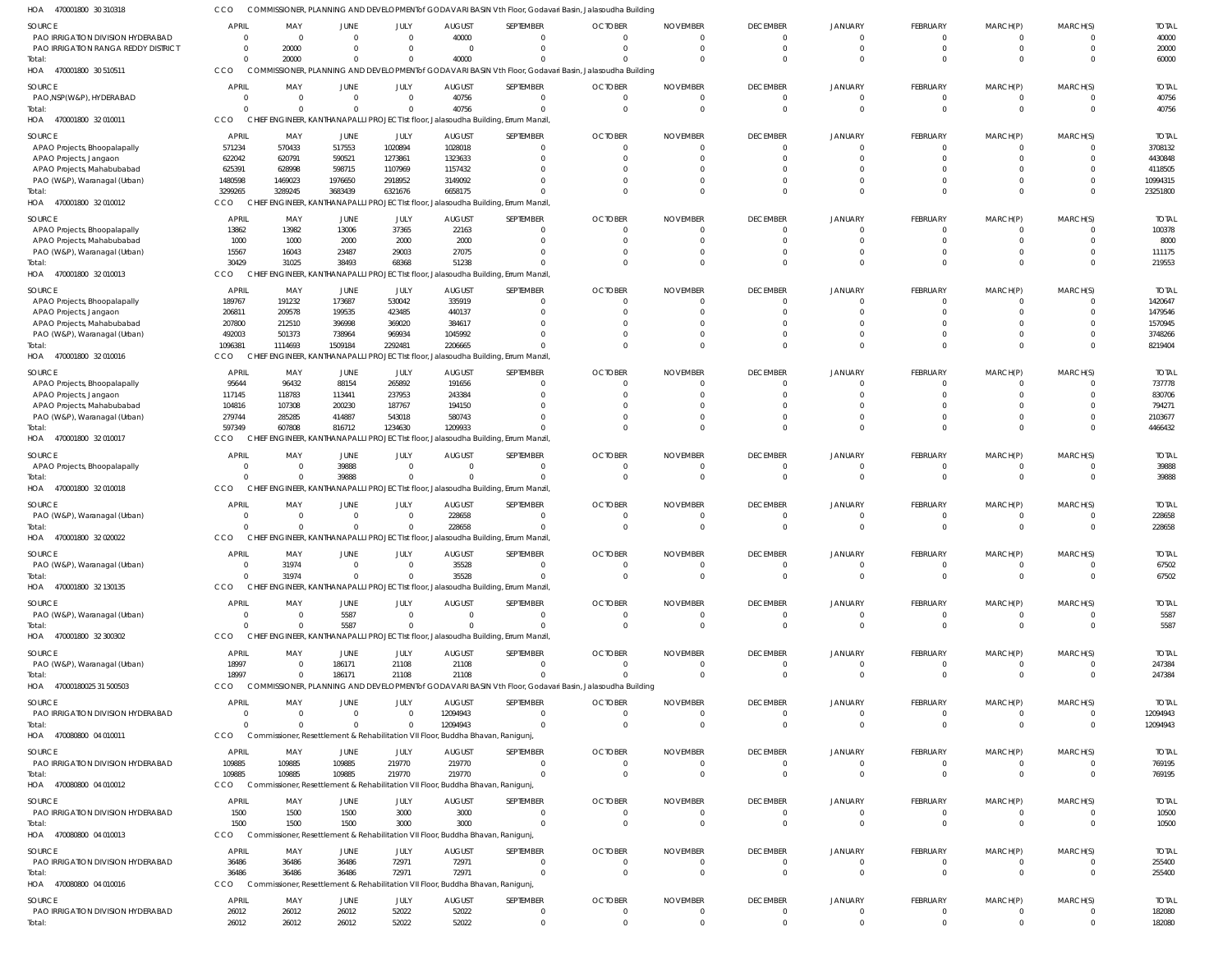| HOA 470080800 04 130131                            | CCO                        | Commissioner, Resettlement & Rehabilitation VII Floor, Buddha Bhavan, Ranigunj,         |                      |                                           |                           |                                                                                                            |                                                                                                                           |                             |                                   |                                  |                             |                      |                            |                          |
|----------------------------------------------------|----------------------------|-----------------------------------------------------------------------------------------|----------------------|-------------------------------------------|---------------------------|------------------------------------------------------------------------------------------------------------|---------------------------------------------------------------------------------------------------------------------------|-----------------------------|-----------------------------------|----------------------------------|-----------------------------|----------------------|----------------------------|--------------------------|
| SOURCE                                             | <b>APRIL</b>               | MAY                                                                                     | JUNE                 | JULY                                      | <b>AUGUST</b>             | SEPTEMBER                                                                                                  | <b>OCTOBER</b>                                                                                                            | <b>NOVEMBER</b>             | <b>DECEMBER</b>                   | <b>JANUARY</b>                   | FEBRUARY                    | MARCH(P)             | MARCH(S)                   | <b>TOTAL</b>             |
| PAO IRRIGATION DIVISION HYDERABAD                  | 4719                       | 8262                                                                                    | 7955                 | $\Omega$                                  | 5778                      | $\Omega$                                                                                                   | $\Omega$                                                                                                                  |                             | $\overline{0}$                    | $\mathbf 0$                      | $\Omega$                    | $\Omega$             | $\overline{0}$             | 26714                    |
| Total:<br>HOA 470080800 04 130135                  | 4719<br>CCO                | 8262<br>Commissioner, Resettlement & Rehabilitation VII Floor, Buddha Bhavan, Ranigunj, | 7955                 | $\Omega$                                  | 5778                      | $\Omega$                                                                                                   | $\Omega$                                                                                                                  |                             | $\overline{0}$                    | $\Omega$                         | $\Omega$                    | $\Omega$             | $\overline{0}$             | 26714                    |
|                                                    |                            |                                                                                         |                      |                                           |                           |                                                                                                            |                                                                                                                           |                             |                                   |                                  |                             |                      |                            |                          |
| <b>SOURCE</b><br>PAO IRRIGATION DIVISION HYDERABAD | <b>APRIL</b><br>$\Omega$   | MAY<br>- 0                                                                              | <b>JUNE</b><br>31664 | <b>JULY</b><br>$\overline{0}$             | <b>AUGUST</b><br>11468    | SEPTEMBER<br>$\overline{0}$                                                                                | <b>OCTOBER</b><br>$\Omega$                                                                                                | <b>NOVEMBER</b><br>$\Omega$ | <b>DECEMBER</b><br>$\overline{0}$ | <b>JANUARY</b><br>$\Omega$       | <b>FEBRUARY</b><br>$\Omega$ | MARCH(P)<br>$\Omega$ | MARCH(S)<br>- 0            | <b>TOTAL</b><br>43132    |
| Total:                                             | $\Omega$                   | $\Omega$                                                                                | 31664                | $\overline{0}$                            | 11468                     | $\Omega$                                                                                                   | $\Omega$                                                                                                                  | $\Omega$                    | $\overline{0}$                    | $\Omega$                         | $\Omega$                    | $\Omega$             | $\overline{0}$             | 43132                    |
| HOA 470080800 04 240                               | CCO                        | Commissioner, Resettlement & Rehabilitation VII Floor, Buddha Bhavan, Ranigunj,         |                      |                                           |                           |                                                                                                            |                                                                                                                           |                             |                                   |                                  |                             |                      |                            |                          |
| SOURCE                                             | <b>APRIL</b>               | MAY                                                                                     | JUNE                 | JULY                                      | <b>AUGUST</b>             | SEPTEMBER                                                                                                  | <b>OCTOBER</b>                                                                                                            | <b>NOVEMBER</b>             | <b>DECEMBER</b>                   | <b>JANUARY</b>                   | <b>FEBRUARY</b>             | MARCH(P)             | MARCH(S)                   | <b>TOTAL</b>             |
| PAO IRRIGATION DIVISION HYDERABAD                  | $\Omega$                   | $\Omega$                                                                                | $\Omega$             | $\Omega$                                  | 18682                     | $\overline{0}$                                                                                             | $\Omega$                                                                                                                  |                             | $\overline{0}$                    | $\overline{0}$                   | $\Omega$                    | $\Omega$             | $\overline{0}$             | 18682                    |
| Total:                                             | $\Omega$                   | $\Omega$                                                                                | $\Omega$             | $\Omega$                                  | 18682                     | $\Omega$                                                                                                   |                                                                                                                           |                             | $\Omega$                          | $\Omega$                         | $\Omega$                    | $\Omega$             | $\Omega$                   | 18682                    |
| HOA 470080800 04 300302                            | CCO                        | Commissioner, Resettlement & Rehabilitation VII Floor, Buddha Bhavan, Ranigunj          |                      |                                           |                           |                                                                                                            |                                                                                                                           |                             |                                   |                                  |                             |                      |                            |                          |
| SOURCE<br>PAO IRRIGATION DIVISION HYDERABAD        | <b>APRIL</b><br>$\Omega$   | MAY<br>217041                                                                           | JUNE<br>255374       | JULY<br>261923                            | <b>AUGUST</b><br>261923   | SEPTEMBER<br>$\Omega$                                                                                      | <b>OCTOBER</b>                                                                                                            | <b>NOVEMBER</b><br>$\Omega$ | <b>DECEMBER</b><br>$\overline{0}$ | <b>JANUARY</b><br>$\Omega$       | <b>FEBRUARY</b><br>$\Omega$ | MARCH(P)<br>$\Omega$ | MARCH(S)<br>$\overline{0}$ | <b>TOTAL</b><br>996261   |
| Total:                                             | $\mathbf 0$                | 217041                                                                                  | 255374               | 261923                                    | 261923                    | $\Omega$                                                                                                   |                                                                                                                           | $\Omega$                    | - 0                               | $\Omega$                         | $\Omega$                    | $\Omega$             | $\Omega$                   | 996261                   |
| HOA 470103103 27 270272                            | CCO                        |                                                                                         |                      |                                           |                           |                                                                                                            | THE CHIEF ENGINEER, Godavari Lift Irrigation Scheme Godavari Lift Irrigation Scheme, K C Colony, Chintagattu, Hanamkonda, |                             |                                   |                                  |                             |                      |                            |                          |
| SOURCE                                             | <b>APRIL</b>               | MAY                                                                                     | JUNE                 | JULY                                      | <b>AUGUST</b>             | SEPTEMBER                                                                                                  | <b>OCTOBER</b>                                                                                                            | <b>NOVEMBER</b>             | <b>DECEMBER</b>                   | <b>JANUARY</b>                   | <b>FEBRUARY</b>             | MARCH(P)             | MARCH(S)                   | <b>TOTAL</b>             |
| PAO - IRRIGATION DIVISION WARANGAL                 | $\overline{0}$             | $\overline{0}$                                                                          | 315224               | $\overline{0}$                            | $\Omega$                  | $\overline{0}$                                                                                             | $\Omega$                                                                                                                  | $\Omega$                    | $\overline{\mathbf{0}}$           | $\overline{0}$                   | $\Omega$                    | $\Omega$             | $\Omega$                   | 315224                   |
| (Urban)<br>Total:                                  | $\Omega$                   | $\Omega$                                                                                | 315224               | $\Omega$                                  |                           | $\Omega$                                                                                                   |                                                                                                                           |                             | $\overline{0}$                    | $\mathbf 0$                      | $\Omega$                    | $\Omega$             | $\overline{0}$             | 315224                   |
| HOA 470103121 25 110111                            | CCO                        |                                                                                         |                      |                                           |                           | Chief Engineer, Projects, Adilabad (Projects), Adilabad, IInd Floor, Jalasoudha Buildings,                 |                                                                                                                           |                             |                                   |                                  |                             |                      |                            |                          |
| SOURCE                                             | <b>APRIL</b>               | MAY                                                                                     | JUNE                 | JULY                                      | <b>AUGUST</b>             | SEPTEMBER                                                                                                  | <b>OCTOBER</b>                                                                                                            | <b>NOVEMBER</b>             | <b>DECEMBER</b>                   | <b>JANUARY</b>                   | <b>FEBRUARY</b>             | MARCH(P)             | MARCH(S)                   | <b>TOTAL</b>             |
| PAO Irrigation Nirmal                              | $\Omega$                   | $\Omega$                                                                                | $\Omega$             | $\overline{0}$                            | 99890                     | $\overline{0}$                                                                                             | $\Omega$                                                                                                                  | $\Omega$                    | $\overline{0}$                    | $\Omega$                         | $\Omega$                    | $\Omega$             | - 0                        | 99890                    |
| Total:                                             | $\Omega$                   | $\Omega$                                                                                | $\Omega$             | $\Omega$                                  | 99890                     | $\overline{0}$                                                                                             | $\Omega$                                                                                                                  | $\Omega$                    | $\overline{0}$                    | $\Omega$                         | $\Omega$                    | $\Omega$             | $\Omega$                   | 99890                    |
| HOA 47010312125 27 530531                          | CCO                        | Chief Engineer, Projects, Adilabad (Projects), Adilabad,                                |                      |                                           |                           | IInd Floor, Jalasoudha Buildings,                                                                          |                                                                                                                           |                             |                                   |                                  |                             |                      |                            |                          |
| SOURCE                                             | <b>APRIL</b>               | MAY                                                                                     | JUNE                 | JULY                                      | <b>AUGUST</b>             | SEPTEMBER                                                                                                  | <b>OCTOBER</b>                                                                                                            | <b>NOVEMBER</b>             | <b>DECEMBER</b>                   | <b>JANUARY</b>                   | <b>FEBRUARY</b>             | MARCH(P)             | MARCH(S)                   | <b>TOTAL</b>             |
| PAO Irrigation Nirmal<br>Total:                    | $\Omega$<br>$\Omega$       | $\Omega$<br>$\Omega$                                                                    | 24854398<br>24854398 | $\Omega$<br>$\overline{0}$                | $\Omega$                  | $\Omega$<br>$\Omega$                                                                                       | $\Omega$                                                                                                                  |                             | $\overline{0}$<br>$\overline{0}$  | $\Omega$<br>$\Omega$             | $\Omega$<br>$\Omega$        | $\Omega$<br>$\Omega$ | - 0<br>$\Omega$            | 24854398<br>24854398     |
| HOA 47010312725 27 530531                          | CCO                        |                                                                                         |                      |                                           |                           | Chief Engineer (Projects), Mahaboobnagar Vth Floor, Jalasoudha Building, Errum Manzil,                     |                                                                                                                           |                             |                                   |                                  |                             |                      |                            |                          |
| SOURCE                                             | <b>APRIL</b>               | MAY                                                                                     | JUNE                 | JULY                                      | <b>AUGUST</b>             | SEPTEMBER                                                                                                  | <b>OCTOBER</b>                                                                                                            | <b>NOVEMBER</b>             | <b>DECEMBER</b>                   | <b>JANUARY</b>                   | FEBRUARY                    | MARCH(P)             | MARCH(S)                   | <b>TOTAL</b>             |
| PAO IRRIGATION DIVISION,                           | $\Omega$                   | $\Omega$                                                                                | 57734191             | $\Omega$                                  | $\overline{0}$            | $\overline{0}$                                                                                             | $\Omega$                                                                                                                  | $\Omega$                    | $\overline{\mathbf{0}}$           | $\overline{0}$                   | $\Omega$                    | $\Omega$             | $\Omega$                   | 57734191                 |
| MAHABOOBNAGAR<br>Total:                            | $\Omega$                   | $\Omega$                                                                                | 57734191             | $\overline{0}$                            | $\Omega$                  | $\Omega$                                                                                                   | $\Omega$                                                                                                                  |                             | $\Omega$                          | $\Omega$                         | $\Omega$                    | $\Omega$             | $\Omega$                   | 57734191                 |
| HOA 47010313725 26 270272                          | CCO                        |                                                                                         |                      |                                           |                           | Chief Engineer(Projects), Khammam The Chief Engineer(Projects), Khammam, Jalasoudha Buildings,             |                                                                                                                           |                             |                                   |                                  |                             |                      |                            |                          |
| SOURCE                                             | <b>APRIL</b>               | MAY                                                                                     | JUNE                 | JULY                                      | <b>AUGUST</b>             | SEPTEMBER                                                                                                  | <b>OCTOBER</b>                                                                                                            | <b>NOVEMBER</b>             | <b>DECEMBER</b>                   | <b>JANUARY</b>                   | <b>FEBRUARY</b>             | MARCH(P)             | MARCH(S)                   | <b>TOTAL</b>             |
| PAO IRRIGATION DIVISION KHAMMAM                    | $\Omega$                   | - 0                                                                                     | 322656               | $\Omega$                                  | $\Omega$                  | $\Omega$                                                                                                   |                                                                                                                           |                             | $\overline{0}$                    | $\Omega$                         | $\Omega$                    | $\Omega$             | $\overline{0}$             | 322656                   |
| Total:                                             | $\Omega$                   | $\Omega$                                                                                | 322656               | $\mathbf 0$                               |                           | $\Omega$                                                                                                   |                                                                                                                           |                             | $\overline{0}$                    | $\Omega$                         | $\Omega$                    | $\Omega$             | $\circ$                    | 322656                   |
| HOA 47010316125 27 530531                          | CCO                        |                                                                                         |                      |                                           |                           |                                                                                                            | COMMISSIONER, PLANNING AND DEVELOPMENT of GODAVARI BASIN Vth Floor, Godavari Basin, Jalasoudha Building                   |                             |                                   |                                  |                             |                      |                            |                          |
| SOURCE                                             | <b>APRIL</b>               | MAY                                                                                     | <b>JUNE</b>          | JULY                                      | <b>AUGUST</b>             | SEPTEMBER                                                                                                  | <b>OCTOBER</b>                                                                                                            | <b>NOVEMBER</b>             | <b>DECEMBER</b>                   | <b>JANUARY</b>                   | <b>FEBRUARY</b>             | MARCH(P)             | MARCH(S)                   | <b>TOTAL</b>             |
| PAO MEDAK(IW), MEDAK                               | 0<br>$\Omega$              | 35284568<br>35284568                                                                    | $\Omega$<br>$\Omega$ | $\overline{\mathbf{0}}$<br>$\overline{0}$ | $\Omega$                  | $\overline{0}$<br>$\Omega$                                                                                 | $\Omega$<br>$\Omega$                                                                                                      | $\Omega$                    | 0<br>$\overline{0}$               | $\Omega$<br>$\Omega$             | $\Omega$<br>$\Omega$        | $\Omega$<br>$\Omega$ | - 0                        | 35284568                 |
| Total:<br>HOA 47010319225 27 530531                | CCO                        | <b>CHIEF</b>                                                                            |                      |                                           |                           | ENGINEER, KANTHANAPALLI PROJECT Ist floor, Jalasoudha Building, Errum Manzil                               |                                                                                                                           | $\Omega$                    |                                   |                                  |                             |                      | $\overline{0}$             | 35284568                 |
| SOURCE                                             | <b>APRIL</b>               | MAY                                                                                     | JUNE                 | JULY                                      | <b>AUGUST</b>             | SEPTEMBER                                                                                                  | <b>OCTOBER</b>                                                                                                            | <b>NOVEMBER</b>             | <b>DECEMBER</b>                   | <b>JANUARY</b>                   | FEBRUARY                    | MARCH(P)             | MARCH(S)                   | <b>TOTAL</b>             |
| APAO Projects, Bhoopalapally                       | $\Omega$                   | $\Omega$                                                                                | $\Omega$             | 2301822                                   | $\Omega$                  | $\overline{0}$                                                                                             | $\Omega$                                                                                                                  | $\Omega$                    | $\overline{0}$                    | $\overline{0}$                   | $\Omega$                    | $\Omega$             | $\Omega$                   | 2301822                  |
| Total:                                             | $\Omega$                   | $\Omega$                                                                                | $\Omega$             | 2301822                                   |                           | $\Omega$                                                                                                   | - 0                                                                                                                       |                             | 0                                 | 0                                | $\Omega$                    | $\Omega$             | $\mathbf{0}$               | 2301822                  |
| HOA 47010320425 27 530531                          | CCO                        |                                                                                         |                      |                                           |                           | Chief Engineer, Projects, Adilabad (Projects), Adilabad, IInd Floor, Jalasoudha Buildings,                 |                                                                                                                           |                             |                                   |                                  |                             |                      |                            |                          |
| SOURCE                                             | <b>APRIL</b>               | MAY                                                                                     | <b>JUNE</b>          | JULY                                      | <b>AUGUST</b>             | SEPTEMBER                                                                                                  | <b>OCTOBER</b>                                                                                                            | <b>NOVEMBER</b>             | <b>DECEMBER</b>                   | <b>JANUARY</b>                   | <b>FEBRUARY</b>             | MARCH(P)             | MARCH(S)                   | <b>TOTAL</b>             |
| PAO Irrigation Nirmal                              | $\overline{0}$<br>$\Omega$ | $\Omega$                                                                                | $\Omega$             | 18060                                     | 12460336                  | $\overline{0}$                                                                                             | $\Omega$                                                                                                                  | $\Omega$                    | $\overline{\mathbf{0}}$           | $\overline{0}$                   | $\Omega$                    | $\Omega$             | $\overline{0}$             | 12478396                 |
| Total:<br>HOA 47010321425 27 530531                | CCO                        | $\Omega$                                                                                | $\Omega$             | 18060                                     | 12460336                  | $\mathbf{0}$<br>Chief Engineer (Projects), Mahaboobnagar Vth Floor, Jalasoudha Building, Errum Manzil      | $\Omega$                                                                                                                  | $\Omega$                    | $\overline{0}$                    | $\overline{0}$                   | $\Omega$                    | $\mathbf{0}$         | $\overline{0}$             | 12478396                 |
| SOURCE                                             | <b>APRIL</b>               | MAY                                                                                     | <b>JUNE</b>          | JULY                                      | <b>AUGUST</b>             | SEPTEMBER                                                                                                  | <b>OCTOBER</b>                                                                                                            | <b>NOVEMBER</b>             | <b>DECEMBER</b>                   | <b>JANUARY</b>                   | <b>FEBRUARY</b>             | MARCH(P)             | MARCH(S)                   | <b>TOTAL</b>             |
| PAO IRRIGATION DIVISION,                           | $\Omega$                   | $\Omega$                                                                                | $\Omega$             | $\overline{0}$                            | 4984851                   | $\overline{0}$                                                                                             | $\Omega$                                                                                                                  | $\Omega$                    | $\overline{0}$                    | $\overline{0}$                   | $\Omega$                    | $\Omega$             | $\overline{0}$             | 4984851                  |
| MAHABOOBNAGAR                                      | $\Omega$                   |                                                                                         | $\Omega$             | $\Omega$                                  |                           |                                                                                                            |                                                                                                                           |                             |                                   |                                  |                             | $\Omega$             |                            |                          |
| Total:<br>HOA 47010321725 27 530531                | CCO                        | $\Omega$                                                                                |                      |                                           | 4984851                   | $\mathbf{0}$<br>Chief Engineer, Projects, Adilabad (Projects), Adilabad, IInd Floor, Jalasoudha Buildings, | $\Omega$                                                                                                                  | $\Omega$                    | $\overline{0}$                    | $\overline{0}$                   | $\Omega$                    |                      | $\overline{0}$             | 4984851                  |
|                                                    | <b>APRIL</b>               |                                                                                         |                      |                                           |                           |                                                                                                            |                                                                                                                           |                             |                                   |                                  |                             |                      |                            |                          |
| SOURCE<br>APAO Irrigation, Adilabad                | $\Omega$                   | MAY<br>$\Omega$                                                                         | JUNE<br>12641956     | JULY<br>24241424                          | <b>AUGUST</b><br>$\Omega$ | SEPTEMBER<br>$\overline{0}$                                                                                | <b>OCTOBER</b><br>$\Omega$                                                                                                | <b>NOVEMBER</b><br>$\Omega$ | <b>DECEMBER</b><br>$\overline{0}$ | <b>JANUARY</b><br>$\mathbf 0$    | <b>FEBRUARY</b><br>$\Omega$ | MARCH(P)<br>$\Omega$ | MARCH(S)<br>$\Omega$       | <b>TOTAL</b><br>36883380 |
| Total:                                             | $\Omega$                   | $\Omega$                                                                                | 12641956             | 24241424                                  | $\Omega$                  | $\Omega$                                                                                                   | $\overline{0}$                                                                                                            | $\Omega$                    | $\overline{0}$                    | $\overline{0}$                   | $\Omega$                    | $\mathbf{0}$         | $\overline{0}$             | 36883380                 |
| HOA 47010322025 27 530531                          | CCO                        |                                                                                         |                      |                                           |                           | Chief Engineer(Projects), Khammam The Chief Engineer(Projects), Khammam, Jalasoudha Buildings,             |                                                                                                                           |                             |                                   |                                  |                             |                      |                            |                          |
| SOURCE                                             | <b>APRIL</b>               | MAY                                                                                     | JUNE                 | JULY                                      | <b>AUGUST</b>             | SEPTEMBER                                                                                                  | <b>OCTOBER</b>                                                                                                            | <b>NOVEMBER</b>             | <b>DECEMBER</b>                   | <b>JANUARY</b>                   | <b>FEBRUARY</b>             | MARCH(P)             | MARCH(S)                   | <b>TOTAL</b>             |
| APAO Irrigation, Kothagudem                        | 0                          | 0                                                                                       | 1153137              | $\overline{0}$                            | $\Omega$                  | $\overline{0}$                                                                                             | $\Omega$                                                                                                                  | $\Omega$                    | $\overline{0}$                    | $\overline{0}$                   | $\Omega$                    | $\Omega$             | $\overline{0}$             | 1153137                  |
| Total:<br>HOA 47010322125 26 530531                | $\Omega$<br><b>CCO</b>     | $\Omega$                                                                                | 1153137              | $\Omega$                                  |                           | $\Omega$<br>Chief Engineer, Projects, Adilabad (Projects), Adilabad, IInd Floor, Jalasoudha Buildings,     |                                                                                                                           |                             | $\overline{0}$                    | $\overline{0}$                   | $\Omega$                    | $\Omega$             | $\overline{0}$             | 1153137                  |
|                                                    | <b>APRIL</b>               |                                                                                         |                      |                                           |                           |                                                                                                            |                                                                                                                           |                             |                                   |                                  |                             |                      |                            | <b>TOTAL</b>             |
| SOURCE<br>APAO Irrigation, Mancherial              | $\mathbf 0$                | MAY<br>$\overline{0}$                                                                   | JUNE<br>11394212     | JULY<br>$\overline{0}$                    | <b>AUGUST</b><br>$\Omega$ | SEPTEMBER<br>$\overline{0}$                                                                                | <b>OCTOBER</b><br>$\Omega$                                                                                                | <b>NOVEMBER</b><br>$\Omega$ | <b>DECEMBER</b><br>$\overline{0}$ | <b>JANUARY</b><br>$\overline{0}$ | <b>FEBRUARY</b><br>$\Omega$ | MARCH(P)<br>$\Omega$ | MARCH(S)<br>$\overline{0}$ | 11394212                 |
| Total:                                             | $\Omega$                   | $\Omega$                                                                                | 11394212             | $\Omega$                                  | $\Omega$                  | $\mathbf 0$                                                                                                | $\Omega$                                                                                                                  | $\Omega$                    | $\overline{0}$                    | $\overline{0}$                   | $\overline{0}$              | $\overline{0}$       | $\overline{0}$             | 11394212                 |
| HOA 47010322125 26 530533                          | CCO                        |                                                                                         |                      |                                           |                           | Chief Engineer, Projects, Adilabad (Projects), Adilabad, IInd Floor, Jalasoudha Buildings,                 |                                                                                                                           |                             |                                   |                                  |                             |                      |                            |                          |
| SOURCE                                             | <b>APRIL</b>               | MAY                                                                                     | <b>JUNE</b>          | JULY                                      | <b>AUGUST</b>             | SEPTEMBER                                                                                                  | <b>OCTOBER</b>                                                                                                            | <b>NOVEMBER</b>             | <b>DECEMBER</b>                   | <b>JANUARY</b>                   | <b>FEBRUARY</b>             | MARCH(P)             | MARCH(S)                   | <b>TOTAL</b>             |
| APAO Irrigation, Mancherial                        | 0                          | $\Omega$                                                                                | 976664               | $\mathbf 0$                               | $\Omega$                  | $\mathbf{0}$                                                                                               |                                                                                                                           |                             | $\mathbf 0$                       | 0                                | $\Omega$                    | $\Omega$             | $\mathbf{0}$               | 976664                   |
| Total:<br>HOA 470103800 28 290291                  | $\Omega$<br>CCO            | $\Omega$                                                                                | 976664               | $\Omega$                                  |                           | $\Omega$                                                                                                   | THE CHIEF ENGINEER, Godavari Lift Irrigation Scheme Godavari Lift Irrigation Scheme, K C Colony, Chintagattu, Hanamkonda, |                             | $\overline{0}$                    | $\overline{0}$                   | $\Omega$                    | $\Omega$             | $\overline{0}$             | 976664                   |
| SOURCE                                             | <b>APRIL</b>               | MAY                                                                                     | JUNE                 | JULY                                      | <b>AUGUST</b>             | SEPTEMBER                                                                                                  | <b>OCTOBER</b>                                                                                                            | <b>NOVEMBER</b>             | <b>DECEMBER</b>                   | <b>JANUARY</b>                   | FEBRUARY                    | MARCH(P)             | MARCH(S)                   | <b>TOTAL</b>             |
| APAO Irrigation, Bhoopalapally                     | 94739                      | 89939                                                                                   | 89939                | 105265                                    | 107255                    | $\overline{0}$                                                                                             | $\Omega$                                                                                                                  | $\Omega$                    | $\overline{0}$                    | $\overline{0}$                   | $\mathbf 0$                 | $\Omega$             | - 0                        | 487137                   |
| Total:                                             | 94739                      | 89939                                                                                   | 89939                | 105265                                    | 107255                    | $\overline{0}$                                                                                             | $\Omega$                                                                                                                  | $\Omega$                    | $\overline{0}$                    | $\mathbf 0$                      | $\Omega$                    | $\Omega$             | $\overline{0}$             | 487137                   |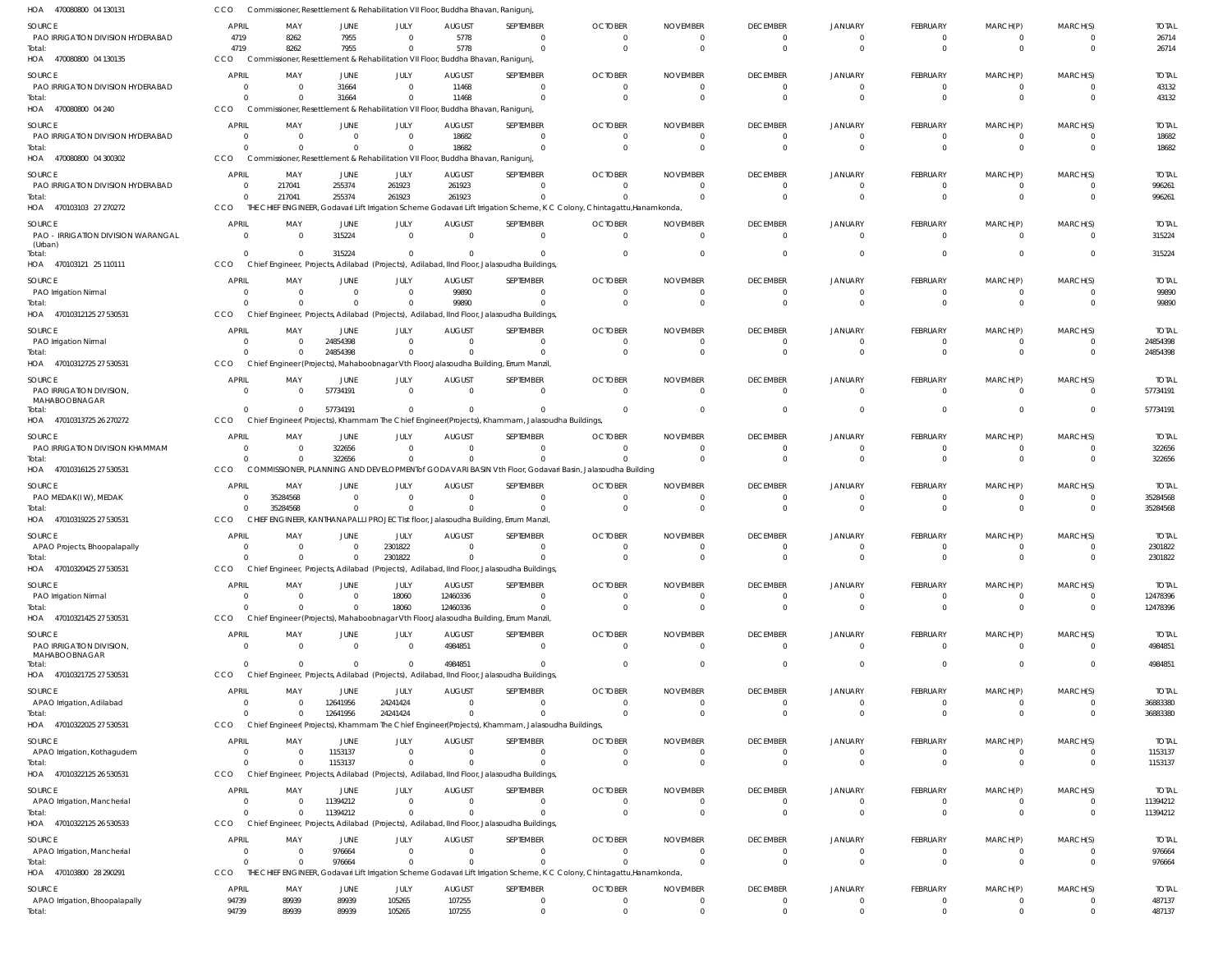| HOA 470103800 28 290292                                             | CCO                      |                    |                    |                    |                          | THE CHIEF ENGINEER, Godavari Lift Irrigation Scheme Godavari Lift Irrigation Scheme, K C Colony, Chintagattu, Hanamkonda  |                      |                             |                      |                      |                                  |                      |                            |                         |
|---------------------------------------------------------------------|--------------------------|--------------------|--------------------|--------------------|--------------------------|---------------------------------------------------------------------------------------------------------------------------|----------------------|-----------------------------|----------------------|----------------------|----------------------------------|----------------------|----------------------------|-------------------------|
| SOURCE                                                              | APRIL                    | MAY                | JUNE               | JULY               | <b>AUGUST</b>            | SEPTEMBER                                                                                                                 | <b>OCTOBER</b>       | <b>NOVEMBER</b>             | <b>DECEMBER</b>      | <b>JANUARY</b>       | <b>FEBRUARY</b>                  | MARCH(P)             | MARCH(S)                   | <b>TOTAL</b>            |
| APAO Irrigation, Bhoopalapally                                      | 540                      | 600                | 600                | 600                | 600                      | $\mathbf{0}$                                                                                                              | $\Omega$             | $\Omega$                    | $\Omega$             | $\Omega$             | $\overline{0}$                   | 0                    | $\overline{0}$             | 2940                    |
| iotal:                                                              | 540                      | 600                | 600                | 600                | 600                      | $\Omega$                                                                                                                  | $\Omega$             | $\Omega$                    | $\Omega$             | $\Omega$             | $\mathbf 0$                      | $\mathbf 0$          | $\overline{0}$             | 2940                    |
| HOA 470103800 28 290293                                             | CCO                      |                    |                    |                    |                          | THE CHIEF ENGINEER, Godavari Lift Irrigation Scheme Godavari Lift Irrigation Scheme, K C Colony, Chintagattu, Hanamkonda, |                      |                             |                      |                      |                                  |                      |                            |                         |
| SOURCE                                                              | APRIL                    | MAY                | JUNE               | JULY               | <b>AUGUST</b>            | SEPTEMBER                                                                                                                 | <b>OCTOBER</b>       | <b>NOVEMBER</b>             | <b>DECEMBER</b>      | <b>JANUARY</b>       | <b>FEBRUARY</b>                  | MARCH(P)             | MARCH(S)                   | <b>TOTAL</b>            |
| APAO Irrigation, Bhoopalapally                                      | 31411                    | 34901              | 34901              | 34901              | 35569                    | $\Omega$                                                                                                                  | $\Omega$             | $\Omega$                    | $\Omega$             | $\Omega$             | $\overline{0}$                   | 0                    | $\overline{0}$             | 171683                  |
| Total:                                                              | 31411<br>CCO             | 34901              | 34901              | 34901              | 35569                    |                                                                                                                           |                      | $\Omega$                    | $\Omega$             | $\Omega$             | $\Omega$                         | $\Omega$             | $\Omega$                   | 171683                  |
| HOA 470103800 28 290294                                             |                          | THE CHIEF          |                    |                    |                          | ENGINEER, Godavari Lift Irrigation Scheme Godavari Lift Irrigation Scheme, K C Colony, Chintagattu, Hanamkonda            |                      |                             |                      |                      |                                  |                      |                            |                         |
| SOURCE                                                              | APRIL                    | MAY                | JUNE               | JULY               | <b>AUGUST</b>            | SEPTEMBER                                                                                                                 | <b>OCTOBER</b>       | <b>NOVEMBER</b>             | <b>DECEMBER</b>      | JANUARY              | <b>FEBRUARY</b>                  | MARCH(P)             | MARCH(S)                   | <b>TOTAL</b>            |
| APAO Irrigation, Bhoopalapally                                      | 11240<br>11240           | 12488<br>12488     | 12488<br>12488     | 12488<br>12488     | 12728<br>12728           | $\overline{0}$<br>$\Omega$                                                                                                | $\Omega$<br>$\Omega$ | $\Omega$<br>$\Omega$        | $\Omega$<br>$\Omega$ | $\Omega$<br>$\Omega$ | $\overline{0}$<br>$\overline{0}$ | 0<br>$\mathbf{0}$    | $\overline{0}$<br>$\Omega$ | 61432<br>61432          |
| HOA 470200101 12010011                                              | CCO                      | THE CHIEF          |                    |                    |                          | ENGINEER, MINOR IRRIGATION, II FLOOR, JALASOUDHA BUILDING, ERRUMMANZIL                                                    |                      |                             |                      |                      |                                  |                      |                            |                         |
|                                                                     | APRIL                    | MAY                |                    |                    |                          | SEPTEMBER                                                                                                                 | <b>OCTOBER</b>       |                             | <b>DECEMBER</b>      |                      | <b>FEBRUARY</b>                  |                      |                            |                         |
| SOURCE<br>APAO Irrigation, Adilabad                                 | 833556                   | 850015             | JUNE<br>996876     | JULY<br>1475885    | <b>AUGUST</b><br>1552973 | $\Omega$                                                                                                                  | $\Omega$             | <b>NOVEMBER</b><br>$\Omega$ | $\Omega$             | JANUARY<br>0         | $\Omega$                         | MARCH(P)<br>C        | MARCH(S)<br>$\Omega$       | <b>TOTAL</b><br>5709305 |
| APAO Irrigation, Jangaon                                            | 659736                   | 622952             | 583083             | 1279931            | 1134975                  |                                                                                                                           | C.                   | $\Omega$                    |                      |                      | $\Omega$                         |                      | $\Omega$                   | 4280677                 |
| APAO Irrigation, Kamareddy                                          | $\Omega$                 | 795436             | 840247             | 1436119            | 1625651                  |                                                                                                                           | -C                   |                             |                      |                      |                                  |                      |                            | 4697453                 |
| APAO Irrigation, Komarambheem Asifabad                              | 598948                   | 674298             | 647154             | 1186315            | 1782016                  |                                                                                                                           | -C                   | $\Omega$                    |                      |                      | $\Omega$                         |                      |                            | 4888731                 |
| APAO Irrigation, Kothagudem                                         | 2163651                  | 2124913            | 2114460            | 3721607            | 4141106                  |                                                                                                                           | -C                   |                             |                      |                      | $\Omega$                         |                      |                            | 14265737                |
| APAO Irrigation, Mahabubabad<br>APAO Irrigation, Mancherial         | 981760<br>874785         | 1072274<br>886900  | 1121655<br>1130173 | 2123813<br>1642813 | 2070834<br>1638988       |                                                                                                                           |                      |                             |                      |                      |                                  |                      |                            | 7370336<br>6173659      |
| APAO Irrigation, Nagarkurnool                                       | 960514                   | 1132007            | 1030022            | 1737575            | 2156202                  |                                                                                                                           | -C                   | $\Omega$                    |                      |                      | $\Omega$                         |                      |                            | 7016320                 |
| APAO Irrigation, Sangareddy                                         | 1252935                  | 1263655            | 1291354            | 2326662            | 2147329                  |                                                                                                                           | -C                   |                             |                      |                      | $\Omega$                         |                      |                            | 8281935                 |
| APAO Irrigation, Siddipet                                           | 768661                   | 852398             | 769514             | 2019530            | 1549703                  |                                                                                                                           |                      |                             |                      |                      |                                  |                      |                            | 5959806                 |
| APAO Irrigation, Siricilla                                          | 629882                   | 725859             | 820113             | 1545122            | 1509586                  |                                                                                                                           | -C                   |                             |                      |                      | $\Omega$                         |                      |                            | 5230562                 |
| APAO Irrigation, Suryapet<br>APAO Irrigation, Vikarabad             | 1097325<br>746239        | 1105728<br>756344  | 939462<br>806126   | 1880414<br>1391730 | 1899416<br>1347611       |                                                                                                                           | -C                   | $\Omega$                    |                      |                      | $\Omega$<br>$\Omega$             |                      |                            | 6922345<br>5048050      |
| APAO Irrigation, Wanaparthy                                         | 845353                   | 824218             | 1067069            | 1503163            | 1948314                  |                                                                                                                           |                      |                             |                      |                      | $\Omega$                         |                      |                            | 6188117                 |
| APAO Irrigation, Yadadri                                            | 945411                   | 940105             | 1024669            | 1697304            | 1677588                  |                                                                                                                           | -C                   | -C                          |                      |                      | $\Omega$                         |                      | <sup>0</sup>               | 6285077                 |
| PAO IRRIGATION KARIMNAGAR                                           | 345860                   | 340675             | 652903             | 653045             | 873435                   |                                                                                                                           |                      |                             |                      |                      | $\Omega$                         |                      |                            | 2865918                 |
| PAO IRRIGATION DIVISION HYDERABAD                                   | $\Omega$                 | 662609             | 655507             | 1285879            | 1314695                  |                                                                                                                           | -C                   | $\Omega$                    |                      |                      | $\Omega$                         |                      | <sup>0</sup>               | 3918690                 |
| PAO IRRIGATION DIVISION KHAMMAM<br>PAO IRRIGATION DIVISION NALGONDA | 726558<br>3134081        | 802963<br>3060527  | 757664<br>3103635  | 1440566<br>5671174 | 1282877<br>5623137       |                                                                                                                           | -C<br>-C             |                             |                      |                      | $\Omega$<br>$\Omega$             | C                    | $\Omega$                   | 5010628<br>20592554     |
| PAO IRRIGATION DIVISION,<br>MAHABOOBNAGAR                           | 2196500                  | 2390679            | 2823656            | 4191340            | 4226123                  | <sup>0</sup>                                                                                                              | -C                   | $\Omega$                    |                      |                      | $\Omega$                         | $\Omega$             | <sup>0</sup>               | 15828298                |
| PAO IRRIGATION NIZAMABAD                                            | 955189                   | 4184143            | 4043181            | 6876241            | 7187185                  | <sup>0</sup>                                                                                                              | $\Omega$             | $\Omega$                    | <sup>0</sup>         |                      | $\Omega$                         | C                    | $\Omega$                   | 23245939                |
| PAO IRRIGATION RANGA REDDY DISTRICT                                 | 2179669                  | 2068556            | 1928831            | 3755376            | 3927265                  |                                                                                                                           | -C                   | $\Omega$                    |                      | $\Omega$             | $\Omega$                         |                      |                            | 13859697                |
| PAO Irrigation Nirmal                                               | 2355482                  | 2559072            | 2329112            | 4271367            | 3989273                  |                                                                                                                           | -C                   | $\Omega$                    |                      | $\Omega$             | $\Omega$                         | C                    | $\Omega$                   | 15504306                |
| PAO MEDAK(I W), MEDAK<br>iotal:                                     | 612996<br>2586509        | 611020<br>31307346 | 582667<br>32059133 | 996750<br>56109721 | 998860<br>57605142       |                                                                                                                           | C.<br>$\Omega$       | $\Omega$<br>$\Omega$        | $\Omega$             | $\Omega$<br>$\Omega$ | $\Omega$<br>$\Omega$             | $\Omega$<br>$\Omega$ | $\Omega$<br>$\Omega$       | 3802293<br>202946433    |
| HOA 470200101 12010012                                              | CCO                      |                    |                    |                    |                          | THE CHIEF ENGINEER, MINOR IRRIGATION, II FLOOR, JALASOUDHA BUILDING, ERRUMMANZIL                                          |                      |                             |                      |                      |                                  |                      |                            |                         |
| SOURCE                                                              | APRIL                    | MAY                | JUNE               | JULY               | <b>AUGUST</b>            | SEPTEMBER                                                                                                                 | <b>OCTOBER</b>       | <b>NOVEMBER</b>             | <b>DECEMBER</b>      | JANUARY              | <b>FEBRUARY</b>                  | MARCH(P)             | MARCH(S)                   | <b>TOTAL</b>            |
| APAO Irrigation, Adilabad                                           | 7931                     | 14252              | 46918              | 13993              | 26802                    | $\Omega$                                                                                                                  | $\Omega$             | $\Omega$                    | $\Omega$             | $\Omega$             | $\Omega$                         | $\Omega$             | $\Omega$                   | 109896                  |
|                                                                     |                          |                    |                    |                    |                          |                                                                                                                           |                      |                             |                      |                      |                                  |                      |                            |                         |
| APAO Irrigation, Kamareddy                                          | $\Omega$                 | 2950               | 5550               | 6272               | 5950                     | $\Omega$                                                                                                                  | $\Omega$             | $\Omega$                    | $\Omega$             |                      | $\Omega$                         | $\Omega$             | $\Omega$                   | 20722                   |
| APAO Irrigation, Komarambheem Asifabad                              | 1000                     | 1000               | 1000               | 2000               | 5000                     |                                                                                                                           | -C                   |                             |                      |                      | $\Omega$                         |                      | $\Omega$                   | 10000                   |
| APAO Irrigation, Kothagudem                                         | 40199                    | 41898              | 67062              | 66863              | 95676                    |                                                                                                                           | -C                   | -C                          |                      |                      | $\Omega$                         |                      | $\Omega$                   | 311698                  |
| APAO Irrigation, Mahabubabad                                        | 1926                     | 1926               | 1926               | 5237               | 9628                     |                                                                                                                           |                      |                             |                      |                      |                                  |                      |                            | 20643                   |
| APAO Irrigation, Mancherial                                         | 4000                     | 4000               | 4000               | 13000              | 8000                     | $\Omega$                                                                                                                  | $\Omega$             | $\Omega$                    | $\Omega$             | $\Omega$<br>$\Omega$ | $\Omega$                         | $\Omega$             | $\Omega$<br>$\Omega$       | 33000                   |
| APAO Irrigation, Nagarkurnool<br>APAO Irrigation, Sangareddy        | 1588<br>1000             | 1648<br>1000       | 2696<br>1000       | 2695<br>3000       | 4791<br>4000             | $\Omega$                                                                                                                  | $\Omega$             | $\Omega$                    | $\Omega$             | $\Omega$             | $\Omega$                         | $\Omega$             | $\Omega$                   | 13418<br>10000          |
| APAO Irrigation, Siricilla                                          | 3000                     | 6000               | 8000               | 6000               | 12000                    | $\Omega$                                                                                                                  | $\Omega$             | $\Omega$                    | $\Omega$             | $\Omega$             | $\Omega$                         | $\Omega$             | $\Omega$                   | 35000                   |
| APAO Irrigation, Suryapet                                           | 2210                     | 4420               | 8290               | 10846              | 6420                     | $\Omega$                                                                                                                  | $\Omega$             | $\Omega$                    | $\Omega$             | $\Omega$             | $\Omega$                         | $\Omega$             | $\Omega$                   | 32186                   |
| APAO Irrigation, Vikarabad                                          | 4030                     | 6030               | 10060              | 10460              | 12120                    | $\Omega$                                                                                                                  | $\Omega$             | $\Omega$                    | $\Omega$             | $\Omega$             | $\Omega$                         | $\Omega$             | $\Omega$                   | 42700                   |
| APAO Irrigation, Yadadri                                            | 7168                     | 7518               | 6513               | 9546               | 16546                    | $\Omega$<br>$\Omega$                                                                                                      | $\Omega$             | $\Omega$<br>$\Omega$        | $\Omega$<br>$\Omega$ | $\Omega$             | $\Omega$                         | $\Omega$             | $\Omega$                   | 47291                   |
| PAO IRRIGATION KARIMNAGAR<br>PAO IRRIGATION DIVISION HYDERABAD      | 4115<br>$\overline{0}$   | 4300<br>27392      | 8621<br>18075      | 9367<br>53294      | 10402<br>32850           | $\Omega$                                                                                                                  | $\Omega$<br>$\Omega$ | $\Omega$                    | $\Omega$             | $\Omega$<br>$\Omega$ | $\Omega$<br>$\Omega$             | $\Omega$<br>$\Omega$ | $\Omega$<br>$\Omega$       | 36805<br>131611         |
| PAO IRRIGATION DIVISION KHAMMAM                                     | 10070                    | 15170              | 13090              | 25534              | 15591                    | $\Omega$                                                                                                                  | $\Omega$             | $\Omega$                    |                      | $\Omega$             | $\Omega$                         | $\Omega$             | $\Omega$                   | 79455                   |
| PAO IRRIGATION DIVISION NALGONDA                                    | 9048                     | 12673              | 11671              | 23741              | 14895                    | $\Omega$                                                                                                                  | $\Omega$             | $\Omega$                    | $\Omega$             | $\Omega$             | $\Omega$                         | $\mathbf 0$          | $\Omega$                   | 72028                   |
| PAO IRRIGATION DIVISION,                                            | 6744                     | 8075               | 10230              | 11229              | 13229                    | $\Omega$                                                                                                                  | $\Omega$             | $\Omega$                    | $\Omega$             | $\Omega$             | $\Omega$                         | $\Omega$             | $\Omega$                   | 49507                   |
| MAHABOOBNAGAR<br>PAO IRRIGATION NIZAMABAD                           | 10805                    | 47017              | 71988              | 69714              | 123918                   | $\Omega$                                                                                                                  | $\Omega$             | $\Omega$                    | $\Omega$             | $\Omega$             | $\Omega$                         | $\Omega$             | $\Omega$                   | 323442                  |
| PAO IRRIGATION RANGA REDDY DISTRICT                                 | 36812                    | 37675              | 61986              | 101959             | 58284                    | $\Omega$                                                                                                                  | $\Omega$             | $\Omega$                    | $\Omega$             | $\Omega$             | $\Omega$                         | $\Omega$             | $\Omega$                   | 296716                  |
| PAO Irrigation Nirmal                                               | 17514                    | 27460              | 18460              | 45775              | 26557                    | $\Omega$                                                                                                                  | $\Omega$             | $\Omega$                    | $\Omega$             | $\Omega$             | $\mathbf 0$                      | $\mathbf 0$          | $\Omega$                   | 135766                  |
| Total:                                                              | 169160                   | 272404             | 377136             | 490525             | 502659                   | $\Omega$                                                                                                                  | $\Omega$             | $\Omega$                    | $\Omega$             | $\Omega$             | $\Omega$                         | $\Omega$             | $\Omega$                   | 1811884                 |
| HOA 470200101 12010013                                              | CCO                      |                    |                    |                    |                          | THE CHIEF ENGINEER, MINOR IRRIGATION, II FLOOR, JALASOUDHA BUILDING, ERRUMMANZIL,                                         |                      |                             |                      |                      |                                  |                      |                            |                         |
| SOURCE                                                              | APRIL                    | MAY                | JUNE               | JULY               | <b>AUGUST</b>            | SEPTEMBER                                                                                                                 | <b>OCTOBER</b>       | <b>NOVEMBER</b>             | <b>DECEMBER</b>      | <b>JANUARY</b>       | FEBRUARY                         | MARCH(P)             | MARCH(S)                   | <b>TOTAL</b>            |
| APAO Irrigation, Adilabad                                           | 279275                   | 485763             | 346643             | 535935             | 877245                   | $\Omega$<br>$\Omega$                                                                                                      | $\Omega$<br>$\Omega$ | $\Omega$<br>$\Omega$        | $\Omega$<br>$\Omega$ | $\Omega$<br>$\Omega$ | $\overline{0}$<br>$\Omega$       | 0<br>$\Omega$        | $\overline{0}$<br>$\Omega$ | 2524861                 |
| APAO Irrigation, Jangaon<br>APAO Irrigation, Kamareddy              | 219304<br>$\overline{0}$ | 216227<br>272802   | 200461<br>481417   | 425454<br>477333   | 377452<br>921985         | $\Omega$                                                                                                                  | $\Omega$             | $\Omega$                    | $\Omega$             | $\Omega$             | $\Omega$                         | $\Omega$             | $\Omega$                   | 1438898<br>2153537      |
| APAO Irrigation, Komarambheem Asifabad                              | 199056                   | 232716             | 223719             | 394282             | 992935                   | $\Omega$                                                                                                                  | $\Omega$             | $\Omega$                    | $\Omega$             | $\Omega$             | $\Omega$                         | $\Omega$             | $\Omega$                   | 2042708                 |
| APAO Irrigation, Kothagudem                                         | 718998                   | 746869             | 1223866            | 1235602            | 1722371                  | U                                                                                                                         | -C                   | $\Omega$                    |                      | $\Omega$             | $\Omega$                         | $\Omega$             | $\Omega$                   | 5647706                 |
| APAO Irrigation, Mahabubabad                                        | 326254                   | 371897             | 388253             | 705772             | 1638901                  | U                                                                                                                         | $\Omega$             | $\Omega$                    | $\Omega$             | $\Omega$             | $\Omega$                         | $\Omega$             | $\Omega$                   | 3431077                 |
| APAO Irrigation, Mancherial                                         | 290698                   | 311351             | 390623             | 545550             | 545629                   | U<br>U                                                                                                                    | $\Omega$<br>$\Omega$ | $\Omega$<br>$\Omega$        | $\Omega$             | $\Omega$<br>$\Omega$ | $\Omega$<br>$\Omega$             | $\Omega$<br>$\Omega$ | $\Omega$<br>$\Omega$       | 2083851                 |
| APAO Irrigation, Nagarkurnool<br>APAO Irrigation, Sangareddy        | 318869<br>416610         | 384242<br>435343   | 603787<br>443923   | 576791<br>1057167  | 1734362<br>1318655       | U                                                                                                                         | $\Omega$             | $\Omega$                    |                      | $\Omega$             | $\Omega$                         | $\Omega$             | $\Omega$                   | 3618051<br>3671698      |
| APAO Irrigation, Siddipet                                           | 255160                   | 285644             | 257972             | 883157             | 999557                   | U                                                                                                                         | $\Omega$             | $\Omega$                    | $\Omega$             | $\Omega$             | $\Omega$                         | $\Omega$             | $\Omega$                   | 2681490                 |
| APAO Irrigation, Siricilla                                          | 209353                   | 386331             | 281003             | 474799             | 845180                   | 0                                                                                                                         | $\Omega$             | $\Omega$                    | $\Omega$             | $\Omega$             | $\Omega$                         | $\Omega$             | $\Omega$                   | 2196666                 |
| APAO Irrigation, Suryapet                                           | 362715                   | 661301             | 378277             | 1088622            | 627531                   | U                                                                                                                         | $\Omega$             | $\Omega$                    |                      | $\Omega$             | $\Omega$                         | $\Omega$             | $\Omega$                   | 3118446                 |
| APAO Irrigation, Vikarabad                                          | 248194                   | 260279             | 489539             | 462935             | 872308                   | U                                                                                                                         | -C<br>$\Omega$       | $\Omega$<br>$\Omega$        | $\Omega$             | $\Omega$<br>$\Omega$ | $\Omega$<br>$\Omega$             | $\Omega$<br>$\Omega$ | $\Omega$<br>$\Omega$       | 2333255                 |
| APAO Irrigation, Wanaparthy<br>APAO Irrigation, Yadadri             | 280622<br>314331         | 285575<br>317834   | 354725<br>345916   | 496547<br>564534   | 644488<br>1090499        | $\Omega$                                                                                                                  | $\Omega$             | $\Omega$                    | $\Omega$             | $\Omega$             | $\mathbf{0}$                     | $\mathbf 0$          | $\Omega$                   | 2061957<br>2633114      |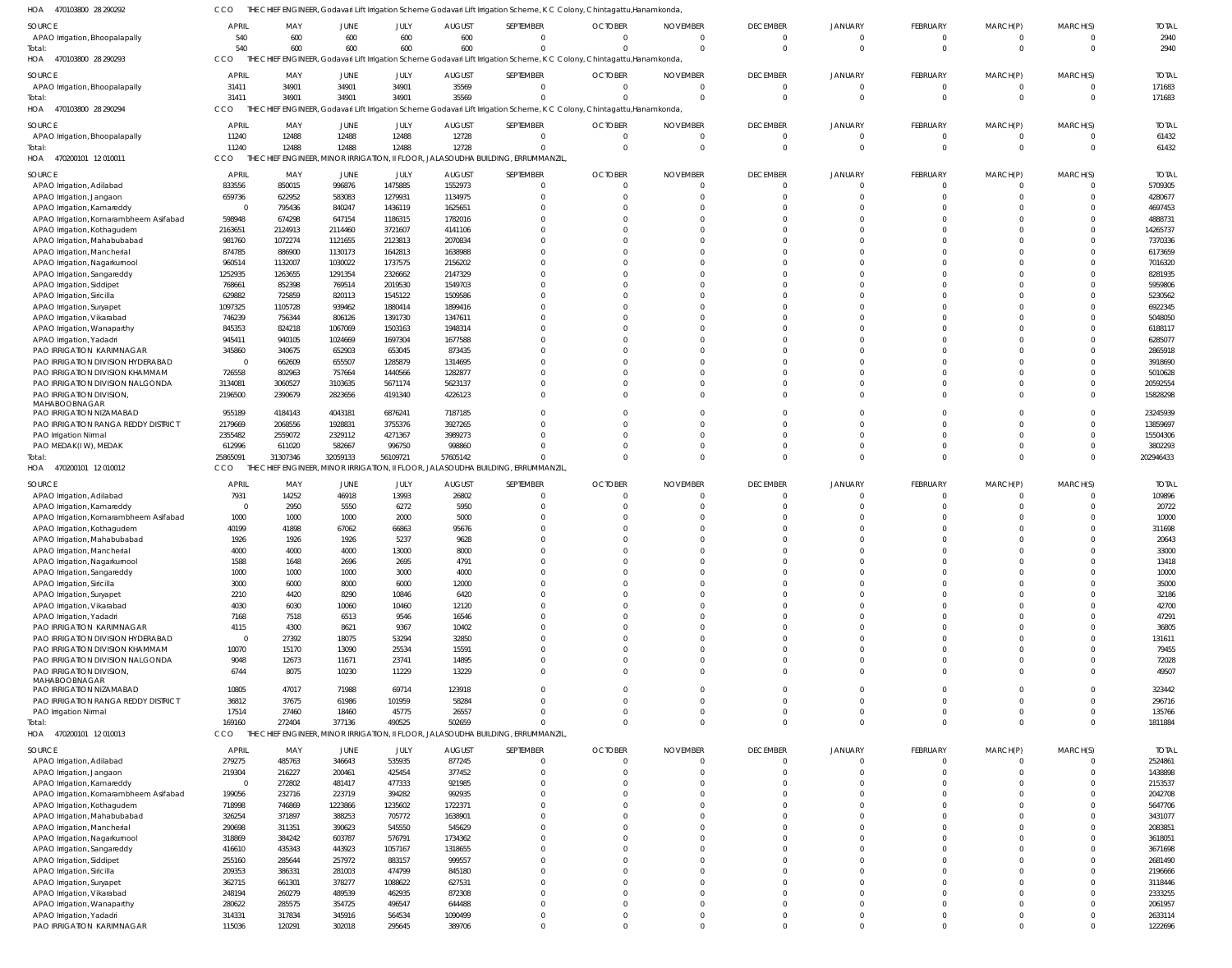| HOA<br>470200101 12 010013                            | cco                 |                 |                             |                            |                         | the Chief Engineer, Minor Irrigation, II floor, Jalasoudha Building, Errummanzil |                            |                             |                                   |                               |                      |                      |                      |                        |
|-------------------------------------------------------|---------------------|-----------------|-----------------------------|----------------------------|-------------------------|----------------------------------------------------------------------------------|----------------------------|-----------------------------|-----------------------------------|-------------------------------|----------------------|----------------------|----------------------|------------------------|
| <b>SOURCE</b>                                         | APRIL               | MAY             | <b>JUNE</b>                 | JULY                       | <b>AUGUST</b>           | SEPTEMBER                                                                        | <b>OCTOBER</b>             | <b>NOVEMBER</b>             | <b>DECEMBER</b>                   | <b>JANUARY</b>                | FEBRUARY             | MARCH(P)             | MARCH(S)             | <b>TOTAI</b>           |
| PAO IRRIGATION DIVISION HYDERABAD                     | $\overline{0}$      | 386871          | 237996                      | 736482                     | 449263                  | $\Omega$                                                                         | $\Omega$                   | $\Omega$                    | $\overline{0}$                    | $\Omega$                      | $\Omega$             | - 0                  | $\Omega$             | 1810612                |
| PAO IRRIGATION DIVISION KHAMMAM                       | 240883              | 379122          | 304366                      | 699045                     | 425484                  | $\mathbf 0$                                                                      | $\Omega$                   | $\Omega$                    | $\overline{0}$                    | $\Omega$                      | $\Omega$             | $\Omega$             | $\Omega$             | 2048900                |
| PAO IRRIGATION DIVISION NALGONDA                      | 1039849             | 1721865         | 1182974                     | 3155434                    | 1864677                 | $^{\circ}$                                                                       | $\Omega$                   |                             | $\Omega$                          | $\Omega$                      |                      |                      |                      | 8964799                |
| PAO IRRIGATION DIVISION,                              | 728968              | 1001699         | 1932952                     | 1385974                    | 1929444                 | $\Omega$                                                                         | $\Omega$                   | $\Omega$                    | $\Omega$                          | $\Omega$                      | $\Omega$             | $\Omega$             | $\Omega$             | 6979037                |
| MAHABOOBNAGAR<br>PAO IRRIGATION NIZAMABAD             | 317811              | 1473817         | 2305966                     | 2294544                    | 4003720                 | $\Omega$                                                                         |                            |                             | $\Omega$                          | $\Omega$                      |                      |                      |                      | 10395858               |
| PAO IRRIGATION RANGA REDDY DISTRICT                   | 722601              | 708049          | 1304039                     | 2382973                    | 1296965                 | $\Omega$                                                                         | $\Omega$                   | $\Omega$                    | $\Omega$                          | $\Omega$                      |                      |                      |                      | 6414627                |
| PAO Irrigation Nirmal                                 | 782544              | 1330357         | 829074                      | 2289792                    | 1324576                 | $\Omega$                                                                         | <sup>0</sup>               | $\Omega$                    | $\Omega$                          | $\Omega$                      |                      |                      |                      | 6556343                |
| PAO MEDAK(IW), MEDAK                                  | 203338              | 204793          | 195470                      | 330668                     | 331376                  | $\Omega$                                                                         | $\Omega$                   | $\Omega$                    | $\Omega$                          | $\Omega$                      |                      | $\Omega$             | $\Omega$             | 1265645                |
| Total:                                                | 8590469             | 12981038        | 15004979                    | 23495037                   | 27224309                | $\Omega$                                                                         | $\Omega$                   | $\Omega$                    | $\Omega$                          | $\Omega$                      | $\Omega$             | $\Omega$             | $\Omega$             | 87295832               |
| 470200101 12 010015<br>HOA                            | CCO                 |                 |                             |                            |                         | THE CHIEF ENGINEER, MINOR IRRIGATION, II FLOOR, JALASOUDHA BUILDING, ERRUMMANZIL |                            |                             |                                   |                               |                      |                      |                      |                        |
| SOURCE                                                | <b>APRIL</b>        | MAY             | <b>JUNE</b>                 | JULY                       | <b>AUGUST</b>           | SEPTEMBER                                                                        | <b>OCTOBER</b>             | <b>NOVEMBER</b>             | <b>DECEMBER</b>                   | <b>JANUARY</b>                | FEBRUARY             | MARCH(P)             | MARCH(S)             | <b>TOTAL</b>           |
| APAO Irrigation, Adilabad                             | 309                 | 309             | 309                         | 4747                       | 645                     | $\mathbf 0$                                                                      | $\mathbf 0$                | 0                           | $\overline{0}$                    | $\mathbf 0$                   | $\Omega$             | $\Omega$             | $\mathbf 0$          | 6319                   |
| PAO IRRIGATION DIVISION HYDERABAD                     | $\Omega$            | 2063            | 2063                        | 6189                       | 4126                    | $\mathbf{0}$                                                                     | $\Omega$                   | $\Omega$                    | $\overline{0}$                    | $\overline{0}$                | $\Omega$             | $\mathbf 0$          | $\Omega$             | 14441                  |
| PAO IRRIGATION DIVISION,                              | $\Omega$            | $\Omega$        | $\overline{0}$              | 613                        | $\Omega$                | $\Omega$                                                                         | $\Omega$                   | $\Omega$                    | $\Omega$                          | $\Omega$                      | $\Omega$             | $\Omega$             | $\Omega$             | 613                    |
| MAHABOOBNAGAR                                         |                     |                 |                             |                            |                         |                                                                                  |                            |                             |                                   |                               |                      |                      |                      |                        |
| Total:                                                | 309                 | 2372            | 2372                        | 11549                      | 4771                    | $\Omega$                                                                         | $\Omega$                   | $\Omega$                    | $\overline{0}$                    | $\overline{0}$                | $\Omega$             | $\Omega$             | $\mathbf 0$          | 21373                  |
| HOA 470200101 12 010016                               | CCO                 |                 |                             |                            |                         | THE CHIEF ENGINEER, MINOR IRRIGATION, II FLOOR, JALASOUDHA BUILDING, ERRUMMANZIL |                            |                             |                                   |                               |                      |                      |                      |                        |
| SOURCE                                                | <b>APRIL</b>        | MAY             | <b>JUNE</b>                 | JULY                       | <b>AUGUST</b>           | SEPTEMBER                                                                        | <b>OCTOBER</b>             | <b>NOVEMBER</b>             | <b>DECEMBER</b>                   | <b>JANUARY</b>                | FEBRUARY             | MARCH(P)             | MARCH(S)             | <b>TOTAL</b>           |
| APAO Irrigation, Adilabad                             | 123447              | 213713          | 236865                      | 217292                     | 386137                  | $\overline{0}$                                                                   | $\Omega$                   | $\Omega$                    | $\overline{0}$                    | $\Omega$                      | $\Omega$             | $\Omega$             | $\Omega$             | 1177454                |
| APAO Irrigation, Jangaon                              | 88180               | 86712           | 79893                       | 168341                     | 149593                  | $\Omega$                                                                         | $\Omega$                   |                             | $\overline{0}$                    | $\Omega$                      | $\Omega$             |                      | $\Omega$             | 572719                 |
| APAO Irrigation, Kamareddy                            | $\overline{0}$      | 111111          | 194163                      | 192968                     | 372318                  | $\Omega$                                                                         | $\Omega$                   |                             | $\Omega$                          | $\Omega$                      |                      |                      |                      | 870560                 |
| APAO Irrigation, Komarambheem Asifabad                | 73882               | 86692           | 82967                       | 144642                     | 365815                  | $\Omega$                                                                         |                            |                             | $\Omega$                          | $\Omega$                      |                      |                      |                      | 753998                 |
| APAO Irrigation, Kothagudem                           | 352149              | 367602          | 592598                      | 601077                     | 837219                  | $\Omega$                                                                         |                            |                             | $\Omega$                          | $\Omega$                      |                      |                      |                      | 2750645                |
| APAO Irrigation, Mahabubabad                          | 118741              | 135073          | 140925                      | 269187                     | 490671                  | $\Omega$                                                                         |                            | $\Omega$                    | $\Omega$                          | $\Omega$                      |                      |                      |                      | 1154597                |
| APAO Irrigation, Mancherial                           | 122521              | 130852          | 162050                      | 228866                     | 228992                  | $\Omega$                                                                         |                            |                             | $\Omega$                          | $\Omega$                      |                      |                      |                      | 873281                 |
| APAO Irrigation, Nagarkurnool                         | 117895              | 141488          | 219291                      | 212388                     | 427730                  | $\Omega$                                                                         | $\Omega$                   |                             | $\Omega$                          | $\Omega$                      |                      |                      | $\Omega$             | 1118792                |
| APAO Irrigation, Sangareddy                           | 196601              | 208440          | 214512                      | 490924                     | 600353                  | $\Omega$                                                                         |                            |                             | $\Omega$                          | $\Omega$                      |                      |                      |                      | 1710830                |
| APAO Irrigation, Siddipet                             | 99272               | 110291          | 100413                      | 347850                     | 387860                  | $\Omega$                                                                         | $\Omega$                   | U                           | $\Omega$                          | $\Omega$                      |                      |                      |                      | 1045686                |
| APAO Irrigation, Siricilla                            | 82895               | 155044          | 110287                      | 190508                     | 338762                  | $\Omega$                                                                         |                            |                             | $\Omega$                          | $\Omega$                      |                      |                      |                      | 877496                 |
| APAO Irrigation, Suryapet                             | 146875              | 264202          | 146999                      | 436012                     | 258243                  | $\Omega$                                                                         |                            |                             | $\Omega$                          | $\Omega$                      |                      |                      |                      | 1252331                |
| APAO Irrigation, Vikarabad                            | 97434               | 102262          | 192450                      | 182187                     | 341733                  | $\Omega$                                                                         |                            | $\Omega$                    | $\Omega$                          | $\Omega$                      |                      |                      |                      | 916066                 |
| APAO Irrigation, Wanaparthy                           | 110874              | 112992          | 141132                      | 194585                     | 251331                  | $\Omega$                                                                         |                            |                             | $\Omega$<br>$\Omega$              | $\Omega$<br>$\Omega$          |                      |                      |                      | 810914                 |
| APAO Irrigation, Yadadr<br>PAO IRRIGATION KARIMNAGAR  | 124636<br>65288     | 126088<br>68055 | 136023<br>139503            | 222114<br>155040           | 430811<br>174515        | $\Omega$<br>$\Omega$                                                             |                            |                             | $\Omega$                          | $\Omega$                      |                      |                      |                      | 1039672<br>602401      |
| PAO IRRIGATION DIVISION HYDERABAD                     | $\overline{0}$      | 329702          | 204176                      | 623320                     | 377655                  | $\Omega$                                                                         |                            |                             | $\Omega$                          | $\Omega$                      |                      |                      |                      | 1534853                |
| PAO IRRIGATION DIVISION KHAMMAM                       | 141009              | 220807          | 178806                      | 397891                     | 248465                  | $\Omega$                                                                         | <sup>0</sup>               | $\Omega$                    | $\Omega$                          | $\Omega$                      |                      |                      | $\Omega$             | 1186978                |
| PAO IRRIGATION DIVISION NALGONDA                      | 405620              | 669834          | 459432                      | 1231811                    | 724741                  | $\Omega$                                                                         | $\Omega$                   |                             | $\Omega$                          | $\Omega$                      |                      | $\Omega$             |                      | 3491438                |
| PAO IRRIGATION DIVISION,                              | 347954              | 481024          | 591312                      | 658659                     | 937888                  | $\Omega$                                                                         | $\Omega$                   | $\Omega$                    | $\Omega$                          | $\Omega$                      |                      |                      | $\Omega$             | 3016837                |
| MAHABOOBNAGAR                                         |                     |                 |                             |                            |                         |                                                                                  |                            |                             |                                   |                               |                      |                      |                      |                        |
| PAO IRRIGATION NIZAMABAD                              | 170228              | 752972          | 1173645                     | 1162782                    | 2042577                 | $\Omega$                                                                         | <sup>0</sup>               |                             | $\Omega$                          | $\Omega$                      |                      |                      |                      | 5302204                |
| PAO IRRIGATION RANGA REDDY DISTRICT                   | 556750              | 548358          | 987317                      | 1801636                    | 982248                  | $\Omega$                                                                         | $\Omega$                   | $\Omega$                    | $\Omega$                          | $\Omega$                      |                      |                      | $\Omega$             | 4876309                |
| PAO Irrigation Nirmal                                 | 319292              | 543627          | 338493                      | 936369                     | 546490                  | $\Omega$                                                                         | $\Omega$                   |                             | $\Omega$                          | $\Omega$                      |                      |                      | $\Omega$             | 2684271                |
| PAO MEDAK(IW), MEDAK                                  | 72760               | 73280           | 69931                       | 118319                     | 118572                  | $\Omega$                                                                         | $\Omega$                   | <sup>0</sup>                | $\Omega$                          | $\Omega$                      | $\Omega$             | $\Omega$             | $\Omega$             | 452862                 |
| Total:                                                | 3934303             | 6040221         | 6893183                     | 11184768                   | 12020719                | $\Omega$                                                                         | $\Omega$                   | $\Omega$                    | $\Omega$                          | $\Omega$                      | $\Omega$             | $\Omega$             | $\Omega$             | 40073194               |
| HOA 470200101 12 010017                               | CCO                 |                 |                             |                            |                         | THE CHIEF ENGINEER, MINOR IRRIGATION, II FLOOR, JALASOUDHA BUILDING, ERRUMMANZIL |                            |                             |                                   |                               |                      |                      |                      |                        |
| SOURCE                                                | <b>APRIL</b>        | MAY             | <b>JUNE</b>                 | JULY                       | <b>AUGUST</b>           | SEPTEMBER                                                                        | <b>OCTOBER</b>             | <b>NOVEMBER</b>             | <b>DECEMBER</b>                   | <b>JANUARY</b>                | FEBRUARY             | MARCH(P)             | MARCH(S)             | <b>TOTAL</b>           |
| APAO Irrigation, Jangaon                              |                     |                 | 15746                       |                            |                         |                                                                                  |                            |                             |                                   |                               |                      |                      |                      | 15746                  |
| APAO Irrigation, Komarambheem Asifabad                |                     |                 | 0                           | $\mathbf 0$                | 200000                  | $\Omega$                                                                         | $\Omega$                   |                             | $\Omega$                          | $\Omega$                      |                      |                      |                      | 200000                 |
| APAO Irrigation, Kothagudem                           |                     |                 | 43703                       | $\mathbf 0$                | $\overline{0}$          | $\mathbf{0}$                                                                     | $\Omega$                   |                             | $\Omega$                          | $\Omega$                      | $\Omega$             | $\Omega$             | $\Omega$             | 43703                  |
| APAO Irrigation, Mancherial                           |                     |                 | 0                           | $\mathbf 0$                | 75013                   | $\Omega$                                                                         |                            |                             |                                   |                               |                      |                      |                      |                        |
| APAO Irrigation, Sangareddy                           |                     |                 | $\Omega$                    |                            |                         |                                                                                  | $\Omega$                   |                             | $\Omega$                          | $\Omega$                      | $\Omega$             | $\Omega$             | $\Omega$             | 75013                  |
| APAO Irrigation, Siddipet                             |                     |                 |                             | $\mathbf 0$                | 80000                   | $\mathbf{0}$                                                                     | $\Omega$                   | U                           | $\Omega$                          | $\Omega$                      |                      | $\Omega$             | $\Omega$             | 80000                  |
| APAO Irrigation, Suryapet                             |                     |                 | 349914                      | $\mathbf 0$                | 106600                  | $\Omega$                                                                         | $\Omega$                   | $\Omega$                    | $\Omega$                          | $\Omega$                      |                      | $\Omega$             | $\Omega$             | 456514                 |
| APAO Irrigation, Vikarabad                            |                     |                 |                             | $\mathbf 0$                | 25400                   | $\Omega$                                                                         | <sup>0</sup>               |                             | $\Omega$                          | $\Omega$                      |                      | $\Omega$             | $\Omega$             | 25400                  |
|                                                       |                     |                 |                             | $\mathbf 0$                | 15000                   | $\Omega$                                                                         | $\Omega$                   | $\Omega$                    | $\Omega$                          | $\Omega$                      | $\Omega$             | $\Omega$             | $\Omega$             | 15000                  |
| APAO Irrigation, Wanaparthy                           |                     |                 | 115000                      | $\mathbf 0$                | 13500                   | $\Omega$                                                                         | $\Omega$                   |                             | $\Omega$                          | $\Omega$                      |                      | $\Omega$             | $\Omega$             | 128500                 |
| PAO IRRIGATION KARIMNAGAR                             |                     |                 | $\Omega$                    | $\mathbf 0$                | 22661                   | $\Omega$                                                                         | $\Omega$                   | U                           | $\Omega$                          | $\Omega$                      | $\Omega$             | $\Omega$             | $\Omega$             | 22661                  |
| PAO IRRIGATION DIVISION HYDERABAD                     |                     |                 | $\Omega$                    | $\mathbf{0}$               | 171340                  | $\mathbf{0}$                                                                     | $\Omega$                   | <sup>0</sup>                | $\Omega$                          | $\Omega$                      |                      | $\Omega$             | $\Omega$             | 171340                 |
| PAO IRRIGATION DIVISION NALGONDA                      |                     |                 | 31565                       | $\mathbf{0}$               | 304398                  | $\Omega$                                                                         | $\Omega$                   | $\Omega$                    | $\Omega$                          | $\overline{0}$                | $\Omega$             | $\Omega$             | $\Omega$             | 335963                 |
| PAO IRRIGATION DIVISION,                              | $\Omega$            |                 | 18414                       | $\mathbf 0$                | 31399                   | $\mathbf{0}$                                                                     | $\Omega$                   | $\Omega$                    | $\Omega$                          | $\overline{0}$                | $\Omega$             | $\Omega$             | $\Omega$             | 49813                  |
| MAHABOOBNAGAR<br>PAO IRRIGATION NIZAMABAD             | $\Omega$            |                 | 183207                      | $\mathbf{0}$               | 78803                   | $\mathbf{0}$                                                                     | $\Omega$                   | <sup>0</sup>                | $\Omega$                          | $\Omega$                      | $\Omega$             | $\Omega$             | $\Omega$             | 262010                 |
| PAO IRRIGATION RANGA REDDY DISTRICT                   | -0                  |                 | 66895                       | 83628                      | 31870                   | $\mathbf 0$                                                                      | $\Omega$                   | 0                           | $\Omega$                          | $\mathbf 0$                   | $\Omega$             | $\Omega$             | $\Omega$             | 182393                 |
| PAO Irrigation Nirmal                                 | -0                  |                 | 191085                      | $\overline{0}$             | 63096                   | $\mathbf 0$                                                                      | $\Omega$                   | $\Omega$                    | $\overline{0}$                    | $\overline{0}$                | $\Omega$             | $\mathbf 0$          | $\Omega$             | 254181                 |
| Total:                                                | $\Omega$            |                 | 1015529                     | 83628                      | 1219080                 | $\Omega$                                                                         | $\Omega$                   | $\Omega$                    | $\Omega$                          | $\overline{0}$                | $\Omega$             | $\Omega$             | $\Omega$             | 2318237                |
| 470200101 12 010018<br>HOA                            | CCO                 |                 |                             |                            |                         | THE CHIEF ENGINEER, MINOR IRRIGATION, II FLOOR, JALASOUDHA BUILDING, ERRUMMANZIL |                            |                             |                                   |                               |                      |                      |                      |                        |
|                                                       |                     |                 |                             |                            |                         |                                                                                  |                            |                             |                                   |                               |                      |                      |                      |                        |
| SOURCE<br>APAO Irrigation, Adilabad                   | <b>APRIL</b><br>- 0 | MAY<br>$\Omega$ | <b>JUNE</b><br>$\mathbf{0}$ | JULY<br>$\overline{0}$     | <b>AUGUST</b><br>245845 | SEPTEMBER<br>$\overline{0}$                                                      | <b>OCTOBER</b><br>$\Omega$ | <b>NOVEMBER</b><br>$\Omega$ | <b>DECEMBER</b><br>$\overline{0}$ | <b>JANUARY</b><br>$\mathbf 0$ | FEBRUARY<br>- 0      | MARCH(P)             | MARCH(S)<br>$\Omega$ | <b>TOTAL</b><br>245845 |
| APAO Irrigation, Jangaon                              | $\Omega$            |                 |                             | $\overline{0}$             | 403091                  | $\overline{0}$                                                                   | $\Omega$                   |                             | $\overline{0}$                    | $\Omega$                      |                      |                      |                      | 403091                 |
| APAO Irrigation, Komarambheem Asifabad                | $\Omega$            |                 | 0                           | $\overline{0}$             | 234077                  | $\Omega$                                                                         | $\Omega$                   |                             | $\Omega$                          | $\Omega$                      |                      |                      | $\Omega$             | 234077                 |
| APAO Irrigation, Kothagudem                           | $\Omega$            |                 |                             | 69093                      | 751608                  | $\Omega$                                                                         | $\Omega$                   |                             | $\Omega$                          | $\Omega$                      |                      |                      |                      | 820701                 |
| APAO Irrigation, Mancherial                           | $\Omega$            |                 |                             | $\overline{0}$             | 377538                  | $\Omega$                                                                         | $\Omega$                   | $\Omega$                    | $\Omega$                          | $\Omega$                      |                      |                      |                      | 377538                 |
| APAO Irrigation, Nagarkurnool                         |                     |                 |                             | $\overline{0}$             | 763846                  | $\Omega$                                                                         |                            |                             | $\Omega$                          | $\Omega$                      |                      |                      |                      | 763846                 |
| APAO Irrigation, Sangareddy                           | - 0                 |                 |                             | $\overline{0}$             | 25995                   | $\Omega$                                                                         | $\Omega$                   |                             | $\Omega$                          | $\Omega$                      |                      |                      |                      | 25995                  |
| APAO Irrigation, Siddipet                             |                     |                 |                             | $\mathbf{0}$               | 672301                  | $\Omega$                                                                         | $\Omega$                   |                             | $\Omega$                          | $\Omega$                      |                      |                      |                      | 672301                 |
| APAO Irrigation, Siricilla                            | $\Omega$            |                 |                             | 87764                      | 115068                  | $\Omega$                                                                         | $\Omega$                   | $\Omega$                    | $\Omega$                          | $\Omega$                      |                      |                      |                      | 202832                 |
| APAO Irrigation, Suryapet                             |                     |                 |                             | $\overline{0}$             | 357117                  | $\Omega$                                                                         | $\Omega$                   |                             | $\Omega$                          | $\Omega$                      |                      |                      |                      | 357117                 |
| APAO Irrigation, Vikarabad                            | - 0                 |                 |                             | $\mathbf{0}$               | 171731                  | $\Omega$                                                                         | $\Omega$                   | $\Omega$                    | $\Omega$                          | $\Omega$                      |                      |                      |                      | 171731                 |
| APAO Irrigation, Wanaparthy                           | -0                  |                 |                             | $\mathbf{0}$               | 321114                  | $\Omega$                                                                         | $\Omega$                   | $\Omega$                    | $\Omega$                          | $\Omega$                      |                      |                      |                      | 321114                 |
| APAO Irrigation, Yadadri<br>PAO IRRIGATION KARIMNAGAR | -0<br>$\Omega$      |                 | $\Omega$                    | $\mathbf 0$<br>$\mathbf 0$ | 311265<br>143734        | $\mathbf 0$<br>$\mathbf{0}$                                                      | $\Omega$<br>$\Omega$       | $\Omega$<br>$\Omega$        | $\overline{0}$<br>$\overline{0}$  | $\mathbf 0$<br>$\mathbf 0$    | $\Omega$<br>$\Omega$ | $\Omega$<br>$\Omega$ | 0<br>$\mathbf 0$     | 311265<br>143734       |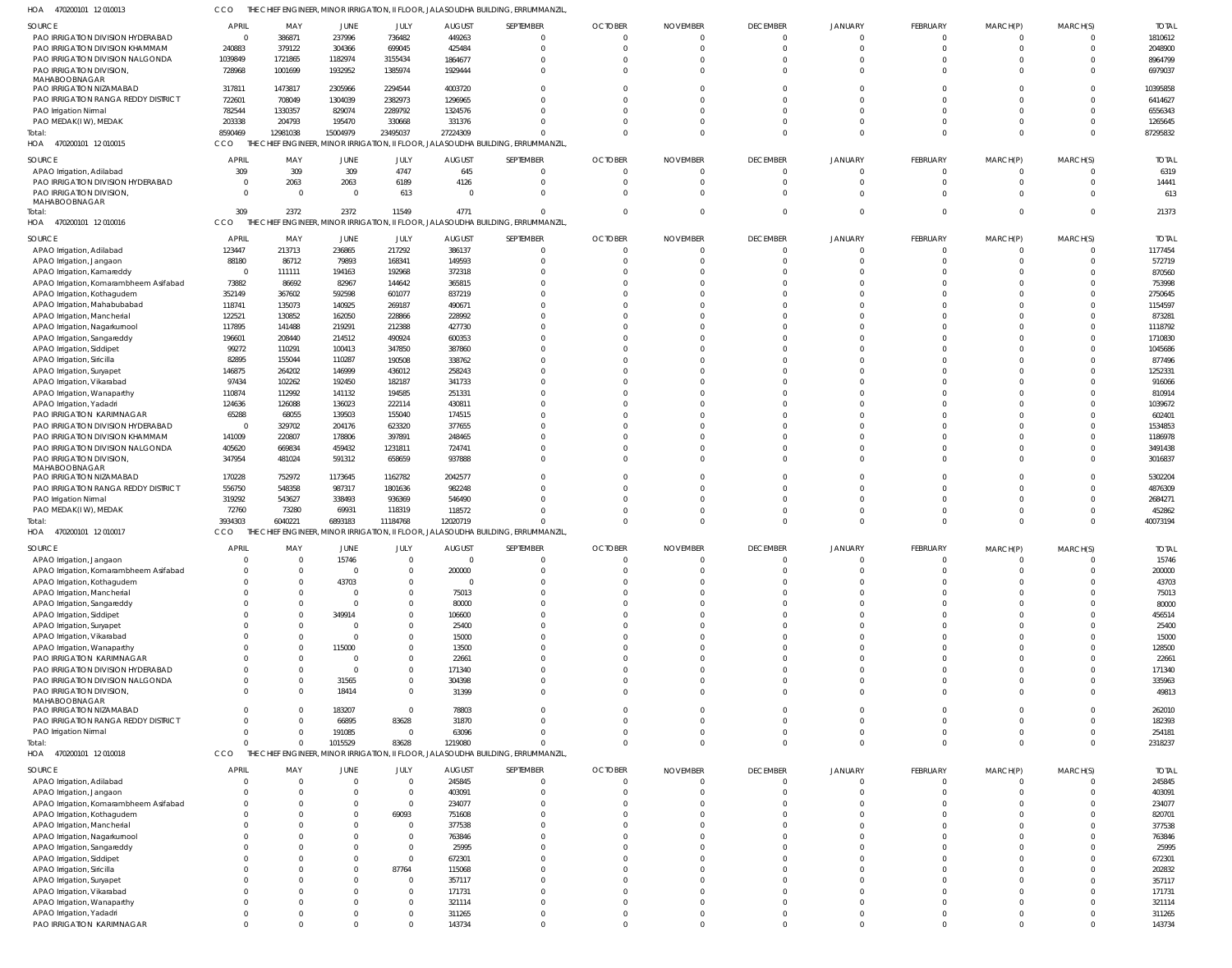470200101 12 010018 HOA CCO THE CHIEF ENGINEER, MINOR IRRIGATION, II FLOOR, JALASOUDHA BUILDING, ERRUMMANZIL,

| SOURCE                              | <b>APRIL</b>   | MAY          | JUNE           | JULY           | <b>AUGUST</b>   | SEPTEMBER                                                                        | <b>OCTOBER</b> | <b>NOVEMBER</b> | <b>DECEMBER</b> | <b>JANUARY</b> | FEBRUARY        | MARCH(P)    | MARCH(S)       | <b>TOTAL</b> |
|-------------------------------------|----------------|--------------|----------------|----------------|-----------------|----------------------------------------------------------------------------------|----------------|-----------------|-----------------|----------------|-----------------|-------------|----------------|--------------|
| PAO IRRIGATION DIVISION HYDERABAD   | $\overline{0}$ | 0            | $\overline{0}$ | $\mathbf 0$    | 168971          | $\overline{0}$                                                                   |                | - 0             | $\overline{0}$  | $\Omega$       | $\mathbf{0}$    |             | $\mathbf 0$    | 168971       |
| PAO IRRIGATION DIVISION KHAMMAM     | $\Omega$       | $\Omega$     | $\Omega$       | $\overline{0}$ | 447582          | $\Omega$                                                                         |                |                 | $\Omega$        | $\Omega$       | $\Omega$        |             | $\overline{0}$ | 447582       |
| PAO IRRIGATION DIVISION NALGONDA    | $\Omega$       | $\Omega$     | $\Omega$       | $\overline{0}$ | 1323229         | $\Omega$                                                                         |                |                 | $\Omega$        | $\Omega$       | $\Omega$        |             | $\mathbf 0$    | 1323229      |
| PAO IRRIGATION DIVISION,            | $\Omega$       | <sup>0</sup> | $\Omega$       | $\overline{0}$ | 1415736         | $\Omega$                                                                         |                |                 | $\Omega$        | $\Omega$       | $\Omega$        |             | $\Omega$       | 1415736      |
| MAHABOOBNAGAR                       |                |              |                |                |                 |                                                                                  |                |                 |                 |                |                 |             |                |              |
| PAO IRRIGATION NIZAMABAD            |                |              | $\Omega$       | $\overline{0}$ | 1224122         | $\Omega$                                                                         |                |                 | $\Omega$        | $\Omega$       | $\Omega$        |             | $\mathbf 0$    | 1224122      |
| PAO IRRIGATION RANGA REDDY DISTRICT |                |              | $\Omega$       | $-425$         | 617678          | $\Omega$                                                                         |                |                 | $\Omega$        | $\Omega$       | $\Omega$        |             | $\Omega$       | 617253       |
| PAO Irrigation Nirmal               |                |              | $\overline{0}$ | $\mathbf 0$    | 1356633         | $\Omega$                                                                         |                |                 | $\Omega$        |                |                 |             | $\mathbf 0$    | 1356633      |
| PAO MEDAK(IW), MEDAK                | <sup>0</sup>   |              | 1732           | $\overline{0}$ | 42446           | $\Omega$                                                                         |                |                 | $\Omega$        |                | $\Omega$        |             | $\Omega$       | 44178        |
| Total:                              |                |              | 1732           | 156432         | 11490727        | $\Omega$                                                                         |                |                 | $\Omega$        | $\Omega$       | $\Omega$        | $\Omega$    | $\overline{0}$ | 11648891     |
|                                     | CCO            |              |                |                |                 | THE CHIEF ENGINEER, MINOR IRRIGATION, II FLOOR, JALASOUDHA BUILDING, ERRUMMANZIL |                |                 |                 |                |                 |             |                |              |
| 470200101 12 020021<br>HOA          |                |              |                |                |                 |                                                                                  |                |                 |                 |                |                 |             |                |              |
| <b>SOURCE</b>                       | <b>APRIL</b>   | MAY          | <b>JUNE</b>    | JULY           | <b>AUGUST</b>   | SEPTEMBER                                                                        | <b>OCTOBER</b> | <b>NOVEMBER</b> | <b>DECEMBER</b> | JANUARY        | FEBRUARY        | MARCH(P)    | MARCH(S)       | <b>TOTAL</b> |
| APAO Irrigation, Adilabad           | $\Omega$       | 3600         | $\overline{0}$ | $\overline{0}$ | $-3600$         | $\Omega$                                                                         |                |                 | $\Omega$        | $\Omega$       | $\Omega$        |             | $\Omega$       |              |
| APAO Irrigation, Sangareddy         | $\Omega$       | $\Omega$     | $\Omega$       | $\overline{0}$ | 7200            | $\Omega$                                                                         |                |                 | $\Omega$        |                | $\Omega$        |             | $\Omega$       | 7200         |
|                                     |                |              | $\Omega$       |                |                 |                                                                                  |                |                 | $\Omega$        |                |                 |             | $\Omega$       | 14800        |
| APAO Irrigation, Siricilla          | 3600           | 3600         |                | 7600           |                 |                                                                                  |                |                 |                 |                |                 |             |                |              |
| APAO Irrigation, Wanaparthy         | $\Omega$       | $\Omega$     | $\Omega$       | 8000           |                 |                                                                                  |                |                 |                 |                |                 |             | $\Omega$       | 8000         |
| PAO IRRIGATION KARIMNAGAR           | $\Omega$       | 7474         | $\Omega$       | 0              | 8305            |                                                                                  |                |                 | $\Omega$        |                |                 |             | $\Omega$       | 15779        |
| PAO IRRIGATION NIZAMABAD            | $\Omega$       | $\Omega$     | 12000          | $\overline{0}$ |                 |                                                                                  |                |                 | $\Omega$        | $\Omega$       | $\Omega$        |             | $\Omega$       | 12000        |
| Total:                              | 3600           | 14674        | 12000          | 15600          | 11905           | $\Omega$                                                                         |                |                 | $\Omega$        | $\Omega$       | $\Omega$        |             | $\Omega$       | 57779        |
| 470200101 12 020022<br>HOA          | CCO<br>THE CH  |              |                |                |                 | ief Engineer, Minor Irrigation, II Floor, Jalasoudha Building, Errummanzil       |                |                 |                 |                |                 |             |                |              |
|                                     |                |              |                |                |                 |                                                                                  |                |                 |                 |                |                 |             |                |              |
| SOURCE                              | <b>APRIL</b>   | MAY          | <b>JUNE</b>    | JULY           | <b>AUGUST</b>   | SEPTEMBER                                                                        | <b>OCTOBER</b> | <b>NOVEMBER</b> | <b>DECEMBER</b> | JANUARY        | FEBRUARY        | MARCH(P)    | MARCH(S)       | <b>TOTAL</b> |
| PAO IRRIGATION DIVISION KHAMMAM     | $\overline{0}$ | $\mathbf 0$  | $\overline{0}$ | 371400         | $\mathbf{0}$    | $\overline{0}$                                                                   |                | - 0             | $\overline{0}$  | $\Omega$       | $\mathbf{0}$    | 0           | $\overline{0}$ | 371400       |
| Total:                              | $\Omega$       | $\Omega$     | $\overline{0}$ | 371400         | $\Omega$        | $\Omega$                                                                         | $\Omega$       | - 0             | $\Omega$        | $\Omega$       | $\mathbf 0$     | $\mathbf 0$ | $\overline{0}$ | 371400       |
| 470200101 12 110111<br>HOA          | CCO            |              |                |                |                 | THE CHIEF ENGINEER, MINOR IRRIGATION, II FLOOR, JALASOUDHA BUILDING, ERRUMMANZIL |                |                 |                 |                |                 |             |                |              |
|                                     |                |              |                |                |                 |                                                                                  |                |                 |                 |                |                 |             |                |              |
| <b>SOURCE</b>                       | <b>APRIL</b>   | MAY          | <b>JUNE</b>    | JULY           | <b>AUGUST</b>   | SEPTEMBER                                                                        | <b>OCTOBER</b> | <b>NOVEMBER</b> | <b>DECEMBER</b> | JANUARY        | <b>FEBRUARY</b> | MARCH(P)    | MARCH(S)       | <b>TOTAL</b> |
| APAO Irrigation, Adilabad           | <sup>0</sup>   |              | $\Omega$       | $\overline{0}$ | 196515          | $\Omega$                                                                         |                |                 | $\Omega$        | $\Omega$       | $\Omega$        |             | $\Omega$       | 196515       |
| APAO Irrigation, Jangaon            |                |              | $\Omega$       | $\overline{0}$ | 20800           | $\Omega$                                                                         |                |                 | $\Omega$        |                |                 |             | $\Omega$       | 20800        |
| APAO Irrigation, Kamareddy          |                |              | $\Omega$       | $\mathbf 0$    | 58500           |                                                                                  |                |                 | $\Omega$        |                |                 |             | $\Omega$       | 58500        |
| APAO Irrigation, Kothagudem         |                |              |                | $\mathbf 0$    | 192100          |                                                                                  |                |                 |                 |                |                 |             | $\Omega$       | 192100       |
| APAO Irrigation, Mancherial         |                |              |                | $\mathbf 0$    | 110620          |                                                                                  |                |                 |                 |                |                 |             | $\Omega$       | 110620       |
| APAO Irrigation, Siddipet           |                |              |                | $\overline{0}$ | 140800          |                                                                                  |                |                 |                 |                |                 |             | $\Omega$       | 140800       |
| APAO Irrigation, Siricilla          |                |              | $\Omega$       | $\mathbf 0$    | 149581          |                                                                                  |                |                 |                 |                |                 |             | $\Omega$       | 149581       |
| APAO Irrigation, Suryapet           |                |              |                | $\Omega$       | 96020           |                                                                                  |                |                 |                 |                |                 |             | $\Omega$       | 96020        |
|                                     |                |              | $\Omega$       | $\Omega$       | 96655           |                                                                                  |                |                 | $\Omega$        |                |                 |             | $\Omega$       | 96655        |
| APAO Irrigation, Yadadri            |                |              |                |                |                 |                                                                                  |                |                 |                 |                |                 |             |                |              |
| PAO IRRIGATION DIVISION NALGONDA    |                |              | $\Omega$       | $\mathbf 0$    | 167940          |                                                                                  |                |                 | $\Omega$        | $\Omega$       |                 |             | $\Omega$       | 167940       |
| PAO IRRIGATION DIVISION,            | $\Omega$       |              | $\Omega$       | $\Omega$       | 70500           |                                                                                  |                |                 | $\Omega$        | $\Omega$       | $\Omega$        |             | $\Omega$       | 70500        |
| MAHABOOBNAGAR                       | <sup>0</sup>   |              | $\Omega$       | $\mathbf 0$    |                 | $\Omega$                                                                         |                |                 | $\Omega$        | $\Omega$       |                 |             | $\Omega$       |              |
| PAO Irrigation Nirmal               |                |              |                |                | 185680          |                                                                                  |                |                 |                 |                |                 |             |                | 185680       |
|                                     |                |              |                |                |                 |                                                                                  |                |                 |                 |                |                 |             |                |              |
| Total:                              |                | $\Omega$     | $\Omega$       | $\overline{0}$ | 1485711         | $\Omega$                                                                         | $\Omega$       | $\cap$          | $\Omega$        | $\Omega$       | $\Omega$        | $\Omega$    | $\Omega$       | 1485711      |
| 470200101 12 130131<br>HOA          | CCO            |              |                |                |                 | THE CHIEF ENGINEER, MINOR IRRIGATION, II FLOOR, JALASOUDHA BUILDING, ERRUMMANZIL |                |                 |                 |                |                 |             |                |              |
|                                     |                |              |                |                |                 |                                                                                  |                |                 |                 |                |                 |             |                |              |
| SOURCE                              | <b>APRIL</b>   | MAY          | JUNE           | JULY           | <b>AUGUST</b>   | SEPTEMBER                                                                        | <b>OCTOBER</b> | <b>NOVEMBER</b> | <b>DECEMBER</b> | JANUARY        | <b>FEBRUARY</b> | MARCH(P)    | MARCH(S)       | <b>TOTAL</b> |
| APAO Irrigation, Jagtial            | $\Omega$       | 0            | $\overline{0}$ | $\mathbf 0$    | 20000           | $\overline{0}$                                                                   |                | - 0             | $\overline{0}$  | $\Omega$       | $\mathbf{0}$    |             | $\overline{0}$ | 20000        |
| APAO Irrigation, Jangaon            |                | 0            | $\Omega$       | $\overline{0}$ | 5277            | $\Omega$                                                                         |                |                 | $\Omega$        |                | $\Omega$        |             | $\mathbf 0$    | 5277         |
| APAO Irrigation, Kothagudem         |                |              | $\Omega$       | $\overline{0}$ | 1250            |                                                                                  |                |                 | $\Omega$        |                |                 |             | $\Omega$       | 1250         |
| APAO Irrigation, Mancherial         |                |              | $\Omega$       | $\mathbf 0$    | 14089           |                                                                                  |                |                 | $\Omega$        |                |                 |             | $\Omega$       | 14089        |
| APAO Irrigation, Siddipet           |                | <sup>0</sup> | 6000           | $\mathbf 0$    | 4889            |                                                                                  |                |                 | <sup>n</sup>    |                |                 |             | $\Omega$       | 10889        |
| APAO Irrigation, Siricilla          | 698            | 698          | 9131           | $\Omega$       | $\Omega$        |                                                                                  |                |                 |                 |                |                 |             | $\Omega$       | 10527        |
| APAO Irrigation, Suryapet           | $\Omega$       | <sup>0</sup> | 18815          | $\overline{0}$ | 10648           | $\Omega$                                                                         |                |                 | $\Omega$        | $\Omega$       | $\Omega$        |             | $\overline{0}$ | 29463        |
|                                     | $\Omega$       | $\Omega$     |                | $\overline{0}$ |                 | $\mathbf{0}$                                                                     |                |                 | $\Omega$        | $\Omega$       | $\Omega$        |             | $\overline{0}$ |              |
| APAO Irrigation, Vikarabad          | $\Omega$       | 0            | 20126          |                | 249<br>$\Omega$ | $\Omega$                                                                         |                |                 | $\Omega$        | $\Omega$       | $\Omega$        |             |                | 20375        |
| APAO Irrigation, Wanaparthy         | <sup>0</sup>   | $\Omega$     | 4500           | $\overline{0}$ |                 | $\Omega$                                                                         |                |                 | $\Omega$        | $\Omega$       | $\Omega$        |             | $\overline{0}$ | 4500         |
| APAO Irrigation, Yadadri            |                |              | $\overline{0}$ | $\overline{0}$ | 15550           |                                                                                  |                |                 |                 |                |                 |             | $\overline{0}$ | 15550        |
| PAO IRRIGATION KARIMNAGAR           | <sup>0</sup>   | $\Omega$     | 3611           | $\overline{0}$ | 8602            | $\Omega$                                                                         |                |                 | $\Omega$        | $\Omega$       | $\Omega$        |             | $\Omega$       | 12213        |
| PAO IRRIGATION DIVISION KHAMMAM     | 0              | $\mathbf 0$  | 15046          | $\overline{0}$ | $\Omega$        | $\Omega$                                                                         |                |                 | $\Omega$        | $\Omega$       | $\Omega$        |             | $\Omega$       | 15046        |
| PAO IRRIGATION DIVISION NALGONDA    | 0              | $\Omega$     | 16001          | $\overline{0}$ | 12500           | $\Omega$                                                                         |                | $\Omega$        | $\Omega$        | $\Omega$       | $\Omega$        |             | $\overline{0}$ | 28501        |
| PAO IRRIGATION DIVISION,            | $\Omega$       | 6671         | 11694          | $\overline{0}$ | 31938           | $\Omega$                                                                         |                |                 | $\Omega$        | $\Omega$       | $\Omega$        | $\Omega$    | $\overline{0}$ | 50303        |
| MAHABOOBNAGAR                       |                |              |                |                |                 |                                                                                  |                |                 |                 |                |                 |             |                |              |
| PAO IRRIGATION NIZAMABAD            | $\Omega$       | $\mathbf 0$  | $\overline{0}$ | $\overline{0}$ | 14979           | $\mathbf{0}$                                                                     |                | $\Omega$        | $\Omega$        | $\Omega$       | $\Omega$        |             | $\overline{0}$ | 14979        |
| PAO IRRIGATION RANGA REDDY DISTRICT | $\mathbf 0$    | $\mathbf 0$  | $\Omega$       | $\overline{0}$ | 50310           | $\mathbf 0$                                                                      |                |                 | $\Omega$        | $\Omega$       | $\Omega$        |             | $\overline{0}$ | 50310        |
| PAO Irrigation Nirmal               | $\Omega$       | 25242        | 51882          | $\overline{0}$ | 0               | $\Omega$                                                                         |                | $\Omega$        | $\Omega$        | $\Omega$       | $\Omega$        |             | $\overline{0}$ | 77124        |
| PAO MEDAK(IW), MEDAK                | $\overline{0}$ | $\mathbf 0$  | $\overline{0}$ | $\overline{0}$ | 19891           | $\overline{0}$                                                                   |                | $\Omega$        | $\Omega$        | $\Omega$       | $\Omega$        | 0           | $\overline{0}$ | 19891        |
| Total:                              | 698            | 32611        | 156806         | $\overline{0}$ | 210172          | $\mathbf 0$                                                                      | $\Omega$       | $\Omega$        | $\Omega$        | $\Omega$       | $\mathbf 0$     | $\Omega$    | $\overline{0}$ | 400287       |
| HOA 470200101 12 130132             | CCO            |              |                |                |                 | THE CHIEF ENGINEER, MINOR IRRIGATION, II FLOOR, JALASOUDHA BUILDING, ERRUMMANZIL |                |                 |                 |                |                 |             |                |              |
|                                     |                |              |                |                |                 |                                                                                  |                |                 |                 |                |                 |             |                |              |
| SOURCE                              | <b>APRIL</b>   | MAY          | JUNE           | JULY           | <b>AUGUST</b>   | SEPTEMBER                                                                        | <b>OCTOBER</b> | <b>NOVEMBER</b> | <b>DECEMBER</b> | <b>JANUARY</b> | <b>FEBRUARY</b> | MARCH(P)    | MARCH(S)       | <b>TOTAL</b> |
| APAO Irrigation, Jagtial            | $\Omega$       | $\Omega$     | $\overline{0}$ | $\overline{0}$ | 12500           | $\overline{0}$                                                                   | $\Omega$       | $\Omega$        | $\overline{0}$  | $\Omega$       | $\mathbf{0}$    | $\Omega$    | $\Omega$       | 12500        |
| APAO Irrigation, Kamareddy          | <sup>0</sup>   | $\Omega$     | $\Omega$       | $\mathbf{0}$   | 121365          | $\Omega$                                                                         |                |                 | $\Omega$        | $\Omega$       | $\Omega$        |             | $\Omega$       | 121365       |
| APAO Irrigation, Kothagudem         | <sup>0</sup>   |              | $\Omega$       | $\overline{0}$ | 65056           | $\Omega$                                                                         |                |                 | $\Omega$        | $\Omega$       |                 |             | $\Omega$       | 65056        |
| APAO Irrigation, Mancherial         | <sup>0</sup>   |              | $\Omega$       | $\overline{0}$ | 44100           | $\Omega$                                                                         |                |                 | $\Omega$        | $\Omega$       |                 |             | $\Omega$       | 44100        |
| APAO Irrigation, Nagarkurnool       | <sup>0</sup>   |              | $\Omega$       | $\overline{0}$ | 137501          |                                                                                  |                |                 | $\Omega$        | $\Omega$       |                 |             | $\Omega$       | 137501       |
| APAO Irrigation, Siricilla          | <sup>0</sup>   |              | $\Omega$       | $\overline{0}$ | 56258           |                                                                                  |                |                 | $\Omega$        | $\Omega$       |                 |             | $\Omega$       | 56258        |
|                                     | <sup>0</sup>   |              | 23090          | $\overline{0}$ | 4410            |                                                                                  |                |                 | $\Omega$        | $\Omega$       |                 |             | $\Omega$       | 27500        |
| APAO Irrigation, Vikarabad          | <sup>0</sup>   |              | $\Omega$       |                |                 |                                                                                  |                |                 | $\Omega$        | $\Omega$       |                 |             | $\Omega$       |              |
| APAO Irrigation, Wanaparthy         |                |              |                | $\overline{0}$ | 32992           |                                                                                  |                |                 |                 |                |                 |             |                | 32992        |
| PAO IRRIGATION KARIMNAGAR           | <sup>0</sup>   |              | $\Omega$       | $\overline{0}$ | 29460           |                                                                                  |                |                 | $\Omega$        | $\Omega$       |                 |             | $\Omega$       | 29460        |
| PAO IRRIGATION DIVISION KHAMMAM     | <sup>0</sup>   |              | $\Omega$       | $\overline{0}$ | 296930          | $\Omega$                                                                         |                |                 | $\Omega$        | $\Omega$       |                 |             | $\Omega$       | 296930       |
| PAO IRRIGATION DIVISION NALGONDA    | <sup>0</sup>   |              | n              | $\overline{0}$ | 103377          | $\Omega$                                                                         |                |                 | $\Omega$        | $\Omega$       |                 |             | $\Omega$       | 103377       |
| PAO IRRIGATION NIZAMABAD            | <sup>0</sup>   |              | $\Omega$       | $\overline{0}$ | 186717          |                                                                                  |                |                 | $\Omega$        | $\Omega$       |                 |             | $\Omega$       | 186717       |
| PAO IRRIGATION RANGA REDDY DISTRICT | <sup>0</sup>   |              | $\Omega$       | $\mathbf{0}$   | 142957          | $\Omega$                                                                         |                |                 | $\Omega$        | $\Omega$       | $\Omega$        |             | $\Omega$       | 142957       |
| PAO Irrigation Nirmal               | 0              |              | $\Omega$       | $\overline{0}$ | 158725          | $\Omega$                                                                         |                | $\Omega$        | $\Omega$        | $\overline{0}$ | $\Omega$        |             | $\Omega$       | 158725       |
| Total:                              | $\mathbf 0$    |              | 23090          | $\overline{0}$ | 1392348         | $\mathbf 0$                                                                      | $\Omega$       | $\cap$          | $\overline{0}$  | $\Omega$       | $\Omega$        | $\Omega$    | $\mathbf 0$    | 1415438      |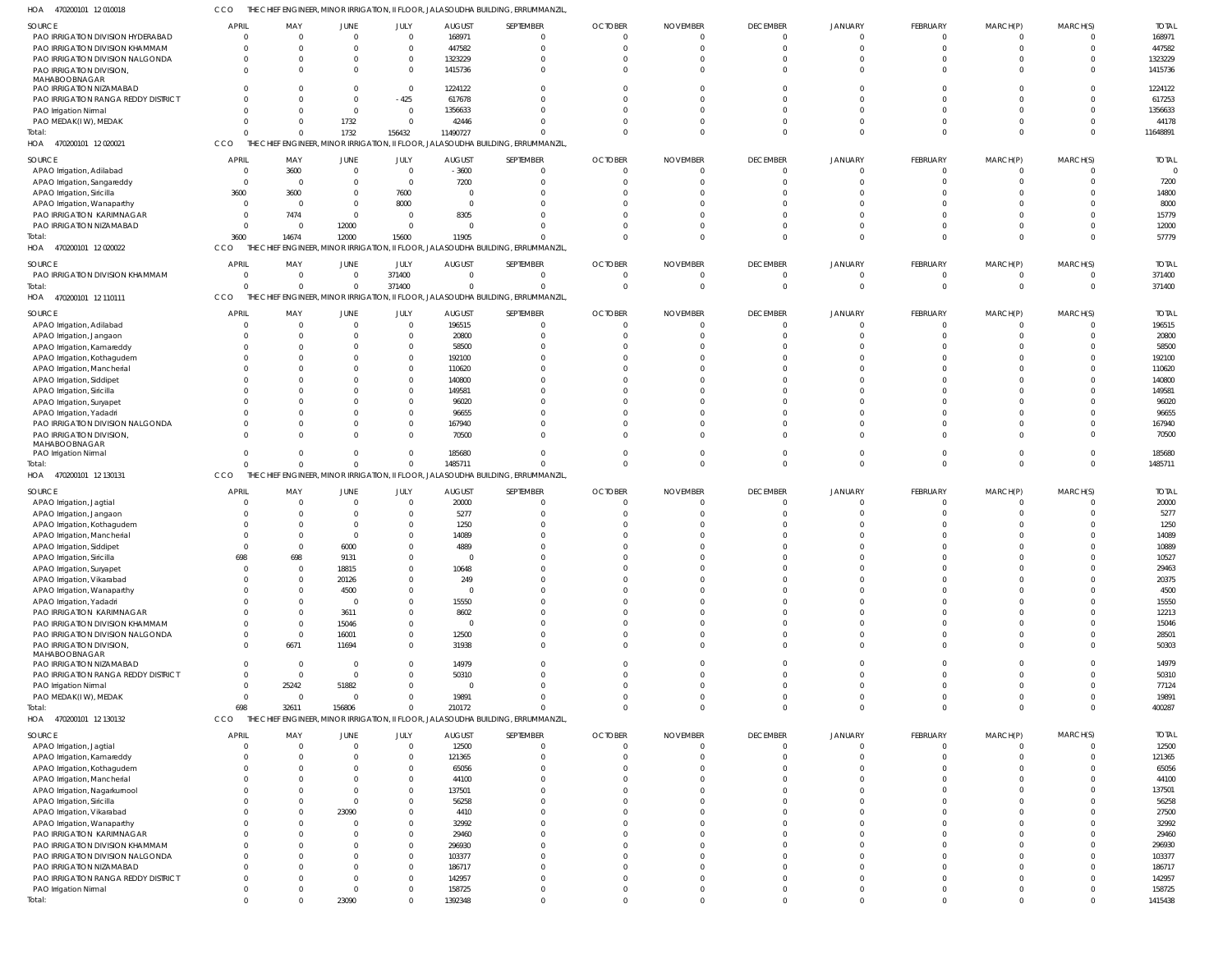470200101 12 130133 HOA CCO THE CHIEF ENGINEER, MINOR IRRIGATION, II FLOOR, JALASOUDHA BUILDING, ERRUMMANZIL,

| SOURCE                                                               | <b>APRIL</b>                  | MAY                            | <b>JUNE</b>                | JULY                     | <b>AUGUST</b>             | SEPTEMBER                                                                                     | <b>OCTOBER</b>                 | <b>NOVEMBER</b>      | <b>DECEMBER</b>            | JANUARY                          | <b>FEBRUARY</b>                  | MARCH(P)                     | MARCH(S)             | <b>TOTAL</b>           |
|----------------------------------------------------------------------|-------------------------------|--------------------------------|----------------------------|--------------------------|---------------------------|-----------------------------------------------------------------------------------------------|--------------------------------|----------------------|----------------------------|----------------------------------|----------------------------------|------------------------------|----------------------|------------------------|
| APAO Irrigation, Kamareddy<br>APAO Irrigation, Mancherial            | $\overline{0}$<br>$\Omega$    | $\mathbf{0}$<br>$\Omega$       | 7095<br>$\overline{0}$     | $\Omega$<br>$\Omega$     | $\overline{0}$<br>6180    | $\Omega$<br>$\Omega$                                                                          | $\overline{0}$<br>$\Omega$     | - 0                  | $\mathbf 0$<br>$\Omega$    | $\overline{0}$<br>$\Omega$       | $\overline{0}$<br>$\overline{0}$ | $\mathbf{0}$<br>$\mathbf{0}$ | $\Omega$<br>$\Omega$ | 7095<br>6180           |
| PAO IRRIGATION DIVISION,                                             | $\Omega$                      | $\Omega$                       | 1180                       | $\Omega$                 | 9795                      | $\Omega$                                                                                      | $\Omega$                       |                      | $\Omega$                   | $\Omega$                         | $\Omega$                         | $\Omega$                     | $\Omega$             | 10975                  |
| MAHABOOBNAGAR<br>PAO IRRIGATION RANGA REDDY DISTRICT                 | $\Omega$                      | $\Omega$                       | $\overline{0}$             | $\Omega$                 | 95505                     | $\Omega$                                                                                      | $\Omega$                       |                      | $\Omega$                   | $\Omega$                         | $\Omega$                         | $\Omega$                     |                      | 95505                  |
| PAO Irrigation Nirmal                                                | $\Omega$                      | $\Omega$                       | 2355                       | $\Omega$                 | 2550                      | $\Omega$                                                                                      | $\Omega$                       |                      | $\Omega$                   | $\Omega$                         | $\Omega$                         | $\Omega$                     | $\Omega$             | 4905                   |
| Total:                                                               | U<br>CCO                      | $\Omega$                       | 10630                      | $\Omega$                 | 114030                    | $\cap$                                                                                        | $\Omega$                       |                      | $\Omega$                   | $\Omega$                         | $\Omega$                         | $\Omega$                     | $\Omega$             | 124660                 |
| 470200101 12 130134<br>HOA                                           |                               |                                |                            |                          |                           | THE CHIEF ENGINEER, MINOR IRRIGATION, II FLOOR, JALASOUDHA BUILDING, ERRUMMANZIL              |                                |                      |                            |                                  |                                  |                              |                      |                        |
| SOURCE<br>APAO Irrigation, Kamareddy                                 | APRIL<br>$\Omega$             | MAY<br>$\Omega$                | JUNE<br>$\Omega$           | JULY<br>$\Omega$         | <b>AUGUST</b><br>198000   | SEPTEMBER<br>$\Omega$                                                                         | <b>OCTOBER</b><br>$\Omega$     | <b>NOVEMBER</b>      | <b>DECEMBER</b><br>0       | JANUARY<br>$\Omega$              | FEBRUARY<br>$\Omega$             | MARCH(P)<br>$\Omega$         | MARCH(S)             | <b>TOTAL</b><br>198000 |
| APAO Irrigation, Komarambheem Asifabad                               |                               | $\Omega$                       | $\Omega$                   | $\Omega$                 | 264000                    | $\Omega$                                                                                      |                                |                      |                            |                                  | $\Omega$                         |                              |                      | 264000                 |
| APAO Irrigation, Kothagudem                                          |                               | $\Omega$                       | $\Omega$                   |                          | 99000                     |                                                                                               |                                |                      |                            |                                  |                                  |                              |                      | 99000                  |
| APAO Irrigation, Mancherial<br>APAO Irrigation, Nagarkurnool         |                               |                                | $\Omega$<br>$\Omega$       |                          | 438411<br>470250          |                                                                                               |                                |                      |                            |                                  |                                  |                              |                      | 438411<br>470250       |
| APAO Irrigation, Siddipet                                            |                               |                                | $\cap$                     |                          | 377143                    |                                                                                               |                                |                      |                            |                                  |                                  |                              |                      | 377143                 |
| APAO Irrigation, Siricilla<br>PAO IRRIGATION DIVISION NALGONDA       |                               | $\Omega$                       | $\Omega$<br>$\Omega$       |                          | 188100<br>507574          |                                                                                               |                                |                      |                            |                                  | $\Omega$                         |                              |                      | 188100<br>507574       |
| PAO IRRIGATION DIVISION,                                             |                               | $\Omega$                       | $\Omega$                   | $\Omega$                 | 666288                    |                                                                                               | <sup>0</sup>                   |                      |                            |                                  | $\Omega$                         |                              |                      | 666288                 |
| MAHABOOBNAGAR<br>PAO IRRIGATION NIZAMABAD                            |                               | $\Omega$                       | $\Omega$                   |                          | 191400                    |                                                                                               |                                |                      |                            |                                  | $\cap$                           |                              |                      | 191400                 |
| PAO IRRIGATION RANGA REDDY DISTRICT                                  |                               | $\Omega$                       | $\Omega$                   |                          | 770287                    |                                                                                               | <sup>0</sup>                   |                      |                            | $\Omega$                         | $\Omega$                         |                              |                      | 770287                 |
| PAO Irrigation Nirmal                                                | U                             | $\Omega$                       | $\Omega$                   | $\Omega$                 | 353574                    |                                                                                               |                                |                      |                            | $\Omega$                         | $\Omega$                         |                              |                      | 353574                 |
| Total:<br>HOA 470200101 12 130135                                    | CCO                           | $\Omega$                       | $\Omega$                   | $\Omega$                 | 4524027                   | THE CHIEF ENGINEER, MINOR IRRIGATION, II FLOOR, JALASOUDHA BUILDING, ERRUMMANZIL              |                                |                      | $\Omega$                   | $\Omega$                         | $\Omega$                         | $\Omega$                     |                      | 4524027                |
| SOURCE                                                               | <b>APRIL</b>                  | MAY                            | <b>JUNE</b>                | JULY                     | <b>AUGUST</b>             | SEPTEMBER                                                                                     | <b>OCTOBER</b>                 | <b>NOVEMBER</b>      | <b>DECEMBER</b>            | <b>JANUARY</b>                   | <b>FEBRUARY</b>                  | MARCH(P)                     | MARCH(S)             | <b>TOTAL</b>           |
| APAO Irrigation, Jangaon                                             | $\Omega$                      | $\Omega$                       | $\overline{0}$             | $\Omega$                 | 7697                      | $\Omega$                                                                                      | $\overline{0}$                 |                      | $\mathbf 0$                | $\overline{0}$                   | $\overline{0}$                   | $\mathbf{0}$                 | $\Omega$             | 7697                   |
| APAO Irrigation, Kothagudem                                          |                               | $\Omega$                       | $\Omega$                   | $\Omega$                 | 15877                     | $\Omega$                                                                                      | $\Omega$                       |                      | $\Omega$                   | $\Omega$                         | $\Omega$                         |                              |                      | 15877                  |
| APAO Irrigation, Mancherial<br>APAO Irrigation, Nagarkurnool         |                               | $\Omega$<br>$\Omega$           | $\Omega$<br>$\overline{0}$ | $\Omega$<br>$\Omega$     | 10370<br>19438            |                                                                                               | $\Omega$                       |                      | $\Omega$                   |                                  | $\Omega$                         |                              |                      | 10370<br>19438         |
| APAO Irrigation, Siricilla                                           |                               | $\Omega$                       | 9691                       | $\Omega$                 | $\Omega$                  |                                                                                               |                                |                      |                            | $\Omega$                         |                                  |                              |                      | 9691                   |
| APAO Irrigation, Suryapet                                            |                               | $\Omega$                       | $\overline{0}$             | $\Omega$                 | 14416                     |                                                                                               |                                |                      |                            |                                  |                                  |                              |                      | 14416                  |
| APAO Irrigation, Vikarabad<br>APAO Irrigation, Wanaparthy            |                               | $\Omega$<br>$\Omega$           | 14831<br>8293              | $\Omega$<br>$\Omega$     | $\Omega$<br>$\Omega$      |                                                                                               |                                |                      |                            |                                  |                                  |                              |                      | 14831<br>8293          |
| PAO IRRIGATION KARIMNAGAR                                            |                               | $\Omega$                       | $\overline{0}$             | $\Omega$                 | 9680                      |                                                                                               |                                |                      |                            | $\Omega$                         |                                  |                              |                      | 9680                   |
| PAO IRRIGATION DIVISION KHAMMAM                                      |                               | $\Omega$                       | 5161                       | $\Omega$                 | $\Omega$                  |                                                                                               | <sup>0</sup>                   |                      |                            |                                  |                                  |                              |                      | 5161                   |
| PAO IRRIGATION DIVISION NALGONDA<br>PAO IRRIGATION DIVISION,         | $\Omega$                      | 9790<br>$\Omega$               | 46610<br>6799              | $\Omega$<br>$\Omega$     | 80318<br>9821             | $\Omega$                                                                                      | $\Omega$<br>$\Omega$           |                      | $\Omega$                   | $\Omega$<br>$\Omega$             | $\Omega$<br>$\Omega$             | $\Omega$                     |                      | 136718<br>16620        |
| MAHABOOBNAGAR                                                        |                               |                                |                            |                          |                           |                                                                                               |                                |                      |                            |                                  |                                  |                              |                      |                        |
| PAO IRRIGATION NIZAMABAD<br>PAO IRRIGATION RANGA REDDY DISTRICT      | $\Omega$                      | $\Omega$<br>$\mathbf{0}$       | $\overline{0}$<br>13325    | $\Omega$<br>$\Omega$     | 5377<br>6311              | $\cap$                                                                                        | <sup>0</sup><br><sup>0</sup>   |                      | <sup>0</sup>               | $\Omega$                         | $\Omega$                         |                              |                      | 5377<br>19636          |
| PAO Irrigation Nirmal                                                | $\Omega$                      | 28046                          | $\mathbf 0$                | $\Omega$                 | 5296                      | $\Omega$                                                                                      | $\Omega$                       |                      | $\Omega$                   | $\Omega$                         | $\Omega$                         | $\Omega$                     | $\Omega$             | 33342                  |
| Total:<br>470200101 12 140<br>HOA                                    | $\Omega$<br>CCO               | 37836<br>THE CH<br>F ENGINEER, | 104710                     | $\Omega$                 | 184601                    | $\cap$<br>MINOR IRRIGATION, II FLOOR, JALASOUDHA BUILDING, ERRUMMANZIL                        | $\Omega$                       |                      | $\Omega$                   | $\Omega$                         | $\Omega$                         | $\Omega$                     | $\Omega$             | 327147                 |
|                                                                      | <b>APRIL</b>                  |                                |                            |                          |                           |                                                                                               |                                |                      |                            |                                  |                                  |                              |                      |                        |
| SOURCE<br>APAO Irrigation, Siricilla                                 |                               | MAY<br>$\Omega$                | JUNE<br>49534              | JULY<br>$\Omega$         | <b>AUGUST</b><br>$\Omega$ | SEPTEMBER                                                                                     | <b>OCTOBER</b><br><sup>0</sup> | <b>NOVEMBER</b>      | <b>DECEMBER</b><br>0       | JANUARY<br>$\Omega$              | FEBRUARY<br>$\Omega$             | MARCH(P)                     | MARCH(S)             | <b>TOTAL</b><br>49534  |
| PAO IRRIGATION DIVISION NALGONDA                                     | $\Omega$                      | $\Omega$                       | $\Omega$                   |                          | 28160                     | $\Omega$                                                                                      | $\Omega$                       |                      | $\Omega$                   | $\Omega$                         | $\Omega$                         |                              |                      | 28160                  |
| PAO IRRIGATION DIVISION,<br>MAHABOOBNAGAR                            | $\Omega$                      | $\Omega$                       | 22851                      | $\Omega$                 | $\Omega$                  |                                                                                               | <sup>0</sup>                   |                      |                            |                                  | $\Omega$                         |                              |                      | 22851                  |
| Total                                                                | $\sim$                        | $\mathbf{0}$                   | 72385                      |                          | 28160                     |                                                                                               |                                |                      |                            |                                  |                                  |                              |                      |                        |
| HOA<br>470200101 12 240                                              |                               |                                |                            |                          |                           |                                                                                               |                                |                      |                            |                                  |                                  |                              |                      | 100545                 |
| SOURCE                                                               | CCO                           |                                |                            |                          |                           | THE CHIEF ENGINEER, MINOR IRRIGATION, II FLOOR, JALASOUDHA BUILDING, ERRUMMANZIL              |                                |                      |                            |                                  |                                  |                              |                      |                        |
|                                                                      | <b>APRIL</b>                  | MAY                            | JUNE                       | JULY                     | <b>AUGUST</b>             | SEPTEMBER                                                                                     | <b>OCTOBER</b>                 | <b>NOVEMBER</b>      | <b>DECEMBER</b>            | <b>JANUARY</b>                   | <b>FEBRUARY</b>                  | MARCH(P)                     | MARCH(S)             | <b>TOTAL</b>           |
| PAO IRRIGATION DIVISION HYDERABAD<br>PAO IRRIGATION DIVISION KHAMMAM | $\overline{0}$<br>$\mathbf 0$ | $\mathbf{0}$<br>$\Omega$       | 19916<br>$\overline{0}$    | $\mathbf{0}$<br>$\Omega$ | $\overline{0}$<br>42143   | $\Omega$<br>$\Omega$                                                                          | $\overline{0}$<br>$\Omega$     | $\Omega$             | $\mathbf 0$<br>$\mathbf 0$ | $\overline{0}$<br>$\Omega$       | $\mathbf 0$<br>$\overline{0}$    | $\mathbf 0$<br>$\mathbf 0$   | $\Omega$             | 19916<br>42143         |
| PAO IRRIGATION DIVISION NALGONDA                                     | $\mathbf 0$                   | $\Omega$                       | $\mathbf{0}$               | $\Omega$                 | 43040                     | $\Omega$                                                                                      | $\Omega$                       |                      | $\Omega$                   | $\mathbf 0$                      | $\Omega$                         | $\mathbf{0}$                 | $\Omega$             | 43040                  |
| PAO IRRIGATION RANGA REDDY DISTRICT                                  | $\Omega$                      | $\Omega$                       | $\overline{0}$             | $\Omega$                 | 94056                     | $\Omega$                                                                                      | $\Omega$                       |                      | $\Omega$                   | $\overline{0}$                   | $\Omega$                         | $\mathbf{0}$                 | $\Omega$             | 94056                  |
| Total:<br>HOA<br>470200101 12 290291                                 | $\Omega$<br>CCO               | $\Omega$                       | 19916                      | $\Omega$                 | 179239                    | $\Omega$<br>THE CHIEF ENGINEER, MINOR IRRIGATION, II FLOOR, JALASOUDHA BUILDING, ERRUMMANZIL, | $\Omega$                       |                      | $\Omega$                   | $\Omega$                         | $\Omega$                         | $\Omega$                     | $\Omega$             | 199155                 |
| SOURCE                                                               | <b>APRIL</b>                  | MAY                            | JUNE                       | JULY                     | <b>AUGUST</b>             | SEPTEMBER                                                                                     | <b>OCTOBER</b>                 | <b>NOVEMBER</b>      | <b>DECEMBER</b>            | <b>JANUARY</b>                   | FEBRUARY                         | MARCH(P)                     | MARCH(S)             | <b>TOTAL</b>           |
| APAO Irrigation, Adilabad                                            | 72284                         | 69615                          | 70563                      | 82535                    | 41845                     | $\Omega$                                                                                      | $\Omega$                       |                      | $\mathbf 0$                | $\Omega$                         | $\overline{0}$                   | $\Omega$                     |                      | 336842                 |
| APAO Irrigation, Bhoopalapally                                       | 276836                        | 262760                         | 263459                     | 308415                   | 308415                    | $\Omega$                                                                                      | $\Omega$                       |                      | $\Omega$                   | $\Omega$                         | $\Omega$                         | $\Omega$                     |                      | 1419885                |
| APAO Irrigation, Jagtial<br>APAO Irrigation, Kothagudem              | 136017<br>417769              | 128873<br>867729               | 128873<br>644255           | 151130<br>615035         | 152240<br>621176          | $\Omega$<br>$\Omega$                                                                          | $\Omega$<br>$\Omega$           |                      | $\Omega$<br>$\Omega$       | $\Omega$<br>$\Omega$             | $\Omega$<br>$\Omega$             |                              |                      | 697133<br>3165964      |
| APAO Irrigation, Mahabubabad                                         | 155760                        | 149875                         | 150390                     | 362555                   | 213808                    |                                                                                               | $\Omega$                       |                      | $\Omega$                   | $\Omega$                         | $\Omega$                         |                              |                      | 1032388                |
| APAO Irrigation, Nagarkurnool                                        | 155519                        | 150449                         | 151034                     | 196860                   | 196860                    | $\Omega$                                                                                      | U<br>$\Omega$                  |                      |                            | $\Omega$<br>$\Omega$             | $\Omega$<br>$\Omega$             |                              |                      | 850722                 |
| APAO Irrigation, Peddapalli<br>APAO Irrigation, Sangareddy           | 76473<br>1929768              | 74508<br>1746184               | 80939<br>1741422           | 118580<br>2079263        | 131362<br>1703125         | $\Omega$                                                                                      |                                |                      |                            | $\Omega$                         | $\Omega$                         |                              |                      | 481862<br>9199762      |
| APAO Irrigation, Siddipet                                            | 105759                        | 175176                         | 124845                     | 146390                   | 146390                    | $\Omega$                                                                                      | $\Omega$                       |                      | $\Omega$                   | $\Omega$                         | $\Omega$                         |                              |                      | 698560                 |
| APAO Irrigation, Siricilla<br>APAO Irrigation, Suryapet              | 117055<br>566653              | 101110<br>554174               | 101463<br>511702           | 145070<br>641950         | 151538<br>658229          | $\Omega$<br>$\Omega$                                                                          | $\Omega$                       |                      | $\Omega$                   | $\Omega$<br>$\Omega$             | $\Omega$<br>$\Omega$             |                              |                      | 616236<br>2932708      |
| APAO Irrigation, Vikarabad                                           | 187473                        | 181260                         | 179048                     | 183533                   | 107082                    | $\Omega$                                                                                      | $\Omega$                       |                      |                            | $\Omega$                         | $\Omega$                         |                              |                      | 838396                 |
| APAO Irrigation, Wanaparthy                                          | 178006                        | 169674                         | 169674                     | 185220                   | 186250                    | $\Omega$                                                                                      | $\Omega$                       |                      |                            | $\Omega$                         | $\Omega$                         |                              |                      | 888824                 |
| APAO Irrigation, Yadadri<br>PAO - IRRIGATION DIVISION WARANGAL       | 209962<br>172256              | 202825<br>168583               | 202825<br>213199           | 231840<br>271615         | 258694<br>401003          | $\Omega$<br>$\Omega$                                                                          | $\Omega$<br>$\Omega$           |                      | $\Omega$<br>$\Omega$       | $\Omega$<br>$\Omega$             | $\Omega$<br>$\Omega$             | $\Omega$<br>$\Omega$         |                      | 1106146<br>1226656     |
| (Urban)                                                              |                               |                                |                            |                          |                           |                                                                                               |                                |                      |                            |                                  |                                  |                              |                      |                        |
| PAO IRRIGATION KARIMNAGAR<br>PAO IRRIGATION DIVISION KHAMMAM         | 27792<br>1000154              | 26399<br>961268                | 26399<br>945118            | 30880<br>1189340         | 30880<br>1346910          | $\Omega$<br>$\Omega$                                                                          | $\Omega$<br>$\Omega$           |                      | $\Omega$<br>$\Omega$       | $\Omega$<br>$\overline{0}$       | $\Omega$<br>$\Omega$             |                              |                      | 142350<br>5442790      |
| PAO IRRIGATION DIVISION NALGONDA                                     | 768009                        | 756173                         | 724583                     | 1004553                  | 1004493                   | $\Omega$                                                                                      | $\Omega$                       | $\Omega$             | $\Omega$                   | $\overline{0}$                   | $\Omega$                         | $\Omega$                     |                      | 4257811                |
| PAO IRRIGATION DIVISION,<br>MAHABOOBNAGAR                            | 169535                        | 164252                         | 161243                     | 204100                   | 205970                    | $\Omega$                                                                                      | $\Omega$                       |                      | $\Omega$                   | $\Omega$                         | $\Omega$                         | $\Omega$                     |                      | 905100                 |
| PAO IRRIGATION NIZAMABAD                                             | 1010251                       | 2302491                        | 2306035                    | 2792635                  | 2626284                   | $\Omega$                                                                                      | $\Omega$                       |                      | $\Omega$                   | $\Omega$                         | $\Omega$                         | $\Omega$                     |                      | 11037696               |
| PAO IRRIGATION RANGA REDDY DISTRICT<br>PAO Irrigation Nirmal         | 321261<br>159395              | 322406<br>151420               | 313778<br>378258           | 426614<br>218935         | 405951<br>218935          | $\Omega$<br>$\Omega$                                                                          | $\Omega$<br>$\Omega$           | $\Omega$<br>$\Omega$ | $\mathbf 0$<br>$\Omega$    | $\overline{0}$<br>$\overline{0}$ | $\overline{0}$<br>$\Omega$       | $\Omega$<br>$\mathbf 0$      | $\Omega$             | 1790010<br>1126943     |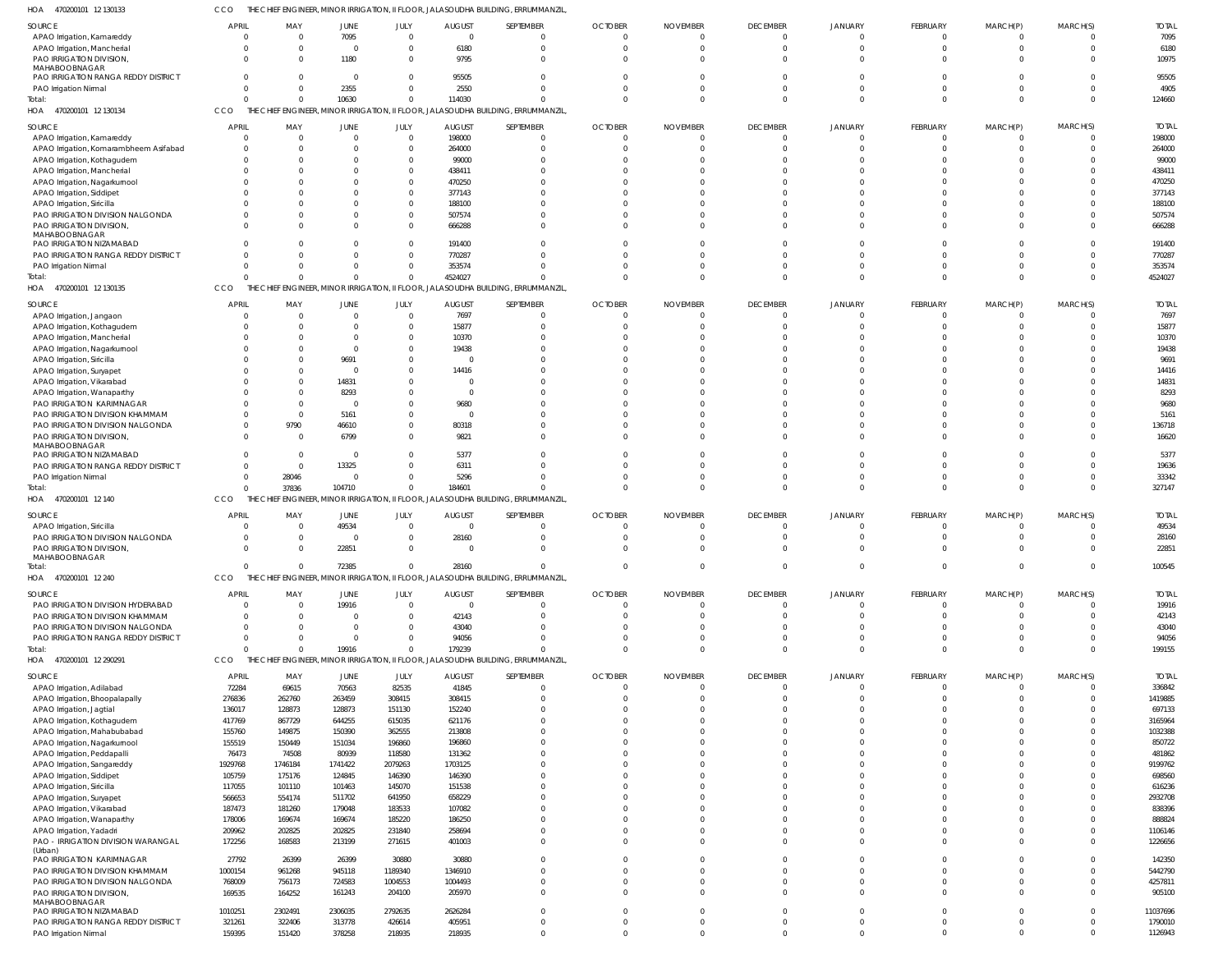470200101 12 290291 HOA CCO THE CHIEF ENGINEER, MINOR IRRIGATION, II FLOOR, JALASOUDHA BUILDING, ERRUMMANZIL,

| SOURCE                                     | <b>APRIL</b>   | MAY      | JUNE        | JULY           | <b>AUGUST</b>  | SEPTEMBER                                                                                       | <b>OCTOBER</b> | <b>NOVEMBER</b> | <b>DECEMBER</b> | <b>JANUARY</b> | FEBRUARY        | MARCH(P)     | MARCH(S)     | <b>TOTAL</b> |
|--------------------------------------------|----------------|----------|-------------|----------------|----------------|-------------------------------------------------------------------------------------------------|----------------|-----------------|-----------------|----------------|-----------------|--------------|--------------|--------------|
| PAO MEDAK(IW), MEDAK                       | 703073         | 667898   | 672499      | 754345         | 672015         | $\mathbf 0$                                                                                     | $\mathbf{0}$   | $\Omega$        | $\overline{0}$  | $\mathbf 0$    | $\Omega$        | $\mathbf{0}$ | $\mathbf 0$  | 3469830      |
| Total:<br>HOA 470200101 12 290292          | 8917060<br>CCO | 10355102 | 10261604    | 12341393       | 11789455       | $\mathbf 0$<br>THE CHIEF ENGINEER, MINOR IRRIGATION, II FLOOR, JALASOUDHA BUILDING, ERRUMMANZIL | $\Omega$       | $\Omega$        | $\overline{0}$  | $\Omega$       | $\Omega$        | $\mathbf 0$  | $\Omega$     | 53664614     |
|                                            |                |          |             |                |                |                                                                                                 |                |                 |                 |                |                 |              |              |              |
| SOURCE                                     | <b>APRIL</b>   | MAY      | <b>JUNE</b> | JULY           | <b>AUGUST</b>  | SEPTEMBER                                                                                       | <b>OCTOBER</b> | <b>NOVEMBER</b> | <b>DECEMBER</b> | JANUARY        | FEBRUARY        | MARCH(P)     | MARCH(S)     | <b>TOTAL</b> |
| APAO Irrigation, Bhoopalapally             | 2003           | 2225     | 2225        | 2225           | 2225           | $\Omega$                                                                                        | $\Omega$       | <sup>0</sup>    | $\overline{0}$  | $\Omega$       | - 0             |              | 0            | 10903        |
| APAO Irrigation, Jagtial                   | 540            | 600      | 600         | 600            | 600            | $\Omega$                                                                                        | $\Omega$       | $\Omega$        | $\Omega$        | $\Omega$       | $\Omega$        |              | $\Omega$     | 2940         |
| APAO Irrigation, Kothagudem                | 10262          | 11400    | 11400       | 11400          | 29846          | $\Omega$                                                                                        |                |                 | $\Omega$        | $\Omega$       |                 |              |              | 74308        |
| APAO Irrigation, Nagarkurnool              | 788            | 875      | 875         | 875            | 875            | $\Omega$                                                                                        |                |                 | $\Omega$        | $\Omega$       |                 |              |              | 4288         |
| APAO Irrigation, Peddapalli                | 270            | 300      | 300         | 300            | 300            |                                                                                                 |                |                 | $\Omega$        | $\Omega$       |                 |              |              | 1470         |
| APAO Irrigation, Siddipet                  | - 0            | $\Omega$ | 200         | 200            | 200            |                                                                                                 |                |                 | $\Omega$        | $\Omega$       |                 |              |              | 600          |
| APAO Irrigation, Suryapet                  | 585            | 650      | 650         | 650            | 650            | $\Omega$                                                                                        |                |                 | $\Omega$        | $\Omega$       |                 |              |              | 3185         |
| PAO - IRRIGATION DIVISION WARANGAL         | 1380           | 1450     | 1450        | 2200           | 2200           | $\Omega$                                                                                        | <sup>0</sup>   |                 | $\Omega$        | $\Omega$       |                 |              |              | 8680         |
| (Urban)<br>PAO IRRIGATION DIVISION KHAMMAM | 2536           | 2790     | 2790        | 2170           | 2170           | $\Omega$                                                                                        |                |                 | $\Omega$        | $\Omega$       |                 |              |              | 12456        |
| PAO IRRIGATION DIVISION NALGONDA           | 450            | 250      | 250         | 500            | 1000           | $\Omega$                                                                                        | <sup>0</sup>   |                 | $\Omega$        | $\Omega$       |                 |              | $\Omega$     | 2450         |
| PAO IRRIGATION NIZAMABAD                   | 8055           | 9170     | 9220        | 9220           | 9220           | $\Omega$                                                                                        |                |                 | $\Omega$        | $\Omega$       |                 |              | <sup>0</sup> | 44885        |
| PAO IRRIGATION RANGA REDDY DISTRICT        | 5130           | 5500     | 7300        | 9900           | 6184           | $\Omega$                                                                                        | <sup>0</sup>   |                 | $\Omega$        | $\Omega$       |                 |              | $\Omega$     | 34014        |
| Total:                                     | 31999          | 35210    | 37260       | 40240          | 55470          | $\Omega$                                                                                        | $\Omega$       | $\Omega$        | $\Omega$        | $\Omega$       | $\Omega$        | $\Omega$     | $\Omega$     | 200179       |
| HOA 470200101 12 290293                    | CCO            | THE CH   |             |                |                | FINGINEER, MINOR IRRIGATION, II FLOOR, JALASOUDHA BUILDING, ERRUMMANZIL                         |                |                 |                 |                |                 |              |              |              |
|                                            |                |          |             |                |                |                                                                                                 |                |                 |                 |                |                 |              |              |              |
| SOURCE                                     | <b>APRIL</b>   | MAY      | <b>JUNE</b> | JULY           | <b>AUGUST</b>  | SEPTEMBER                                                                                       | <b>OCTOBER</b> | <b>NOVEMBER</b> | <b>DECEMBER</b> | JANUARY        | FEBRUARY        | MARCH(P)     | MARCH(S)     | <b>TOTAI</b> |
| APAO Irrigation, Adilabad                  | 23975          | 27010    | 27382       | 27382          | 13877          | $\mathbf 0$                                                                                     | $\Omega$       |                 | $\overline{0}$  | 0              | $\Omega$        |              | 0            | 119626       |
| APAO Irrigation, Bhoopalapally             | 91831          | 102035   | 102310      | 102310         | 102310         | $\Omega$                                                                                        | $\Omega$       |                 | $\Omega$        | $\Omega$       | $\Omega$        | $\Omega$     | $\Omega$     | 500796       |
| APAO Irrigation, Jagtial                   | 45134          | 50149    | 50149       | 50149          | 50521          | $\Omega$                                                                                        | <sup>0</sup>   |                 | $\Omega$        | $\Omega$       |                 |              | $\Omega$     | 246102       |
| APAO Irrigation, Kothagudem                | 138534         | 154671   | 159776      | 204519         | 183427         | $\Omega$                                                                                        | <sup>0</sup>   |                 | $\Omega$        | $\Omega$       |                 |              | $\Omega$     | 840927       |
| APAO Irrigation, Mahabubabad               | 51625          | 55960    | 56133       | 119049         | 107628         | $\Omega$                                                                                        | <sup>0</sup>   |                 | $\Omega$        | $\Omega$       |                 |              | $\Omega$     | 390395       |
| APAO Irrigation, Nagarkurnool              | 51519          | 57030    | 65179       | 65179          | 65179          | $\Omega$                                                                                        |                |                 | $\Omega$        | $\Omega$       |                 |              | $\Omega$     | 304086       |
| APAO Irrigation, Peddapalli                | 25372          | 26797    | 39345       | 39344          | 64440          | $\Omega$                                                                                        |                |                 | $\Omega$        | $\Omega$       |                 |              | $\Omega$     | 195298       |
| APAO Irrigation, Sangareddy                | 638996         | 672789   | 670950      | 740757         | 555160         | $\Omega$                                                                                        |                |                 | $\Omega$        | $\Omega$       |                 |              | $\Omega$     | 3278652      |
| APAO Irrigation, Siddipet                  | 35074          | 66497    | 48547       | 48547          | 48547          | $\Omega$                                                                                        | <sup>0</sup>   |                 | $\Omega$        | $\Omega$       |                 |              | $\Omega$     | 247212       |
| APAO Irrigation, Siricilla                 | 38815          | 42688    | 37560       | 48110          | 69063          | $\Omega$                                                                                        |                |                 | $\Omega$        | $\Omega$       |                 |              | $\Omega$     | 236236       |
| APAO Irrigation, Suryapet                  | 187962         | 223580   | 195863      | 212947         | 218351         | $\Omega$                                                                                        |                |                 | $\Omega$        | $\Omega$       |                 |              | $\Omega$     | 1038703      |
| APAO Irrigation, Vikarabad                 | 59566          | 65969    | 71519       | 57938          | 44509          | $\Omega$                                                                                        |                |                 | $\Omega$        | $\Omega$       |                 |              | $\Omega$     | 299501       |
| APAO Irrigation, Wanaparthy                | 59024          | 64891    | 64891       | 61407          | 61753          | $\Omega$                                                                                        | <sup>0</sup>   |                 | $\Omega$        | $\Omega$       |                 |              | $\Omega$     | 311966       |
| APAO Irrigation, Yadadri                   | 69651          | 74716    | 74716       | 76912          | 125307         | $\Omega$                                                                                        | <sup>0</sup>   |                 | $\Omega$        | $\Omega$       |                 | $\Omega$     | $\Omega$     | 421302       |
| PAO - IRRIGATION DIVISION WARANGAL         | 57077          | 60498    | 60498       | 90017          | 90017          | $\Omega$                                                                                        | <sup>0</sup>   | <sup>0</sup>    | $\Omega$        | $\Omega$       | $\Omega$        | $\Omega$     | $\Omega$     | 358107       |
| (Urban)                                    |                |          |             |                |                |                                                                                                 |                |                 |                 |                |                 |              |              |              |
| PAO IRRIGATION KARIMNAGAR                  | 9230           | 10255    | 10255       | 10255          | 10255          | $\Omega$                                                                                        | <sup>0</sup>   |                 | $\Omega$        | $\Omega$       |                 |              | $\Omega$     | 50250        |
| PAO IRRIGATION DIVISION KHAMMAM            | 331719         | 365151   | 358883      | 394526         | 435314         | $\Omega$                                                                                        | $\Omega$       |                 | $\Omega$        | $\Omega$       |                 | $\Omega$     | $\Omega$     | 1885593      |
| PAO IRRIGATION DIVISION NALGONDA           | 254133         | 307130   | 270641      | 330498         | 407905         | $\Omega$                                                                                        | $\Omega$       | <sup>0</sup>    | $\Omega$        | $\Omega$       |                 | $\Omega$     | $\Omega$     | 1570307      |
| PAO IRRIGATION DIVISION,<br>MAHABOOBNAGAR  | 56227          | 67033    | 62052       | 67699          | 68326          | $\Omega$                                                                                        | $\Omega$       |                 | $\Omega$        | $\Omega$       | $\Omega$        | $\Omega$     | $\Omega$     | 321337       |
| PAO IRRIGATION NIZAMABAD                   | 335172         | 891923   | 923157      | 913772         | 930403         | $\Omega$                                                                                        | <sup>0</sup>   |                 | $\Omega$        | $\Omega$       |                 |              | $\Omega$     | 3994427      |
| PAO IRRIGATION RANGA REDDY DISTRICT        | 106551         | 114290   | 151172      | 232001         | 134643         | $\Omega$                                                                                        | <sup>0</sup>   |                 | $\Omega$        | $\Omega$       |                 |              | $\Omega$     | 738657       |
| PAO Irrigation Nirmal                      | 52867          | 58741    | 138421      | 72618          | 72618          | $\Omega$                                                                                        | <sup>0</sup>   |                 | $\Omega$        | $\Omega$       |                 | $\Omega$     | $\Omega$     | 395265       |
| PAO MEDAK(IW), MEDAK                       | 233139         | 259044   | 245814      | 246028         | 218424         | $\Omega$                                                                                        | <sup>0</sup>   | <sup>0</sup>    | $\Omega$        | $\Omega$       | $\Omega$        | $\Omega$     | $\mathbf 0$  | 1202449      |
| Total:                                     | 2953193        | 3818847  | 3885213     | 4211964        | 4077977        | $\Omega$                                                                                        | $\Omega$       | <sup>0</sup>    | $\Omega$        | $\Omega$       | $\Omega$        | $\Omega$     | $\Omega$     | 18947194     |
| HOA 470200101 12 290294                    | CCO            |          |             |                |                | THE CHIEF ENGINEER, MINOR IRRIGATION, II FLOOR, JALASOUDHA BUILDING, ERRUMMANZIL                |                |                 |                 |                |                 |              |              |              |
|                                            |                |          |             |                |                |                                                                                                 |                |                 |                 |                |                 |              |              |              |
| SOURCE                                     | APRIL          | MAY      | JUNE        | JULY           | <b>AUGUST</b>  | SEPTEMBER                                                                                       | <b>OCTOBER</b> | <b>NOVEMBER</b> | <b>DECEMBER</b> | JANUARY        | <b>FFBRUARY</b> | MARCH(P)     | MARCH(S)     | <b>TOTAI</b> |
| APAO Irrigation, Adilabad                  | 8578           | 9665     | 9798        | 9798           | 4966           | $\Omega$                                                                                        | $\Omega$       |                 | $\Omega$        | $\Omega$       |                 |              | $\Omega$     | 42805        |
| APAO Irrigation, Bhoopalapally             | 32860          | 36513    | 36612       | 36612          | 36612          | $\Omega$                                                                                        | $\Omega$       | $\Omega$        | $\Omega$        | $\Omega$       |                 | $\Omega$     | <sup>0</sup> | 179209       |
| APAO Irrigation, Jagtial                   | 18609          | 20676    | 20676       | 20676          | 20837          | $\Omega$                                                                                        | $\Omega$       |                 | $\Omega$        | $\Omega$       | $\Omega$        | $\Omega$     |              | 101474       |
| APAO Irrigation, Kothagudem                | 71169          | 79345    | 81172       | 80035          | 69521          | $\Omega$                                                                                        | <sup>0</sup>   | U               | $\Omega$        | $\Omega$       |                 |              |              | 381242       |
| APAO Irrigation, Mahabubabad               | 18473          | 20024    | 20086       | 42599          | 38514          | $\Omega$                                                                                        |                | $\Omega$        | $\Omega$        | $\Omega$       |                 |              |              | 139696       |
| APAO Irrigation, Nagarkurnool              | 20235          | 22408    | 25324       | 25324          | 25324          | $\Omega$                                                                                        | <sup>0</sup>   | U               | $\Omega$        | $\Omega$       |                 |              |              | 118615       |
| APAO Irrigation, Peddapalli                | 9080           | 9590     | 14081       | 14079          | 23061          | $\Omega$                                                                                        |                |                 | $\Omega$        | $\Omega$       |                 |              |              | 69891        |
| APAO Irrigation, Sangareddy                | 312769         | 329440   | 328560      | 361636         | 277833         | $\Omega$                                                                                        | <sup>0</sup>   |                 | $\Omega$        | $\Omega$       |                 |              | <sup>0</sup> | 1610238      |
| APAO Irrigation, Siddipet                  | 15165          | 26699    | 20306       | 20306          | 20306          |                                                                                                 |                |                 | $\Omega$        | $\Omega$       |                 |              |              | 102782       |
| APAO Irrigation, Siricilla                 | 13889          | 15275    | 13440       | 17214          | 24713          | $\Omega$                                                                                        | <sup>0</sup>   |                 | $\Omega$        | $\Omega$       |                 |              |              | 84531        |
| APAO Irrigation, Suryapet                  | 70515          | 83982    | 73660       | 80195          | 82128          | $\Omega$                                                                                        |                |                 | $\Omega$        | $\Omega$       |                 |              |              | 390480       |
| APAO Irrigation, Vikarabad                 | 21707          | 23999    | 26378       | 21539          | 17521          | $\Omega$                                                                                        | <sup>0</sup>   |                 | $\Omega$        | $\Omega$       |                 |              | <sup>0</sup> | 111144       |
| APAO Irrigation, Wanaparthy                | 24871          | 27335    | 27335       | 26552          | 26702          | $\Omega$                                                                                        |                |                 | $\Omega$        | $\Omega$       |                 |              | <sup>0</sup> | 132795       |
| APAO Irrigation, Yadadri                   | 25882          | 27955    | 27955       | 31104          | 45670          | $\Omega$                                                                                        | <sup>0</sup>   | <sup>0</sup>    | $\Omega$        | $\Omega$       |                 |              | <sup>0</sup> | 158566       |
| PAO - IRRIGATION DIVISION WARANGAL         | 23799          | 25225    | 25225       | 37354          | 37354          | $\Omega$                                                                                        | <sup>0</sup>   | $\Omega$        | $\Omega$        | $\Omega$       | $\Omega$        | $\Omega$     | <sup>0</sup> | 148957       |
| (Urban)<br>PAO IRRIGATION KARIMNAGAR       | 3303           | 3670     | 3670        | 3670           | 3670           | $\Omega$                                                                                        | <sup>0</sup>   | <sup>0</sup>    | $\Omega$        | $\mathbf 0$    |                 |              | $\Omega$     | 17983        |
| PAO IRRIGATION DIVISION KHAMMAM            | 128293         | 141149   | 138999      | 151364         | 169805         | $\Omega$                                                                                        | $\Omega$       | $\Omega$        | $\Omega$        | $\Omega$       |                 | $\Omega$     | $\Omega$     | 729610       |
| PAO IRRIGATION DIVISION NALGONDA           | 92350          | 110938   | 99136       | 119638         | 144385         | $\Omega$                                                                                        | <sup>0</sup>   | <sup>0</sup>    | $\Omega$        | $\mathbf 0$    |                 | $\Omega$     | $\Omega$     | 566447       |
| PAO IRRIGATION DIVISION,                   | 30552          |          | 33696       | 37064          | 37349          | $\Omega$                                                                                        | $\Omega$       | $\Omega$        | $\Omega$        | $\Omega$       | $\Omega$        | $\Omega$     | $\Omega$     | 175327       |
| MAHABOOBNAGAR                              |                | 36666    |             |                |                |                                                                                                 |                |                 |                 |                |                 |              |              |              |
| PAO IRRIGATION NIZAMABAD                   | 174836         | 397550   | 409047      | 405313         | 412068         | $\Omega$                                                                                        | <sup>0</sup>   | <sup>0</sup>    | $\Omega$        | $\mathbf 0$    |                 |              | $\Omega$     | 1798814      |
| PAO IRRIGATION RANGA REDDY DISTRICT        | 95316          | 102240   | 135234      | 187758         | 120447         | $\Omega$                                                                                        | $\Omega$       |                 | $\Omega$        | $\Omega$       |                 |              | <sup>0</sup> | 640995       |
| PAO Irrigation Nirmal                      | 18918          | 21019    | 49528       | 25985          | 25985          | $\Omega$                                                                                        | <sup>0</sup>   | <sup>0</sup>    | $\Omega$        | $\Omega$       |                 |              | 0            | 141435       |
| PAO MEDAK(IW), MEDAK                       | 83421          | 92693    | 87960       | 88037          | 78160          | $\Omega$                                                                                        | $\Omega$       | $\Omega$        | $\Omega$        | $\mathbf 0$    | $\Omega$        | $\mathbf 0$  | $\Omega$     | 430271       |
| Total:                                     | 1314590        | 1664056  | 1707878     | 1843852        | 1742931        | $\Omega$                                                                                        | $\Omega$       | $\Omega$        | $\Omega$        | $\Omega$       | $\Omega$        | $\Omega$     | $\Omega$     | 8273307      |
| HOA 470200101 12 290295                    | CCO            |          |             |                |                | THE CHIEF ENGINEER, MINOR IRRIGATION, II FLOOR, JALASOUDHA BUILDING, ERRUMMANZIL                |                |                 |                 |                |                 |              |              |              |
|                                            |                |          |             |                |                |                                                                                                 |                |                 |                 |                |                 |              |              |              |
| SOURCE                                     | <b>APRIL</b>   | MAY      | <b>JUNE</b> | JULY           | <b>AUGUST</b>  | SEPTEMBER                                                                                       | <b>OCTOBER</b> | <b>NOVEMBER</b> | <b>DECEMBER</b> | JANUARY        | FEBRUARY        | MARCH(P)     | MARCH(S)     | <b>TOTAL</b> |
| APAO Irrigation, Bhoopalapally             | $\Omega$       |          | 14000       | $\overline{0}$ | $\overline{0}$ | $\mathbf 0$                                                                                     | $\Omega$       | $\Omega$        | $\overline{0}$  | $\mathbf 0$    | $\Omega$        | $\Omega$     | $\mathbf 0$  | 14000        |
| PAO IRRIGATION DIVISION KHAMMAM            |                |          | 0           | $\mathbf{0}$   | 13557          | $\mathbf 0$                                                                                     | $\Omega$       |                 | $\overline{0}$  | $\mathbf 0$    | $\Omega$        | $\mathbf 0$  | $\mathbf 0$  | 13557        |
| PAO IRRIGATION DIVISION NALGONDA           | - 0            |          | 0           | $\mathbf{0}$   | $-12170$       | $\mathbf{0}$                                                                                    | $\Omega$       | $\Omega$        | $\overline{0}$  | $\overline{0}$ | $\Omega$        | $\Omega$     | $\Omega$     | $-12170$     |
| PAO IRRIGATION NIZAMABAD                   | $\mathbf 0$    |          | 0           | $\mathbf 0$    | 38487          | $\mathbf 0$                                                                                     | $\mathbf{0}$   | $\Omega$        | $\overline{0}$  | $\overline{0}$ | $\mathbf{0}$    | $\mathbf 0$  | 0            | 38487        |
| Total:                                     | $\mathbf 0$    |          | 14000       | $\mathbf{0}$   | 39874          | $\mathbf 0$                                                                                     | $\Omega$       | $\Omega$        | $\overline{0}$  | $\mathbf 0$    |                 | $\Omega$     | $\mathbf 0$  | 53874        |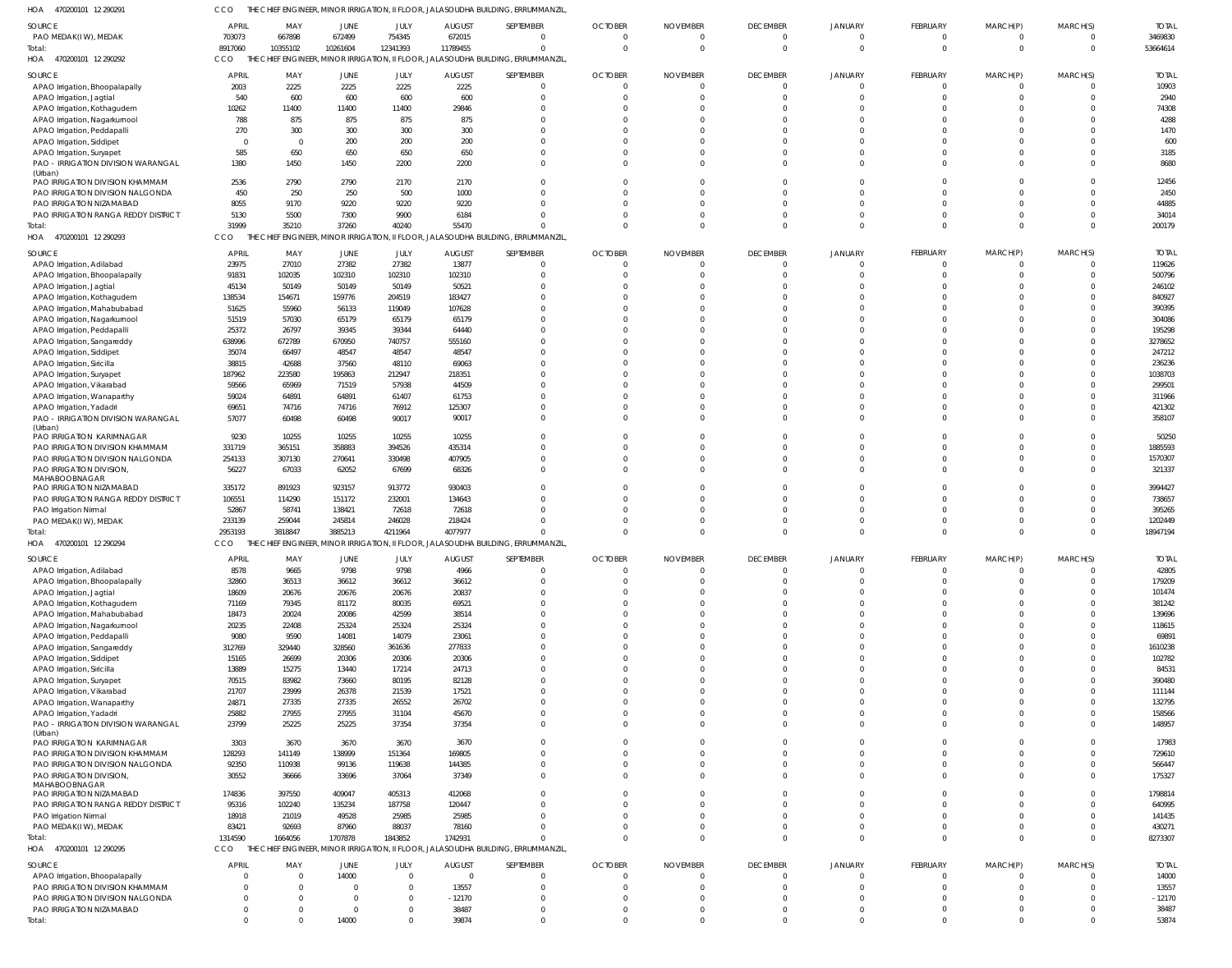470200101 12 290296 HOA CCO THE CHIEF ENGINEER, MINOR IRRIGATION, II FLOOR, JALASOUDHA BUILDING, ERRUMMANZIL,

| SOURCE                                                   | <b>APRIL</b>            | MAY          | JUNE           | JULY           | <b>AUGUST</b>  | SEPTEMBER                                                                         | <b>OCTOBER</b> | <b>NOVEMBER</b> | <b>DECEMBER</b> | <b>JANUARY</b> | FEBRUARY       | MARCH(P)       | MARCH(S)       | <b>TOTAL</b> |
|----------------------------------------------------------|-------------------------|--------------|----------------|----------------|----------------|-----------------------------------------------------------------------------------|----------------|-----------------|-----------------|----------------|----------------|----------------|----------------|--------------|
| APAO Irrigation, Siddipet                                | $\overline{0}$          | 0            | $\overline{0}$ | $\mathbf{0}$   | 106809         | $\Omega$                                                                          | $\Omega$       | $\mathbf{0}$    | $\overline{0}$  | $\overline{0}$ | $\overline{0}$ | $\mathbf{0}$   | $\overline{0}$ | 106809       |
| APAO Irrigation, Siricilla                               | <sup>0</sup>            | $\Omega$     | $\Omega$       | $\mathbf{0}$   | 127308         | $\Omega$                                                                          | $\Omega$       | $\Omega$        | $\overline{0}$  | $\Omega$       | $\mathbf 0$    | $\mathbf 0$    | $\Omega$       | 127308       |
|                                                          |                         |              |                |                |                |                                                                                   |                |                 |                 |                |                |                |                |              |
| APAO Irrigation, Vikarabad                               |                         | $\Omega$     | $\Omega$       | $\mathbf{0}$   | 52435          | $\Omega$                                                                          |                |                 | $\Omega$        | $\Omega$       | $\Omega$       | $\Omega$       | $\Omega$       | 52435        |
| PAO IRRIGATION KARIMNAGAR                                |                         | <sup>0</sup> | $\Omega$       | $\Omega$       | 22253          | $\Omega$                                                                          |                |                 | $\Omega$        | $\Omega$       | $\Omega$       | $\Omega$       | $\Omega$       | 22253        |
| PAO IRRIGATION DIVISION NALGONDA                         |                         | $\Omega$     | $\Omega$       | $\mathbf{0}$   | 142167         | $\Omega$                                                                          |                | <sup>0</sup>    | $\Omega$        | $\Omega$       | $\Omega$       | $\Omega$       | $\Omega$       | 142167       |
| PAO IRRIGATION DIVISION,                                 | <sup>0</sup>            | $\Omega$     | $\Omega$       | $\mathbf{0}$   | 86001          | $\Omega$                                                                          | U              | $\Omega$        | $\Omega$        | $\Omega$       | $\Omega$       | $\Omega$       | $\Omega$       | 86001        |
| MAHABOOBNAGAR                                            |                         |              |                |                |                |                                                                                   |                |                 |                 |                |                |                |                |              |
| PAO IRRIGATION RANGA REDDY DISTRICT                      | <sup>0</sup>            | 0            | $\Omega$       | $\Omega$       | 150228         | $\Omega$                                                                          |                | $\Omega$        | $\Omega$        | $\Omega$       | $\Omega$       | $\Omega$       | $\Omega$       | 150228       |
| PAO Irrigation Nirmal                                    |                         | $\Omega$     | $\Omega$       | $\Omega$       | 110127         | $\Omega$                                                                          |                | $\Omega$        | $\Omega$        | $\Omega$       | $\Omega$       | $\Omega$       | $\Omega$       | 110127       |
|                                                          |                         |              |                |                |                |                                                                                   |                |                 |                 |                |                |                |                |              |
| PAO MEDAK(IW), MEDAK                                     | 0                       | $\Omega$     | $\mathbf{0}$   | $\mathbf 0$    | 315881         | $\Omega$                                                                          |                | <sup>0</sup>    | $\Omega$        | $\Omega$       | $\Omega$       | $\Omega$       | $\Omega$       | 315881       |
| Total:                                                   | $\Omega$                | $\Omega$     | $\Omega$       | $\Omega$       | 1113209        | $\Omega$                                                                          | O              | $\Omega$        | $\Omega$        | $\Omega$       | $\mathbf 0$    | $\mathbf 0$    | $\Omega$       | 1113209      |
| HOA 470200101 12 300301                                  | CCO                     |              |                |                |                | THE CHIEF ENGINEER, MINOR IRRIGATION, II FLOOR, JALASOUDHA BUILDING, ERRUMMANZIL, |                |                 |                 |                |                |                |                |              |
|                                                          |                         |              |                |                |                |                                                                                   |                |                 |                 |                |                |                |                |              |
| SOURCE                                                   | <b>APRIL</b>            | MAY          | JUNE           | JULY           | <b>AUGUST</b>  | SEPTEMBER                                                                         | <b>OCTOBER</b> | <b>NOVEMBER</b> | <b>DECEMBER</b> | <b>JANUARY</b> | FEBRUARY       | MARCH(P)       | MARCH(S)       | <b>TOTAL</b> |
| APAO Irrigation, Jagtial                                 | 75600                   | $\mathbf 0$  | $\overline{0}$ | $\mathbf 0$    | $\overline{0}$ | $\Omega$                                                                          | $\Omega$       | $\Omega$        | $\overline{0}$  | $\Omega$       | $\overline{0}$ | $\Omega$       | $\Omega$       | 75600        |
| APAO Irrigation, Sangareddy                              | 25200                   | $\Omega$     | 202000         | $\overline{0}$ | $\Omega$       | $\Omega$                                                                          |                | <sup>0</sup>    | $\Omega$        | $\Omega$       | $\Omega$       | $\Omega$       | $\Omega$       | 227200       |
|                                                          | $\Omega$                |              | $\overline{0}$ |                | $\Omega$       | $\Omega$                                                                          |                |                 | $\Omega$        |                | $\Omega$       | $\cap$         | $\Omega$       |              |
| APAO Irrigation, Siricilla                               |                         | 26100        |                | 81200          |                |                                                                                   |                |                 |                 |                |                |                |                | 107300       |
| APAO Irrigation, Wanaparthy                              | $\Omega$                | $\Omega$     | 81200          | 63467          | 156800         | $\cap$                                                                            |                |                 | $\Omega$        |                |                | $\cap$         | $\Omega$       | 301467       |
| APAO Irrigation, Yadadri                                 | $\Omega$                | <sup>0</sup> | $\overline{0}$ | $\overline{0}$ | 188600         |                                                                                   |                |                 | $\Omega$        |                |                |                | $\Omega$       | 188600       |
| PAO IRRIGATION KARIMNAGAR                                | 100800                  |              | $\overline{0}$ | 156800         | $\Omega$       |                                                                                   |                |                 | $\Omega$        |                |                |                | $\Omega$       | 257600       |
|                                                          | $\Omega$                |              |                | $\Omega$       | $\Omega$       | $\Omega$                                                                          |                |                 | $\Omega$        |                |                |                | $\Omega$       | 78400        |
| PAO IRRIGATION DIVISION HYDERABAD                        |                         |              | 78400          |                |                |                                                                                   |                |                 |                 |                |                |                |                |              |
| PAO IRRIGATION DIVISION KHAMMAM                          | 50400                   | $\Omega$     | $\overline{0}$ | 156800         | 28000          |                                                                                   |                |                 | $\Omega$        |                |                | $\cap$         | $\Omega$       | 235200       |
| PAO IRRIGATION DIVISION NALGONDA                         | $\overline{0}$          | $\Omega$     | 78400          | $\overline{0}$ | 156800         | $\Omega$                                                                          |                |                 | $\Omega$        | $\Omega$       | $\Omega$       | $\Omega$       | $\Omega$       | 235200       |
| PAO IRRIGATION DIVISION,                                 | 100800                  | 75600        | $\overline{0}$ | 313600         | 324800         | $\Omega$                                                                          |                |                 | $\Omega$        | $\Omega$       | $\Omega$       | $\Omega$       | $\Omega$       | 814800       |
| MAHABOOBNAGAR                                            |                         |              |                |                |                |                                                                                   |                |                 |                 |                |                |                |                |              |
| PAO IRRIGATION NIZAMABAD                                 | 50400                   | $\Omega$     | 56000          | $\mathbf 0$    | 308000         | $\Omega$                                                                          |                |                 | $\Omega$        | $\Omega$       | $\Omega$       | $\Omega$       | $\Omega$       | 414400       |
| PAO IRRIGATION RANGA REDDY DISTRICT                      | 25200                   | $\Omega$     | 384500         | $\mathbf 0$    | 994000         | $\Omega$                                                                          |                | $\Omega$        | $\Omega$        | $\Omega$       | $\Omega$       | $\Omega$       | $\Omega$       | 1403700      |
|                                                          |                         |              |                |                |                |                                                                                   |                |                 |                 |                |                |                |                |              |
| Total:                                                   | 428400                  | 101700       | 880500         | 771867         | 2157000        | $\Omega$                                                                          |                | $\Omega$        | $\Omega$        | $\Omega$       | $\Omega$       | $\Omega$       | $\Omega$       | 4339467      |
| HOA 470200101 12 300302                                  | CCO                     |              |                |                |                | THE CHIEF ENGINEER, MINOR IRRIGATION, II FLOOR, JALASOUDHA BUILDING, ERRUMMANZIL, |                |                 |                 |                |                |                |                |              |
|                                                          |                         |              |                |                |                |                                                                                   |                |                 |                 |                |                |                |                |              |
| SOURCE                                                   | <b>APRIL</b>            | MAY          | JUNE           | JULY           | <b>AUGUST</b>  | SEPTEMBER                                                                         | <b>OCTOBER</b> | <b>NOVEMBER</b> | <b>DECEMBER</b> | <b>JANUARY</b> | FEBRUARY       | MARCH(P)       | MARCH(S)       | <b>TOTAL</b> |
| APAO Irrigation, Adilabad                                | 63976                   | 38746        | 38746          | 231379         | $\overline{0}$ | $\Omega$                                                                          | $\Omega$       | $\Omega$        | $\overline{0}$  | $\overline{0}$ | $\overline{0}$ | $\mathbf{0}$   | $\Omega$       | 372847       |
| APAO Irrigation, Bhoopalapally                           | $\overline{0}$          | 132056       | $\mathbf 0$    | $\overline{0}$ | $\mathbf{0}$   | $\Omega$                                                                          | $\Omega$       | <sup>0</sup>    | $\overline{0}$  | $\Omega$       | $\mathbf 0$    | $\Omega$       | $\Omega$       | 132056       |
|                                                          |                         |              |                |                |                | $\Omega$                                                                          |                |                 | $\Omega$        | $\Omega$       | $\Omega$       | $\Omega$       | $\Omega$       |              |
| APAO Irrigation, Jagtial                                 | $\overline{0}$          | 384795       | $\mathbf 0$    | 1160705        | 107188         |                                                                                   |                |                 |                 |                |                |                |                | 1652688      |
| APAO Irrigation, Jangaon                                 | $\mathbf{0}$            | 0            | 223238         | 329099         | $\Omega$       | $\Omega$                                                                          |                |                 | $\Omega$        | $\Omega$       | $\Omega$       | $\Omega$       | $\Omega$       | 552337       |
| APAO Irrigation, Kamareddy                               | $\overline{0}$          | 67242        | $\overline{0}$ | 209198         | 74714          | $\Omega$                                                                          |                |                 | $\Omega$        | $\Omega$       | $\Omega$       | $\Omega$       | $\Omega$       | 351154       |
| APAO Irrigation, Kothagudem                              | 74113                   | 41174        | 120195         | 82348          | $\overline{0}$ | $\Omega$                                                                          |                |                 | $\Omega$        | $\Omega$       | $\Omega$       | $\Omega$       | $\Omega$       | 317830       |
|                                                          |                         |              |                |                |                | $\Omega$                                                                          |                |                 | $\Omega$        | $\Omega$       | $\Omega$       | $\Omega$       | $\Omega$       |              |
| APAO Irrigation, Mahabubabad                             | $\overline{0}$          | $\mathbf 0$  | $\overline{0}$ | $\mathbf 0$    | 460042         |                                                                                   |                |                 |                 |                |                |                |                | 460042       |
| APAO Irrigation, Mancherial                              | 38826                   | $\mathbf 0$  | $\mathbf 0$    | $\mathbf 0$    | 176758         | $\Omega$                                                                          |                |                 | $\Omega$        | $\Omega$       | $\Omega$       | $\Omega$       | $\Omega$       | 215584       |
| APAO Irrigation, Nagarkurnool                            | 298914                  | $\mathbf 0$  | 789858         | $\mathbf 0$    | 0              | $\Omega$                                                                          |                |                 | $\Omega$        | $\Omega$       | $\Omega$       | $\Omega$       | $\Omega$       | 1088772      |
| APAO Irrigation, Peddapalli                              | $\overline{\mathbf{0}}$ | 201644       | 403288         | $\mathbf 0$    | $\Omega$       | $\Omega$                                                                          |                |                 | $\Omega$        | $\Omega$       | $\Omega$       | $\Omega$       | $\Omega$       | 604932       |
|                                                          |                         |              |                |                |                |                                                                                   |                |                 |                 |                |                |                |                |              |
| APAO Irrigation, Sangareddy                              | 122029                  | $\mathbf 0$  | 410411         | 143561         | 731538         |                                                                                   |                |                 | $\Omega$        | $\Omega$       | $\Omega$       | $\Omega$       | $\Omega$       | 1407539      |
| APAO Irrigation, Siddipet                                | 100800                  | 423113       | 423113         | $\overline{0}$ | $\overline{0}$ | $\Omega$                                                                          |                |                 | $\Omega$        | $\Omega$       | $\Omega$       | $\Omega$       | $\Omega$       | 947026       |
| APAO Irrigation, Siricilla                               | 220547                  | $\mathbf{0}$ | 75988          | 566502         | $\mathbf{0}$   | $\Omega$                                                                          |                |                 | $\Omega$        | $\Omega$       | $\Omega$       | $\Omega$       | $\Omega$       | 863037       |
|                                                          | $\Omega$                | 38694        | 279557         | 356945         | 676153         | $\Omega$                                                                          |                |                 | $\Omega$        | $\Omega$       | $\Omega$       | $\Omega$       | $\Omega$       | 1351349      |
| APAO Irrigation, Suryapet                                |                         |              |                |                |                |                                                                                   |                |                 |                 |                |                |                |                |              |
| APAO Irrigation, Wanaparthy                              | 38824                   | 0            | 163151         | $\overline{0}$ | 521836         | $\Omega$                                                                          |                |                 | $\Omega$        | n              | $\Omega$       | $\Omega$       | $\Omega$       | 723811       |
| APAO Irrigation, Yadadri                                 | 268120                  | $\mathbf 0$  | $\overline{0}$ | 285581         | $\Omega$       | $\Omega$                                                                          |                |                 | $\Omega$        | $\Omega$       | $\Omega$       | $\Omega$       | $\Omega$       | 553701       |
| PAO - IRRIGATION DIVISION WARANGAL                       | $\Omega$                | 665806       | $\overline{0}$ | 334235         | 1710700        | $\Omega$                                                                          |                | $\Omega$        | $\Omega$        | $\Omega$       | $\Omega$       | $\Omega$       | $\Omega$       | 2710741      |
| (Urban)                                                  |                         |              |                |                |                |                                                                                   |                |                 |                 |                |                |                |                |              |
| PAO IRRIGATION KARIMNAGAR                                | 68389                   | 380440       | $\Omega$       | 509861         | 1213758        | $\Omega$                                                                          |                |                 | $\Omega$        | $\Omega$       | $\Omega$       | $\Omega$       | $\Omega$       | 2172448      |
|                                                          |                         |              |                |                |                |                                                                                   |                |                 |                 |                |                |                |                |              |
| PAO IRRIGATION DIVISION HYDERABAD                        | 56852                   | 2224         | 168316         | - 0            | 176297         |                                                                                   |                |                 |                 |                |                | - ( )          |                | 403689       |
| PAO IRRIGATION DIVISION KHAMMAM                          | 132666                  | 376033       | 876578         | 553692         | 119407         | $\Omega$                                                                          |                | $\Omega$        | $\Omega$        | $\Omega$       | $\mathbf{0}$   | $\Omega$       | $\Omega$       | 2058376      |
| PAO IRRIGATION DIVISION NALGONDA                         | $\overline{0}$          | 75429        | 455553         | 496101         | 758270         | $\Omega$                                                                          | $\Omega$       | $\mathbf 0$     | $\Omega$        | $\Omega$       | $\mathbf 0$    | $\mathbf 0$    | $\Omega$       | 1785353      |
| PAO IRRIGATION DIVISION,                                 | 130191                  | 456617       | 454161         | 988385         | 559965         | $\Omega$                                                                          | $\Omega$       | $\Omega$        | $\Omega$        | $\overline{0}$ | $\mathbf{0}$   | $\mathbf 0$    | $\Omega$       | 2589319      |
| MAHABOOBNAGAR                                            |                         |              |                |                |                |                                                                                   |                |                 |                 |                |                |                |                |              |
| PAO IRRIGATION NIZAMABAD                                 | 37726                   | $^{\circ}$   | 844711         | 100603         | 1511384        | $\Omega$                                                                          | $\Omega$       | $\Omega$        | $\Omega$        | $\Omega$       | $\mathbf 0$    | $\mathbf 0$    | $\Omega$       | 2494424      |
|                                                          |                         |              |                |                |                |                                                                                   |                |                 |                 |                |                |                |                |              |
| PAO IRRIGATION RANGA REDDY DISTRICT                      | 58335                   | 475688       | 570618         | 418561         | 534372         | $\Omega$                                                                          |                | $\Omega$        | $\Omega$        | $\Omega$       | $\Omega$       | $\Omega$       | $\Omega$       | 2057574      |
| PAO Irrigation Nirmal                                    | 120656                  | 0            | 77492          | 979600         | 2057684        | $\Omega$                                                                          |                | $\Omega$        | $\Omega$        | $\Omega$       | $\Omega$       | $\Omega$       | $\Omega$       | 3235432      |
| PAO MEDAK(IW), MEDAK                                     | 234421                  | $\mathbf 0$  | 87164          | 43582          | 419742         | $\Omega$                                                                          |                | $\Omega$        | $\Omega$        | $\Omega$       | $\Omega$       | $\Omega$       | $\Omega$       | 784909       |
| PAO, PJP, Jogulamba Gadwal                               | 125927                  | $\mathbf 0$  | 377782         | 209878         | $\Omega$       | $\Omega$                                                                          |                | $\Omega$        | $\Omega$        | $\Omega$       | $\mathbf 0$    | $\mathbf 0$    | $\Omega$       | 713587       |
| Total:                                                   | 2191312                 | 3759701      | 6839920        | 7999816        | 11809808       | $\Omega$                                                                          | U              | $\Omega$        | $\Omega$        | $\Omega$       | $\mathbf{0}$   | $\overline{0}$ | $\Omega$       | 32600557     |
|                                                          |                         |              |                |                |                |                                                                                   |                |                 |                 |                |                |                |                |              |
| HOA 470200101 12 310318                                  | CCO                     | THE          |                |                |                | CHIEF ENGINEER, MINOR IRRIGATION, II FLOOR, JALASOUDHA BUILDING, ERRUMMANZIL,     |                |                 |                 |                |                |                |                |              |
| SOURCE                                                   | <b>APRIL</b>            | MAY          | <b>JUNE</b>    | JULY           | <b>AUGUST</b>  | SEPTEMBER                                                                         | <b>OCTOBER</b> | <b>NOVEMBER</b> | <b>DECEMBER</b> | <b>JANUARY</b> | FEBRUARY       | MARCH(P)       | MARCH(S)       | <b>TOTAL</b> |
|                                                          |                         |              |                |                |                |                                                                                   |                |                 |                 |                |                |                |                |              |
| APAO Irrigation, Sangareddy                              | $\Omega$                | $\Omega$     | $\overline{0}$ | $\Omega$       | 20000          | $\Omega$                                                                          | $\Omega$       | $\Omega$        | $\overline{0}$  | $\Omega$       | $\overline{0}$ | $\Omega$       | $\Omega$       | 20000        |
| APAO Irrigation, Suryapet                                | <sup>0</sup>            | $\Omega$     | 20000          | $\overline{0}$ | $\Omega$       | $\Omega$                                                                          |                | <sup>0</sup>    | $\Omega$        | $\Omega$       | $\Omega$       | $\Omega$       | $\Omega$       | 20000        |
| PAO IRRIGATION DIVISION KHAMMAM                          | 0                       | $\Omega$     | 20000          | $\Omega$       | $\Omega$       | $\Omega$                                                                          |                |                 | $\Omega$        | $\Omega$       | $\Omega$       | $\Omega$       | $\Omega$       | 20000        |
| PAO IRRIGATION NIZAMABAD                                 | 0                       | 20000        | $\overline{0}$ | 20000          | $\Omega$       | $\Omega$                                                                          |                | <sup>0</sup>    | $\Omega$        | $\Omega$       | $\Omega$       | $\Omega$       | $\Omega$       | 40000        |
|                                                          |                         |              |                |                |                |                                                                                   |                |                 |                 |                |                |                |                |              |
| PAO Irrigation Nirmal                                    | 0                       | 20000        | $\overline{0}$ | $\mathbf 0$    | 20000          | $\Omega$                                                                          |                |                 | $\Omega$        | $\Omega$       | $\Omega$       | $\Omega$       | $\Omega$       | 40000        |
| PAO MEDAK(IW), MEDAK                                     | $\Omega$                | $\Omega$     | $\Omega$       | $\Omega$       | 20000          | $\Omega$                                                                          |                | <sup>0</sup>    | $\Omega$        | $\Omega$       | $\Omega$       | $\Omega$       | $\Omega$       | 20000        |
| Total:                                                   | $\Omega$                | 40000        | 40000          | 20000          | 60000          | $\Omega$                                                                          |                | $\Omega$        | $\Omega$        | $\Omega$       | $\Omega$       | $\Omega$       | $\Omega$       | 160000       |
| HOA<br>47020010107 15 530531                             | CCO                     |              |                |                |                | THE CHIEF ENGINEER, MINOR IRRIGATION, II FLOOR, JALASOUDHA BUILDING, ERRUMMANZIL, |                |                 |                 |                |                |                |                |              |
|                                                          |                         |              |                |                |                |                                                                                   |                |                 |                 |                |                |                |                |              |
| SOURCE                                                   | <b>APRIL</b>            | MAY          | JUNE           | JULY           | <b>AUGUST</b>  | SEPTEMBER                                                                         | <b>OCTOBER</b> | <b>NOVEMBER</b> | <b>DECEMBER</b> | JANUARY        | FEBRUARY       | MARCH(P)       | MARCH(S)       | <b>TOTAL</b> |
|                                                          | $\Omega$                | $\Omega$     | 43540454       | $\mathbf{0}$   | $\mathbf{0}$   | $\Omega$                                                                          | $\Omega$       | $\mathbf{0}$    | $\overline{0}$  | $\overline{0}$ | $\overline{0}$ | 0              | $\overline{0}$ | 43540454     |
| PAO Irrigation Nirmal                                    |                         |              |                |                |                |                                                                                   |                |                 |                 |                |                |                |                |              |
| Total:                                                   | $\Omega$                | $\Omega$     | 43540454       | $\mathbf 0$    | $\mathbf 0$    | $\Omega$                                                                          | $\overline{0}$ | $\overline{0}$  | $\overline{0}$  | $\mathbf 0$    | $\mathbf 0$    | $\mathbf 0$    | $\overline{0}$ | 43540454     |
| HOA 47020010107 23 530531                                | CCO                     |              |                |                |                | THE CHIEF ENGINEER, MINOR IRRIGATION, II FLOOR, JALASOUDHA BUILDING, ERRUMMANZIL, |                |                 |                 |                |                |                |                |              |
|                                                          |                         |              |                |                |                |                                                                                   |                |                 |                 |                |                |                |                |              |
| SOURCE                                                   | <b>APRIL</b>            | MAY          | JUNE           | JULY           | <b>AUGUST</b>  | SEPTEMBER                                                                         | <b>OCTOBER</b> | <b>NOVEMBER</b> | <b>DECEMBER</b> | <b>JANUARY</b> | FEBRUARY       | MARCH(P)       | MARCH(S)       | <b>TOTAL</b> |
| APAO Irrigation, Peddapalli                              | $\overline{0}$          | $\Omega$     | 44952          | $\mathbf 0$    | $\Omega$       | $\Omega$                                                                          | $\Omega$       | $\Omega$        | $\overline{0}$  | $\mathbf{0}$   | $\mathbf 0$    | $\overline{0}$ | $\overline{0}$ | 44952        |
| Total:                                                   | $\Omega$                | $\Omega$     | 44952          | $\Omega$       | $\Omega$       | $\Omega$                                                                          | $\Omega$       | $\Omega$        | $\Omega$        | $\Omega$       | $\overline{0}$ | $\mathbf{0}$   | $\Omega$       | 44952        |
|                                                          | CCO                     |              |                |                |                |                                                                                   |                |                 |                 |                |                |                |                |              |
| 47020010121 12 530531<br>HOA                             |                         |              |                |                |                | THE CHIEF ENGINEER, MINOR IRRIGATION, II FLOOR, JALASOUDHA BUILDING, ERRUMMANZIL, |                |                 |                 |                |                |                |                |              |
| SOURCE                                                   | <b>APRIL</b>            | MAY          | JUNE           | JULY           | <b>AUGUST</b>  | SEPTEMBER                                                                         | <b>OCTOBER</b> | <b>NOVEMBER</b> | <b>DECEMBER</b> | <b>JANUARY</b> | FEBRUARY       | MARCH(P)       | MARCH(S)       | <b>TOTAL</b> |
|                                                          | 0                       | $\mathbf 0$  | 236658320      | $\mathbf 0$    | $\mathbf{0}$   | $\Omega$                                                                          | $\mathbf{0}$   | $\overline{0}$  | $\overline{0}$  | $\mathbf{0}$   | $\overline{0}$ | $\mathbf 0$    | $\overline{0}$ | 236658320    |
| APAO Irrigation, Kothagudem<br>APAO Irrigation, Suryapet |                         |              |                |                |                |                                                                                   |                |                 |                 |                |                |                |                |              |
|                                                          | $\mathbf 0$             | $\mathbf 0$  | $\overline{0}$ | 88296000       | -48236917      | $\Omega$                                                                          | $\mathbf 0$    | $\mathbf 0$     | $\overline{0}$  | $\overline{0}$ | $\mathbf 0$    | $\mathbf 0$    | $\overline{0}$ | 40059083     |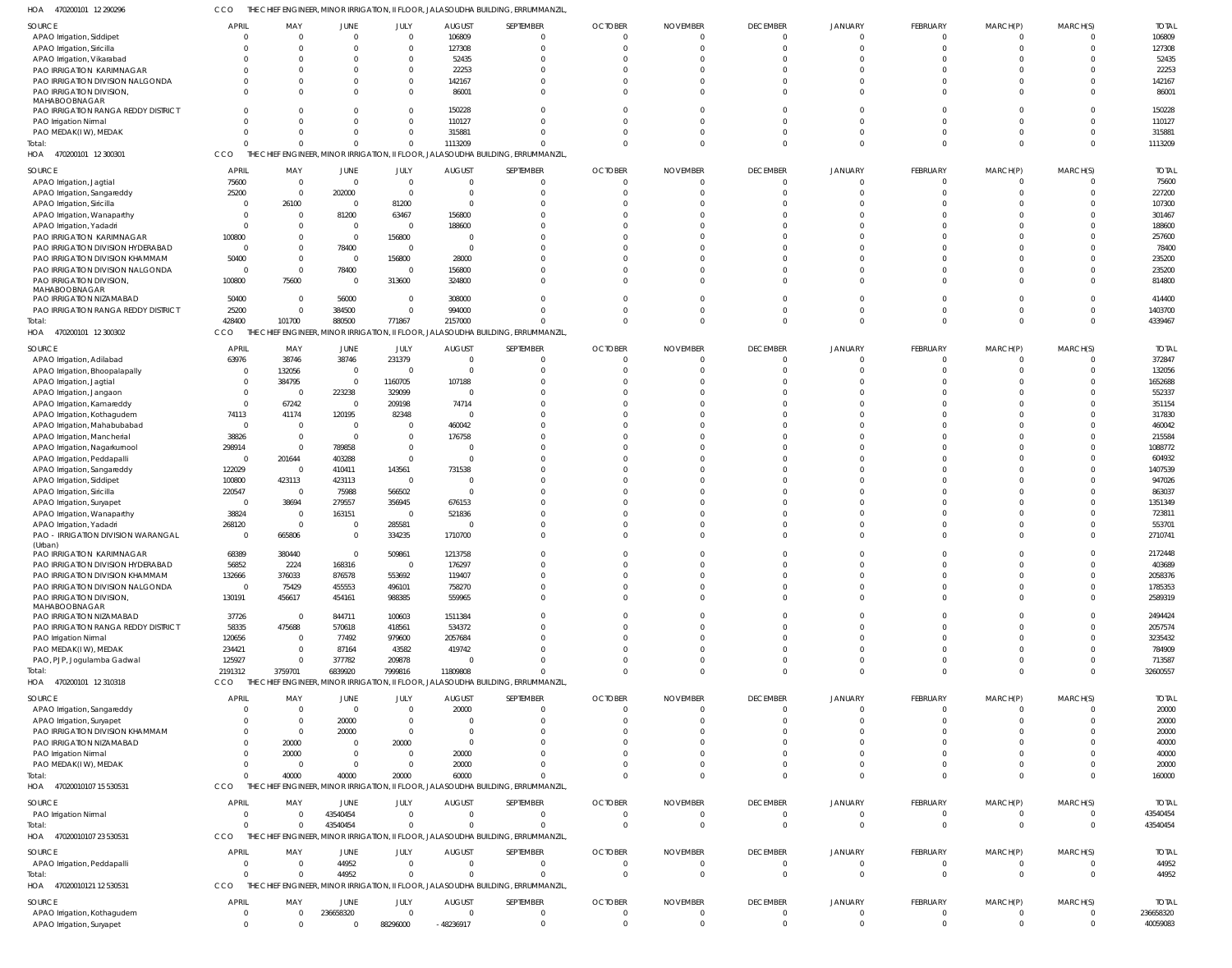47020010121 12 530531 HOA CCO THE CHIEF ENGINEER, MINOR IRRIGATION, II FLOOR, JALASOUDHA BUILDING, ERRUMMANZIL,

|                                           |              |                                                 |                |                |                  | NEER, MIINOR IRRIGAIION, II FLOOR, JALASOUDHA BUILDING, ERRUMIMANZIL             |                              |                      |                                  |                               |                      |                      |                            |                  |
|-------------------------------------------|--------------|-------------------------------------------------|----------------|----------------|------------------|----------------------------------------------------------------------------------|------------------------------|----------------------|----------------------------------|-------------------------------|----------------------|----------------------|----------------------------|------------------|
| SOURCE                                    | <b>APRIL</b> | MAY                                             | <b>JUNE</b>    | JULY           | <b>AUGUST</b>    | SEPTEMBER                                                                        | <b>OCTOBER</b>               | <b>NOVEMBER</b>      | <b>DECEMBER</b>                  | <b>JANUARY</b>                | FEBRUARY             | MARCH(P)             | MARCH(S)                   | <b>TOTAL</b>     |
| PAO IRRIGATION NIZAMABAD                  | $\Omega$     | $\Omega$                                        | 80576147       | $\overline{0}$ | $\Omega$         | $\mathbf 0$                                                                      | $\overline{0}$               | $\Omega$             | $\overline{0}$                   | $\overline{0}$                | $\Omega$             | $\Omega$             | $\Omega$                   | 80576147         |
| Total:                                    | $\Omega$     |                                                 | 317234467      | 88296000       | -48236917        | $\mathbf 0$                                                                      | $\Omega$                     | $\Omega$             | $\overline{0}$                   | $\mathbf 0$                   | $\Omega$             | $\mathbf 0$          | $\Omega$                   | 357293550        |
| 47020010125 12 530531<br>HOA              | CCO          |                                                 |                |                |                  | THE CHIEF ENGINEER, MINOR IRRIGATION, II FLOOR, JALASOUDHA BUILDING, ERRUMMANZIL |                              |                      |                                  |                               |                      |                      |                            |                  |
|                                           |              |                                                 |                |                |                  |                                                                                  |                              |                      |                                  |                               |                      |                      |                            |                  |
| SOURCE                                    | <b>APRIL</b> | MAY                                             | JUNE           | JULY           | <b>AUGUST</b>    | SEPTEMBER                                                                        | <b>OCTOBER</b>               | <b>NOVEMBER</b>      | <b>DECEMBER</b>                  | JANUARY                       | FEBRUARY             | MARCH(P)             | MARCH(S)                   | <b>TOTAL</b>     |
| APAO Irrigation, Jangaon                  | $\Omega$     |                                                 | 15740510       | 15960085       | 14434872         | $^{\circ}$                                                                       | $\Omega$                     | $\Omega$             | $\overline{0}$                   | $\Omega$                      |                      |                      | 0                          | 46135467         |
| APAO Irrigation, Komarambheem Asifabad    | -0           |                                                 | $\overline{0}$ | 30270182       | $\Omega$         | $\Omega$                                                                         |                              |                      | $\Omega$                         | $\Omega$                      |                      |                      |                            | 30270182         |
| APAO Irrigation, Kothagudem               | $\Omega$     |                                                 | $\Omega$       | 11926020       | 35672385         |                                                                                  |                              |                      | $\Omega$                         |                               |                      |                      |                            | 47598405         |
| APAO Irrigation, Mahabubabad              |              |                                                 | 41818459       | $\overline{0}$ |                  |                                                                                  |                              |                      | $\Omega$                         |                               |                      |                      |                            | 41818459         |
| APAO Irrigation, Siddipet                 |              |                                                 | 14840163       | $\Omega$       | $\Omega$         |                                                                                  |                              |                      | $\cap$                           | n                             |                      |                      |                            | 14840163         |
| APAO Irrigation, Vikarabad                |              |                                                 | $\Omega$       | 4009169        |                  |                                                                                  |                              |                      | $\Omega$                         |                               |                      |                      |                            | 4009169          |
| APAO Irrigation, Yadadr                   |              |                                                 | 59530799       | $\Omega$       |                  |                                                                                  |                              |                      | $\cap$                           |                               |                      |                      |                            | 59530799         |
| PAO IRRIGATION KARIMNAGAR                 |              |                                                 | $\Omega$       | $\overline{0}$ | 36378475         |                                                                                  |                              |                      | $\cap$                           |                               |                      |                      |                            | 36378475         |
| PAO IRRIGATION DIVISION KHAMMAM           | -0           | 99516586                                        |                | $\Omega$       |                  |                                                                                  |                              |                      | $\Omega$                         | $\cap$                        |                      |                      |                            | 99516586         |
|                                           |              |                                                 |                |                |                  | $\Omega$                                                                         |                              |                      | $\Omega$                         | $\Omega$                      |                      |                      |                            |                  |
| PAO IRRIGATION NIZAMABAD                  | - 0          |                                                 | $\Omega$       | 25112043       |                  |                                                                                  |                              |                      |                                  |                               |                      |                      |                            | 25112043         |
| Total:                                    | $\Omega$     | 99516586                                        | 131929931      | 87277499       | 86485732         |                                                                                  | $\cap$                       | $\Omega$             | $\Omega$                         | $\Omega$                      |                      | $\Omega$             |                            | 405209748        |
| 47020010125 12 530532<br>HOA              | CCO          | THE CHIEF ENGINEER, MINOR IRRIGATION, II FLOOR, |                |                |                  | JALASOUDHA BUILDING, ERRUMMANZIL                                                 |                              |                      |                                  |                               |                      |                      |                            |                  |
| SOURCE                                    | <b>APRIL</b> | MAY                                             | <b>JUNE</b>    | JULY           | <b>AUGUST</b>    | SEPTEMBER                                                                        | <b>OCTOBER</b>               | <b>NOVEMBER</b>      | <b>DECEMBER</b>                  | <b>JANUARY</b>                | FEBRUARY             | MARCH(P)             | MARCH(S)                   | <b>TOTAL</b>     |
| PAO IRRIGATION RANGA REDDY DISTRICT       | $\Omega$     |                                                 | $\mathbf{0}$   | $\overline{0}$ | 3230000          | $\overline{0}$                                                                   | $\overline{0}$               | $\Omega$             | $\overline{0}$                   | $\overline{0}$                | $\Omega$             | $\mathbf 0$          | $\mathbf 0$                | 3230000          |
| Total:                                    |              |                                                 | $\Omega$       | $\Omega$       | 3230000          | $\Omega$                                                                         | $\Omega$                     | $\Omega$             | $\Omega$                         | $\Omega$                      | $\Omega$             | $\Omega$             | $\Omega$                   | 3230000          |
| 47020010125 15 530531<br>HOA              | CCO          |                                                 |                |                |                  | THE CHIEF ENGINEER, MINOR IRRIGATION, II FLOOR, JALASOUDHA BUILDING, ERRUMMANZIL |                              |                      |                                  |                               |                      |                      |                            |                  |
|                                           |              |                                                 |                |                |                  |                                                                                  |                              |                      |                                  |                               |                      |                      |                            |                  |
| SOURCE                                    | <b>APRIL</b> | MAY                                             | JUNE           | JULY           | <b>AUGUST</b>    | SEPTEMBER                                                                        | <b>OCTOBER</b>               | <b>NOVEMBER</b>      | <b>DECEMBER</b>                  | <b>JANUARY</b>                | FEBRUARY             | MARCH(P)             | MARCH(S)                   | <b>TOTAI</b>     |
| APAO Irrigation, Sangareddy               | $^{\circ}$   | $\Omega$                                        | 43976204       | $\overline{0}$ | $\Omega$         | $^{\circ}$                                                                       | $\Omega$                     | $\Omega$             | $\overline{0}$                   | $\Omega$                      |                      |                      |                            | 43976204         |
| PAO - IRRIGATION DIVISION WARANGAL        | $\Omega$     | $\Omega$                                        | $\Omega$       | $\mathbf 0$    | 12566528         | $\mathbf 0$                                                                      | $\Omega$                     | $\Omega$             | $\Omega$                         | $\Omega$                      | $\Omega$             | $\Omega$             | $\Omega$                   | 12566528         |
| (Urban)                                   |              |                                                 |                |                |                  |                                                                                  |                              |                      |                                  |                               |                      |                      |                            |                  |
| PAO A M R P (SLBC), NALGONDA              | $\Omega$     |                                                 | 88574535       | $\mathbf 0$    | $\Omega$         | $\Omega$                                                                         | $\Omega$                     |                      | $\Omega$                         | $\Omega$                      |                      |                      |                            | 88574535         |
| PAO IRRIGATION DIVISION,                  | $\Omega$     |                                                 | 54060          | $\mathbf 0$    | 7727688          | $\Omega$                                                                         | $\Omega$                     | $\Omega$             | $\Omega$                         | $\Omega$                      |                      | $\Omega$             | $\Omega$                   | 7781748          |
| MAHABOOBNAGAR                             |              |                                                 |                |                |                  |                                                                                  |                              |                      |                                  |                               |                      |                      |                            |                  |
| Total:                                    | $\Omega$     | $\Omega$                                        | 132604799      | $\Omega$       | 20294216         | $\Omega$                                                                         | $\Omega$                     | $\Omega$             | $\Omega$                         | $\Omega$                      | $\Omega$             | $\Omega$             | $\Omega$                   | 152899015        |
| HOA<br>47020010125 17 530531              | CCO          | THE CHIEF ENGINEER, MINOR IRRIGATION, II FLOOR, |                |                |                  | <b>JALASOUDHA BUILDING, ERRUMMANZIL</b>                                          |                              |                      |                                  |                               |                      |                      |                            |                  |
| SOURCE                                    | <b>APRIL</b> | MAY                                             | JUNE           | JULY           | <b>AUGUST</b>    | SEPTEMBER                                                                        | <b>OCTOBER</b>               | <b>NOVEMBER</b>      | <b>DECEMBER</b>                  | <b>JANUARY</b>                | FEBRUARY             | MARCH(P)             | MARCH(S)                   | <b>TOTAL</b>     |
|                                           |              |                                                 |                |                |                  | $\mathbf 0$                                                                      | $\overline{0}$               | $\overline{0}$       | $\overline{0}$                   | $\overline{0}$                | $\mathbf{0}$         | $\mathbf 0$          | $\mathbf 0$                |                  |
| PAO IRRIGATION DIVISION,<br>MAHABOOBNAGAR | - 0          |                                                 | 16469141       | 3238288        | 12560874         |                                                                                  |                              |                      |                                  |                               |                      |                      |                            | 32268303         |
| Total:                                    | $\Omega$     | $\Omega$                                        | 16469141       | 3238288        | 12560874         | $\mathbf 0$                                                                      | $\Omega$                     | $\Omega$             | $\overline{0}$                   | $\overline{0}$                | $\Omega$             | $\mathbf 0$          | $\Omega$                   | 32268303         |
| 47020010125 21 530531<br>HOA              | CCO          |                                                 |                |                |                  | THE CHIEF ENGINEER, MINOR IRRIGATION, II FLOOR, JALASOUDHA BUILDING, ERRUMMANZIL |                              |                      |                                  |                               |                      |                      |                            |                  |
|                                           |              |                                                 |                |                |                  |                                                                                  |                              |                      |                                  |                               |                      |                      |                            |                  |
| SOURCE                                    | <b>APRIL</b> | MAY                                             | JUNE           | JULY           | <b>AUGUST</b>    | SEPTEMBER                                                                        | <b>OCTOBER</b>               | <b>NOVEMBER</b>      | <b>DECEMBER</b>                  | <b>JANUARY</b>                | FEBRUARY             | MARCH(P)             | MARCH(S)                   | <b>TOTAL</b>     |
| APAO Irrigation, Jagtial                  | - 0          | $\Omega$                                        | 46268          | $\overline{0}$ | $\Omega$         | $\Omega$                                                                         | $\Omega$                     | $\Omega$             | $\mathbf{0}$                     | $\Omega$                      |                      |                      |                            | 46268            |
| APAO Irrigation, Peddapalli               | $\mathbf{0}$ | $\Omega$                                        |                | $\mathbf 0$    | 15010619         | $\Omega$                                                                         | $\Omega$                     |                      | $\Omega$                         |                               |                      |                      |                            | 15010619         |
| PAO IRRIGATION KARIMNAGAR                 | $\Omega$     | 54280533                                        | $\overline{0}$ | $\mathbf 0$    |                  | $\Omega$                                                                         | <sup>0</sup>                 |                      | $\Omega$                         | $\Omega$                      |                      |                      |                            | 54280533         |
| Total:                                    | $\Omega$     | 54280533                                        | 46268          | $\mathbf 0$    | 15010619         | $\Omega$                                                                         | $\Omega$                     | $\Omega$             | $\Omega$                         | $\Omega$                      | $\Omega$             | $\Omega$             | $\Omega$                   | 69337420         |
| HOA 47020010125 23 530531                 | CCO          |                                                 |                |                |                  | THE CHIEF ENGINEER, MINOR IRRIGATION, II FLOOR, JALASOUDHA BUILDING, ERRUMMANZIL |                              |                      |                                  |                               |                      |                      |                            |                  |
|                                           |              |                                                 |                |                |                  |                                                                                  |                              |                      |                                  |                               |                      |                      |                            |                  |
| SOURCE                                    | <b>APRIL</b> | MAY                                             | <b>JUNE</b>    | JULY           | <b>AUGUST</b>    | SEPTEMBER                                                                        | <b>OCTOBER</b>               | <b>NOVEMBER</b>      | <b>DECEMBER</b>                  | JANUARY                       | FEBRUARY             | MARCH(P)             | MARCH(S)                   | <b>TOTAI</b>     |
| APAO Irrigation, Adilabad                 |              |                                                 | 1726568        | 35078686       | 1215057          | $\overline{0}$                                                                   | $\Omega$                     |                      | $\overline{0}$                   | $\Omega$                      |                      |                      |                            | 38020311         |
|                                           |              |                                                 | $\overline{0}$ | 74500650       | 2943081          | $\Omega$                                                                         |                              |                      | $\Omega$                         |                               |                      |                      |                            | 77443731         |
| APAO Irrigation, Bhoopalapally            |              |                                                 |                |                |                  |                                                                                  |                              |                      |                                  |                               |                      |                      |                            |                  |
| APAO Irrigation, Jagtial                  |              |                                                 | 4486109        | 33302339       | 8475781          |                                                                                  |                              |                      | $\Omega$                         |                               |                      |                      |                            | 46264229         |
| APAO Irrigation, Jangaon                  |              |                                                 | 17562975       | 35068206       | 3827061          |                                                                                  |                              |                      | $\cap$                           |                               |                      |                      |                            | 56458242         |
| APAO Irrigation, Kamareddy                |              |                                                 | 52553872       | 100156616      | 2597682          |                                                                                  |                              |                      |                                  |                               |                      |                      |                            | 155308170        |
|                                           |              |                                                 |                |                |                  | $\mathbf 0$                                                                      | $\Omega$                     |                      | $\Omega$                         | $\Omega$                      | $\Omega$             |                      | $\Omega$                   |                  |
| APAO Irrigation, Komarambheem Asifabad    |              |                                                 | 3150274        | 17256893       | 1805779          | $\mathbf 0$                                                                      | $\Omega$                     |                      | $\Omega$                         | $\Omega$                      | $\Omega$             | $\Omega$             | $\Omega$                   | 22212946         |
| APAO Irrigation, Kothagudem               |              |                                                 | 2921815        | 70358951       | 76863288         | $\Omega$                                                                         | $\Omega$                     | U                    | $\Omega$                         | $\Omega$                      | $\Omega$             | $\Omega$             |                            | 150144054        |
| APAO Irrigation, Mahabubabad              |              |                                                 | 20937712       | 111592089      | 15294829         |                                                                                  | <sup>0</sup>                 |                      |                                  |                               |                      | $\Omega$             |                            | 147824630        |
| APAO Irrigation, Mancherial               |              |                                                 | 11896564       | 24882136       | 2424439          | $\mathbf 0$                                                                      |                              |                      | $\Omega$                         | $\Omega$                      |                      |                      |                            | 39203139         |
| APAO Irrigation, Nagarkurnool             |              |                                                 | 19615035       | 58685428       | 3242691          | $\Omega$                                                                         |                              |                      | $\Omega$                         | $\Omega$                      |                      |                      |                            | 81543154         |
| APAO Irrigation, Peddapalli               |              |                                                 | 1614350        | 52308554       | 24396872         | $\mathbf 0$                                                                      |                              | U                    | $\Omega$                         | $\Omega$                      |                      | $\Omega$             |                            | 78319776         |
| APAO Irrigation, Sangareddy               |              |                                                 | 5864014        | 172086260      | 18580677         | $\Omega$                                                                         |                              |                      | $\Omega$                         | $\Omega$                      |                      |                      |                            | 196530951        |
| APAO Irrigation, Siddipet                 |              |                                                 | 45837021       | 94969808       | 24694330         | $\Omega$                                                                         |                              |                      | $\Omega$                         | $\Omega$                      |                      |                      |                            | 165501159        |
| APAO Irrigation, Siricilla                |              |                                                 | 238940         | 17501373       | 207884           | $\Omega$                                                                         |                              |                      | $\Omega$                         | $\Omega$                      |                      | $\Omega$             |                            | 17948197         |
| APAO Irrigation, Suryapet                 |              |                                                 | 8805369        | 45780776       | 8418122          | $\Omega$                                                                         |                              |                      | $\Omega$                         | $\Omega$                      |                      |                      |                            | 63004267         |
| APAO Irrigation, Vikarabad                |              |                                                 | 29111930       | 23805354       | 22366952         | $\Omega$                                                                         |                              |                      | $\Omega$                         | $\Omega$                      |                      | $\cap$               |                            | 75284236         |
| APAO Irrigation, Wanaparthy               |              |                                                 | 652508         | 75472176       | 5506502          | $\Omega$                                                                         |                              |                      | $\Omega$                         | $\Omega$                      |                      | $\Omega$             |                            | 81631186         |
| APAO Irrigation, Yadadri                  |              |                                                 | 821235         | 37485413       | 5540717          | $\Omega$                                                                         | <sup>0</sup>                 | <sup>0</sup>         | $\Omega$                         | $\Omega$                      | $\Omega$             | $\Omega$             |                            | 43847365         |
| PAO - IRRIGATION DIVISION WARANGAL        |              |                                                 | 12393350       | 135176743      | 28510613         | $\Omega$                                                                         | $\Omega$                     | <sup>0</sup>         | $\Omega$                         | $\Omega$                      | $\Omega$             | $\Omega$             | $\Omega$                   | 176080706        |
| (Urban)                                   |              |                                                 |                |                |                  |                                                                                  |                              |                      |                                  |                               |                      |                      |                            |                  |
| PAO IRRIGATION KARIMNAGAR                 | $\Omega$     |                                                 | 4556279        | 74226645       | 9934690          | $\Omega$                                                                         |                              | <sup>0</sup>         | $\Omega$                         | $\Omega$                      | $\Omega$             | $\Omega$             | $\Omega$                   | 88717614         |
| PAO IRRIGATION DIVISION KHAMMAM           |              |                                                 | 2133920        | 83129752       | 20645173         | $\Omega$                                                                         | $\Omega$                     | <sup>0</sup>         | $\Omega$                         | $\Omega$                      | $\Omega$             | $\Omega$             | $\Omega$                   | 105908845        |
| PAO IRRIGATION DIVISION NALGONDA          | -0           | $\cap$                                          | 9866634        | 109806211      | 2397116          | $\mathbf 0$                                                                      | $\Omega$                     | $\Omega$             | $\overline{0}$                   | $\mathbf 0$                   | $\Omega$             | $\Omega$             | $\Omega$                   | 122069961        |
| PAO IRRIGATION DIVISION,                  | $\Omega$     | 9321920                                         | $\Omega$       | 54400409       | 13849876         | $\Omega$                                                                         | $\Omega$                     | $\Omega$             | $\Omega$                         | $\Omega$                      | $\Omega$             | $\Omega$             | $\Omega$                   | 77572205         |
| MAHABOOBNAGAR                             |              |                                                 |                |                |                  |                                                                                  |                              |                      |                                  |                               |                      |                      |                            |                  |
| PAO IRRIGATION NIZAMABAD                  |              |                                                 | 4829546        | 76794846       | 6470451          | $\Omega$                                                                         | $\Omega$                     | <sup>0</sup>         | $\Omega$                         | $\Omega$                      |                      | $\Omega$             |                            | 88094843         |
| PAO IRRIGATION RANGA REDDY DISTRICT       |              |                                                 | 26076189       | 30690229       | 53647186         | $\Omega$                                                                         | <sup>0</sup>                 | U                    | $\Omega$                         | $\Omega$                      |                      | $\Omega$             | <sup>0</sup>               | 110413604        |
| PAO Irrigation Nirmal                     |              |                                                 | 13155473       | 32135054       | 891539           | $\Omega$                                                                         |                              |                      | $\Omega$                         | $\Omega$                      |                      | $\Omega$             |                            | 46182066         |
| PAO MEDAK(IW), MEDAK                      |              |                                                 | 25077558       | 103504626      | 11415745         | $\Omega$                                                                         | <sup>0</sup>                 |                      | $\Omega$                         | $\Omega$                      |                      |                      | $\Omega$                   | 139997929        |
| PAO, PJP, Jogulamba Gadwal                | $\Omega$     |                                                 | 10715467       | 3125594        | $\Omega$         | $\Omega$                                                                         | $\Omega$                     | $\Omega$             | $\Omega$                         | $\overline{0}$                | $\Omega$             | $\Omega$             | $\Omega$                   | 13841061         |
| Total:                                    | $\Omega$     | 9321920                                         | 336600707      | 1783281817     | 376164133        | $\Omega$                                                                         | $\Omega$                     | $\Omega$             | $\Omega$                         | $\Omega$                      | $\Omega$             | $\Omega$             | $\Omega$                   | 2505368577       |
| 470200796 12 010011<br>HOA                | CCO          |                                                 |                |                |                  | THE CHIEF ENGINEER, MINOR IRRIGATION, II FLOOR, JALASOUDHA BUILDING, ERRUMMANZIL |                              |                      |                                  |                               |                      |                      |                            |                  |
|                                           |              |                                                 |                |                |                  |                                                                                  |                              |                      |                                  |                               |                      |                      |                            |                  |
| SOURCE                                    | <b>APRIL</b> | MAY                                             | JUNE           | JULY           | <b>AUGUST</b>    | SEPTEMBER                                                                        | <b>OCTOBER</b>               | <b>NOVEMBER</b>      | <b>DECEMBER</b>                  | JANUARY                       | FEBRUARY             | MARCH(P)             | MARCH(S)                   | <b>TOTAL</b>     |
| APAO Irrigation, Bhoopalapally            | 1121974      | 1454763                                         | 1128441        | 2277986        | 1844367          | $\overline{0}$                                                                   | $\mathbf{0}$                 | $\Omega$             | $\overline{0}$                   | $\mathbf 0$                   | - 0                  |                      | $\mathbf 0$                | 7827531          |
| Total:                                    | 1121974      | 1454763                                         | 1128441        | 2277986        | 1844367          | $\Omega$                                                                         | $\Omega$                     | $\Omega$             | $\overline{0}$                   | $\Omega$                      | $\Omega$             | $\mathbf 0$          | $\Omega$                   | 7827531          |
| HOA 470200796 12 010012                   | CCO          |                                                 |                |                |                  | THE CHIEF ENGINEER, MINOR IRRIGATION, II FLOOR, JALASOUDHA BUILDING, ERRUMMANZIL |                              |                      |                                  |                               |                      |                      |                            |                  |
|                                           |              |                                                 |                |                |                  |                                                                                  |                              |                      |                                  |                               |                      |                      |                            |                  |
| <b>SOURCE</b>                             | <b>APRIL</b> | MAY                                             | <b>JUNE</b>    | JULY           | <b>AUGUST</b>    | SEPTEMBER                                                                        | <b>OCTOBER</b>               | <b>NOVEMBER</b>      | <b>DECEMBER</b>                  | <b>JANUARY</b>                | FEBRUARY             | MARCH(P)             | MARCH(S)                   | <b>TOTAL</b>     |
| APAO Irrigation, Bhoopalapally<br>Total:  | 5093<br>5093 | 7174<br>7174                                    | 6101<br>6101   | 8189<br>8189   | 207106<br>207106 | $\overline{0}$<br>$\mathbf 0$                                                    | $\mathbf{0}$<br>$\mathbf{0}$ | $\Omega$<br>$\Omega$ | $\overline{0}$<br>$\overline{0}$ | $\mathbf 0$<br>$\overline{0}$ | $\Omega$<br>$\Omega$ | $\Omega$<br>$\Omega$ | $\mathbf 0$<br>$\mathbf 0$ | 233663<br>233663 |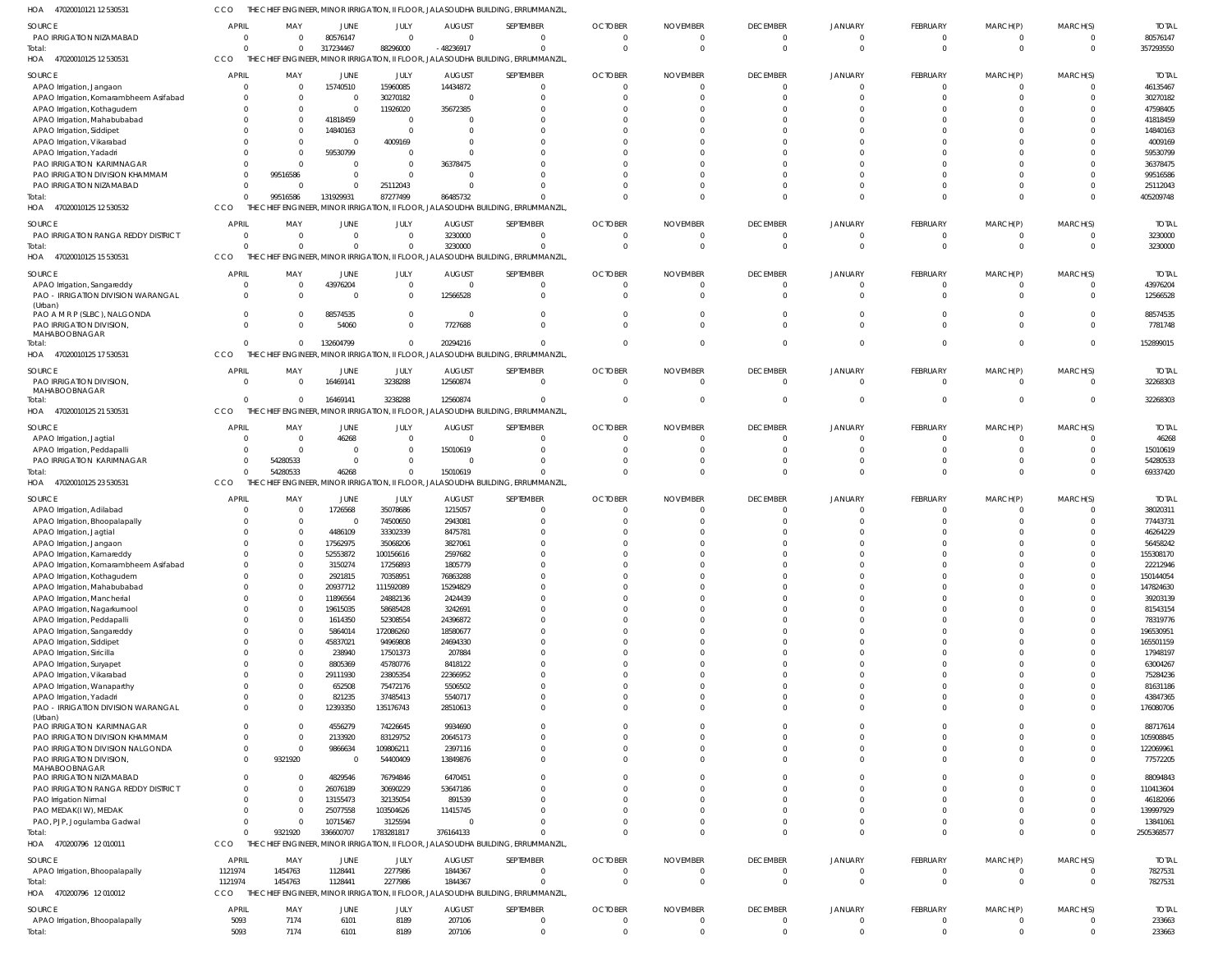| 1OA<br>470200796 12010013                                                | cco                      |                                                    |                                                 |                                  |                                | THE CHIEF ENGINEER, MINOR IRRIGATION, II FLOOR, JALASOUDHA BUILDING, ERRUMMANZIL                                                              |                            |                      |                                 |                      |                                 |                              |                              |                          |
|--------------------------------------------------------------------------|--------------------------|----------------------------------------------------|-------------------------------------------------|----------------------------------|--------------------------------|-----------------------------------------------------------------------------------------------------------------------------------------------|----------------------------|----------------------|---------------------------------|----------------------|---------------------------------|------------------------------|------------------------------|--------------------------|
| SOURCE                                                                   | <b>APRIL</b>             | MAY                                                | JUNE                                            | JULY                             | <b>AUGUST</b>                  | SEPTEMBER                                                                                                                                     | <b>OCTOBER</b>             | <b>NOVEMBER</b>      | <b>DECEMBER</b>                 | JANUARY              | FEBRUARY                        | MARCH(P)                     | MARCH(S)                     | <b>TOTAL</b>             |
| APAO Irrigation, Bhoopalapally                                           | 372800                   | 491224                                             | 394057                                          | 755344                           | 1073406                        |                                                                                                                                               | $\Omega$                   | 0                    | $\mathbf{0}$                    | 0                    | $\overline{0}$                  | $\overline{0}$               | $^{\circ}$                   | 3086831                  |
| Total:                                                                   | 372800                   | 491224                                             | 394057                                          | 755344                           | 1073406                        |                                                                                                                                               | $\Omega$                   | $\Omega$             | $\mathbf 0$                     | $\mathbf 0$          | $\mathbf{0}$                    | $\mathbf{0}$                 | $\overline{0}$               | 3086831                  |
| HOA 470200796 12010015                                                   | <b>CCO</b>               |                                                    | THE CHIEF ENGINEER, MINOR IRRIGATION, II FLOOR, |                                  |                                | JALASOUDHA BUILDING, ERRUMMANZIL,                                                                                                             |                            |                      |                                 |                      |                                 |                              |                              |                          |
| SOURCE                                                                   | <b>APRIL</b>             | MAY                                                | JUNE                                            | JULY                             | <b>AUGUST</b>                  | SEPTEMBER                                                                                                                                     | <b>OCTOBER</b>             | <b>NOVEMBER</b>      | <b>DECEMBER</b>                 | JANUARY              | FEBRUARY                        | MARCH(P)                     | MARCH(S)                     | <b>TOTAL</b>             |
| APAO Irrigation, Bhoopalapally                                           | $\overline{0}$           | 1350                                               | $\overline{0}$                                  | $\overline{0}$                   | $\overline{0}$                 | $\Omega$                                                                                                                                      | $\mathbf 0$                | $\Omega$             | $\mathbf 0$                     | $\mathbf 0$          | $\overline{0}$                  | $\overline{0}$               | $\mathbf 0$                  | 1350                     |
| Total:<br>HOA 470200796 12010016                                         | $\Omega$<br><b>CCO</b>   | 1350                                               | $\mathbf 0$                                     | $\Omega$                         | $\Omega$                       | THE CHIEF ENGINEER, MINOR IRRIGATION, II FLOOR, JALASOUDHA BUILDING, ERRUMMANZIL,                                                             | $\Omega$                   | $\Omega$             | $\mathbf 0$                     | $\mathbf 0$          | $\overline{0}$                  | $\overline{0}$               | $\mathbf 0$                  | 1350                     |
|                                                                          |                          |                                                    |                                                 |                                  |                                |                                                                                                                                               |                            |                      |                                 |                      |                                 |                              |                              |                          |
| SOURCE                                                                   | <b>APRIL</b>             | MAY                                                | JUNE                                            | JULY                             | <b>AUGUST</b>                  | SEPTEMBER                                                                                                                                     | <b>OCTOBER</b>             | <b>NOVEMBER</b>      | <b>DECEMBER</b>                 | JANUARY              | FEBRUARY                        | MARCH(P)                     | MARCH(S)                     | <b>TOTAL</b>             |
| APAO Irrigation, Bhoopalapally<br>Total:                                 | 135687<br>135687         | 189748<br>189748                                   | 144715<br>144715                                | 278949<br>278949                 | 815711<br>815711               | $\Omega$<br>$\Omega$                                                                                                                          | $\Omega$<br>$\Omega$       | $\overline{0}$       | $\mathbf{0}$<br>$\mathbf 0$     | 0<br>$\mathbf 0$     | $\mathbf{0}$<br>$\overline{0}$  | $\mathbf{0}$<br>$\mathbf{0}$ | $^{\circ}$<br>$\overline{0}$ | 1564810<br>1564810       |
| HOA 470200796 12010018                                                   | CCO                      |                                                    |                                                 |                                  |                                | THE CHIEF ENGINEER, MINOR IRRIGATION, II FLOOR, JALASOUDHA BUILDING, ERRUMMANZIL,                                                             |                            |                      |                                 |                      |                                 |                              |                              |                          |
|                                                                          |                          |                                                    |                                                 |                                  |                                |                                                                                                                                               |                            |                      |                                 |                      |                                 |                              |                              |                          |
| SOURCE                                                                   | <b>APRIL</b><br>$\Omega$ | MAY<br>$\overline{0}$                              | <b>JUNE</b><br>$\mathbf 0$                      | JULY<br>$\overline{0}$           | <b>AUGUST</b><br>443386        | SEPTEMBER                                                                                                                                     | <b>OCTOBER</b><br>$\Omega$ | <b>NOVEMBER</b><br>0 | <b>DECEMBER</b><br>$\mathbf{0}$ | JANUARY<br>0         | <b>FEBRUARY</b><br>$\mathbf{0}$ | MARCH(P)<br>$\mathbf{0}$     | MARCH(S)<br>0                | <b>TOTAL</b>             |
| APAO Irrigation, Bhoopalapally<br>lotal:                                 |                          | $\Omega$<br>$\Omega$                               | $\Omega$                                        | $\overline{0}$                   | 443386                         |                                                                                                                                               | $\Omega$                   | $\Omega$             | $\mathbf 0$                     | $\mathbf 0$          | $\overline{0}$                  | $\overline{0}$               | $\mathbf 0$                  | 443386<br>443386         |
| HOA 470200796 12020021                                                   | <b>CCO</b>               |                                                    |                                                 |                                  |                                | THE CHIEF ENGINEER, MINOR IRRIGATION, II FLOOR, JALASOUDHA BUILDING, ERRUMMANZIL,                                                             |                            |                      |                                 |                      |                                 |                              |                              |                          |
| SOURCE                                                                   | <b>APRIL</b>             | MAY                                                | JUNE                                            | JULY                             | <b>AUGUST</b>                  | SEPTEMBER                                                                                                                                     | <b>OCTOBER</b>             | <b>NOVEMBER</b>      | <b>DECEMBER</b>                 | JANUARY              | FEBRUARY                        | MARCH(P)                     | MARCH(S)                     | <b>TOTAL</b>             |
| APAO Irrigation, Adilabad                                                | 7200                     | 10800                                              | 10800                                           | $\overline{0}$                   | 15600                          |                                                                                                                                               | $\Omega$                   |                      | $^{\circ}$                      | $\Omega$             | $\Omega$                        | $\Omega$                     | $\Omega$                     | 44400                    |
| APAO Irrigation, Jagtial                                                 |                          | $\Omega$                                           | $\mathbf 0$                                     | 58800                            | $\Omega$                       |                                                                                                                                               |                            |                      | $^{\circ}$                      | $\Omega$             | $\Omega$                        | $\Omega$                     | $^{\circ}$                   | 58800                    |
| APAO Irrigation, Kothagudem                                              | 93055                    | $\Omega$                                           | $\mathbf 0$                                     | $\overline{0}$                   | $\overline{0}$                 |                                                                                                                                               |                            |                      | $\Omega$                        |                      |                                 |                              | $\Omega$                     | 93055                    |
| APAO Irrigation, Sangareddy                                              | 15182                    | $\Omega$                                           | $\overline{0}$                                  | 16000                            | $\Omega$                       |                                                                                                                                               |                            |                      | $\Omega$                        | $\Omega$             |                                 |                              | $\Omega$                     | 31182                    |
| APAO Irrigation, Wanaparthy                                              | 7200                     | 7200                                               | 7200                                            | $\overline{0}$                   | 8000                           |                                                                                                                                               |                            |                      | $\Omega$                        | $\Omega$             |                                 |                              | $\Omega$                     | 29600                    |
| APAO Irrigation, Yadadri                                                 | 3600                     | $\Omega$<br>$\Omega$                               | $\overline{0}$                                  | 7600<br>$\overline{0}$           | $\overline{0}$<br>- 0          |                                                                                                                                               |                            |                      | $\Omega$<br>$\Omega$            | $\Omega$<br>$\Omega$ | <sup>0</sup>                    | <sup>0</sup>                 | $\Omega$<br>$\Omega$         | 11200                    |
| PAO IRRIGATION DIVISION<br>MAHABOOBNAGAR                                 | -0                       |                                                    | 18000                                           |                                  |                                |                                                                                                                                               |                            |                      |                                 |                      |                                 |                              |                              | 18000                    |
| PAO IRRIGATION NIZAMABAD                                                 | 3600                     | $\Omega$                                           | $\overline{0}$                                  | $\overline{0}$                   | $\overline{0}$                 |                                                                                                                                               |                            |                      | $\Omega$                        | $\Omega$             | $\Omega$                        | $\Omega$                     | $\mathbf 0$                  | 3600                     |
| PAO Irrigation Nirmal                                                    | 33656                    | $\Omega$                                           | 58792                                           | $\overline{0}$                   | 90792                          |                                                                                                                                               |                            |                      | $\overline{0}$                  | $\Omega$             | $\Omega$                        | $\Omega$                     | $\mathbf 0$                  | 183240                   |
| otal:                                                                    | 163493                   | 18000                                              | 94792                                           | 82400                            | 114392                         |                                                                                                                                               |                            |                      | $\Omega$                        | $\Omega$             | $\Omega$                        | $\Omega$                     | $\Omega$                     | 473077                   |
| HOA 470200796 12020022                                                   | <b>CCO</b>               |                                                    |                                                 |                                  |                                | THE CHIEF ENGINEER, MINOR IRRIGATION, II FLOOR, JALASOUDHA BUILDING, ERRUMMANZIL,                                                             |                            |                      |                                 |                      |                                 |                              |                              |                          |
| SOURCE                                                                   | <b>APRIL</b>             | MAY                                                | JUNE                                            | JULY                             | <b>AUGUST</b>                  | SEPTEMBER                                                                                                                                     | <b>OCTOBER</b>             | <b>NOVEMBER</b>      | <b>DECEMBER</b>                 | JANUARY              | FEBRUARY                        | MARCH(P)                     | MARCH(S)                     | <b>TOTAL</b>             |
| APAO Irrigation, Kothagudem                                              |                          | 48976<br>$\mathbf{0}$                              | 48976                                           | $\overline{0}$                   | $\overline{0}$                 | $\Omega$                                                                                                                                      | $\Omega$                   | $\Omega$             | $\mathbf 0$                     | $\mathbf 0$          | $\overline{0}$                  | $\overline{0}$               | $\mathbf 0$                  | 97952                    |
| Total:<br>HOA 47020079607 15 530531                                      | <b>CCO</b>               | 48976<br>$\Omega$<br>THE CHIEF                     | 48976                                           | $\overline{0}$                   | $\Omega$                       | ENGINEER, MINOR IRRIGATION, II FLOOR, JALASOUDHA BUILDING, ERRUMMANZIL,                                                                       | $\Omega$                   | $\Omega$             | $\mathbf 0$                     | $\mathbf 0$          | $\overline{0}$                  | $\overline{0}$               | $\mathbf 0$                  | 97952                    |
|                                                                          |                          |                                                    |                                                 |                                  |                                |                                                                                                                                               |                            |                      |                                 |                      |                                 |                              |                              |                          |
| SOURCE                                                                   | <b>APRIL</b>             | MAY                                                | JUNE                                            | JULY                             | <b>AUGUST</b>                  | SEPTEMBER                                                                                                                                     | <b>OCTOBER</b>             | <b>NOVEMBER</b>      | <b>DECEMBER</b>                 | JANUARY              | <b>FEBRUARY</b>                 | MARCH(P)                     | MARCH(S)                     | <b>TOTAL</b>             |
| PAO A M R P (SLBC), NALGONDA<br>Total:                                   | - 0                      | $\overline{0}$<br>$\Omega$                         | 75983<br>75983                                  | $\overline{0}$<br>$\overline{0}$ | $\mathbf 0$<br>$\Omega$        |                                                                                                                                               | 0<br>$\Omega$              | $\Omega$             | $^{\circ}$<br>$\mathbf 0$       | 0<br>$\Omega$        | $\mathbf{0}$<br>$\overline{0}$  | $\mathbf{0}$<br>$\mathbf{0}$ | $^{\circ}$<br>$\mathbf 0$    | 75983<br>75983           |
| HOA 47020079625 12 530532                                                | <b>CCO</b>               |                                                    |                                                 |                                  |                                | THE CHIEF ENGINEER, MINOR IRRIGATION, II FLOOR, JALASOUDHA BUILDING, ERRUMMANZIL,                                                             |                            |                      |                                 |                      |                                 |                              |                              |                          |
|                                                                          |                          |                                                    |                                                 |                                  |                                |                                                                                                                                               |                            |                      |                                 |                      |                                 |                              |                              |                          |
| SOURCE<br>APAO Irrigation, Kothagudem                                    | <b>APRIL</b>             | MAY<br>$\overline{0}$                              | JUNE<br>$\mathbf 0$                             | JULY<br>19437461                 | <b>AUGUST</b><br>$\mathbf 0$   | SEPTEMBER                                                                                                                                     | <b>OCTOBER</b><br>$\Omega$ | <b>NOVEMBER</b><br>0 | <b>DECEMBER</b><br>$\mathbf 0$  | <b>JANUARY</b><br>0  | FEBRUARY<br>$\mathbf{0}$        | MARCH(P)<br>$\mathbf{0}$     | MARCH(S)<br>$^{\circ}$       | <b>TOTAL</b><br>19437461 |
| lotal:                                                                   |                          | $\Omega$<br>$\overline{0}$                         | $\mathbf 0$                                     | 19437461                         | $\mathbf 0$                    |                                                                                                                                               | $\Omega$                   | $\Omega$             | $\mathbf 0$                     | $\mathbf 0$          | $\overline{0}$                  | $\overline{0}$               | $\mathbf{0}$                 | 19437461                 |
| HOA 47020079625 15 530531                                                | <b>CCO</b>               |                                                    |                                                 |                                  |                                | THE CHIEF ENGINEER, MINOR IRRIGATION, II FLOOR, JALASOUDHA BUILDING, ERRUMMANZIL,                                                             |                            |                      |                                 |                      |                                 |                              |                              |                          |
| SOURCE                                                                   | <b>APRIL</b>             | MAY                                                | JUNE                                            | JULY                             | <b>AUGUST</b>                  | SEPTEMBER                                                                                                                                     | <b>OCTOBER</b>             | <b>NOVEMBER</b>      | <b>DECEMBER</b>                 | JANUARY              | FEBRUARY                        | MARCH(P)                     | MARCH(S)                     | <b>TOTAL</b>             |
| PAO A M R P (SLBC), NALGONDA                                             |                          | - 0                                                | 1305767                                         | $\overline{0}$                   | $\overline{0}$                 |                                                                                                                                               |                            |                      | $\Omega$                        | -0                   | $\Omega$                        |                              | $\Omega$                     | 1305767                  |
| PAO Irrigation Nirmal                                                    |                          | $\Omega$                                           | $\Omega$                                        | $\overline{0}$                   | 4791279                        |                                                                                                                                               |                            |                      | $\Omega$                        | $\Omega$             | $\Omega$                        |                              | $^{\circ}$                   | 4791279                  |
| Total:                                                                   |                          | $\Omega$<br>$\Omega$                               | 1305767                                         | $\Omega$                         | 4791279                        |                                                                                                                                               |                            |                      | $\Omega$                        | $\Omega$             | $\Omega$                        |                              | $\Omega$                     | 6097046                  |
| HOA 47110110312 27 530531                                                | CCO.                     |                                                    |                                                 |                                  |                                | Engineer-in-Chief, Major Irrigation, Flood Controland Drainage Engineer-in-Chief, Major Irrigation, Flood Control & Drainage, Jalasoudha Bldg |                            |                      |                                 |                      |                                 |                              |                              |                          |
| SOURCE                                                                   | <b>APRIL</b>             | MAY                                                | JUNE                                            | JULY                             | <b>AUGUST</b>                  | SEPTEMBER                                                                                                                                     | <b>OCTOBER</b>             | <b>NOVEMBER</b>      | <b>DECEMBER</b>                 | <b>JANUARY</b>       | FEBRUARY                        | MARCH(P)                     | MARCH(S)                     | <b>TOTAL</b>             |
| PAO IRRIGATION DIVISION KHAMMAM                                          |                          | $\Omega$                                           | $\Omega$                                        | $\overline{0}$                   | 2138500                        |                                                                                                                                               | $\Omega$                   | 0                    | $\mathbf 0$                     | $\mathbf 0$          | $\overline{0}$                  | $\mathbf{0}$                 | $^{\circ}$                   | 2138500                  |
| PAO IRRIGATION NIZAMABAD                                                 |                          | $\Omega$<br>$\Omega$                               | $\Omega$                                        | $\overline{0}$                   | 1138500                        |                                                                                                                                               | $\Omega$                   | $\Omega$             | $\mathbf 0$                     | $\mathbf 0$          | $\Omega$                        | $\overline{0}$               | $\mathbf 0$                  | 1138500                  |
| lotal:                                                                   |                          | $\Omega$<br>$\Omega$                               | $\Omega$                                        | $\overline{0}$                   | 3277000                        |                                                                                                                                               |                            |                      | $\Omega$                        | $\Omega$             | $\Omega$                        | $\Omega$                     | $\Omega$                     | 3277000                  |
| HOA 47110110325 05 530531                                                | <b>CCO</b>               |                                                    |                                                 |                                  |                                | Engineer-in-Chief, Major Irrigation, Flood Controland Drainage Engineer-in-Chief, Major Irrigation, Flood Control & Drainage, Jalasoudha Bldg |                            |                      |                                 |                      |                                 |                              |                              |                          |
| SOURCE                                                                   | <b>APRIL</b>             | MAY                                                | JUNE                                            | JULY                             | <b>AUGUST</b>                  | SEPTEMBER                                                                                                                                     | <b>OCTOBER</b>             | <b>NOVEMBER</b>      | <b>DECEMBER</b>                 | JANUARY              | FEBRUARY                        | MARCH(P)                     | MARCH(S)                     | <b>TOTAL</b>             |
| APAO Irrigation, Kothagudem                                              |                          | $\Omega$                                           | 970749                                          | $\overline{0}$                   | $\Omega$                       |                                                                                                                                               | $\Omega$                   | $\Omega$             | $\mathbf{0}$                    | $\Omega$             | $\mathbf{0}$                    | $\Omega$                     | 0                            | 970749                   |
| PAO A M R P (SLBC), NALGONDA                                             |                          | $\overline{0}$                                     | 23212102                                        | $\overline{0}$                   | $\Omega$                       |                                                                                                                                               |                            |                      | $\Omega$                        | $\Omega$             |                                 |                              | $\mathbf 0$                  | 23212102                 |
| PAO IRRIGATION DIVISION NALGONDA<br>PAO, PJP, Jogulamba Gadwal           |                          | $\Omega$<br>$\Omega$                               | 14427585<br>29372425                            | - 0<br>$\Omega$                  |                                |                                                                                                                                               |                            |                      | $\Omega$<br>$\Omega$            | $\Omega$<br>$\Omega$ | $\Omega$                        | $\Omega$                     | $\Omega$<br>$\mathbf 0$      | 14427585<br>29372425     |
| Total:                                                                   |                          | $\Omega$                                           | 67982861                                        | $\Omega$                         |                                |                                                                                                                                               |                            |                      | $\Omega$                        | $\Omega$             | $\Omega$                        | $\Omega$                     | $\mathbf 0$                  | 67982861                 |
| HOA 50540333725 08 530532                                                | CCO                      |                                                    |                                                 |                                  |                                | THE ENGINEER-IN-CHIEF, (R&B,NH,ADMN,ROB/RUBS), OFFICE OF THE ENGINEER-IN-CHIEF(R&B), IV FLOOR, ERRAM MANZIL                                   |                            |                      |                                 |                      |                                 |                              |                              |                          |
| SOURCE                                                                   | <b>APRIL</b>             | MAY                                                | JUNE                                            | JULY                             | <b>AUGUST</b>                  | SEPTEMBER                                                                                                                                     | <b>OCTOBER</b>             | <b>NOVEMBER</b>      | <b>DECEMBER</b>                 | <b>JANUARY</b>       | FEBRUARY                        | MARCH(P)                     | MARCH(S)                     | <b>TOTAL</b>             |
| PAO (R&B) (NIRMAL)                                                       |                          | $\Omega$<br>$\overline{0}$                         | 23064437                                        | $\mathbf{0}$                     | $\mathbf 0$                    | $\Omega$                                                                                                                                      | $\mathbf 0$                | $\mathbf 0$          | $\overline{0}$                  | $\overline{0}$       | $\overline{0}$                  | $\overline{0}$               | $\overline{0}$               | 23064437                 |
| lotal:                                                                   |                          | $\Omega$<br>$\Omega$                               | 23064437                                        | $\overline{0}$                   | $\Omega$                       |                                                                                                                                               | $\Omega$                   | $\Omega$             | $\mathbf 0$                     | $\mathbf 0$          | $\mathbf{0}$                    | $\mathbf{0}$                 | $\overline{0}$               | 23064437                 |
| HOA 5054047891205530531                                                  | <b>CCO</b>               |                                                    |                                                 |                                  |                                | THE ENGINEER-IN-CHIEF, CRF OFFICE OF THE ENGINEER-IN-CHIEF (R&B), IV FLOOR, ERRAM MANZIL,                                                     |                            |                      |                                 |                      |                                 |                              |                              |                          |
| SOURCE                                                                   | <b>APRIL</b>             | MAY                                                | JUNE                                            | JULY                             | <b>AUGUST</b>                  | SEPTEMBER                                                                                                                                     | <b>OCTOBER</b>             | <b>NOVEMBER</b>      | <b>DECEMBER</b>                 | JANUARY              | <b>FEBRUARY</b>                 | MARCH(P)                     | MARCH(S)                     | <b>TOTAL</b>             |
| APAO (R&B) TEKULAPALLY                                                   | - 0                      | $\Omega$                                           | 25107586                                        | $\overline{0}$                   | $\mathbf 0$                    | $\Omega$                                                                                                                                      | $\Omega$                   | $\Omega$             | $\mathbf{0}$                    | $^{\circ}$           | $\mathbf{0}$                    | $\mathbf{0}$                 | $^{\circ}$                   | 25107586                 |
| Total:                                                                   |                          | $\Omega$<br>$\overline{0}$                         | 25107586                                        | $\overline{0}$                   | $\Omega$                       |                                                                                                                                               | $\Omega$                   | $\Omega$             | $\mathbf 0$                     | $\mathbf 0$          | $\Omega$                        | $\overline{0}$               | $\mathbf{0}$                 | 25107586                 |
| HOA 50540479612 05 530531                                                | <b>CCO</b>               |                                                    |                                                 |                                  |                                | THE ENGINEER-IN-CHIEF, CRF OFFICE OF THE ENGINEER-IN-CHIEF (R&B), IV FLOOR, ERRAM MANZIL,                                                     |                            |                      |                                 |                      |                                 |                              |                              |                          |
| SOURCE                                                                   | <b>APRIL</b>             | MAY                                                | JUNE                                            | JULY                             | <b>AUGUST</b>                  | SEPTEMBER                                                                                                                                     | <b>OCTOBER</b>             | <b>NOVEMBER</b>      | <b>DECEMBER</b>                 | <b>JANUARY</b>       | FEBRUARY                        | MARCH(P)                     | MARCH(S)                     | <b>TOTAL</b>             |
| APAO Roads & Buildings (R&B),                                            |                          | 23696409<br>$\Omega$                               | $\overline{0}$                                  | $\overline{0}$                   | $\overline{0}$                 | $\Omega$                                                                                                                                      | $\Omega$                   | $\Omega$             | $\mathbf{0}$                    | $\mathbf 0$          | $\overline{0}$                  | $\overline{0}$               | $\mathbf 0$                  | 23696409                 |
| Bhoopalapally                                                            |                          |                                                    |                                                 |                                  |                                |                                                                                                                                               |                            |                      |                                 |                      |                                 |                              |                              |                          |
| Total:<br>HOA 50540480007 15 530531                                      | <b>CCO</b>               | 23696409<br>$\Omega$                               | $\overline{0}$                                  | $\overline{0}$                   | $\mathbf 0$                    | $\Omega$<br>THE CHIEF ENGINEER, RURAL ROADS, OFFICE OF THE ENGINEER-IN-CHIEF (R&B), II FLOOR, ERRUM MANZIL                                    | $\Omega$                   | $\Omega$             | $\mathbf 0$                     | $\mathbf 0$          | $\overline{0}$                  | $\overline{0}$               | $\overline{0}$               | 23696409                 |
|                                                                          |                          |                                                    |                                                 |                                  |                                |                                                                                                                                               |                            |                      |                                 |                      |                                 |                              |                              |                          |
| SOURCE                                                                   | <b>APRIL</b>             | MAY                                                | JUNE                                            | JULY                             | <b>AUGUST</b>                  | SEPTEMBER                                                                                                                                     | <b>OCTOBER</b>             | <b>NOVEMBER</b>      | <b>DECEMBER</b>                 | JANUARY              | FEBRUARY                        | MARCH(P)                     | MARCH(S)                     | <b>TOTAL</b>             |
| APAO Roads & Buildings (R&B), Adilabad                                   |                          | $\Omega$<br>$\overline{0}$<br>$\Omega$<br>$\Omega$ | 3574310                                         | $\overline{0}$<br>$\overline{0}$ | $\mathbf{0}$<br>$\overline{0}$ | - 0                                                                                                                                           | $\Omega$                   | $\Omega$             | $\overline{0}$                  | $\Omega$             | $\overline{0}$<br>$\Omega$      | $\Omega$<br>$\Omega$         | $\Omega$                     | 3574310<br>4523027       |
| APAO Roads & Buildings (R&B), Kamareddy<br>APAO Roads & Buildings (R&B), |                          | $\Omega$<br>$\Omega$                               | 4523027<br>13583410                             | $\Omega$                         | $\Omega$                       |                                                                                                                                               |                            |                      | $\overline{0}$<br>$\Omega$      | 0<br>$\Omega$        | $\Omega$                        | $\Omega$                     | $^{\circ}$<br>$\Omega$       | 13583410                 |
| Mahabubabad                                                              |                          |                                                    |                                                 |                                  |                                |                                                                                                                                               |                            |                      |                                 |                      |                                 |                              |                              |                          |
| APAO Roads & Buildings (R&B), Mancherial                                 |                          | $\mathbf{0}$<br>$\Omega$                           | $\mathbf 0$                                     | $^{\circ}$                       | 3640071                        | $\Omega$                                                                                                                                      | $\Omega$                   | $\Omega$             | $\mathbf{0}$                    | $\mathbf 0$          | $\mathbf 0$                     | $\mathbf{0}$                 | $\mathbf 0$                  | 3640071                  |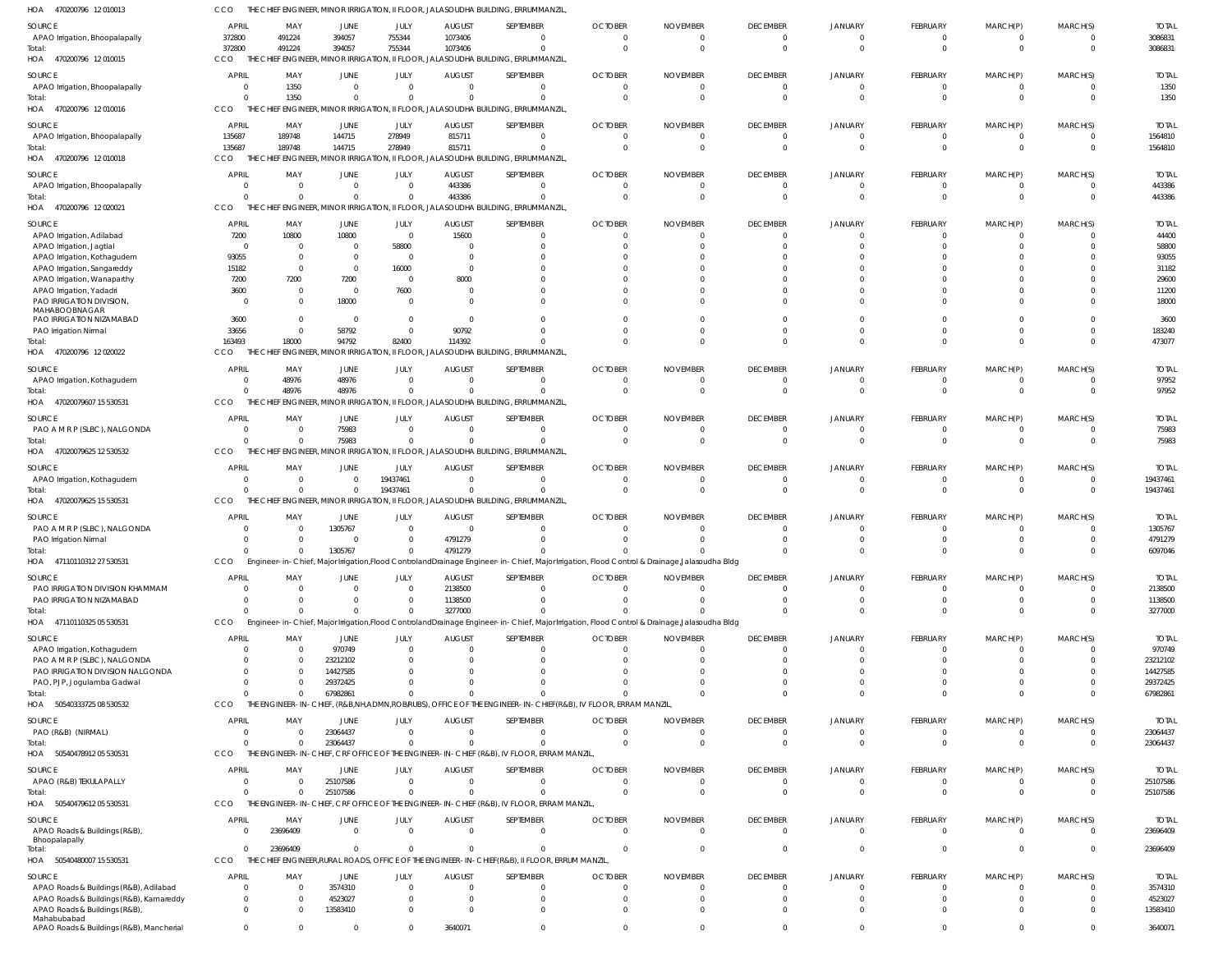50540480007 15 530531 HOA CCO THE CHIEF ENGINEER,RURAL ROADS, OFFICE OF THE ENGINEER-IN-CHIEF(R&B), II FLOOR, ERRUM MANZIL,

| SOURCE                                                                             | <b>APRIL</b>                 | MAY                     | JUNE                                           | JULY                       | <b>AUGUST</b>                | SEPTEMBER                                                                                       | <b>OCTOBER</b>                   | <b>NOVEMBER</b>             | <b>DECEMBER</b>             | <b>JANUARY</b>             | <b>FEBRUARY</b>                | MARCH(P)                   | MARCH(S)             | <b>TOTAL</b>              |
|------------------------------------------------------------------------------------|------------------------------|-------------------------|------------------------------------------------|----------------------------|------------------------------|-------------------------------------------------------------------------------------------------|----------------------------------|-----------------------------|-----------------------------|----------------------------|--------------------------------|----------------------------|----------------------|---------------------------|
| APAO Roads & Buildings (R&B)                                                       | $\Omega$                     | $\Omega$                | 1564075                                        | $\overline{0}$             | $\Omega$                     | $\Omega$                                                                                        | $\overline{0}$                   | $\Omega$                    | $\Omega$                    | $\Omega$                   | $\Omega$                       | $\Omega$                   | $\Omega$             | 1564075                   |
| Nagarkurnool                                                                       |                              |                         |                                                |                            |                              |                                                                                                 |                                  |                             |                             |                            |                                |                            |                      |                           |
| APAO Roads & Buildings (R&B), Siricilla<br>Total:                                  | $\Omega$                     | $\Omega$<br>$\Omega$    | - 0<br>23244822                                | $\Omega$<br>$\overline{0}$ | 3300921<br>6940992           |                                                                                                 | $\Omega$<br>$\Omega$             | $\Omega$<br>$\Omega$        |                             |                            | <sup>0</sup><br>$\Omega$       | $\Omega$                   |                      | 330092<br>30185814        |
| HOA 50540480012 05 530531                                                          | <b>CCO</b>                   |                         |                                                |                            |                              | THE ENGINEER-IN-CHIEF, CRF OFFICE OF THE ENGINEER-IN-CHIEF (R&B), IV FLOOR, ERRAM MANZIL        |                                  |                             |                             |                            |                                |                            |                      |                           |
|                                                                                    |                              |                         |                                                |                            |                              |                                                                                                 |                                  |                             |                             |                            |                                |                            |                      |                           |
| SOURCE                                                                             | <b>APRIL</b><br>$\Omega$     | MAY<br>111826082        | JUNE<br>$\mathbf{0}$                           | JULY<br>$\Omega$           | <b>AUGUST</b><br>$\mathbf 0$ | SEPTEMBER<br>$\mathbf{0}$                                                                       | <b>OCTOBER</b><br>$\mathbf{0}$   | <b>NOVEMBER</b><br>$\Omega$ | <b>DECEMBER</b><br>$\Omega$ | <b>JANUARY</b><br>$\Omega$ | <b>FEBRUARY</b><br>$\mathbf 0$ | MARCH(P)<br>$\Omega$       | MARCH(S)             | <b>TOTAL</b><br>111826082 |
| APAO (R&B) MEDAK (HYD)<br>APAO (R&B) TEKULAPALLY                                   | $\Omega$                     | $\Omega$                | $\Omega$                                       | 80129743                   | 46579408                     | $\Omega$                                                                                        | $\mathbf{0}$                     | $\Omega$                    |                             |                            | $\Omega$                       | $\Omega$                   |                      | 126709151                 |
| APAO National Highways (NH), Karimnagar                                            | $\Omega$                     | $\mathbf 0$             | 72983741                                       | $\Omega$                   | $\Omega$                     |                                                                                                 | $\Omega$                         | $\Omega$                    |                             |                            |                                |                            |                      | 72983741                  |
| APAO Roads & Buildings (R&B), Adilabad                                             | 0                            | $\mathbf{0}$            | 27097770                                       | $\Omega$                   | $\Omega$                     | $\Omega$                                                                                        | $\Omega$                         | $\Omega$                    |                             |                            |                                |                            |                      | 27097770                  |
| APAO Roads & Buildings (R&B)                                                       | $\Omega$                     | 24181688                | $\Omega$                                       | $\Omega$                   | $\Omega$                     | $\cap$                                                                                          | $\Omega$                         | $\Omega$                    |                             |                            |                                |                            |                      | 24181688                  |
| Bhoopalapally                                                                      |                              |                         |                                                |                            |                              |                                                                                                 |                                  |                             |                             |                            |                                |                            |                      |                           |
| APAO Roads & Buildings (R&B), Jagtial                                              | $\Omega$                     | $\Omega$                | 17137900                                       | $\Omega$                   | $\Omega$                     | <sup>0</sup>                                                                                    | $\Omega$                         | $\Omega$                    |                             |                            |                                |                            |                      | 17137900                  |
| APAO Roads & Buildings (R&B), Jangaon                                              | <sup>0</sup><br><sup>0</sup> | $\Omega$<br>$\mathbf 0$ | $\Omega$                                       | 63189296<br>$\Omega$       | 28311138                     | $\Omega$                                                                                        | $\Omega$<br>$\Omega$             | $\Omega$<br>$\Omega$        |                             |                            |                                |                            |                      | 91500434<br>13222518      |
| APAO Roads & Buildings (R&B), Kamareddy<br>APAO Roads & Buildings (R&B), Siricilla | <sup>0</sup>                 | $\mathbf 0$             | 3521962<br>396696                              | $\overline{0}$             | 9700556<br>$\Omega$          |                                                                                                 | $\Omega$                         | $\Omega$                    |                             |                            |                                |                            |                      | 396696                    |
| APAO Roads & Buildings (R&B),                                                      | $\Omega$                     | $\Omega$                | $\Omega$                                       | $\Omega$                   | 50948728                     | $\Omega$                                                                                        | $\Omega$                         | $\Omega$                    |                             |                            |                                | $\Omega$                   |                      | 50948728                  |
| Wanaparthy                                                                         |                              |                         |                                                |                            |                              |                                                                                                 |                                  |                             |                             |                            |                                |                            |                      |                           |
| APAO Roads & Buildings (R&B), Yadadri                                              |                              | $\mathbf 0$             | $\mathbf{0}$                                   | 40622084                   | $\Omega$                     | $\Omega$                                                                                        | $\Omega$                         | $\Omega$                    |                             |                            |                                |                            |                      | 40622084                  |
| APAO, (NH) NIZAMABAD                                                               | $\Omega$                     | $\Omega$                | 50880274                                       | $\overline{0}$             | 30512822                     | $\Omega$                                                                                        | $\Omega$                         | $\Omega$                    |                             |                            | $\Omega$                       |                            |                      | 81393096                  |
| PAO (R&B), HANUMAKONDA, Warangal                                                   | <sup>0</sup>                 | $\Omega$                | $\Omega$                                       | $\Omega$                   | 11524620                     | $\Omega$                                                                                        | $\Omega$                         | $\Omega$                    |                             |                            | $\Omega$                       | $\Omega$                   |                      | 11524620                  |
| (Urban)<br>PAO (R&B) LMD                                                           |                              | $\Omega$                | 11912754                                       | $\Omega$                   | $\Omega$                     |                                                                                                 | $\Omega$                         | $\Omega$                    |                             |                            |                                |                            |                      | 11912754                  |
| PAO National Highways (NH), Khammam                                                | <sup>0</sup>                 | $\Omega$                | 9223138                                        | $\Omega$                   | $\Omega$                     |                                                                                                 | $\Omega$                         | $\Omega$                    |                             |                            |                                |                            |                      | 9223138                   |
| PAO, NH(PROJ) RANGAREDDY                                                           | $\Omega$                     | $\mathbf{0}$            | 25153363                                       | 47391469                   | $\Omega$                     |                                                                                                 | $\Omega$                         | $\Omega$                    |                             |                            | $\Omega$                       |                            |                      | 72544832                  |
| Total:                                                                             | $\Omega$                     | 136007770               | 218307598                                      | 231332592                  | 177577272                    |                                                                                                 | $\Omega$                         | $\Omega$                    |                             |                            | $\Omega$                       | $\Omega$                   |                      | 763225232                 |
| 50540480025 07 530531<br>HOA                                                       | CCO                          |                         | THE ENGINEER-IN-CHIEF, (State Roads) OFFICE OF |                            |                              | THE ENGINEER-IN-CHIEF (R&B) V FLOOR, ERRUMMANZIL                                                |                                  |                             |                             |                            |                                |                            |                      |                           |
| SOURCE                                                                             | <b>APRIL</b>                 | MAY                     | JUNE                                           | JULY                       | <b>AUGUST</b>                | SEPTEMBER                                                                                       | <b>OCTOBER</b>                   | <b>NOVEMBER</b>             | <b>DECEMBER</b>             | <b>JANUARY</b>             | <b>FEBRUARY</b>                | MARCH(P)                   | MARCH(S)             | <b>TOTAL</b>              |
| APAO (R&B) MEDAK (HYD)                                                             |                              | $\Omega$                | $\Omega$                                       | 12349338                   | $\overline{0}$               | $\Omega$                                                                                        | $\Omega$                         | $\Omega$                    |                             |                            | $\Omega$                       | <sup>0</sup>               |                      | 12349338                  |
| APAO (R&B) POCHAMPAD (NIZAMABAD)                                                   |                              | $\Omega$                | 6191021                                        | 1824841                    | $\Omega$                     |                                                                                                 | $\Omega$                         | $\Omega$                    |                             |                            |                                |                            |                      | 8015862                   |
| APAO (R&B) TEKULAPALLY                                                             |                              | $\Omega$                | $\Omega$                                       | 7483099                    |                              |                                                                                                 | $\Omega$                         | $\cap$                      |                             |                            |                                |                            |                      | 7483099                   |
| APAO Roads & Buildings (R&B), Jangaon                                              |                              | $\Omega$                | $\Omega$                                       | $\Omega$                   | 9657241                      |                                                                                                 | $\Omega$                         | $\cap$                      |                             |                            |                                |                            |                      | 965724                    |
| APAO Roads & Buildings (R&B), Siddipet                                             |                              | $\Omega$                | 11099432                                       | $\Omega$                   | - 0                          |                                                                                                 | $\Omega$                         | $\cap$                      |                             |                            |                                |                            |                      | 11099432                  |
| APAO Roads & Buildings (R&B), Siricilla                                            |                              | $\Omega$                | 17599746                                       | $\Omega$                   |                              |                                                                                                 | $\Omega$                         |                             |                             |                            |                                |                            |                      | 17599746                  |
| APAO Roads & Buildings (R&B), Yadadri                                              |                              | $\Omega$                | 147523614                                      | 39340684                   | 109873156                    |                                                                                                 | $\Omega$                         | $\Omega$                    |                             |                            |                                |                            |                      | 296737454                 |
| Total:                                                                             |                              | $\mathbf{0}$            | 182413813                                      | 60997962                   | 119530397                    |                                                                                                 | $\Omega$                         | $\Omega$                    |                             |                            | $\Omega$                       | $\Omega$                   |                      | 362942172                 |
| HOA 50540480025 08 530531                                                          | CCO                          |                         |                                                |                            |                              | THE ENGINEER-IN-CHIEF, (State Roads) OFFICE OF THE ENGINEER-IN-CHIEF (R&B) V FLOOR, ERRUMMANZIL |                                  |                             |                             |                            |                                |                            |                      |                           |
| SOURCE                                                                             | <b>APRIL</b>                 | MAY                     | <b>JUNE</b>                                    | JULY                       | <b>AUGUST</b>                | SEPTEMBER                                                                                       | <b>OCTOBER</b>                   | <b>NOVEMBER</b>             | <b>DECEMBER</b>             | <b>JANUARY</b>             | FEBRUARY                       | MARCH(P)                   | MARCH(S)             | <b>TOTAL</b>              |
| APAO Roads & Buildings (R&B), Adilabad                                             | $\mathbf 0$                  | $\overline{0}$          | $\Omega$                                       | $\Omega$                   | 107166500                    | $\Omega$                                                                                        | $\mathbf{0}$                     | $\overline{0}$              | - 0                         |                            | $\mathbf 0$                    | $\Omega$                   |                      | 107166500                 |
| Total:                                                                             | $\Omega$                     | $\mathbf 0$             | $\Omega$                                       | $\overline{0}$             | 107166500                    | $\Omega$                                                                                        | $\mathbf 0$                      | $\overline{0}$              | $\Omega$                    |                            | $\Omega$                       | $\Omega$                   |                      | 107166500                 |
| HOA 50540480025 33 530531                                                          | CCO                          |                         | THE ENGINEER-IN-CHIEF, (State Roads) OFFICE OF |                            |                              | THE ENGINEER-IN-CHIEF (R&B) V FLOOR, ERRUMMANZIL                                                |                                  |                             |                             |                            |                                |                            |                      |                           |
| SOURCE                                                                             | <b>APRIL</b>                 | MAY                     | JUNE                                           | JULY                       | <b>AUGUST</b>                | SEPTEMBER                                                                                       | <b>OCTOBER</b>                   | <b>NOVEMBER</b>             | <b>DECEMBER</b>             | <b>JANUARY</b>             | <b>FEBRUARY</b>                | MARCH(P)                   | MARCH(S)             | <b>TOTAL</b>              |
| APAO (R&B) TEKULAPALLY                                                             | $\Omega$                     | $\Omega$                | $\Omega$                                       | 22971405                   | $\Omega$                     | $\Omega$                                                                                        | $\Omega$                         | $\Omega$                    |                             | $\Omega$                   | $\Omega$                       | $\Omega$                   |                      | 22971405                  |
| APAO Roads & Buildings (R&B), Kamareddy                                            | $\Omega$                     | $\Omega$                | $\Omega$                                       | 9847703                    | $\Omega$                     | $\Omega$                                                                                        | $\Omega$                         | $\Omega$                    |                             |                            | $\Omega$                       |                            |                      | 9847703                   |
| APAO Roads & Buildings (R&B)                                                       | <sup>0</sup>                 | $\Omega$                | $\Omega$                                       | 8478186                    | 6407323                      |                                                                                                 | $\Omega$                         | $\cap$                      |                             |                            |                                |                            |                      | 14885509                  |
| Nagarkurnool<br>PAO (R&B) LMD                                                      |                              | $\Omega$                | 64704212                                       | 17501779                   |                              |                                                                                                 | $\Omega$                         | $\Omega$                    |                             |                            |                                |                            |                      | 8220599                   |
| Total:                                                                             | $\Omega$                     | $\Omega$                | 64704212                                       | 58799073                   | 6407323                      |                                                                                                 | $\Omega$                         | $\Omega$                    |                             |                            |                                |                            |                      | 129910608                 |
| 50540480025 39 530531<br>HOA                                                       | CCO                          |                         |                                                |                            |                              | THE CHIEF ENGINEER, RURAL ROADS, OFFICE OF THE ENGINEER-IN-CHIEF (R&B), II FLOOR, ERRUM MANZIL  |                                  |                             |                             |                            |                                |                            |                      |                           |
| SOURCE                                                                             | <b>APRIL</b>                 | MAY                     | JUNE                                           | JULY                       | <b>AUGUST</b>                | SEPTEMBER                                                                                       | <b>OCTOBER</b>                   | <b>NOVEMBER</b>             | <b>DECEMBER</b>             | <b>JANUARY</b>             | FEBRUARY                       | MARCH(P)                   | MARCH(S)             | <b>TOTAL</b>              |
| APAO (R&B) TEKULAPALLY                                                             | $\mathbf 0$                  | $\mathbf{0}$            | $\Omega$                                       | 32062391                   | $\mathbf 0$                  | $\overline{0}$                                                                                  | $\overline{0}$                   | $\overline{0}$              | $\Omega$                    | $\Omega$                   | $\mathbf 0$                    | $\mathbf{0}$               |                      | 32062391                  |
| Total:                                                                             | $\Omega$                     | $\mathbf 0$             | $\Omega$                                       | 32062391                   | $\mathbf 0$                  | $\overline{0}$                                                                                  | $\overline{0}$                   | $\mathbf{0}$                | $\Omega$                    | $\Omega$                   | $\mathbf 0$                    | $\overline{0}$             | $\Omega$             | 32062391                  |
| HOA 50540480025 43 530532                                                          | CCO                          |                         |                                                |                            |                              | THE ENGINEER-IN-CHIEF, (State Roads) OFFICE OF THE ENGINEER-IN-CHIEF (R&B) V FLOOR, ERRUMMANZIL |                                  |                             |                             |                            |                                |                            |                      |                           |
|                                                                                    |                              |                         |                                                |                            |                              |                                                                                                 |                                  |                             |                             |                            |                                |                            |                      |                           |
| SOURCE                                                                             | <b>APRIL</b><br>$\Omega$     | MAY<br>$\Omega$         | JUNE                                           | JULY<br>153641983          | <b>AUGUST</b><br>$\Omega$    | SEPTEMBER<br>$\overline{0}$                                                                     | <b>OCTOBER</b><br>$\overline{0}$ | <b>NOVEMBER</b><br>$\Omega$ | <b>DECEMBER</b><br>$\Omega$ | <b>JANUARY</b><br>$\Omega$ | FEBRUARY<br>$\mathbf 0$        | MARCH(P)<br>$\overline{0}$ | MARCH(S)<br>$\Omega$ | <b>TOTAL</b><br>399947232 |
| APAO Roads & Buildings (R&B)<br>Sangareddy                                         |                              |                         | 246305249                                      |                            |                              |                                                                                                 |                                  |                             |                             |                            |                                |                            |                      |                           |
| Total:                                                                             | $\Omega$                     | $\Omega$                | 246305249                                      | 153641983                  | $\Omega$                     | $\Omega$                                                                                        | $\Omega$                         | $\Omega$                    | $\Omega$                    | $\Omega$                   | $\Omega$                       | $\Omega$                   | $\Omega$             | 399947232                 |
| HOA 50540480025 46 530531                                                          | CCO                          |                         |                                                |                            |                              | ENGINEER-IN-CHIEF, (GENL.&PR) ERRAMANZIL COLONY HYDERABAD ERRA MANJIL ANDHRA PRADESH            |                                  |                             |                             |                            |                                |                            |                      |                           |
| SOURCE                                                                             | <b>APRIL</b>                 | MAY                     | JUNE                                           | JULY                       | <b>AUGUST</b>                | SEPTEMBER                                                                                       | <b>OCTOBER</b>                   | <b>NOVEMBER</b>             | <b>DECEMBER</b>             | <b>JANUARY</b>             | FEBRUARY                       | MARCH(P)                   | MARCH(S)             | <b>TOTAL</b>              |
| APAO (PR) Pochampad, Nizamabad                                                     | $\mathbf 0$                  | $\mathbf{0}$            | 57983906                                       | $\overline{0}$             | $\mathbf 0$                  | $\overline{0}$                                                                                  | $\mathbf 0$                      | $\overline{0}$              | $\Omega$                    | $\Omega$                   | $\mathbf 0$                    | $\overline{0}$             | $\Omega$             | 57983906                  |
| APAO (PR) Ranga Reddy Dist                                                         | $\mathbf 0$                  | $\mathbf 0$             | 15502712                                       | $\Omega$                   | $\Omega$                     | $\mathbf 0$                                                                                     | $\mathbf{0}$                     | $\Omega$                    |                             |                            | $\Omega$                       | $\Omega$                   |                      | 15502712                  |
| APAO Panchayat Raj (PR), Jagtial                                                   | 0                            | $\mathbf{0}$            | 3928100                                        | $\Omega$                   | $\Omega$                     | $\mathbf 0$                                                                                     | $\overline{0}$                   | $\overline{0}$              |                             |                            | $\mathbf 0$                    | $\Omega$                   |                      | 3928100                   |
| APAO Panchayat Raj (PR)                                                            | $\Omega$                     | $\Omega$                | 5667608                                        | $\Omega$                   | $\Omega$                     | $\Omega$                                                                                        | $\Omega$                         | $\Omega$                    | $\Omega$                    | $\Omega$                   | $\Omega$                       | $\Omega$                   |                      | 5667608                   |
| Komarambheem Asifabad                                                              | $\Omega$                     | $\Omega$                | 5341659                                        | $\Omega$                   | $\Omega$                     | $\Omega$                                                                                        | $\Omega$                         | $\Omega$                    |                             | $\cap$                     | $\Omega$                       | $\Omega$                   |                      | 5341659                   |
| APAO Panchayat Raj (PR), Kothagudem<br>APAO Panchayat Raj (PR), Mahabubabad        | 0                            | $\mathbf 0$             | 0                                              | 21879697                   | $\Omega$                     | $\Omega$                                                                                        | $\Omega$                         | $\Omega$                    |                             |                            | $\Omega$                       | $\Omega$                   |                      | 21879697                  |
| APAO Panchayat Raj (PR), Sangareddy                                                | $\Omega$                     | $\mathbf 0$             | $\Omega$                                       | 3635475                    | $\Omega$                     | $\Omega$                                                                                        | $\mathbf 0$                      | $\Omega$                    |                             |                            | $\Omega$                       | $\Omega$                   |                      | 3635475                   |
| APAO Panchayat Raj (PR), Siricilla                                                 | <sup>0</sup>                 | $\Omega$                | 16164138                                       | $\Omega$                   | $\Omega$                     | $\Omega$                                                                                        | $\Omega$                         | $\Omega$                    |                             | $\cap$                     | $\Omega$                       | $\Omega$                   |                      | 16164138                  |
| APAO Panchayat Raj (PR), Suryapet                                                  | $\Omega$                     | $\mathbf 0$             | $\Omega$                                       | $\Omega$                   | 950146                       | $\Omega$                                                                                        | $\Omega$                         | $\Omega$                    |                             |                            | $\Omega$                       | $\Omega$                   |                      | 950146                    |
| APAO Panchayat Raj (PR), Vikarabad                                                 | $\Omega$                     | $\Omega$                | 3262703                                        | $\Omega$                   | $\Omega$                     | $\Omega$                                                                                        | $\Omega$                         | $\Omega$                    |                             | $\Omega$                   | $\Omega$                       | $\Omega$                   |                      | 3262703                   |
| PAO (PR) KCC, Warangal (Urban)                                                     | $\Omega$                     | $\Omega$                | 4692964                                        | $\Omega$                   | $\Omega$                     | $\Omega$                                                                                        | $\Omega$                         | $\Omega$                    |                             |                            | $\Omega$                       | $\Omega$                   |                      | 4692964                   |
| PAO (PR) MAHABOOBNAGAR                                                             | $\Omega$                     | $\Omega$                | 6867000                                        | $\Omega$                   | $\Omega$                     | $\Omega$                                                                                        | $\Omega$                         | $\mathbf{0}$                |                             | $\Omega$                   | $\Omega$                       | $\Omega$                   |                      | 6867000                   |
| Total:                                                                             | $\Omega$                     | $\overline{0}$          | 119410790                                      | 25515172                   | 950146                       | $\Omega$                                                                                        | $\Omega$                         | $\mathbf{0}$                |                             | $\Omega$                   | $\Omega$                       | $\Omega$                   | $\Omega$             | 145876108                 |
| HOA 50548000125 06 530531                                                          | CCO                          |                         |                                                |                            |                              | THE CHIEF ENGINEER, RURAL ROADS, OFFICE OF THE ENGINEER-IN-CHIEF (R&B), II FLOOR, ERRUM MANZIL  |                                  |                             |                             |                            |                                |                            |                      |                           |
| SOURCE                                                                             | <b>APRIL</b>                 | MAY                     | JUNE                                           | JULY                       | <b>AUGUST</b>                | SEPTEMBER                                                                                       | <b>OCTOBER</b>                   | <b>NOVEMBER</b>             | <b>DECEMBER</b>             | <b>JANUARY</b>             | FEBRUARY                       | MARCH(P)                   | MARCH(S)             | <b>TOTAL</b>              |
| APAO Roads & Buildings (R&B), Medchal                                              | $\mathbf 0$                  | $\Omega$                | 11292647                                       | $\Omega$                   | 30285469                     | $\overline{0}$                                                                                  | $\overline{0}$                   | $\Omega$                    | $\Omega$                    | $\Omega$                   | $\Omega$                       | $\Omega$                   | $\Omega$             | 41578116                  |
| Malkajigiri<br>APAO Roads & Buildings (R&B),                                       | $\mathbf 0$                  | $\Omega$                | $\Omega$                                       | 14561126                   | $\Omega$                     | $\Omega$                                                                                        | $\overline{0}$                   | $\Omega$                    | $\Omega$                    | $\Omega$                   | $\Omega$                       | $\Omega$                   | $\Omega$             | 14561126                  |
| Sangareddy                                                                         |                              |                         |                                                |                            |                              |                                                                                                 |                                  |                             |                             |                            |                                |                            |                      |                           |
| PAO (R&B), HANUMAKONDA, Warangal                                                   | 0                            | $\Omega$                | 2888770                                        | $\Omega$                   | $\Omega$                     | $\Omega$                                                                                        | $\mathbf 0$                      | $\Omega$                    | $\Omega$                    | $\Omega$                   | $\Omega$                       | $\Omega$                   | $\Omega$             | 2888770                   |
| (Urban)                                                                            |                              |                         |                                                |                            |                              |                                                                                                 |                                  |                             |                             |                            |                                |                            |                      |                           |